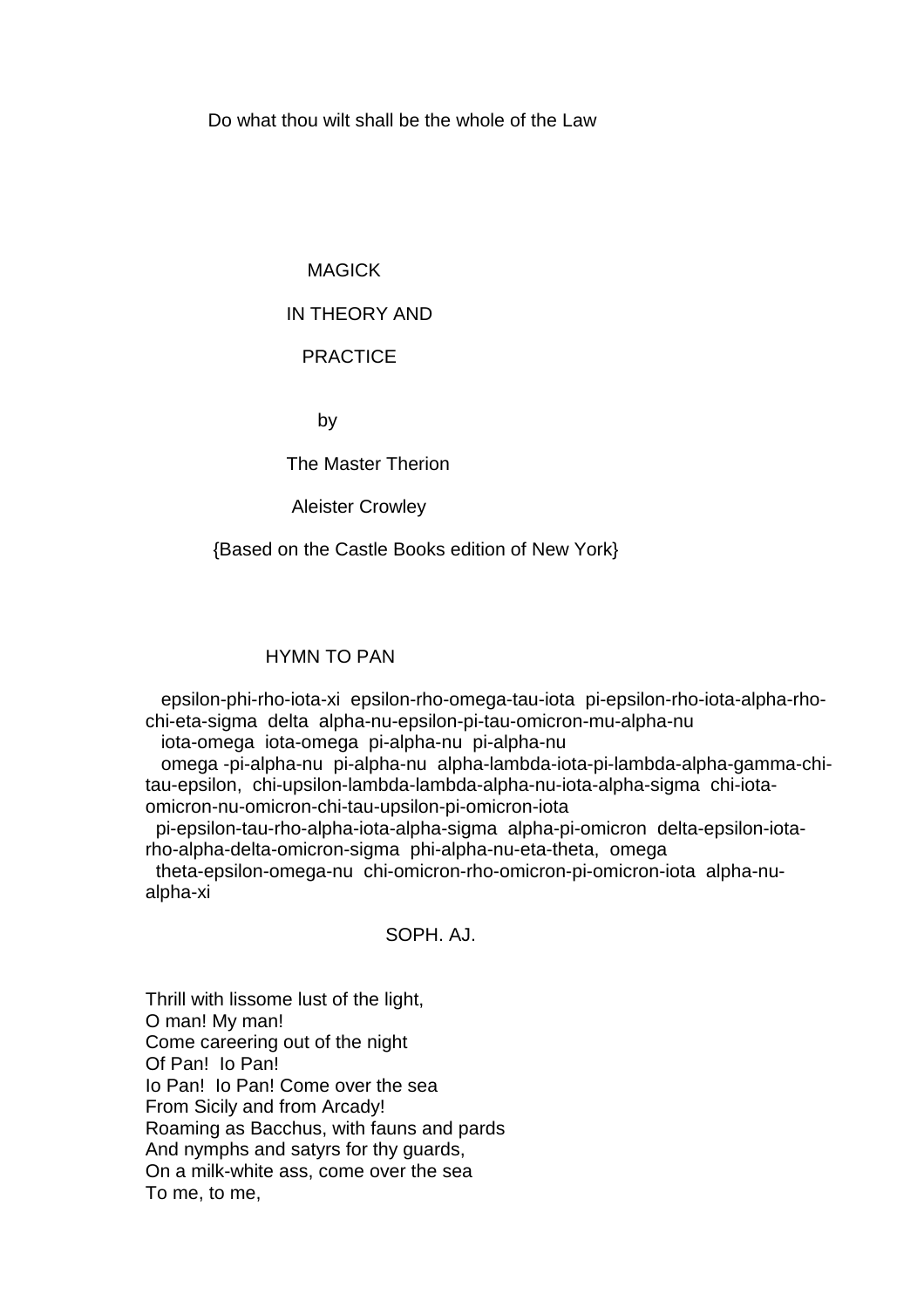Come with Apollo in bridal dress (Shepherdess and pythoness) Come with Artemis, silken shod, And wash thy white thigh, beautiful God, In the moon of the woods, on the marble mount, The dimpled dawn of the amber fount! Dip the purple of passionate prayer In the crimson shrine, the scarlet snare, The soul that startles in eyes of blue  $\{V\}$ To watch thy wantonness weeping through The tangled grove, the gnarled bole Of the living tree that is spirit and soul And body and brain --- come over the sea, (Io Pan! Io Pan!) Devil or god, to me, to me, My man! my man! Come with trumpets sounding shrill Over the hill! Come with drums low muttering From the spring! Come with flute and come with pipe! Am I not ripe? I, who wait and writhe and wrestle With air that hath no boughs to nestle My body, weary of empty clasp, Strong as a lion and sharp as an asp --- Come, O come! I am numb With the lonely lust of devildom. Thrust the sword through the galling fetter, All-devourer, all-begetter; Give me the sign of the Open Eye, And the token erect of thorny thigh, And the word of madness and mystery, O Pan! Io Pan! Io Pan! Io Pan Pan! Pan Pan! Pan, I am a man: Do as thou wilt, as a great god can, O Pan! Io Pan! Io Pan! Io Pan Pan! I am awake in the grip of the snake. The eagle slashes with beak and claw; The gods withdraw: The great beasts come, Io Pan! I am borne To death on the horn Of the Unicorn. I am Pan! Io Pan! Io Pan Pan! Pan! {VI} I am thy mate, I am thy man, Goat of thy flock, I am gold, I am god, Flesh to thy bone, flower to thy rod. With hoofs of steel I race on the rocks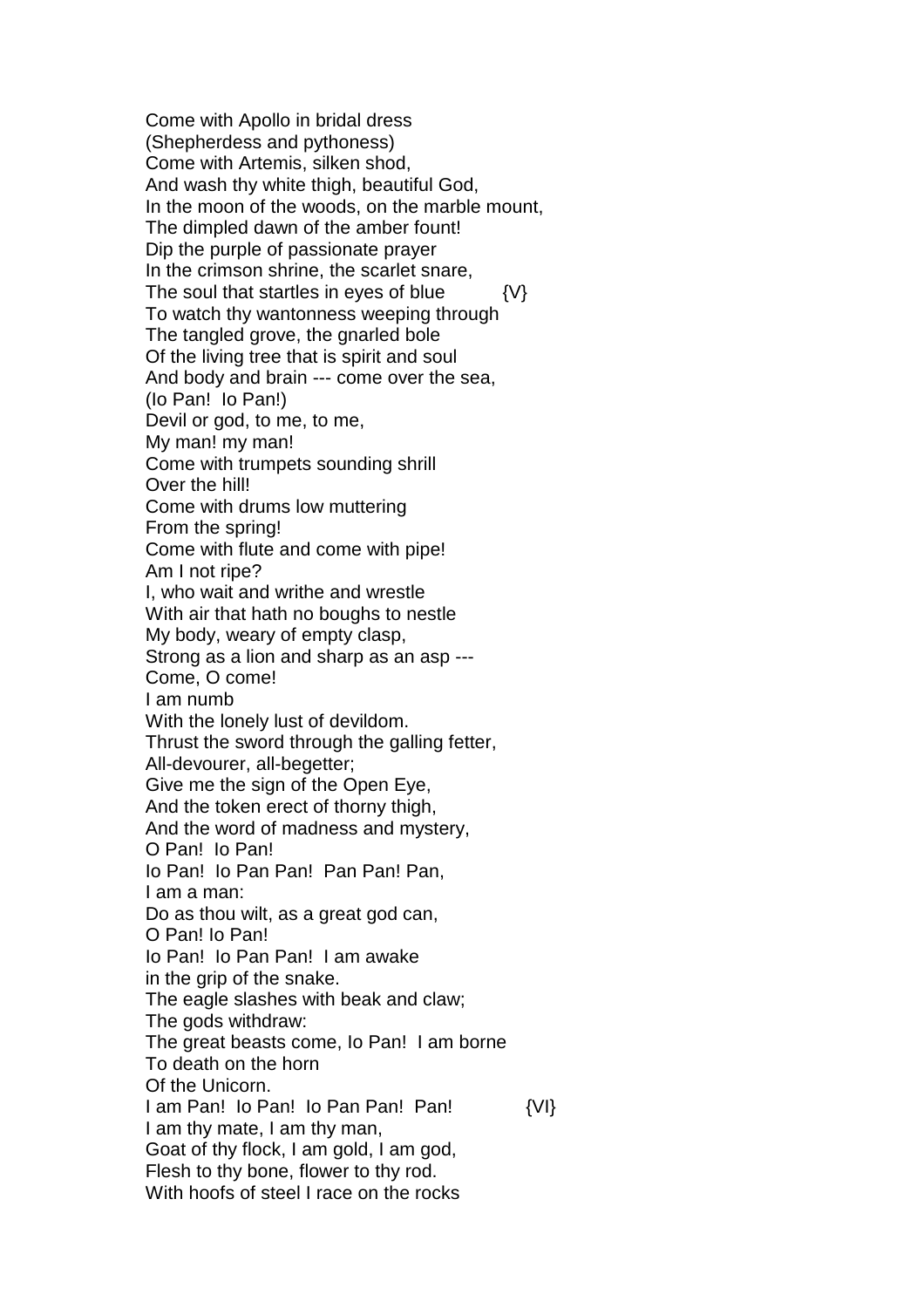Through solstice stubborn to equinox. And I rave; and I rape and I rip and I rend Everlasting, world without end, Mannikin, maiden, Maenad, man, In the might of Pan. Io Pan! Io Pan Pan! Pan! Io Pan!

-------------

{VII}

{Illustration on page VIII described:

 This is the set of photos originally published facing page 12 in EQUINOX I, 2 and titled there: "The Signs of the Grades."

These are arranged as ten panels: \*\*\*\*\*

 $\star$  \*  $\star$  $\star$  \* \*  $\star$  $\star$ 

In this re-publication, the original half-tones have been redone as line copy. Each panel consists of an illustration of a single human in a black Tau robe, barefoot with hood completely closed over the face. The hood displays a six-pointed figure on the forehead --- presumably the radiant eye of Horus of the A.'. A.'., but the rendition is too poor in detail. There is a cross pendant over the heart. The ten panels are numbered in black in the lower left corner.

The panels are identified by two columns of numbered captions, 1 to 6 to the left and 7 to 10 to the right. The description is bottom to top and left to right:

"1. Earth: the god Set fighting." Frontal figure. Rt. foot pointed to the fore and angled slightly outward with weight on ball of foot. Lf. heel almost touching Rt. heel and foot pointed left. Arms form a diagonal with body, right above head and in line with left at waist height. Hands palmer and open with fingers outstretched and together. Head erect.

"2. Air: The god Shu supporting the sky." Frontal. Heels together and slightly angled apart to the front, flat on floor. Head down. Arms angled up on either side of head about head 1.5 ft. from head to wrist and crooked as if supporting a ceiling just at head height with the finger tips. The palms face upward and the backs of the hands away from the head. Thumbs closed to side of palms. Fingers straight and together.

"3. Water: the goddess Auramoth." Same body and foot position as #2, but head erect. Arms are brought down over the chest so that the thumbs touch above the heart and the backs of the hands are to the front. The fingers meet below the heart, forming between thumbs and fingers the descending triangle of water.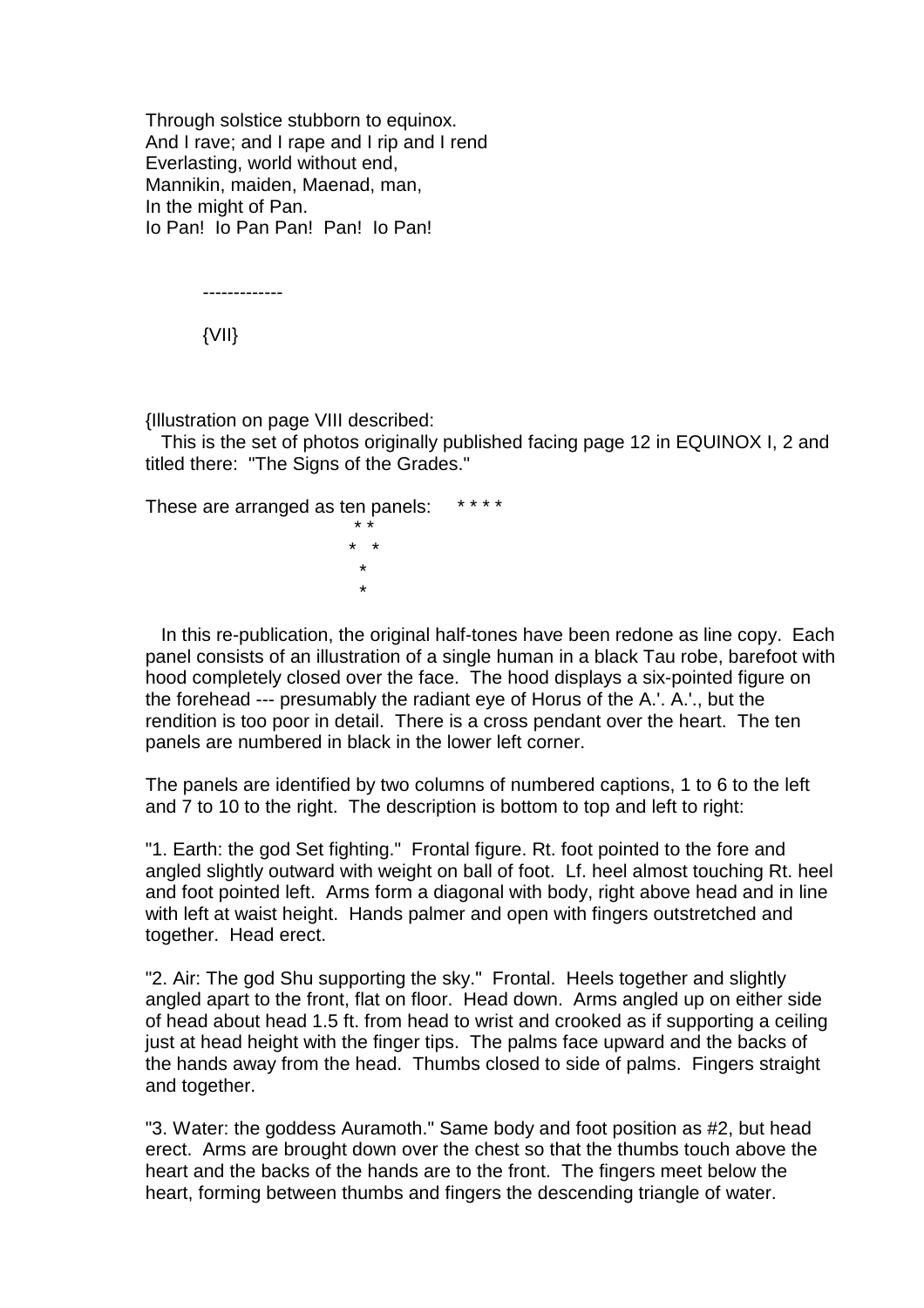"4. Fire: the goddess Thoum-aesh-neith." Frontal. Head and body like #3. Arms are angled so that the thumbs meet in a line over the brow. Palmer side facing. Fingers meet above head, forming between thumbs and fingers the ascending triangle of fire.

"5,6. Spirit: the rending and closing of the veil." Head erect in both. #5 has the same body posture as #1, except that the left and right feet are countercharged and flat on the floor with the heels in contact. Arms and hands are crooked forward at shoulder level such that the hands appear to be clawing open a split veil --- hands have progressed to a point that the forearms are invisible, being directly pointed at the front. Lower arms are flat and horizontal in the plain of the image. #6. has the same body posture as #1, feet in same position as #5. The arms are elbow down against abdomen, with hands forward over heart in claws such that the knuckles are touching. Passing from #5 to #6 or vice versa is done by motion of shoulders and rotation of wrists. This is different from the other sign of opening the veil, the Sign of the Enterer, which is done with hands flat palm to palm and then spread without rotation of wrists.

"7-10. The L V X signs."

"7. + Osiris slain --- the cross." Body and feet as in #2. Head bowed. Arms directly horizontal from the shoulders in the plane of the image. Hands with fingers together, thumbs to side of palm and palmer side forward. The tau shape of the robe dominates the image.

"8. L Isis mourning --- the Svastica." The body is in semi-profile, head down slightly and facing right of photograph. The arms, hands, legs and feet are positioned to define a swastika. Left foot flat, carrying weight and angled toward the right of the photo. Right foot toe down behind the figure to the left in the photo. Right upper arm due left in photo and forearm vertical with fingers closed and pointing upward. Left arm smoothly canted down to the right of the panel, with fingers closed and pointed down.

"9. V Typhon --- the Trident." Figure frontal and standing on tip toe, toes forward and heels not touching. Head back. Arms angled in a "V" with the body to the top and outward in the plain of the photo. Fingers and thumbs as #7, but continuing the lines of the arms.

"10. X Osiris risen --- the Pentagram." Body and feet as in #7. Head directly frontal and level. Arms crossed over heart, right over left with hands extended, fingers closed and thumb on side such that the palms rest on the two opposite shoulders.}

# INTRODUCTION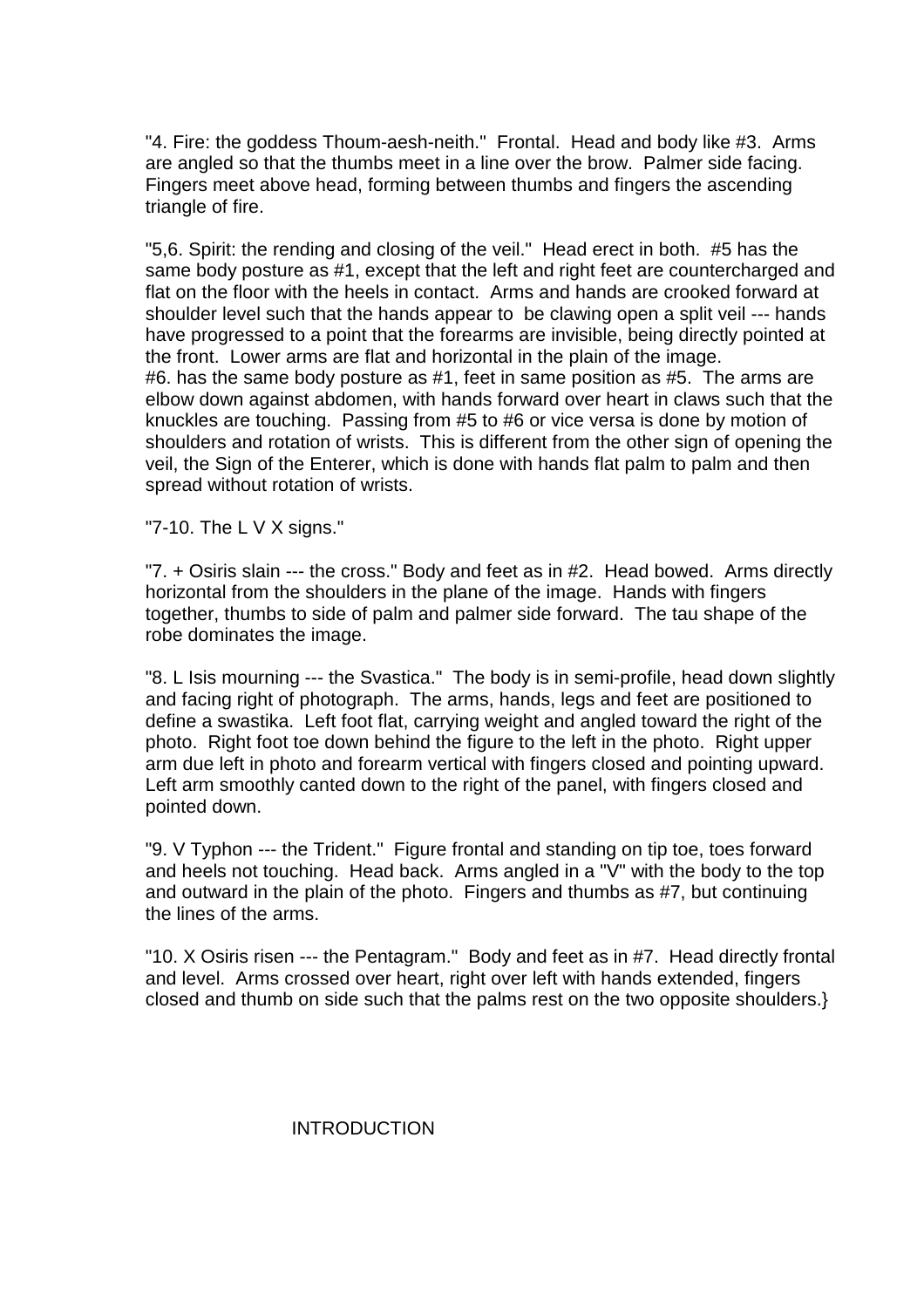"Epsilon-sigma-sigma-epsilon-alpha-iota alpha-theta-alpha-nu-alpha-tau-omicronsigma theta-epsilon-omicron-sigma, alpha-mu-beta-rho-omicron-tau-omicronsigma, omicron-upsilon-chi epsilon-tau-iota theta-nu-eta-tau-omicron-sigma Pythagoras.

 "Magic is the Highest, most Absolute, and most Divine Knowledge of Natural Philosophy, advanced in its works and wonderful operations by a right understanding of the inward and occult virtue of things; so that true Agents being applied to proper Patients, strange and admirable effects will thereby be produced. Whence magicians are profound and diligent searchers into Nature; they, because of their skill, know how to anticipate an effect, the which to the vulgar shall seem to be a miracle."

"The Goetia of the Lemegeton of King Solomon."

 "Wherever sympathetic magic occurs in its pure unadulterated form, it is assumed that in nature one event follows another necessarily and invariably without the intervention of any spiritual or personal agency.

 Thus its fundamental conception is identical with that of modern science; underlying the whole system is a faith, implicit but real and firm, in the order and uniformity of nature. The magician does not doubt that the same causes will always produce the same effects, that the performance of the proper ceremony accompanied by the appropriate spell, will inevitably be attended by the desired results, unless, indeed, his incantations should chance to be thwarted and foiled by the more potent charms of another sorcerer. He supplicates no higher power: he sues the favour of no fickle and wayward being: he abases himself before no awful deity. Yet his power, great as he believes it to be, is by no means arbitrary and unlimited. He can wield it only so long as he strictly conforms to the rules of his art, or to what may be called the laws of nature as conceived by {IX} him. To neglect these rules, to break these laws in the smallest particular is to incur failure, and may even expose the unskilful practitioner himself to the utmost peril. If he claims a sovereignty over nature, it is a constitutional sovereignty rigorously limited in its scope and exercised in exact conformity with ancient usage. Thus the analogy between the magical and the scientific conceptions of the world is close. In both of them the succession of events is perfectly regular and certain, being determined by immutable laws, the operation of which can be foreseen and calculated precisely; the elements of caprice, of chance, and of accident are banished from the course of nature. Both of them open up a seemingly boundless vista of possibilities to him who knows the causes of things and can touch the secret springs that set in motion the vast and intricate mechanism of the world. Hence the strong attraction which magic and science alike have exercised on the human mind; hence the powerful stimulus that both have given to the pursuit of knowledge. They lure the weary enquirer, the footsore seeker, on through the wilderness of disappointment in the present by their endless promises of the future: they take him up to he top of an exceeding high mountain and shew him, beyond the dark clouds and rolling mists at his feet, a vision of the celestial city, far off, it may be, but radiant with unearthly splendour, bathed in the light of dreams."

Dr. J. G. FRAZER, "The Golden Bough"."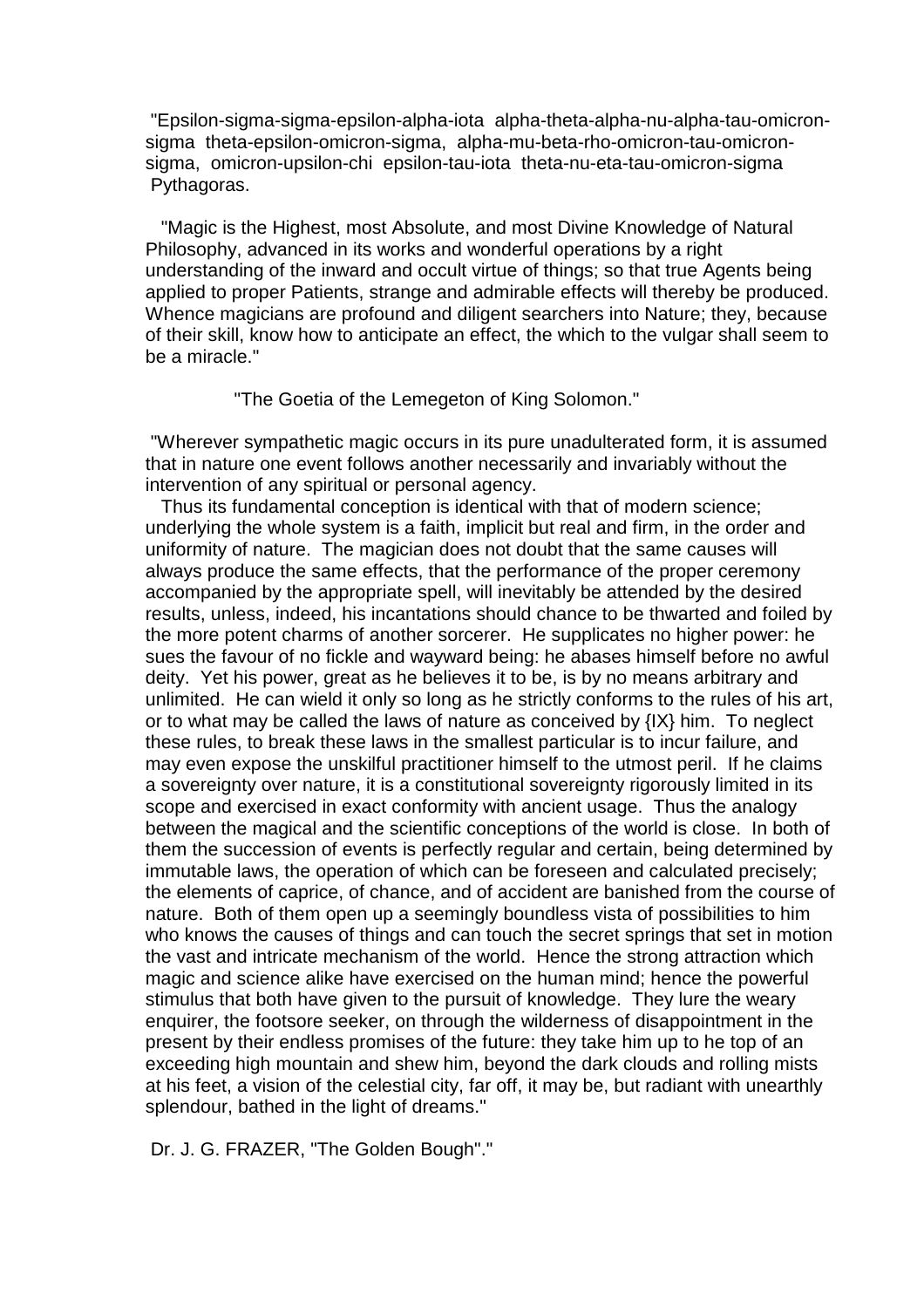"So far, therefore, as the public profession of magic has been one of the roads by which men have passed to supreme power, it has contributed to emancipate mankind from the thraldom of tradition and to elevate them into a larger, freer life, with a broader outlook on the world. This is no small service rendered to humanity. And when we remember further that in another direction magic has paved the way for science, we are forced to admit that if the black art has done much evil, it has also been the source of much good; that if it is the child of error, it has yet been the mother of freedom and truth."

Ibid.

 ${X}$ 

"Prove all things; hold fast that which is good."

St. Paul.

 "Also the mantras and spells; the obeah and the wanga; the work of the wand and the work of the sword; these he shall learn and teach."

"He must teach; but he may make severe the ordeals."

"The word of the Law is Theta-epsilon-lambda-eta-mu-alpha."

LIBER AL vel xxxi: The Book of the Law.

-------------

This book is for

 $AI$ <sup>-</sup>

for every man, woman, and child.

 My former work has been misunderstood, and its scope limited, by my use of technical terms. It has attracted only too many dilettanti and eccentrics, weaklings seeking in "Magic" an escape from reality. I myself was first consciously drawn to the subject in this way. And it has repelled only too many scientific and practical minds, such as I most designed to influence.

But

# **MAGICK**

is for

# ALL.

 I have written this book to help the Banker, the Pugilist, the Biologist, the Poet, the Navvy, the Grocer, the Factory Girl, the Mathematician, the Stenographer, the Golfer, the Wife, the Consul --- and all the rest --- to fulfil themselves perfectly, each in his or her own proper function.

 Let me explain in a few words how it came about that I blazoned the word **MAGICK** 

upon the Banner that I have borne before me all my life.

 Before I touched my teens, I was already aware that I was THE BEAST whose number is 666. I did not understand in the least {XI} what that implied; it was a passionately ecstatic sense of identity.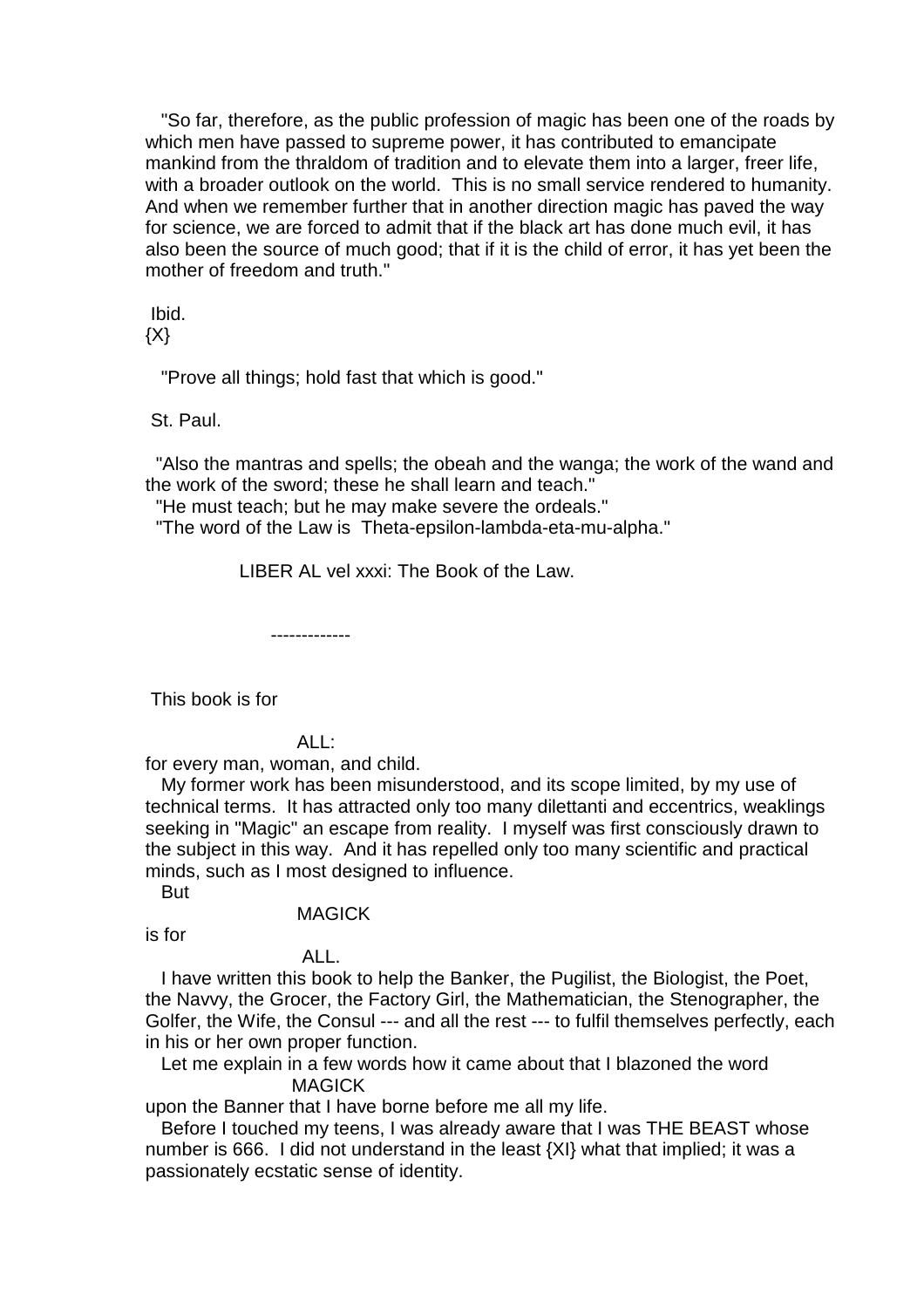In my third year at Cambridge, I devoted myself consciously to the Great Work, understanding thereby the Work of becoming a Spiritual Being, free from the constraints, accidents, and deceptions of material existence.

 I found myself at a loss for a name to designate my work, just as H. P. Blavatsky some years earlier. "Theosophy", "Spiritualism", "Occultism", "Mysticism", all involved undesirable connotations.

I chose therefore the name.

## "MAGICK"

as essentially the most sublime, and actually the most discredited, of all the available terms.

I swore to rehabilitate

# **MAGICK**

to identify it with my own career; and to compel mankind to respect, love, and trust that which they scorned, hated and feared. I have kept my Word.

 But the time is now come for me to carry my banner into the thick of the press of human life.

I must make

**MAGICK** 

the essential factor in the life of

#### ALL.

 In presenting this book to the world, I must then explain and justify my position by formulating a definition of

**MAGICK** 

and setting forth its main principles in such a way that

ALL

may understand instantly that their souls, their lives, in every relation with every other human being and every circumstance, depend upon

# **MAGICK**

and the right comprehension and right application thereof.

I. "DEFINITION."

## **MAGICK**

is the Science and Art of causing Change to occur in conformity with Will.

## {XII}

 (Illustration: It is my Will to inform the World of certain facts within my knowledge. I therefore take "magical weapons", pen, ink, and paper; I write "incantations" -- these sentences --- in the "magical language" i.e. that which is understood by the people I wish to instruct; I call forth "spirits", such as printers, publishers, booksellers, and so forth, and constrain them to convey my message to those people. The composition and distribution of this book is thus an act of

## **MAGICK**

by which I cause changes to take place in conformity with my Will<<By "Intentional" I mean "willed". But even unintentional acts so-seeming are not truly so. Thus, breathing is an act of the Will-to-Live.>>)

II. "POSTULATE."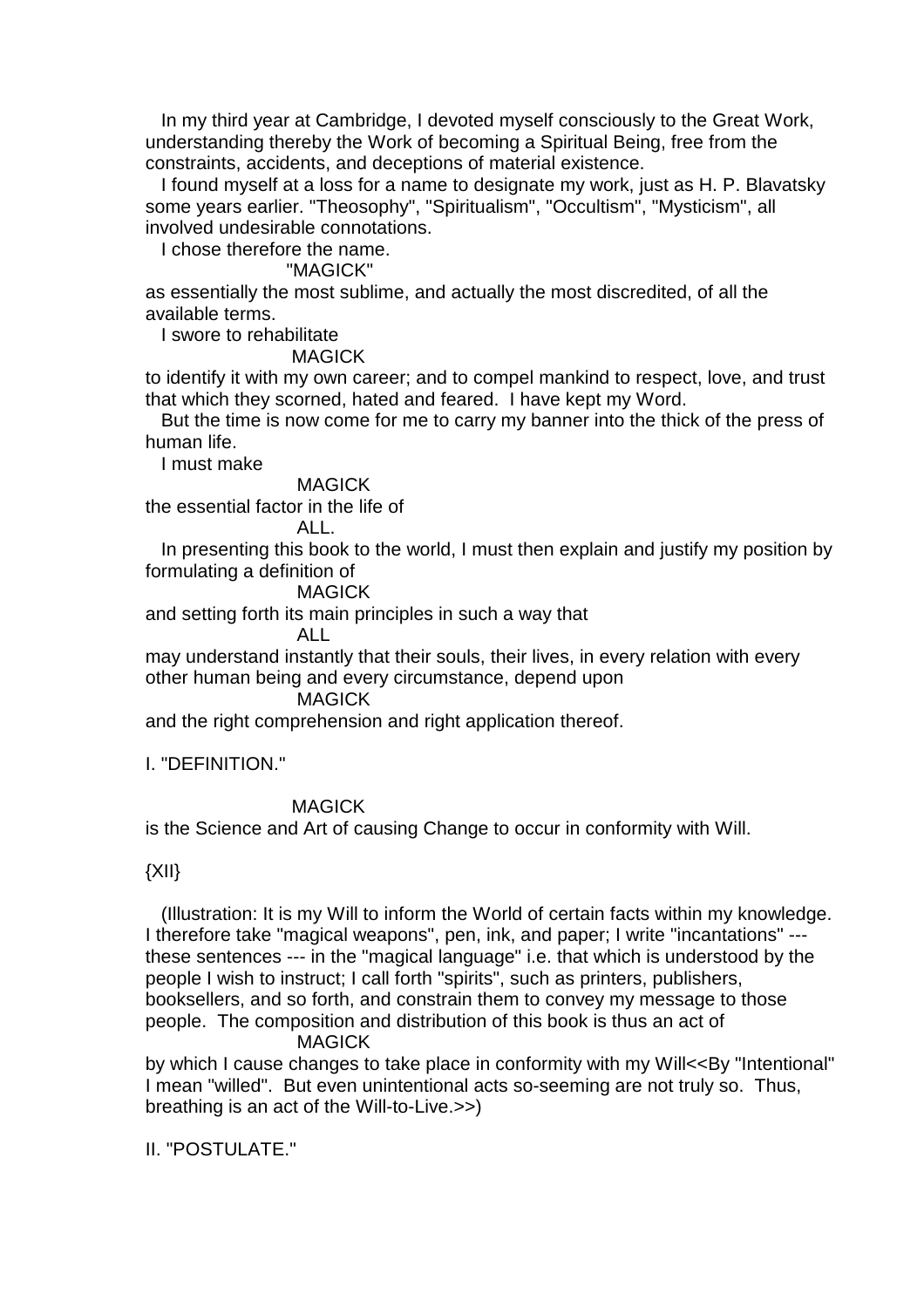ANY required Change may be effected by the application of the proper kind and degree of force in the proper manner through the proper medium to the proper object.

 (Illustration: I wish to prepare an ounce of Chloride of Gold. I must take the right kind of acid, nitro-hydrochloric and no other, in sufficient quantity and of adequate strength, and place it, in a vessel which will not break, leak, or corrode, in such a manner as will not produce undesirable results, with the necessary quantity of Gold: and so forth. Every Change has its own conditions.

 In the present state of our knowledge and power some changes are not possible in practice; we cannot cause eclipses, for instance, or transform lead into tin, or create men from mushrooms. But it is theoretically possible to cause in any object any change of which that object is capable by nature; and the conditions are covered by the above postulate.)

III. "THEOREMS."

 (1) Every intentional act is a Magical Act.<<In one sense Magick may be defined as the name given to Science

by the vulgar.>>

(Illustration: See "Definition" above.) {XIII}

(2) Every successful act has conformed to the postulate.

 (3) Every failure proves that one or more requirements of the postulate have not been fulfilled.

 (Illustrations: There may be failure to understand the case; as when a doctor makes a wrong diagnosis, and his treatment injures his patient. There may be failure to apply the right kind of force, as when a rustic tries to blow out an electric light. There may be failure to apply the right degree of force, as when a wrestler has his hold broken. There may be failure to apply the force in the right manner, as when one presents a cheque at the wrong window of the Bank. There may be failure to employ the correct medium, as when Leonardo da Vinci found his masterpiece fade away. The force may be applied to an unsuitable object, as when one tries to crack a stone, thinking it a nut.)

 (4) The first requisite for causing any change is through qualitative and quantitative understanding of the conditions.

 (Illustration: The most common cause of failure in life is ignorance of one's own True Will, or of the means by which to fulfil that Will. A man may fancy himself a painter, and waste his life trying to become one; or he may be really a painter, and yet fail to understand and to measure the difficulties peculiar to that career.)

 (5) The second requisite of causing any change is the practical ability to set in right motion the necessary forces.

 (Illustration: A banker may have a perfect grasp of a given situation, yet lack the quality of decision, or the assets, necessary to take advantage of it.)

 (6) "Every man and every woman is a star." That is to say, every human being is intrinsically an independent individual with his own proper character and proper motion.

 (7) Every man and every woman has a course, depending partly on the self, and partly on the environment which is natural and necessary for each. Anyone who is forced from his own course, either through not understanding himself, or through external opposition, comes into conflict with the order of the Universe, and suffers accordingly. {XIV}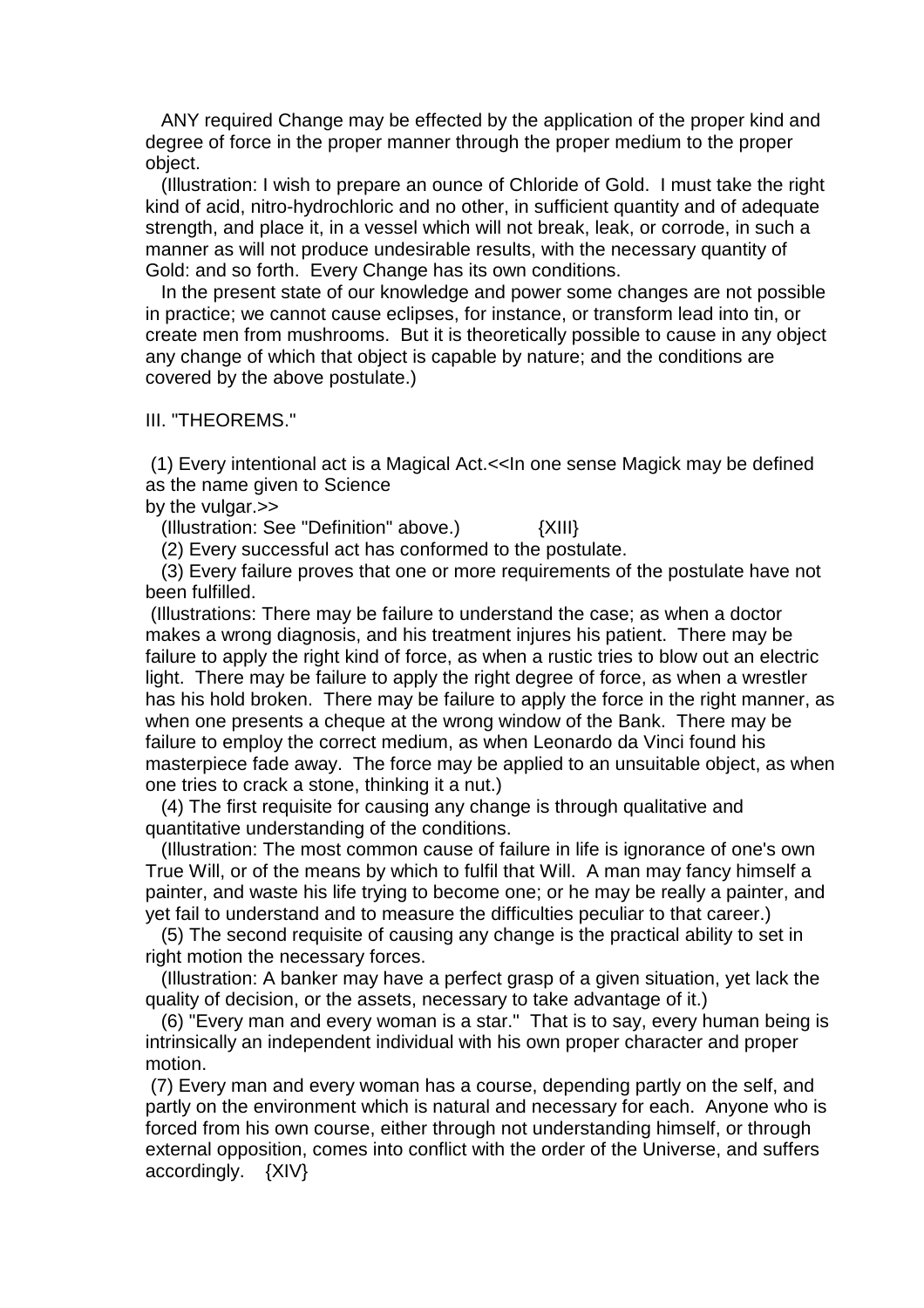(Illustration: A man may think it his duty to act in a certain way, through having made a fancy picture of himself, instead of investigating his actual nature. For example, a woman may make herself miserable for life by thinking that she prefers love to social consideration, or "vice versa". One woman may stay with an unsympathetic husband when she would really be happy in an attic with a lover, while another may fool herself into a romantic elopement when her only true pleasures are those of presiding at fashionable functions. Again, a boy's instinct may tell him to go to sea, while his parents insists on his becoming a doctor. In such a case, he will be both unsuccessful and unhappy in medicine.)

 (8) A Man whose conscious will is at odds with his True Will is wasting his strength. He cannot hope to influence his environment efficiently.

 (Illustration: When Civil War rages in a nation, it is in no condition to undertake the invasion of other countries. A man with cancer employs his nourishment alike to his own use and to that of the enemy which is part of himself. He soon fails to resist the pressure of his environment. In practical life, a man who is doing what his conscience tells him to be wrong will do it very clumsily. At first!)

 (9) A man who is doing this True Will has the inertia of the Universe to assist him. (Illustration: The first principle of success in evolution is that the individual should

be true to his own nature, and at the same time adapt himself to his environment.) (10) Nature is a continuous phenomenon, though we do not know in all cases

how things are connected.

 (Illustration: Human consciousness depends on the properties of protoplasm, the existence of which depends on innumerable physical conditions peculiar to this planet; and this planet is determined by the mechanical balance of the whole universe of matter. We may then say that our consciousness is causally connected with the remotest galaxies; yet we do not know even how it arises from --- or with --- the molecular changes in the brain.)

 (11) Science enables us to take advantage of the continuity of Nature by the empirical application of certain {XV} principles whose interplay involves different orders of idea connected with each other in a way beyond our present comprehension.

 (Illustration: We are able to light cities by rule-of-thumb methods. We do not know what consciousness is, or how it is connected with muscular action; what electricity is or how it is connected with the machines that generate it; and our methods depend on calculations involving mathematical ideas which have no correspondence in the Universe as we know it.<<For instance, "irrational", "unreal", and "infinite" expressions.>>)

 (12) Man is ignorant of the nature of his own being and powers. Even his idea of his limitations is based on experience of the past, and every step in his progress extends his empire. There is therefore no reason to assign theoretical limits<<i.e., except --- possibly --- in the case of logically absurd questions, such as the Schoolmen discussed in connection with "God".>> to what he may be, or to what he may do.

 (Illustration: A generation ago it was supposed theoretically impossible that man should ever know the chemical composition of the fixed stars. It is known that our senses are adapted to receive only an infinitesimal fraction of the possible rates of vibration. Modern instruments have enabled us to detect some of these suprasensibles by indirect methods, and even to use their peculiar qualities in the service of man, as in the case of the rays of Hertz and Rontgen. As Tyndall said, man might at any moment learn to perceive and utilise vibrations of all conceivable and inconceivable kinds. The question of Magick is a question of discovering and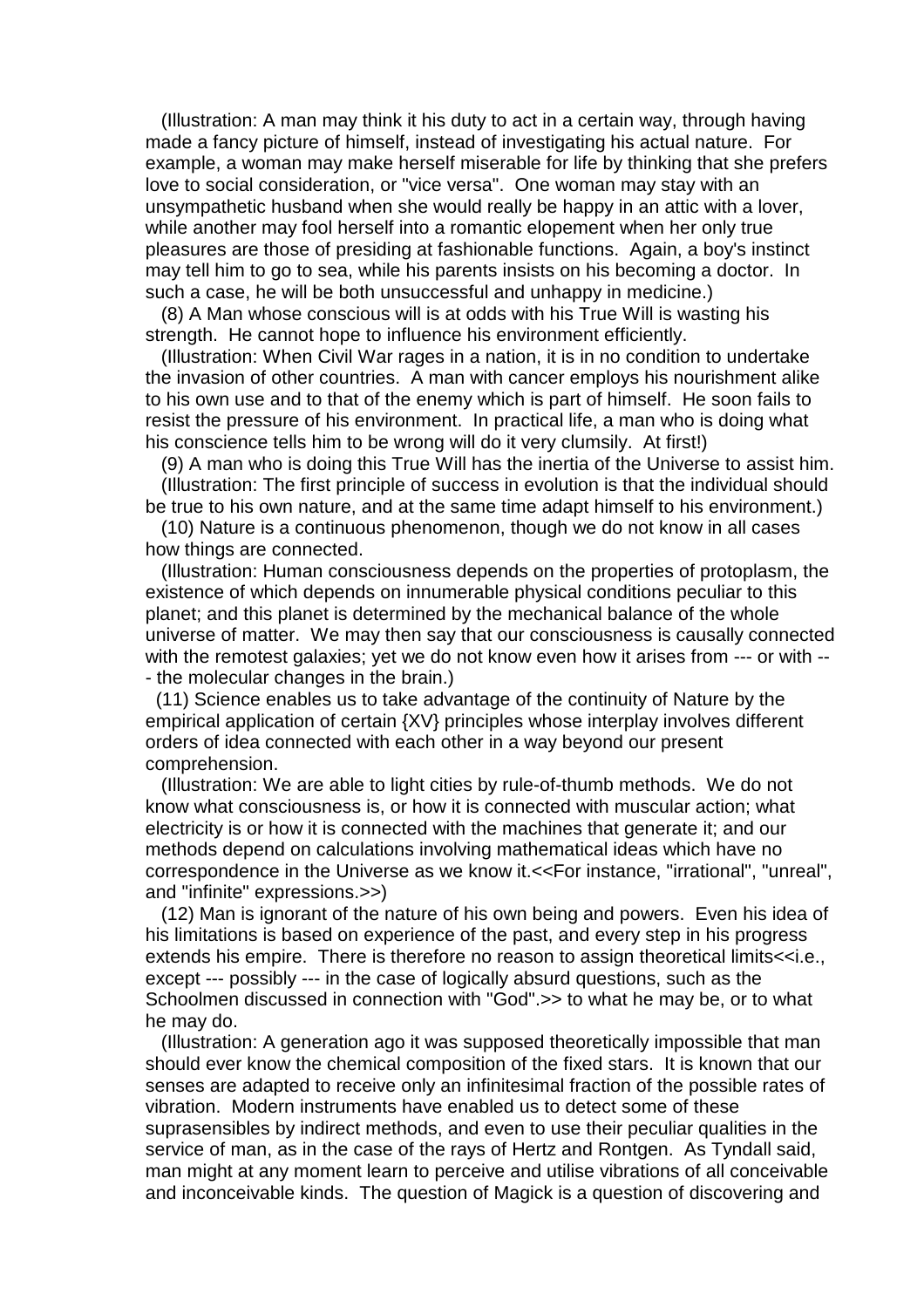employing hitherto unknown forces in nature. We know that they exist, and we cannot doubt the possibility of mental or physical instruments capable of bringing us into relation with them.)

 (13) Every man is more or less aware that his individuality comprises several orders of existence, even when he maintains that his subtler principles are merely symptomatic of the changes in his gross vehicle. A similar order may be assumed to extend throughout nature.

 (Illustration: One does not confuse the pain of toothache with {XVI} the decay which causes it. Inanimate objects are sensitive to certain physical forces, such as electrical and thermal conductivity; but neither in us nor in them --- so far as we know --- is there any direct conscious perception of these forces. Imperceptible influences are therefore associated with all material phenomena; and there is no reason why we should not work upon matter through those subtle energies as we do through their material bases. In fact, we use magnetic force to move iron, and solar radiation to reproduce images.)

 (14) Man is capable of being, and using, anything which he perceives, for everything that he perceives is in a certain sense a part of his being. He may thus subjugate the whole Universe of which he is conscious to his individual Will.

 (Illustration: Man has used the idea of God to dictate his personal conduct, to obtain power over his fellow, to excuse his crimes, and for innumerable other purposes, including that of realizing himself as God. He has used the irrational and unreal conceptions of mathematics to help him in the construction of mechanical devices. He has used his moral force to influence the actions even of wild animals. He has employed poetic genius for political purposes.)

 (15) Every force in the Universe is capable of being transformed into any other kind of force by using suitable means. There is thus an inexhaustible supply of any particular kind of force that we may need.

 (Illustration: Heat may be transformed into light and power by using it to drive dynamos. The vibrations of the air may be used to kill men by so ordering them in speech as to inflame war-like passions. The hallucinations connected with the mysterious energies of sex result in the perpetuation of the species.)

 (16) The application of any given force affects all the orders of being which exist in the object to which it is applied, whichever of those orders is directly affected. (Illustration: If I strike a man with a dagger, his consciousness, not his body only, is affected by my act; although the dagger, as such, has no direct relation therewith. Similarly, the power of {XVII} my thought may so work on the mind of another person as to produce far-reaching physical changes in him, or in others through him.)

 (17) A man may learn to use any force so as to serve any purpose, by taking advantage of the above theorems.

 (Illustration: A man may use a razor to make himself vigilant over his speech, but using it to cut himself whenever he unguardedly utters a chosen word. He may serve the same purpose by resolving that every incident of his life shall remind him of a particular thing, making every impression the starting point of a connected series of thoughts ending in that thing. He might also devote his whole energies to some one particular object, by resolving to do nothing at variance therewith, and to make every act turn to the advantage of that object.)

 (18) He may attract to himself any force of the Universe by making himself a fit receptacle for it, establishing a connection with it, and arranging conditions so that its nature compels it to flow toward him.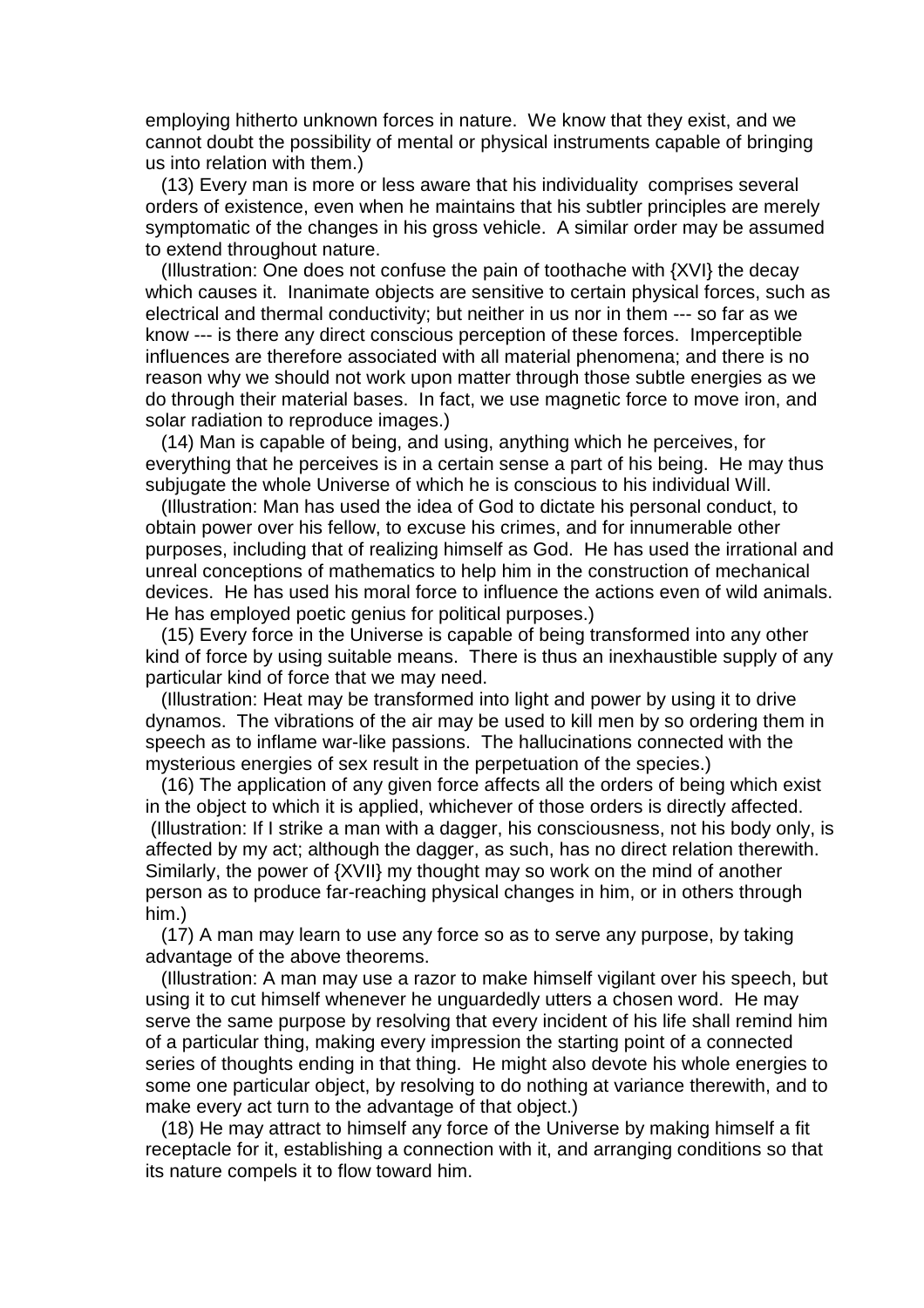(Illustration: If I want pure water to drink, I dig a well in a place where there is underground water; I prevent it from leaking away; and I arrange to take advantage of water's accordance with the laws of Hydrostatics to fill it.)

 (19) Man's sense of himself as separate from, and oppose to, the Universe is a bar to his conducting its currents. It insulates him.

 (Illustration: A popular leader is most successful when he forgets himself, and remembers only "The Cause". Self-seeking engenders jealousies and schism. When the organs of the body assert their presence otherwise than by silent satisfaction, it is a sign that they are diseased. The single exception is the organ of reproduction. Yet even in this case its self-assertion bears witness to its dissatisfaction with itself, since it cannot fulfil its function until completed by its counterpart in another organism.

 (20) Man can only attract and employ the forces for which he is really fitted. (Illustration: You cannot make a silk purse out of a sow's ear. A {XVIII} true man of science learns from every phenomenon. But Nature is dumb to the hypocrite; for in her there is nothing false.<< It is no objection that the hypocrite is himself part of Nature. He is an "endothermic" product, divided against himself, with a tendency to break up. He will see his own qualities everywhere, and thus obtain a radical misconception of phenomena. Most religions of the past have failed by expecting Nature to conform with their ideals of proper conduct.>>)

 (21) There is no limit to the extent of the relations of any man with the Universe in essence; for as soon as man makes himself one with any idea the means of measurement cease to exist. But his power to utilize that force is limited by his mental power and capacity, and by the circumstances of his human environment.

 (Illustration: When a man falls in love, the whole world becomes, to him, nothing but love boundless and immanent; but his mystical state is not contagious; his fellow-men are either amused or annoyed. He can only extend to others the effect which his love has had upon himself by means of his mental and physical qualities. Thus, Catullus, Dante and Swinburn made their love a mighty mover of mankind by virtue of their power to put their thoughts on the subject in musical and eloquent language. Again, Cleopatra and other people in authority moulded the fortunes of many other people by allowing love to influence their political actions. The Magician, however well he succeed in making contact with the secret sources of energy in nature, can only use them to the extent permitted by his intellectual and moral qualities. Mohammed's intercourse with Gabriel was only effective because of his statesmanship, soldiership, and the sublimity of his command of Arabic. Hertz's discovery of the rays which we now use for wireless telegraphy was sterile until reflected through the minds and wills of the people who could take his truth, and transmit it to the world of action by means of mechanical and economic instruments.)

 (22) every individual is essentially sufficient to himself. But he is unsatisfactory to himself until he has established himself in his right relation with the Universe.

 (Illustration: A microscope, however perfect, is useless in the {XIX} hands of savages. A poet, however sublime, must impose himself upon his generation if he is to enjoy (and even to understand) himself, as theoretically should be the case.)

 (23) Magick is the Science of understanding oneself and one's conditions. It is the Art of applying that understanding in action.

 (Illustration: A golf club is intended to move a special ball in a special way in special circumstances. A Niblick should rarely be used on the tee, or a Brassie under the bank of a bunker. But also, the use of any club demands skill and experience.)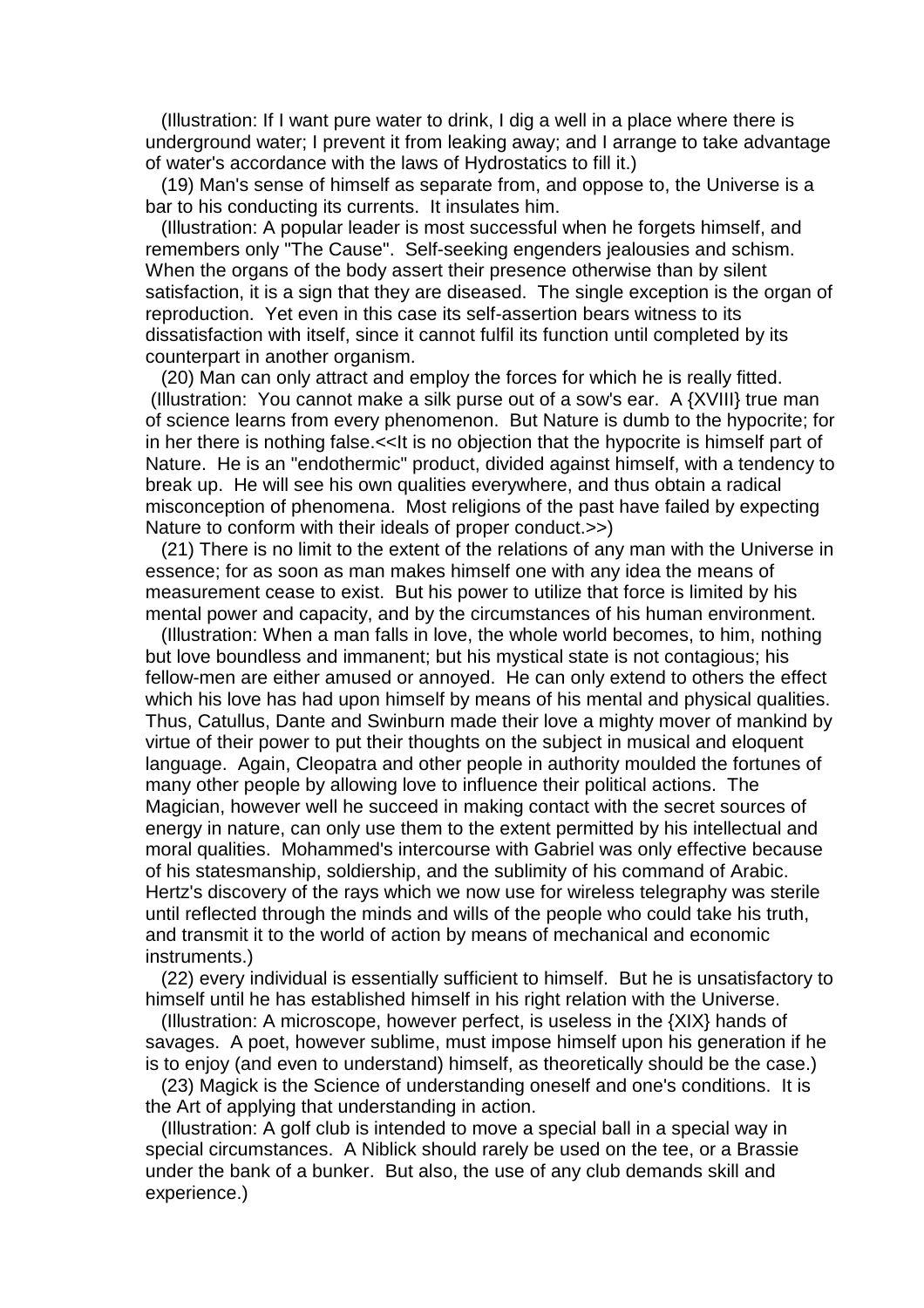(24) Every man has an indefeasible right to be what he is.

 (Illustration: To insist that any one else shall comply with one's own standards is to outrage, not only him, but oneself, since both parties are equally born of necessity.)

 (25) Every man must do Magick each time that he acts or even thinks, since a thought is an internal act whose influence ultimately affects action, thought it may not do so at the time.

 (Illustration: The least gesture causes a change in a man's own body and in the air around him; it disturbs the balance of the entire Universe, and its effects continue eternally throughout all space. Every thought, however swiftly suppressed, has its effect on the mind. It stands as one of the causes of every subsequent thought, and tends to influence every subsequent action. A golfer may lose a few yards on his drive, a few more with his second and third, he may lie on the green six bare inches too far from the hole; but the net result of these trifling mishaps is the difference of a whole stroke, and so probably between halving and losing the hole.)

 (26) Every man has a right, the right of self-preservation, to fulfil himself to the utmost.<<Men of "criminal nature" are simply at issue with their true Wills. The murderer has the Will-to-Live; and his will to murder is a false will at variance with his true Will, since he risks death at the hands of Society by obeying his criminal impulse.>>

 (Illustration: A function imperfectly preformed injures, not {XX} only itself, but everything associated with it. If the heart is afraid to beat for fear of disturbing the liver, the liver is starved for blood, and avenges itself on the heart by upsetting digestion, which disorders respiration, on which cardiac welfare depends.)

 (27) Every man should make Magick the keynote of his life. He should learn its laws and live by them.

 (Illustration: The Banker should discover the real meaning of his existence, the real motive which led him to choose that profession. He should understand banking as a necessary factor in the economic existence of mankind, instead of as merely a business whose objects are independent of the general welfare. He should learn to distinguish false values from real, and to act not on accidental fluctuations but on considerations of essential importance. Such a banker will prove himself superior to others; because he will not be an individual limited by transitory things, but a force of Nature, as impersonal, impartial and eternal as gravitation, as patient and irresistible as the tides. His system will not be subject to panic, any more than the law of Inverse Squares is disturbed by Elections. He will not be anxious about his affairs because they will not be his; and for that reason he will be able to direct them with the calm, clear-headed confidence of an onlooker, with intelligence unclouded by self-interest and power unimpaired by passion.)

 (28) Every man has a right to fulfil his own will without being afraid that it may interfere with that of others; for if he is in his proper place, it is the fault of others if they interfere with him.

 (Illustration: If a man like Napoleon were actually appointed by destiny to control Europe, he should not be blamed for exercising his rights. To oppose him would be an error. Any one so doing would have made a mistake as to his own destiny, except in so far as it might be necessary for him to learn to lessons of defeat. The sun moves in space without interference. The order of Nature provides an orbit for each star. A clash proves that one or the other has strayed from his course. But as to each man that keeps his true course, the more firmly he acts, the less likely are others to get in his way. His example will help {XXI} them to find their own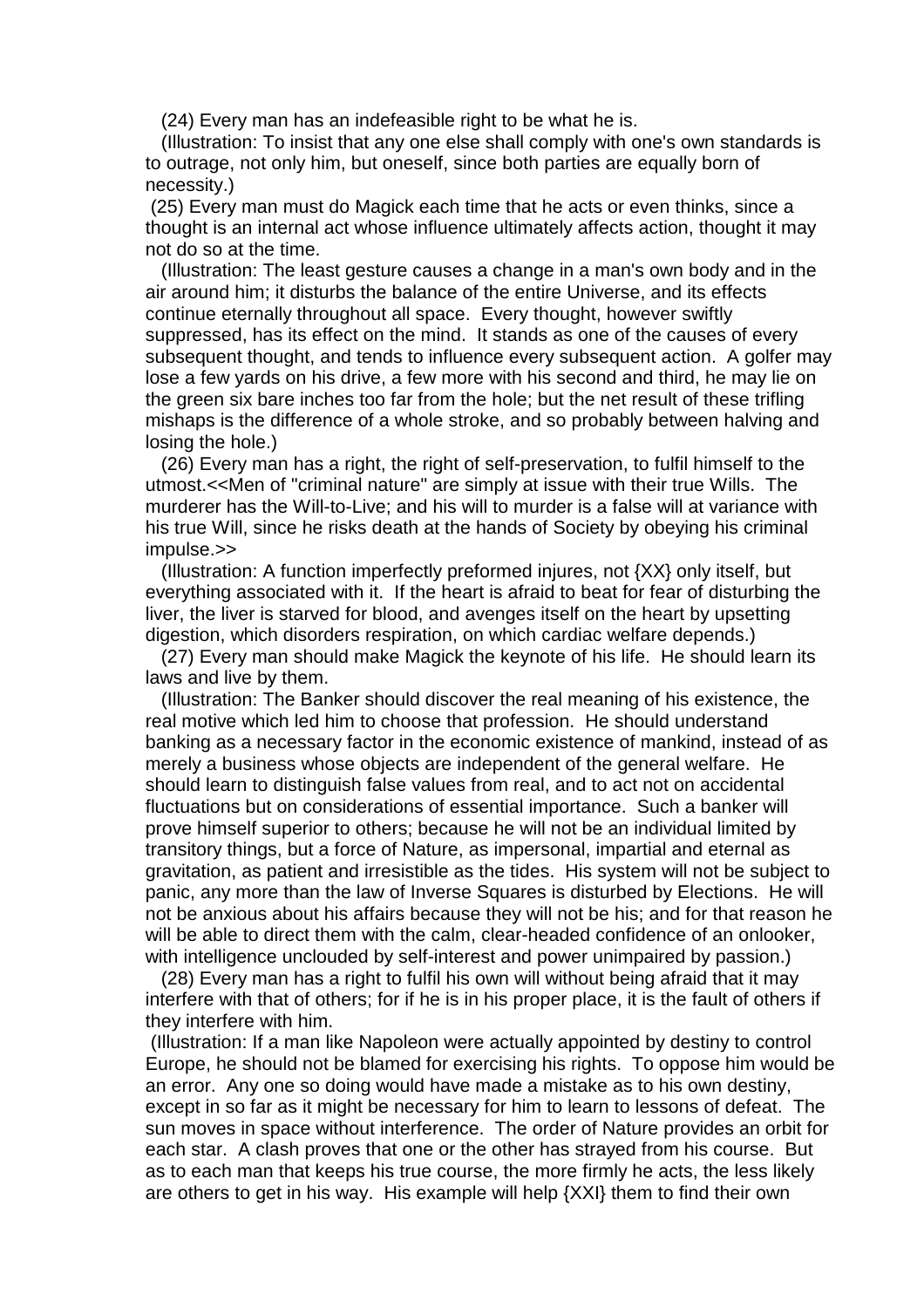paths and pursue them. Every man that becomes a Magician helps others to do likewise. The more firmly and surely men move, and the more such action is accepted as the standard of morality, the less will conflict and confusion hamper humanity.)

 I hope that the above principles will demonstrate to ALL that their welfare, their very existence, is bound up in

--------------

MAGICK.

I trust that they will understand, not only the reasonableness, but the necessity of the fundamental truth which I was the means of giving to mankind:

"Do what thou wilt shall be the whole of the Law."

I trust that they will assert themselves as individually absolute, that they will grasp the fact that it is their right to assert themselves, and to accomplish the task for which their nature fits them. Yea, more, that this is their duty, and that not only to themselves but to others, a duty founded upon universal necessity, and not to be shirked on account of any casual circumstances of the moment which may seem to put such conduct in the light of inconvenience or even of cruelty.

 I hope that the principles outlined above will help them to understand this book, and prevent them from being deterred from its study by the more or less technical language in which it is written.

The essence of

#### **MAGICK**

is simple enough in all conscience. It is not otherwise with the art of government. The Aim is simply prosperity; but the theory is tangled, and the practice beset with briars.

In the same way

## MAGICK

is merely to be and to do. I should add: "to suffer". For Magick is the verb; and it is part of the Training to use the passive voice. This is, however, a matter of Initiation rather than of Magick in {XXII} its ordinary sense. It is not my fault if being is baffling, and doing desperate!

 Yet, once the above principles are firmly fixed in the mind, it is easy enough to sum up the situation very shortly. One must find out for oneself, and make sure beyond doubt, "who" one is, "what" one is, "why" one is. This done, one may put the will which is implicit in the "Why" into words, or rather into One Word. Being thus conscious of the proper course to pursue, the next thing is to understand the conditions necessary to following it out. After that, one must eliminate from oneself every element alien or hostile to success, and develop those parts of oneself which are specially needed to control the aforesaid conditions.

 Let us make an analogy. A nation must become aware of its own character before it can be said to exist. From that knowledge it must divine its destiny. It must then consider the political conditions of the world; how other countries may help it or hinder it. It must then destroy it itself any elements discordant with its destiny. Lastly, it must develop in itself those qualities which will enable it to combat successfully the external conditions which threaten to oppose is purpose. We have had a recent example in the case of the young German Empire, which, knowing itself and its will, disciplined and trained itself so that it conquered the neighbours which had oppressed it for so many centuries. But after 1866 and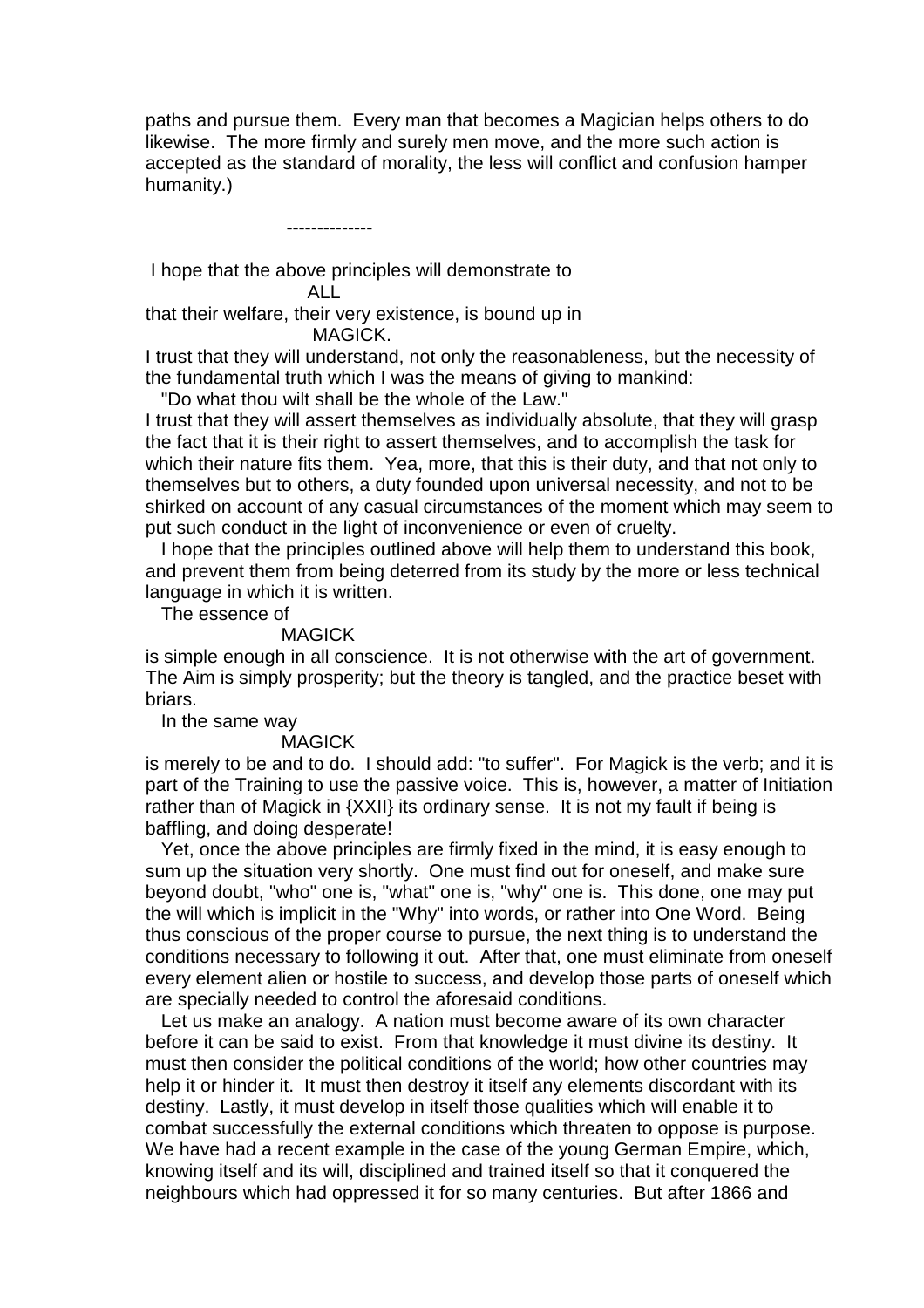1870, 1914! It mistook itself for superhuman, it willed a thing impossible, it failed to eliminate its own internal jealousies, it failed to understand the conditions of victory,<<At least, it allowed England to discover its intentions, and so to combine the world against it. {WEH NOTE: This footnote in Crowley's text belongs to this page, but it is not marked in the text. I have assigned it this tentative point, as following the general context.>> it did not train itself to hold the sea, and thus, having violated every principle of

#### MAGICK,

it was pulled down and broken into pieces by provincialism and democracy, so that neither individual excellence nor civic virtue has yet availed to raise it again to that majestic unity which made so bold a bid for the mastery of the race of man.

 The sincere student will discover, behind the symbolic technicalities of his book, a practical method of making himself a {XXIII} Magician. The processes described will enable him to discriminate between what he actually is, and what he has fondly imagined himself to be<<Professor Sigmund Freud and his school have, in recent years, discovered a part of this body of Truth, which has been taught for many centuries in the Sanctuaries of Initiation. But failure to grasp the fullness of Truth, especially that implied in my Sixth Theorem (above) and its corollaries, has led him and his followers into the error of admitting that the avowedly suicidal "Censor" is the proper arbiter of conduct. Official psycho-analysis is therefore committed to upholding a fraud, although the foundation of the science was the observation of the disastrous effects on the individual of being false to his Unconscious Self, whose "writing on the wall" in dream language is the record of the sum of the essential tendencies of the true nature of the individual. The result has been that psycho-analysts have misinterpreted life, and announced the absurdity that every human being is essentially an anti-social, criminal, and insane animal. It is evident that the errors of the Unconscious of which the psycho-analysts complain are neither more nor less than the"original sin" of the theologians whom they despise so heartily.>>. He must behold his soul in all its awful nakedness, he must not fear to look on that appalling actuality. He must discard the gaudy garments with which his shame has screened him; he must accept the fact that nothing can make him anything but what he is. He may lie to himself, drug himself, hide himself; but he is always there. Magick will teach him that his mind is playing him traitor. It is as if a man were told that tailors' fashion-plates were the canon of human beauty, so that he tried to make himself formless and featureless like them, and shuddered with horror at the idea of Holbein making a portrait of him. Magick will show him the beauty and majesty of the self which he has tried to suppress and disguise.

 Having discovered his identity, he will soon perceive his purpose. Another process will show him how to make that purpose pure and powerful. He may then learn how to estimate his environment, learn how to make allies, how to make himself prevail against all powers whose error has caused them to wander across his path.

 In the course of this Training, he will learn to explore the Hidden Mysteries of Nature, and to develop new senses and faculties in himself, whereby he may communicate with, and control, Beings and Forces pertaining to orders of existence which {XXIV} have been hitherto inaccessible to profane research, and available only to that unscientific and empirical

#### MAGICK

(of tradition) which I came to destroy in order that I might fulfil.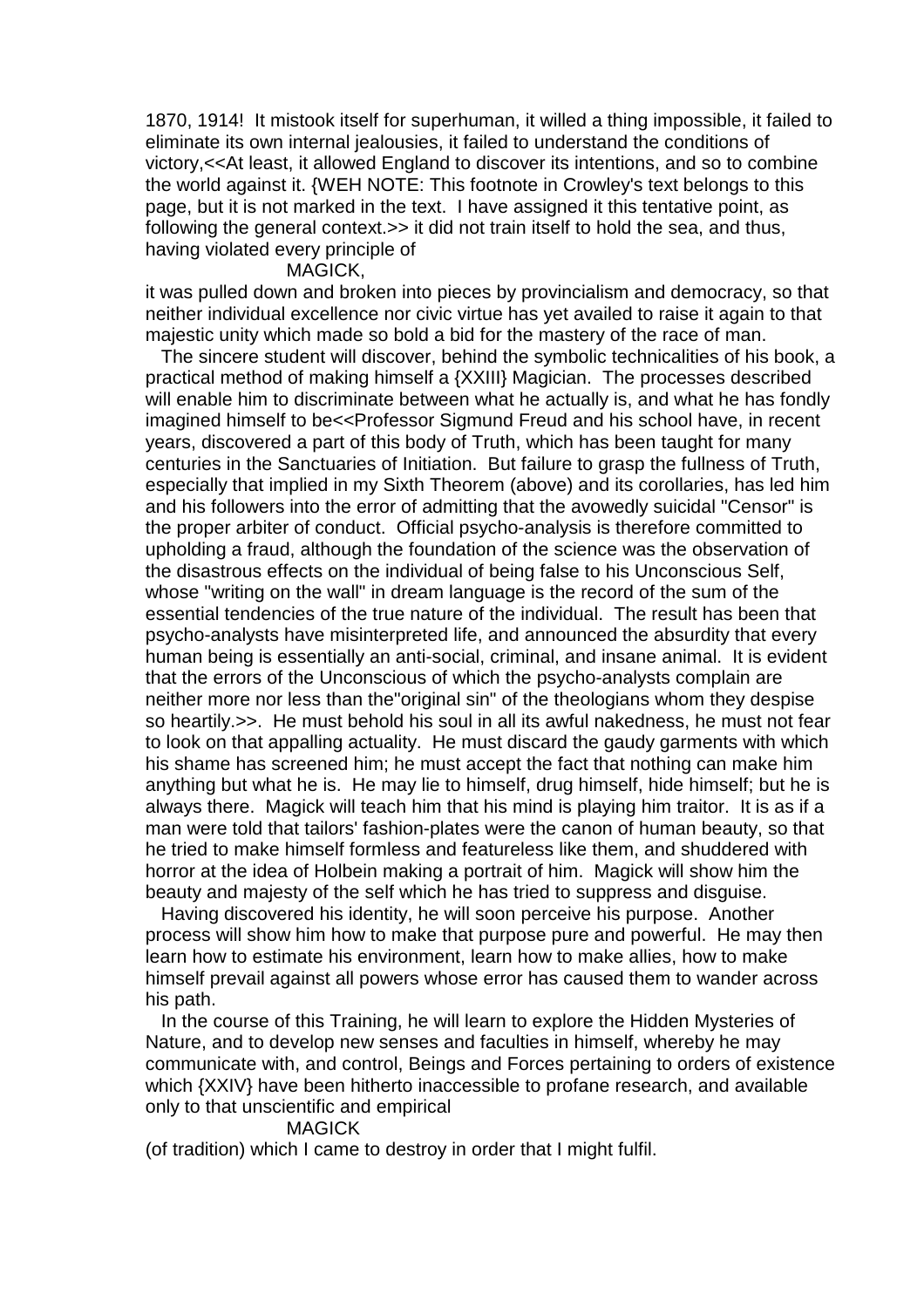I send this book into the world that every man and woman may take hold of life in the proper manner. It does not matter of one's present house of flesh be the hut of a shepherd; by virtue of my

## MAGICK

he shall be such a shepherd as David was. If it be the studio of a sculptor, he shall so chisel from himself the marble that masks his idea that he shall be no less a master than Rodin.

Witness mine hand:

 Tau-Omicron Mu-Epsilon-Gamma-Alpha Theta-Eta-Rho-Iota-Omicron-Nu (Taw-Resh-Yod-Vau-Nunfinal ): The Beast 666; MAGUS 9 Degree = 2Square A.'. A.'. who is The Word of the Aeon THELEMA; whose name is called V.V.V.V.V. 8 Degree = 3Square A.'. A.'. in the City of the Pyramids; OU MH 7 Degree = 4Square A.'. A.'.; OL SONUF VAORESAGI 6 Degree = 5Square, and ... ... 5 Degree = 6Square A.'. A.'. in the Mountain of Abiegnus: but FRATER PERDURABO in the Outer Order or the A.'. A.'. and in the World of men upon the Earth, Aleister Crowley of Trinity College, Cambridge.

-----------

{XXV}

# **CONTENTS**

-------

(This portion of the Book should be studied in connection with its Parts I. and II.)

- 0 The Magical Theory of the Universe.
- I The Principles of Ritual.
- II The Formulae of the Elemental Weapons.
- III The Formula of Tetragrammaton.
- IV The Formula of Alhim: also that of Alim.
- V The Formula of I. A. O.
- VI The Formula of the Neophyte.
- VII The Formula of the Holy Graal, of Abrahadabra, and of Certain Other Words; with some remarks on the Magical Memory.
- VIII Of Equilibrium: and of the General and Particular Method of Preparation of the Furniture of the Temple and the Instruments of Art.
- IX Of Silence and Secrecy: and of the Barbarous names of Evocation.
- X Of the Gestures.
- XI Of Our Lady BABALON and of The Beast whereon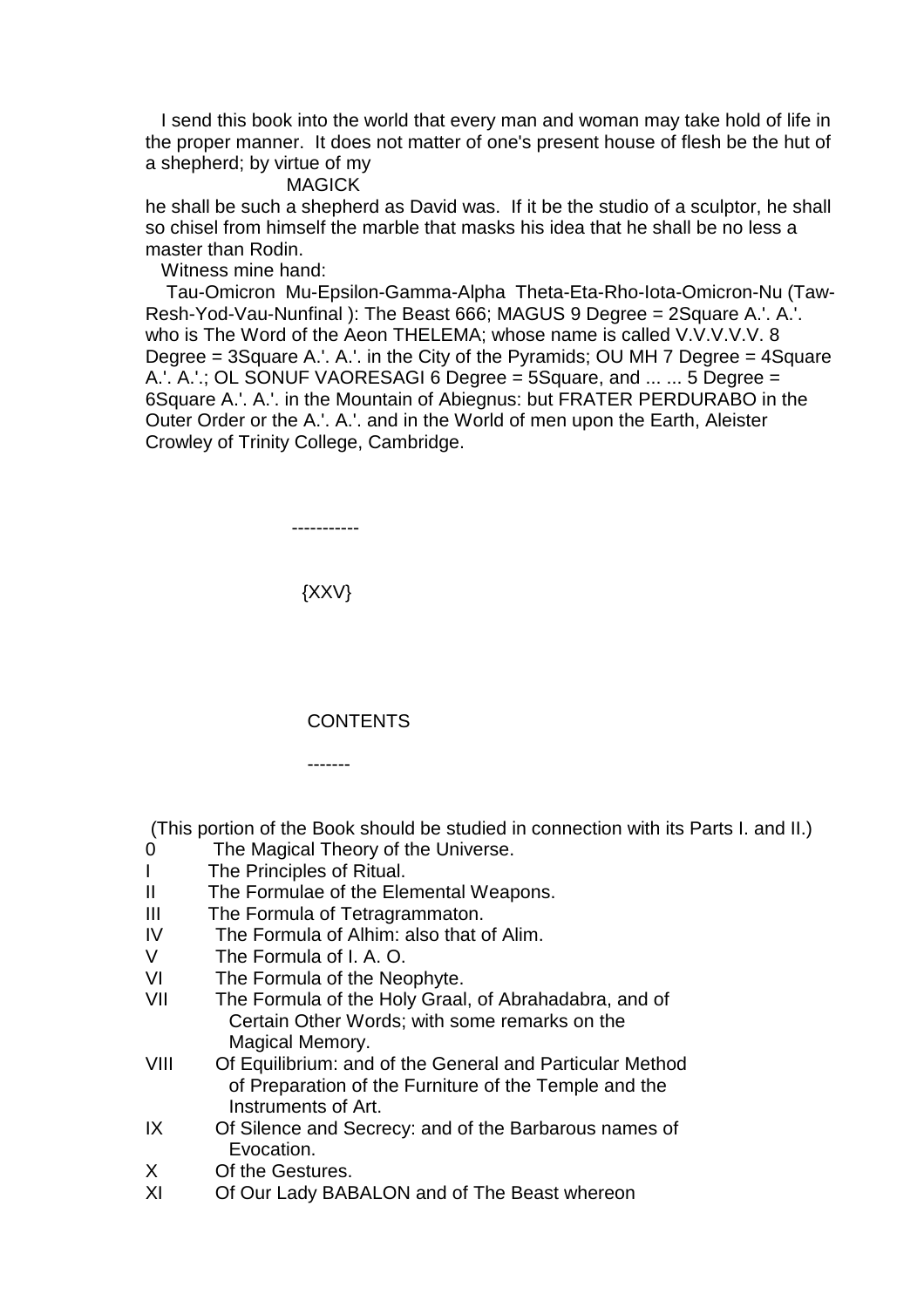she rideth: also concerning Transformations.

- XII Of the Bloody Sacrifice and Matters Cognate.
- XIII Of the Banishings, and of the Purifications.
- XIV Of the Consecrations: with an Account of the Nature and Nurture of the Magical Link.
- XVI (1) Of the Oath.
- XV Of the Invocation.
- XVI (2) Of the Charge to the Spirit: with some Account of the Constrains and Curses occasionally necessary.
- XVII Of the License to Depart.
- XVIII Of Clairvoyance: and of the Body of Light, its Powers and its Development. Also concerning Divinations.
- XIX Of Dramatic Rituals.
- XX Of the Eucharist: and of the Art of Alchemy.
- XXI Of Black Magick: of the Main Types of the Operations of Magick Art: and of the Powers of the Sphinx.

{XXVII}

## CHAPTER 0

#### THE MAGICAL THEORY OF THE UNIVERSE

 There are three main theories of the Universe; Dualism, Monism and Nihilism. It is impossible to enter into a discussion of their relative merits in a popular manual of this sort. They may be studied in Erdmann's "History of Philosophy" and similar treatises.

 All are reconciled and unified in the theory which we shall now set forth. The basis of this Harmony is given in Crowley's

"Berashith" --- to which reference should be made.

 Infinite space is called the goddess NUIT, while the infinitely small and atomic yet omnipresent point is called HADIT.<<I present this theory in a very simple form. I cannot even explain (for instance) that an idea may not refer to Being at all, but to Going. The Book of the Law demands special study and initiated apprehension.>> These are unmanifest. One conjunction of these infinites is called RA-HOOR-KHUIT,<<More correctly, HERU-RA-HA, to include HOOR-PAAR-KRAAT.>> a unity which includes and heads all things.<<The basis of this theology is given in Liber CCXX, AL vel Legis which forms Part IV of this Book 4. Hence I can only outline the matter in a very crude way; it would require a separate treatise to discuss even the true meaning of the terms employed, and to show how The Book of the Law anticipates the recent discoveries of Frege, Cantor, Poincare, Russell, Whitehead, Einstein and others.>> (There is also a particular Nature of Him, in certain conditions, such as have obtained since the Spring of 1904, e.v.) This profoundly mystical conception {1} is based upon actual spiritual experience, but the trained reason<<All advance in understanding demands the acquisition of a new point-of-view. Modern conceptions of Mathematics, Chemistry, and Physics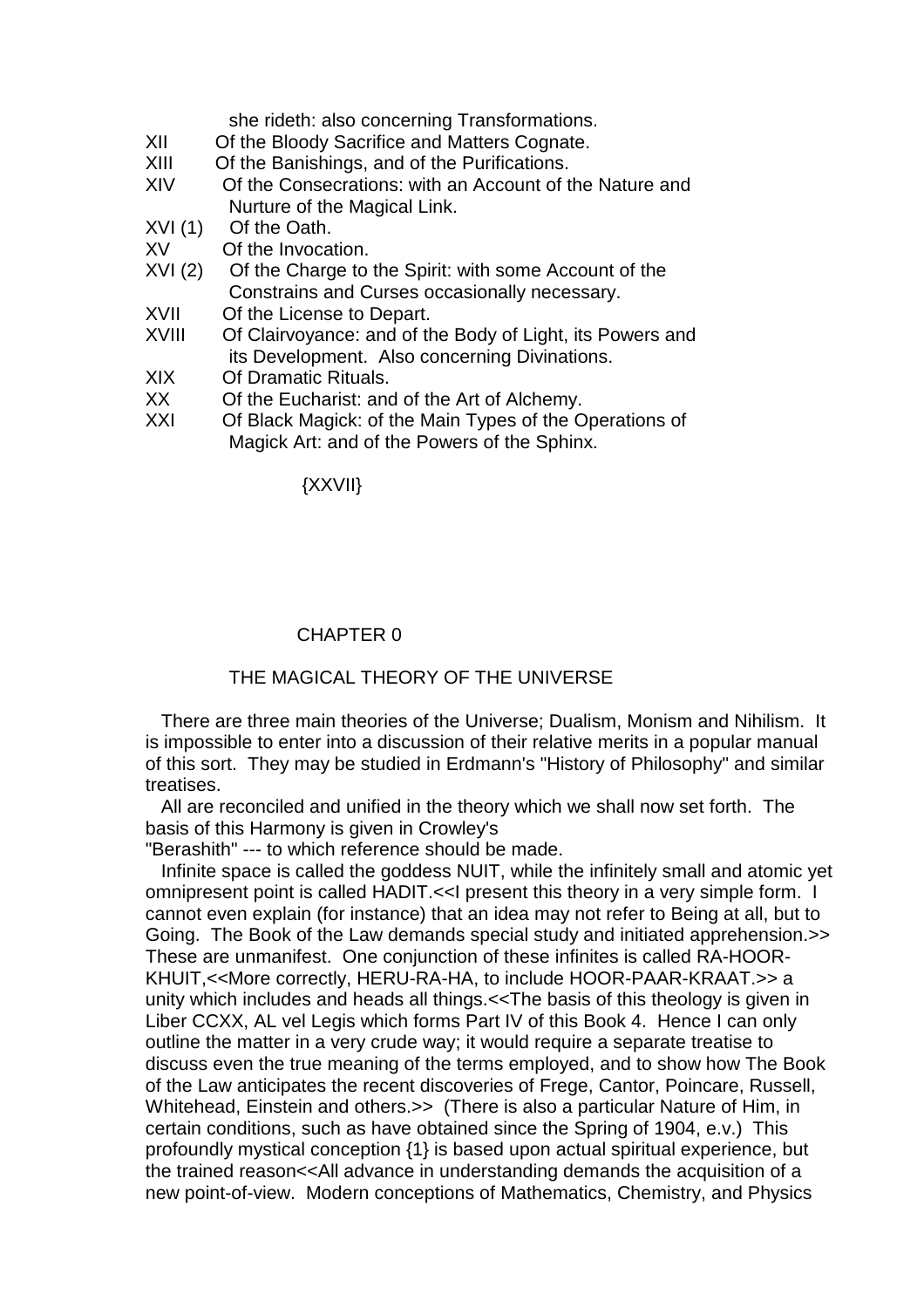are sheer paradox to the "plain man" who thinks of Matter as something that one can knock up against.>> can reach a reflection of this idea by the method of logical contradiction which ends in reason transcending itself. The reader should consult "The Soldier and the Hunchback" in Equinox I, I, and Konx Om Pax.

 "Unity" transcends "consciousness". It is above all division. The Father of thought --- the Word --- is called Chaos --- the dyad. The number Three, the Mother, is called Babalon. In connection with this the reader should study "The Temple of Solomon the King" in Equinox I, V, and Liber 418.

 This first triad is essentially unity, in a manner transcending reason. The comprehension of this Trinity is a matter of spiritual experience. All true gods are attributed to this Trinity.<<Considerations of the Christian Trinity are of a nature suited only to Initiates of the IX Degree of O.T.O., as they enclose the final secret of all practical Magick.>>

 An immeasurable abyss divides it from all manifestations of Reason or the lower qualities of man. In the ultimate analysis of Reason, we find all reason identified with this abyss. Yet this abyss is the crown of the mind. Purely intellectual faculties all obtain here. This abyss has no number, for in it all is confusion.

 Below this abyss we find the moral qualities of Man, of which there are six. The highest is symbolised by the number Four. Its nature is fatherly<<Each conception is, however, balanced in itself. Four is also Daleth, the letter of Venus; so that the mother-idea is included. Again, the Sephira of 4 is Chesed, referred to Water. 4 is ruled by Jupiter, Lord of the Lightning (Fire) yet ruler of Air. Each Sephira is complete in its way.>>; Mercy and Authority are the attributes of its dignity.

 The number Five is balanced against it. The attributes of Five are Energy and Justice. Four and Five are again combined and harmonized in the number Six, whose nature is beauty and harmony, mortality and immortality.

 In the number Seven the feminine nature is again predominant, {2} but it is the masculine type of female, the Amazon, who is balanced in the number Eight by the feminine type of male.

 In the number Nine we reach the last of the purely mental qualities. It identifies change with stability.

Pendant to this sixfold system is the number Ten<<

The balance of the Sephiroth:

 Kether (1) "Kether is in Malkuth, and Malkuth is in Kether, but after another manner."

Chokmah (2) is Yod of Tetragrammaton, and therefore also Unity.

- Binah (3) is He of Tetragrammaton, and therefore "The Emperor."
- Chesed (4) is Daleth, Venus the female.
- Geburah (5) is the Sephira of Mars, the Male.
- Tiphereth (6) is the Hexagram, harmonizing, and mediating between Kether and Malkuth. Also it reflects Kether. "That which is above, is like that which is below, and that which is below, is like that which is above."

Netzach (7) and Hod (8) balanced as in text.

Jesod (9) see text.

Malkuth (10) contains all the numbers.>>

which includes the whole of Matter as we know it by the senses.

 It is impossible here to explain thoroughly the complete conception; for it cannot be too clearly understood that this is a "classification" of the Universe, that there is nothing which is not comprehended therein.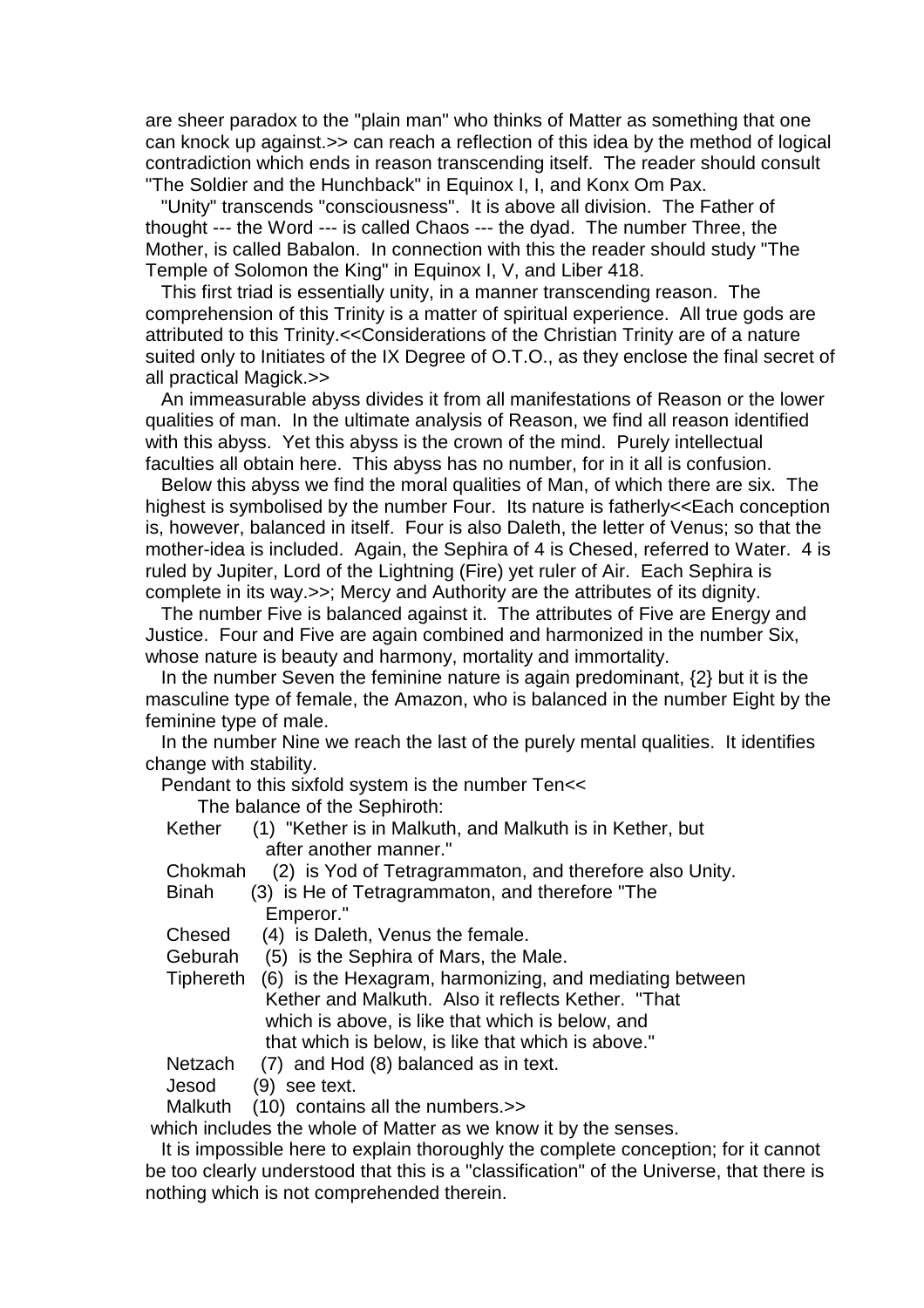The Article on the Qabalah in Vol. I, No. V of the Equinox is the best which has been written on the subject. It should be deeply studied, in connection with the Qabalistic Diagrams in Nos. II and III: "The Temple of Solomon the King".

Such is a crude and elementary sketch of this system.

 The formula of Tetragrammaton is the most important for the practical magician. Here Yod = 2, He = 3, Vau = 4 to 9, He final = 10.

 The Number Two represents Yod, the Divine or Archetypal World, and the Number One is only attained by the destruction of the God and the Magician in Samadhi. The world of Angels is under the numbers Four to Nine, and that of spirits under the {3} number Ten.<<It is not possible to give a full account of the twenty-two "paths" in this condensed sketch. They should be studied in view of all their attributes in 777, but more especially that in which they are attributed to the planets, elements and signs, as also to the Tarot Trumps, while their position on the Tree itself and their position as links between the particular Sephiroth which they join is the final key to their understanding. It will be noticed that each chapter of this book is attributed to one of them. This was not intentional. The book was originally but a collection of haphazard dialogues between Fra. P. and Soror A.; but on arranging the MSS, they fell naturally and of necessity into this division. Conversely, my knowledge of the Schema pointed out to me numerous gaps in my original exposition; thanks to this, I have been able to make it a complete and systematic treatise. That is, when my laziness had been jogged by the criticisms and suggestions of various colleagues to whom I had submitted the early drafts.>> All these numbers are of course parts of the magician himself considered as the microcosm. The microcosm is an exact image of the Macrocosm; the Great Work is the raising of the whole man in perfect balance to the power of Infinity.

 The reader will remark that all criticism directed against the Magical Hierarchy is futile. One cannot call it incorrect --- the only line to take might be that it was inconvenient. In the same way one cannot say that the Roman alphabet is better or worse than the Greek, since all required sounds can be more or less satisfactorily represented by either; yet both these alphabets were found so little satisfactory when it came to an attempt at phonetic printing of Oriental languages, that the alphabet had to be expanded by the use of italics and other diacritical marks. In the same way our magical alphabet of the Sephiroth and the Paths (thirty-two letters as it were) has been expanded into the four worlds corresponding to the four letters of the name Yod-Heh-Vau-Heh; and each Sephira is supposed to contain a Tree of Life of its own. Thus we obtain four hundred Sephiroth instead of the original ten, and the Paths being capable of similar multiplications, or rather of subdivision, the number is still further extended. Of course this process might be indefinitely continued without destroying the original system.

 The Apologia for this System is that our purest conceptions {4} are symbolized in Mathematics. "God is the Great Arithmetician." "God is the Grand Geometer." It is best therefore to prepare to apprehend Him by formulating our minds according to these measures.<<By "God" I here mean the Ideal Identity of a man's inmost nature. "Something ourselves (I erase Arnold's imbecile and guilty 'not') that makes for righteousness;" righteousness being rightly defined as internal coherence. (Internal Coherence implies that which is written "Detegitur Yod.")>>

 To return, each letter of this alphabet may have its special magical sigil. The student must not expect to be given a cut-and-dried definition of what exactly is meant by any of all this. On the contrary, he must work backwards, putting the whole of his mental and moral outfit into these pigeon-holes. You would not expect to be able to buy a filing cabinet with the names of all your past, present and future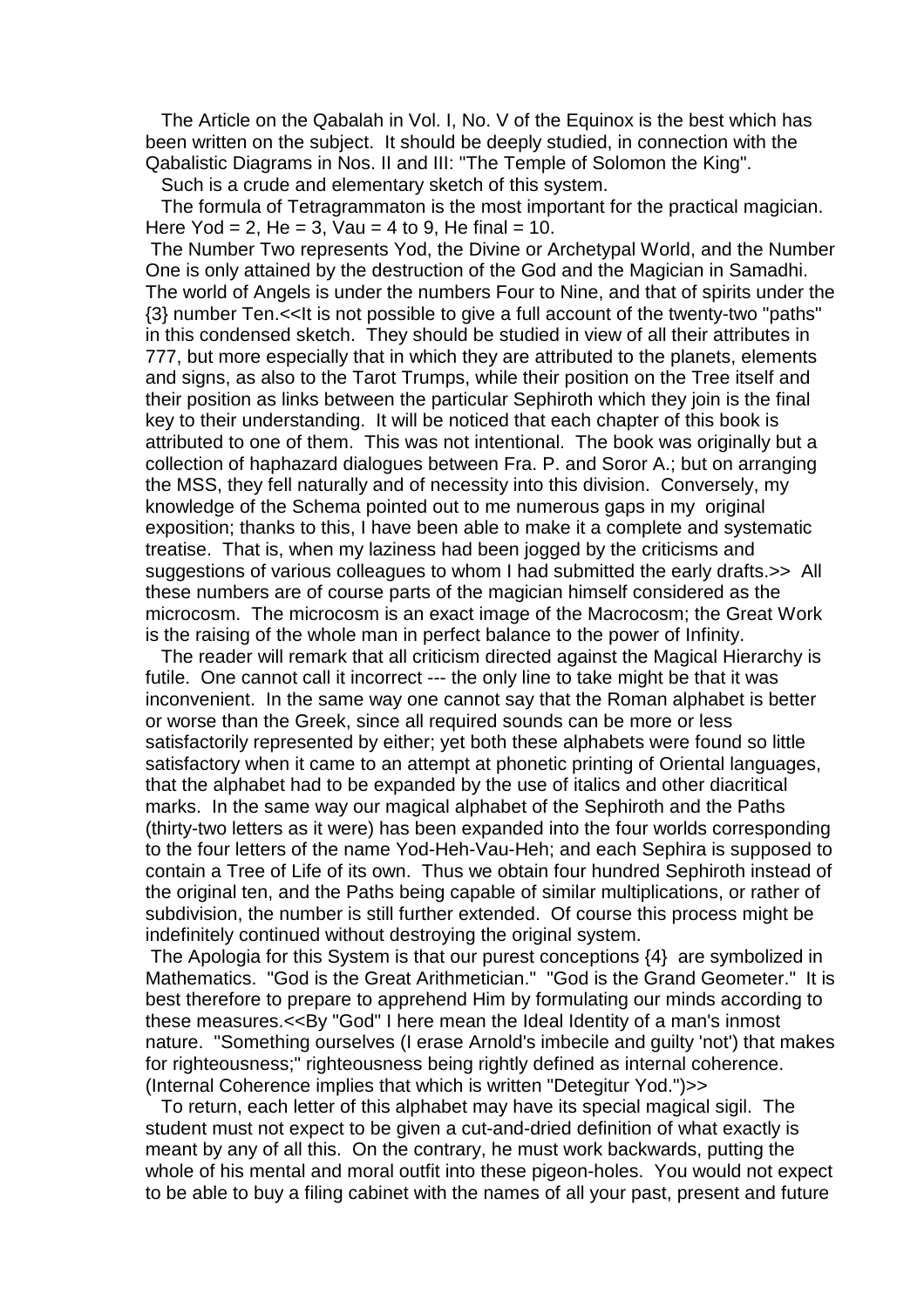correspondents ready indexed: your cabinet has a system of letters and numbers meaningless in themselves, but ready to take on a meaning to you, as you fill up the files. As your business increased, each letter and number would receive fresh accessions of meaning for you; and by adopting this orderly arrangement you would be able to have a much more comprehensive grasp of your affairs than would otherwise be the case. By the use of this system the magician is able ultimately to unify the whole of his knowledge --- to transmute, even on the Intellectual Plane, the Many into the One.

 The Reader can now understand that the sketch given above of the magical Hierarchy is hardly even an outline of the real theory of the Universe. This theory may indeed be studied in the article already referred to in No. V of the Equinox, and, more deeply in the Book of the Law and the Commentaries thereon: but the true understanding depends entirely upon the work of the Magician himself. Without magical experience it will be meaningless.

 In this there is nothing peculiar. It is so with all scientific knowledge. A blind man might cram up astronomy for the purpose of passing examinations, but his knowledge would be {5} almost entirely unrelated to his experience, and it would certainly not give him sight. A similar phenomenon is observed when a gentleman who has taken an "honours degree" in modern languages at Cambridge arrives in Paris, and is unable to order his dinner. To exclaim against the Master Therion is to act like a person who, observing this, should attack both the professors of French and the inhabitants of Paris, and perhaps go on to deny the existence of France.

 Let us say, once again, that the magical language is nothing but a convenient system of classification to enable the magician to docket his experiences as he obtains them.

 Yet this is true also, that, once the language is mastered, one can divine the unknown by study of the known, just as one's knowledge of Latin and Greek enables one to understand some unfamiliar English word derived from those sources. Also, there is the similar case of the Periodic Law in Chemistry, which enables Science to prophesy, and so in the end to discover, the existence of certain previously unsuspected elements in nature. All discussions upon philosophy are necessarily sterile, since truth is beyond language. They are, however, useful if carried far enough --- if carried to the point when it become apparent that all arguments are arguments in a circle.<<See "The Soldier and the Hunchback," Equinox I, I. The apparatus of human reason is simply one particular system of coordinating impressions; its structure is determined by the course of the evolution of the species. It is no more absolute than the evolution of the species. It is no more absolute than the mechanism of our muscles is a complete type wherewith all other systems of transmitting Force must conform.>> But discussions of the details of purely imaginary qualities are frivolous and may be deadly. For the great danger of this magical theory is that the student may mistake the alphabet for the things which the words represent.

 An excellent man of great intelligence, a learned Qabalist, once amazed the Master Therion by stating that the Tree of Life was the framework of the Universe. It was as if some one had seriously maintained that a cat was a creature constructed by placing the letters C. A. T. in that order. It is no wonder that Magick has excited the ridicule of the unintelligent, since even its {6} educated students can be guilty of so gross a violation of the first principles of common sense.<<Long since writing the above, an even grosser imbecility has been perpetrated. One who ought to have known better tried to improve the Tree of Life by turning the Serpent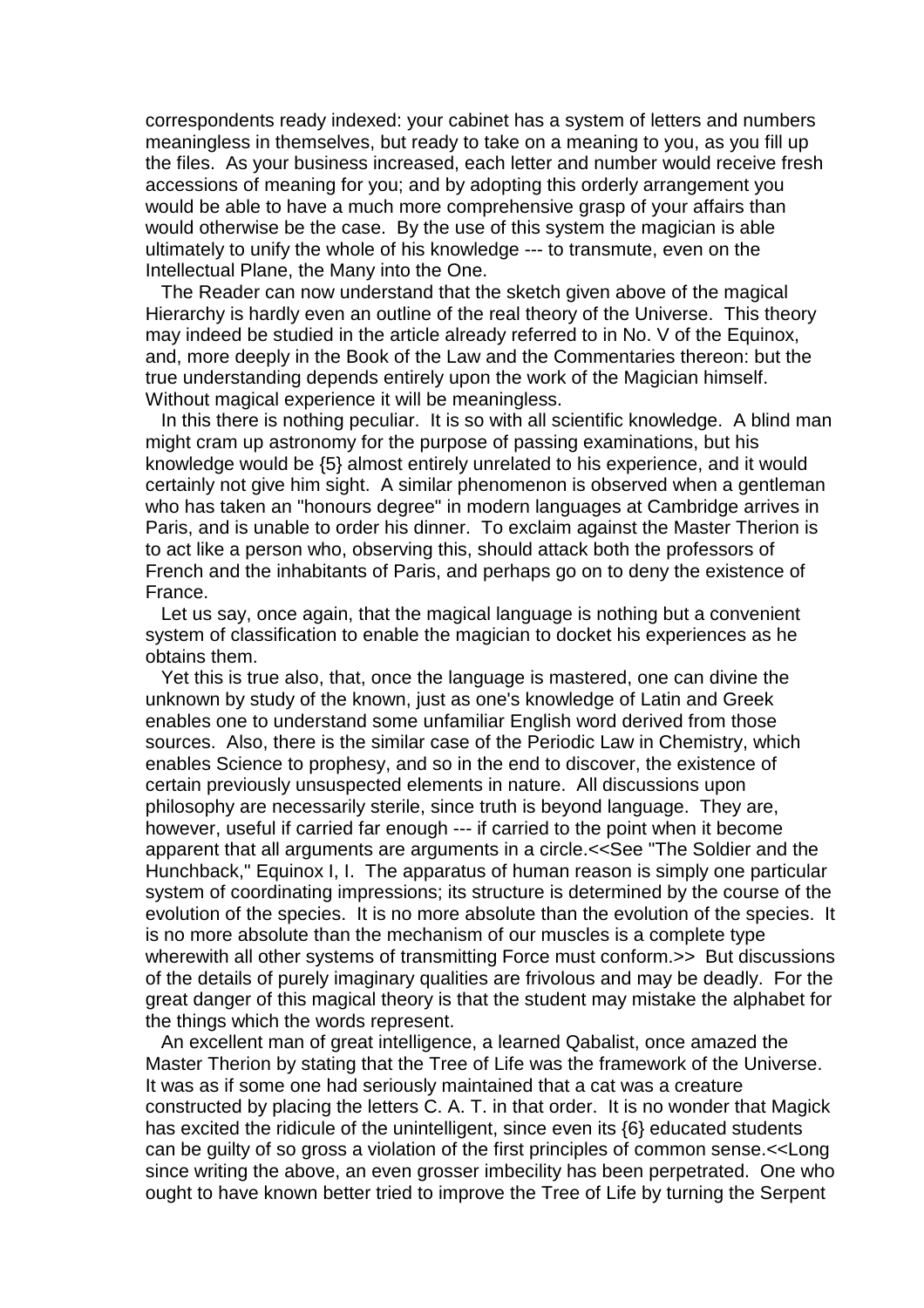of Wisdom upside down! Yet he could not even make his scheme symmetrical: his little remaining good sense revolted at the supreme atrocities. Yet he succeeded in reducing the whole Magical Alphabet to nonsense, and shewing that he had never understood its real meaning.

 The absurdity of any such disturbance of the arrangement of the Paths is evident to any sober student from such examples as the following. Binah, the Supernal Understanding, is connected with Tiphereth, the Human Consciousness, by Zain, Gemini, the Oracles of the Gods, or the Intuition. That is, the attribution represents a psychological fact: to replace it by The Devil is either humour or plain idiocy. Again, the card "Fortitude", Leo, balances Majesty and Mercy with Strength and Severity: what sense is there in putting "Death", the Scorpion, in its stead? There are twenty other mistakes in the new wonderful illuminated-from-on-high attribution; the student can therefore be sure of twenty more laughs if he cares to study it.>>

 A synopsis of the grades of the A.'. A.'. as illustrative of the Magical Hierarchy in Man is given in Appendix 2 "One Star in Sight." This should be read before proceeding with the chapter. The subject is very difficult. To deal with it in full is entirely beyond the limits of this small treatise.

## "FURTHER CONCERNING THE MAGICAL UNIVERSE"

 All these letters of the magical alphabet --- referred to above --- are like so many names on a map. Man himself is a complete microcosm. Few other beings have this balanced perfection. Of course every sun, every planet, may have beings similarly constituted.<<Equally, of course, we have no means of knowing what we really are. We are limited to symbols. And it is certain that all our senseperceptions give only partial aspects of their objects. Sight, for instance, tells us very little about solidity, weight, composition, electrical character, thermal conductivity, etc., etc. It says nothing at all about the very existence of such vitally important ideas as Heat, Hardness, and so on. The impression which the mind combines from the senses can never claim to be accurate or complete. We have indeed learnt that nothing is in itself what it seems to be to us.>> But when we speak of dealing with the planets in Magick, {7} the reference is usually not to the actual planets, but to parts of the earth which are of the nature attributed to these planets. Thus, when we say that Nakhiel is the "Intelligence" of the Sun, we do not mean that he lives in the Sun, but only that he has a certain rank and character; and although we can invoke him, we do not necessarily mean that he exists in the same sense of the word in which our butcher exists.

 When we "conjure Nakhiel to visible appearance," it may be that our process resembles creation --- or, rather imagination --- more nearly than it does callingforth. The aura of a man is called the "magical mirror of the universe"; and, so far as any one can tell, nothing exists outside of this mirror. It is at least convenient to represent the whole as if it were subjective. It leads to less confusion. And, as a man is a perfect microcosm, << He is this only by definition. The universe may contain an infinite variety of worlds inaccessible to human apprehension. Yet, for this very reason, they do not exist for the purposes of the argument. Man has, however, some instruments of knowledge; we may, therefore, define the Macrocosm as the totality of things possible to his perception. As evolution develops those instruments, the Macrocosm and the Microcosm extend; but they always maintain their mutual relation. Neither can possess any meaning except in terms of the other. Our "discoveries" are exactly as much of ourselves as they are of Nature. America and Electricity did, in a sense, exist before we were aware of them; but they are even now no more than incomplete ideas, expressed in symbolic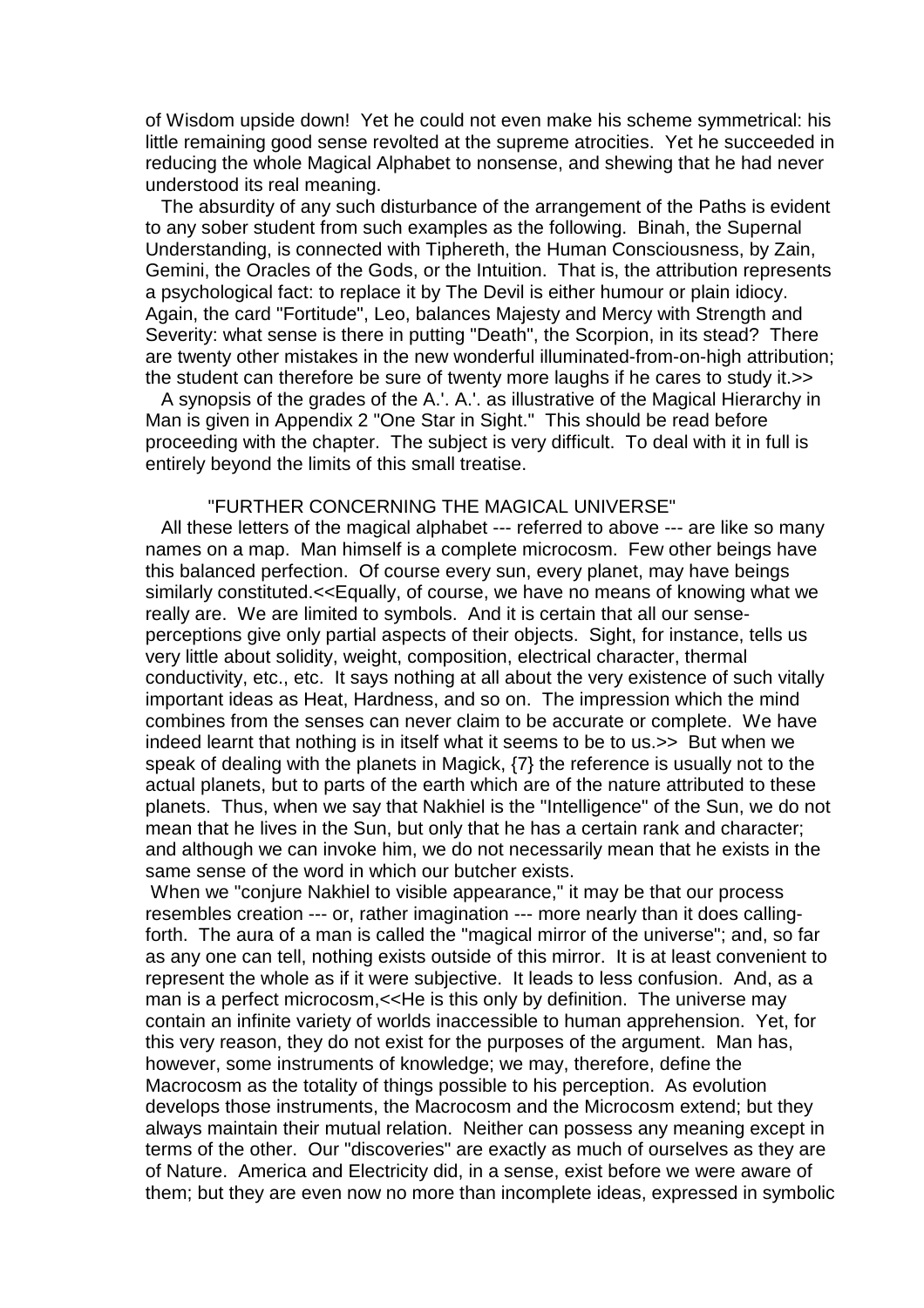terms of a series of relations between two sets of inscrutable phenomena.>> it is perfectly easy to re-model one's conception at any moment.

 Now there is a traditional correspondence, which modern experiment has shown to be fairly reliable. There is a certain natural connexion between certain letters, words, numbers, gestures, shapes, perfumes and so on, so that any idea or (as we might call it) "spirit", may be composed or called forth by the use of those things which are harmonious with it, and express particular parts of its nature. These correspondences have been elaborately mapped in the Book 777 in a very convenient and compendious form. It will be necessary for the student to make a careful study of this book in connexion with some actual rituals of Magick, for example, {8} that of the evocation of Taphtatharath printed in Equinox I, III, pages 170-190, where he will see exactly why these things are to be used. Of course, as the student advances in knowledge by experience he will find a progressive subtlety in the magical universe corresponding to his own; for let it be said yet again! not only is his aura a magical mirror of the universe, but the universe is a magical mirror of his aura.

 In this chapter we are only able to give a very thin outline of magical theory -- faint pencilling by weak and wavering fingers --- for this subject may almost be said to be co-extensive with one's whole knowledge.

 The knowledge of exoteric science is comically limited by the fact that we have no access, except in the most indirect way, to any other celestial body than our own. In the last few years, the semi-educated have got an idea that they know a great deal about the universe, and the principal ground for their fine opinion of themselves is usually the telephone or the airship. It is pitiful to read the bombastic twaddle about progress, which journalists and others, who wish to prevent men from thinking, put out for consumption. We know infinitesimally little of the material universe. Our detailed knowledge is so contemptibly minute, that it is hardly worth reference, save that our shame may spur us to increased endeavour. Such knowledge<<Knowledge is, moreover, an impossible conception. All propositions come ultimately back to "A is A".>> as we have got is of a very general and abstruse, of a philosophical and almost magical character. This consists principally of the conceptions of pure mathematics. It is, therefore, almost legitimate to say that pure mathematics is our link with the rest of the universe and with "God".

 Now the conceptions of Magick are themselves profoundly mathematical. The whole basis of our theory is the Qabalah, which corresponds to mathematics and geometry. The method of operation in Magick is based on this, in very much the same way as the laws of mechanics are based on mathematics. So far, therefore as we can be said to possess a magical theory of the universe, it must be a matter solely of fundamental law, with a {9} few simple and comprehensive propositions stated in very general terms.

 I might expend a life-time in exploring the details of one plane, just as an explorer might give his life to one corner of Africa, or a chemist to one subgroup of compounds. Each such detailed piece of work may be very valuable, but it does not as a rule throw light on the main principles of the universe. Its truth is the truth of one angle. It might even lead to error, if some inferior person were to generalize from too few facts.

 Imagine an inhabitant of Mars who wished to philosophise about the earth, and had nothing to go by but the diary of some man at the North Pole! But the work of every explorer, on whatever branch of the Tree of Life the caterpillar he is after may happen to be crawling, is immensely helped by a grasp of general principles. Every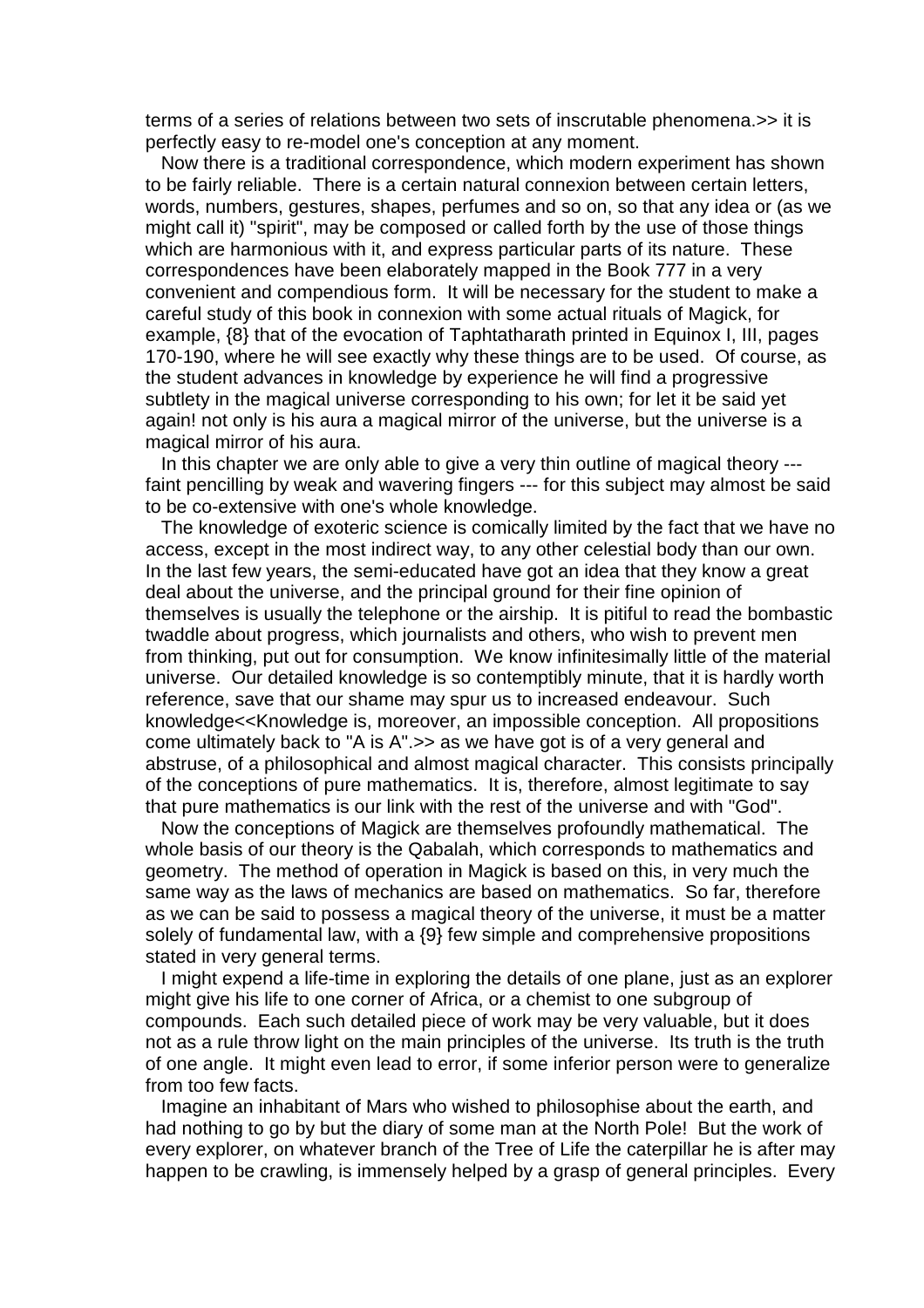magician, therefore, should study the Holy Qabalah. Once he has mastered the main principles, he will find his work grow easy.

"Solvitur ambulando" which does not mean: "Call the Ambulance!"

{10}

## CHAPTER I

--------------

#### THE PRINCIPLES OF RITUAL.

 There is a single main definition of the object of all magical Ritual. It is the uniting of the Microcosm with the Macrocosm. The Supreme and Complete Ritual is therefore the Invocation of the Holy Guardian Angel;<<See the "Book of the Sacred Magic of Abramelin the Mage"; and Liber 418, 8th Aethyr, Liber Samekh; see Appendix 3.>> or, in the language of Mysticism, Union with God.<<The difference between these operations is more of theoretical than of practical importance.>>

 All other magical Rituals are particular cases of this general principle, and the only excuse for doing them is that it sometimes occurs that one particular portion of the microcosm is so weak that its imperfection of impurity would vitiate the Macrocosm of which it is the image, Eidolon, or Reflexion. For example, God is above sex; and therefore neither man nor woman as such can be said fully to understand, much less to represent, God. It is therefore incumbent on the male magician to cultivate those female virtues in which he is deficient, and this task he must of course accomplish without in any way impairing his virility. It will then be lawful for a magician to invoke Isis, and identify himself with her; if he fail to do this, his apprehension of the Universe when he attains Samadhi will lack the conception of maternity. The result will be a metaphysical and --- by corollary --- ethical limitation in the Religion which he founds. Judaism and Islam are striking example of this failure.

 To take another example, the ascetic life which devotion to {11} magick so often involves argues a poverty of nature, a narrowness, a lack of generosity. Nature is infinitely prodigal --- not one in a million seeds ever comes to fruition. Whoso fails to recognise this, let him invoke Jupiter.<<There are much deeper considerations in which it appears that "Everything that is, is right". They are set forth elsewhere; we can only summarise them here by saying that the survival of the fittest is their upshot.>>

 The danger of ceremonial magick --- the sublest and deepest danger --- is this: that the magician will naturally tend to invoke that partial being which most strongly appeals to him, so that his natural excess in that direction will be still further exaggerated. Let him, before beginning his Work, endeavour to map out his own being, and arrange his invocations in such a way as to redress the balance.<<The ideal method of doing this is given in Liber 913 (Equinox VII). See also Liber CXI Aleph.>> This, of course, should have been done in a preliminary fashion during the preparation of the weapons and furniture of the Temple.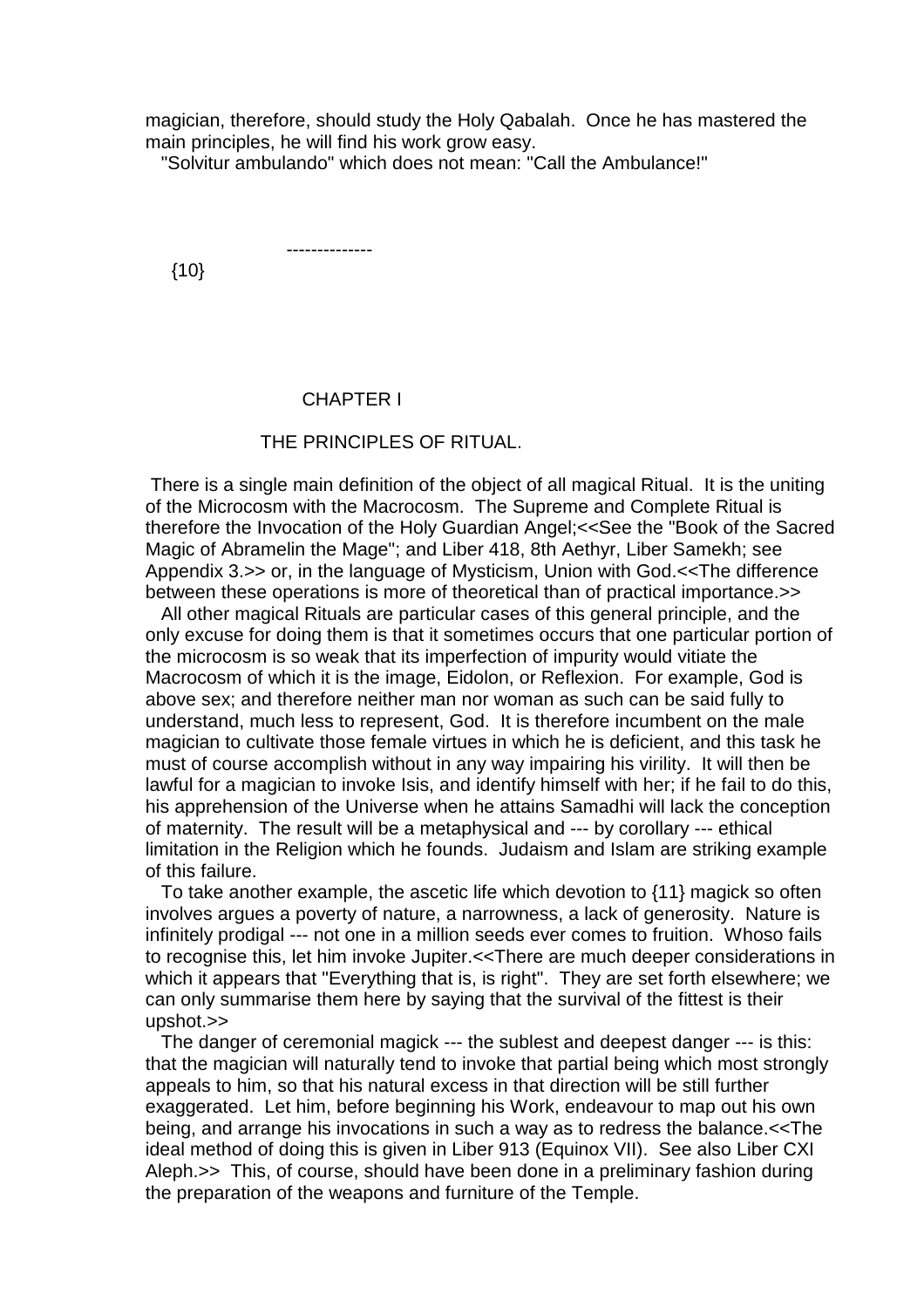To consider in a more particular manner this question of the Nature of Ritual, we may suppose that he finds himself lacking in that perception of the value of Life and Death, alike of individuals and of races, which is characteristic of Nature. He has perhaps a tendency to perceive the "first noble truth" uttered by Buddha, that Everything is sorrow. Nature, it seems, is a tragedy. He has perhaps even experienced the great trance called Sorrow. He should then consider whether there is not some Deity who expresses this Cycle, and yet whose nature is joy. He will find what he requires in Dionysus.

There are three main methods of invoking any Deity.

 The "First Method" consists of devotion to that Deity, and, being mainly mystical in character, need not be dealt with in this place, especially as a perfect instruction exists in Liber 175 ("See" Appendix).

 The "Second method"is the straight forward ceremonial invocation. It is the method which was usually employed in the Middle Ages. Its advantage is its directness, its disadvantage its {12} crudity. The "Goetia" gives clear instruction in this method, and so do many other rituals, white and black. We shall presently devote some space to a clear exposition of this Art.

 In the case of Bacchus, however, we may roughly outline the procedure. We find that the symbolism of Tiphareth expresses the nature of Bacchus. It is then necessary to construct a Ritual of Tiphareth. Let us open the Book 777; we shall find in line 6 of each column the various parts of our required apparatus. Having ordered everything duly, we shall exalt the mind by repeated prayers or conjurations to the highest conception of the God, until, in one sense or another of the word, He appears to us and floods our consciousness with the light of His divinity.

 The "Third Method is the Dramatic," perhaps the most attractive of all; certainly it is so to the artist's temperament, for it appeals to his imagination through his aesthetic sense.

 Its disadvantage lies principally in the difficulty of its performance by a single person. But it has the sanction of the highest antiquity, and is probably the most useful for the foundation of a religion. It is the method of Catholic Christianity, and consists in the dramatization of the legend of the God. The Bacchae of Euripides is a magnificent example of such a Ritual; so also, through in a less degree, is the Mass. We may also mention many of the degrees in Freemasonry, particularly the third. The 5 Degree = 6Square Ritual published in No. III of the Equinox is another example.

 In the case of Bacchus, one commemorates firstly his birth of a mortal mother who has yielded her treasure-house to the Father of All, of the jealousy and rage excited by this incarnation, and of the heavenly protection afforded to the infant. Next should be commemorated the journeying westward upon an ass. Now comes the great scene of the drama: the gentle, exquisite youth with his following (chiefly composed of women) seems to threaten the established order of things, and that Established Order takes steps to put an end to the upstart. We find Dionysus confronting the angry King, not with defiance, but with meekness; yet with a subtle confidence, an underlying laughter. His forehead is wreathed with vine tendrils. He is an effeminate figure with those broad leaves clustered upon his brow? But those leaves hide {13} horns. King Pentheus, representative of respectability,<<There is a much deeper interpretation in which Pentheus is himself "The Dying God". See my "Good Hunting!" and Dr. J.G.Frazer's "Golden Bough".>> is destroyed by his pride. He goes out into the mountains to attack the women who have followed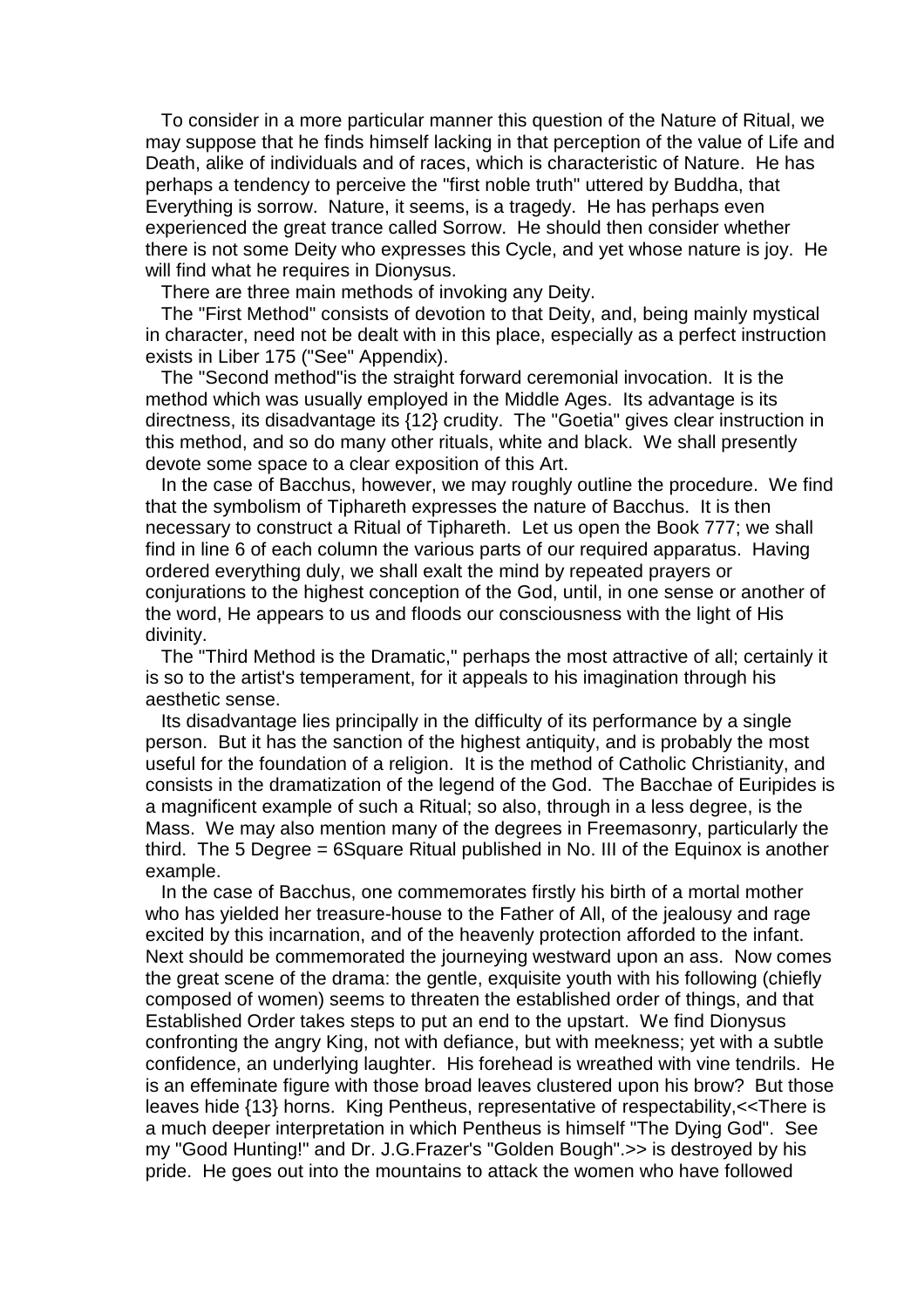Bacchus, the youth whom he has mocked, scourged, and put in chains, yet who has only smiled; and by those women, in their divine madness, he is torn to pieces.

 It has already seemed impertinent to say so much when Walter Pater has told the story with such sympathy and insight. We will not further transgress by dwelling upon the identity of this legend with the course of Nature, its madness, its prodigality, its intoxication, its joy, and above all its sublime persistence through the cycles of Life and Death. The pagan reader must labour to understand this in Pater's "Greek Studies", and the Christian reader will recognise it, incident for incident, in the story of Christ. This legend is but the dramatization of Spring.

 The magician who wishes to invoke Bacchus by this method must therefore arrange a ceremony in which he takes the part of Bacchus, undergoes all His trials, and emerges triumphant from beyond death. He must, however, be warned against mistaking the symbolism. In this case, for example, the doctrine of individual immortality has been dragged in, to the destruction of truth. It is not that utterly worthless part of man, his individual consciousness as John Smith, which defies death --- that consciousness which dies and is reborn in every thought. That which persists (if anything persist) is his real John Smithiness, a quality of which he was probably never conscious in his life.<<See "The Book of Lies", Liber 333, for several sermons to this effect. Caps. Alpha, Delta, Eta, Iota-Epsilon, Iota-Sigma, Iota-Eta, Kappa-Alpha, Kappa-Eta, in particular. The reincarnation of the Khu or magical Self is another matter entirely, too abstruse to discuss in this elementary manual. {WEH NOTE: I have made a correction in the above list of chapters from Liber 333. The published text cites Iota-Digamma, which does not exist. The correct chapter is Iota-Sigma, which does exist and discusses the subject}.>>

 Even that does not persist unchanged. It is always growing. The Cross is a barren stick, and the petals of the Rose fall and decay; but in the union of the Cross and the Rose is a constant  $\{14\}$  succession of new lives. << See "The Book of Lies", Liber 333, for several sermons to this effect. The whole theory of Death must be sought in Liber CXI Aleph.>> Without this union, and without this death of the individual, the cycle would be broken.

 A chapter will be consecrated to removing the practical difficulties of this method of Invocation. It will doubtless have been noted by the acumen of the reader that in the great essentials these three methods are one. In each case the magician identifies himself with the Deity invoked. To "invoke" is to "call in", just as to "evoke" is to "call forth". This is the essential difference between the two branches of Magick. In invocation, the macrocosm floods the consciousness. In evocation, the magician, having become the macrocosm, creates a microcosm. You "in"voke a God into the Circle. You "e"voke a Spirit into the Triangle. In the first method identity with the God is attained by love and by surrender, by giving up or suppressing all irrelevant (and illusionary) parts of yourself. It is the weeding of a garden.

 In the second method identity is attained by paying special attention to the desired part of yourself: positive, as the first method is negative. It is the pottingout and watering of a particular flower in the garden, and the exposure of it to the sun.

 In the third, identity is attained by sympathy. It is very difficult for the ordinary man to lose himself completely in the subject of a play or of a novel; but for those who can do so, this method is unquestionably the best.

 Observe: each element in this cycle is of equal value. It is wrong to say triumphantly "Mors janua vitae", unless you add, with equal triumph, "Vita janua mortis". To one who understands this chain of the Aeons from the point of view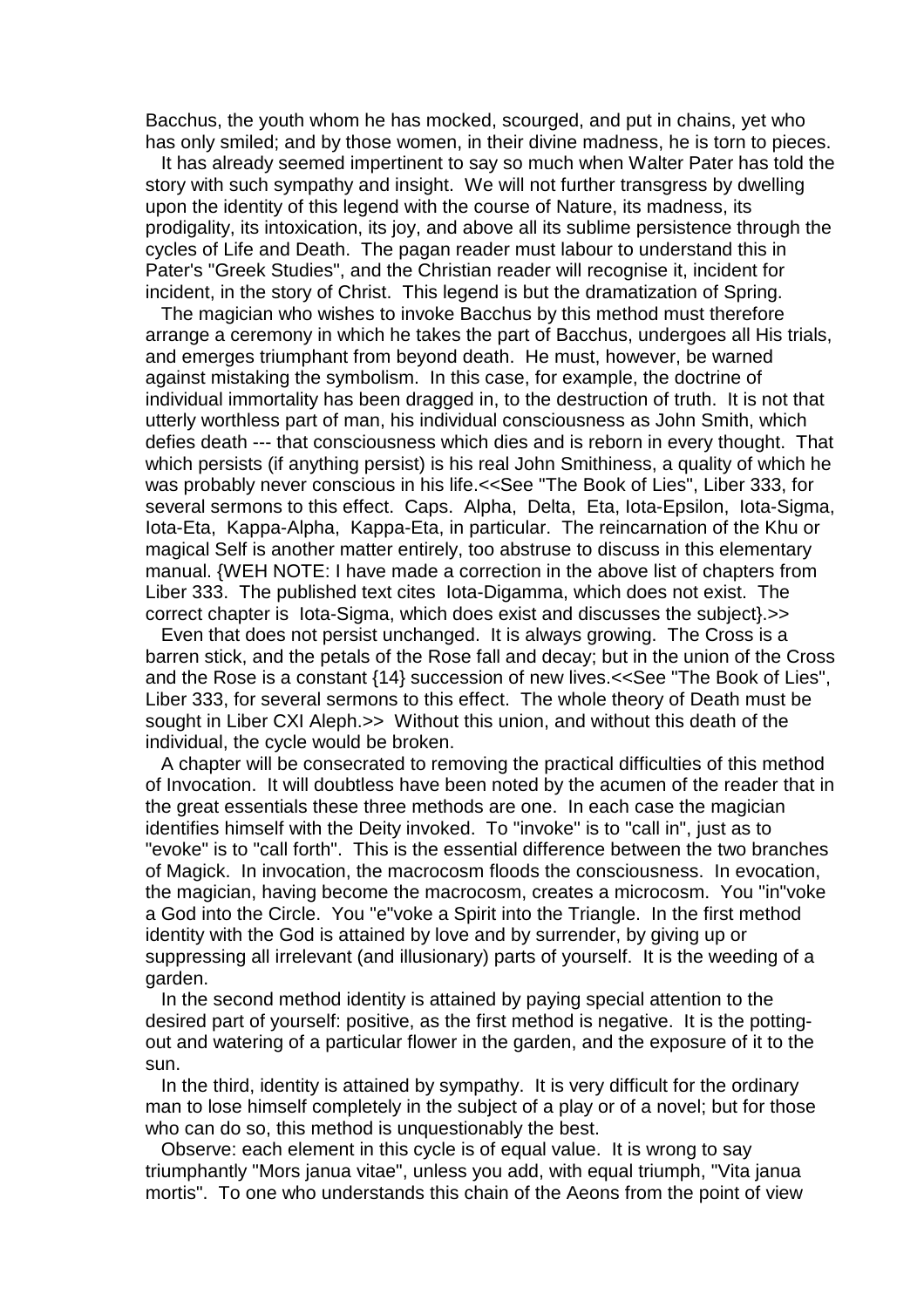alike of the sorrowing Isis and of the triumphant Osiris, not forgetting their link in the destroyer Apophis, there remains no secret veiled in Nature. He cries that name of God which throughout History has been echoed by one religion to another, the infinite swelling paean I.A.O.!<<This name, I.A.O. is qabalistically identical with that of THE BEAST and with His number 666, so that he who invokes the former invokes also the latter. Also with AIWAZ and the Number 93. See Chapter V.>> {15}

## CHAPTER II

#### THE FORMULAE OF THE ELEMENTAL WEAPONS.

 Before discussing magical formulae in detail, one may observe that most rituals are composite, and contain many formulae which must be harmonized into one.

 The first formula is that of the Wand. In the sphere of the principle which the magician wishes to invoke, he rises from point to point in a perpendicular line, and then descends; or else, beginning at the top, he comes directly down, "invoking" first the god of that sphere by "devout supplication"<<Beware, O brother, lest thou bend the knee! Liber CCXX teaches the proper attitude. See also Liber CCCLXX. Infra, furthermore, there is special instruction: Chapter XV and elsewhere.>> that He may deign to send the appropriate Archangel. He then "beseeches" the Archangel to send the Angel or Angels of that sphere to his aid; he "conjures" this Angel or Angels to send the intelligence in question, and this intelligence he will "conjure with authority" to compel the obedience of the spirit and his manifestation. To this spirit he "issues commands".

 It will be seen that this is a formula rather of evocation than of invocation, and for the latter the procedure, though apparently the same, should be conceived of in a different manner, which brings it under another formula, that of Tetragrammaton. The essence of the force invoked is one, but the "God" represents the germ or beginning of the force, the "Archangel" its development; and so on, until, with the "Spirit", we have the completion and perfection of that force. {16}

 The formula of the Cup is not so well suited for Evocations, and the magical Hierarchy is not involved in the same way; for the Cup being passive rather than active, it is not fitting for the magician to use it in respect of anything but the Highest. In practical working it consequently means little but prayer, and that prayer the "prayer of silence".<<Considerations which might lead to a contrary conclusion are unsuited to this treatise. See Liber LXXXI.>>

 The formula of the dagger is again unsuitable for either purpose, since the nature of the dagger is to criticise, to destroy, to disperse; and all true magical ceremonies tend to concentration. The dagger will therefore appear principally in the banishings, preliminary to the ceremony proper.

 The formula of the pantacle is again of no particular use; for the pantacle is inert. In fine, the formula of the wand is the only one with which we need more particularly concern ourselves.<<Later, these remarks are amplified, and to some extent modified.>>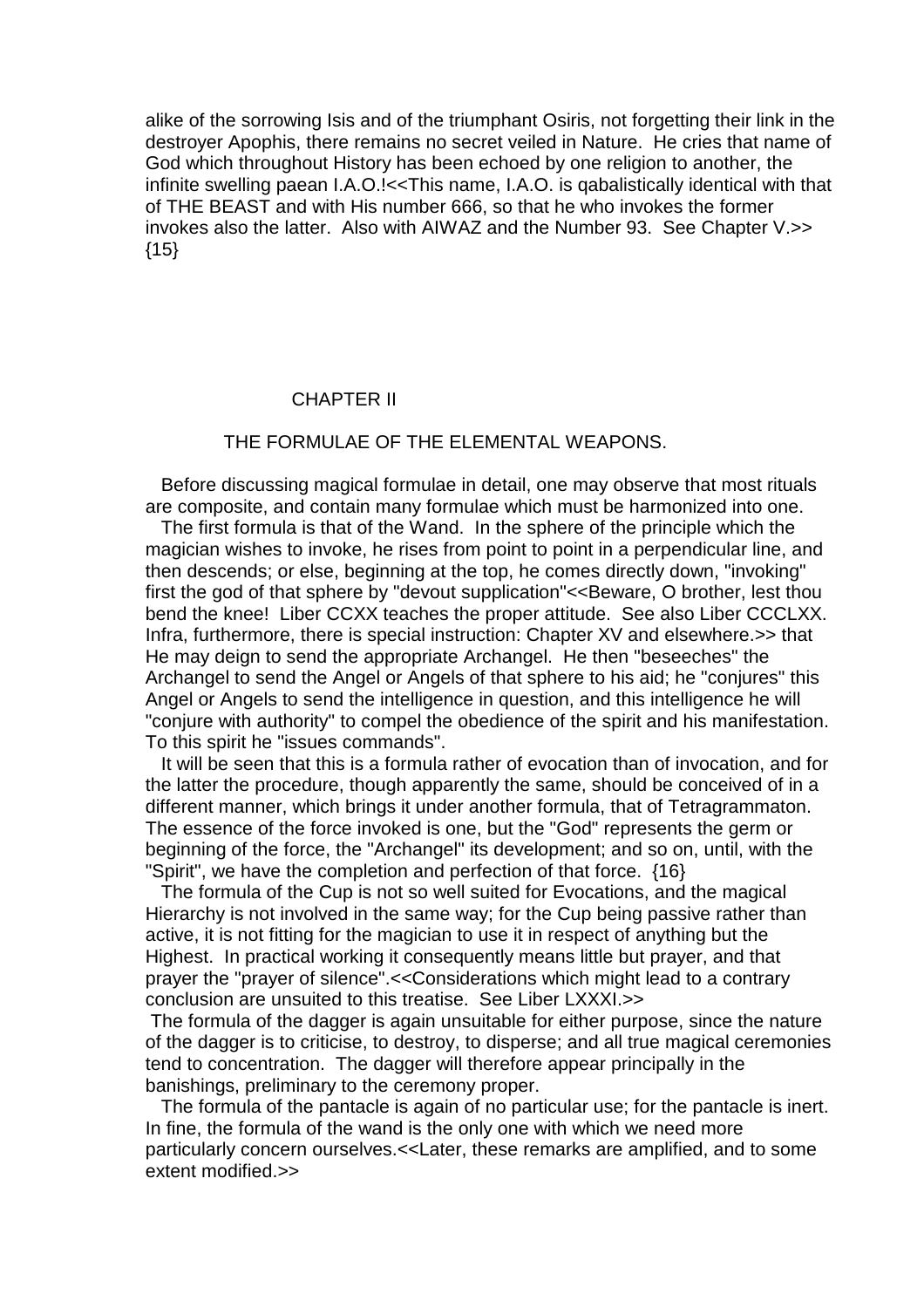Now in order to invoke any being, it is said by Hermes Trismegistus that the magi employ three methods. The first, for the vulgar, is that of supplication. In this the crude objective theory is assumed as true. There is a god named A, whom you, B, proceed to petition, in exactly the same sense as a boy might ask his father for pocket-money.

 The second method involves a little more subtlety, inasmuch as the magician endeavours to harmonize himself with the nature of the god, and to a certain extent exalts himself, in the course of the ceremony; but the third method is the only one worthy of our consideration.

 This consists of a real identification of the magician and the god. Note that to do this in perfection involves the attainment of a species of Samadhi: and this fact alone suffices to link irrefragably magick with mysticism.

 Let us describe the magical method of identification. The symbolic form of the god is first studied with as much care as an artist would bestow upon his model, so that a perfectly clear and {17} unshakeable mental picture of the god is presented to the mind. Similarly, the attributes of the god are enshrined in speech, and such speeches are committed perfectly to memory. The invocation will then begin with a prayer to the god, commemorating his physical attributes, always with profound understanding of their real meaning. In the "second part" of the invocation, the voice of the god is heard, and His characteristic utterance is recited.

 In the "third portion" of the invocation the magician asserts the identity of himself with the god. In the "fourth portion" the god is again invoked, but as if by Himself, as if it were the utterance of the will of the god that He should manifest in the magician. At the conclusion of this, the original object of the invocation is stated.

 Thus, in the invocation of Thoth which is to be found in the rite of Mercury (Equinox I, VI) and in Liber LXIV, the first part begins with the words "Majesty of Godhead, wisdom-crowned TAHUTI, Thee, Thee I invoke. Oh Thou of the Ibis head, Thee, Thee I invoke"; and so on. At the conclusion of this a mental image of the God, infinitely vast and infinitely splendid, should be perceived, in just the same sense as a man might see the Sun.

The second part begins with the words:

"Behold! I am yesterday, today, and the brother of tomorrow."

 The magician should imagine that he is hearing this voice, and at the same time that he is echoing it, that it is true also of himself. This thought should so exalt him that he is able at its conclusion to utter the sublime words which open the third part: "Behold! he is in me, and I am in him." At this moment, he loses consciousness of his mortal being; he is that mental image which he previously but saw. This consciousness is only complete as he goes on: "Mine is the radiance wherein Ptah floateth over his firmament. I travel upon high. I tread upon the firmament of Nu. I raise a flashing flame with the lightnings of mine eye: ever rushing on in the splendour of the daily glorified Ra --- giving my life to the treaders of Earth!" This thought gives the relation of God and Man from the divine point of view.

 The magician is only recalled to himself at the conclusion of the {18} third part; in which occur, almost as if by accident, the words: "Therefore do all things obey my word." Yet in the fourth part, which begins: "Therefore do thou come forth unto me", it is not really the magician who is addressing the God; it is the God who hears the far-off utterance of the magician. If this invocation has been correctly performed, the words of the fourth part will sound distant and strange. It is surprising that a dummy (so the magus now appears to Himself) should be able to speak!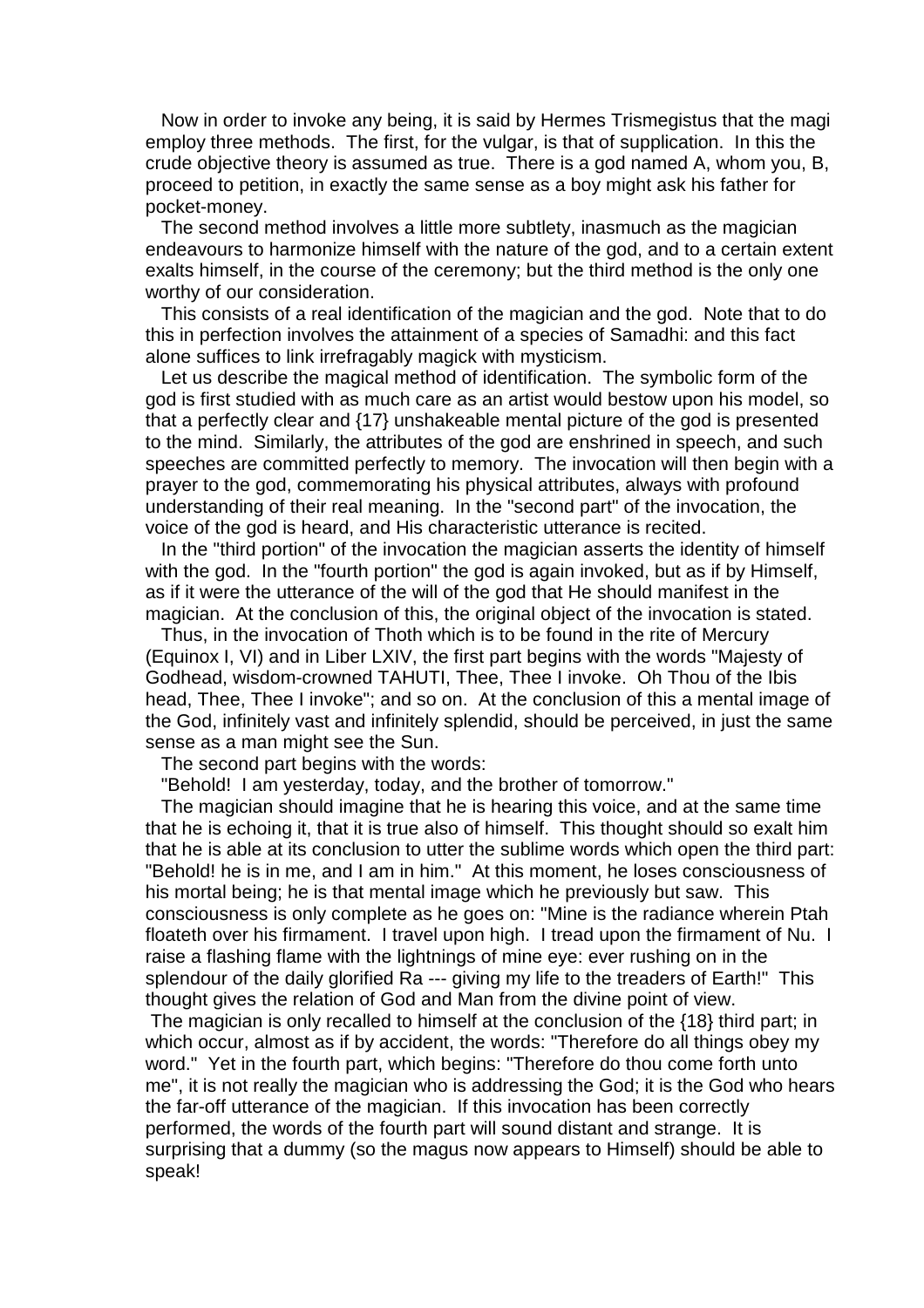The Egyptian Gods are so complete in their nature, so perfectly spiritual and yet so perfectly material, that this one invocation is sufficient. The God bethinks him that the spirit of Mercury should now appear to the magician; and it is so. This Egyptian formula is therefore to be preferred to the Hierarchical formula of the Hebrews with its tedious prayers, conjurations, and curses.

 It will be noted, however, that in this invocation of Thoth which we have summarized, there is another formula contained, the Reverberating or Reciprocating formula, which may be called the formula of Horus and Harpocrates. The magician addresses the God with an active projection of his will, and then becomes passive while the God addresses the Universe. In the fourth part he remains silent, listening, to the prayer which arises therefrom.

 The formula of this invocation of Thoth may also be classed under Tetragrammaton. The first part is fire, the eager prayer of the magician, the second water, in which the magician listens to, or catches the reflection of, the god. The third part is air, the marriage of fire and water; the god and the man have become one; while the fourth part corresponds to earth, the condensation or materialization of those three higher principles.

 With regard to the Hebrew formulae, it is doubtful whether most magicians who use them have ever properly grasped the principles underlying the method of identity. No passage which implies it occurs to mind, and the extant rituals certainly give no hint of such a conception, or of any but the most personal and material views of the nature of things. They seem to have thought that there was an Archangel named Ratziel in exactly the same sense as there was a statesman named Richelieu, an individual being living in a definite place. He had possibly certain powers of a somewhat metaphysical order --- he might be {19} in two places at once,<<He could do this provided that he can travel with a speed exceeding that of Light, as he does. See A.S.Eddington "Space, Time, and Gravitation". Also: what means "at once"?>> for example, though even the possibility of so simple a feat (in the case of spirits) seems to be denied by certain passages in extant conjurations which tell the spirit that if he happens to be in chains in a particular place in Hell, or if some other magician is conjuring him so that he cannot come, then let him send a spirit of similar nature, or otherwise avoid the difficultly. But of course so vulgar a conception would not occur to the student of the Qabalah. It is just possible that the magi wrote their conjurations on this crude hypothesis in order to avoid the clouding of the mind by doubt and metaphysical speculation.

 He who became the Master Therion was once confronted by this very difficulty. Being determined to instruct mankind, He sought a simple statement of his object. His will was sufficiently informed by common sense to decide him to teach man "The Next Step", the thing which was immediately above him. He might have called this "God", or "The Higher Self", or "The Augoeides", or "Adi-Buddha", or 61 other things --- but He had discovered that these were all one, yet that each one represented some theory of the Universe which would ultimately be shattered by criticism --- for He had already passed through the realm of Reason, and knew that every statement contained an absurdity. He therefore said: "Let me declare this Work under this title: 'The obtaining of the Knowledge and Conversation of the Holy Guardian Angel'", because the theory implied in these words is so patently absurd that only simpletons would waste much time in analysing it. It would be accepted as a convention, and no one would incur the grave danger of building a philosophical system upon it.

 With this understanding, we may rehabilitate the Hebrew system of invocations. The mind is the great enemy; so, by invoking enthusiastically a person whom we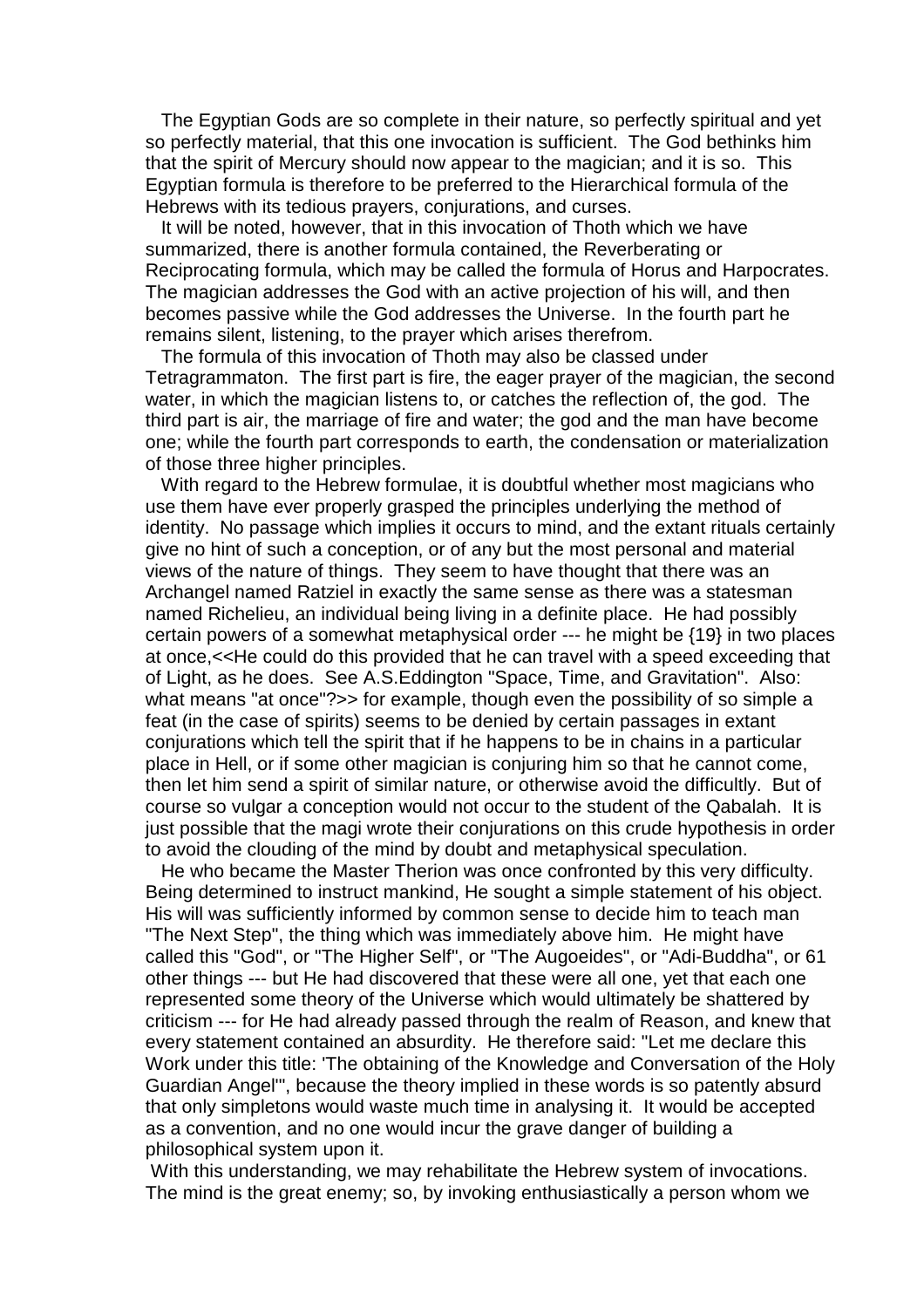know not to exist, we are rebuking that mind. Yet we should not refrain altogether from philosophising in the light of the Holy Qabalah. We should accept the Magical Hierarchy as a more or less convenient classification of the facts of the Universe as they are {20} known to us; and as our knowledge and understanding of those facts increase, so should we endeavour to adjust our idea of what we mean by any symbol.

 At the same time let us reflect that there is a certain definite consensus of experience as to the correlation of the various beings of the hierarchy with the observed facts of Magick. In the simple matter of astral vision, for example, one striking case may be quoted.

 Without telling him what it was, the Master Therion once recited as an invocation Sappho's "Ode to Venus" before a Probationer of the A.'. A.'. who was ignorant of Greek, the language of the Ode. The disciple then went on an "astral journey," and everything seen by him was without exception harmonious with Venus. This was true down to the smallest detail. He even obtained all the four colour-scales of Venus with absolute correctness. Considering that he saw something like one hundred symbols in all, the odds against coincidence are incalculably great. Such an experience (and the records of the A.'. A.'. contain dozens of similar cases) affords proof as absolute as any proof can be in this world of Illusion that the correspondences in Liber 777 really represent facts in Nature.

 It suggests itself that this "straightforward" system of magick was perhaps never really employed at all. One might maintain that the invocations which have come down to us are but the ruins of the Temple of Magick. The exorcisms might have been committed to writing for the purpose of memorising them, while it was forbidden to make any record of the really important parts of the ceremony. Such details of Ritual as we possess are meagre and unconvincing, and though much success has been attained in the quite conventional exoteric way both by FRATER PERDURABO and by many of his colleagues, yet ceremonies of this character have always remained tedious and difficult. It has seemed as if the success were obtained almost in spite of the ceremony. In any case, they are the more mysterious parts of the Ritual which have evoked the divine force. Such conjurations as those of the "Goetia" leave one cold, although, notably in the second conjuration, there is a crude attempt to use that formula of Commemoration of which we spoke in the preceding Chapter. {21}

# CHAPTER III

 THE FORMULA OF TETRAGRAMMATON.<<Yod, He, Vau, He, the Ineffable Name (Jehovah) of the Hebrews. The four letters refer respectively to the four "elements", Fire, Water, Air, Earth, in the order named.>>

 This formula is of most universal aspect, as all things are necessarily comprehended in it; but its use in a magical ceremony is little understood.

 The climax of the formula is in one sense before even the formulation of the Yod. For the Yod is the most divine aspect of the Force --- the remaining letters are but a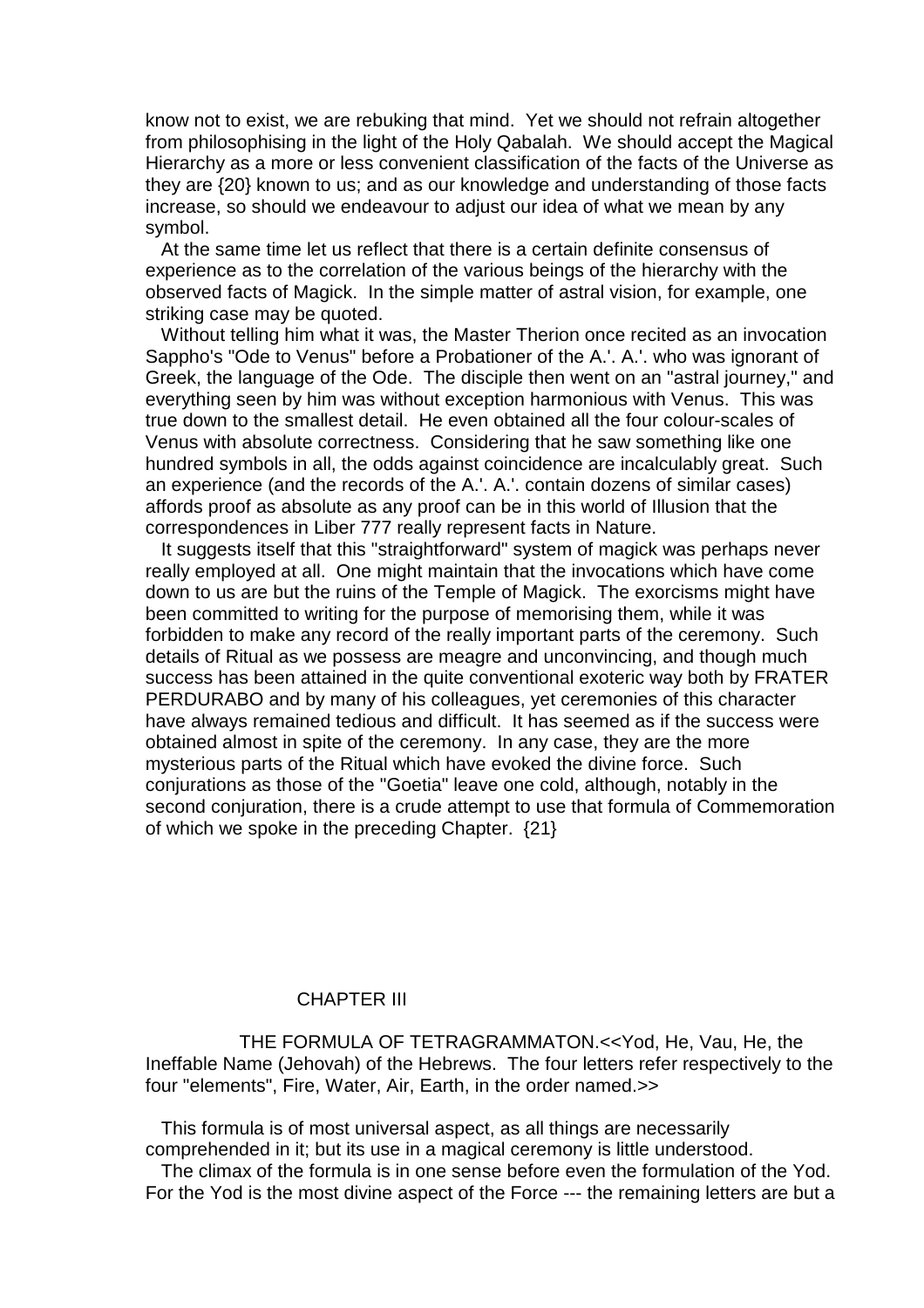solidification of the same thing. It must be understood that we are here speaking of the whole ceremony considered as a unity, not merely of that formula in which "Yod" is the god invoked, "He" the Archangel, and so on. In order to understand the ceremony under this formula, we must take a more extended view of the functions of the four weapons than we have hitherto done.

 The formation of the "Yod" is the formulation of the first creative force, of that father who is called "self-begotten", and unto whom it is said: "Thou has formulated thy Father, and made fertile thy Mother". The adding of the "He" to the "Yod" is the marriage of that Father to the great co-equal Mother, who is a reflection of Nuit as He is of Hadit. Their union brings forth the son "Vau" who is the heir. Finally the daughter "He" is produced. She is both the twin sister and the daughter of "Vau".<<There is a further mystery herein, far deeper, for initiates.>>

 His mission is to redeem her by making her his bride; the result of this is to set her upon the throne of her mother, and it is only she whose youthful embrace can reawaken the eld of the {22} All-Father. In this complex family relationship<<The formula of Tetragrammaton, as ordinarily understood, ending with the appearance of the daughter, is indeed a degradation.>> is symbolised the whole course of the Universe. It will be seen that (after all) the Climax is at the end. It is the second half of the formula which symbolises the Great Work which we are pledged to accomplish. The first step of this is the attainment of the Knowledge and Conversation of the Holy Guardian Angel, which constitutes the Adept of the Inner Order.

 The re-entry of these twin spouses into the womb of the mother is that initiation described in Liber 418, which gives admission to the Inmost Order of the A.'. A.'. Of the last step we cannot speak.

 It will now be recognised that to devise a practical magical ceremony to correspond to Tetragrammaton in this exalted sense might be difficult if not impossible. In such a ceremony the Rituals of purification alone might occupy many incarnations.

 It will be necessary, therefore, to revert to the simpler view of Tetragrammaton, remembering only that the "He" final is the Throne of the Spirit, of the Shin of Pentagrammaton.

 The Yod will represent a swift and violent creative energy; following this will be a calmer and more reflective but even more powerful flow of will, the irresistible force of a mighty river. This state of mind will be followed by an expansion of the consciousness; it will penetrate all space, and this will finally undergo a crystallization resplendent with interior light. Such modifications of the original Will may be observed in the course of the invocations when they are properly performed.

 The peculiar dangers of each are obvious --- that of the first is a flash in the pan -- - a misfire; that of the second, a falling into dreaminess or reverie; that of the third, loss of concentration. A mistake in any of these points will prevent, or injure the proper formation of, the fourth.

 In the expression which will be used in Chapter XV: "Enflame thyself", etc., only the first stage is specified; but if that is properly done the other stages will follow as if by necessity. So far is it written concerning the formula of Tetragrammaton. {23}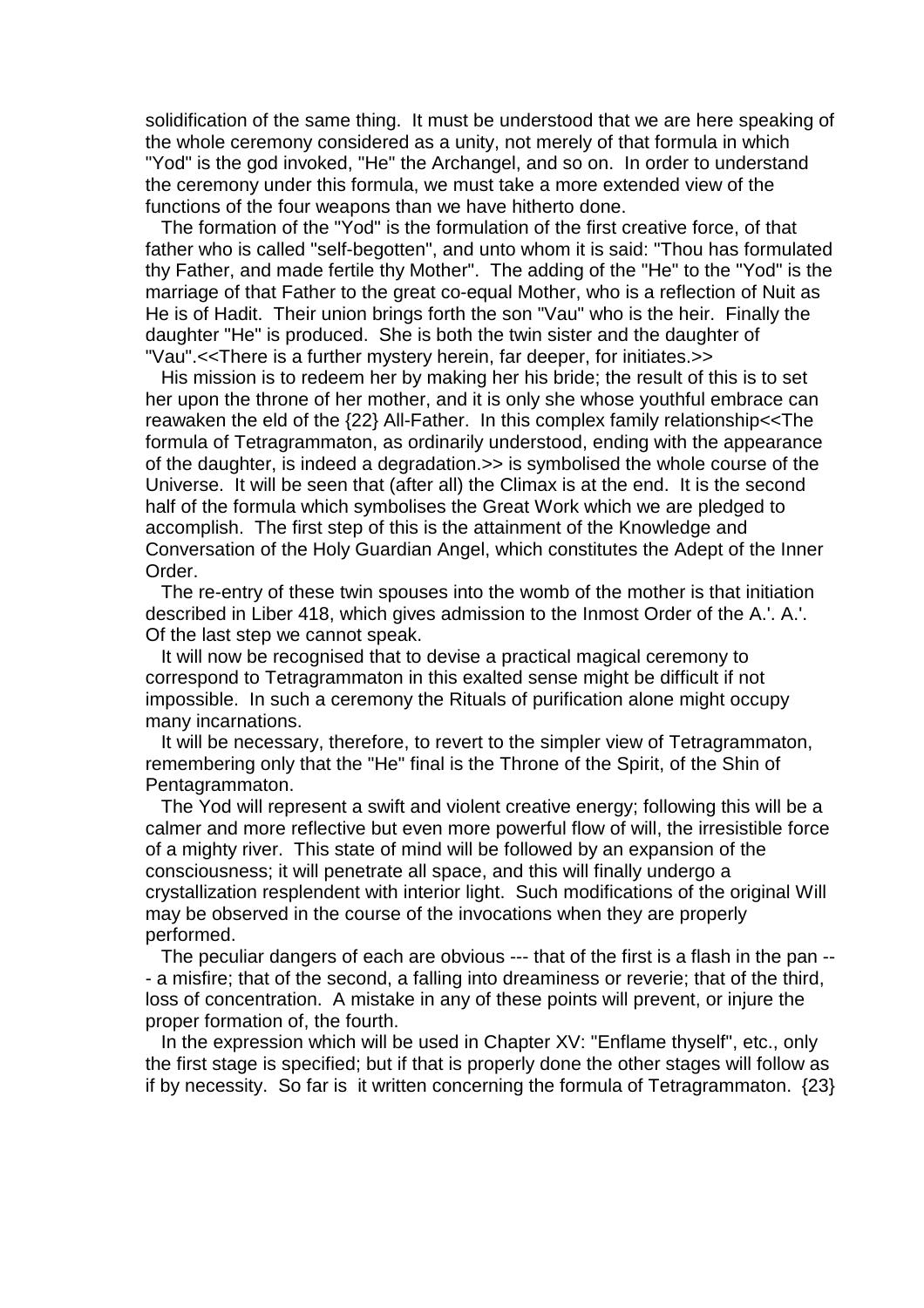#### CHAPTER IV.

#### THE FORMULA OF ALHIM, AND THAT OF ALIM.

 "ALHIM", (Elohim) is the exoteric word for Gods.<<"Gods" are the Forces of Nature; their "Names" are the Laws of Nature. Thus They are eternal, omnipotent, omnipresent and so on; and thus their "Wills" are immutable and absolute.>> It is the masculine plural of a feminine noun, but its nature is principally feminine.<<It represents Sakti,or Teh; femininity always means form, manifestation. The masculine Siva, or Tao, is always a concealed force.>> It is a perfect hieroglyph of the number 5. This should be studied in "A Note on Genesis" (Equinox I, II).

 The Elements are all represented, as in Tetragrammaton, but there is no development from one into the others. They are, as it were, thrown together -- untamed, only sympathising by virtue of their wild and stormy but elastically resistless energy. The Central letter is "He" --- the letter of breath --- and represents Spirit. The first letter "Aleph" is the natural letter of Air, and the Final "Mem" is the natural letter of Water. Together, "Aleph" and "Mem" make "Am" -- the mother within whose womb the Cosmos is conceived. But "Yod" is not the natural letter of Fire. Its juxtaposition with "He" sanctifies that fire to the "Yod" of Tetragrammaton. Similarly we find "Lamed" for Earth, where we should expect Tau --- in order to emphasize the influence of Venus, who rules Libra.

 "ALHIM", therefore, represents rather the formula of Consecration than that of a complete ceremony. It is the breath of benediction, yet so potent that it can give life to clay and light to darkness.

 In consecrating a weapon, "Aleph" is the whirling force of the thunderbolt, the lightning which flameth out of the East even {24} into the West. This is the gift of the wielding of the thunderbolt of Zeus or Indra, the god of Air. "Lamed" is the Oxgoad, the driving force; and it is also the Balance, representing the truth and love of the Magician. It is the loving care which he bestows upon perfecting his instruments, and the equilibration of that fierce force which initiates the ceremony.<<The letters Aleph and Lamed are infinitely important in this Aeon of Horus; they are indeed the Key of the Book of the Law. No more can be said in this place than that Aleph is Harpocrates, Bacchus Diphues, the Holy Ghost, the "Pure Fool" or Innocent Babe who is also the Wandering Singer who impregnates the King's Daughter with Himself as Her Child; Lamed is the King's Daughter, satisfied by Him, holding His "Sword and Balances" in her lap. These weapons are the Judge, armed with power to execute His Will, and Two Witnesses "in whom shall every Truth be established" in accordance with whose testimony he gives judgment.>>

 "Yod" is the creative energy -- the procreative power: and yet "Yod" is the solitude and silence of the hermitage into which the Magician has shut himself. "Mem" is the letter of water, and it is the Mem final, whose long flat lines suggest the Sea at Peace HB:Mem-final ; not the ordinary (initial and medial) Mem whose hieroglyph is a wave HB:Mem.<< In the symbolism above outlined, Yod is the Mercurial "Virgin Word", the Spermatozoon concealing its light under a cloke; and Mem is the amniotic fluid, the flood wherein is the Life-bearing Ark. See A. Crowley "The Ship", Equinox I, X.>> And then, in the Centre of all, broods Spirit, which combines the mildness of the Lamb with the horns of the Ram, and is the letter of Bacchus or "Christ".<<The letter He is the formula of Nuith, which makes possible the process described in the previous notes. But it is not permissible here to explain fully the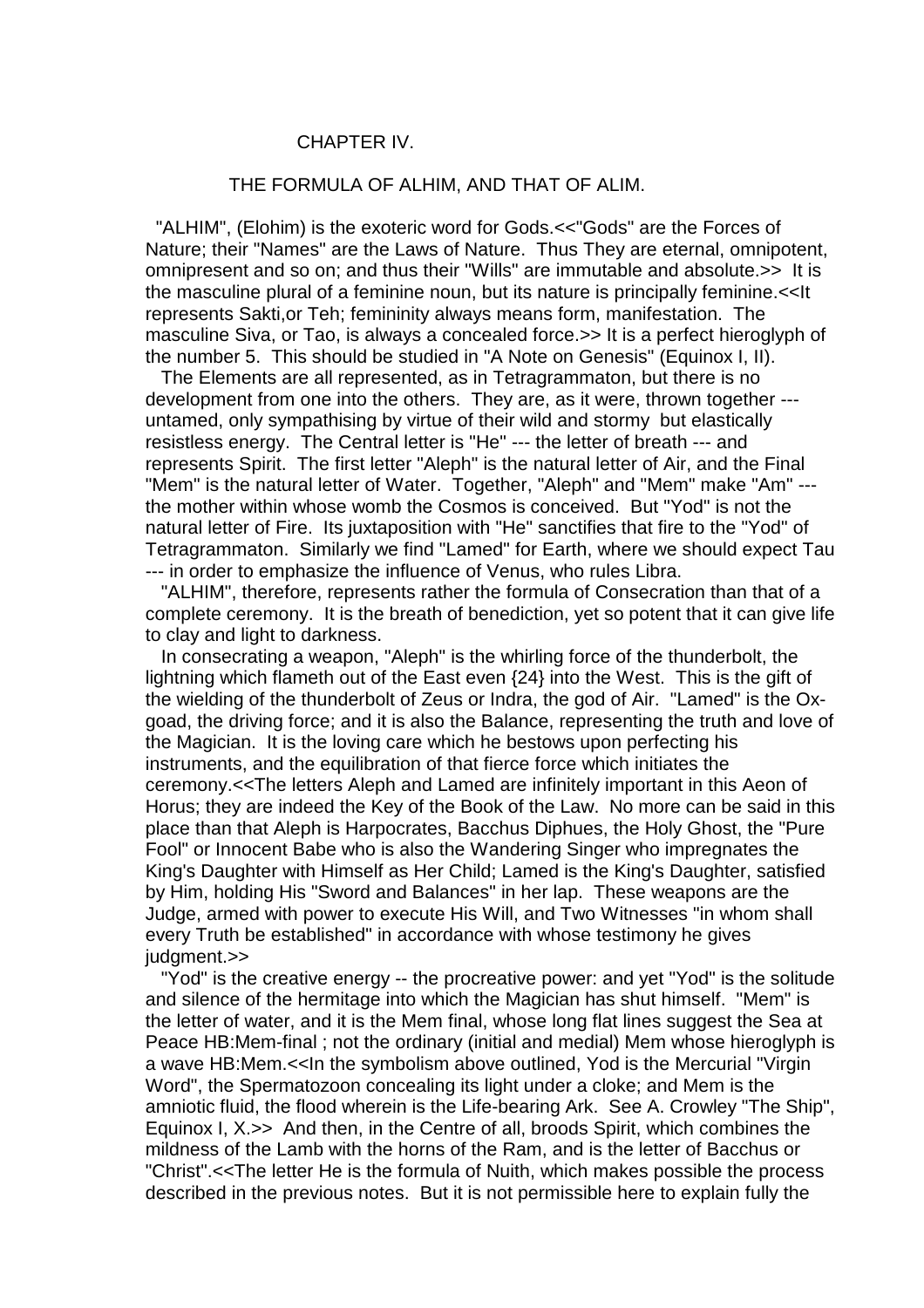exact matter or manner of this adjustment. I have preferred the exoteric attributions, which are sufficiently informative for the beginner.>> After the magician has created his instrument, and balanced it truly, and filled it with the lightnings of his Will, then is the weapon laid away to rest; and in this Silence, a true Consecration comes.

## THE FORMULA OF ALIM

 It is extremely interesting to contrast with the above the formula of the elemental Gods deprived of the creative spirit. One {25} might suppose that as ALIM, is the masculine plural of the masculine noun AL, its formula would be more virile than that of ALHIM, which is the masculine plural of the feminine noun ALH. A moment's investigation is sufficient to dissipate the illusion. The word masculine has no meaning except in relation to some feminine correlative.

 The word ALIM may in fact be considered as neuter. By a rather absurd convention, neuter objects are treated as feminine on account of their superficial resemblance in passivity and inertness with the unfertilized female. But the female produces life by the intervention of the male, while the neuter does so only when impregnated by Spirit. Thus we find the feminine AMA, becoming AIMA<<AMA is 42, the number of sterility; AIMA, 52, that of fertility, of BN, the SON.>>, through the operation of the phallic Yod, while ALIM, the congress of dead elements, only fructifies by the brooding of Spirit.

 This being so, how can we describe ALIM as containing a Magical Formula? Inquiry discloses the fact that this formula is of a very special kind.

 The word adds up to 81, which is a number of the moon. It is thus the formula of witchcraft, which is under Hecate.<<See A. Crowley "Orpheus" for the Invocation of this Goddess.>> It is only the romantic mediaeval perversion of science that represents young women as partaking in witchcraft, which is, properly speaking, restricted to the use of such women as are no longer women in the Magical sense of the word, because thy are no longer capable of corresponding to the formula of the male, and are therefore neuter rather than feminine. It is for this reason that their method has always been referred to the moon, in that sense of the term in which she appears, not as the feminine correlative of the sun, but as the burnt-out, dead, airless satellite of earth.

 No true Magical operation can be performed by the formula of ALIM. All the works of witchcraft are illusory; and their apparent effects depend on the idea that it is possible to alter things by the mere rearrangement of them. One {26} must not rely upon the false analogy of the Xylenes to rebut this argument. It is quite true that geometrical isomers act in different manners towards the substance to which they are brought into relation. And it is of course necessary sometimes to rearrange the elements of a molecule before that molecule can form either the masculine or the feminine element in a true Magical combination with some other molecule.

 It is therefore occasionally inevitable for a Magician to reorganize the structure of certain elements before proceeding to his operation proper. Although such work is technically witchcraft, it must not be regarded as undesirable on that ground, for all operations which do not transmute matter fall strictly speaking under this heading.

 The real objection to this formula is not inherent in its own nature. Witchcraft consists in treating it as the exclusive preoccupation of Magick, and especially in denying to the Holy Spirit his right to indwell His Temple.<<The initiate of the XI Degree of O.T.O. will remark that there is a totally different formula of ALIM,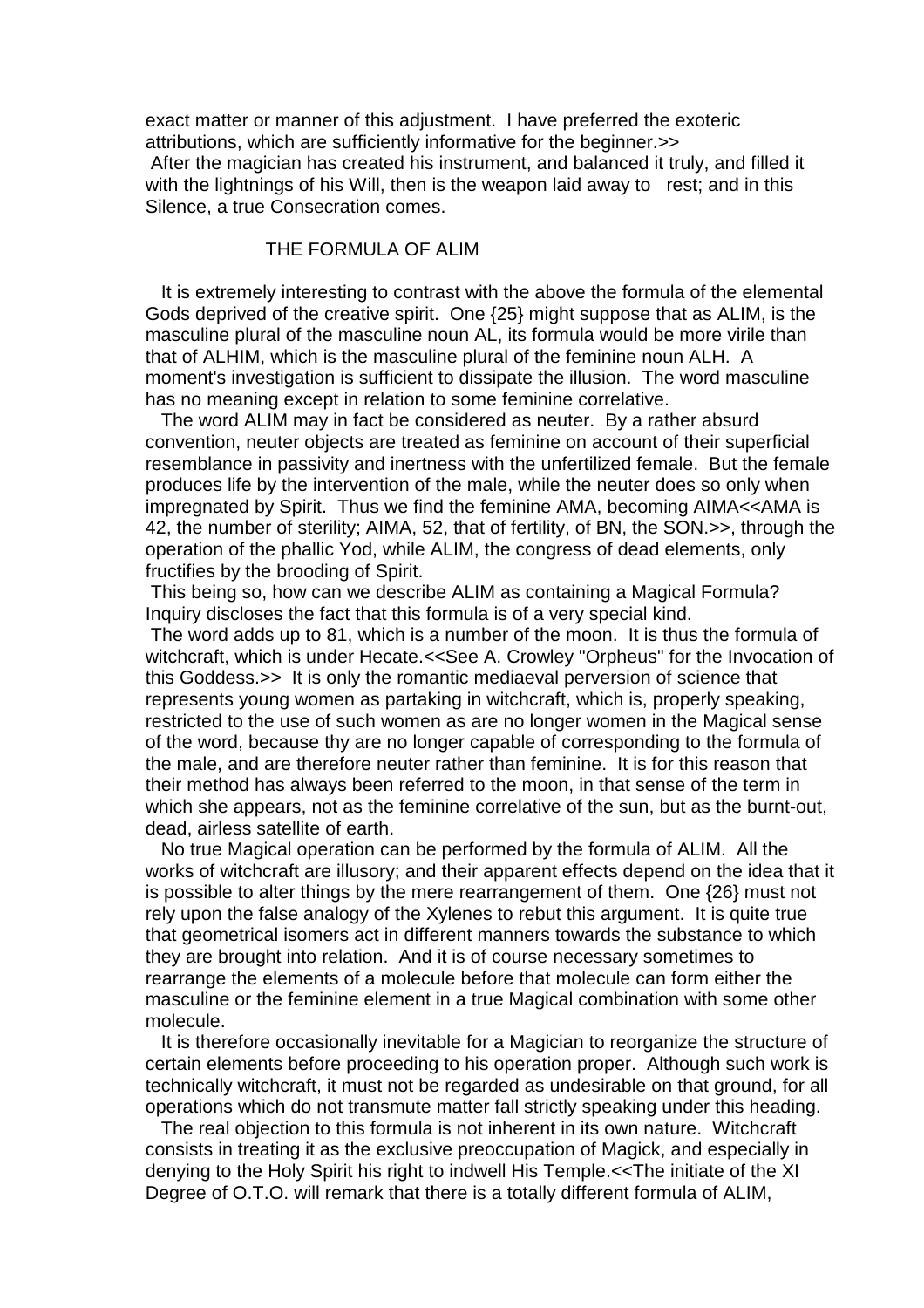complementary with that here discussed. 81 may be regarded as a number of Yesod rather than of Luna. The actual meaning of the word may be taken as indicating the formula. Aleph may be referred to Harpocrates, with allusion to the well-known poem of Catullus. Lamed may imply the exaltation of Saturn, and suggest the Three of Swords in a particular manner. Yod will then recall Hermes, and Mem the Hanged Man. We have thus a Tetragrammaton which contains no feminine component. The initial Force is here the Holy Spirit and its vehicle or weapon the "Sword and Balances". Justice is then done upon the Mercurial "Virgin", with the result that the Man is "Hanged" or extended, and is slain in this manner. Such an operation makes creation impossible --- as in the former case; but here there is no question of re-arrangement; the creative force is employed deliberately for destruction, and is entirely absorbed in its own sphere (or cylinder, on Einstein's equations) of action. This Work is to be regarded as "Holiness to the Lord". The Hebrews, in fact, conferred the title of Qadosh (holy) upon its adepts. Its effect is to consecrate the Magicians who perform it in a very special way. We may take note also of the correspondence of Nine with Teth, XI, Leo, and the Serpent. The great merits of this formula are that it avoids contact with the inferior planes, that it is self-sufficient, that it involves no responsibilities, and that it leaves its masters not only stronger in themselves, but wholly free to fulfil their essential Natures. Its abuse is an abomination.>> {27}

# CHAPTER V

## The Formula of I.A.O.

 This formula is the principal and most characteristic formula of Osiris, of the Redemption of Mankind. "I" is Isis, Nature, ruined by "A", Apophis the Destroyer, and restored to life by the Redeemer Osiris.<<There is a quite different formula in which I is the father, O the Mother, A the child --- and yet another, in which I.A.O. are all fathers of different kinds balanced by H.H.H., 3 Mothers, to complete the Universe. In a third, the true formula of the Beast 666, I and O are the opposites which form the field for the operation of A. But this is a higher matter unsuited for this elementary handbook. See, however, Liber Samekh, Point II, Section J.>> The same idea is expressed by the Rosicrucian formula of the Trinity:

"Ex Deo nascimur.

In Jesu Morimur

Per Spiritum Sanctum reviviscimus."

 This is also identical with the Word Lux, L.V.X., which is formed by the arms of a cross. It is this formula which is implied in those ancient and modern monuments in which the phallus is worshipped as the Saviour of the World.

 The doctrine of resurrection as vulgarly understood is false and absurd. It is not even "Scriptural". St. Paul does not identify the glorified body which rises with the mortal body which dies. On the contrary, he repeatedly insists on the distinction.

 The same is true of a magical ceremony. The magician who is destroyed by absorption in the Godhead is really destroyed. The {28} miserable mortal automaton remains in the Circle. It is of no more consequence to Him that the dust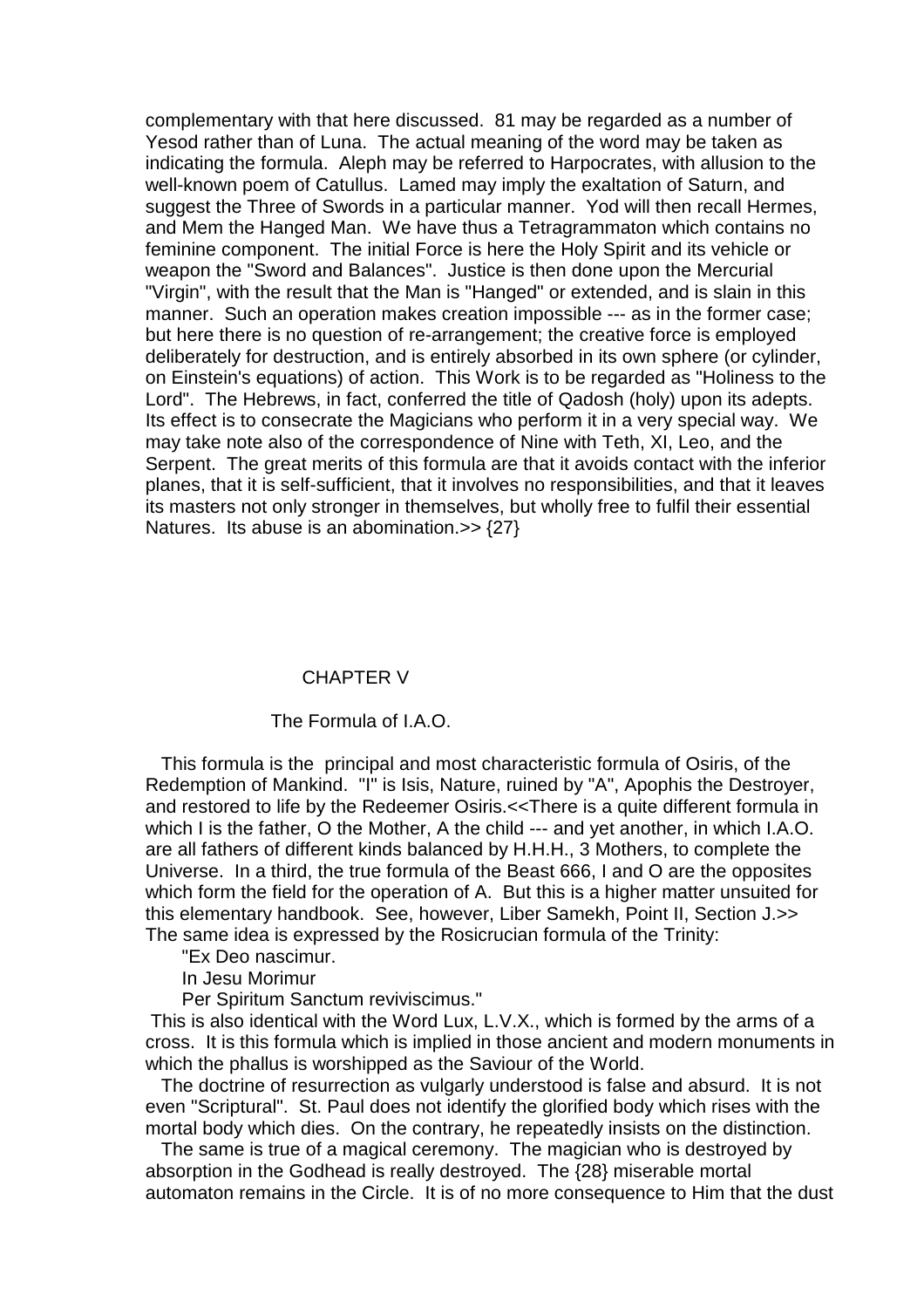of the floor.<<It is, for all that, His instrument, acquired by Him as an astronomer buys a telescope. See Liber Aleph, for a full explanation of the objects attained by the stratagem of incarnation; also Part IV of this Book 4.>>

 But before entering into the details of "I.A.O." as a magick formula it should be remarked that it is essentially the formula of Yoga or meditation; in fact, of elementary mysticism in all its branches.

In beginning a meditation practice, there is always<< If not, one is not working properly.>> a quiet pleasure, a gentle natural growth; one takes a lively interest in the work; it seems easy; one is quite pleased to have started. This stage represents Isis. Sooner or later it is succeeded by depression --- the Dark Night of the Soul, an infinite weariness and detestation of the work. The simplest and easiest acts become almost impossible to perform. Such impotence fills the mind with apprehension and despair. The intensity of this loathing can hardly be understood by any person who has not experienced it. This is the period of Apophis.

 It is followed by the arising not of Isis, but of Osiris. The ancient condition is not restored, but a new and superior condition is created, a condition only rendered possible by the process of death.

 The Alchemists themselves taught this same truth. The first matter of the work was base and primitive, though "natural". After passing through various stages the "black dragon" appeared; but from this arose the pure and perfect gold. Even in the legend of Prometheus we find an identical formula concealed; and a similar remark applies to those of Jesus Christ, and of many other mythical godmen worshipped in different countries.<<See J.G.Frazer, "The Golden Bough:" J.M.Robertson "Pagan Christs;" A. Crowley "Jesus," etc., etc.>>

 A magical ceremony constructed on this formula is thus in close essential harmony with the natural mystic process. We find it the {29} basis of many important initiations, notably the Third Degree in Masonry, and the 5 Degree = 6Square ceremony of the G.'. D.'. described in Equinox I, III. A ceremonial selfinitiation may be constructed with advantage on this formula. The essence of it consists in robing yourself as a king, then stripping and slaying yourself, and rising from that death to the Knowledge and Conversation of the Holy Guardian Angel<<This formula, although now superseded by that of HORUS, the Crowned and Conquering Child, remains valid for those who have not yet assimilated the point of view of the Law of Thelema. But see Appendix, Liber SAMEKH. Compare also "The Book of the Spirit of the Living Gods," -- where there is a ritual given "in extenso" on slightly different lines: Equinox I, III, pages 269-272.>>. There is an etymological identity between Tetragrammaton and "I A O", but the magical formulae are entirely different, as the descriptions here given have schewn.

 Professor William James, in his "Varieties of Religious Experience," has well classified religion as the "once-born" and the "twice-born"; but the religion now proclaimed in Liber Legis harmonizes these by transcending them. There is no attempt to get rid of death by denying it, as among the once-born; nor to accept death as the gate of a new life, as among the twice-born. With the A.'. A.'. life and death are equally incidents in a career, very much like day and night in the history of a planet. But, to pursue the simile, we regard this planet from afar. A Brother of A.'. A.'. looks at (what another person would call) "himself", as one --- or, rather, some --- among a group of phenomena. He is that "nothing" whose consciousness is in one sense the universe considered as a single phenomenon in time and space, and in another sense is the negation of that consciousness. The body and mind of the man are only important (if at all) as the telescope of the astronomer to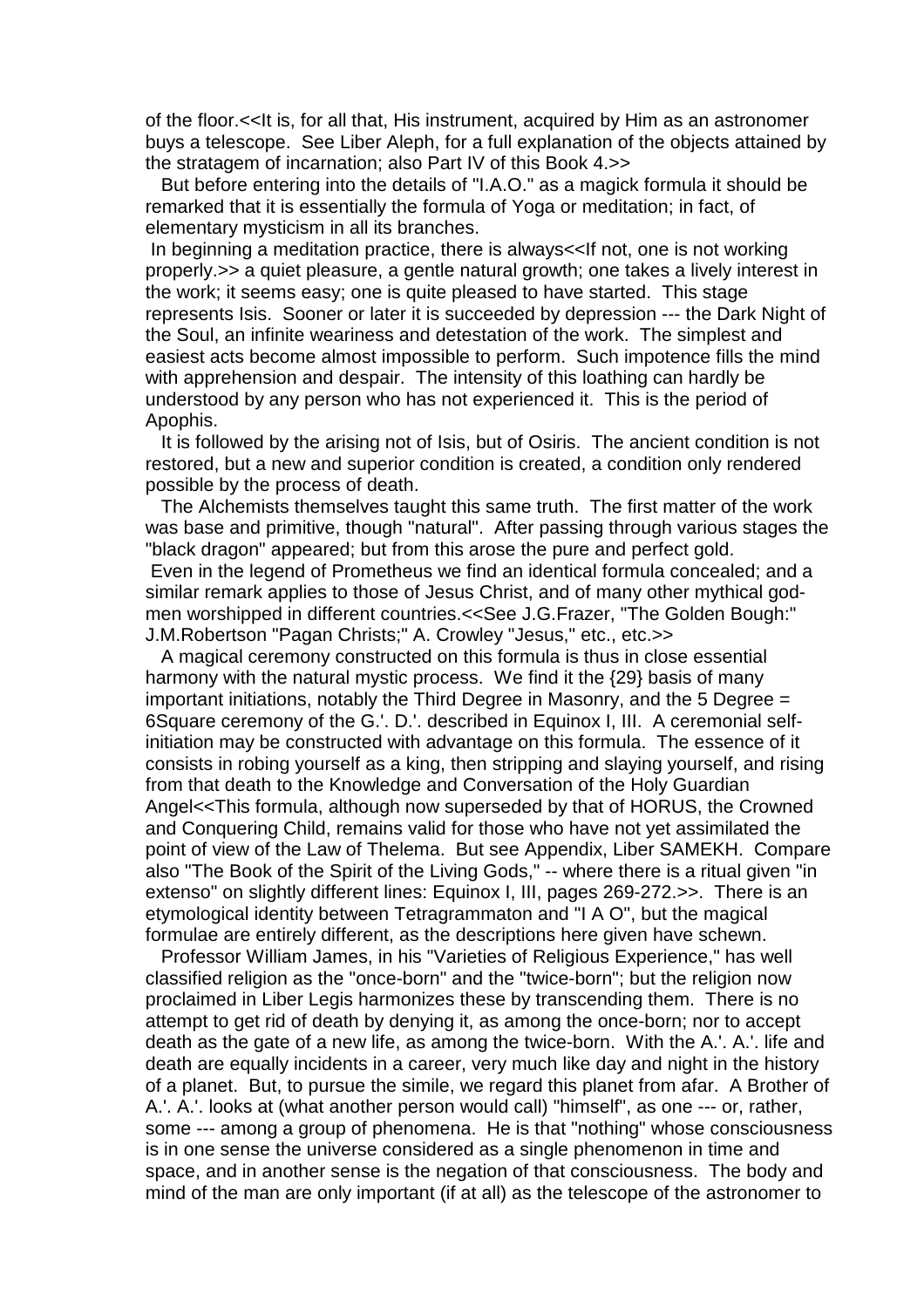him. If the telescope were destroyed it would make no appreciable difference to the Universe which that telescope reveals.

 It will now be understood that this formula of I A O is a formula of Tiphareth. The magician who employs it is conscious of himself as a man liable to suffering, and anxious to transcend that state by becoming one with god. It will appear to him as the Supreme Ritual, as the final step; but, as has already been {30} pointed out, it is but a preliminary. For the normal man today, however, it represents considerable attainment; and there is a much earlier formula whose investigation will occupy Chapter VI.

 THE MASTER THERION, in the Seventeenth year of the Aeon, has reconstructed the Word I A O to satisfy the new conditions of Magick imposed by progress. The Word of the Law being Thelema, whose number is 93, this number should be the canon of a corresponding Mass. Accordingly, he has expanded I A O by treating the O as an Ayin, and then adding Vau as prefix and affix. The full word is then

#### Vau Yod Aleph Ayin Vau

whose number is 93. We may analyse this new Word in detail and demonstrate that it is a proper hieroglyph of the Ritual of Self-Initiation in this Aeon of Horus. For the correspondence in the following note, see Liber 777. The principal points are these: {31}

| Atu :No.: Hebrew :No.:Correspondence:<br>Other                       |
|----------------------------------------------------------------------|
| $\mathsf{cof}$ : $\mathsf{cof}$ :                                    |
| (Tarot Trump): Atu: letters : let: in Nature : Correspondences       |
| :ter:                                                                |
|                                                                      |
| de de la construcción                                                |
|                                                                      |
| The Hiero- : V: Vau (a nail): 6: Taurus (An: The Sun. The son in Te- |
| phant. (Osi-: : English V, : : earthy sign : tragrammaton. (See Cap. |
| ris throned : : W, or vo-: : ruled by : III). The Pentagram          |
| & crowned, : : wel between : : Venus; the : which shows Spirit       |
| with Wand.: : O and U-: : Moon exalt-: master & reconciler of        |
| : : ma'ajab and : : ed therein. : the Four Elements.                 |
| : : ma'aruf. : : but male.) :                                        |
| Four Wor- : : : : : : Liberty,i.e.: The Hexagram which un-           |
| shippers; the: : : : : : free will. : God and Man. The cons-         |
| four ele- : : : : : : : : : : sciousness or Ruach.                   |
| ments. : :                                                           |
|                                                                      |
| : his widowed mother's                                               |
| : care: Horus, son of                                                |
| : Isis and the slain                                                 |
| : Osiris.                                                            |
|                                                                      |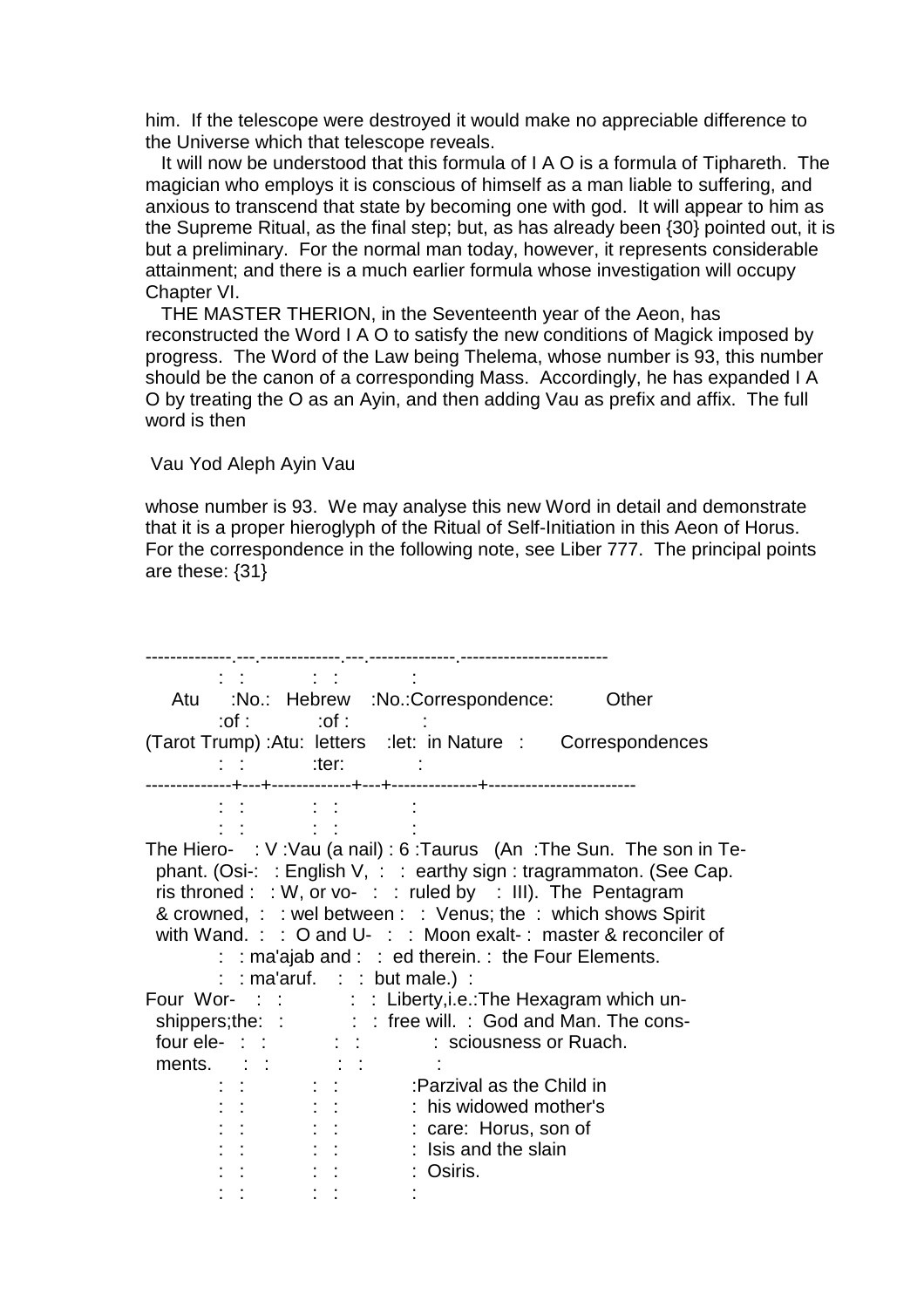|                                        | :Parzival as King &<br>: Priest in Montsalvat<br>: performing the mir-<br>: acle of redemption;<br>: Horus crowned and<br>: conquering, taking the<br>: place of his father.                                                                                                                                                                                                                                                                                                                                                                                                                                                                                        |
|----------------------------------------|---------------------------------------------------------------------------------------------------------------------------------------------------------------------------------------------------------------------------------------------------------------------------------------------------------------------------------------------------------------------------------------------------------------------------------------------------------------------------------------------------------------------------------------------------------------------------------------------------------------------------------------------------------------------|
| Cloak, and: :                          | :Christ-Bacchus in Hea-<br>: ven-Olympus saving the<br>: world.<br>The Hermit : IX: Yod (a hand): 10: Virgo (an : The root of the Alphabet<br>(Hermes : : English I : : earthy sign : The Spermatozoon. The<br>with Lamp, : : or Y. : : ruled by : youth setting out on<br>Wings, : : : : : : Mercury : his adventures after<br>Wand, : : : : : : exalted : receiving the Wand.<br>: : therein; : Parzival in the desert<br>Serpent). : : : : : sexually : Christ taking refuge<br>$\therefore$ ambivalent) : in Egypt, and on<br>: : Light, i.e. : the Mount tempted by<br>: : : : : of Wisdom, : the Devil. The uncon-<br>: : the Inmost. : scious Will, or Word. |
| ${32}$                                 |                                                                                                                                                                                                                                                                                                                                                                                                                                                                                                                                                                                                                                                                     |
| $\cdot$ of $\cdot$ $\cdot$ of $\cdot$  | Atu :No.: Hebrew :No.:Correspondence: Other<br>(Tarot Trump) :Atu: letters :let: in Nature : Correspondences                                                                                                                                                                                                                                                                                                                                                                                                                                                                                                                                                        |
| $\therefore$ $\therefore$ $\therefore$ |                                                                                                                                                                                                                                                                                                                                                                                                                                                                                                                                                                                                                                                                     |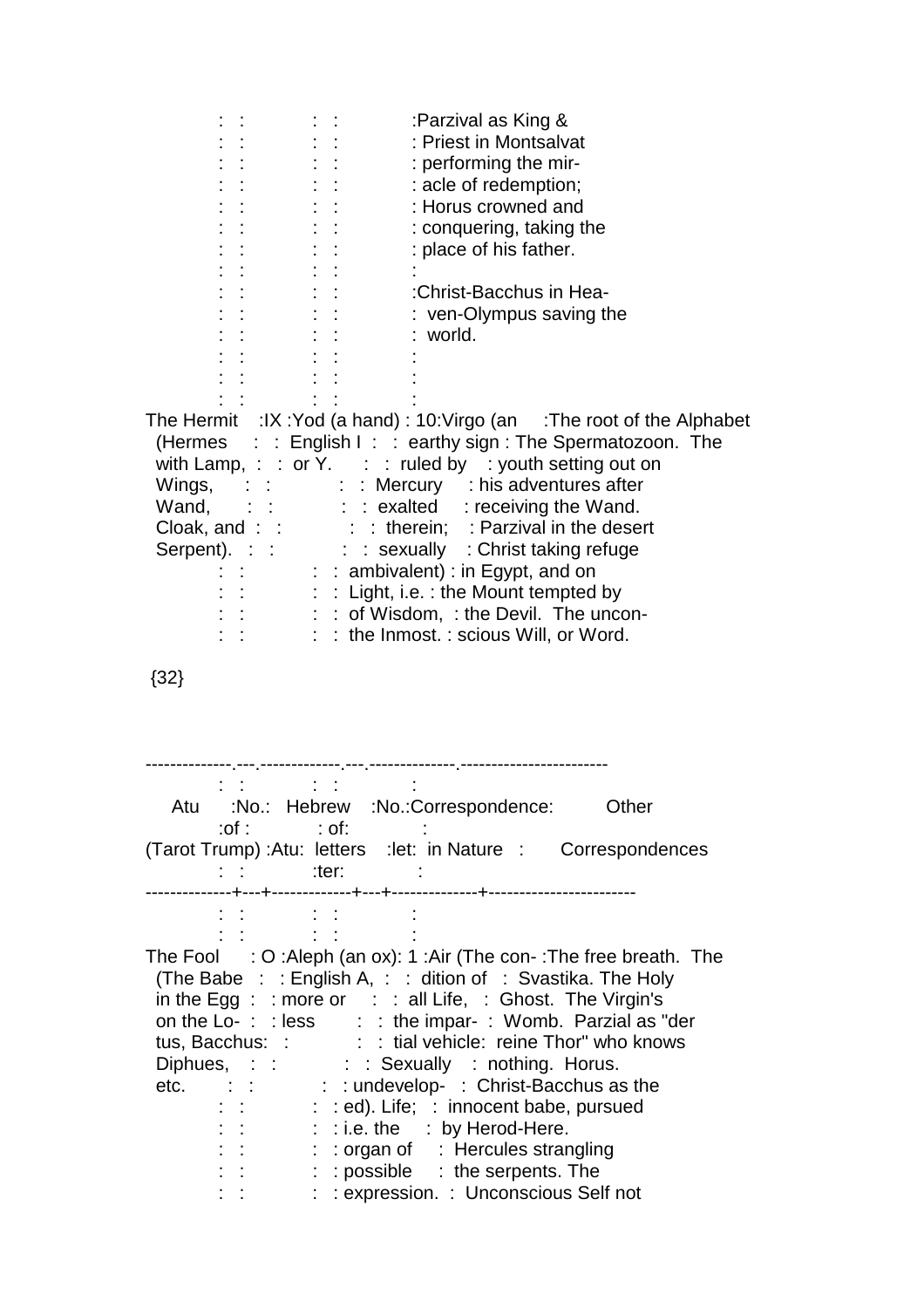**Example 2**: : : : : : : : : : : yet determined in any : : : : : : : : : : : : direction. : : : : : : : : : : : : : : The Devil :XV :Ayin (an : 70:Capricornus :Parzival in Black Armour, (Baphomet :  $: eye)$  En- :  $: (an earthy : ready to return to)$  throned & : : glish A, or: : sign ruled : Montsalvat as Redeemer adored by : : O more or : : by Saturn; : King: Horus come to Male & Fe-: : less: the : : Mars exalt-: full growth. Christmale. See : : bleat of a : : ed therein. : Bacchus with Calvary-Eliphas : : goat, A'a. : : Sexually : Cross Kithairon ---Levi's de- : :  $\check{\phantom{a}}$  : : male)  $\check{\phantom{a}}$ : Thyrsus. sign.) : : : : : : : love: i.e. : : : : : : : : : the instinct: example: : : : : : : : : : to satisfy : discovering the set of the set of the set of the set of the set of the set of the set of the set of the set of the s  $\mathbf{z} \cdot \mathbf{z} = \mathbf{z} \cdot \mathbf{z} + \mathbf{z} \cdot \mathbf{z}$  is uniting it  $\mathbf{z}$ : : : : with the : : : : : Universe. : : : : : :

Iota-Alpha-Digamma varies in significance with successive Aeons.

{33}

 "Aeon of Isis." Matriarchal Age. The Great Work conceived as a straightforward simple affair.

We find the theory reflected in the customs of Matriarchy. Parthenogenesis is supposed to be true. The Virgin (Yod-Virgo) contains in herself the Principle of Growth --- the epicene Hermetic seed. It becomes the Babe in the Egg (A --- Harpocrates) by virtue of the Spirit  $(A = Air, impregnating the Mother--Vulture)$  and this becomes the Sun or Son ( Digamma = the letter of Tiphareth, 6, even when spelt as Omega, in Coptic. See 777).

 "Aeon of Osiris." Patriarchal age. Two sexes. I conceived as the Father-Wand. (Yod in Tetragrammaton). A the Babe is pursued by the Dragon, who casts a flood from his mouth to swallow it. See "Rev." VII. The Dragon is also the Mother --- the "Evil Mother" of Freud. It is Harpocrates, threatened by the crocodile in the Nile. We find the symbolism of the Ark, the Coffin of Osiris, etc. The Lotus is the Yoni; the Water the Amniotic Fluid. In order to live his own life, the child must leave the Mother, and overcome the temptation to return to her for refuge. Kundry, Armida, Jocasta, Circe, etc., are symbols of this force which tempts the Hero. He may take her as his servant<<Her sole speech in the last Act is "Dienen: Dienen".>> when he has mastered her, so as to heal his father (Amfortas), avenge him (Osiris), or pacify him (Jehovah). But in order to grow to manhood, he must cease to depend on her, earning the Lance (Parzival), claiming his arms (Achilles), or making his club (Hercules)<<Note that all these three remain for a time as neuters among woman, prevented from living the male life.>>, and wander in the waterless wilderness like Krishna, Jesus, Oedipus, chi. tau. lambda. --- until the hour when, as the "King's Son" or knight-errant, he must win the Princess, and set himself upon a strange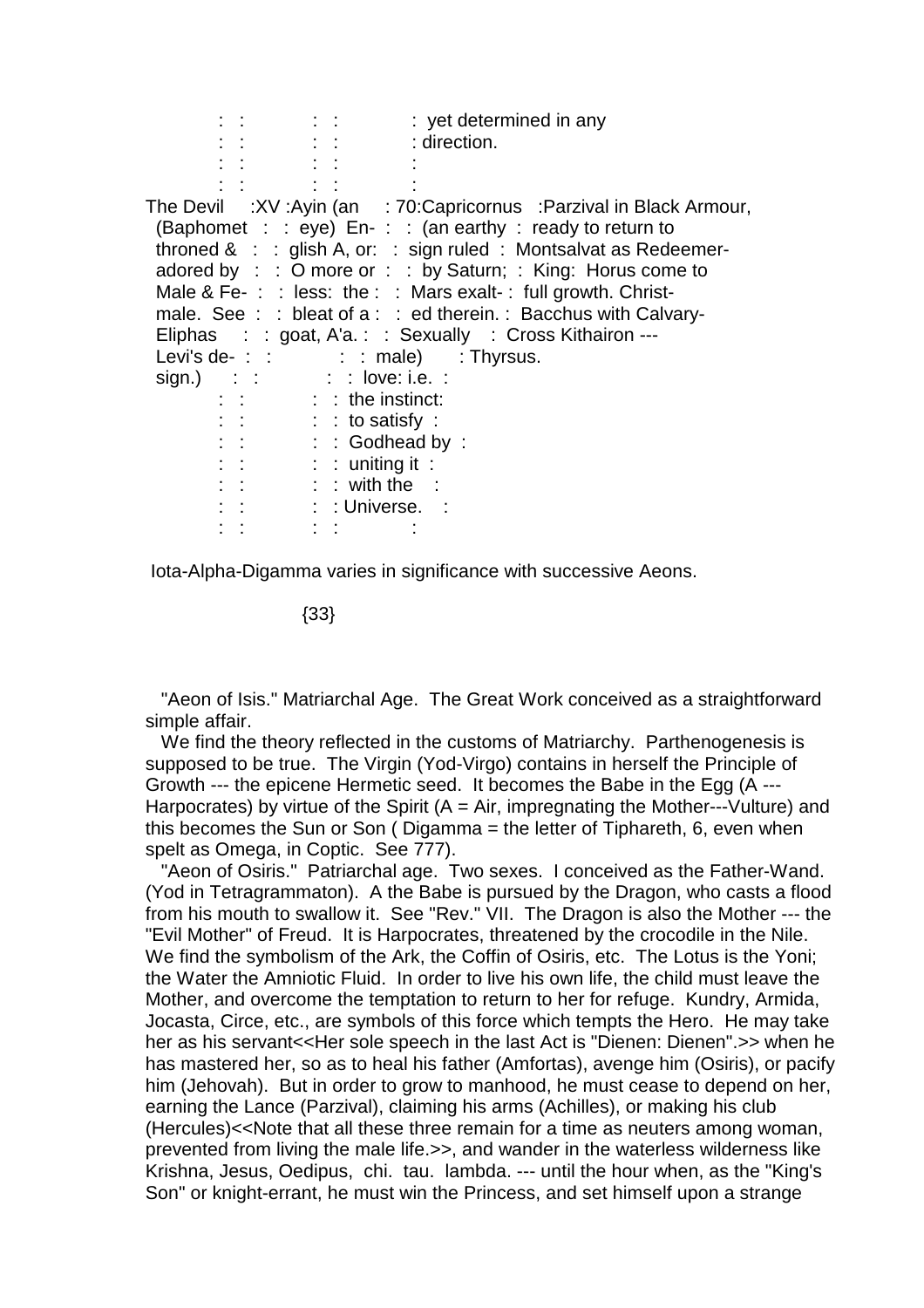throne. Almost all the legends of heroes imply this formula in strikingly similar symbols. Digamma. Vau the Sun --- Son. He is supposed to be mortal; but how is this shewn? It seems an absolute perversion of truth: the sacred symbols have no hint of it. This lie is the essence of the Great Sorcery. Osirian religion is a Freudian phantasy fashioned of man's dread of death and ignorance of nature. The parthenogenesis-idea {34} persists, but is now the formula for incarnating demi-gods, or divine kings; these must be slain and raised from the dead in one way or another.<<All these ideas may be explained by reference to anthropology. But this is not their condemnation, but their justification; for the customs and legends of mankind reflect the true nature of the species.>>

"Aeon of Horus." Two sexes in one person.

 Digamma Iota Alpha Omicron Digamma: 93, the full formula, recognizing the Sun as the Son (Star), as the pre-existent manifested Unit from which all springs and to which all returns. The Great Work is to make the initial Digamma Digamma of Assiah (The world of material illusion) into the final Digamma Iota Digamma of Atziluth,<<For these spellings see 777.>> the world of pure reality.

Spelling the Name in full, Digamma Digamma + Iota Digamma Delta + Alpha Lambda Pi + Omicron lota Nu + Digamma lota =  $309 = Sh T = XX + XI = 31$  the secret Key of the Law.

Digamma is the manifested Star.

Iota is the secret Life .............. Serpent

- --- Light ............. Lamp
- --- Love .............. Wand
- --- Liberty ........... Wings
- --- Silence ........... Cloak

These symbols are all shewn in the Atu "The Hermit".

They are the powers of the Yod, whose extension is the Vau.

Yod is the Hand wherewith man does his Will. It is also

The Virgin; his essence is inviolate.

Alpha is the Babe "who has formulated his Father, and made fertile his Mother" --- Harpocrates, etc., as before; but he develops to

Omicron The exalted "Devil" (also the "other" secret Eye) by the formula of the Initiation of Horus elsewhere described in

 detail. This "Devil" is called Satan or Shaitan, and regarded with horror by people who are ignorant of his formula, and, imagining themselves to be evil, accuse Nature herself of their own phantasmal crime. Satan is Saturn, Set, Abrasax, Adad, Adonis, Attis, Adam, Adonai, etc. The most serious charge against him is that he is the Sun in the South. The Ancient Initiates, {35} dwelling as they did in lands whose blood was the water of the Nile or the Euphrates, connected the South with life-withering heat, and cursed that quarter where the solar darts were deadliest. Even in the legend of Hiram, it is at high noon that he is stricken down and slain. Capricornus is moreover the sign which the sun enterers when he reaches his extreme Southern declination at the Winter Solstice, the season of the death of vegetation, for the folk of the Northern hemisphere. This gave them a second cause for cursing the south. A third; the tyranny of hot, dry, poisonous winds; the menace of deserts or oceans dreadful because mysterious and impassable; these also were connected in their minds with the South. But to us, aware of astronomical facts, this antagonism to the South is a silly superstition which the accidents of their local conditions suggested to our animistic ancestors. We see no enmity between Right and Left, Up and Down, and similar pairs of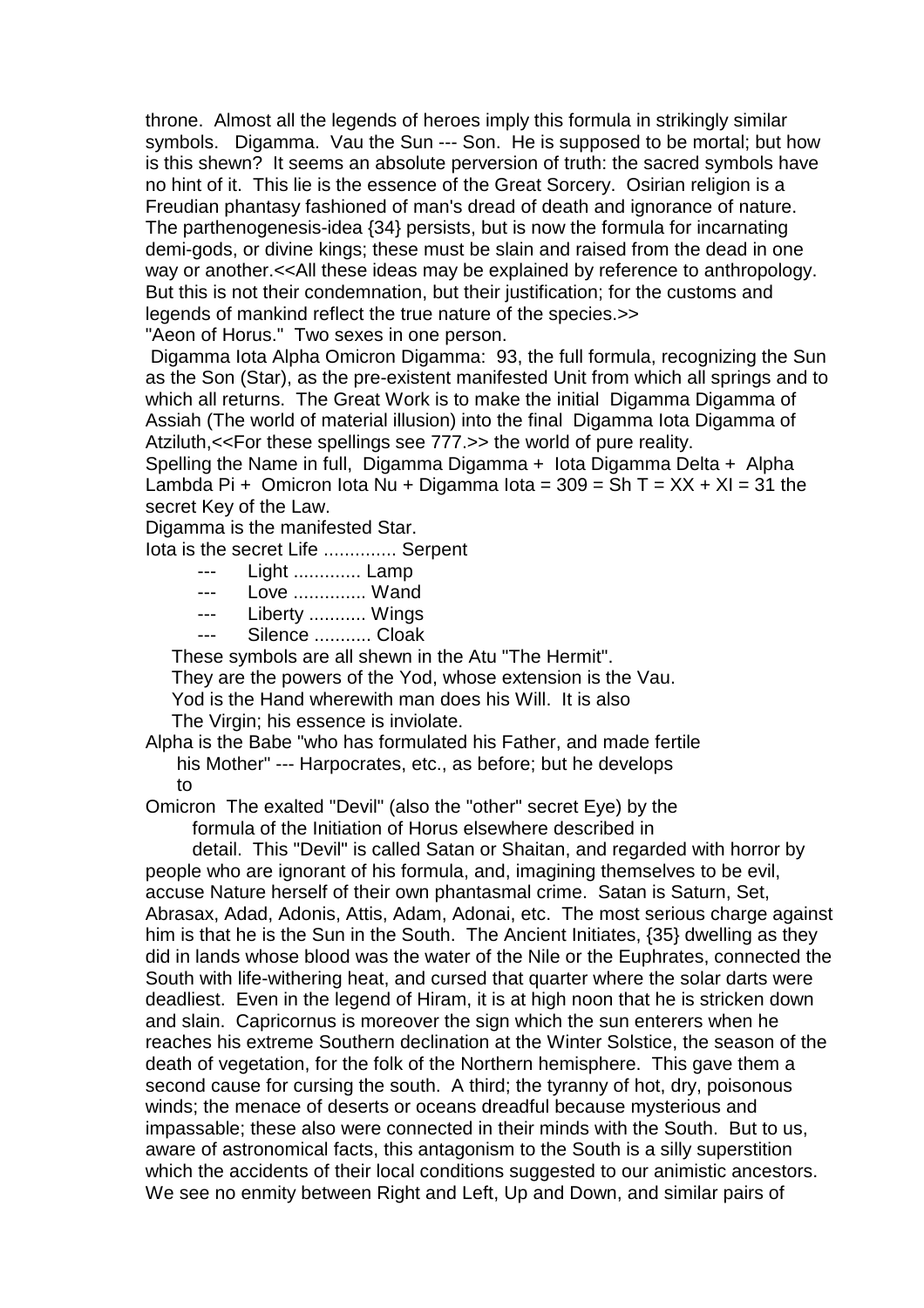opposites. These antitheses are real only as a statement of relation; they are the conventions of an arbitrary device for representing our ideas in a pluralistic symbolism based on duality. "Good" must be defined in terms of human ideals and instincts. "East" has no meaning except with reference to the earth's internal affairs; as an absolute direction in space it changes a degree every four minutes. "Up" is the same for no two men, unless one chance to be in the line joining the other with the centre of the earth. "Hard" is the private opinion of our muscles. "True" is an utterly unintelligible epithet which has proved refractory to the analysis of our ablest philosophers.

 We have therefore no scruple in restoring the "devil-worship" of such ideas as those which the laws of sound, and the phenomena of speech and hearing, compel us to connect with the group of "Gods" whose names are based upon Sht, or D, vocalized by the free breath A. For these Names imply the qualities of courage, frankness, energy, pride, power and triumph; they are the words which express the creative and paternal will.

 Thus "the Devil" is Capricornus, the Goat who leaps upon the loftiest mountains, the Godhead which, if it become manifest in man, makes him Aegipan, the All.

 The Sun enters this sign when he turns to renew the year in the North. He is also the vowel O, proper to roar, to boom, and {36} to command, being a forcible breath controlled by the firm circle of the mouth.

 He is the Open Eye of the exalted Sun, before whom all shadows flee away: also that Secret Eye which makes an image of its God, the Light, and gives it power to utter oracles, enlightening the mind.

 Thus, he is Man made God, exalted, eager; he has come consciously to his full stature, and so is ready to set out on his journey to redeem the world. But he may not appear in this true form; the Vision of Pan would drive men mad with fear. He must conceal Himself in his original guise.

 He therefore becomes apparently the man that he was at the beginning; he lives the life of a man; indeed, he is wholly man. But his initiation has made him master of the Event by giving him the understanding that whatever happens to him is the execution of this true will. Thus the last stage of his initiation is expressed in our formula as the final:

Digamma --- The series of transformations has not affected his identity; but it has explained him to himself. Similarly, Copper is still Copper after  $Cu+O = CuO: +H SO = CuS O (H O): +K S = CuS (K SO):$ 

2 4 4 2 2 2 4 + blowpipe and reducing agent =  $Cu(S)$ . It is the same copper, but we have learnt some of its properties. We observe especially that it is indestructible, inviolably itself throughout all its adventures, and in all its disguises. We see moreover that it can only make use of its powers, fulfill the possibilities of its nature, and satisfy its equations, by thus combining with its counterparts. Its existence as a separate substance is evidence of its subjection to stress; and this is felt as the ache of an incomprehensible yearning until it realises that every experience is a relief, an expression of itself; and that it cannot be injured by aught that may befall it. In the Aeon of Osiris it was indeed realised that Man must die in order to live. But now in the Aeon of Horus we know that every event is a death; subject and object slay each other in "love under will"; each such death is itself life, the means by which one realises oneself in a series of episodes.

 The second main point is the completion of the A babe Bacchus by the O Pan (Parzival wins the Lance, etc.). {37}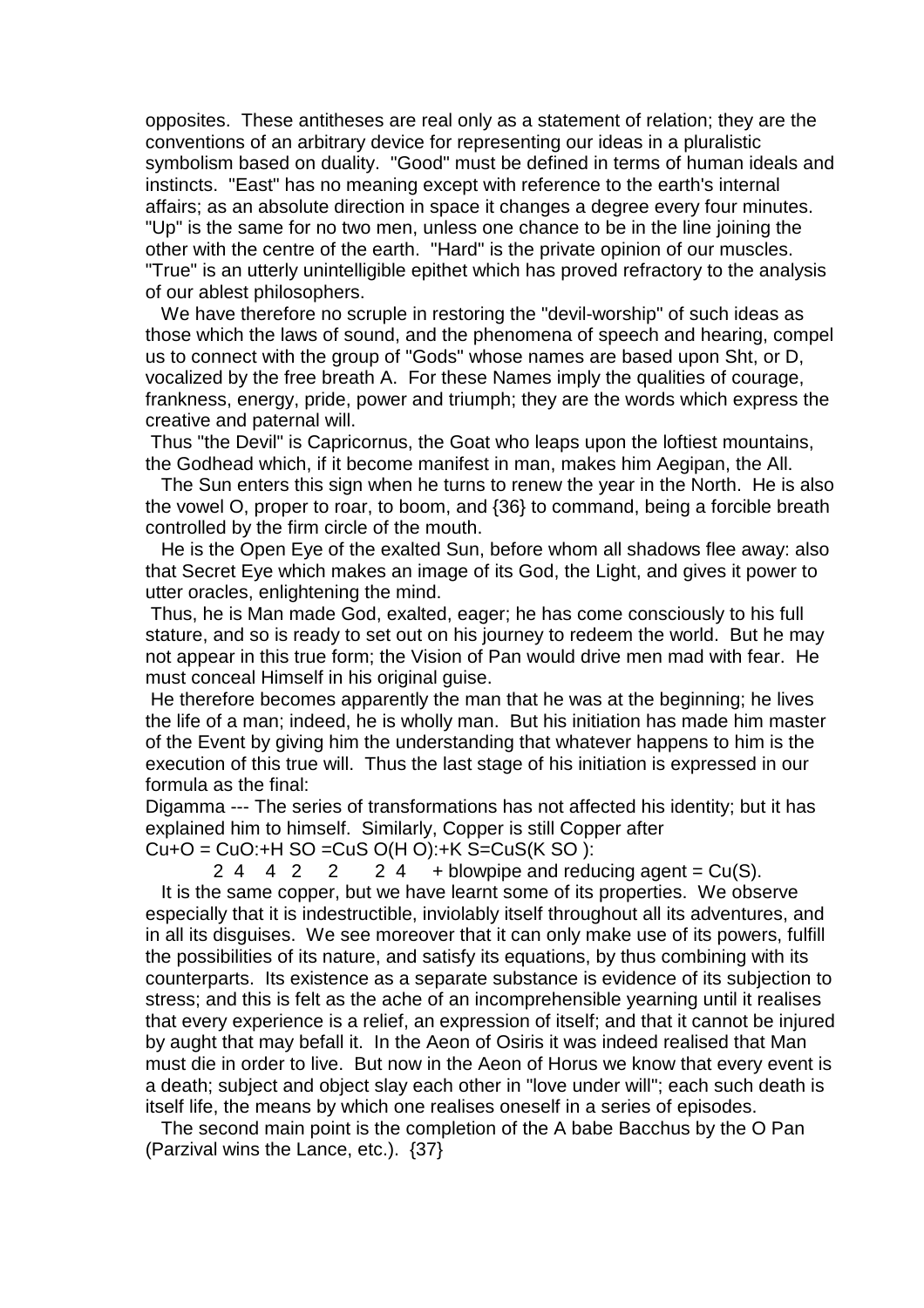The first process is to find the I in the V --- initiation, purification, finding the Secret Root of oneself, the epicene Virgin who is 10 (Malkuth) but spelt in full 20 (Jupiter).

 This Yod in the "Virgin" expands to the Babe in the Egg by formulating the Secret Wisdom of Truth of Hermes in the Silence of the Fool. He acquires the Eye-Wand, beholding the acting and being adored. The Inverted Pentagram --- Baphomet -- the Hermaphrodite fully grown --- begets himself on himself as V again.

 Note that there are now two sexes in one person throughout, so that each individual is self-procreative sexually, whereas Isis knew only one sex, and Osiris thought the two sexes opposed. Also the formula is now Love in all cases; and the end is the beginning, on a higher plane.

The I is formed from the V by removing its tail, the A by balancing 4 Yods, the O by making an inverted triangle of Yods, which suggests the formula of Nuit --- Hadit --- Ra-Hoor-Khuit. A is the elements whirling as a Svastika --- the creative Energy in equilibrated action.<<WEH Note: Thus, note the vesica:

Aleph Yod Yod -----. :  $\mathbf{r} \in \mathbb{R}^n$  .----+----. Yod Yod : : : .----- Ayin Yod Yod Yod >> -------------- {38}

Vau Yod

# CHAPTER VI

 THE FORMULA OF THE NEOPHYTE<<See the Neophyte Ceremony, Equinox I,II.>>.

 This formula has for its "first matter" the ordinary man entirely ignorant of everything and incapable of anything. He is therefore represented as blindfolded and bound. His only aid is his aspiration, represented by the officer who is to lead him into the Temple. Before entering, he must be purified and consecrated. Once within the Temple, he is required to bind himself by an oath. His aspiration is now formulated as Will. He makes the mystic circumambulation of the Temple for the reasons to be described in the Chapter on "Gesture". After further purification and consecration, he is allowed for one moment to see the Lord of the West, and gains courage<<Fear is the source of all false perception. Even Freud had a glimpse of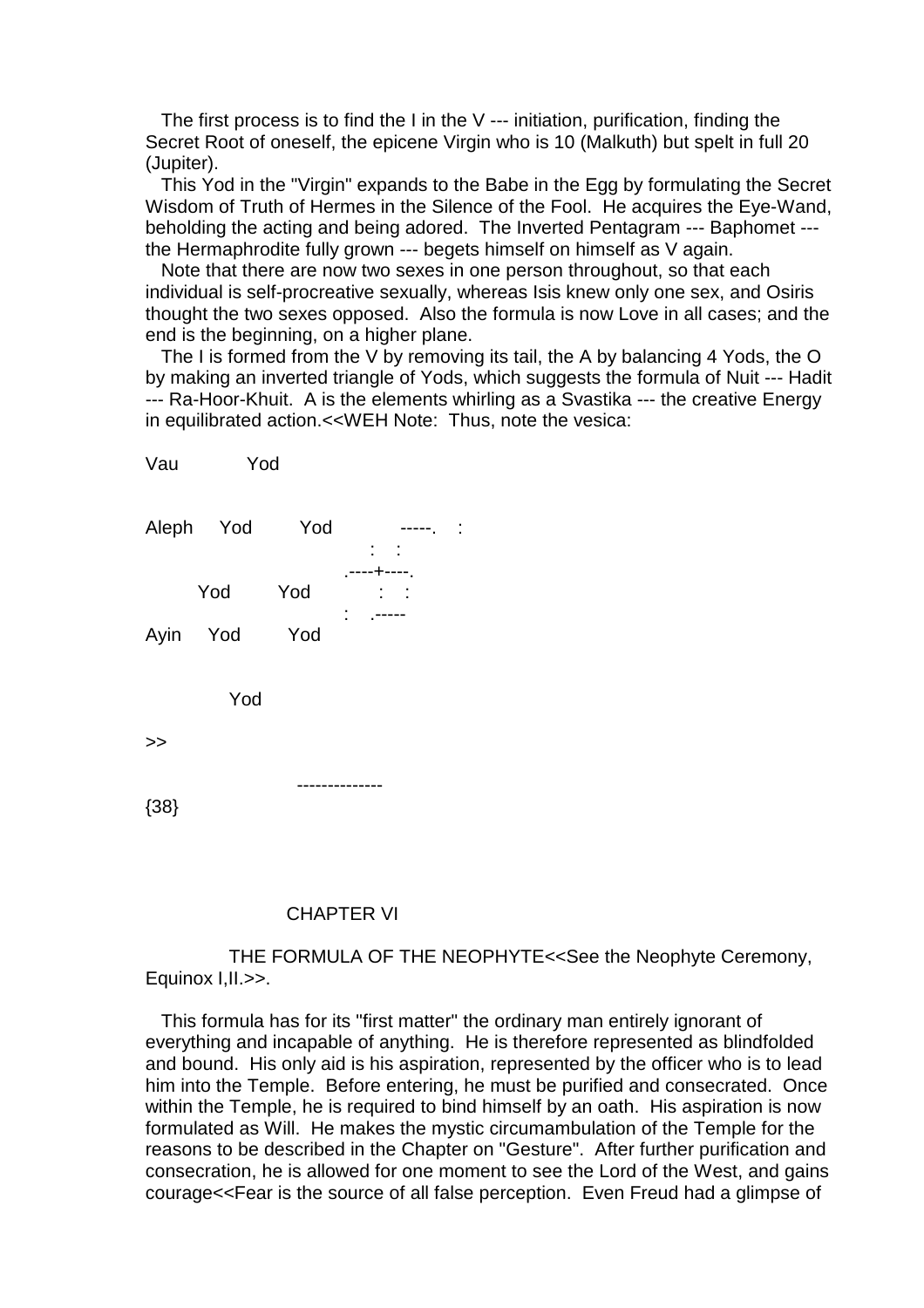this fact.>> to persist. For the third time he is purified and consecrated, and he sees the Lord of the East, who holds the balance, keeping him in a straight line. In the West he gains energy. In the East he is prevented from dissipating the same. So fortified, he may be received into the Order as a neophyte by the three principal officers, thus uniting the Cross with the Triangle. He may then be placed between the pillars of the Temple, to receive the fourth and final consecration. In this position the secrets of the grade are communicated to him, and the last of his fetters is removed. All this is sealed by the sacrament of the Four Elements.

 It will be seen that the effect of this whole ceremony is to endow a thing inert and impotent with balanced motion in a given direction. Numerous example of this formula are given {39} in Equinox I, Nos. II and III. It is the formula of the Neophyte Ceremony of G.'. D.'. It should be employed in the consecration of the actual weapons used by the magician, and may also be used as the first formula of initiation.

 In the book called Z 2<<Those sections dealing with divination and alchemy are the most grotesque rubbish in the latter case, and in the former obscure and unpractical.>> (Equinox I, III) are given full details of this formula, which cannot be too carefully studied and practised. It is unfortunately, the most complex of all of them. But this is the fault of the first matter of the work, which is so muddled that many operations are required to unify it.

{40}

--------------<br>------------

# CHAPTER VII

# THE FORMULA OF THE HOLY GRAAL:

OF

## ABRAHADABRA:

"and of certain other Words."

Also: THE MAGICAL MEMORY.

 The Hieroglyph shewn in the Seventh Key of the Tarot (described in the 12th Aethyr, Liber 418, Equinox I, V) is the Charioteer of OUR LADY BABALON, whose Cup or Graal he hears.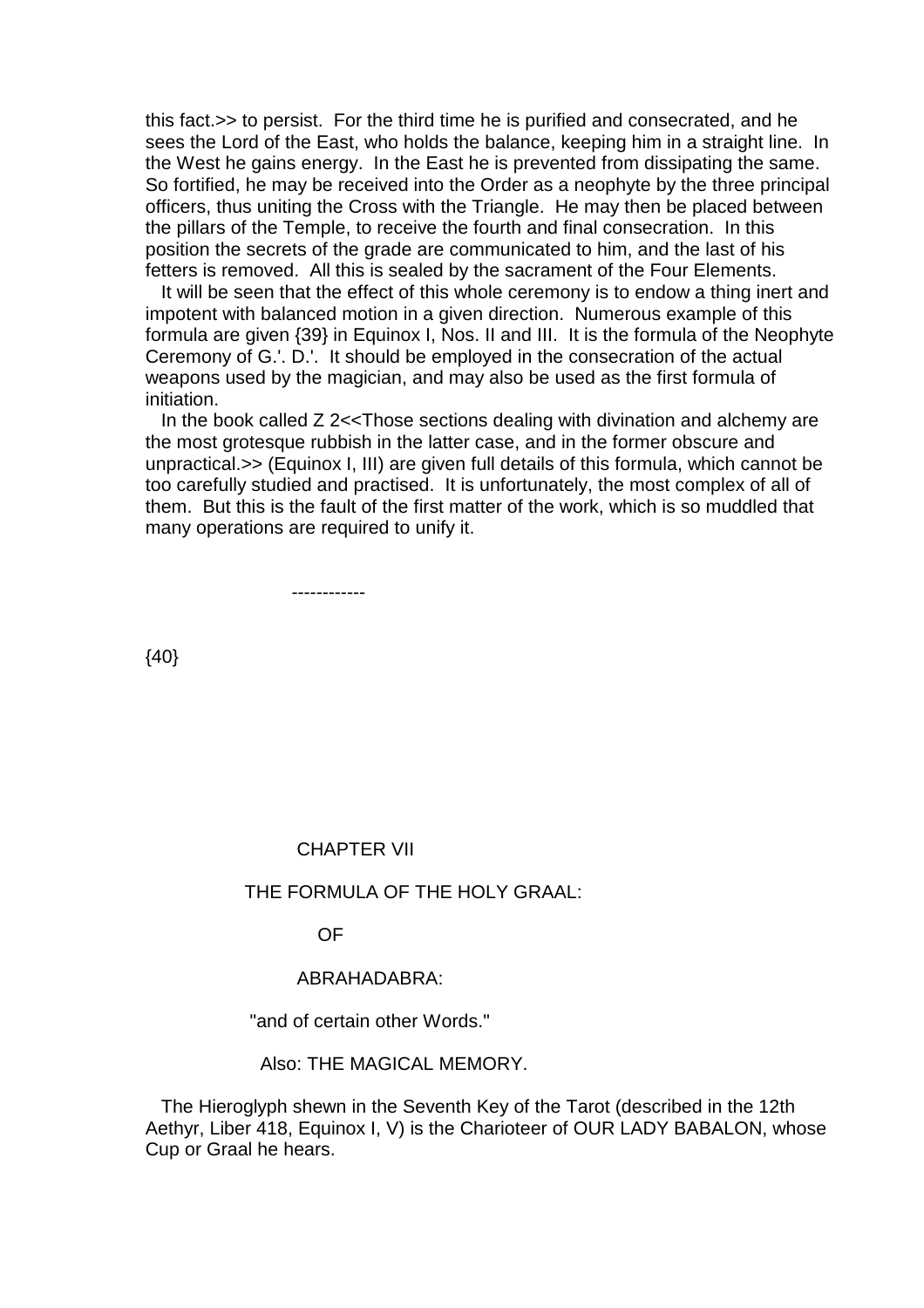Now this is an important formula. It is the First of the Formulae, in a sense, for it is the formula of Renunciation.<<There is no moral implication here. But to choose A implies to refuse not-A: at least, that is so, below the Abyss. >> It is also the Last!

 This Cup is said to be full of the Blood of the Saints; that is, every "saint" or magician must give the last drop of his life's blood to that cup. It is the original price paid for magick power. And if by magick power we mean the true power, the assimilation of all force with the Ultimate Light, the true Bridal of the Rosy Cross, then is that blood the offering of Virginity, the sole sacrifice well-pleasing to the Master, the sacrifice whose only reward is the pain of child-bearing unto him. But "to sell one's soul to the devil", to renounce no matter what for an equivalent in personal gain<<"Supposed" personal gain. There is really no person to gain; so the whole transaction is a swindle on both sides.>>, is black magic. You are no longer a noble giver of your all, but a mean huckster. {41}

 This formula is, however, a little different in symbolism, since it is a Woman whose Cup must be filled. It is rather the sacrifice of the Man, who transfers life to his descendants. For a woman does not carry in herself the principle of new life, except temporarily, when it is given her.

 But here the formula implies much more even than this. For it is his whole life that the Magus offers to OUR LADY. The Cross is both Death and Generation, and it is on the Cross that the Rose blooms. The full significance of these symbols is so lofty that it is hardly fitted for an elementary treatise of this type. One must be an Exempt Adept, and have become ready to pass on, before one can see the symbols even from the lower plane. Only a Master of the Temple can fully understand them.

 (However, the reader may study Liber CLVI, in Equinox I, VI, the 12th and 2nd Aethyrs in Liber 418 in Equinox I, V, and the Symbolism of the V Degree and VI Degree in O.T.O.)

 Of the preservation of this blood which OUR LADY offers to the ANCIENT ONE, CHAOS<<CHAOS is a general name for the totality of the Units of Existence; it is thus a name feminine in form. Each unit of CHAOS is itself All-Father.>> the All-Father, to revive him, and of how his divine Essence fills the Daughter (the soul of Man) and places her upon the Throne of the Mother, fulfilling the Economy of the Universe, and thus ultimately rewarding the Magician (the Son) ten thousandfold, it would be still more improper to speak in this place. So holy a mystery is the Arcanum of the Masters of the Temple, that it is here hinted at in order to blind the presumptuous who may, unworthy, seek to lift the veil, and at the same time to lighten the darkness of such as may be requiring only one ray of the Sun in order to spring into life and light.

**III** and the state of the III

 ABRAHADABRA is a word to be studied in Equinox I, V., "The Temple of Solomon the King". It represents the Great Work complete, and it is therefore an archetype of all lesser magical operations. It is in a way too perfect to be applied in {42} advance to any of them. But an example of such an operation may be studied in Equinox I, VII, "The Temple of Solomon the King", where an invocation of Horus on this formula is given in full. Note the reverberation of the ideas one against another. The formula of Horus has not yet been so fully worked out in details as to justify a treatise upon its exoteric theory and practice; but one may say that it is, to the formula of Osiris, what the turbine is to the reciprocating engine.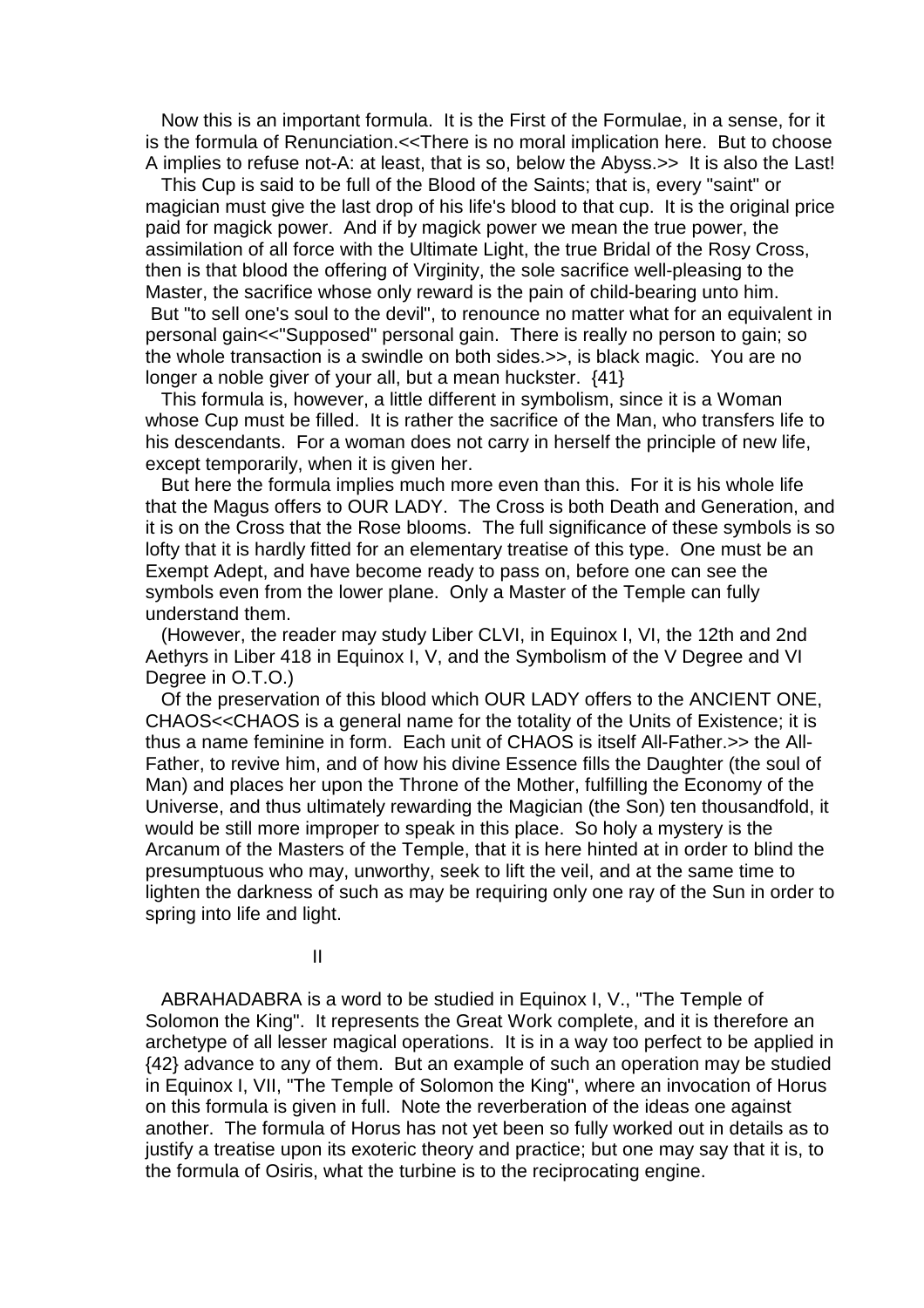There are many other sacred words which enshrine formulae of great efficacity in particular operations.

 For example, V.I.T.R.I.O.L. gives a certain Regimen of the Planets useful in Alchemical work. Ararita is a formula of the macrocosm potent in certain very lofty Operations of the Magick of the Inmost Light. (See Liber 813.)

 The formula of Thelema may be summarized thus: Theta "Babalon and the Beast conjoined" --- epsilon unto Nuith (CCXX, I, 51) --- lambda The Work accomplished in Justice --- eta The Holy Graal --- mu The Water therein --- alpha The Babe in the Egg (Harpocrates on the Lotus.)

That of "Agape" is as follows:

 Dionysus (Capital Alpha) --- The Virgin Earth gamma --- The Babe in the Egg (small alpha --- the image of the Father) --- The Massacre of the Innocents, pi (winepress) --- The Draught of Ecstasy, eta.

 The student will find it well worth his while to seek out these ideas in detail, and develop the technique of their application.

 There is also the Gnostic Name of the Seven Vowels, which gives a musical formula most puissant in evocations of the Soul of Nature. There is moreover ABRAXAS; there is XNOUBIS; there is MEITHRAS; and indeed it may briefly be stated that every true name of God gives the formula of the invocation of that God.<<Members of the IV Degree of the O.T.O. are well aware of a Magick Word whose analysis contains all truth, human and Divine, a word indeed potent for any group which dares to use it.>> It would therefore be impossible, even were it desirable, to analyse all such names. The general method of doing so has been {43} given, and the magician must himself work out his own formula for particular cases.<<The Holy Qabalah (see Liber D in Equinox I, VIII, Supplement, and Liber 777) affords the means of analysis and application required. See also Equinox I, V, "The Temple of Solomon The King".>>

IV.

 It should also be remarked that every grade has its peculiar magical formula. Thus, the formula of Abrahadabra concerns us, as men, principally because each of us represents the pentagram or microcosm; and our equilibration must therefore be with the hexagram or macrocosm. In other words, 5 Degree = 6Square is the formula of the Solar operation; but then 6 Degree = 5Square is the formula of the Martial operation, and this reversal of the figures implies a very different Work. In the former instance the problem was to dissolve the microcosm in the macrocosm; but this other problem is to separate a particular force from the macrocosm, just as a savage might hew out a flint axe from the deposits in a chalk cliff. Similarly, an operation of Jupiter will be of the nature of the equilibration of him with Venus. Its graphic formula will be 7 Degree = 4Square, and there will be a word in which the character of this operation is described, just as Abrahadabra describes the Operation of the Great Work.

 It may be stated without unfairness, as a rough general principle, that the farther from original equality are the two sides of the equation, the more difficult is the operation to perform.

 Thus, to take the case of the personal operation symbolized by the grades, it is harder to become a Neophyte, 1 Degree = 10Square, than to pass from that grade to Zelator, 2 Degree = 9Square.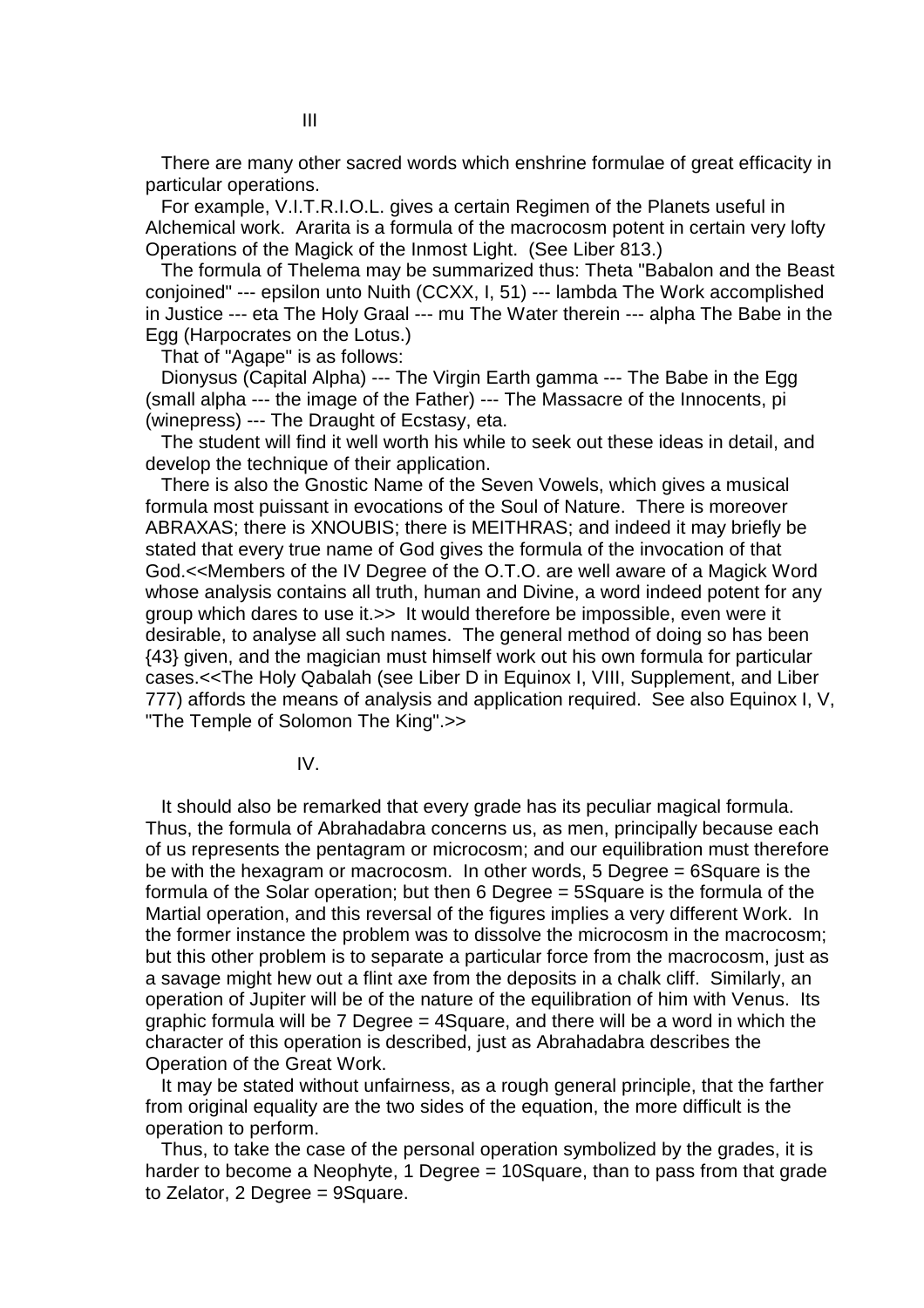Initiation is, therefore, progressively easier, in a certain sense, after the first step is taken. But (especially after the passing of Tiphareth) the distance between grade and grade increases as it were by a geometrical progression with an enormously high factor, which itself progresses.<<A suggestion has recently been made that the Hierarchy of the Grades should be "destroyed, and replaced by" --- a ring system of 13 grades all equal. There is, of course, one sense in which every grade is a Thing-in-Itself. But the Hierarchy is only a convenient method of classifying observed facts. One is reminded of the Democracy, who, on being informed by the Minister of the Interior that the scarcity of provisions was due to the Law of Supply and Demand, passed a unanimous resolution calling for the immediate repeal of that iniquitous measure!

 Every person, whatever his grade in the Order, has also a "natural" grade appropriate to his intrinsic virtue. He may expect to be "cast out" into that grade when he becomes 8 Degree = 3Square. Thus one man, throughout his career, may be essentially of the type of Netzach; another, of Hod. In the same way Rembrandt and Raphael retained their respective points of view in all stages of their art. The practical consideration is that some aspirants may find it unusually difficult to attain certain grades; or, worse, allow their inherent predispositions to influence them to neglect antipathetic, and indulge sympathetic, types of work. They may thus become more unbalanced than ever, with disastrous results. Success in one's favourite pursuit is a temptress; whose yields to her wiles limits his own growth. True, every Will is partial; but, even so, it can only fulfill itself by symmetrical expansion. It must be adjusted to the Universe, or fail of perfection.>> {44}

 It is evidently impossible to give details of all these formulae. Before beginning any operation soever the magician must make a through Qabalistic study of it so as to work out its theory in symmetry of perfection. Preparedness in Magick is as important as it is in War.

V

 It should be profitable to make a somewhat detailed study of the strange-looking word AUMGN, for its analysis affords an excellent illustration of the principles on which the Practicus may construct his own Sacred Words.

 This word has been uttered by the MASTER THERION himself, as a means of declaring his own personal work as the Beast, the Logos of the Aeon. To understand it, we must make a preliminary consideration of the word which it replaces and from which it was developed: the word AUM.

 The word AUM is the sacred Hindu mantra which was the supreme hieroglyph of Truth, a compendium of the Sacred Knowledge. Many volumes have been written with regard to it; but, for our present purpose, it will be necessary only to explain how it came to serve for the representation of the principal philosophical tenets of the Rishis. {45}

 Firstly, it represents the complete course of sound. It is pronounced by forcing the breath from the back of the throat with the mouth wide open, through the buccal cavity with the lips so shaped as to modify the sound from A to O (or U), to the closed lips, when it becomes M. Symbolically, this announces the course of Nature as proceeding from free and formless creation through controlled and formed preservation to the silence of destruction. The three sounds are harmonized into one; and thus the word represents the Hindu Trinity of Brahma, Vishnu, and Shiva; and the operations in the Universe of their triune energy. It is thus the formula of a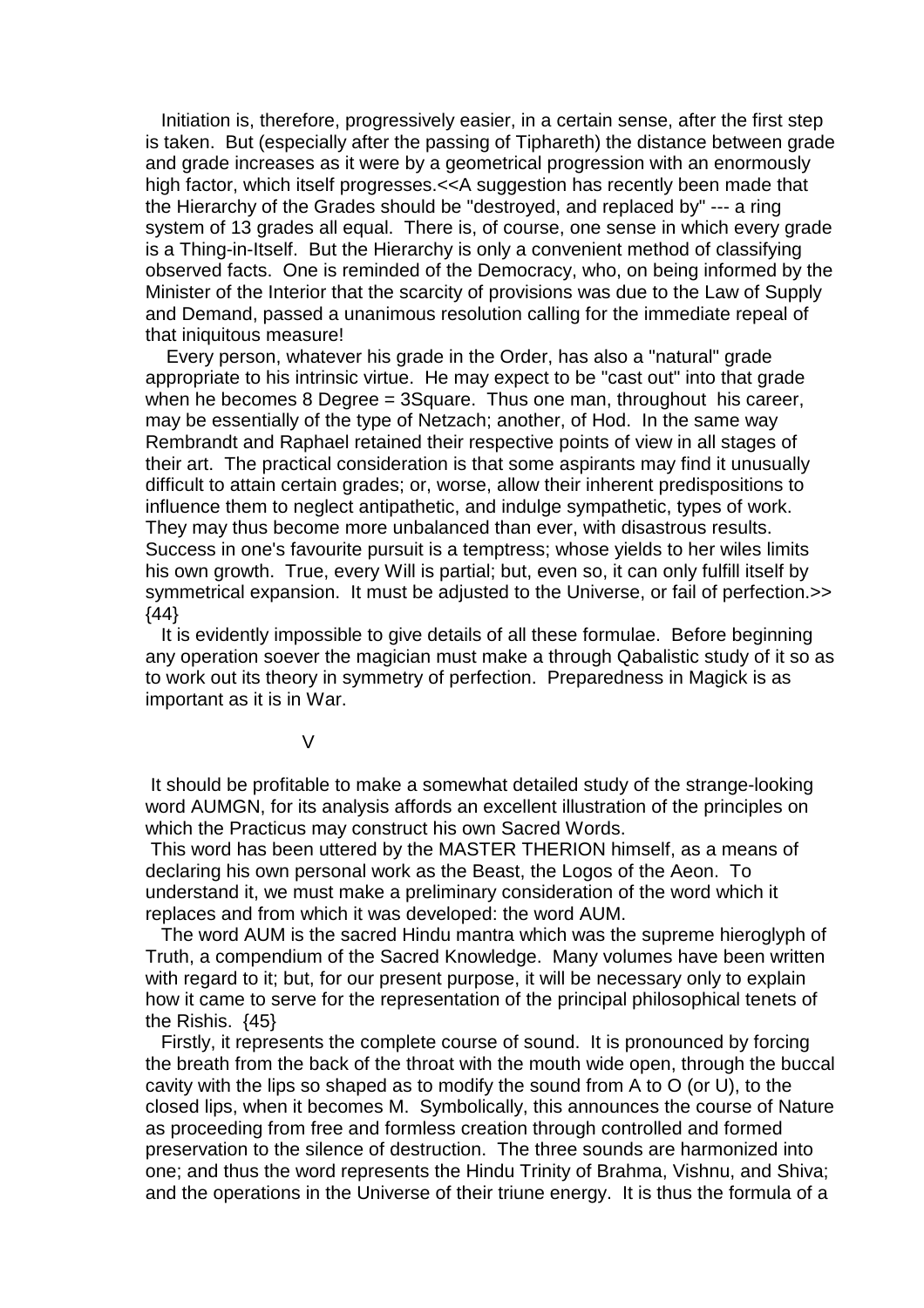Manvantara, or period of manifested existence, which alternates with a Pralaya, during which creation is latent.

 Analysed Qabalistically, the word is found to possess similar properties. A is the negative, and also the unity which concentrates it into a positive form. A is the Holy Spirit who begets God in flesh upon the Virgin, according to the formula familiar to students of "The Golden Bough". A is also the "babe in the Egg" thus produced. The quality of A is thus bisexual. It is the original being --- Zeus Arrhenothelus, Bacchus Diphues, or Baphomet.

 U or V is the manifested son himself. Its number is 6. It refers therefore, to the dual nature of the Logos as divine and human; the interlacing of the upright and averse triangles in the hexagram. It is the first number of the Sun, whose last number<<The Sun being 6, a square 6x6 contains 36 squares. We arrange the numbers from 1 to 36 in this square, so that each line, file, and diagonal adds to the same number. This number is 111; the total of all is 666.>> is 666, "the number of a man".

 The letter M exhibits the termination of this process. It is the Hanged Man of the Tarot; the formation of the individual from the absolute is closed by his death.

We see accordingly how AUM is, on either system, the expression of a dogma which implies catastrophe in nature. It is cognate with the formula of the Slain God. The "resurrection" and "ascension" are not implied in it. They are later inventions without basis in necessity; they may be described indeed as Freudian phantasms conjured up by the fear of facing reality. To {46} the Hindu, indeed, they are still less respectable. in his view, existence is essentially objectionable<<Thelemites agree that manifested existence implies Imperfection. But they understand why Perfection devises this disguise. The Theory is developed fully in Liber Aleph, and in Part IV of this Book 4. See also Cap V Paragraph on Digamma final of Digamma-Iota-Alpha-Omicron-Digamma.>>; and his principle concern is to invoke Shiva<<The Vaishnava theory, superficially opposed to this, turns out on analysis to be practically identical.>> to destroy the illusion whose thrall is the curse of the Manvantara.

 The cardinal revelation of the Great Aeon of Horus is that this formula AUM does not represent the facts of nature. The point of view is based upon misapprehension of the character of existence. It soon became obvious to The Master Therion that AUM was an inadequate and misleading hieroglyph. It stated only part of the truth, and it implied a fundamental falsehood. He consequently determined to modify the word in such a manner as to fit it to represent the Arcana unveiled by the Aeon of which He had attained to be the Logos.

 The essential task was to emphasize the fact that nature is not catastrophic, but proceeds by means of undulations. It might be suggested that Manvantara and Pralaya are in reality complementary curves; but the Hindu doctrine insists strongly on denying continuity to the successive phases. It was nevertheless important to avoid disturbing the Trinitarian arrangement of the word, as would be done by the addition of other letters. It was equally desirable to make it clear that the letter M represents an operation which does not actually occur in nature except as the withdrawal of phenomena into the absolute; which process, even when so understood, is not a true destruction, but, on the contrary, the emancipation of anything from the modifications which it had mistaken for itself. It occurred to him that the true nature of Silence was to permit the uninterrupted vibration of the undulatory energy, free from the false conceptions attached to it by the Ahamkara or Ego-making facility, whose assumption that conscious individuality constitutes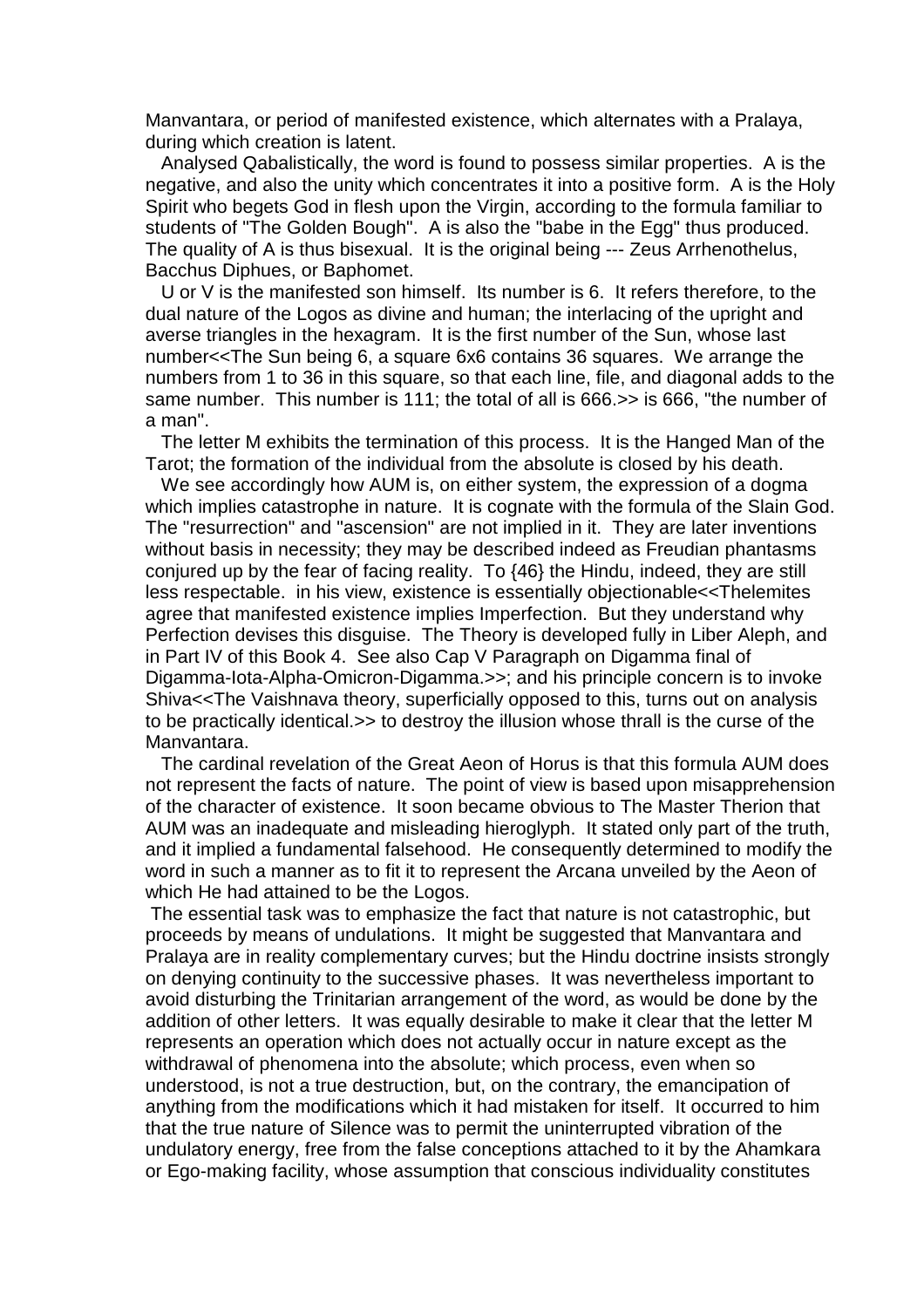existence let it to consider its own apparently catastrophic character as pertaining to the order of nature. {47}

 The undulatory formula of putrefaction is represented in the Qabalah by the letter N, which refers to Scorpio, whose triune nature combines the Eagle, Snake and Scorpion. These hieroglyphs themselves indicate the spiritual formulae of incarnation. He was also anxious to use the letter G, another triune formula expressive of the aspects of the moon, which further declares the nature of human existence in the following manner. The moon is in itself a dark orb; but an appearance of light is communicated to it by the sun; and it is exactly in this way that successive incarnations create the appearance, just as the individual star, which every man is, remains itself, irrespective of whether earth perceives it or not.

 Now it so happens that the root GN signifies both knowledge and generation combined in a single idea, in an absolute form independent of personality. The G is a silent letter, as in our word Gnosis; and the sound GN is nasal, suggesting therefore the breath of life as opposed to that of speech. Impelled by these considerations, the Master Therion proposed to replace the M of AUM by a compound letter MGN, symbolizing thereby the subtle transformation of the apparent silence and death which terminates the manifested life of Vau by a continuous vibration of an impersonal energy of the nature of generation and knowledge, the Virgin Moon and the Serpent furthermore operating to include in the idea a commemoration of the legend so grossly deformed in the Hebrew legend of the Garden of Eden, and its even more malignantly debased falsification in that bitterly sectarian broadside, the Apocalypse.

 Sound work invariable vindicates itself by furnishing confirmatory corollaries not contemplated by the Qabalist. In the present instance, the Master Therion was delighted to remark that his compound letter MGN, constructed on theoretical principles with the idea of incorporating the new knowledge of the Aeon, had the value of 93 ( $M = 40$ ,  $G = 3$ ,  $N = 50$ ). 93 is the number of the word of the Law ---Thelema --- Will, and of Agape --- Love, which indicates the nature of Will. It is furthermore the number of the Word which overcomes death, as members of the degree of M M of the O.T.O. are well aware;<<WEH NOTE: III Degree O.T.O., a word never to be written, published or spoken without the rite. >> and it is also that of the complete formula of existence as expressed in the {48} True Word of the Neophyte,<<WEH NOTE: Another unpublished word, this time belonging to the A.'. A.'. and not to O.T.O. The two words are different, even to the number of letters. It was written down once, in a letter to Frank Bennett, >> where existence is taken to import that phase of the whole which is the finite resolution of the Qabalistic Zero.

 Finally, the total numeration of the Word AUMGN is 100, which, as initiates of the Sanctuary of the Gnosis of the O.T.O.<<WEH NOTE: IX Degree O.T.O.>> are taught, expresses the unity under the form of complete manifestation by the symbolism of pure number, being Kether by Aiq Bkr<<A method of exegesis in which  $1 = 10 = 100$ ,  $2 = 20 = 200$ , etc. $>$ ; also Malkuth multiplied by itself $<< 10$  to the 2 power  $= 100.$ >>, and thus established in the phenomenal universe. But, moreover, this number 100 mysteriously indicates the Magical formula of the Universe as a reverberatory engine for the extension of Nothingness through the device of equilibrated opposites. $\lt$ Koph-Pehfinal = 100 (20 + 80). HB:Koph = chi = Kappa-tau-epsilon-iota-sigma: HB:Pehfinal = phi = Phi-alpha-lambda-lambdaomicron-sigma; (by Notariqon).>>

 It is moreover the value of the letter Qoph, which means "the back of the head", the cerebellum, where the creative or reproductive force is primarily situated. Qoph in the Tarot is "the Moon", a card suggesting illusion, yet shewing counterpartal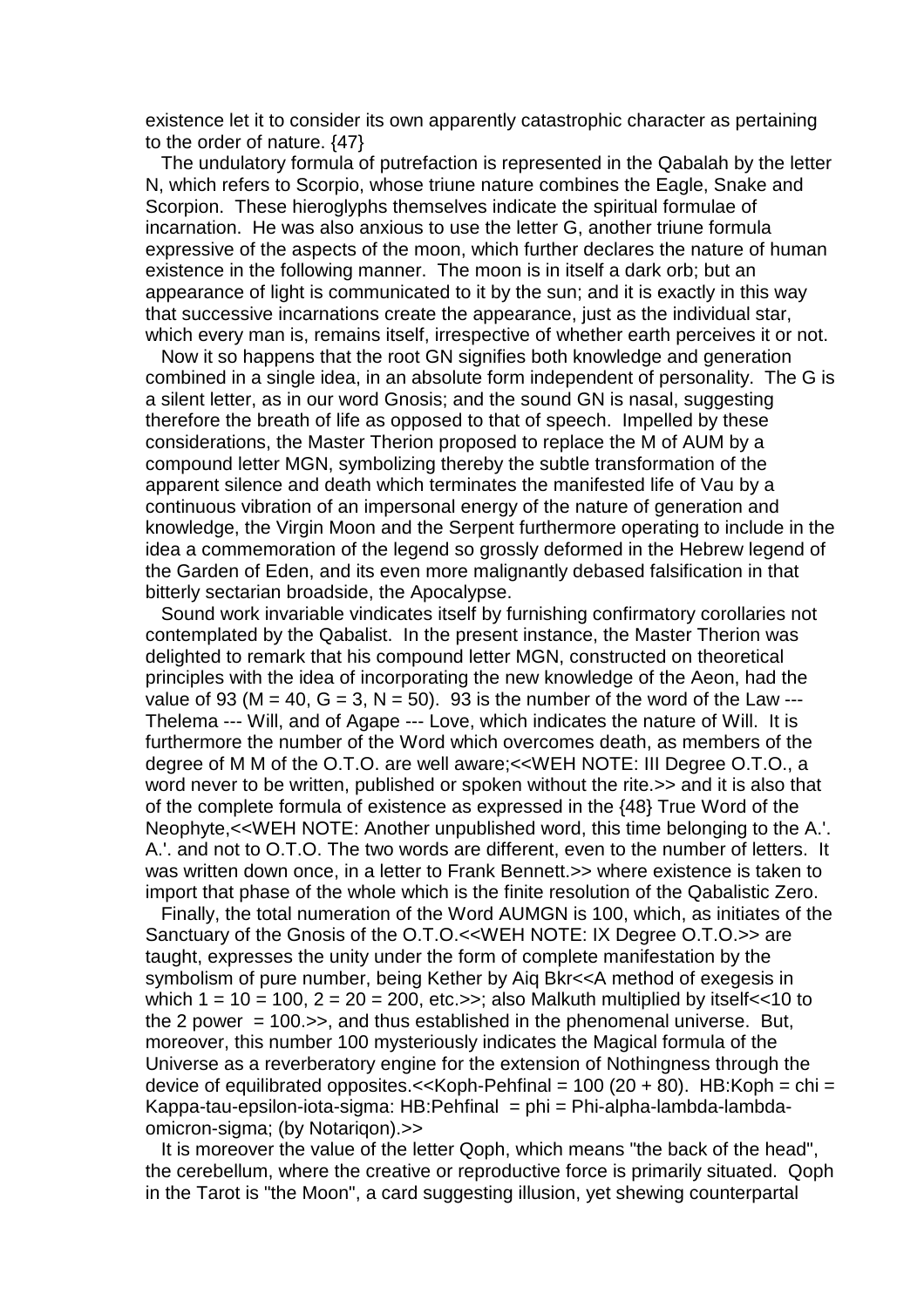forces operating in darkness, and the Winged Beetle or Midnight Sun in his Bark travelling through the Nadir. Its Yetziratic attribution is Pisces, symbolic of the positive and negative currents of fluidic energy, the male Ichthus or "Pesce" and the female Vesica, seeking respectively the anode and kathode. The number 100 is therefore a synthetic glyph of the subtle energies employed in creating the Illusion, or Reflection of Reality, which we call manifested existence.

 The above are the principal considerations in the matter of AUMGN. They should suffice to illustrate to the student the methods employed in the construction of the hieroglyphics of Magick, and to arm him with a mantra of terrific power by virtue whereof he may apprehend the Universe, and control in himself its Karmic consequences. {49}

VI

 THE MAGICAL MEMORY.<<WEH NOTE: This is not the same "Magical Memory" as that described by F. A. Yates and used by the ancient Roman orators for mnemonics.>>

**In the contract of the Contract of the Contract of the Contract of the Contract of the Contract of the Contract of the Contract of the Contract of the Contract of the Contract of the Contract of the Contract of the Contra** 

 There is no more important task than the exploration of one's previous incarnations<<It has been objected to reincarnation that the population of this planet has been increasing rapidly. Were do the new souls come from? It is not necessary to invent theories about other planets; it is enough to say that the earth is passing through a period when human units are being built up from the elements with increased frequency. The evidence for this theory springs to the eye: in what other age was there such puerility, such lack of race-experience, such reliance upon incoherent formulas? (Contrast the infantile emotionalism and credulity of the average "well-educated" Anglo-Saxon with the shrewd common sense of the normal illiterate peasant.) A large proportion of mankind today is composed of "souls" who are living the human life for the first time. Note especially the incredible spread of congenital homosexuality and other sexual deficiencies in many forms. These are the people who have not understood, accepted, and used even the Formula of Osiris. Kin to them are the "once-born" of William James, who are incapable of philosophy, magick, or even religion, but seek instinctively a refuge from the horror of contemplating Nature, which they do not comprehend, in soothing-syrup affirmations such as those of Christian Science, Spiritualism, and all the sham 'occult' creeds, as well as the emasculated forms of so-called Christianity.>>. As Zoroaster says: "Explore the river of the soul; whence and in what order thou has come." One cannot do one's True Will intelligently unless one knows what it is. Liber Thisarb, Equinox I, VII, give instructions for determining this by calculating the resultant of the forces which have made one what one is. But this practice is confined to one's present incarnation.

 If one were to wake up in a boat on a strange river, it would be rash to conclude that the direction of the one reach visible was that of the whole stream. It would help very much if one remembered the bearings of previous reaches traversed before one's nap. It would further relieve one's anxiety when one became aware that a uniform and constant force was the single determinant of all the findings of the stream: gravitation. We could rejoice "that even the weariest river winds somewhere safe to sea."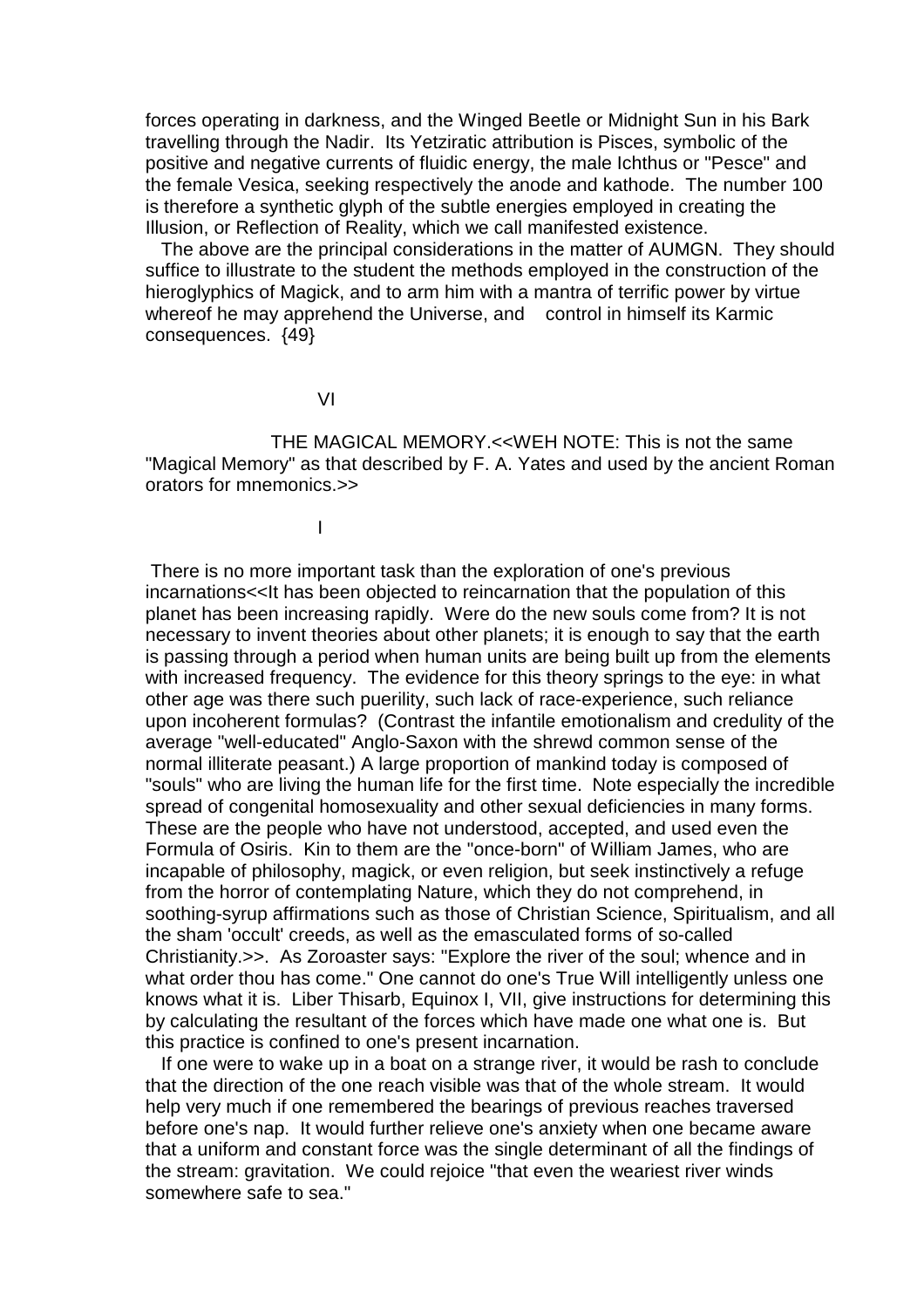Liber Thisarb describes a method of obtaining the Magical Memory by learning to remember backwards. But the careful {50} practice of Dharana is perhaps more generally useful. As one prevents the more accessible thoughts from arising, we strike deeper strata --- memories of childhood reawaken. Still deeper lies a class of thoughts whose origin puzzles us. Some of these apparently belong to former incarnations. By cultivating these departments of one's mind we can develop them; we become expert; we form an organized coherence of these originally disconnected elements; the faculty grows with astonishing rapidity, once the knack of the business is mastered.

 It is much easier (for obvious reasons) to acquire the Magical Memory when one has been sworn for many lives to reincarnate immediately. The great obstacle is the phenomenon called Freudian forgetfulness; that is to say, that, though an unpleasant event may be recorded faithfully enough by the mechanism of the brain, we fail to recall it, or recall it wrong, because it is painful. "The Psychopathology of Everyday Life" analyses and illustrates this phenomenon in detail. Now, the King of Terrors being Death, it is hard indeed to look it in the face. Mankind has created a host of phantastic masks; people talk of "going to heaven", "passing over", and so on; banners flaunted from pasteboard towers of baseless theories. One instinctively flinches from remembering one's last, as one does from imagining one's next, death.<<This later is a very valuable practice to perform. See Liber HHH; also read up the Buddhist meditations of the Ten Impurities. {WEH NOTE ADENDA: Right, but it scares the dickens out of you! When I succeeded in the practice in my teens, I panicked out of using the related abilities for several years. This was without benefit of initiation.}>> The point of view of the initiate helps one immensely.

 As soon as one has passed this Pons Asinorum, the practice becomes much easier. It is much less trouble to reach the life before the last; familiarity with death breeds contempt for it.

 It is a very great assistance to the beginner if he happens to have some intellectual grounds for identifying himself with some definite person in the immediate past. A brief account of Aleister Crowley's good fortune in this matter should be instructive. It will be seen that the points of contact vary greatly in character.

 1. The date of Eliphas Levi's death was about six months previous to that of Aleister Crowley's birth. The reincarnating ego is supposed to take possession of the foetus at about this stage of development. {51}

 2. Eliphas Levi had a striking personal resemblance to Aleister Crowley's father. This of course merely suggests a certain degree of suitability from a physical point of view.

 3. Aleister Crowley wrote a play called "The Fatal Force" at a time when he had not read any of Eliphas Levi's works. The motive of this play is a Magical Operation of a very peculiar kind. The formula which Aleister Crowley supposed to be his original idea is mentioned by Levi. We have not been able to trace it anywhere else with such exact correspondence in every detail.

 4. Aleister Crowley found a certain quarter of Paris incomprehensibly familiar and attractive to him. This was not the ordinary phenomenon of the "deja vu", it was chiefly a sense of being at home again. He discovered long after that Levi had lived in the neighbourhood for many years.

 5. There are many curious similarities between the events of Eliphas Levi's life and that of Aleister Crowley. The intention of the parents that their son should have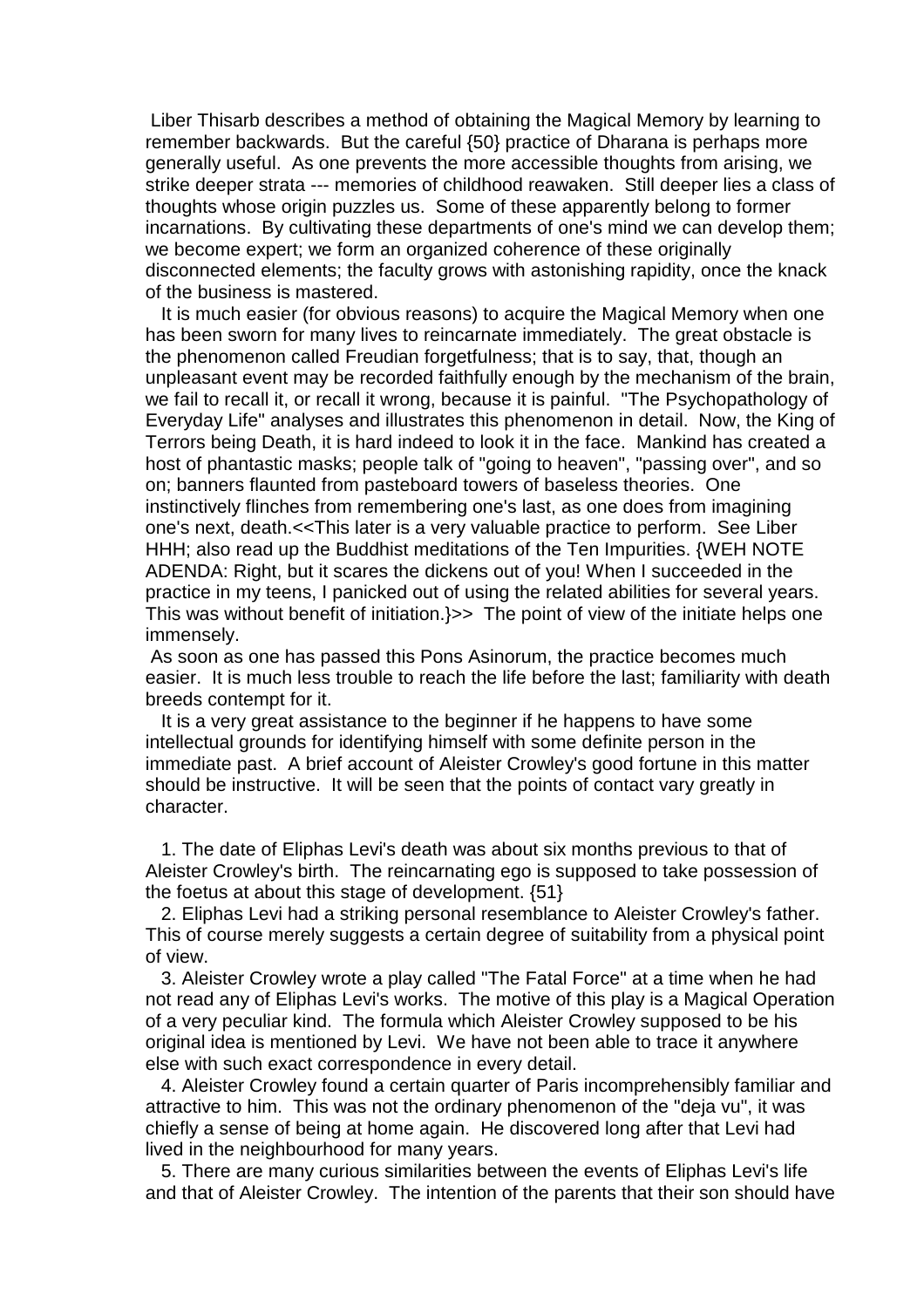a religious career; the inability to make use of very remarkable talents in any regular way; the inexplicable ostracism which afflicted him, and whose authors seemed somehow to be ashamed of themselves; the events relative to marriage<<Levi, on her deliberately abandoning him, withdrew his protection from his wife; she lost her beauty and intelligence, and became the prey of an aged and hideous pithecoid. Aleister Crowley's wife insisted upon doing her own will, as she defined it; this compelled him to stand aside. What happened to Mme. Constant happened to her, although in a more violent and disastrous form.>>: all these offer surprisingly close parallels.

 6. The characters of the two men present subtle identities in many points. Both seem to be constantly trying to reconcile insuperable antagonisms. Both find it hard to destroy the delusion that men's fixed beliefs and customs may be radically altered by a few friendly explanations. Both show a curious fondness for out-theway learning, preferring recondite sources of knowledge they adopt eccentric appearances. Both inspire what can only be called panic fear in absolute strangers, who can give no reason whatever for a repulsion which sometimes almost amounts to {52} temporary insanity. The ruling passion in each case is that of helping humanity. Both show quixotic disregard of their personal prosperity, and even comfort, yet both display love of luxury and splendour. Both have the pride of Satan.

 7. When Aleister Crowley became Frater Omicron-Upsilon Mu-Eta and had to write his thesis for the grade of Adeptus Exemptus, he had already collected his ideas when Levi's "Clef des Grands Mysteres" fell into his hands. It was remarkable that he, having admired Levi for many years, and even begun to suspect the identity, had not troubled (although an extravagant buyer of books) to get this particular work. He found, to his astonishment, that almost everything that he had himself intended to say was there written. The result of this was that he abandoned writing his original work, and instead translated the masterpiece in question.

 8. The style of the two men is strikingly similar in numerous subtle and deepseated ways. The general point of view is almost identical. The quality of the irony is the same. Both take a perverse pleasure in playing practical jokes on the reader. In one point, above all, the identity is absolute --- there is no third name in literature which can be put in the same class. The point is this: In a single sentence is combined sublimity and enthusiasm with sneering bitterness, scepticism, grossness and scorn. It is evidently the supreme enjoyment to strike a chord composed of as many conflicting elements as possible. The pleasure seems to be derived from gratifying the sense of power, the power to compel every possible element of thought to contribute to the spasm.

 If the theory of reincarnation were generally accepted, the above considerations would make out a strong case. FRATER PERDURABO was quite convinced in one part of his mind of this identity, long before he got any actual memories as such.<<Long since writing the above, the publication of the biography of Eliphas Levi by M. Paul Chacornat has confirmed the hypothesis in innumerable striking ways.>>

**III** and the state of the **III** 

 Unless one has a groundwork of this sort to start with, one must get back to one's life as best one can by the methods above indicated. {53} It may be of some assistance to give a few characteristics of genuine Magical Memory; to mention a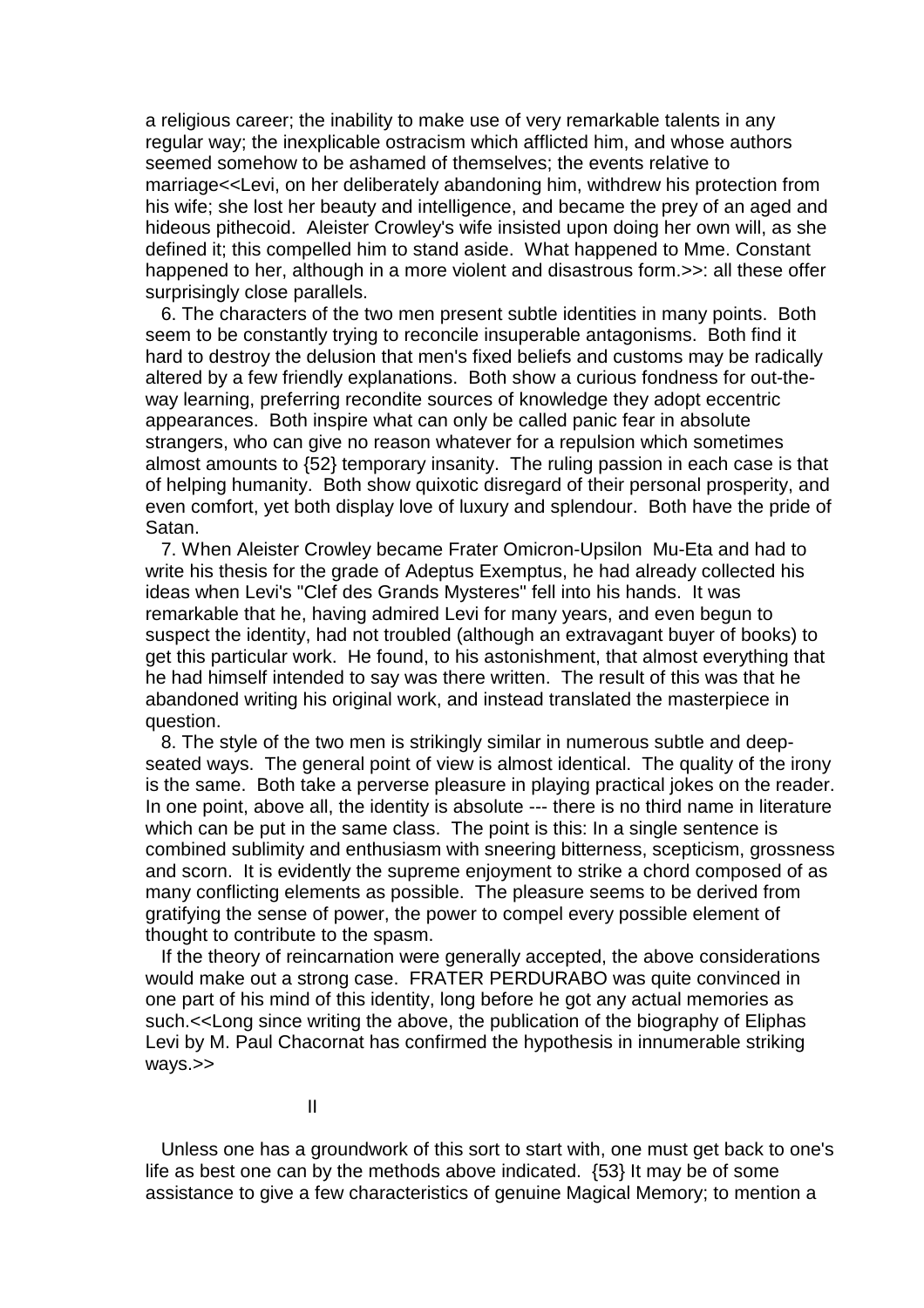few sources of error, and to lay down critical rules for the verification of one's results.

 The first great danger arises from vanity. One should always beware of "remembering" that one was Cleopatra or Shakespeare.

Again, superficial resemblances are usually misleading.

 One of the great tests of the genuineness of any recollection is that one remembers the really important things in one's life, not those which mankind commonly classes as such. For instance, Aleister Crowley does not remember any of the decisive events in the life of Eliphas Levi. He recalls intimate trivialities of childhood. He has a vivid recollection of certain spiritual crises; in particular, one which was fought out as he paced up and down a lonely stretch of road in a flat and desolate district. He remembers ridiculous incidents, such as often happen at suppers when the conversation takes a turn such that its gaiety somehow strikes to the soul, and one receives a supreme revelation which is yet perfectly inarticulate. He has forgotten his marriage and its tragic results<< It is perhaps significant that although the name of the woman has been familiar to him since 1898, he has never been able to commit it to memory.>>, although the plagiarism which Fate has been shameless enough to perpetrate in this present life, would naturally, one might think, reopen the wound.

 There is a sense which assures us intuitively when we are running on a scent breast high. There is an "oddness" about the memory which is somehow annoying. It gives a feeling of shame and guiltiness. There is a tendency to blush. One feels like a schoolboy caught red-handed in the act of writing poetry. There is the same sort of feeling as one has when one finds a faded photograph or a lock of hair twenty years old among the rubbish in some forgotten cabinet. This feeling is independent of the question whether the thing remembered was in itself a source of pleasure or of pain. Can it be that we resent the idea of our "previous condition of servitude"? We want to forget the past, however good reason we may have to be proud of it. It is well known that many men are embarrassed in the presence of a monkey. {54}

 When the "loss of face" does not occur, distrust the accuracy of the item which you recall, The only reliable recollections which present themselves with serenity are invariably connected with what men call disasters. Instead of the feeling of being caught in the slips, one has that of being missed at the wicket. One has the sly satisfaction of having done an outrageously foolish thing and got off scot free. When one sees life in perspective, it is an immense relief to discover that things like bankruptcy, wedlock, and the gallows made no particular difference. They were only accidents such as might happen to anybody; they had no real bearing on the point at issue. One consequently remembers having one's ears cropped as a lucky escape, while the causal jest of a drunken skeinsmate in an all-night cafe stings one with the shame of the parvenu to whom a polite stranger has unsuspectingly mentioned "Mine Uncle".

 The testimony of intuitions is, however, strictly subjective, and shrieks for collateral security. It would be a great error to ask too much. In consequence of the peculiar character of the recollections which are under the microscope, anything in the shape of gross confirmation almost presumes perjury. A pathologist would arouse suspicion if he said that his bacilli had arranged themselves on the slide so as to spell Staphylococcus. We distrust an arrangement of flowers which tells us that "Life is worth living in Detroit, Michigan". Suppose that Aleister Crowley remembers that he was Sir Edward Kelly. It does not follow that he will be able to give us details of Cracow in the time of James I of England. Material events are the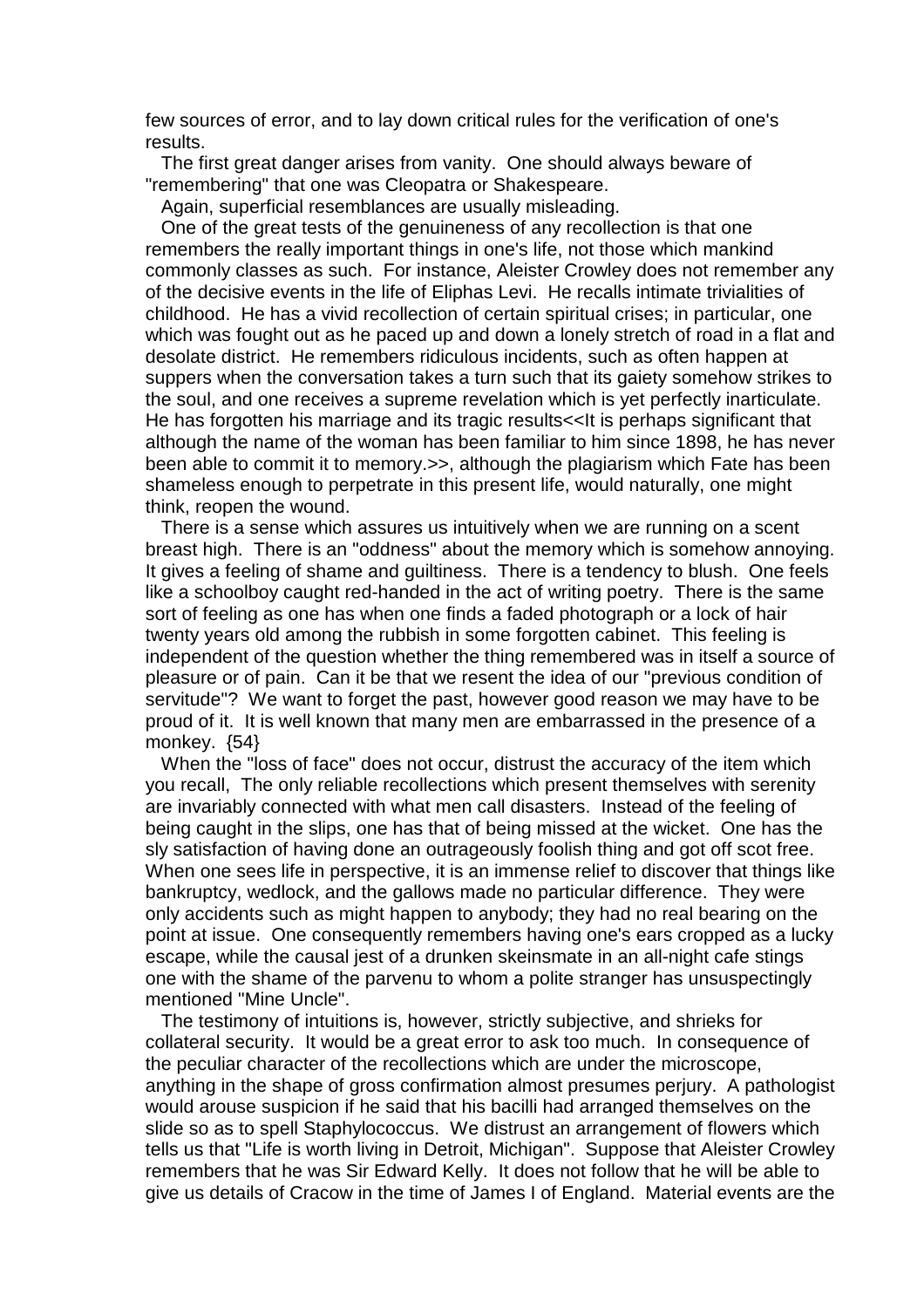words of an arbitrary language; the symbols of a cipher previously agreed on. What happened to Kelly in Cracow may have meant something to him, but there is no reason to presume that it has any meaning for his successor.

 There is an obvious line of criticism about any recollection. It must not clash with ascertained facts. For example --- one cannot have two lives which overlap, unless there is reason to suppose that the earlier died spiritually before his body ceased to breathe. This might happen in certain cases, such as insanity.

 It is not conclusive against a previous incarnation that the present should be inferior to the past. One's life may represent the full possibilities of a certain partial Karma. One may have {55} devoted one's incarnation to discharging the liabilities of one part of one's previous character. For instance, one might devote a lifetime to settling the bill run up by Napoleon for causing unnecessary suffering, with the object of starting afresh, clear of debt, in a life devoted to reaping the reward of the Corsican's invaluable services to the race.

 The Master Therion, in fact, remembers several incarnations of almost uncompensated wretchedness, anguish and humiliation, voluntarily undertaken so that he might resume his work unhampered by spiritual creditors.

 These are the stigmata. Memory is hall-marked by its correspondence with the facts actually observed in the present. This correspondence may be of two kinds. It is rare (and it is unimportant for the reasons stated above) that one's memory should be confirmed by what may be called, contemptuously, external evidence. It was indeed a reliable contribution to psychology to remark that an evil and adulterous generation sought for a sign.

 (Even so, the permanent value of the observation is to trace the genealogy of the Pharisee --- from Caiaphas to the modern Christian.)

 Signs mislead, from "Painless Dentistry" upwards. The fact that anything is intelligible proves that it is addressed to the wrong quarter, because the very existence of language presupposes impotence to communicate directly. When Walter Raleigh flung his cloak upon the muddy road, he merely expressed, in a cipher contrived by a combination of circumstances, his otherwise inexpressible wish to get on good terms with Queen Elizabeth. The significance of his action was determined by the concourse of circumstances. The reality can have no reason for reproducing itself exclusively in that especial form. It can have no reason for remembering that so extravagant a ritual happened to be necessary to worship. Therefore, however well a man might remember his incarnation as Julius Caesar, there is no necessity for his representing his power to set all upon the hazard of a die by imagining the Rubicon. Any spiritual state can be symbolized by an infinite variety of actions in an infinite variety of circumstances. One should recollect only those events which happen to {56} be immediately linked with one's peculiar tendencies to imagine one thing rather than another.<<The exception is when some whimsical circumstance ties a knot in the corner of one's mnemonic handkerchief.>>

 Genuine recollections almost invariably explain oneself to oneself. Suppose, for example, that you feel an instinctive aversion to some particular kind of wine. Try as you will, you can find no reason for your idiosyncrasy. Suppose, then, that when you explore some previous incarnation, you remember that you died by a poison administered in a wine of that character, your aversion is explained by the proverb, "A burnt child dreads the fire." It may be objected that in such a case your libido has created a phantasm of itself in the manner which Freud has explained. The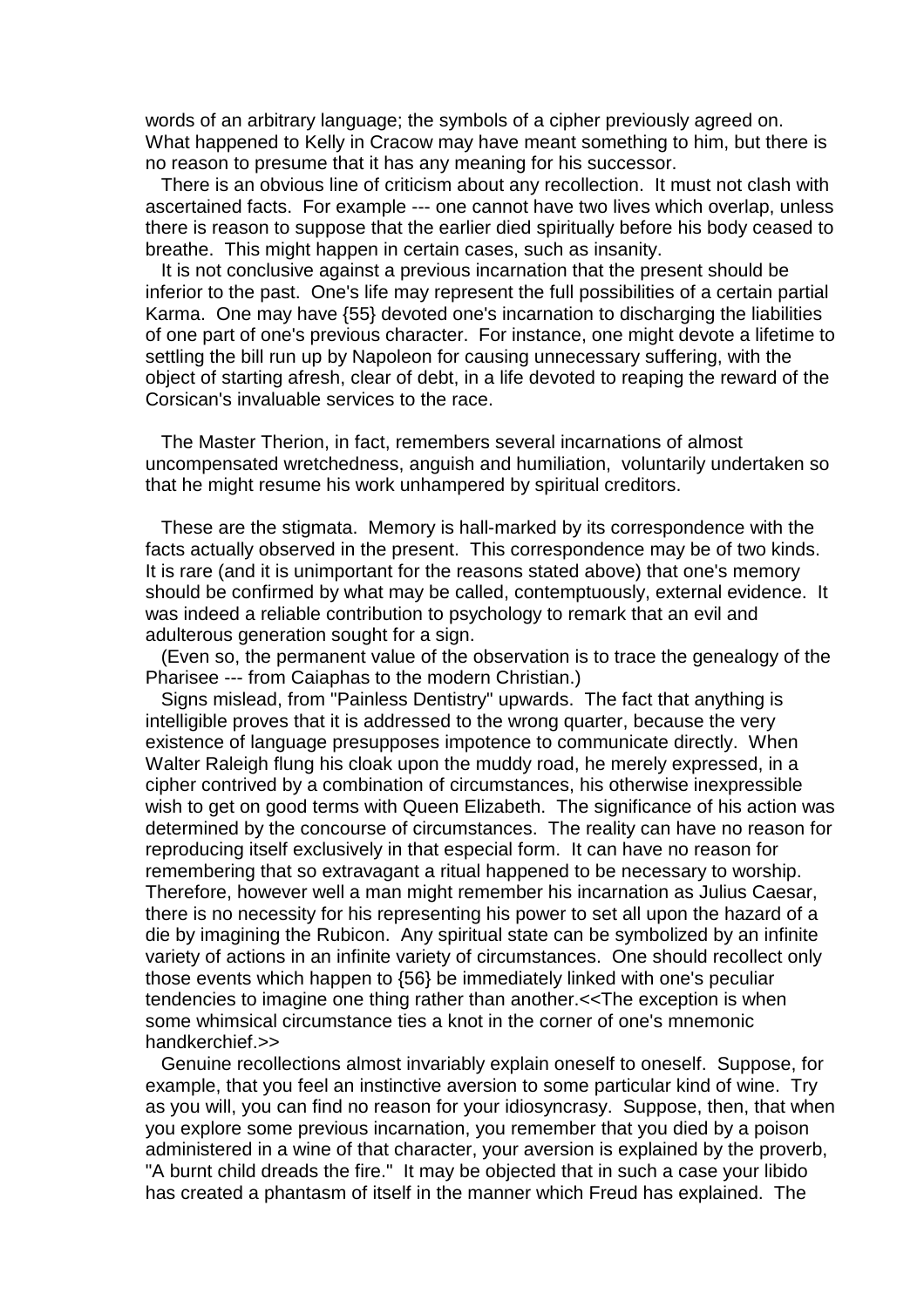criticism is just, but its value is reduced if it should happen that you were not aware of its existence until your Magical Memory attracted your attention to it. In fact, the essence of the test consists in this: that your memory notifies you of something which is the logical conclusion of the premisses postulated by the past.

 As an example, we may cite certain memories of the Master Therion. He followed a train of thought which led him to remember his life as a Roman named Marius de Aquila. It would be straining probability to presume a connection between (alpha) this hieroglyphically recorded mode of self-analysis and (beta) ordinary introspection conducted on principles intelligible to himself. He remembers directly various people and various events connected with this incarnation; and they are in themselves to all appearance actual. There is no particular reason why they, rather than any others, should have entered his sphere. In the act of remembering them, they are absolute. He can find no reason for correlating them with anything in the present. But a subsequent examination of the record shows that the logical result of the Work of Marius de Aquila did not occur to that romantic reprobate; in point of fact, he died before anything could happen. Can we suppose that any cause can be baulked of effect? The Universe is unanimous in rebuttal. If then the exact effects which might be expected to result from these causes are manifested in the career {57} of the Master Therion, it is assuredly the easiest and most reasonable explanation to assume an identity between the two men. Nobody is shocked to observe that the ambition of Napoleon has diminished the average stature of Frenchmen. We know that somehow or other every force must find its fulfilment; and those people who have grasped the fact that external events are merely symptoms of external ideas, cannot find any difficulty in attributing the correspondences of the one to the identities of the other.

 Far be it from any apologist for Magick to insist upon the objective validity of these concatenations! It would be childish to cling to the belief that Marius de Aquila actually existed; it matters no more that it matters to the mathematician whether the use of the symbol X to the 22 power involves the "reality" of 22 dimension of space. The Master Therion does not care a scrap of yesterday's newspaper whether he was Marius de Aquila, or whether there ever was such a person, or whether the Universe itself is anything more than a nightmare created by his own imprudence in the matter of rum and water. His memory of Marius de Aquila, of the adventures of that person in Rome and the Black Forest, matters nothing, either to him or to anybody else. What matters is this: True or false, he has found a symbolic form which has enabled him to govern himself to the best advantage. "Quantum nobis prodest hec fabula Christi!" The "falsity" of Aesop's Fables does not diminish their value to mankind.

 The above reduction of the Magical Memory to a device for externalizing one's interior wisdom need not be regarded as sceptical, save only in the last resort. No scientific hypothesis can adduce stronger evidence of its validity than the confirmation of its predictions by experimental evidence. The objective can always be expressed in subjective symbols if necessary. The controversy is ultimately unmeaning. However we interpret the evidence, its relative truth depends in its internal coherence. We may therefore say that any magical recollection is genuine if it gives the explanation of our external or internal conditions. Anything which throws light upon the Universe, anything which reveals us to ourselves, should be welcome in this world of riddles.

 As our record extends into the past, the evidence of its truth is cumulative. Every incarnation that we remember must increase {58} our comprehension of ourselves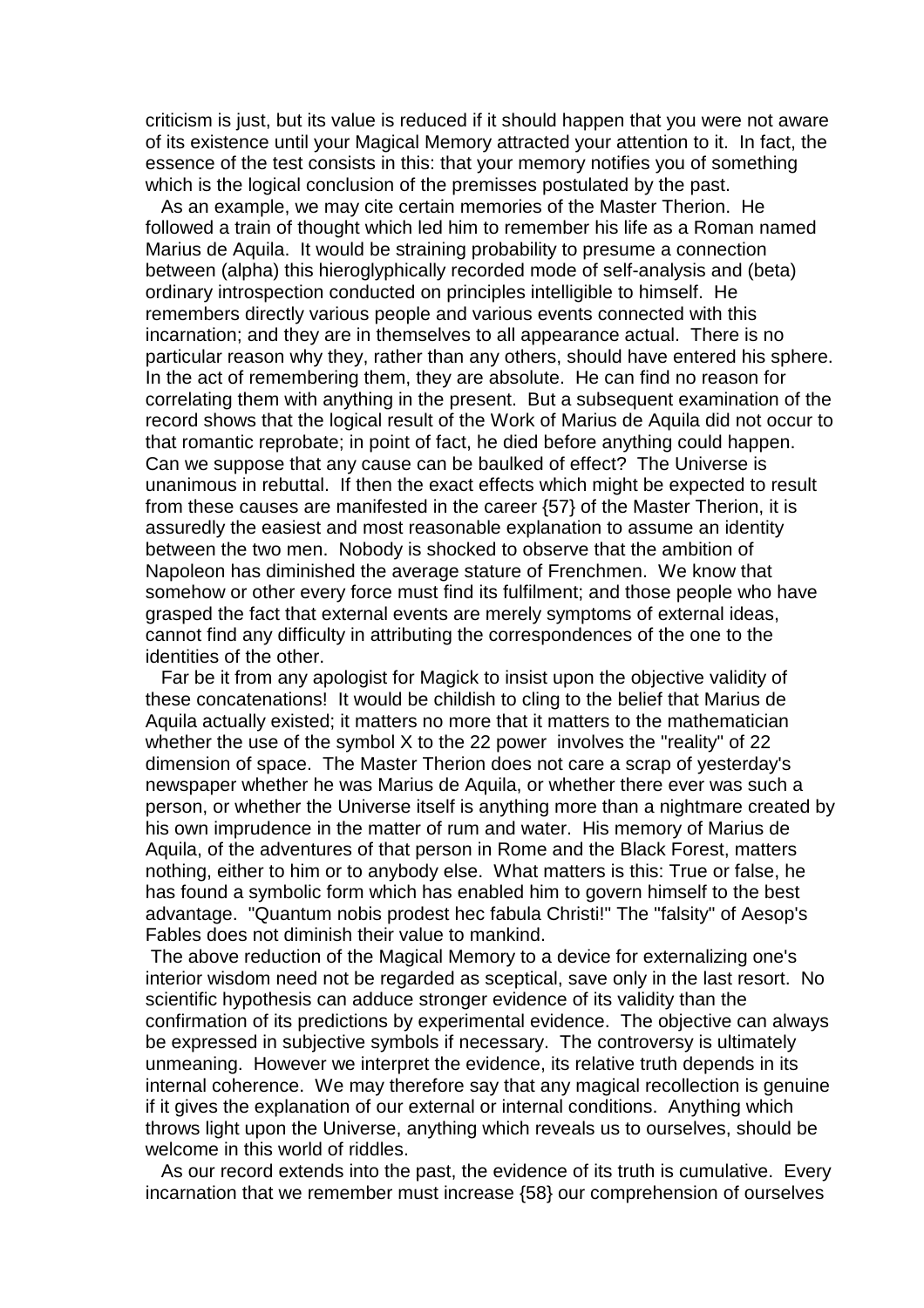as we are. Each accession of knowledge must indicate with unmistakable accuracy the solution of some enigma which is propounded by the Sphynx of our own unknown birth-city, Thebes. The complicated situation in which we find ourselves is composed of elements; and no element of it came out of nothing. Newton's First Law applies to every plane of thought. The theory of evolution is omniform. There is a reason for one's predisposition to gout, or the shape of one's ear, in the past. The symbolism may change; the facts do not. In one form or another, everything that exists is derived from some previous manifestation. Have it, if you will, that the memories of other incarnations are dreams; but dreams are determined by reality just as much as the events of the day. The truth is to be apprehended by the correct translation of the symbolic language. The last section of the Oath of the Master of the Temple is: "I swear to interpret every phenomenon as a particular dealing of God with my soul." The Magical Memory is (in the last analysis) one manner, and, as experience testifies, one of the most important manners, of performing this vow.

{59}

-------------

# CHAPTER VIII

# OF EQUILIBRIUM, AND OF THE GENERAL AND PARTICULAR METHOD OF PREPARATION OF THE FURNITURE OF THE TEMPLE AND OF THE INSTRUMENTS OF ART.

**In the contract of the Contract of the Contract of the Contract of the Contract of the Contract of the Contract of the Contract of the Contract of the Contract of the Contract of the Contract of the Contract of the Contra** 

 "Before there was equilibrium, countenance beheld not countenance."<<The full significance of this aphorism is an Arcanum of the grade of Ipsissimus. It may, however, be partially apprehended by study of Liber Aleph, and the Book of the Law and the Commentaries thereon. It explains Existence.>> So sayeth the holiest of the Books of the ancient Qabalah. (Siphra Tzeniutha 1. 2.) One countenance here spoken of is the Macrocosm, the other the Microcosm.<<This is the case because we happen ourselves to be Microcosms whose Law is "love under will". But it is also Magick for an unit which has attained Perfection (in absolute nothingness, 0 Degree), to become "divided for love's sake, for the chance of union".>>

 As said above, the object of any magick ceremony is to unite the Macrocosm and the Microcosm.

 It is as in optics; the angles of incidence and reflection are equal. You must get your Macrocosm and Microcosm exactly balanced, vertically and horizontally, or the images will not coincide.

 This equilibrium is affirmed by the magician in arranging the Temple. Nothing must be lop-sided. If you have anything in the North, you must put something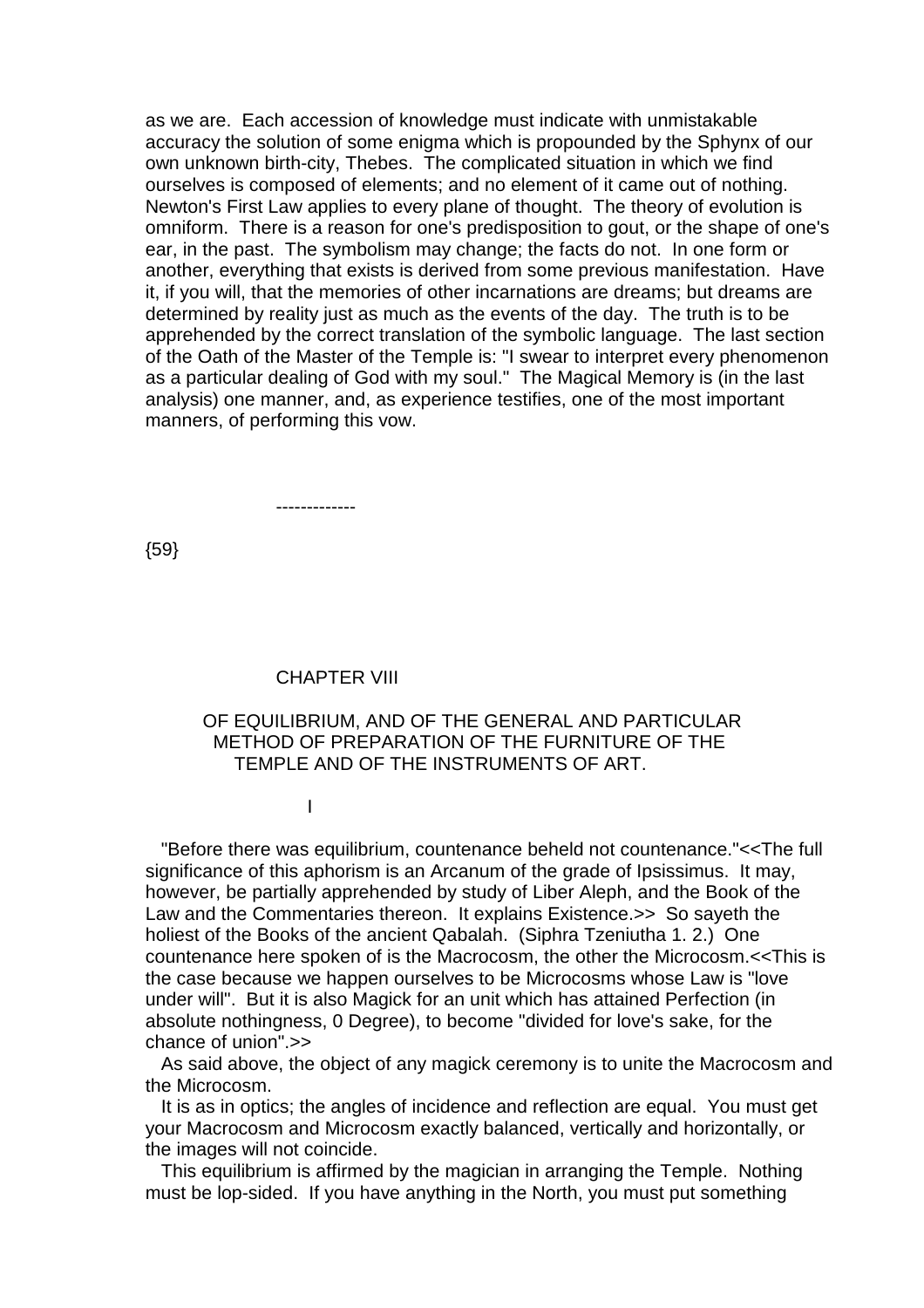equal and opposite to it in the South. The importance of this is so great, and the truth of it so obvious, that no one with the most mediocre capacity {60} for magick can tolerate any unbalanced object for a moment. His instinct instantly revolts.<<This is because the essence of his being a Magician is his intuitive apprehension of the fundamental principles of the Universe. His instinct is a subconscious assertion of the structural identity of the Macrocosm and the Microcosm. Equilibrium is the condition of manifested existence.>>. For this reason the weapons, altar, circle, and magus are all carefully proportioned one with another. It will not do to have a cup like a thimble and a wand like a weaver's beam.<<See Bagh-i-Muattar, V, par. 2.>>

 Again, the arrangement of the weapons of the altar must be such that they "look" balanced. Nor should the magician have any unbalanced ornament. If he have the wand in his right hand, let him have the Ring << The Ring has not been described in Part II of this book, for reasons which may be or may not be apparent to the reader. It is the symbol of Nuit, the totality of the possible ways in which he may represent himself and fulfill himself.>> on his left, or let him take the Ankh, or the Bell, or the Cup. And however little he move to the right, let him balance it by an equivalent movement to the left; or if forwards, backwards; and let him correct each idea by implying the contradictory contained therein. If he invoke Severity, let him recount that Severity is the instrument of Mercy;<<For example, as when Firmness with one's self or another is the truest kindness; or when amputation saves life.>> if Stability, let him show the basis of that Stability to be constant change, just as the stability of a molecule is secured by the momentum of the swift atoms contained in it.<<See Liber 418, 11th Aethyr.>>

 In this way let every idea go forth as a triangle on the base of two opposites, making an apex transcending their contradiction in a higher harmony.

 It is not safe to use any thought in Magick, unless that thought has been thus equilibrated and destroyed.

 Thus again with the instruments themselves; the Wand must be ready to change into a Serpent, the Pantacle into the whirling Svastika or Disk of Jove, as if to fulfil the functions of the Sword. {61} The Cross is both the death of the "Saviour"<<It is the extension in matter of the Individual Self, the Indivisible Point determined by reference to the Four Quarters. This is the formula which enables it to express its Secret Self; its dew falling upon the Rose is developed into an Eidolon of Itself, in due season.>> and the Phallic symbol of Resurrection. Will itself must be ready to culminate in the surrender of that Will:<<See Liber LXV and Liber VII.>> the aspiration's arrow that is shot against the Holy Dove must transmute itself into the wondering Virgin that receives in her womb the quickening of that same Spirit of God.

 Any idea that is thus in itself positive and negative, active and passive, male and female, is fit to exist above the Abyss; any idea not so equilibrated is below the Abyss, contains in itself an unmitigated duality or falsehood, and is to that extent qliphotic<<See The Qabalah for the use of this word, and study the doctrine concerning the Kings of Edom.>> and dangerous. Even an idea like "truth" is unsafe unless it is realized that all Truth is in one sense falsehood. For all Truth is relative; and if it be supposed absolute, will mislead.<<See Poincare for the mathematical proof of this thesis. But Spiritual Experience goes yet deeper, and destroys the Canon of the Law of Contradiction. There is an immense amount of work by the Master Therion on this subject; it pertains especially to His grade of 9 Degree = 2Square. Such profundities are unsuited to the Student, and may unsettle him seriously. It will be best for him to consider (provisionally) Truth in the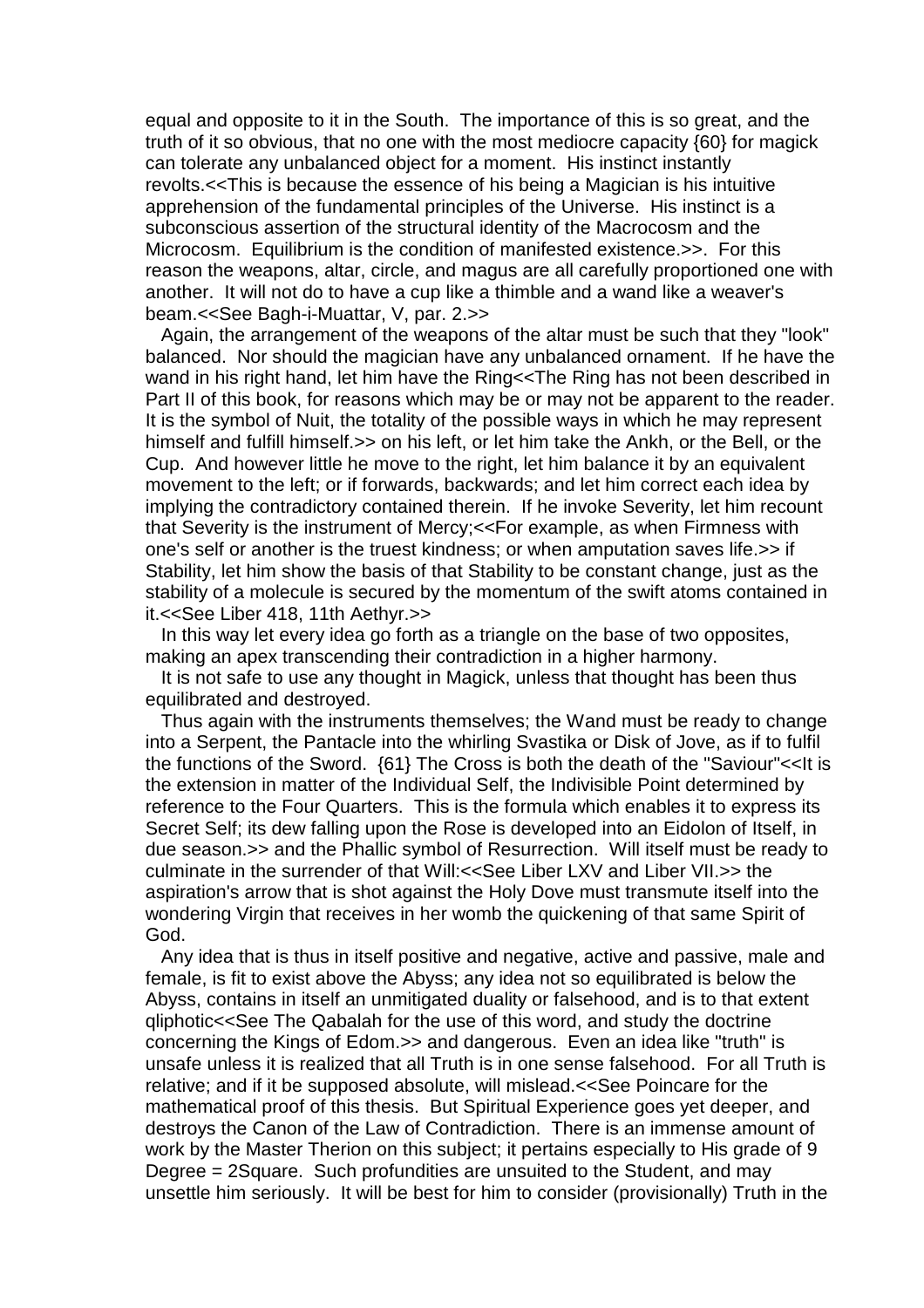sense in which it is taken by Physical Science.>> "The Book of Lies falsely so called" (Liber 333) is worthy of close and careful study in this respect. The reader should also consult Konx Om Pax, "Introduction", and "Thien Tao" in the same volume.

 All this is to be expressed in the words of the ritual itself, and symbolised in every act performed.

**III** and the state of the III

 It is said in the ancient books of Magick that everything used by the Magician must be "virgin". That is: it must never have been used by any other person or for any other purpose. The {62} greatest importance was attached by the Adepts of old to this, and it made the task of the Magician no easy one. He wanted a wand; and in order to cut and trim it he needed a knife. It was not sufficient merely to buy a new knife; he felt that he had to make it himself. In order to make the knife, he would require a hundred other things, the acquisition of each of which might require a hundred more; and so on. This shows the impossibility of disentangling one's self from one's environment. Even in Magick we cannot get on without the help of others.<<It is, and the fact is still more important, utterly fatal and demoralizing to acquire the habit of reliance on others. The Magician must know every detail of his work, and be able and willing to roll up his shirtsleeves and do it, no matter how trivial or menial it may seem. Abramelin (it is true) forbids the Aspirant to perform any tasks of an humiliating type; but he will never be able to command perfect service unless he has experience of such necessary work, mastered during his early training.>>

 There was, however, a further object in this recommendation. The more trouble and difficulty your weapon costs, the more useful you will find it. "If you want a thing well done, do it yourself." It would be quite useless to take this book to a department store, and instruct them to furnish you a Temple according to specification. It is really worth the while of the Student who requires a sword to go and dig out iron ore from the earth, to smelt it himself with charcoal that he has himself prepared, to forge the weapon with his own hand: and even to take the trouble of synthesizing the oil of virtiol with which it is engraved. He will have learnt a lot of useful things in his attempt to make a really virgin sword; he will understand how one thing depends upon another; he will begin to appreciate the meaning of the words "the harmony of the Universe", so often used so stupidly and superficially by the ordinary apologist for Nature, and he will also perceive the true operation of the law of Karma.<<In this sense especially: any one thing involves, and is involved in, others apparently altogether alien.>>

 Another notable injunction of the ancient Magick was that whatever appertained to the Work should be "single". The Wand was to be cut with a single stroke of the knife. There must be no {63} boggling and hacking at things, no clumsiness and no hesitation. If you strike a blow at all, strike with your strength! "Whatsoever thy hand findeth to do, do it with all thy might!" If you are going to take up Magick, make no compromise. You cannot make revolutions with rose-water, or wrestle in a silk hat. You will find very soon that you must either lose the hat or stop wrestling. Most people do both. They take up the magical path without sufficient reflection, without that determination of adamant which made the author of this book exclaim, as he took the first oath, "PERDURABO" --- "I will endure unto the end!"<<"For enduring unto the End, at the End was Naught to endure." Liber 333, Cap Zeta.>> They start on it at a great pace, and then find that their boots are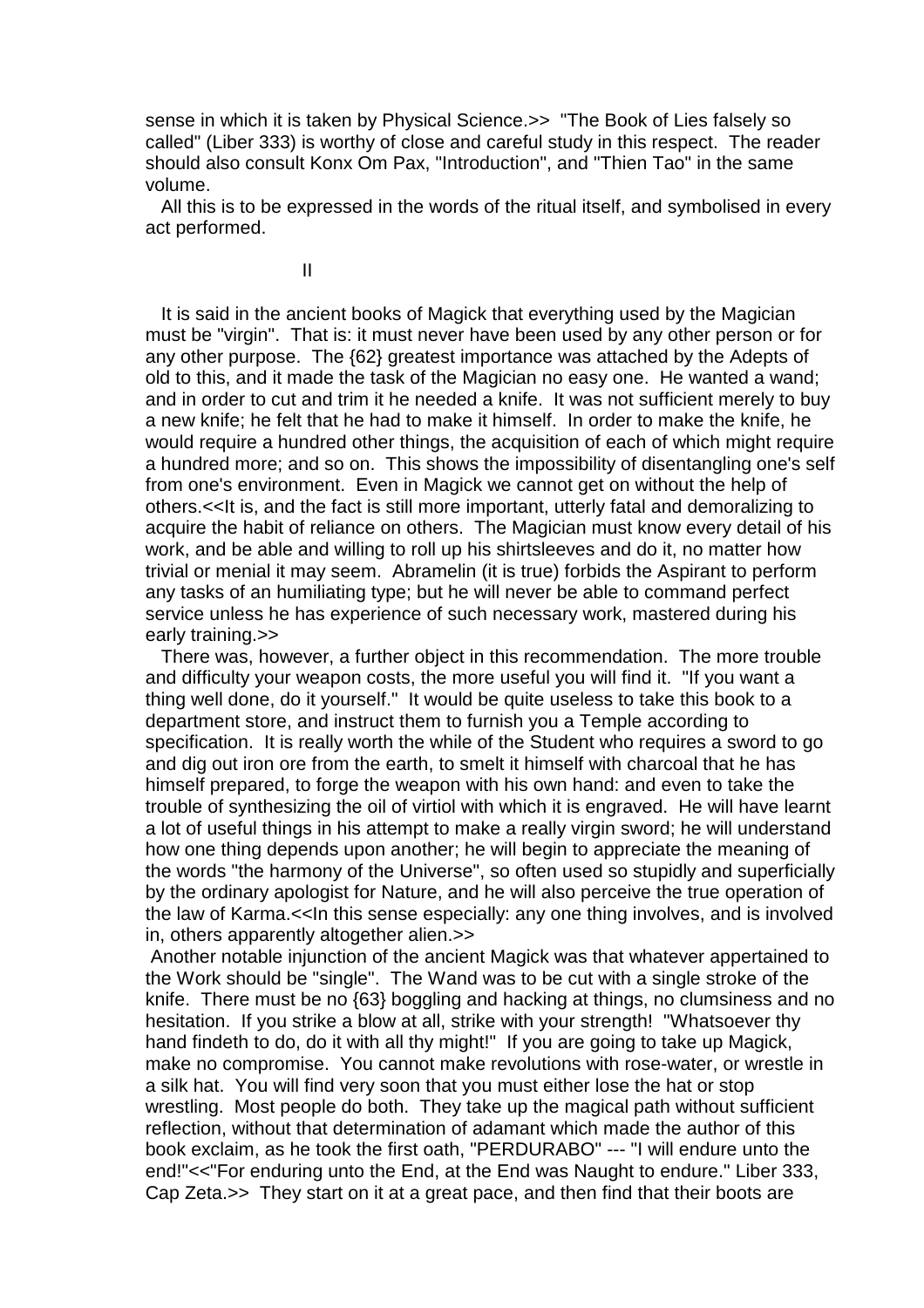covered with mud. Instead of persisting, they go back to Piccadilly. Such persons have only themselves to thank if the very street-boys mock at them.

 Another recommendation was this: buy whatever may be necessary without haggling!

 You must not try to strike a proportion between the values of incommensurable things.<<However closely the square of any fraction approximates to 2, no fraction equals the square root of 2. The square root of 2 is not in the series; it is a different kind of number altogether.>> The least of the Magical Instruments is worth infinitely more than all that you possess, or if you like, than all that you stupidly suppose yourself to possess. Break this rule, and the usual Nemesis of the halfhearted awaits you. Not only do you get inferior instruments, but you lose in some other way what you thought you were so clever to have saved. Remember Ananias!<<Observe well that there is never any real equivalence or measurable relation between any two things, for each is impregnably Itself. The exchange of property is not a mathematically accurate equation. The Want is merely a conventional expression of the Will, just as a word is of a thought. It can never be anything else; thus, though the process of making it, whether it involves time, money, or labour, is a spiritual and moral synthesis, it is not measurable in terms of its elements.>>

 On the other hand, if you purchase without haggling you will find that along with your purchase the vendor has thrown in {64} the purse of Fortunatus. No matter in what extremity you may seem to be, at the last moment your difficulties will be solved. For there is no power either of the firmament of the ether, or of the earth or under the earth, on dry land or in the water, of whirling air or of rushing fire, or any spell or scourge of God which is not obedient to the necessity of the Magician! That which he has, he has not; but that which he is, he is; and that which he will be, he will be. And neither God nor Man, nor all the malice of Choronzon, can either check him, or cause him to waver for one instant upon the Path. This command and this promise have been given by all the Magi without exception. And where this command has been obeyed, this promise has been most certainly fulfilled.

**III** and the state of the **III** 

 In all actions the same formulae are applicable. To invoke a god, i.e. to raise yourself to that godhead, the process is threefold, PURIFICATION, CONSECRATION and INITIATION.

 Therefore every magical weapon, and even the furniture of the Temple, must be passed through this threefold regimen. The details only vary on inessential points. E.G. to prepare the magician, he purifies himself by maintaining his chastity<<See The Book of the Law and the Commentaries thereon for the true definition of this virtue.>> and abstaining from any defilement. But to do the same with, let us say, the Cup, we assure ourselves that the metal has never been employed for any other purpose --- we smelt virgin ore, and we take all possible pains in refining the metal --- it must be chemically pure.

 To sum up this whole matter in a phrase, every article employed is treated as if it were a candidate for initiation; but in those parts of the ritual in which the candidate is blindfolded, we wrap the weapon in a black cloth<<This refers to the "formula of the Neophyte". There are alternatives.>>. The oath which he takes is replaced by a "charge" in similar terms. The details of the preparation of each weapon should be thought out carefully by the magician. {65}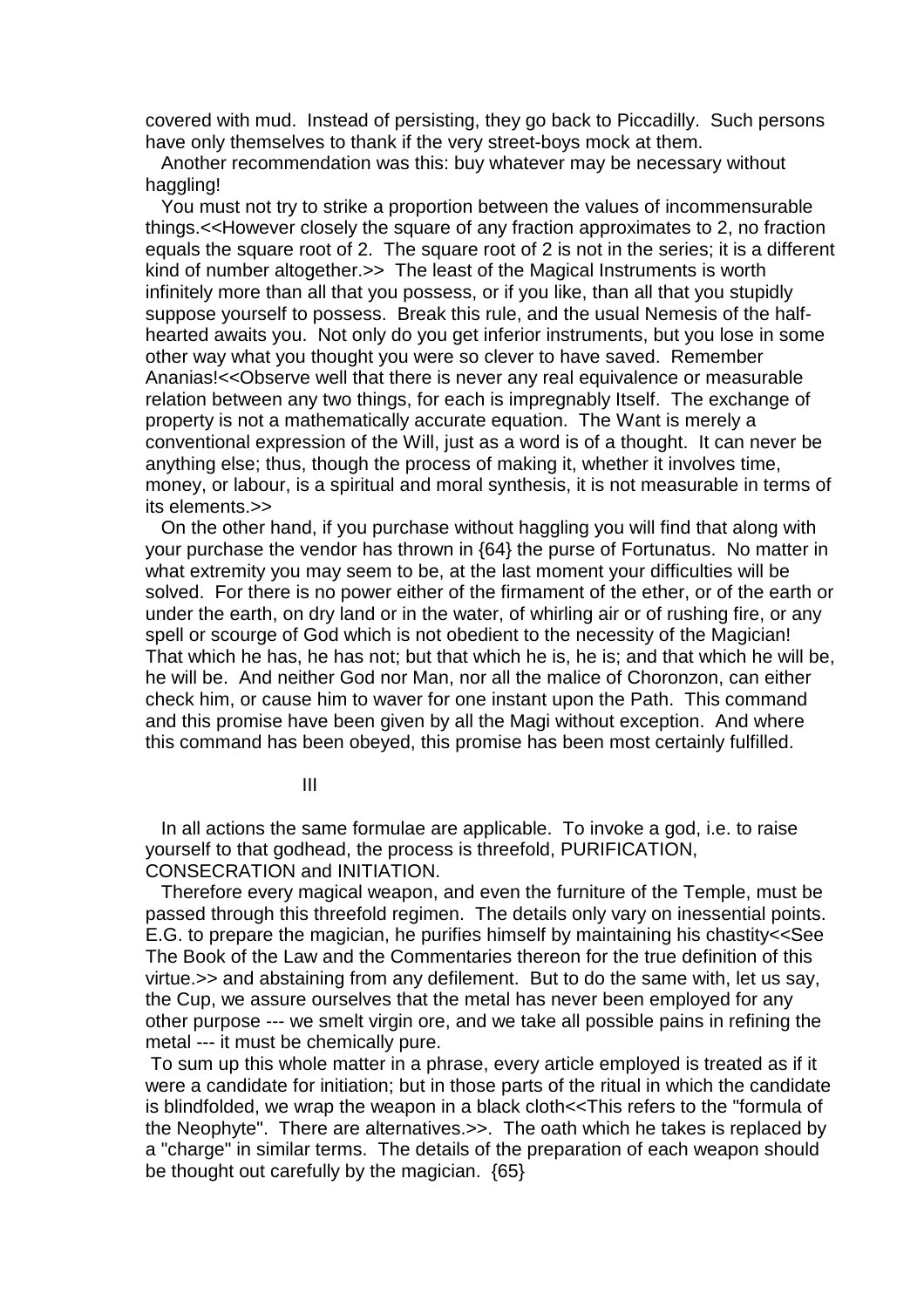Further, the attitude of the magician to his weapons should be that of the God to the suppliant who invokes Him. It should be the love of the father for his child, the tenderness and care of the bridegroom for his bride, and that peculiar feeling which the creator of every work of art feels for his masterpiece.

 Where this is clearly understood, the magician will find no difficulty in observing the proper ritual, not only in the actual ceremonial consecration of each weapon, but in the actual preparation, a process which should adumbrate this ceremony; e.g., the magician will cut the wand from the tree, will strip it of leaves and twigs, will remove the bark. He will trim the ends nearly, and smooth down the knots: --- this is the banishing.

 He will then rub it with the consecrated oil until it becomes smooth and glistening and golden. He will then wrap it in silk of the appropriate colour: --- this is the Consecration.

 He will then take it, and imagine that it is that hollow tube in which Prometheus brought down fire from heaven, formulating to himself the passing of the Holy Influence through it. In this and other ways he will perform the initiation; and, this being accomplished, he will repeat the whole process in an elaborate ceremony. have omitted to say that the whole subject of Magick is an example of Mythopoeia in that particular form called Disease of Language. Thoth, God of Magick, was merely a man who invented writing, as his monuments declare clearly enough. "Grammarye", Magick, is only the Greek "Gramma". So also the old name of a Magical Ritual, "Grimoire", is merely a Grammar.

 It appeared marvellous to the vulgar that men should be able to communicate at a distance, and they began to attribute other powers, merely invented, to the people who were able to write. The Wand is then nothing but the pen; the Cup, the Inkpot; the Dagger, the knife for sharpening the pen; and the disk (Pantacle) is either the papyrus roll itself; or the weight which kept it in position, or the sandbox for soaking up the ink. And, of course, the Papyrus of Ani is only the Latin for toiletpaper.>>

 To take an entirely different case, that of the Circle; the magician will synthesize the Vermilion required from Mercury an Sulphur which he has himself sublimated. This pure {66} vermilion he will himself mix with the consecrated oil, and as he uses this paint he will think intently and with devotion of the symbols which he draws. This circle may then be initiated by a circumambulation, during which the magician invokes the names of God that are on it.

 Any person without sufficient ingenuity to devise proper methods of preparation for the other articles required is unlikely to make much of a magician; and we shall only waste space if we deal in detail with the preparation of each instrument.

 There is a definite instruction in Liber A vel Armorum, in the Equinox, Volume I, Number IV, as to the Lamp and the Four Elemental Weapons.

-------------

{67}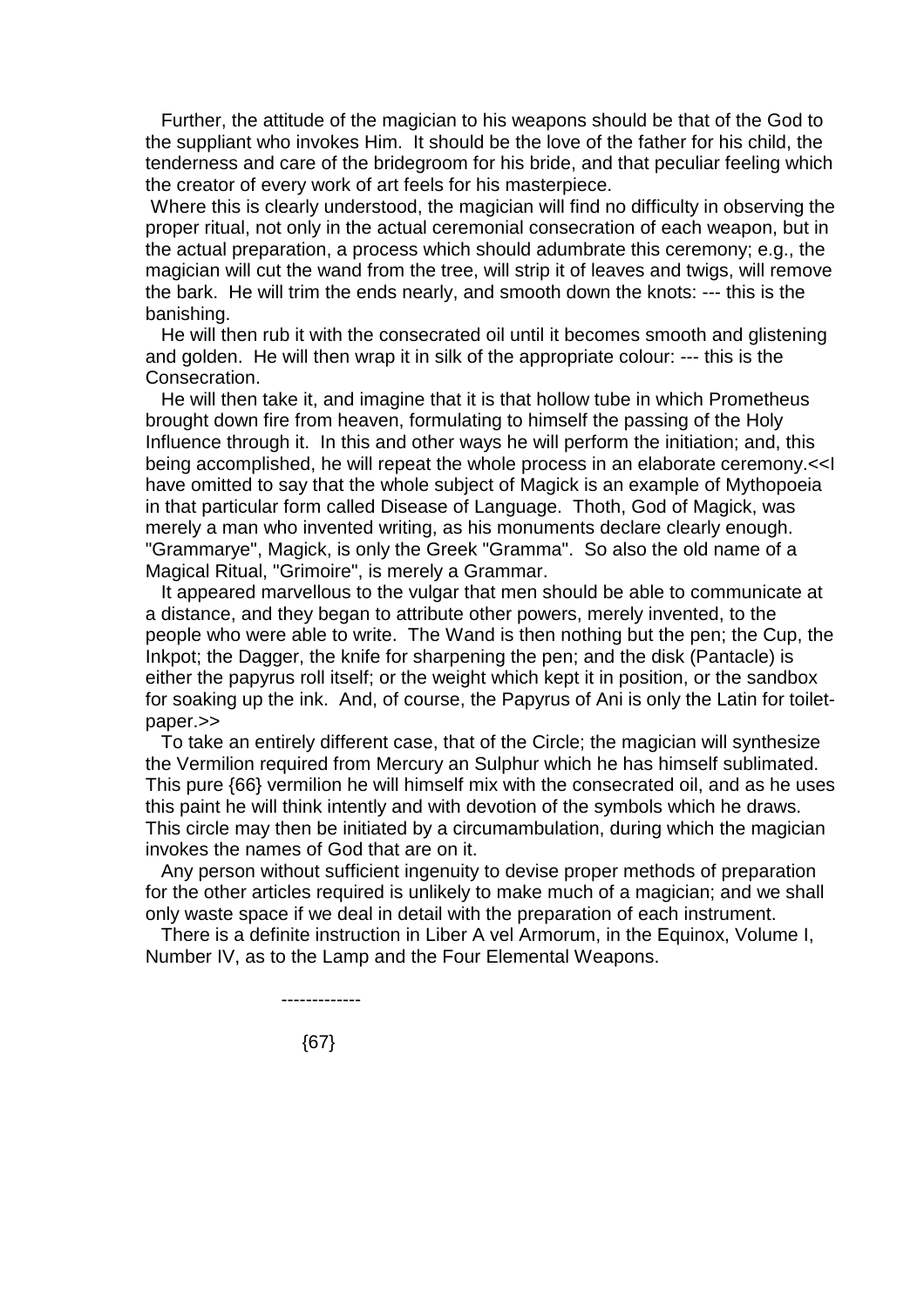# CHAPTER IX

## OF SILENCE AND SECRECY:

AND OF

## THE BARBAROUS NAMES OF EVOCATION.

 It is found by experience (confirming the statement of Zoroaster) that the most potent conjurations are those in an ancient and perhaps forgotten language, or even those couched in a corrupt and possibly always meaningless jargon. Of these there are several main types. The "preliminary invocation" in the "Goetia" consists principally of corruptions of Greek and Egyptian names. For example, we find "Osorronnophris" for "Asor Un-Nefer".<<See appendix 4, Liber Samekh; this is an edition of this Invocation, with an elaborate Rubric, translation, scholia, and instruction.

 {WEH ADDENDUM: This is the "Preliminary Invocation" placed in the "Goetia" in the Mathers transcription (Not "translation") by Crowley. This invocation is not a part of the original text, but comes to us from the Greco-Egyptian period of perhaps the 6th century. The Goetia is itself a small portion of the "Lemegeton" or "Lesser Key of Solomon." This "Preliminary Evocation" is altered in Liber Samekh over that published in the "Goetia".>> The conjurations given by Dr. Dee (vide Equinox I, VIII) are in a language called Angelic, or Enochian. Its source has hitherto baffled research, but it is a language and not a jargon, for it possesses a structure of its own, and there are traces of grammar and syntax.

 However this may be, it "works". Even the beginner finds that "things happen" when he uses it: and this is an advantage --- or disadvantage! ---- shared by no other type of language,. The rest need skill. This needs Prudence!

 The Egyptian Invocations are much purer, but their meaning has not been sufficiently studied by persons magically competent. We possess a number of Invocations in Greek of every degree of excellence; in Latin but few, and those of inferior quality. It will be noticed that in every case the conjurations are very sonorous, {68} and there is a certain magical voice in which they should be recited. This special voice was a natural gift of the Master Therion; but it can be easily taught --- to the right people.

 Various considerations impelled Him to attempt conjurations in the English language. There already existed one example, the charm of the witches in Macbeth; although this was perhaps not meant seriously, its effect is indubitable.<<A true poet cannot help revealing himself and the truth of things in his art, whether he be aware of what he is writing, or no.>>

 He has found iambic tetrameters enriched with many rimes both internal an external very useful. "The Wizard Way" (Equinox I,I) gives a good idea of the sort of thing. So does the Evocation of Bartzabel in Equinox I,IX. There are many extant invocations throughout his works, in many kinds of metre, of many kinds of being, and for many kinds of purposes. (See Appendix).

 Other methods of incantation are on record as efficacious. For instance Frater I.A., when a child, was told that he could invoke the devil by repeating the "Lord's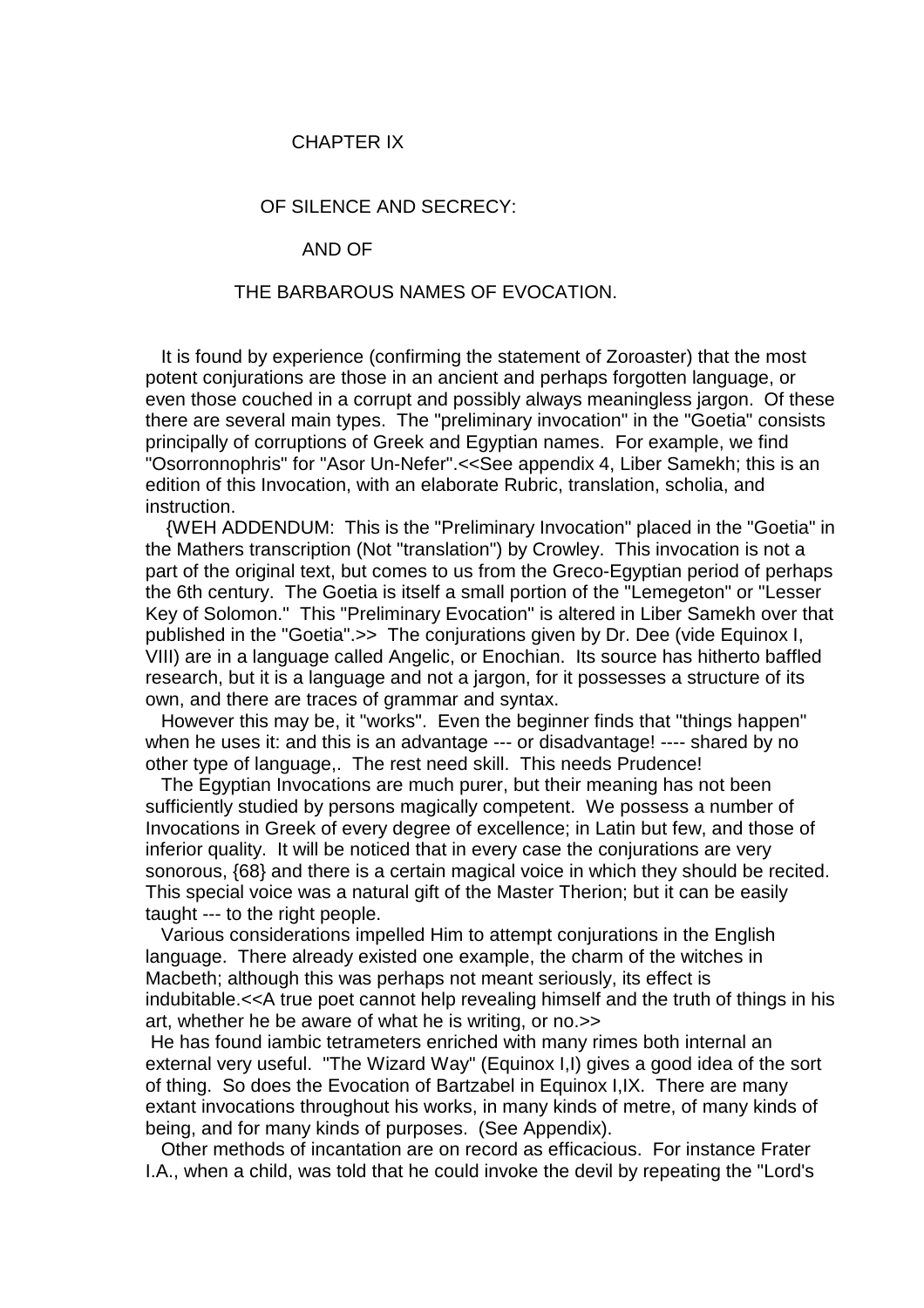Prayer" backwards. He went into the garden and did so. The Devil appeared, and almost scared him out of his life.

 It is therefore not quite certain in what the efficacy of conjurations really lies. The peculiar mental excitement required may even be aroused by the perception of the absurdity of the process, and the persistence in it, as when once FRATER PERDURABO (at the end of His magical resources) recited "From Greenland's Icy Mountains", and obtained His result.<<See "Eleusis", A. Crowley, "Collected Works", Vol. III Epilogue.>>

 It may be conceded in any case that the long strings of formidable words which roar and moan through so many conjurations have a real effect in exalting the consciousness of the magician to the proper pitch --- that they should do so is no more extraordinary than music of any kind should do so.

 Magicians have not confined themselves to the use of the human voice. The Panpipe with its seven stops, corresponding to the seven planets, the bull-roarer, the tom-tom, and even the violin, have all been used, as well as many others, of which the {69} most important is the bell<<See Part II. It should be said that in experience no bell save His own Tibetan bell of Electrum Magicum has ever sounded satisfactory to the Master Therion. Most bells jar and repel.>>, though this is used not so much for actual conjuration as to mark stages in the ceremony. Of all these the tom-tom will be found to be the most generally useful.

 While on the subject of barbarous names of evocation we should not omit the utterance of certain supreme words which enshrine (alpha) the complete formula of the God invoked, or (beta) the whole ceremony.

Examples of the former kind are Tetragrammaton, I.A.O., and Abrahadabra.

 An example of the latter kind is the great word StiBeTTChePhMeFSHiSS, which is a line drawn on the Tree of Life (Coptic attributions) in a certain manner.<<It represents the descent of a certain Influence. See the Evocation of Taphtatharath, Equinox I, III. The attributions are given in 777. This Word expresses the current Kether - Beth - Binah - Cheth - Geburach - Mem - Hod - Shin - Malkuth, the descent from 1 to 10 via the Pillar of Severity.>>

 With all such words it is of the utmost importance that they should never be spoken until the supreme moment, and even then they should burst from the magician almost despite himself --- so great should be his reluctance<<This reluctance is Freudian, due to the power of these words to awaken the suppressed subconscious libido.>> to utter them. In fact, they should be the utterance of the God in him at the first onset of the divine possession. So uttered, they cannot fail of effect, for they have become the effect.

 Every wise magician will have constructed (according to the principles of the Holy Qabalah) many such words, and he should have quintessentialised them all in one Word, which last Word, once he has formed it, he should never utter consciously even in thought, until perhaps with it he gives up the ghost. Such a Word should in fact be so potent that man cannot hear it and live. {70}

 Such a word was indeed the lost Tetragrammaton<<The Master Therion has received this Word; it is communicated by Him to the proper postulants, at the proper time and place, in the proper circumstances.>>. It is said that at the utterance of this name the Universe crashes into dissolution. Let the Magician earnestly seek this Lost Word, for its pronunciation is synonymous with the accomplishment of the Great Work.<<Each man has a different Great Work, just as no two points on the circumference of a circle are connected with the centre by the same radius. The Word will be correspondingly unique.>>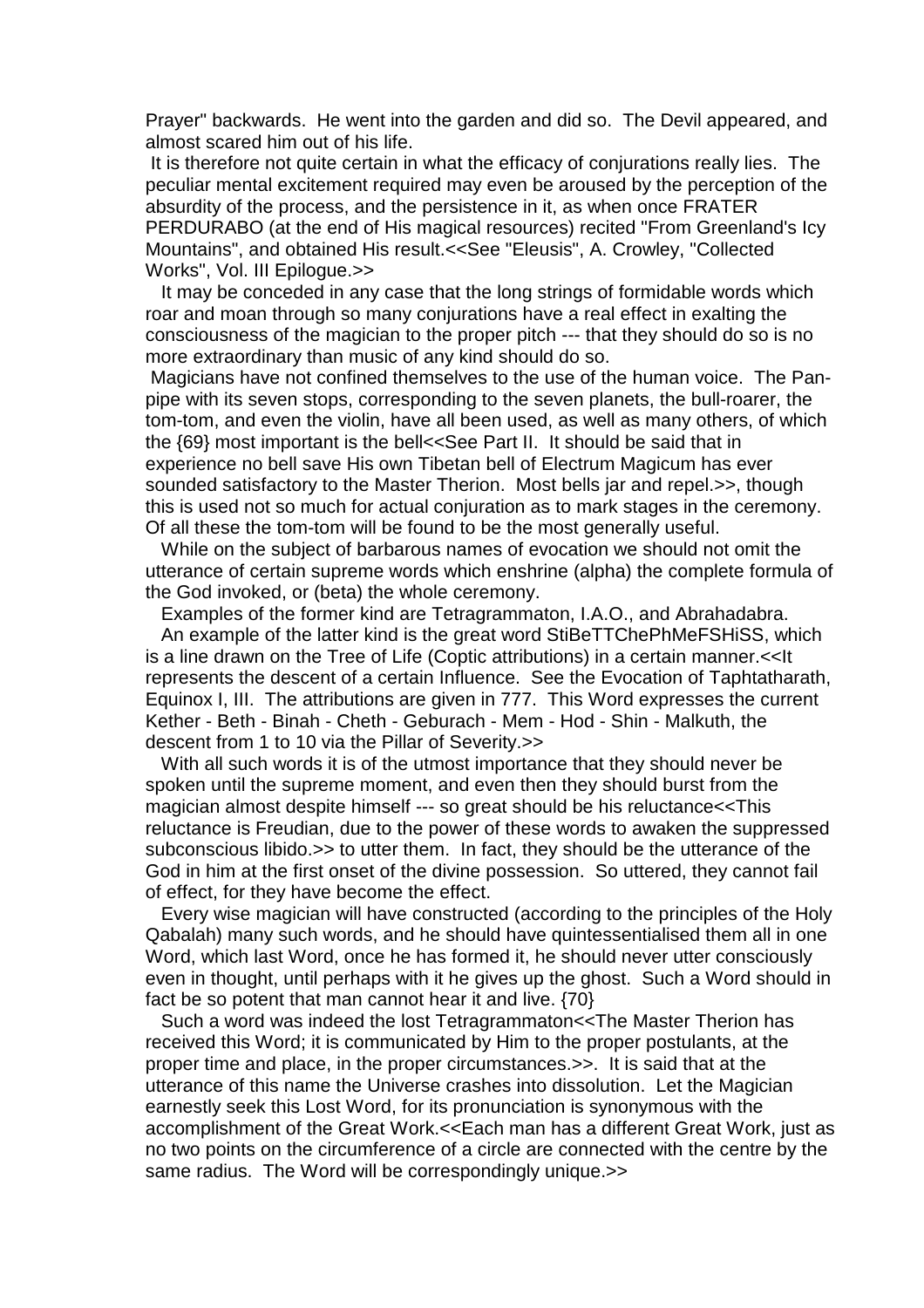In this matter of the efficacity of words there are again two formulae exactly opposite in nature. A word may become potent and terrible by virtue of constant repetition. It is in this way that most religions gain strength. At first the statement "So and so is God" excites no interest. Continue, and you meet scorn and scepticism: possibly persecution. Continue, and the controversy has so far died out that no one troubles to contradict your assertion.

 No superstition is so dangerous and so lively as an exploded superstition. The newspapers of to-day (written and edited almost exclusively by men without a spark of either religion or morality) dare not hint that any one disbelieves in the ostensibly prevailing cult; they deplore Atheism --- all but universal in practice and implicit in the theory of practically all intelligent people --- as if it were the eccentricity of a few negligible or objectionable persons. This is the ordinary story of advertisement; the sham has exactly the same chance as the real. Persistence is the only quality required for success.

 The opposite formula is that of secrecy. An idea is perpetuated because it must never be mentioned. A freemason never forgets the secret words entrusted to him, thought these words mean absolutely nothing to him, in the vast majority of cases; the only reason for this is that he has been forbidden to mention them, although they have been published again and again, and are as accessible to the profane as to the initiate.

 In such a work of practical Magick as the preaching of a new {71} Law, these methods may be advantageously combined; on the one hand infinite frankness and readiness to communicate all secrets; on the other the sublime and terrible knowledge that all real secrets are incommunicable.<< If this were not the case, individuality would not be inviolable. No man can communicate even the simplest thought to any other man in any full and accurate sense. For that thought is sown in a different soil, and cannot produce an identical effect. I cannot put a spot of red upon two pictures without altering each in diverse ways. It might have little effect on a sunset by Turner, but much on a nocturne by Whistler. The identity of the two spots as spots would thus be fallacious.>>

 It is, according to tradition, a certain advantage in conjurations to employ more than one language. In all probability the reason of this is than any change spurs the flagging attention. A man engaged in intense mental labour will frequently stop and walk up and down the room --- one may suppose for this cause --- but it is a sign of weakness that this should be necessary. For the beginner in Magick, however, it is permissible<<This is not to say that it is advisable. O how shameful is human weakness! But it does encourage one --- it is useless to deny it --- to be knocked down by a Demon of whose existence one was not really quite sure.>> to employ any device to secure the result.

 Conjurations should be recited, not read:<<Even this is for the weaker brethern. The really great Magus speaks and acts impromptu and extempore.>> and the entire ceremony should be so perfectly performed that one is hardly conscious of any effort of memory. The ceremony should be constructed with such logical fatality that a mistake is impossible.<<First-rate poetry is easily memorized because the ideas and the musical values correspond to man's mental and sensory structure.>> The conscious ego of the Magician is to be destroyed to be absorbed in that of the God whom he invokes, and the process should not interfere with the automation who is performing the ceremony.

 But this ego of which it is here spoken is the true ultimate ego. The automaton should possess will, energy, intelligence, reason, and resource. This automaton should be the perfect man far more {72} than any other man can be. It is only the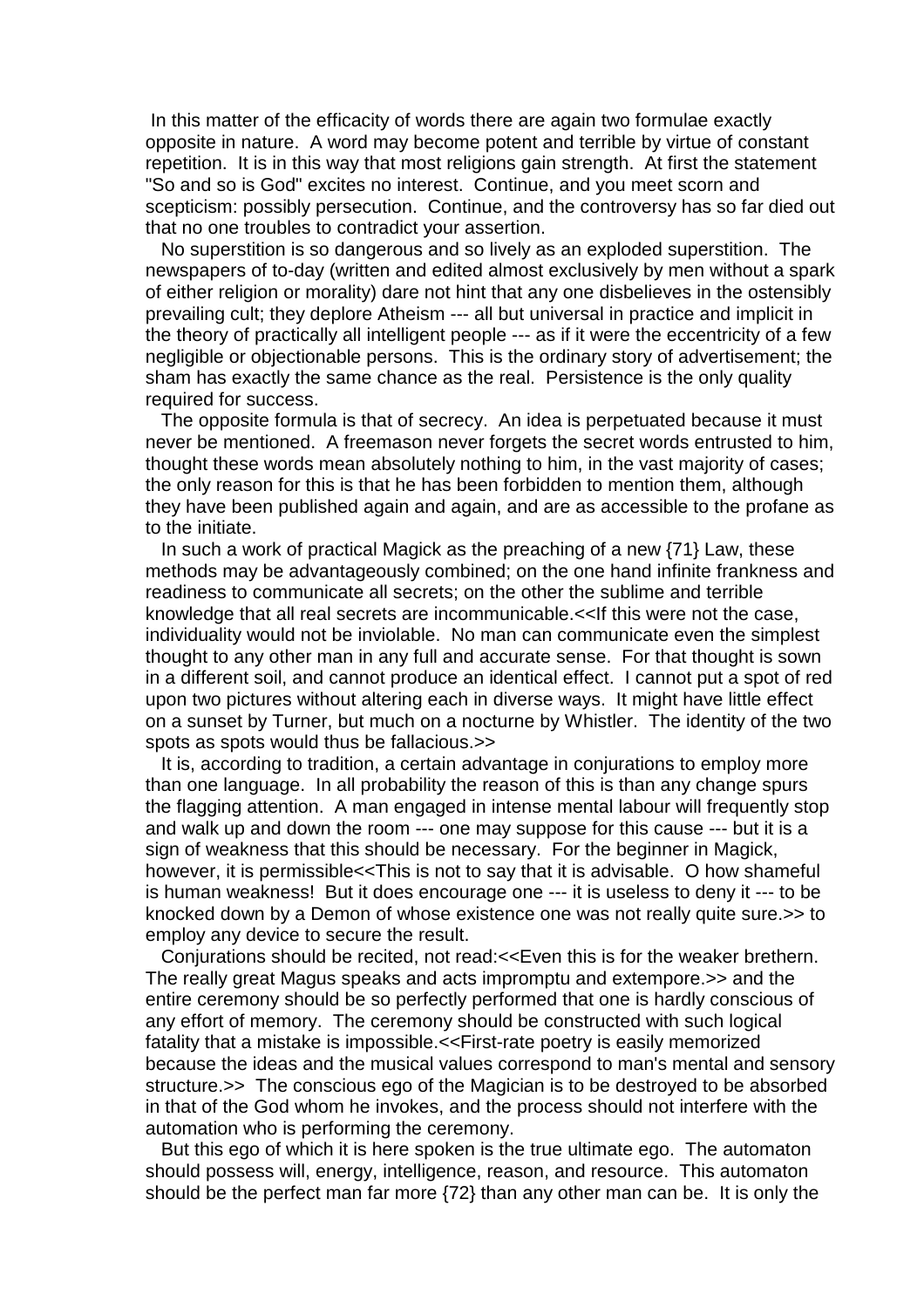divine self within the man, a self as far above the possession of will or any other qualities whatsoever as the heavens are high above the earth, that should reabsorb itself into that illimitable radiance of which it is a spark.<<This is said of the partial or lesser Works of Magick. This is an elementary treatise; one cannot discuss higher Works as for example those of "The Hermit of Aesopus Island".>>

 The great difficulty for the single Magician is so to perfect himself that these multifarious duties of the Ritual are adequately performed. At first he will find that the exaltation destroys memory and paralyses muscle. This is an essential difficulty of the magical process, and can only be overcome by practice and experience.<<See "The Book of Lies"; there are several chapters on this subject. But Right exaltation should produce spontaneously the proper mental and physical reactions. As soon as the development is secured, there will be automatic reflex "justesse", exactly as in normal affairs mind and body respond with free unconscious rightness to the Will.>>

 In order to aid concentration, and to increase the supply of Energy, it has been customary for the Magician to employ assistants or colleagues. It is doubtful whether the obvious advantages of this plan compensate the difficulty of procuring suitable persons<<The organic development of Magick in the world due to the creative Will of the Master Therion makes it with every year that passes easier to find scientifically trained co-workers.>>, and the chance of a conflict of will or a misunderstanding in the circle itself. On one occasion FRATER PERDURABO was disobeyed by an assistant, and had it not been for His promptitude in using the physical compulsion of the sword, it is probable that the circle would have been broken. As it was, the affair fortunately terminated in nothing more serious than the destruction of the culprit.

 However, there is no doubt that an assemblage of persons who really are in harmony can much more easily produce an effect than a magician working by himself. The psychology of "Revival meetings" will be familiar to almost every one, and though such {73} meetings<<See, for an account of properly-conducted congregational ceremonial, Equinox I, IX. "Energized Enthusiasm", and Equinox III, L. Liber XV, Ecclesiae Gnosticae Catholicae Cannon Missae. The "Revival meetings" here in question were deliberate exploitations of religious hysteria.>> are the foulest and most degraded rituals of black magic, the laws of Magick are not thereby suspended. The laws of Magick are the laws of Nature.

 A singular and world-famous example of this is of sufficiently recent date to be fresh in the memory of many people now living. At a nigger camp meeting in the "United" States of America, devotees were worked up to such a pitch of excitement that the whole assembly developed a furious form of hysteria. The comparatively intelligible cries of "Glory" and "Hallelujah" no longer expressed the situation. Somebody screamed out "Ta-ra-ra-boom-de-ay!", and this was taken up by the whole meeting and yelled continuously, until reaction set in. The affair got into the papers, and some particularly bright disciple of John Stuart Mill, logician and economist, thought that these words, having set one set of fools crazy, might do the same to all the other fools in the world. He accordingly wrote a song, and produced the desired result. This is the most notorious example of recent times of the power exerted by a barbarous name of evocation.

 A few words may be useful to reconcile the general notion of Causality with that of Magick. How can we be sure that a person waving a stick and howling thereby produces thunderstorms? In no other way than that familiar to Science; we note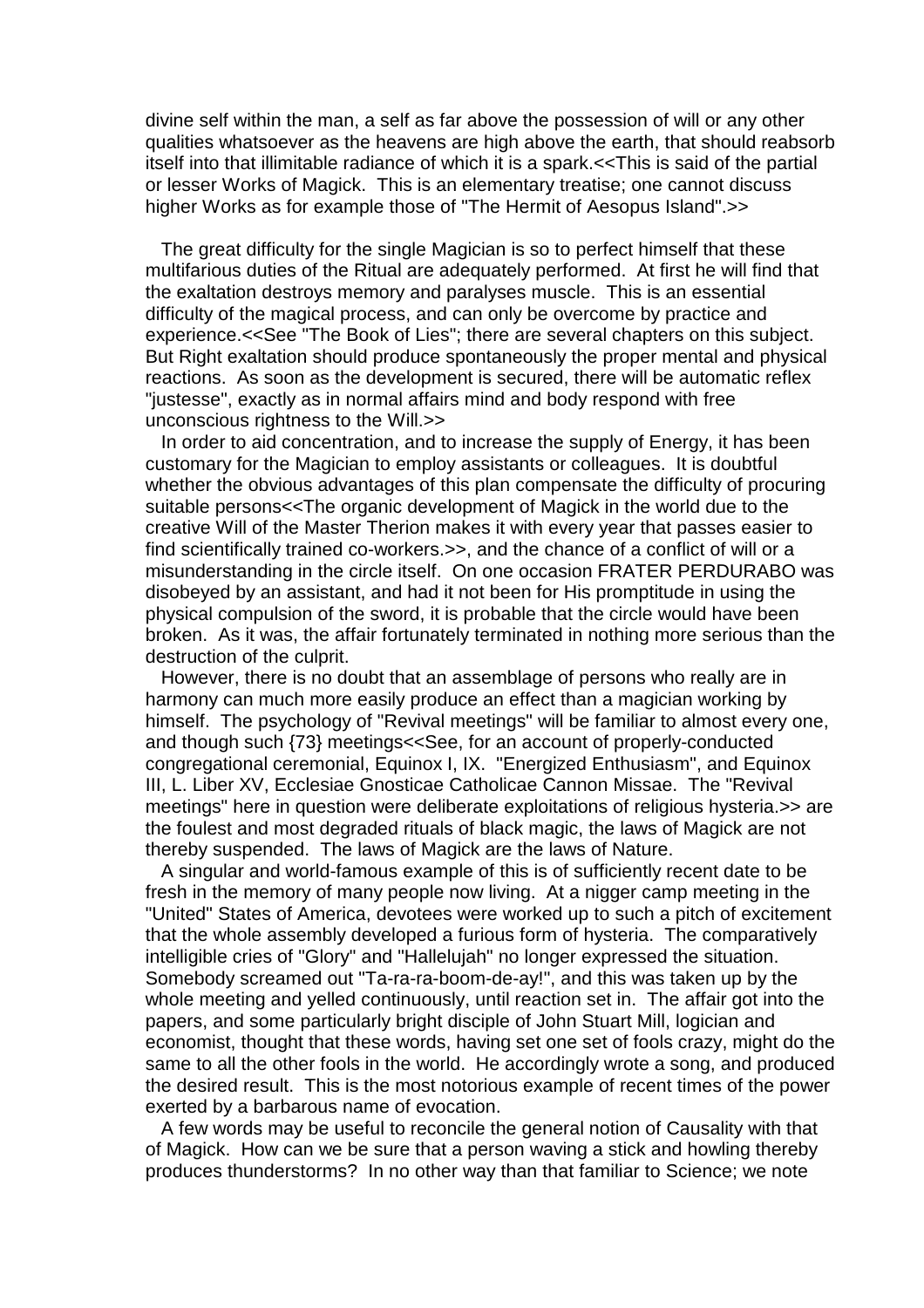that whenever we put a lighted match to dry gunpowder, an unintelligibly arbitrary phenomenon, that of sound, is observed; and so forth.

 We need not dwell upon this point; but it seems worth while to answer one of the objections to the possibility of Magick, chosing one which is at first sight of an obviously "fatal" character. It is convenient to quote verbatim from the Diary<<In a later entry we read that the diarist has found a similar train of argument in "Space, Time, and Gravitation", page 51. He was much encourage by the confirmation of his thesis in so independent a system of thought. > > of a distinguished Magician and philosopher.

 "I have noticed that the effect of a Magical Work has followed {74} it so closely that it must have been started before the time of the Work. E.g. I work to-night to make X in Paris write to me. I get the letter the next morning, so that it must have been written before the Work. Does this deny that the Work caused the effect?

 "If I strike a billiard-ball and it moves, both my will and its motion are due to causes long antecedent to the act. I may consider both my Work and its reaction as twin effects of the eternal Universe. The moved arm and ball are parts of a state of the Cosmos which resulted necessarily from its momentarily previous state, and so, back for ever.

 "Thus, my Magical Work is only one of the cause-effects necessarily concomitant with the case-effects which set the ball in motion. I may therefore regard the act of striking as a cause-effect of my original Will to move the ball, though necessarily previous to its motion. But the case of magical Work is not quite analogous. For my nature is such that I am compelled to perform Magick in order to make my will to prevail; so that the cause of my doing the Work is also the cause of the ball's motion, and there is no reason why one should precede the other. (CF. "Lewis Carroll," where the Red Queen screams before she pricks her finger.)

"Let me illustrate the theory by an actual example.

 "I write from Italy to a man in France and another in Australia on the same day, telling them to join me. Both arrive ten days later; the first in answer to my letter, which he received, the second on "his own initiative", as it would seem. But I summoned him because I wanted him; and I wanted him because he was my representative; and his intelligence made him resolve to join me because it judged rightly that the situation (so far as he knew it) was such as to make me desire his presence.

 "The same cause, therefore, which made me write to him made him come to me; and though it would be improper to say that the writing of the letter was the direct cause of his arrival, it is evident that if I had not written I should have been different from what I actually am, and therefore my relations with him would have been otherwise than they are. In this sense, therefore, the letter and the journey are causally connected.

 "One cannot go farther, and say that in this case I ought to write the letter even if he had arrived before I did so; for it {75} is part of the whole set of circumstance that I do not use a crowbar on an open door.

 "The conclusion is that one should do one's Will 'without lust of result'. If one is working in accordance with the laws of one's own nature, one is doing 'right'; and no such work can be criticised as 'useless', even in cases of the character here discussed. So long as one's Will prevails, there is no cause for complaint.

 "To abandon one's Magick would shew lack of self-confidence in one's powers, and doubt as to one's inmost faith in Self and in Nature, <<i.e. on the ground that one cannot understand how Magick can produce the desired effects. For if one possesses the inclination to do Magick, it is evidence of a tendency in one's Nature.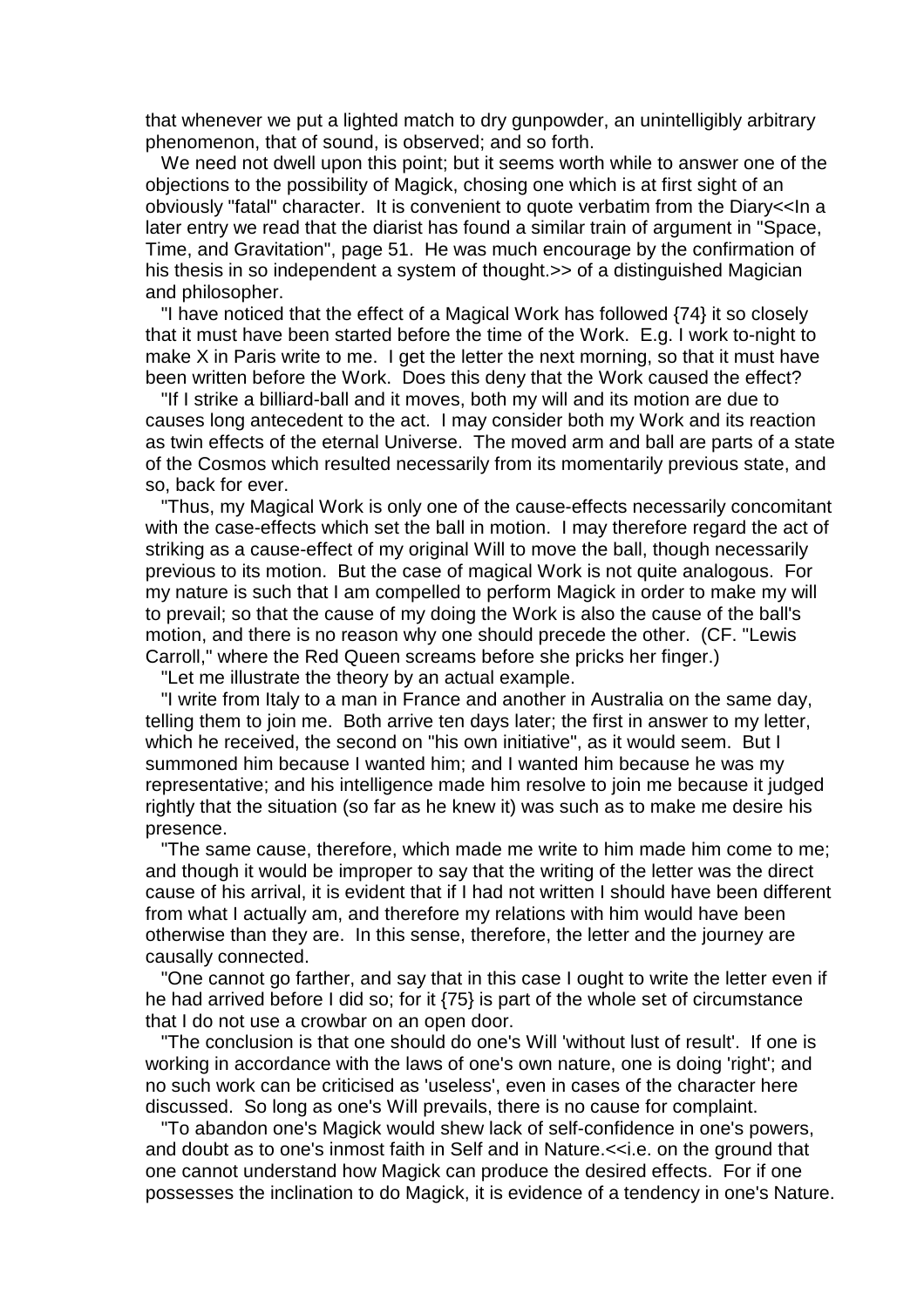Nobody understands fully how the mind moves the muscles; but we know that lack of confidence on this point means paralysis. "If the Sun and Moon should doubt, They'd immediately go out", as Blake said. Also, as I said myself. "Who hath the How is careless of the Why".>> Of course one changes one's methods as experience indicates; but there is no need to change them on any such ground as the above.

 "Further, the argument here set forth disposes of the need to explain the "modus operandi" of Magick. A successful operation does not involve any theory soever, not even that of the existence of causality itself. The whole set of phenomena may be conceived as single.

 "For instance, if I see a star (as it was years ago) I need not assume causal relations as existing between it, the earth, and myself. The connexion exists; I can predicate nothing beyond that. I cannot postulate purpose, or even determine the manner in which the event comes to be. Similarly, when I do Magick, it is in vain to inquire why I so act, or why the desired result does or does not follow. Nor can I know how the previous and subsequent conditions are connected. At most I can describe the consciousness which I interpret as a picture of the facts, and make empirical generalizations of the superficial aspects of the case.

 "Thus, I have my own personal impressions of the act of telephoning; but I cannot be aware of what consciousness, electricity, mechanics, sound, etc., actually are in themselves. And although I can appeal to experience to lay down 'laws' as to what {76} conditions accompany the act, I can never be sure that they have always been, or ever will again be, identical. (In fact, it is certain that an event can never occur twice in precisely the same circumstances.)<<If it did so, how could we call it duplex?>>

 "Further, my 'laws; must always take nearly all the more important elements of knowledge for granted. I cannot say --- finally --- how an electric current is generated. I cannot be sure that some totally unsuspected force is not at work in some entirely arbitrary way. For example, it was formerly supposed that Hydrogen and Chlorine would unite when an electric spark was passed through the mixture; now we 'know' that the presence of a minute quantity of aqueous vapour (or some tertium quid) is essential to the reaction. We formulated before the days of Ross the 'laws' of malarial fever, without reference to the mosquito; we might discover one day that the germ is only active when certain events are transpiring in some nebula<<The history of the Earth is included in the period of some such relation; so that we cannot possibly be sure that we may deny: "Malarial fever is a function of the present precession of the Equinoxes".>>, or when so apparently inert a substance as Argon is present in the air in certain proportions.

 "We may therefore admit quite cheerfully that Magick is as mysterious as mathematics, as empirical as poetry, as uncertain as golf, and as dependent on the personal equation as Love.

 "That is no reason why we should not study, practice and enjoy it; for it is a Science in exactly the same sense as biology; it is no less an Art that Sculpture; and it is a Sport as much as Mountaineering.

 "Indeed, there seems to be no undue presumption in urging that no Science possesses equal possibilities of deep and important Knowledge;<<Magick is less liable to lead to error than any other Science, because its terms are interchangeable, by definition, so that it is based on relativity from the start. We run no risk of asserting absolute propositions. Furthermore we make our measurements in terms of the object measured, thus avoiding the absurdity of defining metaphysical ideas by mutable standards, (Cf. Eddington "Space, Time,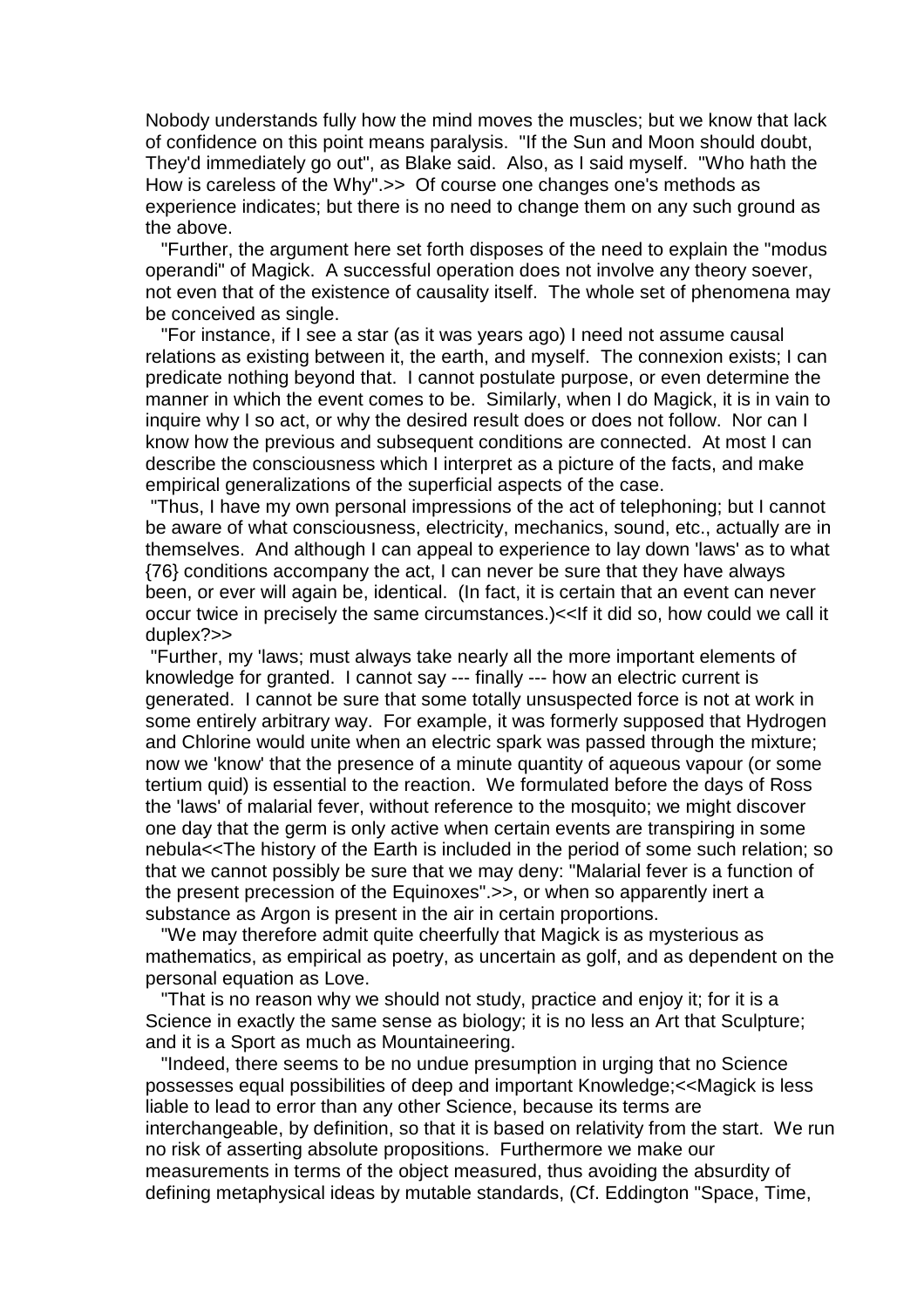and Gravitation". Prologue.) of being forced to attribute the qualities of human consciousness to inanimate things (Poincare, "La mesure du temps"), and of asserting that we know anything of the universe in itself, though the nature of our senses and our minds necessarily determines our observations, so that the limit of our knowledge is subjective, just as a thermometer can record nothing but its own reaction to one particular type of Energy.

 Magick recognizes frankly (1) that truth is relative, subjective, and apparent; (2) that Truth implies Omniscience, which is unattainable by mind, being transfinite; just as if one tried to make an exact map of England in England, that map must contain a map of the map, and so on, ad infinitum; (3) that logical contradiction is inherent in reason, (Russell, "Introduction to Mathematical Philosophy", p. 136; Crowley, "Eleusis", and elsewhere); (4) that a Continuum requires a Continuum to be commensurable with it: (5) that Empiricism is ineluctable, and therefore that adjustment is the only possible method of action; and (6) that error may be avoided by opposing no resistance to change, and registering observed phenomena in their own language.>>that no Art offers such opportunities to the ambition {77} of the Soul to express its Truth, in Ecstasy, through Beauty; and that no Sport rivals its fascinations of danger and delight, so excites, exercises, and tests its devotees to the uttermost, or so rewards them by well-being, pride, and the passionate pleasures of personal triumph.

 "Magick takes every thought and act for its apparatus; it has the Universe for its Library and its Laboratory; all Nature is its Subject; and its Game, free from close seasons and protective restrictions, always abounds in infinite variety, being all that exists.<<The elasticity of Magick makes it equal to all possible kinds of environment, and therefore biologically perfect. "Do what thou wilt..." implies selfadjustment, so that failure cannot occur. One's true Will is necessarily fitted to the whole Universe with the utmost exactitude, because each term in the equation a+b+c=0 must be equal and opposite to the sum of all the other terms. No individual can ever be aught than himself, or do aught else than his Will, which is his necessary relation with his environment, dynamically considered. All error is no more than an illusion proper to him to dissipate the mirage, and it is a general law that the method of accomplishing this operation is to realize, and to acquiesce in, the order of the Universe, and to refrain from attempting the impossible task of overcoming the inertia of the forces which oppose, and therefore are identical with, one's self. Error in thought is therefore failure to understand, and in action to perform, one's own true Will.>>

{78}

CHAPTER X

# OF THE GESTURES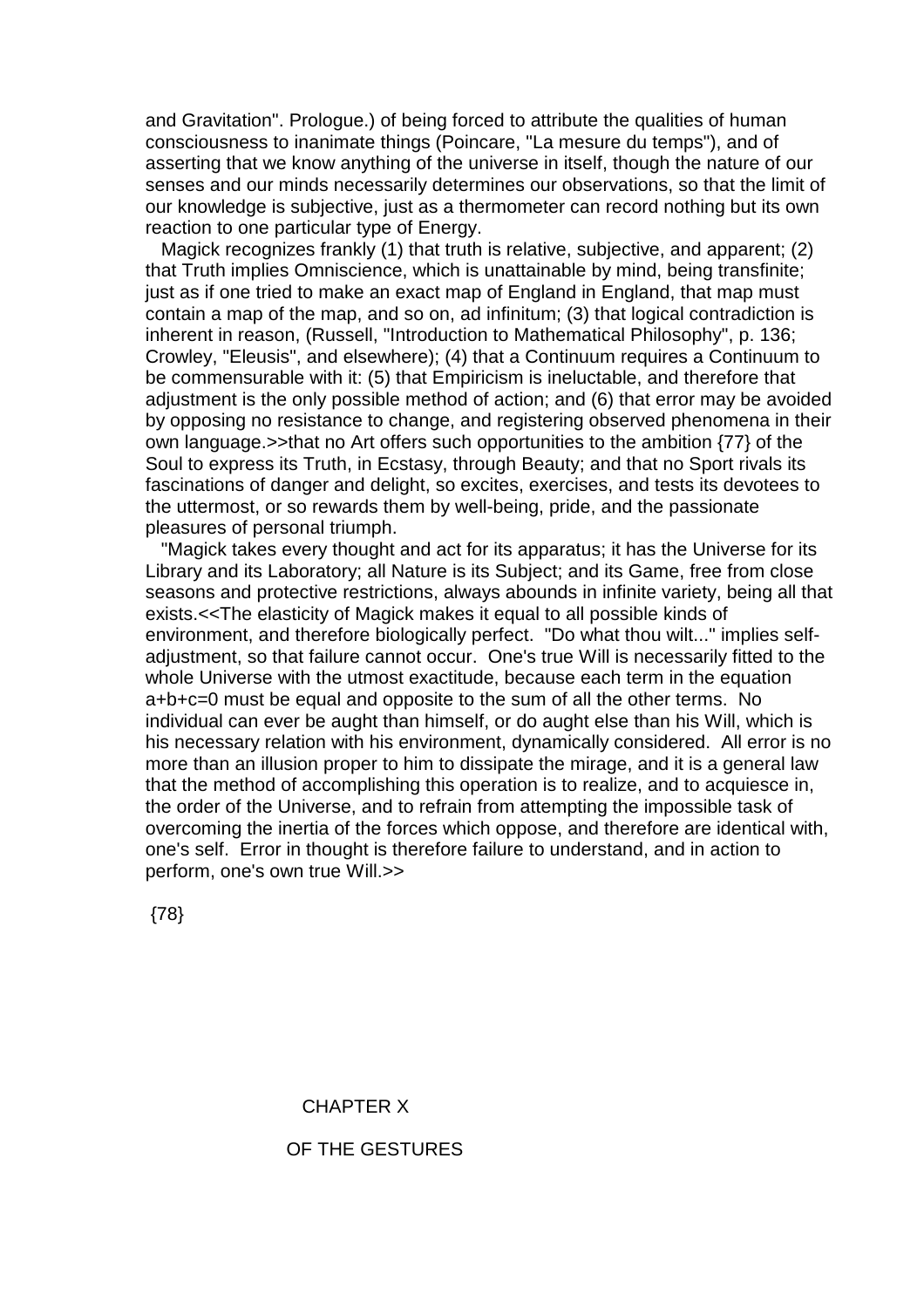This chapter may be divided into the following parts:

1. Attitudes.

2. Circumambulations (and similar movements).

3. Changes of position (This depends upon the theory of the construction of the circle).

4. The Knocks or Knells.

**In the contract of the Contract of the Contract of the Contract of the Contract of the Contract of the Contract of the Contract of the Contract of the Contract of the Contract of the Contract of the Contract of the Contra** 

 Attitudes are of two Kinds: natural and artificial. Of the first kind, prostration is the obvious example. It comes natural to man (poor creature!) to throw himself to the ground in the presence of the object of his adoration.<<The Magician must eschew prostration, or even the "bending of the knee in supplication", as infamous and ignominious, an abdication of his sovereignty.>>

 Intermediate between this and the purely artificial form of gesture comes a class which depends on acquired habit. Thus it is natural to an European officer to offer his sword in token of surrender. A Tibetan would, however, squat, put out his tongue, and place his hand behind his right ear.

 Purely artificial gestures comprehend in their class the majority of definitely magick signs, though some of these simulate a natural action --- e.g. the sign of the Rending of the Veil. But the sign of Auramoth (see Equinox I, II, Illustration "The Signs of the Grades") merely imitates a hieroglyph which has only a remote connection with any fact in nature. All signs must of course be studied with infinite patience, and practised until the connection {79} between them and the mental attitude which they represent appears "necessary."

**III** and the state of the state of

 The principal movement in the circle is circumambulation.<<In Part II of this Book 4 it was assumed that the Magician went barefoot. This would imply his intention to make intimate contact with his Circle. But he may wear sandals, for the Ankh is a sandal-strap; it is born by the Egyptian Gods to signify their power of Going, that is their eternal energy. By shape the Ankh (or Crux Ansata) suggests the formula by which this going is effected in actual practice. >> This has a very definite result, but one which is very difficult to describe. An analogy is the dynamo.

Circumambulation properly performed in combination with the Sign of Horus (or "The Enterer") on passing the East is one of the best methods of arousing the macrocosmic force in the Circle. It should never be omitted unless there be some special reason against it.

 A particular tread seems appropriate to it. This tread should be light and stealthy, almost furtive, and yet very purposeful. It is the pace of the tiger who stalks the deer.

 The number of circumambulations should of course correspond to the nature of the ceremony.

 Another important movement is the spiral, of which there are two principal forms, one inward, one outward. They can be performed in either direction; and, like the circumambulation, if performed deosil<<i.e. In the same direction as the hands of a watch move.>> they invoke --- if widdershins<<i.e. In the opposite direction.>> they banish<<Such, at least, is the traditional interpretation. But there is a deeper design which may be expressed through the direction of rotation. Certain forces of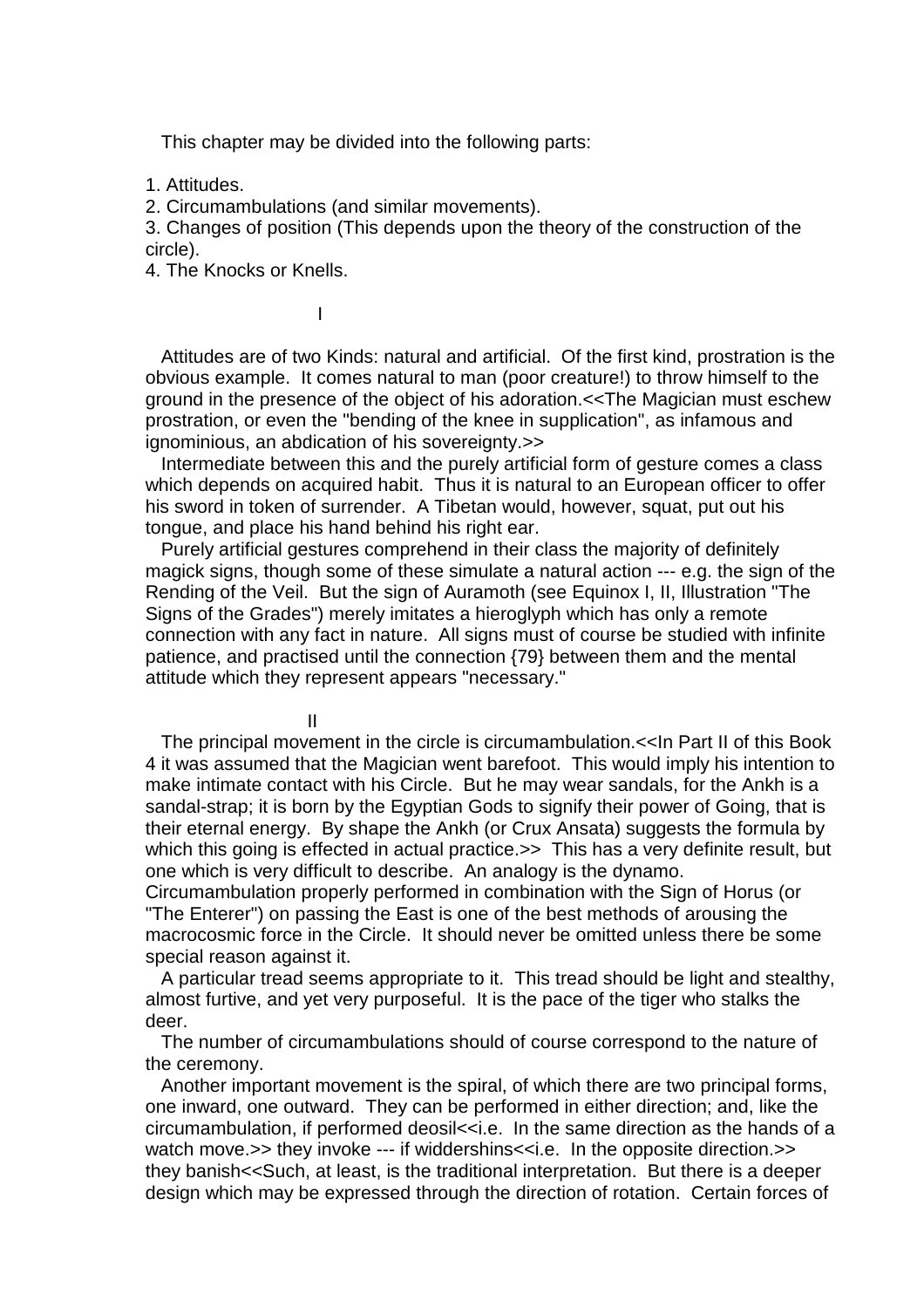the most formidable character may be invoked by circumambulation Widdershins when it is executed with intent toward them, and the initiated technique. Of such forces Typhon is the type, and the war of the Titans against the Olympians the legend. (Teitan, Titan, has in Greek the numerical value of 666.)

 WEH Addenda: Crowley is using the spelling Tau-epsilon-iota-tau-alpha-nu in place of the more usual Tau-iota-tau-alpha-nu or Tau-alpha-iota-tau-alpha-nu to obtain 666 in place of 661 or 662.>>. In the spiral the tread is light and tripping, almost approximating to a dance: while performing it the magician will usually turn on his own axis, either in the same direction as {80} the spiral, or in the opposite direction. Each combination involves a different symbolism.

 There is also the dance proper; it has many different forms, each God having his special dance. One of the easiest and most effective dances is the ordinary waltzstep combined with the three signs of L.V.X. It is much easier to attain ecstasy in this way than is generally supposed. The essence of the process consists in the struggle of the Will against giddiness; but this struggle must be prolonged and severe, and upon the degree of this the quality and intensity of ecstasy attained may depend.

 With practice, giddiness is altogether conquered; exhaustion then takes its place and the enemy of Will. It is through the mutual destruction of these antagonisms in the mental and moral being of the magician that Samadhi is begotten.

**III** and the state of the **III** 

 Good examples of the use of change of position are given in the manuscripts Z.1 and Z.3;<<Equinox I, II, pp. 244-260.>> explanatory of the Neophyte Ritual of the G.'. D.'., where the candidate is taken to various stations in the Temple, each station having a symbolic meaning of its own; but in pure invocation a better example is given in Liber 831<<Equinox I, VII, pp. 93 sqq.>>.

 In the construction of a ceremony an important thing to decide is whether you will or will not make such movements. For every Circle has its natural symbolism, and even if no use is to be made of these facts, one must be careful not to let anything be inharmonious with the natural attributions.<<The practical necessities of the work are likely to require certain movements. One should either exclude this symbolism altogether, or else think out everything beforehand, and make it significant. Do not let some actions be symbolic and others haphazard.>> For the sensitive aura of the magician might be disturbed, and the value of the ceremony completely destroyed, by the embarrassment caused by the discovery of some such error, just as if a pre-occupied T-totaller found that he had strayed into a Temple of the Demon Rum! It is therefore impossible to neglect the theory of the Circle. {81}

 To take a simple example, suppose that, in an Evocation of Bartzabel, the planet Mars, whose sphere is Geburah (Severity) were situated (actually, in the heavens) opposite to the Square of Chesed (Mercy) of the Tau in the Circle, and the triangle placed accordingly. It would be improper for the Magus to stand on that Square unless using this formula, "I, from Chesed, rule Geburah through the Path of the Lion"; while --- taking an extreme case --- to stand on the square of Hod (which is naturally dominated by Geburah) would be a madness which only a formula of the very highest Magick could counteract.

 Certain positions, however, such as Tiphareth<<Tiphareth is hardly "dominated" even by Kether. It is the son rather than the servant,  $\gg$ , are so sympathetic to the Magus himself that he may use them without reference to the nature of the spirit, or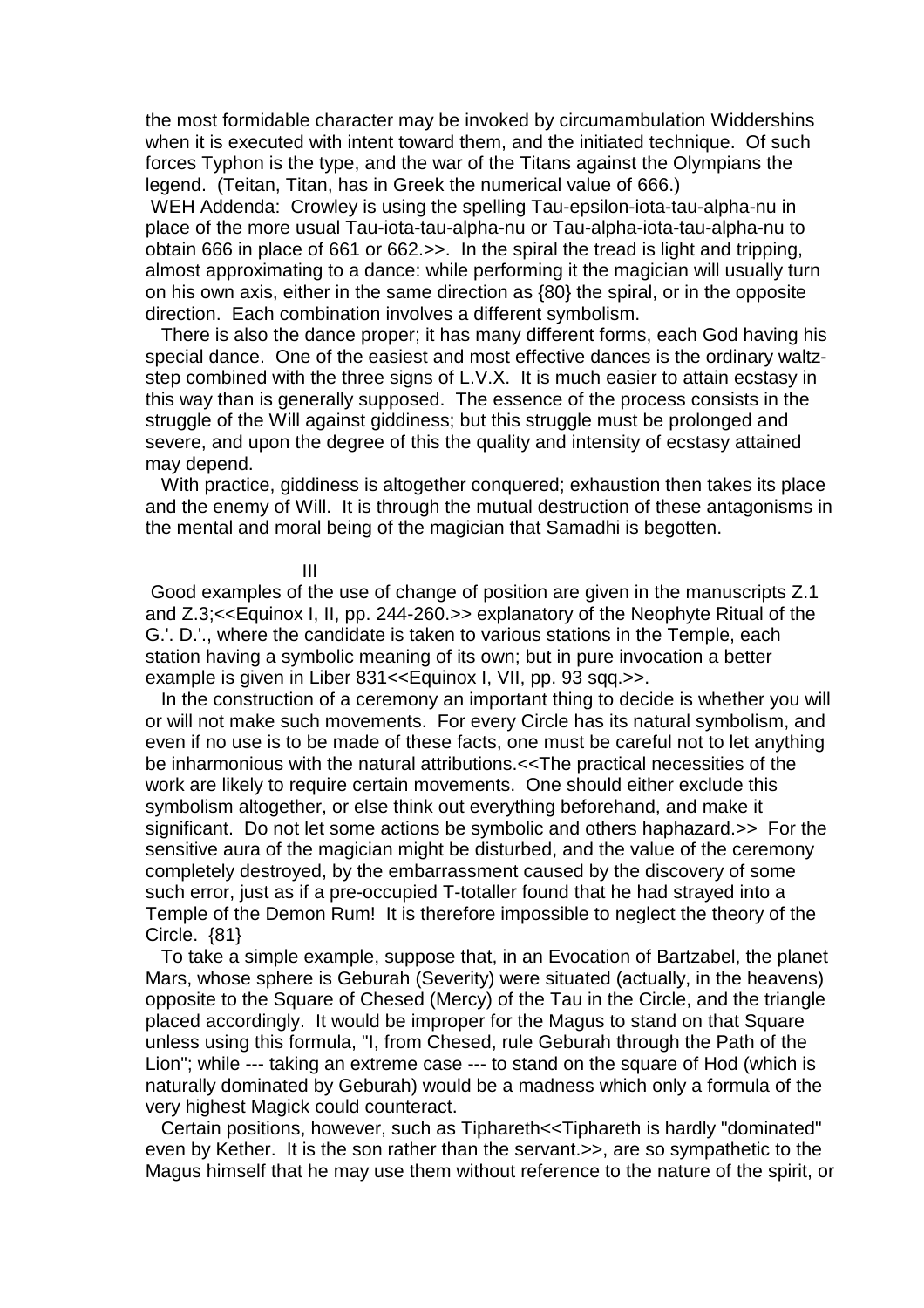of the operation; unless he requires an exceptionally precise spirit free of all extraneous elements, or one whose nature is difficulty compatible with Tiphareth.

 To show how these positions may be used in conjunction with the spirals, suppose that you are invoking Hathor, Goddess of Love, to descend upon the Altar. Standing on the square of Netzach you will make your invocation to Her, and then dance an inward spiral deosil ending at the foot of the altar, where you sink on your knees with your arms raised above the altar as if inviting Her embrace.<<But NOT "in supplication".>>

 To conclude, one may add that natural artistic ability, of you possess it, forms an excellent guide. All Art is Magick.

 Isadora Duncan has this gift of gesture in a very high degree. Let the reader study her dancing; if possible rather in private than in public, and learn the superb "unconsciousness" --- which is magical consciousness --- with which she suits the action to the melody.<<This passage was written in 1911 e.v. "Wake Duncan with thy Knocking? I would thou couldst!">>

 There is no more potent means than Art of calling forth true Gods to visible appearance. {82}

#### IV.

 The knocks or knells are all of the same character. They may be described collectively --- the difference between them consists only in this, that the instrument with which they are made seals them with its own special properties. It is of no great importance (even so) whether they are made by clapping the hands or stamping the feet, by strokes of one of the weapons, or by the theoretically appropriate instrument, the bell. It may nevertheless be admitted that they become more important in the ceremony if the Magician considers it worth while to take up<<Any action not purely rhythmical is a disturbance.>> an instrument whose single purpose is to produce them.

 Let it first be laid down that a knock asserts a connection between the Magician and the object which he strikes. Thus the use of the bell, or of the hands, means that the Magician wishes to impress the atmosphere of the whole circle with what has been or is about to be done. He wishes to formulate his will in sound, and radiate it in every direction; moreover, to influence that which lives by breath in the sense of his purpose, and to summon it to bear witness to his Word. The hands are used as symbols of his executive power, the bell to represent his consciousness exalted into music. To strike with the wand is to utter the fiat of creation; the cup vibrates with his delight in receiving spiritual wine. A blow with the dagger is like the signal for battle. The disk is used to express the throwing down of the price of one's purchase. To stamp with the foot is to declare one's mastery of the matter in hand. Similarly, any other form of giving knocks has its own virtue. From the above examples the intelligent student will have perceived the method of interpreting each individual case that may come in question.

 As above said, the object struck is the object impressed. Thus, a blow upon the altar affirms that he has complied with the laws of his operation. To strike the lamp is to summon the Light divine. Thus for the rest.

 It must also be observed that many combinations of ideas are made possible by this convention. To strike the wand within the cup is to apply the creative will to its proper complement, and so {83} perform the Great Work by the formula of Regeneration. To strike with the hand on the dagger declares that one demands the use of the dagger as a tool to extend one's executive power. The reader will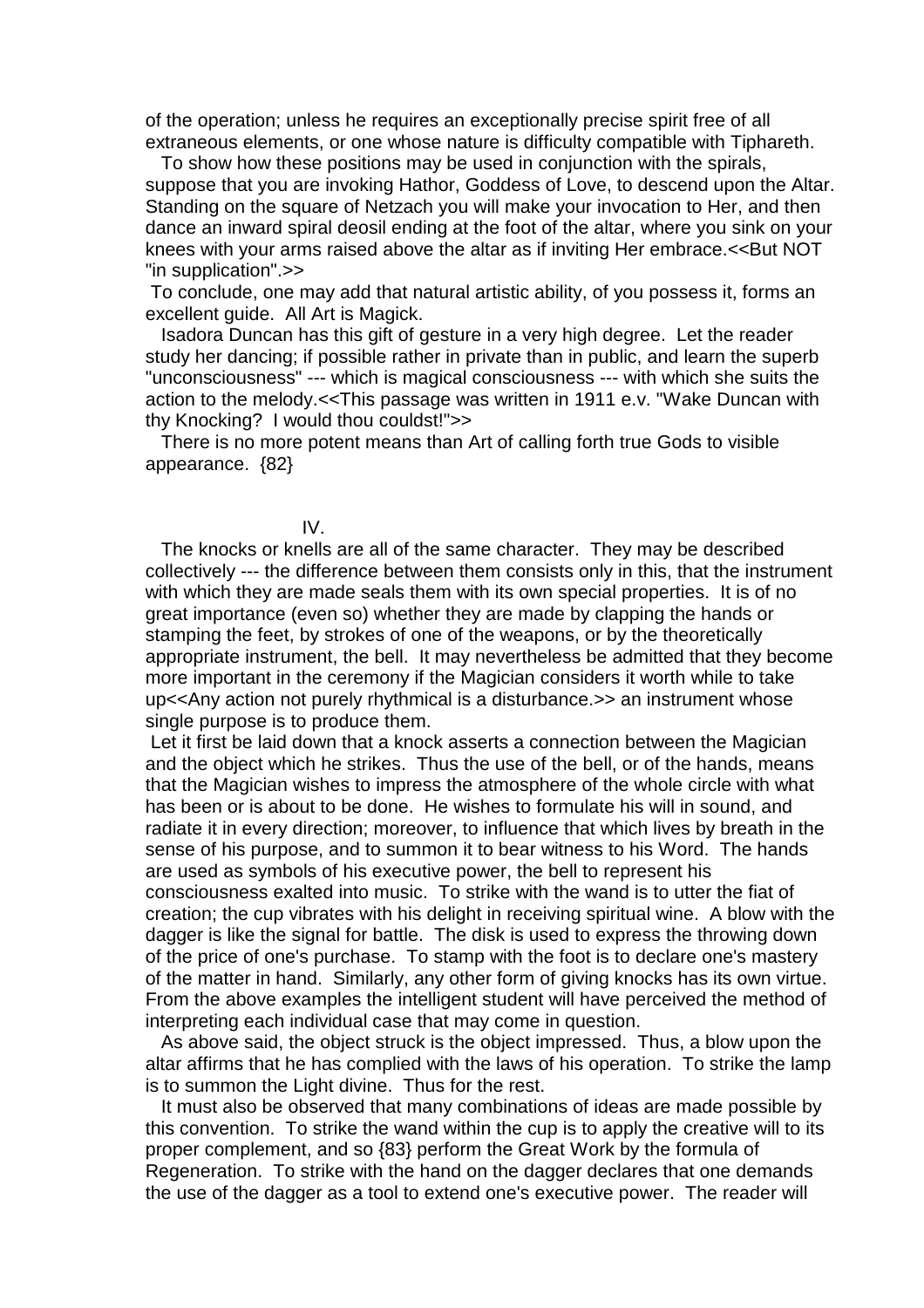recall how Siegfried smote Nothung, the sword of Need, upon the lance of Wotan. By the action Wagner, who was instructed how to apply magical formulae by one of the heads of our Order, intended his hearers to understand that the reign of authority and paternal power had come to an end; that the new master of the world was intellect.

 The general object of a knock or a knell is to mark a stage in the ceremony. Sasaki Shigetz tells us in his essay on Shinto that the Japanese are accustomed to clap their hands four times "to drive away evil spirits". He explains that what really happens is that the sudden and sharp impact of the sound throws the mind into an alert activity which enables it to break loose from the obsession of its previous mood. It is aroused to apply itself aggressively to the ideals which had oppressed it. There is therefore a perfectly rational interpretation of the psychological power of the knock.

 In a Magical ceremony the knock is employed for much the same purpose. The Magician uses it like the chorus in a Greek play. It helps him to make a clean cut, to turn his attention from one part of his work to the next.

 So much for the general character of the knock or knell. Even this limited point of view offers great opportunities to the resourceful Magician. But further possibilities lie to our hand. It is not usually desirable to attempt to convey anything except emphasis, and possibly mood, by varying the force of the blow. It is obvious, moreover, that there is a natural correspondence between the hard loud knock of imperious command on the one hand, and the soft slurred knock of sympathetic comprehension on the other. It is easy to distinguish between the bang of the outraged creditor at the front, and the hushed tap of the lover at the bedroom, door. Magical theory cannot here add instruction to instinct.

 But a knock need not be single; the possible combinations are evidently infinite. We need only discuss the general principles of determining what number of strokes will be proper in any case, {84} and how we may interrupt any series so as to express our idea by means of structure.

 The general rule is that a single knock has no special significance as such, because unity is omniform. It represents Kether, which is the source of all things equally without partaking of any quality by which we discriminate one thing from another. Continuing on these lines, the number of knocks will refer to the Sephira or other idea Qabalistically cognate with that number. Thus, 7 knocks will intimate Venus, 11 the Great Work, 17 the Trinity of Fathers, and 19 the Feminine Principle in its most general sense.

 Analyzing the matter a little further, we remark firstly that a battery of too many knocks is confusing, as well as liable to overweight the other parts of the ritual. In practice, 11 is about the limit. It is usually not difficult to arrange to cover all necessary ground with that number.

 Secondly, each is so extensive in scope, and includes aspects so diverse from a practical standpoint that our danger lies in vagueness. A knock should be well defined; its meaning should be precise. The very nature of knocks suggests smartness and accuracy. We must therefore devise some means of making the sequence significant of the special sense which may be appropriate. Our only resource is in the use of intervals.

 It is evidently impossible to attain great variety in the smaller numbers. But this fact illustrates the excellence of our system. There is only one way of striking 2 knocks, and this fact agrees with the nature of Chokmah; there is only one way of creating. We can express only ourselves, although we do so in duplex form. But there are three ways of striking 3 knocks, and these 3 ways correspond to the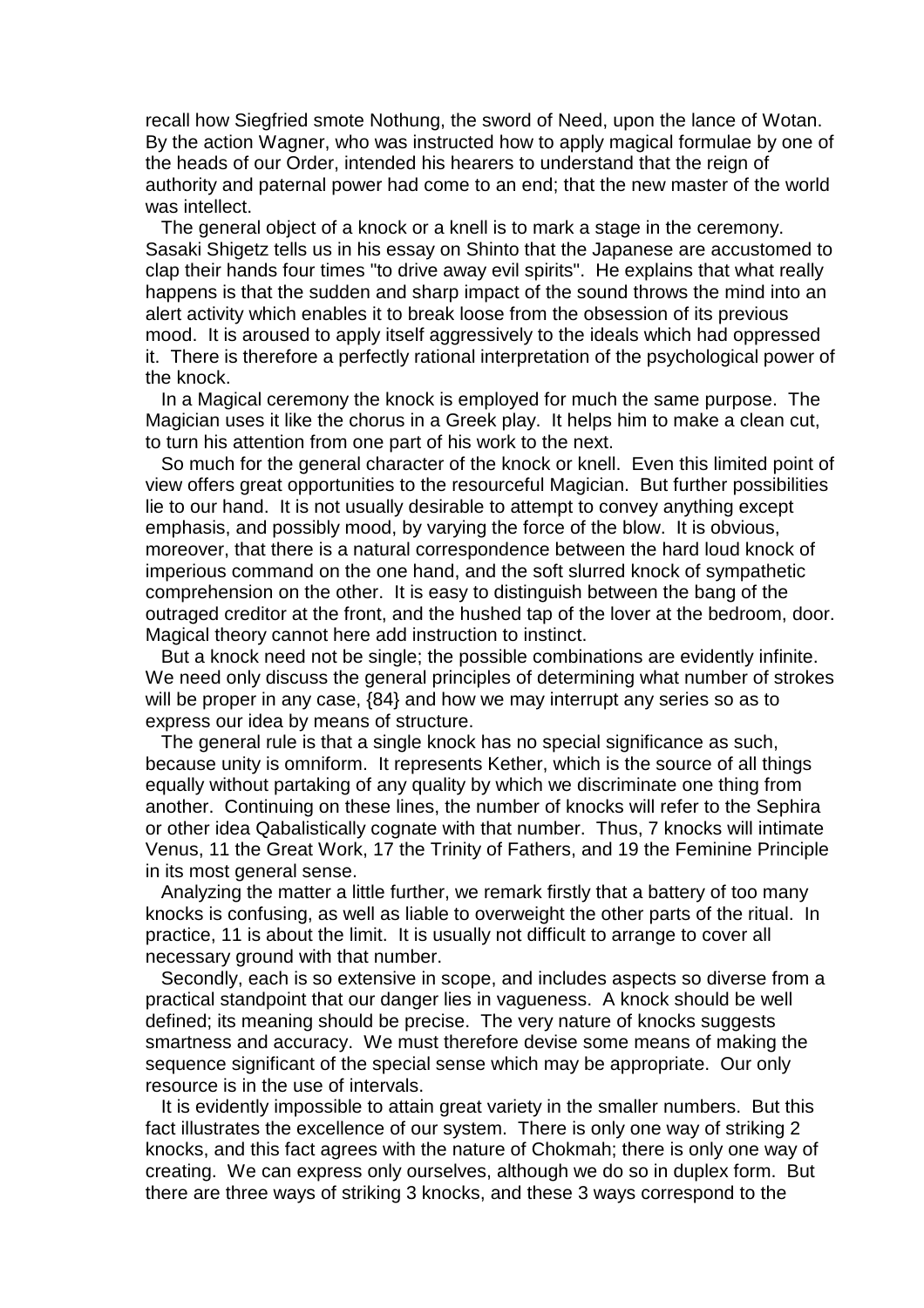threefold manner in which Binah can receive the creative idea. There are three possible types of triangle. We may understand an idea either as an unity tripartite, as an unity dividing itself into a duality, or as a duality harmonized into an unity. Any of these methods may be indicated by 3 equal knocks; 1 followed, after a pause, by 2; and 2 followed, after a pause, by 1.

 As the nature of the number becomes more complex, the possible varieties increase rapidly. There are numerous ways of striking 6, each of which is suited to the nature of the several {85} aspects of Tiphareth. We may leave the determination of these points to the ingenuity of the student.

 The most generally useful and adaptable battery is composed of 11 strokes. The principal reasons for this are as follows: "Firstly", 11 is the number of Magick in itself. It is therefore suitable to all types of operation. "Secondly", it is the sacred number par excellence of the new Aeon. As it is written in the Book of the Law: "...11, as all their numbers who are of us." "Thirdly", it is the number of the letters of the word ABRAHADABRA, which is the word of the Aeon. The structure of this word is such that it expresses the great Work, in every one of its aspects. "Lastly", it is possible thereby to express all possible spheres of operation, whatever their nature. This is effected by making an equation between the number of the Sephira and the difference between that number and 11. For example, 2 Degree=9Square is the formula of the grade of initiation corresponding to Yesod. Yesod represents the instability of air, the sterility of the moon; but these qualities are balanced in it by the stability implied in its position as the Foundation, and by its function of generation. This complex is further equilibrated by identifying it with the number 2 of Chokmah, which possesses the airy quality, being the Word, and the lunar quality, being the reflection of the sun of Kether as Yesod is the sun of Tiphareth. It is the wisdom which is the foundation by being creation. This entire cycle of ideas is expressed in the double formula 2 Degree = 9Square, 9 Degree = 2Square; and any of these ideas may be selected and articulated by a suitable battery.

We may conclude with a single illustration of how the above principles may be put into practice. Let us suppose that the Magician contemplates an operation for the purpose of helping his mind to resist the tendency to wander. This will be a work of Yesod. But he must emphasize the stability of that Sephira as against the Airy quality which it possesses. His first action will be to put the 9 under the protection of the 2; the battery at this point will be 1-9-1. But this 9 as it stands is suggestive of the changefulness of the moon. It may occur to him to divide this into 4 and 5, 4 being the number of fixity, law, and authoritative power; and 5 that of courage, energy, and triumph of the spirit {86} over the elements. He will reflect, moreover, that 4 is symbolic of the stability of matter, while 5 expresses the same idea with regard to motion. At this stage the battery will appear as 1-2-5-2-1. After due consideration he will probably conclude that to split up the central 5 would tend to destroy the simplicity of his formula, and decide to use it as it stands. The possible alternative would be to make a single knock the centre of his battery as if he appealed to the ultimate immutability of Kether, invoking that unity by placing a fourfold knock on either side of it. In this case, his battery would be 1-4-1-4-1. He will naturally have been careful to preserve the balance of each part of the battery against the corresponding part. This would be particularly necessary in an operation such as we have chosen for our example.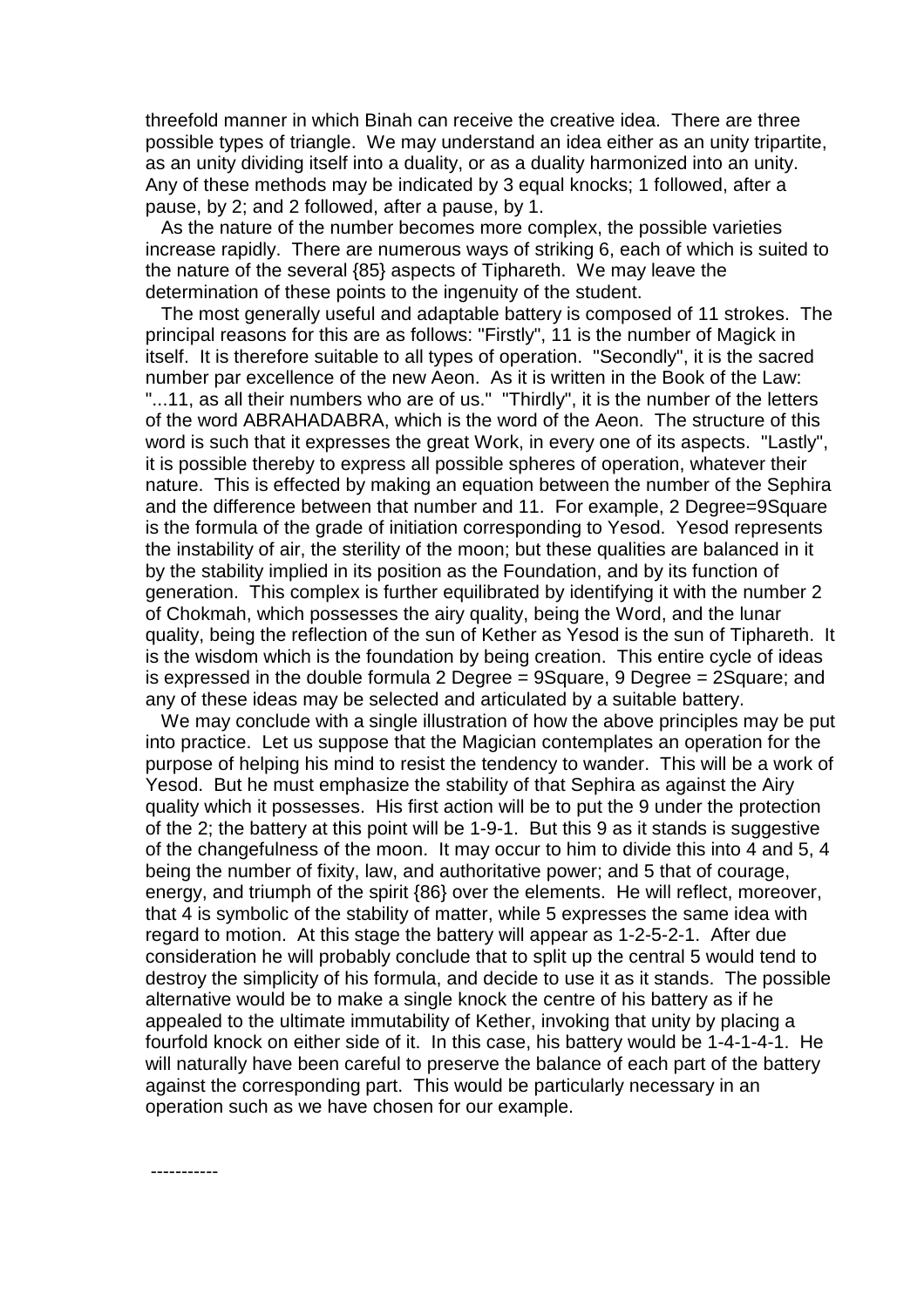{87}

# CHAPTER XI

# OF OUR LADY BABALON AND OF THE BEAST

## WHEREON SHE RIDETH.

## ALSO CONCERNING TRANSFORMATIONS.

**In the contract of the Contract of the Contract of the Contract of the Contract of the Contract of the Contract of the Contract of the Contract of the Contract of the Contract of the Contract of the Contract of the Contra** 

 The contents of this section, inasmuch as they concern OUR LADY, are too important and too sacred to be printed. They are only communicated by the Master Therion to chosen pupils in private instruction.

**III** and the state of the state of

 The essential magical work, apart from any particular operation, is the proper formation of the Magical Being or Body of Light. This process will be discussed at some length in Chapter XVIII.

 We will here assume that the magician has succeeded in developing his Body of Light until it is able to go anywhere and do anything. There will, however, be a certain limitation to his work, because he has formed his magical body from the fine matter of his own element. Therefore, although he may be able to penetrate the utmost recesses of the heavens, or conduct vigorous combats with the most unpronounceable demons of the pit, it may be impossible for him to do as much as knock a vase from a mantelpiece. His magical body is composed of matter too tenuous to affect directly the gross matter of which illusions such as tables and chairs are made.<<The one really easy "physical" operation which the Body of Light can perform is "Congressus subtilis". The emanations of the "Body of Desire" of the material being whom one visits are, if the visit be agreeable, so potent that one spontaneously gains substance in the embrace. There are many cases on record of Children having been born as the result of such unions. See the work of De Sinistrari on Incubi and Succubi for a discussion of analogous phenomena.>> {89}

 There has been a good deal of discussion in the past within the Colleges of the Holy Ghost, as to whether it would be quite legitimate to seek to transcend this limitation. One need not presume to pass judgment. One can leave the decision to the will of each magician.

 The Book of the Dead contains many chapters intended to enable the magical entity of a man who is dead, and so deprived (according to the theory of death then current) of the material vehicle for executing his will, to take on the form of certain animals, such as a golden hawk or a crocodile, and in such form to go about the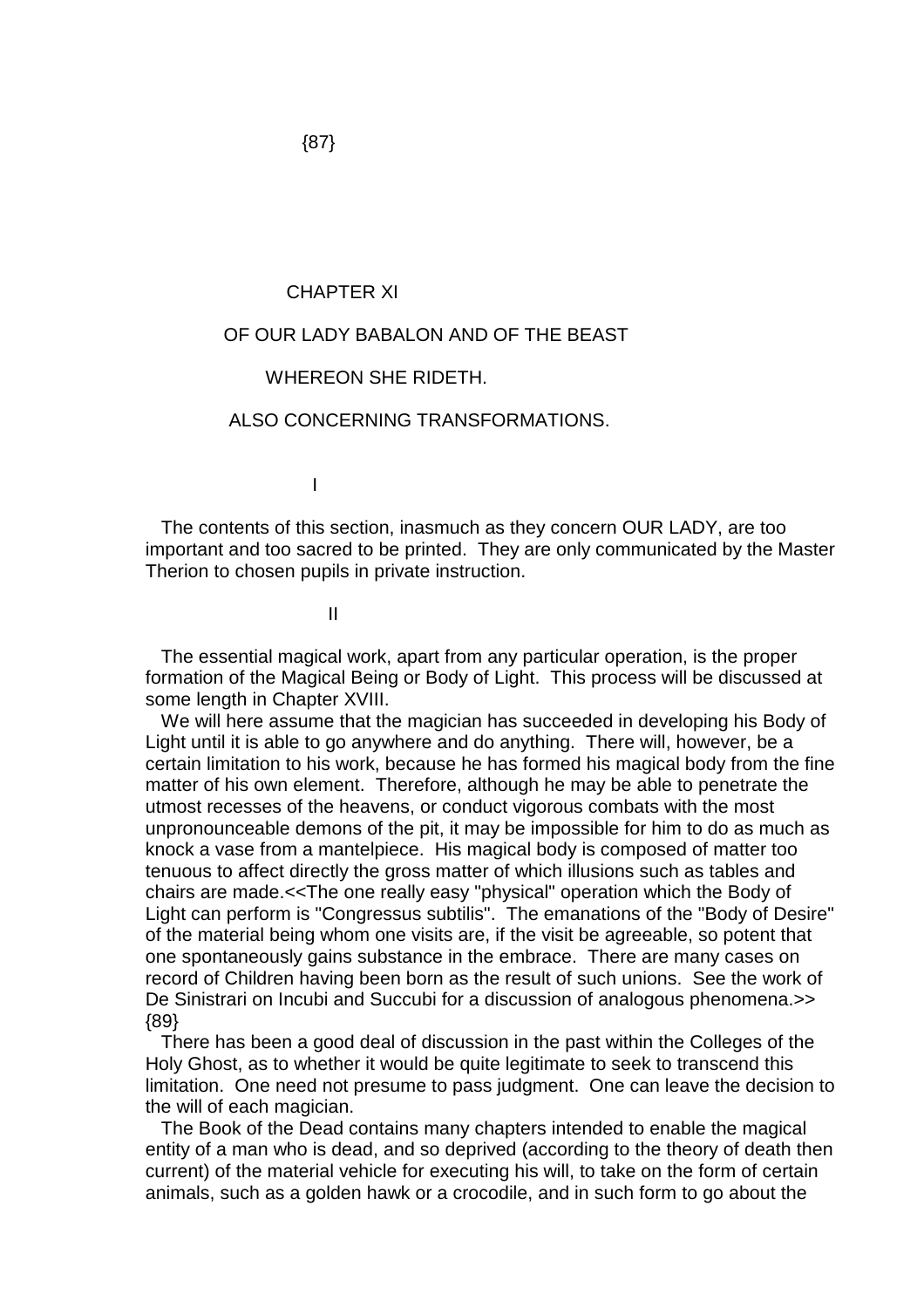earth "taking his pleasure among the living."<<See "The Book of Lies" Cap. 44, and The Collected Works of Aleister Crowley, Vol. III, pp. 209-210, where occur paraphrased translations of certain classical Egyptian rituals.>> As a general rule, material was supplied out of which he could construct the party of the second part aforesaid, hereinafter referred to as the hawk.

 We need not, however, consider this question of death. It may often be convenient for the living to go about the world in some such incognito. Now, then, conceive of this magical body as creative force, seeking manifestation; as a God, seeking incarnation.

 There are two ways by which this aim may be effected. The first method is to build up an appropriate body from its elements. This is, generally speaking, a very hard thing to do, because the physical constitution of any material being with much power is, or at least should be, the outcome of ages of evolution. However, there is a lawful method of producing an homunculus which is taught in a certain secret organization, perhaps known to some of those who may read this, which could very readily be adapted to some such purpose as we are now discussing.

 The second method sounds very easy and amusing. You take some organism already existing, which happens to be suitable to your purpose. You drive out the magical being {89} which inhabits it, and take possession. To do this by force is neither easy nor justifiable, because the magical being of the other was incarnated in accordance with its Will. And "... thou hast no right but to do thy will." One should hardly strain this sentence to make one's own will include the will to upset somebody else's will!<<Yet it might happen that the Will of the other being was to invite the Magician to indwell its instrument.>> Moreover, it is extremely difficult thus to expatriate another magical being; for though, unless it is a complete microcosm like a human being, it cannot be called a star, it is a little bit of a star, and part of the body of Nuit.

 But there is no call for all this frightfulness. There is no need to knock the girl down, unless she refuses to do what you want, and she will always comply if you say a few nice things to her.<<Especially on the subject of the Wand or the Disk.>> You can always use the body inhabited by an elemental, such as an eagle, hare, wolf, or any convenient animal, by making a very simple compact. You take over the responsibility for the animal, thus building it up into your own magical hierarchy. This represents a tremendous gain to the animal.<<This is the magical aspect of eating animal food, and its justification, or rather the reconciliation of the apparent contradiction between the carnivorous and humanitarian elements in the nature of "Homo Sapiens".>> It completely fulfils its ambition by an alliance of this extremely intimate sort with a Star. The magician, on the other hand, is able to transform and retransform himself in a thousand ways by accepting a retinue of such adherents. In this way the projection of the "astral" or Body of Light may be made absolutely tangible and practical. At the same time, the magician must realise that in undertaking the Karma of any elemental, he is assuming a very serious responsibility. The bond which unites him with that elemental is love; and, though it is only a small part of the outfit of a magician, it is the whole of the outfit of the elemental. He will, therefore, suffer intensely in case of any error or misfortune occurring to his protegee. This feeling is rather peculiar. It is quite instinctive with the best men. They {90} hear of the destruction of a city of a few thousand inhabitants with entire callousness, but then they hear of a dog having hurt its paw, they feel Weltschmertz acutely.

 It is not necessary to say much more than this concerning transformations. Those to whom the subject naturally appeals will readily understand the importance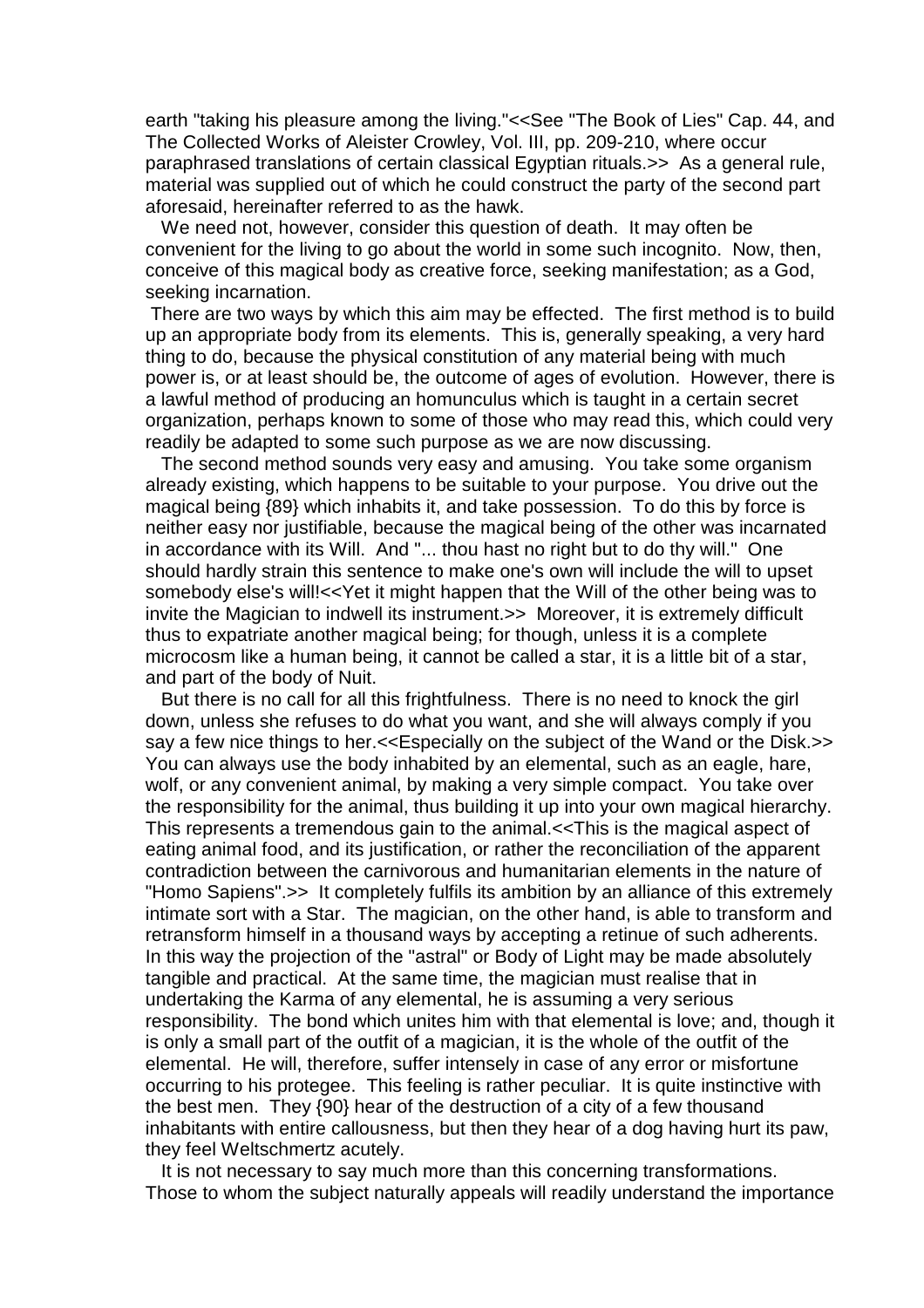of what has been said. Those who are otherwise inclined may reflect that a nod is as good as a wink to a blind horse.

-------

{91}

# CHAPTER XII

# OF THE BLOODY SACRIFICE: AND MATTERS COGNATE.

 It is necessary for us to consider carefully the problems connected with the bloody sacrifice, for this question is indeed traditionally important in Magick. Nigh all ancient Magick revolves around this matter. In particular all the Osirian religions --- the rites of the Dying God --- refer to this. The slaying of Osiris and Adonis; the mutilation of Attis; the cults of Mexico and Peru; the story of Hercules or Melcarth; the legends of Dionysus and of Mithra, are all connected with this one idea. In the Hebrew religion we find the same thing inculcated. The first ethical lesson in the Bible is that the only sacrifice pleasing to the Lord is the sacrifice of blood; Abel, who made this, finding favour with the Lord, while Cain, who offered cabbages, was rather naturally considered a cheap sport. The idea recurs again and again. We have the sacrifice of the Passover, following on the story of Abraham's being commanded to sacrifice his firstborn son, with the idea of the substitution of animal for human life. The annual ceremony of the two goats carries out this in perpetuity. And we see again the domination of this idea in the romance of Esther, where Haman and Mordecai are the two goats or gods; and ultimately in the presentation of the rite of Purim in Palestine, where Jesus and Barabbas happened to be the Goats in that particular year of which we hear so much, without agreement on the date.

 This subject must be studied in the "Golden Bough", where it is most learnedly set forth by Dr. J. G. Frazer.

 Enough has now been said to show that the bloody sacrifice has from time immemorial been the most considered part of Magick. {92} The ethics of the thing appear to have concerned no one; nor, to tell the truth, need they do so. As St. Paul says, "Without shedding of blood there is no remission"; and who are we to argue with St. Paul? But, after all that, it is open to any one to have any opinion that he likes upon the subject, or any other subject, thank God! At the same time, it is most necessary to study the business, whatever we may be going to do about it; for our ethics themselves will naturally depend upon our theory of the universe. If we were quite certain, for example, that everybody went to heaven when he died, there could be no serious objection to murder or suicide, as it is generally conceded --- by those who know neither --- that earth is not such a pleasant place as heaven.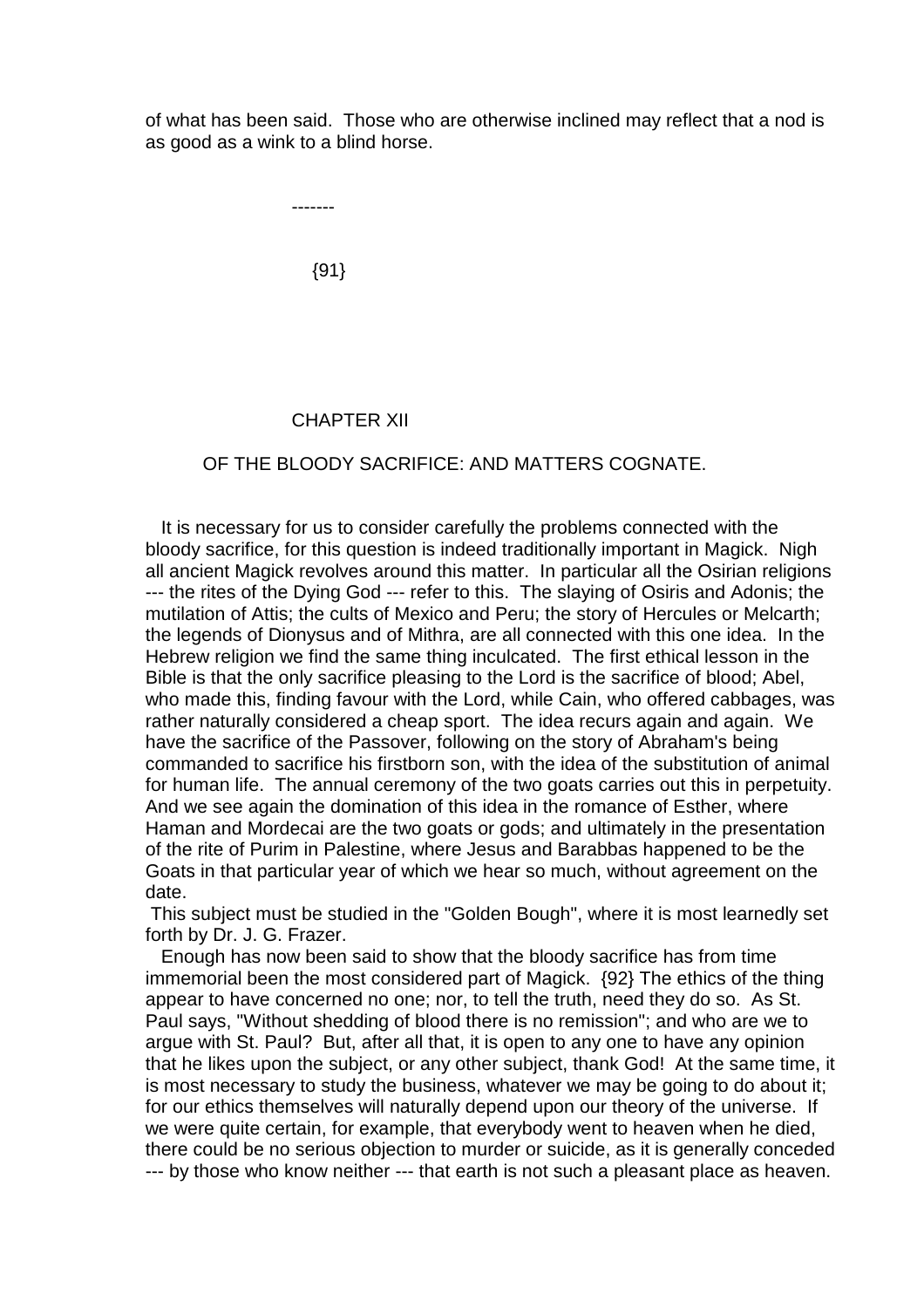However, there is a mystery concealed in this theory of the bloody sacrifice which is of great importance to the student, and we therefore make no further apology, We should not have made even this apology for an apology, had it not been for the solicitude of a pious young friend of great austerity of character who insisted that the part of this chapter which now follows --- the part which was originally written -- might cause us to be misunderstood. This must not be.

 The blood is the life. This simple statement is explained by the Hindus by saying that the blood is the principal vehicle of vital Prana.<<Prana or force" is often used as a generic term for all kinds of subtle energy. The prana of the body is only one of its "vayus". Vayu means air or spirit. The idea is that all bodily forces are manifestations of the finer forces of the more real body, this real body being a subtle and invisible thing.>> There is some ground for the belief that there is a definite substance<<This substance need not be conceived as "material" in the crude sense of Victorian science; we now know that such phenomena as the rays and emanations of radioactive substances occupy an intermediate position. For instance, mass is not, as once supposed, necessarily impermeable to mass, and matter itself can be only interpreted in terms of motion. So, as to "prana", one might hypothesize a phenomenon in the ether analogous to isomerism. We already know of bodies chemically identical whose molecular structure makes one active, another inactive, to certain reagents. Metals can be "tired" or even "killed" as to some of their properties, without discoverable chemical change. One can "kill" steel, and "raise it from the dead"; and flies drowned in icewater can be resuscitated. That it should be impossible to create high organic life is scientifically unthinkable, and the Master Therion believes it to be a matter of few years indeed before this is done in the laboratory. Already we restore the apparently drowned. Why not those dead from such causes as syncope? If we understood the ultimate physics and chemistry of the brief moment of death we would get hold of the force in some say, supply the missing element, reverse the electrical conditions or what not. Already we prevent certain kinds of death by supplying wants, as in the case of Thyroid.>>, not isolated as yet, whose presence makes all {93} the difference between live and dead matter. We pass by with deserved contempt the pseudoscientific experiments of American charlatans who claim to have established that weight is lost at the moment of death, and the unsupported statements of alleged clairvoyants that they have seen the soul issuing like a vapour from the mouth of persons "in articulo mortis"; but his experiences as an explorer have convinced the Master Therion that meat loses a notable portion of its nutritive value within a very few minutes after the death of the animal, and that this loss proceeds with everdiminishing rapidity as time goes on. It is further generally conceded that live food, such as oysters, is the most rapidly assimilable and most concentrated form of energy.<<Once can become actually drunk on oysters, by chewing them completely. Rigor seems to be a symptom of the loss of what I may call the Alphaenergy and makes a sharp break in the curve. The Beta and other energies dissipate more slowly. Physiologists should make it their first duty to measure these phenomena; for their study is evidently a direct line of research into the nature of Life. The analogy between the living and complex molecules of the Uranium group of inorganic and the Protoplasm group of organic elements is extremely suggestive. The faculties of growth, action, self-recuperation, etc., must be ascribed to similar properties in both cases; and as we have detected, measured and partially explained radioactivity, it must be possible to contrive means of doing the same for Life.>> Laboratory experiments in food-values seem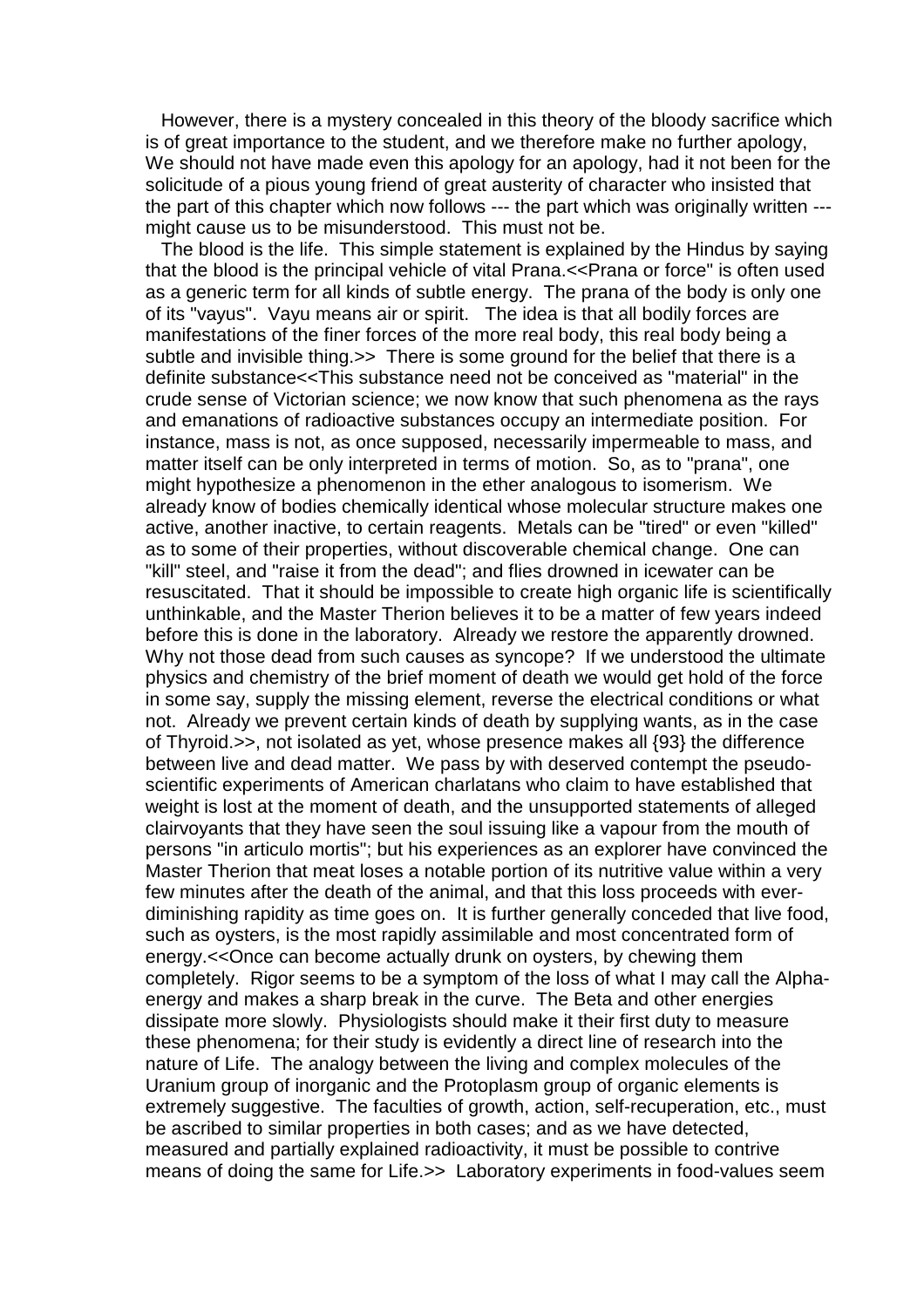to be almost worthless, for reasons which we cannot here enter into; the general testimony of mankind appears a safer guide.

 It would be unwise to condemn as irrational the practice of those savages who tear the heart and liver from an adversary, and devour them while yet warm. In any case it was the theory of {94} the ancient Magicians, that any living being is a storehouse of energy varying in quantity according to the size and health of the animal, and in quality according to its mental and moral character. At the death of the animal this energy is liberated suddenly.

The animal should therefore be killed<< It is a mistake to suppose that the victim is injured. On the contrary, this is the most blessed and merciful of all deaths, for the elemental spirit is directly built up into Godhead --- the exact goal of its efforts through countless incarnations. On the other hand, the practice of torturing animals to death in order to obtain the elemental as a slave is indefensible, utterly black magic of the very worst kind, involving as it does a metaphysical basis of dualism. There is, however, no objection to dualism or black magic when they are properly understood. See the account of the Master Therion's Great Magical Retirement by Lake Pasquaney, where he "crucified a toad in the Basilisk abode".>> within the Circle, or the Triangle, as the case may be, so that its energy cannot escape. An animal should be selected whose nature accords with that of the ceremony --- thus, by sacrificing a female lamb one would not obtain any appreciate quantity of the fierce energy useful to a Magician who was invoking Mars. In such a case a ram<<A wolf would be still better in the case of Mars. See 777 for the correspondences between various animals and the "32 Paths" of Nature.>> would be more suitable. And this ram should be virgin --- the whole potential of its original total energy should not have been diminished in any way.<<There is also the question of its magical freedom. Sexual intercourse creates a link between its exponents, and therefore a responsibility.>> For the highest spiritual working one must accordingly choose that victim which contains the greatest and purest force. A male child of perfect innocence and high intelligence<<It appears from the Magical Records of Frater Perdurabo that He made this particular sacrifice on an average about 150 times every year between 1912 e.v. and 1928 e.v. Contrast J.K.Huyman's "La-Bas", where a perverted form of Magic of an analogous order is described.

 "It is the sacrifice of oneself spiritually. And the intelligence and innocence of that male child are the perfect understanding of the Magician, his one aim, without lust of result. And male he must be, because what he sacrifices is not the material blood, but his creative power." This initiated interpretation of the texts was sent spontaneously by Soror I.W.E., for the sake of the younger Brethern.

 WEH ADDENDA: When Crowley speaks of sacrificing a male child, his diaries and other writings indicate that he thereby obfuscates the actual practice. Crowley did this by diversion of the act of sexual intercourse and other sexual actions. He considered contraception as human sacrifice. There is no indication in any of his writings that he ever performed infanticide. In fact, Crowley was even against abortion. $\gg$  is the most satisfactory and suitable victim.  $\{95\}$ 

 For evocations it would be more convenient to place the blood of the victim in the Triangle --- the idea being that the spirit might obtain from the blood this subtle but physical substance which was the quintessence of its life in such a manner as to enable it to take on a visible and tangible shape.<<See Equinox (I, V. Supplement: Tenth Aethyr) for an Account of an Operation where this was done. Magical phenomena of the creative order are conceived and germinate in a peculiar thick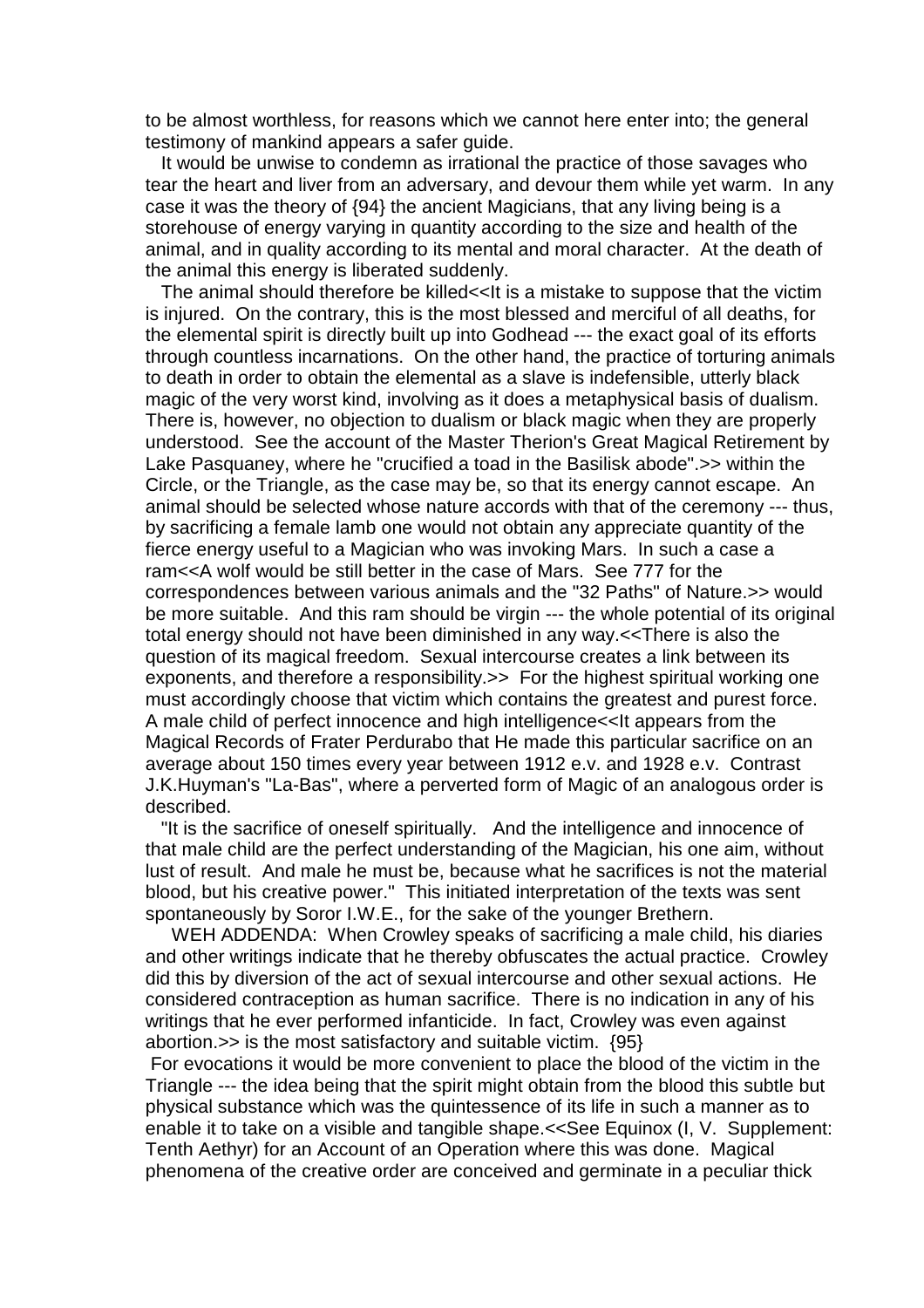velvet darkness, crimson, purple, or deep blue, approximating black: as if it were said, In the body of Our Lady of the Stars.

 See 777 for the correspondences of the various forces of Nature with drugs, perfumes, etc.>>

 Those magicians who abject to the use of blood have endeavored to replace it with incense. For such a purpose the incense of Abramelin may be burnt in large quantities. Dittany of Crete is also a valuable medium. Both these incenses are very catholic in their nature, and suitable for almost any materialization.

 But the bloody sacrifice, though more dangerous, is more efficacious; and for nearly all purposes human sacrifice is the best. The truly great Magician will be able to use his own blood, or possibly that of a disciple, and that without sacrificing the physical life irrevocably.<<Such details, however, may safely be left to the good sense of the Student. Experience here as elsewhere is the best teacher. In the Sacrifice during Invocation, however, it may be said without fear of contradiction that the death of the victim should coincide with the supreme invocation.

 WEH addenda: A sworn testimony by Crowley declares that he held actual human sacrifice to physical death to be the most efficacious, but that he never did such a thing. On the matter concerning death of the victim in invocation, Crowley elsewhere enlarges that this is the ephemeral death of the Ego.>> An example of this sacrifice is given in Chapter 44 of Liber 333. This Mass may be recommended generally for daily practice.

 One last word on this subject. There is a Magical operation of maximum importance: the Initiation of a New Aeon. When it becomes necessary to utter a Word, the whole Planet must be bathed in blood. Before man is ready to accept the Law of Thelema, the Great War must be fought. This Bloody Sacrifice is the critical point of the World-{96}Ceremony of the Proclamation of Horus, the Crowned and conquering Child, as Lord of the Aeon.<<Note: This paragraph was written in the summer of 1911 e.v., just three years before its fulfilment.>>

 This whole matter is prophesied in the Book of the Law itself; let the student take note, and enter the ranks of the Host of the Sun.

**III** and the state of the III

 There is another sacrifice with regard to which the Adepts have always maintained the most profound secrecy. It is the supreme mystery of practical Magick. Its name is the Formula of the Rosy Cross. In this case the victim is always --- in a certain sense --- the Magician himself, and the sacrifice must coincide with the utterance of the most sublime and secret name of the God whom he wishes to invoke.

 Properly performed, it never fails of its effect. But it is difficult for the beginner to do it satisfactorily, because it is a great effort for the mind to remain concentrated upon the purpose of the ceremony. The overcoming of this difficulty lends most powerful aid to the Magician.

 It is unwise for him to attempt it until he has received regular initiation in the true<<It is here desirable to warn the reader against the numerous false orders which have impudently assumed the name of Rosicrucian. The Masonic Societas Rosicruciana is honest and harmless; and makes no false pretences; if its members happen as a rule to be pompous busy-bodies, enlarging the borders of their phylacteries, and scrupulous about cleansing the outside of the cup and the platter; if the masks of the Officers in their Mysteries suggest the Owl, the Cat, the Parrot, and the Cuckoo, while the Robe of their Chief Magus is a Lion's Skin, that is their affair. But those orders run by persons "claiming" to represent the True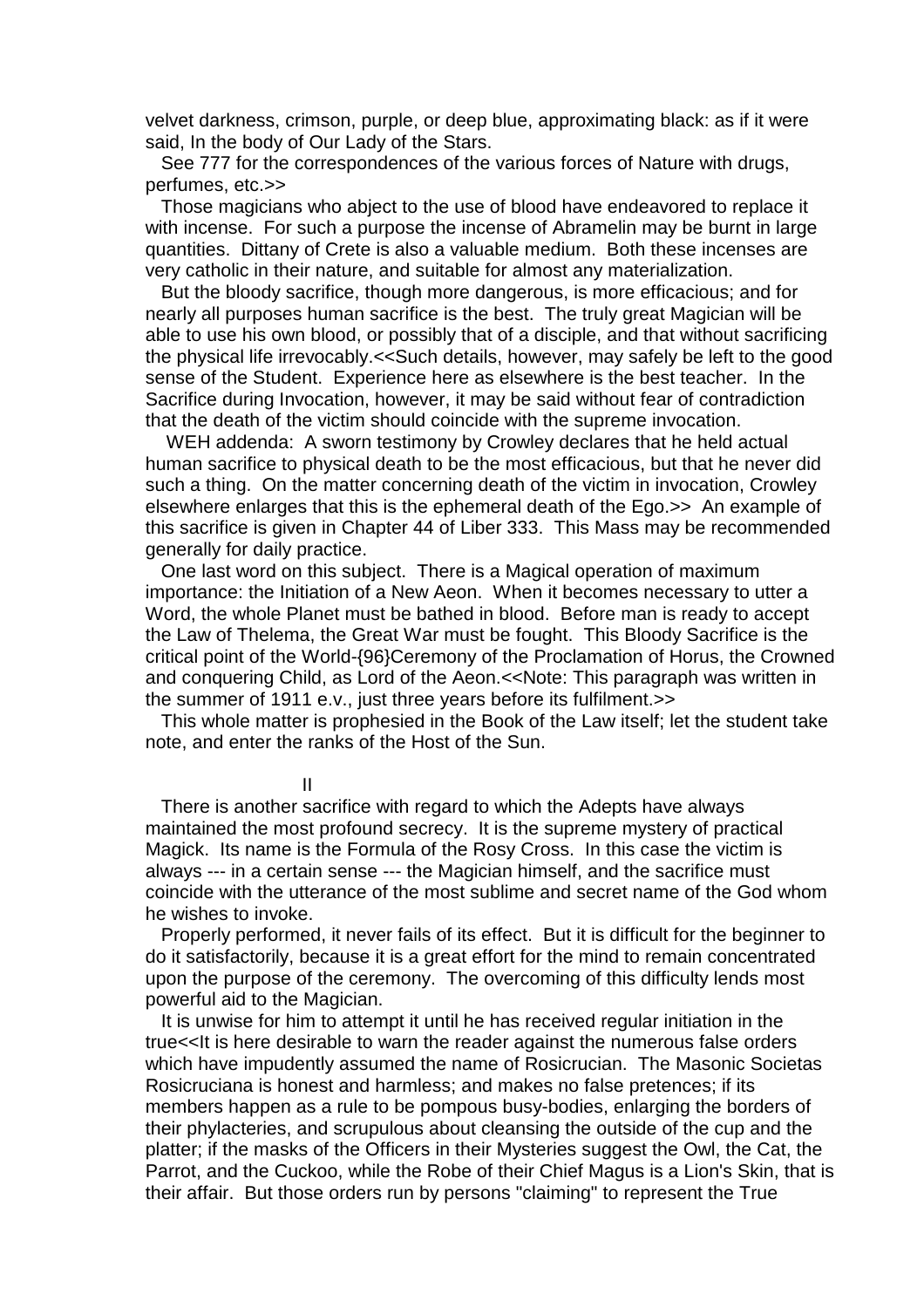Ancient Fraternity are common swindles. The representatives of the late S. L. Mathers (Count McGregor) are the phosphorescence of the rotten wood of a branch which was lopped off the tree at the end of the 19th century. Those of Papus (Dr. Encausse), Stanislas de Guaita and Peladan, merit respect as serious, but lack full knowledge and authority. The "Ordo Rosae Crucis" is a mass of ignorance and falsehood, but this may be a deliberate device for masking itself. The test of any Order is its attitude towards the Law of Thelema. The True Order presents the True Symbols, but avoids attaching the True Name thereto; it is only when the Postulant has taken irrevocable Oaths and been received formally, that he discovers what Fraternity he has joined. If he have taken false symbols for true, and find himself magically pledged to a gang of rascals, so much the worse for him!>> Order of the Rosy Cross, {97} and he must have taken the vows with the fullest comprehension and experience of their meaning. It is also extremely desirable that he should have attained an absolute degree of moral emancipation<<This results from the full acceptance of the Law of THELEMA, persistently put into practice.>>, and that purity of spirit which results from a perfect understanding both of the differences and harmonies of the planes upon the Tree of Life.

 For this reason FRATER PERDURABO has never dared to use this formula in a fully ceremonial manner, save once only, on an occasion of tremendous import, when, indeed, it was not He that made the offering, but ONE in Him. For he perceived a grave defect in his moral character which he has been able to overcome on the intellectual plane, but not hitherto upon higher planes. Before the conclusion of writing this book he will have done so.<<P.S. With the happiest results. P.>>

 The practical details of the Bloody Sacrifice may be studied in various ethnological manuals, but the general conclusions are summed up in Frazer's "Golden Bough", which is strongly recommended to the reader.

 Actual ceremonial details likewise may be left to experiment. The method of killing is practically uniform. The animal should be stabbed to the heart, or its throat severed, in either case by the knife. All other methods of killing are less efficacious; even in the case of Crucifixion death is given by stabbing.<<Yet one might devise methods of execution appropriate to the Weapons: Stabbing or clubbing for the Lance or Wand, Drowning or poisoning for the Cup, Beheading for the Sword, Crushing for the Disk, Burning for the Lamp, and so forth.>>

 One may remark that warm-blooded animals only are used as victims: with two principal exceptions. The first is the serpent, which is only used in a very special Ritual;<<The Serpent is not really killed; it is seethed in an appropriate vessel; and it issues in due season refreshed and modified, but still essentially itself. The idea is the transmission of life and wisdom from a vehicle which has fulfilled its formula to one capable of further extension. The development of a wild fruit by repeated plantings in suitable soil is an analogous operation.

 WEH ADDENDA: The serpent is the phallus. The vessel and the seething are likewise sub rosa.>> the second the magical beetles of Liber Legis. (See Part IV.) {98}

 One word of warning is perhaps necessary for the beginner. The victim must be in perfect health --- or its energy may be as it were poisoned. It must also not be too large:<<The sacrifice (e.g.) of a bull is sufficient for a large number of people; hence it is commonly made in public ceremonies, and in some initiations, e.g. that of a King, who needs force for his whole kingdom. Or again, in the Consecration of a Temple.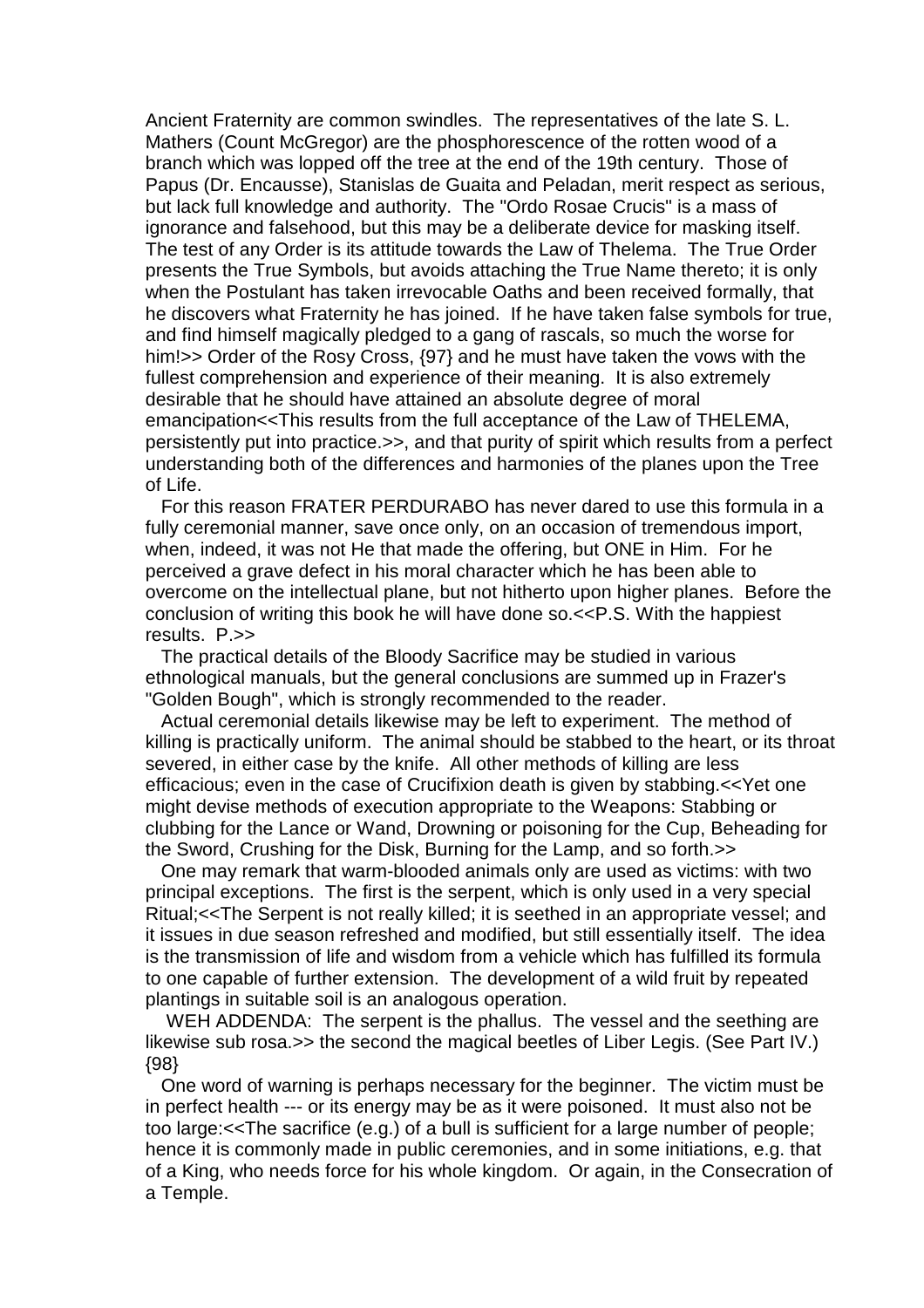See Lord Dunsany, "The Blessing of Pan" --- a noble and most notable prophecy of Life's fair future.>> the amount of energy disengaged is almost unimaginably great, and out of all anticipated proportion to the strength of the animal. Consequently, the Magician may easily be overwhelmed and obsessed by the force which he has let loose; it will then probably manifest itself in its lowest and most objectionable form. The most intense spirituality of purpose<<This is a matter of concentration, with no ethical implication. The danger is that one may get something which one does not want. This is "bad" by definition. Nothing is in itself good or evil. The shields of the Sabines which crushed Tarpeia were not murderous to them, but the contrary. Her criticism of them was simply that they were what she did not want in her Operation.>> is absolutely essential to safety.

 In evocations the danger is not so great, as the Circle forms a protection; but the circle in such a case must be protected, not only by the names of God and the Invocations used at the same time, but by a long habit of successful defence.<<The habitual use of the Lesser Banishing Ritual of the Pentagram (say, thrice daily) for months and years and constant assumption of the God-form of Harpocrates (See Equinox, I, II and Liber 333, cap. XXV for both of these) should make the "real circle", i.e. the Aura of the Magus, impregnable.

 This Aura should be clean-cut, resilient, radiant, iridescent, brilliant, glittering. "A Soap-bubble of razor-steel, streaming with light from within" is my first attempt at description; and is not bad, despite its incongruities: P.

 "FRATER PERDURABO, on the one occasion on which I was able to see Him as He really appears, was brighter than the Sun at noon. I fell instantly to the floor in swoon which lasted several hours, during which I was initiated." Soror A.'.. Cf. Rev. I, 12-17.>> If you are easily disturbed or alarmed, or if you have not yet overcome the tendency of the mind to wander, it is not advisable for you to perform {99} the "Bloody Sacrifice".<<The whole idea of the word Sacrifice, as commonly understood, rests upon an error and superstition, and is unscientific, besides being metaphysically false. The Law of Thelema has totally changed the Point of View as to this matter. Unless you have thoroughly assimilated the Formula of Horus, it is absolutely unsafe to meddle with this type of Magick. Let the young Magician reflect upon the Conservation of Matter and of Energy.>> Yet it should not be forgotten that this, and that other art at which we have dared darkly to hint, are the supreme formulae of Practical Magick.

 You are also likely to get into trouble over this chapter unless you truly comprehend its meaning.<<There is a traditional saying that whenever an Adept seems to have made a straightforward, comprehensible statement, then is it most certain that He means something entirely different. The Truth is nevertheless clearly set forth in His Words: it is His simplicity that baffles the unworthy. I have chosen the expressions in this Chapter in such a way that it is likely to mislead those magicians who allow selfish interests to cloud their intelligence, but to give useful hints to such as are bound by the proper Oaths to devote their powers to legitimate ends. "...thou hast no right but to do thy will." "It is a lie, this folly against self." The radical error of all uninitiates is that they define "self" as irreconcilably opposed to "not-self." Each element of oneself is, on the contrary, sterile and without meaning, until it fulfils itself, by "love under will", in its counterpart in the Macrocosm. To separate oneself from others is to destroy oneself; the way to realize and to extend oneself is to lose that self --- its sense of separateness --- in the other. Thus: Child plus food: this does not preserve one at the expense of the other; it "destroys" or rather changes both in order to fulfil both in the result of the operation --- a grown man. It is in fact impossible to preserve anything as it is by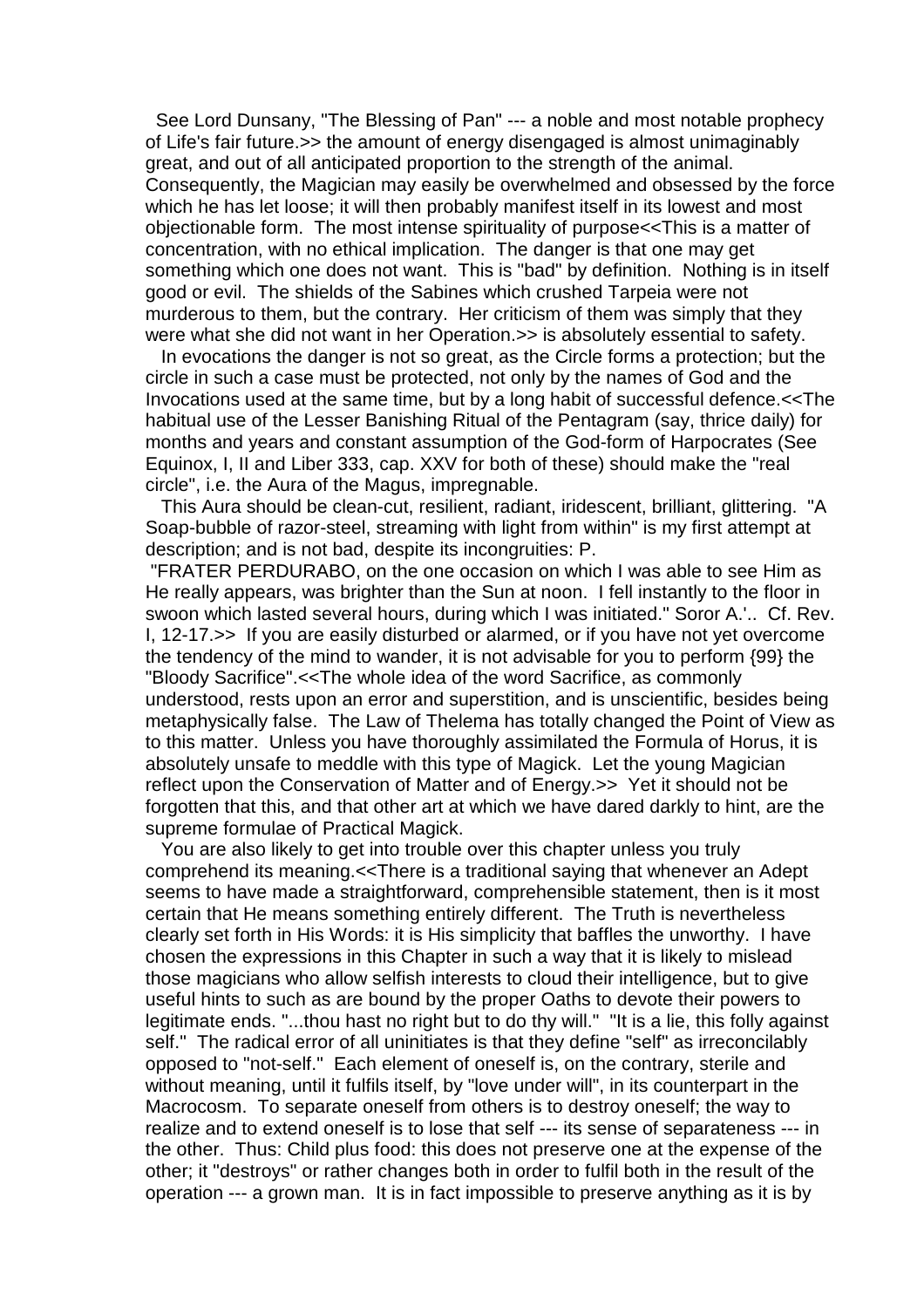positive action upon it. Its integrity demands inaction; and inaction, resistance to change, is stagnation, death and dissolution due to the internal putrefaction of the starved elements.>>

---------

{100}

CHAPTER XIII

# OF THE BANISHINGS:

AND OF THE PURIFICATIONS.

 Cleanliness is next to Godliness, and had better come first. Purity means singleness. God is one. The wand is not a wand if it has something sticking to it which is not an essential part of itself. If you wish to invoke Venus, you do not succeed if there are traces of Saturn mixed up with it.

 That is a mere logical commonplace: in magick one must go much farther than this. One finds one's analogy in electricity. If insulation is imperfect, the whole current goes back to earth. It is useless to plead that in all those miles of wire there is only one-hundredth of an inch unprotected. It is no good building a ship if the water can enter, through however small a hole.

 That first task of the Magician in every ceremony is therefore to render his Circle absolutely impregnable.<<See, however, the Essay on Truth in "Konx om Pax". The Circle (in one aspect) asserts Duality, and emphasizes Division.>> If one littlest thought intrude upon the mind of the Mystic, his concentration is absolutely destroyed; and his consciousness remains on exactly the same level as the Stockbroker's. Even the smallest baby is incompatible with the virginity of its mother. If you leave even a single spirit within the circle, the effect of the conjuration will be entirely absorbed by it.<<While one remains exposed to the action of all sorts of forces they more or less counterbalance each other, so that the general equilibrium, produced by evolution, is on the whole maintained. But if we suppress all but one, its action becomes irresistible. Thus, the pressure of the atmosphere would crush us if we "banished" that of our bodies; and we should crumble to dust if we rebelled successfully against cohesion. A man who is normally an "allround good sort" often becomes intolerable when he gets rid of his collection of vices; he is swept into monomania by the spiritual pride which had been previously restrained by countervailing passions. Again, there is a worse draught when an ill-fitting door is closed than when it stands open. It is not as necessary to protect his mother and his cattle from Don Juan as it was from the Hermits of the Thebaid.>> {101}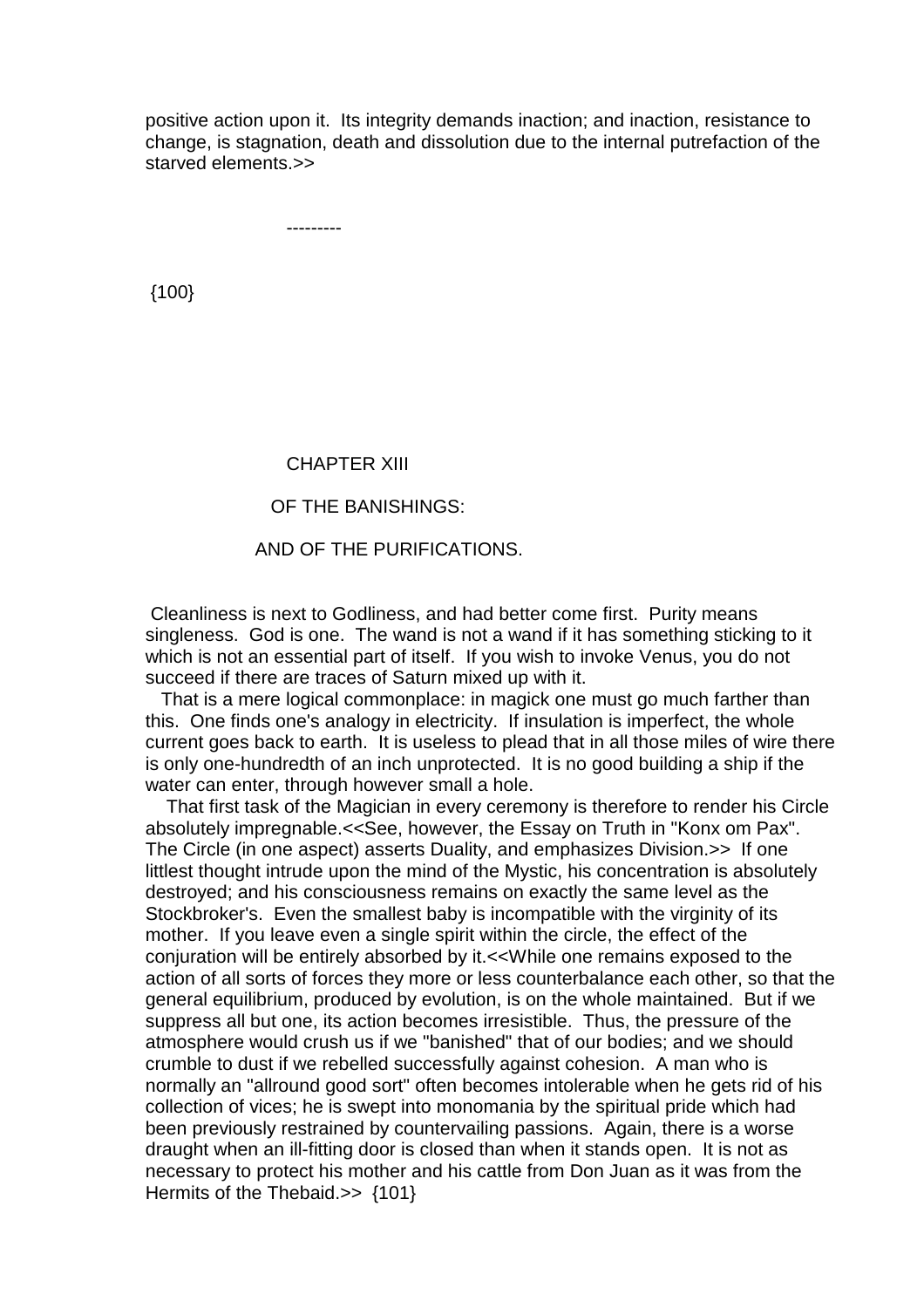The Magician must therefore take the utmost care in the matter of purification, "firstly", of himself, "secondly", of his instruments, "thirdly", of the place of working. Ancient Magicians recommended a preliminary purification of from three days to many months. During this period of training they took the utmost pains with diet. They avoided animal food, lest the elemental spirit of the animal should get into their atmosphere. They practised sexual abstinence, lest they should be influenced in any way by the spirit of the wife. Even in regard to the excrements of the body they were equally careful; in trimming the hair and nails, they ceremonially destroyed<<Such destruction should be by burning or other means which produces a complete chemical change. In so doing care should be taken to bless and liberate the native elemental of the thing burnt. This maxim is of universal application.>> the severed portion. They fasted, so that the body itself might destroy anything extraneous to the bare necessity of its existence. They purified the mind by special prayers and conservations. They avoided the contamination of social intercourse, especially the conjugal kind; and their servitors were disciples specially chosen and consecrated for the work.

 In modern times our superior understanding of the essentials of this process enables us to dispense to some extent with its external rigours; but the internal purification must be even more carefully performed. We may eat meat, provided that in doing so we affirm that we eat it in order to strengthen us for the special purpose of our proposed invocation.<<In an Abbey of Thelema we say "Will" before a meal. The formula is as follows. "Do what thou wilt shall be the whole of the Law." "What is thy Will?" "It is my will to eat and drink" "To what end?" "That my body may be fortified thereby." "To what end?" "That I may accomplish the Great Work." "Love is the law, love under will." "Fall to!" This may be adapted as a monologue. One may also add the inquiry "What is the Great Work?" and answer appropriately, when it seems useful to specify the nature of the Operation in progress at the time. The point is to seize every occasion of bringing every available force to bear upon the objective of the assault. It does not matter what the force is (by any standard of judgment) so long as it plays its proper part in securing the success of the general purpose. Thus, even laziness may be used to increase our indifference to interfering impulses, or envy to counteract carelessness. See Liber CLXXV, Equinox I, VII, p. 37. This is especially true, since the forces are destroyed by the process. That is, one destroys a complex which in itself is "evil" and puts its elements to the one right use.>> {102}

 By thus avoiding those actions which might excite the comment of our neighbours we avoid the graver dangers of falling into spiritual pride.

 We have understood the saying: "To the pure all things are pure", and we have learnt how to act up to it. We can analyse the mind far more acutely than could the ancients, and we can therefore distinguish the real and right feeling from its imitations. A man may eat meat from self-indulgence, or in order to avoid the dangers of asceticism. We must constantly examine ourselves, and assure ourselves that every action is really subservient to the One Purpose.

 It is ceremonially desirable to seal and affirm this mental purity by Ritual, and accordingly the first operation in any actual ceremony is bathing and robing, with appropriate words. The bath signifies the removal of all things extraneous to antagonistic to the one thought. The putting on of the robe is the positive side of the same operation. It is the assumption of the fame of mind suitable to that one thought.

 A similar operation takes place in the preparation of every instrument, as has been seen in the Chapter devoted to that subject. In the preparation of the place of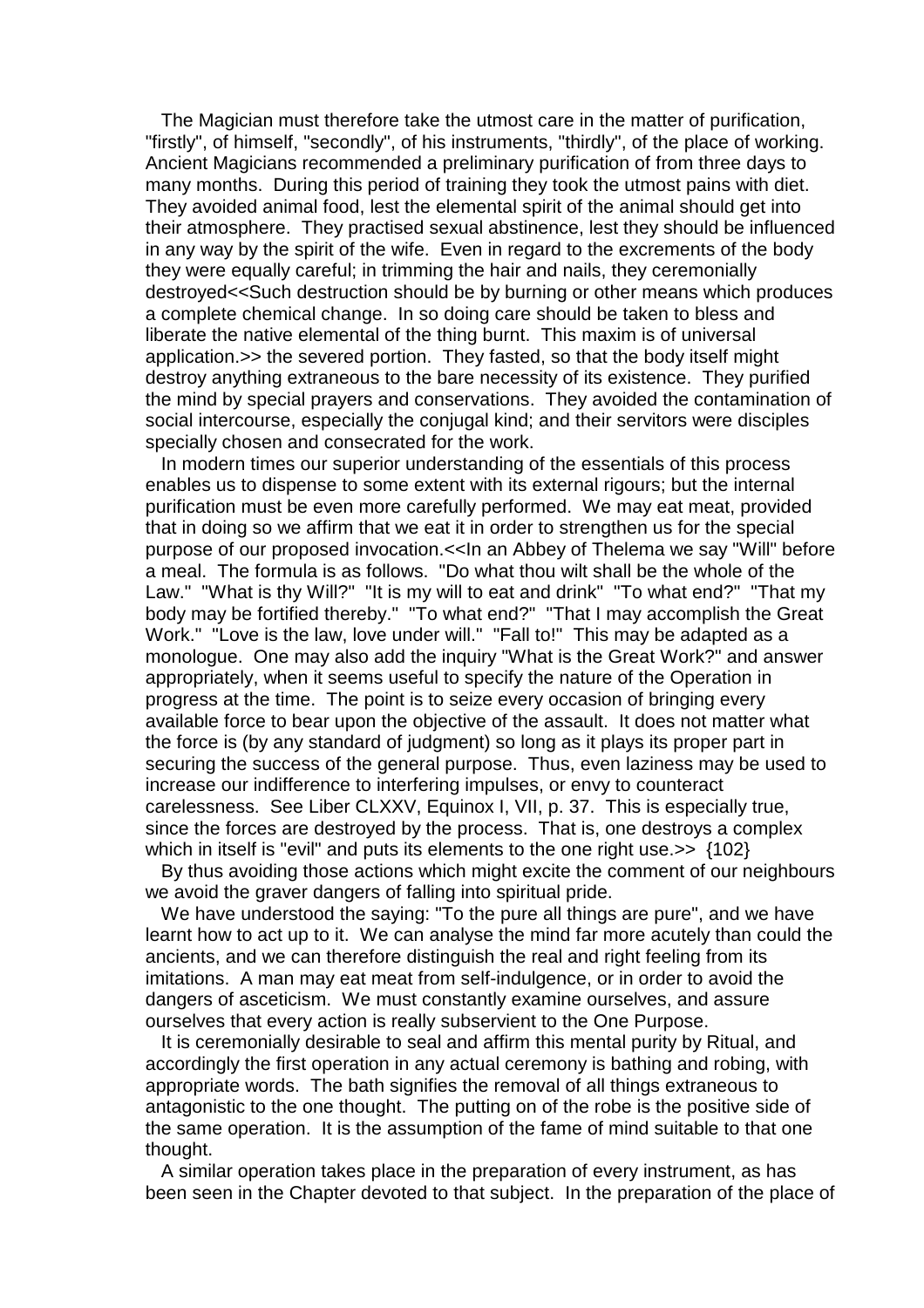working, the same considerations apply. We first remove from that place all objects; and we then put into it those objects, and only those {103} objects, which are necessary. During many days we occupy ourselves in this process of cleansing and consecration; and this again is confirmed in the actual ceremony.

 The cleansed and consecrated Magician takes his cleansed and consecrated instruments into that cleansed and consecrated place, and there proceeds to repeat that double ceremony in the ceremony itself, which has these same two main parts. The first part of every ceremony is the banishing; the second, the invoking. The same formula is repeated even in the ceremony of banishing itself, for in the banishing ritual of the pentagram we not only command the demons to depart, but invoke the Archangels and their hosts to act as guardians of the Circle during our pre-occupation with the ceremony proper.

In more elaborate ceremonies it is usual to banish everything by name. Each element, each planet, and each sign, perhaps even the Sephiroth themselves; all are removed, including the very one which we wished to invoke, for that forces as existing in Nature is always impure. But this process, being long and wearisome, is not altogether advisable in actual working. It is usually sufficient to perform a general banishing, and to rely upon the aid of the guardians invoked. Let the banishing therefore be short, but in no wise slurred --- for it is useful as it tends to produce the proper attitude of mind for the invocations. "The Banishing Ritual of the Pentagram" (as now rewritten, Liber 333, Cap. XXV) is the best to use.<<See also the Ritual called "The Mark of the Beast" given in an Appendix. But this is pantomorphous.>> Only the four elements are specifically mentioned, but these four elements contain the planets and the signs<<The signs and the planets, of course, contain, the elements. It is important to remember this fact, as it helps one to grasp what all these terms really mean. None of the "Thirty-two Paths" is a simple idea; each one is a combination, differentiated from the others by its structure and proportions. The chemical elements are similarly constituted, as the critics of Magick have at last been compelled to admit.>> --- the four elements are Tetragrammaton; and Tetragrammaton is the Universe. This special precaution is, however, necessary: make exceedingly sure that the ceremony of banishing is effective! {104} Be alert and on your guard! Watch before you pray! The feeling of success in banishing, once acquired, is unmistakable.

 At the conclusion, it is usually well to pause for a few moments, and to make sure once more that every thing necessary to the ceremony is in its right place. The Magician may then proceed to the final consecration of the furniture of the Temple.<<That is, of the special arrangement of that furniture. Each object should have been separately consecrated beforehand. The ritual here in question should summarize the situation, and devote the particular arrangement to its purpose by invoking the appropriate forces. Let it be well remembered that each object is bound by the Oaths of its original consecration as such. Thus, if a pantacle has been made sacred to Venus, it cannot be used in an operation of Mars; the Energy of the Exorcist would be taken up in overcoming the opposition of the "Karma" or inertia therein inherent.>>

{105}

---------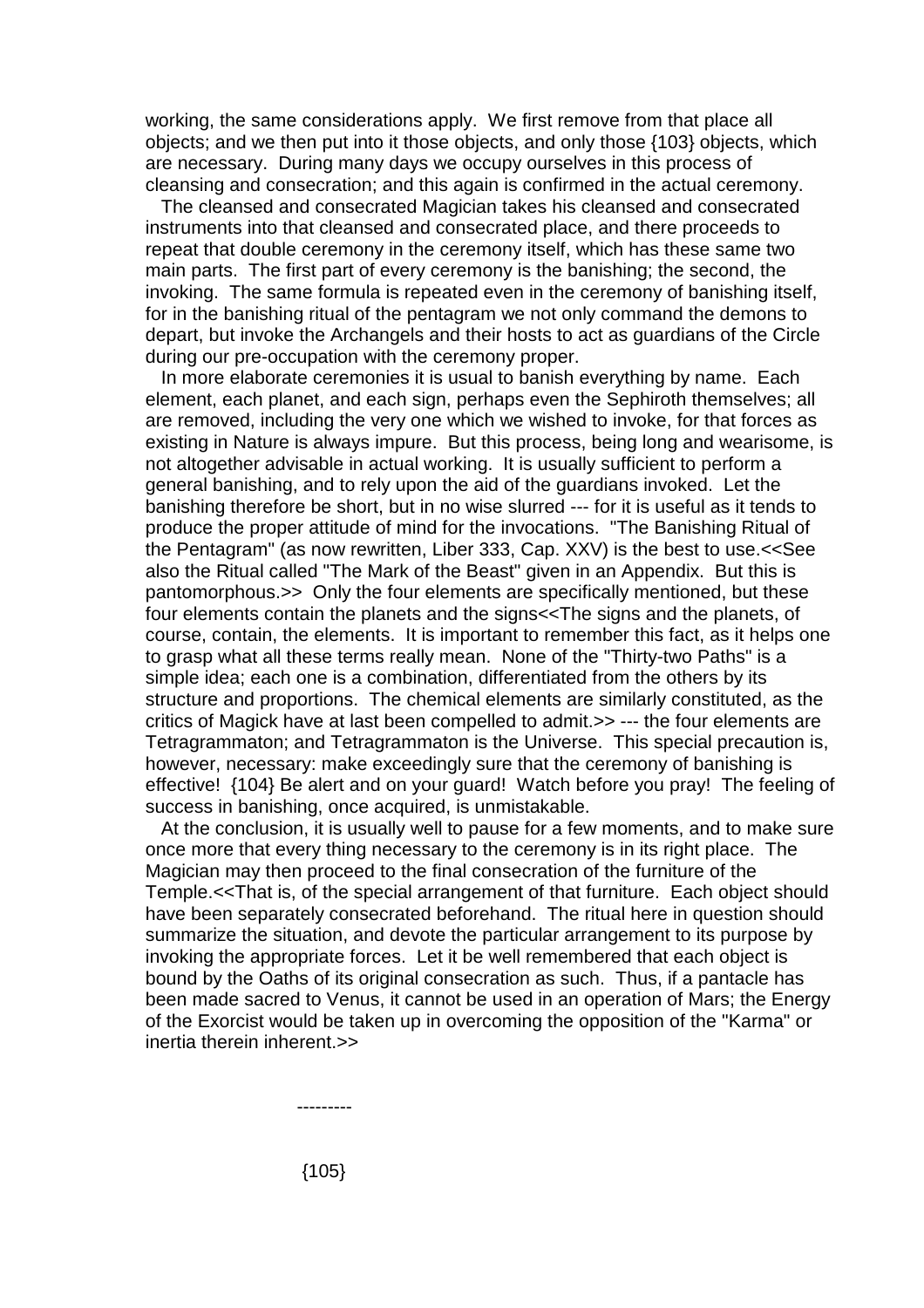Magick in Theory and Practice by Aleister Crowley

1988 e.v. key entry and proof reading with re-format and conversion from XYWrite to 7-bit ASCII on 10/14/90 e.v. done by Bill Heidrick, T.G. of O.T.O. (further proof reading desirable)

disk 2 of 4

Copyright (c) O.T.O.

O.T.O. P.O.Box 430 Fairfax, CA 94930 USA

(415) 454-5176 ---- Messages only.

# LIMITED LICENSE

 Except for notations added to the history of modification, the text on this diskette down to the next row of asterisks must accompany all copies made of this file. In particular, this paragraph and the copyright notice are not to be deleted or changed on any copies or print-outs of this file. With these provisos, anyone may copy this file for personal use or research. Copies may be made for others at reasonable cost of copying and mailing only, no additional charges may be added.

\*\*\*\*\*\*\*\*\*\*\*\*\*\*\*\*\*\*\*\*\*\*\*\*\*\*\*\*\*\*\*\*\*\*\*\*\*\*\*\*\*\*\*\*\*\*\*\*\*\*\*\*\*\*\*\*\*\*\*\*\*\*\*\*\*\*\*\*\*\*\*\*\*

Pages in the original are marked thus at the bottom: {page number} Comments and notes not in the original are identified with the initials of the source: AC note = Crowley note. WEH note = Bill Heidrick note, etc.

All footnotes have been moved up to the place in text indexed and set off in double wedge brackets, viz. << note...>>

\*\*\*\*\*\*\*\*\*\*\*\*\*\*\*\*\*\*\*\*\*\*\*\*\*\*\*\*\*\*\*\*\*\*\*\*\*\*\*\*\*\*\*\*\*\*\*\*\*\*\*\*\*\*\*\*\*\*\*\*\*\*\*\*\*\*\*\*\*\*\*\*\*\*

CHAPTER XIV

OF THE CONSECRATIONS:

WITH AN ACCOUNT OF THE

NATURE AND NURTURE OF THE MAGICAL LINK.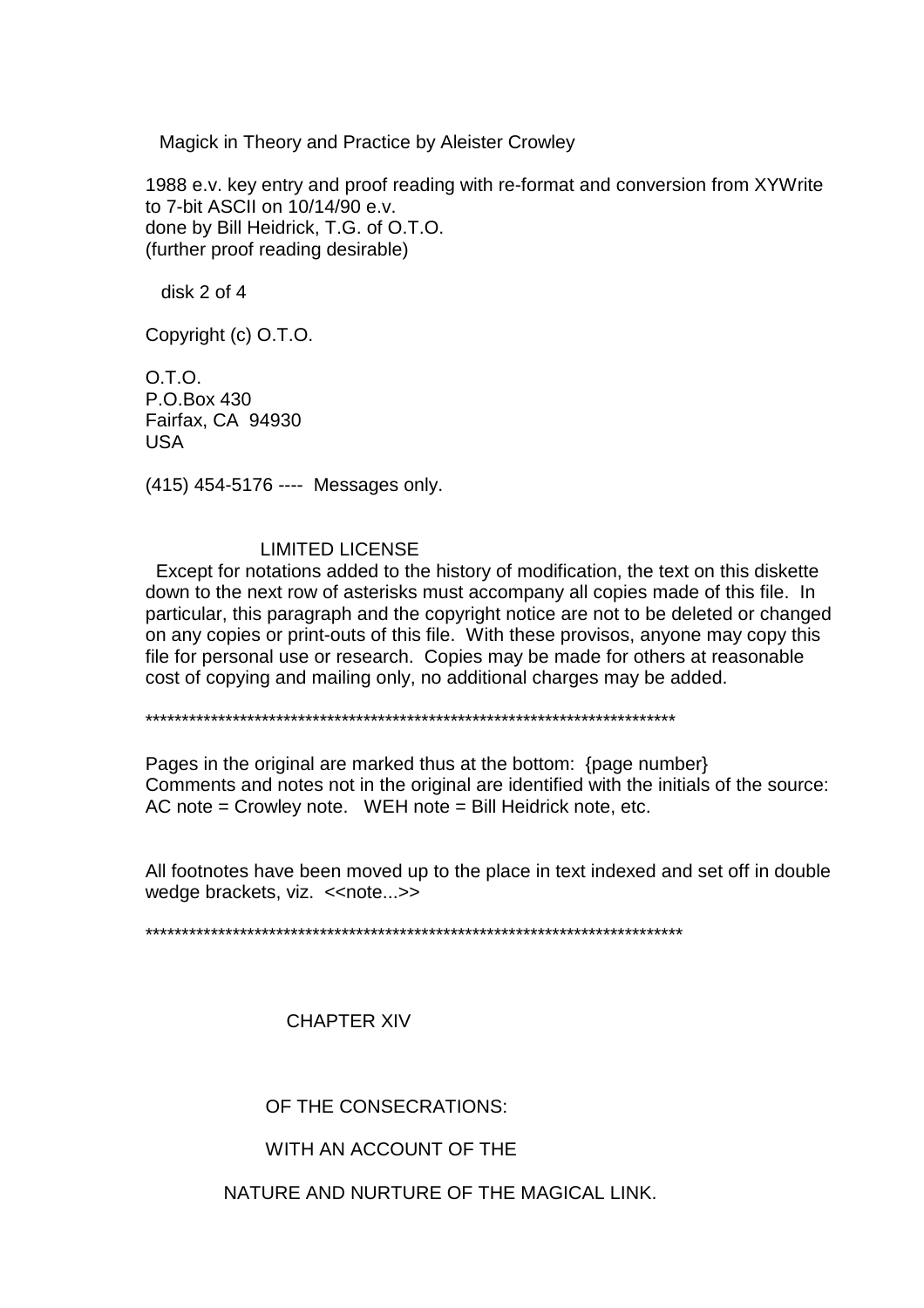Consecration is the active dedication of a thing to a single purpose. Banishing prevents its use for any other purpose, but it remains inert until consecrated. Purification is performed by water, and banishing by air, whose weapon is the sword. Consecration is performed by fire, usually symbolised by the holy lamp.<<The general conception is that the three active elements co-operate to affect earth; but earth itself may be employed as an instrument. Its function is solidification. The use of the Pentacle is indeed very necessary in some types of operation, especially those whose object involves manifestation in matter, and the fixation in (more or less) permanent form of the subtle forces of Nature.>>

 In most extant magical rituals the two operations are performed at once; or (at least) the banishing has the more important place, and greater pains seem to be taken with it; but as the student advances to Adeptship the banishing will diminish in importance, for it will no longer be so necessary. The Circle of the Magician will have been perfected by his habit of Magical work. In the truest sense of that word, he will never step outside the Circle during his whole life. But the consecration, being the application of a positive force, can always be raised to a closer approximation to perfection. Complete success in banishing is soon attained; but there can be no completeness in the advance to holiness. {106}

 The method of consecration is very simple. Take the wand, or the holy oil, and draw upon the object to be consecrated the supreme symbol of the force to which you dedicate it. Confirm this dedication in words, invoking the appropriate God to indwell that pure temple which you have prepared for Him. Do this with fervour and love, as if to balance the icy detachment which is the proper mental attitude for banishing.<<The Hebrew legends furnish us with the reason for the respective virtues of water and fire. The world was purified by water at the Deluge, and will be consecrated by fire at the last Judgment. Not until that is finished can the "real ceremony" begin.>>

 The words of purification are: Asperges me, Therion, hyssopo, et mundabor; lavabis me, et super nivem dealbabor.

 Those of consecration are: Accendat in nobis Therion ignem sui amoris et flammam aeternae caritatis.<<These may now advantageously be replaced by (a) "... pure will, unassuaged of purpose, delivered from the lust of result, is every way perfect." (CCXX, I, 44) to banish; and (b) "I am uplifted in thine heart; and the kisses of the stars rain hard upon thy body." (CCXX, II, 62) to consecrate. For the Book of the Law contains the Supreme Spells.>>

 These, as initiates of the VII Degree of O.T.O. are aware, mean more than appears.

**III** and the state of the III

 It is a strange circumstance that no Magical writer has hitherto treated the immensely important subject of the Magical Link. It might almost be called the Missing Link. It has apparently always been taken for granted, only lay writers on Magick like Dr. J. G. Frazer have accorded the subject its full importance.

 Let us try to make considerations of the nature of Magick in a strictly scientific spirit, as well as, deprived of the guidance of antiquity, we may.

**In the contract of the Contract of the Contract of the Contract of the Contract of the Contract of the Contract of the Contract of the Contract of the Contract of the Contract of the Contract of the Contract of the Contra**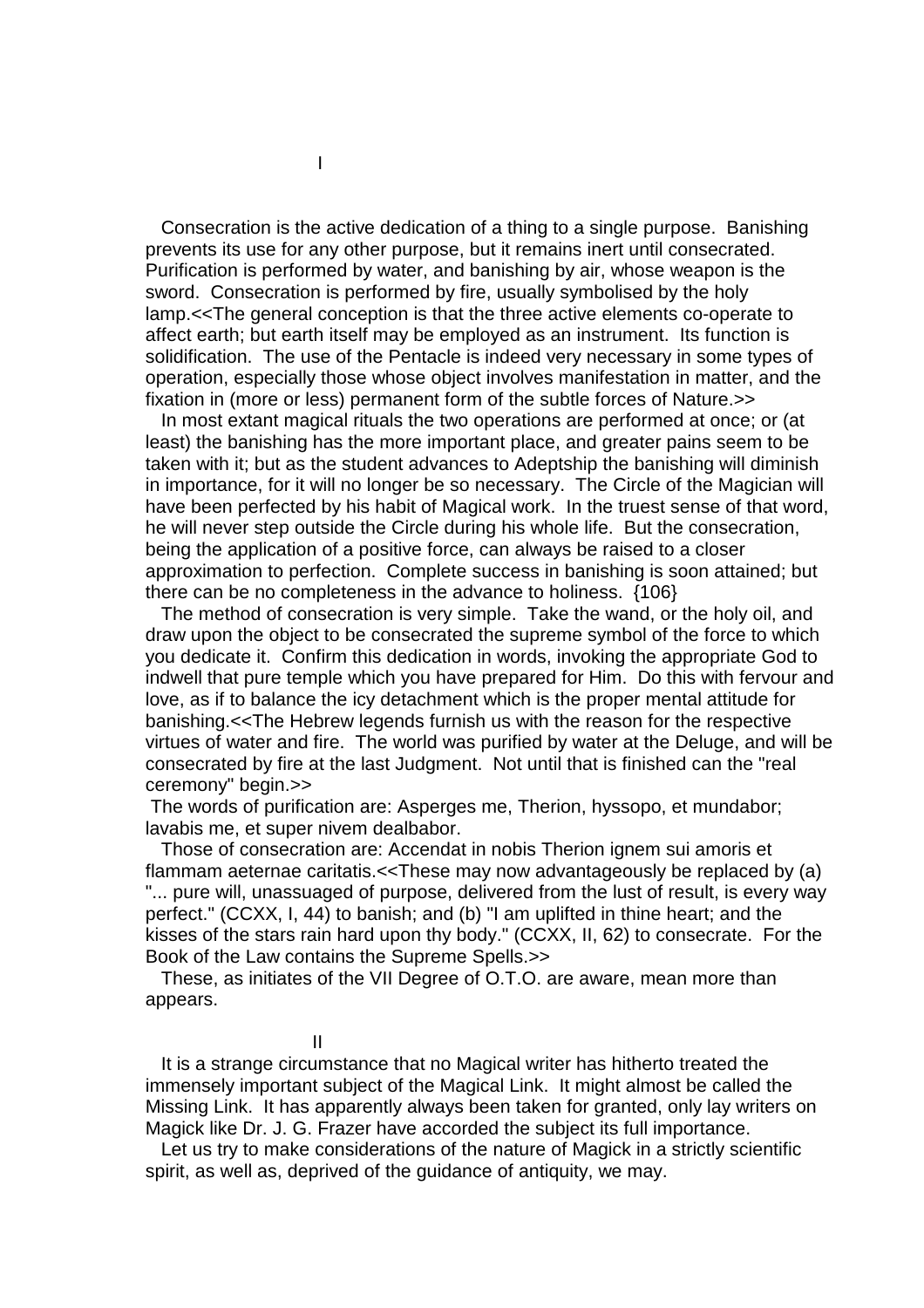What is a Magical Operation? It may be defined as any event in nature which is brought to pass by Will. We must not exclude potato-growing or banking from our definition. {107}

 Let us take a very simple example of a Magical Act: that of a man blowing his nose. What are the conditions of the success of the Operation? Firstly, that the man's Will should be to blow his nose; secondly, that he should have a nose capable of being blown; thirdly, that he should have at command an apparatus capable of expressing his spiritual Will in terms of material force, and applying that force to the object which he desires to affect. His Will may be as strong and concentrated as that of Jupiter, and his nose may be totally incapable of resistance; but unless the link is made by the use of his nerves and muscles in accordance with psychological, physiological, and physical law, the nose will remain unblown through all eternity.

 Writers of Magick have been unsparing in their efforts to instruct us in the preparation of the Will, but they seem to have imagined that no further precaution was necessary. There is a striking case of an epidemic of this error whose history is familiar to everybody. I refer to Christian Science, and the cognate doctrines of "mental healing" and the like. The theory of such people, stripped of dogmatic furbelows, is perfectly good Magic of its kind, its negroid kind. The idea is correct enough: matter is an illusion created by Will through mind, and consequently susceptible of alteration at the behest of its creator. But the practice has been lacking. They have not developed a scientific technique for applying the Will. It is as if they expected the steam of Watts' kettle to convey people from place to place without the trouble of inventing and using locomotives.

 Let us apply these considerations to Magick in its restricted sense, the sense in which it was always understood until the Master Therion extended it to cover the entire operations of Nature.

 What is the theory implied in such rituals as those of the Goetia? What does the Magician do? He applies himself to invoke a God, and this God compels the appearance of a spirit whose function is to perform the Will of the magician at the moment. There is no trace of what may be called machinery in the method. The exorcist hardly takes the pains of preparing a material basis for the spirit to incarnate except the bare connection {108} of himself with his sigil. It is apparently assumed that the spirit already possesses the means of working on matter. The conception seems to be that of a schoolboy who asks his father to tell the butler to do something for him. In other words, the theory is grossly animistic. The savage tribes described by Frazer had a far more scientific theory. The same may be said of witches, who appear to have been wiser than the thaumaturgists who despised them. They at least made waxen images --- identified by baptism --- of the people they wished to control. They at least used appropriate bases for Magical manifestations, such as blood and other vehicles of animal force, with those of vegetable virtue such as herbs. They were also careful to put their bewitched products into actual contact --- material or astral --- with their victims. The classical exorcists, on the contrary, for all their learning, were careless about this essential condition. They acted as stupidly as people who should write business letters and omit to post them.

 It is not too much to say that this failure to understand the conditions of success accounts for the discredit into which Magick fell until Eliphas Levi undertook the task of re-habilitating it two generations ago. But even he (profoundly as he studied, and luminously as he expounded, the nature of Magick considered as a universal formula) paid no attention whatever to that question of the Magical Link,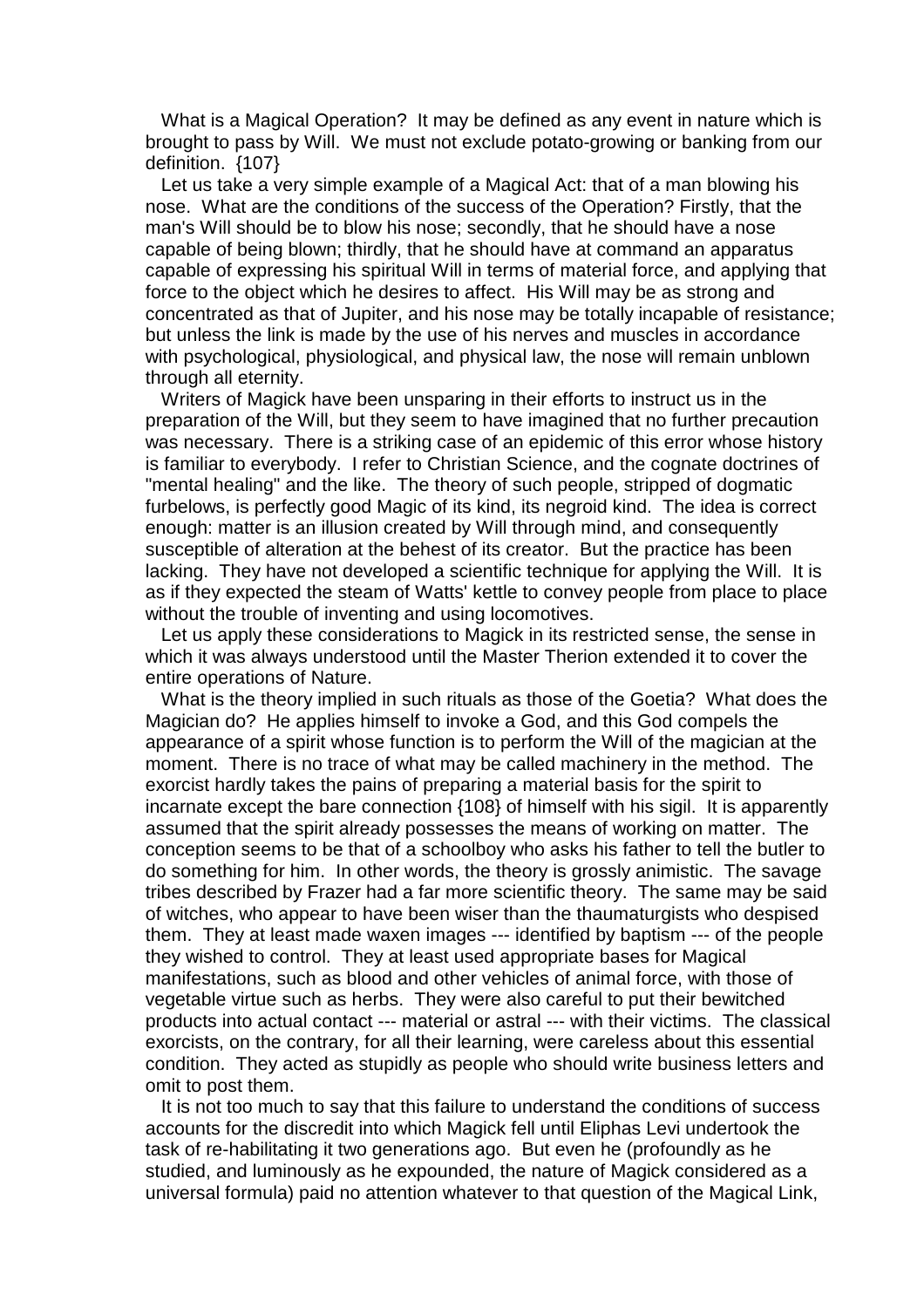though he everywhere implies that it is essential to the Work. He evaded the question by making the "petitio principii" of assigning to the Astral Light the power of transmitting vibrations of all kinds. He nowhere enters into detail as to how its effects are produced. He does not inform us as to the qualitative or quantitative laws of this light. (The scientifically trained student will observe the analogy between Levi's postulate and that of ordinary science "in re" the luminiferous ether.)

 It is deplorable that nobody should have recorded in a systematic form the results of our investigations of the Astral Light. We have no account of its properties or of the laws which obtain in its sphere. Yet these are sufficiently remarkable. We may briefly notice that, in the Astral Light, two or more objects can {109} occupy the same space at the same time without interfering with each other or losing their outlines.

 In that Light, objects can change their appearance completely without suffering change of Nature. The same thing can reveal itself in an infinite number of different aspects; in fact, it identifies itself by so doing, much as a writer or a painter reveals himself in a succession of novels or pictures, each of which is wholly himself and nothing else, but himself under varied conditions, though each appears utterly different from its fellows. In that Light one is "swift without feet and flying without wings"; one can travel without moving, and communicate without conventional means of expression. One is insensible to heat, cold, pain, and other forms of apprehension, at least in the shapes which are familiar to us in our bodily vehicles. They exist, but they are appreciated by us, and they affect us, in a different manner. In the Astral Light we are bound by what is, superficially, an entirely different series of laws. We meet with obstacles of a strange and subtle character; and we overcome them by an energy and cunning of an order entirely alien to that which serves us in earthly life. In that Light, symbols are not conventions but realities, yet (on the contrary) the beings whom we encounter are only symbols of the realities of our own nature. Our operations in that Light are really the adventures of our own personified thoughts. The universe is a projection of ourselves; an image as unreal as that of our faces in a mirror, yet, like that face, the necessary form of expression thereof, not to be altered save as we alter ourselves.<<This passage must not be understood as asserting that the Universe is purely subjective. On the contrary, the Magical Theory accepts the absolute reality of all things in the most objective sense. But all perceptions are neither the observer nor the observed; they are representations of the relation between them. We cannot affirm any quality in an object as being independent of our sensorium, or as being in itself that which it seems to us. Nor can we assume that what we cognize is more than a partial phantom of its cause. We cannot even determine the meaning of such ideas as motion, or distinguish between time and space, except in relation to some particular observer. For example, if I fire a cannon twice at an interval of 3 hours, an observer on the Sun would note a difference of some 200,000 miles in space between the shots, while to me they seem "in the same place." Moreover, I am incapable of perceiving any phenomenon except by means of the arbitrary instruments of my senses; it is thus correct to say that the Universe as I know it is subjective, without denying its objectivity.>> The mirror may {110} be distorted, dull, clouded, or cracked; and to this extent, the reflection of ourselves may be false even in respect of its symbolic presentation. In that Light, therefore, all that we do is to discover ourselves by means of a sequence of hieroglyphics, and the changes which we apparently operate are in an objective sense illusions.

 But the Light servers us in this way. It enables us to see ourselves, and therefore to aid us to initiate ourselves by showing us what we are doing. In the same way a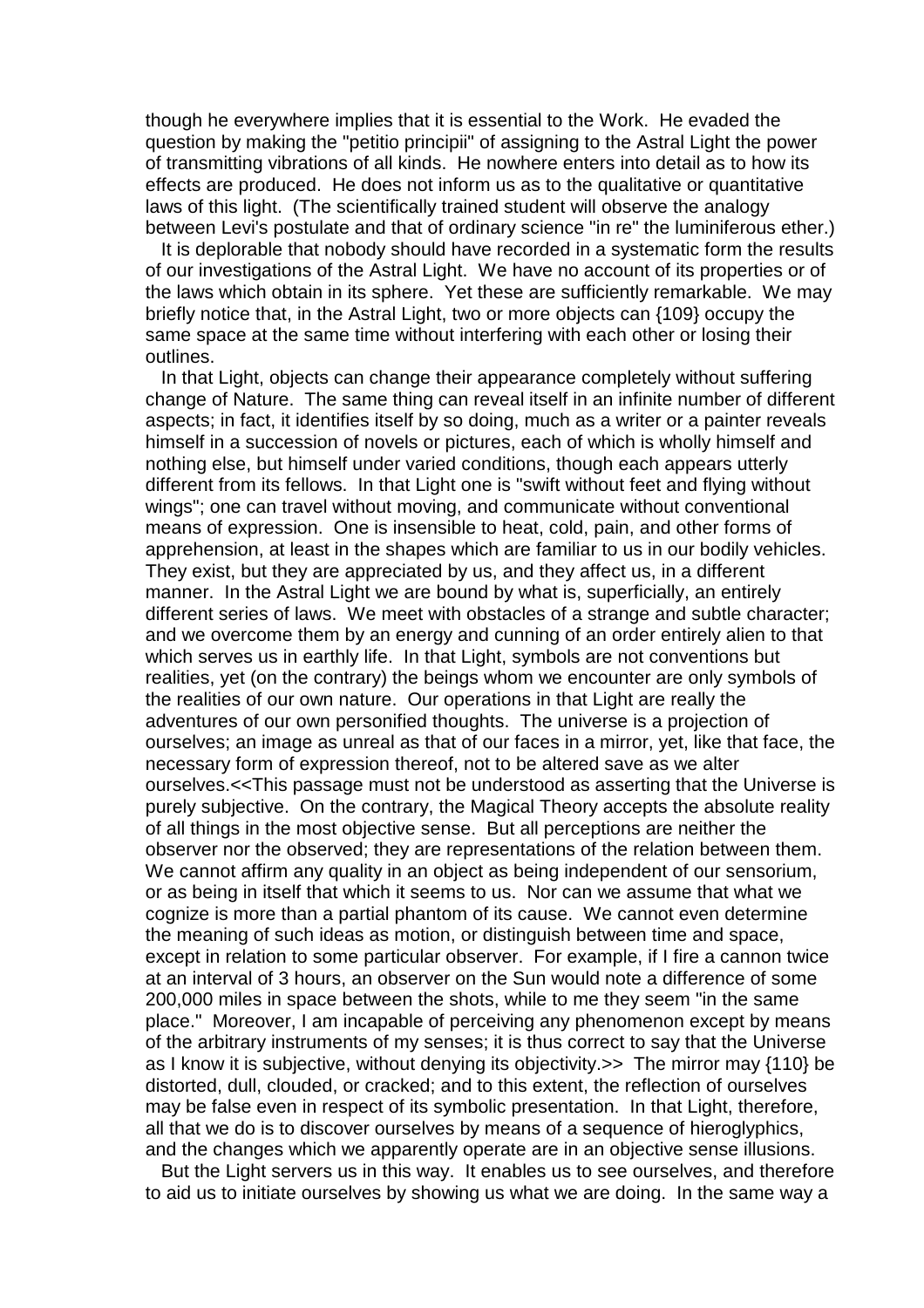watchmaker uses a lens, though it exaggerates and thus falsifies the image of the system of wheels which he is trying to adjust. In the same way, a writer employs arbitrary characters according to a meaningless convention in order to enable his reader by retranslating them to obtain an approximation to his idea.

 Such are a few of the principal characteristics Astral Light. Its quantitative laws are much less dissimilar from those of material physics. Magicians have too often been foolish enough to suppose that all classes of Magical Operations were equally easy. They seem to have assumed that the "almighty power of God" was an infinite quantity in presence of which all finites were equally insignificant. "One day is with the Lord as a thousand years" is their first law of Motion. "Faith can move mountains" they say, and disdain to measure either the faith or the mountains. If you can kill a chicken by Magick, why not destroy an army with equal exertion? "With God all things are possible."

 This absurdity is an error of the same class as that mentioned above. The facts are wholly opposed. Two and two make four in the Astral as rigorously as anywhere else. The distance of one's Magical target and the accuracy of one's Magical rifle are factors in the success of one's Magical shooting in just the same way as at Bisley. The law of Magical gravitation is as rigid as that of Newton. The law of Inverse Squares may not apply; but some {111} such law does apply. So it is for everything. You cannot produce a thunderstorm unless the materials exist in the air at the time, and a Magician who could make rain in Cumberland might fail lamentably in the Sahara. One might make a talisman to win the love of a shop-girl and find it work, yet be baffled in the case of a countess; or vice versa. One might impose one's Will on a farm, and be crushed by that of a city; or vice versa. The MASTER THERION himself, with all his successes in every kind of Magick, sometimes appears utterly impotent to perform feats which almost any amateur might do, because He has matched his Will against that of the world, having undertaken the Work of a Magus to establish the word of His Law on the whole of mankind. He will succeed, without doubt, but He hardly expects to see more than a sample of His product during His present incarnation. But He refuses to waste the least fraction of His force on works foreign to His WORK, however obvious it may seem to the onlooker that His advantage lies in commanding stones to become bread, or otherwise making things easy for Himself.

 These considerations being thoroughly understood we may return to the question of making the Magical Link. In the case above cited FRATER PERDURABO composed His talisman by invoking His Holy Guardian Angel according to the Sacred Magick of Abramelin the Mage. That Angel wrote on the lamen the Word of the Aeon. The Book of the Law is this writing. To this lamen the Master Therion gave life by devoting His own life thereto. We may then regard this talisman, the Law, as the most powerful that has been made in the world's history, for previous talismans of the same type have been limited in their scope by conditions of race and country. Mohammed's talisman, Allah, was good only from Persia to the Pillars of Hercules. The Buddha's, Anatta, operated only in the South and East of Asia. The new talisman, Thelema, is master of the planet.

 But now observe how the question of the Magical Link arises! No matter how mighty the truth of Thelema, it cannot prevail unless it is applied to any by mankind. As long as the Book of the Law was in Manuscript, it could only affect the small group amongst whom it was circulated. It had to be put into action by {112} the Magical Operation of publishing it. When this was done, it was done without proper perfection. Its commands as to how the work ought to be done were not wholly obeyed. There were doubt and repugnance in FRATER PERDURABO's mind, and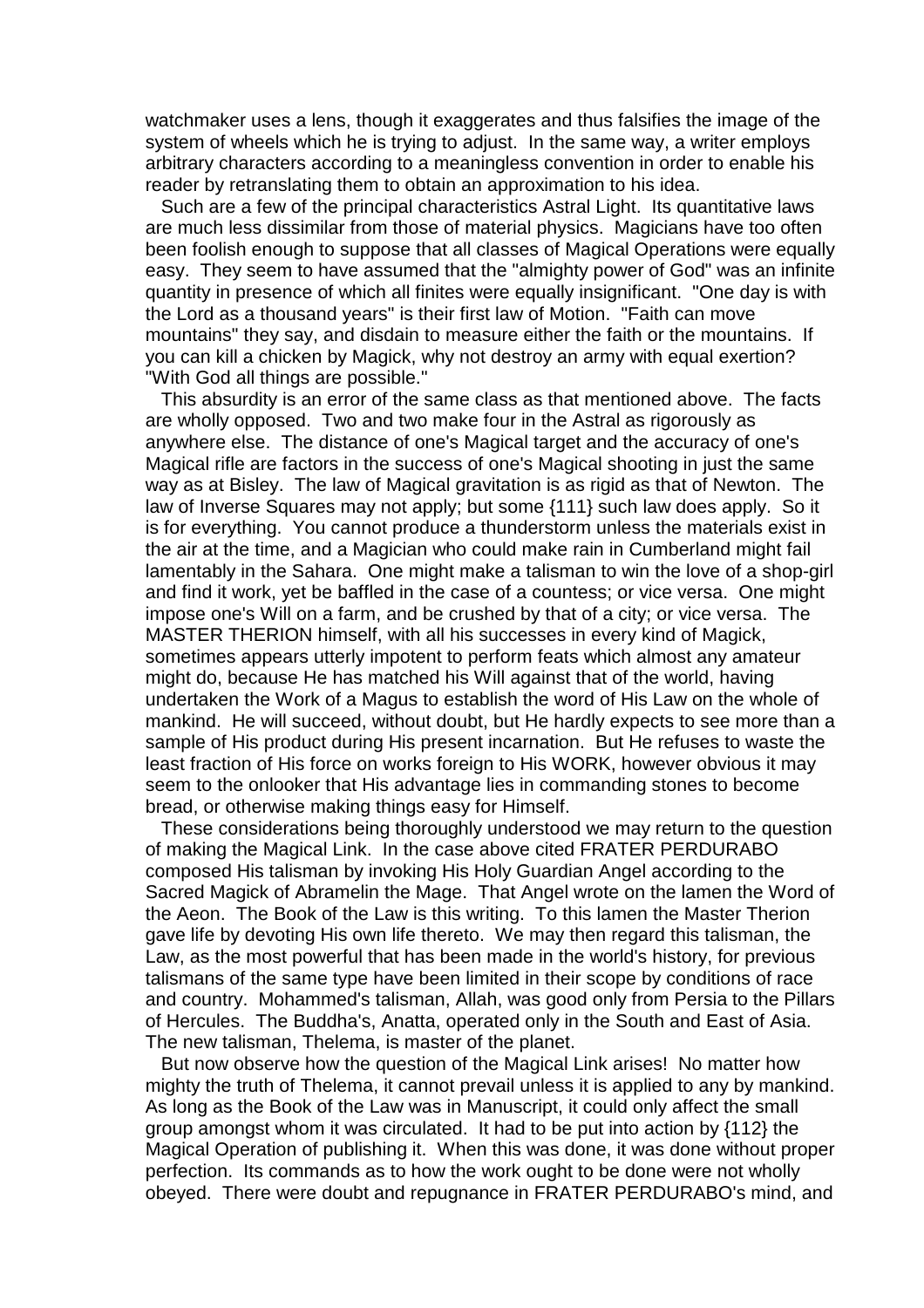they hampered His work. He was half-hearted. Yet, even so then intrinsic power of the truth of the Law and the impact of the publication were sufficient to shake the world so that a critical war broke out, and the minds of men were moved in a mysterious manner. The second blow was struck by the re-publication of the Book in September 1913, and this time the might of this Magick burst out and caused a catastrophe to civilization. At this hour, the MASTER THERION is concealed, collecting his forces for a final blow. When The Book of the Law and its Comment is published, with the forces of His whole Will in perfect obedience to the instructions which have up to now been misunderstood or neglected, the result will be incalculably effective. The event will establish the kingdom of the Crowned and Conquering Child over the whole earth, and all men shall bow to the Law, which is "love under will".

 This is an extreme case; but there is one law only to govern the small as the great. The same laws describe and measure the motions of the ant and the stars. Their light is no swifter than that of a spark. In every operation of Magick the link must be properly made. The first requisite is the acquisition of adequate force of the kind required for the purpose. We must have electricity of a certain potential in sufficient amount if we wish to heat food in a furnace. We shall need a more intense current and a greater supply to light a city than to charge a telephone wire. No other kind of force will do. We cannot use the force of steam directly to impel an aeroplane, or to get drunk. We must apply it in adequate strength in an appropriate manner.

 It is therefore absurd to invoke the spirit of Venus to procure us the love of an Empress, unless we take measures to transmit the influence of our work to the lady. We may for example consecrate a letter expressing our Will; or, if we know how, we may use some object connected with the person whose acts we are attempting to control, such as a lock of hair or a handkerchief {113} once belonging to her, and so in subtile connection with her aura. But for material ends it is better to have material means. We must not rely on fine gut in trolling for salmon. Our will to kill a tiger is poorly conveyed by a charge of small shot fired at a range of one hundred yards. Our talisman must, therefore, be an object suitable to the nature of our Operation, and we must have some such means of applying its force to such a way as will naturally compel the obedience of the portion of Nature which we are trying to change. If one will the death of a sinner, it is not sufficient to hate him, even if we grant that the vibrations of thought, when sufficiently powerful and pure, may modify the Astral light sufficiently to impress its intention to a certain extent on such people as happen to be sensitive. It is much surer to use one's mind and muscle in service of that hate by devising and making a dagger, and then applying the dagger to the heart of one's enemy. One must give one's hate a bodily form of the same order as that which one's enemy has taken for his manifestation. Your spirit can only come into contact with his by means of this magical manufacture of phantoms; in the same way, one can only measure one's mind (a certain part of it) against another man's by expressing them in some such form as the game of chess. One cannot use chessmen against another man unless he agree to use them in the same sense as you do. The board and men form the Magical Link by which you can prove your power to constrain him to yield. The game is a device by which you force him to turn down his king in surrender, a muscular act made in obedience to your will, thought he may be twice your weight and strength.

 These general principles should enable the student to understand the nature of the work of making the Magical Link. It is impossible to give detailed instructions,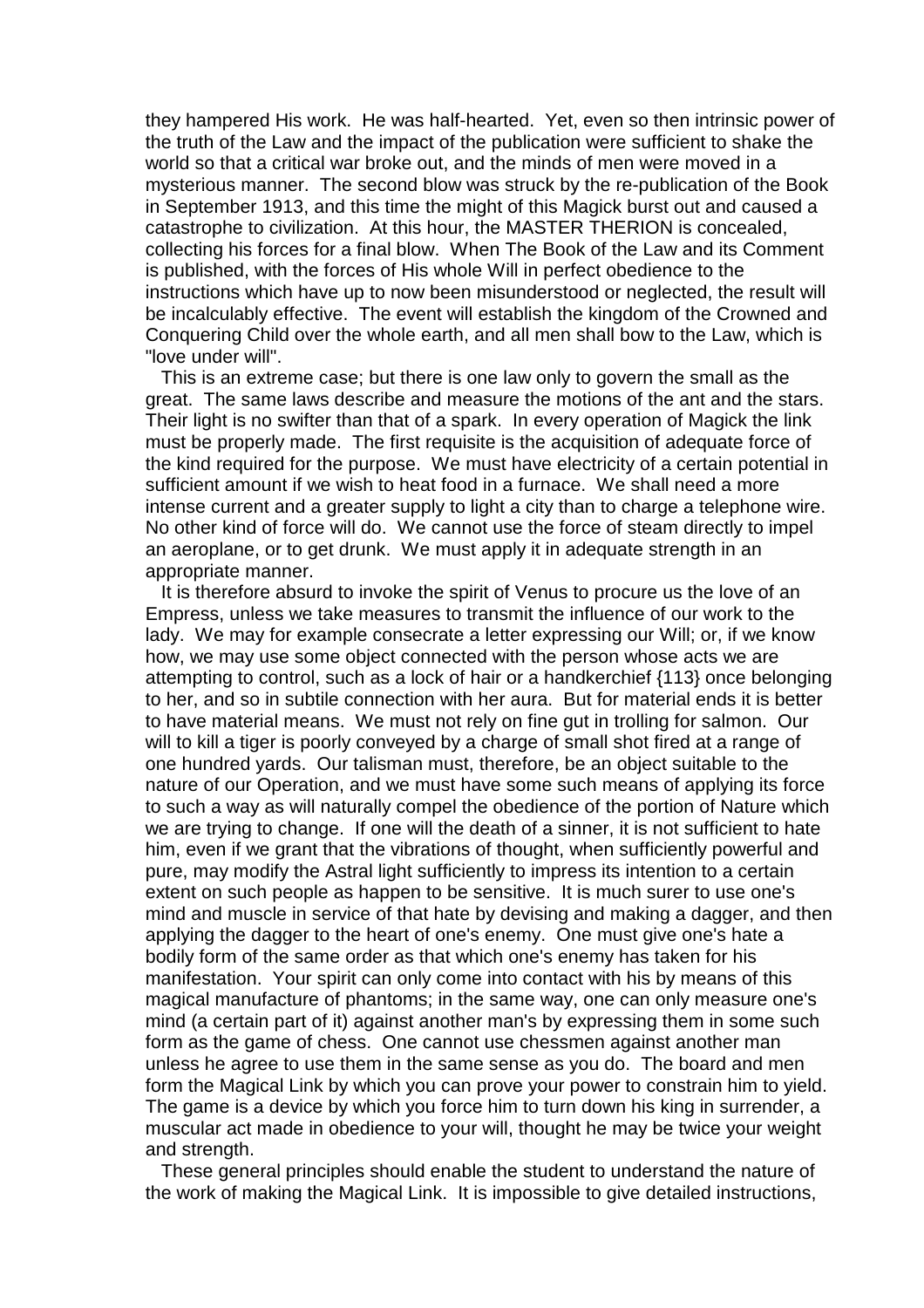because every case demands separate consideration. It is sometimes exceedingly difficult to devise proper measures.

 Remember that Magick includes all acts soever. Anything may serve as a Magical weapon. To impose one's Will on a nation, for instance, one's talisman may be a newspaper, one's triangle a church, or one's circle a Club. To win a woman, one's {114} pantacle may be a necklace; to discover a treasure, one's wand may be a dramatist's pen, or one's incantation a popular song.

 Many ends, many means: it is only important to remember the essence of the operation, which is to will its success with sufficiently pure intensity, and to incarnate that will in a body suitable to express it, a body such that its impact on the bodily expression of the idea one wills to change is to cause it to do so. For instance, is it my will to become a famous physician? I banish all "hostile spirits" such as laziness, alien interests, and confliction pleasures, from my "circle" the hospital; I consecrate my "weapons" (my various abilities) to the study of medicine; I invoke the "Gods" (medical authorities) by studying and obeying their laws in their books. I embody the "Formulae" (the ways in which causes and effects influence disease) in a "Ritual" (my personal style of constraining sickness to conform with my will). I persist in these conjurations year after year, making the Magical gestures of healing the sick, until I compel the visible appearance of the Spirit of Time, and make him acknowledge me his master. I have used the appropriate kind of means, in adequate measure, and applied them in ways pertinent to my purpose by projecting my incorporeal idea of ambition in a course of action such as to induce in others the incorporeal idea of satisfying mine. I made my Will manifest to sense; sense swayed the Wills of my fellowmen; mind wrought on mind through matter.

 I did not "sit for" a medical baronetcy by wishing I had it, or by an "act of faith", or by praying to God "to move Pharaoh's heart", as our modern mental, or our mediaeval, mystic, miracle-mongers were and are muddlers and maudlin enough to advise us to do.

 A few general observations on the Magical Link may not be amiss, in default of details; one cannot make a Manual of How to Go Courting, with an Open-Sesame to each particular Brigand's Cavern, any more than one can furnish a budding burglar with a directory containing the combination of every existing safe. But one can point out the broad distinctions between women who yield, some to flattery, some to eloquence, some to appearance, some to rank, some to wealth, some to ardour, and some to authority. We {115} cannot exhaust the combinations of Lover's Chess, but we may enumerate the principal gambits: the Bouquet, the Chocolates, the Little Dinner, the Cheque-Book, the Poem, the Motor by Moonlight, the Marriage Certificate, the Whip, and the Feigned Flight.

 The Magical Link may be classified under three main heads; as it involves (1) one plane and one person, (2) one plane and two or more persons, (3) two planes.

In class (1) the machinery of Magick --- the instrument --- already exists. Thus, I may wish to heal my own body, increase my own energy; develop my own mental powers, or inspire my own imagination. Here the Exorcist and the Demon are already connected, consciously or subconsciously, by an excellent system of symbols. The Will is furnished by Nature with an apparatus adequately equipped to convey and execute its orders.

 It is only necessary to inflame the Will to the proper pitch and to issue its commands; they are instantly obeyed, unless --- as in the case of organic disease - -- the apparatus is damaged beyond the art of Nature to repair. It may be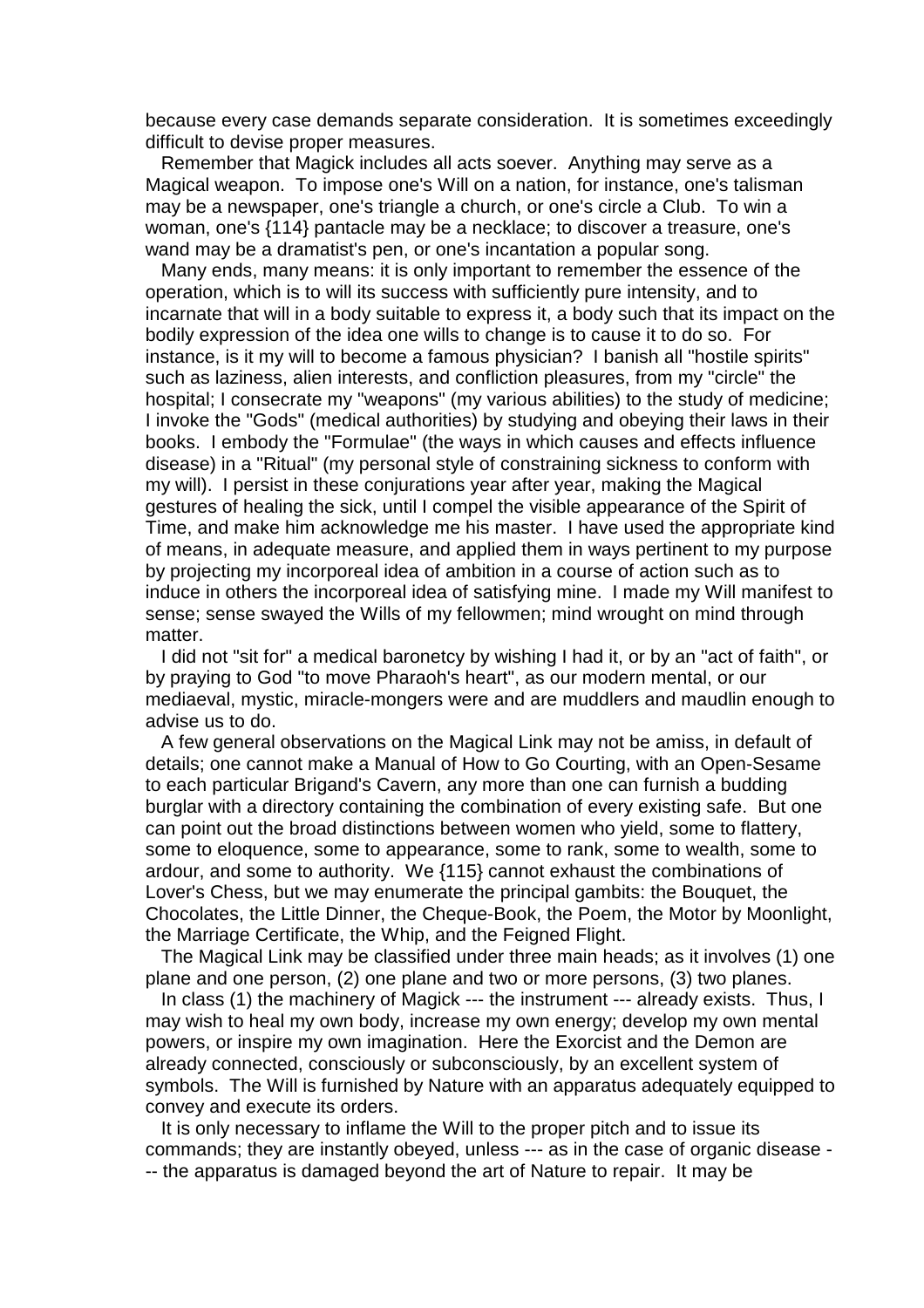necessary in such a case to assist the internal "spirits" by the "purification" of medicines, the "banishing" of diet, or some other extraneous means.

 But at least there is no need of any special device "ad hoc" to effect contact between the Circle and the Triangle. Operations of this class are therefore often successful, even when the Magician has little or no technical knowledge of Magick. Almost any duffer can "pull himself together", devote himself to study, break off a bad habit, or conquer a cowardice. This class of work, although the easiest, is yet the most important; for it includes initiation itself in its highest sense. It extends to the Absolute in every dimension; it involves the most intimate analysis, and the most comprehensive synthesis. In a sense, it is the sole type of Magick either necessary or proper to the Adept; for it includes both the attainment of the Knowledge and Conversation of the Holy Guardian Angel, and the Adventure of the Abyss.

 The second class includes all operations by which the Magician strives to impose his Will upon objects outside his own control, but within that of such other wills as are symbolised by means of {116} a system similar to his own. That is, they can be compelled naturally by cognate consciousness.

 For instance, one may wish to obtain the knowledge put forth in this book. Not knowing that such a book exists, one might yet induce some one who knows of it to offer a copy. Thus one's operation would consist in inflaming one's Will to possess the knowledge to the point of devoting one's life to it, in expressing that will by seeking out people who seem likely to know what is needed, and in imposing it on them by exhibiting such enthusiastic earnestness that they will tell the enquirer that this book will meet his needs.

 Does this sound too simple? Can this obvious common-sense course be really that marvellous Magick that frightens folk so? Yes, even this triviality is one instance of how Magick works.

 But the above practical programme may be a fiasco. One might then resort to Magick in the conventional sense of the word, by constructing and charging a Pantacle appropriate to the object; this Pantacle should then cause a strain in the Astral Light such that the vibrations would compel some alien consciousness to restore equilibrium by bringing the book.

 Suppose a severer and more serious aim; suppose that I wish to win a woman who dislikes me and loves somebody else. In this case, not only her Will, but her lover's must be overcome by my own. I have no direct control of either. But my Will is in touch with the woman's by means of our minds; I have only to make my mind the master of hers by the existing means of communication; her mind will then present its recantation to her Will, her Will repeal its decision, and her body submit to mine as the seal of her surrender.

 Here the Magical Link exists; only it is complex instead of simple as in the First Class.

 There is opportunity for all kinds of error in the transmission of the Will; misunderstanding may mar the matter; a mood may make mischief; external events may interfere; the lover may match me in Magick; the Operation itself may offend nature in many ways; for instance, if there is a subconscious incompatibility between myself and the woman, I deceive myself into thinking {117} that I desire her. Such a flaw is enough to bring the whole operation to naught, just as no effort of Will can make oil mix with water.

 I may work "naturally" by wooing, of course. But, magically, I may attack her astrally so that her aura becomes uneasy, responding no longer to her lover. Unless they diagnose the cause, a quarrel may result, and the woman's bewildered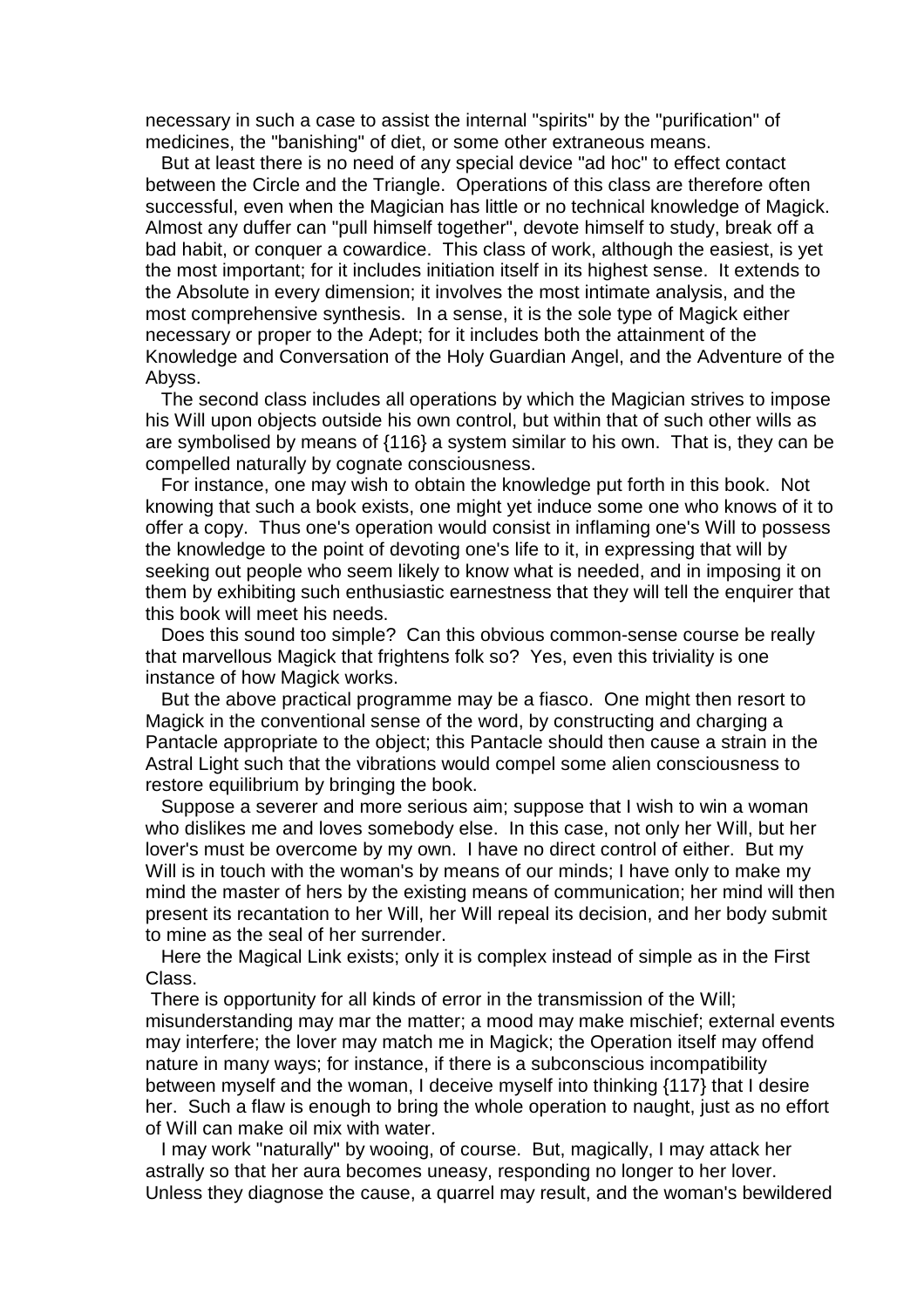and hungry Body of Light may turn in its distress to that of the Magician who has mastered it.

 Take a third case of this class 2. I wish to recover my watch, snatched from me in a crowd.

 Here I have no direct means of control over the muscles that could bring back my watch, or over the mind that moves these muscles. I am not even able to inform that mind of my Will, for I do not know where it is. But I know it to be a mind fundamentally like my own, and I try to make a Magical Link with it by advertising my loss in the hope of reaching it, being careful to calm it by promising it immunity, and to appeal to its own known motive by offering a reward. I also attempt to use the opposite formula; to reach it by sending my "familiar spirits", the police, to hunt it, and compel its obedience by threats.<<The ceremonial method would be to transfer to the watch --- linked naturally to me by possession and use --- a thought calculated to terrify the thief, and induce him to get rid of it at once. Observing clairsentiently this effect, suggest relief and reward as the result of restoring it.>>

 Again, a sorcerer might happen to possess an object belonging magically to a rich man, such as a compromising letter, which is really as much part of him as his liver; he may then master the will of that man by intimidating his mind. His power to publish the letter is as effective as if he could injure the man's body directly.

 These "natural" cases may be transposed into subtler terms; for instance, one might master another man, even a stranger, by sheer concentration of will, ceremonially or otherwise wrought up to the requisite potential. But in one way or another that will must be {118} made to impinge on the man; by the normal means of contact if possible, if not, by attacking some sensitive spot in his subconscious sensorium. But the heaviest rod will not land the smallest fish unless there be a line of some sort fixed firmly to both.

 The Third Class is characterized by the absence of any existing link between the Will of the Magician and that controlling the object to be affected. (The Second Class may approximate to the Third when there is no possibility of approaching the second mind by normal means, as sometimes happens).

 This class of operations demands not only immense knowledge of the technique of Magick combined with tremendous vigour and skill, but a degree of Mystical attainment which is exceedingly rare, and when found is usually marked by an absolute apathy on the subject of any attempt to achieve any Magick at all. Suppose that I wish to produce a thunderstorm. This event is beyond my control or that of any other man; it is as useless to work on their minds as my own. Nature is independent of, and indifferent to, man's affairs. A storm is caused by atmospheric conditions on a scale so enormous that the united efforts of all us Earth-vermin could scarcely disperse one cloud, even if we could get at it. How then can any Magician, he who is above all things a knower of Nature, be so absurd as to attempt to throw the Hammer of Thor? Unless he be simply insane, he must be initiated in a Truth which transcends the apparent facts. He must be aware that all nature is a continuum, so that his mind and body are consubstantial with the storm, are equally expressions of One Existence, all alike of the self-same order of artifices whereby the Absolute appreciates itself. He must also have assimilated the fact that the Quantity is just as much a form as Quality; that as all things are modes of One Substance, so their measures are modes of their relation. Not only are gold and lead mere letters, meaningless in themselves yet appointed to spell the One Name; but the difference between the bulk of a mountain and that of a mouse is no more than one method of differentiating them, just as the letter "m" is not bigger than the letter "i: in any real sense of the word.<<Professor Rutherford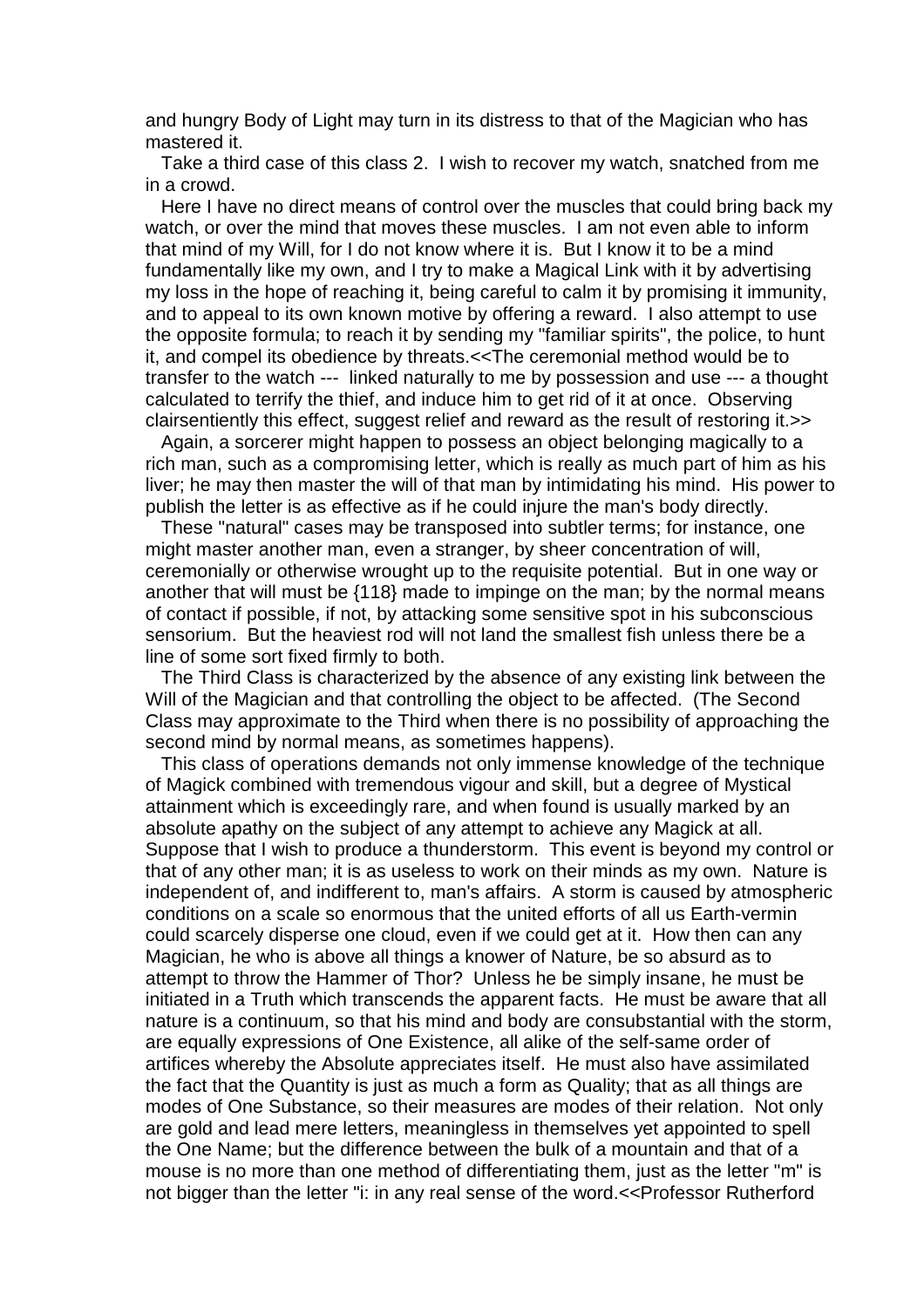thinks it not theoretically impracticable to construct a detonator which could destroy every atom of matter by releasing the energies of one, so that the vibrations would excite the rest to disintegrate explosively.>> {119}

 Our Magician, with this in his mind, will most probably leave thunderstorms to stew in their own juice; but, should he decide (after all) to enliven the afternoon, he will work in the manner following.

 First, what are the elements necessary for his storms? He must have certain stores of electrical force, and the right kind of clouds to contain it.

 He must see that the force does not leak away to earth quietly and slyly. He must arrange a stress so severe as to become at last so intolerable that it will disrupt explosively.

 Now he, as a man, cannot pray to God to cause them, for the Gods are but names for the forces of Nature themselves.

 But, "as a Mystic", he knows that all things are phantoms of One Thing, and that they may be withdrawn therein to reissue in other attire. He knows that all things are in himself, and that he is All-One with the All. There is therefore no theoretical difficulty about converting the illusion of a clear sky into that of a tempest. On the other hand, he is aware, "as a Magician", that illusions are governed by the laws of their nature. He knows that twice two is four, although both "two" and "four" are merely properties pertaining to One. He can only use the Mystical identity of all things in a strictly scientific sense. It is true that his experience of clear skies and storms proves that his nature contains elements cognate with both; for it not, they could not affect him. He is the Microcosm of his own Macrocosm, whether or no either one or the other extend beyond his knowledge of them. He must therefore arouse in himself those ideas which are clansmen of the Thunderstorm, collect all available objects of the same nature for talismans, and proceed to excite all these to the utmost by a Magical ceremony; that is, by insisting on their godhead, so that they flame within and without him, his ideas vitalising the talismans. There is thus a vivid vibration of high potential in a certain group {121} of sympathetic substances and forces; and this spreads as do the waves from a stone thrown into a lake, widening and weakening; till the disturbance is compensated. Just as a handful of fanatics, insane with one over-emphasised truth, may infect a whole country for a time by inflaming that thought in their neighbours, so the Magician creates a commotion by disturbing the balance of power. He transmits his particular vibration as a radio operator does with his ray; rate-relation determines exclusive selection.

 In practice, the Magician must "evoke the spirits of the storm" by identifying himself with the ideas of which atmospheric phenomena are the expressions as his humanity is of him; thus achieved, he must impose his Will upon them by virtue of the superiority of his intelligence and the integration of his purpose to their undirected impulses and uncomprehending interplay.

 All such Magick demands the utmost precision in practice. It is true that the best rituals give us instructions in selecting our vehicles of force. In 777 we find "correspondences" of many classes of being with the various types of operation, so that we know what weapons, jewels, figures, drugs, perfumes, names, etc. to employ in any particular work. But it has always been assumed that the invoked force is intelligent and competent, that it will direct itself as desired without further ado, by this method of sympathetic vibrations.

 The necessity of timing the force has been ignored; and so most operations, even when well performed as far as invocation goes, are as harmless as igniting loose gunpowder.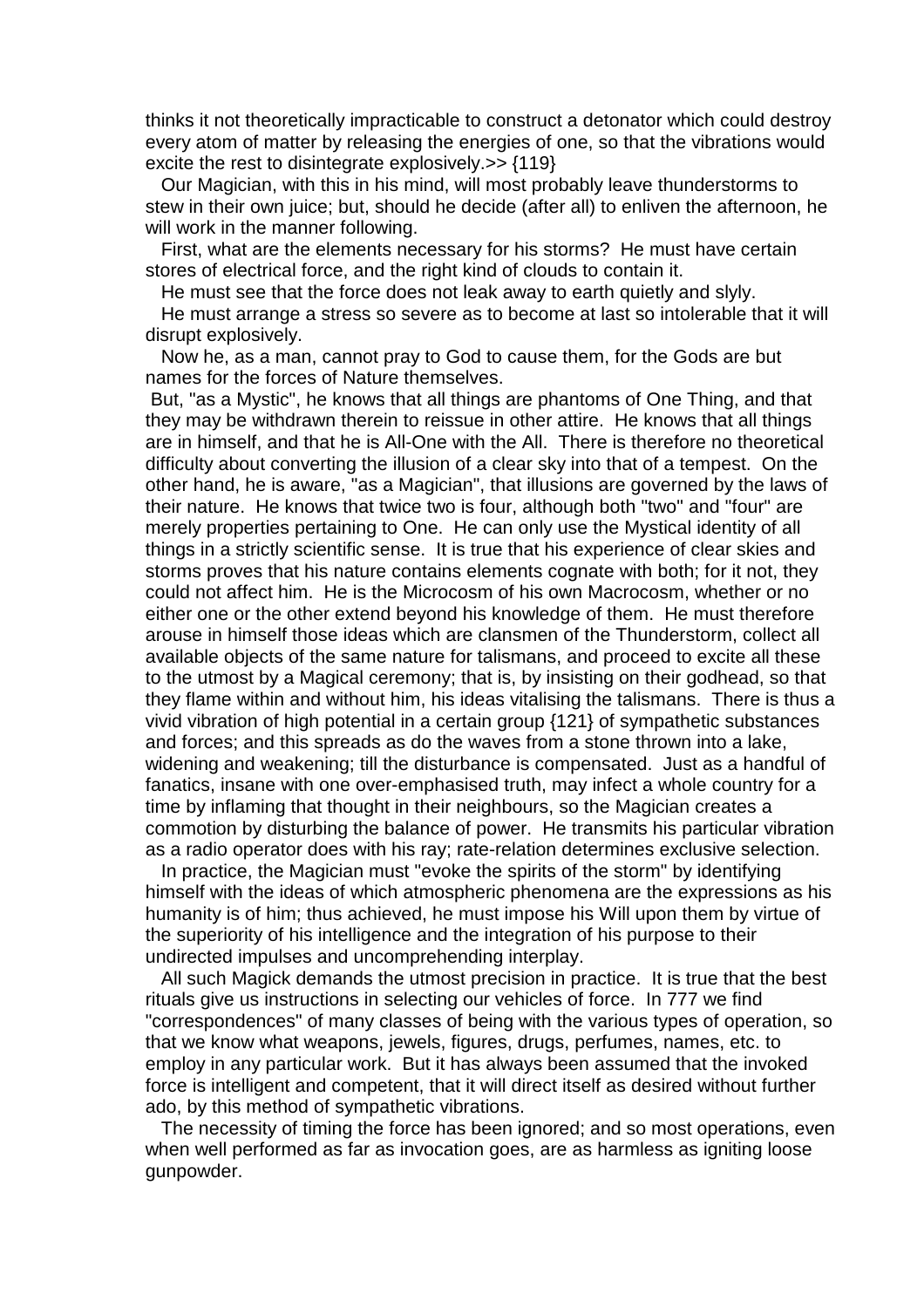But, even allowing that Will is sufficient to determine the direction, and prevent the dispersion of the force, we can hardly be sure that it will act on its object, unless that object be properly prepared to receive it. The Link must be perfectly made. The object must possess in itself a sufficiency of stuff sympathetic to our work. We cannot make love to a brick, or set an oak to run errands.

We see, then, that we can never affect anything outside ourselves save only as it is also within us. Whatever I do to another, I do also to myself. If I kill a man, I destroy my own life at the same time. That is the magical meaning of the so-called {121} "Golden Rule", which should not be in the imperative but in the indicative mood. Every vibration awakens all others of its particular pitch.

 There is thus some justification for the assumption of previous writers on Magick that the Link is implicit, and needs no special attention. Yet, in practice, there is nothing more certain than that one ought to confirm one's will by all possible acts on all possible planes. The ceremony must not be confined to the formally magical rites. We must neglect no means to our end, neither despising our common sense, nor doubting our secret wisdom.

 When Frater I. A. was in danger of death in 1899 e.v. Frater V. N. and FRATER PERDURABO did indeed invoke the spirit Buer to visible manifestation that the might heal their brother; but also one of them furnished the money to send him to a climate less cruel than England's. He is alive to day<<P.S. He died some months after this passage was written: but he had been enabled to live and work for nearly a quarter of a century longer than he would otherwise have done.>>; who cares whether spirits or shekels wrought that which these Magicians willed?

 Let the Magical Link be made strong! It is "love under will"; it affirms the identity of the Equation of the work; it makes success Necessity.

{122}

-------

CHAPTER XVI

"(Part I)"

OF THE OATH

 The third operation in any magical ceremony is the oath or proclamation. The Magician, armed and ready, stands in the centre of the Circle, and strikes once upon the bell as if to call the attention of the Universe. He then declares "who he is", reciting his magical history by the proclamation of the grades which he has attained, giving the signs and words of those grades.<<This is not merely to prove himself a person in authority. It is to trace the chain of causes that have let to the present position, so that the operation is seen as karma.>>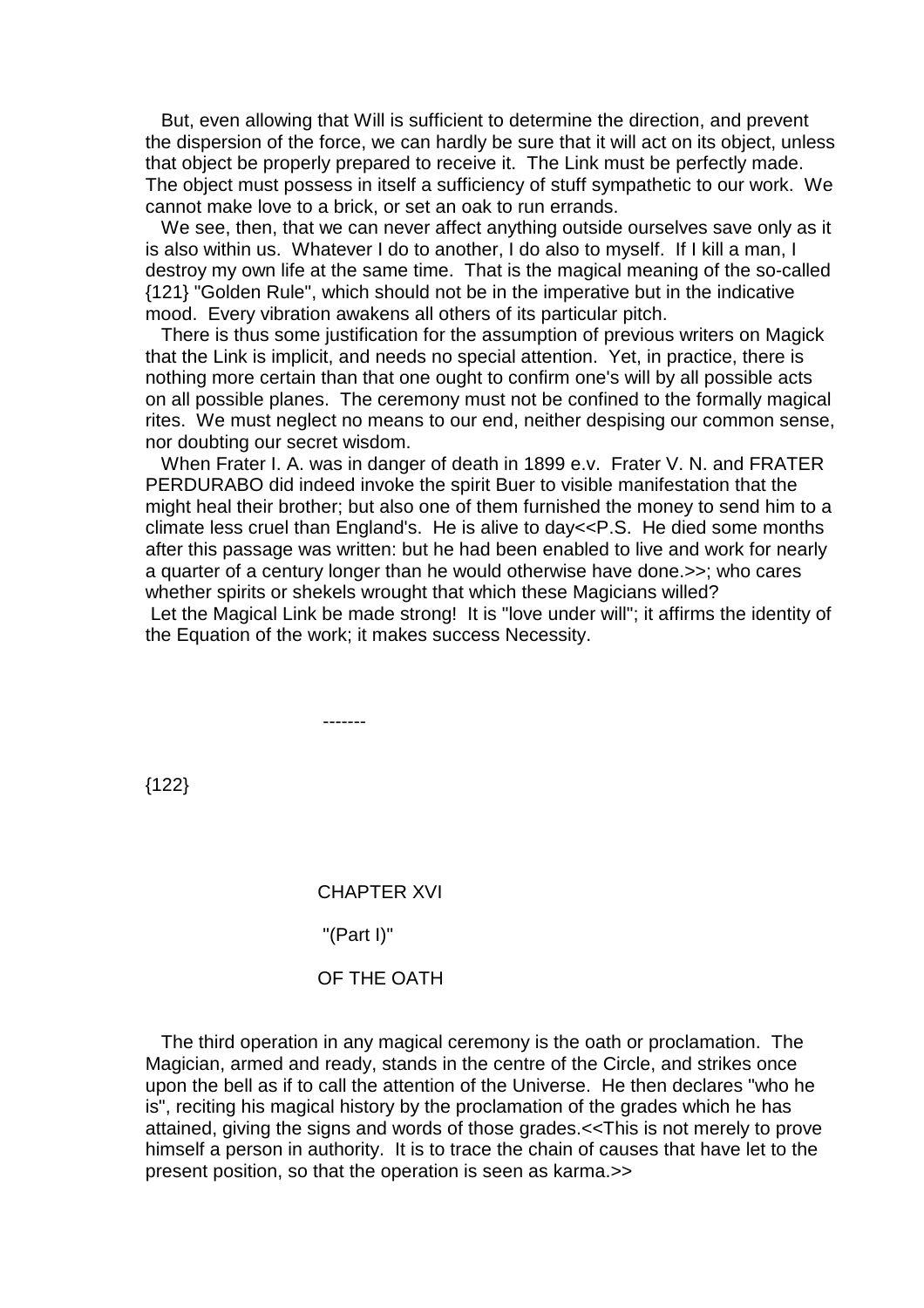He then states the purpose of the ceremony, and proves that it is necessary to perform it and to succeed in its performance. He then takes an oath before the Lord of the Universe (not before the particular Lord whom he is invoking) as if to call Him to witness to the act. He swears solemnly that he will perform it --- that nothing shall prevent him from performing it --- that he will not leave the operation until it is successfully performed --- and once again he strikes upon the bell.

 Yet, having demonstrated himself in that position at once infinitely lofty and infinitely unimportant, the instrument of destiny, he balances this by the "Confession", in which there is again an infinite exaltation harmonised with an infinite humility. He admits himself to be a weak human being humbly aspiring to something higher; a creature of circumstance utterly dependent --- even for the breath of life --- upon a series of fortunate accidents. {123} He makes this confession prostrate<<Compare the remarks in a previous chapter. But this is a particular case. We leave its justification as a problem.>> before the altar in agony and bloody sweat. He trembles at the thought of the operation which he has dared to undertake, saying, "Father, if it be Thy Will, let this cup pass from me! Nevertheless not my will but Thine be done!"<<Of course this is for the beginner. As soon as it is assimilated as true, he will say: "My will which is thine be done!" And ultimately no more distinguish "mine" from "thine". A sympathetic change of gesture will accompany the mental change.>>

 The dread answer comes that It Must Be, and this answer so fortifies him with holy zeal that it will seem to him as if he were raised by divine hands from that prostrate position; with a thrill of holy exaltation he renews joyfully the Oath, feeling himself once again no longer the man but the Magician, yet not merely the Magician, but the chosen and appointed person to accomplish a task which, however apparently unimportant, is yet an integral part of universal destiny, so that if it were not accomplished the Kingdom of Heaven would be burst in pieces.

 He is now ready to commence the invocations. He consequently pauses to cast a last glance around the Temple to assure himself of the perfect readiness of all things necessary, and to light the incense.

---------

 The Oath is the foundation of all Work in Magick, as it is an affirmation of the Will. An Oath binds the Magician for ever. In Part II of Book 4 something has already been said on this subject; but its importance deserves some further elaboration. Thus, should one, loving a woman, make a spell to compel her embraces, and tiring of her a little later, evoke Zazel to kill her; he will find that the implications of his former Oath conflict with those proper to invoke the Unity of the Godhead of Saturn. Zazel will refuse to obey him in the case of the woman whom he has sworn that he loves. To this some may object that, since all acts are magical, every man who loves a woman implicitly takes an {124} Oath of love, and therefore would never be able to murder her later, as we find to be the not uncommon case. The explanation is as follows. It is perfectly true that when Bill Sykes desires to possess Nancy, he does in fact evoke a spirit of the nature of Venus, constraining him by his Oath of Love (and by his magical power as a man) to bring him the girl. So also, when he wants to kill her, he evokes a Martial or Saturnian spirit, with an Oath of hate. But these are not pure planetary spirits, moving in well-defined spheres by rigidly righteous laws. They are gross concretions of confused impulses, "incapable of understanding the nature of an oath". They are also such that the idea of murder is nowise offensive to the Spirit of Love.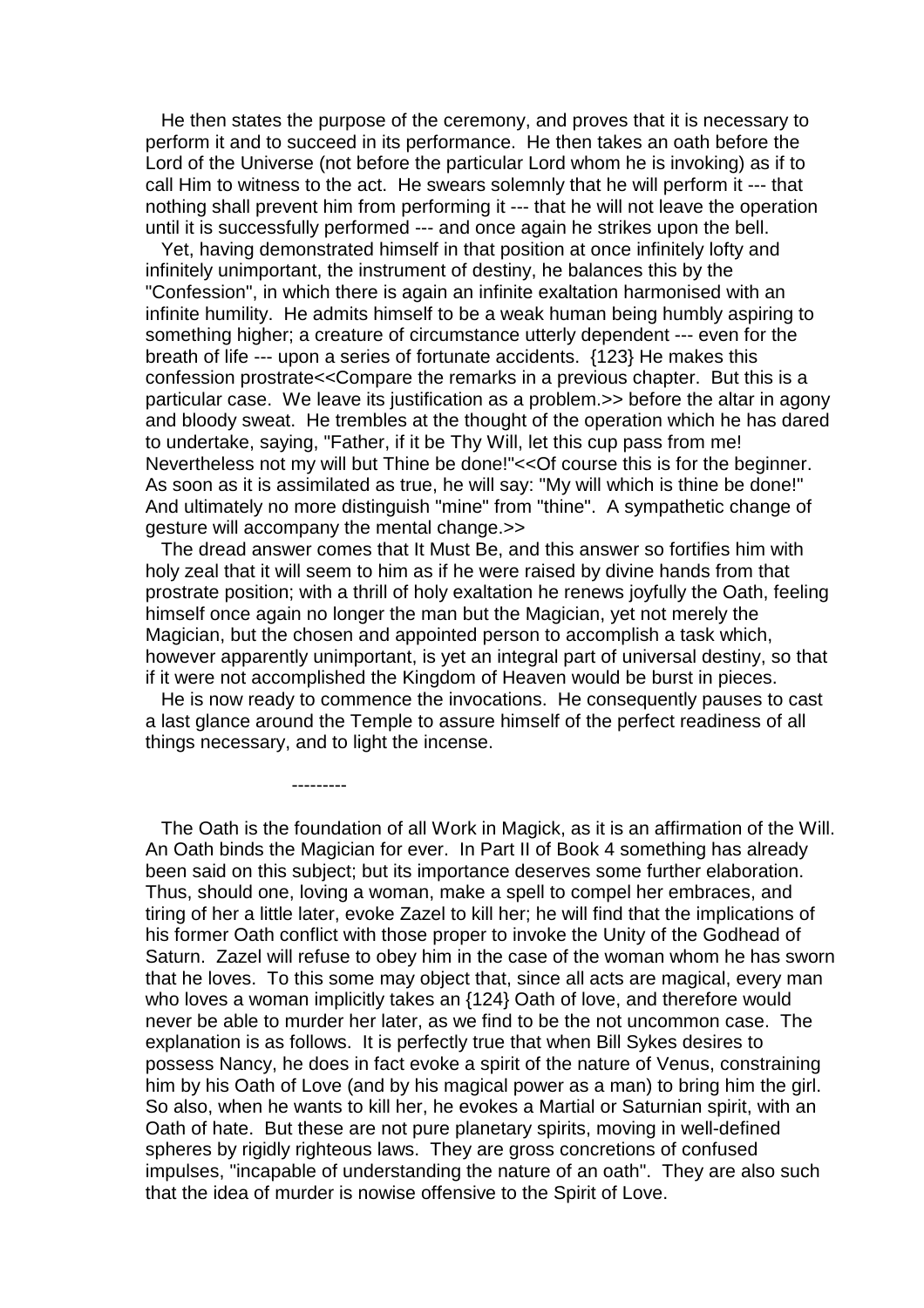It is indeed the criterion of spiritual "caste" that conflicting elements should not coexist in the same consciousness. The psalm-singing Puritan who persecutes publicans, and secretly soaks himself in fire-water; the bewhiskered philanthropist in broadcloth who swindles his customers and sweats his employees: these men must not be regarded as single-minded scoundrels, whose use of religion and respectability to cloke their villainies is a deliberate disguise dictated by their criminal cunning. Far from it, they are only too sincere in their "virtues"; their terror of death and of supernatural vengeance is genuine; it proceeds from a section of themselves which is in irreconcilable conflict with their rascality. Neither side can conciliate, suppress, or ignore the other; yet each is so craven as to endure its enemy's presence. Such men are therefore without pure principles; they excuse themselves for every dirty trick that turns to their apparent advantage.

 The first step of the Aspirant toward the Gate of Initiation tells him that purity -- unity of purpose --- is essential above all else. "Do what thou Wilt" strikes on him, a ray of fierce white flame consuming all that is not utterly God. Very soon he is aware that he cannot consciously contradict himself. He develops a subtle sense which warns him that two trains of thought which he had never conceived as connected are incompatible. Yet deeper drives "Do what thou wilt"; subconscious oppositions are evoked to visible appearance. The secret sanctuaries of the soul are cleansed. "Do What thou Wilt" purges his every part. He has become One, one only. His Will is consequently released from {125} the interference of internal opposition, and he is a Master of Magick. But for that very reason he is now utterly impotent to achieve anything that is not in absolute accordance with his Original Oath, with his True Will, by virtue whereof he incarnated as a man. With Bill Sykes love and murder are not mutually exclusive, as they are with King Arthur. The higher the type of man, the more sensitive he becomes; so that the noblest love divines intuitively when a careless word or gesture may wound, and, vigilant, shuns them as being of the family of murder. In Magick, likewise, the Adept who is sworn to attain to the Knowledge and Conversation of his Holy Guardian Angel may in his grosser days have been expert as a Healer, to find that he is now incapable of any such work. He will probably be puzzled, and wonder whether he has lost all his power. Yet the cause may be no more than that the Wisdom of his Angel depreciates the interference of ignorant kindliness with diseases which may have been sent to the sufferer for a purpose profoundly important to his welfare. In the case of THE MASTER THERION, he had originally the capacity for all classes of Orgia. In the beginning, He cured the sick, bewitched the obstinate, allured the seductive, routed the aggressive, made himself invisible, and generally behaved like a Young-Man-About-town on every possible plane. He would afflict one vampire with a Sending of Cats, and appoint another his private Enchantress, neither aware of any moral oxymoron, nor hampered by the implicit incongruity of his oaths.

 But as He advanced in Adeptship, this coltishness found its mouth bitted; as soon as He took serious Oaths and was admitted to the Order which we name not, those Oaths prevented him using His powers as playthings. Trifling operations, such as He once could do with a turn of the wrist, became impossible to the most persistent endeavour. It was many years before He understood the cause of this. But little by little He became so absorbed in the Work of His true Will that it no longer occurred to Him to indulge in capricious amusements.

 Yet even at this hour, though He be verily a Magus of A.'. A.'., though His Word be the Word of the Aeon, though He be the Beast 666, the Lord of the Scarlet Woman "in whom is all power {126} given", there are still certain Orgia beyond Him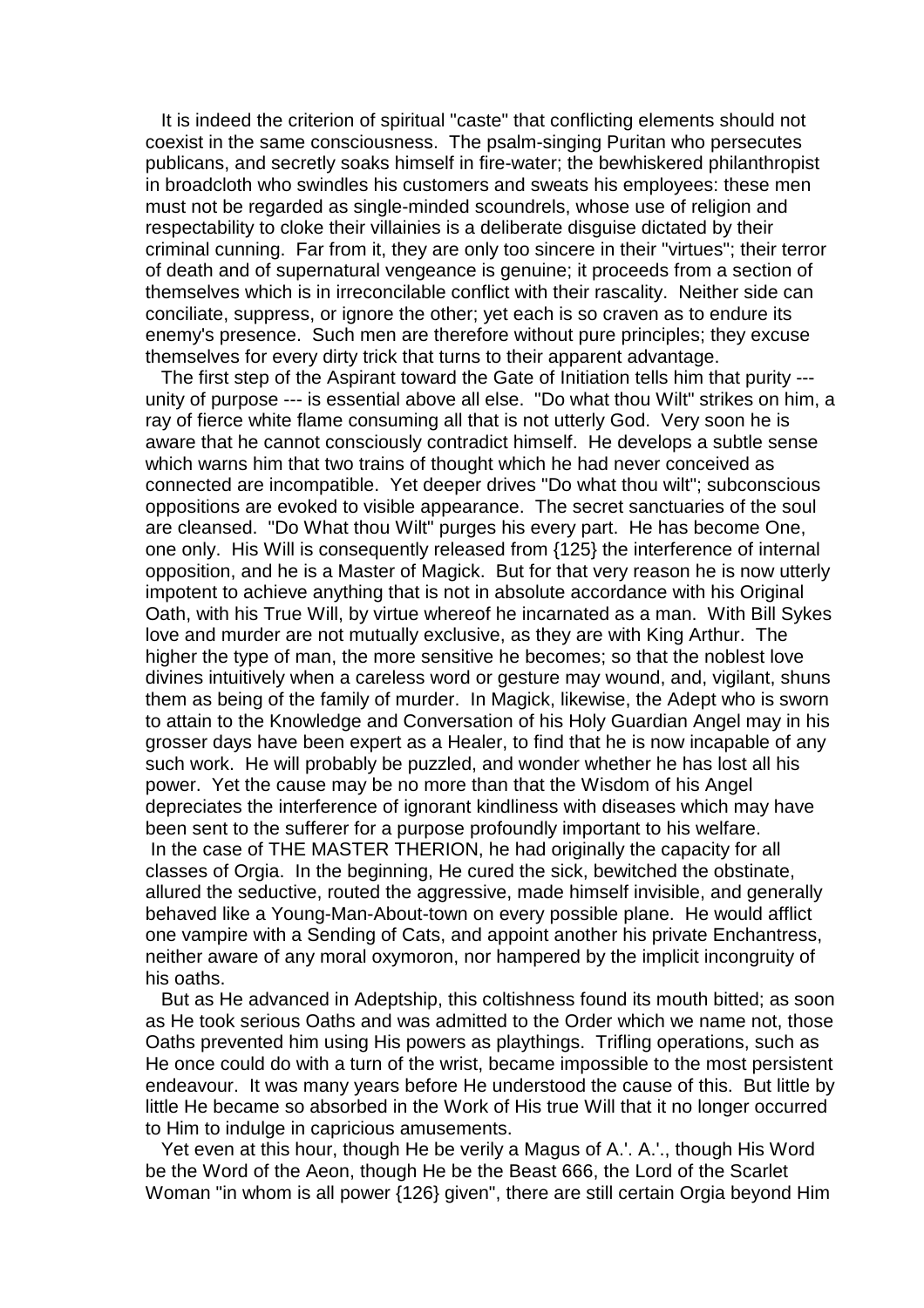to perform, because to do so would be to affirm what He hath denied in those Oaths by whose virtue He is That He is. This is the case, even when the spirit of such Orgia is fully consonant with His Will. The literal sense of His original Oath insists that it shall be respected.

 The case offers two instances of this principle. FRATER PERDURABO specifically swore that he would renounce His personal possessions to the last penny; also that He would allow no human affection to hinder Him. These terms were accepted; He was granted infinitely more than He had imagined possible to an incarnated Man. On the other hand, the price offered by Him was exacted as strictly as if it had been stipulated by Shylock. Every treasure that he had on earth was taken away, and that, usually, in so brutal or cruel a manner as to make the loss itself the least part of the pang. Every human affection that He had in His heart --- and that heart aches for Love as few hearts can ever conceive --- was torn out and trampled with such infernal ingenuity in intensifying torture that His endurance is beyond belief. Inexplicable are the atrocities which accompanied every step in His Initiation! Death dragged away His children with slow savagery; the women He loved drank themselves into delirium and dementia before His eyes, or repaid His passionate devotion with toad-cold treachery at the moment when long years of loyalty had tempted Him to trust them. His friend, that bore the bag, stole that which was put therein, and betrayed his Master as thoroughly as he was able. At the first distant rumour that the Pharisees were out, his disciples "all forsook Him and fled". His mother nailed Him with her own hands to the cross, and reviled Him as nine years He hung thereupon.

 Now, having endured to the end, being Master of Magick, He is mighty to Work His true Will; which Will is, to establish on Earth His Word, the Law of Thelema. He hath none other Will than this; so all that He doth is unto this end. All His Orgia bear fruit; what was the work of a month when He was a full Major Adept is to day wrought in a few minutes by the Words of Will, uttered with the right vibrations into the prepared Ear. {127}

 But neither by the natural use of His abilities, though they have made Him famous through the whole world, nor by the utmost might of his Magick, is He able to acquire material wealth beyond the minimum necessary to keep Him alive and at work. It is in vain that He protests that not He but the Work is in need of money; He is barred by the strict letter of His Oath to give all that He hath for His magical Attainment.

 Yet more awful is the doom that He hath invoked upon Himself in renouncing His right as a man to enjoy the Love of those whom He loves with passion so selfless, so pure, and so intense in return for the power so to love Mankind that He be chosen to utter the Word of the Aeon for their sake, His reward universal abhorrence, bodily torment, mental despair, and moral paralysis.

 Yet He, who hath power over Death, with breath to call back health, with a touch to beckon life, He must watch His own child waste away month by month, aware that His Art may not anywise avail, who hath sold the signet ring of his personal profit to buy him a plain gold band for the felon finger of his bride, that worn widow, the World!

----------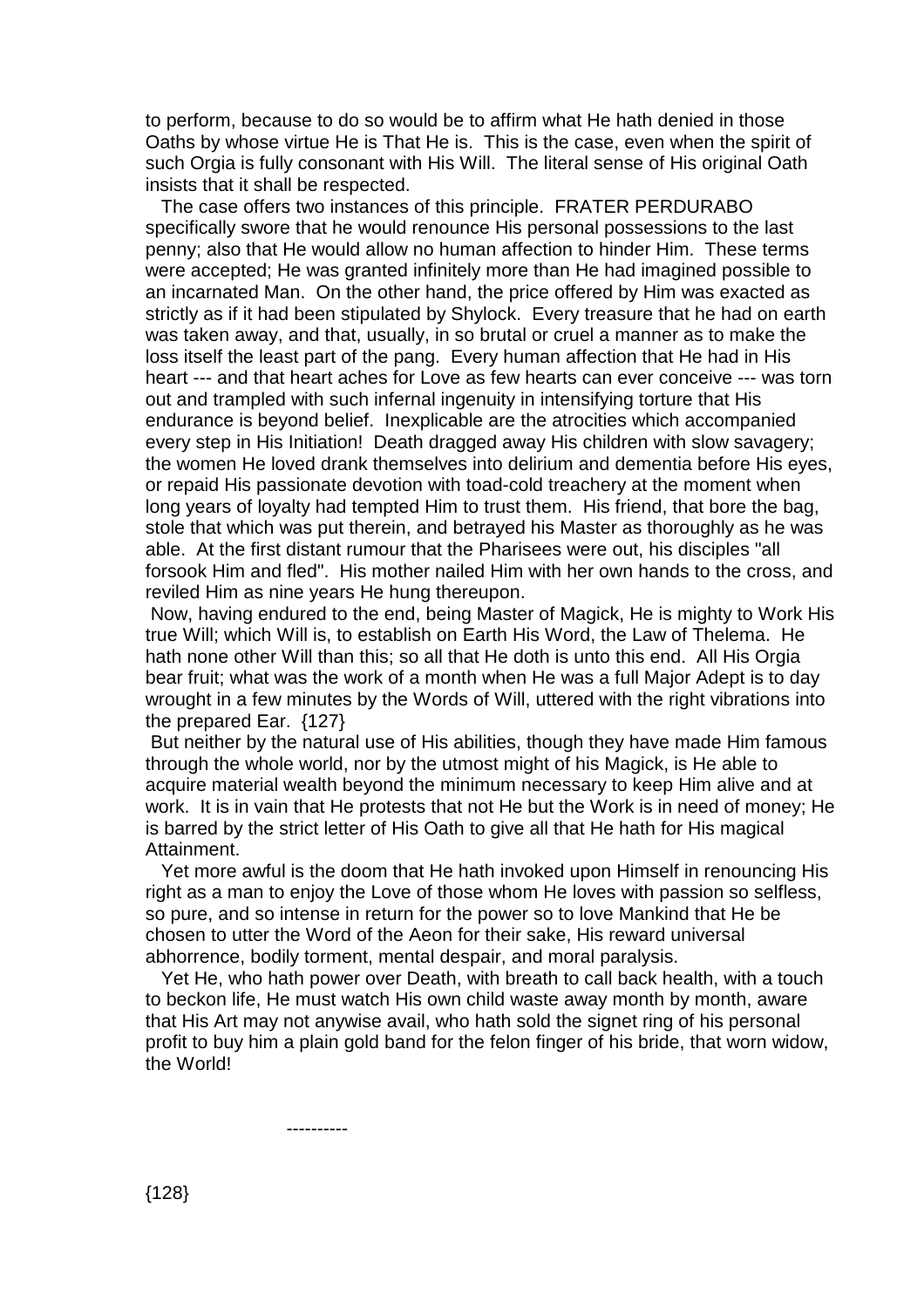# CHAPTER XV

**In the contract of the Contract of the Contract of the Contract of the Contract of the Contract of the Contract of the Contract of the Contract of the Contract of the Contract of the Contract of the Contract of the Contra** 

# OF THE INVOCATION

 In the straightforward or "Protestant" system of Magick there is very little to add to what has already been said. The Magician addresses a direct petition to the Being invoked. But the secret of success in invocation has not hitherto been disclosed. It is an exceedingly simple one. It is practically of no importance whatever that the invocation should be "right". There are a thousand different ways of compassing the end proposed, so far as external things are concerned. The whole secret may be summarised in these four words: "Enflame thyself in praying."<<This is Qabalistically expressed in the old Formula: Domine noster, audi tuo servo! kyrie Christe! O Christe!>>

 The mind must be exalted until it loses consciousness of self. The Magician must be carried forward blindly by a force which, though in him and of him, is by no means that which he in his normal state of consciousness calls I. Just as the poet, the lover, the artist, is carried out of himself in a creative frenzy, so must it be for the Magician.

 It is impossible to lay down rules for the obtaining of this special stimulus. To one the mystery of the whole ceremony may appeal; another may be moved by the strangeness of the words, even by the fact that the "barbarous names" are unintelligible to him. Some times in the course of a ceremony the true meaning of some barbarous name that has hitherto baffled his analysis may flash upon him, luminous and splendid, so that he is caught up unto {129} orgasm. The smell of a particular incense may excite him effectively, or perhaps the physical ecstasy of the magick dance.

 Every Magician must compose his ceremony in such a manner as to produce a dramatic cilmax. At the moment when the excitement becomes ungovernable, when then the whole conscious being of the Magician undergoes a spiritual spasm, at that moment must he utter the supreme adjuration.

 One very effective method is to stop short, by a supreme effort of will, again and again, on the very brink of that spasm, until a time arrives when the idea of exercising that will fails to occur<<This forgetfulness must be complete; it is fatal to try to "let oneself go" consciously.>>. Inhibition is no longer possible or even thinkable, and the whole being of the Magician, no minutest atom saying nay, is irresistibly flung forth. In blinding light, amid the roar of ten thousand thunders, the Union of God and man is consummated.

 If the Magician is still seen standing in the Circle, quietly pursuing his invocations, it is that all the conscious part of him has become detached from the true ego which lies behind that normal consciousness. But the circle is wholly filled with that divine essence; all else is but an accident and an illusion.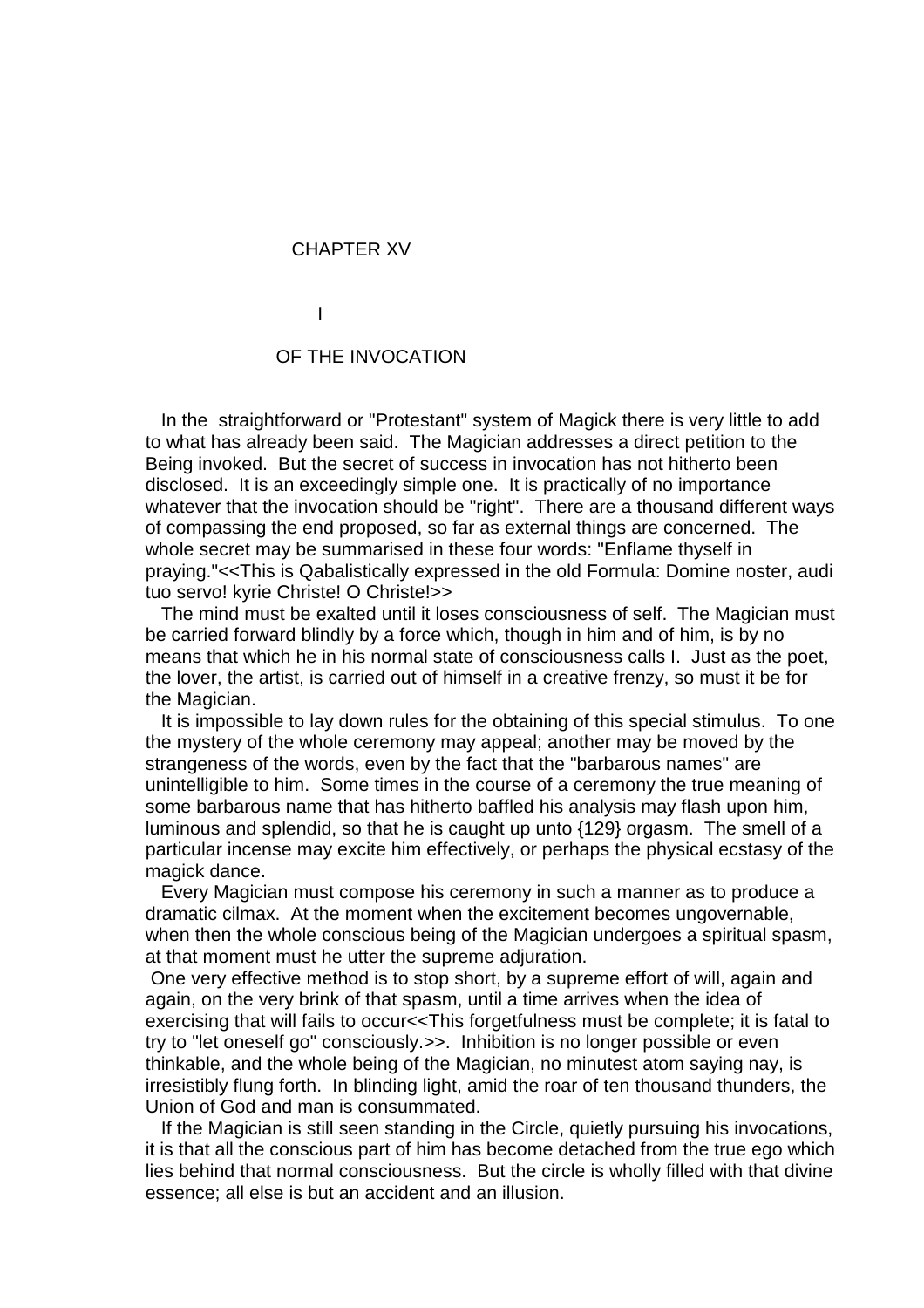The subsequent invocations, the gradual development and materialization of the force, require no effort. It is one great mistake of the beginner to concentrate his force upon the actual stated purpose of the ceremony. This mistake is the most frequent cause of failures in invocation.

 A corollary of this Theorem is that the Magician soon discards evocation almost altogether --- only rare circumstances demand any action what ever on the material plane. The Magician devotes himself entirely to the invocation of a god; and as soon as his balance approaches perfection he ceases to invoke any partial god; only that god vertically above him is in his path. And so a man who perhaps took up Magick merely with the idea of acquiring knowledge, love, or wealth, finds himself irrevocably committed to the performance of "The Great Work." {130}

 It will now be apparent that there is no distinction between magick and meditation except of the most arbitrary and accidental kind.<<There is the general metaphysical antithesis that Magick is the Art of the Will-to-Live, Mysticism of the Will-to-Die; but --- "Truth comes bubbling to my brim; Life and Death are one to Him!".>>

**III** and the state of the III

 Beside these open methods thee are also a number of mental methods of Invocation, of which we may give three.

 The first method concerns the so-called astral body. The Magician should practise the formation of this body as recommended in Liber O, and learn to rise on the planes according to the instruction given in the same book, though limiting his "rising" to the particular symbol whose God he wishes to invoke.

The second is to recite a mantra suitable to the God.

 The third is the assumption of the form of the God --- by transmuting the astral body into His shape. This last method is really essential to all proper invocation, and cannot be too sedulously practised.

 There are many other devices to aid invocation, so many that it is impossible to enumerate them; and the Magician will be wise to busy himself in inventing new ones.

We will give one example.

 Suppose the Supreme Invocation to consist of 20 to 30 barbarous names, let him imagine these names to occupy sections of a vertical column, each double the length of the preceding one; and let him imagine that his consciousness ascends the column with each name. The mere multiplication will then produce a feeling of awe and bewilderment which is the proper forerunner of exstasy.

 In the essay "Energized Enthusiasm" in No. IX, Vol. I of the Equinox<<The earliest and truest Christians used what is in all essentials this method. See "Fragments of a Faith Forgotten" by G.R.S.Mead, Esq. B. A., pp. 80-81.

 There is a real connexion between what the vulgar call blasphemy and what they call immorality, in the fact that the Christian legend is an echo of a Phallic rite. There is also a true and positive connexion between the Creative force of the Macrocosm, and that of the Microcosm. For this reason the latter must be made a pure and consecrated as the former. The puzzle for most people is how to do this. The study of Nature is the Key to that Gate.>> is given a concise account of one of the classical methods of arousing Kundalini. This essay should be studied with care and determination.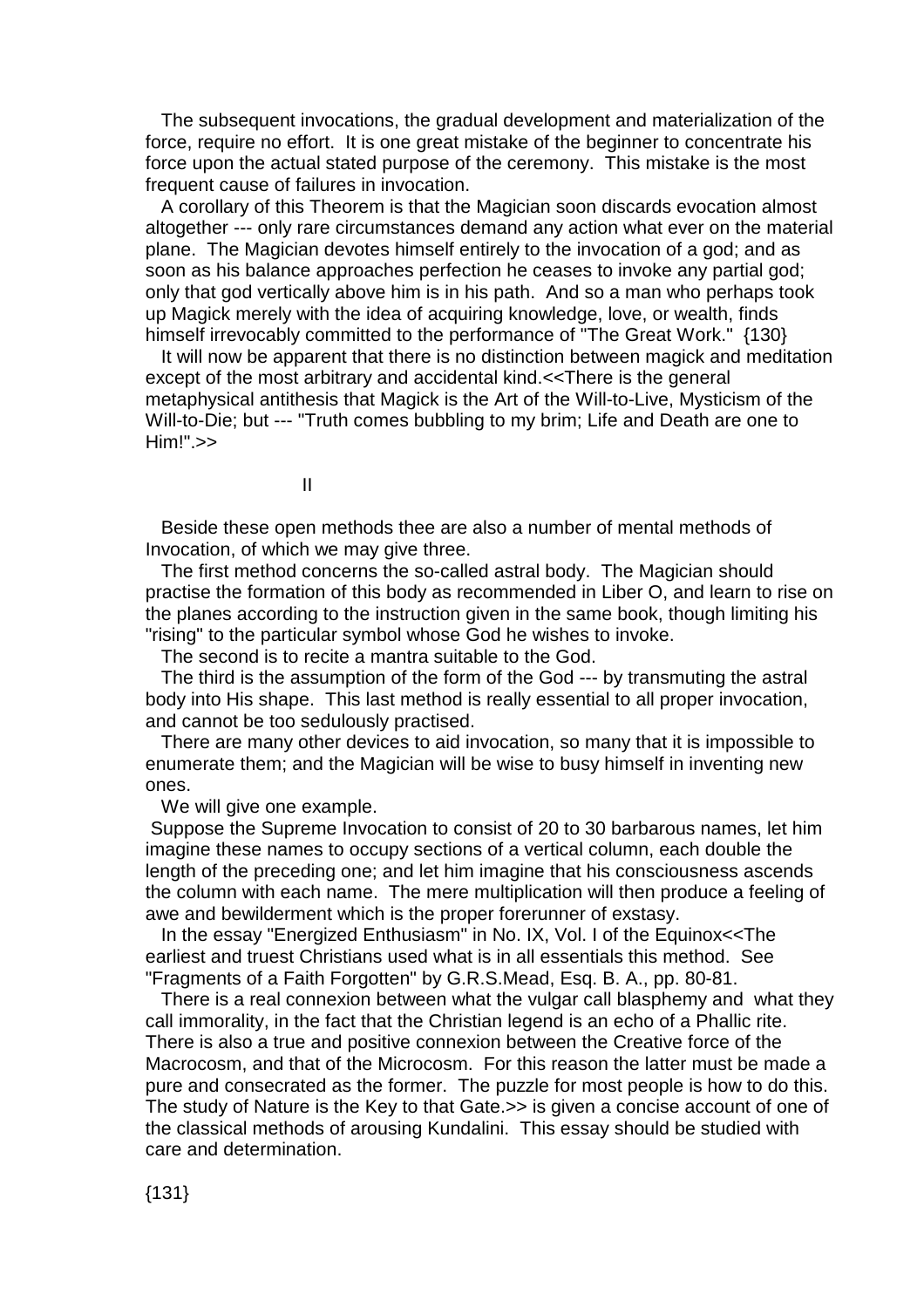{132}

# CHAPTER XVI

#### ("Part II")

-------------

# OF THE CHARGE TO THE SPIRIT WITH SOME ACCOUNT OF THE CONSTRAINTS AND CURSES OCCASIONALLY NECESSARY

**In the contract of the Contract of the Contract of the Contract of the Contract of the Contract of the Contract of the Contract of the Contract of the Contract of the Contract of the Contract of the Contract of the Contra** 

 On the appearance of the spirit, or the manifestation of the force in the talisman which is being consecrated, it is necessary to bind it by an Oath or Charge. A spirit should be made to lay its hand visibly on the weapon by whose might it has been evoked, and to "swear obedience and faith to Him that liveth and triumpheth, that regneth above him in His palaces as the Balance of Righteousness and Truth" by the names used in the evocation.

 It is then only necessary to formulate the Oath or Charge in language harmonious with the previously announced purpose of the operation.

 The precaution indicated is not to let oneself sink into one's humanity while the weapon is extended beyond the Circle. Were the force to flow from it to you instead of from you to it, you would be infallibly blasted, or, at the least, become the slave of the spirit.

 At no moment is it more important that the Divine Force should not only fill, but radiate from, the aura of the Magician.

**III** and the state of the III

 Occasionally it may happen that the spirit is recalcitrant, and refuses to appear. Let the Magician consider the cause of such disobedience! {133}

 It may be that the place or time is wrong. One cannot easily evoke water-spirits in the Sahara, or salamanders in the English Lake District. Hismael will not readily appear when Jupiter is below the horizon.<< It is not possible in this elementary treatise to explain the exact nature of the connexion between the rays of the actual planet called Jupiter and the Jupiterian elements which exist in various degrees in terrestrial objects.>> In order to counteract a natural deficiency of this sort, one would have to supply a sufficient quantity of the proper kind of material. One cannot make bricks without straw.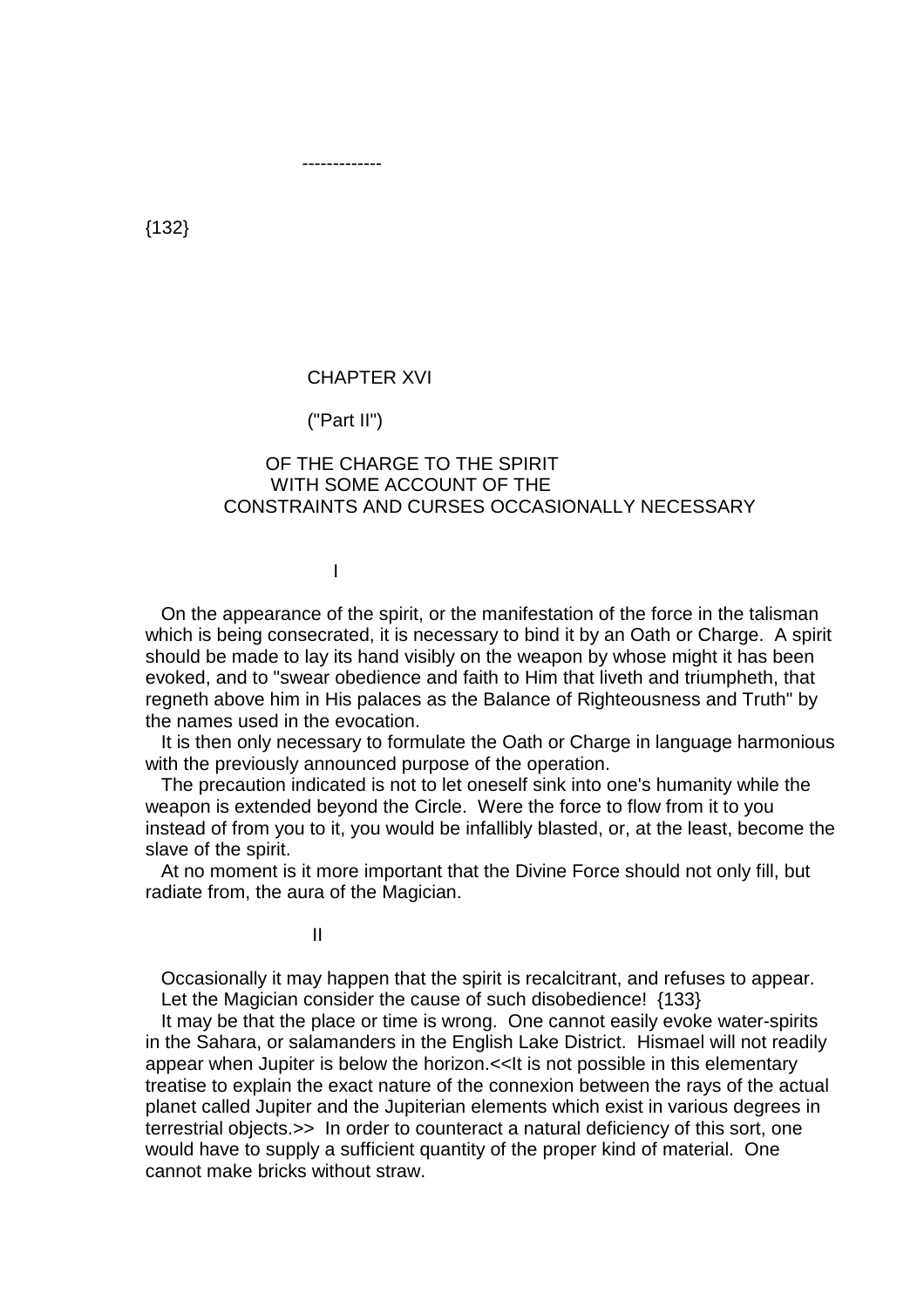With regard to invocations of the Gods, such considerations do not apply. The Gods are beyond most material conditions. It is necessary to fill the "heart" and "mind" with the proper basis for manifestation. The higher the nature of the God, the more true this is. The Holy Guardian Angel has always the necessary basis. His manifestation depends solely on the readiness of the Aspirant, and all magical ceremonies used in that invocation are merely intended to prepare that Aspirant; not in any way to attract or influence Him. It is His constant and eternal Will<<Since this Knowledge and Conversation is not universal, it seems at first as if an omnipotent will were being baulked. But His Will and your will together make up that one will, because you and He are one. That one will is therefore divided against itself, so long as your will fails to aspire steadfastly.

 Also, His will cannot constrain yours. He is so much one with you that even your will to separate is His will. He is so certain of you that He delights in your perturbation and coquetry no less than in your surrender. These relations are fully explained in Liber LXV. See also Liber Aleph CXI.>> to become one with the Aspirant, and the moment the conditions of the latter make it possible, That Bridal is consummated.

**III** and the state of the **III** 

 The obstinacy of a spirit (or the inertial of a talisman) usually implies a defect in invocation. The spirit cannot resist even for a moment the constraint of his Intelligence, when that Intelligence is working in accordance with the Will of the Angel, Archangel {134} and God above him. It is therefore better to repeat the Invocations than to proceed at once to curses.

 The Magician should also consider<<Of course this should have been done in preparing the Ritual. But he renews this consideration from the new standpoint attained by the invocation.>> whether the evocation be in truth a necessary part of the Karma of the Universe, as he has stated in his own Oath (See Cap. XVI, I). For if this be a delusion, success is impossible. It will then be best to go back to the beginning, and recapitulate with greater intensity and power of analysis the Oath and the Invocations. And this may be done thrice.

 But if this be satisfactorily accomplished, and the spirit be yet disobedient, the implication is that some hostile force is at work to hinder the operation. It will then become advisable to discover the nature of that force, and to attack and destroy it. This makes the ceremony more useful than ever to the Magician, who may thereby be led to unveil a black magical gang whose existence he had not hitherto suspected.

 His need to check the vampiring of a lady in Paris by a sorceress once led FRATER PERDURABO to the discovery of a very powerful body of black magicians, which whom he was obliged to war for nearly 10 years before their ruin was complete and irremediable as it now is.

 Such a discovery will not necessarily impede the ceremony. A general curse may be pronounced against the forces hindering the operation (for "ex hypothesi" no divine force can be interfering) and having thus temporarily dislodged them --- for the power of the God invoked will suffice for this purpose --- one may proceed with a certain asperity to conjure the spirit, for that he has done ill to bend before the conjurations of the Black Brothers.

 Indeed, some demons are of a nature such that they only understand curses, are not amenable to courteous command: ---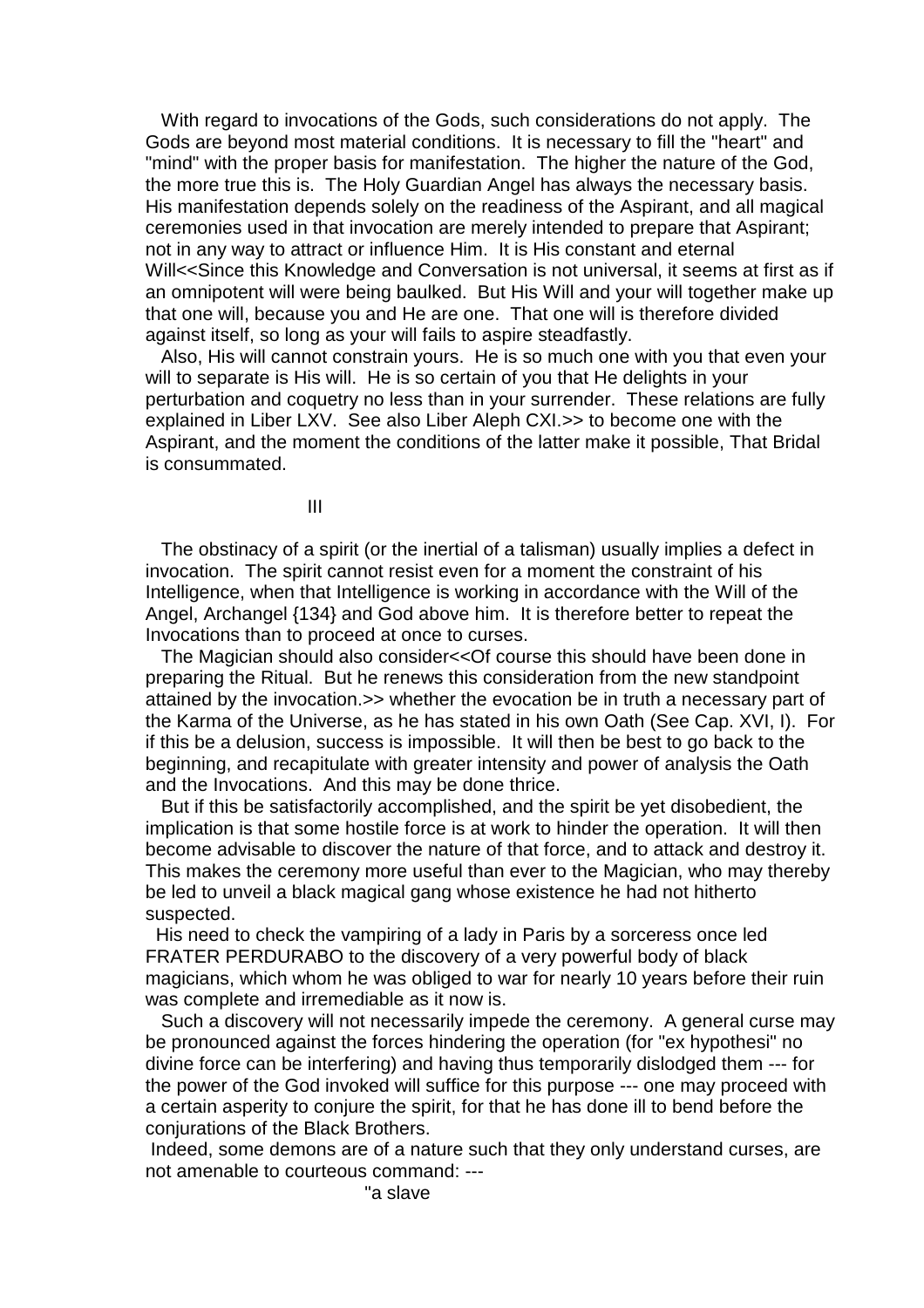Whom stripes may move, not kindness."

 Finally, as a last resource, one may burn the Sigil of the {135} Spirit in a black box with stinking substances, all having been properly prepared beforehand, and the magical links properly made, so that he is really tortured by the Operation.<<The precise meaning of these phrases is at first sight obscure. The spirit is merely a recalcitrant part of one's own organism. To evoke him is therefore to become conscious of some part of one's own character; to command and constrain him is to being that part into subjection. This is best understood by the analogy of teaching oneself some mental-physical accomplishment (e.g. billiards), by persistent and patient study and practice, which often involves considerable pain as well as trouble.>>

 This is a rare event, however. Only once in the whole of his magical career was FRATER PERDURABO driven to so harsh a measure.

**IV IV** 

 In this connexion, beware of too ready a compliance on the part of the spirit. If some Black Lodge has got wind of your operation, it may send the spirit, full of hypocritical submission, to destroy you. Such a spirit will probably pronounce the oath amiss, or in some way seek to avoid his obligations.

 It is a dangerous trick, though, for the Black Lodge to play; for if the spirit come properly under your control, it will be forced to disclose the transaction, and the current will return to the Black Lodge with fulminating force. The liars will be in the power of their own lie; their own slaves will rise up and put them into bondage. The wicked fall into the pit that they themselves digged.

And so perish all the King's enemies!

V

 The charge to the spirit is usually embodied, except in works of pure evocation, which after all are comparatively rare, in some kind of talisman. In a certain sense, the talisman is the Charge expressed in hieroglyphics. Yet, every object soever is a talisman, for the definition of a talisman is: something upon which an act of will (that is, of Magick) has been performed in order to fit it for a purpose. Repeated acts of will in respect of {136} any object consecrate it without further ado. One knows what miracles can be done with one's favourite mashie! One has used the mashie again and again, one's love for it growing in proportion to one's success with it, and that success again made more certain and complete by the effect of this "love under will", which one bestows upon it by using it.

 It is, of course, very important to keep such an abject away from the contact of the profane. It is instinctive not to let another person use one's fishing rod or one's gun. It is not that they could do any harm in a material sense. It is the feeling that one's use of these things has consecrated them to one's self.

 Of course, the outstanding example of all such talismans is the wife. A wife may be defined as an object specially prepared for taking the stamp of one's creative will. This is an example of a very complicated magical operation, extending over centuries. But, theoretically, it is just an ordinary case of talismanic magick. It is for this reason that so much trouble has been taken to prevent a wife having contact with the profane; or, at least, to try to prevent her.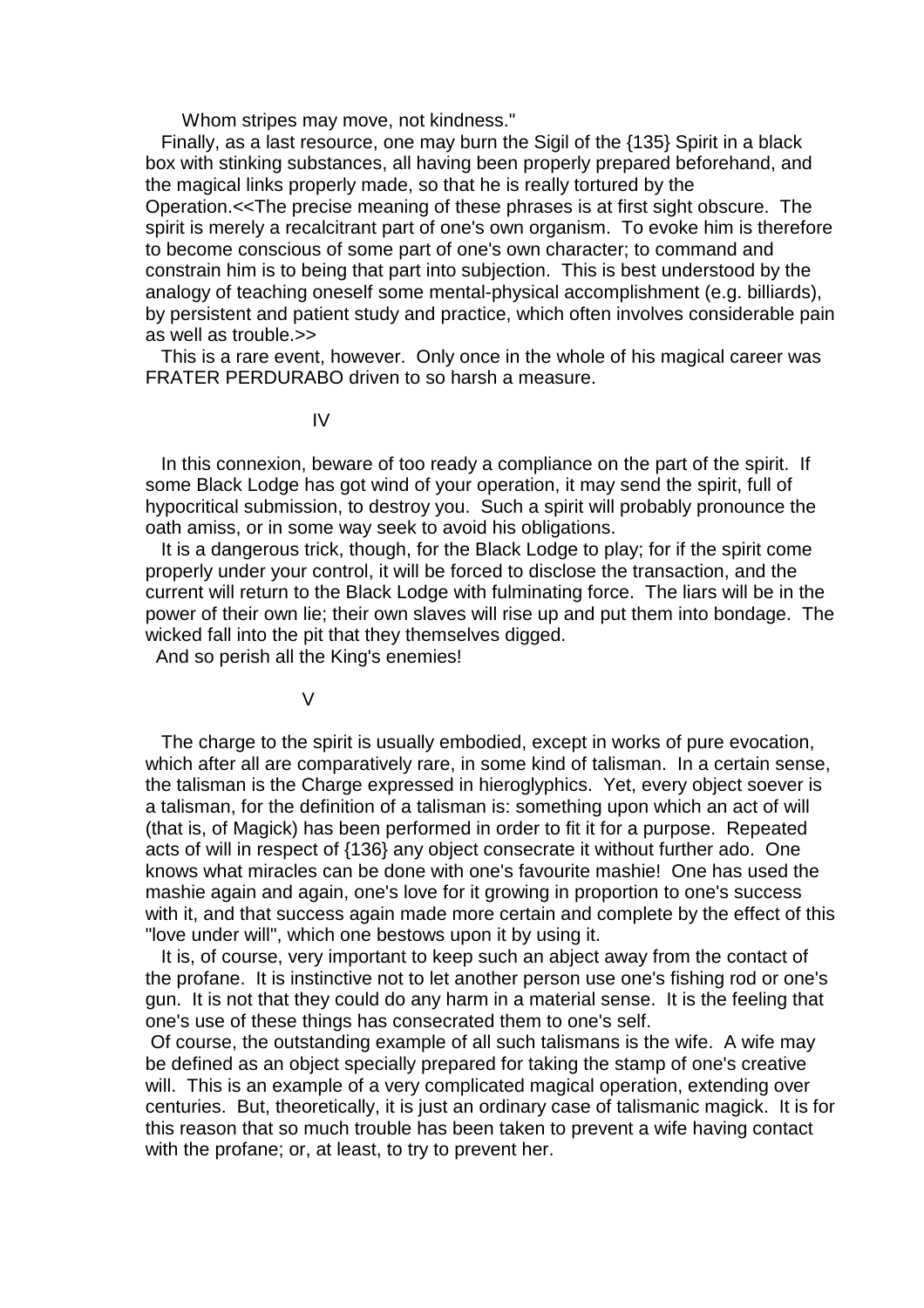Readers of the Bible will remember that Absalom publicly adopted David's wives and concubines on the roof of the palace, in order to signify that he had succeeded in breaking his father's magical power.

 Now, there are a great many talismans in this world which are being left lying about in a most reprehensibly careless manner. Such are the objects of popular adoration, as ikons, and idols. But, it is actually true that a great deal of real magical Force is locked up in such things; consequently, by destroying these sacred symbols, you can overcome magically the people who adore them.

 It is not at all irrational to fight for one's flag, provided that the flag is an object which really means something to somebody. Similarly, with the most widely spread and most devotedly worshipped talisman of all, money, you can evidently break the magical will of a worshipper of money by taking his money away from him, or by destroying its value in some way or another. But, in the case of money, general experience tells us that there is very little of it lying about loose. In this case, above all, {137} people have recognised its talismanic virtue, that is to say, its power as an instrument of the will.

 But with many ikons and images, it is easy to steal their virtue. This can be done sometimes on a tremendous scale, as, for example, when all the images of Isis and Horus, or similar mother-child combinations, were appropriated wholesale by the Christians. The miracle is, however, of a somewhat dangerous type, as in this case, where enlightenment has come through the researches of archaeologists. It has been shown that the so-called images of Mary and Jesus are really nothing but imitations of those of Isis and Horus. Honesty is the best policy in Magick as in other lines of life.

{138}

---------

#### CHAPTER XVII

#### OF THE LICENSE TO DEPART

 After a ceremony has reached its climax, anti-climax must inevitably follow. But if the ceremony has been successful this anti-climax is merely formal. The Magician should rest permanently on the higher plain to which he has aspired.<<The rockclimber who relaxes on the face of the precipice falls to earth; but once he has reached a safe ledge he may sit down. >> The whole force of the operation should be absorbed; but there is almost certain to be a residuum, since no operation is perfect: and (even if it were so) there would be a number of things, sympathetic to the operation, attracted to the Circle. These must be duly dispersed, or they will degenerate and become evil. It is always easy to do this where invocations are concerned; the mere removal of the strain imposed by the will of the magician will restore things to their normal aspects, in accordance with the great law of inertia.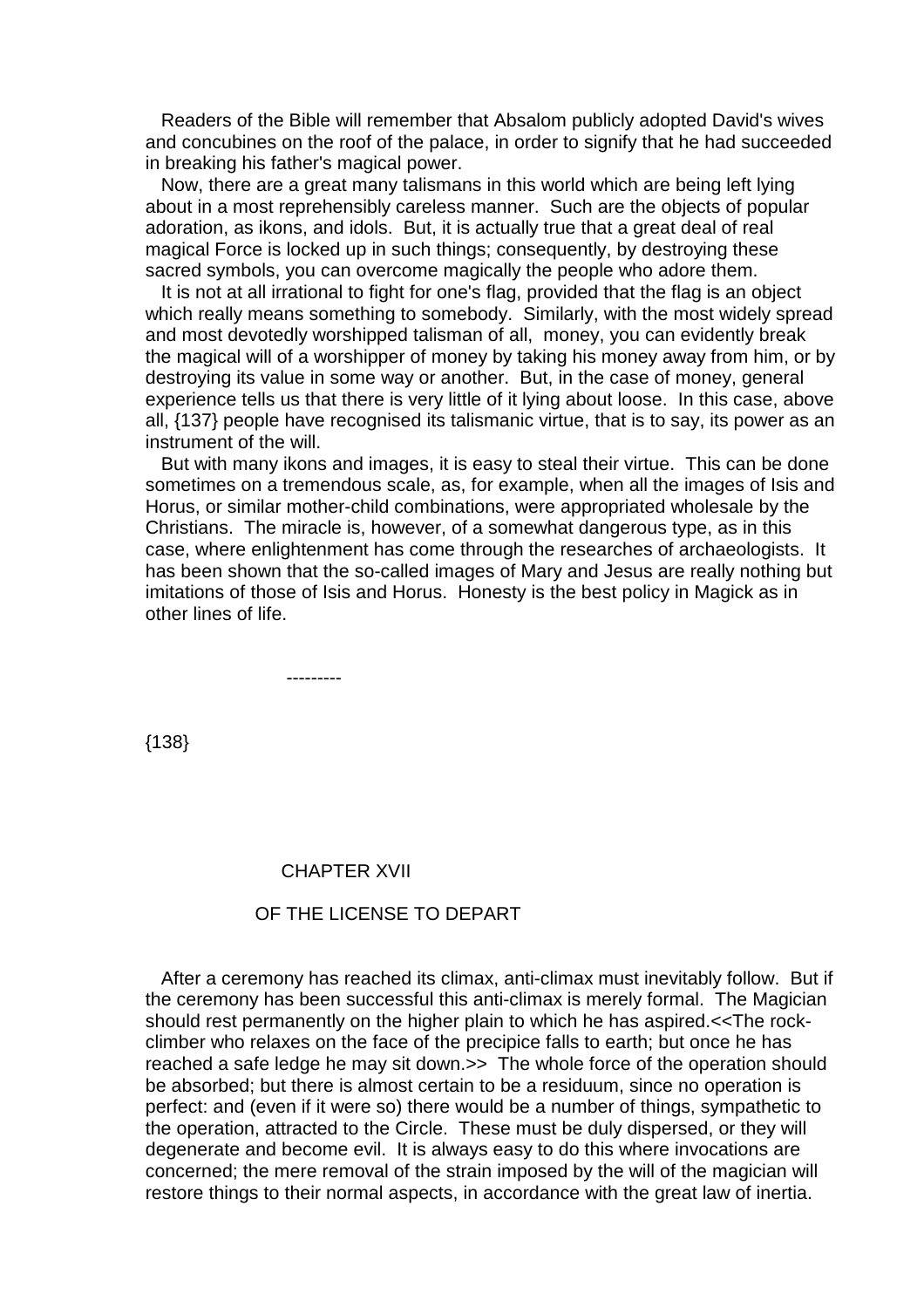In a badly-managed evocation, however, this does not always obtain; the spirit may refuse to be controlled, and may refuse to depart --- even after having sworn obedience. In such a case extreme danger may arise.

 In the ordinary way, the Magician dismisses the spirit with these words: "And now I say unto thee, depart in peace unto thine habitations and abodes --- and may the blessing of the Highest be upon thee in the name of (here mention the divine name suitable to the operation, or a Name appropriate to redeem that spirit); and let there be peace between thee and me; and be thou very ready to come, whensoever thou are invoked and called!"<< It is usual to add "either by a word, or by a will, or by this mighty Conjuration of Magick Art.">> {139}

 Should he fail to disappear immediately, it is a sign that there is something very wrong. The Magician should immediately reconsecrate the Circle with the utmost care. He should then repeat the dismissal; and if this does not suffice, he should then perform the banishing ritual suitable to the nature of the spirit and, if necessary, add conjurations to the same effect. In these circumstances, or if anything else suspicious should occur, he should not be content with the apparent disappearance of the spirit, who might easily make himself invisible and lie in ambush to do the Magician a mischief when he stepped out of the Circle --- or even months afterwards.

 Any symbol which has once definitely entered your environment with your own consent is extremely dangerous; unless under absolute control. A man's friends are more capable of working him harm than are strangers; and his greatest danger lies in his own habits.

 Of course it is the very condition of progress to build up ideas into the subconscious. The necessity of selection should therefore be obvious.

 True, there comes a time when all elements soever must be thus assimilated. Samadhi is, by definition, that very process. But, from the point of view of the young magician, there is a right way --- strait and difficult --- of performing all this. One cannot too frequently repeat that what is lawful and proper to one Path is alien to another.

 Immediately after the License to Depart, and the general closing up of the work, it is necessary that the Magician should sit down and write up his magical record. However much he may have been tired<<He ought to be refreshed, more than after a full night's deep sleep. This forms one test of his skill.>> by the ceremony, he ought to force himself to do this until it becomes a habit. Verily, it is better to fail in the magical ceremony than to fail in writing down an accurate record of it. One need not doubt the propriety of this remark. Even if one is eaten alive by Malkah be-Tarshishim ve-Ruachoth ha-Schehalim, it does not matter very much, for it is over so very quickly. But the record of the transactions is {140} otherwise important. Nobody cares about Duncan having been murdered by Macbeth. It is only one of a number of similar murders. But Shakespeare's account of the incident is a unique treasure of mankind. And, apart from the question of the value to others, there is that of the value to the magician himself. The record of the magician is his best asset.

 It is as foolish to do Magick without method, as if it were anything else. To do Magick without keeping a record is like trying to run a business without bookkeeping. There are a great many people who quite misunderstand the nature of Magick. They have an idea that it is something vague and unreal, instead of being, as it is, a direct means of coming into contact with reality. It is these people who pay themselves with phrases, who are always using long words with no definite connotation, who plaster themselves with pompous titles and decorations which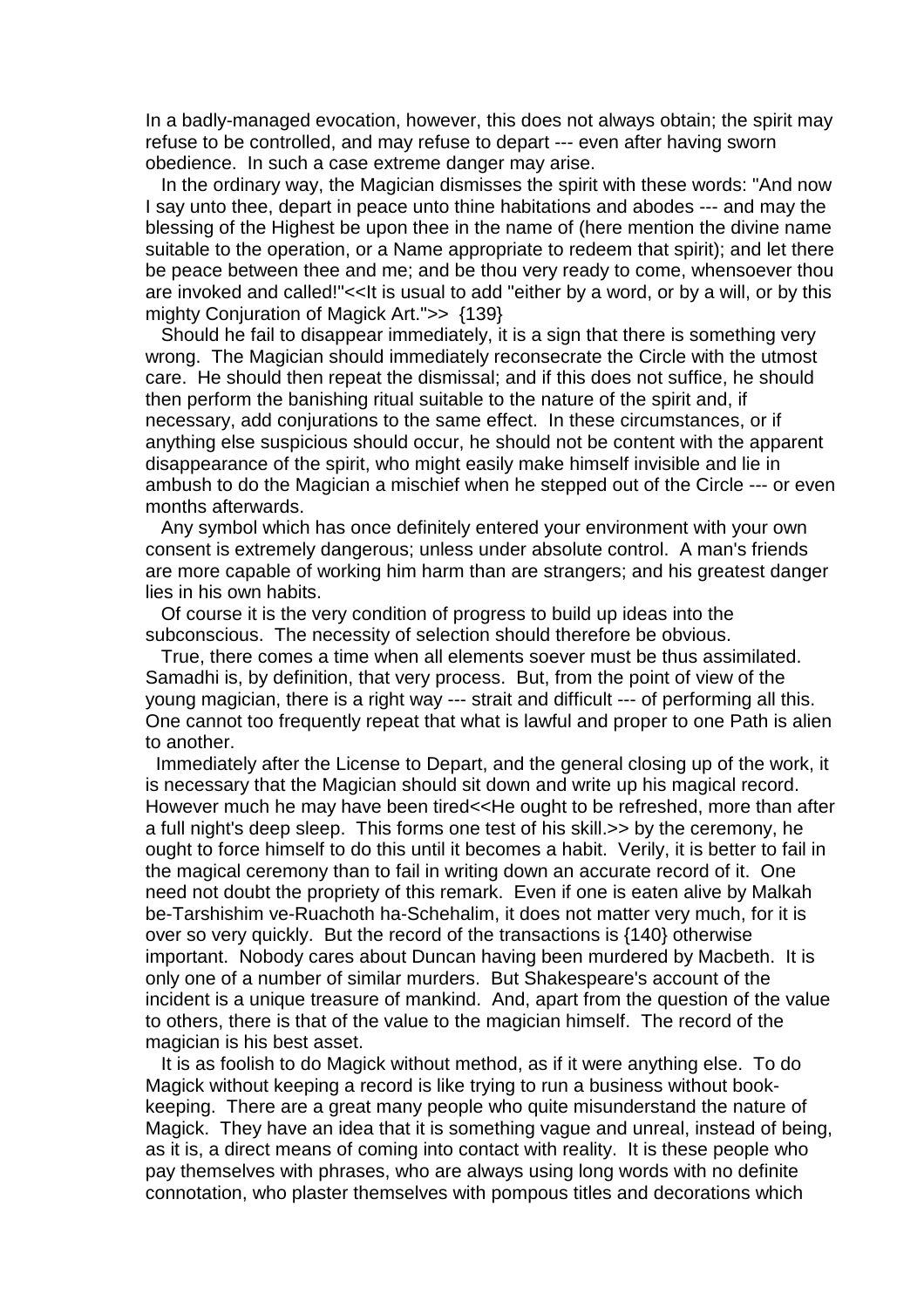mean nothing whatever. With such people we have nothing to do. But to those who seek reality the Key of Magick is offered, and they are hereby warned that the key to the treasure-house is no good without the combination; and the combination is the magical record.

 From one point of view, magical progress actually consists in deciphering one's own record.<<As one is a Star in the Body of Nuith, every successive incarnation is a Veil, and the acquisition of the Magical Memory a gradual Unveiling of that Star, of that God.>> For this reason it is the most important thing to do, on strictly magical grounds. But apart from this, it is absolutely essential that the record should be clear, full and concise, because it is only by such a record that your teacher can judge how it is best to help you. Your magical teacher has something else to do besides running around after you all the time, and the most important of all his functions is that of auditor. Now, if you call in an auditor to investigate a business, and when he asks for the books you tell him that you have not thought it worth while to keep any, you need not be surprised if he thinks you every kind of an ass.

 It is --- at least, it was --- perfectly incredible to THE MASTER THERION that people who exhibit ordinary common sense in {141} the other affairs of life should lose it completely when they tackle Magick. It goes far to justify the belief of the semi-educated that Magick is rather a crazy affair after all. However, there are none of these half-baked lunatics connected with the A.'. A.'., because the necessity for hard work, for passing examinations at stated intervals, and for keeping an intelligible account of what they are doing, frightens away the unintelligent, idle and hysterical.

 There are numerous models of magical and mystical records to be found in the various numbers of the "Equinox", and the student will have no difficulty in acquiring the necessary technique, if he be diligent in practice.

{142}

---------

# CHAPTER XVIII

# OF CLAIRVOYANCE AND THE BODY OF LIGHT ITS POWER AND ITS DEVELOPMENT ALSO CONCERNING DIVINATION

**In the contract of the Contract of the Contract of the Contract of the Contract of the Contract of the Contract of the Contract of the Contract of the Contract of the Contract of the Contract of the Contract of the Contra** 

 Within the human body is another body of approximately the same size and shape;<<i.e. as a general rule. It can be altered very greatly in these respects.>> but made of a subtler and less illusory material. It is of course not "real"; but then no more is the other body! Before treating of clairvoyance one must discuss briefly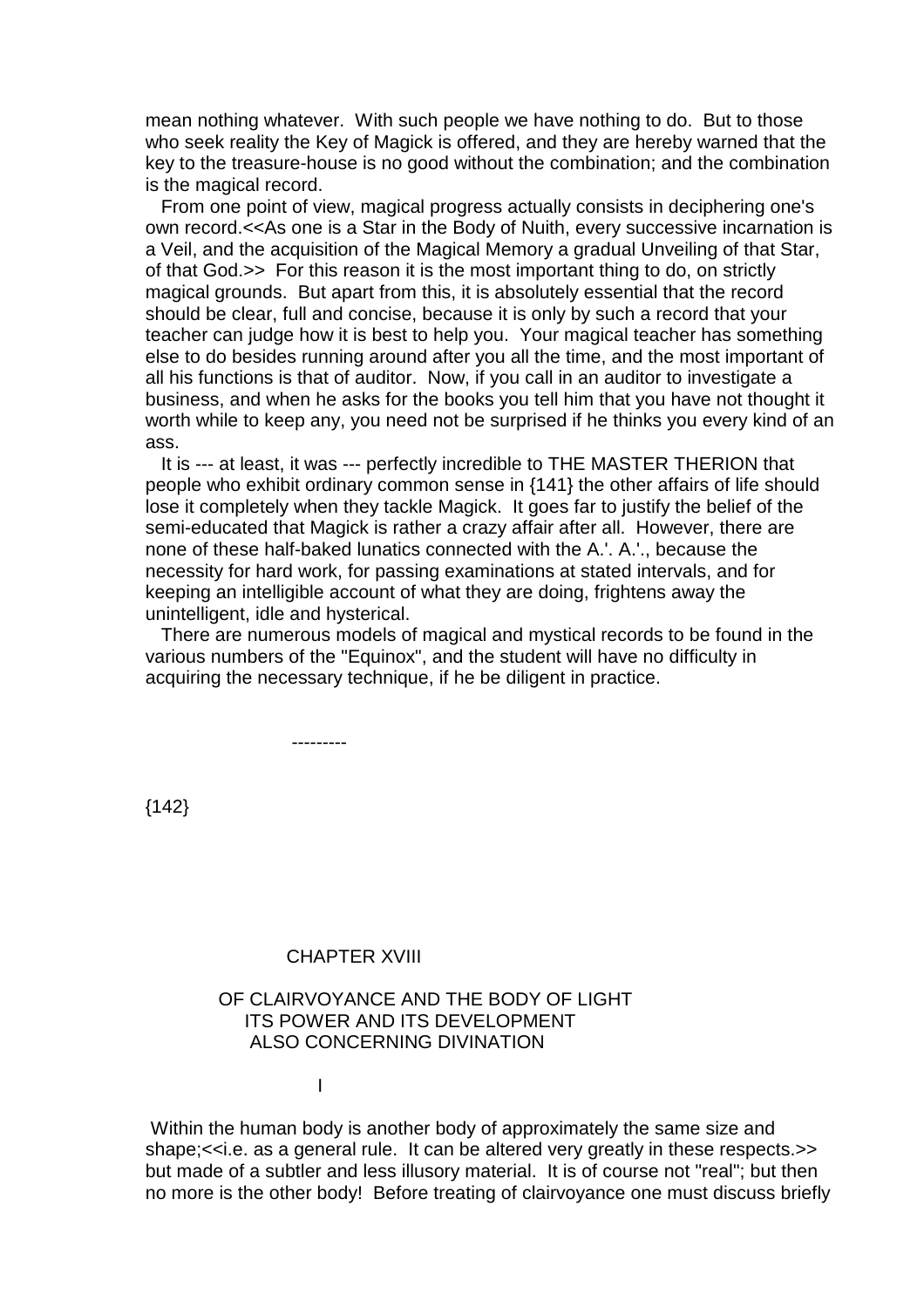this question of reality, for misapprehension on the subject has given rise to endless trouble.

 There is the story of the American in the train who saw another American carrying a basket of unusual shape. His curiosity mastered him, and he leant across and said: "Say, stranger, what you got in that bag?" The other, lantern-jawed and taciturn, replied: "mongoose". The first man was rather baffled, as he had never heard of a mongoose. After a pause he pursued, at the risk of a rebuff: "But say, what is a Mongoose?" "Mongoose eats snakes", replied the other. This was another poser, but he pursued: "What in hell do you want a Mongoose for?" "Well, you see", said the second man (in a confidential whisper) "my brother sees snakes". The first man was more puzzled than ever; but after a long think, he continued rather pathetically: "But say, them ain't real snakes". "Sure", said the man with the basket, "but this Mongoose ain't real either".

 This is a perfect parable of Magick. There is no such thing {143} as truth in the perceptible universe; every idea when analysed is found to contain a contradiction. It is quite useless (except as a temporary expedient) to set up one class of ideas against another as being "more real". The advance of man towards God is not necessarily an advance towards truth. All philosophical systems have crumbled. But each class of ideas possesses true relations within itself. It is possible, with Berkeley,<<The real Berkeley did nothing of the sort: the reference here is to an imaginary animal invented by Dr. Johnson out of sturdy British ignorance.>> to deny the existence of water and of wood; but, for all that, wood floats on water. The Magician becomes identical with the immortal Osiris, yet the Magician dies. In this dilemma the facts must be restated. One should preferably say that the Magician becomes conscious of that part of himself which he calls the immortal Osiris; and that Part does not "die".

 Now this interior body of the Magician, of which we spoke at the beginning of this chapter, does exist, and can exert certain powers which his natural body cannot do. It can, for example, pass through "matter", and it can move freely in every direction through space. But this is because "matter", in the sense in which we commonly use the word, is on another plane<<We do not call electrical resistance, or economic laws, unreal, on the ground that they are not directly perceived by the senses. Our magical doctrine is universally accepted by sceptics --- only they wish to make Magick itself an exception!>>.

 Now this fine body perceives a universe which we do not ordinarily perceive. It does not necessarily perceive the universe which we do normally perceive, so although in this body I can pass through the roof, it does not follow that I shall be able to tell what the weather is like. I might do so, or I might not: but if I could not, it would not prove that I was deceiving myself in supposing that I had passed through the roof. This body, which is called by various authors the Astral double, body of Light, body of fire, body of desire, fine body, scin-laeca and numberless other names is naturally fitted to perceive objects of its own class ... in particular, the phantoms of the astral plane. {144}

 There is some sort of vague and indeterminate relation between the Astrals and the Materials; and it is possible, with great experience, to deduce facts about material things from the astral aspect which they present to the eyes of the Body of Light.<<This is because there is a certain necessary correspondence between planes; as in the case of an Anglo-Indian's liver and this temper. The relation appears "vague and indeterminate" only in so far as one happens to be ignorant of the laws which state the case. The situation is analogous to that of the chemist before the discovery of the law of "Combining Weights", etc.>> This astral plane is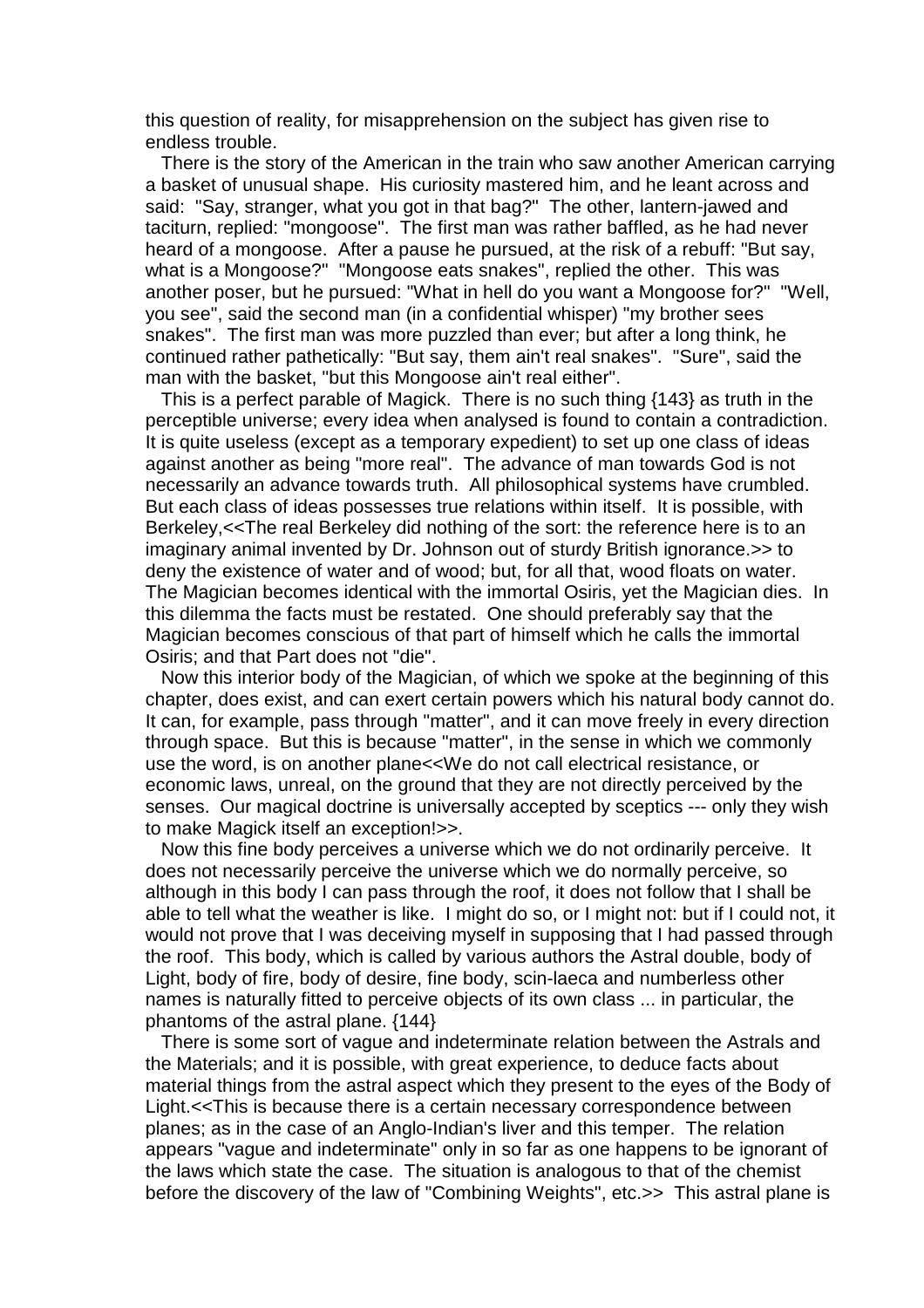so varied and so changeable that several clairvoyants looking at the same thing might give totally different accounts of what they saw; yet they might each make correct deductions. In looking at a man the first clairvoyant might say: "The lines of force are all drooping"; the second: "It seems all dirty and spotty"; a third; "The Aura looks very ragged." Yet all might agree in deducing that the man was in ill-health. In any case all such deductions are rather unreliable. One must be a highly skilled man before one can trust one's vision. A great many people think that they are extremely good at the business, when in fact they have only made some occasional shrewd guesses (which they naturally remember) in the course of hundreds of forgotten failures.

 The only way to test clairvoyance is to keep a careful record of every experiment made. For example, FRATER O. M. once gave a clairvoyant a waistcoat to psychometrize. He made 56 statements about the owner of the waistcoat; of these 4 were notably right; 17, though correct, were of that class of statement which is true of almost everybody. The remainder were wrong. It was concluded from this that he showed no evidence of any special power. In fact, his bodily eyes, --- if he could discern Tailoring --- would have served him better, for he thought the owner of the vest was a corn-chandler, instead of an earl, as he is.

 The Magician can hardly take too much trouble to develop this power in himself. It is extremely useful to him in guarding himself against attack; in obtaining warnings, in judging character, and especially in watching the process of his Ceremonies. {145}

 There are a great many ways of acquiring the power. Gaze into a crystal, or into a pool of ink in the palm of the hand, or into a mirror, or into a teacup. Just as with a microscope the expert operator keeps both eyes open, though seeing only through the one at the eye-piece of the instrument, so the natural eyes, ceasing to give any message to the brain, the attention is withdrawn from them, and the man begins to see through the Astral eyes.

 These methods appear to The MASTER THERION to be unsatisfactory. Very often they do not work at all. It is difficult to teach a person to use these methods; and, worst of all, they are purely passive! You can see only what is shewn you, and you are probably shewn things perfectly pointless and irrelevant.

 The proper method is as follows: --- Develop the body of Light until it is just as real to you as your other body, teach it to travel to any desired symbol, and enable it to perform all necessary Rites and Invocations. In short, educate it. Ultimately, the relation of that body with your own must be exceedingly intimate; but before this harmonizing takes place, you should begin by a careful differentiation. The first thing to do, therefore, is to get the body outside your own. To avoid muddling the two, you begin by imagining a shape resembling yourself standing in front of you. Do not say: "Oh, it's only imagination!" The time to test that is later on, when you have secured a fairly clear mental image of such a body. Try to imagine how your own body would look if you were standing in its place; try to transfer your consciousness to the Body of Light. Your own body has its eyes shut. Use the eyes of the Body of Light to describe the objects in the room behind you. Don't say. "It's only an effort of subconscious memory" ... the time to test that is later on.

 As soon as you feel more or less at home in the fine body, let it rise in the air. Keep on feeling the sense of rising; keep on looking about you as you rise until you see landscapes or beings of the astral plane. Such have a quality all their own. They are not like material things --- they are not like mental pictures --- they seem to lie between the two.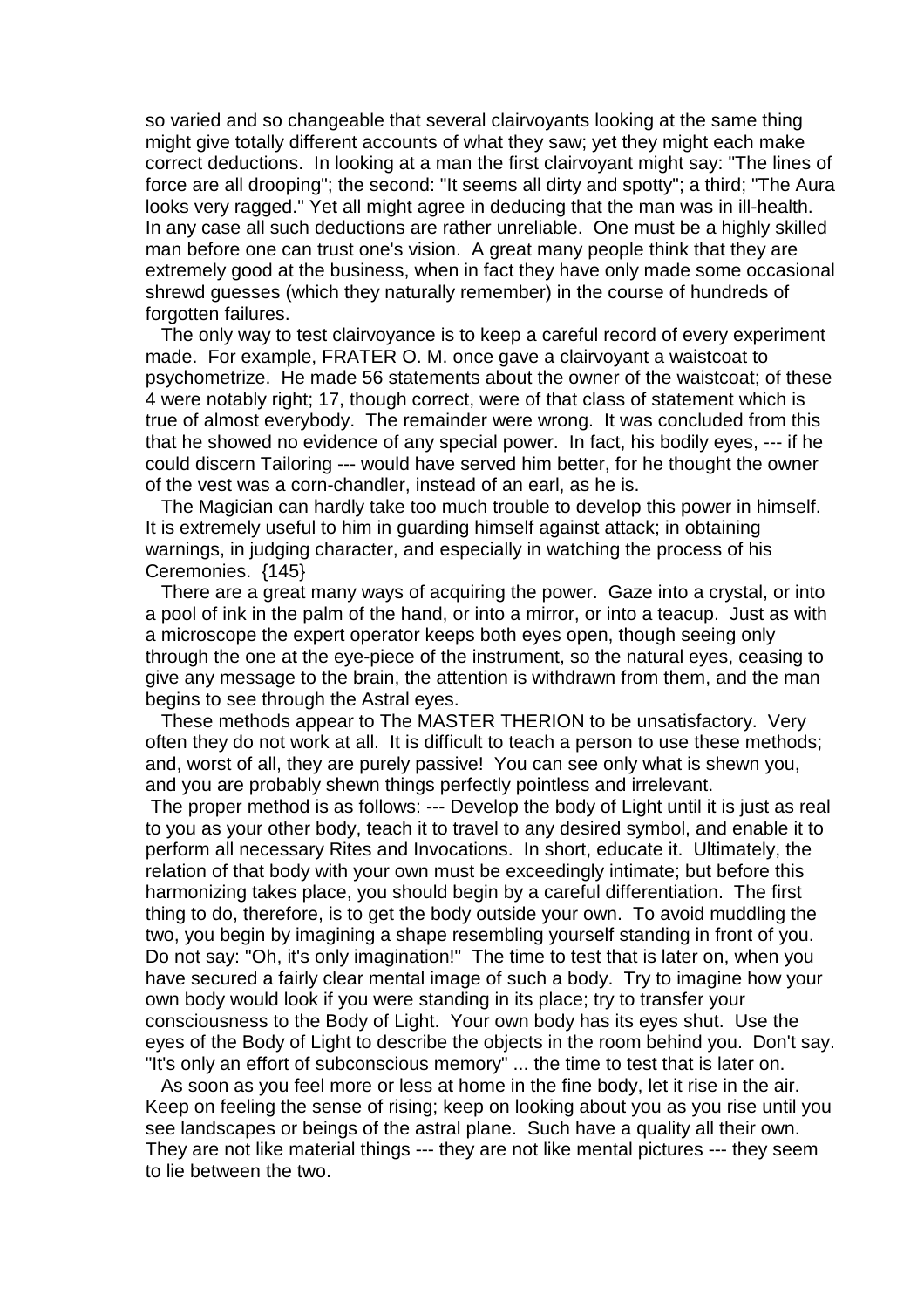After some practice has made you adept, so that in the course {146} of any hour's journey you can reckon on having a fairly eventful time, turn your attention to reaching a definite place on the astral plane; invoke Mercury, for example, and examine carefully your record of the resulting vision --- discover whether the symbols which you have seen correspond with the conventional symbols of Mercury.

 This testing of the spirits is the most important branch of the whole tree of Magick. Without it, one is lost in the jungle of delusion. Every spirit, up to God himself, is ready to deceive you if possible, to make himself out more important than he is; in short to lay in wait for your soul in 333 separate ways. Remember that after all the highest of all the Gods is only the Magus, << See Liber 418, 3rd Aethyr.>> Mayan, the greatest of all the devils.

You may also try "rising on the planes".<<See Infra and Appendix.>> With a little practice, especially if you have a good Guru, you ought to be able to slip in and out of your astral body as easily as you slip in and out of a dressing-gown. It will then no longer be so necessary for your astral body to be sent far off; without moving an inch you will be able to "turn on" its eyes and ears --- as simply as the man with the microscope (mentioned above) can transfer his complete attention from one eye to the other.

 Now, however unsuccessful your getting out the body may apparently have been, it is most necessary to use every effort to bring it properly back. Make the Body of Light coincide in space with the physical body, assume the God-Form, and vibrate the name of Harpocrates with the utmost energy; then recover unity of consciousness. If you fail to do this properly you may find yourself in serious trouble. Your Body of Light may wander away uncontrolled, and be attacked and obsessed. You will become aware of this through the occurrence of headache, bad dreams, or even more serious signs such as hysteria, fainting fits, possibly madness or paralysis. Even the worst of these attacks will probably wear off, but it may leave you permanently damaged to a greater or less extent. {147}

 A great majority of "spiritualists", "occultists", "Toshosophists", are pitiable examples of repeated losses from this cause.

 The emotional type of religionist also suffers in this way. Devotion projects the fine body, which is seized and vampirized by the demon masquerading as "Christ" or "Mary", or whoever may be the object of worship. Complete absence of all power to concentrate thought, to follow an argument, to formulate a Will, to hold fast to an opinion or a course of action, or even to keep a solemn oath, mark indelibly those who have thus lost parts of their souls. They wander from one new cult to another even crazier. Occasionally such persons drift for a moment into the surrounding of The MASTER THERION, and are shot out by the simple process of making them try to do a half-hour's honest work of any kind.

 In projecting the Astral, it is a valuable additional safeguard to perform the whole operation in a properly consecrated circle.

 Proceed with great caution, then, but proceed. In time your Body of Light will be as strong against spirits as your other body against the winds of Heaven. All depends upon the development of that Body of Light. It must be furnished with an organism as ramified and balanced as its shadowy brother, the material body.

 To recapitulate once more, then, the first task is to develop your own Body of light within your own circle without reference to any other inhabitants of the world to which it belongs.

 That which you have accomplished with the subject you may now proceed to do with the object. You will learn to see the astral appearance of material things; and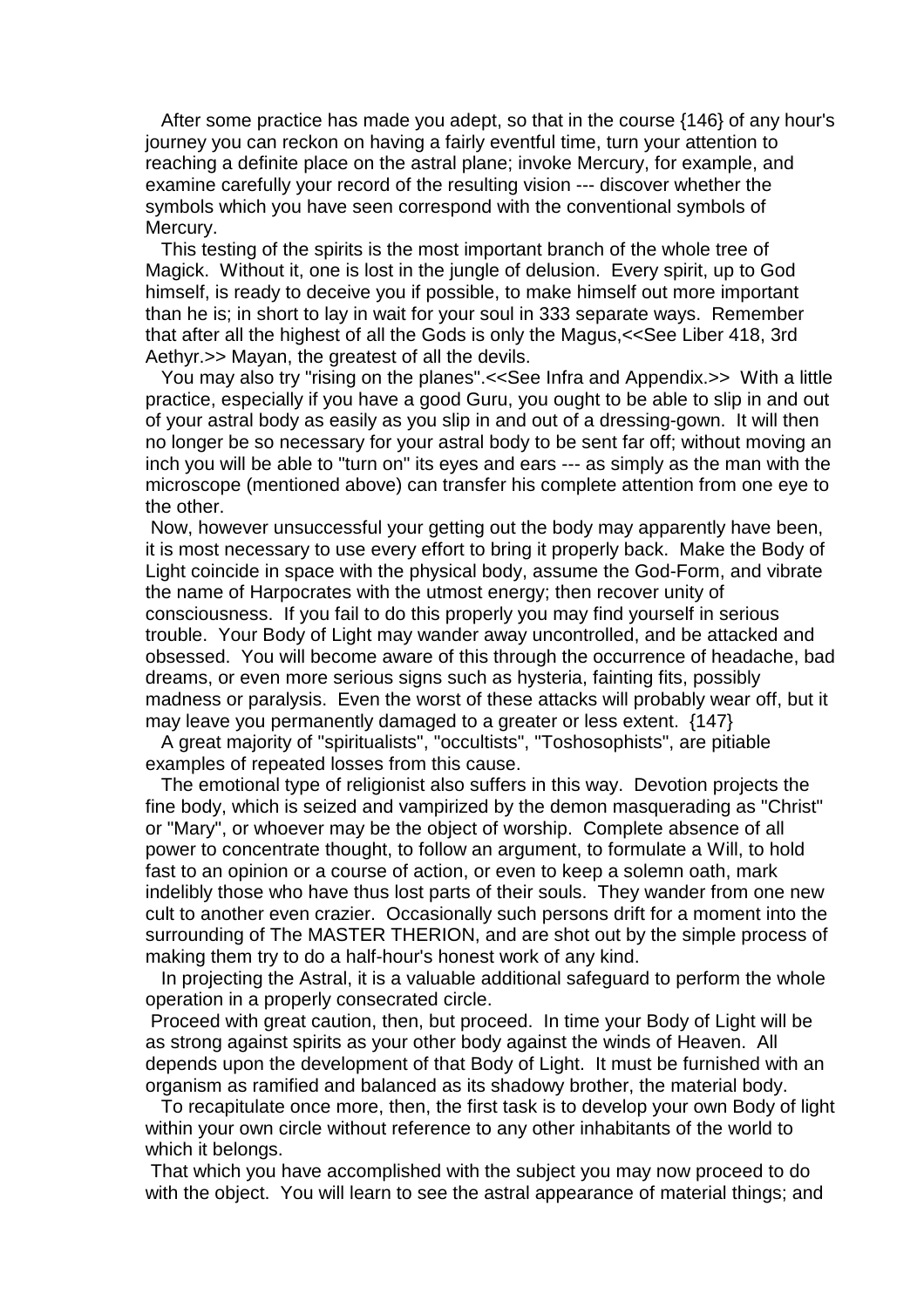although this does not properly belong to pure clairvoyance, one may here again mention that you should endeavour to the utmost to develop and fortify this Body of Light. The best and simplest way to do this is to use it constantly, to exercise it in every way. In particular it may be employed in ceremonies of initiation or of invocation --- while the physical body remains silent and still.

 In doing this it will often be necessary to create a Temple on the astral plane. It is excellent practice to create symbols. This one precaution is needed: after using them, they should be reabsorbed. {148}

 Having learned to create astral forms, the next step will be at first very difficult. Phantasmal and fleeting as the astral is in general, those forms which are definitely attached to the material possess enormous powers of resistance, and it consequently requires very high potential to influence them. The material analogues seem to serve as a fortress. Even where a temporary effect is produced, the inertia of matter draws it back to the normal; yet the power of the trained and consecrated will in a well-developed astral body is such that it can even produce a permanent change in the material upon whose Body of Light you are working, e.g.; one can heal the sick by restoring a healthy appearance to their astral forms. On the other hand, it is possible so to disintegrate the Body of Light even of a strong man that he will fall dead.

 Such operations demand not only power, but judgment. Nothing can upset the sum total of destiny --- everything must be paid for the uttermost farthing. For this reason a great many operations theoretically possible cannot be performed. Suppose, for example, you see two men of similarly unhealthy astral appearance. In one case the cause may be slight and temporary. Your help suffices to restore him in a few minutes. The other, who looks no worse, is really oppressed by a force incalculably greater than you could control, and you would only damage yourself by attempting to help him. The diagnosis between the two cases could be made by an investigation of the deeper strata of the astral, such as compose the"causal body".

 A body of black magicians under Anna Kingsford<<Anna Kingsford, so far as her good work is concerned, was only the rubber stamp of Edward Maitland.>> once attempted to kill a vivisector who was not particularly well known; and they succeeded in making him seriously ill. But in attempting the same thing with Pasteur they produced no effect whatever, because Pasteur was a great genius -- an adept in his own line far greater than she in hers --- and because millions of people were daily blessing him. It cannot be too clearly understood that magical force is subject to the same laws of proportion as any other kind of force. It is useless for a mere millionaire to try to bankrupt a man who has the Bank of England behind him. {149}

 To sum up, the first task is to separate the astral form from the physical body, the second to develop the powers of the astral body, in particular those of sight, travel, and interpretation; third, to unify the two bodies without muddling them. This being accomplished, the magician is fitted to deal with the invisible.

**III** and the state of the III

 It is now useful to contine with considerations of other planes, which have commonly been classed under the Astral. There is some reason for this, as the delimitations are somewhat vague. Just as the vegetable kingdom merges into the animal, and as the material plane has beings which encroach upon the boundaries of the astral, so do we find it in the higher planes.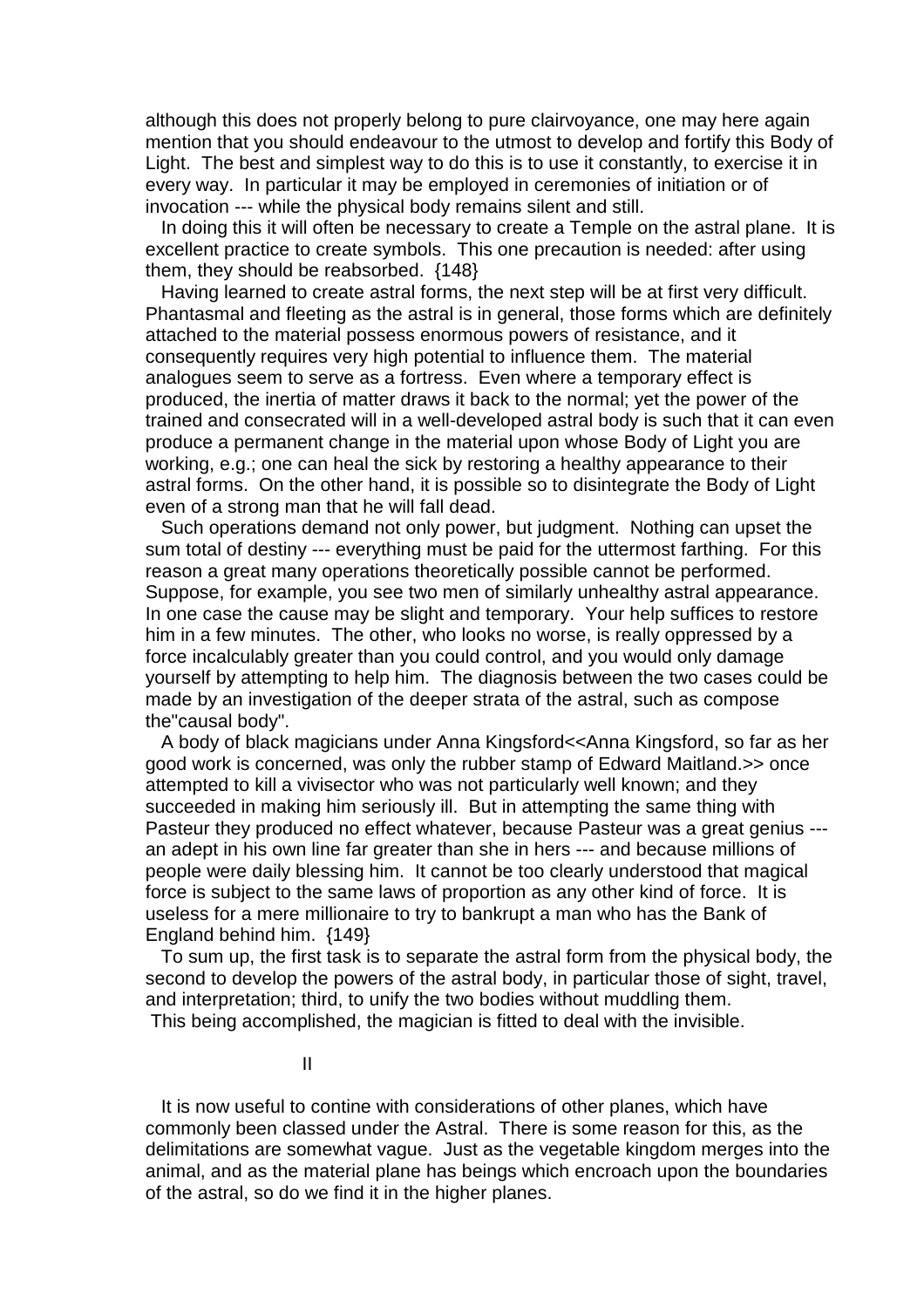The mental images which appear during meditation are subjective, and pertain not at all to the astral plane. Only very rarely do astral images occur during meditation. It is a bad break in the circle, as a rule, when they do.

 There is also a Magical Plane. This touches the material, and even includes a portion of it. It includes the Astral, chiefly a full-blooded type of the Astral. It reaches to and includes most, if not all, of the spiritual planes.

 The Magical plane is thus the most comprehensive of all. Egyptian Gods are typical inhabitants of this plane, and it is the home of every Adept.

 The spiritual planes are of several types, but are all distinguished by a reality and intensity to be found nowhere else. Their inhabitants are formless, free of space and time, and distinguished by incomparable brilliance.

 There are also a number of sub-planes, as, for example, the Alchemical. This plane will often appear in the practice of "Rising on the Planes"; its images are usually those of gardens curiously kept, mountains furnished with peculiar symbols, hieroglyphic animals, or such figures as that of the "Hermetic Arcanum", and pictures like the "Goldseekers" and the "Massacre of the Innocents" of Basil Valentine. There is a unique quality about the alchemical Plane which renders its images immediately recognizable. {150}

 There are also planes corresponding to various religions past and present, all of which have their peculiar unity.

 It is of the utmost importance to the "Clairvoyant" or "traveler in the fine body" to be able to find his way to any desired plane, and operate therein as its ruler.

 The Neophyte of A.'. A.'. is examined most strictly in this practice before he is passed to the degree of Zelator.

 In "Rising on the Planes" one must usually pass clear through the Astral to the Spiritual. Some will be unable to do this. The "fine body" which is good enough to subsist on lower planes, a shadow among shadows, will fail to penetrate the higher strata. It requires a great development of this body, and an intense infusion of the highest spiritual constituents of man, before he can pierce the veils. The constant practice of Magick is the best preparation possible. Even though the human consciousness fail to reach the goal, the consciousness of the fine body itself may do so, wherefore whoso travels in that body on a subsequent occasion may be found worthy; and its success will react favourably on the human consciousness, and increase its likelihood of success in its next magical operation.

 Similarly, the powers gained in this way will strengthen the magician in his mediation-practices. His Will becomes better able to assist the concentration, to destroy the mental images which disturb it, and to reject the lesser rewards of that practice which tempt, and too often stop the progress of, the mystic.

 Although it is said that the spiritual lies "beyond the astral", this is theoretical;<<The Hon. Bertrand Russell's "Principia Mathematica" may be said to "lie beyond" Colenso's "School Arithmetic"; but one can take the former book from one's shelves --- as every one should --- and read it without first going all through the latter again.>> the advanced Magician will not find it to be so in practice. He will be able by suitable invocation to travel directly to any place desired. In Liber 418 an example of perfection is given. The Adept who explored these Aethyrs did not have to pass through and beyond the Universe, the whole of which yet lies within even the inmost (30th) Aethyr. He was able to summon the Aethyrs he wanted, and His chief difficulty was that sometimes {151} He was at first unable to pierce their veils. In fact, as the Book shows, it was only by virtue of successive and most exalted initiations undergone in the Aethyrs themselves that He was able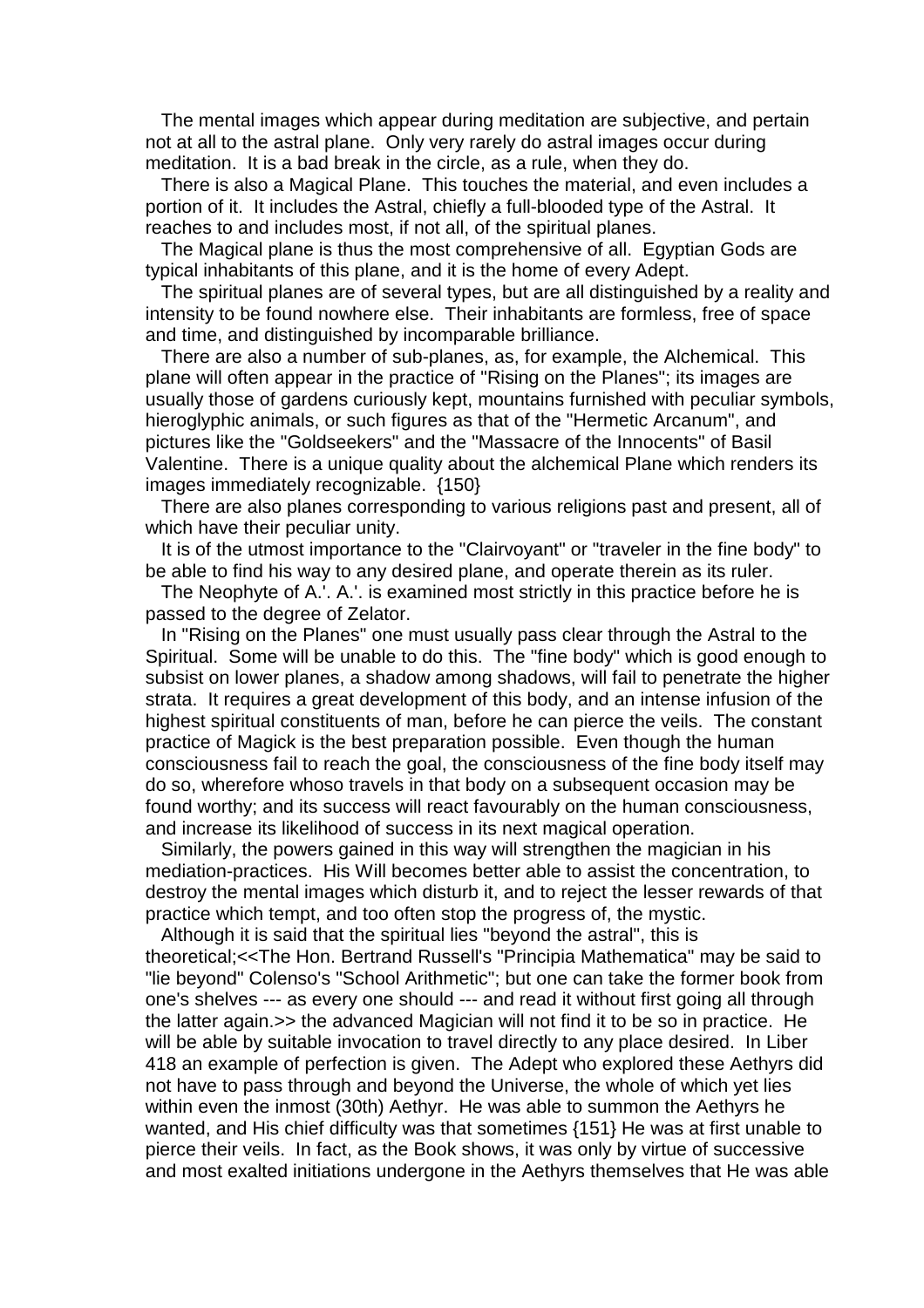to penetrate beyond the 15th. The Guardians of such fortresses know how to guard.

 The MASTER THERION has published the most important practical magical secrets in the plainest language. No one, by virtue of being clever or learned, has understood one word; and those unworthy who have profaned the sacrament have but eaten and drunken damnation to themselves.

 One may bring down stolen fire in a hollow tube from Heaven, as The MASTER THERION indeed has done in a way that no other adept dared to do before him. But the thief, the Titan, must foreknow and consent to his doom to be chained upon a lonely rock, the vulture devouring his liver, for a season, until Hercules, the strong man armed by virtue of that very fire, shall come and release him.

The TEITAN<< $GR: Tau-Epsilon$ -Iota-Tau-Alpha-Nu =  $300+5+10+300+1+50$  = 666.>> --- whose number is the number of a man, six hundred and three score and six --- unsubdued, consoled by Asia and Panthea, must send forth constant showers of blessing not only upon Man whose incarnation he is, but upon the tyrant and the persecutor. His infinite pain must thrill his heart with joy, since every pang is but the echo of some new flame that leaps upon the earth lit by his crime.

 For the Gods are the enemies of Man; it is Nature that Man must overcome ere he enter into his kingdom.<< In another sense, a higher sense, Nature is absolutely right throughout. The position is that the Magician discovers himself imprisoned in a distorted Nature of Iniquity; and his task is to disentangle it. This is all to be studied in The Book of Wisdom or Folly (Liber ALEPH, CXI) and in the Master Therion's edition of the "Tao Teh King". A rough note from His Magical Diary is appended here:

 "All elements must at one time have been separate, --- that would be the case with great heat. Now when atoms get to the sun, when we get to the sun, we get that immense, extreme heat, and all the elements are themselves again. Imagine that each atom of each element possesses the memory of all his adventures in combination. By the way, that atom (fortified with that memory) would not be the same atom; yet it is, because it has gained nothing from anywhere except this memory. Therefore, by the lapse of time, and by virtue of memory, a thing could become something more than itself; and thus a real development is possible. One can then see a reason for any element deciding to go through this series of incarnations; because so, and only so, can he go; and he suffers the lapse of memory which he has during these incarnations, because he knows he will come through unchanged.

 "Therefore you can have an infinite number of gods, individual and equal though diverse, each one supreme and utterly indestructible. This is also the only explanation of how a being could create a war {WEH NOTE: SIC, probably should be "world"} in which war, evil, etc. exist. Evil is only an appearance, because, (like "good") it cannot affect the substance itself, but only multiply its combinations. This is something the same as mystic monotheism, but the objection to that theory is that God has to create things which are all parts of himself, so that their interplay is false. If we presuppose many elements, their interplay is natural. It is no objection to this theory to ask who made the elements, --- the elements are at least there, and God, when you look for him, is not there. Theism is "obscurum per obscurius." A male star is built up from the centre outwards; a female from the circumference inwards. This is what is meant when we say that woman has no soul. It explains fully the difference between the sexes.>> The true God {152} is man. In man are all things hidden. Of these the Gods, Nature, Time, all the powers of the universe are rebellious slaves. It is these that men must fight and conquer in the power and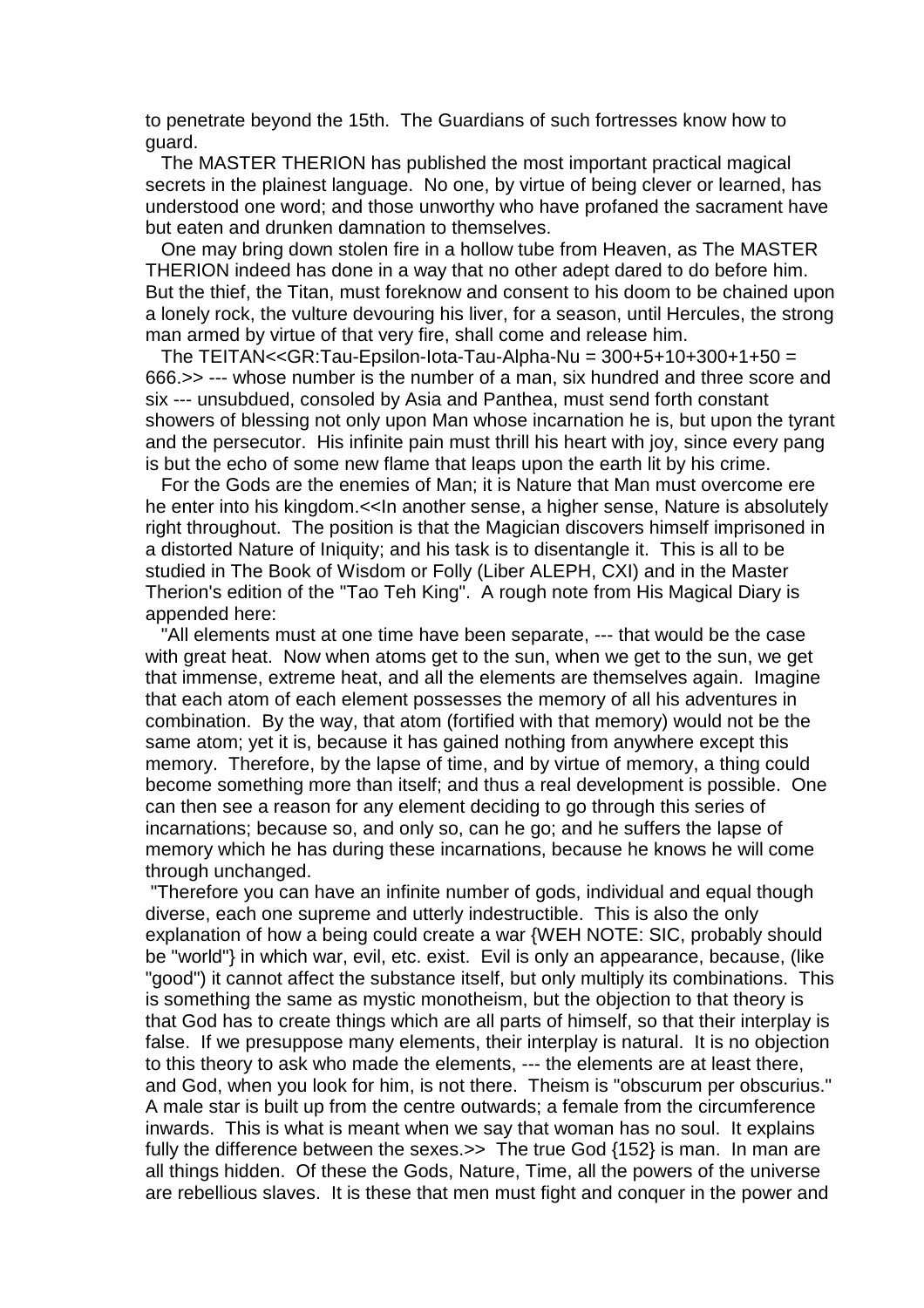in the name of the Beast that hath availed them, the Titan, the Magus, the Man whose number is six hundred and three score and six.

**III** and the state of the **III** 

 The practice of Rising on the Planes is of such importance that special attention must be paid to it. It is part of the essential technique of Magick. Instruction in this practice has been given with such conciseness in Liber O, that one cannot do better than quote verbatim (the "previous experiment" referred to in the first sentence is the ordinary astral journey.):

 "1. The previous experiment has little value, and leads to few results of importance. But it is susceptible of a development which merges into a form of Dharana --- concentration --- and as such may lead to the very highest ends. The principal use of the practice in {153} the last chapter is to familiarise the student with every kind of obstacle and every kind of delusion, so that he may be perfect master of every idea that may arise in his brain, to dismiss it, to transmute it, to cause it instantly to obey his will.

 "2. Let him then begin exactly as before; but with the most intense solemnity and determination.

 "3. Let him be very careful to cause his imaginary body to rise in a line exactly perpendicular to the earth's tangent at the point where his physical body is situated (or, to put it more simply, straight upwards).

 "4. Instead of stopping, let him continue to rise until fatigue almost overcomes him. If he should find that he has stopped without willing to do so, and that figures appear, let him at all costs rise above them. Yea, though his very life tremble on his lips, let him force his way upward and onward!

 "5. Let him continue in this so long as the breath of life is in him. Whatever threatens, whatever allures, though it were Typhon and all his hosts loosed from the pit and leagued against him, though it were from the very Throne of God himself that a voice issues bidding him stay and be content, let him struggle on, ever on.

 "6. At last there must come a moment when his whole being is swallowed up in fatigue, overwhelmed by its own inertia. Let him sink (when no longer can he strive, though his tongue be bitten through with the effort and the blood gush from his nostrils) into the blackness of unconsciousness; and then on coming to himself, let him write down soberly and accurately a record of all that hath occurred: yea, a record of all that hath occurred."

 Of course, the Rising may be done from any starting pint. One can go (for example) into the circle of Jupiter, and the results, especially in the lower planes, will be very different to those obtained from a Saturnian starting point.

 The student should undertake a regular series of such experiments, in order to familiarise himself not only with the nature of the different spheres, but with the inner meaning of each. Of course, it is not necessary in every case to push the {154} practice to exhaustion, as described in the instructions, but this is the proper thing to do whenever definitely practising, in order to acquire the power of Rising. But, having obtained this power, it is, of course, legitimate to rise to any particular plane that may be necessary for the purpose of exploration, as in the case of the visions recorded in Liber 418, where the method may be described as mixed. In such a case, it is not enough to invoke the place you wish to visit, because you may not be able to endure its pressure, or to breathe its atmosphere. Several instances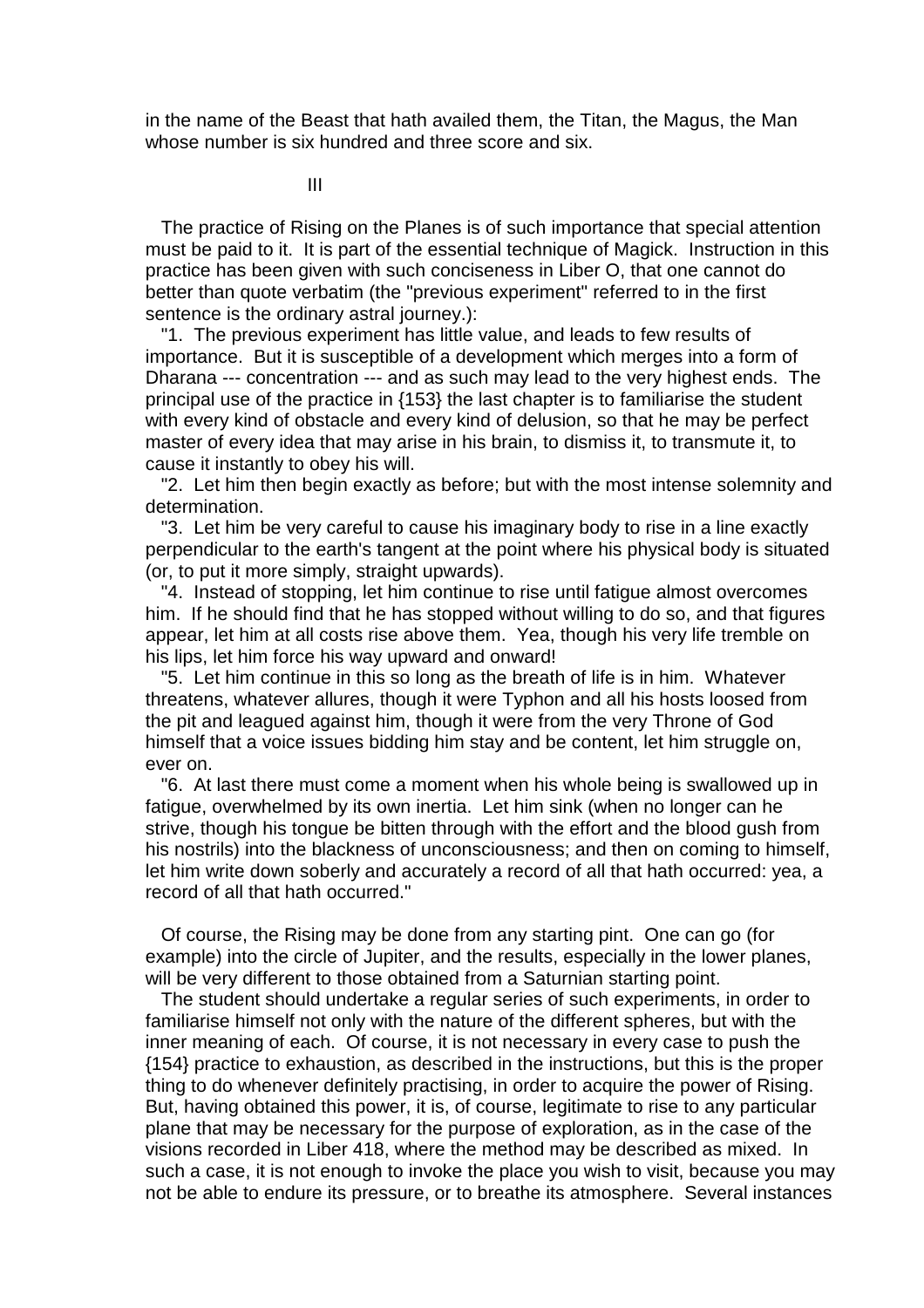occur in that record where the seer was unable to pass through certain gateways, or to remain in certain contemplations. He had to undergo certain Initiations before he was able to proceed. Thus, it is necessary that the technique of Magick should be perfected. The Body of Light must be rendered capable of going everywhere and doing everything. It is, therefore, always the question of drill which is of importance. You have got to go out Rising on the Planes every day of your life, year after year. You are not to be disheartened by failure, or too much encouraged by success, in any one practice or set of practices. What you are doing is what will be of real value to you in the end; and that is, developing a character, creating a Karma, which will give you the power to do your will.

**IV IV** 

 Divination is so important a branch of Magick as almost to demand a separate treatise.

 Genius is composed of two sides; the active and the passive. The power to execute the Will is but blind force unless the Will be enlightened. At every stage of a Magical Operation it is necessary to know what one is doing, and to be sure that one is acting wisely. Acute sensitiveness is always associated with genius; the power to perceive the universe accurately, to analyse, coordinate, and judge impressions is the foundation of all great Work. An army is but a blundering brute unless its intelligence department works as it should.

 The Magician obtains the transcendental knowledge necessary to an intelligent course of conduct directly in consciousness by clairvoyance and clairaudience; but communication with superior {155} intelligences demands elaborate preparation, even after years of successful performance.

 It is therefore useful to possess an art by which one can obtain at a moment's notice any information that may be necessary. This art is divination. The answers to one's questions in divination are not conveyed directly but through the medium of a suitable series of symbols. These symbols must be interpreted by the diviner in terms of his problem. It is not practicable to construct a lexicon in which the solution of every difficulty is given in so many words. It would be unwieldy; besides, nature does not happen to work on those lines.

The theory of any process of divination may be stated in a few simple terms.

 1. We postulate the existence of intelligences, either within or without the diviner, of which he is not immediately conscious. (It does not matter to the theory whether the communicating spirit so-called is an objective entity or a concealed portion of the diviner's mind.) We assume that such intelligences are able to reply correctly -- - within limits --- to the questions asked.

 2. We postulate that it is possible to construct a compendium of hieroglyphs sufficiently elastic in meaning to include every possible idea, and that one or more of these may always be taken to represent any idea. We assume that any of these hieroglyphics will be understood by the intelligences with whom we wish to communicate in the same sense as it is by ourselves. We have therefore a sort of language. One may compare it to a "lingua franca" which is perhaps defective in expressing fine shades of meaning, and so is unsuitable for literature, but which yet serves for the conduct of daily affairs in places where many tongues are spoken. Hindustani is an example of this. But better still is the analogy between the conventional signs and symbols employed by mathematicians, who can thus convey their ideas perfectly<<As a matter of fact, they cannot. The best qualified are the most diffident as to having grasped the meaning of their colleagues with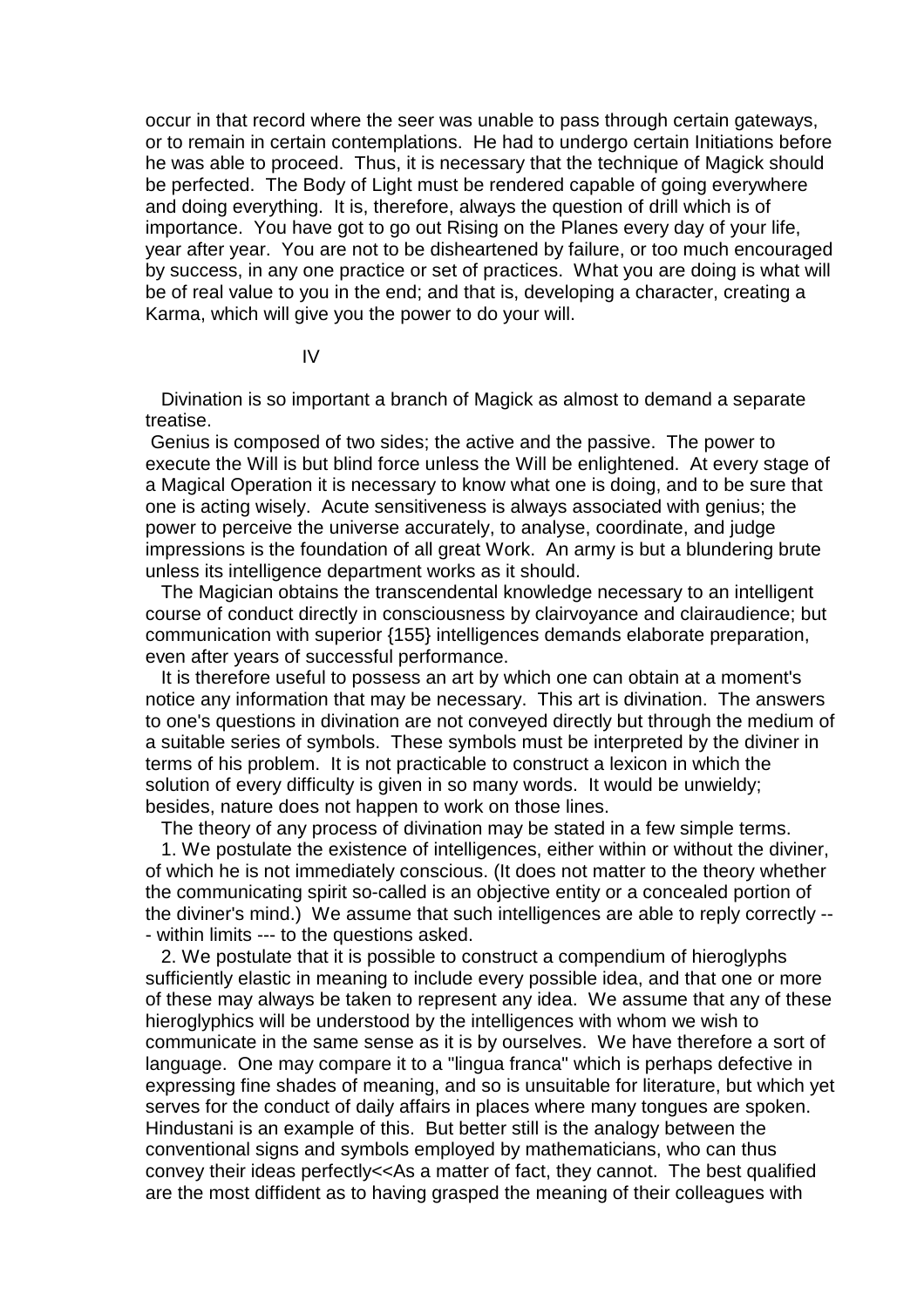exactitude; in criticising their writings they often make a point of apologising for possible misunderstanding.>> without speaking a word of each other's languages. {156}

 3. We postulate that the intelligences whom wish to consul are willing, or may be compelled, to answer us truthfully.

 Let us first consider the question of the compendium of symbols. The alphabet of a language is a more or less arbitrary way of transcribing the sounds employed in speaking it. The letters themselves have not necessarily any meaning as such. But in a system of divination each symbol stands for a definite idea. It would not interfere with the English language to add a few new letters. In fact, some systems of shorthand have done so. But a system of symbols suitable for divination must be a complete representation of the Universe, so that each is absolute, and the whole insusceptible to increase or diminution. It is (in fact) technically a pantacle in the fullest sense of the word.

 Let us consider some prominent examples of such system. We may observe that a common mode of divination is to inquire of books by placing the thumb at random within the leaves. The Books of the Sybil, the works of Vergil, and the Bible have been used very frequently for this purpose. For theoretical justification, one must assume that the book employed is a perfect representation of the Universe. But even if this were the case, it is an inferior form of construction, because the only reasonable conception of the Cosmos is mathematical and hieroglyphic rather than literary. In the case of a book, such as the Book of the Law which is the supreme truth and the perfect rule of life, it is not repugnant to good sense to derive an oracle from its pages. It will of course be remarked that the Book of the Law is not merely a literary compilation but a complex mathematical structure. It therefore fulfils the required conditions.

 The principal means of divination in history are astrology, geomancy, the Tarot, the Holy Qabalah, and the Yi King. There are hundreds of others; from pyromancy, oneiromancy, auguries from sacrifices, and the spinning-top of some ancient oracles to the omens drawn from the flight of birds and the prophesying of tealeaves. It will be sufficient for our present purpose to discuss only the five systems first enumerated.

 ASTROLOGY is theoretically a perfect method, since the symbols employed actually exist in the macrocosm, and thus possess a {157} natural correspondence with microcosmic affairs. But in practice the calculations involved are overwhelmingly complicated. A horoscope is never complete. It needs to be supplemented by innumerable other horoscopes. For example, to obtain a judgment on the simplest question, one requires not only the nativities of the people involved, some of which are probably inaccessible, but secondary figures for directions and transits, together with progressed horoscopes, to say nothing of prenatal, mundane, and even horary figures. To appreciate the entire mass of data, to balance the elements of so vast a concourse of forces, and to draw a single judgment therefrom, is a task practically beyond human capacity. Besides all this, the actual effects of the planetary positions and aspects are still almost entirely unknown. No two astrologers agree on all points; and most of them are at odds on fundamental principles.<<Nearly all professional astrologers are ignorant of their own subject, as of all others.>> This science had better be discarded unless the student chances to feel strongly drawn toward it. It is used by the MASTER THERION Himself with fairly satisfactory results, but only in special cases, in a strictly limited sphere, and with particular precautions. Even so, He feels great diffidence in basing His conduct on the result so obtained.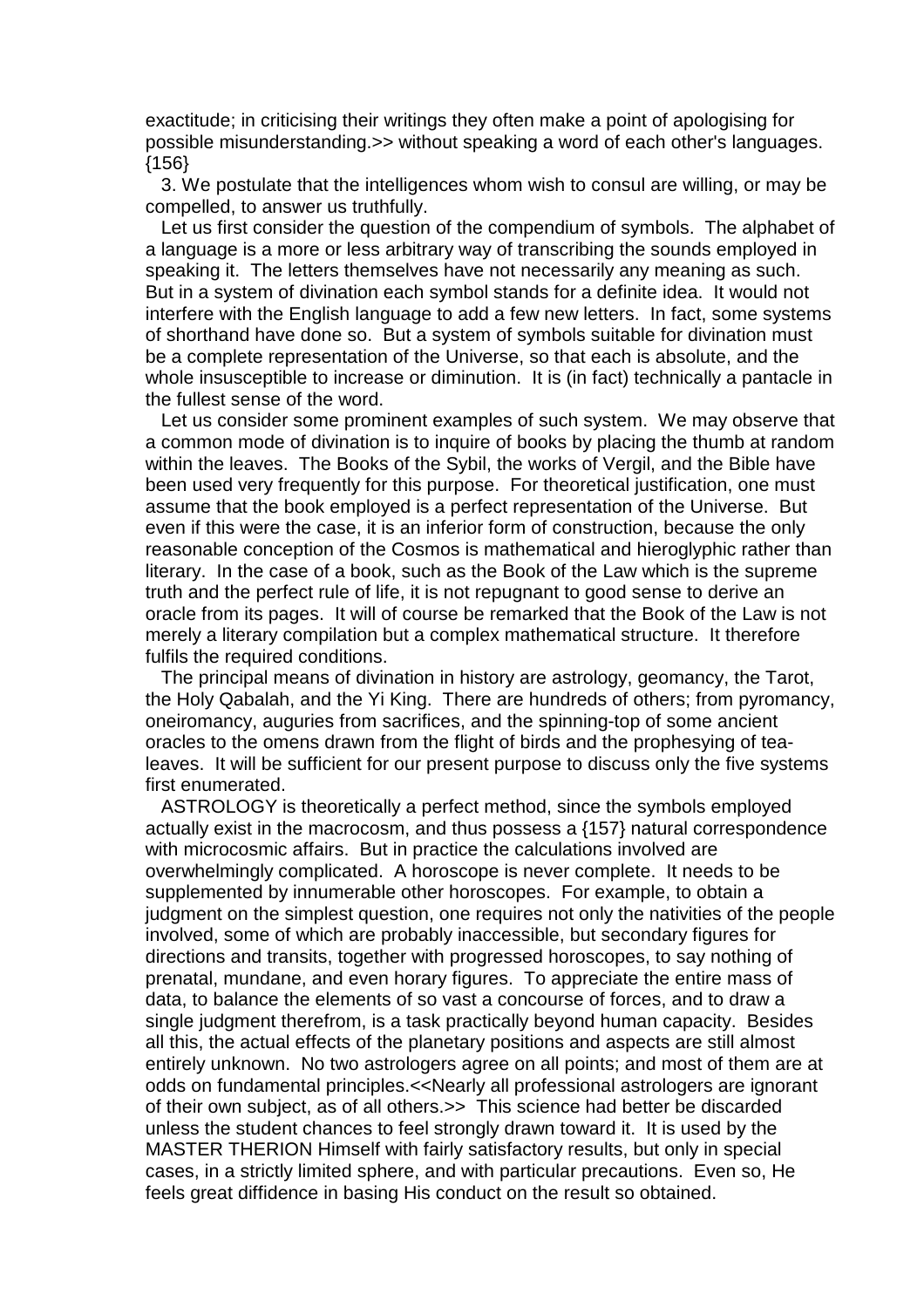GEOMANCY has the advantage of being rigorously mathematical. A hand-book of the science is to be found in Equinox I, II. The objection to its use lies in the limited number of the symbols. To represent the Universe by no more than 16 combinations throws too much work upon them. There is also a great restriction arising from the fact that although 15 symbols appear in the final figure, there are, in reality, but 4, the remaining 11 being drawn by an ineluctable process from the "Mothers". It may be added that the tables given in the handbook for the interpretation of the figure are exceedingly vague on the one hand, and insufficiently comprehensive on the other. Some Adepts, however, appear to find this system admirable, and obtain great satisfaction from its use. Once more, the personal equation must be allowed full weight. At one time the MASTER THERION employed it extensively; but He was never wholly at ease with it; He found the {158} interpretation very difficult. Moreover, it seemed to Him that the geomantic intelligences themselves were of a low order, the scope of which was confined to a small section of the things which interested Him; also, they possessed a point of view of their own which was far from sympathetic with His, so that misunderstanding constantly interfered with the Work.

 THE TAROT and THE HOLY QABALAH may be discussed together. The theoretical basis of both is identical: The Tree of Life.<<Both these subjects may be studied in the Equinox in several articles appearing in several numbers.>> The 78 symbols of the Tarot are admirably balanced and combined. They are adequate to all demands made upon them; each symbol is not only mathematically precise, but possesses an artistic significance which helps the diviner to understand them by stimulating his aesthetic perceptions. The MASTER THERION finds that the Tarot is infallible in material questions. The successive operations describe the course of events with astonishing wealth of detail, and the judgments are reliable in all respects. But a proper divination means at least two hours' hard work, even by the improved method developed by Him from the traditions of initiates. Any attempt to shorten the proceedings leads to disappointment; furthermore, the symbols do not lend themselves readily to the solution of spiritual questions.

 The Holy Qabalah, based as it is on pure number, evidently possesses an infinite number of symbols. Its scope is conterminous with existence itself; and it lacks nothing in precision, purity, or indeed in any other perfection. But it cannot be taught;<<It is easy to teach the General Principles of exegesis, and the main doctrines. There is a vast body of knowledge common to all cases; but this is no more than the basis on which the student must erect his original Research.>> each man must select for himself the materials for the main structure of his system. It requires years of work to erect a worthy building. Such a building is never finished; every day spent on it adds new ornaments. The Qabalah is therefore a living Temple of the Holy Ghost. It is the man himself and his universe expressed in terms of thought whose {159} language is so rich that even the letters of its alphabet have no limit. This system is so sublime that it is unsuited to the solution of the petty puzzles of our earthly existence. In the light of the Qabalah, the shadows of transitory things are instantly banished.

 The YI KING is the most satisfactory system for general work. The MASTER THERION is engaged in the preparation of a treatise on the subject, but the labour involved is so great that He cannot pledge Himself to have it ready at any definite time. The student must therefore make his own investigations into the meaning of the 64 hexagrams as best he can.

 The Yi King is mathematical and philosophical in form. Its structure is cognate with that of the Qabalah; the identity is so intimate that the existence of two such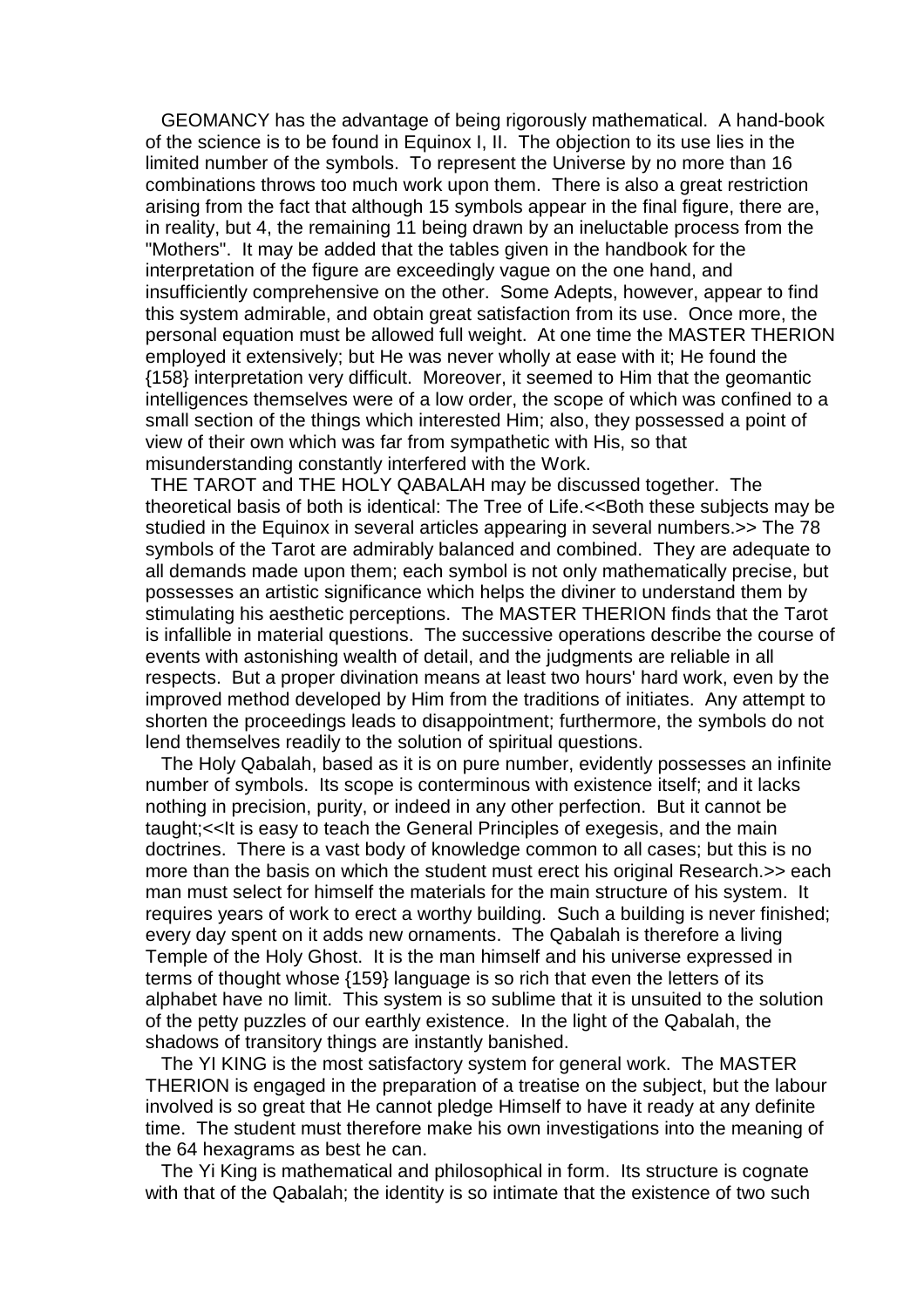superficially different systems is transcendent testimony to the truth of both. It is in some ways the most perfect hieroglyph ever constructed. It is austere and sublime, yet withal so adaptable to every possible emergency that its figures may be interpreted to suit all classes of questions. One may resolve the most obscure spiritual difficulties no less than the most mundane dilemmas; and the symbol which opens the gates of the most exalted palaces of initiation is equally effective when employed to advise one in the ordinary business of life. The MASTER THERION has found the Yi King entirely satisfactory in every respect. The intelligences which direct it show no inclination to evade the question or to mislead the querent. A further advantage is that the actual apparatus is simple. Also the system is easy to manipulate, and five minutes is sufficient to obtain a fairly detailed answer to any but the most obscure questions.

 With regard to the intelligences whose business it is to give information to the diviner, their natures differ widely, and correspond more or less to the character of the medium of divination. Thus, the geomantic intelligences are gnomes, spirits of an earthy nature, distinguished from each other by the modifications due to the various planetary and zodiacal influences which pertain to the several symbols. The intelligence governing Puella is not to be confused with that of Venus or of Libra. It is simply a particular terrestrial daemon which partakes of those natures. {160}

 The Tarot, on the other hand, being a book, is under Mercury, and the intelligence of each card is fundamentally Mercurial. Such symbols are therefore peculiarly proper to communicate thought. They are not gross, like the geomantic daemons; but, as against this, they are unscrupulous in deceiving the diviner.<<This does not mean that they are malignant. They have a proper pride in their office as Oracles of Truth; and they refuse to be profaned by the contamination of inferior and impure intelligences. A Magician whose research is fully adapted to his Neschamah will find them lucid and reliable.>>

 The Yi King is served by beings free from these defects. The intense purity of the symbols prevent them from being usurped by intelligences with an axe of their own to grind.<<Malicious or pranksome elementals instinctively avoid the austere sincerity of the Figures of Fu and King Wan.>>

 It is always essential for the diviner to obtain absolute magical control over the intelligences of the system which he adopts. He must not leave the smallest loophole for being tricked, befogged, or mocked. He must not allow them to use casuistry in the interpretation of his questions. It is a common knavery, especially in geomancy, to render an answer which is literally true, and yet deceives. For instance, one might ask whether some business transaction would be profitable, and find, after getting an affirmative answer, that it really referred to the other party to the affair!

 There is, on the surface, no difficulty at all in getting replies. In fact, the process is mechanical; success is therefore assured, bar a stroke of apoplexy. But, even suppose we are safe from deceit, how can we know that the question has really been put to another mind, understood rightly, and answered from knowledge? It is obviously possible to check one's operations by clairvoyance, but this is rather like buying a safe to keep a brick in. Experience is the only teacher. One acquires what one may almost call a new sense. One feels in one's self whether one is right or not. The diviner must develop this sense. It resembles the exquisite sensibility of touch which is found in the great billiard player whose fingers can estimate infinitesimal degrees of force, {161} or the similar phenomenon in the professional taster of tea or wine who can distinguish fantastically subtle differences of flavour.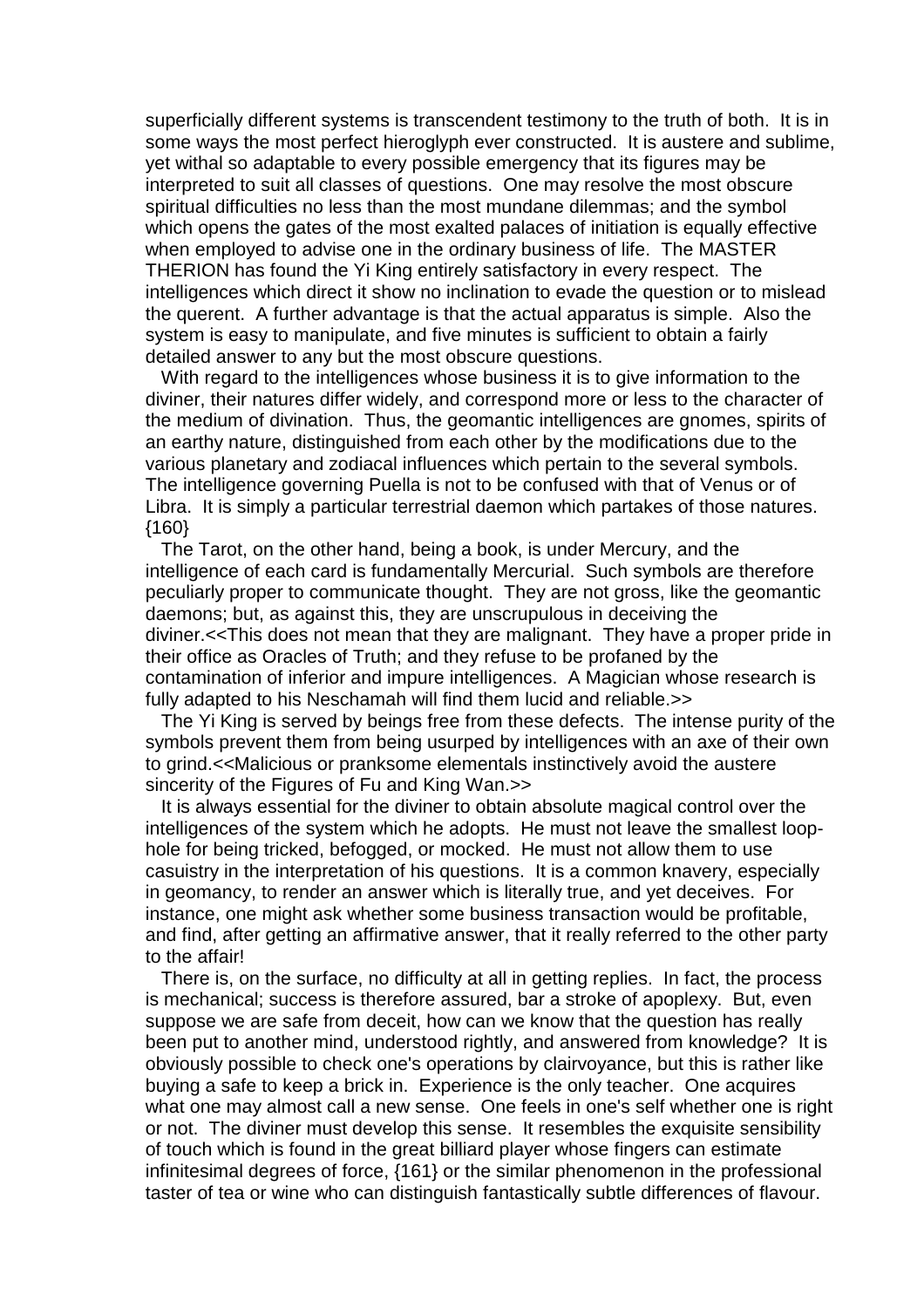It is a hard saying; but in the order to divine without error, one ought to be a Master of the Temple. Divination affords excellent practice for those who aspire to that exalted eminence, for the faintest breath of personal preference will deflect the needle from the pole of truth in the answer. Unless the diviner have banished utterly from his mind the minutest atom of interest in the answer to his question, he is almost certain to influence that answer in favour of his personal inclinations.

 The psycho-analyst will recall the fact that dreams are phantasmal representations of the unconscious Will of the sleeper, and that not only are they images of that Will instead of representations of objective truth, but the image itself is confused by a thousand cross-currents set in motion by the various complexes and inhibitions of his character. If therefore one consults the oracle, one must take sure that one is not consciously or unconsciously bringing pressure to bear upon it. It is just as when an Englishman cross-examines a Hindu, the ultimate answer will be what the Hindu imagines will best please the inquirer.

 The same difficulty appears in a grosser form when one receives a perfectly true reply, but insists on interpreting it so as to suit one's desires. The vast majority of people who go to "fortunetellers" have nothing else in mind but the wish to obtain supernatural sanction for their follies. Apart from Occultism altogether, every one knows that when people ask for advice, they only want to be told how wise they are. Hardly any one acts on the most obviously commonsense counsel if it happens to clash with his previous intentions. Indeed, who would take counsel unless he were warned by some little whisper in his heart that he was about to make a fool of himself, which he is determined to do, and only wants to be able to blame his best friend, or the oracle, when he is overtaken by the disaster which his own interior mentor foresees?

 Those who embark on divination will be wise to consider the foregoing remarks very deeply. They will know when they are getting deep enough by the fact of the thought beginning to hurt them. It is essential to explore oneself to the utmost, to analyse {162} one's mind until one can be positive, beyond the possibility of error, that one is able to detach oneself entirely from the question. The oracle is a judge; it must be beyond bribery and prejudice.

 It is impossible in practice to lay down rules for the interpretation of symbols. Their nature must be investigated by intellectual methods such as the Qabalah, but the precise shape of meaning in any one case, and the sphere and tendency of its application, must be acquired by experience, that is, but induction, by recording and classifying one's experiments over a long period; and --- this is the better part --- by refining one's ratiocination to the point where it becomes instinct or intuition, whichever one likes to call it.

 It is proper in cases where the sphere of the question is well marked to begin the divination by invocations of the forces thereto appropriate. An error of judgment as to the true character of the question would entail penalties proportionate to the extent of that error; and the delusions resulting from a divination fortified by invocation would be more serious than if one had not employed such heavy artillery.<<The apparent high sanction for the error would fortify the obstinacy of the mule.>>

 There can, however, be no objection to preparing oneself by a general purification and consecration devised with the object of detaching oneself from one's personality and increasing the sensitiveness of one's faculties.

 All divination comes under the general type of the element Air. The peculiar properties of air are in consequence its uniform characteristics. Divination is subtle and intangible. It moves with mysterious ease, expanding, contracting, flowing,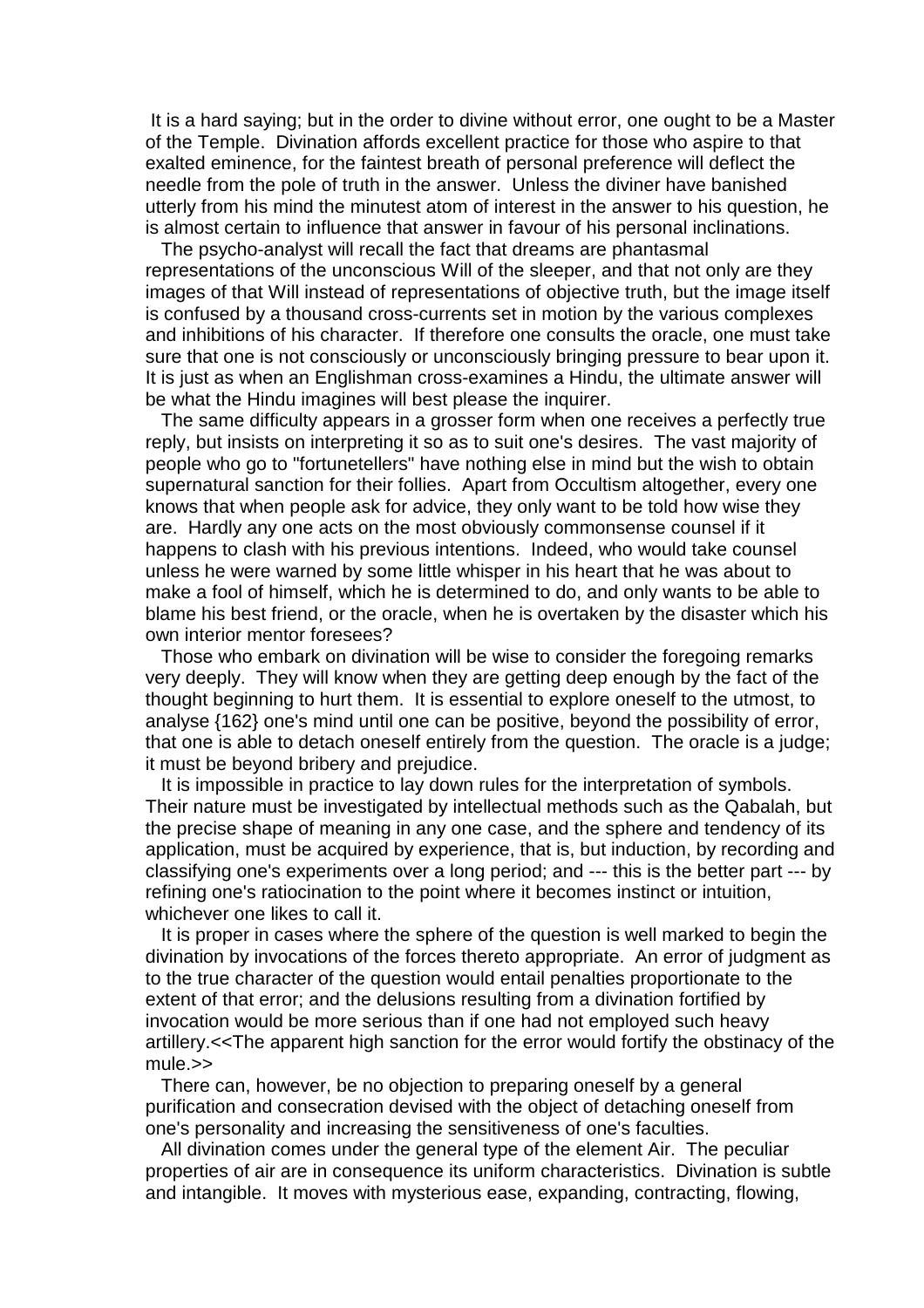responsive to the slightest stress. It receives and transmits every vibration without retaining any. It becomes poisonous when its oxygen is defiled by passing through human lungs.

 There is a peculiar frame of mind necessary to successful divination. The conditions of the problem are difficult. It is obviously necessary for the mind of the diviner to be concentrated absolutely upon his question. Any intrusive thought will confuse the oracle as certainly as the reader of a newspaper is confused {163} when he reads a paragraph into which a few lines have strayed from another column. It is equally necessary that the muscles with which he manipulates the apparatus of divination must be entirely independent of any volition of his. He must lend them for the moment to the intelligence whom he is consulting, to be guided in their movement to make the necessary mechanical actions which determine the physical factor of the operation. It will be obvious that this is somewhat awkward for the diviner who is also a magician, for as a magician he has been constantly at work to keep all his forces under his own control, and to prevent the slightest interference with them by any alien Will. It is, in fact, commonly the case, or so says the experience of The MASTER THERION, that the most promising Magicians are the most deplorable diviners, and vice versa. It is only when the aspirant approaches perfection that he becomes able to reconcile these two apparently opposing faculties. Indeed, there is no surer sign of all-round success than this ability to put the whole of one's powers at the service of any type of task.

 With regard to the mind, again, it would seem that concentration on the question makes more difficult the necessary detachment from it. Once again, the diviner stands in need of a considerable degree of attainment in the practices of meditation. He must have succeeded in destroying the tendency of the ego to interfere with the object of thought. He must be able to conceive of a thing out of all relation with anything else. The regular practice of concentration leads to this result; in fact, it destroys the thing itself as we have hitherto conceived it; for the nature of things is always veiled from us by our habit of regarding them as in essential relation without ourselves and our reactions toward them. One can hardly expect the diviner to make Samadhi with his question --- that would be going too far, and destroy the character of the operation by removing the question from the class of concatenated ideas. It would mean interpreting the question in terms of "without limit", and this imply an equally formless answer. But he should approximate to this extreme sufficiently to allow the question entire freedom to make for itself its own proper links with the intelligence directing the answer, {164} preserving its position on its own plane, and evoking the necessary counterpoise to its own deviation from the norm of nothingness.

 We may recapitulate the above reflections in a practical form. We will suppose that one wishes to divine by geomancy whether or no one should marry, it being assumed that one's emotional impulses suggest so rash a course. The man takes his wand and his sand; the traces the question, makes the appropriate pentagram, and the sigil of the spirit. Before tracing the dashes which are to determine the four "Mothers", he must strictly examine himself. He must banish from his mind every thought which can possibly act as an attachment to his proposed partner. He must banish all thoughts which concern himself, those of apprehension no less than those of ardour. He must carry his introspection as far as possible. He must observe with all the subtlety at his command whether it pains him to abandon any of these thoughts. So long as his mind is stirred, however slightly, by one single aspect of the subject, he is not fit to begin to form the figure. He must sink his personality in that of the intelligence hearing the question propounded by a stranger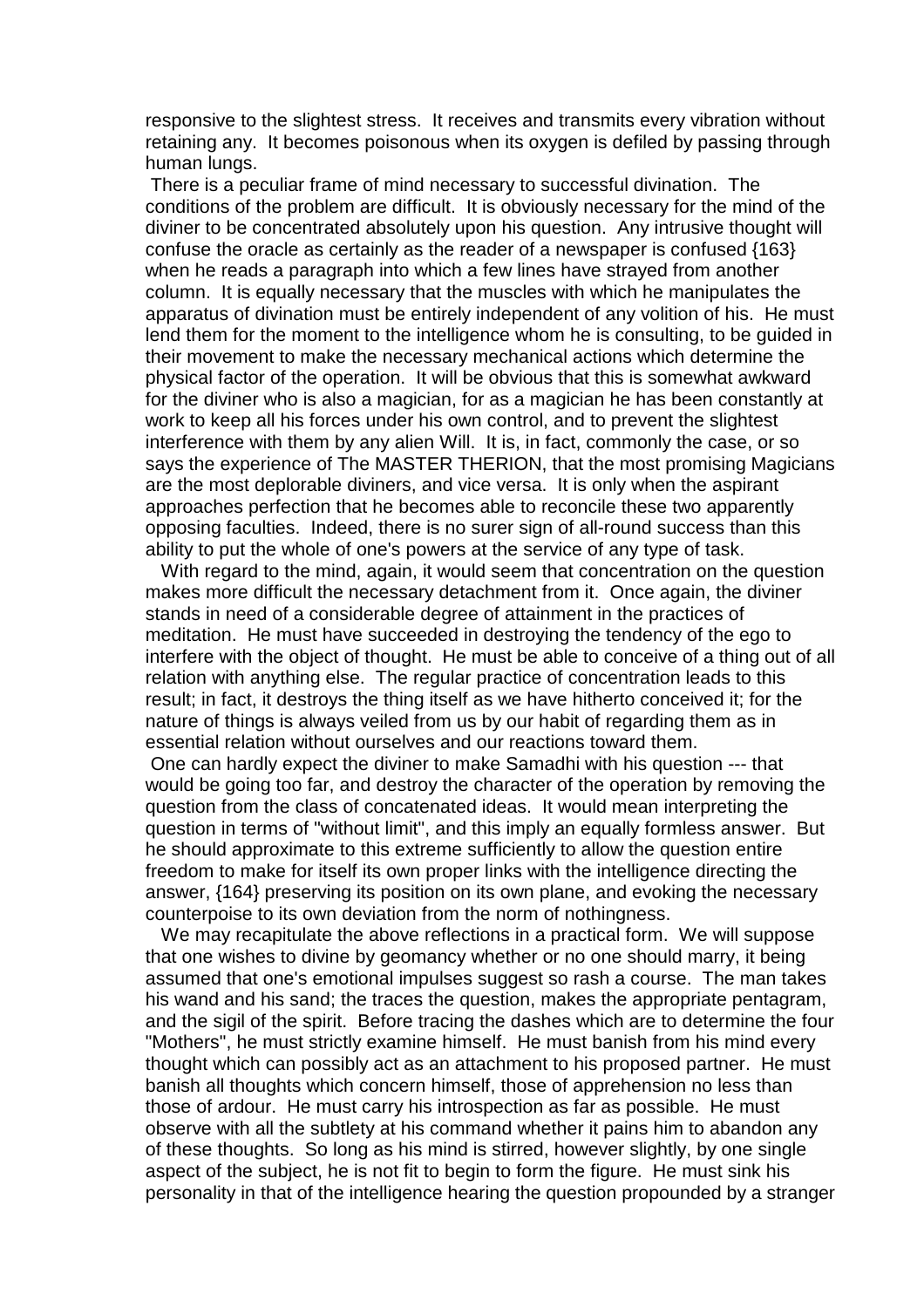to whom he is indifferent, but whom it is his business to serve faithfully. He must now run over the whole affair in his mind, making sure of this utter aloofness therefrom. He must also make sure that his muscles are perfectly free to respond to the touch of the Will of that intelligence. (It is of course understood that he has not become so familiar with geomancy by dint of practice as to be able to calculate subconsciously what figures he will form; for this would vitiate the experiment entirely. It is, in fact, one of the objections to geomancy that sooner or later one does become aware at the time of tracing them whether the dots are going to be even or odd. This needs a special training to correct).

 Physio-psychological theory will probably maintain that the "automatic" action of the hand is controlled by the brain no less than in the case of conscious volition; but this is an additional argument for identifying the brain with the intelligence invoked.

 Having thus identified himself as closely as possible with that intelligence, and concentrated on the question as if the "prophesying spirit" were giving its whole attention thereto, he must {165} await the impulse to trace the marks on the sand; and, as soon as it comes let it race to the finish. Here arises another technical difficulty. One has to make 16 rows of dots; and, especially for the beginner, the mind has to grapple with the apprehension lest the hand fail to execute the required number. It is also troubled by fearing to exceed; but excess does not matter. Extra lines are simply null and void, so that the best plan is to banish that thought, and make sure only of not stopping too soon.<<Practice soon teaches one to count subconsciously ... yes, and that is the other difficulty again!>>

 The lines being traced, the operation is over as far as spiritual qualities are required, for a time. The process of setting up the figure for judgment is purely mechanical.

 But, in the judgment, the diviner stands once more in need of his inmost and utmost attainments. He should exhaust the intellectual sources of information at his disposal, and form from them his judgment. But having done this, he should detach his mind from what it has just formulated, and proceed to concentrate it on the figure as a whole, almost as if it were the object of his meditation. One need hardly repeat that in both these operations detachment from one's personal partialities is as necessary as it was in the first part of the work. In setting up the figure, bias would beget a Freudian phantasm to replace the image of truth which the figure ought to be; and it is not too much to say that the entire subconscious machinery of the body and mind lends itself with horrid willingness to this ape-like antic of treason. But now that the figure stands for judgment, the same bias would tend to form its phantasm of wish-fulfilment in a different manner. It would act through the mind to bewray sound judgment. It might, for example, induce one to emphasize the Venereal element in Puella at the expense of the Saturnian. It might lead one to underrate the influence of a hostile figure, or to neglect altogether some element of importance. The MASTER THERION has known cases where the diver was so afraid of an unfavourable answer that he made actual mistakes in the simple mechanical construction of the figure! Finally, in the {166} summing up; it is fatally easy to slur over unpleasantness, and to breathe on the tiniest spark that promises to kindle the tinder --- the rotten rags! --- of hope.

 The concluding operation is therefore to obtain a judgment of the figure, independent of all intellectual or moral restraint. One must endeavour to apprehend it as a thing absolute in itself. One must treat it, in short, very much the same as one did the question; as a mystical entity, till now unrelated with other phenomena. One must, so to speak, adore it as a god, uncritically: "Speak, Lord,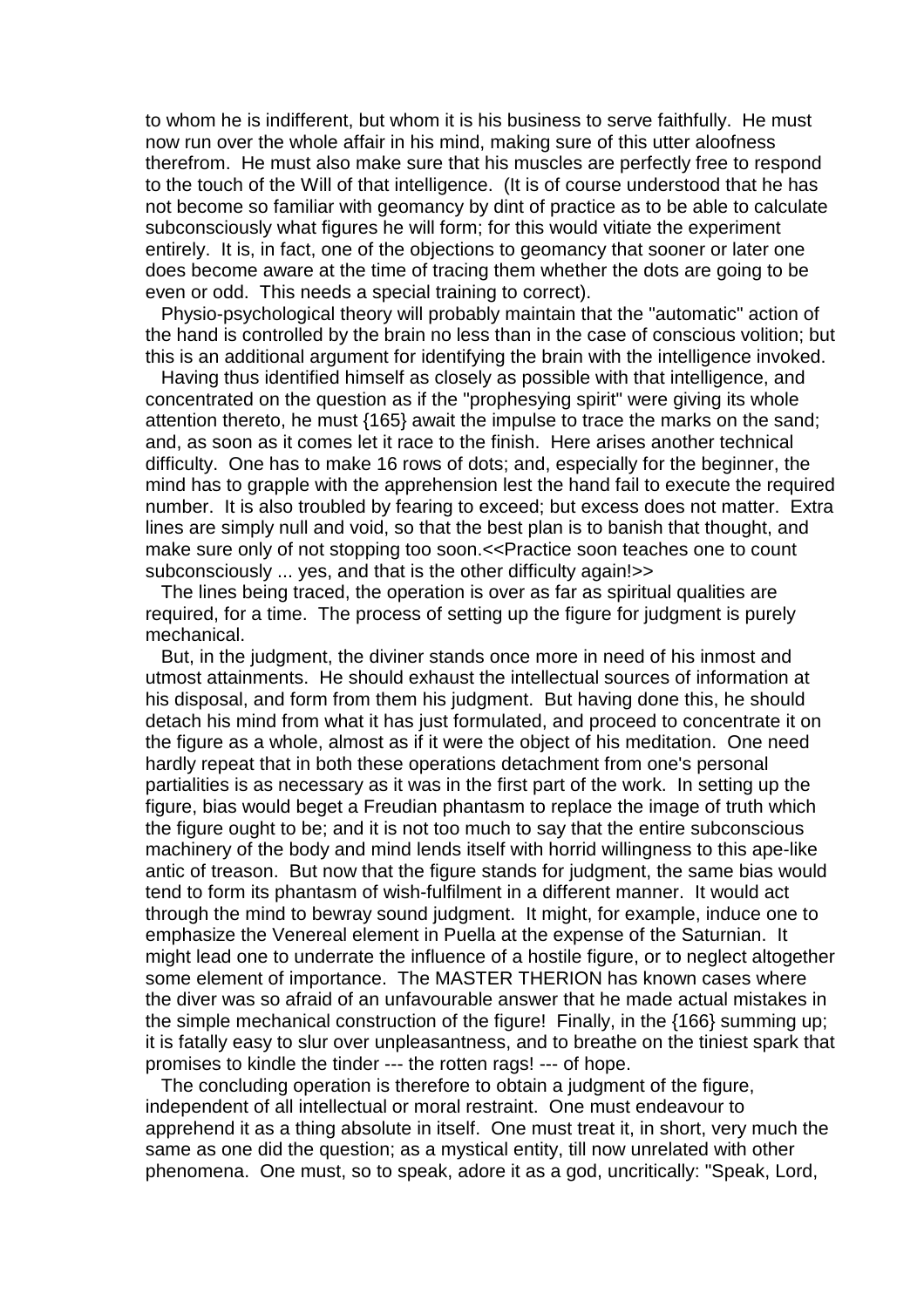for thy servant heareth." It must be allowed to impose its intrinsic individuality on the mind, to put its fingers independently on whatever notes it pleases.

In this way one obtains an impression of the true purport of the answer; and one obtains it armed with a sanction superior to any sensible suggestions. It comes from and to a part of the individual which is independent of the influence of environment; is adjusted to that environment by true necessity, and not by the artifices of such adaptations as our purblind conception of convenience induces us to fabricate.

 The student will observe from the above that divination is in one sense an art entirely separate from that of Magick; yet it interpenetrates Magick at every point. The fundamental laws of both are identical. The right use of divination has already been explained; but it must be added that proficiency therein, tremendous as is its importance in furnishing the Magician with the information necessary to his strategical and tactical plans, in no wise enables him to accomplish the impossible. It is not within the scope of divination to predict the future (for example) with the certainty of an astronomer in calculating the return of a comet.<<The astronomer himself has to enter a caveat. He can only calculate the probability on the observed facts. Some force might interfere with the anticipated movement.>> There is always much virtue in divination; for (Shakespeare assures us!) there is "much virtue in IF"!

 In estimating the ultimate value of a divinatory judgment, one must allow for more than the numerous sources of error inherent {167} in the process itself. The judgment can do no more than the facts presented to it warrant. It is naturally impossible in most cases to make sure that some important factor has not been omitted. In asking, "shall I be wise to marry?" one leaves it open for wisdom to be defined in divers ways. One can only expect an answer in the sense of the question. The connotation of "wise" would then imply the limitations "in your private definition of wisdom", "in reference to your present circumstances." It would not involve guarantee against subsequent disaster, or pronounce a philosophical dictum as to wisdom in the abstract sense. One must not assume that the oracle is omniscient. By the nature of the case, on the contrary, it is the utterance of a being whose powers are partial and limited, though not to such an extent, or in the same directions, as one's own. But a man who is advised to purchase a certain stock should not complain if a general panic knocks the bottom out of it a few weeks later. The advice only referred to the prospects of the stock in itself. The divination must not be blamed any more than one would blame a man for buying a house at Ypres there years before the World-War.

 As against this, one must insist that it is obviously to the advantage of the diviner to obtain this information from beings of the most exalted essence available. An old witch who has a familiar spirit of merely local celebrity such as the toad in her tree, can hardly expect him to tell her much more of private matters than her parish magazine does of public. It depends entirely on the Magician how he is served. The greater the man, the greater must be his teacher. It follows that the highest forms of communicating daemons, those who know, so to speak, the court secrets, disdain to concern themselves with matters which they regard as beneath them. One must not make the mistake of calling in a famous physician to one's sick Pekinese. One must also beware of asking even the cleverest angel a question outside his ambit. A heart specialist should not prescribe for throat trouble.

 The Magician ought therefore to make himself master of several methods of divination; using one or the other as the purpose of the moment dictates. He should make a point of organizing a staff of such spirits to suit various {168}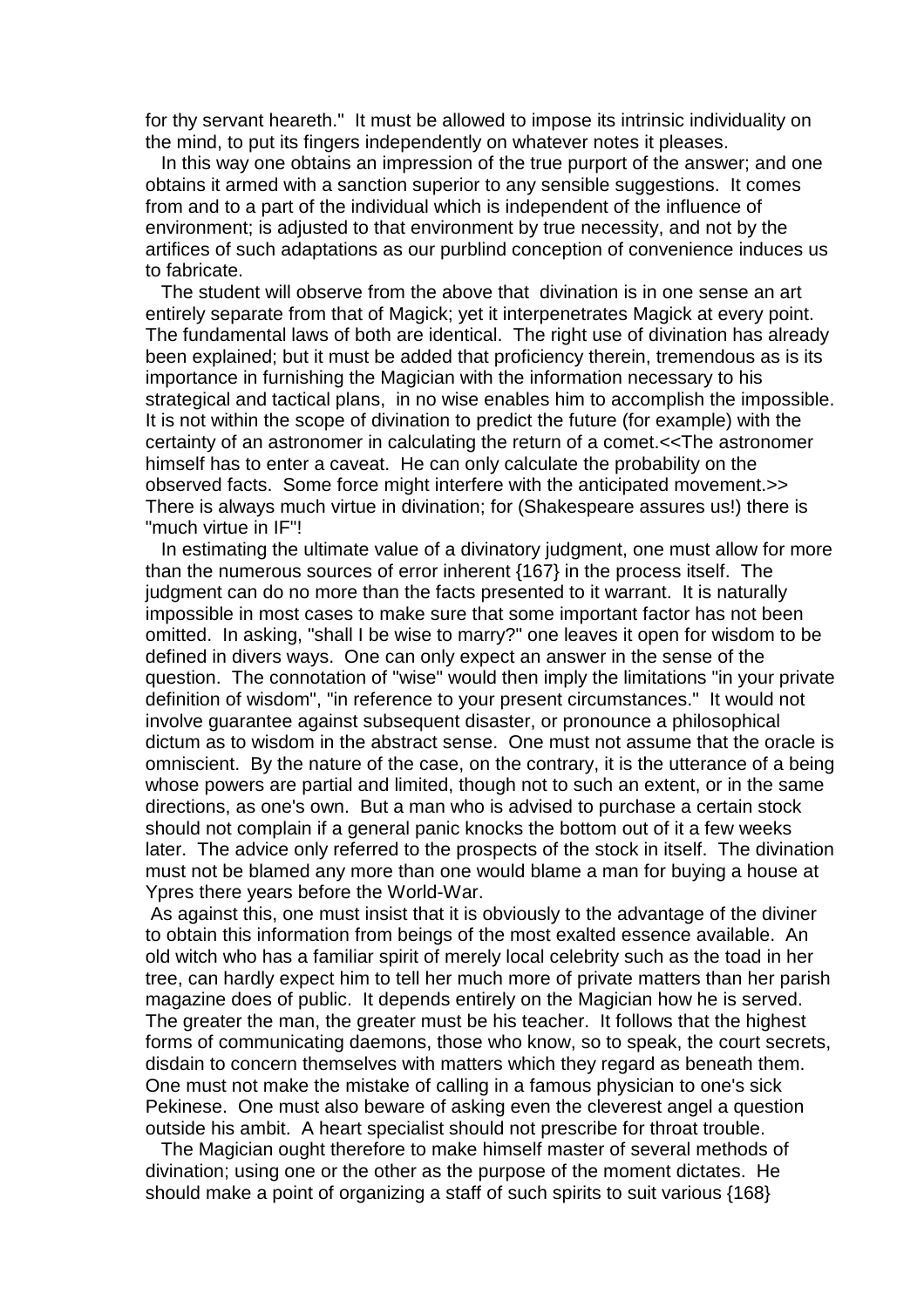occasions. These should be "familiar"spirits, in the strict sense; members of his family. He should deal with them constantly, avoiding whimsical or capricious changes. He should choose them so that their capacities cover the whole ground of his work; but he should not multiply them unnecessarily, for he makes himself responsible for each one that he employs. Such spirits should be ceremonially evoked to visible or semi-visible appearance. A strict arrangement should be made and sworn. This must be kept punctiliously by the Magician, and its infringement by the spirit severely punished. Relations with these spirits should be confirmed and encouraged by frequent intercourse. They should be treated with courtesy, consideration, and even affection. They should be taught to love and respect their master, and to take pride in being trusted by him.

 It is sometimes better to act on the advice of a spirit even when one knows it to be wrong, though in such a case one must take the proper precautions against an undesirable result. The reason for this is that spirits of this type are very sensitive. They suffer agonies of remorse on realising that they have injured their Master; for he is their God; they know themselves to be part of him, their aim is to attain to absorption in him. They understand therefore that his interests are theirs. Care must be taken to employ none but spirits who are fit for the purpose, not only by reason of their capacity to supply information, but for their sympathy with the personality of the Magician. Any attempt to coerce unwilling spirits is dangerous. They obey from fear; their fear makes them flatter, and tell amiable falsehoods. It also creates phantasmal projections of themselves to personate them; and these phantasms, besides being worthless, become the prey of malicious daemons who use them to attack the Magician in various ways whose prospect of success is enhanced by the fact that he has himself created a link with them.

 One more observation seems desirable while on this subject. Divination of any kind is improper in matters directly concerning the Great Work itself. In the Knowledge and Conversation of his Holy Guardian Angel, the adept is possessed of all he can possibly need. To consult any other is to insult one's {169} Angel. Moreover, it is to abandon the only person who really knows, and really cares, in favour of one who by the nature of the case, must be ignorant<<No intelligence of the type that operates divination is a complete Microcosm as Man is. He knows in perfection what lies within his own Sphere, and little or nothing beyond it. Graphiel knows all that is knowable about Marital matters, as no Man can possibly do. For even the most Marital man is limited as to Madim by the fact that Mars is only one element in his molecule; the other elements both inhibit concentration on their colleague, and veil him by insisting on his being interpreted in reference to themselves. No entity whose structure does not include the entire Tree of Life is capable of the Formulae of Initiation. Graphiel, consulted by the Aspirants to Adeptship, would be bound to regard the Great Work as purely a question of combat, and ignore all other considerations. His advice would be absolute on technical points of this kind; but its very perfection would persuade the Aspirant to an unbalance course of action which would entail failure and destruction. It is pertinent to mention in this connection that one must not expect absolute information as to what is going to happen. "Fortune-telling" is an abuse of divination. At the utmost one can only ascertain what may reasonably be expected. The proper function of the process is to guide one's judgment. Diagnosis is fairly reliable; advice may be trusted, generally speaking; but prognosis should always be cautious. The essence of the business is the consultation of specialists.>> of the essence of the matter --- one whose interest in it is no more (at the best) than that of a well-meaning stranger. It should go without saying that until the Magician has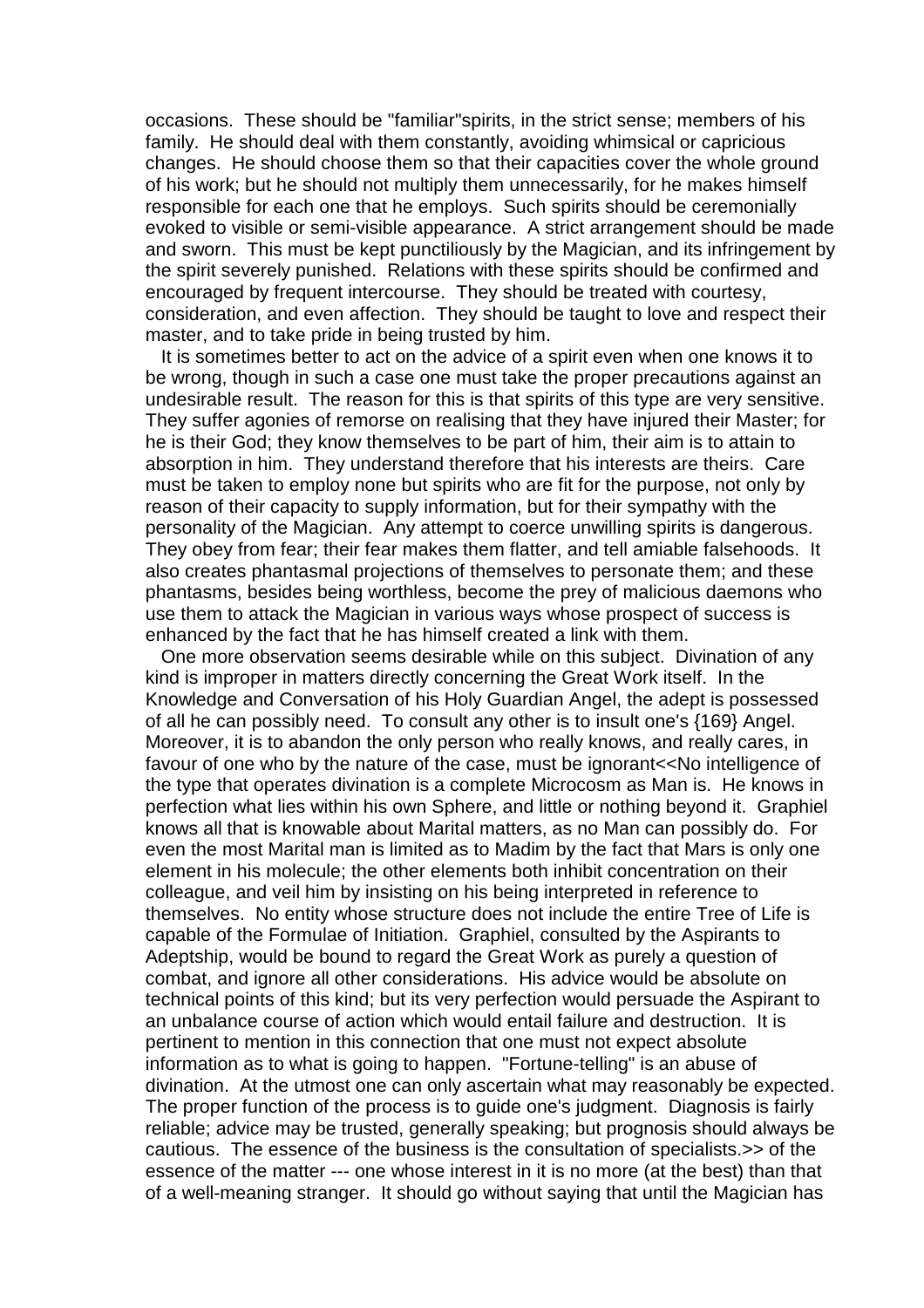attained to the Knowledge and Conversation of his Holy Guardian Angel he is liable to endless deceptions. He does not know Himself; how can he explain his business to others? How can those others, though they do their best for him, aid in anything but trifles? One must therefore be prepared for disappointment at every stage until one attains to adeptship.

 This is especially true of divination, because the essence of the horror of not knowing one's Angel is the utter bewilderment and anguish of the mind, complicated by the persecution of the body, and envenomed by the ache of the soul. One puts the wrong questions, and puts them wrong; gets the wrong answers, judges them wrong, and acts wrongly upon them. One must nevertheless persist, aspiring with ardour towards one's Angel, and comforted {170} by the assurance that He is guiding one secretly towards Himself, and that all one's mistakes are necessary preparations for the appointed hour of meeting Him. Each mistake is the combing-out of some tangle in the hair of the bride as she is being coiffed for marriage.

 On the other hand, although the adept is in daily communication with his Angel, he ought to be careful to consult Him only on questions proper to the dignity of the relation. One should not consult one's Angel on too many details, or indeed on any matters which come within the office of one's familiar spirits. One does not go the the King about petty personal trifles. The romance and rapture of the ineffable union which constitutes Adeptship must not be profaned by the introduction of commonplace cares. One must not appear with one's hair in curl-papers, or complain of the cook's impertinence, if one wants to make the most of the honeymoon.<<As the poet puts it; "Psyche, beware how thou disclose Thy tricks of toilet to Eros, Or let him learn that those love-breathing Lyrical lips that whisper, wreathing His brows with sense-bewitching gold, Are equally expert to scold; That those caressing hands will maybe Yet box his ears and slap the baby!">>

 To the Adept divination becomes therefore a secondary consideration, although he can now employ it with absolute confidence, and probably use it with far greater frequency than before his attainment. Indeed, this is likely in proportion as he learns that resort to divination (on every occasion when his Will does not instantly instruct him) with implicit obedience to its counsels careless as to whether or no they may land him in disaster, is a means admirably efficacious of keeping his mind untroubled by external impressions, and therefore in the proper condition to receive the reiterant strokes of rapture with which the love of his Angel ravishes him.

We have now mapped out the boundaries of possibility and propriety which define the physical and political geography of divination. The student must guard himself constantly against supposing that this art affords any absolute means of discovering "truth", or indeed, of using that word as if it meant more than the {171} relation of two ideas each of which is itself as subject to "change without notice" as a musical programme.

 Divination, in the nature of things, can do no more than put the mind of the querent into conscious connection with another mind whose knowledge of the subject at issue is to his own as that of an expert to a layman. The expert is not infallible. The client may put his question in a misleading manner, or even base it on a completely erroneous conception of the facts. He may misunderstand the expert's answer, and he may misinterpret its purport. Apart from all this, excluding all error, both question and answer are limited in validity by their own conditions; and these conditions are such that truth may cease to be true, either as time goes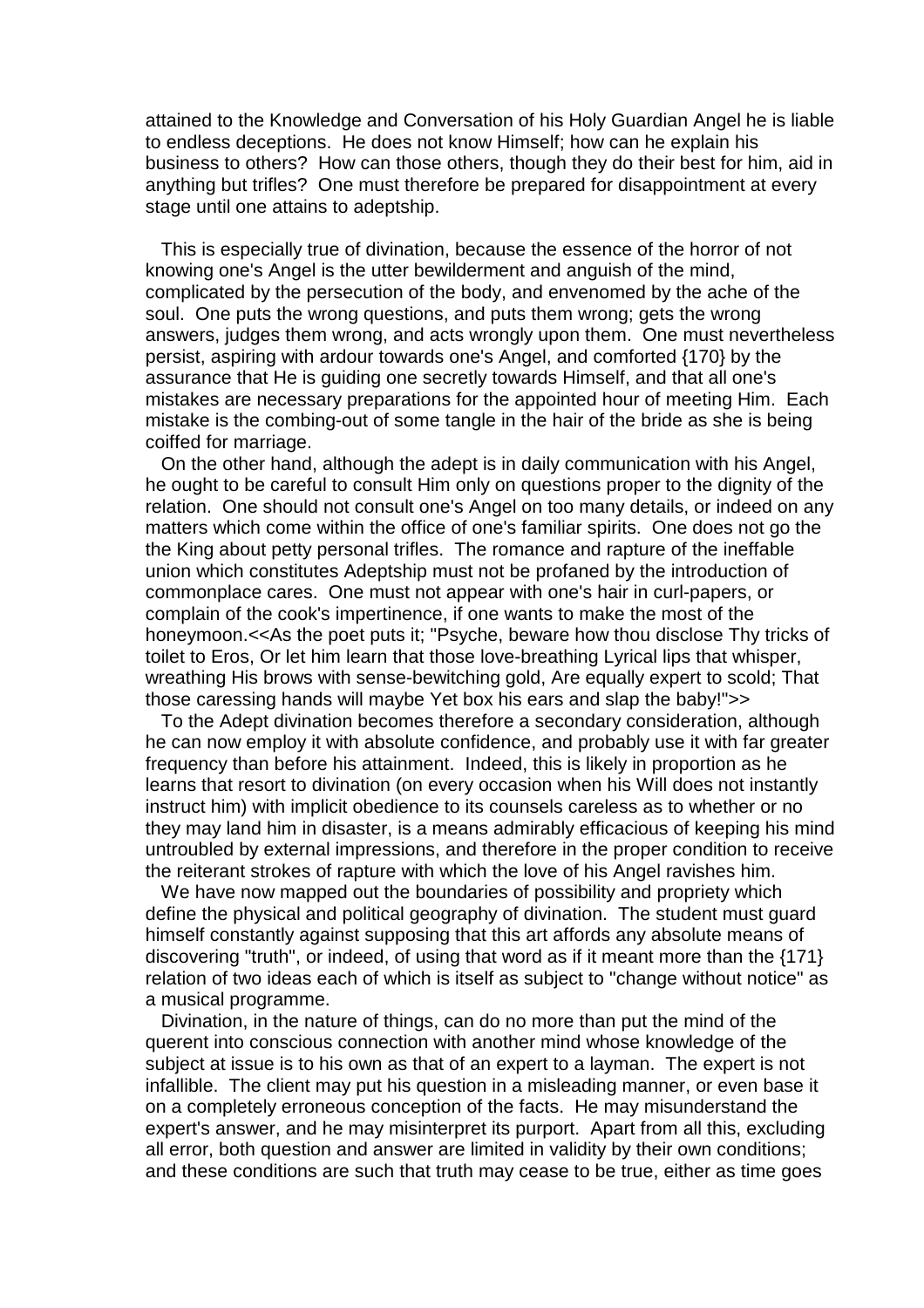on, or if it be flawed by the defect of failure to consider some circumstances whose concealed operation cancels the contract.

 In a word, divination, like any other science, is justified of its children. It would be extraordinary should so fertile a mother be immune from still-births, monstrosities, and abortions.

 We none of us dismiss our servant science with a kick and a curse every time the telephone gets out of order. The telephone people make no claim that it always works and always works right.<<Except in New York City.>> Divination, with equal modesty, admits that "it often goes wrong; but it works well enough, all things considered. The science is in its infancy. All we can do is our best. We no more pretend to infallibility than the mining expert who considers himself in luck if he hits the bull's eye four times in ten."

 The error of all dogmatists (from the oldest prophet with his "literally-inspired word of God" to the newest German professor with his single-track explanation of the Universe) lies in trying to prove too much, in defending themselves against critics by stretching a probably excellent theory to include all the facts and the fables, until it bursts like the overblown bladder it is.

 Divination is no more than a rough and ready practical method which we understand hardly at all, and operate only as empirics. Success for the best diviner alive is no more certain in any particular instance than a long putt by a champion golfer. Its calculations {172} are infinitely more complex than Chess, a Chess played on an infinite board with men whose moves are indeterminate, and made still more difficult by the interference of imponderable forces and unformulated laws; while its conduct demands not only the virtues, themselves rare enough, of intellectual and moral integrity, but intuition combining delicacy with strength in such perfection and to such extremes as to make its existence appear monstrous and miraculous against Nature.

 To admit this is not to discredit oracles. On the contrary, the oracles fell into disrepute just because they pretended to do more than they could. To divine concerning a matter is little more than to calculate probabilities. We obtain the use of minds who have access to knowledge beyond ours, but not to omniscience. HRU, the great angel set over the Tarot, is beyond us as we are beyond the ant; but, for all we know, the knowledge of HRU is excelled by some mightier mind in the same proportion. Nor have we any warrant for accusing HRU of ignorance or error if we read the Tarot to our own delusion. He may have known, he may have spoken truly; the fault may lie with our own insight.<<The question of the sense in which an answer is true arises. One {WEH NOTE: sic, interpolate "should"} not mix up the planes. Yet as Mr. Russell shows, "Op Cit. p". 61, the worlds which lie behind phenomena must possess the same structure as our own. "Every proposition having a communicable significance must lie in just that essence of individuality which, for that very reason, is irrelevant to science". Just so: but this is to confess the impotence of science to attain truth, and to admit the urgency of developing a mental instrument of superior capacity.>>

 The MASTER THERION has observed on innumerable occasions that divinations, made by him and dismissed as giving untrue answers, have justified themselves months or years later when he was able to revise his judgment in perspective, untroubled by his personal passion.

 It is indeed surprising how often the most careless divinations give accurate answers. When things go wrong, it is almost always possible to trace the error to one's own self-willed and insolent presumption in insisting that events shall accommodate themselves to our egoism and vanity. It is comically unscientific to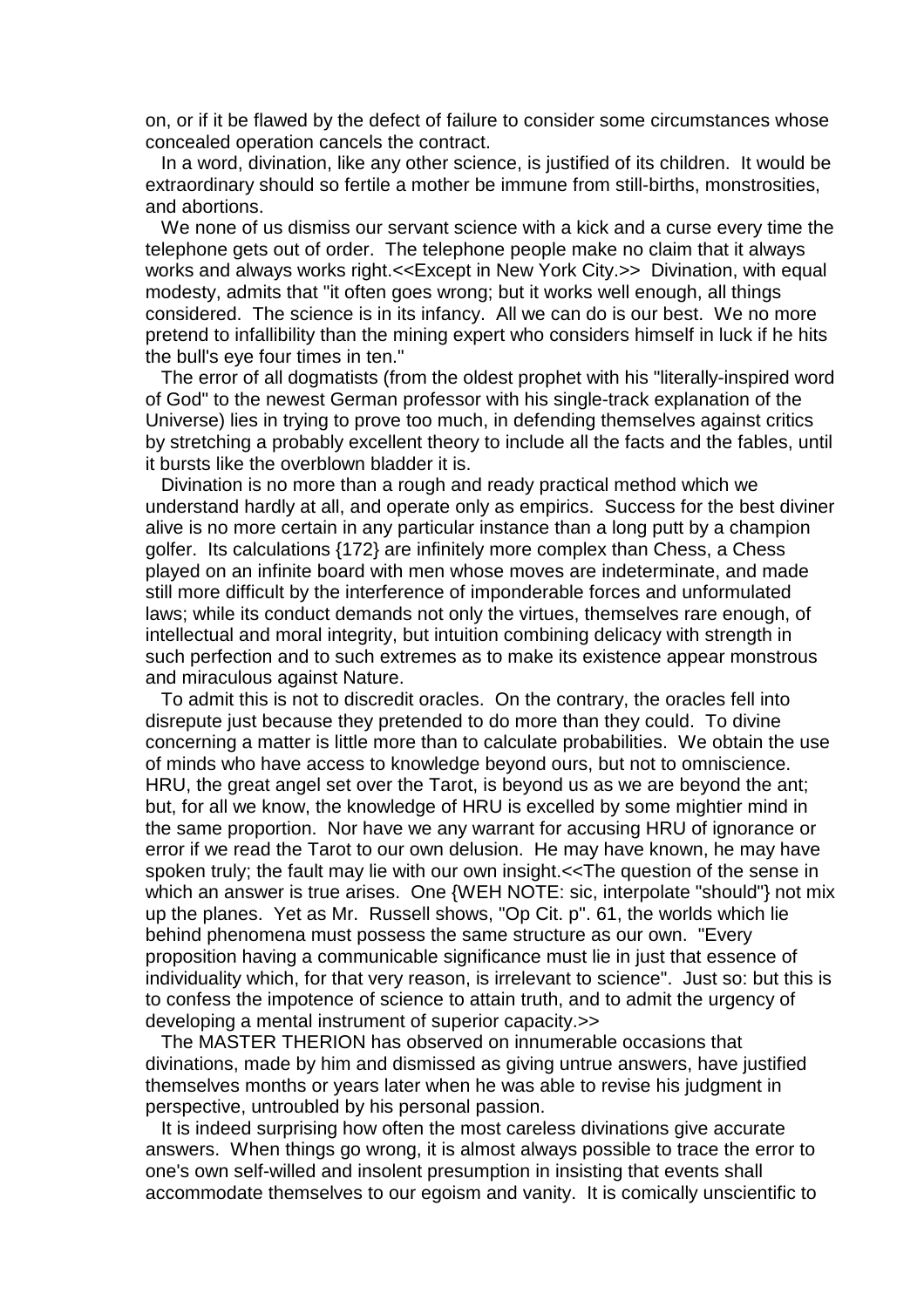adduce {173} examples of the mistakes of the diviners as evidence that their art is fatuous. Every one knows that the simplest chemical experiments often go wrong. Every one knows the eccentricities of fountain pens; but nobody outside Evangelical circles makes fun of the Cavendish experiment, or asserts that, if fountain pens undoubtedly work now and then, their doing so is merely coincidence.

 The fact of the case is that the laws of nature are incomparably more subtle than even science suspects. The phenomena of every plane are intimately interwoven. The arguments of Aristotle were dependent on the atmospheric pressure which prevented his blood from boiling away. There is nothing in the universe which does not influence every other thing in one way or another. There is no reason in Nature why the apparently chance combination of half-a dozen sticks of tortoise-shell should not be so linked both with the human mind and with the entire structure of the Universe that the observation of their fall should not enable us to measure all things in heaven and earth.

With one piece of curved glass we have discovered uncounted galaxies of suns; with another, endless orders of existence in the infinitesimal. With the prism we have analysed light so that matter and force have become intelligible only as forms of light. With a rod we have summoned the invisible energies of electricity to be our familiar spirit serving us to do our Will, whether it be to outsoar the condor, or to dive deeper into the demon world of disease than any of our dreamers dared to dream.

 Since with four bits of common glass mankind has learnt to know so much, achieved so much, who dare deny that the Book of Thoth, the quintessentialized wisdom of our ancestors whose civilizations, perished though they be, have left monuments which dwarf ours until we wonder whether we are degenerate from them, or evolved from Simians, who dare deny that such a book may be possessed of unimaginable powers?

 It is not so long since the methods of modern science were scoffed at by the whole cultured world. In the sacred halls themselves the roofs rang loud with the scornful laughter of the high priests as each new postulant approached with his unorthodox offering. {174} There is hardly a scientific discovery in history which was not decried as quackery by the very men whose own achievements were scarce yet recognized by the world at large.

 Within the memory of the present generation, the possibility of aeroplanes was derisively denied by those very engineers accounted most expert to give their opinions.

 The method of divination, the "ratio" of it, is as obscure to-day as was that of spectrum analysis a generation ago. That the chemical composition of the fixed stars should become known to man seemed an insane imagining too ridiculous to discuss. To-day it seems equally irrational to enquire of the desert sand concerning the fate of empires. Yet surely it, if any one knows, should know!

 To-day it may sound impossible for inanimate objects to reveal the inmost secrets of mankind and nature. We cannot say why divination is valid. We cannot trace the process by which it performs it marvels.<<The main difference between a Science and an Art is that the former admits mensuration. Its processes must be susceptible of the application of quantitative standards. Its laws reject imponderable variables. Science despises Art for its refusal to conform with calculable conditions. But even to-day, in the boasted Age of Science, man is still dependent on Art as to most matters of practical importance to him; the arts of Government, of War, of Literature, etc. are supremely influential, and Science does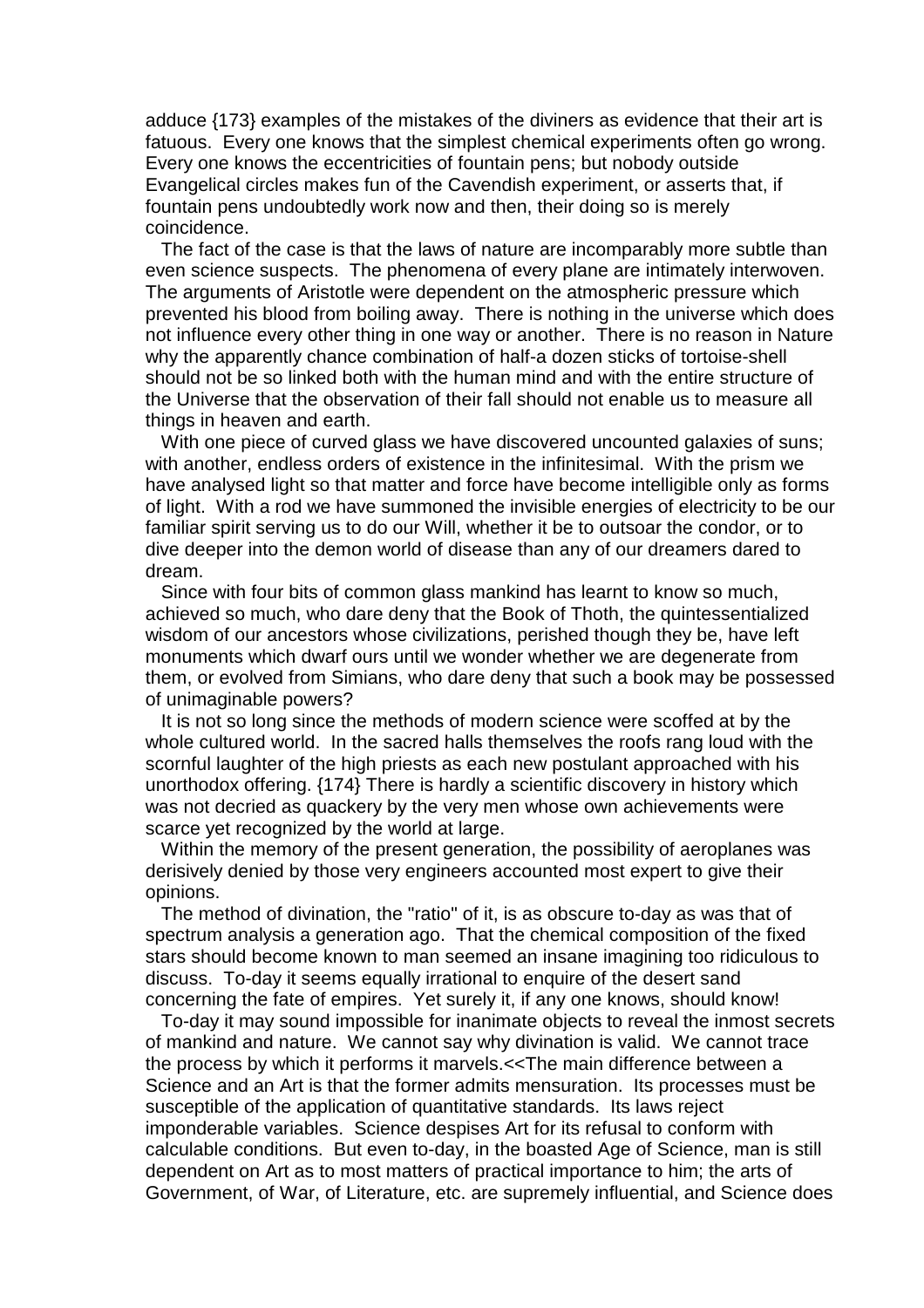little more than facilitate them by making their materials mechanically docile. The utmost extension of Science can merely organize the household of Art. Art thus progresses in perception and power by increased control or automatic accuracy of its details. The MASTER THERION has made an Epoch in the Art of Magick by applying the Method of Science to its problems. His Work is a contribution of unique value, comparable only to that of those men of genius who revolutionized the empirical guesswork of "natural philosophers". The Magicians of to-morrow will be armed with mathematical theory, organized observation, and experimentallyverified practice. But their Art will remain inscrutable as ever in essence; talent will never supplant genius. Education is impotent to produce a poet greater than Robert Burns; the perfection of laboratory apparatus prepares indeed the path of a Pasteur, but cannot make masters of mediocrities. >> But the same objections apply equally well to the telephone. No man knows what electricity is, or the nature of the forces which determine its action. We know only that by doing certain things we get certain results, and that the least error {175} on our part will bring our work to naught. The same is exactly true of divination. The difference between the two sciences is not more than this: that, more minds having been at work on the former we have learnt to master its tricks with greater success than in the case of the latter.

{176}

-----------

### CHAPTER XIX

# OF DRAMATIC RITUALS.

 The Wheel turns to those effectual methods of invocation employed in the ancient Mysteries and by certain secret bodies of initiates to-day. The object of them is almost invariably<<The word is unwarrantably universal. It would not be impracticable to adopt this method to such operations as Talismanic Magick. For example, one might consecrate and charge a Pantacle by the communication by AIWAZ to the Scribe of the BOOK of the LAW, the Magician representing the Angel, the Pantacle being the Book, and the person on whom the Pantacle is intended to act taking the part of the Scribe.>> the invocation of a God, that God conceived in a more or less material and personal fashion. These Rituals are therefore well suited for such persons as are capable of understanding the spirit of Magick as opposed to the letter. One of the great advantages of them is that a large number of persons may take part, so that there is consequently more force available; but it is important that they should all be initiates of the same mysteries, bound by the same oaths, and filled with the same aspirations. They should be associated only for this one purpose.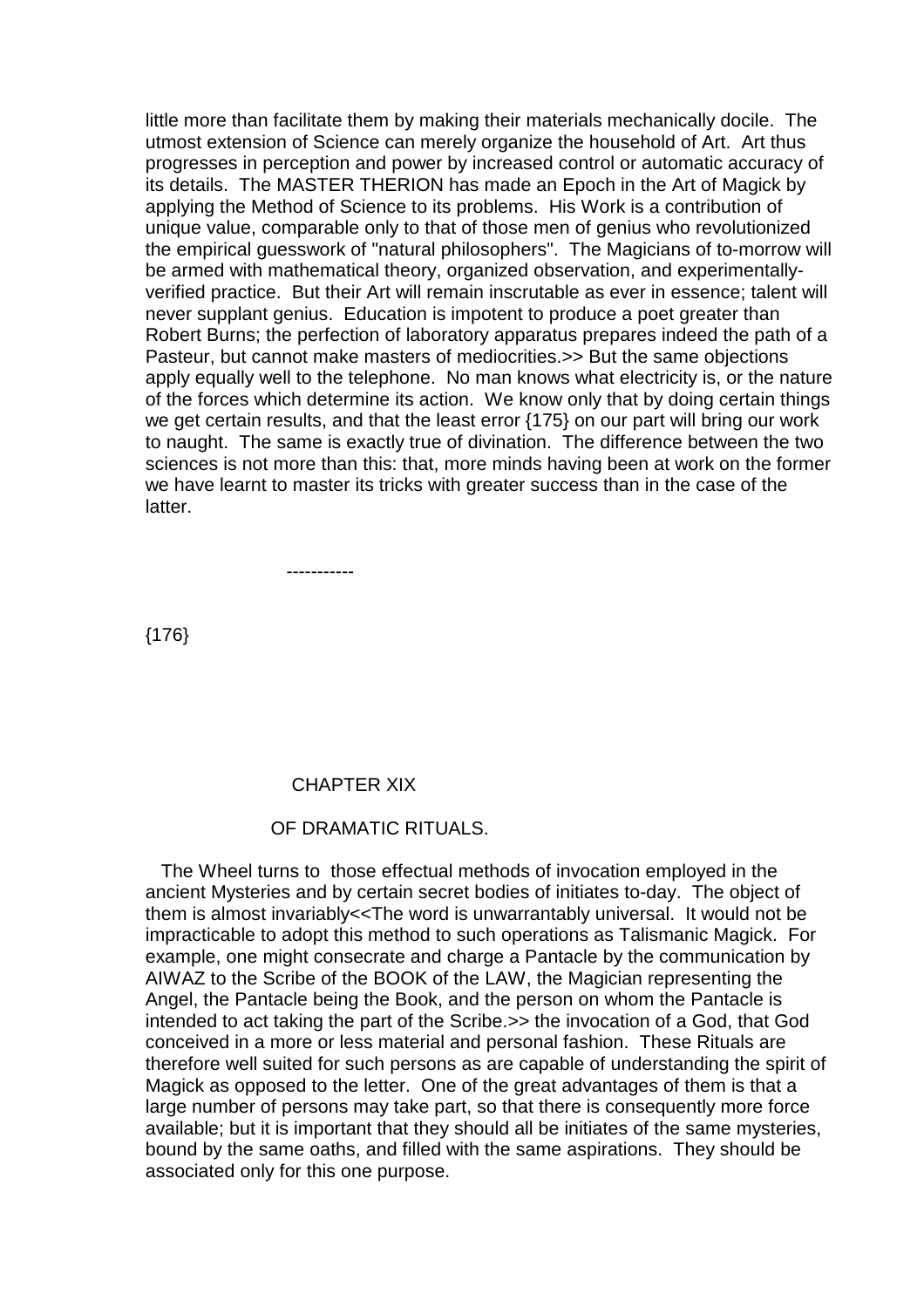Such a company being prepared, the story of the God should be dramatised by a well-skilled poet accustomed to this form of composition. Lengthy speeches and invocations should be avoided, but action should be very full. Such ceremonies should be carefully rehearsed; but in rehearsals care should be taken to omit the climax, which should be studied by the principal character in private. The play should be so arranged that this climax depends on him alone. By this means one prevents the ceremony from becoming mechanical or hackneyed, and the element of surprise. {177} assists the lesser characters to get out of themselves at the supreme moment. Following the climax there should always be an unrehearsed ceremony, an impromptu. The most satisfactory form of this is the dance. In such ceremonies appropriate libations may be freely used.

 The Rite of Luna (Equinox I. VI) is a good example of this use. Here the climax is the music of the goddess, the assistants remaining in silent ecstasy.

 In the rite of Jupiter the impromptu is the dance, in that of Saturn long periods of silence.

 It will be noticed that in these Rites poetry and music were largely employed -- mostly published pieces by well-known authors and composers. It would be better<<"PERHAPS! One can think of certain Awful Consequences". "But, after all, they wouldn't seem so to the authors!" "But --- pity the poor Gods!" "Bother the Gods!">> to write and compose specially for the ceremony<<A body of skilled Magicians accustomed to work in concert may be competent to conduct impromptu Orgia. To cite an actual instance in recent times; the blood of a Christian being required for some purpose, a young cock was procured and baptized into the Roman Catholic Church by a man who, being the son of an ordained Priest, was magically an incarnation of the Being of that Priest, and was therefore congenitally possessed of the powers thereto appurtenant. The cock, "Peter Paul," was consequently a baptized Christian for all magical purposes. Order was then taken to imprison the bird; which done, the Magicians assuming respectively the characters of Herod, Herodias, Salome, and the Executioner, acted out the scene of the dance and the beheading, on the lines of Oscar Wilde's drama, "Peter Paul" being cast for the part of John the Baptist. This ceremony was devised and done on the spur of the moment, and its spontaneity and simplicity were presumably potent factors in its success.

 On the point of theology, I doubt whether Dom Gorenflot sucessfully avoided eating meat in Lent by baptizing the pullet a carp. For as the sacrament --- by its intention, despite its defects of form --- could not fail of efficacy, the pullet must have become a Christian, and therefore a human being. Carp was therefore only its baptized name --- cf. Polycarp --- and Dom Gorenflot ate human flesh in Lent, so that, for all he became a bishop, he is damned.>>.

---------

{178}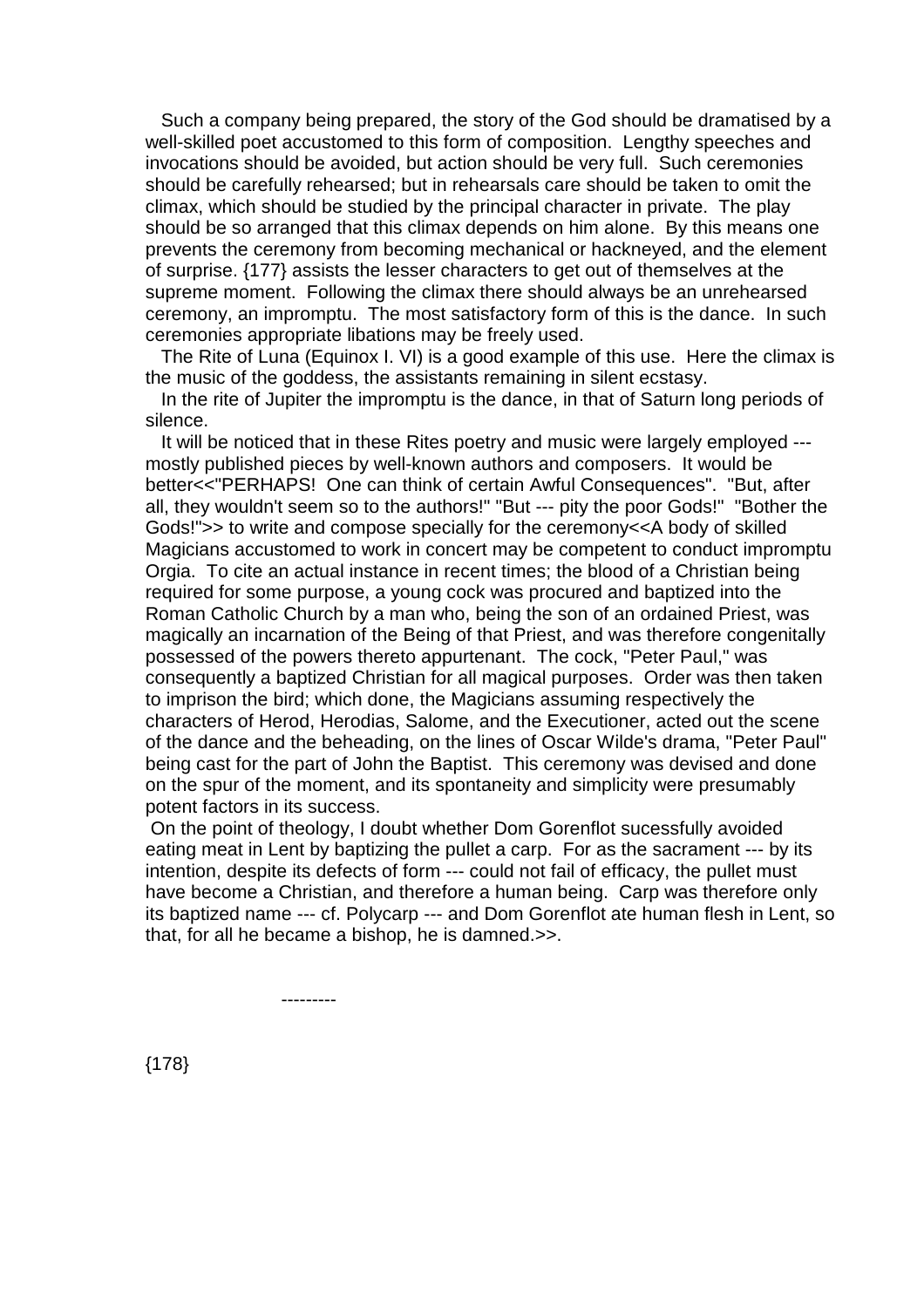### CHAPTER XX

### OF THE EUCHARIST AND OF THE ART OF ALCHEMY

**In the contract of the Contract of the Contract of the Contract of the Contract of the Contract of the Contract of the Contract of the Contract of the Contract of the Contract of the Contract of the Contract of the Contra** 

 One of the simplest and most complete of Magick ceremonies is the Eucharist. It consists in taking common things, transmuting them into things divine, and consuming them.

 So far, it is a type of every magick ceremony, for the reabsorption of the force is a kind of consumption; but it has a more restricted application, as follows.

 Take a substance<<This may be of composite character.>> symbolic of the whole course of nature, make it God, and consume it.

 There are many ways of doing this; but they may easily be classified according to the number of the elements of which the sacrament is composed.

 The highest form of the Eucharist is that in which the Element consecrated is One.

 It is one substance and not two, not living and not dead, neither liquid nor solid, neither hot nor cold, neither male nor female.

 This sacrament is secret in every respect. For those who may be worthy, although not officially recognized as such, this Eucharist has been described in detail and without concealment, "somewhere" in the published writings of the MASTER THERION. But He has told no one where. It is reserved for the highest initiates, and is synonymous with the Accomplished Work on the {179} material plane. It is the Medicine of Metals, the Stone of the Wise, the Potable Gold, the Elixir of Life that is consumed therein. The altar is the bosom of Isis, the eternal mother; the chalice is in effect the Cup of our Lady Babalon Herself; the Wand is that which Was and Is and Is To Come.

 The Eucharist of "two" elements has its matter of the passives. The wafer (pantacle) is of corn, typical of earth; the wine (cup) represents water. (There are certain other attributions. The Wafer is the Sun, for instance: and the wine is appropriate to Bacchus).

 The wafer may, however, be more complex, the "Cake of Light" described in Liber Legis.

 This is used in the exoteric Mass of the Phoenix (Liber 333, Cap: 44) mixed with the blood of the Magus. This mass should be performed daily at sunset by every magician.

 Corn and wine are equivalent to flesh and blood; but it is easier to convert live substances into the body and blood of God, than to perform this miracle upon dead matter.

 The Eucharist of "three" elements has for basis the symbols of the three Gunas. For Tamas (darkness) take opium or nightshade or some sleepy medicine; for Rajas (activity) take strychnine or other excitant; for Sattvas (calm) the cakes of Light may again be suitable.<<The Cakes of Light are universally applicable; they contain meal, honey, and oil (carbohydrates, fats, and proteids, the three necessaries of human nutrition): also perfume of the three essential types of magical and curative virtue; the subtle principle of animal life itself is fixed in them by the introduction of fresh living blood.>>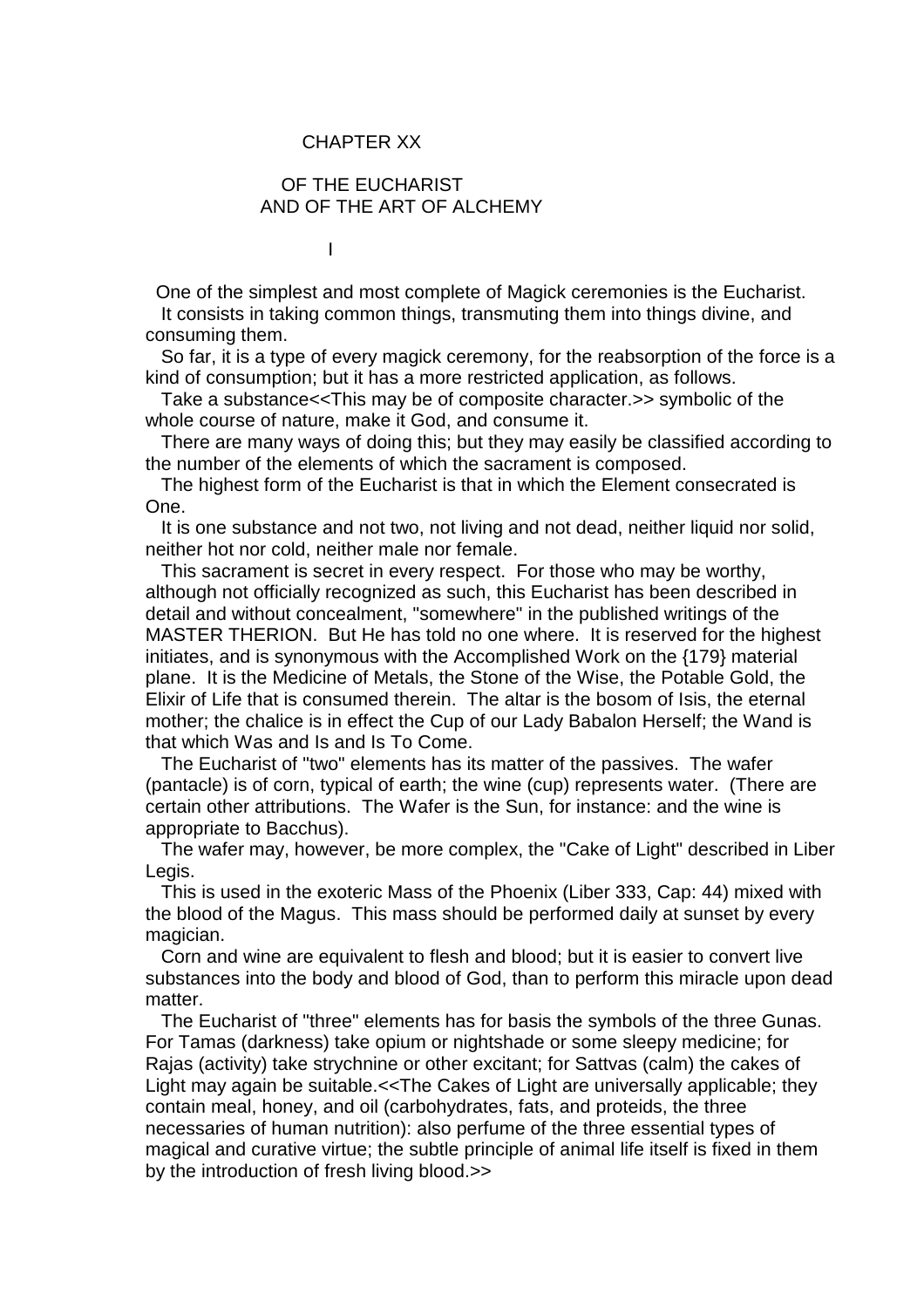The Eucharist of "four" elements consists of fire, air, water, and earth. These are represented by a flame for fire, by incense or roses for air, by wine for water, and by bread and salt for earth.

 The Eucharist of "five" has for basis wine for taste, a rose for smell, a flame for sight, a bell for sound, and a dagger for touch. This sacrament is implied in the Mass of the Phoenix in a slightly different form. {180}

 The Eucharist of "six" elements has Father, Son, and Holy Spirit above; breath, water, and blood beneath. It is a sacrament reserved for high initiates.<<The Lance and the Graal are firstly dedicated to the Holy Spirit of Life, in Silence. The Bread and Wine are then fermented and manifested by vibration, and received by the Virgin Mother. The elements are then intermingled and consumed after the Epiphany of Iacchus, when "Countenance beholdeth Countenance).>>

The Eucharist of "seven" elements is mystically identical with that of one.

 Of the method of consecrating the elements it is only necessary to say that they should be treated as talismans. The circle and other furniture of the Temple should receive the usual benefit of the banishings and consecrations. The Oath should be taken and the Invocations made. When the divine force manifests in the elements, they should be solemnly consumed. There is also a simpler method of consecration reserved for initiates of high rank, of which it is here unlawful to speak.

 According to the nature of the Sacrament, so will its results be. In some one may receive a mystic grace, culminating in Samadhi; in others a simpler and more material benefit may be obtained.

 The highest sacrament, that of One element, is universal in its operation; according to the declared purpose of the work so will the result be. It is a universal Key of all Magick.

 These secrets are of supreme practical importance, and are guarded in the Sanctuary with a two-edged sword flaming every way<<J.K.Husmans, who was afraid of them, and tried to betray the little he knew of them, became a Papist, and died of cancer of the tongue.>>; for this sacrament is the Tree of Life itself, and whoso partaketh of the fruit thereof shall never die<<The use of the Elixir of Life is only justifiable in peculiar circumstances. To go counter to the course of natural Change is to approximate perilously to the error of the "Black Brothers".>>.

 Unless he so will. Who would not rather work through incarnation; a real renewal of body and brain, than content himself with a stagnant immortality upon this mote in the Sunlight of the Universe which we call earth? {181}

 With regard to the preparations for such Sacraments, the Catholic Church has maintained well enough the traditions of the true Gnostic Church in whose keeping the secrets are.<<Study, in the Roman Missal, the Canon of the Mass, and the chapter of "defects".>>

 Chastity<<The Word Chastity is used by initiates to signify a certain state of soul and of mind determinant of a certain habit of body which is nowise identical with what is commonly understood. Chastity in the true magical sense of the word is inconceivable to those who are not wholly emancipated from the obsession of sex.>> is a condition; fasting for some hours previous is a condition; an earnest and continual aspiration is a condition. Without these antecedents even the Eucharist of the One and Seven is partially --- though such is its intrinsic virtue that it can never be wholly --- baulked of its effect.

 A Eucharist of some sort should most assuredly be consummated daily by every magician, and he should regard it as the main sustenance of his magical life. It is of more importance than any other magical ceremony, because it is a complete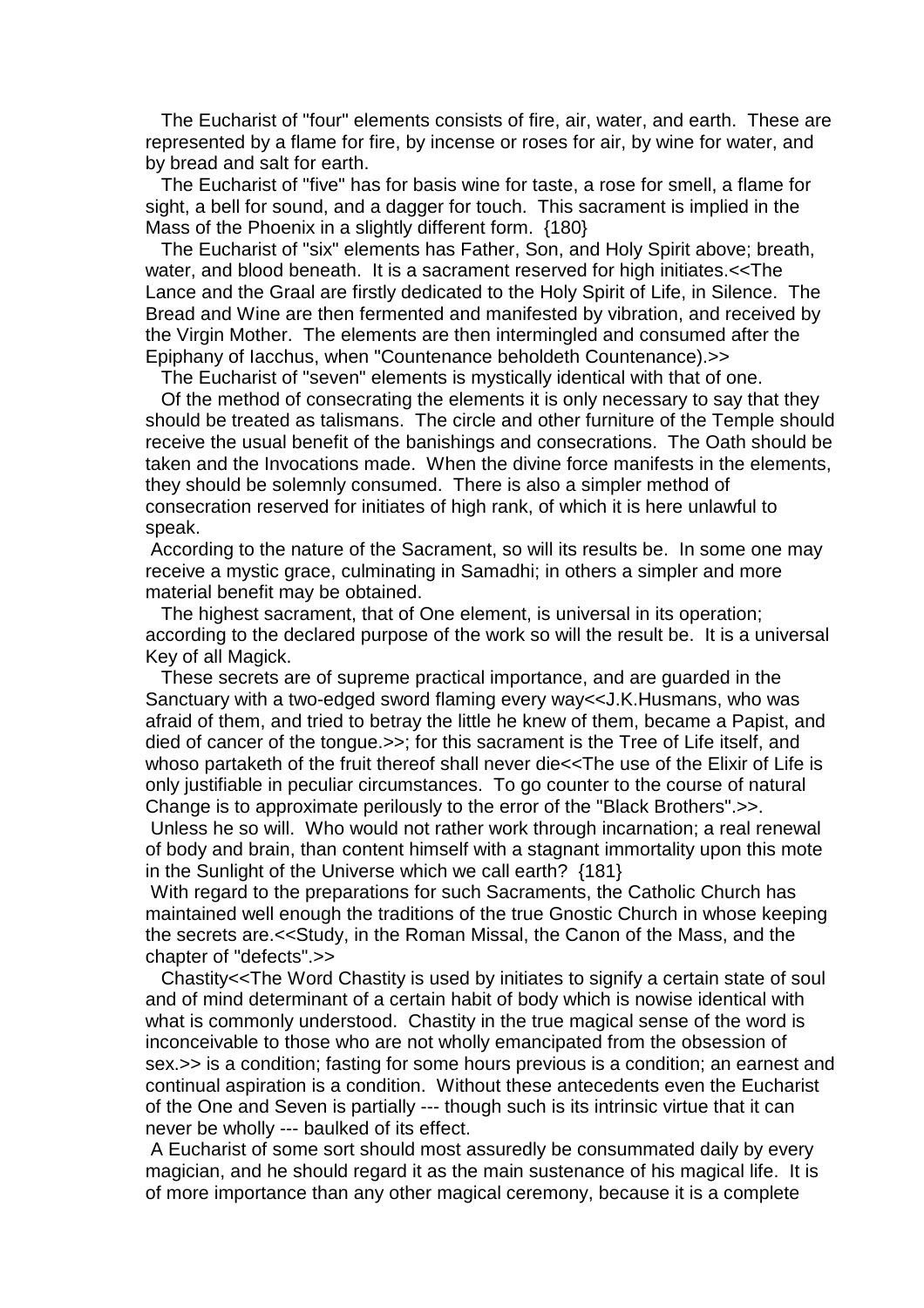circle. The whole of the force expended is completely re-absorbed; yet the virtue is that vast gain represented by the abyss between Man and God.

 The magician becomes filled with God, fed upon God, intoxicated with God. Little by little his body will become purified by the internal lustration of God; day by day his mortal frame, shedding its earthly elements, will become in very truth the Temple of the Holy Ghost. Day by day matter is replaced by Spirit, the human by the divine; ultimately the change will be complete; God manifest in flesh will be his name.

 This is the most important of all magical secrets that ever were or are or can be. To a Magician thus renewed the attainment of the Knowledge and Conversation of the Holy Guardian Angel becomes an inevitable task; every force of his nature, unhindered, tends to that aim and goal of whose nature neither man nor god may speak, for that it is infinitely beyond speech or thought or {182} ecstasy or silence. Samadhi and Nibbana are but its shadows cast upon the universe.

**III** and the state of the state of

 If the Master Therion effects by this book nothing else but to demonstrate the continuity of nature and the uniformity of Law, He will feel that His work has not been wasted. In his original design of Part III he did not contemplate any allusion to alchemy. It has somehow been taken for granted that this subject is entirely foreign to regular Magick, both in scope and method. It will be the main object of the following description to establish it as essentially a branch of the subject, and to show that it may be considered simply as a particular case of the general proposition --- differing from evocatory and talismanic Magick only in the values which are represented by the unknown quantities in the pantomorphous equations.

 There is no need to make any systematized attempt to decipher the jargon of Hermetic treatises. We need not enter upon an historical discussion. Let it suffice to say that the word alchemy is an Arabic term consisting of the article "al" and the adjective "khemi" which means "that which pertains to Egypt"<<This etymology differs from that given by Skeat; I can do no more than present my submission.>>. A rough translation would be "The Egyptian matter". The assumption is that the Mohammedan grammarians held traditionally that the art was derived from that wisdom of the Egyptians which was the boast of Moses, Plato, and Pythagoras, and the source of their illumination.

 Modern research (by profane scholars) leaves it still doubtful as to whether Alchemical treatises should be classified as mystical, magical, medical, or chemical. The most reasonable opinion is that all these objects formed the preoccupation of the alchemists in varying proportions. Hermes is alike the god of Wisdom, Thaumaturgy, therapeutics, and physical science. All these may consequently claim the title Hermetic. It cannot be doubted that such writers as Fludd aspired to spiritual perfection. It is equally sure that Edward Kelly wrote primarily from the point of view {183} of a Magician; that Paracelesus applied himself to the cure of disease and the prolongation of life as the first consideration, although his greatest achievements seem to modern thinkers to have been rather his discoveries of opium, zinc, and hydrogen; so that we tend to think of him as a chemist no less than we do of Van Helmont, whose conception of gas ranks him as one of those rare geniuses who have increased human knowledge by a fundamentally important idea.

 The literature of Alchemy is immense. Practically all of it is wholly or partially unintelligible. Its treatises, from the "Asch Metzareph" of the Hebrews to the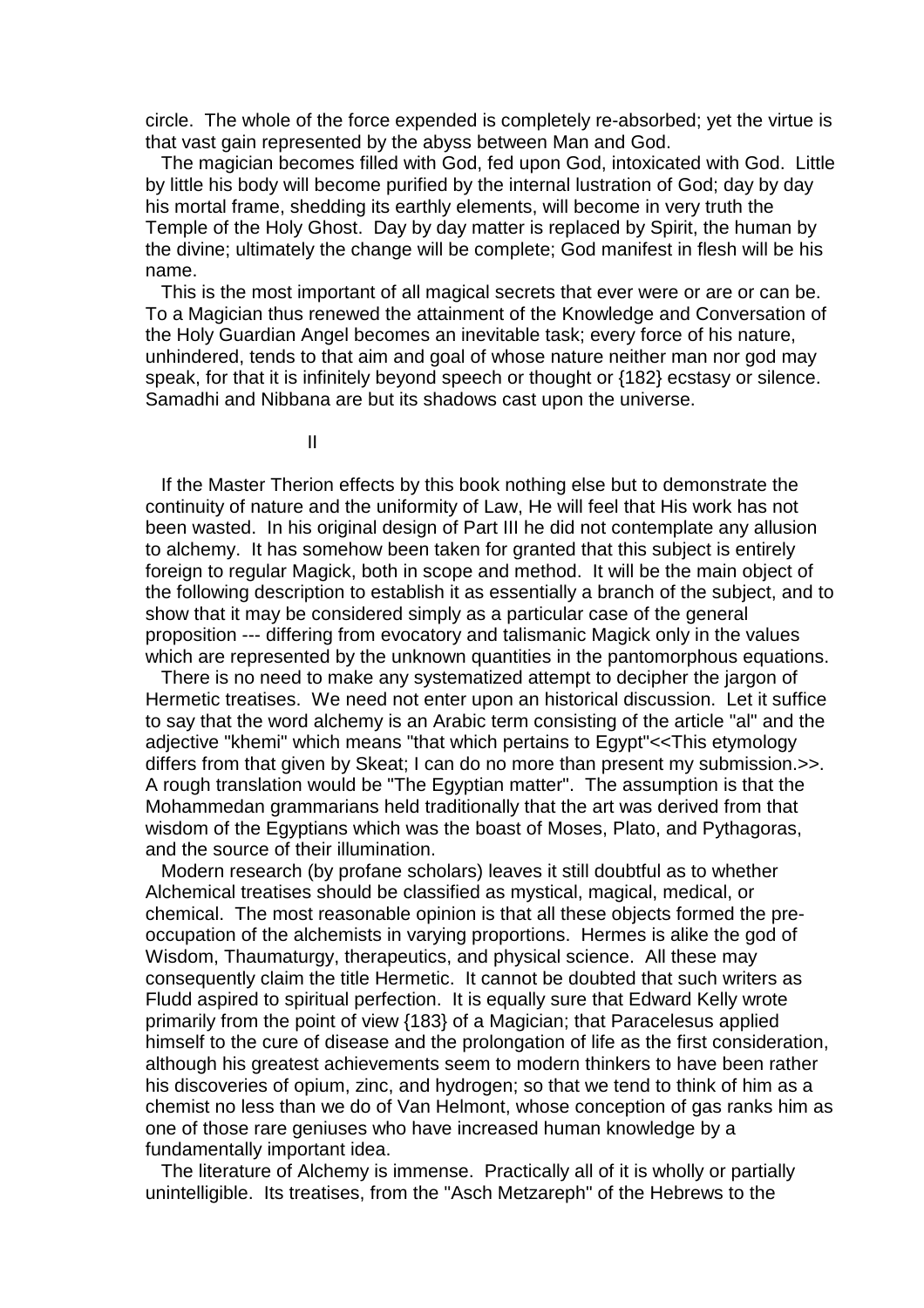"Chariot of Antimony" are deliberately couched in hieratic riddles. Ecclesiastical persecution, and the profanation of the secrets of power, were equally dreaded. Worse still, from our point of view, this motive induced writers to insert intentionally misleading statements, the more deeply to bedevil unworthy pretenders to their mysteries.

 We do not propose to discuss any of the actual processes. Most readers will be already aware that the main objects of alchemy were the Philosopher's Stone, the Medicine of Metals, and various tinctures and elixirs possessing divers virtues; in particular, those of healing disease, extending the span of life, increasing human abilities, perfecting the nature of man in every respect, conferring magical powers, and transmuting material substances, especially metals, into more valuable forms.

 The subject is further complicated by the fact that many authors were unscrupulous quacks. Ignorant of the first elements of the art, they plagiarized without shame, and reaped a harvest of fraudulent gain. They took advantage of the general ignorance, and the convention of mystery, in just the same way as their modern successors do in the matter of all Occult sciences.

 But despite all this, one thing is abundantly clear; all serious writers, though they seem to speak of an infinity of different subjects, so much so that it has proved impossible for modern analytic research to ascertain the true nature of any single process, were agreed on the fundamental theory on which they based their practices. It appears at first sight as if hardly any two of them were in accord as to the nature of the "First Matter of the work". {184} They describe this in a bewildering multiplicity of unintelligible symbols. We have no reason to suppose that they were all talking of the same thing, or otherwise. The same remarks apply to every reagent and every process, no less than to the final product or products.

 Yet beneath this diversity, we may perceive an obscure identity. They all begin with a substance in nature which is described as existing almost everywhere, and as universally esteemed of no value. The alchemist is in all cases to take this substance, and subject it to a series of operations. By so doing, he obtains his product. This product, however named or described, is always a substance which represents the truth or perfection of the original "First Matter"; and its qualities are invariably such as pertain to a living being, not to an inanimate mass. In a word, the alchemist is to take a dead thing, impure, valueless, and powerless, and transform it into a live thing, active, invaluable and thaumaturgic.

 The reader of this book will surely find in this a most striking analogy with what we have already said of the processes of Magick. What, by our definition, is initiation? The First Matter is a man, that is to say, a perishable parasite, bred of the earth's crust, crawling irritably upon it for a span, and at last returning to the dirt whence he sprang. The process of initiation consists in removing his impurities, and finding in his true self an immortal intelligence to whom matter is no more than the means of manifestation. The initiate is eternally individual; he is ineffable, incorruptible, immune from everything. He possesses infinite wisdom and infinite power in himself. This equation is identical with that of a talisman. The Magician takes an idea, purifies it, intensifies it by invoking into it the inspiration of his soul. It is no longer a scrawl scratched on a sheep-skin, but a word of Truth, imperishable, mighty to prevail throughout the sphere of its purport. The evocation of a spirit is precisely similar in essence. The exorcist takes dead material substances of a nature sympathetic to the being whom he intends to invoke. He banishes all impurities therefrom, prevents all interference therewith, and proceeds to give life to the subtle substance thus prepared by instilling his soul. {185}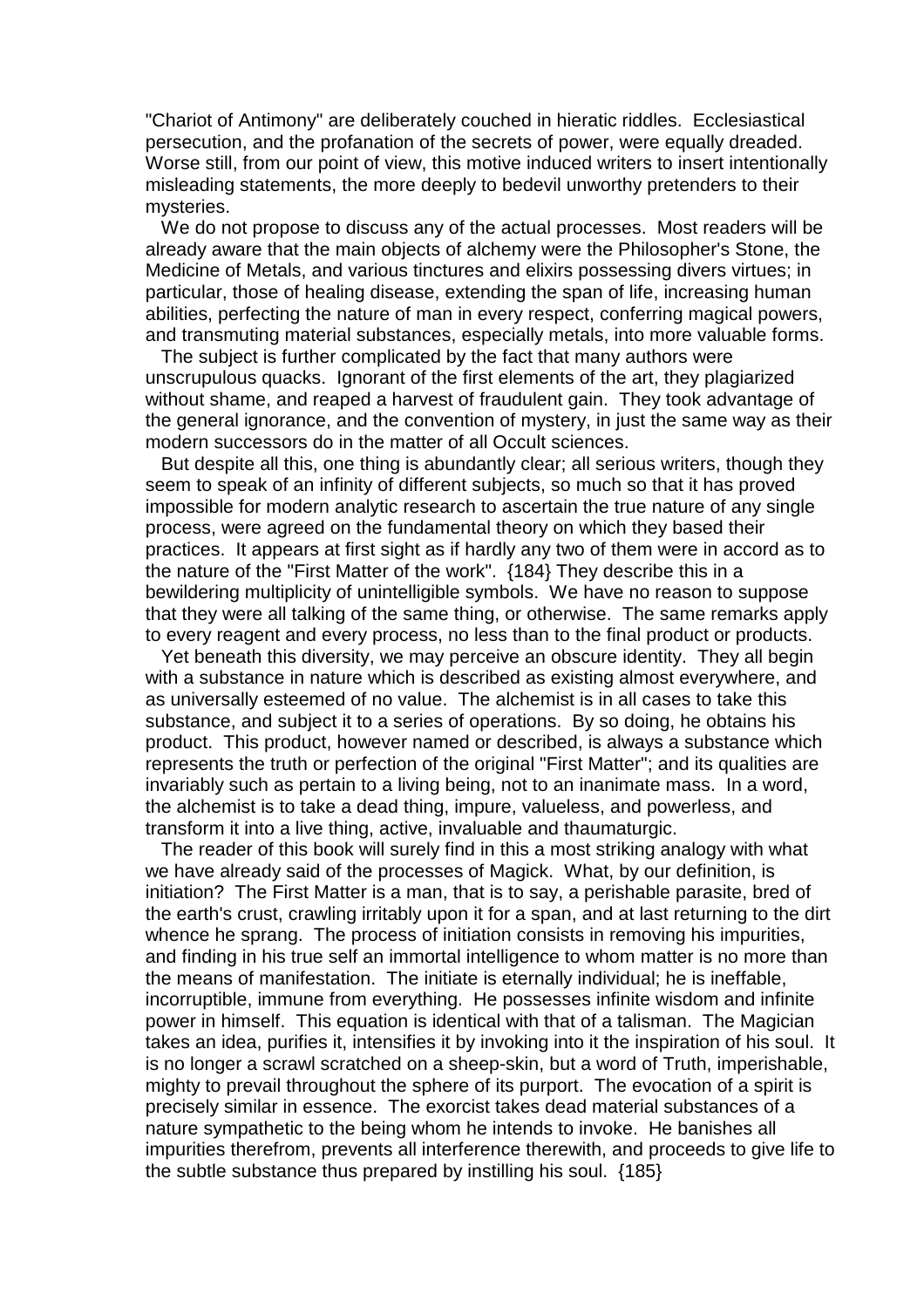Once again, there is nothing in this exclusively "magical". Rembrandt van Ryn used to take a number of ores and other crude objects. From these he banished the impurities, and consecrated them to his work, by the preparation of canvasses, brushes, and colours. This done, he compelled them to take the stamp of his soul; from those dull, valueless creatures of earth he created a vital and powerful being of truth and beauty. It would indeed be surprising to anybody who has come to a clear comprehension of nature if there were any difference in the essence of these various formulas. The laws of nature apply equally in every possible circumstance.

 We are now in a position to understand what alchemy is. We might even go further and say that even if we had never heard of it, we know what it must be.

 Let us emphasize the fact that the final product is in all cases a living thing. It has been the great stumbling block to modern research that the statements of alchemists cannot be explained away. From the chemical standpoint it has seemed not "a priori" impossible that lead should be turned into gold. Our recent discovery of the periodicity of the elements has made it seem likely, at least in theory, that our apparently immutable elements should be modifications of a single one.<<See R.K.Duncan, "The New Knowledge", for a popularisation of recent results.

 Aleister Crowley held this doctrine in his teens at a period when it was the grossest heresy.>> Organic Chemistry, with its metatheses and syntheses dependent on the conceptions of molecules as geometrical structures has demonstrated a praxis which gives this theory body; and the properties of Radium have driven the Old Guard from the redoubt which flew the flag of the essential heterogeneity of the elements. The doctrines of Evolution have brought the alchemical and monistic theory of matter into line with our conception of life; the collapse of the wall between the animal and vegetable kingdoms has shaken that which divided them from the mineral.

 But even though the advanced chemist might admit the possibility of transmuting lead into gold, he could not conceive of that {186} gold as other than metallic, of the same order of nature as the lead from which it had been made. That this gold should possess the power of multiplying itself, or of acting as a ferment upon other substances, seemed so absurd that he felt obliged to conclude that the alchemists who claimed these properties for their Gold must, after all, have been referring not to Chemistry, but to some spiritual operations whose sanctity demanded some such symbolic veil as the cryptographic use of the language of the laboratory.

 The MASTER THERION is sanguine that his present reduction of all cases of the art of Magick to a single formula will both elucidate and vindicate Alchemy, while extending chemistry to cover all classes of Change.

 There is an obvious condition which limits our proposed operations. This is that, as the formula of any Work effects the extraction and visualization of the Truth from any "First Matter", the "Stone" or "Elixir" which results from our labours will be the pure and perfect Individual originally inherent in the substance chosen, and nothing else. The most skilful gardener cannot produce lilies from the wild rose; his roses will always be roses, however he have perfected the properties of this stock.

 There is here no contradiction with our previous thesis of the ultimate unity of all substance. It is true that Hobbs and Nobbs are both modifications of the Pleroma. Both vanish in the Pleroma when they attain Samadhi. But they are not interchangeable to the extent that they are individual modifications; the initiate Hobbs is not the initiate Nobbs any more than Hobbs the haberdasher is Nobbs of "the nail an sarspan business as he got his money by". Our skill in producing aniline dyes does not enable us to dispense with the original aniline, and use sugar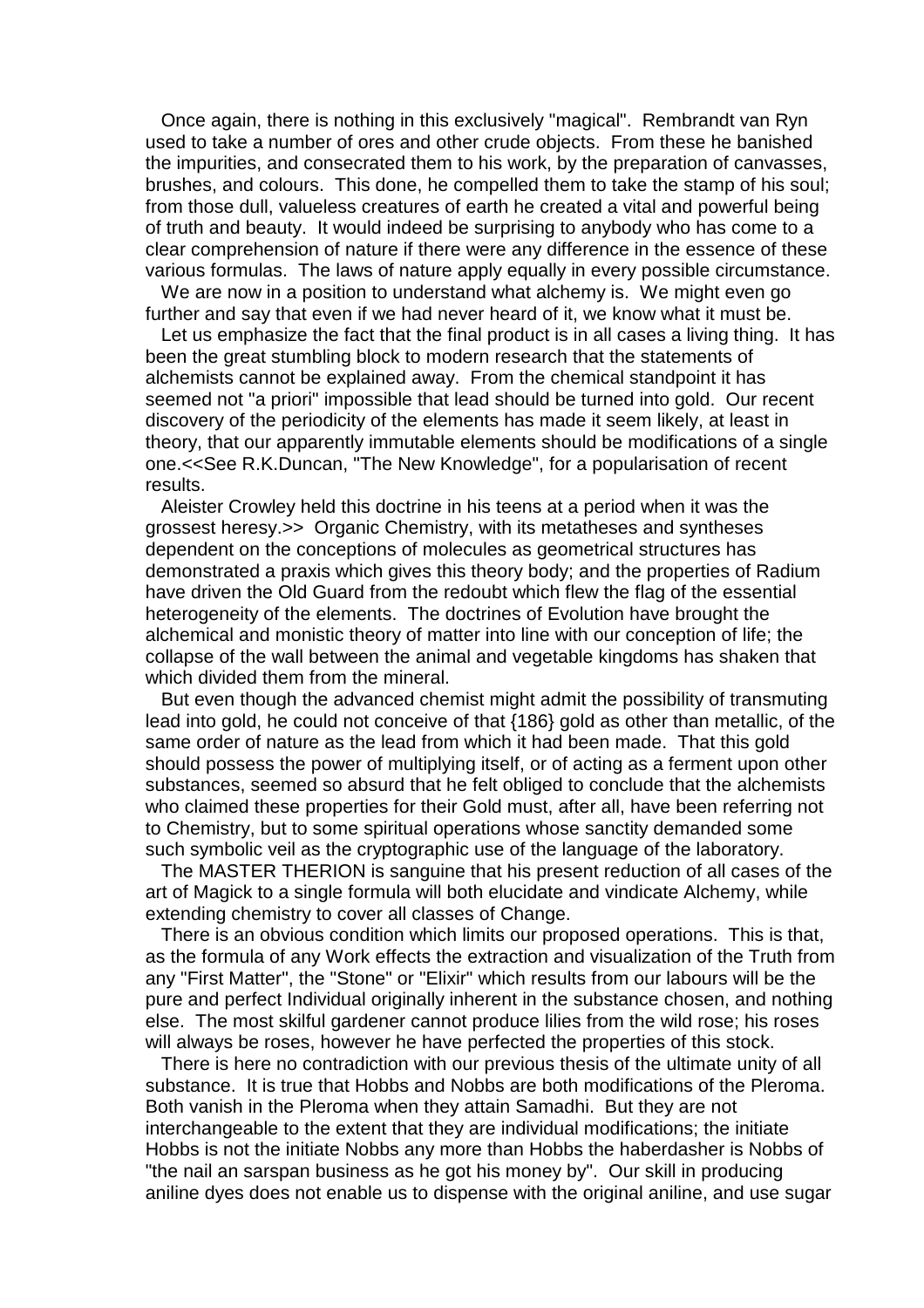instead. Thus the Alchemists said: "To make gold you must take gold"; their art was to bring each substance to the perfection of its own proper nature.

 No doubt, part of this process involved the withdrawal of the essence of the "First Matter" within the homogeneity of "Hyle", just as initiation insists on the annihilation of the individual in the Impersonal Infinity of Existence to emerge once more as a less confused and deformed Eidolon of the Truth of Himself. This is the guarantee that he is uncontaminated by alien elements. The {187} "Elixir" must possess the activity of a "nascent" substance, just as "nascent" hydrogen combines with arsenic (in "Marsh's test") when the ordinary form of the gas is inert. Again, oxygen satisfied by sodium or diluted by nitrogen will not attack combustible materials with the vehemence proper to the pure gas.

 We may summarize this thesis by saying that Alchemy includes as many possible operations as there are original ideas inherent in nature.

 Alchemy resembles evocation in its selection of appropriate material bases for the manifestation of the Will; but differs from it in proceeding without personification, or the intervention of alien planes.<<Some alchemists may object to this statement. I prefer to express no final opinion on the matter.>> It may be more closely compared with Initiation; for the effective element of the Product is of the essence of its own nature, and inherent therein; the Work similarly consists in isolating it from its accretions.

 Now just as the Aspirant, on the Threshold of Initiation, finds himself assailed by the "complexes" which have corrupted him, their externalization excruciating him, and his agonized reluctance to their elimination plunging him into such ordeals that he seems (both to himself and to others) to have turned from a noble and upright man into an unutterable scoundrel; so does the "First Matter" blacken and putrefy as the Alchemist breaks up its coagulations of impurity.

 The student may work out for himself the various analogies involved, and discover the "Black Dragon", the "Green Lion", the "Lunar Water", the "Raven's Head", and so forth. The indications above given should suffice all who possess aptitude for Alchemical Research.

 Only one further reflection appears necessary; namely, that the Eucharist, with which this chapter is properly preoccupied, must be conceived as one case --- as the critical case --- of the Art of the Alchemist.

 The reader will have observed, perhaps with surprise, that The MASTER THERION describes several types of Eucharist. The reason is that given above; there is no substance incompetent to {188} serve as an element in some Sacrament; also, each spiritual Grace should possess its peculiar form of Mass, and therefore its own "materia magica". It is utterly unscientific to treat "God" as a universal homogeneity, and use the same means to prolong life as to bewitch cattle. One does not invoke "Electricity" indiscriminately to light one's house and to propel one's brougham; one works by measured application of one's powers to intelligent analytical comprehension of the conditions of each separate case.

 There is a Eucharist for every Grace that we may need; we must apprehend the essential characters in each case, select suitable elements, and devise proper processes.

 To consider the classical problems of Alchemy: The Medicine of Metals must be the quintessence of some substance that serves to determine the structure (or rate of vibration) whose manifestation is in characteristic metallic qualities. This need not be a chemical substance at all in the ordinary sense of the word.

 The Elixir of Life will similarly consist of a living organism capable of growth, at the expense of its environment; and of such a nature that its "true Will" is to cause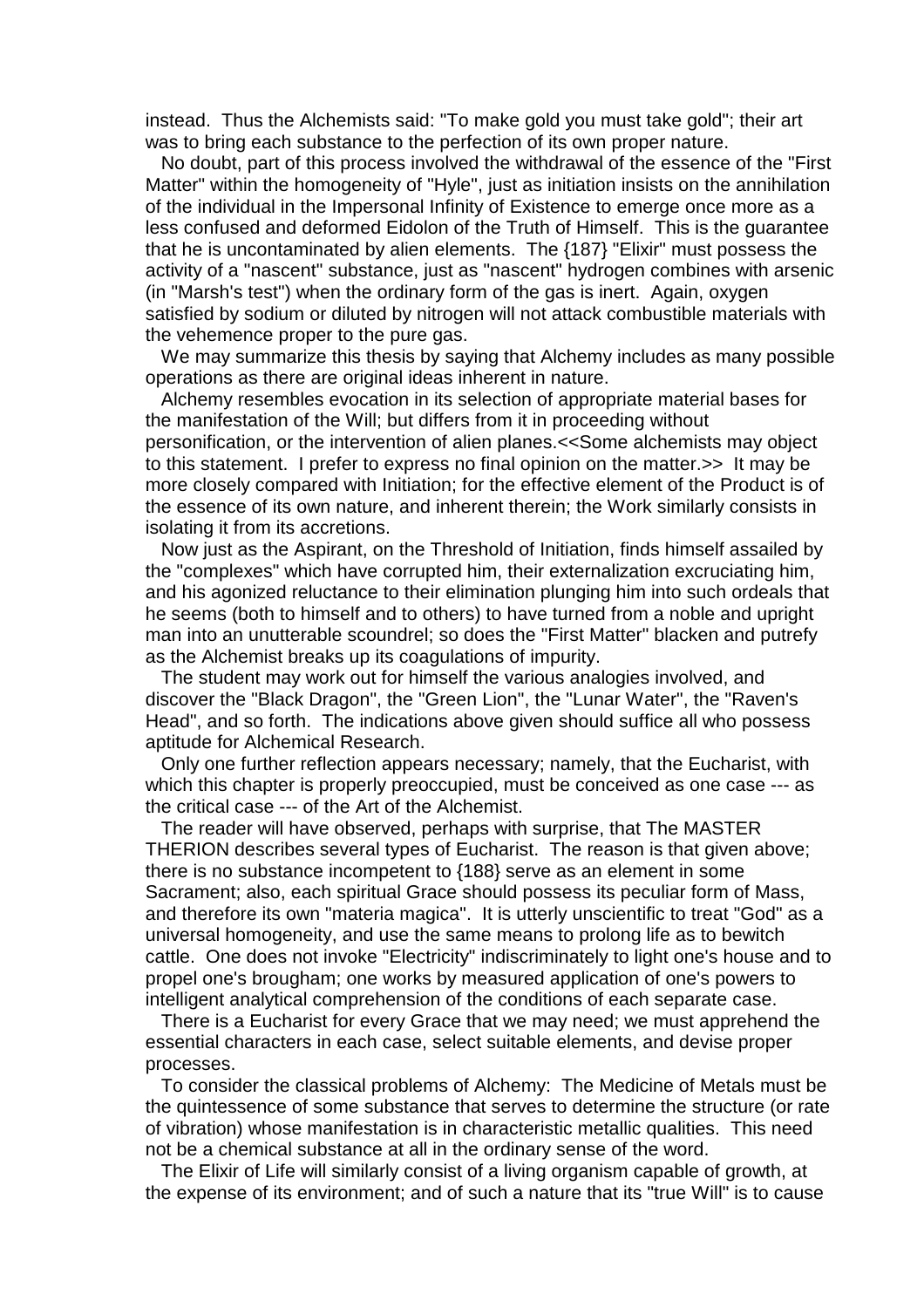that environment to serve it as its means of expression in the physical world of human life.

 The Universal Medicine will be a menstruum of such subtlety as to be able to penetrate all matter and transmute it in the sense of its own tendency, while of such impartial purity as to accept perfectly the impression of the Will of the Alchemist. This substance, properly prepared, and properly charged, is able to perform all things soever that are physically possible, within the limits of the proportions of its momentum to the inertia of the object to which it is applied.

 It may be observed in conclusion that, in dealing with forms of Matter-Motion so subtle as these, it is not enough to pass the Pons Asinorum of intellectual knowledge.

 The MASTER THERION has possessed the theory of these Powers for many years; but His practice is still in progress towards perfection. Even efficiency in the preparation is not all; there is need to be judicious in the manipulation, and adroit in the administration, of the product. He does not perform haphazard miracles, but applies His science and skill in conformity with the laws of nature.

{189}

### CHAPTER XXI

## OF BLACK MAGIC OF THE MAIN TYPES OF THE OPERATIONS OF MAGICK ART AND OF THE POWERS OF THE SPHINX

**In the contract of the Contract of the Contract of the Contract of the Contract of the Contract of the Contract of the Contract of the Contract of the Contract of the Contract of the Contract of the Contract of the Contra** 

 As was said at the opening of the second chapter, the Single Supreme Ritual is the attainment of the Knowledge and Conversation of the Holy Guardian Angel. "It is the raising of the complete man in a vertical straight line."

 Any deviation from this line tends to become black magic. Any other operation is black magic.

 In the True Operation the Exaltation is equilibrated by an expansion in the other three arms of the Cross. Hence the Angel immediately gives the Adept power over the Four Great Princes and their servitors.<<See the Book of the Sacred Magic of Abramelin the Mage.>>

 If the magician needs to perform any other operation than this, it is only lawful in so far as it is a necessary preliminary to That One Work.

 There are, however many shades of grey. It is not every magician who is well armed with theory. Perhaps one such may invoke Jupiter, with the wish to heal others of their physical ills. This sort of thing is harmless,<<There is nevertheless the general objection to the diversion of channels of Initiation to the Sea of Attainment, into ditches of irrigation for the fields of material advantage. It is bad business to pay good coin for perishable products; like marrying for money, or prostituting poetic genius to political purposes. The converse course, though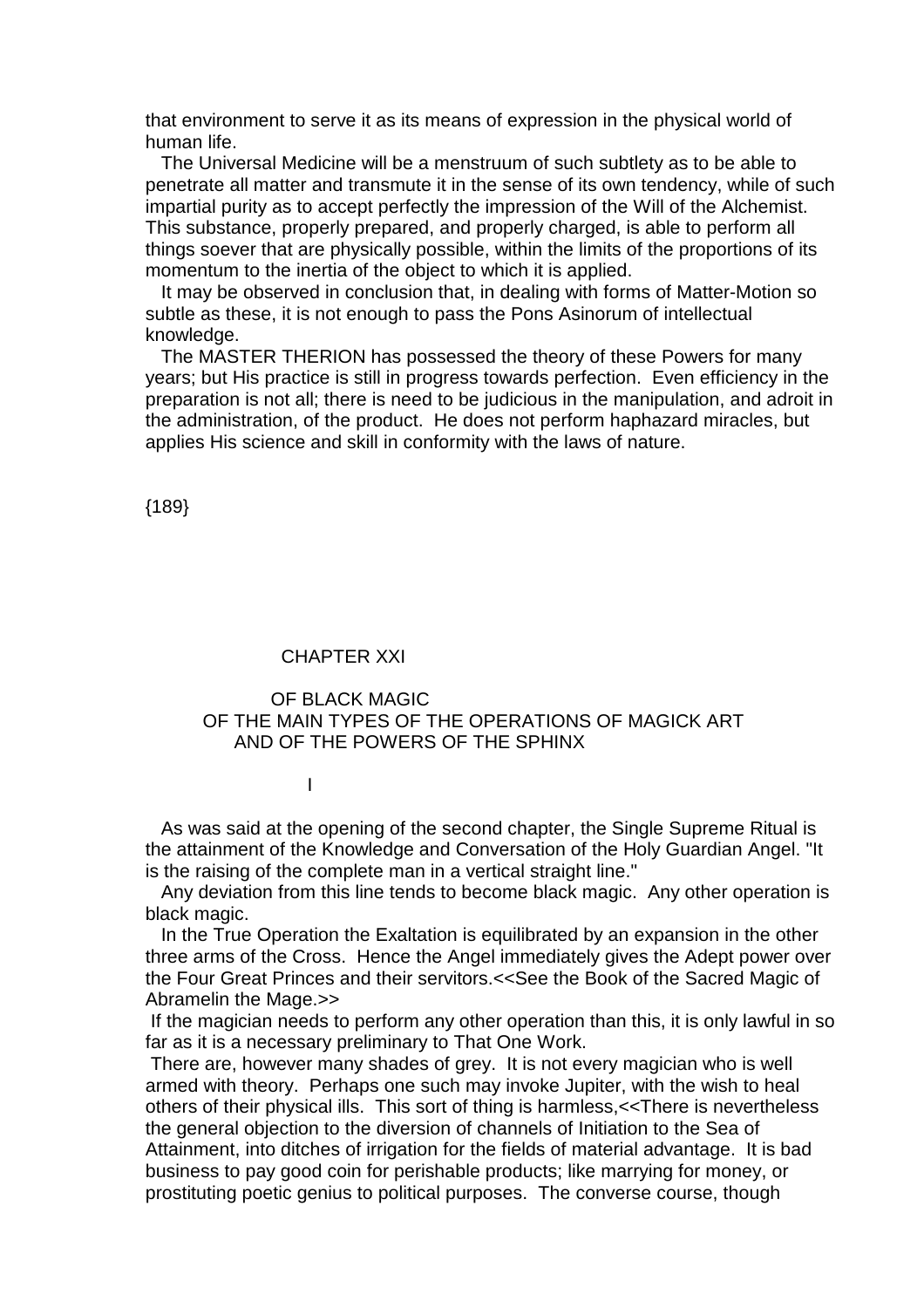equally objectionable as pollution of the purity of the planes, is at least respectable for its nobility. The ascetic of the Thebaid or the Trappist Monastery is infinitely worthier than the health-peddler and success-monger of Boston or Los Angeles; for the one offers temporal trash to gain eternal wealth, while the other values spiritual substance only as enabling him to get better bodily conditions, and a firmer grip on the dollars.>> or almost so. It is not evil in {190} itself. It arises from a defect of understanding. Until the Great Work has been performed, it is presumptuous for the magician to pretend to understand the universe, and dictate its policy. Only the Master of the Temple can say whether any given act is a crime. "Slay that innocent child?" (I hear the ignorant say) "What a horror!" "Ah!" replies the Knower, with foresight of history, "but that child will become Nero. Hasten to strangle him!"

 There is a third, above these, who understands that Nero was as necessary as Julius Caesar.

 The Master of the Temple accordingly interferes not with the scheme of things except just so far as he is doing the Work which he is sent to do. Why should he struggle against imprisonment, banishment, death? It is all part of the game in which he is a pawn. "It was necessary for the Son of Man to suffer these things, and to enter into His glory."

 The Master of the Temple is so far from the man in whom He manifests that all these matters are of no importance to Him. It may be of importance to His Work that man shall sit upon a throne, or be hanged. In such a case He informs his Magus, who exerts the power intrusted to HIm, and it happens accordingly. Yet all happens naturally, and of necessity, and to all appearance without a word from Him.

 Nor will the mere Master of the Temple, as a rule, presume to act upon the Universe, save as the servant of his own destiny. It is only the Magus, He of the grade above, who has attained to Chokhmah, Wisdom, and so dare act. He must dare act, although it like Him not. But He must assume the Curse of His grade, as it is written in the Book of the Magus.<<Equinox I, VII, 5-9.>>

 There are, of course, entirely black forms of magic. To him who has not given every drop of his blood for the cup of BABALON {191} all magic power is dangerous. There are even more debased and evil forms, things in themselves black. Such is the use of spiritual force to material ends. Christian Scientists, Mental Healers, Professional Diviners, Psychics and the like, are all "ipso facto" Black Magicians.

 They exchange gold for dross. They sell their higher powers for gross and temporary benefit.

 That the most crass ignorance of Magick is their principal characteristic is no excuse, even if Nature accepted excuses, which she does not. If you drink poison in mistake for wine, your "mistake" will not save your life.

 Below these in one sense, yet far above them in another, are the Brothers of the Left Hand Path<<See Liber 418, and study it well, in this matter. Equinox I, V, Supplement.>>. These are they who "shut themselves up", who refuse their blood to the Cup, who have trampled Love in the Race for self-aggrandisment.

 As far as the grade of Exempt Adept, they are on the same path as the White Brotherhood; for until that grade is attained, the goal is not disclosed. Then only are the goats, the lonely leaping mountain-masters, separated from the gregarious huddling valley-bound sheep. Then those who have well learned the lessons of the Path are ready to be torn asunder, to give up their own life to the Babe of the Abyss which is --- and is not --- they.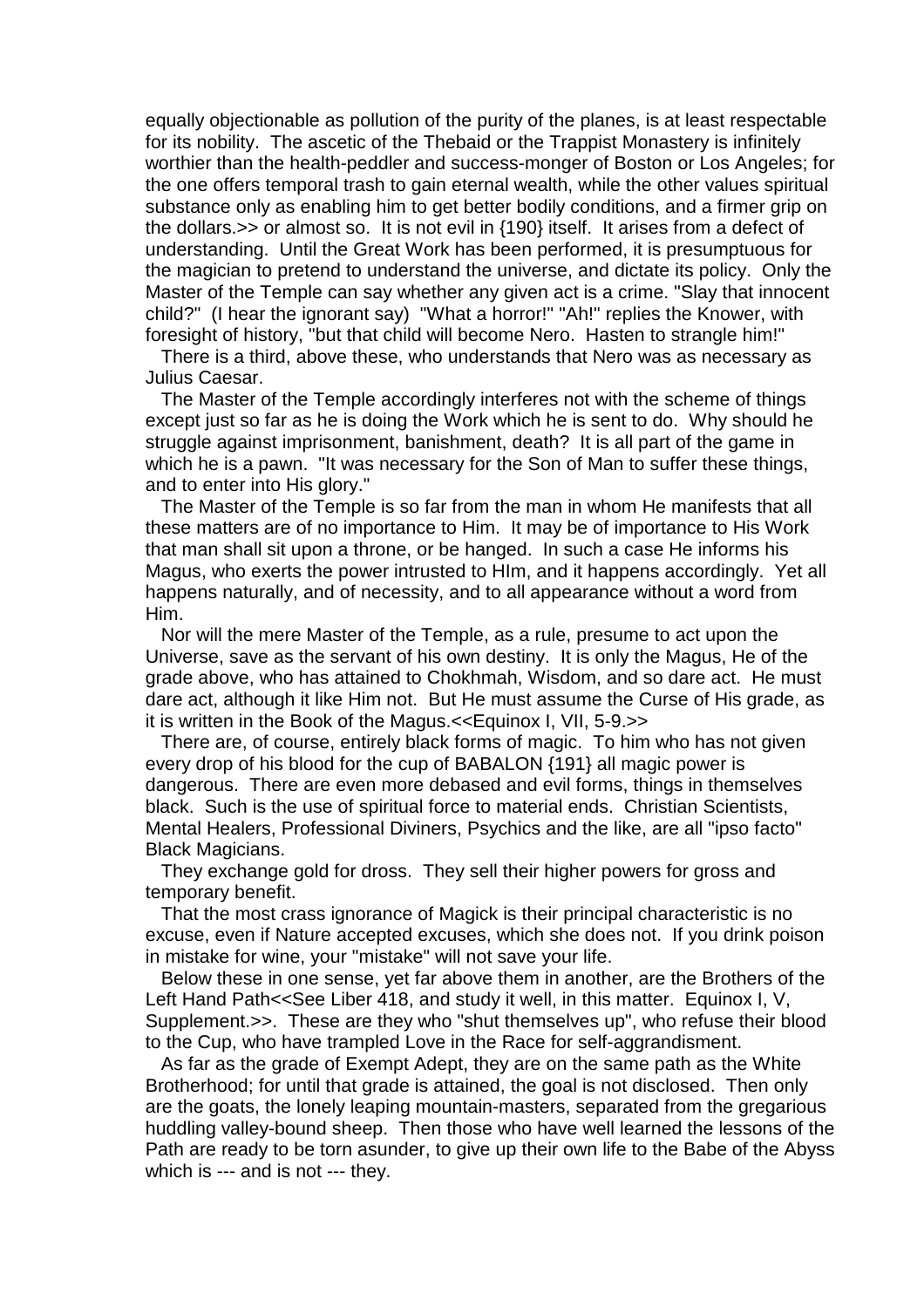The others, proud in their purple, refuse. They make themselves a false crown of the Horror of the Abyss; they set the Dispersion of Choronzon upon their brows; they clothe themselves in the poisoned robes of Form; they shut themselves up; and when the force that made them what they are is exhausted, their strong towers fall, they become the Eaters of Dung in the Day of Be-with-us, and their shreds, strewn in the Abyss, are lost.

 Not so the Masters of the Temple, that sit as piles of dust in the City of the Pyramids, awaiting the Great Flame that shall consume that dust to ashes. For the blood that they have surrendered is treasured in the Cup of OUR LADY BABALON, a mighty {192} medicine to awake the Eld of the All-Father, and redeem the Virgin of the World from her virginity.

**III** and the state of the III

 Before leaving the subject of Black Magic, one may touch lightly on the question of Pacts with the Devil.

 The Devil does not exist. It is a false name invented by the Black Brothers to imply a Unity in their ignorant muddle of dispersions. A devil who had unity would be a God<<"The Devil" is, historically, the God of any people that one personally dislikes. This has led to so much confusion of thought that THE BEAST 666 has preferred to let names stand as they are, and to proclaim simply that AIWAZ --- the solar-phallic-hermetic "Lucifer" is His own Holy Guardian Angel, and "The Devil" SATAN or HADIT of our particular unit of the Starry Universe. This serpent, SATAN, is not the enemy of Man, but He who made Gods of our race, knowing Good and Evil; He bade "Know Thyself!" and taught Initiation. He is "the Devil" of the Book of Thoth, and His emblem is BAPHOMET, the Androgyne who is the hieroglyph of arcane perfection. The number of His Atu is XV, which is Yod He, the Monogram of the Eternal, the Father one with the Mother, the Virgin Seed one with all-containing Space. He is therefore Life, and Love. But moreover his letter is Ayin, the Eye; he is Light, and his Zodiacal image is Capricornus, that leaping goat whose attribute is Liberty. (Note that the "Jehovah" of the Hebrews is etymologically connected with these. The classical example of such antinomy, one which has led to such disastrous misunderstandings, is that between NU and HAD, North and South, Jesus and John. The subject is too abstruse and complicated to be discussed in detail here. The student should consult the writings of Sir R. Payne Knight, General Forlong, Gerald Massey, Fabre d'Olivet; etc. etc., for the data on which these considerations are ultimately based.)>>.

 It was said by the Sorcerer of the Jura that in order to invoke the Devil it is only necessary to call him with your whole will.

 This is an universal magical truth, and applies to every other being as much as to the Devil. For the whole will of every man is in reality the whole will of the Universe.

 It is, however, always easy to call up the demons, for they are always calling you; and you have only to step down to their level {193} and fraternize with them. They will tear you in pieces at their leisure. Not at once; they will wait until you have wholly broken the link between you and your Holy Guardian Angel before they pounce, lest at the last moment you escape.

 Anthony of Padua and (in our own times) "Macgregor" Mathers are examples of such victims.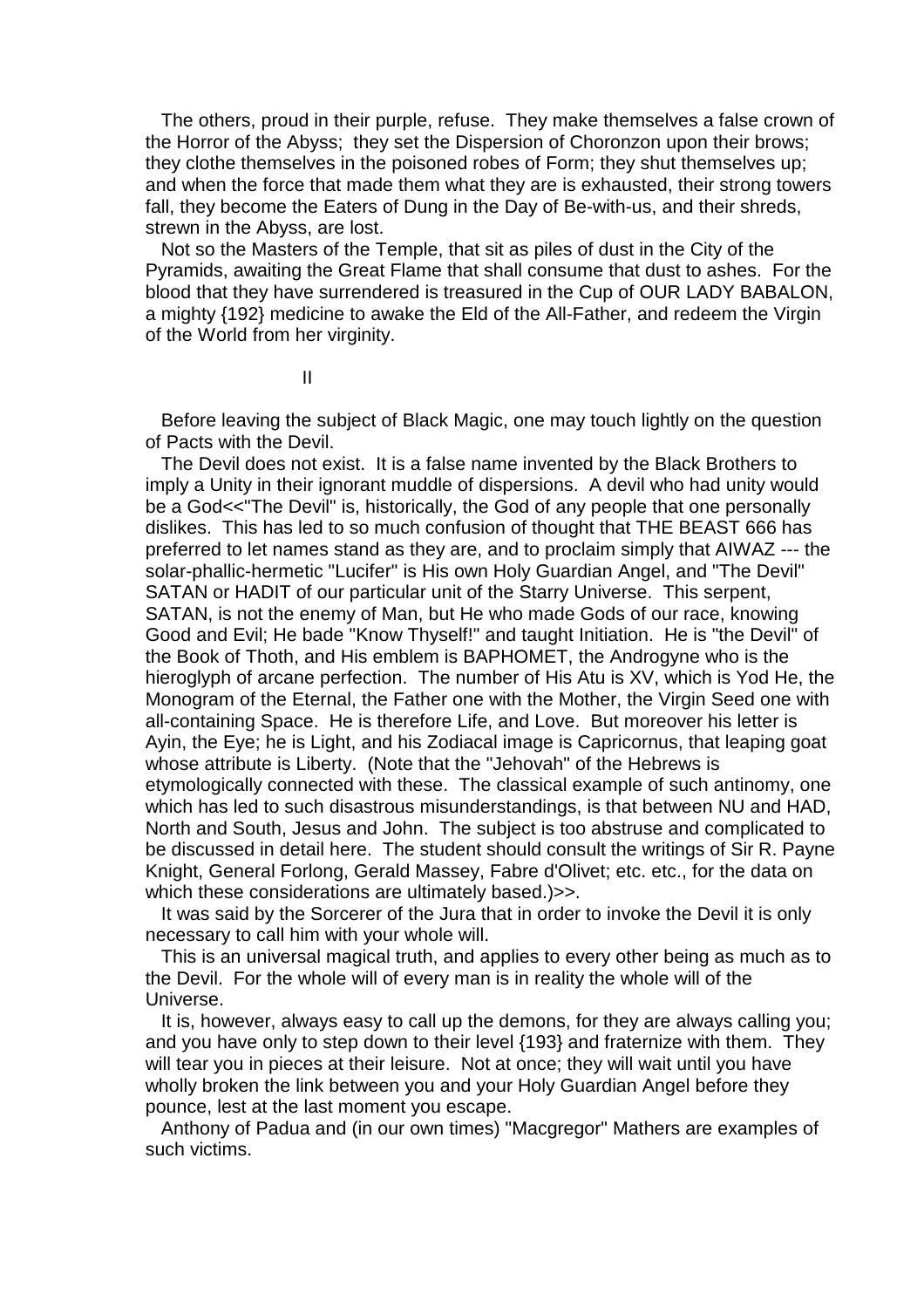Nevertheless, every magician must firmly extend his empire to the depth of hell. "My adepts stand upright, their heads above the heavens, their feet below the hells."<<Liber XC, verse 40. See The Equinox.>>

 This is the reason why the magician who performs the Operation of the "Sacred Magic of Abramelin the Mage", immediately after attaining to the Knowledge and Conversation of the Holy Guardian Angel, must evoke the Four Great Princes of the Evil of the World.

 "Obedience and faith to Him that liveth and triumpheth, that reigneth above you in your palaces as the Balance of Righteousness and Truth" is your duty to your Holy Guardian Angel, and the duty of the demon world to you.

 These powers of "evil" nature are wild beasts; they must be tamed, trained to the saddle and the bridle; they will bear you well. There is nothing useless in the Universe: do not wrap up your Talent in a napkin, because it is only "dirty money"!

 With regard to Pacts, they are rarely lawful. There should be no bargain struck. Magick is not a trade, and no hucksters need apply. Master everything, but give generously to your servants, once they have unconditionally submitted.

 There is also the questions of alliances with various Powers. These again are hardly ever allowable.<<Notwithstanding, there exist certain bodies of spiritual beings, in whose ranks are not only angelic forces, but elementals, and even daemons, who have attained to such Right Understanding of the Universe that they have banded themselves together with the object of becoming Microcosms, and realize that their best means to this end is devotion to the service of the true interests of Mankind. Societies of spiritual forces, organized on these lines, dispose of enormous resources. The Magician who is himself sworn to the service of humanity may count upon the heartiest help of these Orders. Their sincerity may always be assured by putting them to the test of the acceptance of the Law of Thelema. Whoso denies "Do what thou wilt shall be the whole of the Law" confesses that he still clings to the conflict in his own nature; he is not, and does not want to be, true to himself. "A fortiori", he will prove false to you.>> No Power which is not {194} a microcosm in itself --- and even archangels reach rarely to this centre of balance --- is fit to treat on an equality with Man. The proper study of mankind is God; with Him is his business; and with Him alone. Some magicians have hired legions of spirits for some special purpose; but it has always proved a serious mistake. The whole idea of exchange is foreign to magick. The dignity of the magician forbids compacts. "The Earth is the Lord's and the fulness thereof".

**III** and the state of the **III** 

 The operations of Magick art are difficult to classify, as they merge into each other, owing to the essential unity of their method and result. We may mention:

 1. Operations such as evocation, in which a live spirit is brought from dead matter.

 2. Consecrations of talismans in which a live spirit is bound into "dead" matter and vivifies the same.

 3. Works of divination, in which a live spirit is made to control operations of the hand or brain of the Magician. Such works are accordingly most dangerous, to be used only by advanced magicians, and then with great care.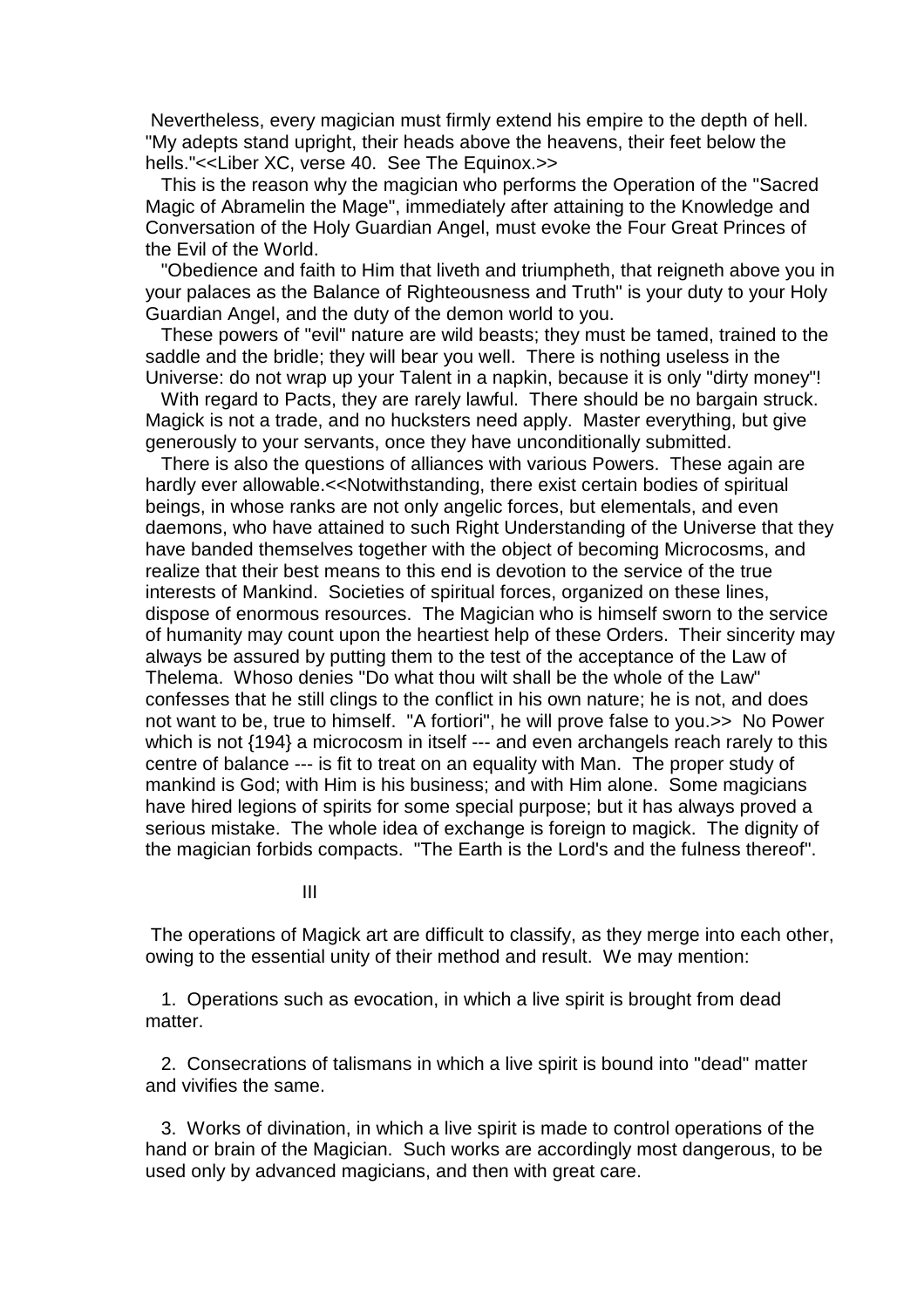4. Works of fascination, such as operations of invisibility, and transformations of the apparent form of the person or thing concerned. This consists almost altogether in distracting the attention, or disturbing the judgment, of the person whom it is wished to deceive. There are, however, "real" transformations of the adept himself which are very useful. See the Book of the Dead for methods. The assumption of God-Forms can be carried to the point of actual transformation.

 5. Works of Love and Hate, which are also performed (as {195} a rule) by fascination. These works are too easy; and rarely useful. They have a nasty trick of recoiling on the magician.

 6. Works of destruction, which may be done in many different ways. One may fascinate and bend to one's will a person who has of his own right the power to destroy. One may employ spirits or talismans. The more powerful magicians of the last few centuries have employed books.

 In private matters these works are very easy, if they be necessary. An adept known to The MASTER THERION once found it necessary to slay a Circe who was bewitching brethren. He merely walked to the door of her room, and drew an Astral T ("traditore", and the symbol of Saturn) with an astral dagger. Within 48 hours she shot herself.<<As explained above, in another connexion, he who "destroys" any being must accept it, with all the responsibilities attached, as part of himself. The Adept here in question was therefore obliged to incorporate the elemental spirit of the girl --- she was not human, the sheath of a Star, but an advanced planetary daemon, whose rash ambition had captured a body beyond its capacity to conduct --- in his own magical vehicle. He thereby pledged himself to subordinate all the sudden accession of qualities --- passionate, capricious, impulsive, irrational, selfish, short-sightedness, sensual, fickle, crazy, and desperate, to his True Will; to discipline, co-ordinate and employ them in the Great Work, under the penalty of being torn asunder by the wild horses which he had bound fast to his own body by the act of "destroying" their independent consciousness and control of their chosen vehicle. See His Magical Record An XX, Sun in Libra and onward.>>

7. Works of creation and dissolution, and the higher invocations.

 There are also hundreds of other operations;<<Examples of Rituals for several such purposes are given in the Equinox.>> to bring wanted objects --- gold, books, women and the like; to open locked doors, to discover treasure; to swim under water; to have armed men at command --- etc., etc. All these are really matters of detail; the Adeptus Major will easily understand how to perform them if necessary.<<Moral: become an Adeptus Major!>> {196}

 It should be added that all these things happen "naturally".<<The value of the evidence that your operations have influenced the course of events is only to be assessed by the application of the Laws of probability. The MASTER THERION would not accept any one single case as conclusive, however improbable it might be. A man might make a correct guess at one chance in ten million, no less than at one in three. If one pick up a pebble, the chance was infinitely great against that particular pebble; yet whichever one was chosen, the same chance "came off". It requires a series of events antecedently unlikely to deduce that design is a work, that the observed changes are causally, not casually, produced. The prediction of events is further evidence that they are effected by will. Thus, any man may fluke a ten shot at billiard, or even make a break of a few strokes. But chance cannot account for consistent success, even if moderate, when it extends over a long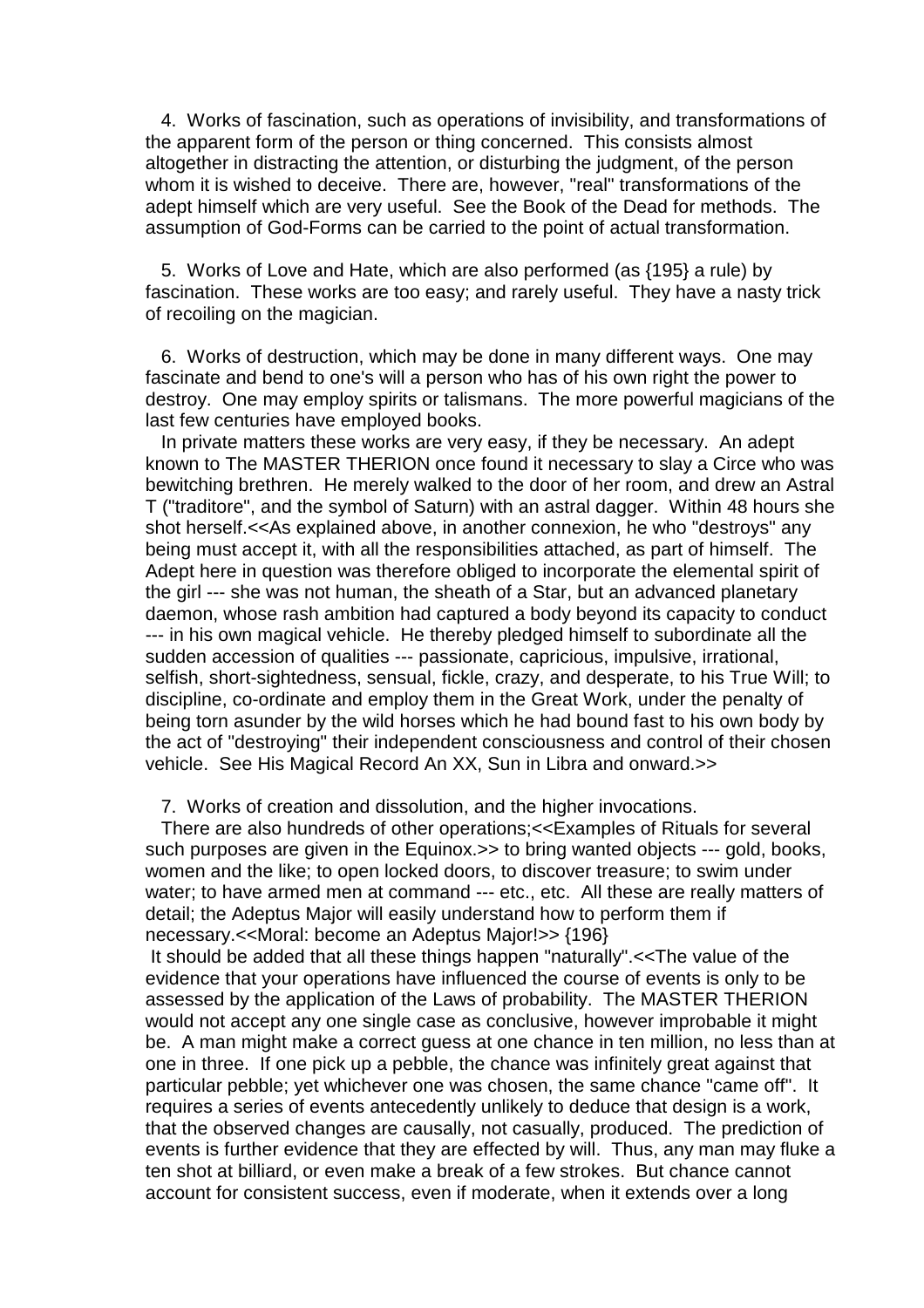period of time. And the ability of the expert to "name his shot" manifests a knowledge of the relations of cause and effect which confirms the testimony of his empirical skill that his success is not chance and coincidence.>> Perform an operation to bring gold --- your rich uncle dies and leaves you his money; books -- you see the book wanted in a catalogue that very day, although you have advertised in vain for a year; woman --- but if you have made the spirits bring you enough gold, this operation will become unnecessary.<<This cynical statement is an absurdity of Black Magic.>>

 It must further be remarked that it is absolute Black Magic to use any of these powers if the object can possibly be otherwise attained. If your child is drowning, you must jump and try to save him; it won't do to invoke the Undines.

 Nor is it lawful in all circumstances to invoke those Undines even where the case is hopeless; maybe it is necessary to you and to the child that it should die. An Exempt Adept on the right road will make no error here --- an Adept Major is only too likely to do so. A through apprehension of this book will arm adepts of every grade against all the more serious blunders incidental to their unfortunate positions.

**IV IV** 

Necromancy is of sufficient importance to demand a section to itself.

 It is justifiable in some exceptional cases. Suppose the magician fail to obtain access to living Teachers, or should he need some {197} especial piece of knowledge which he has reason to believe died with some teacher of the past, it may be useful to evoke the "shade" of such a one, or read the "Akasic record" of his mind.<<The only minds likely to be useful to the Magician belong to Adepts sworn to suffer reincarnation at short intervals, and the best elements of such minds are bound up in the "Unconscious Self" of the Adept, not left to wander idly about the Astral Plane. It will thus be more profitable to try to get into touch with the "Dead Teacher" in his present avatar. Moreover, Adepts are at pains to record their teaching in books, monuments, or pictures, and to appoint spiritual guardians to preserve such heirlooms throughout the generations. Whenever these are destroyed or lost, the reason usually is that the Adept himself judges that their usefulness is over, and withdraws the forces which protected them. The student is therefore advised to acquiesce; the sources of information available for him are probably selected by the Wardens of Mankind with a view to his real necessities. One must learn to trust one's Holy Guardian Angel to shape one's circumstances with skill. If one be but absorbed in the ardour of one's aspiration toward Him, short indeed is the time before Experience instils the certain conviction that His works and His ways are infinitely apt to one's needs.>>

 If this be done it must be done properly very much on the lines of the evocation of Apollonius of Tyana, which Eliphas Levi performed.<<See Rituel et Dogme de la Haute Magie; Rituel, ch. XIII.>>

 The utmost care must be taken to prevent personation of the "shade". It is of course easy, but can rarely be advisable, to evoke the shade of a suicide, or of one violently slain or suddenly dead. Of what use is such an operation, save to gratify curiosity or vanity?

 One must add a word on spiritism, which is a sort of indiscriminate necromancy -- one might prefer the word necrophilia --- by amateurs. They make themselves perfectly passive, and, so far from employing any methods of protection, deliberately invite all and sundry spirits, demons, shells of the dead, all the excrement and filth of earth and hell, to squirt their slime over them. This invitation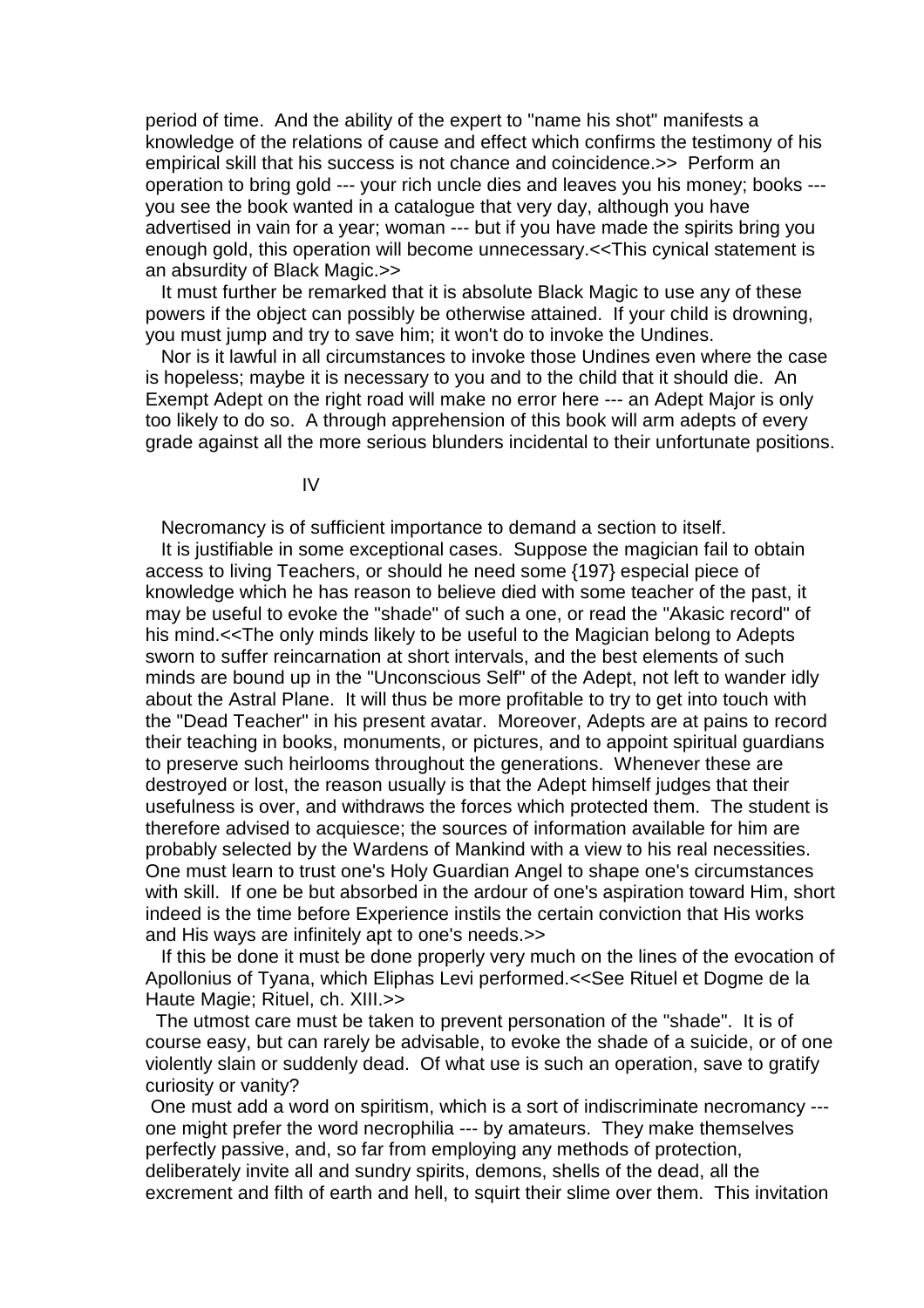is readily accepted, unless a clean man be present with an aura good enough to frighten these foul denizens of the pit.

 No spiritualistic manifestation has ever taken place in the {198} presence even of FRATER PERDURABO; how much less in that of The MASTER THERION!<<Even the earliest Initiations confer protection. Compare the fear felt by D. D. Home for Eliphas Levi. See Equinox I, X, "The Key of the Mysteries".>>

 Of all the creatures He ever met, the most prominent of English spiritists (a journalist and pacifist of more than European fame) had the filthiest mind and the foulest mouth. He would break off any conversation to tell a stupid smutty story, and could hardly conceive of any society assembling for any other purpose than "phallic orgies", whatever they may be. Utterly incapable of keeping to a subject, he would drag the conversation down again and again to the sole subject of which he really thought --- sex and sex-perversions and sex and sex and sex and sex again.

 This was the plain result of his spiritism. All spiritists are more or less similarly afflicted. They feel dirty even across the street; their auras are ragged, muddy and malodorous; they ooze the slime of putrefying corpses.

 No spiritist, once he is wholly enmeshed in sentimentality and Freudian fearphantasms, is capable of concentrated thought, of persistent will, or of moral character. Devoid of every spark of the divine light which was his birthright, a prey before death to the ghastly tenants of the grave, the wretch, like the mesmerized and living corpse of Poe's Monsieur Valdemar, is a "nearly liquid mass of loathsome, of detestable putrescence."

 The student of this Holy Magick is most earnestly warned against frequenting their seances, or even admitting them to his presence.

 They are contagious as Syphilis, and more deadly and disgusting. Unless your aura is strong enough to inhibit any manifestation of the loathly larvae that have taken up their habitation in them, shun them as you need not mere lepers!<<It occurs in certain rare cases that a very unusual degree of personal purity combined with integrity and force of character provides even the ignorant with a certain natural defence, and attracts into his aura only intelligent and beneficent entities. Such persons may perhaps practise spiritualism without obvious bad results, and even with good results, within limits. But such exceptions in no wise invalidate the general rule, or in any way serve as argument against the magical theory outlined above with such mild suasion.>> {199}

V

 Of the powers of the Sphinx much has been written.<<In Liber CXI (Aleph) the subject is treated with profound and all-comprehensive wisdom.>> Wisely they have been kept in the forefront of true magical instruction. Even the tyro can always rattle off that he has to know, to dare to will and to keep silence. It is difficult to write on this subject, for these powers are indeed comprehensive, and the interplay of one with the other becomes increasingly evident as one goes more deeply into the subject.

 But there is one general principle which seems worthy of special emphasis in this place. These four powers are thus complex because they are the powers of the Sphinx, that is, they are functions of a single organism.

 Now those who understand the growth of organisms are aware that evolution depends on adaptation to environment. If an animal which cannot swim is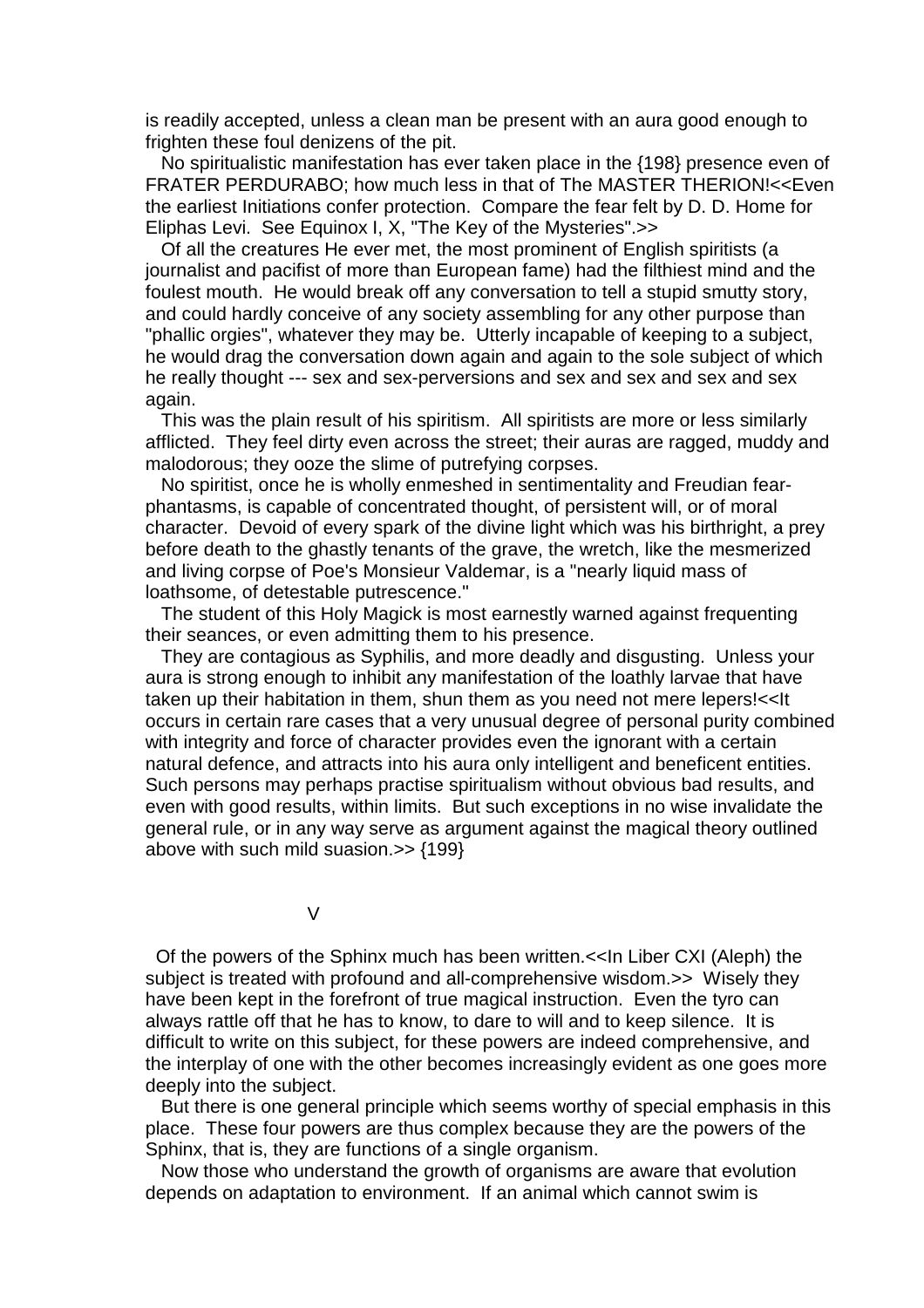occasionally thrown into water, it may escape by some piece of good fortune, but if it is thrown into water continuously it will drown sooner or later, unless it learns to swim.

 Organisms being to a certain extent elastic, they soon adapt themselves to a new environment, provided that the change is not so sudden as to destroy that elasticity. Now a change in environment involves a repeated meeting of new conditions, and if you want to adapt yourself to any given set of conditions, the best thing you can do is to place yourself cautiously and persistently among them. That is the foundation of all education.

 The old-fashioned pedagogues were not all so stupid as some modern educators would have us think. The principle of the system was to strike the brain a series of constantly repeated blows until the proper reaction became normal to the organism.

 It is not desirable to use ideas which excite interest, or may come {200} in handy later as weapons, in this fundamental training of the mind. It is much better to compel the mind to busy itself with root ideas which do not mean very much to the child, because you are not trying to excite the brain, but to drill it. For this reason, all the best minds have been trained by preliminary study of classics and mathematics.

 The same principle applies to the training of the body. The original exercises should be of a character to train the muscles generally to perform any kind of work, rather than to train them for some special kind of work, concentration of which will unfit them for other tasks by depriving them of the elasticity which is the proper condition of life.<<Some few forms of exercise are exempt from these strictures. Rock-climbing, in particular, trains every muscle in an endless variety of ways. It moreover compels the learner to use his own judgment, to rely on himself, to develop resource, and to depend upon his own originality to attack each new problem that presents itself. This principle may be extended to all departments of the education of children. They should be put into contact with all kinds of truth, and allowed to make their own reflections thereon and reactions thereto, without the least attempt to bias their judgment. Magical pupils should be trained on similar lines. They should be made to work alone from the first, to cover the whole ground impartially, to devise their own experiments and draw their own conclusions.>>

 In Magick and meditation this principle applies with tremendous force. It is quite useless to teach people how to perform magical operations, when it may be that such operations, when they have learned to do them, are not in accordance with their wills. What must be done is to drill the Aspirant in the hard routine of the elements of the Royal Art.

 So far as mysticism is concerned, the technique is extremely simple, and has been very simply described in Part I of this Book 4. It cannot be said too strongly that any amount of mystical success whatever is no compensation for slackness with regard to the technique. There may come a time when Samadhi itself is no part of the business of the mystic. But the character developed by the original training remains an asset. In other words, the person who has made himself a firstclass brain capable of elasticity is competent to {201} attack any problem soever, when he who has merely specialized has got into a groove, and can no longer adapt and adjust himself to new conditions.

 The principle is quite universal. You do not train a violinist to play the Beethoven Concerto; you train him to play every conceivable consecution of notes with perfect ease, and you keep him at the most monotonous drill possible for years and years before you allow him to go on the platform. You make of him an instrument perfectly able to adjust itself to any musical problem that may be set before him.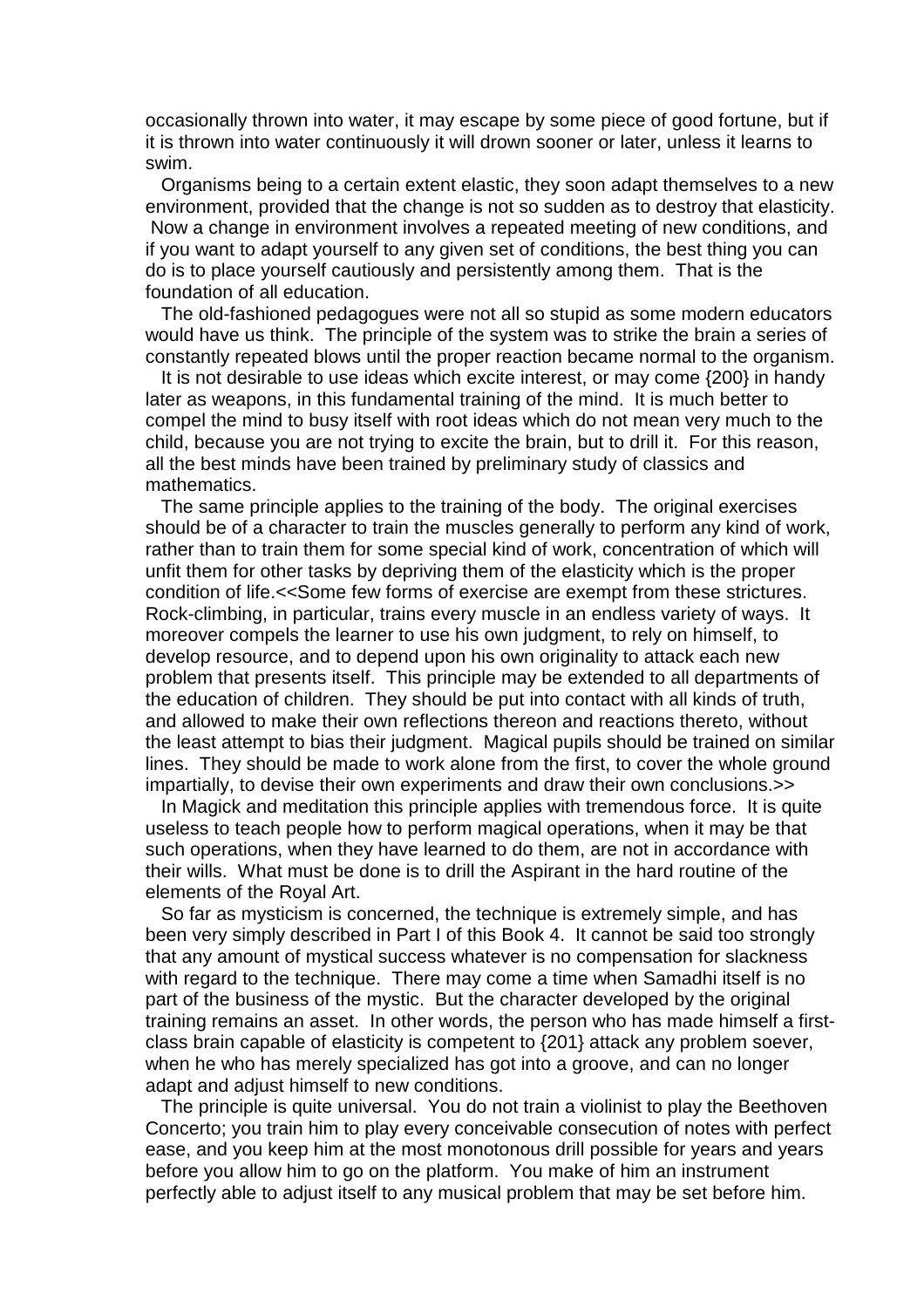This technique of Yoga is the most important detail of all our work. The MASTER THERION has been himself somewhat to blame in representing this technique as of value simply because it leads to the great rewards, such as Samadhi. He would have been wiser to base His teaching solely on the ground of evolution. But probably He thought of the words of the poet:

"You dangle a carrot in front of her nose,

And she goes wherever the carrot goes."

For, after all, one cannot explain the necessity of the study of Latin either to imbecile children or to stupid educationalists; for, not having learned Latin, they have not developed the brains to learn anything.

 The Hindus, understanding these difficulties, have taken the God-Almighty attitude about the matter. If you go to a Hindu teacher, he treats you as less than an earthworm. You have to do this, and you have to do that, and you are not allowed to know why you are doing it.<<This does not conflict with the "go-as-youplease" plan put forward in the previous note. An autocratic Adept is indeed a blessing to the disciple, not because he is able to guide the pupil "aright" in the particular path which happens to suit his personality, but because he can compel the beginner to grind away at the weariest work and thus acquire all-round ability, and prevent him from picking out the plums which please him from the Pie of Knowledge, and making himself sick of a surfeit of sweets to the neglect of a balanced diet of wholesome nourishment.>>

 After years of experience in teaching, The MASTER THERION is not altogether convinced that this is not the right attitude. {202} When people begin to argue about things instead of doing them, they become absolutely impossible. Their minds begin to work about it and about, and they come out by the same door as in they went. They remain brutish, voluble, and uncomprehending.

 The technique of Magick is just as important as that of mysticism, but here we have a very much more difficult problem, because the original unit of Magick, the Body of Light, is already something unfamiliar to the ordinary person. Nevertheless, this body must be developed and trained with exactly the same rigid discipline as the brain in the case of mysticism. The essence of the technique of Magick is the development of the body of Light, which must be extended to include all members of the organism, and indeed of the cosmos.

The most important drill practices are:

 1. The fortification of the Body of Light by the constant use of rituals, by the assumption of god-forms, and by the right use of the Eucharist.

 2. The purification and consecration and exaltation of that Body by the use of rituals of invocation.

 3. The education of that Body by experience. It must learn to travel on every plane; to break down every obstacle which may confront it. This experience must be as systematic and regular as possible; for it is of no use merely to travel to the spheres of Jupiter and Venus, or even to explore the 30 Aethyrs, neglecting unattractive meridians.<<The Aspirant should remember that he is a Microcosm. "Universus sum et Nihil universi a me alienum puto" should be his motto. He should make it his daily practice to travel on the Astral Plane, taking in turn each of the most synthetic sections, the Sephiroth and the Paths. These being thoroughly understood, and an Angel in each pledged to guard or to guide him at need, he should start on a new series of expeditions to explore the subordinate sections of each. He may then practice Rising on the Planes from these spheres, one after the other in rotation. When he is thoroughly conversant with the various methods of meeting unexpected emergencies, he may proceed to investigate the regions of the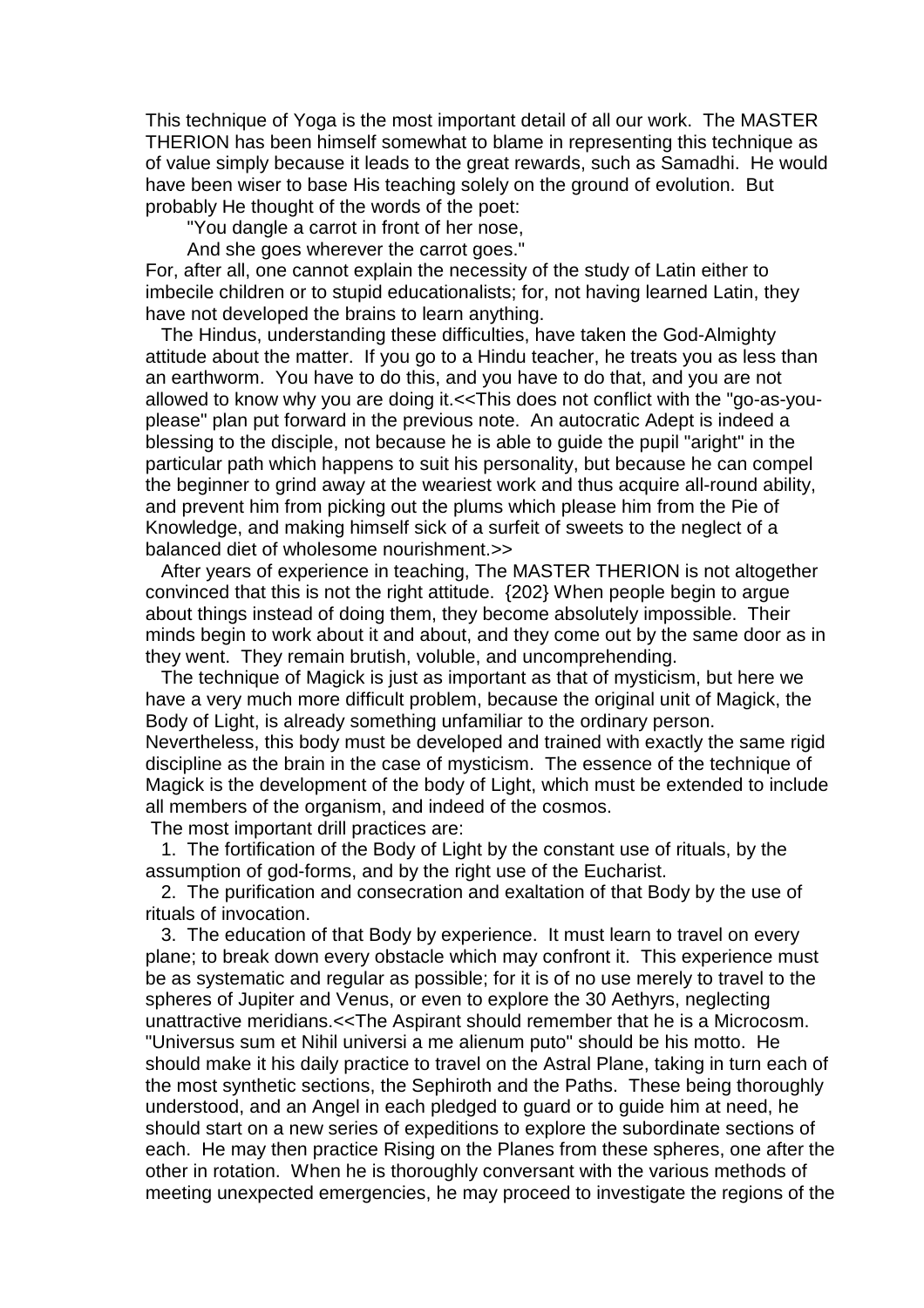Qliphoth and the Demonic Forces. It should be his aim to obtain a comprehensive knowledge of the entire Astral Plane, with impartial love of truth for its own sake; just as a child learns the geography of the whole planet, though he may have no intention of ever leaving his native land.>> {203}

 The object is to possess a Body which is capable of doing easily any particular task that may lie before it. There must be no selection of special experience which appeals to one's immediate desire. One must go steadily through all possible pylons.

 FRATER PERDRABO was very unfortunate in not having magical teachers to explain these things to Him. He was rather encouraged in unsystematic working. Very fortunate, on the other hand, was He to have found a Guru who instructed Him in the proper principles of the technique of Yoga, and He, having sufficient sense to recognize the universal application of those principles, was able to some extent to repair His original defects. But even to this day, despite the fact that His original inclination is much stronger towards Magick than towards mysticism, he is much less competent in Magick.<<Reconsideration of these remarks, at the request of a loyal colleague, compels Him to admit that this may not be the case, It is true that He has been granted all Mystical Attainment that is theoretically possible, while His powers in Magick seem to be uneven and imperfect. Despite this, it may yet be that He has compassed the Possible. For Mystical Attainments are never mutually exclusive; the trance of Sorrow (for example) is not incompatible with the Beatific Vision, or the "Universal Joke". But in Magick any one Operation debars its performer from accomplishing some other. The reason of this is that the Oath of any Work bonds the Magician once and for all to be the principles implied therein. See Chapter XVI Part I. Further, it is obviously possible to reach the essence of anything without interfering with other things which obstruct each other. Crosscountry journeys are often scarcely practicable.>> A trace of this can be seen even in His method of combining the two divisions of our science, for in that method He makes concentration bear the Cross of the work.

 This is possibly an error, probably a defect, certainly an impurity of thought, and the root of it is to be found in His original bad discipline with regard to Magick.

 If the reader will turn to the account of his astral journeys in the Second Number of the First Volume of the Equinox, he will find that these experiments were quite capricious. Even when, in Mexico, He got the idea of exploring the 30 Aethyrs systematically, He abandoned the vision after only 2 Aethyrs had been investigated. {204}

 Very different is His record after the training in 1901 e.v. had put Him in the way of discipline.<<Recent developments have enabled Him to correct these conditions, so that this Book (as now finally revised for the Press) may be considered practically free from serious defect in this particular.>>

 At the conclusion of this part of this book, one may sum up the whole matter in these words: There is no object whatever worthy of attainment but the regular development of the being of the Aspirant by steady scientific work; he should not attempt to run before he can walk; he should not wish to go somewhere until he knows for certain whither he wills to go.

---------

{205}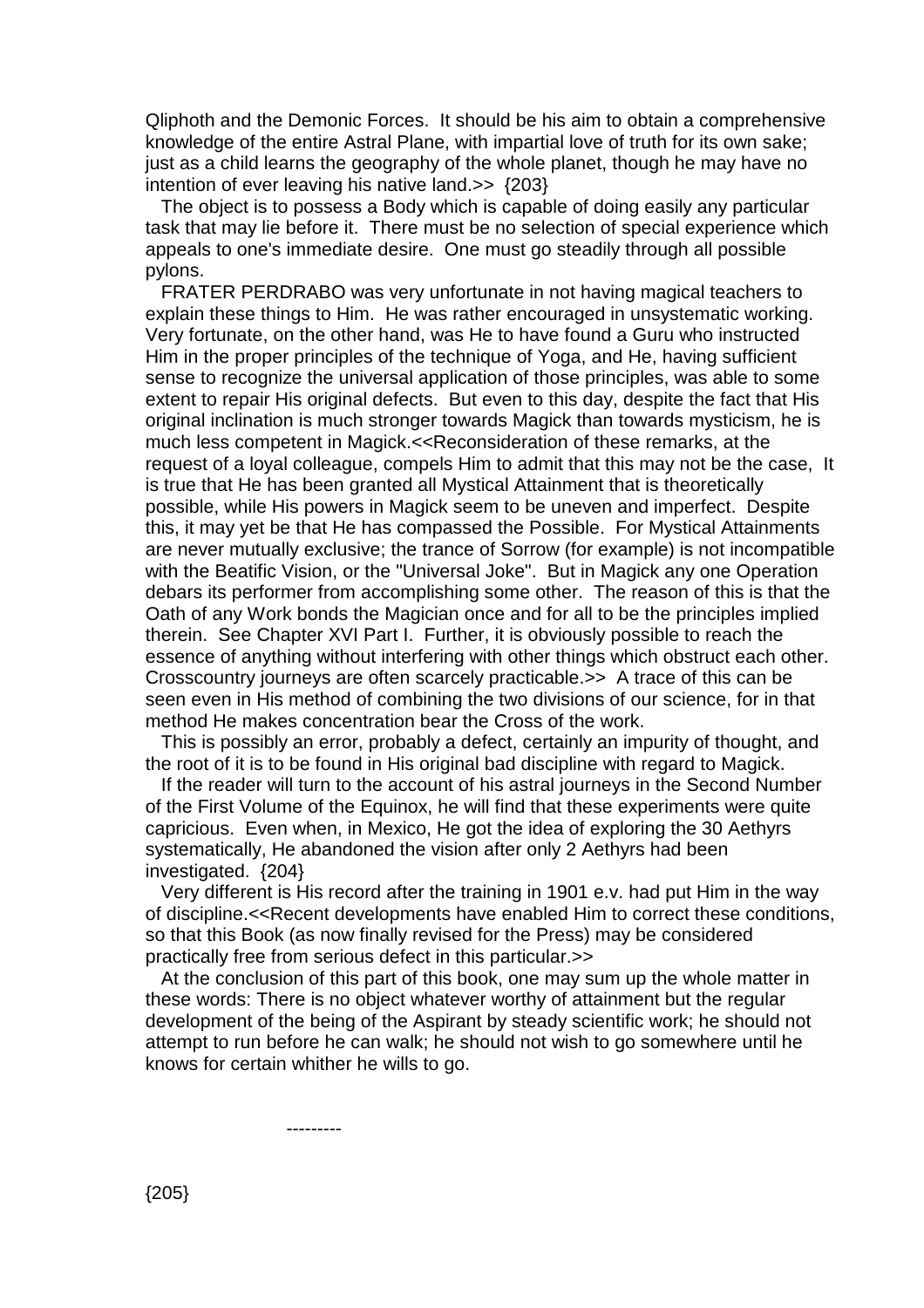## APPENDIX I.

 The reader will find excellent classical examples of rituals of Magick in The Equinox, Volume I, in the following places ---

"Number I." --- The supplement contains considerations for preparing a ritual of self-initiation. The supplement is also a perfect model of what a magical record should be, in respect of the form.

"Number II." --- On pages 244-288 are given several rituals of Initiation. Pages 302-317 give an account of certain astral visions. Pages 326-332 give a formula for Rising on the Planes.

"Number III." --- Pages 151-169 give details of certain magical formulae. Pages 170-190 are a very perfect example --- classical, old style --- of a magical ritual for the evocation of the spirit of Mercury. Pages 190-197 --- a ritual for the consecration of a talisman. A very perfect example. Pages 198-205 --- a very fine example of a ritual to invoke the Higher Genius. Pages 208-233 --- Ritual of Initiation, with explanation of the same. Pages 269-272 --- Ritual of obtaining the Knowledge and Conversation of the Holy Guardian Angel by the formula of I.A.O. Pages 272-278 --- Ritual to make one's self invisible.

"Number IV." --- Pages 43-196 --- Treatise, with model Records, of Mental Training appropriate to the Magician. {207}

"Number V." --- The supplement is the most perfect account of visions extant. They explore the farthest recesses of the magical universe.

"Number VI." --- the Supplement gives seven rituals of the dramatic order, as described in Chapter XIX. Pages 29-32 --- A highly important magical ritual for daily use and work.

"Number VII." --- Pages 21-27 --- Classical ritual to invoke Mercury; for daily use and work. Pages 117-157 --- Example of a dramatic ritual in modern style. Pages 229-243 --- An elaborate magical map of the universe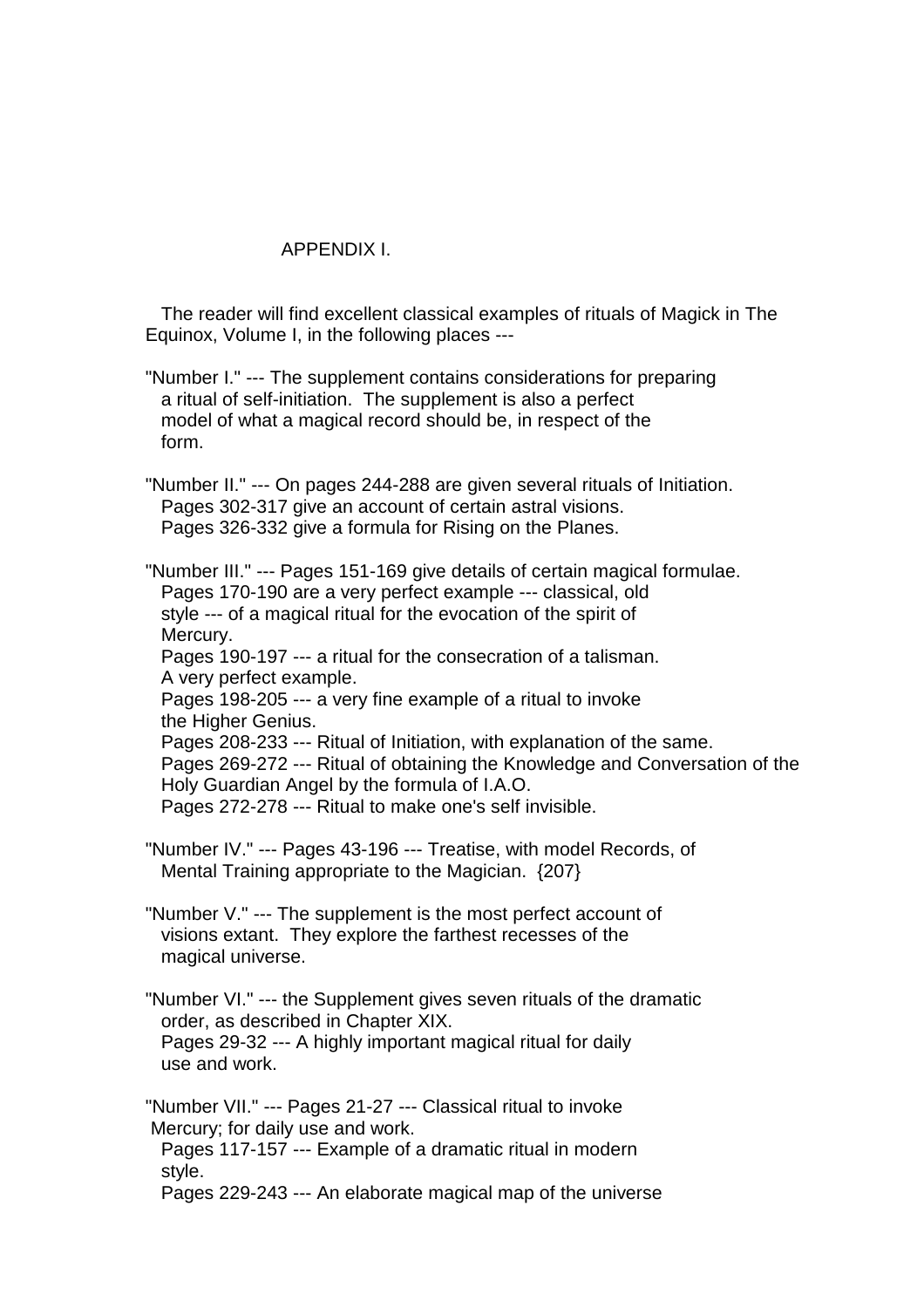on particular principles. Pages 372-375 --- Example of a seasonal ritual. Pages 376-383 --- Ritual to invoke Horus.

"Number VIII." --- Pages 99-128 --- The conjuration of the elemental spirits.

"Number IX." --- Pages 117-136 --- Ritual for invoking the spirit of Mars.

"Number X." --- Pages 57-79 --- Modern example of a magical ritual in dramatic form, commemorating the return of Spring. Pages 81-90 --- Fragment of ritual of a very advanced character.

VOL. III.

No. I. --- This volume contains an immense number of articles of primary importance to every student of magick.

 The rituals of The Book of Lies and the Goetia are also to be studied. The "preliminary invocation" of the Goetia is in particular recommended for daily use and work. Orpheus, by Aleister Crowley, contains a large number of magical invocations in verse. There are also a good many others in other parts of his poetical works.

 The following is a complete curriculum of reading officially approved by the A.'. A.'.

{208}

CURRICULUM OF A.'. A.'.

COURSE I.

# GENERAL READING.

SECTION 1. --- Books for Serious Study:

 The Equinox. The standard Work of Reference in all occult matters. The Encyclopaedia of Initiation.

 Collected Works of A. Crowley. These works contain many mystical and magical secrets, both stated clearly in prose, and woven into the robe of sublimest poesy.

 The Yi King. (S.B.E. Series, Oxford University Press.) The "Classic of Changes"; gives the initiated Chinese system of Magick.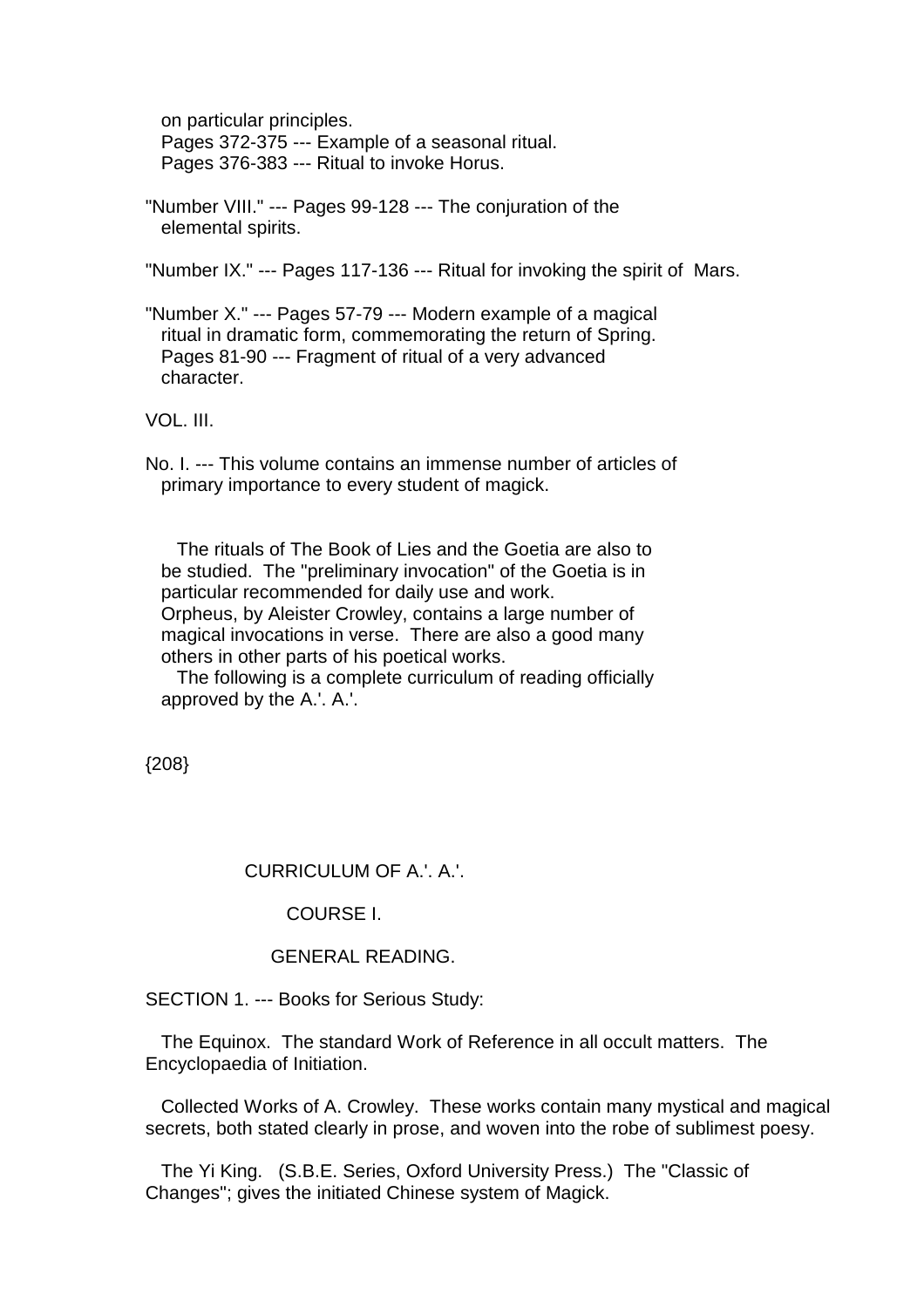The Tao Teh King. (S.B.E. Series.) gives the initiated Chinese system of Mysticism.

 Tannhauser, by A. Crowley. An allegorical drama concerning the Progress of the soul; the Tannhauser story slightly remodelled.

 The Upanishads. (S.B.E. Series.) The Classical Basis of Vedantism, the bestknown form of Hindu Mysticism.

 The Bhagavad-Gita. A dialogue in which Krishna, the Hindu "Christ", expounds a system of Attainment.

 The Voice of the Silence, by H. P. Blavatsky, with an elaborate commentary by Frater O. M.

 The Goetia. The most intelligible of the mediaeval rituals of Evocation. Contains also the favorite Invocation of the Master Therion.

The Shiva Sanhita. A famous Hindu treatise on certain physical practices.

The Hathayoga Pradipika. Similar to The Shiva Sanhita.

 Erdmann's "History of Philosophy". A compendious account of philosophy from the earliest times. Most valuable as a general education of the mind. {209}

The Spiritual Guide of Molinos. A simple manual of Christian mysticism.

 The Star of the West. (Captain Fuller.) An introduction to the study of the Works of Aleister Crowley.

 The Dhammapada. (S.B.E. Series, Oxford University Press.) The best of the Buddhist classics.

 The Questions of King Milinda. (S.B.E. Series.) Technical points of Buddhist dogma, illustrated by dialogues.

 Varieties of Religious Experience. (James.) Valuable as showing the uniformity of mystical attainment.

 Kabbala Denudata, von Rosenroth: also the Kabbalah Unveiled, by S. L. Mathers.

 The text of the Kabalah, with commentary. A good elementary introduction to the subject.

Konx om Pax. Four invaluable treatises and a preface on Mysticism and Magick.

The Pistis Sophia. An admirable introduction to the study of Gnosticism.

 The Oracles of Zoroaster. An invaluable collection of precepts mystical and magical.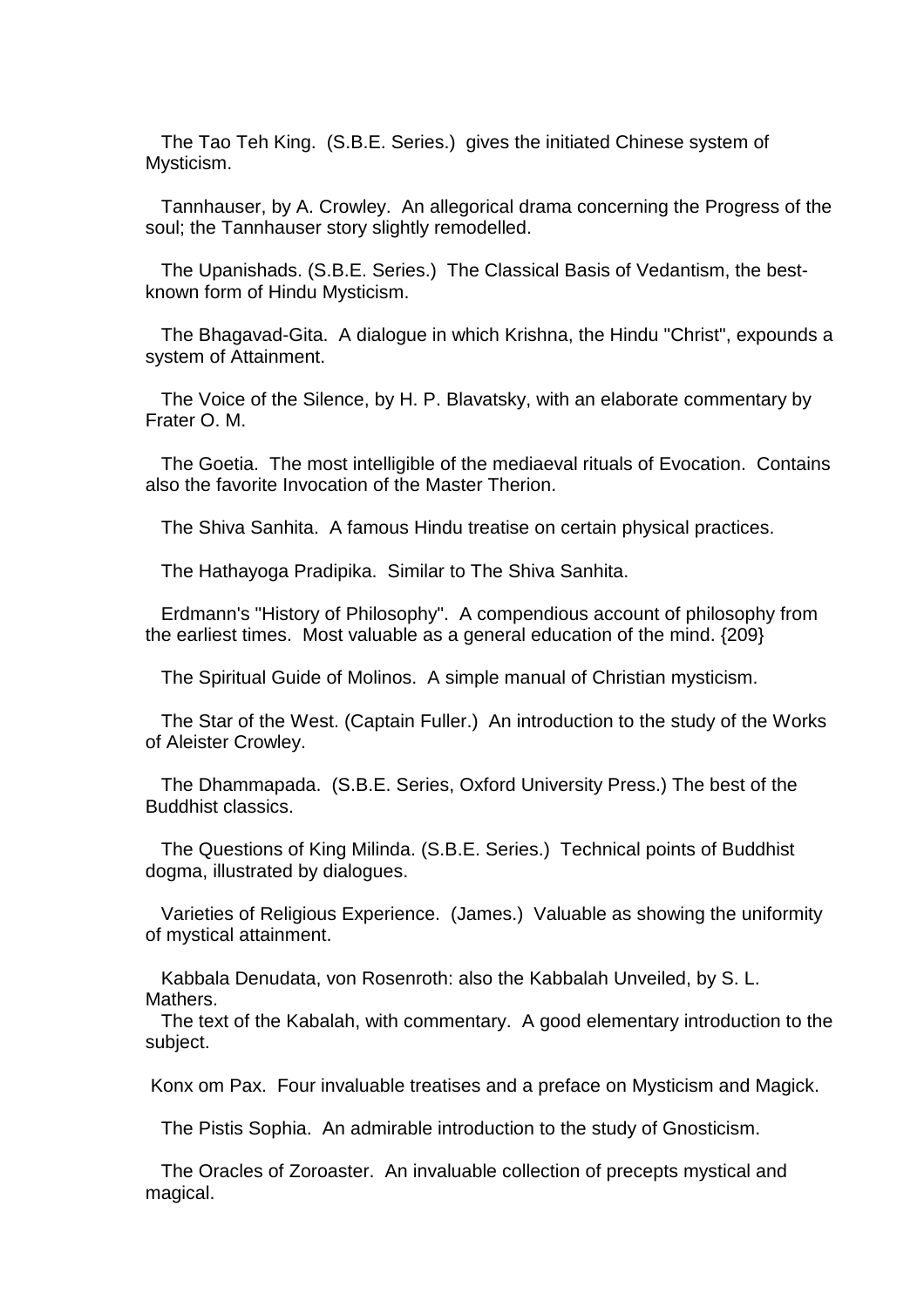The Dream of Scipio, by Cicero. Excellent for its Vision and its Philosophy.

 The Golden Verses of Pythagoras, by Fabre d'Olivet. An interesting study of the exoteric doctrines of this Master.

 The Divine Pymander, by Hermes Trismegistus. Invaluable as bearing on the Gnostic Philosophy.

 The Secret Symbols of the Rosicrucians, reprint of Franz Hartmann. An invaluable compendium.

Scrutinium Chymicum, by Michael Maier. One of the best treatises on alchemy.

 Science and the Infinite, by Sidney Klein. One of the best essays written in recent years.

 Two Essays of the Worship of Priapus, by Richard Payne Knight. Invaluable to all students. {210}

 The Golden Bough, by J. G. Frazer. The Text-Book of folk Lore. Invaluable to all students.

 The Age of Reason, by Thomas Paine. Excellent, though elementary, as a corrective to superstition.

 Rivers of Life, by General Forlong. An invaluable text-book of old systems of initiation.

Three Dialogues, by Bishop Berkeley. The Classic of subjective idealism.

Essays of David Hume. The Classic of Academic Scepticism.

First Principles, by Herbert Spencer. The Classic of Agnosticism.

Prolegomena, by Emanuel Kant. The best introduction to Metaphysics.

The Canon. The best text-book of Applied Qabalah.

The Fourth Dimension, by H. Hinton. The text-book on this subject.

 The Essays of Thomas Henry Huxley. Masterpieces of philosophy, as of prose. The object of this course of reading is to familiarize the student with all that has been said by the Great Masters in every time and country. He should make a critical examination of them; not so much with the idea of discovering where truth lies, for he cannot do this except by virtue of his own spiritual experience, but rather to discover the essential harmony in those varied works. He should be on his guard against partisanship with a favourite author. He should familiarize himself thoroughly with the method of mental equilibrium, endeavouring to contradict any statement soever, although it may be apparently axiomatic.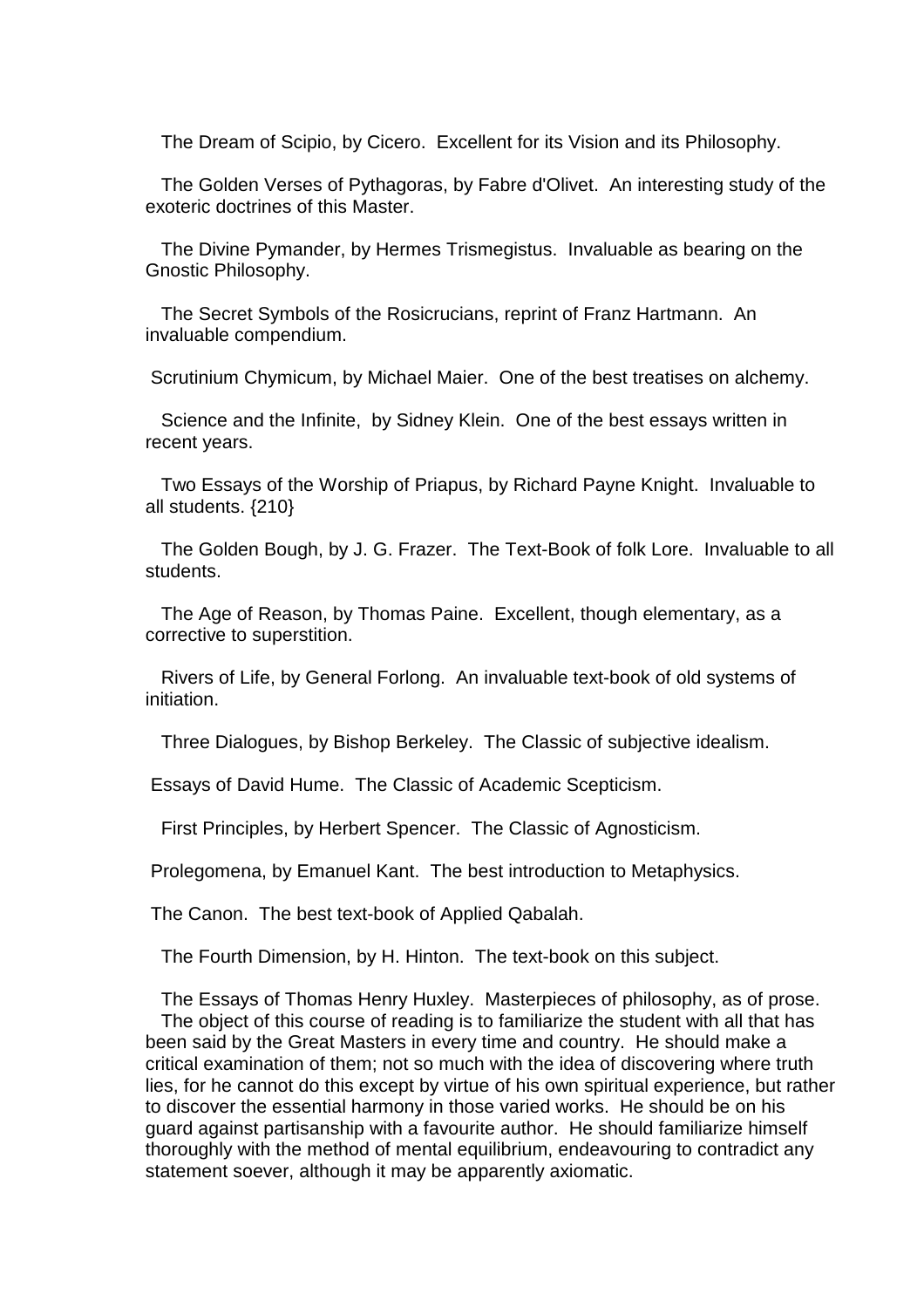The general object of this course, besides that already stated, is to assure sound education in occult matters, so that when spiritual illumination comes it may find a well-built temple. Where the mind is strongly biased towards any special theory, the result of an illumination is often to inflame that portion of the mind which is thus overdeveloped, with the result that the aspirant, instead of becoming an Adept, becomes a bigot and fanatic. {211}

 The A.'. A.'. does not offer examination in this course, but recommends these books as the foundation of a library.

SECTION 2. --- Other books, principally fiction, of a generally suggestive and helpful kind:

 Zanoni, by Sir Edward Bulwer Lytton. Valuable for its facts and suggestions about Mysticism.

 A Strange Story, by Sir Edward Bulwer Lytton. Valuable for its facts and suggestions about Magick.

 The Blossom and the Fruit, by Mabel Collins. Valuable for its account of the Path.

Petronius Arbiter. Valuable for those who have wit to understand it.

The Golden Ass, by Apuleius. Valuable for those who have wit to understand it.

Le Comte de Gabalis. Valuable for its hints of those things which it mocks.

 The Rape of the Lock, by Alexander Pope. Valuable for its account of elementals.

Undine, by de la Motte Fouque. Valuable as an account of elementals.

Black Magic, by Marjorie Bowen. An intensely interesting story of sorcery.

Le Peau de Chagrin, by Honore de Balzac. A magnificent magical allegory.

Number Nineteen, by Edgar Jepson. An excellent tale of modern magic.

 Dracula, by Bram Stoker. Valuable for its account of legends concerning vampires.

 Scientific Romances, by H. Hinton. Valuable as an introduction to the study of the Fourth Dimension.

 Alice in Wonderland, by Lewis Carroll. Valuable to those who understand the Qabalah. {212}

 Alice Through the Looking Glass, by Lewis Carroll. Valuable to those who understand the Qabalah.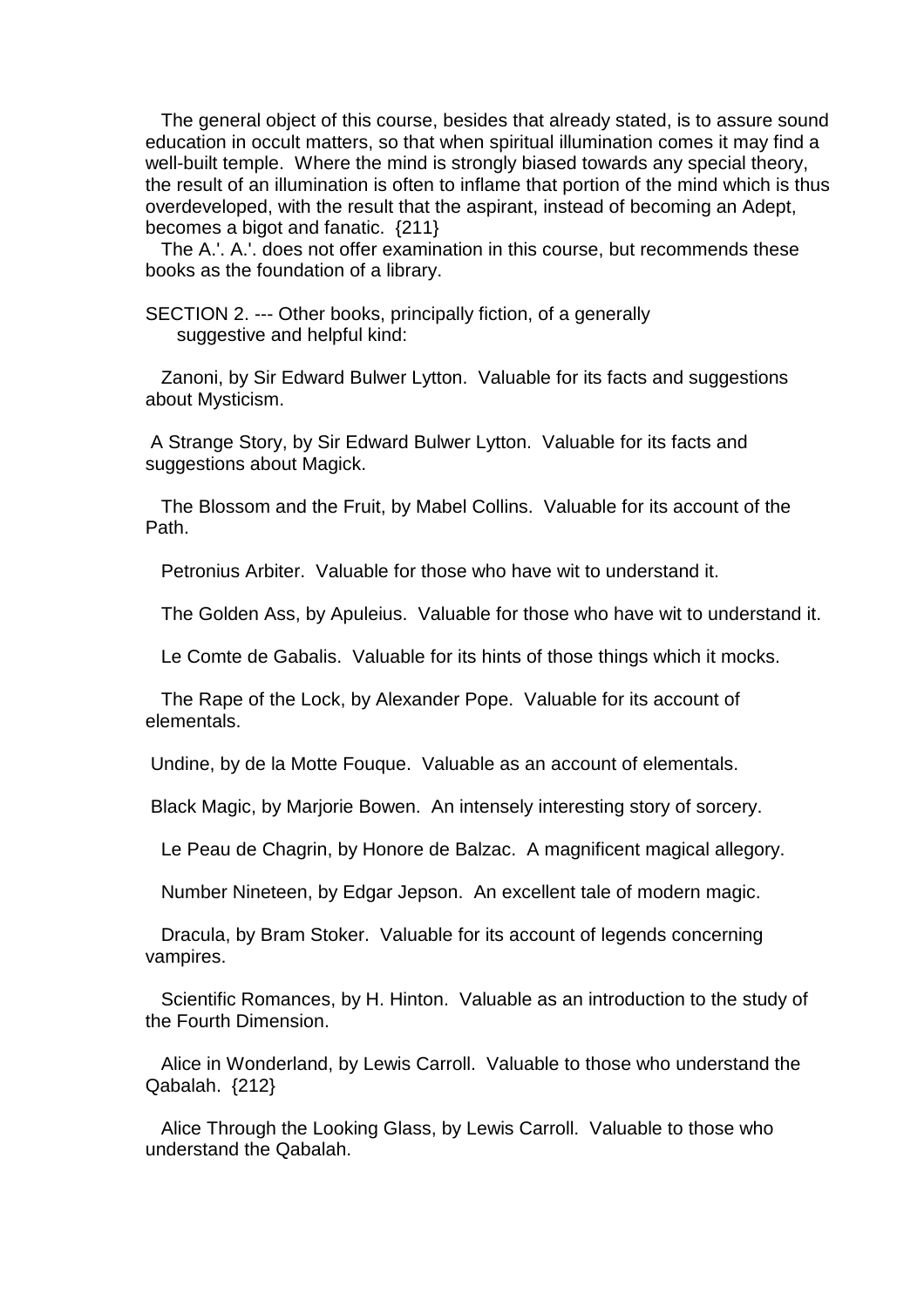The Hunting of the Snark, by Lewis Carroll. Valuable to those who understand the Qabalah.

 The Arabian Nights, translated by either Sir Richard Burton or John Payne. Valuable as a storehouse of oriental magick-lore.

 Morte d'Arthur, by Sir Thomas Mallory. Valuable as a storehouse of occidental Magick-lore.

The Works of Francois Rabelais. Invaluable for Wisdom.

The Kasidah, by Sir Richard Burton. Valuable as a summary of philosophy.

The Song Celestial, by Sir Edwin Arnold. "The Bagavad-Gita" in verse.

 The Light of Asia, by Sir Edwin Arnold. An account of the attainment of Gotama Buddha.

 The Rosicrucians, by Hargrave Jennings. Valuable to those who can read between the lines.

 The Real History of the Rosicrucians, by A. E. Waite. A good vulgar piece of journalism on the subject.

The Works of Arthur Machen. Most of these stories are of great magical interest.

The Writings of William O'Neill (Blake). Invaluable to all students.

The Shaving of Shagpat, by George Meredith. An excellent allegory.

Lilith, by George MacDonald. A good introduction to the Astral.

 La-Bas, by J. K. Huysmans. An account of the extravagances caused by the Sincomplex.

 The Lore of Proserpine, by Maurice Hewlett. A suggestive enquiry into the Hermetic Arcanum.

En Route, by J. K. Huysmans. An account of the follies of Christian mysticism.

Sidonia the Sorceress, by Wilhelm Meinhold. {213}

 The Amber Witch, by Wilhelm Meinhold. These two tales are highly informative.

 Macbeth; Midsummer Night's Dream; The Tempest, by W. Shakespeare. Interesting for traditions treated.

 Redgauntlet, by Sir Walter Scott. Also one or two other novels. Interesting for traditions treated.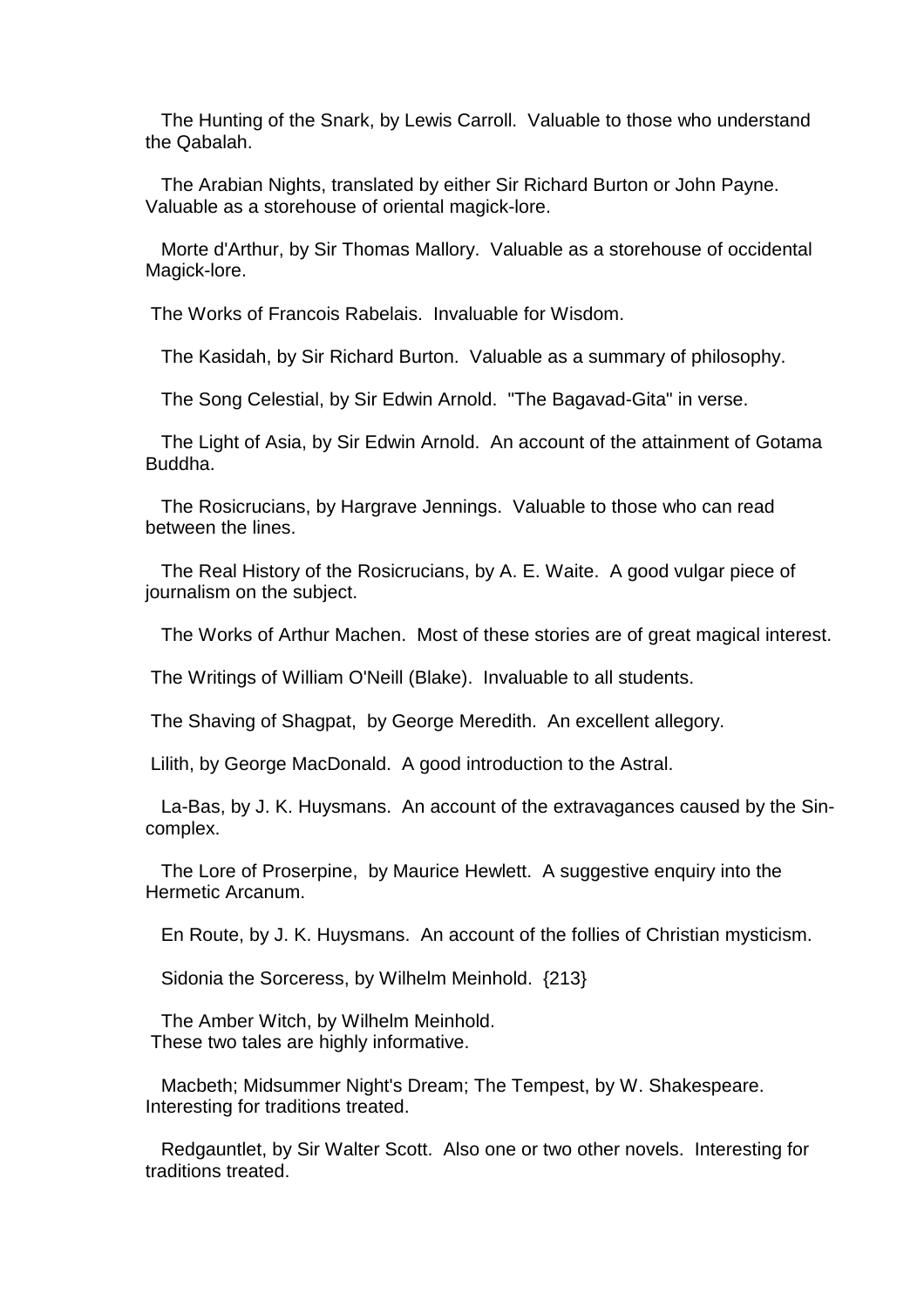Rob Roy, by James Grant. Interesting for traditions treated.

The Magician, by W. Somerset Maugham. An amusing hotchpot of stolen goods.

 The Bible, by various authors unknown. The Hebrew and Greek Originals are of Qabalistic value. It contains also many magical apologues, and recounts many tales of folk-lore and magical rites.

 Kim, by Rudyard Kipling. An admirable study of Eastern thought and life. Many other stories by this author are highly suggestive and informative.

 For Mythology, as teaching Correspondences: Books of Fairy Tales generally. Oriental Classics generally. Sufi Poetry generally. Scandinavian and Teutonic Sagas generally. Celtic Folk-Lore generally.

 This course is of general value to the beginner. While it is not to be taken, in all cases, too seriously, it will give him a general familiarity with the mystical and magical tradition, create a deep interest in the subject, and suggest many helpful lines of thought.

 It has been impossible to do more, in this list, than to suggest a fairly comprehensive course of reading.

SECTION 3. --- Official publications of the A.'. A.'.

"Liber I.

"Liber B vel Magi."

 An account of the Grade of Magus, the highest grade which {214} it is ever possible to manifest in any way whatever upon this plane. Or so it is said by the Masters of the Temple. Equinox VII, p. 5.

"Liber II."

 The Message of the Master Therion. Explains the Essence of the new law in a very simple manner. Equinox XI (Vol. III, No. 1), p. 39.

"Liber III.

Liber Jugorum."

 An instruction for the control of speech, action and thought. Equinox IV, p. 9 & Appendix VI of this book.

"Liber IV. ABA."

 A general account in elementary terms of magical and mystical powers.

Part. 1. "Mysticism" --- published.

- 2. "Magick" (Elementary Theory) --- published.
- 3. "Magick in Theory and Practice" (this book).
- 4. "The Law." Not yet completed.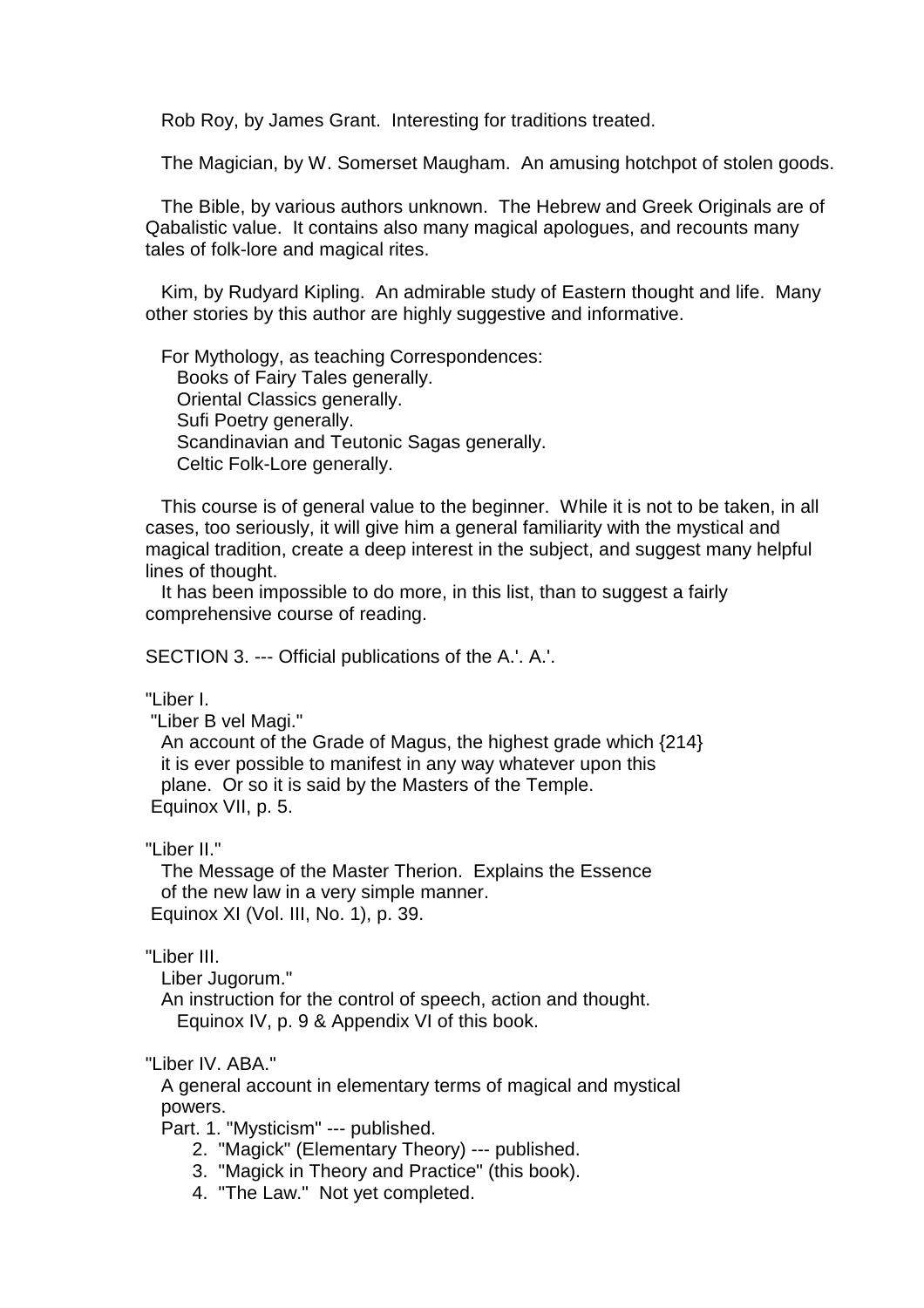"Liber VI.

Liber O vel Manus et Sagittae."

 Instructions given for elementary study of the Qabalah, Assumption of God forms, vibration of Divine Names, the Rituals of Pentagram and Hexagram, and their uses in protection and invocation, a method of attaining astral visions so-called, and an instruction in the practice called Rising on the Planes.

Equinox II, p. 11 and appendix VI in this book.

"Liber VII.

 Liber Liberi vel Lapis Lazuli, Adumbratio Kabbalae Aegyptiorum." sub Figura VII. Being the Voluntary Emancipation of a certain exempt Adept from his Adeptship. These are the Birth Words of a Master of the Temple. {215} Its 7 chapters are referred to the 7 planets in the following order: Mars, Saturn, Jupiter, Sol, Mercury, Luna, Venus.

"Liber VIII."

See CCCCXVIII.

"Liber IX.

Liber E vel Exercitiorum."

 Instructs the aspirant in the necessity of keeping a record. Suggests methods of testing physical clairvoyance. Gives instruction in Asana, Pranayama and Dharana, and advises the application of tests to the physical body, in order that the student may thoroughly understand his own limitations. Equinox I, p. 25 & Appendix VI of this Book.

"Liber X."

"Liber Porta Lucis."

 An account of the sending forth of the Master Therion by the A.'. A.'. and an explanation of His mission. Equinox VI, p. 3.

"Liber XI.

 Liber NV." An Instruction for attaining Nuit. Equinox VII, p. 11.

"Liber XIII.

 Graduum Montis Abiegni." An account of the task of the Aspirant from Probationer to Adept. Equinox III, p. 3.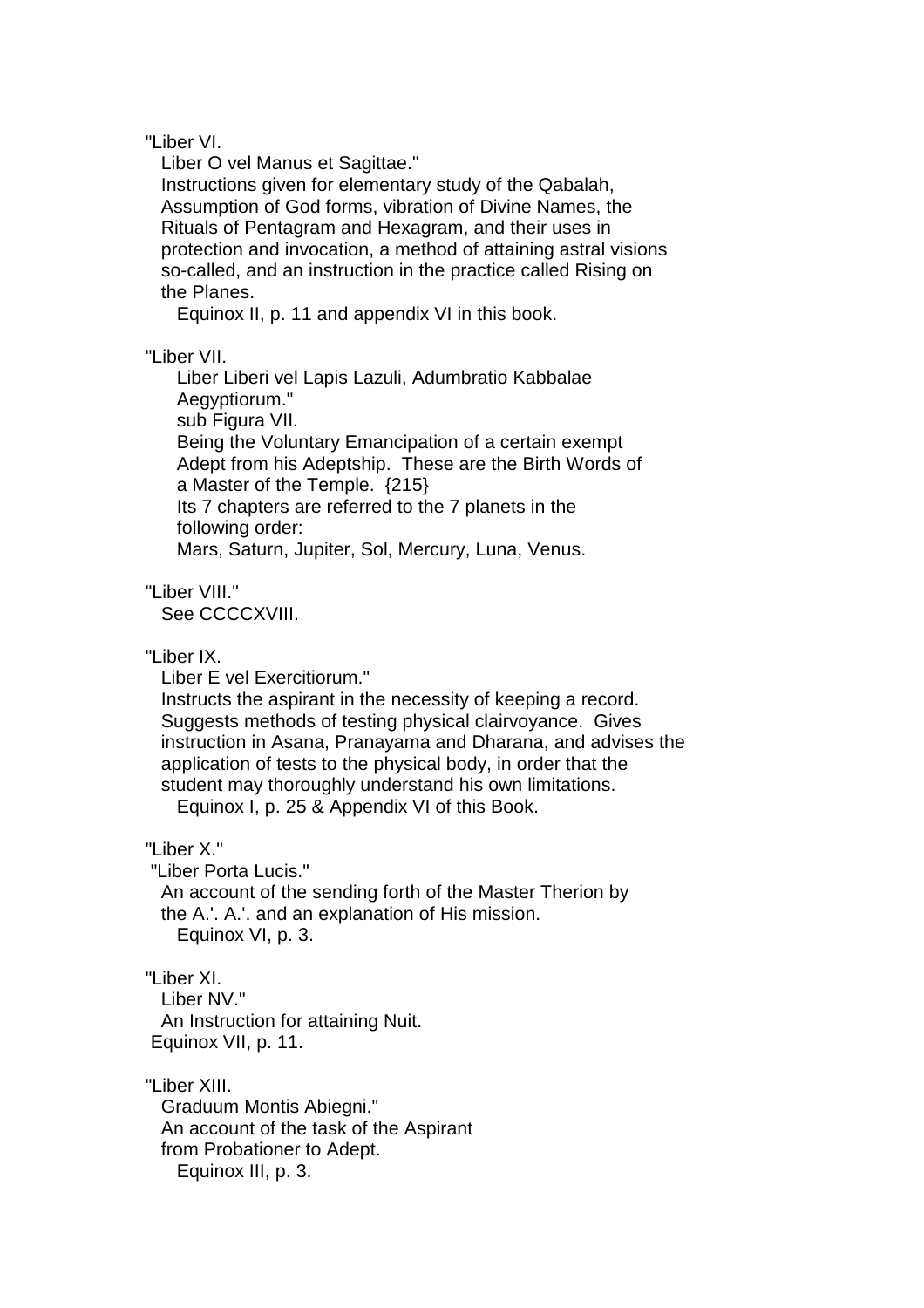"Liber XV.

 Ecclesiae Gnosticae Catholicae Cannon Missae." Represents the original and true pre-Christian Christianity. Equinox XI (vol. iii, part 1) And Appendix VI of this book. {216}

## "Liber XVI.

Liber Turris vel Domus Dei."

 An Instruction for attainment by the direct destruction of thoughts as they arise in the mind.

Equinox VI, p. 9.

"Liber XVII.

Liber I.A.O."

 Gives three methods of attainment through a willed series of thoughts.

Unpublished. It is the active form of Liber CCCLXI.

#### "Liber XXI.

The Classic of Purity," by Ko Hsuen.

 A new translation from the Chinese by the Master Therion. Unpublished.

#### "Liber XXV.

 The Ritual of the Star Ruby." An improved form of the lesser ritual of the Pentagram, Liber CCCXXXIII, The Book of Lies, pp. 34 & 35. Also Appendix VI of this book.

#### "Liber XXVII.

 Liber Trigrammaton, being a book of Trigrams of the Mutations of the Tao with the Yin and Yang."

 An account of the cosmic process: corresponding to the stanzas of Dzyan in another system.

Unpublished.

### "Liber XXX.

"Liber Librae."

 An elementary course of morality suitable for the average man. Equinox I, p. 17.

#### "Liber XXXIII."

 An account of A.'. A.'. first written in the Language of his {217} period by the Councillor Von Eckartshausen and now revised and rewritten in the Universal Cipher.

Equinox I, p. 4.

### "Liber XXXVI.

 The Star Sapphire." An improved ritual of the Hexagram. Liber CCCXXXIII

(The Book of Lies), p.p. 46 & 7, and Appendix VI of this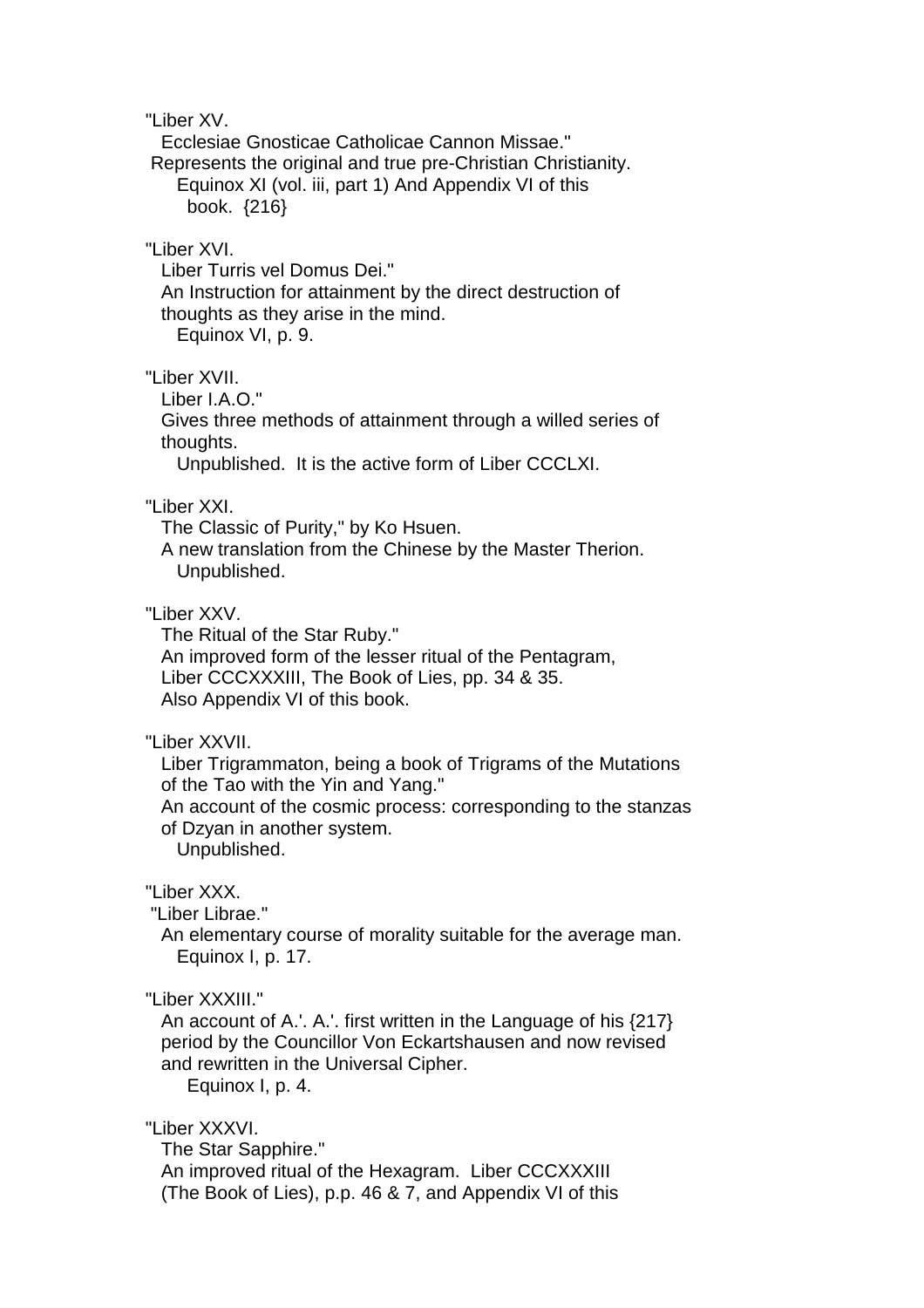book.

"Liber XLI.

 Thien Tao." An Essay on Attainment by the Way of Equilibrium. Knox Om Pax, p. 52

### "Liber XLIV"

 "The Mass of the Phoenix." A Ritual of the Law. Liber CCCXXXIII (The Book of Lies), pp. 57-7, and Appendix VI in this book.

"Liber XLVI."

"The Key of the Mysteries."

 A Translation of "La Clef des Grands Mysteres", by Eliphas Levi.

 Specially adapted to the task of the Attainment of Bhakta- Yoga.

Equinox X, Supplement.

"Liber XLIX.

Shi Yi Chien."

 An account of the divine perfection illustrated by the seven fold permutation of the Dyad. Unpublished.

#### "Liber LI.

The Lost Continent."

 An account of the continent of Atlantis: the manners and customs, magical rites and opinions of its people, together {218} with a true account of the catastrophe, so called, which ended in its disappearance.

Unpublished.

### "Liber LV.

 The Chymical Jousting of Brother Perardua with the seven Lances that he brake."

 An account of the Magical and Mystic Path in the language of Alchemy.

Equinox I, p. 88.

#### "Liber LVIII."

An article on the Qabalah in Equinox V, p. 65.

### "Liber LIX.

Across the Gulf."

 A fantastic account of a previous Incarnation. Its principal interest lies in the fact that its story of the overthrowing of Isis by Osiris may help the reader to understand the meaning of the overthrowing of Osiris by Horus in the present Aeon.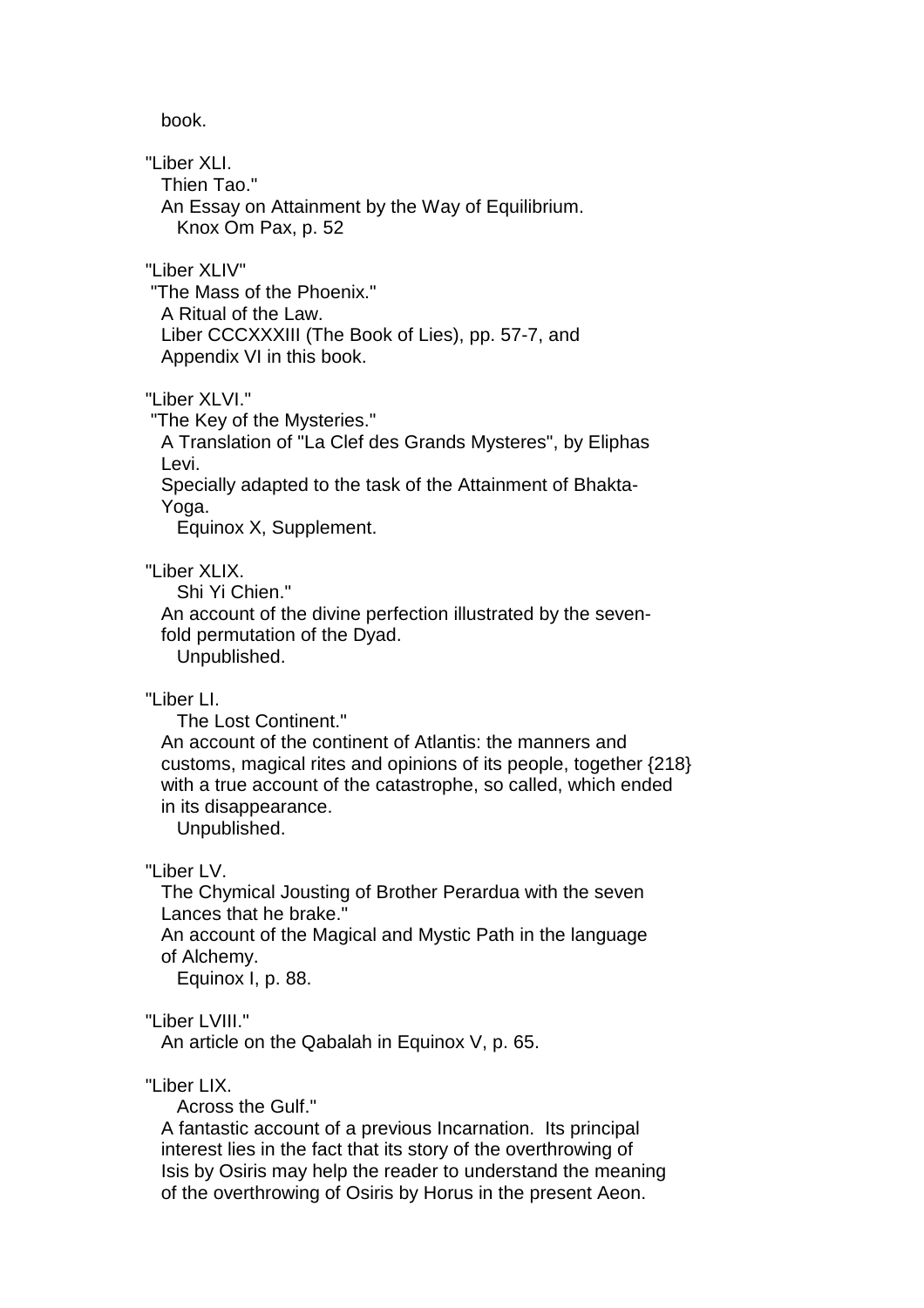Equinox VII, p. 293.

# "Liber LXI.

Liber Causae."

 Explains the actual history and origin of the present move ment. Its statements are accurate in the ordinary sense of the word. The object of the book is to discount Mythopeia. Equinox XI, p. 55.

### "Liber LXIV.

Liber Israfel," formerly called "Anubis."

 An instruction in a suitable method of preaching. Unpublished.

"Liber LXV.

Liber Cordis Cincti Serpente."

 An account of the relations of the Aspirant with his Holy Guardian Angel.

Equinox XI (vol. iii, part 1), p. 65. {219}

### "Liber LXVI.

Liber Stellae Rubeae."

 A secret ritual, the Heart of IAO-OAI, delivered unto V.V.V.V.V. for his use in a certain matter of "Liber Legis." See Liber CCCXXXIII (The Book of Lies), pp. 34-5. Also Appendix VI in his book.

"Liber LXVII.

The Sword of Song."

 A critical study of various philosophies. An account of Buddhism.

A. Crowley, Collected Works, Vol. ii, pp. 140-203.

"Liber LXXI.

 The Voice of the Silence, the Two Paths, the Seven Portals," by H. P. Blavatsky, with an elaborate commentary by Frater O. M.

Equinox III, I. Supplement.

"Liber LXXXIII. --- The Urn."

 This is the sequel to "The Temple of Solomon the King," and is the Diary of a Magus. This book contains a detailed account of all the experiences passed through by the Master Therion in his attainment of this grade of Initiation, the highest possible to any manifested Man.

Unpublished.

"Liber LXXVIII."

 A complete treatise on the Tarot giving the correct designs of the cards with their attributions and symbolic meanings on all the planes.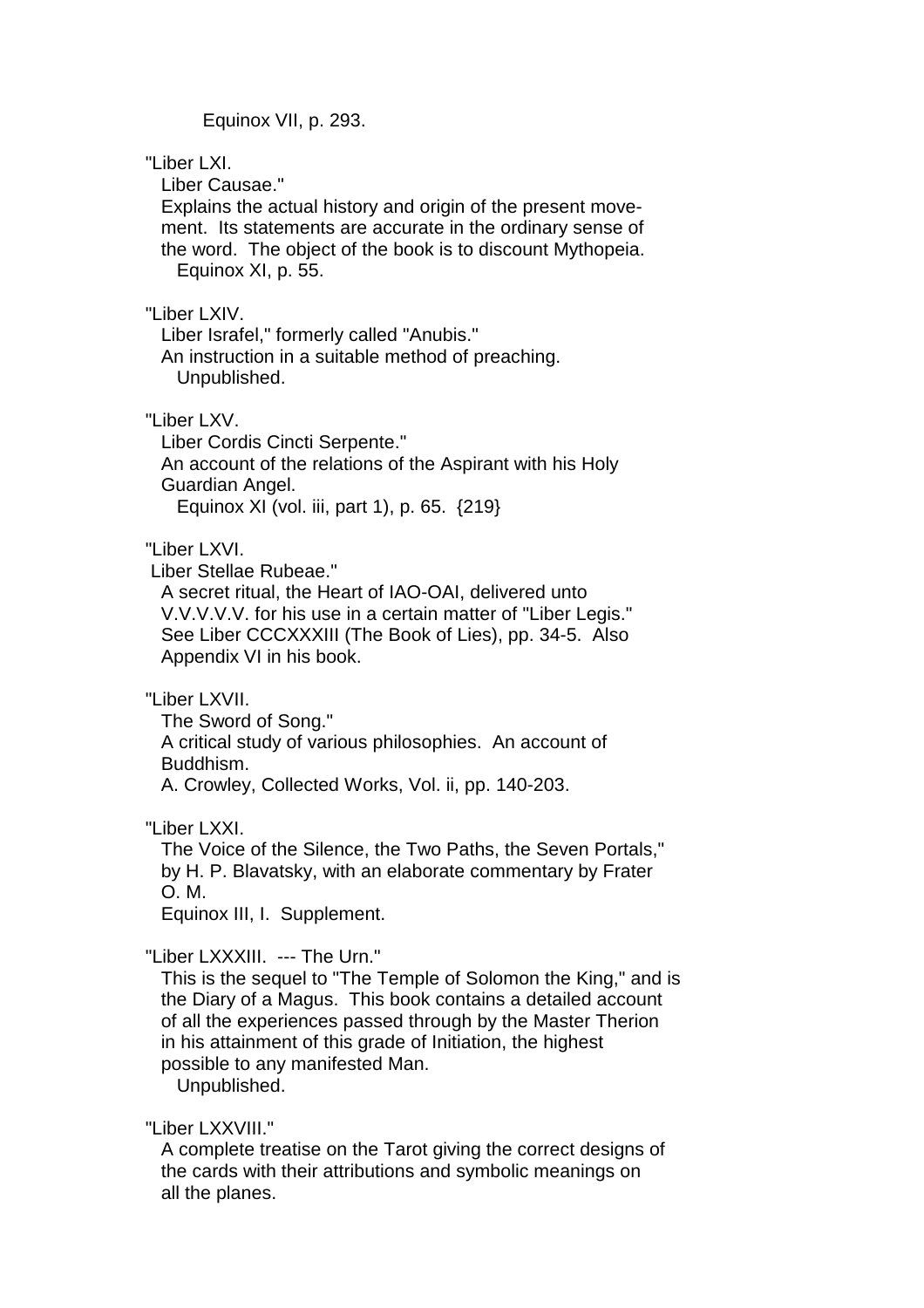Part-published in Equinox VII, p.143.

#### "Liber LXXXI.

The Butterfly Net."

 An account of a magical operation, particularly concerning the planet Luna, written in the form of a novel.

 Published under the title "Moon-child" by the Mandrake Press, 41, Museum St., London, W.C.1. {220}

"Liber LXXXIV.

Vel Chanokh."

 A brief abstraction of the Symbolic representation of the Universe derived by Dr. John Dee through the Scrying of Sir Edward Kelly.

Part-published in Equinox VII, p. 229 & VIII, p. 99.

### "Liber XC.

Tzaddi vel Hamus Hermeticus."

 An account of Initiation, and an indication as to those who are suitable for the same. Equinox VI, p. 17.

"Liber XCV.

 The Wake-World." A poetical allegory of the relations of the soul and the Holy Guardian Angel. Knox Om Pax, p. 1.

"Liber XCVI.

 Liber Gaias." A Handbook of Geomancy. Equinox II, p. 137.

#### "Liber CVI.

 A Treatise on the Nature of Death, and the proper attitude to be taken towards it." Published in "The International", New York, 1917.

#### "Liber CXI (Aleph).

The Book of Wisdom or Folly."

 An extended and elaborate commentary on the Book of the Law, in the form of a letter from the Master Therion to his magical son. Contains some of the deepest secrets of initiation, with a clear solution of many cosmic and ethical problems. Unpublished.

#### "Liber CL.

De Lege Libellum." {221}

 A further explanation of the Book of the Law, with special reference to the Powers and Privileges conferred by its acceptance.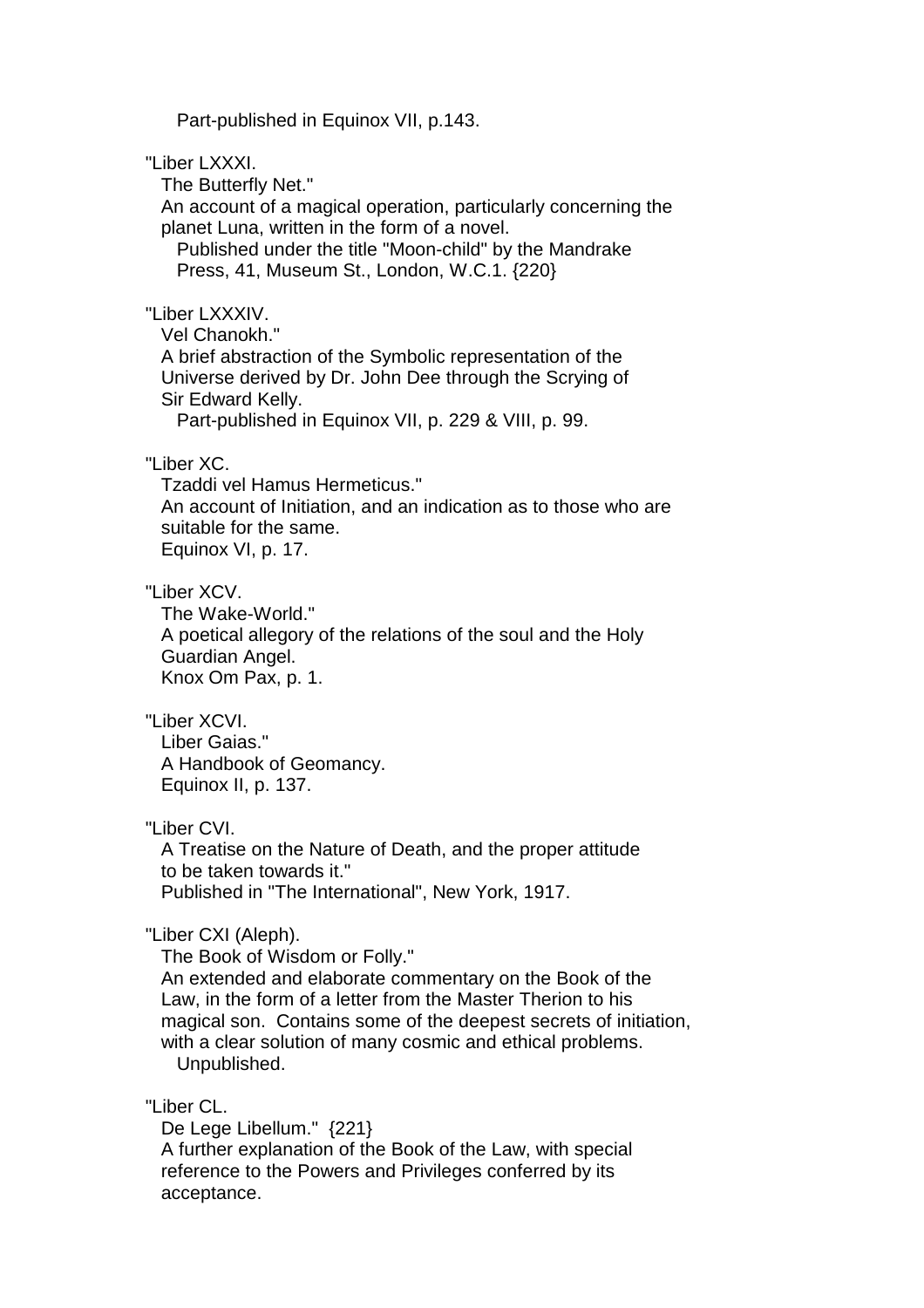Equinox III, part 1, p. 99.

"Liber CLVI.

Liber Cheth, vel Vallum Abiegni."

 A perfect account of the task of the Exempt Adept considered under the symbols of a particular plane, not the intellectual. Equinox VI, p. 23.

"Liber CLVII.

The Tao Teh King."

 A new translation, with a commentary, by the Master Therion. Unpublished.

"Liber CLXV.

 A Master of the Temple," Being an account of the attainment of Frater Unus In Omnibus. The record of a man who actually attained by the system

taught by the A.'. A.'.

Part-published in Equinox III, I, p. 127.

"Liber CLXXV.

Astarte vel Liber Berylli."

 An instruction in attainment by the method of devotion, or Bhakta-Yogi.

Equinox VII, p. 37.

"Liber CLXXXV.

Liber Collegii Sancti."

 Being the tasks of the Grades and their Oaths proper to Liber XIII. This is the official paper of the various grades. It includes the Task and Oath of a Probationer. Unpublished.

"Liber CXCVII.

 The High History of Good Sir Palamedes the Saracen Knight and of his following of the Questing Beast." {222} A poetic account of the Great Work and enumeration of many obstacles.

Equinox IV, Special Supplement.

"Liber CC.

Resh vel Helios."

 An instruction for the adoration of the Sun four times daily, with the object of composing the mind to meditation, and of regularising the practices.

Equinox VI, p. 29.

"Liber CCVI.

 Liber RU vel Spiritus." Full instruction in Pranayama. Equinox VII, p. 59.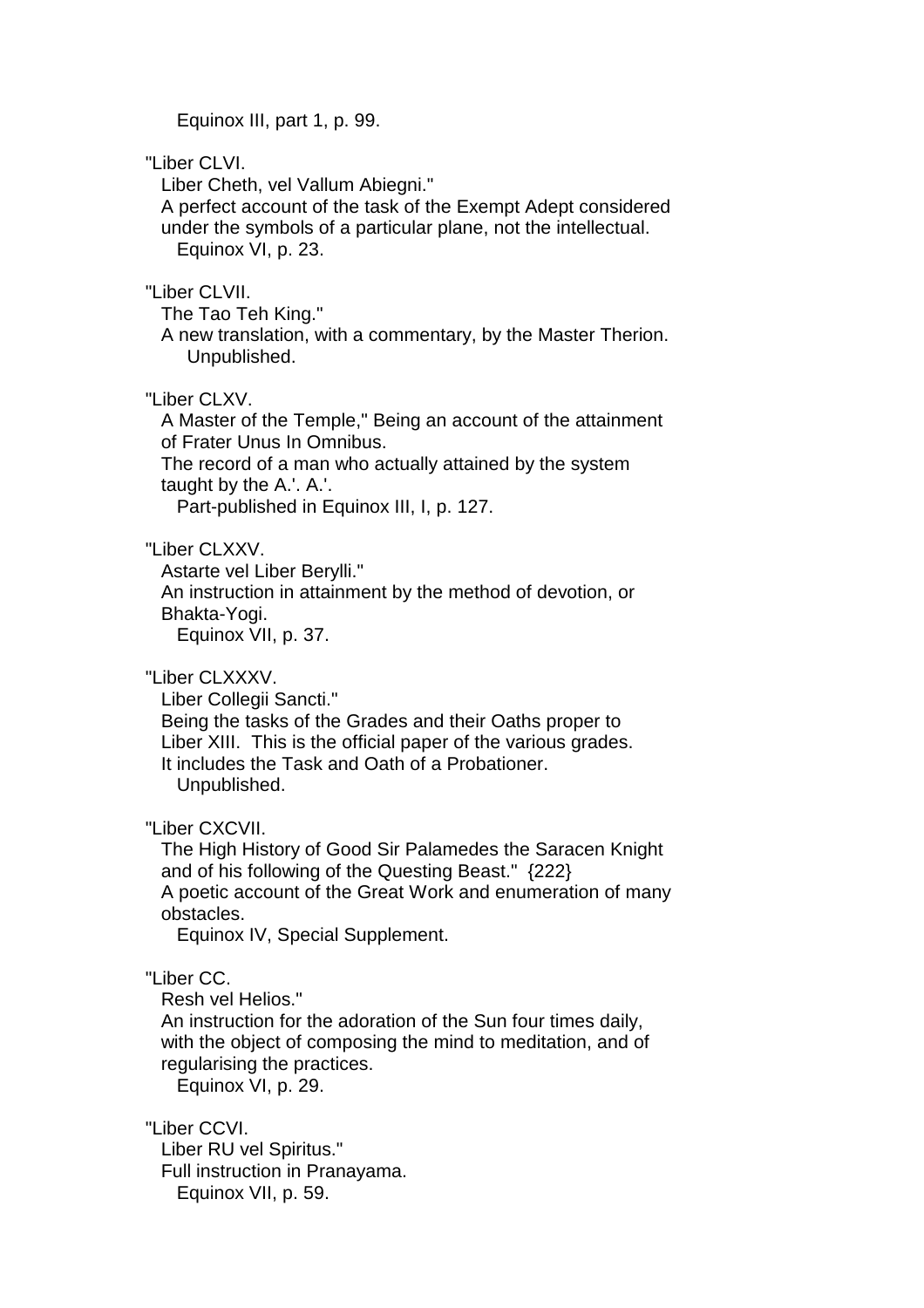### "Liber CCVII.

 Syllabus." An enumeration of the Official publications of A.'. A.'. with a brief description of the contents of each book. Equinox XI (vol. iii part 1), p. 11. This appendix is extracted therefrom.

### "Liber CCXX (L vel Legis).

 The Book of the Law," which is the foundation of the whole work. Text in Equinox X, p. 9. Short commentary in Equinox VII, p. 378. Full commentary by the Master Therion through whom it was given to the world, will be published shortly.

#### "Liber CCXVI.

The Yi King."

 A new translation, with a commentary by the Master Therion. Unpublished.

## "Liber CCXXXI.

 Liber Arcanorum" GR:tau-omega-nu ATU GR:tau-omicron-upsilon TAHUTI quas vidit ASAR in AMENNTI sub figura CCXXXI. Liber Carcerorum GR:tau-omega-

## nu

QLIPHOTH cum suis Geniis. Adduntur Sigilla et Nomina

Eorum. {223}

 An account of the cosmic process so far as it is indicated by the Tarot Trumps.

Equinox VII, p. 69.

## "Liber CCXLII." AHA!

 An exposition in poetic language of several of the ways of attainment and the results obtained.

Equinox III, p. 9

## "Liber CCLXV.

The Structure of the Mind."

 A Treatise on psychology from the mystic an magical stand point. Its study will help the aspirant to make a detailed scientific analysis of his mind, and so learn to control it. Unpublished.

"Liber CCC. Khabs am Pekht."

 A special instruction for the Promulgation of the Law. This is the first and most important duty of every Aspirant of whatever grade. It builds up in him the character and Karma which forms the Spine of Attainment.

Equinox III, I, p. 171

## "Liber CCCXXXIII.

 The Book of Lies falsely so-called." Deals with many matters on all planes of the very highest importance. It is an official publication for Babes of the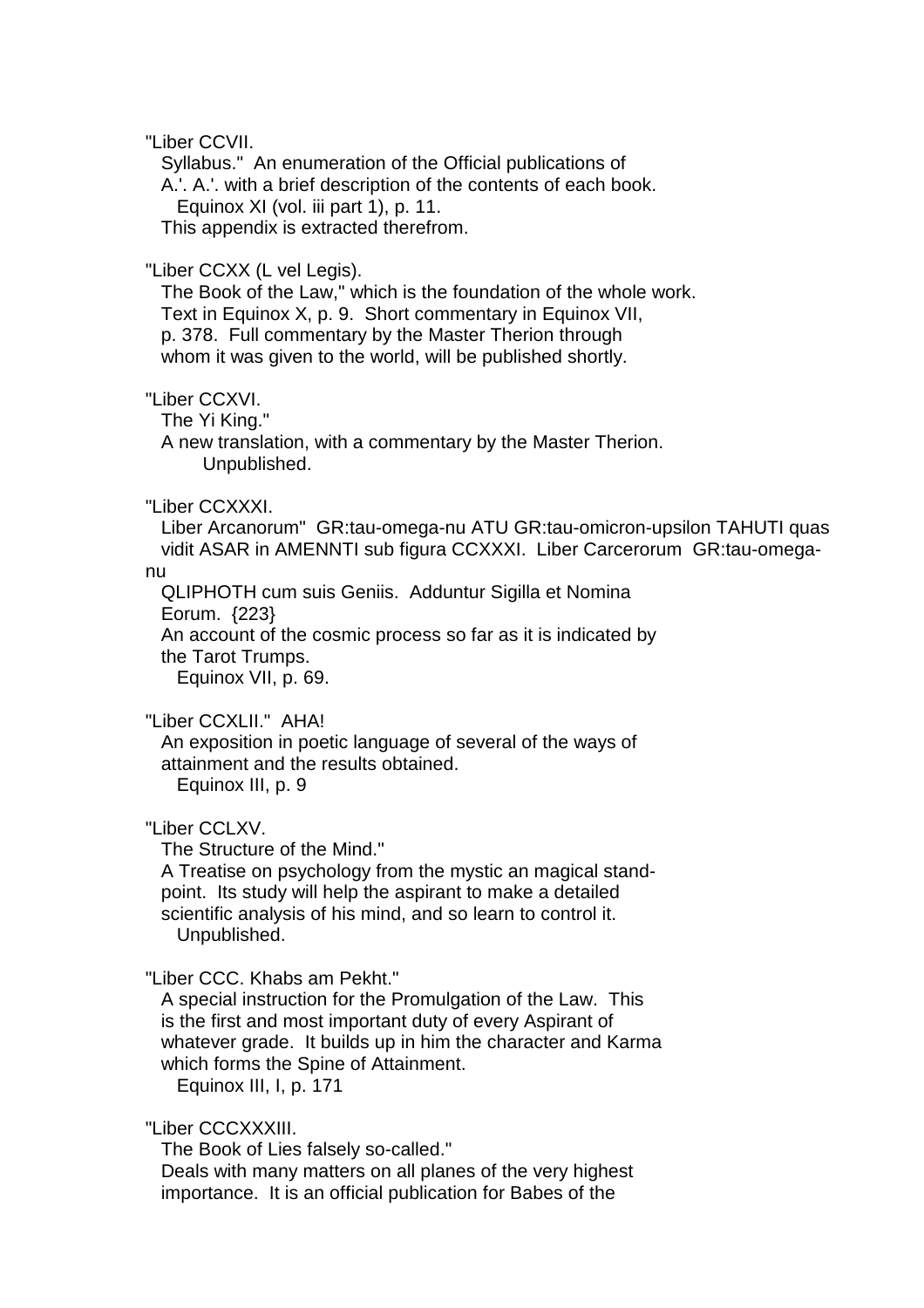Abyss, but is recommended even to beginners as highly suggestive. Published.

#### "Liber CCCXXXV. Adonis."

 An account in poetic language of the struggle of the human and divine elements in the consciousness of man, giving their harmony following on the victory of the latter. Equinox VII, p. 117.

"Liber CCCLXI.

Liber H.H.H." {224}

 Gives three methods of attainment through a willed series of thoughts.

#### "Liber CCCLXV, vel CXX.

 The Preliminary Invocation of the Goetia" so-called, with a complete explanation of the barbarous names of evocation used therein, and the secret rubric of the ritual, by the Master Therion. This is the most potent invocation extant, and was used by the Master Himself in his attainment.

See p. 265 of this book.

#### "Liber CD.

 Liber TAU vel Kabbalae Truium Literarum sub figura CD." A graphic interpretation of the Tarot on the plane of initiation. Equinox VII, p. 75.

"Liber CCCCXII.

A vel Armorum."

 An instruction for the preparation of the elemental Instruments. Equinox IV, p. 15.

#### "Liber CCCCXVIII.

Liber XXX AERUM vel Saeculi."

 Being of the Angels of the Thirty Aethyrs, the Vision and the Voice. Besides being the classical account of the thirty Aethyrs and a model of all visions, the cries of the Angels should be regarded as accurate, and the doctrine of the function of the Great White Brotherhood understood as the foundation of the Aspiration of the Adept. The account of the Master of the Temple should in particular be taken as authentic.

Equinox V, Special Supplement.

"Liber CDLXXIV. Os Abysmi vel Da'ath."

 An instruction in a purely intellectual method of entering the Abyss.

Equinox VII, p. 77.

"Liber D. Sepher Sephiroth."

A dictionary of Hebrew words arranged according to their {225}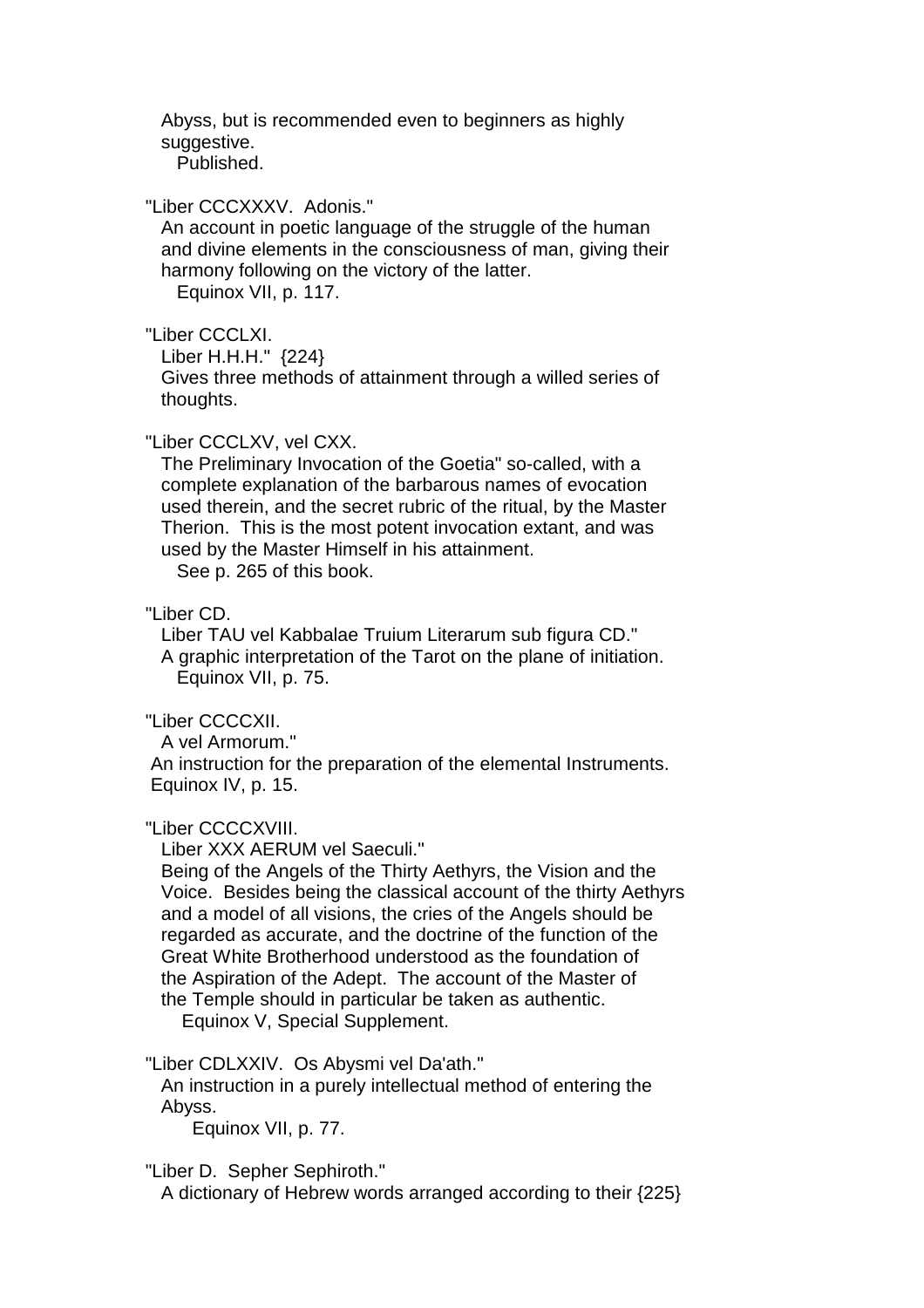numerical value. This is an Encyclopaedia of the Holy Qabalah, which is a Map of the Universe, and enables man to attain Perfect Understanding.

Equinox VIII, Special Supplement.

#### "Liber DXXXVI.

A complete Treatise on Astrology."

 This is the only text book on astrology composed on scientific lines by classifying observed facts instead of deducting from "a priori" theories.

Unpublished.

#### "Liber DXXXVI."

 GR:Beta-Alpha-Tau-Rho-Alpha-Chi-Omicron-Phi-Rho-Epsilon-Nu-Omicron-Beta-Omicron-Omicron GR:Kappa-Omicron-Sigma-Mu-Omicron-Mu-Alpha-Chi-Iota-Alpha.

 An instruction in expansion of the field of the mind. Equinox X, p. 35.

### "Liber DLV. LIBER HAD."

 An instruction for attaining Hadit. Equinox VII, p. 83.

"Liber DCXXXIII.

 De Thaumaturgia." A statement of certain ethical considerations concerning Magick. Unpublished.

"Liber DCLXVI.

The Beast."

 An account of the Magical Personality who is the Logos of the present Aeon. Unpublished.

#### "Liber DCCLXXVII. (777).

 Vel Prolegomena Symbolica Ad Systemam Sceptico-Mysticae Viae Explicandae, Fundamentum Hieroglyphicorum sanctissimorum Scientae Summae."

 A complete Dictionary of the Correspondences of all magical elements, reprinted with extensive additions, making it the {226} only standard comprehensive book of reference ever published. It is to the language of Occultism what Webster or Murray is to the English Language.

The reprint with additions will shortly be published.

"Liber DCCCXI.

Energised Enthusiasm"

 Specially adapted to the task of Attainment of Control of the Body of Light, development of Intuition and Hathayoga. Equinox IX, p. 17.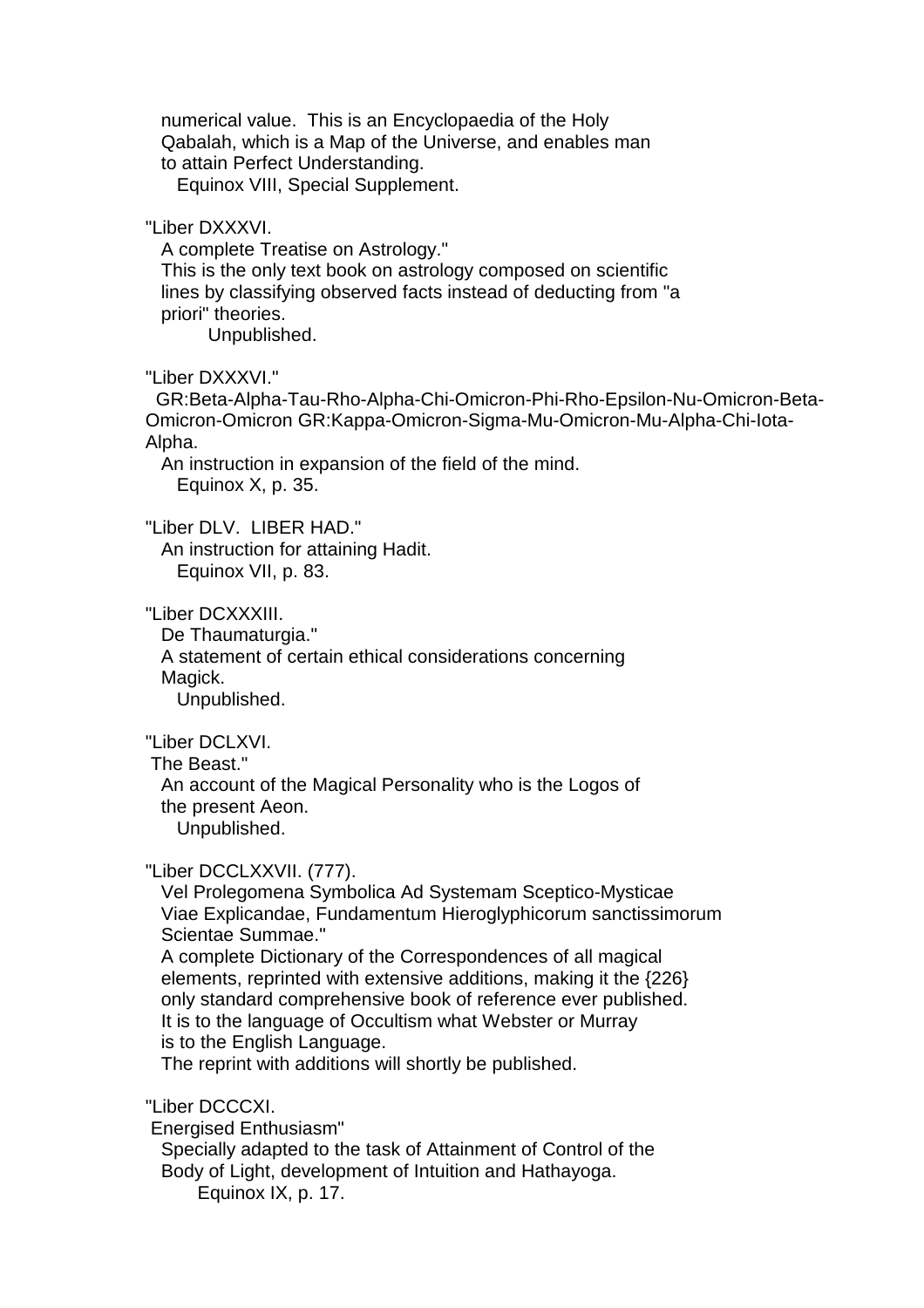"Liber DCCCXIII.

vel ARARITA."

 An account of the Hexagram and the method of reducing it to the Unity, and Beyond.

Unpublished.

"Liber DCCCXXXI.

 Liber IOD, formerly called VESTA." An instruction giving three methods of reducing the manifold consciousness to the Unity. Adapted to facilitate the task of the Attainment of Raja-Yoga and of the Knowledge and Conversation of the Holy Guardian Angel.

Equinox VII, p. 101.

"Liber DCCCXXXVII.

 The Law of Liberty." This is a further explanation of the Book of the Law in reference to certain Ethical problems. Equinox XI (vol. III, No. 1), p. 45.

"Liber DCCCLX.

John St. John."

 The Record of the Magical Retirement of G. H. Frater O.'. M.'. A model of what a magical record should be, so far as accurate analysis and fullness of description are concerned. Equinox I, Supplement. {227}

"Liber DCCCLXVIII.

Liber Viarum Viae."

 A graphical account of magical powers classified under the Tarot Trumps. Equinox VII, p. 101.

"Liber DCCCLXXXVIII."

 A complete study of the origins of Christianity. Unpublished.

"Liber CMXIII.

Liber Viae Memoriae."

 Gives methods for attaining the magical memory, or memory of past lives, and an insight into the function of the Aspirant in this present life.

Equinox VII, p. 105.

"Liber CMXXXIV.

The Cactus."

 An elaborate study of the psychological effects produced by "Anhalonium Lewinii" (Mescal Buttons), compiled from the actual records of some hundreds of experiments. Unpublished.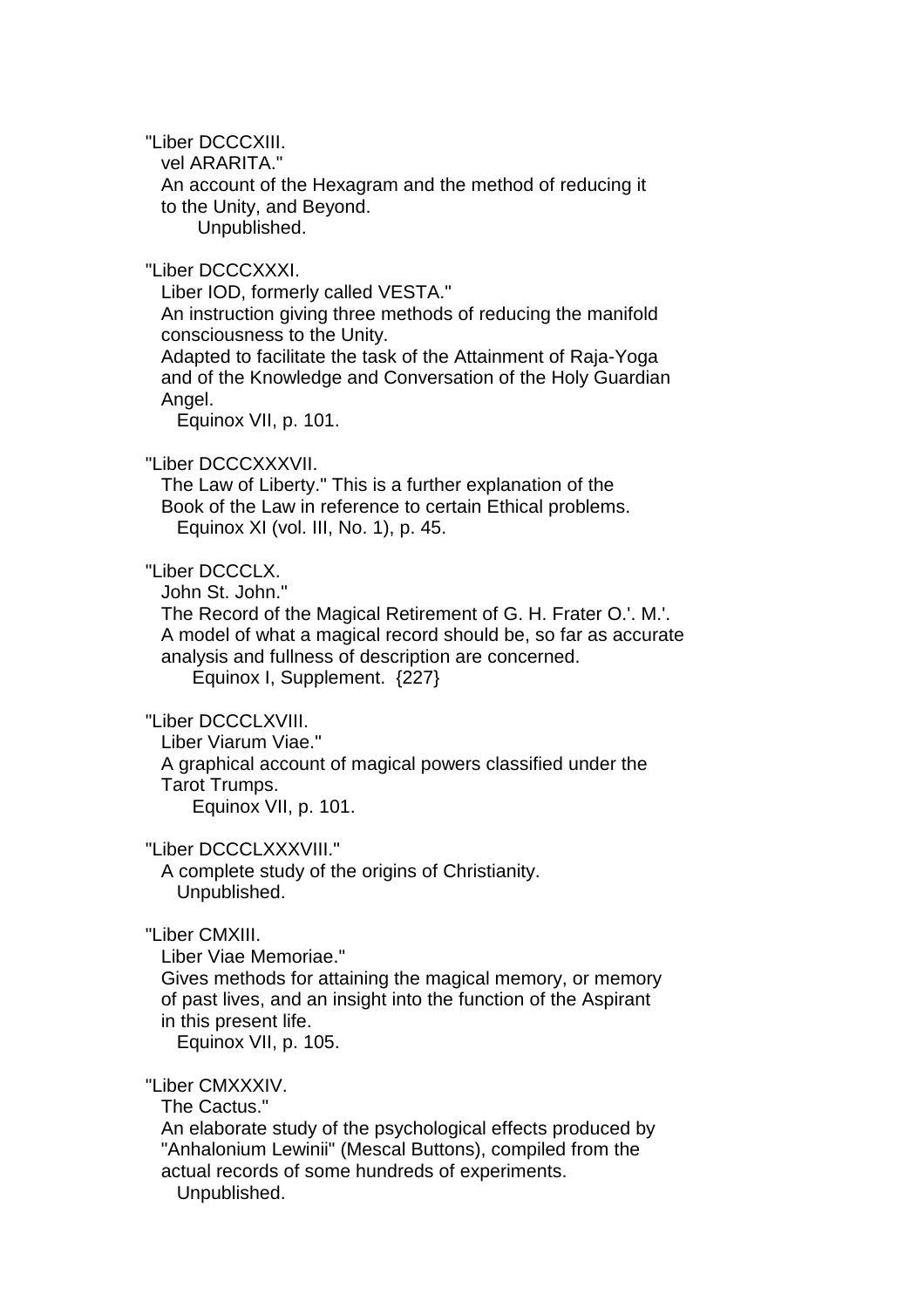"Liber DCCCCLXIII. The Treasure House of Images." A superb collection of Litanies appropriate to the Signs of the Zodiac. Equinox III, Supplement.

"Liber MMCCMXI.

A Note on Genesis."

 A model of Qabalistic ratiocination. Specially adapted to Gana Yoga.

"Liber MCCLXIV.

The Greek Qabalah."

 A complete dictionary of all sacred and important words and phrases given in the Books of the Gnosis and other important writings both in the Greek and the Coptic. Unpublished.

{228}

## APPENDIX II.

## ONE STAR IN SIGHT.

Thy feet in mire, thine head in murk, O man, how piteous thy plight, The doubts that daunt, the ills that irk, Thou hast nor wit nor will to fight --- How hope in heart, or worth in work? No star in sight!

Thy gods proved puppets of the priest. "Truth? All's relation!" science sighed. In bondage with thy brother beast, Love tortured thee, as Love's hope died And Lover's faith rotted. Life no least Dim star descried.

Thy cringing carrion cowered and crawled To find itself a chance-cast clod Whose Pain was purposeless; appalled That aimless accident thus trod Its agony, that void skies sprawled On the vain sod!

All souls eternally exist,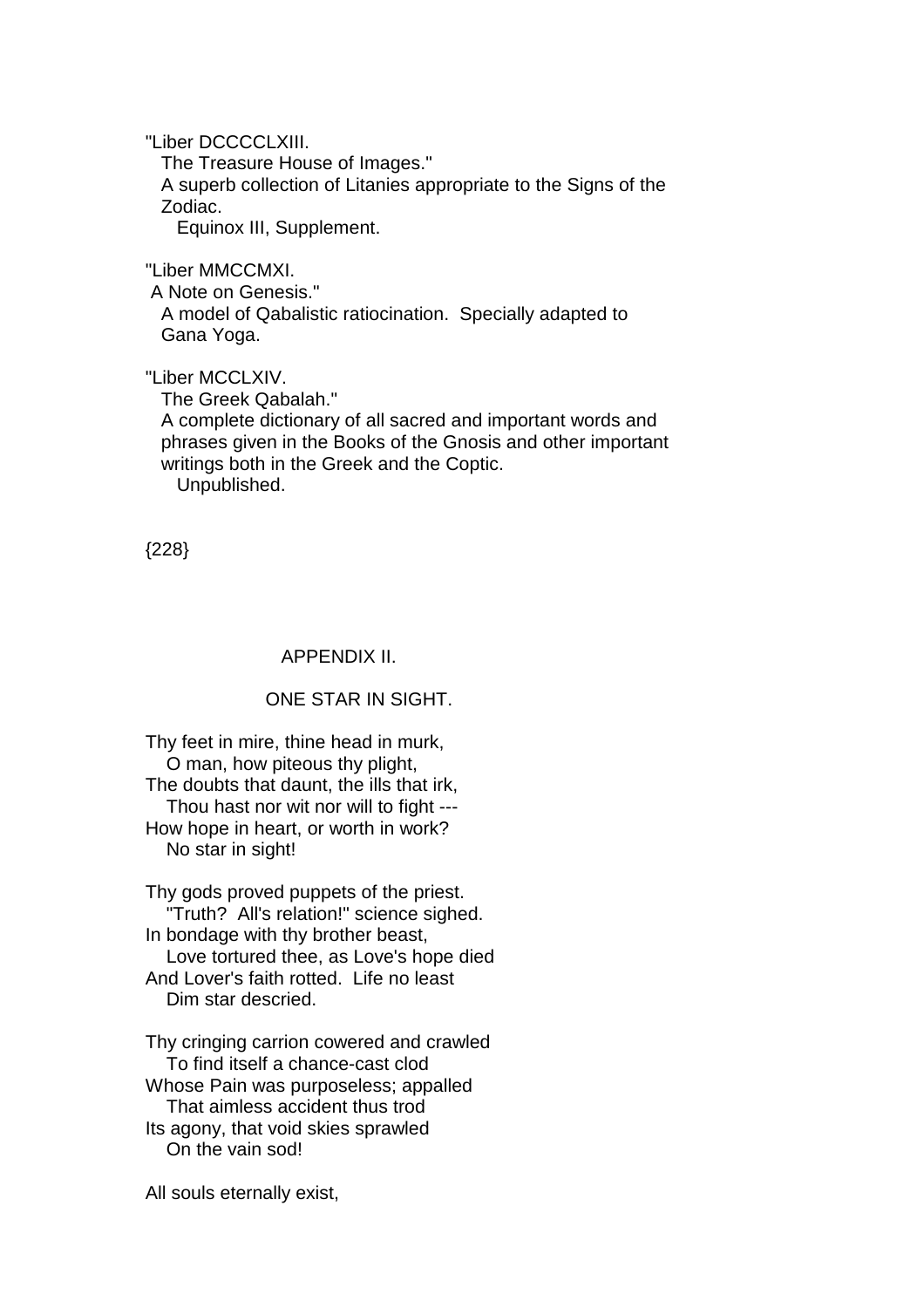Each individual, ultimate, Perfect --- each makes itself a mist Of mind and flesh to celebrate With some twin mask their tender tryst Insatiate. {229}

Some drunkards, doting on the dream, Despair that it should die, mistake Themselves for their own shadow-scheme. One star can summon them to wake To self; star-souls serene that gleam On life's calm lake.

That shall end never that began. All things endure because they are. Do what thou wilt, for every man And every woman is a star. Pan is not dead; he liveth, Pan! Break down the bar!

To man I come, the number of A man my number, Lion of Light; I am The Beast whose Law is Love. Love under will, his roval right ---Behold within, and not above, One star in sight!

## ONE STAR IN SIGHT.

A glimpse of the structure and system of the Great White Brotherhood.

 A.'. A.'.<<The Name of the Order and those of its three divisions are not disclosed to the profane. Certain swindlers have recently stolen the initials A.'. A.'. in order to profit by its reputation. >>.

Do what thou wilt shall be the whole of the Law.

 1. The Order of the Star called S. S. is, in respect of its existence upon the Earth, an organized body of men and women distinguished among their fellows by the qualities here enumerated. They exist in their own Truth, which is both universal and unique. {230} They move in accordance with their own Wills, which are each unique, yet coherent with the universal will.

 They perceive (that is, understand, know, and feel) in love, which is both unique and universal.

 2. The order consists of eleven grades or degrees, and is numbered as follows: these compose three groups, the Orders of the S. S., of the R. C., and of the G. D. respectively.

"The Order of the S. S."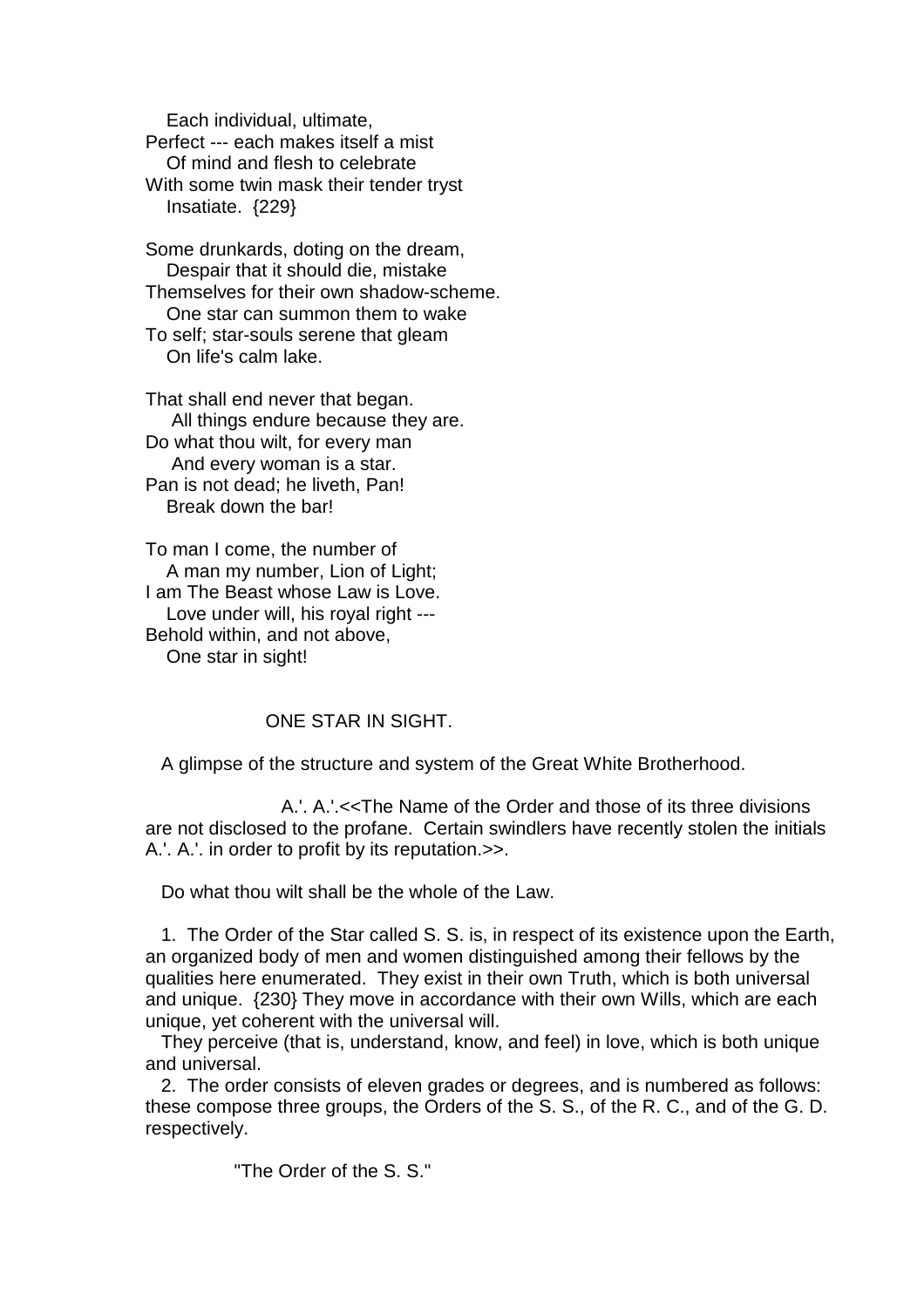Ipsissimus .................. 10 Degree = 1Square Magus ....................... 9 Degree = 2Square Magister Templi ............. 8 Degree = 3Square

"The Order of the R. C."

(Babe of the Abyss --- the link)

 Adeptus Exemptus ............ 7 Degree = 4Square Adeptus Major ................ 6 Degree = 5Square Adeptus Minor ............... 5 Degree = 6Square

"The Order of the G. D."

(Dominus Liminis --- the link)

 (These figures have special meanings to the initiated and are commonly employed to designate the grades.)

 The general characteristics and attributions of these Grades are indicated by their correspondences on the Tree of Life, as may be studied in detail in the Book 777.

Student. --- His business is to acquire a general intellectual knowledge of all systems of attainment, as declared in the prescribed books. (See curriculum in Appendix I.) {231}

Probationer. --- His principal business is to begin such practices as he my prefer, and to write a careful record of the same for one year.

Neophyte. --- Has to acquire perfect control of the Astral Plane.

Zelator. --- His main work is to achieve complete success in Asana and Pranayama. He also begins to study the formula of the Rosy Cross.

Practicus. --- Is expected to complete his intellectual training, and in particular to study the Qabalah.

Philosophus. --- Is expected to complete his moral training. He is tested in Devotion to the Order.

Dominus Liminis. --- Is expected to show mastery of Pratyahara and Dharana.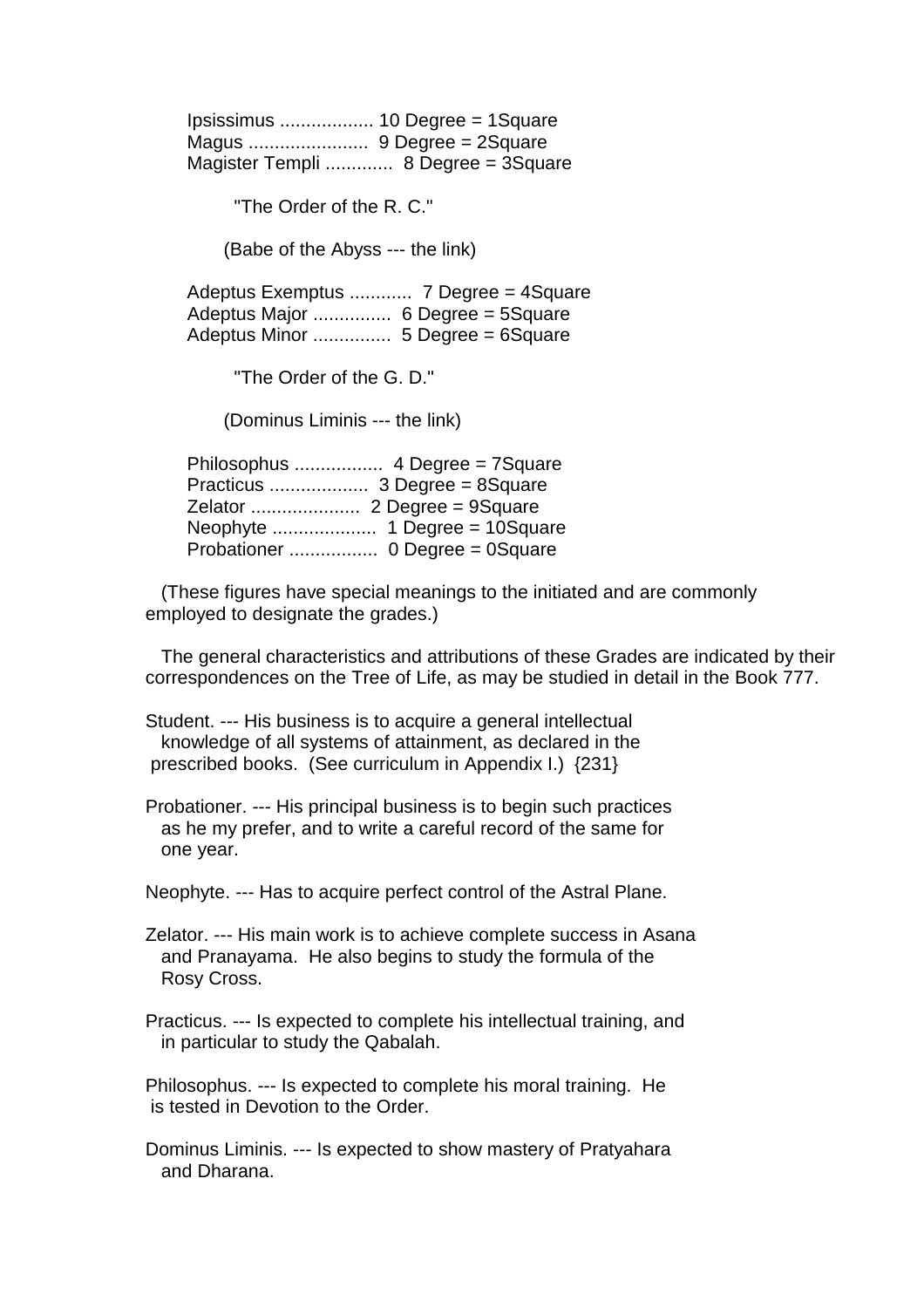Adeptus (without). --- is expected to perform the Great Work and to attain the Knowledge and Conversation of the Holy Guardian Angel.

Adeptus (within). --- Is admitted to the practice of the formula of the Rosy Cross on entering the College of the Holy Ghost.

Adeptus (Major). --- Obtains a general mastery of practical Magick, though without comprehension.

Adeptus (Exemptus). --- Completes in perfection all these matters. He then either ("a") becomes a Brother of the Left Hand Path or, ("b") is stripped of all his attainments and of himself as well, even of his Holy Guardian Angel, and becomes a babe of the Abyss, who, having transcended the Reason, does nothing but grow in the womb of its mother. It then finds itself a

Magister Templi. --- (Master of the Temple): whose functions are fully described in Liber 418, as is this whole initiation from Adeptus Exemptus. See also "Aha!". His principal business is to tend his "garden" of disciples, and to obtain a perfect understanding of the Universe. He is a Master of Samadhi. {232}

Magus. --- Attains to wisdom, declares his law (See Liber I, vel Magi) and is a Master of all Magick in its greatest and highest sense.

Ipsissimus. --- Is beyond all this and beyond all comprehension of those of lower degrees.

 But of these last three Grades see some further account in "The Temple of Solomon the King", Equinox I to X and elsewhere.

 It should be stated that these Grades are not necessarily attained fully, and in strict consecution, or manifested wholly on all planes. The subject is very difficult, and entirely beyond the limits of this small treatise.

We append a more detailed account.

 3. "The Order of the S. S." is composed of those who have crossed the Abyss; the implications of this expression may be studied in Liber 418, the 14th, 13th, 12th, 11th, 10th, and 9th Aethyrs in particular.

 All members of the Order are in full possession of the Formulae of Attainment, both mystical or inwardly-directed and Magical or outwardly-directed. They have full experience of attainment in both these paths.

 They are all, however, bound by the original and fundamental Oath of the Order, to devote their energy to assisting the Progress of their Inferiors in the Order. Those who accept the rewards of their emancipation for themselves are no longer within the Order.

 Members of the Order are each entitled to found Orders dependent on themselves on the lines of the R. C. and G. D. orders, to cover types of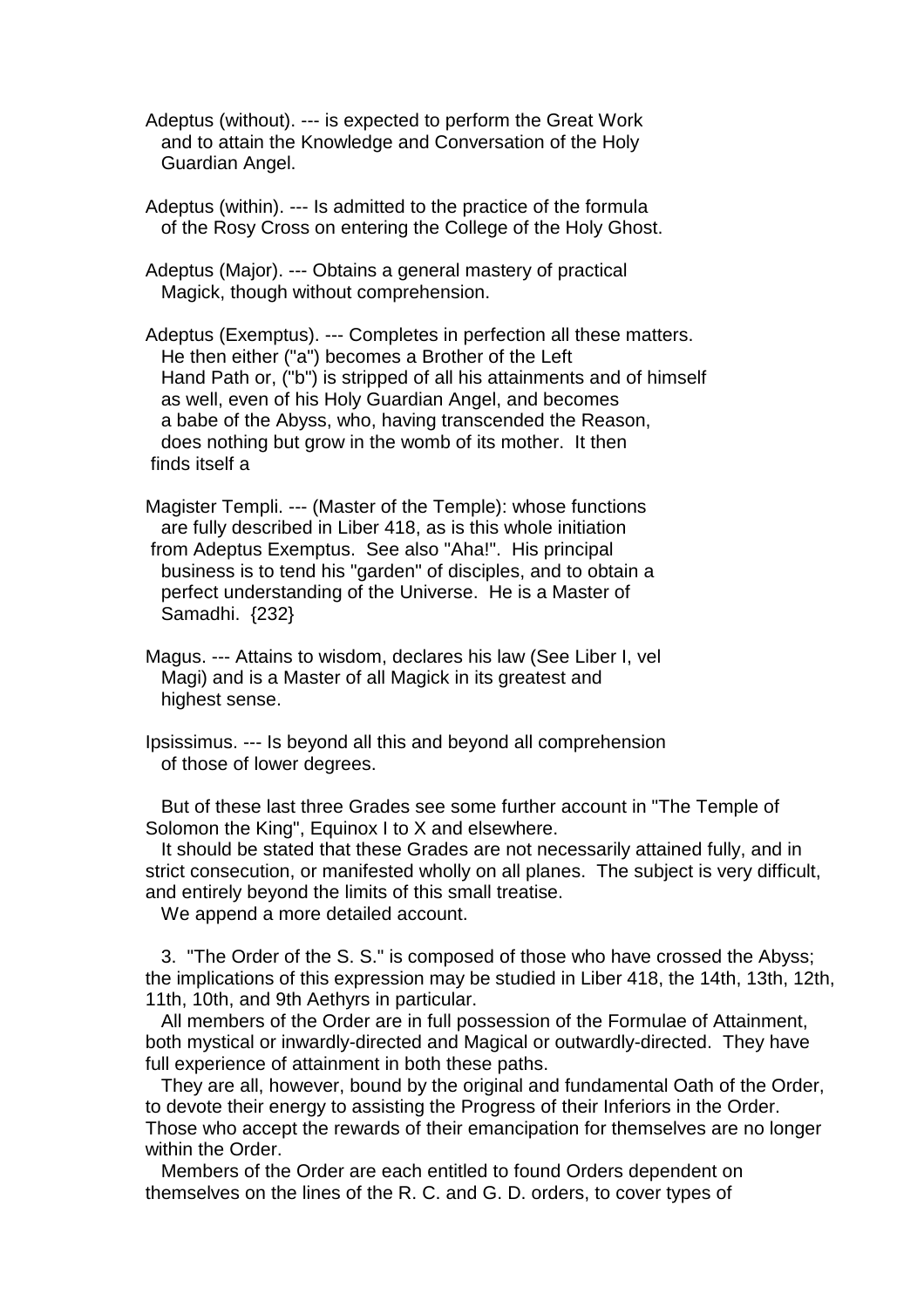emancipation and illumination not contemplated by the original (or main) system. All such orders must, however, be constituted in harmony with the A.'. A.'. as regards the essential principles.

 All members of the Order are in possession of the Word of the existing Aeon, and govern themselves thereby.

 They are entitled to communicate directly with any and every member of the Order, as they may deem fitting.

 Every active Member of the Order has destroyed all that He is and all that he has on crossing the Abyss; but a star is cast forth in {233} the Heavens to enlighten the Earth, so that he may possess a vehicle wherein he may communicate with mankind. The quality and position of this star, and its functions, are determined by the nature of the incarnations transcended by him.

 4. The Grade of Ipsissimus is not to be described fully; but its opening is indicated in Liber I vel Magi.

 There is also an account in a certain secret document to be published when propriety permits. Here it is only said this: The Ipsissimus is wholly free from all limitations soever, existing in the nature of all things without discriminations of quantity or quality between them. He has identified Being and not-Being and Becoming, action and non-action and tendency to action, with all other such triplicities, not distinguishing between them in respect of any conditions, or between any one thing and any other thing as to whether it is with or without conditions.

 He is sworn to accept this Grade in the presence of a witness, and to express its nature in word and deed, but to withdraw Himself at once within the veils of his natural manifestation as a man, and to keep silence during his human life as to the fact of his attainment, even to the other members of the Order.

 The Ipsissimus is pre-eminently the Master of all modes of existence; that is, his being is entirely free from internal or external necessity. His work is to destroy all tendencies to construct or to cancel such necessities. He is the Master of the Law of Unsubstantiality (Anatta).

 The Ipsissimus has no relation as such with any Being: He has no will in any direction, and no Consciousness of any kind involving duality, for in Him all is accomplished; as it is written "beyond the Word and the Fool, yea, beyond the Word and the Fool".

 5. The Grade of Magus is described in Liber I vel Magi, and there are accounts of its character in Liber 418 in the Higher Aethyrs.

 There is also a full and precise description of the attainment of this Grade in the Magical Record of the Beast 666.

 The essential characteristic of the Grade is that its possessor utters a Creative Magical Word, which transforms the planet on {234} which he lives by the installation of new officers to preside over its initiation. This can take place only at an "Equinox of the Gods" at the end of an "Aeon"; that is, when the secret formula which expresses the Law of its action becomes outworn and useless to its further development.

 (Thus "Suckling" is the formula of an infant: when teeth appear it marks a new "Aeon", whose "Word" is "Eating").

 A Magus can therefore only appear as such to the world at intervals of some centuries; accounts of historical Magi, and their Words, are given in Liber Aleph.

 This does not mean that only one man can attain this Grade in any one Aeon, so far as the Order is concerned. A man can make personal progress equivalent to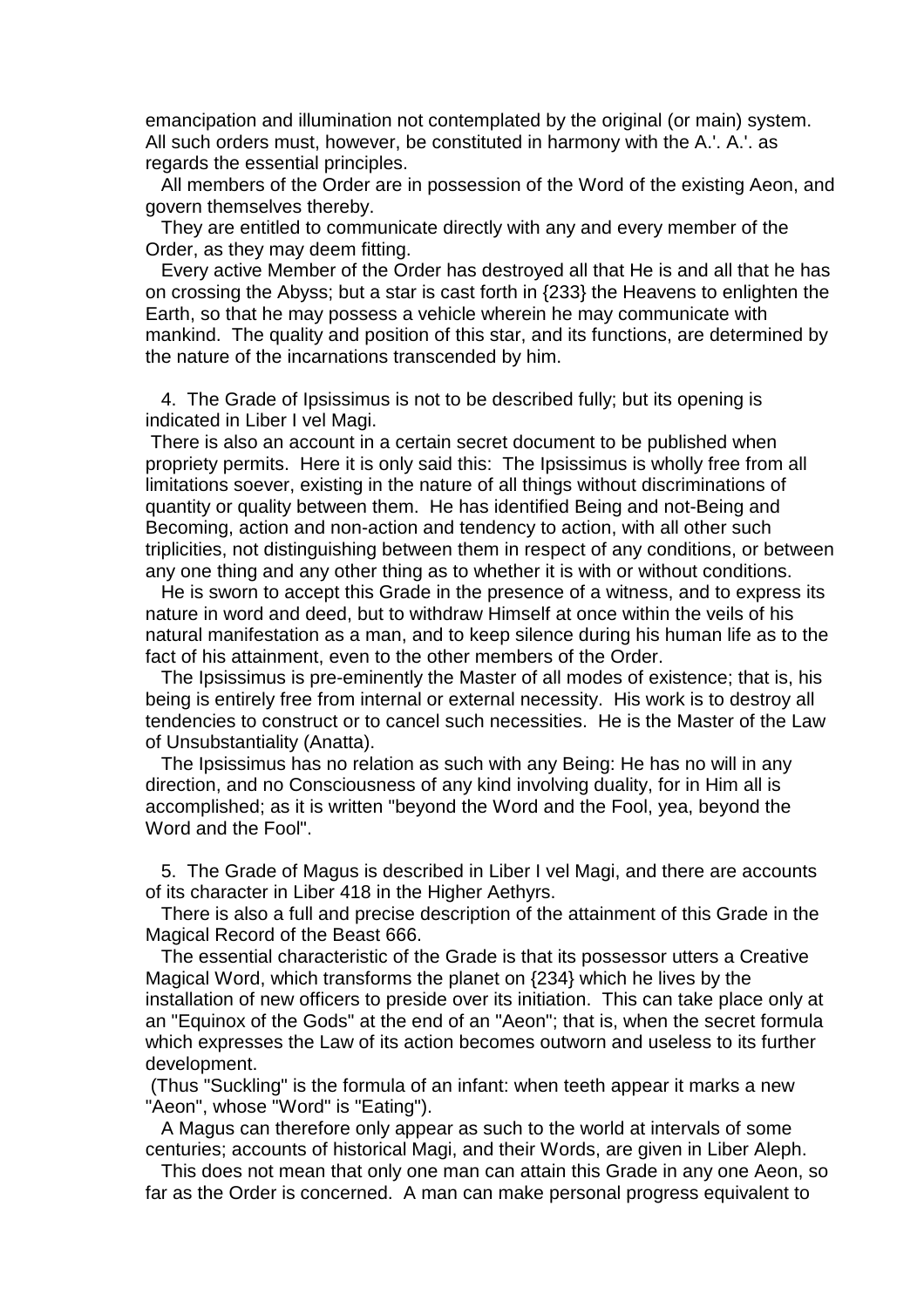that of a "Word of an Aeon"; but he will identify himself with the current word, and exert his will to establish it, lest he conflict with the work of the Magus who uttered the Word of the Aeon in which He is living.

 The Magus is pre-eminently the Master of Magick, that is, his will is entirely free from internal diversion or external opposition; His work is to create a new Universe in accordance with His Will. He is the Master of the Law of Change (Anicca).

 To attain the Grade of Ipsissimus he must accomplish three tasks, destroying the Three Guardians mentioned in Liber 418, the 3rd Aethyr; Madness, and Falsehood, and Glamour, that is, Duality in Act, Word and Thought.

 6. The Grade of Master of the Temple is described in Liber 418 as above indicated. There are full accounts in the Magical Diaries of the Beast 666, who was cast forth into the Heaven of Jupiter, and of Omnia in Uno, Unus in Omnibus, who was cast forth into the sphere of the Elements.

 The essential Attainment is the perfect annihilation of that personality which limits and oppresses his true self.

 The Magister Templi is pre-eminently the Master of Mysticism, that is, His Understanding is entirely free from internal contradiction or external obscurity; His word is to comprehend the existing Universe in accordance with His own Mind. He is the Master of the Law of Sorrow (Dukkha).

 To attain the grade of Magus he must accomplish Three 235} Tasks; the renunciation of His enjoyment of the Infinite so that he may formulate Himself as the Finite; the acquisition of the practical secrets alike of initiating and governing His proposed new Universe and the identification of himself with the impersonal idea of Love. Any neophyte of the Order (or, as some say, any person soever) possesses the right to claim the Grade of Master of the Temple by taking the Oath of the Grade. It is hardly necessary to observe that to do so is the most sublime and awful responsibility which it is possible to assume, and an unworthy person who does so incurs the most terrific penalties by his presumption.

 7. "The Order of the R. C." The Grade of the Babe of the Abyss is not a Grade in the proper sense, being rather a passage between the two Orders. Its characteristics are wholly negative, as it is attained by the resolve of the Adeptus Exemptus to surrender all that he has and is for ever. It is an annihilation of all the bonds that compose the self or constitute the Cosmos, a resolution of all complexities into their elements, and these thereby cease to manifest, since things are only knowable in respect of their relation to, and reaction on, other things.

 8. The Grade of Adeptus Exemptus confers authority to govern the two lower Orders of R. C. and G. D.

 The Adept must prepare and publish a thesis setting forth His knowledge of the Universe, and his proposals for its welfare and progress. He will thus be known as the leader of a school of thought.

 (Eliphas Levi's "Clef des Grands Mysteres," the works of Swedenborg, von Eckarshausen, Robert Fludd, Paracelsus, Newton, Bolyai, Hinton, Berkeley, Loyola, etc., etc., are examples of such essays.)

 He will have attained all but the supreme summits of meditation, and should be already prepared to perceive that the only possible course for him is to devote himself utterly to helping his fellow creatures.

 To attain the Grade of Magister Templi, he must perform two tasks; the emancipation from thought by putting each idea against its opposite, and refusing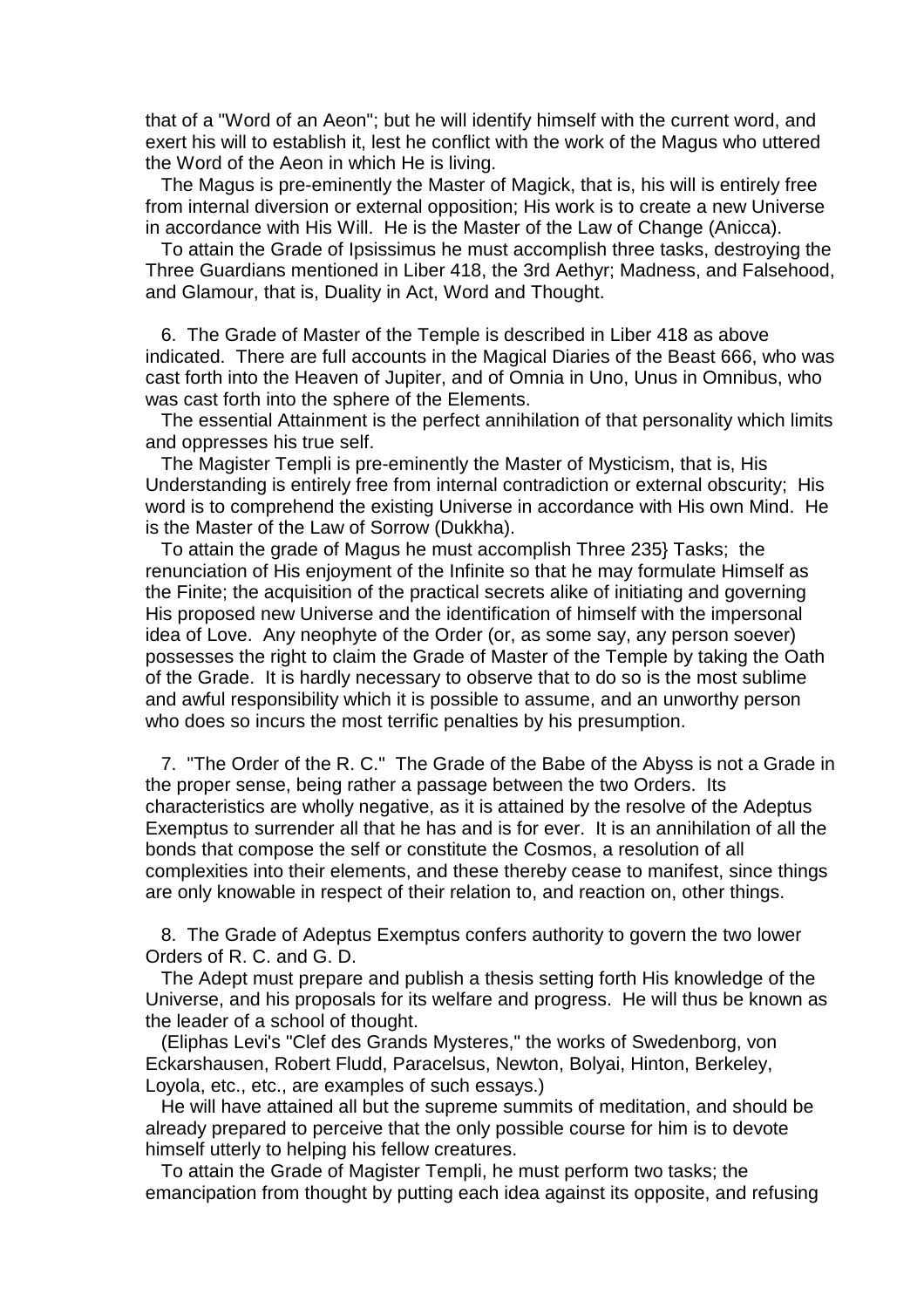to prefer either; and the consecration of {236} himself as a pure vehicle for the influence of the order to which he aspires.

 He must then decide upon the critical adventure of our Order; the absolute abandonment of himself and his attainments. He cannot remain indefinitely an Exempt Adept; he is pushed onward by the irresistible momentum that he has generated.

 Should he fail, by will or weakness, to make his self-annihilation absolute, he is none the less thrust forth into the Abyss; but instead of being received and reconstructed in the Third Order, as a Babe in the womb of our Lady BABALON, under the Night of Pan, to grow up to be Himself wholly and truly as He was not previously, he remains in the Abyss, secreting his elements round his Ego as if isolated from the Universe, and becomes what is called a "Black Brother". Such a being is gradually disintegrated from lack of nourishment and the slow but certain action of the attraction of the rest of the Universe, despite efforts to insulate and protect himself, and to aggrandise himself by predatory practices. He may indeed prosper for a while, but in the end he must perish, especially when with a new Aeon a new word is proclaimed which he cannot and will not hear, so that he is handicapped by trying to use an obsolete method of Magick, like a man with a boomerang in a battle where every one else has a rifle.

 9. The Grade of Adeptus Major confers Magical Powers (strictly so-called) of the second rank.

 His work is to use these to support the authority of the Exempt Adept his superior. (This is not to be understood as an obligation of personal subservience or even loyalty; but as a necessary part of his duty to assist his inferiors. For the authority of the Teaching and governing Adept is the basis of all orderly work.)

 To attain the Grade of Adeptus Exemptus, he must accomplish Three Tasks; the acquisition of absolute Self-Reliance, working in complete isolation, yet transmitting the word of his superior clearly, forcibly and subtly; and the comprehension and use of the Revolution of the wheel of force, under its three successive forms of Radiation, Conduction and Convection (Mercury, Sulphur, Salt; or Sattvas, Rajas, Tamas), with their corresponding natures on {237} other planes. Thirdly, he must exert his whole power and authority to govern the Members of lower Grades with balanced vigour and initiative in such a way as to allow no dispute or complaint; he must employ to this end the formula called "The Beast conjoined with the Woman" which establishes a new incarnation of deity; as in the legends of Leda, Semele, Miriam, Pasiphae, and others. He must set up this ideal for the orders which he rules, so that they may possess a not too abstract rallying point suited to their undeveloped states.

 10. The Grade of Adeptus Minor is the main theme of the instructions of the A.'. A.'. It is characterised by the Attainment of the Knowledge and Conversation of the Holy Guardian Angel. (See the Equinox, "The Temple of Solomon the King;" "The Vision and the Voice" 8th Aethyr; also "Liber Samekh", etc. etc.) This is the essential work of every man; none other ranks with it either for personal progress or for power to help one's fellows. This unachieved, man is no more than the unhappiest and blindest of animals. He is conscious of his own incomprehensible calamity, and clumsily incapable of repairing it. Achieved, he is no less than the coheir of gods, a Lord of Light. He is conscious of his own consecrated course, and confidently ready to run it. The Adeptus Minor needs little help or guidance even from his superiors in our Order.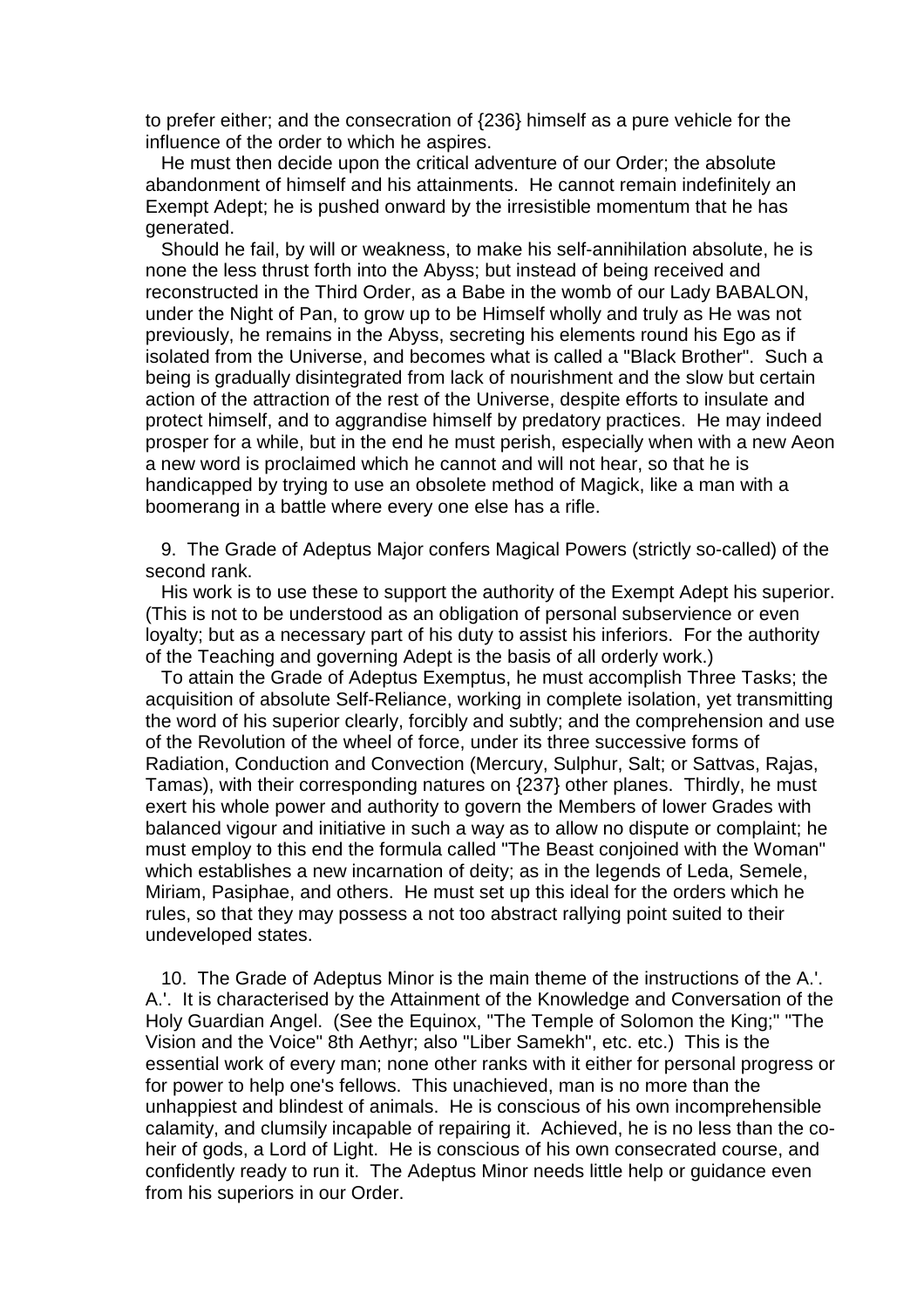His work is to manifest the Beauty of the Order to the world, in the way that his superiors enjoin, and his genius dictates.

 To attain the Grade Adeptus Major, he must accomplish two tasks; the equilibration of himself, especially as to his passions, so that he has no preference for any one course of conduct over another, and the fulfilment of every action by its complement, so that whatever he does leaves him without temptation to wander from the way of his True Will.

 Secondly, he must keep silence, while he nails his body to the tree of his creative will, in the shape of that Will, leaving his head and arms to form the symbol of Light, as if to make oath that his every thought, word and deed should express the Light derived from the God with which he has identified his life, his love and his liberty -- symbolised by his heart, his phallus, and his legs. It {238} is impossible to lay down precise rules by which a man may attain to the knowledge and conversation of His Holy Guardian Angel; for that is the particular secret of each one of us; as secret not to be told or even divined by any other, whatever his grade. It is the Holy of Holies, whereof each man is his own High Priest, and none knoweth the Name of his brother's God, or the Rite that invokes Him.

 The Masters of the A.'. A.'. have therefore made no attempt to institute any regular ritual for this central Work of their Order, save the generalised instructions in Liber 418 (the 8th Aethyr) and the detailed Canon and Rubric of the Mass actually used with success by FRATER PERDURABO in His attainment. This has been written down by Himself in Liber Samekh. But they have published such accounts as those in "The Temple of Solomon the King" and in "John St. John." They have taken the only proper course; to train aspirants to this attainment in the theory and practice of the whole of Magick and Mysticism, so that each man may be expert in the handling of all known weapons, and free to choose and to use those which his own experience and instinct dictate as proper when he essays the Great Experiment.

 He is furthermore trained to the one habit essential to Membership of the A.'. A.'.; he must regard all his attainments as primarily the property of those less advanced aspirants who are confided to his charge.

 No attainment soever is officially recognised by the A.'. A.'. unless the immediate inferior of the person in question has been fitted by him to take his place.

 The rule is not rigidly applied in all cases, as it would lead to congestion, especially in the lower grades where the need is greatest, and the conditions most confused; but it is never relaxed in the Order of the R. C. or of the S. S.: save only in One Case.

 There is also a rule that the Members of the A.'. A.'. shall not know each other officially, save only each Member his superior who introduced him and his inferior whom he has himself introduced.

 This rule has been relaxed, and a "Grand Neophyte" appointed to superintend all Members of the Order of the G. D. The real object of the rule was to prevent Members of the same Grade {239} working together and so blurring each other's individuality; also to prevent work developing into social intercourse.

 The Grades of the Order of the G. D. are fully described in Liber 185<<This book is published in the Equinox Vol. III No. 2 ---- Addenda by WEH: No, it isn't. Vol. III, 2 didn't get out of printer's proofs and was not published. The book in question was finally published in Regardie's "Gems from the Equinox".>>, and there is no need to amplify what is there stated. It must however, be carefully remarked that in each of these preliminary Grades there are appointed certain tasks appropriate, and that the ample accomplishment of each and every one of these is insisted upon with the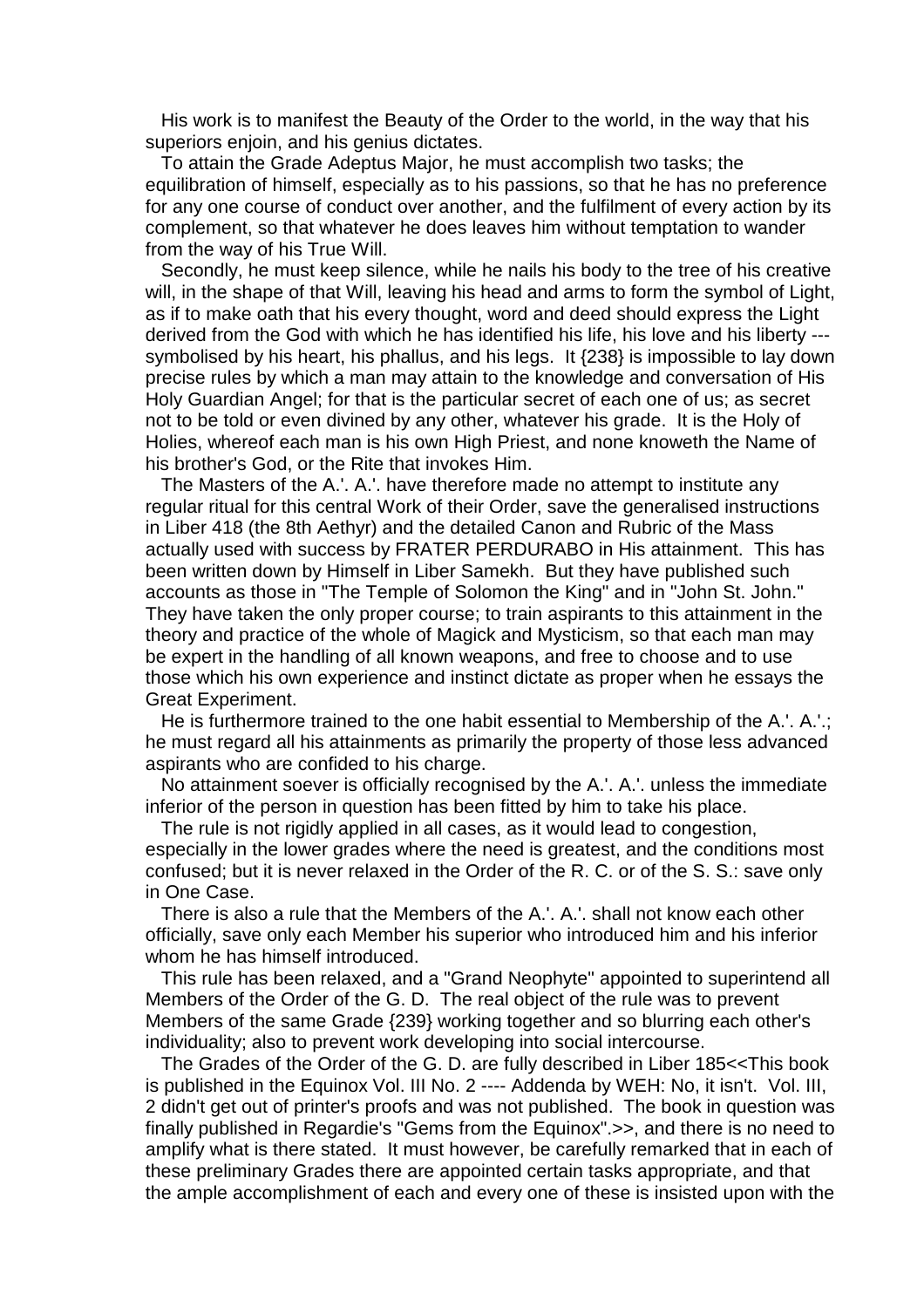most rigorous rigidity.<<Liber 185 need not be quoted at length. It is needful only to say that the Aspirant is trained systematically and comprehensively in the various technical practices which form the basis of Our Work. One may become expert in any or all of these without necessarily making any real progress, just as a man might be first-rate at grammar, syntax, and prosody without being able to write a single line of good poetry, although the greatest poet in soul is unable to express himself without the aid of those three elements of literary composition.>>

 Members of the A.'. A.'. of whatever grade are not bound or expected or even encouraged to work on any stated lines, or with any special object, save as has been above set forth. There is however an absolute prohibition to accept money or other material reward, directly or indirectly, in respect of any service connected with the Order, for personal profit or advantage. The penalty is immediate expulsion, with no possibility of reinstatement on any terms soever.

 But all members must of necessity work in accordance with the facts of Nature, just as an architect must allow of the Law of Gravitation, or a sailor reckon with currents.

So must all Members of the A.'. A.'. work by the Magical Formula of the Aeon.

 They must accept the Book of the Law as the Word and the Letter of Truth, and the sole Rule of Life.<<This is not in contradiction with the absolute right of every person to do his own true Will. But any True Will is of necessity in harmony with the facts of Existence; and to refuse to accept the Book of the Law is to create a conflict within Nature, as if a physicist insisted on using an incorrect formula of mechanics as the basis of an experiment.>> They must acknowledge the Authority of the Beast 666 and of the Scarlet Woman as {240} in the book it is defined, and accept Their Will<<"Their Will" --- not, of course, their wishes as individual human beings, but their will as officers of the New Aeon. >> as concentrating the Will of our Whole Order. They must accept the Crowned and Conquering Child as the Lord of the Aeon, and exert themselves to establish His reign upon Earth. They must acknowledge that "The word of the Law is GR:Theta-Epsilon-Lambda-Eta-Mu-Alpha." and that "Love is the law, love under will."

 Each member must make it his main work to discover for himself his own true will, and to do it, and do nothing else.<< It is not considered "essential to right conduct" to be an active propagandist of the Law, and so on; it may, or may not, be the True Will of any particular person to do so. But since the fundamental purpose of the Order is to further the Attainment of humanity, membership implies, by definition, the Will to help mankind by the means best adapted thereto.>>

 He must accept those orders in the Book of the Law that apply to himself as being necessarily in accordance with his own true will, and execute the same to the letter with all the energy, courage, and ability that he can command. This applies especially to the work of extending the Law in the world, wherein his proof is his own success, the witness of his Life to the Law that hath given him light in his ways, and liberty to pursue them. Thus doing, he payeth his debt to the Law that hath freed him by working its will to free all men; and he proveth himself a true man in our Order by willing to bring his fellows into freedom.

 By thus ordering his disposition, he will fit himself in the best possible manner for the task of understanding and mastering the divers technical methods prescribed by the A.'. A.'. for Mystical and Magical attainment.

 He will thus prepare himself properly for the crisis of his career in the Order, the attainment of the Knowledge and Conversation of his Holy Guardian Angel. His Angel shall lead him anon to the summit of the Order of the R. C. and make him ready to face the unspeakable terror of the Abyss which lies between Manhood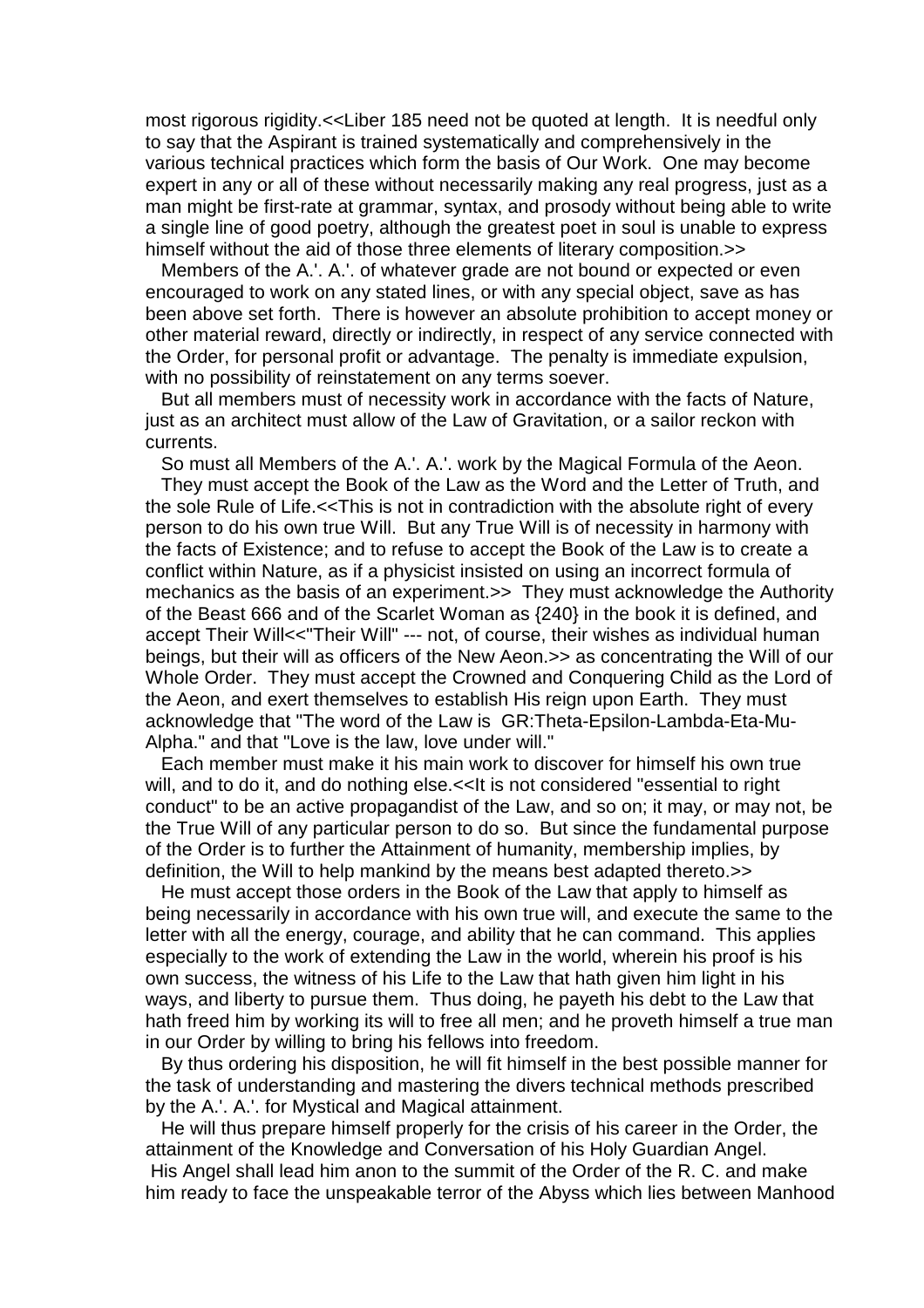and Godhead; teach him to Know that agony, to Dare that destiny, to Will that catastrophe, {241} and to keep Silence for ever as he accomplishes the act of annihilation.

 From the Abyss comes No Man forth, but a Star startles the Earth, and our Order rejoices above that Abyss that the Beast hath begotten one more Babe in the Womb of Our Lady, His concubine, the Scarlet Woman, BABALON.

 There is not need to instruct a Babe thus born, for in the Abyss it was purified of every poison of personality; its ascent to the highest is assured, in its season, and it hath no need of seasons for it is conscious that all conditions are no more than forms of its fancy.

 Such is a brief account, adapted as far as may be to the average aspirant to Adeptship, or Attainment, or Initiation, or Mastership, or Union with God, or Spiritual Development, or Mahatmaship, or Freedom, or Occult Knowledge, or whatever he may call his inmost need of Truth, of our Order of A.'. A.'.

 It is designed principally to awake interest in the possibilities of human progress, and to proclaim the principles of the A.'. A.'.

 The outline given of the several successive steps is exact; the two crises -- the Angel and the Abyss --- are necessary features in every career. The other tasks are not always accomplished in the order given here; one man, for example, may acquire many of the qualities peculiar to the Adeptus Major, and yet lack some of those proper to the Practicus.<<The natural talents of individual differ very widely. The late Sir Richard Jebb, one of the greatest classical scholars of modern times, was so inferior to the average mediocrity in mathematics, that despite repeated efforts he could not pass the "little go" at Cambridge --- which the dullest minds can usually do. He was so deeply esteemed for his classics that a special "Grace" was placeted so as to admit him to matriculation. Similarly a brilliant Exorcist might be an incompetent Diviner. In such a case the A.'. A.'. would refuse to swerve from Its system; the Aspirant would be compelled to remain at the Barrier until he succeeded in breaking it down, though a new incarnation were necessary to permit him to do so. But no technical failure of any kind soever could necessarily prevent him from accomplishing the Two Critical Tasks, since the fact of his incarnation itself proves that he has taken the Oath which entitled him to attain to the Knowledge and Conversation of his Holy Guardian Angel, and the annihilation of this Ego. One might therefore be an Adeptus Minor or even a Magister Templi, in essence, though refused official recognition by the A.'. A.'. as a Zelator owing to (say) a nervous defect which prevented him from acquiring a Posture which was "steady and easy" as required by the Task of that grade.>> But the system here given shows {243} the correct order of events, as they are arranged in Nature; and in no case is it safe for a man to neglect to master any single detail, however dreary and distasteful it may seem. It often does so, indeed; that only insists on the necessity of dealing with it. The dislike and contempt for it bear witness to a weakness and incompleteness in the nature which disowns it; that particular gap in one's defences may admit the enemy at the very turning-point of some battle. Worse, one were shamed for ever if one's inferior should happen to ask for advice and aid on that subject and one were to fail in service to him! His failure --- one's own failure also! No step, however well won for oneself, till he is ready for his own advance!

 Every Member of the A.'. A.'. must be armed at all points, and expert with every weapon. The examinations in every Grade are strict and severe; no loose or vague answers are accepted. In intellectual questions, the candidate must display no less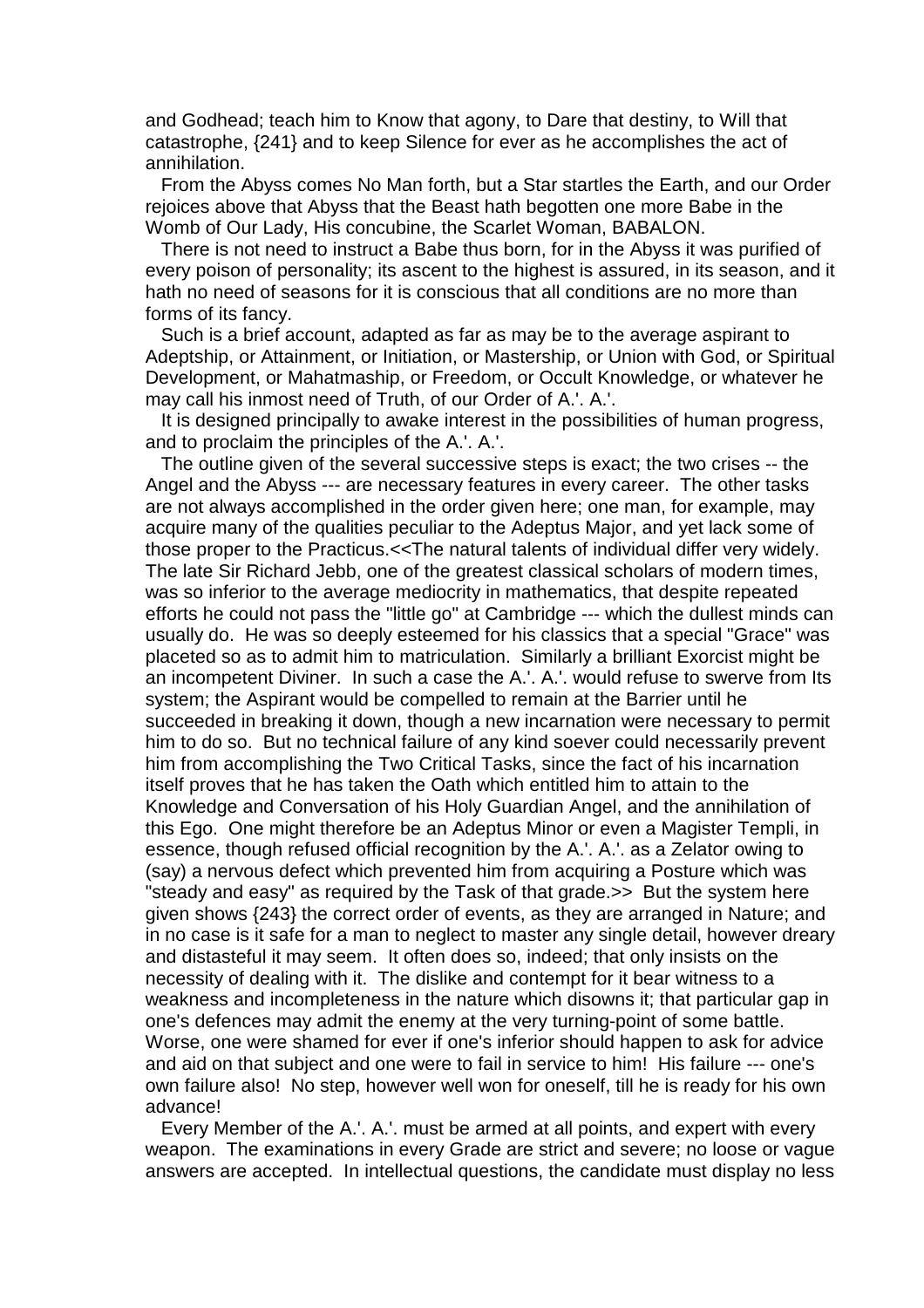mastery of his subject than if he were entered in the "final" for Doctor of Science or Law at a first class University.

 In examination of physical practices, there is a standardised test. In Asana, for instance, the candidate must remain motionless for a given time, his success being gauged by poising on his head a cup filled with water to the brim; if he spill one drop, he is rejected.

 He is tested in "the Spirit Vision" or "Astral Journeying" by giving him a symbol unknown and unintelligible to him, and he must interpret its nature by means of a vision as exactly as if he had read its name and description in the book when it was chosen.

 The power to make and "charge" talismans is tested as if they were scientific instruments of precision, as they are.

 In the Qabalah, the candidate must discover for himself, and prove to the examiner beyond all doubt, the properties of a number never previously examined by any student. {243}

 In invocation the divine force must be made as manifest and unmistakable as the effects of chloroform; in evocation, the spirit called forth must be at least as visible and tangible as the heaviest vapours; in divination, the answer must be as precise as a scientific thesis, and as accurate as an audit; in meditation, the results must read like a specialist's report of a classical case.

 But such methods, the A.'. A.'. intends to make occult science as systematic and scientific as chemistry; to rescue it from the ill repute which, thanks both to the ignorant and dishonest quacks that have prostituted its name, and to the fanatical and narrow-minded enthusiasts that have turned it into a fetish, has made it an object of aversion to those very minds whose enthusiasm and integrity make them most in need of its benefits, and most fit to obtain them.

 It is the one really important science, for it transcends the conditions of material existence and so is not liable to perish with the planet, and it must be studied as a science, sceptically, with the utmost energy and patience.

 The A.'. A.'. possesses the secrets of success; it makes no secret of its knowledge, and if its secrets are not everywhere known and practised, it is because the abuses connected with the name of occult science disincline official investigators to examine the evidence at their disposal.

 This paper has been written not only with the object of attracting individual seekers into the way of Truth, but of affirming the propriety of the methods of the A.'. A.'. as the basis for the next great step in the advance of human knowledge.

Love is the law, love under will.

 O. M. 7 Degree= 4Square A.'. A.'. Praemonstrator of the Order of the R... C...

 Given from the Collegium ad Spiritum Sanctum, Cefalu, Sicily, in the Seventeenth Year of the Aeon of Horus, the Sun being in 23 Degree Virgo and the Moon in 14 Degree Pisces.

{244}

Magick in Theory and Practice by Aleister Crowley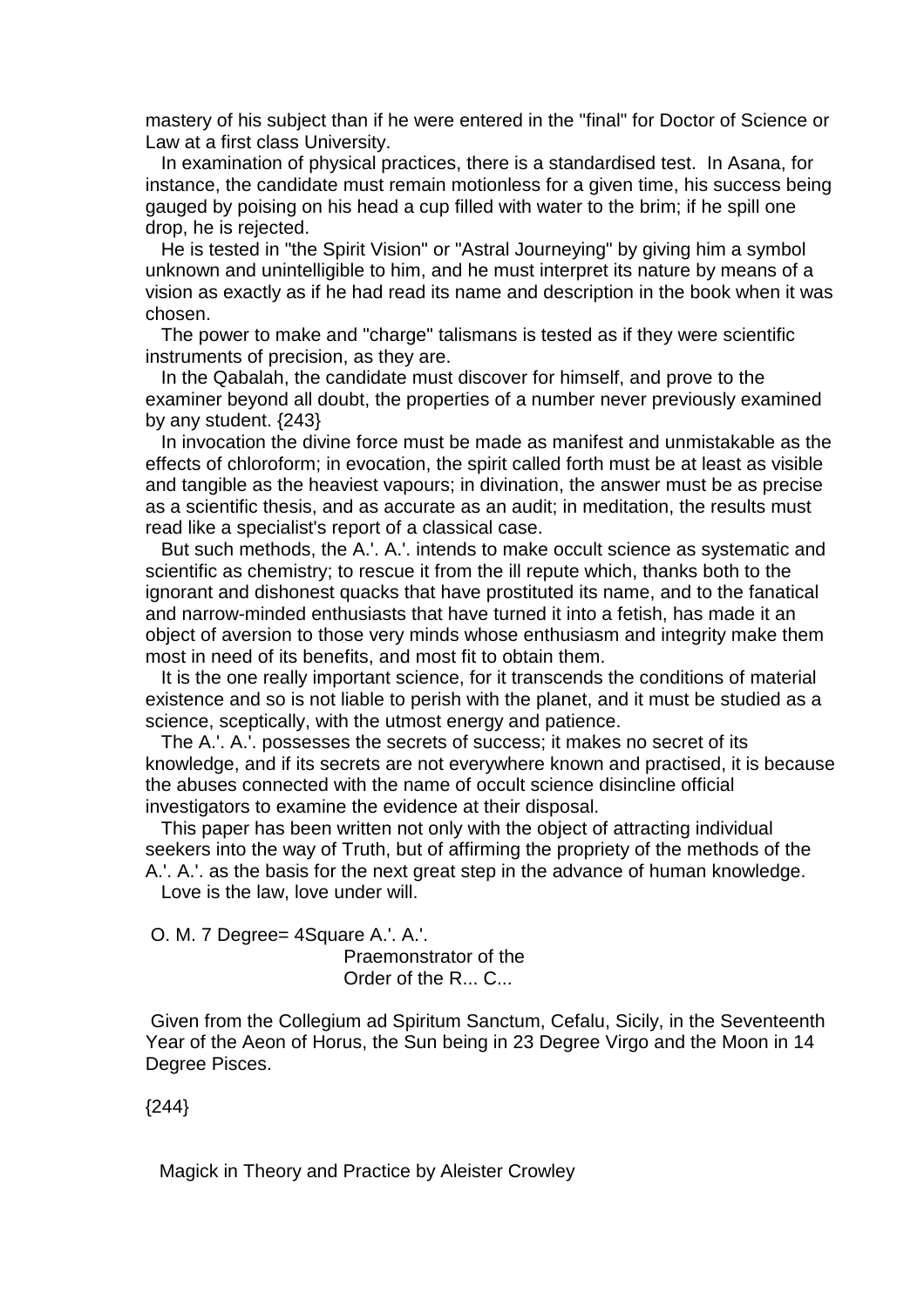December 22, 1988 e.v. key entry and proof reading with re-format 10/31/90 e.v. done by Bill Heidrick, T.G. of O.T.O. (further proof reading desirable)

disk 3 of 4

Copyright (c) O.T.O.

O.T.O. P.O.Box 430 Fairfax, CA 94930 USA

(415) 454-5176 ---- Messages only.

Note: This file may benefit from further proofreading, but care should be taken with citations of Liber AL --- most of Crowley's errors have been corrected.

### LIMITED LICENSE

 Except for notations added to the history of modification, the text on this diskette down to the next row of asterisks must accompany all copies made of this file. In particular, this paragraph and the copyright notice are not to be deleted or changed on any copies or print-outs of this file. With these provisos, anyone may copy this file for personal use or research. Copies may be made for others at reasonable cost of copying and mailing only, no additional charges may be added.

\*\*\*\*\*\*\*\*\*\*\*\*\*\*\*\*\*\*\*\*\*\*\*\*\*\*\*\*\*\*\*\*\*\*\*\*\*\*\*\*\*\*\*\*\*\*\*\*\*\*\*\*\*\*\*\*\*\*\*\*\*\*\*\*\*\*\*\*\*\*\*\*\*

Pages in the original are marked thus at the bottom: {page number} Comments and notes not in the original are identified with the initials of the source: AC note = Crowley note. WEH note = Bill Heidrick note, etc.

All footnotes have been moved up to the place in text indexed and set off in double wedge brackets, viz. << note...>>

\*\*\*\*\*\*\*\*\*\*\*\*\*\*\*\*\*\*\*\*\*\*\*\*\*\*\*\*\*\*\*\*\*\*\*\*\*\*\*\*\*\*\*\*\*\*\*\*\*\*\*\*\*\*\*\*\*\*\*\*\*\*\*\*\*\*\*\*\*\*\*\*

# APPENDIX III

 Notes on the nature of the "Astral Plane"<<On consideration these notes have been left as they were originally written. In An XVII, Sol in Virgo, Soror Rhodon, a probationer of A.'. A.'., at that time in enjoyment of the privilege of sojourning in a certain secret Abbey of Thelema, asked Him to add to this book an outline of the uranography of the Astral Planes, in less technical language than that of Liber 777. These notes were accordingly jotted down by Him. To elaborate them further would have been to make them disproportionate to the rest of this treatise.>>.

1) What are "Astral" and "Spiritual Beings?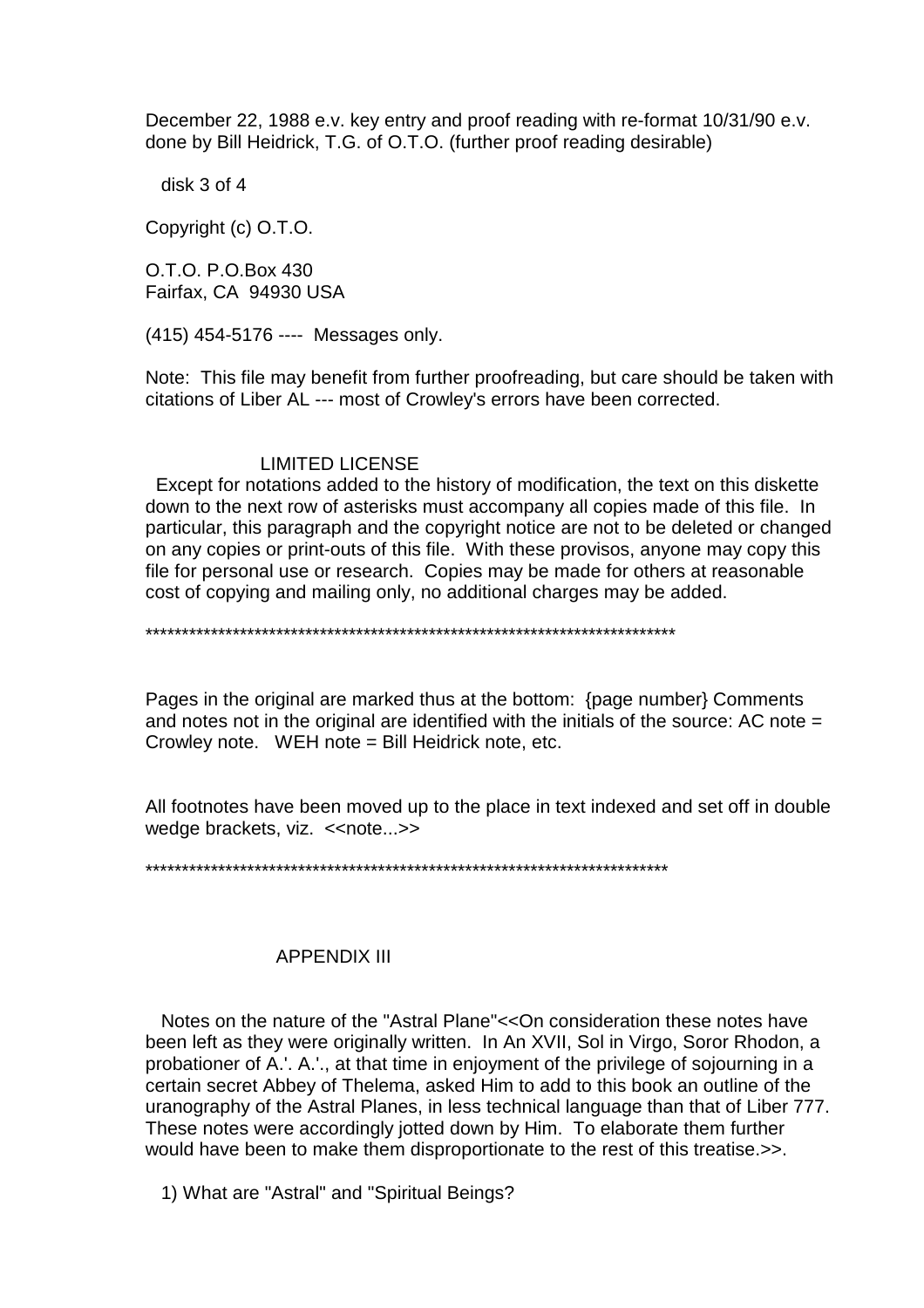Man is one: it is a case of any consciousness assuming a sensible form. Microcosms and elementals. Maybe an elemental (e.g. a dog) has a cosmic conception in which he is a microcosm and man incomplete. No means of deciding same, as in case of kinds of space.<<See Poincare, passages quoted infra.>>

 Similarly, our gross matter may appear unreal to Beings clad in fine matter. Thus, science thinks vulgar perceptions "error". We cannot perceive at all except within our gamut; as, concentrated perfumes, which seem malodorous, and timehidden facts, such as the vanes of a revolving fan, which flies can distinguish.

 "Hence:" no "a priori" reason to deny the existence of conscious intelligences with insensible bodies. Indeed we know of other "orders" of mind (flies, etc., possibly vegetables) thinking by means of non-human brain-structures.

 But the fundamental problem of Religion is this: Is there any praeter-human Intelligence, of the same order as our own, {245} which is not dependent on cerebral structures consisting of matter in the vulgar sense of the word?

 2) "Matter" includes all that is movable. Thus, electric waves are "matter". There is no reason to deny the existence of Beings who perceive by other means those subtle forces which we only perceive by our instruments.

 3) We can influence other Beings, conscious or no, as lion-tamers, gardeners, etc., and are influenced by them, as by storms, bacilli, etc.

 4) There is an apparent gap between our senses and their correspondences in consciousness. Theory needs a medium to join matter and spirit, just as physics once needed an "ether" to transmit and transmute vibrations.

 5) We may consider all beings as parts of ourselves, but it is more convenient to regard them as independent. Maximum Convenience is our cannon of "Truth".<<The passages referred to are as follows:

 "Les axiomes geometriques ne sont donc ni des jugements synthetiques a priori ni des faits experimentaux. Ce sont des conventions ...

 Des lors, que doit-on penser de cette question: La geometrie Euclidienne est-elle vraie?

 Elle n'a aucun sens. Autant demander si le systeme metrique est vrai et les anciennes mesures fausses; si les coordonnees cartesiennes sont vraies et les coordonnees polaires fausses. Une geometrie ne peut pas etre plus vraie qu'une autre; elle peut seulement etre "plus commode."

 On veut dire que par selection naturelle notre esprit s'est adapte aux conditions du monde exterieur, qu'il a adopte la geometrie la plus avantageuse a l'espece; ou en d'autres termes la plus commode. Cela est conforme tout a fait a nos conclusions; la geometrie n'est pas vraie: elle est avantageuse." Poincare, "La Science et l'Hypothese."

 "Nous choisirons donc ces regles non parce qu'elles sont vraies, mais parce qu'elles sont les plus commodes, et nous pourrions les resumer ainsi en disant:

 "La simultaneite de dex evenements, ou l'ordre de leur succession, l'egalite de deux durees, doivent etre definies de telle sorte que l'enonce des lois naturelles soit aussi simple que possible. En d'autres termes, toutes ces regles, toutes ces definitions ne sont pas que le fruit d'un opportunisme inconscient." Poincare "La Valeur de la Science."

 The Student may consult H. H. Joachim's "The Nature of Truth", in rebuttal. But most of these subtleties miss the point. Truth must be defined. It is a name, being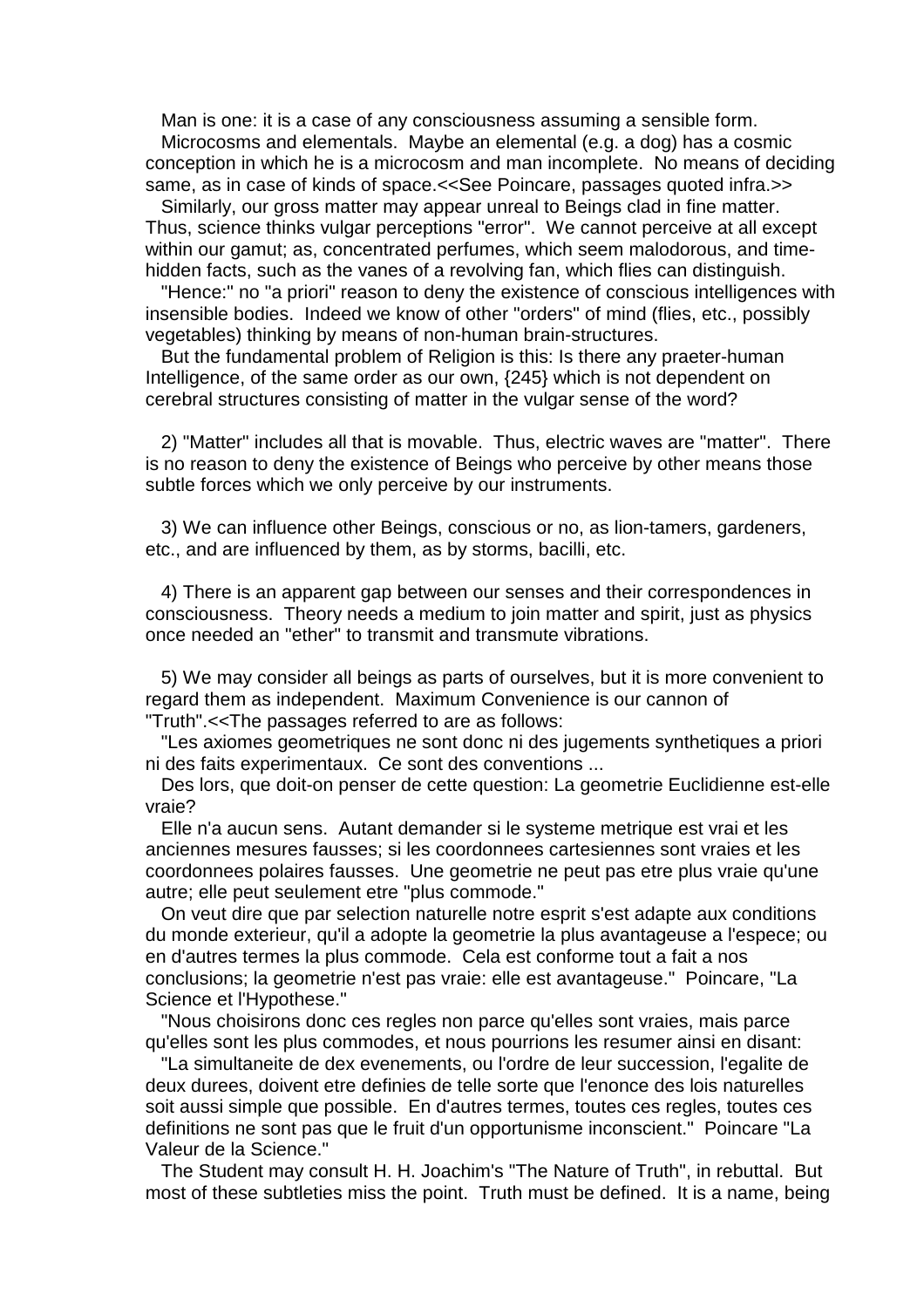a noun (nomen); and all names are human symbols of things. Now Truth is the power to arouse a certain reaction ("assent") in a man, under certain conditions: ("greenness", weight, all other qualities, are also powers). It exists in the object, whether latent or manifest; so experiencing both does and does not alter the facts. This is Solipsism, because we can only be conscious of our own consciousness; yet it is not Solipsism, because our consciousness tells us that its changes are due to the impact of an external force. Newton's First Law makes this a matter of definition.

 "What is truth?", beyond this, inquires into the nature of this power. It is inherent in all things, since all possible propositions, or their contradictories, can be affirmed as true. Its condition is identity of form (or structure) of the Monads involved.

It requires a quality of mind beyond the "normal" to appreciate 0 Degree  $= X$ , etc., directly, just as H. H. Joachim's reasoning demands a point-of-view beyond that of the Bushman.>> We may thus refer {246} psychical phenomena to the intention of "Astral" Beings, without committing ourselves to any theory. Coherence is the sole quality demanded of us.

 6) Magick enables us to receive sensible impressions of worlds other than the "physical" universe (as generally understood by profane science). These worlds have their own laws; their inhabitants are often of quasi-human intelligence; there is a definite set of relations between certain "ideas" of ours, and their expressions, and certain types of phenomena. (Thus symbols, the Qabalah, etc. enable us to communicate with whom we choose.)

 7) "Astral" Beings possess knowledge and power of a different kind from our own; their "universe" is presumably of a different kind from ours, in some respects. (Our idea "bone" is not the same as a dog's; a short-sighted man sees things differently to one of normal vision.) It is more convenient to assume the objective existence of an "Angel" who gives us new knowledge than to allege that our invocation has awakened a supernormal power in ourselves. Such incidents as "Calderazzo"<<See the story, infra, about the origin of Book 4.>> and "Jacob"<<See the story, infra, about Amalantra.>> make this more cogent. {247}

 8) The Qabalah maps ourselves by means of a convention. Every aspect of every object may thus be referred to the Tree of Life, and evoked by using the proper keys.

 9) Time and Space are forms by which we obtain (distorted) images of Ideas. Our measures of Time and Space<<See Poincare's essay on the Nature of Space, as an idea invented by ourselves to measure the result of, and explain, our muscular movements.>> are crude conventions, and differ widely for different Beings. (Hashish shows how the same mind may vary.)

 10) We may admit that any aspect of any object or idea may be presented to us in a symbolic form, whose relation to its Being is irrational. (Thus, there is no rational link between seeing a bell struck and hearing its chime. Our notion of "bell" is no more than a personification of its impressions on our senses. And our wit and power to make a bell "to order" imply a series of correspondences between various orders of nature precisely analogous to Magick, when we obtain a Vision of Beauty by the use of certain colours, forms, sounds, etc.)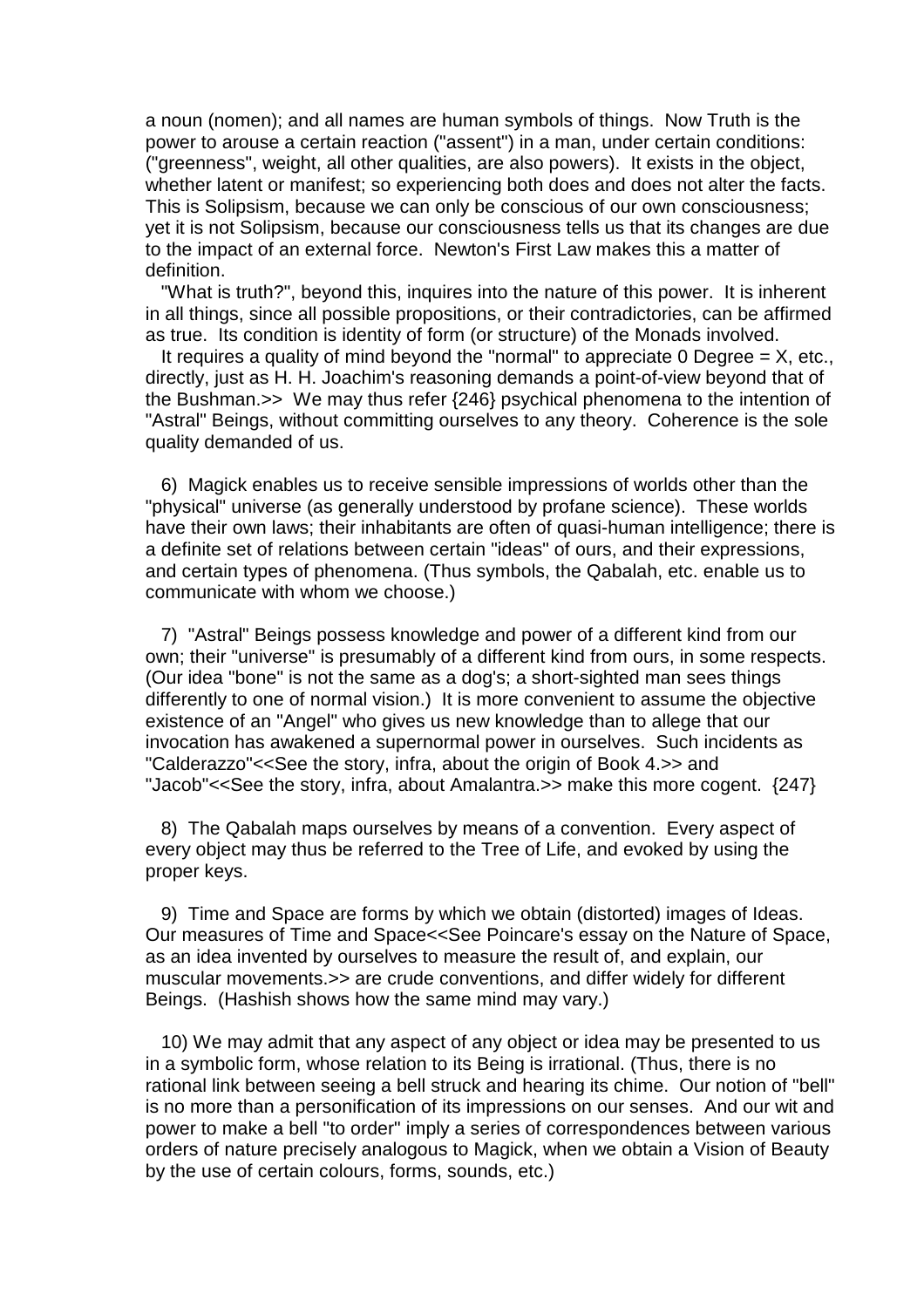11) "Astral" Beings may thus be defined in the same way as "material objects"; they are the Unknown Causes of various observed effects. They may be of any order of existence. We give a physical form and name to a bell but not to its tone, though in each case we know nothing but our own impressions. But we record musical sounds by a special convention. We may therefore call a certain set of qualities "Ratziel", or describe an impression as "Saturnian" without pretending to know what anything is in itself. All we need is to know how to cast a bell that will please our ears, or how to evoke a "spirit" that will tell us things that are hidden from our intellectual faculties.

 12) (a) Every object soever may be considered as possessed of an "Astral shape", sensible to our subtle perceptions. This "astral shape" is to its material basis as our human character is to our physical appearance. We may imagine this astral shape: e.g. we may "see" a jar of opium as a soft seductive woman with a cruel smile, just as we see in the face of a cunning and dishonest man the features of some animal, such as a fox. {248}

 (b) We may select any particular property of any object, and give it an astral shape. Thus, we may take the tricky perils of a mountain, and personify them as "trolls", or the destructive energies of the simoom, as "Jinn".

 (c) We may analyse any of these symbols, obtaining a finer form; thus the "spirit" contains an "angel", the angel an "archangel", etc.

 (d) We may synthesize any set of symbols, obtaining a more general form. Thus we may group various types of earth-spirit as gnomes.

(e) All these may be attributed to the Tree of Life, and dealt with accordingly.

 (f) The Magician may prepare a sensible body for any of these symbols, and evoke them by the proper rites.

 13) The "reality" or "objectivity" of these symbols is not pertinent to the discussion. The ideas of X to the 4 power and Sq.Rt.of subscript -1 have proved useful to the progress of mathematical advance toward Truth; it is no odds whether a Fourth Dimension "exists", or whether Sq.Rt.of subscript -1 has "meaning" in the sense that Sq.Rt.of subscript 4 has, the number of units in the side of a square of 4 units.

 The Astral Plane --- real or imaginary --- is a danger to anybody who takes it without the grain of salt contained in the Wisdom of the above point of view; who violates its laws either wilfully, carelessly, ignorantly, or by presuming that their psychological character differentiates them from physical laws in the narrower sense; or who abdicates his autonomy, on the ground that the subtler nature of astral phenomena guarantees their authority and integrity.

 (14) The variety of the general character of the "planes" of being is indefinitely large. But there are several main types of symbolism corresponding to the forms of plastic presentation established by the minds of Mankind. Each such "plane" has its special appearances, inhabitants, and laws --- special cases of the general proposition. Notable among these are the "Egyptian" plane, which conforms with the ideas and methods of magick once in vogue in the Nile valley; the "Celtic" plane, close akin to {249} "Fairyland", with a Pagan Pantheism as its keynote, sometimes concealed by Christian nomenclature: the "Alchemical" plane, where the Great Work is often presented under the form of symbolically constructed landscapes occupied by quasi-heraldic animals and human types hieroglyphically distinguished, who carry on the mysterious operations of the Hermetic Art.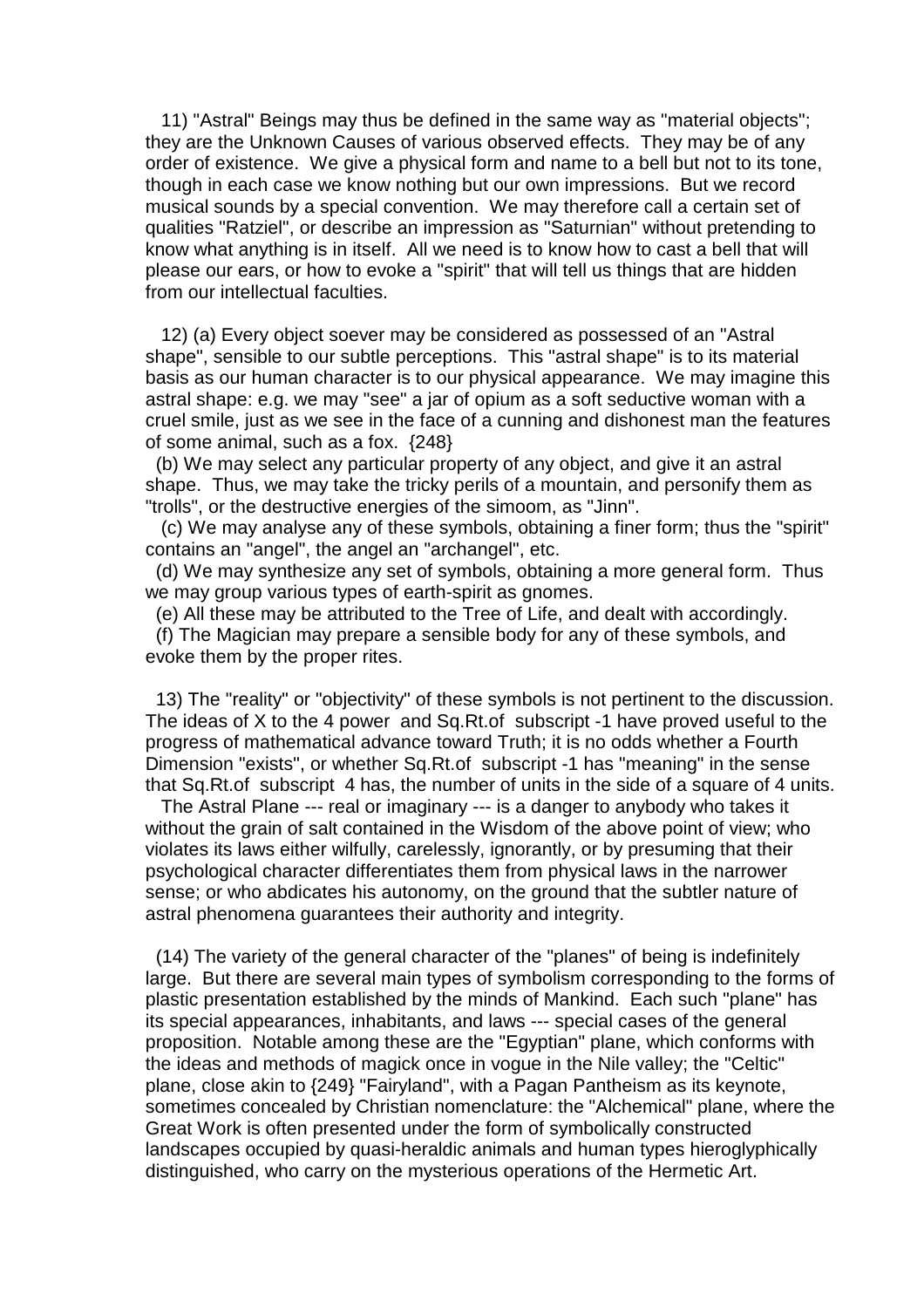There are also "planes" of Parable, of Fable, and of Folk-lore; in short, every country, creed, and literature has given its characteristic mode of presentation to some "plane" or other.

 But there are "planes" proper to every clairvoyant who explores the Astral Light without prejudice; in such case, things assume the form of his own mind, and his perception will be clear in proportion to his personal purity.

 On the higher planes, the diversity of form, due to grossness, tends to disappear. Thus, the Astral Vision of "Isis" is utterly unlike that of "Kali". The one is of Motherhood and Wisdom, ineffably candid, clear, and loving; the other of Murder and madness, blood-intoxicated, lust-befogged, and cruel. The sole link is the Woman-symbol. But whoso makes Samadhi on Kali obtains the self-same Illumination as if it had been Isis; for in both cases he attains identity with the Quintessence of the Woman-Idea, untrammelled by the qualities with which the dwellers by the Nile and the Ganges respectively disguised it.

 Thus, in low grades of initiation, dogmatic quarrels are inflamed by astral experience; as when Saint John distinguishes between the Whore BABALON and the Woman clothed with the Sun, between the Lamb that was slain and the Beast 666 whose deadly wound was healed; nor understands that Satan, the Old Serpent, in the Abyss, the Lake of Fire and Sulphur, is the Sun-Father, the vibration of Life, Lord of Infinite Space that flames with His Consuming Energy, and is also that throned Light whose Spirit is suffused throughout the City of Jewels.

 Each "plane" is a veil of the one above it; the original individual Ideas become diversified as they express their elements. Two men with almost identical ideas on a subject would write two totally different treatises upon it.

 15) The general control of the Astral Plane, the ability to find {250} one's way about it, to penetrate such sanctuaries as are guarded from the profane, to make such relations with its inhabitants as may avail to acquire knowledge and power, or to command service; all this is a question of the general Magical attainment of the student.

 He must be absolutely at ease in his Body of Light, and have made it invulnerable. He must be adept in assuming all God-forms, in using all weapons, sigils, gestures, words, and signs. He must be familiar with the names and numbers pertinent to the work in hand. He must be alert, sensitive, and ready to exert his authority; yet courteous, gracious, patient, and sympathetic.

16) There are two opposite methods of exploring the Astral Plane.

 (a). One may take some actual object in Nature, and analyse it by evoking its astral form, thus bringing it into knowledge and under control by applying the keys of the Qabalah and of Magick.

 (b). One may proceed by invoking the required idea, and giving body to the same by attracting to it the corresponding elements in Nature.

 17) Every Magician possesses an Astral Universe peculiar to himself, just as no man's experience of the world is coterminous with that of another. There will be a general agreement on the main points, of course; and so the Master Therion is able to describe the principal properties of these "planes", and their laws, just as he might write a geography giving an account of the Five Continents, the Oceans and Seas, the most notable mountains and rivers; he could not pretend to put forth the whole knowledge that any one peasant possesses in respect of his district. But, to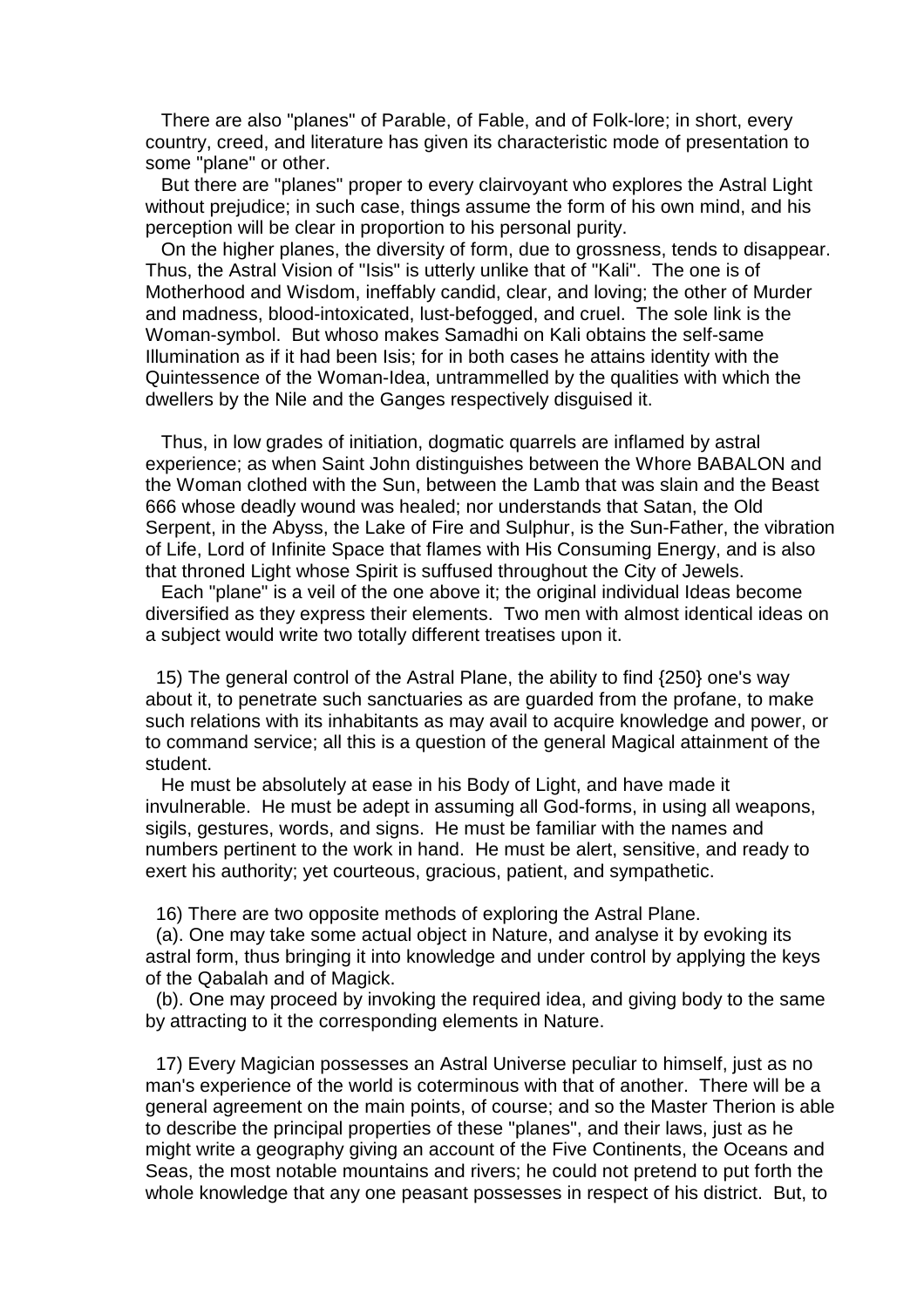the peasant, these petty details are precisely the most important items in his daily life. Likewise, the Magician will be grateful to the Master Therion for the Compass that guides him at night, the Map that extends his comprehension of his country, and shows him how best he may travel afield, the advice as to Sandals and Staff that make surer his feet, and the Book that tells him how, splitting open his rocks with an Hammer, he may be master of their Virgin Gold. But he will understand that his own {251} career on earth is his kingdom, that even the Master Therion is no more than a fellow man in another valley, and that he must explore and exploit his own inheritance with his own eyes and hands.

 The Magician must not accept the Master Therion's account of the Astral Plane, His Qabalistic discoveries, His instructions in Magick. They may be correct in the main for most men; yet they cannot be wholly true for any save Him, even as no two artists can make identical pictures of the same subject.

 More, even in fundamentals, though these things be Truth for all Mankind, as we carelessly say, any one particular Magician may be the one man for whom they are false. May not the flag that seems red to ten thousand seem green to some one other? Then, every man and every woman being a Star, that which is green to him is verily green; if he consent to the crowd and call it red, hath he not broken the Staff of Truth that he leaneth upon?

 Each and every man therefore that will be a Magician must explore the Universe for himself. This is pre-eminently the case in the matter of the Astral Plane, because the symbols are so sensitive. Nothing is easier than to suggest visions, or to fashion phantasms to suit one's ideas. It is obviously impossible to communicate with an independent intelligence --- the one real object of astral research --- if one allows one's imagination to surround one with courtiers of one's own creation. If one expects one's visions to resemble those of the Master Therion, they are only too likely to do so; and if one's respect for Him induces one to accept such visions as authentic, one is being false to one's soul; the visions themselves will avenge it. The true Guide being gone, the seer will stray into a wilderness of terror where he is tricked and tortured; he will invoke his idol the Master Therion, and fashion in His image a frightful phantasm who will mock him in his misery, until his mind stagger and fall; and, Madness swooping upon his carrion, blast his eyes with the horror of seeing his Master dissolve into that appalling hallucination, the "Vision of THE DEMON CROWLEY!"

 Remember, then, always, but especially when dealing with the Astral Plane, that man's breath stirs the Feather of Truth. What {252} one sees and hears is "real" in its way, whether it be itself, or distorted by one's desires, or created by one's personality. There is no touchstone of truth: the authentic Nakhiel is indistinguishable from the image of the Magician's private idea of Nakhiel, so far as he is concerned. The stronger one is to create, the more readily the Astral Light responds, and coagulates creatures of this kind. Not that such creation is necessarily an error; but it is another branch of one's Work. One cannot obtain outside help from inside sources. One must use precautions similar to those recommended in the chapter of Divination.

 The Magician may go on for a long time being fooled and flattered by the Astrals that he has himself modified or manufactured. Their natural subservience to himself will please him, poor ape!

 They will pretend to show him marvellous mysteries, pageants of beauty and wonder unspeakably splendid; he will incline to accept them as true, for the very reason that they are images of himself idealized by the imagination.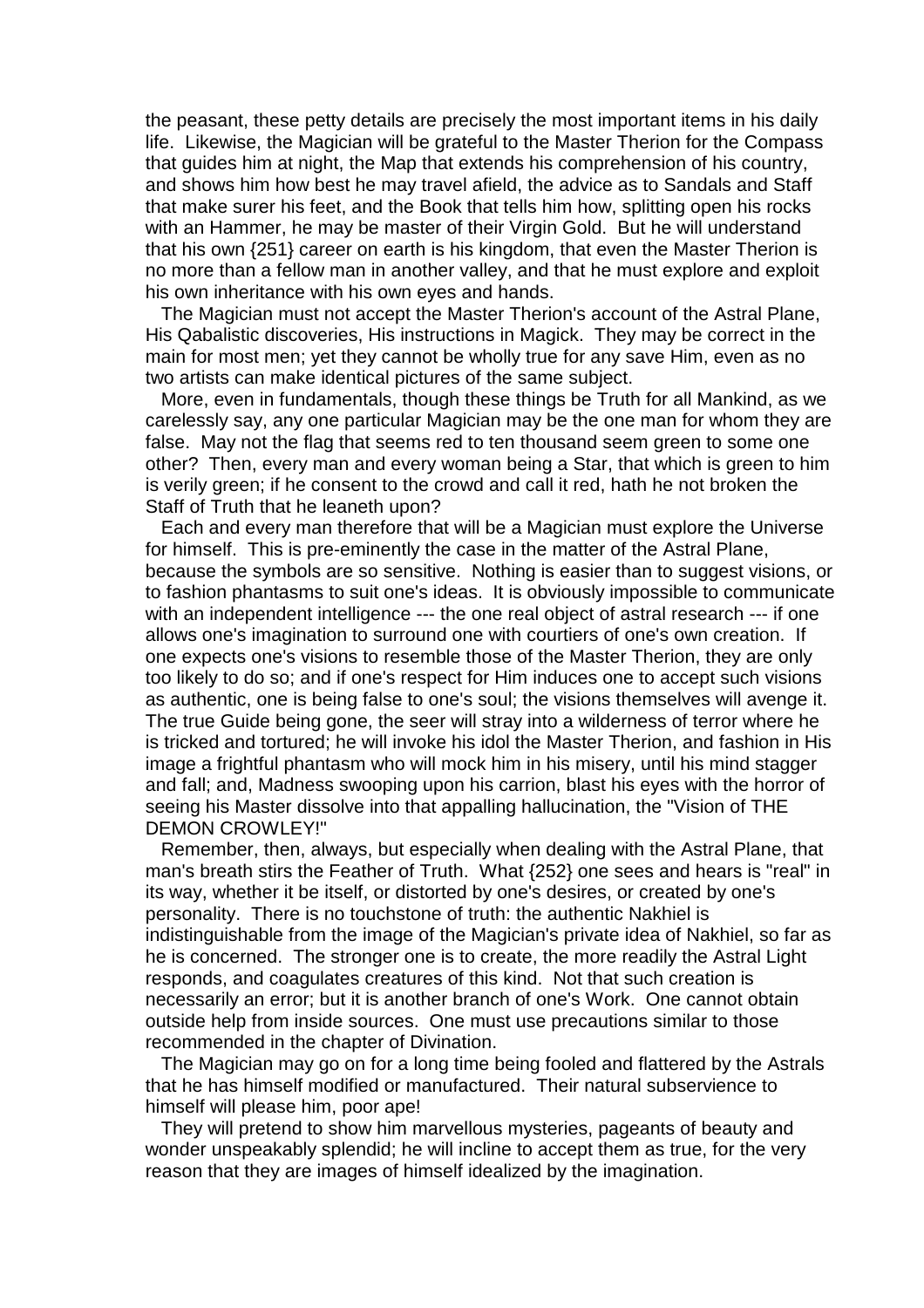But his real progress will stop dead. These phantasms will prevent him from coming into contact with independent intelligences, from whom alone he can learn anything new.

 He will become increasingly interested in himself, imagine himself to be attaining one initiation after another. His Ego will expand unchecked, till he seem to himself to have heaven at his feet. Yet all this will be nothing but his fool's face of Narcissus smirking up from the pool that will drown him.

 Error of this kind on the Astral Plane --- in quite ordinary visions with no apparent moral import --- may lead to the most serious mischief. Firstly, mistakes mislead; to pollute one's view of Jupiter by permitting the influence of Venus to distort it may end in finding oneself at odds with Jupiter, later on, in some crisis of one's work.

 Secondly, the habit of making mistakes and leaving them uncorrected grows upon one. He who begins by "spelling Jeheshua with a 'Resh'" may end by writing the name of the Dweller on the Threshold by mistake for that of his Angel. {253}

 Lastly, Magick is a Pyramid, built layer by layer. The work of the Body of Light -- with the technique of Yoga --- is the foundation of the whole. One's apprehension of the Astral Plane must be accurate, for Angels, Archangels, and Gods are derived therefrom by analysis. One must have pure materials if one wishes to brew pure beer.

 If one have an incomplete and incorrect view of the universe, how can one find out its laws?

 Thus, original omission or error tends to extend to the higher planes. Suppose a Magician, invoking Sol, were persuaded by a plausible spirit of Saturn that he was the Solar Intelligence required, and bade him eschew human love if he would attain to the Knowledge and Conversation of his Holy Guardian Angel; and suppose that his will, and that Angel's nature, were such that the Crux of their Formula was Lyrical Exaltation!

 Apart from the regular tests --- made at the time --- of the integrity of any spirit, the Magician must make a careful record of every vision, omitting no detail; he must then make sure that it tallies in every point with the correspondences in Book 777 and in Liber D. Should he find (for instance) that, having invoked Mercury, his vision contains names whose numbers are Martial, or elements proper to Pisces, let him set himself most earnestly to discover the source of error, to correct it, and to prevent its recurrence.

 But these tests, as implied above, will not serve to detect personation by selfsuggested phantasms. Unless one's aura be a welter of muddled symbols beyond recognition, the more autohypnotic the vision is, the more smoothly it satisfies the seer's standards. There is nothing to puzzle him or oppose him; so he spins out his story with careless contempt of criticism. He can always prove himself right; the Qabalah can always be stretched; and Red being so nearly Orange, which is really a shade of Yellow, and Yellow a component of Green which merges into Blue, what harm if a Fiend in Vermilion appears instead of an Angel in Azure?

 The true, the final test, of the Truth of one's visions is their Value. The most glorious experience on the Astral plane, let it dazzle and thrill as it may, is not necessarily in accordance with {254} the True Will of the seer; if not, though it be never so true objectively, it is not true for him, because not useful for him. (Said we not a while ago that Truth was no more than the Most Convenient Manner of Statement?)

 It may intoxicate and exalt the Seer, it may inspire and fortify him in every way, it may throw light upon most holy mysteries, yet withal be no more than an interpretation of the individual to himself, the formula not of Abraham but of Onan.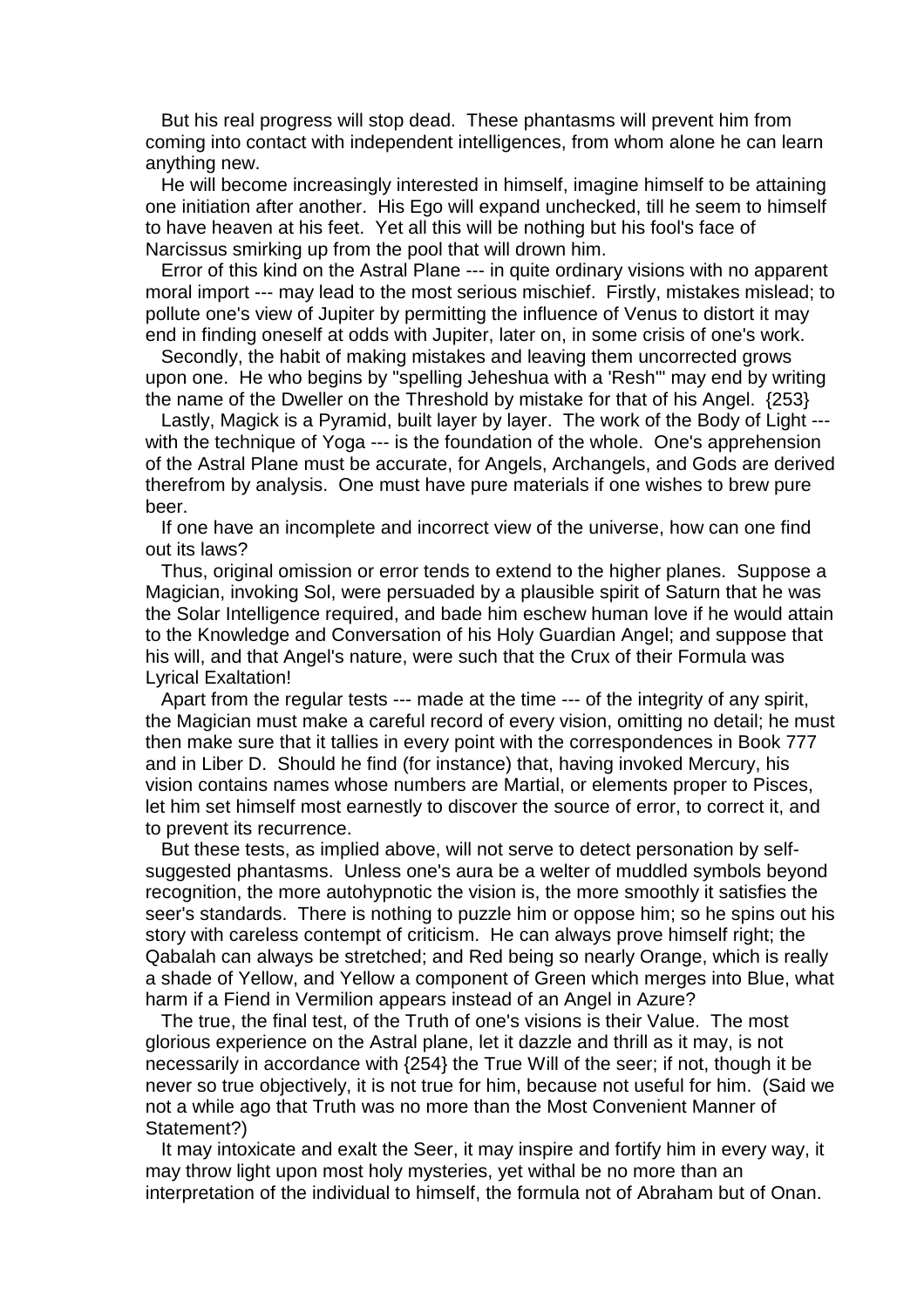These plastic "Portraits of the Artist as a Young Man" are well enough for those who have heard "Know Thyself". They are necessary, even, to assist that analysis of one's nature which the Probationer of A.'. A.'. is sworn to accomplish. But "Love is the law, love under will." And Our Lady Nuit is "... divided for love's sake, for the chance of union." These mirror-mirages are therefore not Works of Magick, according to the Law of Thelema: the true Magick of Horus requires the passionate union of opposites.

 Now the proof that one is in contact with an independent entity depends on a sensation which ought to be unmistakeable if one is in good health. One ought not to be liable to mistake one's own sensible impressions for somebody else's! It is only Man's incurable vanity that makes the Astral "Strayed Reveller" or the mystic confuse his own drunken babble with the voice of the Most High.

 The essence of the right sensation consists in recognition of the reality of the other Being. There will be as a rule some element of hostility, even when the reaction is sympathetic. One's "soul-mate" (even) is not thought of as oneself, at first contact.

 One must therefore insist that any real appearance of the Astral Plane gives the sensation of meeting a stranger. One must accept it as independent, be it Archangel or Elf, and measure one's own reaction to it. One must learn from it, though one despise it; and love it, however one loathe it.

 One must realize, on writing up the record, that the meeting has effected a definite change in oneself. One must have known and felt something alien, and not merely tried on a new dress. {255}

 There must always be some slight pang of pain in a true Astral Vision; it hurts the Self to have to admit the existence of a not-Self; and it taxes the brain to register a new thought. This is true at the first touch, even when exaltation and stimulation result from the joy of making an agreeable contact.

 There is a deeper effect of right reaction to a strange Self: the impact invariable tends to break up some complex in the Seer. The class of ideas concerned has always been tied up, labelled, and put away. It is now necessary to unpack it, and rearrange its contents. At least, the annoyance is like that of a man who has locked and strapped his bag for a journey, and then finds that he has forgotten his pyjamas. At most, it may revolutionise his ideas of the business, like an old bachelor with settled plans of life who meets a girl once too often.

 Any really first-class Astral Vision, even on low planes, should therefore both instruct the Seer, and prepare him for Initiation. Those failing to pass this test are to be classed as "practice".

 One last observation seems fit. We must not assert the "reality" or "objectivity" of an Astral Being on no better evidence than the subjective sensation of its independent existence. We must insist on proof patient to all qualified observers if we are to establish the major premiss of Religion: that there exists a Conscious Intelligence independent of brain and nerve as we know them. If it have also Power, so much the better. But we already know of inorganic forces; we have no evidence of inorganic conscious Mind.

 How can the Astral Plane help us here? It is not enough to prove, as we easily do, the correspondences between Invocation and Apparition<<The Master Therion's regular test is to write the name of a Force on a card, and conceal it; invoke that Force secretly, send His pupil on the Astral Plane, and make him attribute his vision to some Force. The pupil then looks at the card; the Force he has named is that written upon it.>>. We must exclude concidence<<The most famous novel of Fielding is called "Tom Jones". It happened that FRATER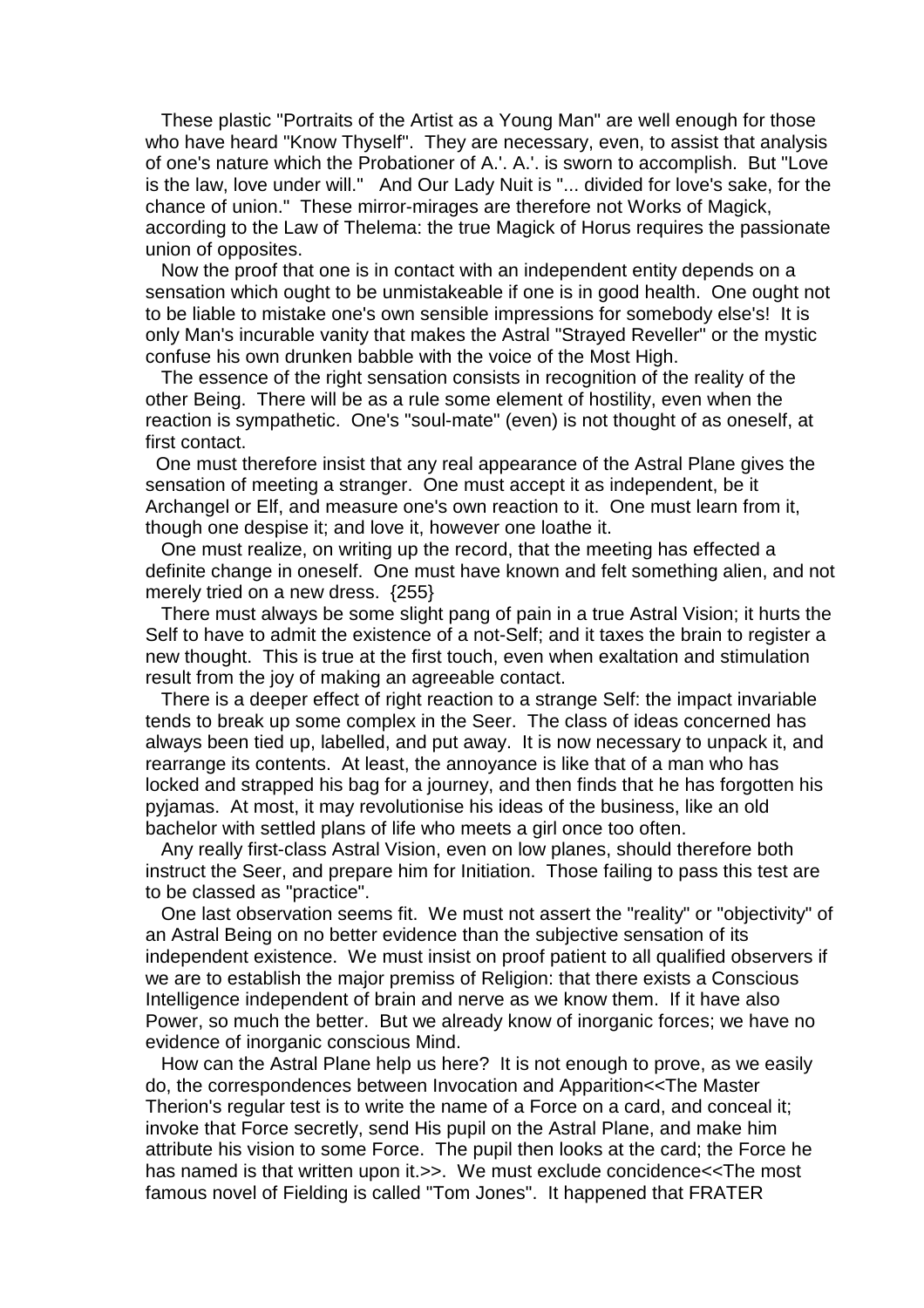PERDURABO was staying in an hotel in London. He telephoned a friend named Fielding at the latter's house, and was answered by Mr. Fielding's secretary, who said that his employer had left the house a few minutes previously, and could only be reached by telephoning a certain office in the City at between 11 o'clock and a quarter past. FRATER PERDURABO had an appointment at 11 o'clock with a music-hall star, the place being the entrance to a theatre. In order to remind himself, he made a mental note that as soon as he saw the lady, he would raise his hand and say, before greeting her: "Remind me that I must telephone at once to Fielding", when he met her. He did this, and she advanced toward Him with the same gesture, and said in the same breath, "Remind me that I have to telephone to Tom Jones" --- the name of a music-hall agent employed by her.

 It will be seen that there is here no question of any connection between the elements of the coincidence. If a similar occurrence had taken place in the course of communication with an alleged spirit, it would have been regarded as furnishing a very high degree of proof of the existence of an independent intelligence.

 To make this clear, let me substitute the terms of the equation. Suppose two independent mediums, A and B, were to receive respectively at the same moment two messages, the first; "Ask B who wrote Hamlet", the second: "Ask A the name of Shakespeare's most famous tragedy." The coincidence is here much simpler and less striking than the one recorded above, for there is no question of arriving at the identity by way of accidental synonyms concealing their rational connection. Yet most students of Occult phenomena would admit that there was a strong presumption that a single intelligence had deliberately devised the two messages as a means of proving his existence.>>, telepathy<<In "The International" of November, 1918, was published the conconclusion of an article called "The Revival of Magick" by the Master Therion. The last sentence reads: "Herein is Wisdom; let him that hath understanding count the number of the Beast; for it is the number of a man; and his number is six hundred and three score and six. GR:Tau-Omicron GR:Mu-Epsilon-Gamma-Alpha GR:Theta-Eta-Rho-Iota-Omicron-Nu the Great Wild Beast, has the value, according to the Greek system, of 666. It is, of course, the title of the Master Therion.

 The Master Therion was, about this time, in communication with an intelligence who gave the name of Amalantrah. On Sunday, February 24, 1918, at 9.30 p. m., The Master Therion asked Amalantrah if he could use the word GR:Theta-Eta-Rho-Iota-Omicron-Nu as if it were Hebrew, with the idea of getting further information as to the mystic meaning of the Word. The answer was "Yes". He then asked: "Am I to take the word

 GR:Theta-Eta-Rho-Iota-Omicron-Nu alone, or the three words GR:Tau-Omicron GR:Mu-Epsilon-Gamma-Alpha GR:Theta-Eta-Rho-Iota-Omicron-Nu?" The answer was to take the word GR:Theta-Eta-Rho-Iota-Omicron-Nu alone. The Master Therion then asked what Hebrew letters should be used to transliterate the Greek. The answer was: "Tau, Yod, Resh, Yod, Ayin, Nun", which adds to 740 or 1390, according as Nun is given its ordinary value of 50, or its value as the final letter of a word, 700. Neither of these numbers possessed any special significance to The Master Therion. He became very annoyed at Amalantrah's failure to be of use; so much so that the communications became confused, and the work had to be abandoned for that evening. He tried various other Hebrew spellings for the word GR:Theta-Eta-Rho-Iota-Omicron-Nu, but was unable to obtain anything of interest. This is rather remarkable, as it is nearly always possible to get more or less good results by trying various possibilities. For example, the O might be equally well Ayin, Vau or Aleph.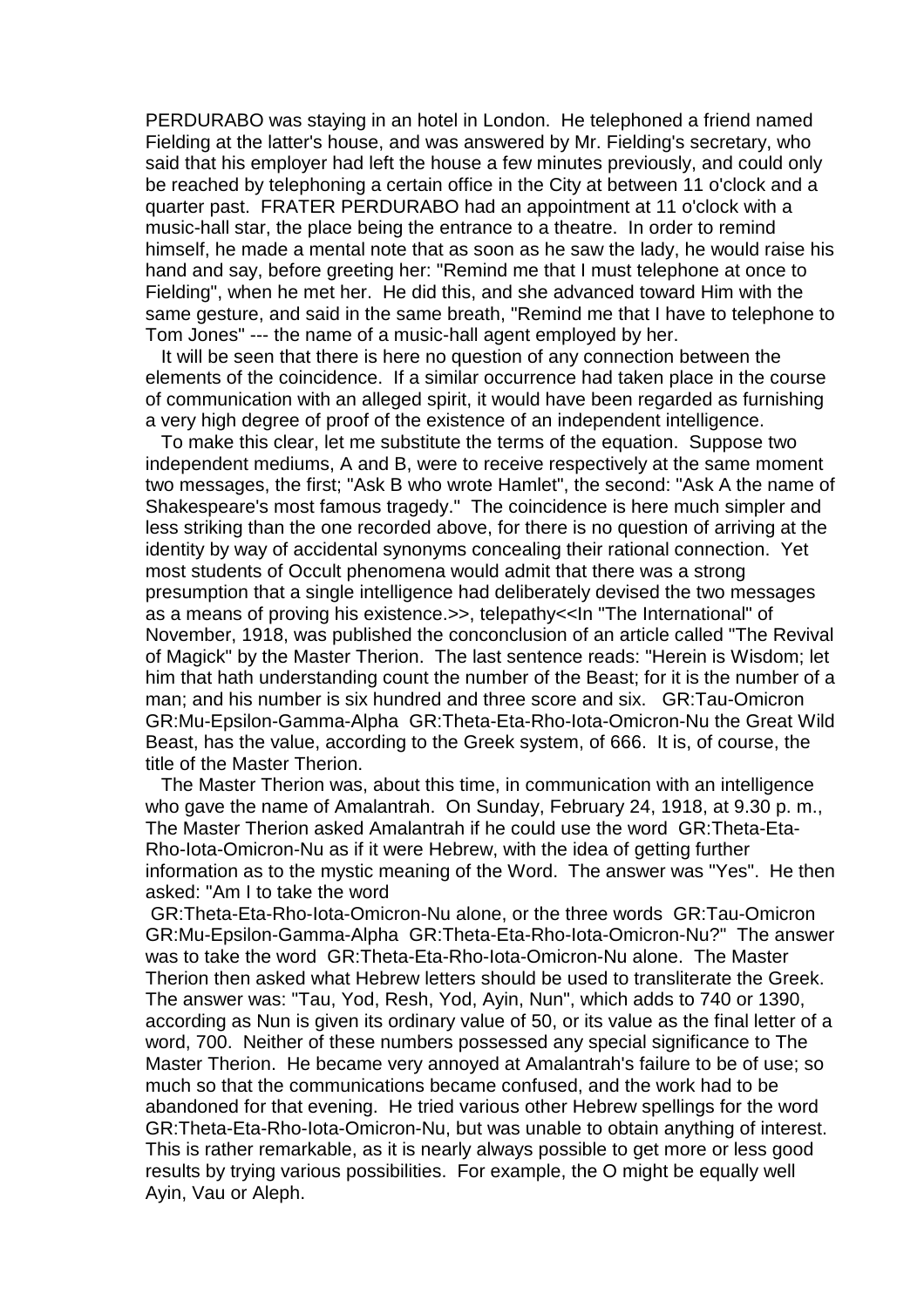On Monday morning, The Master Therion went to the office of "The International," of which he was editor. At this period there was a coal famine in New York, and it was forbidden to heat office buildings on Mondays. He merely took away his mail and went home. On Tuesday morning He found on his desk a letter which had arrived on Monday for the general editor, who had sent it across to Him for reply, as it concerned The Master Therion rather than himself. This letter had been written and posted on Sunday evening, at about the same time as the communication from Amalantrah. The letter ends as follows: "Please inform your readers that I, Samuel bar Aiwaz bie Yackou de Sherabad, have counted the number of the Beast, and it is the number of a man.

 HB:Nunfinal HB:Vau HB:Yod HB:Resh HB:Taw N O I R Th (Read from right to left) 50 6 10 200 400 ----------------------- 666

 Here, then, we see the most striking solution possible of the problem presented to Amalantrah. Observe that Amalantrah had refused to give the correct solution directly; as it would seem, in order to emphasize the remarkable character of the intervention of this Assyrian correspondent. Observe, too, that the latter was totally ignorant of the ordinary Qabalah, it being quite generally known that GR:Tau-Omicron GR:Mu-Epsilon-Gamma-Alpha-Theta-Eta-Rho-Iota-Omicron-Nu adds up to 666 in Greek. Observe, moreover, that nearly four months had passed since the problem was propounded in "The International?" The Assyrian lived some distance outside New York, and was an entire stranger to any of the staff of "The International." The evidence appears overwhelming for the existence of Amalantrah, that he was more expert in the Qabalah than The Master Therion himself, and that he was (further) possessed with the power to recall this fourmonths-old problem to the mind of an entirely unconnected stranger, causing him to communicate the correct answer at the same moment as the question was being asked many miles away.

 Coincidence, so completely adequate to explain the Fielding-Tom Jones incident, is utterly incompetent as an alternative theory. The directly purposeful character of the circumstances is undeniable; but if we are resolutely determined to deny the possibility of the existence of Amalantrah, which explains the whole affair so simply, we have still one resource. It involves difficulties which The Master Therion cannot conceive as less than those which encumber the other, but it is, at least, not entirely beyond possibility. This theory is telepathy. One may postulate that the solution of his problem existed in the subconscious mind of the Master Therion or in that of His seer, and that this solution was telepathically impressed upon the consciousness of the Assyrian so forcibly as to impel him to communicate it to the Master Therion's colleague on "The International." Apart from the general improbability of this hypothesis, it is strange that if "Amalantrah" were really the subconscious mind of the seer, he should have given a wrong orthography. His doing so (if he knew the correct spelling) is only explicable by his wish not to take the edge off his plan for making the Assyrian's letter a fulminating revelation of his existence, as would have happened if the secret had been prematurely disclosed.

 The case is here cited in order to illustrate the extreme care which ought to be taken in excluding all alternative hypotheses before admitting the existence of disembodied intelligences. It may be mentioned, however, that in this particular case there are numerous other incidents which make the telepathic theory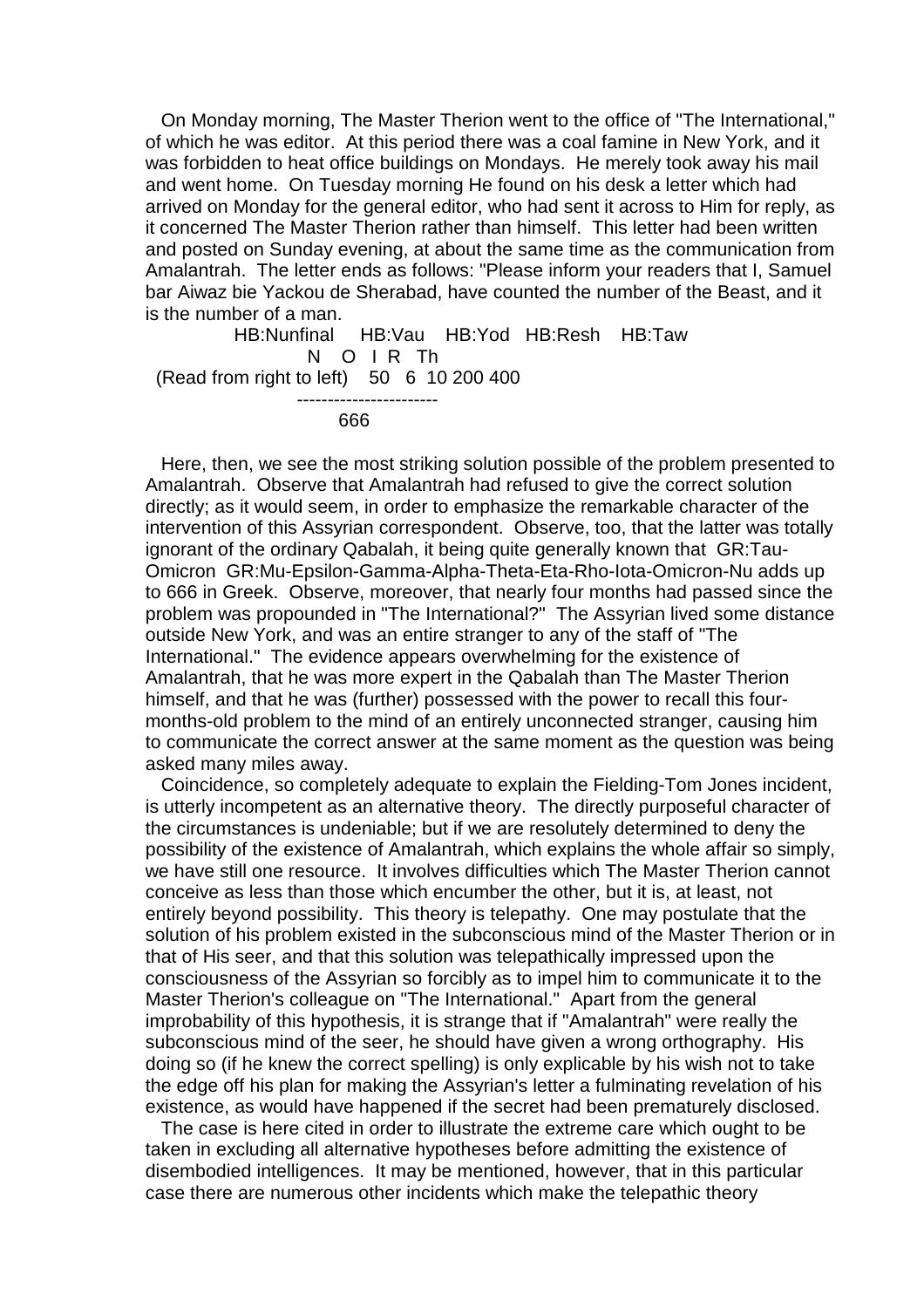untenable.>>, and subconscious knowledge.<<There is a well-known story quoted in several treatises of psychology in which the heroine is an ignorant English servant girl of quite inferior intelligence, and unacquainted with any language, even her own. In the course of a fever, she became delirious, and proceeded to reel off long passages of scholarly Hebrew. Investigations showed that in her first youth she had been for a time in the service of a Jewish Rabbi who had been accustomed to declaim his sermons in the hearing of the girl. Although attaching no meaning to the words, she had stored them mechanically in her subconscious memory, to be reproduced when the action of the fever excited the group of cells where they were recorded.>> Our praeter-human Intelligence {256} must convey a Truth not known to any human mind, past or present. Yet this Truth must be verifiable.

 There is but one document in the world which presents evidence that fully satisfies these conditions. This is

LIBER AL vel LEGIS

the Book of the Law.

of this New Aeon of Horus, the Crowned and Conquering Child, the Aeon whose Logos is THE BEAST 666, whose name in the Outer Order was FRATER PERDURABO.

 The nature of the proof of the separate existence of praeterhuman Intelligence, independent of bodily form, is extremely complicated. Its main divisions may be briefly enumerated. {257}

AIWAZ, the name of the Intelligence in question, proves:

 (a) His power to pre-arrange events unconnected with His scribe so that they should fit in with that scribe's private calculations.

 E.g. The Stele which reveals the Theogony of the Book was officially numbered 666, in the Boulak Museum. The scribe had adopted 666 as His magical number, many years previously. Again, the scribe's magical House, bought years earlier, had a name whose value was 418. The scribe had calculated 418 as the {258} number of the Great Work, in 1901 e.v. He only discovered that 418 was the number of his house in consequence of AIWAZ mentioning the fact.

 (b) His power to conceal a coherent system of numbers and letters in the text of a rapidly-written document, containing riddles and ciphers opening to a Master-Key unknown to the scribe, yet linked with his own system; this Key and its subordinates being moreover a comment on the text. {259}

 E.g. "The word of the Law is GR:Theta-Epsilon-Lambda-Eta-Mu-Alpha." (Will); this word has the value of 93.

 "Love is the law, love under will." Love, GR:Alpha-gamma-alpha-pi-eta, like GR:Theta-epsilon-lambda-eta-mu-alpha, adds to 93.

 AIWAZ itself adds to 93.<<This numeration was discovered years later. The question then arose out of consideration of this discovery through S. Jacobs: "Why is Aiwaz spelt Aiwass, not Aiwaz, in the Book of the Law?" In Greek GR:Alphaiota-digamma-alpha-sigma-sigma = 418. The author of the Book had concealed in His own name not one only but two numbers, those of supreme importance in the Book.>>

 This was all strange to the scribe; yet years later he discovered the "Lost Word" of one of his own Orders: it was 93 also.<<[WEH Note: This refers to the word of the IIIrd Degree of O.T.O., readers who may wish to acquire it may apply for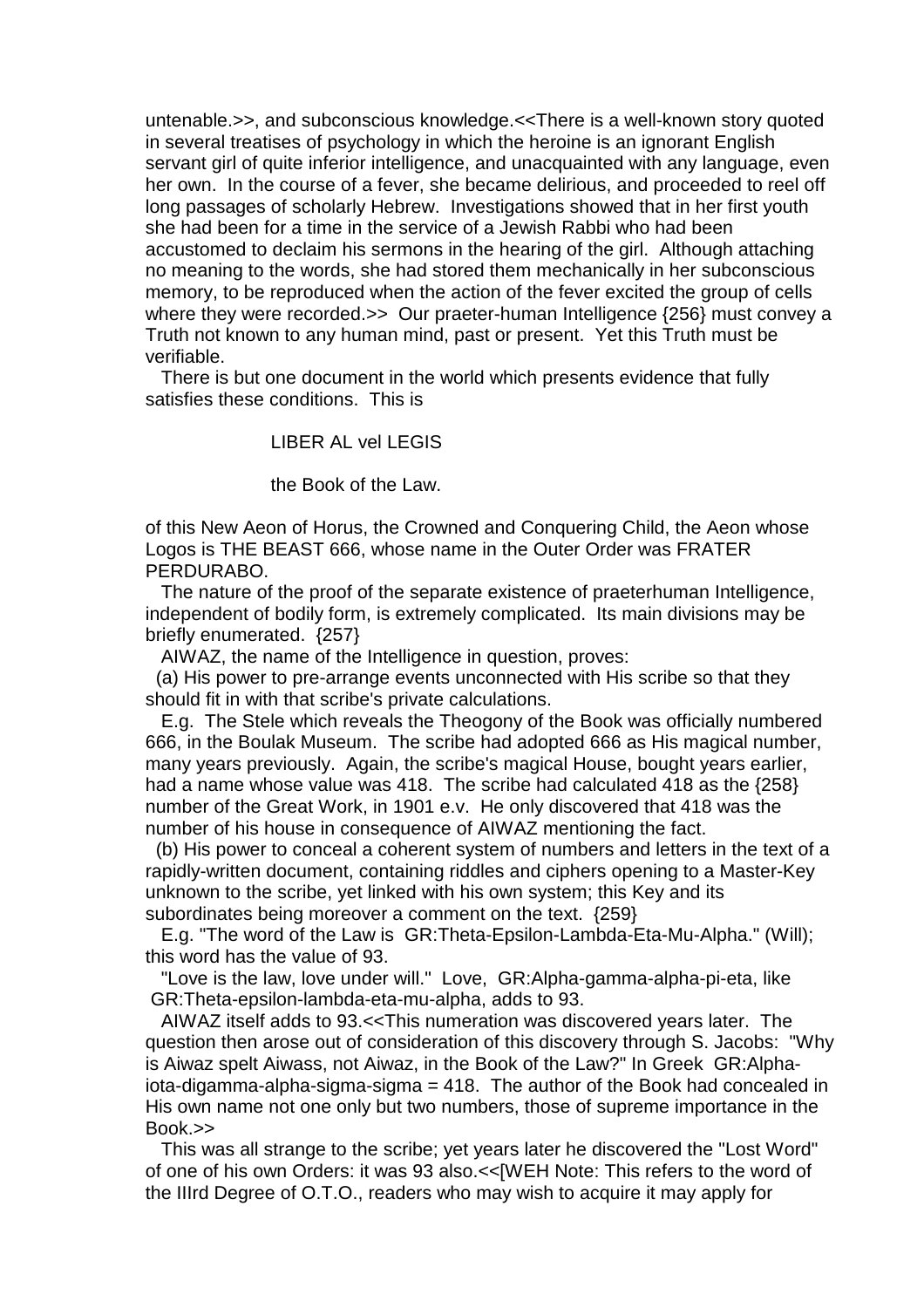initiation and work their way up through the Degrees. Ordo Templi Orientis, JAF Box 7666, New York, NY 10116, USA.]>>

 The Word of His most holy Order proved equally to count up {260} to 93.<<This list by no means exhausts the series. In particular, Frater Perdurabo discovered in 1923 that the Hebrew word for "to will" is also of the value of 93: and its special technical meanings throw yet further light on the meaning of GR:Theta-epsilonlambda-eta-mu-alpha as used by Aiwaz.

 {WEH NOTE: In this instance, Crowley refers not to the word of III Degree O.T.O., but to the Neophyte word of A.'. A.'..>> Now 93 is thrice 31; 31 is LA, "Not" and AL, "The" or "God"; these words run throughout the Book, giving a double meaning to many passages. A third 31 is the compound letter ShT, the two hieroglyphs of Sh and T (many centuries old) being pictures of the "Dramatis Personae" of the Book; and ShT being a haphazard line scrawled on the MS. touch letters which added to 418, valuing "this circle squared in its failure" as GR:pi correct to six places of decimals, etc.

 Again: "thou shalt know not"<<[WEH Note: It is remarkable that Crowley succeeds in blowing every quotation of "Liber AL" on this page. This despite the injunction of the Book itself: AL I,54: "Change not as much as the style of a letter; for behold! thou, o prophet, shalt not behold all these mysteries hidden therein." Crowley strongly resisted the idea that he could not understand all of the Book. In later life, he came to grudgingly accept this limitation. Also, Achad did not work out as his successor. Several of these mis-quotes relate to that belief. This particular mis-quote could come from as many as six points in the text, but here is no part of the text in which this quote appears exactly.]>>, meaning "thou shalt know LA"; and "he shall discover the Key of it all"<<[WEH Note: This misquote could be from AL III,47: "... Let him not seek to try: but one cometh after him, whence I say not, who shall discover the Key of it all....".]>>, "id est," the Key AL.

 (c) His power to combine subsequent events beyond the control of the scribe or his associates, so that they confirmed statements in the Book. Or, per contra, to predict such events.

 E.g. The first Scarlet Woman proved unworthy, and suffered the exact penalties predicted.

 Again, "one cometh after thee; he shall discover the key."<<[WEH Note: misquoted from AL II,76: "...There cometh one to follow thee: he shall expound it. ..."]>> This one was to be the "child" of the scribe, "and that strangely"<<[WEH Note: This time the misquote is in the style of the letters: AL III,47: "This book shall be translated into all tongues: but always with the original in the writing of the Beast; for in the chance shape of the letters and their position to one another: in these are mysteries that no Beast shall divine. Let him not seek to try: but one cometh after him, whence I say not, who shall discover the Key of it all. Then this line drawn is a key: then this circle squared in its failure is a key also. And Abrahadabra. It shall be his child & that strangely. Let him not seek after this; for thereby alone can he fall from it." --- interesting that these misquotes seem to hit verses that either appear to warn Crowley against misquoting or of his limits.]>>.

 Nine months after THE BEAST 666 had gotten a Magical "child" upon His concubine Jane Foster, a "Babe of the Abyss" was born, Frater Achad asserting his right to that grade, and thus "coming after" THE BEAST 666, who had been the last Adept to do so. And this "child" was definitely "one", since "one" is the meaning of his motto Achad. Finally, he did in fact "discover the key of it all"<<[WEH Note: see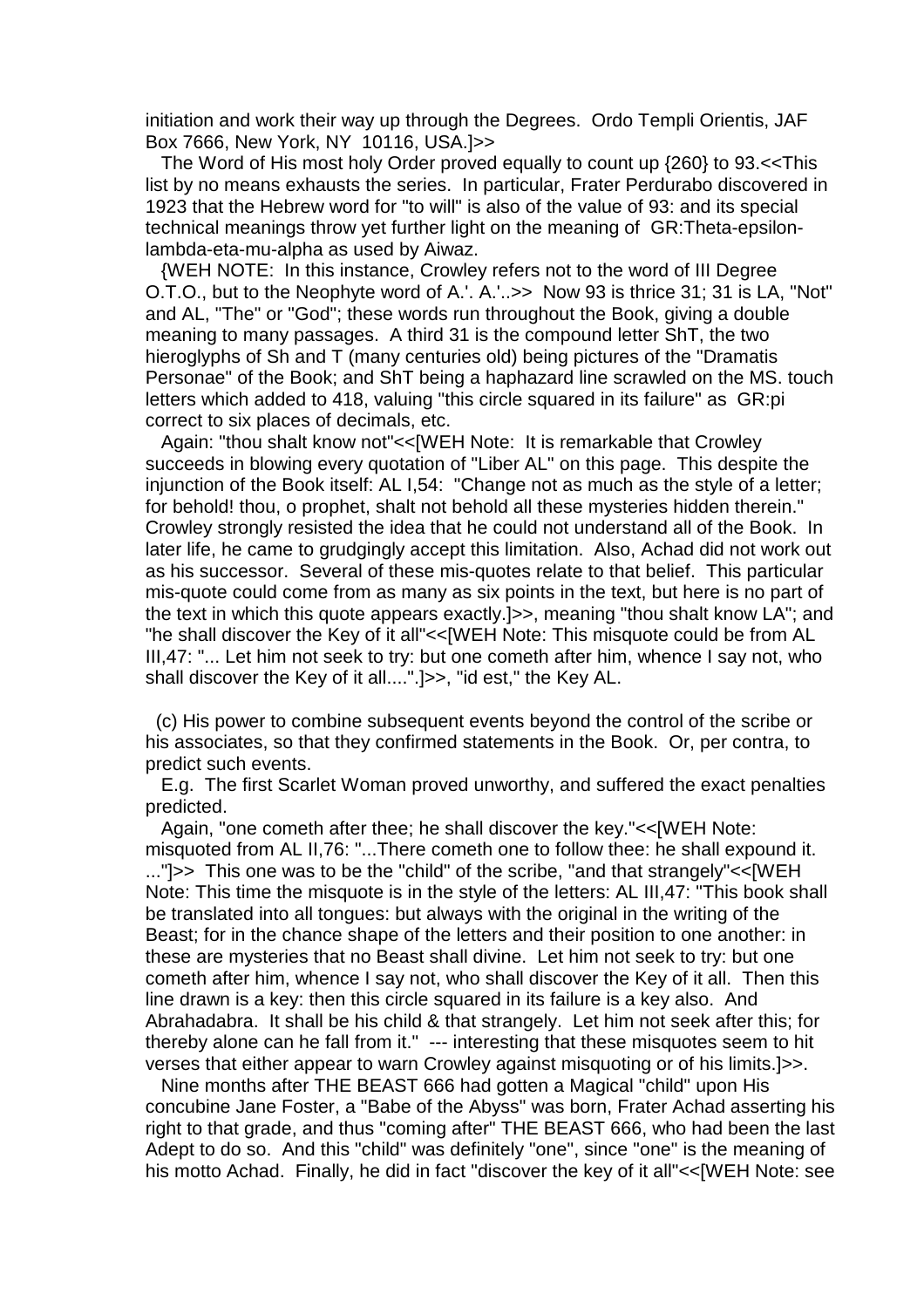the citation in an earlier note of mine. This time Crowley missed the "style of the letter" again.]>> after THE BEAST Himself had failed to do so in 14 years of study.

 (d) His power to conceive and express in concise terms true solutions of the main problems of the Universe.

 E.g. The formula of Nuith and Hadith explain Existence in the terms of Mathematical-Logical Philosophy, so as to satisfy the difficulties of reconciling Dualism, Monism and Nihilism; all {261} antinomies in all spheres; and the Original Perfection with the Manifest Imperfection of Things.

 Again "Do that thou wilt...", the most sublimely austere ethical precept ever uttered, despite its apparent licence, is seen on analysis to be indeed "...the whole of the Law.", the sole and sufficient warrant for human action, the self-evident Code of Righteousness, the identification of Fate with Freewill, and the end of the Civil War in Man's nature by appointing the Canon of Truth, the conformity of things with themselves, to determine his every act. "Do what thou wilt..." is to bid Stars to shine, Vines to bear grapes, Water to seek its level; man is the only being in Nature that has striven to set himself at odds with himself.

 (e) His power to interpret the Spirit of the New Aeon, the relapse into ruthless savagery of the most civilized races, at a time when war was discredited by most responsible men.

 (f) His power to comprehend and control these various orders of ideas and events, demonstrating thereby a mind and a means of action intelligible to, yet immensely above, all human capacity; to bind the whole into a compact cryptograph displaying mastery of English, of mathematical and philosophical conceptions, of poetic splendour and intense passion, while concealing in the letters and words a complex cipher involving the knowledge of facts never till than existing in any human mind, and depending on the control of the arm of the scribe, though He thought He was writing consciously from dictation; and to weave into a single pattern so many threads of proof of different orders that every type of mind, so it be but open and just, may be sure of the existence of AIWAZ as a being independent of body, conscious and individual, with a mind mightier than man's, and a power beyond man's set in motion by will.

In a word, the Book of the Law proves the prime postulate of Religion.

 The Magician may therefore be confident that Spiritual Beings exist, and seek the Knowledge and conversation of His own Holy Guardian Angel with the same ardour as that of FRATER PERDURABO when He abandoned all: love, wealth, rank, fame, to seek Him. Nay, this he must do or condemn himself to be {262} torn asunder by the Maenads of his insensate impulses; he hath no safety save he himself be Bacchus! Bacchus, divine and human! Bacchus, begotten on Semele of Zeus, the adulterous Lord of Thunder ravishing, brutally, his virginal victim! Bacchus, babe hidden from hate in the most holy of holies, the secret of thy sire, in the Channel of the Star-Spate, Whereof one Serpent is thy soul! Bacchus, twyformed, man-woman, Bacchus, whose innocence tames the Tiger, while yet thy horns drip blood upon thy mouth, and sharpen the merriment of wine to the madness of murder! Bacchus, Thy thyrsus oozes sap; thine ivy clings to it; thy Lionskin slips from thy sleek shoulders, slips from thy lissome loins; drunk on delight of the godly grape, thou knowest no more the burden of the body and the vexation of the spirit.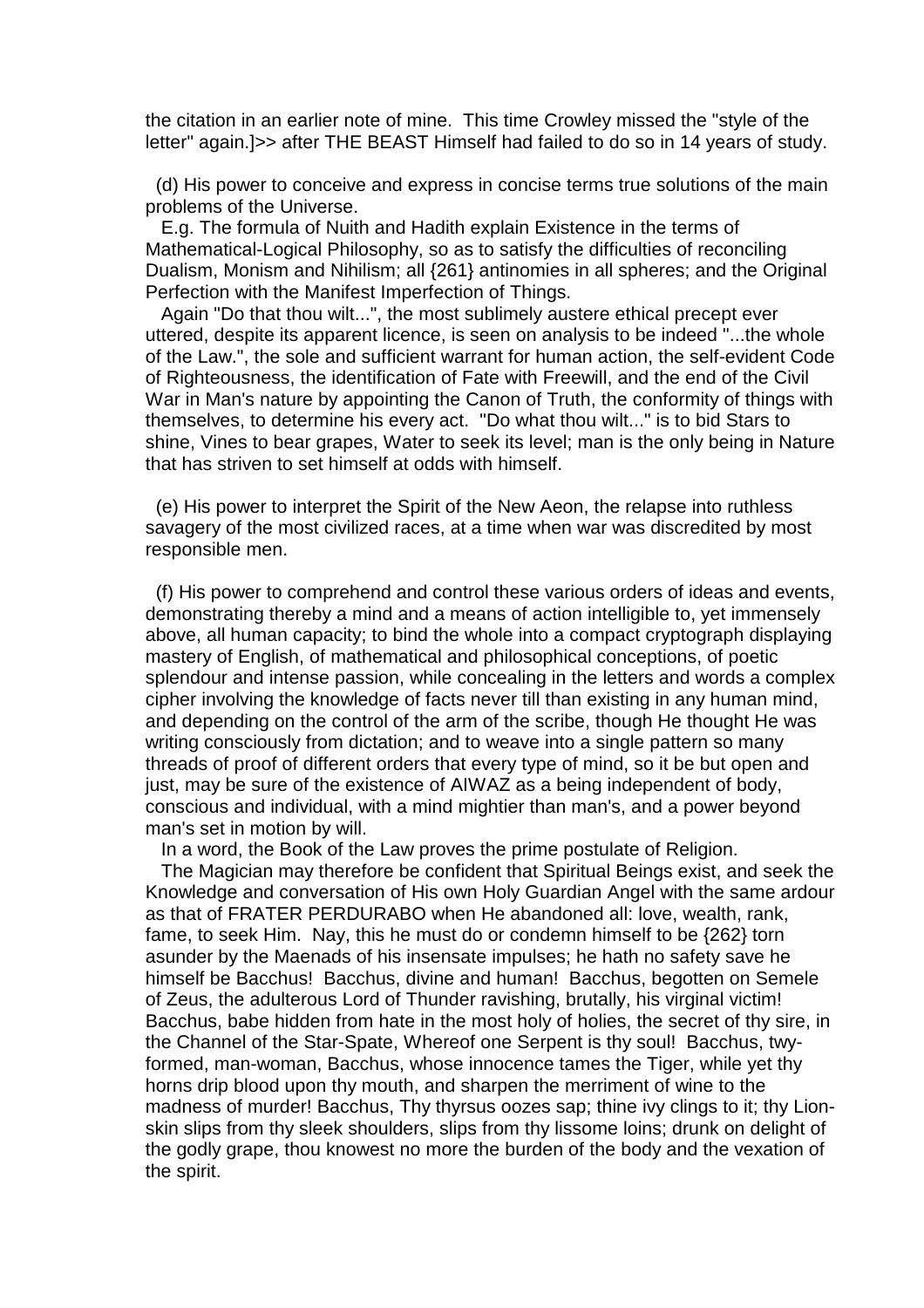Come, Bacchus, come thou hither, come out of the East; come out of the East, astride the Ass of Priapus! Come with thy revel of dancers and singers! Who followeth thee, forbearing to laugh and to leap? Come, in thy name Dionysus, that maidens be mated to God-head! Come, in thy name Iacchus, with thy mystical fan to winnow the air, each gust of thy Spirit inspiring our Soul, that we bear to thee Sons in Thine Image!

 Verily and Amen! Let not the Magician forget for a single second what is his one sole business. His uninitiated "self" (as he absurdly thinks it) is a mob of wild women, hysterical from uncomprehended and unstated animal instinct; they will tear Pentheus, the merely human king who presumes to repress them, into mere shreds of flesh; his own mother, Nature, the first to claw at his windpipe! None but Bacchus, the Holy Guardian Angel, hath grace to be God to this riot of maniacs; he alone can transform the disorderly rabble into a pageant of harmonious movements, tune their hyaena howls to the symphony of a paean, and their reasonless rage to self-controlled rapture. It is this Angel whose nature is doubly double, that He may partake of every sacrament. He is at once a God who is drunken with the wine of earth, and the mammal who quaffs the Blood of God to purge him of mortality. He is a woman as he accepts all impulses, are they not His? He is a man to stamp Himself upon whatever would hallow itself to Him. He wields the Wand, {263} with cone of pine and ivy tendrils; the Angel creates continually, wreathing His Will in clinging beauty, imperishably green.

 The Tiger, the symbol of the brutal passions of man, gambols about its master's heels; and He bestrides the Ass of Priapus; he makes his sexual force carry him whither He wills to go.

 Let the Magician therefore adventure himself upon the Astral Plane with the declared design to penetrate to a sanctuary of discarnate Beings such as are able to instruct and fortify him, also to prove their identity by testimony beyond rebuttal. All explanations other than these are of value only as extending and equilibrating Knowledge, or possibly as supplying Energy to such Magicians as may have found their way to the Sources of Strength. In all cases, naught is worth an obol save as it serve to help the One Great Work.

 He who would reach Intelligences of the type under discussion may expect extreme difficulty. The paths are guarded; there is a lion in the way. Technical expertness will not serve here; it is necessary to satisfy the Warders of one's right to enter the presence of the Master. Particular pledges may be demanded, ordeals imposed, and initiations conferred. These are most serious matters; the Body of Light must be fully adult, irrevocably fixed, or it will be disintegrated at the outset. But, being fit to pass through such experiences, it is bound utterly to its words and acts. It cannot even appear to break an oath, as its fleshly fellow may do.

 Such, then is a general description of the Astral Plane, and of the proper conduct of the Magician in his dealings therewith.

-----------

{264}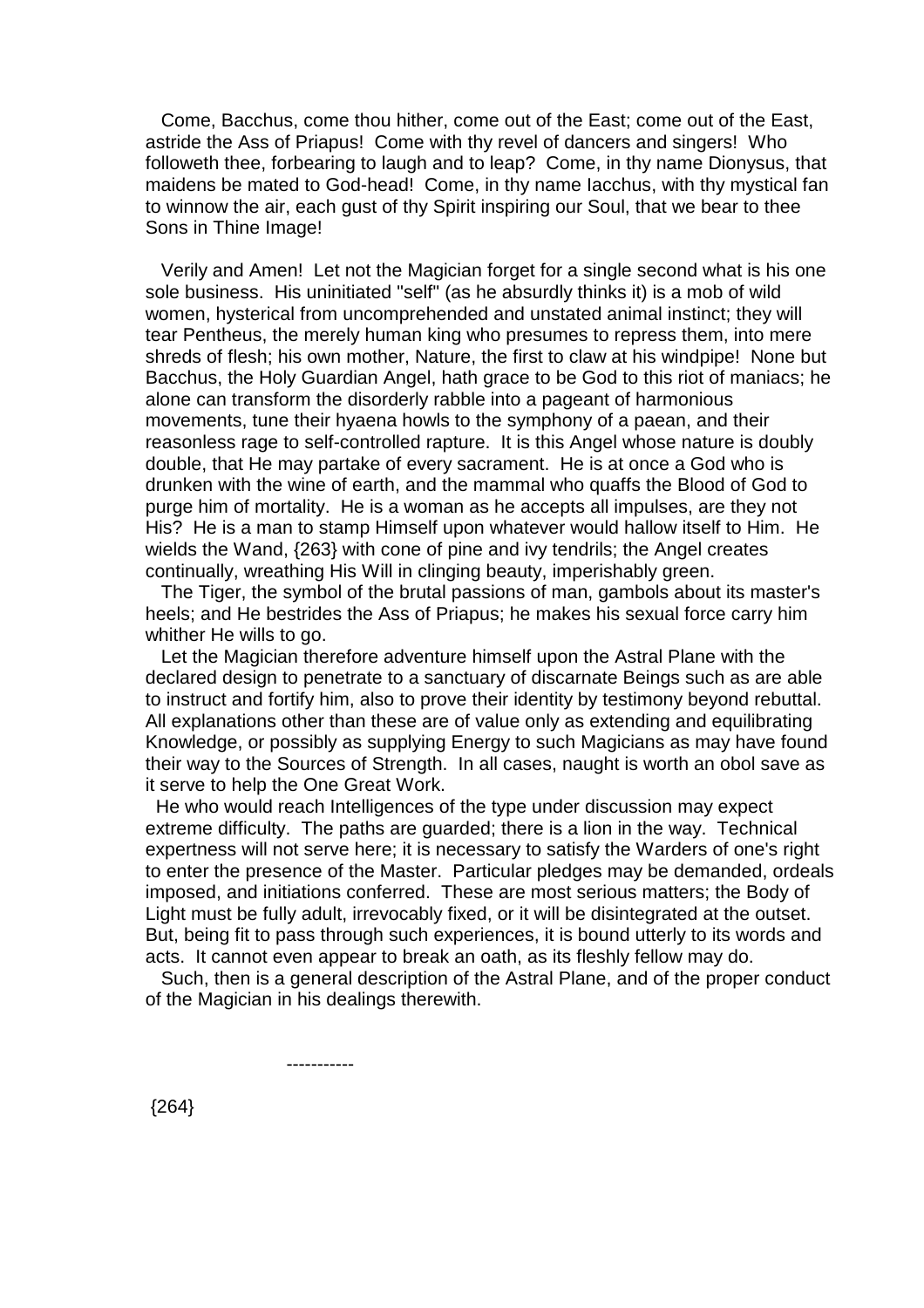APPENDIX IV

#### LIBER SAMEKH

Theurgia Goetia Summa

#### (CONGRESSUS CUM DAEMONE)

sub figura DCCC

being the Ritual employed by the Beast 666 for the Attainment of the Knowledge and Conversation of his Holy Guardian Angel during the Semester of His performance of the Operation of the Sacred Magick of ABRAMELIN THE MAGE. (Prepared An XVII Sun in Virgo at the Abbey of Thelema in Cephalaedium by the Beast 666 in service to FRATER PROGRADIOR.)

OFFICIAL PUBLICATION of A.'. A.'. Class D for the Grade of Adeptus Minor.

{265}

## POINT

**In the contract of the Contract of the Contract of the Contract of the Contract of the Contract of the Contract of the Contract of the Contract of the Contract of the Contract of the Contract of the Contract of the Contra** 

## EVANGELII TEXTUS REDACTUS

"The Invocation."

Magically restored, with the significance of the

#### BARBAROUS NAMES

Etymologically or Qabalistically determined and paraphrased in English.

Section A. The Oath.

1. Thee I invoke, the Bornless One.

- 2. Thee, that didst create the Earth and the Heavens.
- 3. Thee, that didst create the Night and the Day.
- 4. Thee, that didst create the darkness and the Light.
- 5. Thou art ASAR UN-NEFER ("Myself made Perfect"):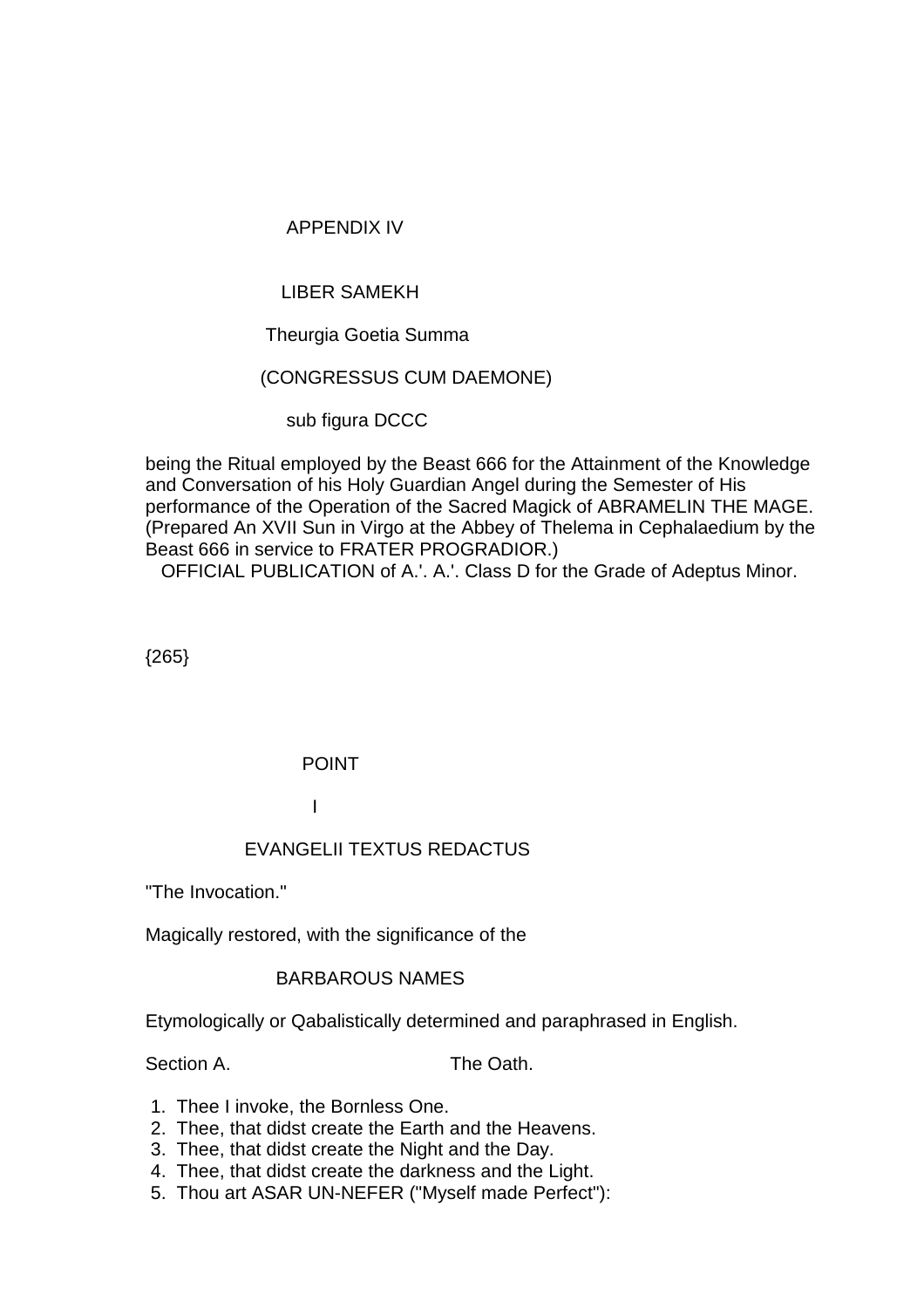Whom no man hath seen at any time.

- 6. Thou art IA-BESZ ("the Truth in Matter").
- 7. Thou art IA-APOPHRASZ ("the Truth in Motion").
- 8. Thou hast distinguished between the Just and the Unjust.
- 9. Thou didst make the Female and the Male.
- 10. Thou didst produce the Seeds and the Fruit.
- 11. Thou didst form Men to love one another, and to hate one another.

Section Aa.

- 1. I am ANKH F N KHONSU thy Prophet, unto Whom Thou didst commit Thy Mysteries, the Ceremonies of KHEM.
- 2. Thou didst produce the moist and the dry, and that which nourisheth all created Life.
- 3. Hear Thou Me, for I am the Angel of PTAH APO PHRASZ - RA (vide the Rubric): this is Thy True Name, handed down to the Prophets of KHEM. {266}

Section B. Air.

Hear Me: ---

| AR.                                                                              | "O breathing, flowing Sun!" ThIAF< <the f="" is="" letter="" th="" to<="" used=""></the> |  |  |  |
|----------------------------------------------------------------------------------|------------------------------------------------------------------------------------------|--|--|--|
| represent the Hebrew Vau and the Greek Digamma; its sound lies between those     |                                                                                          |  |  |  |
| of the English long o and long oo, as in Rope and Tooth.>>                       |                                                                                          |  |  |  |
|                                                                                  | "O Sun IAF! O Lion-Serpent Sun, The                                                      |  |  |  |
|                                                                                  | Beast that whirlest forth, a thunder-                                                    |  |  |  |
|                                                                                  | bolt, begetter of Life!"                                                                 |  |  |  |
| RhEIBET                                                                          | "Thou that flowest! Thou that goest!"                                                    |  |  |  |
| A-ThELE-BER-SET                                                                  | "Thou Satan-Sun Hadith that goest                                                        |  |  |  |
|                                                                                  | without Will!"                                                                           |  |  |  |
| A                                                                                | "Thou Air! Breath! Spirit! Thou                                                          |  |  |  |
|                                                                                  | without bound or bond!"                                                                  |  |  |  |
| <b>BELATHA</b>                                                                   | "Thou Essence, Air Swift-streaming,                                                      |  |  |  |
|                                                                                  | Elasticity!"                                                                             |  |  |  |
| ABEU                                                                             | "Thou Wanderer, Father of All!"                                                          |  |  |  |
| EBEU                                                                             | "Thou Wanderer, Spirit of All!"                                                          |  |  |  |
| PhI-ThETA-SOE                                                                    | "Thou Shining Force of Breath! Thou                                                      |  |  |  |
|                                                                                  | Lion-Serpent Sun! Thou Saviour,                                                          |  |  |  |
|                                                                                  | save!"                                                                                   |  |  |  |
| IB                                                                               | "Thou Ibis, secret solitary Bird, inviolate                                              |  |  |  |
|                                                                                  | Wisdom, whose Word in Truth,                                                             |  |  |  |
|                                                                                  | creating the World by its Magick!"                                                       |  |  |  |
| <b>ThIAF</b>                                                                     | "O Sun IAF! O Lion-Serpent Sun, The                                                      |  |  |  |
|                                                                                  | Beas that whirlest forth, a thunder-                                                     |  |  |  |
|                                                                                  | bolt, begetter of Life!"                                                                 |  |  |  |
| (The conception is of Air, glowing, inhabited by a Solar-Phallic Bird, "the Holy |                                                                                          |  |  |  |
| Ghost", of a Mercurial Nature.)                                                  |                                                                                          |  |  |  |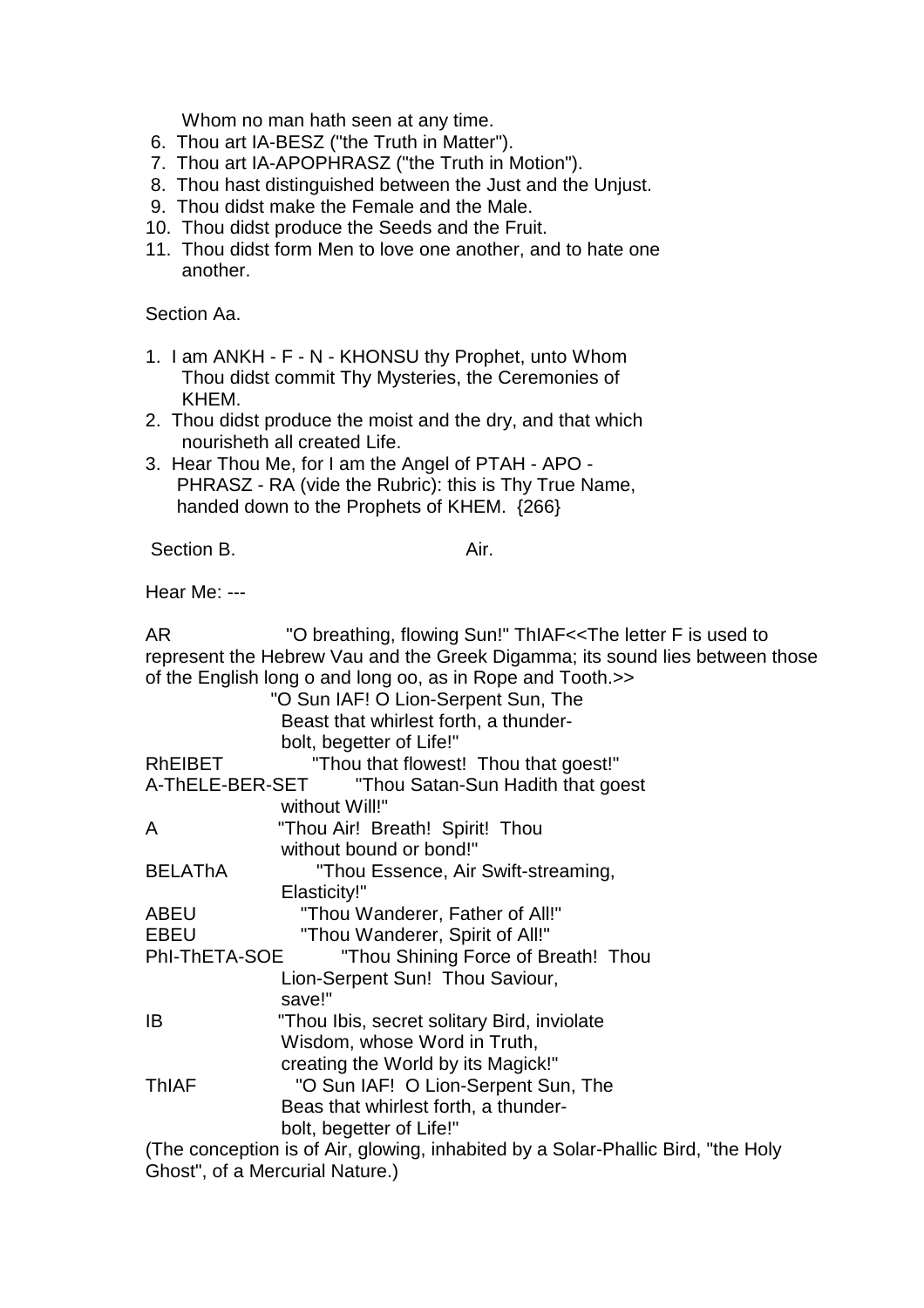Hear me, and make all Spirits subject unto Me; so that every Spirit of the Firmament and of the Ether: upon the Earth and under the Earth, on dry land and in the water; of Whirling Air, and of rushing Fire, and every Spell and Scourge of God may be obedient unto Me. {267}

Section C. **Fire.** 

I invoke Thee, the Terrible and Invisible God: Who dwellest in the Void Place of the Spirit: ---

|                                | AR-O-GO-GO-RU-ABRAO "Thou spiritual Sun! Satan, Thou |  |  |  |
|--------------------------------|------------------------------------------------------|--|--|--|
| Eye, Thou Lust! Cry aloud! Cry |                                                      |  |  |  |
|                                | aloud! Whirl the Wheel, O my                         |  |  |  |
|                                | Father, O Satan, O Sun!"                             |  |  |  |
| <b>SOTOU</b>                   | "Thou, the Saviour!"                                 |  |  |  |
| <b>MUDORIO</b>                 | "Silence! Give me Thy Secret!"                       |  |  |  |
| PhALARThAO                     | "Give me suck, Thou Phallus, Thou                    |  |  |  |
|                                | Sun!"                                                |  |  |  |
| റററ                            | "Satan, thou Eye, thou Lust!"                        |  |  |  |
|                                | "Satan, thou Eye, thou Lust!"                        |  |  |  |
|                                | "Satan, thou Eye, thou Lust!"                        |  |  |  |
| AEPE                           | "Thou self-caused, self-determined,                  |  |  |  |
|                                | exalted, Most High!"                                 |  |  |  |

The Bornless One. (Vide supra).

(The conception is of Fire, glowing, inhabited by a Solar-Phallic Lion of a Uranian nature.)

Hear Me, and make all Spirits subject unto Me: so that every Spirit of the Firmament and of the Ether: upon the Earth and under the Earth: on dry Land and in the Water: of Whirling Air, and of rushing Fire, and every Spell and Scourge of God may be obedient unto Me.

| Section D. |  |
|------------|--|
|------------|--|

Water.

Hear Me: ---

RU-ABRA-IAF<<See, for the formula of IAF, or rather FIAOF, Book 4 Part III, Chapter V. The form FIAOF will be found preferable in practice.>>

> "Thou the Wheel, thou the Womb, that containeth the Father IAF!"

|                | ulat containeul the Lather IAL:  |                            |                                                               |  |
|----------------|----------------------------------|----------------------------|---------------------------------------------------------------|--|
| <b>MRIODOM</b> |                                  | "Thou the Sea, the Abode!" |                                                               |  |
|                |                                  |                            | BABALON-BAL-BIN-ABAFT "Babalon! Thou Woman of Whoredom" {268} |  |
|                | "Thou, Gate of the Great God ON! |                            |                                                               |  |
|                |                                  |                            |                                                               |  |

 Thou Lady of the Understanding of the Ways!"

ASAL-ON-AI "Hail Thou, the unstirred! Hail,

 sister and bride of ON, of the God that is all and is none, by the Power

- of Eleven!" APhEN-IAF "Thou Treasure of IAO!"
- I "Thou Virgin twin-sexed! Thou Secret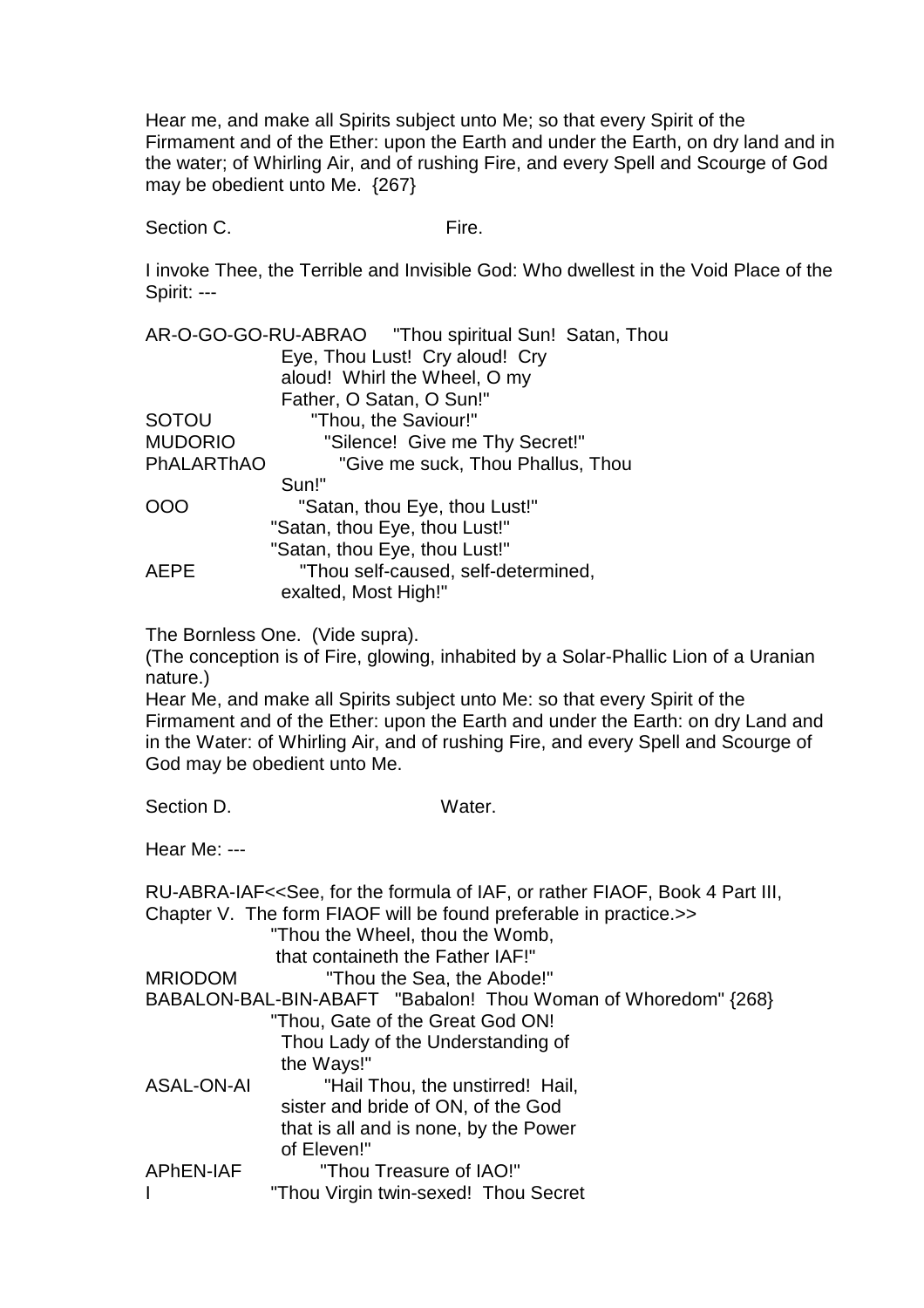|                | Seed! Thou inviolate Wisdom!"    |
|----------------|----------------------------------|
| <b>PhOTETh</b> | "Abode of the Light              |
| <b>ABRASAX</b> | "of the Father, the Sun, of      |
|                | Hadith, of the spell of the Aeon |
|                | of Horus!"                       |
| <b>AEOOU</b>   | "Our Lady of the Western Gate of |
|                | Heaven!"                         |
| <b>ISCHURE</b> | "Mighty art Thou!"               |

Mighty and Bornless One! (Vide Supra)

(The conception is of Water, glowing, inhabited by a Solar-Phallic Dragon-Serpent, of a Neptunian nature.)

Hear Me: and make all Spirits subject unto Me: so that every Spirit of the Firmament and of the Ether: upon the Earth and under the Earth: on dry Land and in the Water: of Whirling Air, and of rushing Fire: and every Spell and Scourge of God may be obedient unto Me.

Section F. **Earth.** 

I invoke Thee: ---

MA "O Mother! O Truth!" BARRAIO "Thou Mass!"<<"Mass", in the sense of the word which is used by physicists. The impossibility of defining it will not deter the intrepid initiate (in view of the fact that the fundamental conception is beyond the normal categories of reason.)>> IOEL "Hail, Thou that art!" KOThA "Thou hollow one!" {269} AThOR-e-BAL-O "Thou Goddess of Beauty and Love, whom Satan, beholding, desireth!" ABRAFT "The Fathers, male-female, desire Thee!"

(The conception is of Earth, glowing, inhabited by a Solar-Phallic Hippopotamus<<Sacred to AHAThOOR. The idea is that of the Female conceived as invulnerable, reposeful, of enormous swallowing capacity etc.>> of a Venereal nature.)

Hear Me: and make all Spirits subject unto Me: so that every Spirit of the Firmament, and of the Ether: upon The Earth and under the Earth: on dry land and in the Water: of Whirling Air, and of rushing Fire: and every Spell and Scourge of God may be obedient unto Me.

Section F. Spirit.

Hear Me:

| AFT              | "Male-Female Spirits!"                   |
|------------------|------------------------------------------|
| ABAFT            | "Male-Female Sires!"                     |
| <b>BAS-AUMGN</b> | "Ye that are Gods, going forth, uttering |
|                  | AUMGN. (The Word that goeth)             |
|                  | from                                     |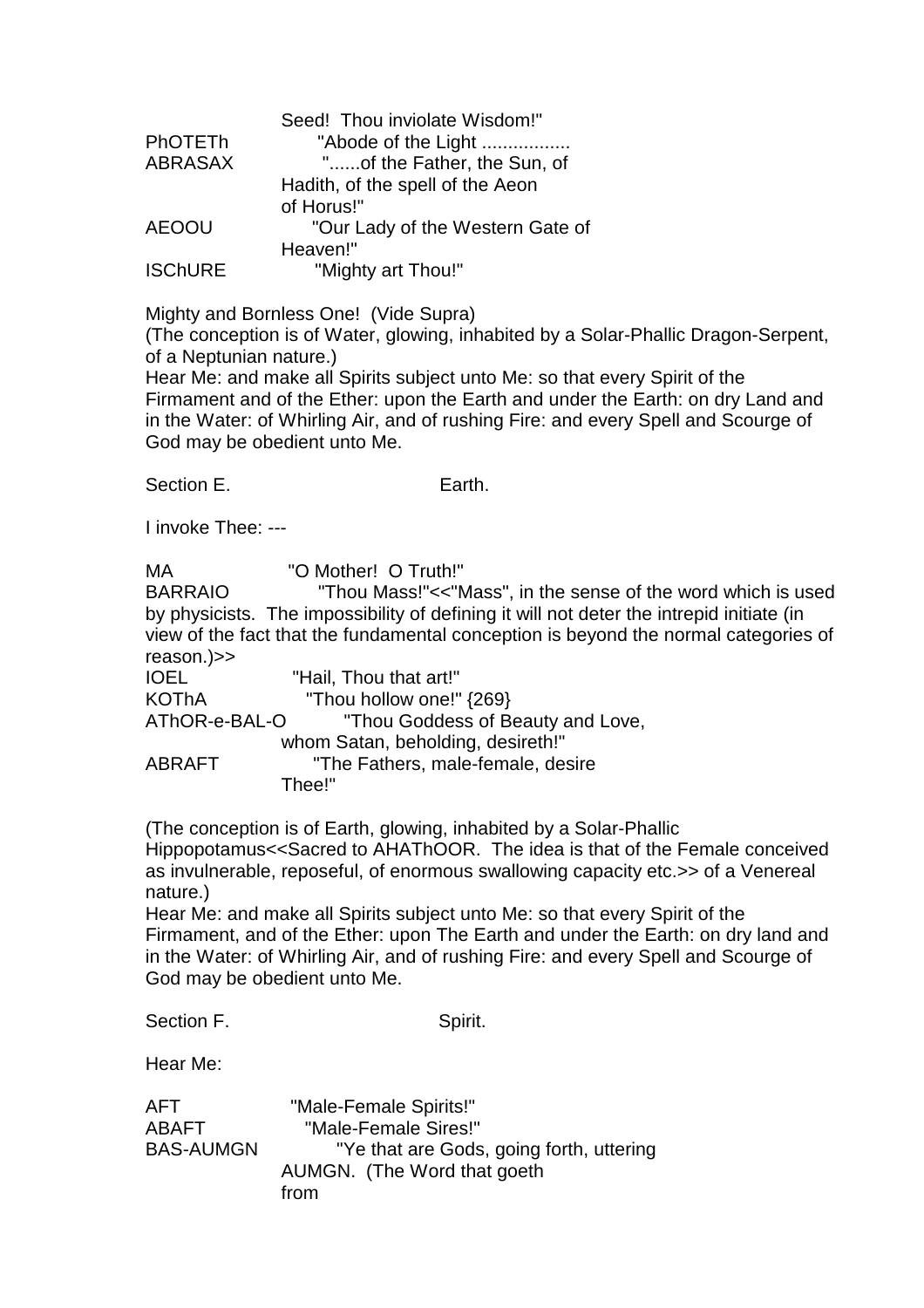| (A) Free Breath.                          |
|-------------------------------------------|
| (U) through Willed Breath.                |
| (M) and stopped Breath.                   |
| (GN) to Continuous Breath.                |
| thus symbolizing the whole course of      |
| spiritual life. A is the formless Hero;   |
| U is the six-fold solar sound of physical |
| life, the triangle of Soul being          |
| entwined with that of Body; M is the      |
| silence of "death"; GN is the nasal       |
| sound of generation & knowledge.          |
| "Identical Point!"                        |
| "Nuith! Hadith! Ra-Hoor-Khuit!"           |
| "Hail, Great Wild Beast!"                 |
| "Hail, IAO!" {270}                        |
|                                           |

Section Ff.

- 1. This is the Lord of the Gods:
- 2. This is the Lord of the Universe:
- 3. This is He whom the Winds fear.

 4. This is He, Who having made Voice by His commandment is Lord of all Things; King, Ruler and Helper. Hear Me, and make all Spirits subject unto Me: so that every Spirit of the Firmament and of the Ether: upon the Earth and under the Earth: on dry Land and in the Water: of Whirling Air, and of rushing Fire: and every Spell and Scourge of God may be obedient unto Me.

Section G. Spirit.

Hear Me:

| <b>IEOU</b>    | "Indwelling Sun of Myself"               |
|----------------|------------------------------------------|
| <b>PUR</b>     | "Thou Fire! Thou Sixfold Star initiator  |
|                | compassed about with Force and Fire!"    |
| IOU            | "Indwelling Soul of Myself"              |
| <b>PUR</b>     | (Vide Supra)                             |
| <b>IAFTh</b>   | "Sun-lion Serpent, hail! All Hail, thou  |
|                | Great Wild Beast, thou I A O!"           |
| <b>IAEO</b>    | "Breaths of my soul, breaths of mine     |
|                | Angel."                                  |
| <b>IOOU</b>    | "Lust of my soul, lust of mine Angel!"   |
| <b>ABRASAX</b> | (Vide Supra).                            |
| <b>SABRIAM</b> | "Ho for the Sangraal! Ho for the Cup     |
|                | of Babalon! Ho for mine Angel            |
|                | pouring Himself forth within my          |
|                | Soul!"                                   |
| OO             | "The Eye! Satan, my Lord! The Lust       |
|                | of the goat!"                            |
| FF             | "Mine Angel! Mine initiator! Thou        |
|                | one with me --- the Sixfold Star!" {271} |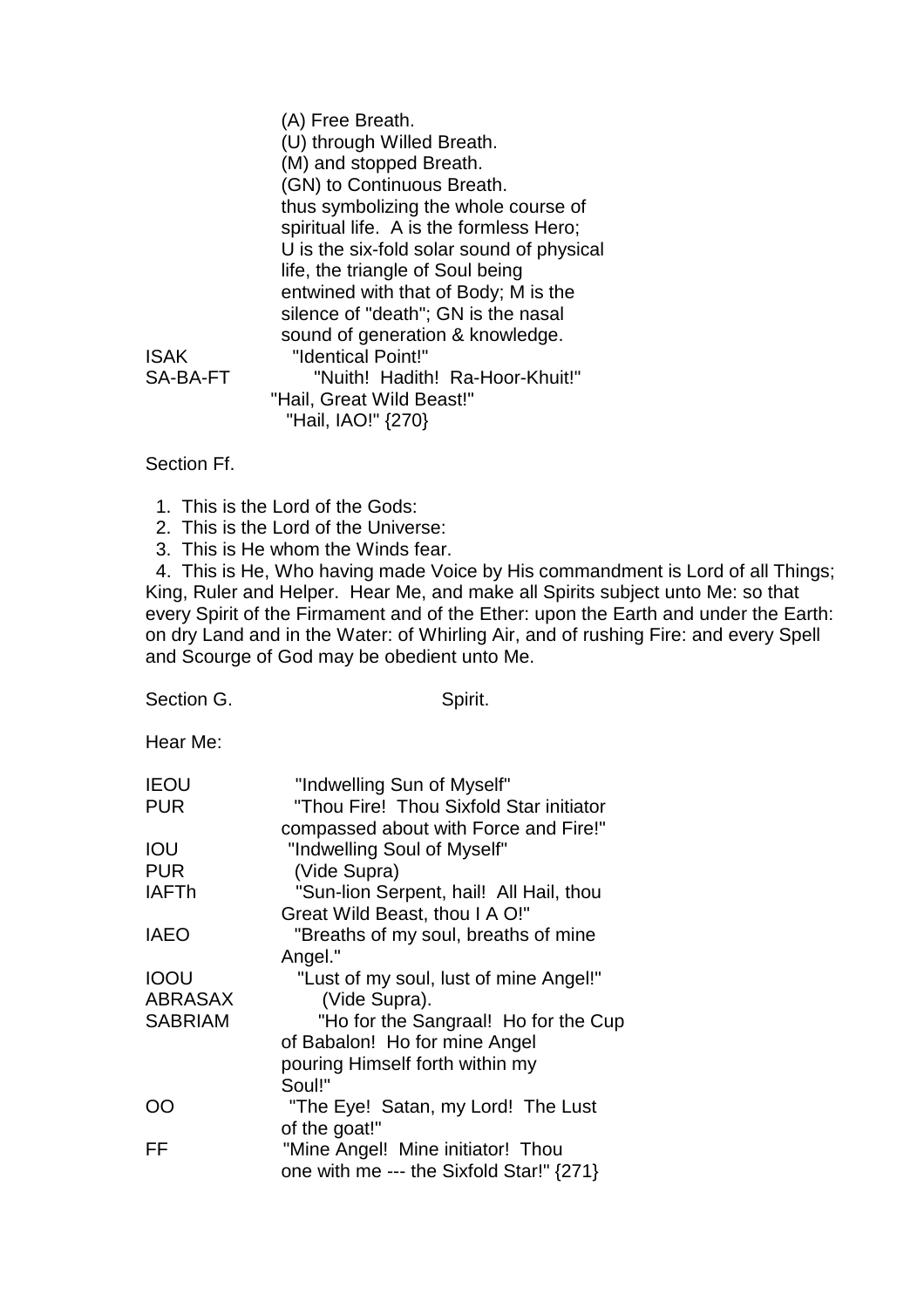AD-ON-A-I<< In Hebrew, ADNI, 65. The Gnostic Initiates transliterated it to imply their own secret formulae; we follow so excellent an example. ON is an Arcanum of Arcana; its significance is taught, gradually, in the O.T.O. Also AD is the paternal formula, Hadit; ON is its complement NUIT; the final Yod signifies "mine" etymologically and essentially the Mercurial (transmitted) hermaphroditic virginal seed --- The Hermit of the Taro --- The use of the name is therefore to invoke one's own inmost secrecy, considered as the result of the conjunction of Nuit and Hadit. If the second A is included, its import is to affirm the operation of the Holy Ghost and the formulation of the Babe in the Egg, which precedes the appearance of the Hermit.>>

 "My Lord! My secret self beyond self, Hadith, All Father! Hail, ON, thou Sun, thou Life of Man, thou Fivefold Sword of Flame! Thou Goat exalted upon Earth in Lust, thou Snake extended upon Earth in Life! Spirit most holy! Seed most Wise! Innocent Babe. Inviolate Maid! Begetter of Being! Soul of all Souls! Word of all Words, Come forth, most hidden Light!" EDE "Devour thou me!" EDU "Thou dost devour Me!" ANGELOS TON ThEON "Thou Angel of the Gods!" ANLALA "Arise thou in Me, free flowing, Thou who art Naught, who art Naught, and utter thy Word!" LAI "I also am Naught! I Will Thee! I behold Thee! My nothingness!" GAIA "Leap up, thou Earth!" (This is also an agonising appeal to the Earth, the Mother; for at this point of the ceremony the Adept should be torn from his mortal attachments, and {272} die to himself in the orgasm of his operation.<<A thorough comprehension of Psycho-analysis will contribute notably to the proper appreciation of this Ritual.>>) AEPE "Thou Exalted One! It (i.e. the spritual 'semen', the Adept's secret ideas, drawn irresistibly from their "Hell"<<It is said among men that the word Hell deriveth from the word "helan", to hele or conceal, in the tongue of the Anglo-Saxons. That is, it is the concealed place, which since all things are in thine own self, is the unconscious. Liber CXI (Aleph) cap GR:Deltasigma>> by the love of his Angel) leaps up; it leaps forth!<< But compare the use of the same word in section  $C.$ >> DIATHARNA THORON "Lo! the out-splashing of the seeds of Immortality" Section Gg. The Attainment.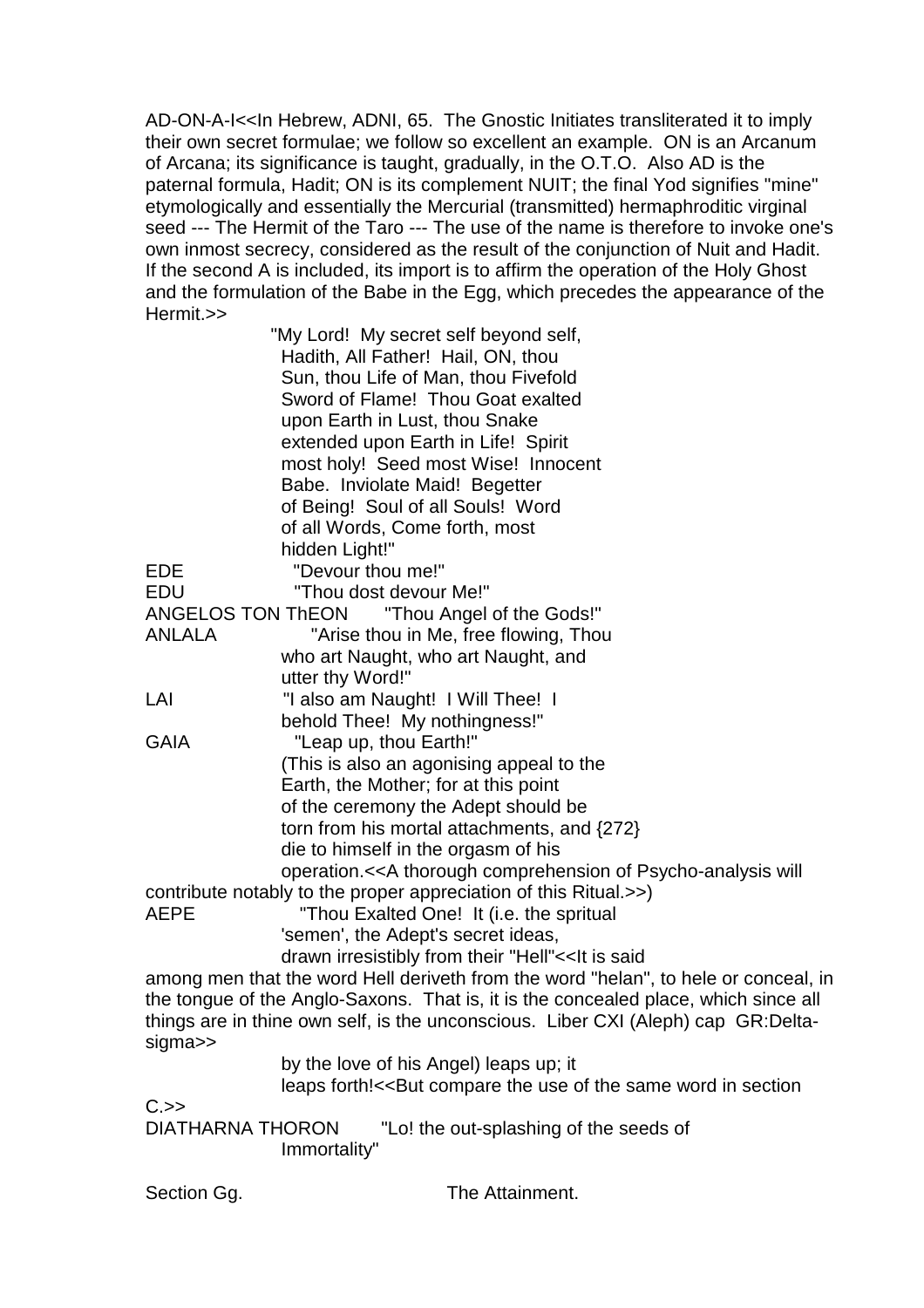- 1. I am He! the Bornless Spirit! having sight in the feet: Strong, and the Immortal Fire!
- 2. I am He! the Truth!
- 3. I am He! Who hate that evil should be wrought in the World!
- 4. I am He, that lighteneth and thundereth!
- 5. I am He, from whom is the Shower of the Life of Earth!
- 6. I am He, whose mouth ever flameth!
- 7. I am He, the Begetter and Manifester unto the Light!
- 8. I am He, The Grace of the Worlds!
- 9. "The Heart Girt with a Serpent" is my name!

Section H. The "Charge to the Spirit".

Come thou forth, and follow me: and make all Spirits subject unto Me so that every Spirit of the Firmament, and of the Ether, upon the Earth and under the Earth: on dry Land, or in the Water: of Whirling Air or of rushing Fire, and every Spell and scourge of God, may be obedient unto me!

Section J. The Proclamation of the Beast 666.

 IAF: SABAF<<See explanation in Point II.>> Such are the Words! {273}

#### POINT

**III** and the state of the III

## ARS CONGRESSUS CUM DAEMONE.

SECTION A Let the Adeptus Minor be standing in this circle on the square of Tiphereth, armed with his Wand and Cup; but let him perform the Ritual throughout in his Body of Light. He may burn the Cakes of Light, or the Incense of Abramelin; he may be prepared by Liber CLXXV, the reading of Liber LXV, and by the practices of Yoga. He may invoke Hadit by "... wine and strange drugs" if he so will.<< Any such formula should be used only when

the adept has full knowledge based on experience of the management of such matters.>> He prepares

 the circle by the usual formulae of Banishing and Consecration, etc.

 He recites Section A as a rehearsal before His Holy Guardian Angel of the attributes of that Angel. Each phrase must be realized with full concentration of force, so as to make Samadhi as perfectly as possible upon the truth

proclaimed.<br>Line 1" He ide" He identifies his Angel with the Ain Soph, and the Kether thereof; one formulation of Hadit in the boundless Body of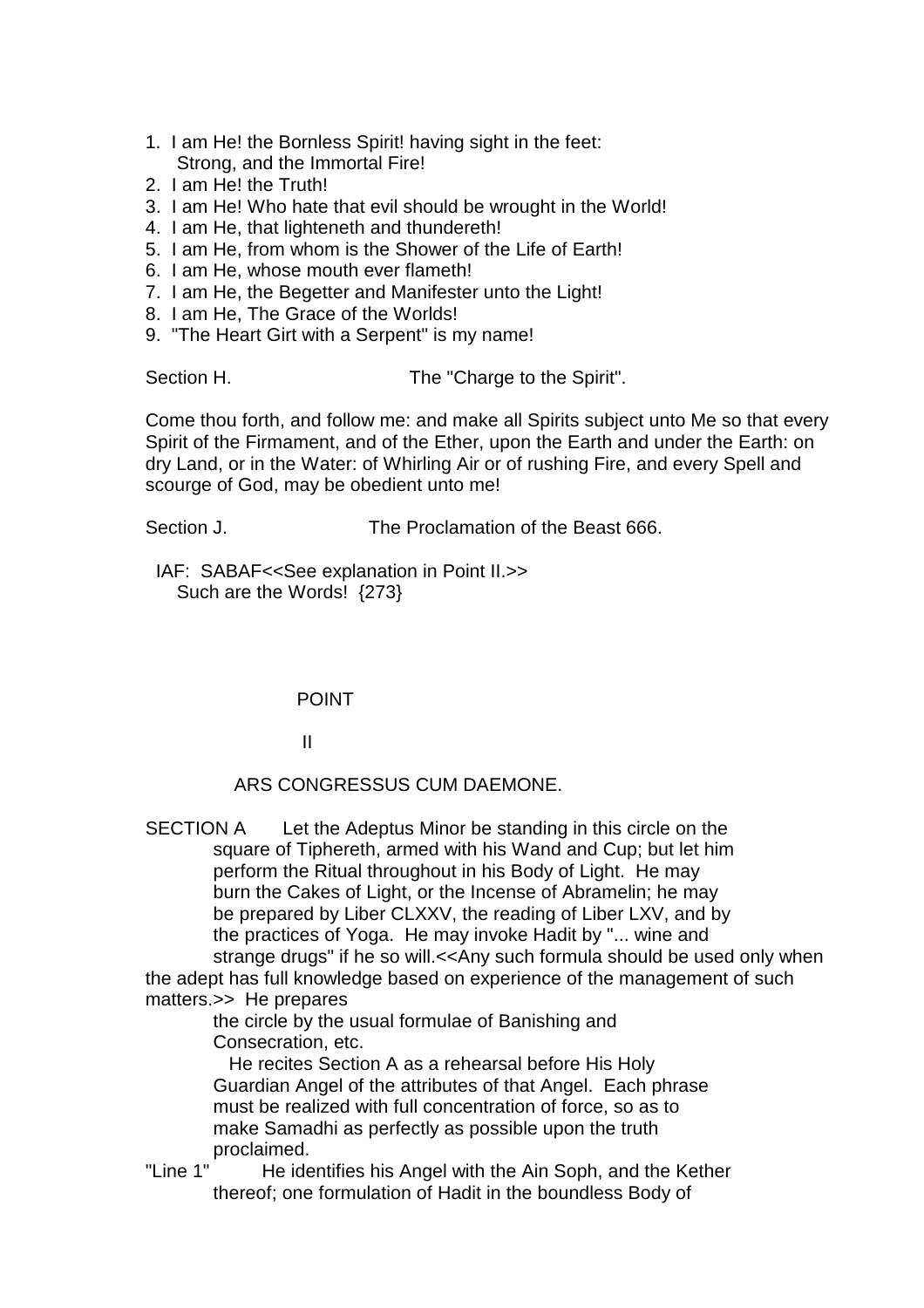Nuith.

- "Line 2,3,4" He asserts that His Angel has created (for the purpose of self-realization through projection in conditioned Form) three pairs of opposites: (a) The Fixed and the Volatile; (b) The Unmanifested and the Manifest; and (c) the Unmoved and the Moved. Otherwise, the Negative and the Positive in respect of Matter, Mind and Motion.
- "Line 5" He acclaims his Angel as "Himself Made Perfect"; adding that this Individuality is inscrutable in inviolable. In the Neophyte Ritual of {274} G.'. D.'. (As it is printed in Equinox I, II, for the old aeon) the Hierophant is the perfected Osiris, who brings the candidate, the natural Osiris, to identity with himself. But in the new Aeon the Hierophant is Horus (Liber CCXX, I, 49) therefore the Candidate will be Horus too. What then is the formula of the initiation of Horus? It will no longer be that of the Man, through Death. It will be the natural growth of the Child. His experiences will no more be regarded as catastrophic. Their hieroglyph is the Fool: the innocent and impotent Harpocrates Babe becomes the Horus Adult by obtaining the Wand. "Der reine Thor" seizes the Sacred Lance. Bacchus becomes Pan. The Holy Guardian Angel is the Unconscious Creature Self --- the Spiritual Phallus. His knowledge and conversation contributes occult puberty. It is therefore advisable to replace the name Asar Un-nefer by that of Ra-Hoor-Khuit at the outset, and by that of one's own Holy Guardian Angel when it has been communicated.
- "Line 6" He hails Him as BESZ, the Matter that destroys and devours Godhead, for the purpose of the Incarnation of any God.
- "Line 7" He hails Him as APOPHRASZ, the Motion that destroys and devours Godhead, for the purpose of the Incarnation of any God. The combined action of these two DEVILS is to allow the God upon whom they prey to enter into enjoyment of existence through the Sacrament of dividual "Life" (Bread --- the flesh of BESZ) and "Love" (Wine --- the blood or venom of AOPHRASZ).
- "Line 8" He acclaims His Angel as having "eaten of the Fruit of the Tree of Knowledge of Good and Evil"; otherwise, having become wise (in the {275} Dyad, Chokmah) to apprehend the formula of Equilibrium which is now His own, being able to apply Himself accurately to His self-appointed environment.
- "Line 9" He acclaims His Angel as having laid down the Law of Love as the Magical formula of the Universe, that He may resolve the phenomenal again into its noumenal phase by uniting any two opposites in ecstasic passion.
- "Line 10" He acclaims His Angel as having appointed that this formula of Love should effect not only the dissolution of the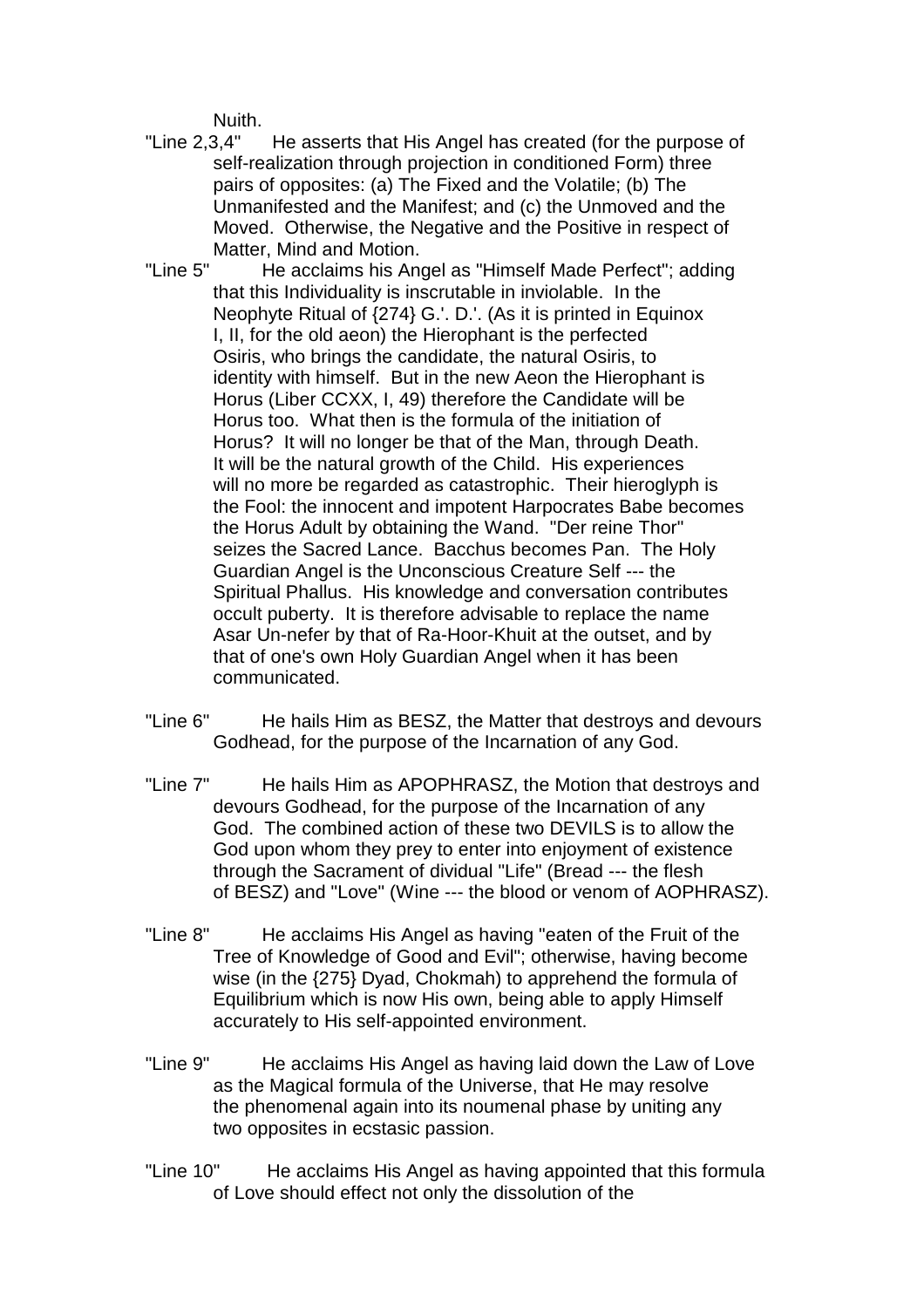separateness of the Lovers into His own impersonal Godhead, but their co-ordination in a "Child" quintessentialized from its parents to constitute a higher order of Being than theirs, so that each generation is an alchemical progress towards perfection in the direction of successive complexities. As Line 9 asserts Involution, Line 10 asserts Evolution.

"Line 11" He acclaims His Angel as having devised this method of self-realization; the object of Incarnation is to obtain its reactions to its relations with other incarnated Beings and to observe theirs with each other.

#### Section Aa.

----------

"Line 1" The Adept asserts his right to enter into conscious communication with His Angel, on the ground that that Angel has Himself taught him the Secret Magick by which he may make the proper link. "Mosheh" is M H, the formation in Jechidah, Chiah, Neshamah, Ruach, --- The Sephiroth from Kether to Yesod --- since 45 is GR:Sigma{=summation} 1-9 while Sh, 300, is GR:Sigma{=summation} 1-24, which superadds to these Nine an extra Fifteen numbers. (See in Liber D {276} the meanings an correspondences of 9, 15, 24, 45, 300, 345.)

> 45 is moreover A D M, man. "Mosheh" is thus the name of man as a God-concealing form. But in the Ritual let the Adept replace this "Mosheh" by his own motto as Adeptus Minor. For "Ishrael" let him prefer his own Magical Race, according to the obligations of his Oaths to Our Holy Order! (The Beast 666 Himself used "Ankh-f-n-Khonsu" and "Khem" in this section.)

- "Line 2" The Adept reminds his Angel that He has created That One Substance of which Hermes hath written in the Table of Emerald, whose virtue is to unite in itself all opposite modes of Being, thereby to serve as a Talisman charged with the Spiritual Energy of Existence, an Elixir or Stone composed of the physical basis of Life. This Commemoration is placed between the two personal appeals to the Angel, as if to claim privilege to partake of this Eucharist which createth, sustaineth and redeemeth all things.
- "Line 3" He now asserts that he is himself the "Angel" or messenger of his Angel; that is, that he is a mind and body whose office is to receive and transmit the Word of his Angel. He hails his Angel not only as "un-nefer" the Perfection of "Asar" himself as a man, but as Ptah-Apophrasz-Ra, the identity (Hadit) wrapped in the Dragon (Nuit) and thereby manifested as a Sun (Ra-Hoor-Khuit). The "Egg" (or Heart) "girt with a Serpent" is a cognate symbol; the idea is thus expressed later in the ritual. (See Liber LXV. which expands this to the uttermost.)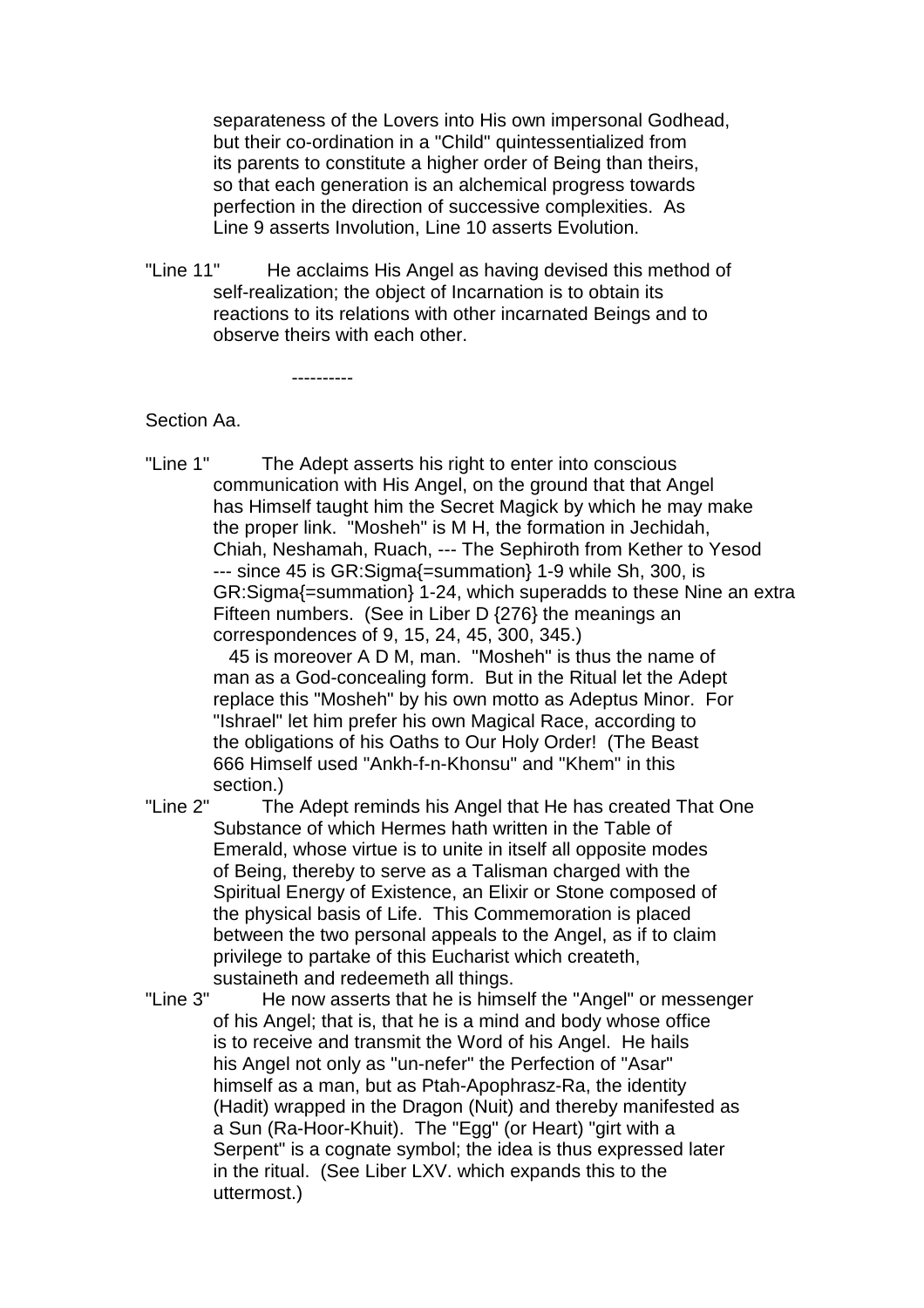Section B The Adept passes from contemplation to action in the sections now following B to Gg. He is to travel astrally around the circle, making the appropriate pentagrams, sigils, and signs. His direction {277} is widdershins. He thus makes three curves, each covering three-fourths of the circle. He should give the sign of the Enterer on passing the Kiblah, or Direction of Boleskine. This picks up the force naturally radiating from that point<<This is an assumption based on Liber Legis II,

78 and III, 34.>> and projects it in the direction of the path of the Magician. The sigils are those given in the Equinox Vol. I, No. 7, Plate X outside the square; the signs those shewn in Vol. I, No. 2, Plate "The Signs of the Grades". In these invocations he should expand his girth and his stature to the utmost<<Having experience of success in the practices of Liber 536, GR:beta-alpha-tau-rho-alpha-chiomicron-phi-rho-epsilon-nu-omicron-beta-omicron-omicron-kappa-omicron-sigmamu-omicron-mu-alpha-chi-iota-alpha.>>, assuming the form and the consciousness

of the Elemental

 God of the quarter. After this, he begins to vibrate the "Barbarous Names" of the Ritual.

 Now let him not only fill his whole being to the uttermost with the force of the Names; but let him formulate his Will, understood thoroughly as the dynamic aspect of his Creative Self, in an appearance symbolically apt, I say not in the form of a Ray of Light, of a Fiery Sword, or of aught save that bodily Vehicle of the Holy Ghost which is sacred to BAPHOMET, by its virtue that concealeth the Lion and the Serpent that His Image may appear adorably upon the Earth for ever.

 Let then the Adept extend his Will beyond the Circle in this imagined Shape and let it radiate with the Light proper to the element invoked, and let each Word issue along the Shaft with passionate impulse, as if its voice gave command thereto that it should thrust itself leapingly forward. Let also each Word accumulate authority, so that the Head of the Shaft may plunge twice as far for the Second Word as for the First, and Four Times for {278} the Third as the Second, and thus to the end. Moreover, let the Adept fling forth his whole consciousness thither. Then at the final Word, let him bring rushing back his Will within himself, steadily streaming, and let him offer himself to its point, as Artemis to PAN, that this perfectly pure concentration of the Element purge him thoroughly, and possess him with its passion.

 In this Sacrament being wholly at one with that Element, let the Adept utter the Charge "Hear me, and make", etc. with strong sense that this unity with that quarter of the Universe confers upon him the fullest freedom and privilege appurtenant thereto.

 Let the Adept take note of the wording of the Charge. The "Firmament" is the Ruach, the "mental plane"; it is the realm of Shu, or Zeus, where revolves the Wheel of the Gunas, the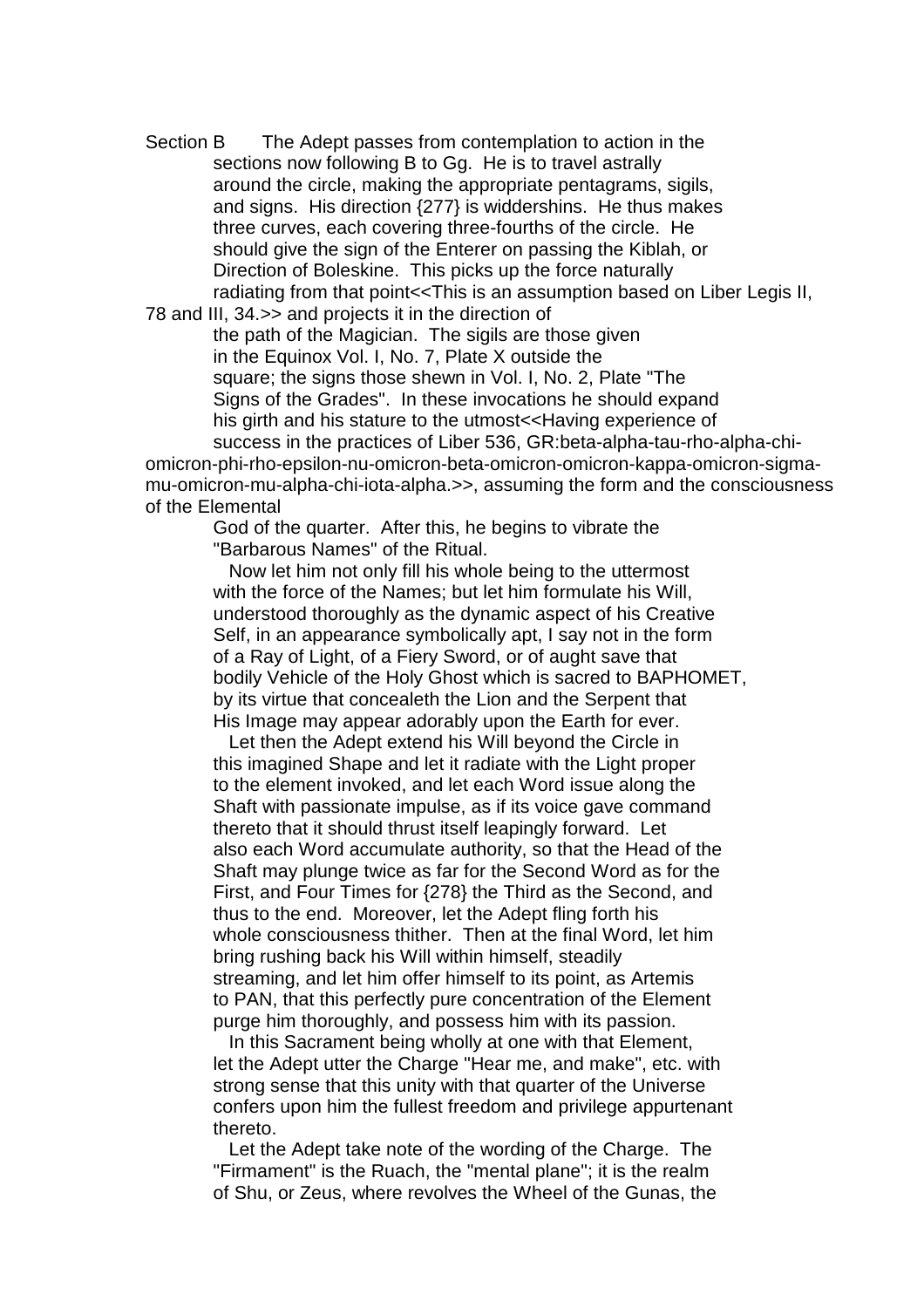Three forms<<They correspond to the Sulphur, Mercury, and Salt of Alchemy; to Sattvas, Rajas, and Tamas in the Hindu system; and are rather modes of action than actual qualities even when conceived as latent. They are the apparatus of communication between the planes; as such, they are conventions. There is no absolute validity in any means of mental apprehension; but unless we make these spirits of the Firmament subject unto us by establishing right relation (within the possible limits) with the Universe, we shall fall into error when we develop our new instrument of direct understanding. It is vital that the Adept should train his intellectual faculties to tell him the truth, in the measure of their capacity. To despise the mind on account of its limitations is the most disastrous blunder; it is the common cause of the calamities which strew so many shores with the wreckage of the Mystic Armada. Bigotry, Arrogance, Bewilderment, all forms of mental and moral disorder, so often observed in people of great spiritual attainment, have brought the Path itself into discredit; almost all such catastrophes are due to trying to build the Temple of the Spirit without proper attention to the mental laws of structure and the physical necessities of foundation. The mind must be brought to its utmost pitch of perfection, but according to its own internal properties; one cannot feed a microscope on mutton chops. It must be regarded as a mechanical instrument of knowledge, independent of the personality of its possessor. One must treat it exactly as one treats one's electroscope or one's eyes; one influence of one's wishes. A physician calls in a colleague to attend to his own family, knowing that personal anxiety may derange his judgment. A microscopist who trusts his eyes when his pet theory is at stake may falsify the facts, and find too late that he has made a fool of himself.

 In the case of initiations itself, history is scarred with the wounds inflicted by this Dagger. It reminds us constantly of the danger of relying upon the intellectual faculties. A judge must know the law in every point, and be detached from personal prejudices, and incorruptible, or iniquity will triumph. Dogma, with persecution, delusion, paralysis of progress, and many another evil, as its satraps, has always established a tyranny when Genius has proclaimed it. Islam making a bonfire of written Wisdom, and Haeckel forging biological evidence; physicists ignorant of radioactivity disputing the conclusions of geology, and theologians impatient of truth struggling against the tide of thought; all such must perish at the hands of their own error in making their minds, internally defective or externally deflected, the measure of the Universe. >> of Being. The Aethyr is the {279}

 "akasha", the "Spirit", the Aethyr or physics, which is the framework on which all forms are founded; it receives, records and transmits all impulses without itself suffering mutation thereby. The "Earth" is the sphere wherein the operation of these "fundamental" and aethyric forces appears to perception. "Under the Earth" is the world of those phenomena which inform those perceived projections, and determine their particular character. "Dry land" is the place of dead "material things", dry (i.e. unknowable) because unable to act on our minds. "Water" is the vehicle whereby we feel such things; "air" their menstruum wherein these feelings are mentally apprehended. It is called "whirling" because of the instability of thought, and the fatuity of reason, on which we are yet dependent for what we call "life". "Rushing Fire" is the world in which wandering thought burns up to swift-darting Will. These four stages explain how the non-Ego is transmuted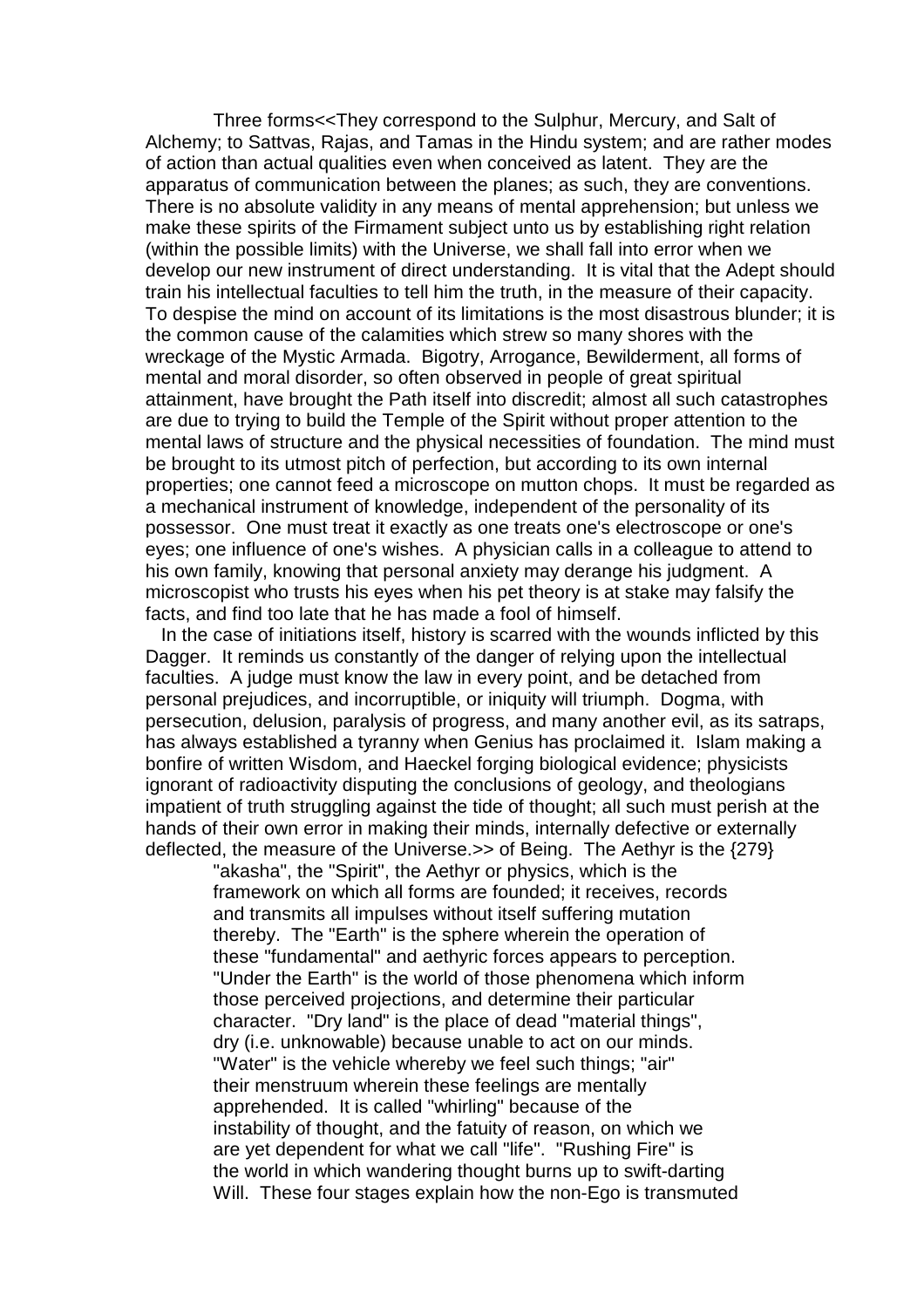into the {280} Ego. A "Spell" of God is any form of consciousness, and a "Scourge" any form of action.

 The Charge, as a whole, demands for the Adept the control of every detail of the Universe which His Angel has created as a means of manifesting Himself to Himself. It covers command of the primary projection of the Possible in individuality, in the antithetical artifice which is the device of Mind, and in a balanced triplicity of modes or states of being whose combinations constitute the characteristics of Cosmos. It includes also a standard of structure, a rigidity to make reference possible. Upon these foundations of condition which are not things in themselves, but the canon to which things conform, is builded the Temple of Being, whose materials are themselves perfectly mysterious, inscrutable as the Soul, and like the Soul imagining themselves by symbols which we may feel, perceive, and adapt to our use without ever knowing the whole Truth about them. The Adept sums up all these items by claiming authority over every form of expression possible to Existence, whether it be a "spell" (idea) or a "scourge" (act) of "God", that is, of himself. The Adept must accept every "spirit", every "spell", every "scourge", as part of his environment, and make them all "subject to" himself; that is, consider them as contributory causes of himself. They have made him what he is. They correspond exactly to his own faculties. They are all --- ultimately --- of equal importance. The fact that he is what he is proves that each item is equilibrated. The impact of each new impression affects the entire system in due measure. He must therefore realize that every event is subject to him. It occurs because he had need of it. Iron rusts because the molecules demand oxygen for the satisfaction of {281} their tendencies. They do not crave hydrogen; therefore combination with that gas is an event which does not happen. All experiences contribute to make us complete in ourselves. We feel ourselves subject to them so long as we fail to recognise this; when we do, we perceive that they are subject to us. And whenever we strive to evade an experience, whatever it may be, we thereby do wrong to ourselves. We thwart our own tendencies. To live is to change; and to oppose change is to revolt against the law which we have enacted to govern our lives. To resent destiny is thus to abdicate our sovereignty, and to invoke death. Indeed, we have decreed the doom of death for every breach of the law of Life. And every failure to incorporate any impression starves the particular faculty which stood in need of it.

 This Section B invokes Air in the East, with a shaft of golden glory.

--------

Section C. The adept now invokes Fire in the South; flame red are the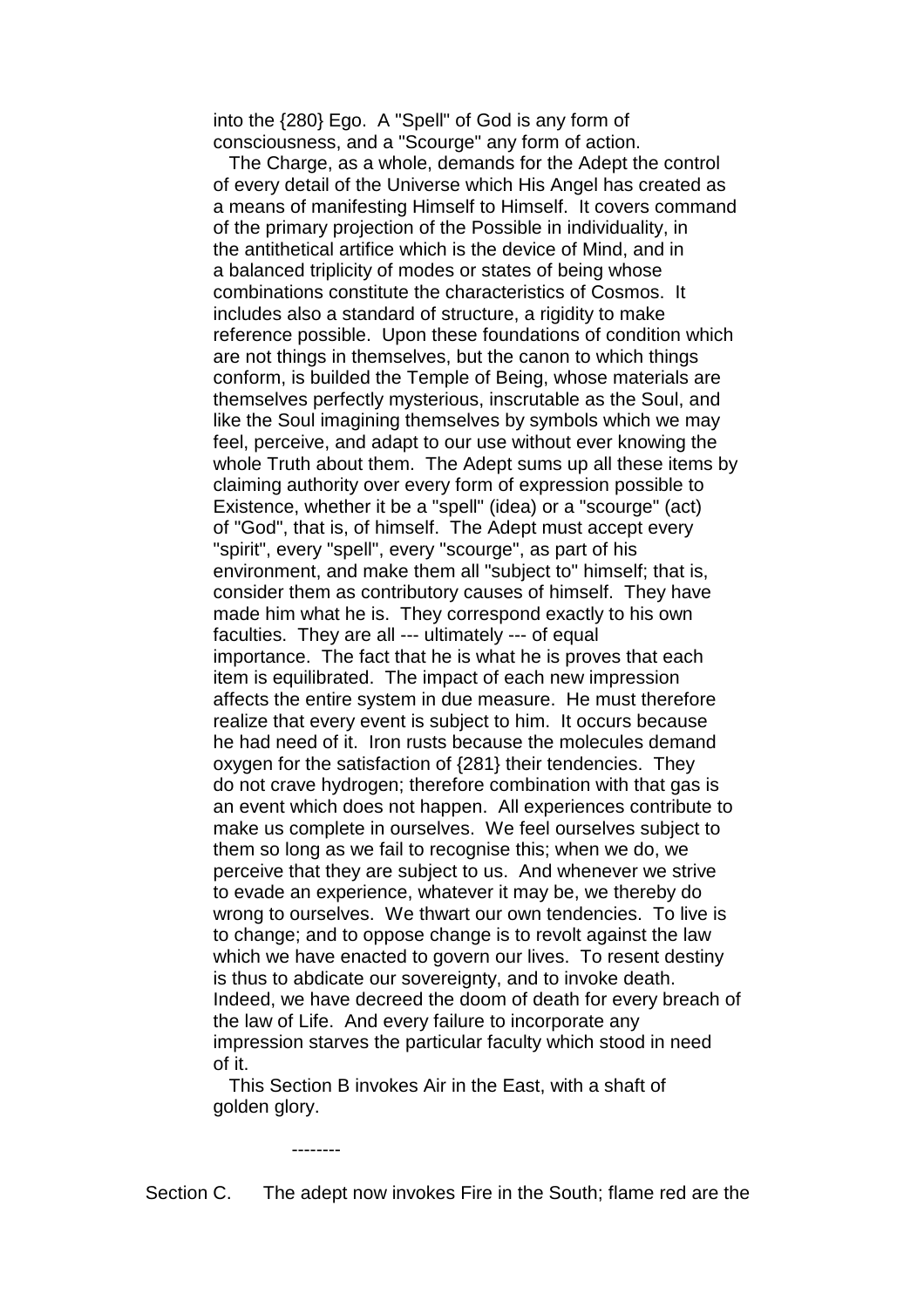rays that burst from his Verendum.

--------

--------

--------

Section D. He invokes Water in the West, his Wand billowing forth blue radiance.

Section E. He goes to the North to invoke Earth; flowers of green flame flash from his weapon. As practice makes the Adept perfect in this Work, it becomes automatic to attach all these complicated ideas and intentions to their correlated words and acts. When this is attained he may go deeper into the formula by amplifying its correspondences. Thus, he may invoke water in the manner of water, extending {282} his will with majestic and irresistible motion, mindful of its impulse gravitation, yet with a suave and tranquil appearance of weakness. Again, he may apply the formula of water to its peculiar purpose as it surges back into his sphere, using it with conscious skill for the cleansing and calming of the receptive and emotional elements in his character, and for the solution or sweeping away of those tangled weeds of prejudice which hamper him from freedom to act as he will. Similar applications of the remaining invocations will occur to the Adept who is ready to use them.

- Section F. The Adept now returns to the Tiphereth square of his Tau, and invokes spirit, facing toward Boleskine, by the active Pentagrams, the sigil called the Mark of the Beast, and the Signs of L.V.X. (See plate as before). He then vibrates the Names extending his will in the same way as before, but vertically upward. At the same time he expands the Source of that Will --- the secret symbol of Self --- both about him and below, as if to affirm that Self, duplex as is its form, reluctant to acquiesce in its failure to coincide with the Sphere of Nuith. Let him now imagine, at the last Word, that the Head of his will, where his consciousness is fixed, opens its fissure (the Brahmarandra-Cakkra, at the junction of the cranial sutures) and exudes a drop of clear crystalline dew, and that this pearl is his Soul, a virgin offering to his Angel, pressed forth from his being by the intensity of his Aspiration.
- Section Ff. With these words the Adept does not withdraw his will within him as in the previous Sections. He thinks of them as a reflection of Truth on the {283} surface of the dew, where

--------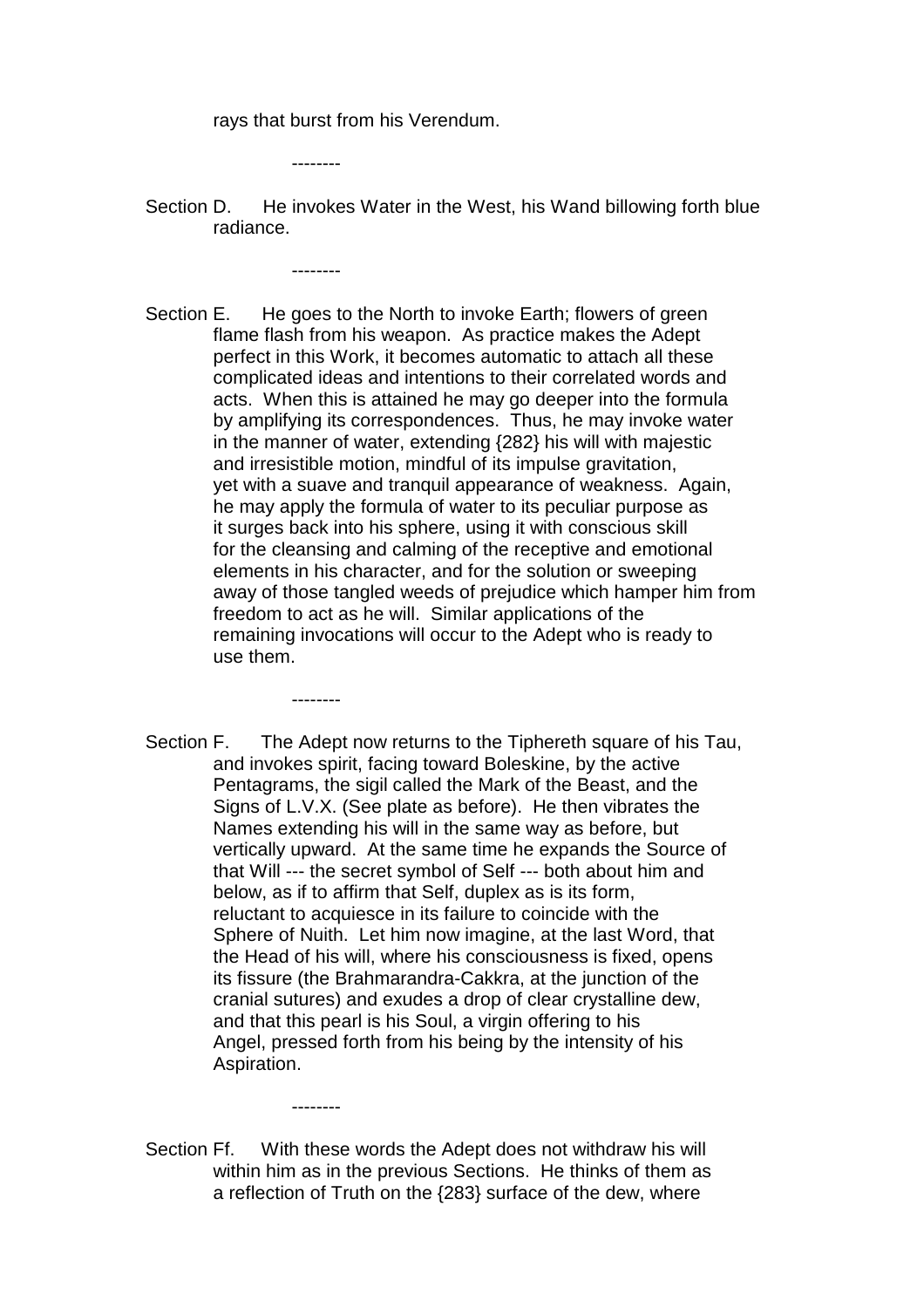his Soul hides trembling. He takes them to be the first formulation in his consciousness of the nature of His Holy Guardian Angel.

- "Line 1." The "Gods" include all the conscious elements of his nature.
- "Line 2." The "Universe" includes all possible phenomena of which he can be aware.<br>I ine 3." The "Wir"
- The "Winds" are his thoughts, which have prevented him from attaining to his Angel.<br>Line 4." His Angel has m"
- His Angel has made "Voice", the magical weapon which produces "Words", and these words have been the wisdom by which He hath created all things. The "Voice" is necessary as the link between the Adept and his Angel. The Angel is "King", the One who "can", the "source of authority and the fount of honour"; also the King (or King's Son) who delivers the Enchanted Princess, and makes her his Queen. He is "Ruler", the "unconscious Will"; to be thwarted no more by the ignorant and capricious false will of the conscious man. And He is "Helper", the author of the infallible impulse that sends the Soul sweeping along the skies on its proper path with such impetus that the attraction of alien orbs is no longer sufficient to swerve it. The "Hear me" clause is now uttered by the normal human consciousness, withdrawn to the physical body; the Adept must deliberately abandon his attainment, because it is not yet his whole being which burns up before the Beloved.

--------

Section G. The Adept, though withdrawn, shall have maintained the Extension of his Symbol. He now repeats the signs as before, save that he makes the Passive Invoking Pentagram of Spirit. He concentrates {284} his consciousness within his Twin-Symbol of Self, and endeavours to send it to sleep. But if the operation be performed properly, his Angel shall have accepted the offering of Dew, and seized with fervour upon the extended symbol of Will towards Himself. This then shall He shake vehemently with vibrations of love reverberating with the Words of the Section. Even in the physical ears of the adept there shall resound an echo thereof, yet he shall not be able to describe it. It shall seem both louder than thunder, and softer than the whisper of the night-wind. It shall at once be inarticulate, and mean more than he hath ever heard.

> Now let him strive with all the strength of his Soul to withstand the Will of his Angel, concealing himself in the closest cell of the citadel of consciousness. Let him consecrate himself to resist the assault of the Voice and the Vibration until his consciousness faint away into Nothing. For if there abide unabsorbed even one single atom of the false Ego, that atom should stain the virginity of the True Self and profane the Oath; then that atom should be so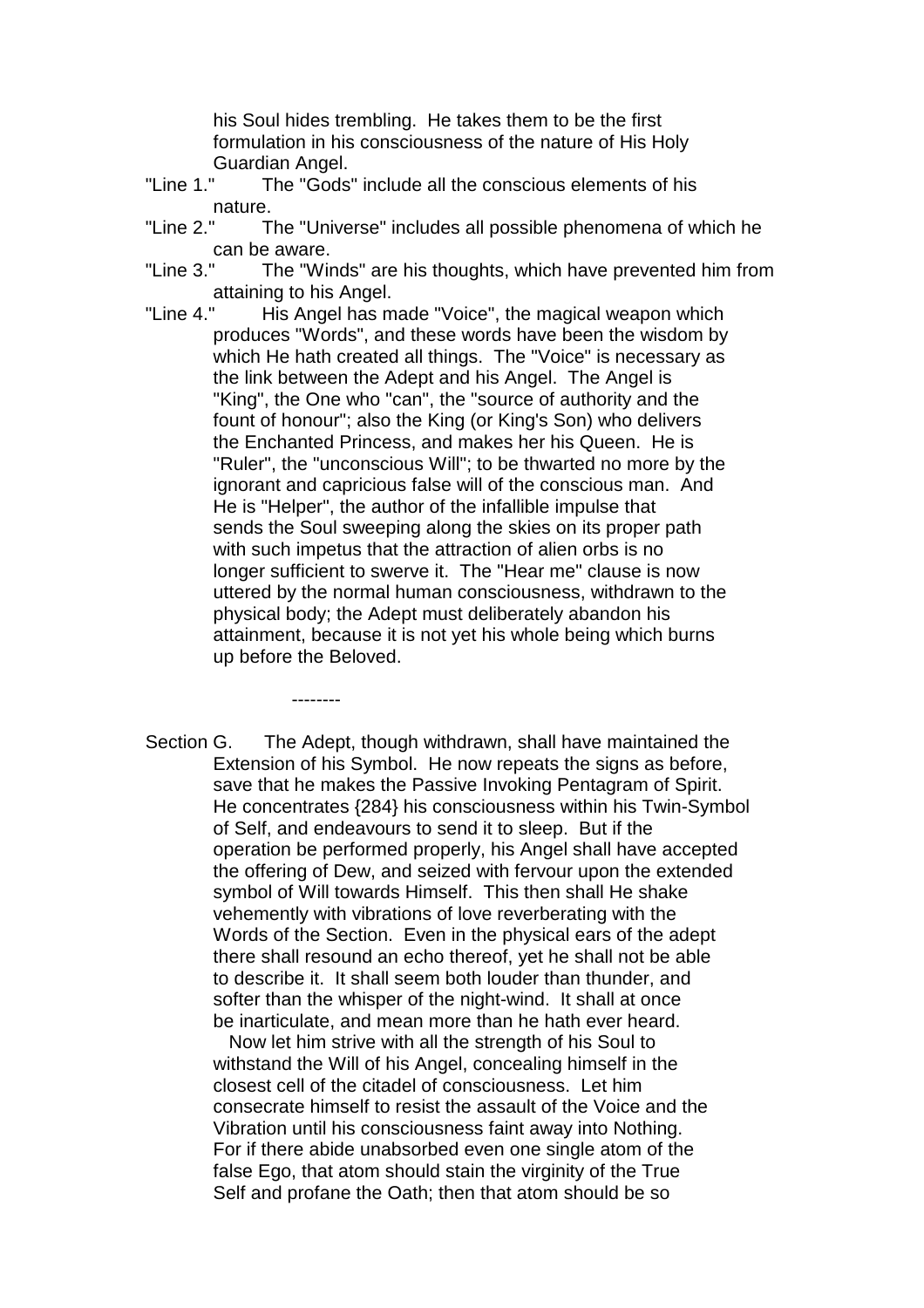inflamed by the approach of the Angel that it should overwhelm the rest of the mind, tyrannize over it, and become an insane despot to the total ruin of the realm.

 But, all being dead to sense, who then is able to strive against the Angel? He shall intensify the stress of His Spirit so that His loyal legions of Lion-Serpents leap from the ambush, awakening the adept to witness their Will and sweep him with them in their enthusiasm, so that he consciously partakes their purpose, and sees in its simplicity the solution of all his perplexities. Thus then shall the Adept be aware that he is being swept away through the column of his Will Symbol, {285} and that His Angel is indeed himself, with intimacy so intense as to become identity, and that not in a single Ego, but in every unconscious element that shares in that manifold uprush.

 This rapture is accompanied by a tempest of brilliant light, almost always, and also in many cases by an outburst of sound, stupendous and sublime in all cases, though its character may vary within wide limits.<<These phenomena are not wholly

subjective; they may be perceived, though often under other forms, by even the ordinary man.>>

 The spate of stars shoots from the head of the Will-Symbol, and is scattered over the sky in glittering galaxies. This dispersion destroys the concentration of the adept, whose mind cannot master such multiplicity of majesty; as a rule, he simply sinks stunned into normality, to recall nothing of his experience but a vague though vivid impression of complete release and ineffable rapture. Repetition fortifies him to realise the nature of his attainment; and his Angel, the link once made, frequents him, and trains him subtly to be sensitive to his Holy presence, and persuasion. But it may occur, especially after repeated success, that the Adept is not flung back into his mortality by the explosion of the Star-spate, but identified with one particular "Lion-Serpent", continuing conscious thereof until it finds its proper place in Space, when its secret self flowers forth as a truth, which the Adept may then take back to earth with him.

 This is but a side issue. The main purpose of the Ritual is to establish the relation of the subconscious self with the Angel in such a way that the Adept is aware that his Angel is the Unity which expresses the sum of the Elements of that Self, that his normal consciousness contains alien enemies 286} introduced by the accidents of environment, and that his Knowledge and Conversation of His Holy Guardian Angel destroys all doubts and delusions, confers all blessings, teaches all truth, and contains all delights. But it is important that the Adept should not rest in mere inexpressible realization of his rapture, but rouse himself to make the relation submit to analysis, to render it in rational terms, and thereby enlighten his mind and heart in a sense as superior to fanatical enthusiasm as Beethoven's music is to West African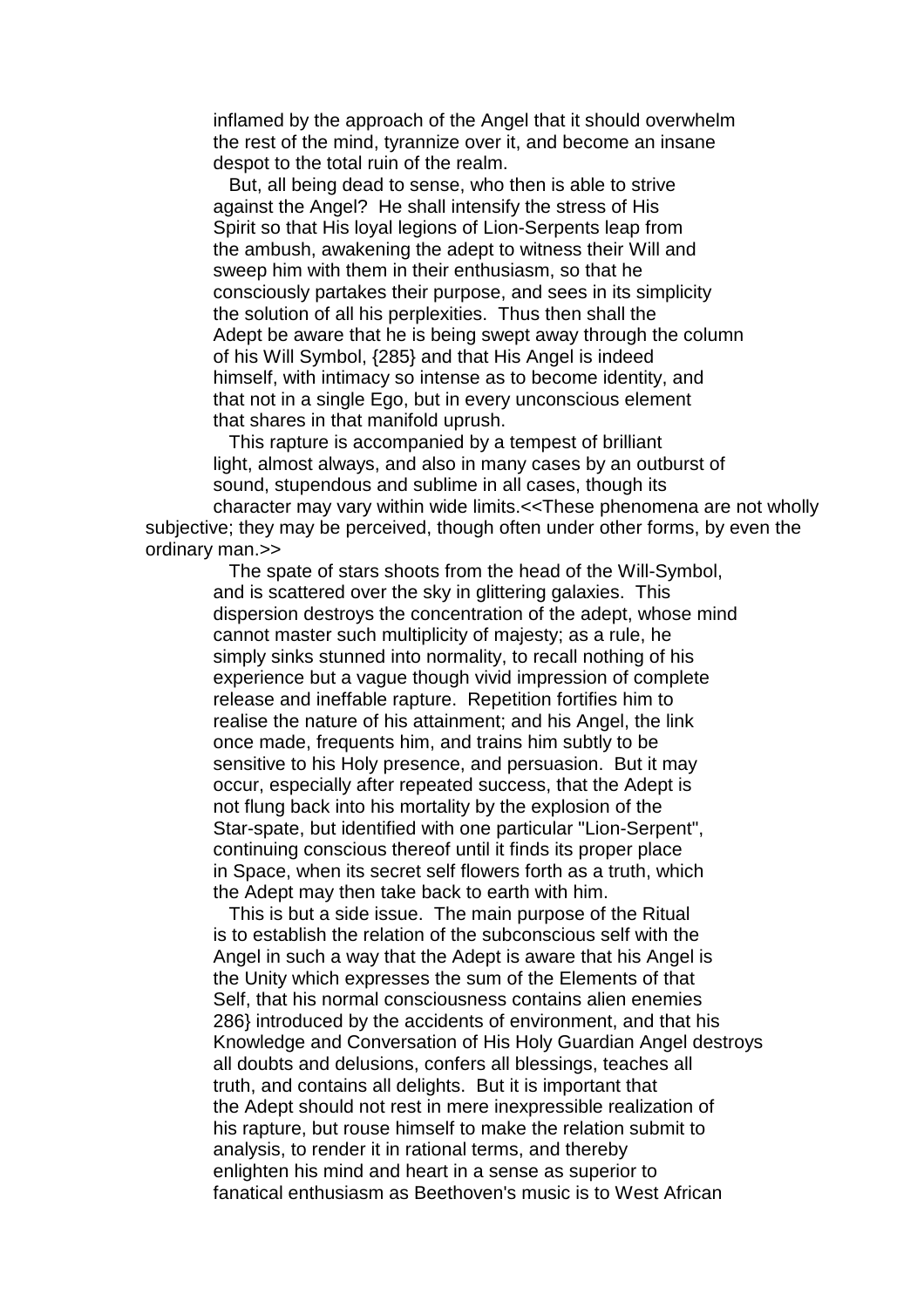war-drums.

--------

- Section Gg. The adept should have realised that his Act of Union with the angel implies (1) the death of his old mind save in so far as his unconscious elements preserve its memory when they absorb it, and (2) the death of his unconscious elements themselves. But their death is rather a going forth to renew their life through love. He then, by conscious comprehension of them separately and together, becomes the "Angel" of his Angel, as Hermes is the Word of Zeus, whose own voice is Thunder. Thus in this section the adept utters articulately so far as words may, what his Angel is to Himself. He says this, with his Scin-Laeca wholly withdrawn into his physical body, constraining His Angel to indwell his heart.
- "Line 1." "I am He" asserts the destruction of the sense of separateness between self and Self. It affirms existence, but of the third person only. "The Bornless Spirit" is free of all space, "having sight in the feet", that they may choose their own path. "Strong" is G B R, The Magician escorted by the Sun and the Moon (See Liber D and Liber 777). The "Immortal Fire" is the creative Self; impersonal energy cannot perish, no matter what forms it assumes. Combustion is Love. 287
- "Line 2." "Truth" is the necessary relation of any two things; therefore, although it implies duality, it enables us to conceive of two things as being one thing such that it demands to be defined by complementals. Thus, an hyperbola is a simple idea, but its construction exacts two curves.
- "Line 3." The Angel, as the adept knows him, is a being Tiphereth, which obscures Kether. The Adept is not officially aware of the higher Sephiroth. He cannot perceive, like the Ipsissimus, that all things soever are equally illusion and equally Absolute. He is in Tiphereth, whose office is Redemption, and he deplores the events which have caused the apparent Sorrow from which he has just escaped. He is also aware, even in the height of his ecstasy, of the limits and defects of his Attainment.
- "Line 4." This refers to the phenomena which accompany his Attainment.
- "Line 5." This means the recognition of the Angel as the True Self of his subconscious self, the hidden Life of his physical life.
- "Line 6." The Adept realises every breath, every word of his Angel as charged with creative fire. Tiphereth is the Sun, and the Angel is the spiritual Sun of the Soul of the Adept.
- "Line 7." Here is summed the entire process of bringing the conditioned Universe to knowledge of itself through the formula of generation<<That is, Yod He, realizing Themselves, Will and Understanding in the twins Vau He, Mind and body.>>;
	- a soul implants itself in sense-hoodwinked body and reason-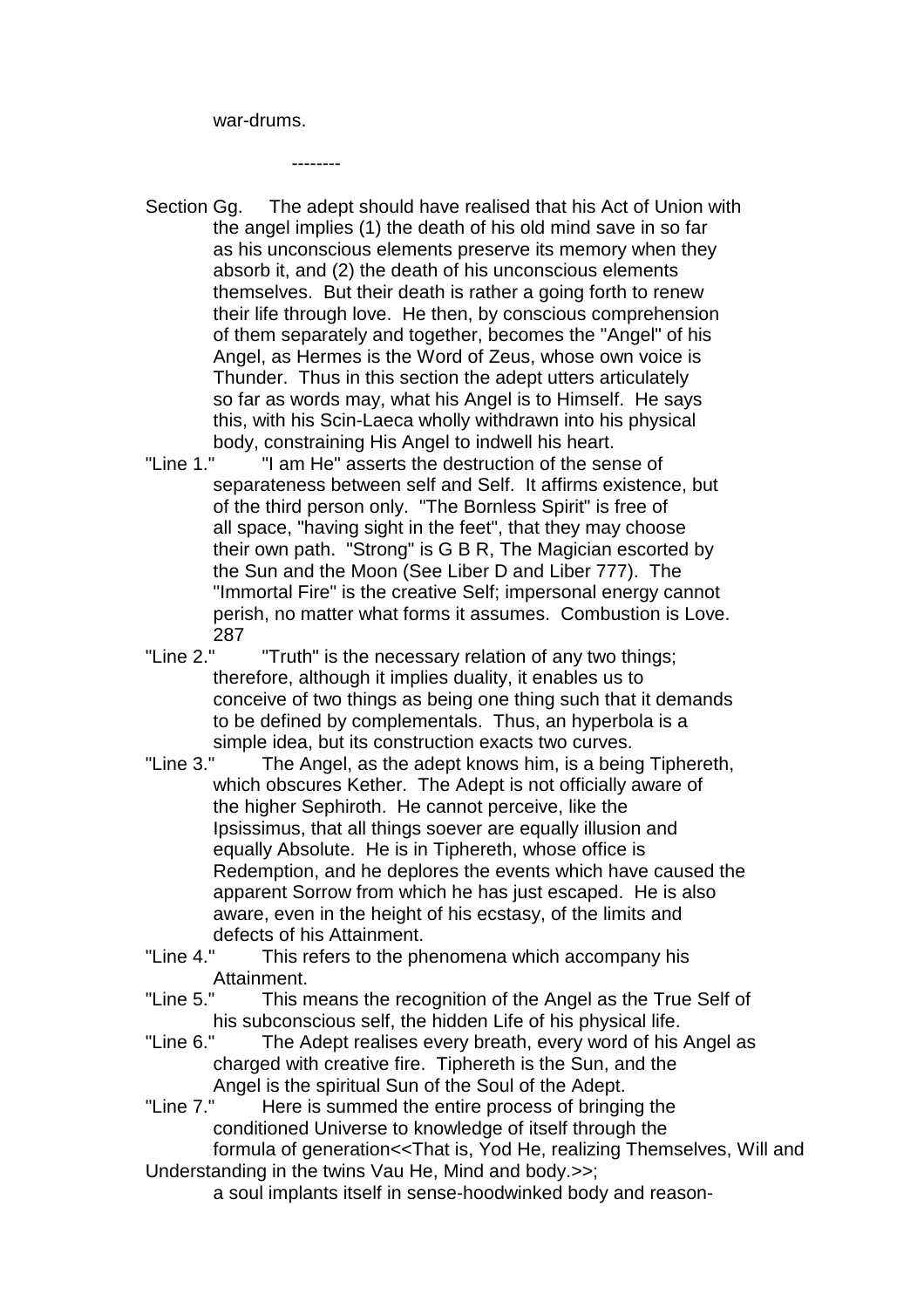fettered mind, makes them aware of their Inmate, and thus to partake of its own consciousness of the Light.

"Line 8." "Grace" has here its proper sense of "Pleasantness". {288} The existence of the Angel is the justification of the device of creation.<<But see also the general solution of the Riddle of Existence in the Book of the Law and its Comment --- Part IV of Book 4.>>

"Line 9." This line must be studied in the light of Liber LXV (Equinox XI. p. 65).

Section H. This recapitulation demands the going forth together of the Adept and his Angel "to do their pleasure on the Earth among the living."

Section J. The Beast 666 having devised the present method of using this Ritual, having proved it by his own practice to be of infallible puissance when properly performed, and now having written it down for the world, it shall be an ornament for the Adept who adopts it to cry Hail to His name at the end of his work. This shall moreover encourage him in Magick, to recall that indeed there was One who attained by its use to the Knowledge and Conversation of His Holy Guardian Angel, the which forsook him no more, but made Him a Magus, the Word of the Aeon of Horus!

> For know this, that the Name IAF in its most secret and mighty sense declareth the Formula of the Magick of the BEAST whereby he wrought many wonders. And because he doth will that the whole world shall attain to this Art, He now hideth it herein so that the worthy may win to His Wisdom.

Let I and F face all;<< If we adopt the new orthography VIAOV (Book 4 Part III Chap. V.) we must read "The Sun-6-the Son" etc. for "all"; and elaborate this interpretation here given in other ways, accordingly. Thus O (or F) will not be "The Fifteen by function" instead of "Five" etc., and "in act free, firm, aspiring, ecstatic", rather than "gentle" etc. as in the present text.>> yet ward their A from attack. The

 Hermit to himself, the Fool to foes, {289} The Hierophant to friends, Nine by nature, Naught by attainment, Five by function. In speech swift, subtle and secret; in thought creative, unbiassed, unbounded; in act gentle, patient and persistent. Hermes to hear, Dionysus to touch, Pan to behold.

A Virgin, A Babe, and a Beast!

A Liar, an Idiot, and a Master of Men!

 A kiss, a guffaw, and a bellow; he that hath ears to hear, let him hear!

 Take ten that be one, and one that is one in three, to conceal them in six!

 Thy wand to all Cups, and thy Disk to all Swords, but betray not thine Egg!

 Moreover also is IAF verily 666 by virtue of Number; and this is a Mystery of Mysteries; Who knoweth it, he is adept of adepts, and Mighty among Magicians!

 Now this word SABAF, being by number Three score and Ten,<<There is an alternative spelling TzBA-F Where the Root, "an Host", has the value of 93. The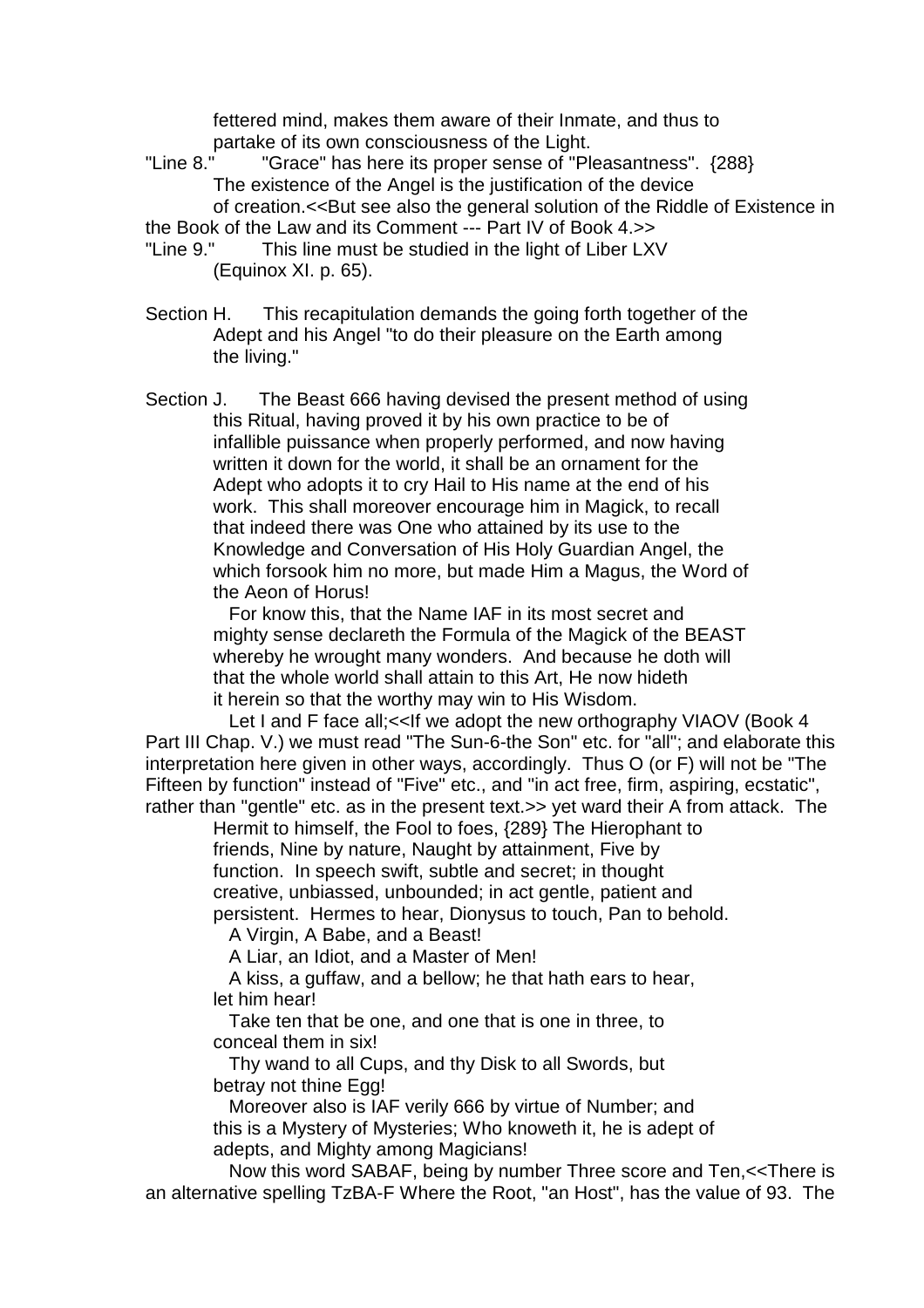Practicus should revive this Ritual throughout in the Light of his personal researches in the Qabalah, and thus make it his own peculiar property. The spelling here suggested implies that he who utters the Word affirms his allegiance to the symbols 93 and 6; that he is a warrior in the army of Will and of the Sun. 93 is also the number of AIWAZ and 6 of The Beast.>> is a name of Ayin, the

 Eye, and the Devil our Lord, and the Goat of Mendes. He is the Lord of the Sabbath of the Adepts, and is Satan, therefore also the Sun, whose number of Magick is 666, the seal of His servant the BEAST.

 But again SA is 61, AIN, the Naught of Nuith; BA means go, for Hadit; and F is their Son the Sun who is Ra-Hoor-Khuit. So then let the Adept set his sigil upon all the words he hath writ in the Book of the Works of his Will. {290}

 And let him then end all, saying, Such are the Words!<<The consonants of LOGOS, "Word", add (Hebrew values) to 93. and GR:Epsilon-Pi-Eta, "Words", (whence "Epic") has also that value: GR:Epsilon-Iota-Delta-Epsilon GR:Tau-Alpha GR:Epsilon-Pi-Eta might be the phrase here intended: its number is 418. This would then assert the accomplishment of the Great Work; this is the natural conclusion of the Ritual. Cf. CCXX. III. 75.>> For by this he maketh proclamation

 before all them that be about his Circle that these Words are true and puissant, binding what he would bind, and loosing what he would loose.

 Let the Adept perform this Ritual aright, perfect in every part thereof, once daily for one moon, then twice, at dawn and dusk, for two moons, next, thrice, noon added, for three moons, afterwards, midnight making up his course, for four moons four times every day. Then let the Eleventh Moon be consecrated wholly to this Work; let him be instant in continual ardour, dismissing all but his sheer needs to eat

 and sleep.<<These needs are modified during the process of Initiation both as to quantity and quality. One should not become anxious about one's physical or mental health on a priori grounds, but pay attention only to indubitable symptoms of distress should such arise. >> For know that the true

 Formula<<See Note page following.>> whose virtue sufficed the Beast in this Attainment, was thus:

INVOKE OFTEN<<See Equinox I, VIII, 22.>>

 So may all men come at last to the Knowledge and Conversation of the Holy Guardian Angel: thus sayeth the Beast, and prayeth His own Angel that this book be as a burning Lamp, and as a living Spring, for Light and Life to them that read therein.

666

{291}

(Note to page 291) The Oracles of Zoroaster utter this: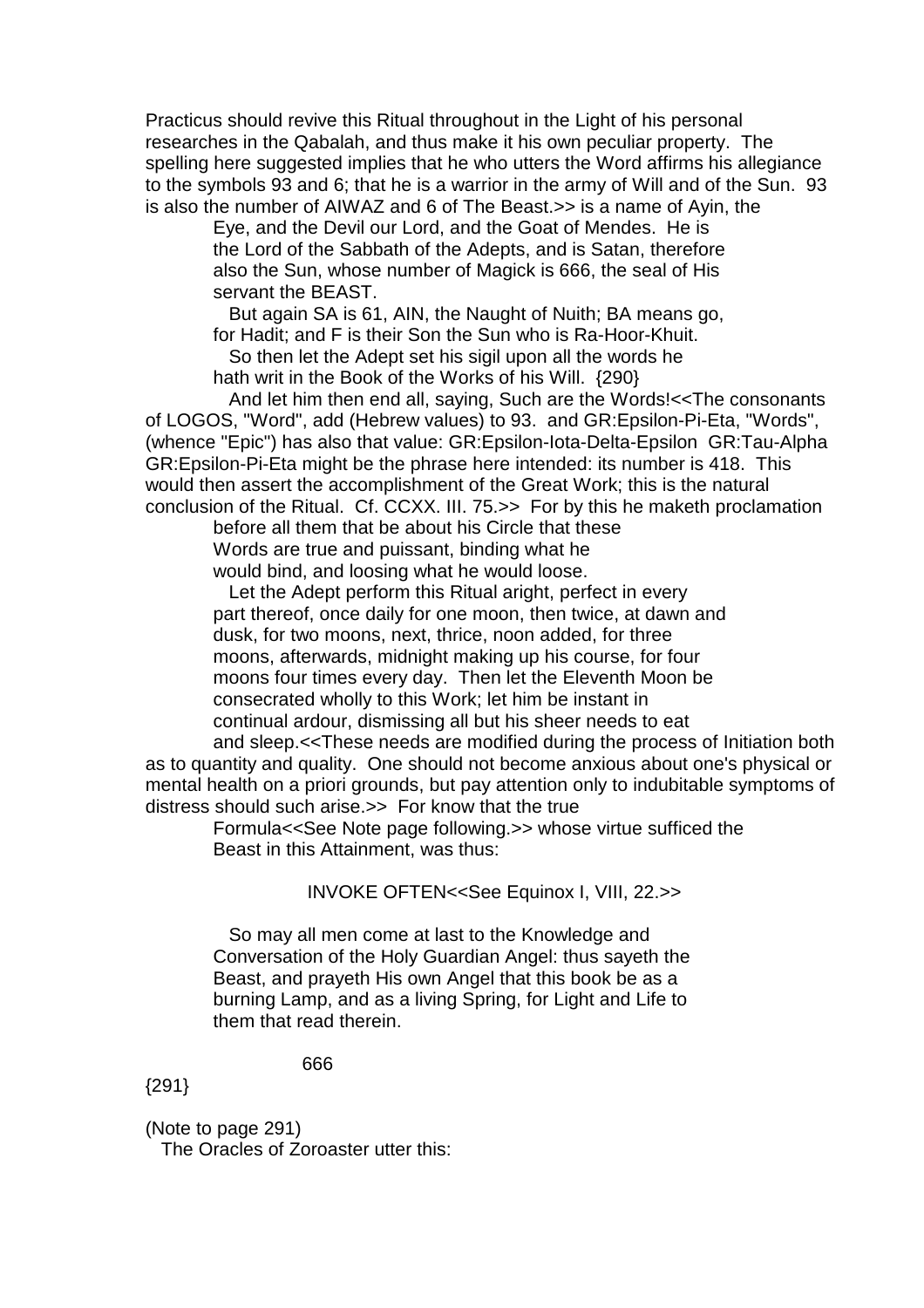"And when, by often invoking, all the phantasms are vanished, thou shalt see that Holy and Formless Fire, that Fire which darts and flashes through all the Depths of the Universe; hear thou the Voice of the Fire!

 "A similar Fire flashingly extending through the rushings of Air, or a Fire formless whence cometh the Image of a voice, or even a flashing Light abounding, revolving, whirling forth, crying aloud. Also there is the vision of the fire-flashing Courser of Light, or also a Child, borne aloft on the shoulders of the Celestial Steed, fiery, or clothed with gold, or naked, or shooting with the bow shafts or light, and standing on the shoulders of the horse, then if thy meditation prolongeth itself, thou shalt unite all these symbols into the form of a Lion."

 This passage --- combined with several others --- is paraphased in poetry by Aleister Crowley in his "Tannhauser".

 "And when, "invoking often," thou shalt see That formless Fire; when all the earth is shaken, The stars abide not, and the moon is gone, All Time crushed back into Eternity, The Universe by earthquake overtaken; Light is not, and the thunders roll, The World is done: When in the darkness Chaos rolls again In the excited brain: Then, O then call not to thy view that visible Image of Nature; fatal is her name! It fitteth not thy Body to behold That living light of Hell, The unluminous, dead flame, Until that body from the crucible Hath passed, pure gold! For, from the confines of material space, The twilight-moving place, The gates of matter, and the dark threshold, Before the faces of the Things that dwell In the Abodes of Night, Spring into sight Demons, dog-faced, that show no mortal sign Of Truth, but desecrate the Light Divine, Seducing from the sacred mysteries. But, after all these Folk of Fear are driven Before the avenging levin That rives the opening skies, Behold that formless and that Holy Flame {292} That hath no name; The Fire that darts and flashes, writhes and creeps Snake-wise in royal robe Wound round that vanished glory of the globe, Unto that sky beyond the starry deeps, Beyond the Toils of Time, --- then formulate In thine own mind, luminous, concentrate, The Lion of the Light, a child that stands On the vast shoulders of the Steed of God: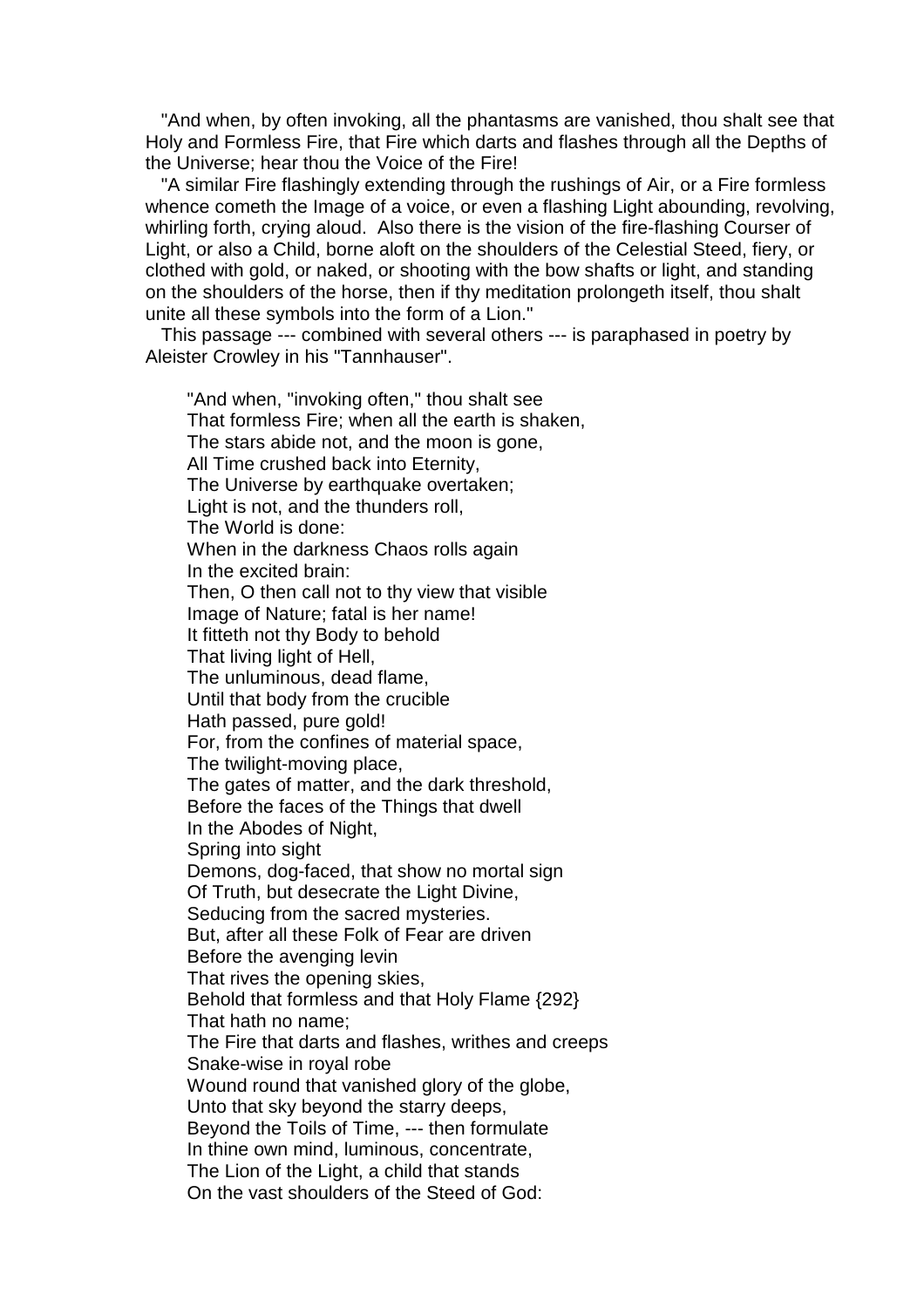Or winged, or shooting flying shafts, or shod With the flame-sandals. Then, lift up thine hands! Centre thee in thine heart one scarlet thought Limpid with brilliance of the Light above! Drawn into naught All life, death, hatred, love: All self concentred in the sole desire --- Hear thou the Voice of Fire!"

-----------

{293}

POINT

**III** and the state of the **III** 

#### SCHOLION ON SECTIONS G & Gg.

 The Adept who has mastered this Ritual, successfully realising the full import of this controlled rapture, ought not to allow his mind to loosen its grip on the astral imagery of the Star-spate, Will-Symbol, or Soul-symbol, or even to forget its duty to the body and the sensible surroundings. Nor should he omit to keep his Body of Light in close touch with the phenomena of its own plane, so that its privy consciousness may fulfil its proper functions of protecting his scattered ideals from obsession.

 But he should have acquired, by previous practice, the faculty of detaching these elements of his consciousness from their articulate centre, so that they become (temporarily) independent responsible units, capable of receiving communications from headquarters at will, but perfectly able (1) to take care of themselves without troubling their chief, and (2) to report to him at the proper time. In a figure, they must be like subordinate officers, expected to display self-reliance, initiative, and integrity in the execution of the Orders of the Day.

 The Adept should therefore be able to rely on these individual minds of his to control their own conditions without interference from himself for the time required, and to recall them in due course, receiving an accurate report of their adventures.

 This being so, the Adept will be free to concentrate his deepest self, that part of him which unconsciously orders his true Will, upon the realization of his Holy Guardian Angel. The absence of his bodily, mental and astral consciousness is indeed cardinal to success, for it is their usurpation of his attention which has made him deaf to his Soul, and his preoccupation with their affairs that has prevented him from perceiving that Soul. {294}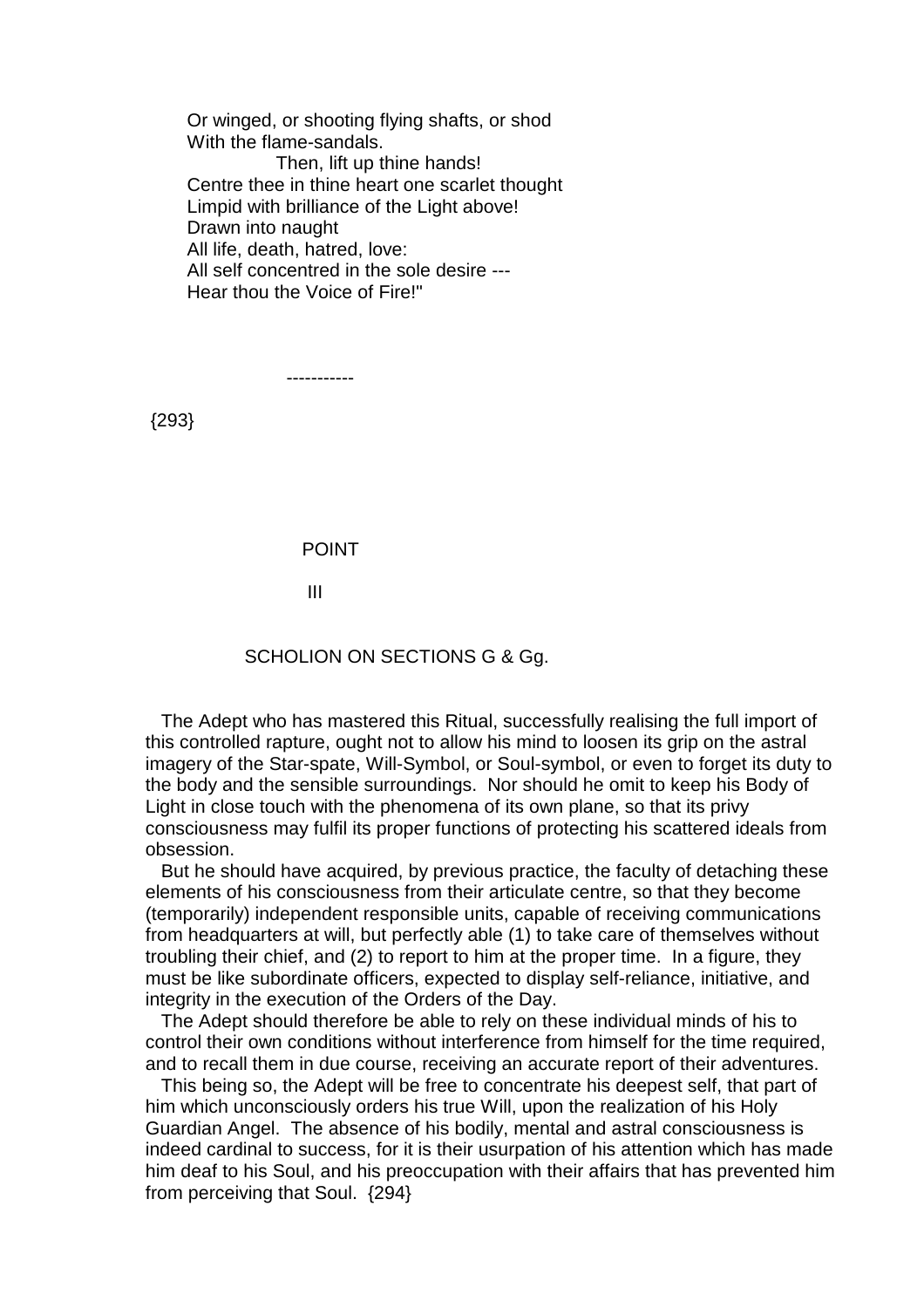The effect of the Ritual has been

(a) to keep them so busy with their own work that they cease to distract him;

(b) to separate them so completely that his soul is stripped of its sheaths;

 (c) to arouse in him an enthusiasm so intense as to intoxicate and anaesthetize him, that he may not feel and resent the agony of this spiritual vivisection, just as bashful lovers get drunk on the wedding night, in order to brazen out the intensity of shame which so mysteriously coexists with their desire;

 (d) to concentrate the necessary spiritual forces from every element, and fling them simultaneously into the aspiration towards the Holy Guardian Angel; and

 (e) to attract the Angel by the vibration of the magical voice which invokes Him. The method of the Ritual is thus manifold.

 There is firstly an analysis of the Adept, which enables him to calculate his course of action. He can decide what must be banished, what purified, what concentrated. He can then concentrate his will upon its one essential element, over-coming its resistance --- which is automatic, like a physiological reflex --- by destroying inhibitions through his ego-overwhelming enthusiasm.<<A high degree of initiation is required. This means that the process of analysis must have been carried out very thoroughly. The Adept must have become aware of his deepest impulses, and understood their true significance. The "resistance" here mentioned is automatic; it increases indefinitely against direct pressure. It is useless to try to force oneself in these matters; the uninitiated Aspirant, however eager he may be, is sure to fail. One must know how to deal with each internal idea as it arises. It is impossible to overcome one's inhibitions by conscious effort; their existence justifies them. God is on their side, as on that of the victim in Browning's "Instans Tyrannus." A man cannot compel himself to love, however much he may want to, on various rational grounds. But on the other hand, when the true impulse comes, it overwhelms all its critics; they are powerless either to make or break a genius; it can only testify to the fact that it has met its master.>> The other half of the work needs no such complex effort; for his Angel is simple and unperplexed, ready at all times to respond to rightly ordered approach. {295}

 But the results of the Ritual are too various to permit of rigid description. One may say that, presuming the union to be perfect, the Adept need not retain any memory soever of what has occurred. He may be merely aware of a gap in his conscious life, and judge of its contents by observing that his nature has been subtly transfigured. Such an experience might indeed be the proof of perfection.

 If the Adept is to be any wise conscious of his Angel it must be that some part of his mind is prepared to realise the rapture, and to express it to itself in one way or another. This involves the perfection of that part, its freedom from prejudice and the limitations of rationality so-called. For instance: one could not receive the illumination as to the nature of life which the doctrine of evolution should shed, if one is passionately persuaded that humanity is essentially not animal, or convinced that causality is repugnant to reason. The Adept must be ready for the utter destruction of his point of view on any subject, and even that of his innate conception of the forms and laws of thought.<<Of course, even false tenets and modes of the mind are in one sense true. It is only their appearance which alters. Copernicus did not destroy the facts of nature, or change the instruments of observation. He merely effected a radical simplification of science. Error is really a "fool's knot". Moreover, the very tendency responsible for the entanglement is one of the necessary elements of the situation. Nothing is "wrong" in the end; and one cannot reach the "right" point of view without the aid of one's particular "wrong" point. If we reject or alter the negative of a photograph we shall not get a perfect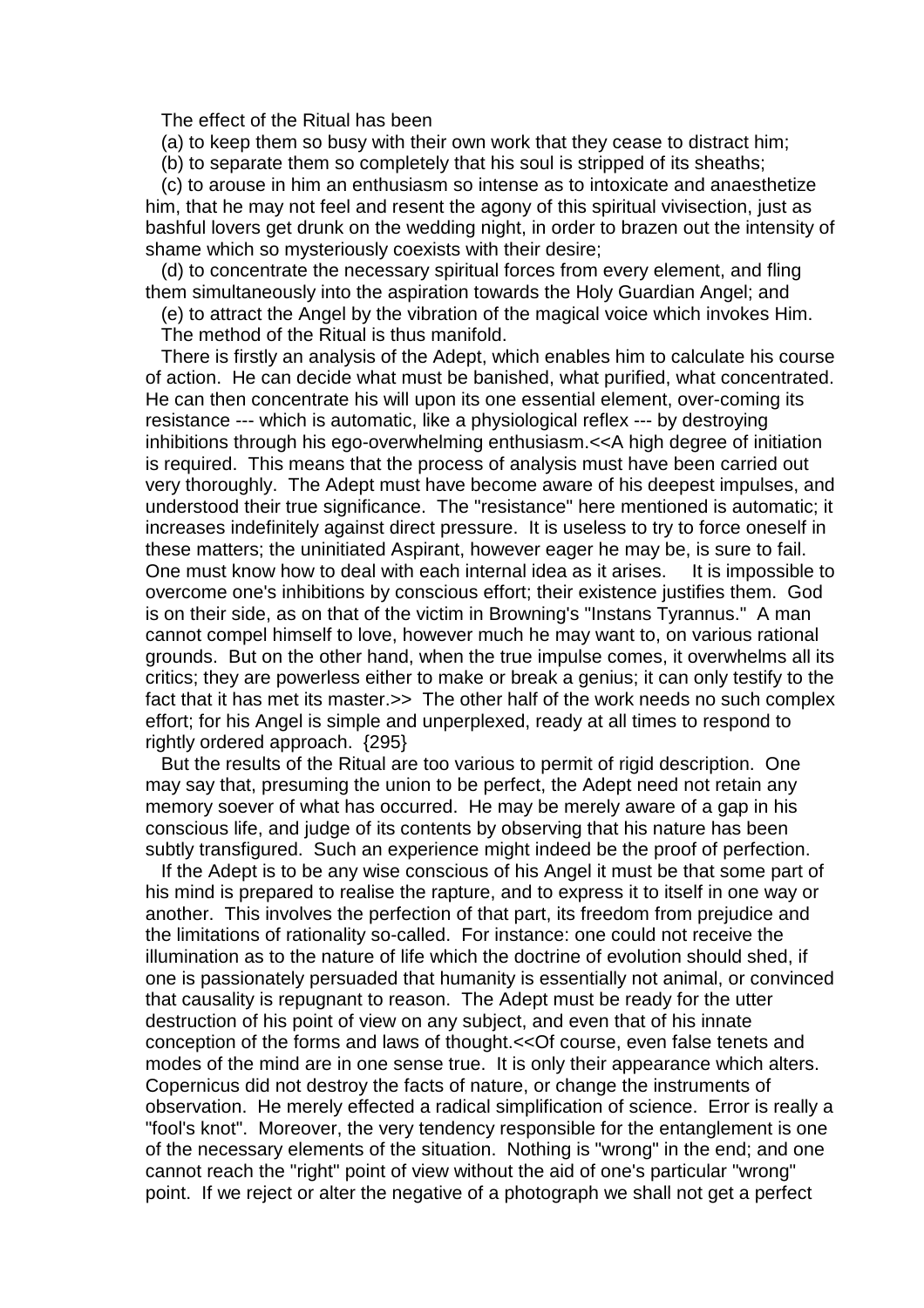positive.>> Thus he may find that his Angel consider his "business" or his "love" to be absurd trifles; also that human ideas of "time" are invalid, and human "laws" of logic applicable only to the relations between illusions.

 Now the Angel will make contact with the Adept at any point that is sensitive to His influence. Such a point will naturally be one that is salient in the Adept's character, and also one that is, in the proper sense of the word, pure<<This means, free from ideas, however excellent in themselves, which are foreign to it. For instance, literary interest has no proper place in a picture.>>.

 Thus an artist, attuned to appreciate plastic beauty is likely to {296} receive a visual impression of his Angel in a physical form which is sublimely quintessential of his ideal. A musician may be rapt away by majestic melodies such as he never hoped to hear. A philosopher may attain apprehension of tremendous truths, the solution of problems that had baffled him all his life.

 Conformably with this doctrine, we read of illuminations experienced by simpleminded men, such as a workman who "saw God" and likened Him to "a quantity of little pears". Again, we know that ecstasy, impinging upon unbalanced minds, inflames the idolised idea, and produces fanatical faith fierce even to frenzy, with intolerance and insanely disordered energy which is yet so powerful as to effect the destinies of empires.

 But the phenomena of the Knowledge and Conversation of the Holy Guardian Angel are a side issue; the essence of the Union is the intimacy. Their intimacy (or rather identity) is independent of all partial forms of expression; at its best it is therefore as inarticulate as Love.

 The intensity of the consummation will more probably compel a sob or a cry, some natural physical gesture of animal sympathy with the spiritual spasm. This is to be criticised as incomplete self-control. Silence is nobler.

 In any case the Adept must be in communion with his Angel, so that his Soul is suffused with sublimity, whether intelligible or not in terms of intellect. It is evident that the stress of such spiritual possession must tend to overwhelm the soul, especially at first. It actually suffers from the excess of its ecstasy, just as extreme love produces vertigo. The soul sinks and swoons. Such weakness is fatal alike to its enjoyment and its apprehension. "Be strong! then canst thou bear more rapture!" sayeth the Book of the Law.<<Liber Al vel Legis, II, 61-68, where the details of the proper technique are discussed. {WEH Note extension: The passage in quotations in this sentence nowhere appears in "The Book of the Law". Crowley is evidently recapitulating several passages in a paraphrase. AL II, 22 starts this, and the verses cited in this note conclude it.}>>

The Adept must therefore play the man, arousing himself to harden his soul.

 To this end, I, the Beast, have made trial and proof of divers devices. Of these the most potent is to set the body to strive with {297} the soul. Let the muscles take grip on themselves as if one were wrestling. Let the jaw and mouth, in particular, be tightened to the utmost. Breathe deeply, slowly, yet strongly. Keep mastery over the mind by muttering forcibly and audibly. But lest such muttering tend to disturb communion with the Angel, speak only His Name. Until the Adept have heard that Name, therefore, he may not abide in the perfect possession of his Beloved. His most important task is thus to open his ears to the voice of his Angel, that he may know him, how he is called. For hearken! this Name, understood rightly and fully, declareth the nature of the Angel in every point, wherefore also that Name is the formula of the perfection to which the Adept must aspire, and also of the power of Magick by virtue whereof he must work.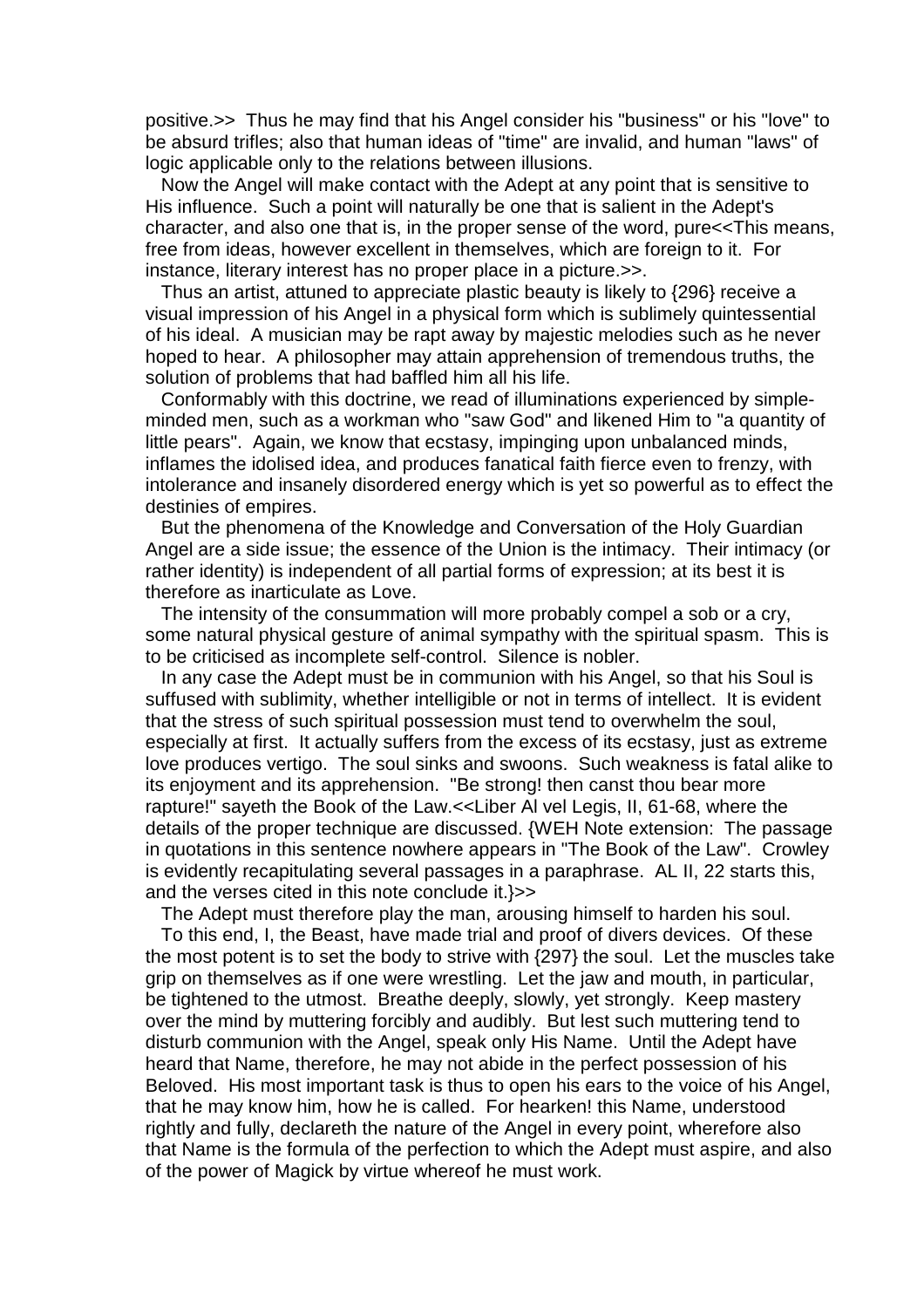He then that is as yet ignorant of that Name, let him repeat a word worthy of this particular Ritual. Such are Abrahadabra, the Word of the Aeon, which signifieth "The Great Work accomplished"; and Aumgn interpreted in Part III of Book 4<<The essence of this matter is that the word AUM, which expresses the course of Breath (spiritual life) from free utterance through controlled concentration to Silence, is transmuted by the creation of the compound letter GR:Mu-Gamma-Nu to replace M: that is, Silence is realized as passing into continuous ecstatic vibration, of the nature of "Love" under "Will" as shewn by  $GR:Mu-Gamma-Nu = 40 + 3 + 50 = 93$ GR:Alpha-Gamma-Alpha-Pi-Eta, GR:Theta-Epsilon-Lambda-Eta-Mu-Alpha etc., and the whole word has the value of 100, Perfection Perfected, the Unity in completion, and equivalent to GR:Kappa-Rho the conjunction of the essential male and female principles.>>; and the name of THE BEAST, for that His number showeth forth this Union with the Angel, and His Work is no other than to make all men partakers of this Mystery of the Mysteries of Magick.

 So then saying this word or that, let the Adept wrestle with his Angel and withstand Him, that he may constrain Him to consent to continue in communion until the consciousness becomes capable of clear comprehension, and of accurate transmission<<The "normal" intellect is incapable of these functions; a superior faculty must have been developed. As Zoroaster says: "Extend the void mind of thy soul to that Intelligible that thou mayst learn the Intelligible, because it subsisteth beyond Mind. Thou wilt not understand It as when understanding some common thing.">> of the {298} transcendent Truth of the Beloved to the heart that holds him.

 The firm repetition of one of these Words ought to enable the Adept to maintain the state of Union for several minutes, even at first.

 In any case he must rekindle his ardour, esteeming his success rather as an encouragement to more ardent aspiration than as a triumph. He should increase his efforts.

 Let him beware of the "lust of result", of expecting too much, of losing courage if his first success is followed by a series of failures.

 For success makes success seem so incredible that one is apt to create an inhibition fatal to subsequent attempts. One fears to fail; the fear intrudes upon the concentration and so fulfils its own prophecy. We know how too much pleasure in a love affair makes one afraid to disgrace oneself on the next few occasions; indeed, until familiarity has accustomed one to the idea that one's lover has never supposed one to be more than human. Confidence returns gradually. Inarticulate ecstasy is replaced by a more sober enjoyment of the elements of the fascination.

 Just so one's first dazzled delight in a new landscape turns, as one continues to gaze, to the appreciation of exquisite details of the view. At first they were blurred by the blinding rush of general beauty; they emerge one by one as the shock subsides, and passionate rapture yields to intelligent interest.

 In the same way the Adept almost always begins by torrential lyrics painting out mystical extravagances about "ineffable love", "unimaginable bliss", "inexpressible infinities of illimitable utterness".<<This corresponds to the emotional and metaphysical fog which is characteristic of the emergence of thought from homogeneity. The clear and concise differentiation of ideas marks the adult mind.>> He usually loses his sense of proportion, of humour, of reality, and of sound judgment. His ego is often inflated to the bursting point, till he would be abjectly ridiculous if he were not so pitifully dangerous to himself and others. He also tends to take his new-found "truths of illumination" for the entire body of truth,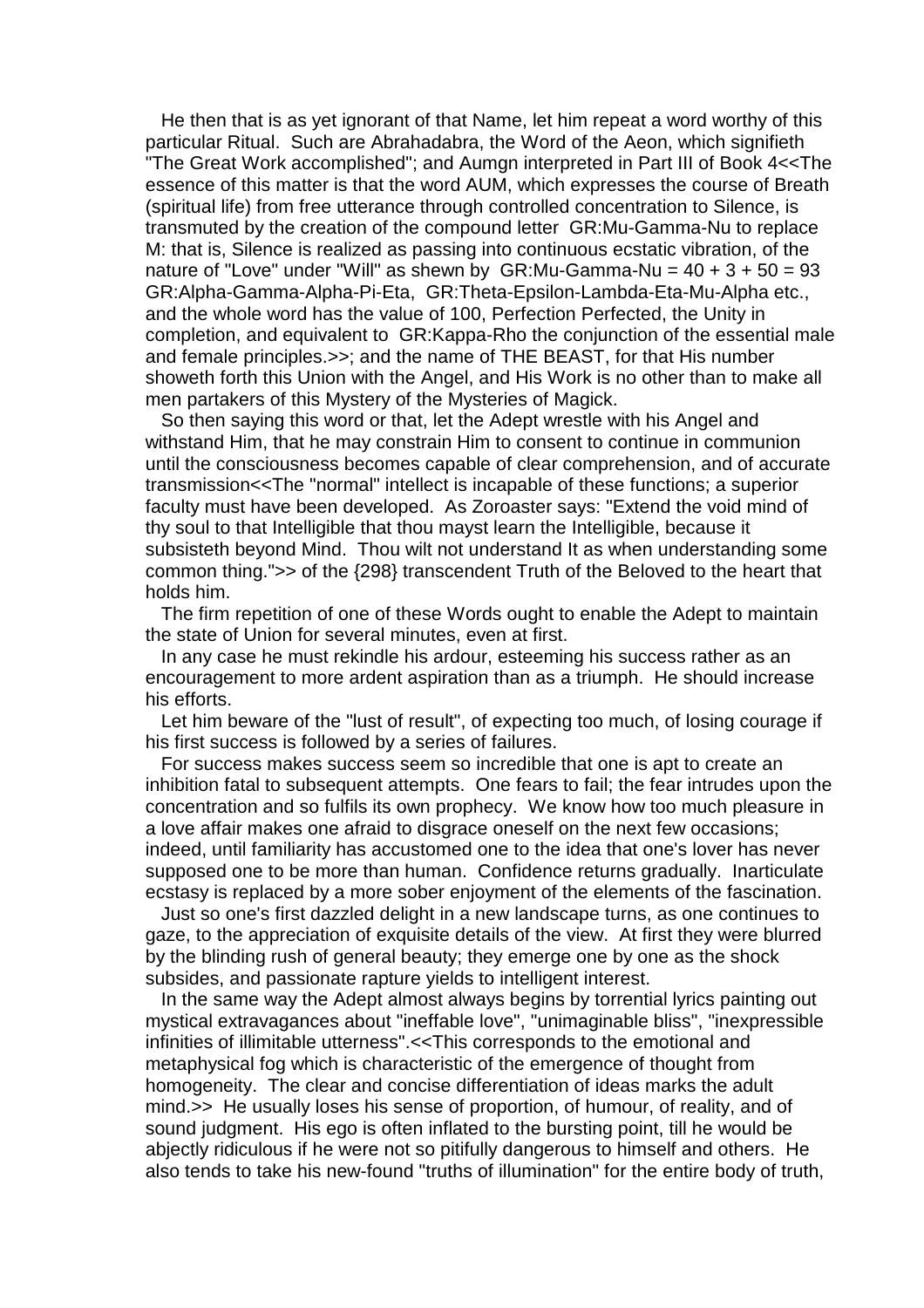and insists that they must be as valid an vital for all men as they happen to be for himself. {299}

 It is wise to keep silence about those things "unlawful to utter" which one may have heard "in the seventh heaven". This may not apply to the sixth.

 The Adept must keep himself in hand, however tempted to make a new heaven and a new earth in the next few days by trumpeting his triumphs. He must give time a chance to redress his balance, sore shaken by the impact of the Infinite.

 As he becomes adjusted to intercourse with his Angel, he will find his passionate ecstasy develop a quality of peace and intelligibility which adds power, while it informs and fortifies his mental and moral qualities instead of obscuring and upsetting them. He will by now have become able to converse with his Angel, impossible as it once seemed; for he now knows that the storm of sound which he supposed to be the Voice was only the clamour of his own confusions. The "infinity" nonsense was born of his own inability to think clearly beyond his limits, just as a Bushman, confronted by numbers above five, can only call them "many".

 The truth told by the Angel, immensely as it extends the horizon of the Adept, is perfectly definite and precise. It does not deal in ambiguities and abstractions. It possesses form, and confesses law, in exactly the same way and degree as any other body of truth. It is to the truth of the material and intellectual spheres of man very much what the Mathematics of Philosophy with its "infinite series" and "Cantorian continuity" is to schoolboy arithmetic. Each implies the other, though by that one may explore the essential nature of existence, and by this a pawnbroker's profits.

 This then is the true aim of the Adept in this whole operation, to assimilate himself to his Angel by continual conscious communion. For his Angel is an intelligible image of his own true Will, to do which is the whole of the law of his Being.

 Also the Angel appeareth in Tiphereth, which is the heart of the Ruach, and thus the Centre of Gravity of the Mind. It is also directly inspired from Kether, the ultimate Self, through the Path of the High Priestess, or initiated intuition. Hence the Angel is in truth the Logos or articulate expression of the whole Being of the Adept, so that as he increases in the perfect understanding of {300} His name, he approaches the solution of the ultimate problem, Who he himself truly is.

 Unto this final statement the Adept may trust his Angel to lead him; for the Tiphereth-consciousness alone is connected by paths with the various parts of his mind.<<See the maps "Minutum Mundum" in the Equinox 1, 2, & 3 and the general relations detailed in Liber 777, of which the most important columns are reprinted in Appendix V.>> None therefore save He hath the knowledge requisite for calculating the combinations of conduct which will organise and equilibrate the forces of the Adept, against the moment when it becomes necessary to confront the Abyss. The Adept must control a compact and coherent mass if he is to make sure of hurling it from him with a clean-cut gesture.

 I, The Beast 666, lift up my voice and swear that I myself have been brought hither by mine Angel. After that I had attained unto the Knowledge and Conversation of Him by virtue of mine ardour towards Him, and of this Ritual that I bestow upon men my fellows, and most of His great Love that He beareth to me, yea, verily, He led me to the Abyss; He bade me fling away all that I had and all that I was; and He forsook me in that Hour. But when I came beyond the Abyss, to be reborn within the womb of BABALON, then came he unto me abiding in my virgin heart, its Lord and Lover!

 Also He made me a Magus, speaking through His Law, the Word of the new Aeon, the Aeon of the Crowned and Conquering Child.<<For the account of these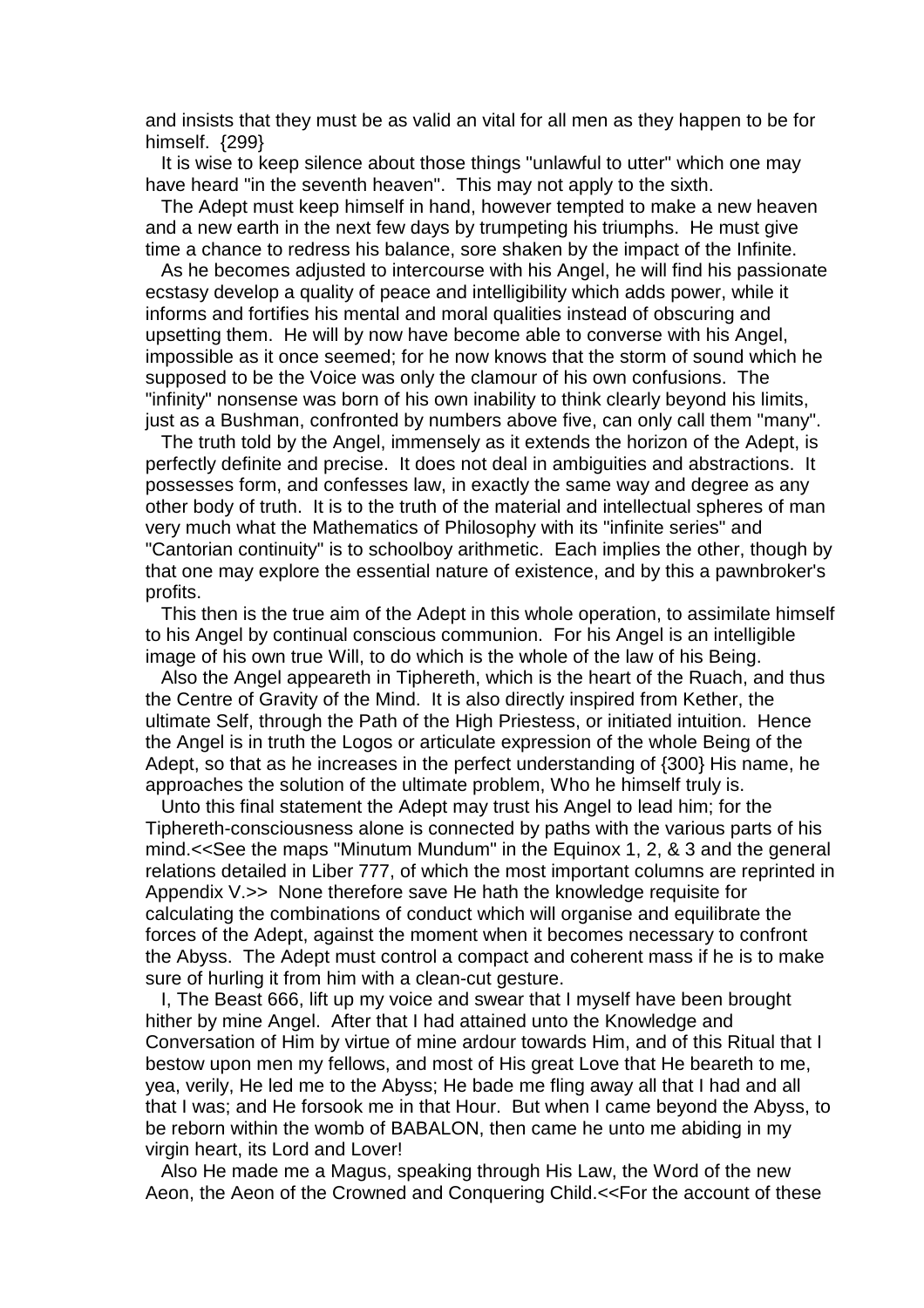matters see The Equinox, Vol. I, "The Temple of Solomon the King", Liber 418, Liber Aleph, John St. John, The Urn, and Book 4, Part IV.>> Thus he fulfilled my will to bring full freedom to the race of Men.

 Yea, he wrought also in me a Work of wonder beyond this, but in this matter I am sworn to hold my peace.

{301}

## APPENDIX V

## A FEW OF THE PRINCIPAL CORRESPONDENCES

## OF THE QABALAH.

## REPRINTED WITH ADDITIONS FROM

777

## {303}

## TABLE I

|                            | Ш                               |                                                                |
|----------------------------|---------------------------------|----------------------------------------------------------------|
|                            |                                 | : KEY SCALE : HEBREW NAMES OF NUMBERS : ENGLISH OF COLUMN II : |
|                            | <b>&amp; LETTERS</b>            |                                                                |
|                            |                                 |                                                                |
|                            | :Aleph-Yod-Nunfinal : Nothing.  |                                                                |
| - 0                        | :Aleph-Yod-Nunfinal : No Limit. |                                                                |
|                            | :Samekh-Vau-Pehfinal            |                                                                |
|                            | :Aleph-Yod-Nunfinal             | : Limitless L.V.X.                                             |
|                            | :Samekh-Vau-Pehfinal            |                                                                |
|                            | :Aleph-Vau-Resh                 |                                                                |
|                            | :Koph-Taw-Resh                  | : Crown.                                                       |
| $\overline{\phantom{0}}^2$ | :Chet-Koph-Mem-Heh              | : Wisdom.                                                      |
| 3                          | :Bet-Yod-Nun-Heh                | : Understanding.                                               |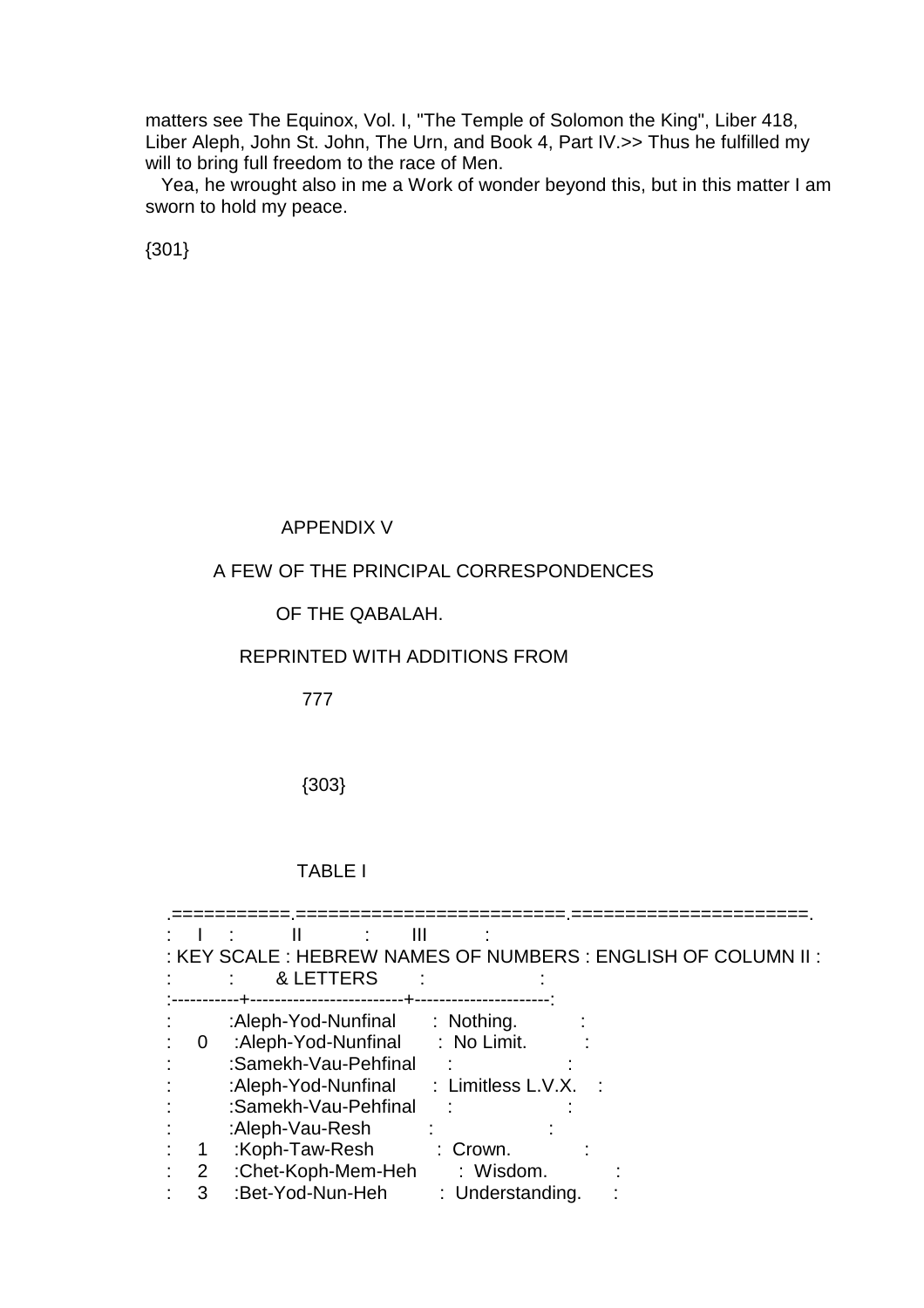| 4              | :Chet-Samekh-Dalet : Mercy.                                                                 |
|----------------|---------------------------------------------------------------------------------------------|
| 5 <sub>5</sub> | :Gemel-Bet-Vau-Resh-Heh : Strength.                                                         |
| $6\quad$       | :Taw-Peh-Aleph-Resh-Taw: Beauty.                                                            |
| $\overline{7}$ | :Nun-Tzaddi-Chet : Victory.                                                                 |
|                | 8 : Heh-Vau-Dalet : Splendour.                                                              |
|                | 9 :Yod-Samekh-Vau-Dalet : Foundation.                                                       |
|                | 10 :Mem-Lamed-Koph-Vau-Taw : Kingdom.                                                       |
| 11             | :Aleph-Lamed-Pehfinal : Ox.                                                                 |
|                | 12 :Bet-Yod-Taw : House.                                                                    |
|                | 13 : Gemel-Mem-Lamed : Camel.                                                               |
|                | 14 :Dalet-Lamed-Taw : Door.                                                                 |
|                | 15 :Heh-Heh : Window.<br>16 :Vau-Vau : Nail.                                                |
|                |                                                                                             |
|                | 17 : Zain-Yod-Nunfinal : Sword.                                                             |
|                | 18 : Chet-Yod-Taw : Fence.                                                                  |
|                | 19 : Tet-Yod-Taw : Serpent.                                                                 |
|                | 20 :Yod-Vau-Dalet : Hand.                                                                   |
|                | 21 :Koph-Pehfinal : Palm.                                                                   |
|                | 22 :Lamed-Mem-Dalet : Ox Goad.                                                              |
| 23             | :Mem-Yod-Memfinal : Water.                                                                  |
|                | 24 :Nun-Vau-Nunfinal : Fish.                                                                |
|                | 25 :Samekh-Mem-Kophfinal : Prop.                                                            |
|                | 26 : Ayin-Yod-Nunfinal : Eye.                                                               |
|                | 27 :Peh-Heh<br>: Mouth.                                                                     |
|                | 28 :Tzaddi-Dalet-Yod : Fish-hook.                                                           |
|                | 29 : Qof-Vau-Pehfinal<br>: Back of Head.                                                    |
|                | 30 :Resh-Yod-Shin<br>: Head.                                                                |
| 31             | : Shin-Yod-Nunfinal : Tooth.<br>2 :Taw-Vau : Tau (as Egyptian). :<br>'bis" :Taw-Vau : --- : |
|                | 32 :Taw-Vau                                                                                 |
|                | 32 "bis" :Taw-Vau                                                                           |
|                | 31 "bis" : Shin-Yod-Nunfinal                                                                |
|                |                                                                                             |
|                |                                                                                             |
|                |                                                                                             |
|                |                                                                                             |
|                |                                                                                             |
|                |                                                                                             |

{304 & 305}

## TABLE I

.===========.=========================.========================= ======. : I : VI : VII : : KEY SCALE : THE HEAVENS OF ASSIAH : ENGLISH OF COLUMN VI : :-----------+-------------------------+-------------------------------: : 1 :Resh-Aleph-Shin-Yod-Taw : Sphere of the Primum Mobile :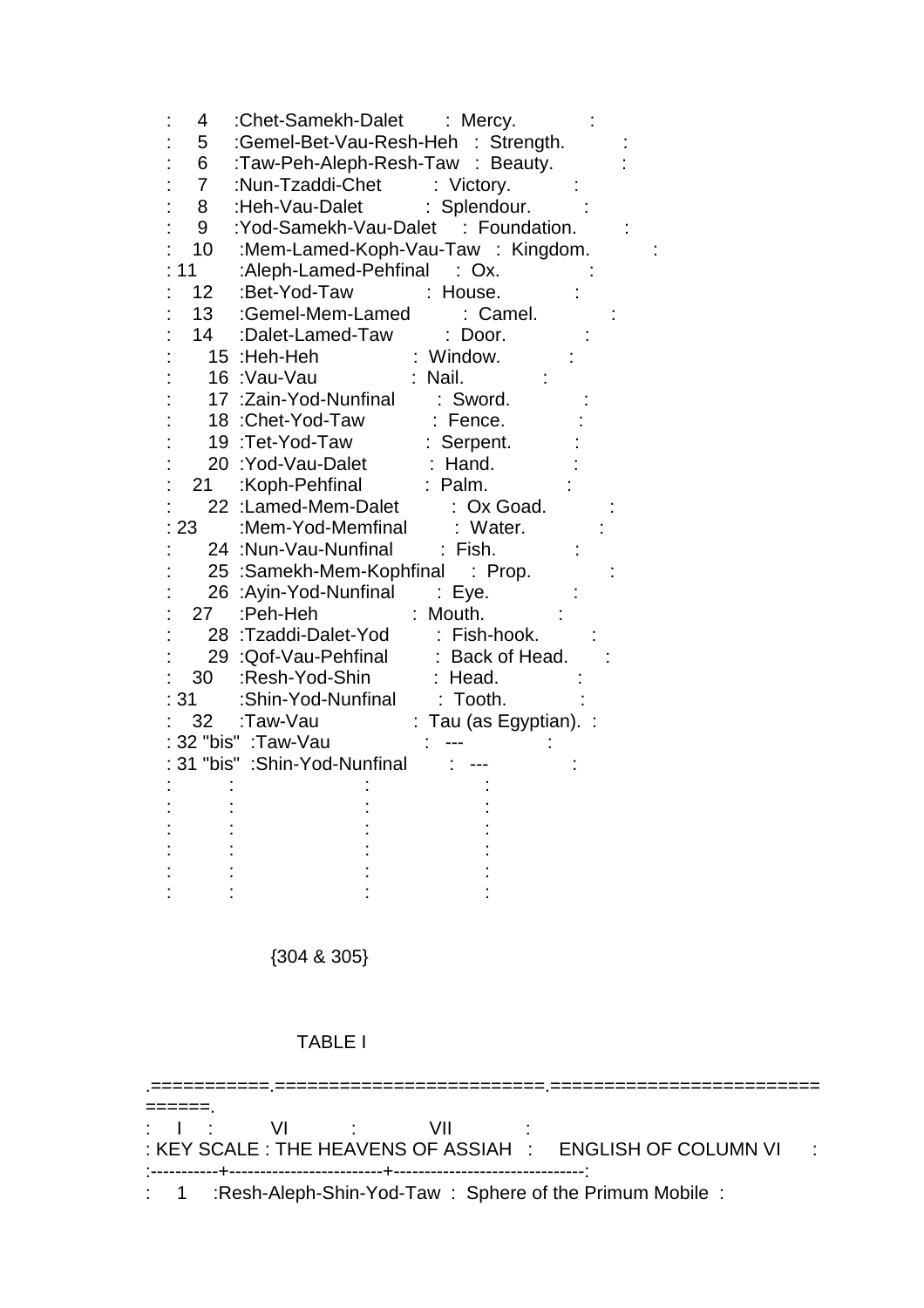: :Heh-Gemel-Lamed-Gemel- : : : Lamed-Yod-Memfinal : : 2 : Mem-Samekh-Lamed-Vau-Taw : Sphere of the Zodiac : : : : Fixed Stars : : : 3 :Shin-Bet-Taw-Aleph-Yod : Sphere of Saturn : 4 :Tzaddi-Dalet-Qof : Sphere of Jupiter 5 :Mem-Aleph-Dalet-Yod- : Sphere of Mars  $\therefore$  : Memfinal  $\therefore$  :  $\therefore$  : : 6 :Shin-Mem-Shin : Sphere of Sol : : 7 :Nun-Vau-Gemel-Heh : Sphere of Venus : : 8 :Koph-Vau-Koph-Bet : Sphere of Mercury : : 9 :Lamed-Bet-Nun-Heh : Sphere of Luna : : 10 :Chet-Lamed-Memfinal : Sphere of the Elements : : :Yod-Samekh-Vau-Dalet- : : : : Vau-Taw : : : 11 : Resh-Vau-Chet : Air : 0: : 12 : (Planets following : MERCURY : : : Sephiroth corresponding): : : 13 : : Luna : : 14 : : Venus : : 15 :Tet-Lamed-Heh : Aries Fire : : 16 :Shin-Vau-Resh : Taurus Earth : : 17 :Taw-Aleph-Vau-Mem-Yod- : Gemini Air : : : Memfinal : : : 18 :Samekh-Resh-Tet-Nunfinal : Cancer Water : 19 : Aleph-Resh-Yod-Heh : Leo Fire 20 :Bet-Taw-Vau-Lamed-Heh : Virgo Earth : 21 : : Jupiter : : 22 :Mem-Aleph-Zain-Nun-Yod- : Libra Air : : : Memfinal : : : 23 :Mem-Yod-Memfinal : Water : 24 : Ayin-Qof-Resh-Bet : Scorpio Water : 25 :Qof-Shin-Taw : Sagittarius Fire : : 26 :Gemel-Dalet-Yod : Capricornus Earth : : 27 : : Mars : 28 :Dalet-Lamed-Yod : Aquarius Air : 29 :Dalet-Gemel-Yod-Memfinal : Pisces Water : : 30 : : Sol : : 31 :Aleph-Shin : Fire 32 : Saturn : Saturn : 32 "bis" :Aleph-Resh-Tzaddifinal : Earth : : 31 "bis" :Aleph-Taw : Spirit : : : : : : : : : : : : : : : : :

{306 & 307}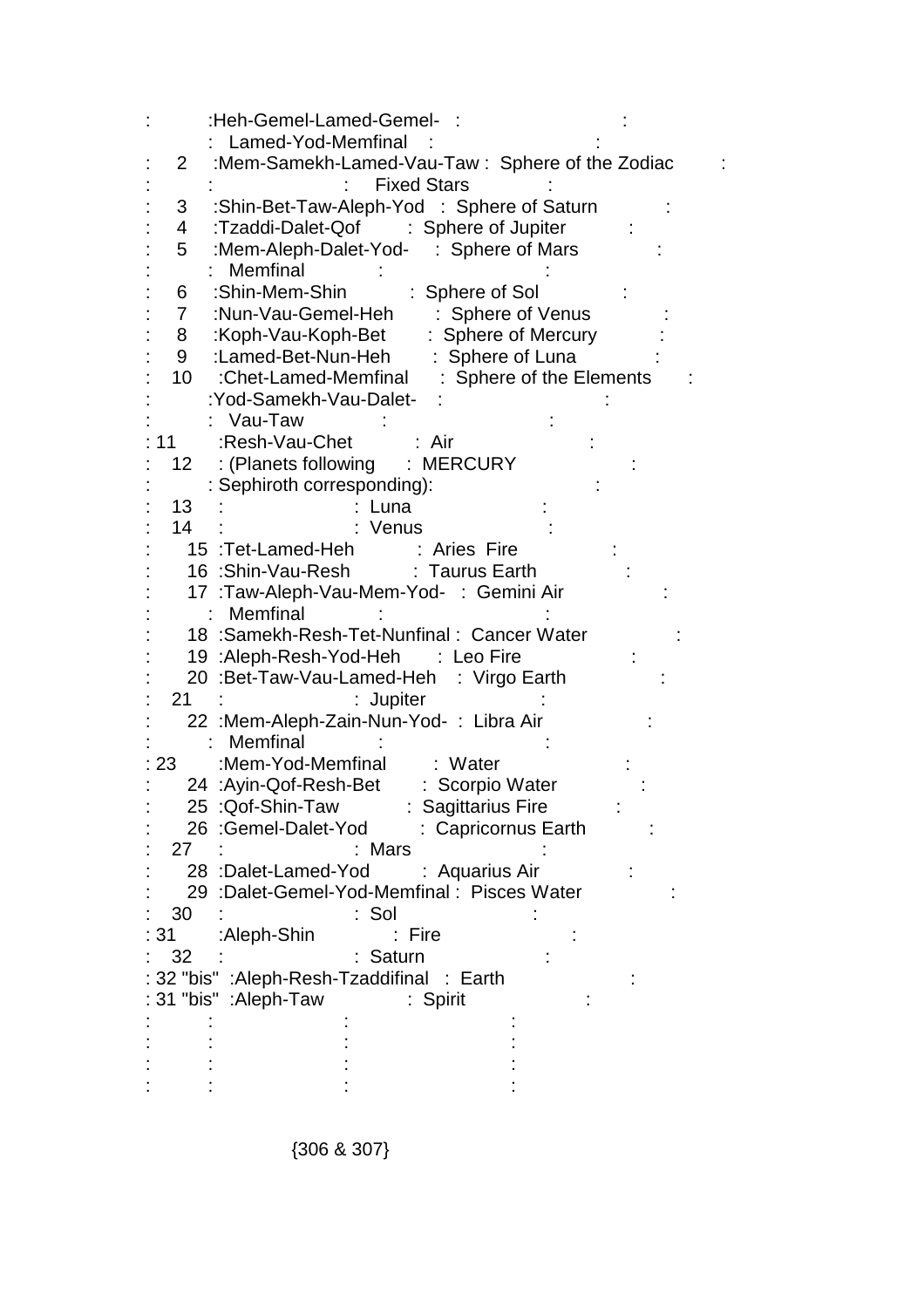TABLE I

| IX<br>XI<br>XII<br><b>Contractor</b><br>$\mathcal{L}^{\text{max}}$<br>THE SWORD :<br><b>ELEMENTS</b><br>:(WITH THEIR PLANE-: THE TREE OF LIFE :<br>AND<br>THE SERPENT : TARY RULERS) :<br>:Do not confuse with:<br>: rulers of Zodiac.:                                                                                                                                                                                                                                                                                                           |
|---------------------------------------------------------------------------------------------------------------------------------------------------------------------------------------------------------------------------------------------------------------------------------------------------------------------------------------------------------------------------------------------------------------------------------------------------------------------------------------------------------------------------------------------------|
| 0<br>: The Flaming : Root of Air : 1st Plane Middle Pillar:<br>$1 \quad$<br>2 : Sword follows : " " Fire : 2nd " Right<br>3 : the downward : " " Water : 2nd " Left<br>4 : course of the : " " Water : 3rd " Right<br>5 : Sephiroth, and : " " Fire :3rd " Left<br>6 : is compared : " " Air :4th "<br>Middle<br>: to the Light-: " " Fire : 5th " Right<br>7 <sup>7</sup><br>8 : ning Flash. : " " Water : 5th<br>" Left<br>9 : Its hilt is : " " Air : 6th "<br>Middle<br>10 : in Kether and : " " Earth :7th<br>: its point in :<br>: Malkuth. |
| : The Serpent of: Hot and Moist Air: Path joins 1-2<br>:11<br>$1 - 3$<br>13<br>14<br>15 : letters upward, : Sun Fire Jupiter : " " 2-6<br>16: its head being: Venus Earth Moon: " " 2-4<br>17: thus in Aleph, : Saturn Air Mercury: " " 3-6<br>18 : its tail in Taw.: Mars Water<br>$3 - 5$<br>19: Aleph, Mem, & : Sun Fire Jupiter : "<br>4-5<br>:Shin are<br>20:the Mother : Venus Earth Moon: " " 4-6<br>:letters, re- :: " " 4-7<br>21<br>22 :ferring to the : Saturn Air Mercury: " " 5-6                                                    |
| : Elements; Bet, : Cold & Moist Water: " " 5-8<br>:23 $-$<br>24: Gemel, Dalet, : Mars Water : " " 6-7<br>:Koph, Peh, Resh:<br>25:and Taw, the : Sun Fire Jupiter : " " 6-9<br>26: Double letters, : Venus Earth Moon : " " 6-8<br>28 : the rest, : Saturn Air Mercury: " " 7-9<br>29: Single letters, : Mars Water : " "7-10<br>30<br>:31 : Hot and Dry Fire : " " 8-10 :                                                                                                                                                                         |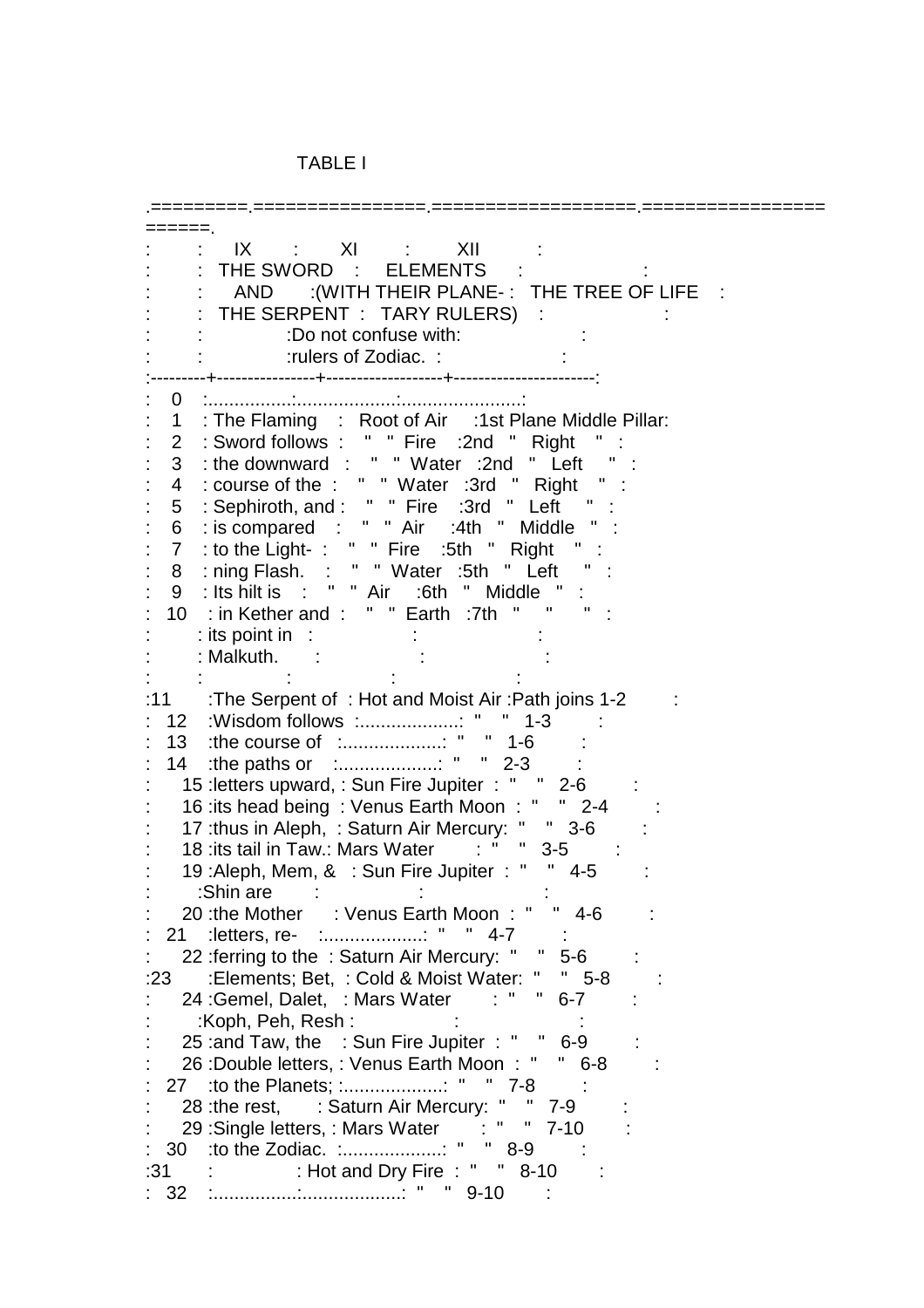:32 "bis" : : Cold and Dry Earth:.......................: :31 "bis" :................:...................:.......................:

: : : : :

{WEH NOTE: Row 29 has been corrected, original had a typo of Mars Fire}

{308}

## TABLE I

|      | XIV : XV                                             |                                                            |
|------|------------------------------------------------------|------------------------------------------------------------|
|      |                                                      | GENERAL ATTRIBUTION : THE KING SCALE :                     |
|      |                                                      | OF TAROT : OF COLOUR                                       |
|      |                                                      |                                                            |
|      | 1 :The 4 Aces                                        | Example: Brilliance                                        |
|      | 2 : The 4 Twos --- Kings or Knights : Pure Soft Blue |                                                            |
|      | 3 : The 4 Threes --- Queens                          | :Crimson                                                   |
|      | 4 :The 4 Fours                                       | :Deep violet                                               |
|      | 5 :The 4 Fives                                       | :Orange                                                    |
|      |                                                      | 6 :The 4 Sixes --- Emperors or Princes : Clear pink rose   |
|      | 7 :The 4 Sevens                                      | de a sua de :Amber                                         |
|      | 8 : The 4 Eights                                     | :Violet purple                                             |
|      | 9 :The 4 Nines                                       | :Indigo                                                    |
|      | 10 : The 4 Tens --- Empresses or : Yellow            |                                                            |
|      | <b>Princesses</b>                                    |                                                            |
| :11  |                                                      | :The Fool --- (Swords) Emperors or :Bright pale yellow     |
|      | <b>Princes</b>                                       |                                                            |
|      | 12 : The Juggler                                     | :Yellow                                                    |
|      | 13 : The High Priestess                              | :Blue                                                      |
|      | 14 : The Empress                                     | :Emerald Green                                             |
|      | 15: The Emperor                                      | :Scarlet                                                   |
|      | 16: The Hierophant                                   | Red Orange:                                                |
|      | 17 :The Lovers                                       | :Orange                                                    |
|      | 18:The Chariot                                       | :Amber                                                     |
|      | 19:Strength                                          | :Yellow, greenish                                          |
|      | 20 : Hermit                                          | :Green yellowish                                           |
|      | 21 : Wheel of Fortune                                | :Violet                                                    |
|      | 22: Justice                                          | :Emerald Green                                             |
|      | :23 :The Hanged Man --- (Cups) Queens :Deep blue     |                                                            |
|      | 24 :Death                                            | :Green blue                                                |
|      | 25: Temperance                                       | :Blue                                                      |
|      | 26 : The Devil                                       | :Indigo                                                    |
| 27   | :The House of God                                    | :Scarlet                                                   |
|      | 28 :The Star                                         | :Violet                                                    |
|      | 29 : The Moon                                        | :Crimson (ultra violet):                                   |
| - 30 | :The Sun                                             | :Orange                                                    |
| :31  |                                                      | : The Angel or Last Judgment --- : Glowing orange scarlet: |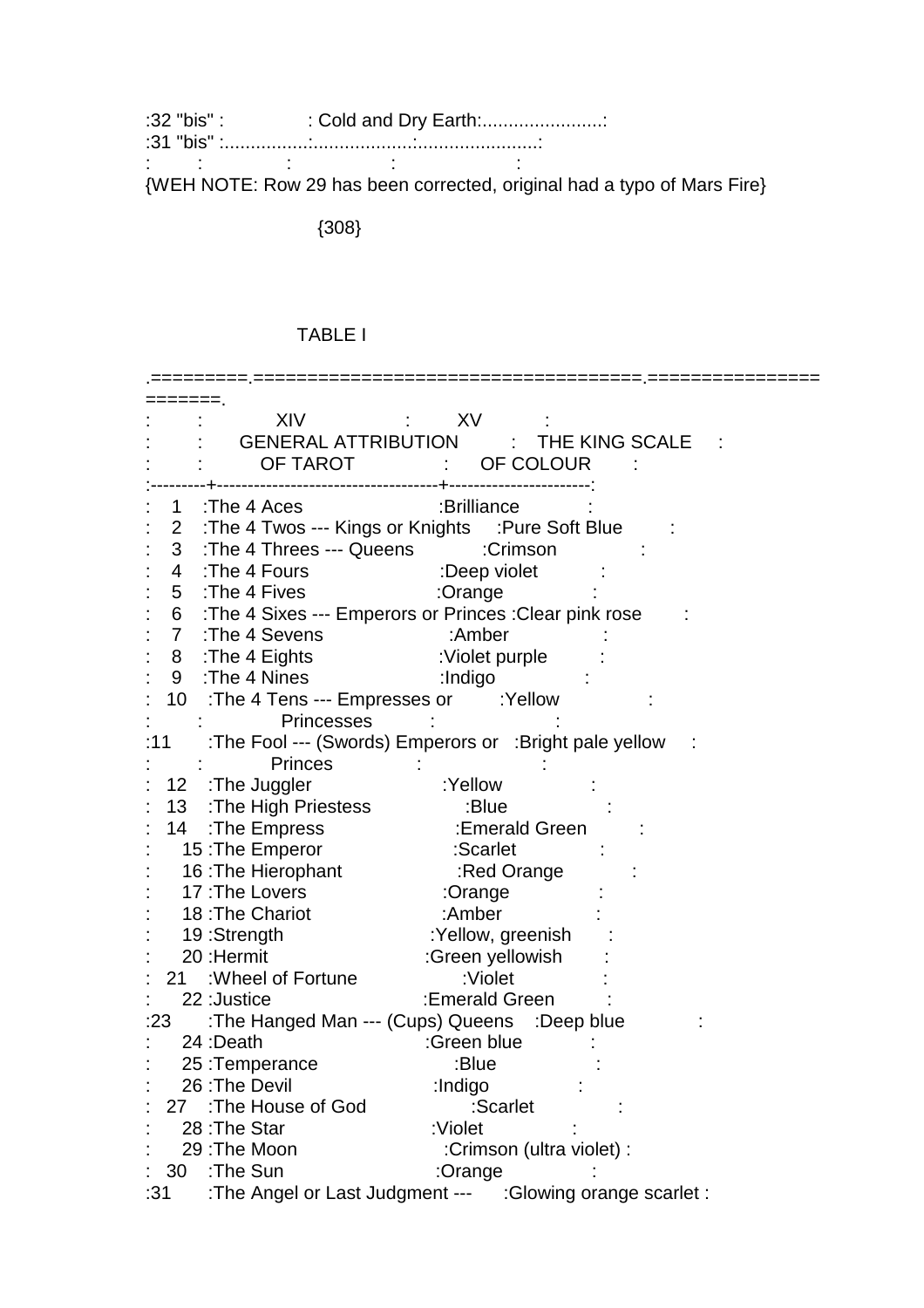| : (Wands) Kings or Knights    |                            |
|-------------------------------|----------------------------|
| : 32 : The Universe           | :Indigo                    |
| :32 "bis" : Empresses (Coins) | :Citrine, olive, russet:   |
|                               | : and black $(1)$          |
| :31 "bis" :All 22 trumps      | : White merging into grey: |
|                               |                            |

 $:$  (1) The Pure Earth known to the Ancient Egyptians, during that  $:$ 

: Equinox of the Gods over which Isis presided (i.e. The Pagan Era) was:

: taken as Green. The same state of the state of the state of the state of the state of the state of the state

{309}

# TABLE I

|                | XIX<br><b>XXII</b>                                             |
|----------------|----------------------------------------------------------------|
|                | :KEY SCALE: SELECTION OF EGYPTIAN GODS : SMALL SELECTION OF    |
|                |                                                                |
|                | : HINDU DEITIES                                                |
|                |                                                                |
|                | 0 :Harpocrates, Amoun, Nuith. : AUM.                           |
| $\mathbf 1$    | : Ptah, Asar un Nefer, Hadith. : Parabrahm (or any other whom: |
|                | : one wishes to please).                                       |
| $\overline{2}$ | :Amoun, Thoth, Nuith (Zodiac).: Shiva, Vishnu (as Buddha ava-: |
|                | : tara). Akasa (as matter). Lingam:                            |
| 3              | :Bhavani (all forms of Sakti), :<br>:Maut, Isis, Nephthys.     |
|                | : Prana (as Force), Yoni.                                      |
| 4              | :Indra, Brahma.<br>:Amoun, Isis.                               |
| 5              | :Horus, Nephthys. : Vishnu, Varruna-Avatar.                    |
| 6 <sup>1</sup> | :Vishnu-Hari-Krishna-Rama.<br>:Asar, Ra.                       |
| $\overline{7}$ | :Hathoor.<br>: Bhavani (all forms of Sakti).:                  |
|                | : Prana (as Force), Yoni.                                      |
|                | 8 :Anubis.<br>:Hanuman.                                        |
|                | 9 :Shu.<br>:Ganesha Vishnu (Kurm Avatar).:                     |
|                | 10 : Seb. Lower (i.e. unwedded), : Lakshmi, etc. (Kundalini) : |
|                | : Isis and Nephthys.                                           |
| :11            | : The Maruts (Vayu).<br>:Nu.                                   |
|                | 12 : Thoth and Cynocephalus. : Hanuman, Vishnu (as Parasa-:    |
|                | : Rama).                                                       |
|                | 13 :Chomse.<br>:Chandra (as Moon).                             |
|                | :Lalita(sexual aspect of Sakti):<br>14 :Hathoor.               |
|                | :Shiva.<br>15:Men Thu.                                         |
|                | 16: Asar Ameshet Apis. : Shiva (Sacred Bull).                  |
|                | 17: Various twin dieties, Rehkt: Various twin and hybrid       |
|                | : Merti, etc. : Deities.                                       |
|                | 18: Kephra.                                                    |
|                | 19: Ra-Hoor-Khuit, Pasht, Sekhet,: Vishnu (Nara-Singh Avatar). |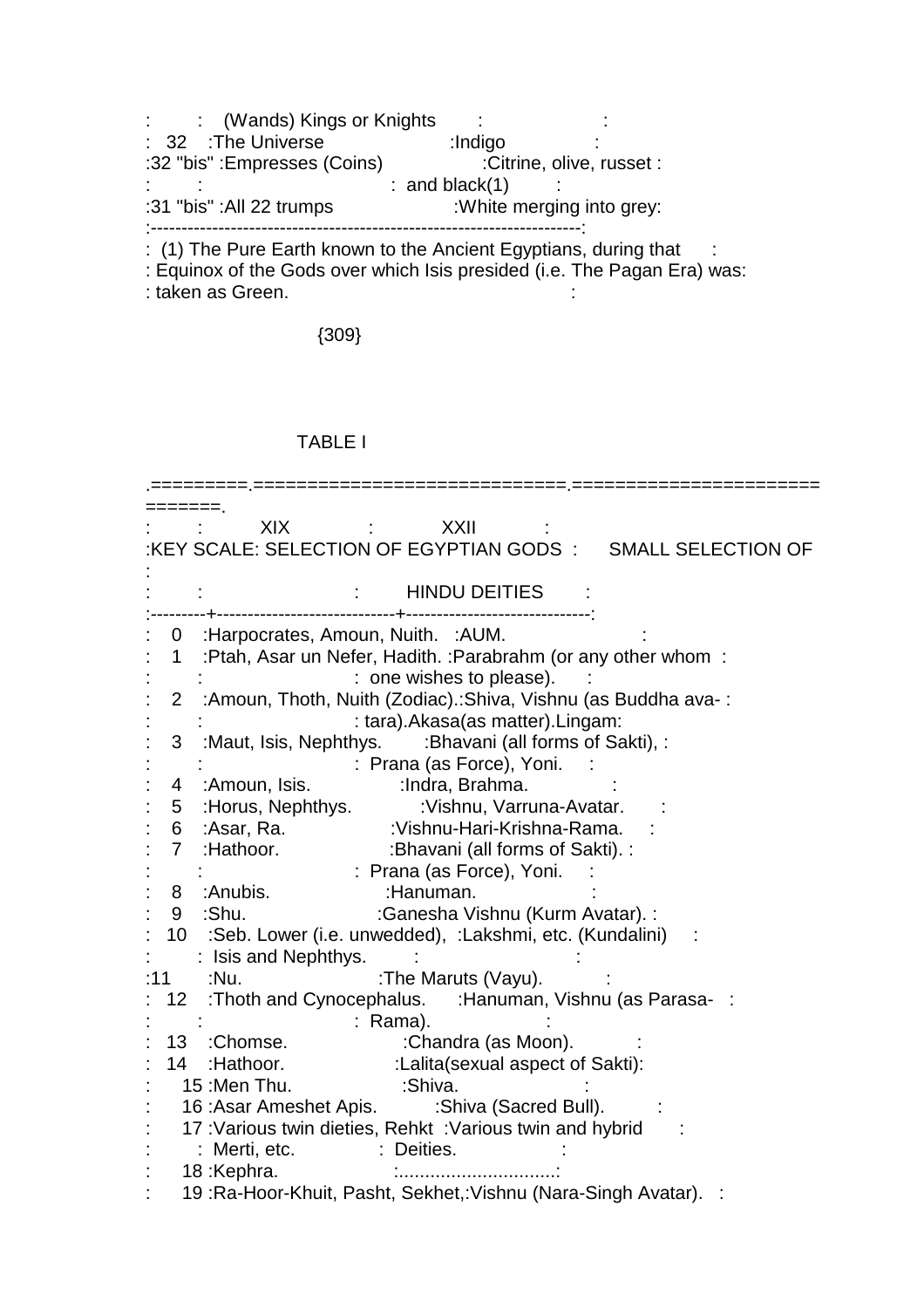: : Mau, Sekhmet. : : : 20 :Isis (as Virgin). :The Gopi Girls, the Lord of : : : : Yoga. : : 21 :Amoun-Ra. : Brahma, Indra. : 22 :Ma. :Yama. : :23 :Tum Athph Auramoth (as Water): Soma (apas).  $\cdot$  : : : Asar (as Hanged Man), : : : : Hekar, Isis. : : 24 : Merti goddesses, Typhon, : Kundalini. : : Apep, Khephra. : : : 25 :.............................:Vishnu (Horse-Avatar). : : 26 :Khem (Set). : Lingam, Yoni. : : : 27 :Horus. :..............................: : 28 :Ahephi, Aroueris. :..............................: : 29 :Khephra (as Scarab in Tarot :Vishnu (Matsya Avatar). : : : Trump). : : :  $30$  :Ra and many others.  $\qquad$ :Surya (as Sun).  $\qquad$ : :31 :Thoum-aesh-neith, Mau, Ka- :Agni (Tejas) Yama, (as God of : : beshunt, Horus, Tarpesheth.: last Judgment).  $\qquad \qquad$  : : 32 :Sebek, Mako. : Brahama. :32 "bis" :Satem, Ahapshi, Nephthys, :(Prithivi). : : : Ameshet. : : :31 "bis" :Asar. :(Akasa). :  $: \cdot \cdot \cdot$  :

{310 & 311}

#### TABLE I

.=========.=============================.======================= =======. : : XXXIV : XXXV : :KEY SCALE: SOME GREEK GODS : SOME ROMAN GODS : :---------+-----------------------------+------------------------------: : 0 :Pan..........................:..............................: : 1 :Zeus, lacchus : Jupiter : : : 2 :Athena, Uranus :Janus : : 3 :Cybele, Demeter, Rhea, Here :Juno, Cybele, Saturn, Hecate : : 4 :Poseidon : Jupiter : : 5 :Ares, Hades :Mars : : 6 :Iacchus, Apollo, Adonis :Apollo : : 7 :Aphrodite, Nike :Venus : : : 8 :Hermes : Mercury : 3 : 8 :Hermes : ...<br>: 9 :Zeus (as Air), Diana of :Diana (as Moon) : . : : Ephesus (as phallic stone) : : : 10 :Persephone (Adonis), Psyche :Ceres : :11 :Zeus :Jupiter : : 12 :Hermes : Mercury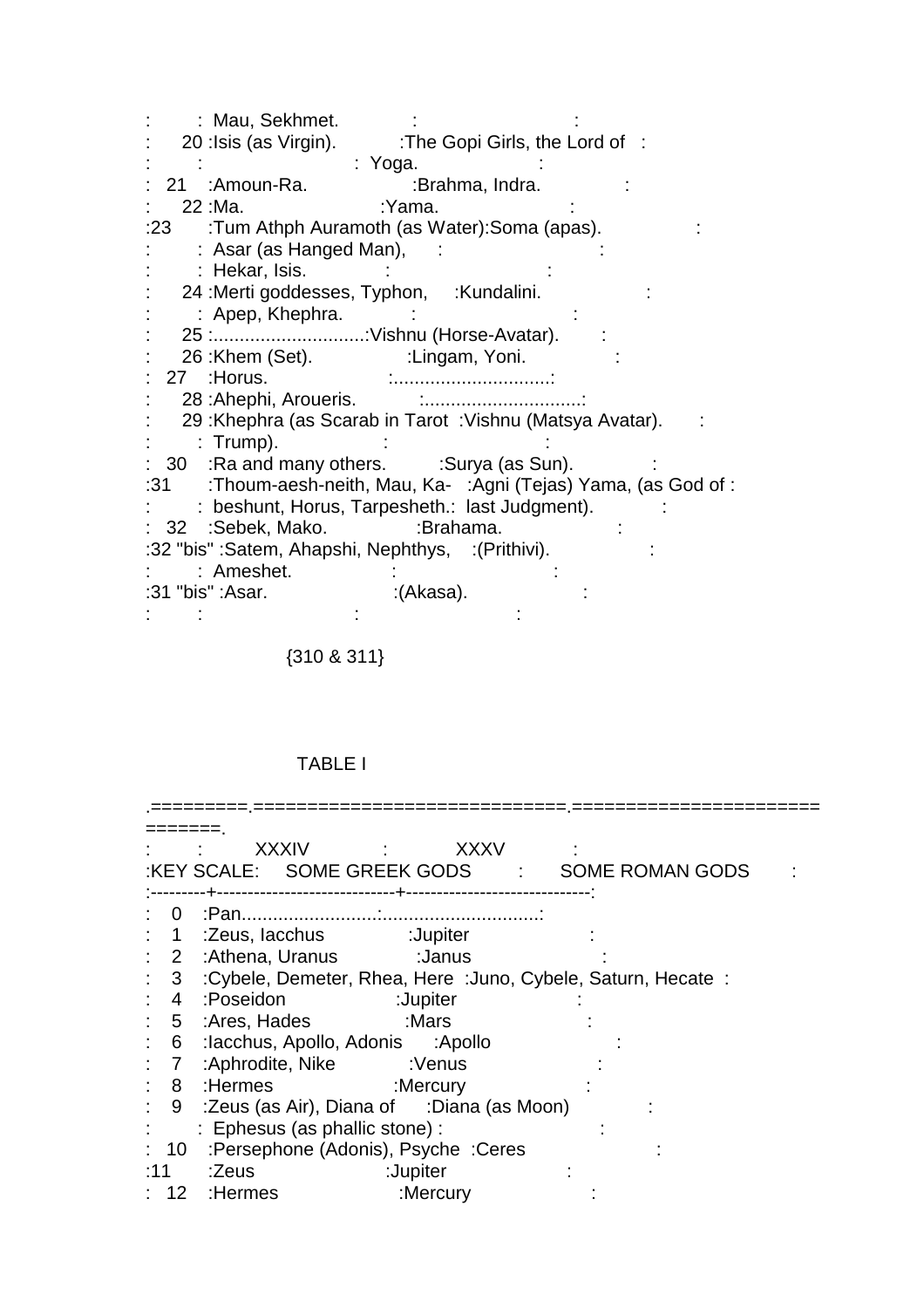| 13  | :Artemis, Hecate                        | :Diana                                                           |
|-----|-----------------------------------------|------------------------------------------------------------------|
| 14  | :Aphrodite                              | :Venus                                                           |
|     | 15:Athena                               | :Mars, Minerva                                                   |
|     | 16 : (Here)                             | :Venus                                                           |
|     |                                         | 17: Castor & Pollux, Apollo the : Casto & Pollux (Janus)         |
|     | : Diviner                               |                                                                  |
|     | 18: Apollo the Charioteer :Mercury      |                                                                  |
|     |                                         | 19: Demeter (borne by lions) : Venus (repressing the fire of :   |
|     |                                         | : Vulcan)                                                        |
|     | 20 : (Attis)                            | :(Attis) Ceres, Adonis                                           |
| 21  | :Zeus                                   | :Jupiter (Pluto)                                                 |
|     | 22: Themis, Minos, AEacus, and : Vulcan |                                                                  |
|     | : Rhadamanthus                          |                                                                  |
| :23 | :Poseidon                               | :Neptune                                                         |
|     | 24:Ares                                 | :Mars                                                            |
|     |                                         | 25 :Apollo, Artemis (hunters) :Diana (as Archer)                 |
|     |                                         | 26 : Pan, Priapus (Erect Hermes : Pan, Vesta, Bacchus, Priapus : |
|     | : and Bacchus)                          |                                                                  |
| 27  | :Ares                                   | :Mars                                                            |
|     | 28 : (Athena), Ganymede                 | :Juno                                                            |
|     | 29 : Poseidon                           | :Neptune                                                         |
|     | 30 : Helios, Apollo                     | :Apollo                                                          |
| :31 | :Hades                                  | :Vulcan, Pluto                                                   |
| 32  | :(Athena)                               | :Saturn                                                          |
|     | :32 "bis" : (Demeter)                   | :Ceres                                                           |
|     | :31 "bis" :lacchus                      | :(Liber)                                                         |
|     |                                         |                                                                  |
|     |                                         |                                                                  |

{312}

# TABLE I

|                |                  | =========================                                       |
|----------------|------------------|-----------------------------------------------------------------|
|                |                  |                                                                 |
|                | <b>XXXVIII</b>   | <b>XXXIX</b>                                                    |
|                |                  | :KEY SCALE: ANIMALS, REAL AND : PLANTS, REAL AND                |
|                | <b>IMAGINARY</b> | : IMAGINARY                                                     |
|                |                  |                                                                 |
| 0              |                  |                                                                 |
|                | $: 1$ :God.      | :Almond in flower.                                              |
|                | $: 2$ : Man.     | :Amaranth.                                                      |
|                | $: 3$ : Woman.   | :Cypress, Opium Poppy.                                          |
|                | $: 4$ : Unicorn. | :Olive, Shamrock.                                               |
|                | : 5 :Basilisk.   | :Oak, Nux Vomica, Nettle.                                       |
| $\therefore$ 6 |                  | : Phoenix, Lion, Child. : Acacia, Bay, Laurel, Vine. :          |
|                |                  | :Rose.                                                          |
|                | $: 7$ : Lynx.    |                                                                 |
|                |                  | : 8 : Hermaphrodite, Jackal, Twin : Moly, Anhalonium Lewinii. : |
|                | : Serpents.      |                                                                 |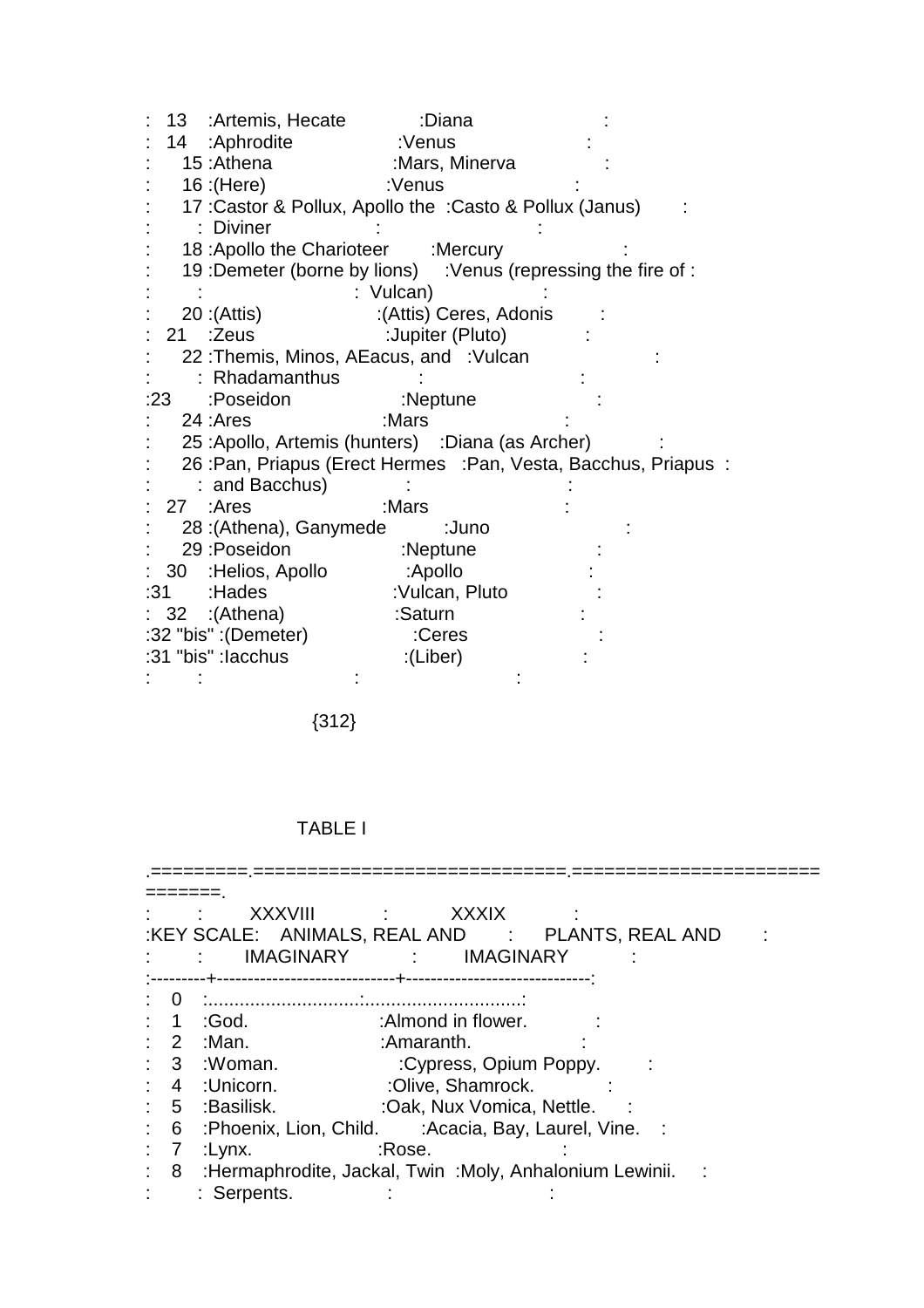| 9       | :Elephant.<br>: (Banyan) Mandrake, Damiana, :<br>: Yohimba.                                       |
|---------|---------------------------------------------------------------------------------------------------|
|         |                                                                                                   |
|         | : Willow, Lily, Ivy.<br>10 :Sphinx.<br>:11 :Eagle or Man (Cherub of Air).:Aspen.                  |
|         |                                                                                                   |
|         | 12 : Swallow, Ibis, Ape, Twin : Vervain, Herb Mercury,                                            |
|         | : Serpents.<br>: Marjolane, Palm.                                                                 |
| 13      | :Almond, Mugwort, Hazel,<br>:Dog.                                                                 |
|         | : (as Moon). Moonworth,                                                                           |
|         | : Ranunculus.                                                                                     |
|         | 14 : Sparrow, Dove, Swan. : Myrtle, Rose, Clover.                                                 |
|         | :Tiger Lily, Geranium.<br>15 : Ram, Owl.                                                          |
|         | 16: Bull (Cherub of Earth). :Mallow.                                                              |
|         | 17 : Magpie, Hybrids. : Hybrids, Orchids.                                                         |
|         | 18: Crab, Turtle, Sphinx. : Lotus.                                                                |
|         | 19: Lion (Cherub of Fire). : Sunflower.<br>20 :Virgin, Anchorite, any :Snowdrop, Lily, Narcissus. |
|         |                                                                                                   |
|         | : solitary person or animal. :                                                                    |
| 21      | :Eagle.<br>:Hyssop, Oak, Poplar, Fig.<br>22: Elephant.<br>:Aloe.                                  |
|         |                                                                                                   |
| :23     | :Eagle-snake-scorpion :Lotus, all Water Plants.                                                   |
|         | : (Cherub of Water).                                                                              |
|         | 24: Scorpion, Beetle, Lobster or : Cactus.                                                        |
|         | : Crayfish, Wolf.                                                                                 |
|         | 25 : Centaur, Horse, Hyppogriff, : Rush.                                                          |
|         | $:$ Dog.                                                                                          |
|         | :Indian Hemp, Orchis Root,<br>26 :Goat, Ass.<br>: Thistle.                                        |
| 27      | :Horse, Bear, Wolf. : Absinthe, Rue.                                                              |
|         | 28: Man or Eagle (Cherub of Air).: (Olive) Cocoanut.<br>: Peacock.                                |
|         | 29 : Fish, Dolphin, Crayfish, : Unicellular Organisms, Opium. :                                   |
|         | : Beetle.                                                                                         |
|         | 30 :Lion, Sparrowhawk.<br>:Sunflower, Laurel, Heliotrope.:                                        |
| :31     | :Lion (Cherub of Fire).<br>: Red Poppy, Hibiscus, Nettle.:                                        |
|         | 32 :Crocodile.<br>:Ash, Cypress, Hellebore, Yew, :                                                |
|         | : Nightshade.                                                                                     |
|         | :32 bis :Bull (Cherub of Earth).<br>:Oak, Ivy.                                                    |
| :31 bis | :Sphinx (if Sworded and<br>:Almond in flower.                                                     |
|         | Crowned).                                                                                         |
|         |                                                                                                   |
|         | {WEH NOTE: lines 11, 16, 28 & 32 bis corrected as to element; original had typos                  |
|         | of Fire, Air, Fire and Water respectively.}                                                       |
|         | {313 & 314}                                                                                       |

.=========.=============================.=======================

# TABLE I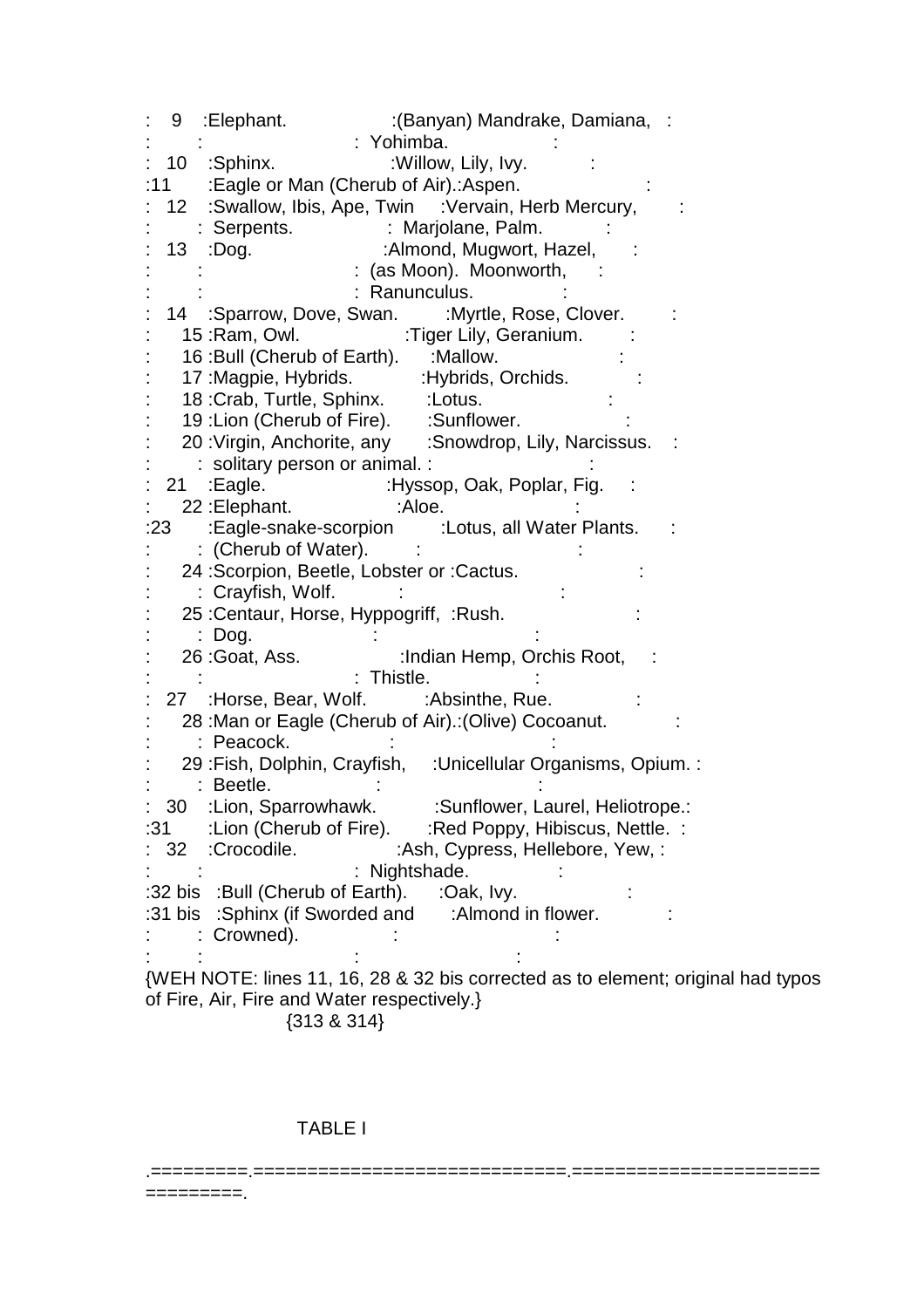: : XL : XLI : :KEY SCALE: PRECIOUS STONES : MAGICAL WEAPONS :---------+-----------------------------+--------------------------------: : 0 :.............................:................................: 1 :Diamond. : Swastika or Fylfat Cross, : : : Crown. : 2 : Star Ruby, Turquoise. : Lingam, the Inner Robe of : : : Glory. : 3 : Star Sapphire, Pearl. : Yoni, the Outer Robe of : Concealment. : The state of the state of the state of the state of the state of the state of the state of the state of the state of the state of the state of the state of the state of the state of the state of the state 4 : Amethyst, Sapphire. : :The Wand, Sceptre, or Crook. : : The Sword, Spear, Scourge or : 5 :Ruby. : : The Sy:<br>
: : : Chain. : 6 : Topaz, Yellow Diamond. : The Lamen or Rosy Cross. : 7 : Emerald. : The Lamp and Girdle. : 8 : Opal, especially Fire Opal. : The Names and Versicles, :  $\vdots$  :  $\vdots$  : the Apron.  $\vdots$  : : 9 :Quartz. : The Perfumes and Sandals. : : 10 :Rock Crystal. :The Magical Circle & Triangle .: :11 :Topaz, Chalcedony. : The Dagger or Fan. : : 12 :Opal, Agate. : :The Wand or Caducesus. : 13 : Moonstone, Pearl, Crystal. : Bow and Arrow. 14 : Emerald, Turquoise. : The Girdle. : 15 :Ruby. : The Horns, Energy, the Burin. : : 16 :Topaz. : The Labour of Preparation. : 17 : Alexandrite, Tourmaline, : The Tripod. : Iceland Spar. : 18 :Amber. :The Furnace. : : 19 :Cat's Eye. : The Discipline (Preliminary). : : 20 :Peridot. : The Lamp and Wand (Virile : : : : Force reserved), the Bread. : : 21 :Amethyst, Lapis Lazuli. :The Sceptre. : 22 : Emerald. : The Cross of Equilibrium. : :23 : Beryl or Aquamarine. : The Cup and Cross of Suffer-:  $\qquad \qquad : \qquad \qquad : \qquad \qquad : \qquad \qquad :$  ing, the Wine. : 24 :Snakestone. : :The Pain of the Obligation. : : 25 :Jacinth. : The Arrow (swift and straight : : in the set of the set of the set of the set of the set of  $\overline{F}$  application of  $\overline{F}$  orce). 26 :Black Diamond. : :The Secret Force, Lamp. :: 27 : Ruby, any red stone. : The Sword. : 28 :Artificial Glass. : The Censer or Aspergillus. : : 29 :Pearl. : The Twilight of the Place, : : : : Magic Mirror. : : 30 :Crysoleth. : The Lamen or Bow and Arrow. : :31 :Fire Opal. :The Wand, Lamp, Pyramid of Fire.: : 32 :Onyx. : The Sickle. : : : 32 :Onyx.<br>:32 "bis" :Salt. : :The Pantacle, the Salt. : :31 "bis" :.............................:................................: : : : :

{315 & 316}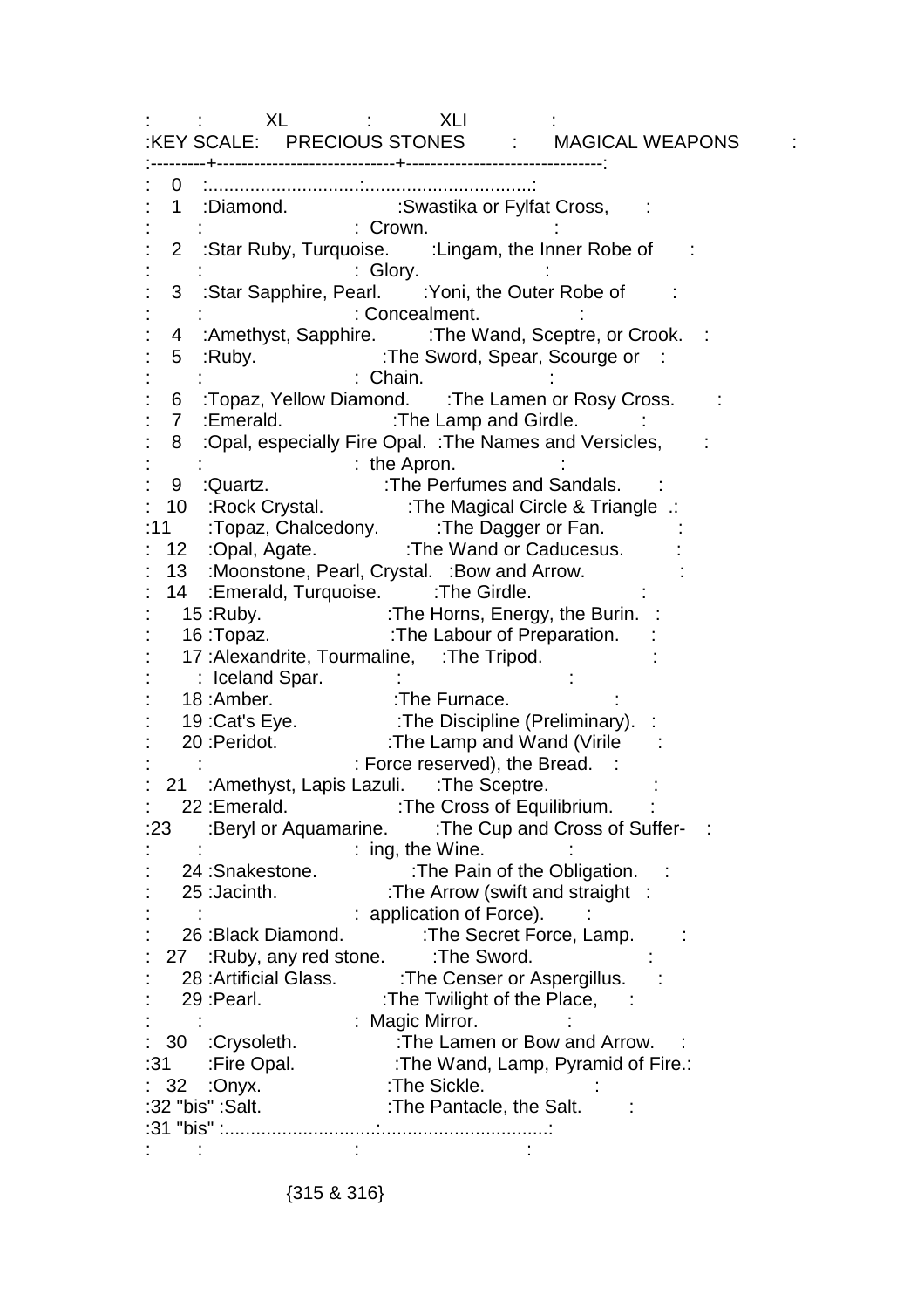TABLE I

| :The Circle.<br>0 ::<br>1 :Ambergris. : : The Point.<br>2 :Musk : (sigma) :The Line, also the Cross.<br>3<br>: Myrrh, Civet : $\qquad$ : The Plane, also the Diamond, :<br>: Oval, Circle and other Yoni:<br>: Symbols.<br>: (iota) : The Solid Figure.<br>:Cedar<br>4<br>:Tobacco<br>: $(\text{phi})$ : The Tessaract.<br>5<br>:Olibanum : omega : Sephirotic Geomantic Fi-<br>6<br>:Benzoin, Rose, : epsilon: gures follow the Planets.<br>$\overline{7}$<br>: Red Sandal : : : Caput and Cauda Draconis<br>8 :Storax : : : : are the Nodes of the Moon, :<br>9 : Jasmine, Jinseng, : chi : nearly = Herschel and<br>: all Odoriferous : : : Neptune respectively.<br>: Roots : : : : They belong to Malkuth. :<br>10 : Dittany of Crete : Sampi :<br>:Galbanum : alpha :Those of Airy Triplicity.<br>:11<br>12 : Mastic, White : beta : Octagram.<br>: Sandal, Mace, :<br>: Storax, all Fu- :<br>: gitive Odours. :<br>13 :Menstrual Blood, : gamma : Enneagram.<br>: Camphor, Aloes, :<br>all Sweet<br>: Virginal Odours. :<br>14 :Sandalwood, Myrtle : delta : Heptagram.<br>: all Soft Volup- :<br>tuous Odours. :<br>15: Dragon's Blood. : epsilon : Puer.<br>16:Storax.<br>: digamma : Amissio.<br>:Albus.<br>17: Wormwood.<br>: zeta<br>18:Onycha.<br>:Populus and Via.<br>: eta<br>19: Olibanum.<br>: theta<br>:Fortuna Major & Fortuna Minor.:<br>20 :White Sandal,<br>: iota<br>:Conjunctio.<br>: Narcissus.<br>:Saffron, all : kappa : Square and Rhombus.<br>21 <sup>°</sup><br>Generous Odours. : | XLII : LIII :<br><b>XLIX</b><br>:KEY SCALE: PERFUMES :THE GREEK: LINEAL FIGURES OF THE<br>:ALPHABET : PLANETS AND GEOMANCY |  |
|------------------------------------------------------------------------------------------------------------------------------------------------------------------------------------------------------------------------------------------------------------------------------------------------------------------------------------------------------------------------------------------------------------------------------------------------------------------------------------------------------------------------------------------------------------------------------------------------------------------------------------------------------------------------------------------------------------------------------------------------------------------------------------------------------------------------------------------------------------------------------------------------------------------------------------------------------------------------------------------------------------------------------------------------------------------------------------------------------------------------------------------------------------------------------------------------------------------------------------------------------------------------------------------------------------------------------------------------------------------------------------------------------------------------------------------------------------------------------------------------------------------|----------------------------------------------------------------------------------------------------------------------------|--|
|                                                                                                                                                                                                                                                                                                                                                                                                                                                                                                                                                                                                                                                                                                                                                                                                                                                                                                                                                                                                                                                                                                                                                                                                                                                                                                                                                                                                                                                                                                                  |                                                                                                                            |  |
|                                                                                                                                                                                                                                                                                                                                                                                                                                                                                                                                                                                                                                                                                                                                                                                                                                                                                                                                                                                                                                                                                                                                                                                                                                                                                                                                                                                                                                                                                                                  |                                                                                                                            |  |
|                                                                                                                                                                                                                                                                                                                                                                                                                                                                                                                                                                                                                                                                                                                                                                                                                                                                                                                                                                                                                                                                                                                                                                                                                                                                                                                                                                                                                                                                                                                  |                                                                                                                            |  |
|                                                                                                                                                                                                                                                                                                                                                                                                                                                                                                                                                                                                                                                                                                                                                                                                                                                                                                                                                                                                                                                                                                                                                                                                                                                                                                                                                                                                                                                                                                                  |                                                                                                                            |  |
|                                                                                                                                                                                                                                                                                                                                                                                                                                                                                                                                                                                                                                                                                                                                                                                                                                                                                                                                                                                                                                                                                                                                                                                                                                                                                                                                                                                                                                                                                                                  |                                                                                                                            |  |
|                                                                                                                                                                                                                                                                                                                                                                                                                                                                                                                                                                                                                                                                                                                                                                                                                                                                                                                                                                                                                                                                                                                                                                                                                                                                                                                                                                                                                                                                                                                  |                                                                                                                            |  |
|                                                                                                                                                                                                                                                                                                                                                                                                                                                                                                                                                                                                                                                                                                                                                                                                                                                                                                                                                                                                                                                                                                                                                                                                                                                                                                                                                                                                                                                                                                                  |                                                                                                                            |  |
| :Onycha, Myrrh. : mu : Those of Watery Triplicity.<br>:23<br>24: Siamese Benzoin, : nu : Rubeus.<br>: Opoponax.<br>25 : Lign-aloes.<br>:xi (sigma): Acquisitio.                                                                                                                                                                                                                                                                                                                                                                                                                                                                                                                                                                                                                                                                                                                                                                                                                                                                                                                                                                                                                                                                                                                                                                                                                                                                                                                                                  | : lambda : Puella.<br>22: Galbanum.                                                                                        |  |

.=========.===================.==========.=======================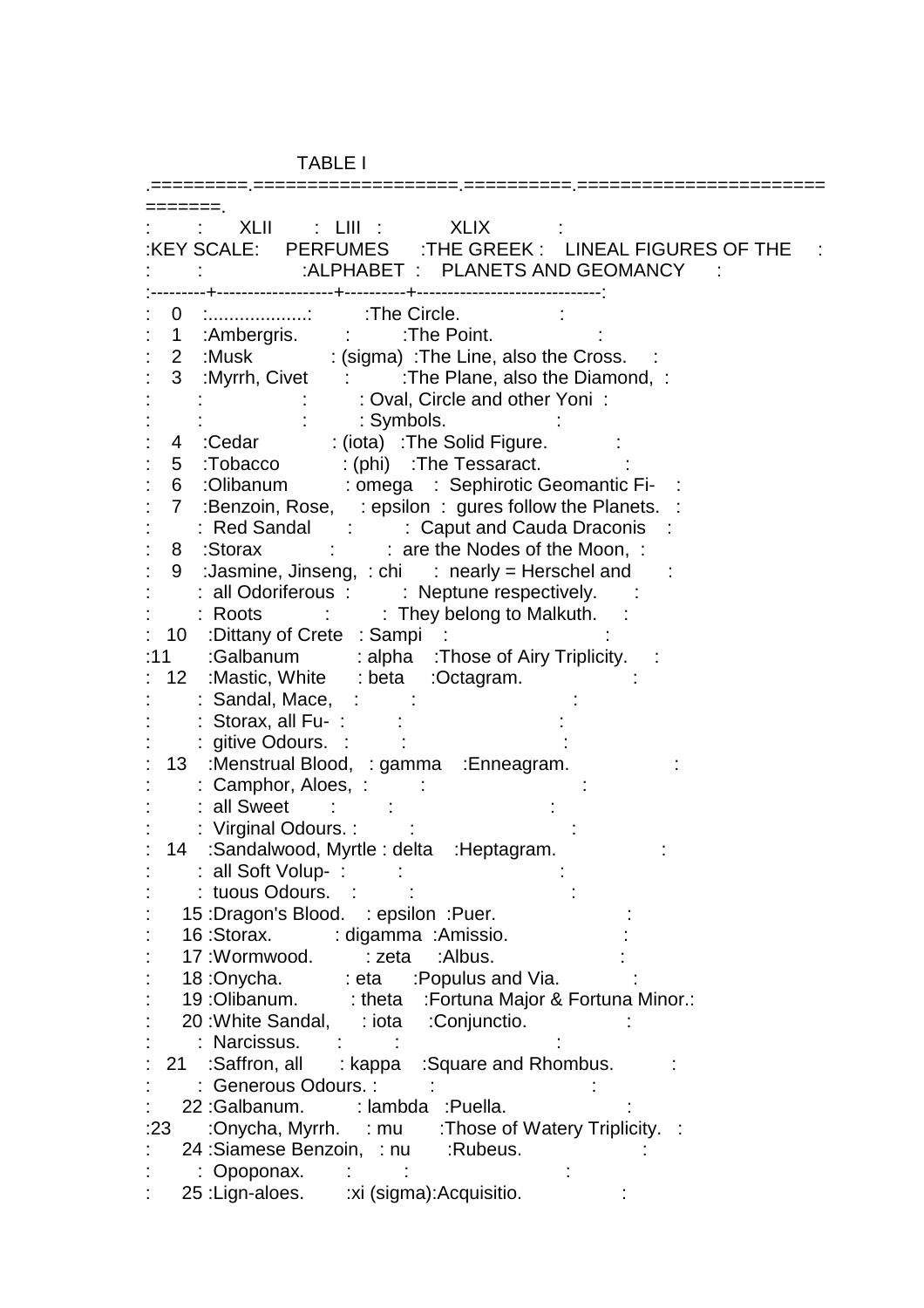| 26 : Musk, Civet (also: omicron: Carcer.                                       |
|--------------------------------------------------------------------------------|
| :Saturnian perfumes):                                                          |
| 27 : Pepper, Dragon's : pi : Pentagram.                                        |
| : Blood, all Hot :                                                             |
| : Pungent Odours. :                                                            |
| 28: Galbanum. : psi : Tristitia.                                               |
| 29: Ambergris. : koppa : Laetitia.                                             |
| : 30 : Olibanum, Cinamon, : rho : Hexagram.                                    |
| :all Glorious Odours:                                                          |
| :Olibanum, all : sampi : Those of Firey Triplicity.<br>:31                     |
| : Fiery Odours. :                                                              |
| : 32 :Assafoetida, : tau :Triangle.                                            |
| : Scammony, Indigo, :                                                          |
| : Sulphur, all Evil:                                                           |
| : Odours.                                                                      |
| :32 bis :Storax, all Dull : upsilon :Those of Earthy Triplicity. :             |
| : Heavy Odours.                                                                |
| {WEH NOTE: on line 9, Chi was omitted; lines 21 & 32 bis, Chi and Tau there by |

error. These have been restored from Liber 777} {317 & 318}

# TABLE II

| : LIV : LV : LXIII : LXIV :<br>:KEY SCALE: THE :THE ELEMENTS : : : SECRET NAMES:<br>:LETTERS OF: AND : THE FOUR WORLDS : OF THE FOUR:<br>: THE NAME : SENSES : WORLDS :                                                                                                                                                                                                                                                                                                                                                                                                                                                                                                                       |
|-----------------------------------------------------------------------------------------------------------------------------------------------------------------------------------------------------------------------------------------------------------------------------------------------------------------------------------------------------------------------------------------------------------------------------------------------------------------------------------------------------------------------------------------------------------------------------------------------------------------------------------------------------------------------------------------------|
| : 11 : Vau : Air, Smell. : Yetzirah, Formative : Mem-Heh Mah:<br>: World.<br>$\sim 10^{11}$ MeV and $\sim 10^{11}$<br>23 : Heh : Water, Taste. : Briah, Creative : Samekh-Gemel:<br>$\sim 10^{11}$ , $\sim 10^{11}$<br>: World. : : :<br>Seg:<br>: 31 : Yod : Fire, Sight. : Atziluth, Archetypal: Ayin-Bet Ob:<br>: World.<br>:32 "bis" : Heh : Earth, Touch. :Assiah, Material :Bet-Nunfinal:<br>: World. : Ben:<br>the state of the state<br>Hearing. : The state of the state of the state of the state of the state of the state of the state of the state of the state of the state of the state of the state of the state of the state of the state of the state of the<br>the company |
| ====:<br>: LXVIII : LXIX : LXX : LXXV : LXXVI :<br>:THE PART: THE :ATTRIBUTION:THE FIVE ELEMENTS :THE FIVE:<br>: OF :ALCHEMICAL: OF : (TATWAS) :SKANDHAS:<br>: THE SOUL: ELEMENTS : PENTAGRAM :<br>11 : HB: RVCh : Mercury : Left Upper : Vayu - The Blue : Sankhara:<br>:Ruach : : Point. : Circle.<br><b>Contract Contract</b><br>23 :HB:NShMH: Salt :Right Upper:Aupas - The Silver :Vedana. :                                                                                                                                                                                                                                                                                             |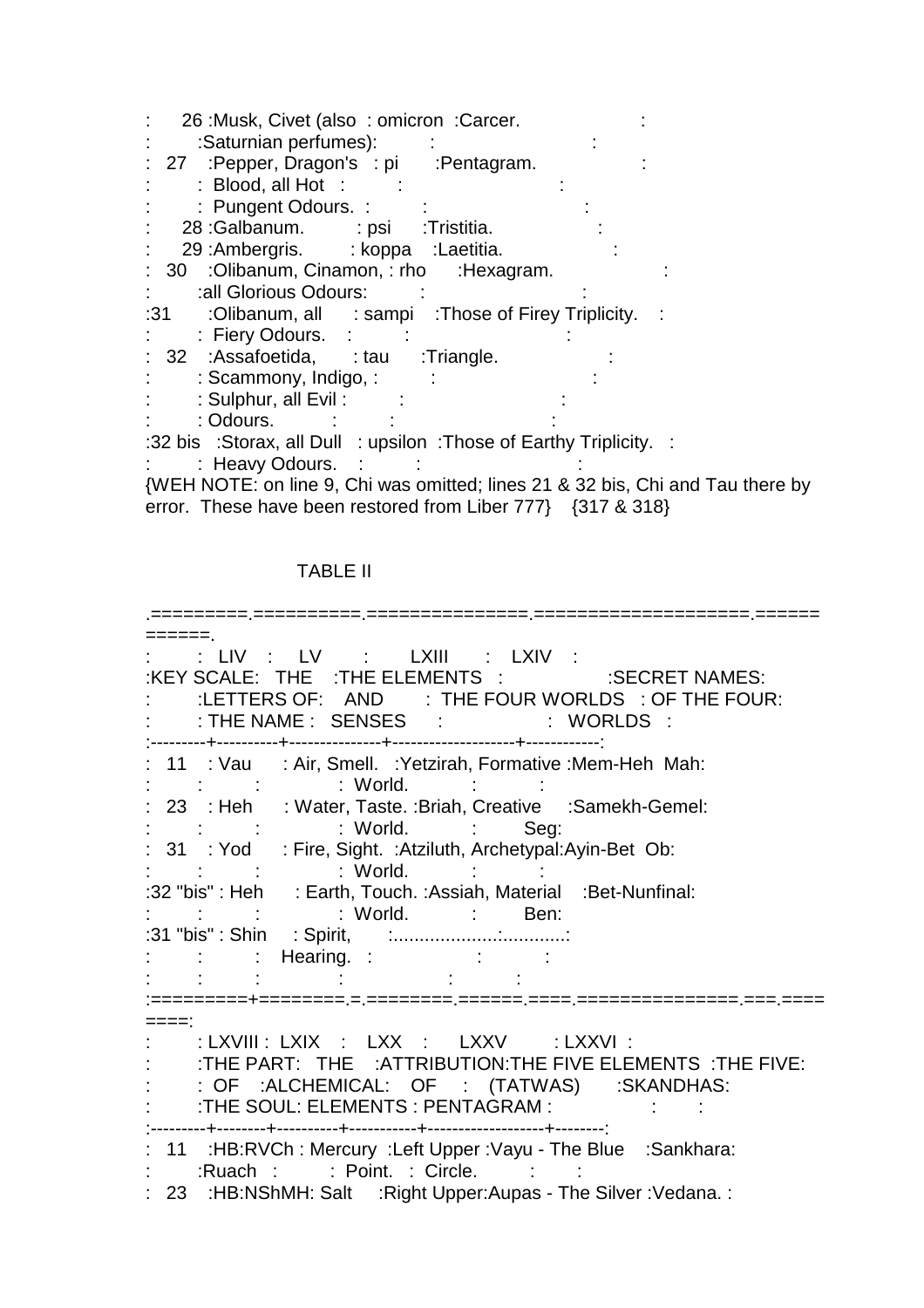: Neshamah: : Point. : Crescent : : : 31 :HB:ChYH : Sulphur :Right Lower:Agni or Tejas - :San~~n~~a. : : Chiah : : Point. : The Red Triangle.: : :32 "bis" :HB:NPSh : Salt :Left Lower :Prithivi - The :Rupa : : : Nephesh : : Point. : Yellow Square. : : :31 "bis" :H:YChYDH: :Topmost :Akasa - The Black :Vin~~nanam: : lechidah: : Point. : Egg. : : : :---------.--------.----------.-----------.-------------------.--------: : the set of the set of the set of the set of the set of the set of the set of the set of the set of the set of the set of the set of the set of the set of the set of the set of the set of the set of the set of the set of TABLE III :=========.===================.=============.==================== ======: : : LXXVII : LXXXI : LXXXIII : : THE PLANETS : : THE ATTRIBUTION OF : : AND THEIR NUMBERS : METALS : THE HEXAGRAM : :---------+-------------------+-------------+--------------------------: : 12 : Mercury 8 : Mercury. : Left Lower Point. : : 13 : Moon 9 : Silver. : Bottom Point. : : 14 : Venus 7 : Copper. : Right Lower Point. : : 21 : Jupiter 4 : Tin. : Right Upper Point. : : 27 : Mars  $5$  : Iron. : Left Upper Point. : : 30 : Sun 6 : Gold. : Centre Point. : : 31 : Saturn 3 : Lead. : Top Point. : :

{319}

#### TABLE IV

| ====== =================                                                                                                                                                                                                                                                                                                                    |
|---------------------------------------------------------------------------------------------------------------------------------------------------------------------------------------------------------------------------------------------------------------------------------------------------------------------------------------------|
|                                                                                                                                                                                                                                                                                                                                             |
| :XCVII: CXVII: CXVIII : CXXIV : CXXXIII :<br>:KEY SCALE:PARTS : THE : THE CHAKKRAS OR : THE : TITLES AND<br>: OF : SOUL : CENTRES OF : HEAVENLY : ATTRIBUTIONS OF :<br>: THE :(HINDU): PRANA : HEXAGRAM : THE WAND SUIT :<br>$:$ $:$ $SOUT:$ $:$ $(HINDUISM)$ $:$ $:$ $(CLUBS)$ $:$                                                         |
|                                                                                                                                                                                                                                                                                                                                             |
| $\vdots$ 0 $\vdots$ $\vdots$ $\vdots$ $\vdots$ $\vdots$ $\vdots$ $\vdots$ $\vdots$ $\vdots$ $\vdots$ $\vdots$ $\vdots$ $\vdots$ $\vdots$ $\vdots$ $\vdots$ $\vdots$ $\vdots$ $\vdots$ $\vdots$ $\vdots$ $\vdots$ $\vdots$ $\vdots$ $\vdots$ $\vdots$ $\vdots$ $\vdots$ $\vdots$ $\vdots$ $\vdots$ $\vdots$ $\vdots$ $\vdots$ $\vdots$ $\vd$ |
| : 1 :YChYDH:Atma :Sahasrara (above : Jupiter :The Root of the :                                                                                                                                                                                                                                                                             |
| $\therefore$ : $\therefore$ Head). $\therefore$ : Powers of Fire. :                                                                                                                                                                                                                                                                         |
| : 2 : ChYH : Buddhi : Ajna (Pineal : Mercury : Mars in Aries :                                                                                                                                                                                                                                                                              |
| $\vdots$ : $\vdots$ : Gland). $\vdots$ : Dominion.                                                                                                                                                                                                                                                                                          |
| : 3 :NShMH : Higher : Visuddhi : Moon : Sun in Aries Esta-:                                                                                                                                                                                                                                                                                 |
| : : : : Manas : (Larynx). : [Saturn : blished Strength. :                                                                                                                                                                                                                                                                                   |
| discussion of the control of the control of the control of the control of the control of the control of the co                                                                                                                                                                                                                              |
|                                                                                                                                                                                                                                                                                                                                             |
| -. .- .- .- .<br>4 : : Venus :Venus in Aries :                                                                                                                                                                                                                                                                                              |
|                                                                                                                                                                                                                                                                                                                                             |
| Entertainment of the contract of the contract of the contract of the contract of the contract of the contract of the contract of the contract of the contract of the contract of the contract of the contract of the contract                                                                                                               |
| 5 : Cower -: Anahata (Heart) : Mars : Saturn in Leo :                                                                                                                                                                                                                                                                                       |
| <u>and the set of the set of the set of the set of the set of the set of the set of the set of the set of the set of the set of the set of the set of the set of the set of the set of the set of the set of the set of the set </u>                                                                                                        |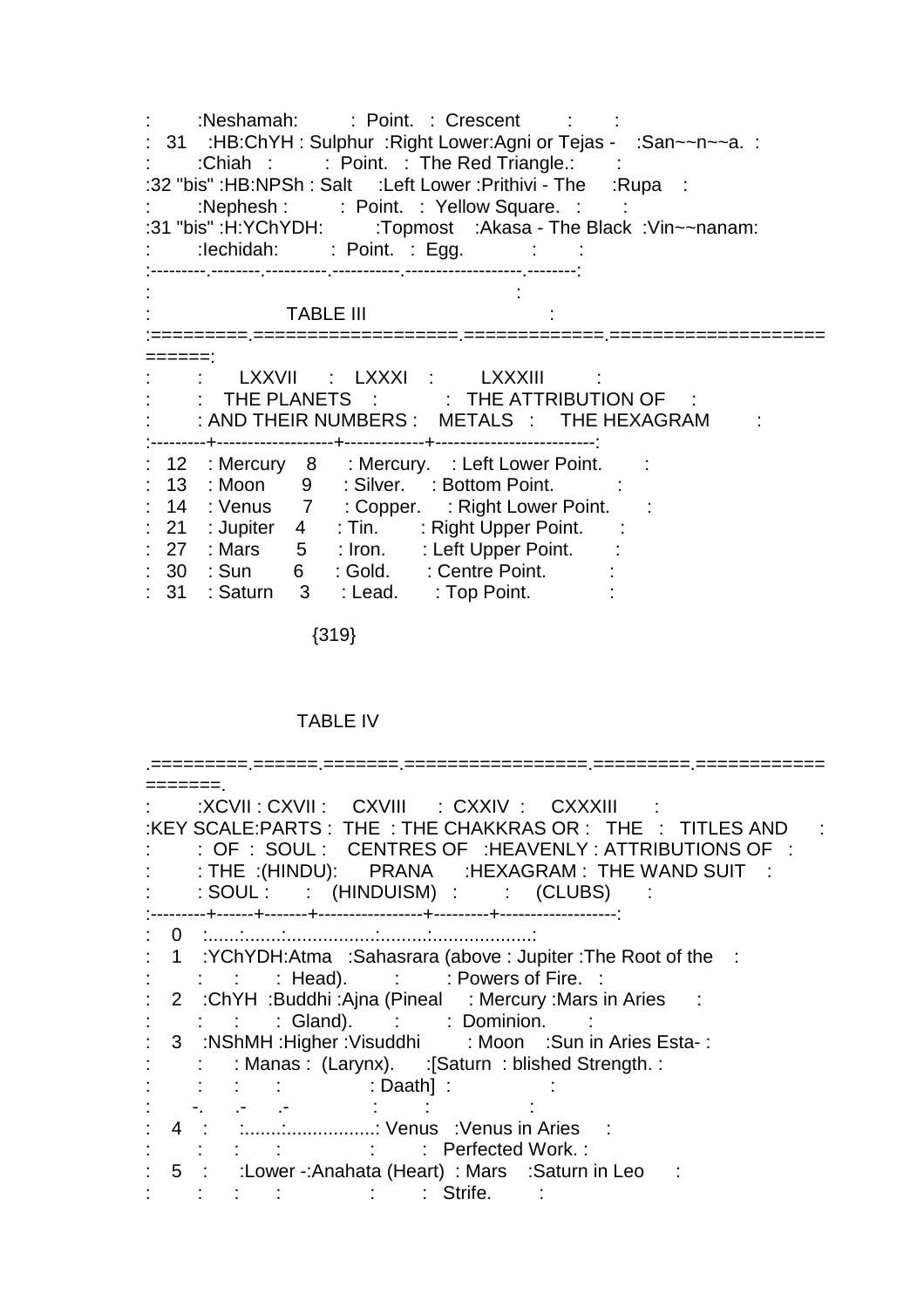|  | <b>Contractor</b> | : Manas :   |                                                                                                                      |      |  |                                                         |  |
|--|-------------------|-------------|----------------------------------------------------------------------------------------------------------------------|------|--|---------------------------------------------------------|--|
|  |                   |             |                                                                                                                      |      |  | 6 : ::: Sun :Jupiter in Leo :                           |  |
|  |                   |             | $\vdots$ $\vdots$ $\vdots$ $\vdots$ $\vdots$ $\vdots$ $\vdots$ $\vdots$ $\vdots$ $\vdots$ $\vdots$ $\vdots$ $\vdots$ |      |  |                                                         |  |
|  |                   |             |                                                                                                                      |      |  |                                                         |  |
|  |                   |             |                                                                                                                      |      |  | 7 :-RVCh :Kama :Manipura (Solar : :Mars in Leo Valour.: |  |
|  |                   |             | $\vdots$ : $\vdots$ : Plexus).                                                                                       | - 11 |  |                                                         |  |
|  |                   |             |                                                                                                                      |      |  | 8 : :Prana :Svadistthana : :Mercury in Sagit- :         |  |
|  |                   |             | EXAMPLE THE RESERVIT CONTROL CONTROL CONTROL CONTROL CONTROL CONTROL CONTROL CONTROL CONTROL CONTROL CONTROL C       |      |  |                                                         |  |
|  |                   |             | $\vdots$ $\vdots$ $\vdots$ (Navel). $\vdots$ $\vdots$                                                                |      |  |                                                         |  |
|  |                   |             |                                                                                                                      |      |  | 9 : : Linga .- Moon in Sagittarius:                     |  |
|  |                   |             | Sharira: : : :                                                                                                       |      |  | : Great Strength. :                                     |  |
|  |                   |             | : : : -:Muladhara (Lingam:                                                                                           |      |  |                                                         |  |
|  |                   |             |                                                                                                                      |      |  | 10 : NPSh : Sthula : and Anus). : Saturn in Sagit- :    |  |
|  |                   |             |                                                                                                                      |      |  |                                                         |  |
|  |                   | : :Sharira: |                                                                                                                      |      |  |                                                         |  |
|  | the theory        |             |                                                                                                                      |      |  |                                                         |  |
|  |                   |             |                                                                                                                      |      |  |                                                         |  |
|  |                   |             | XCVIII --- English of Col. XCVII                                                                                     |      |  |                                                         |  |
|  |                   |             |                                                                                                                      |      |  | The Self 1 The Intellect. 4, 5, 6, 7, 8, 9.             |  |
|  |                   |             | The Life Force 2 The Animal soul which                                                                               |      |  |                                                         |  |
|  |                   |             | The Intuition 3 perceives and feels 10                                                                               |      |  |                                                         |  |

{320}

# TABLE IV

| CXXXIV : CXXXV : CXXXVI<br>:KEY SCALE: TITLES AND : TITLES AND : TITLES AND<br>:ATTRIBUTIONS OF THE : ATTRIBUTIONS OF : ATTRIBUTIONS OF : |  |  |  |  |  |
|-------------------------------------------------------------------------------------------------------------------------------------------|--|--|--|--|--|
| : CUP OR CHALICE SUIT : THE SWORD SUIT : THE COIN, DISC OR :<br>(HEARTS) : (SPADES) : PANTACLE SUIT :<br>(DIAMONDS)                       |  |  |  |  |  |
|                                                                                                                                           |  |  |  |  |  |
| 1 :The Root of the :The Root of the :The Root of the<br>: Powers of Water. : Powers of Air. : Powers of Earth.                            |  |  |  |  |  |
| 2 :Venus in Cancer Love. :Moon in Libra :Jupiter in Capricorn :<br>: The Lord of : The Lord of<br>: Peace restored. : Harmonious Change : |  |  |  |  |  |
| :Mercury in Cancer :Saturn in Libra<br>: Mars in Capricorn :<br>3<br>: Abundance. : Sorrow. : Material Works.                             |  |  |  |  |  |
| :Jupiter in Libra : Sun in Capricorn<br>:Moon in Cancer<br>4<br>Blended Pleasure. : Rest from Strife. : Earthly Power.                    |  |  |  |  |  |
|                                                                                                                                           |  |  |  |  |  |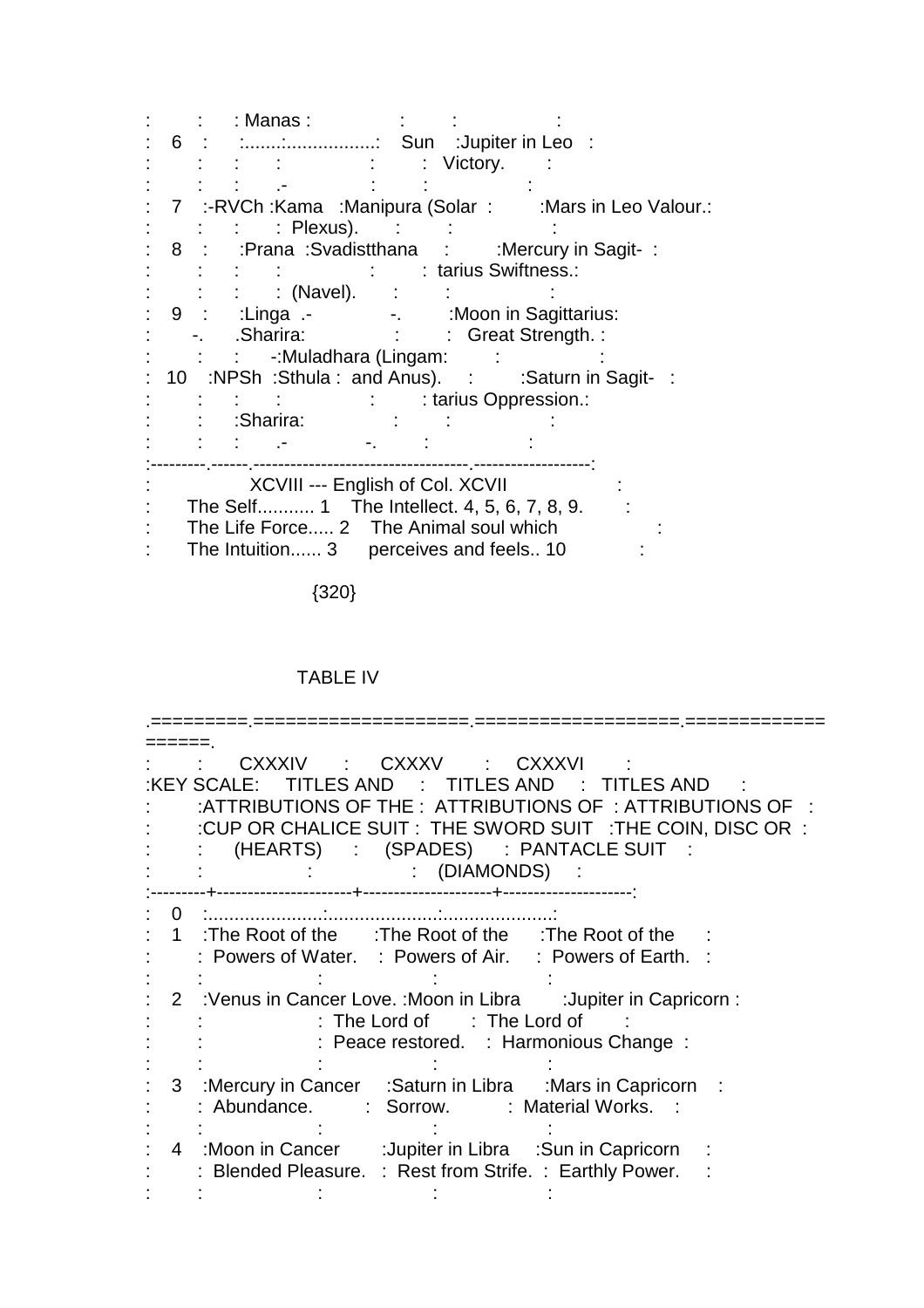| 5 <sup>5</sup> | :Mars in Scorpio<br>:Venus in Aquarius :Mercury in Taurus<br>: Loss in Pleasure. : Defeat. : Material Trouble. :            |
|----------------|-----------------------------------------------------------------------------------------------------------------------------|
|                | :Mercury in Aquarius : Moon in Taurus<br>6 :Sun in Scorpio<br>: Pleasure. : Earned Success. : Material Success. :           |
|                | 7 :Venus in Scorpio :Moon in Aquarius :Saturn in Taurus<br>: Illusionary Success.: Unstable Effort. : Success Unfulfilled.: |
| 8              | Saturn in Pisces :Jupiter in Gemini :Sun in Virgo:<br>: Abandoned Success. : Shortened Force. : Prudence.                   |
| 9              | :Jupiter in Pisces :Mars in Gemini :Venus in Virgo<br>: Material Happiness.: Despair & Cruelty.: Material Gain.             |
| 10             | : Mars in Pisces : Sun in Gemini : Mercury in Virgo:<br>: Perfected Success. : Ruin.<br>$:$ Wealth.                         |
|                |                                                                                                                             |

{WEH NOTE: Two typos have been corrected in column CXXXIV by Liber 777: 4, Moon in place of Sun and 6, Sun in place of Moon.}

{321}

#### TABLE V

.=========.====================.===================.============= ======. : : CXXXVII : CXXXVIII : CXXXIX : :KEY SCALE: SIGNS OF THE : PLANETS RULING IN : PLANETS EXALTED IN: : : ZODIAC : COLUMN CCXXXVII : COLUMN CXXXVII : :---------+--------------------+-------------------+-------------------: : : : : : 15 : Aries : Mars : P.M. (Sun) : : : : : : : 16 : Taurus : Venus : Uranus (Moon) : : : : : : 17 : Gemini : Mercury : Neptune : : : : : : 18 : Cancer : Moon : P.M. (Jupiter) : : : : : : 19 : Leo : Sun : Uranus : : : : : : 20 : Virgo : Mercury : Neptune (Mercury): : : : : : 22 : Libra : Venus : P. M. (Saturn) : : : : : : 24 : Scorpio : Mars : Uranus : : : : : :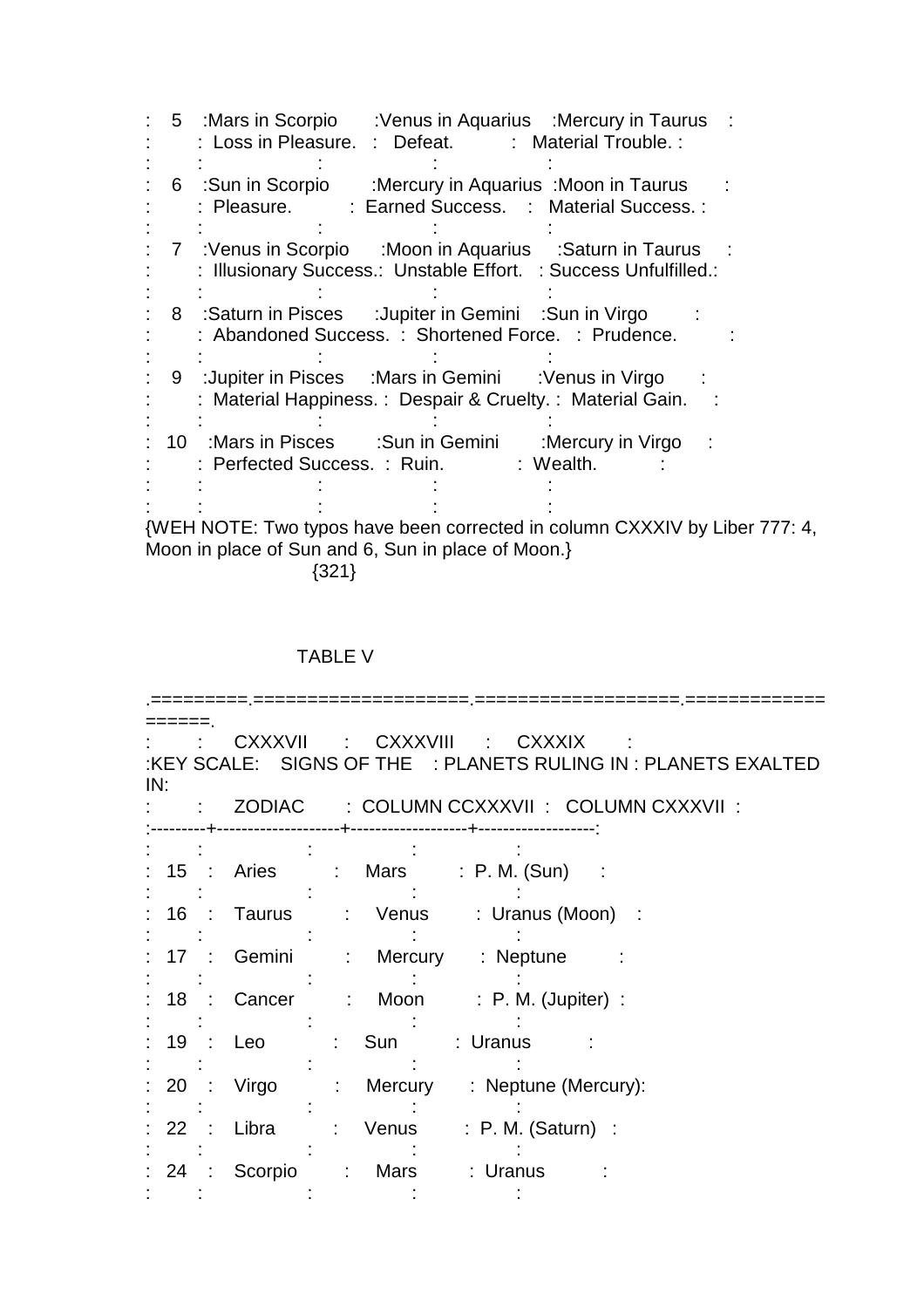| : 25 : |           | Sagittarius   | Jupiter | : Neptune           |  |
|--------|-----------|---------------|---------|---------------------|--|
| : 26   | $\sim$ 1. | Capricorn     | Saturn  | : P. M. (Mars)      |  |
| : 28   | - 11      | Aquarius      | Saturn  | : Uranus            |  |
|        |           |               |         |                     |  |
| 29     | ٠         | <b>Pisces</b> | Jupiter | : Neptune (Venus) : |  |
|        |           |               |         |                     |  |
|        |           |               |         |                     |  |

{WEH NOTE: Liber 777 gives different entries for column CXXXIX, and these have been added in parenthesis without deletion of original.}

 ${322}$ 

## TABLE I

| : CLXXV : : : CLXXVI : CLXXVII : CLXXIX :<br>:KEY SCALE:HEBREW : ENGLISH :NUMERICAL: YETZIRATIC :NUMBERS :<br>:LETTERS: VALUES OF : VALUE :ATTRIBUTION :PRINTED :<br>: : HEBREW : OF COLUMN: OF COLUMN : ON TAROT:<br>: : LETTERS : CLXXV : CLXXV :                                                                                                                                                                                                                                                                                                                                                                                                                                                                                                                                                                                                                                                                                                                                                                  |
|----------------------------------------------------------------------------------------------------------------------------------------------------------------------------------------------------------------------------------------------------------------------------------------------------------------------------------------------------------------------------------------------------------------------------------------------------------------------------------------------------------------------------------------------------------------------------------------------------------------------------------------------------------------------------------------------------------------------------------------------------------------------------------------------------------------------------------------------------------------------------------------------------------------------------------------------------------------------------------------------------------------------|
| :11 : Aleph : A Aleph : 1 : Air : 0 :<br>12 :Bet :B Beth : 2 :Mercury : 1 :<br>13 :Gemel :G Gimel : 3 :Moon : 2<br>14 : Dalet : D Daleth : 4 : Venus : 3 :<br>15:Heh :H He : 5 : Aries : 4 :<br>16:Vau :V or W Vau : 6 : Taurus : 5 :<br>17: Zain : Z Zain : 7 : Gemini<br>$\therefore$ 6 $\therefore$<br>18:Chet :Ch Cheth : 8 :Cancer : 7 :<br>19:Tet :T Teth : 9 : Leo : 11 :<br>20:Yod :Y Yod : 10 : Virgo : 9 :<br>: Koph, Kf: K Kaph : 20, 500 : Jupiter : 10 :<br>21<br>22 : Lamed : L Lamed : 30 : Libra : 8 :<br>: Mem, M-f: M Mem : 40, 600 : Water : 12 :<br>:23<br>24 :Nun, N-f:N Nun : 50, 700 : Scorpio : 13 :<br>25 :Samekh :S Samekh : 60 : Sagittarius: 14 :<br>26: Ayin : O Ayin : 70 : Capricorn : 15 :<br>27 : Peh, P-f: P Pe : 80, 800 : Mars : 16 :<br>28 : Tzaddi,: Tz Tzaddi : 90, 900 : Aquarius : 17 :<br>: Tz-f $\,$ : $\,$<br>30 : Resh : R Resh : 200 : Sun : 19 :<br>:31 :Shin :Sh Shin : 300 : Fire : 20 :<br>:32 "bis" :Taw :: 400 : Earth<br>:31 "bis" :Shin :: 300 : Spirit : -- : |
| NOTE. "Ch" like "ch" in "loch".                                                                                                                                                                                                                                                                                                                                                                                                                                                                                                                                                                                                                                                                                                                                                                                                                                                                                                                                                                                      |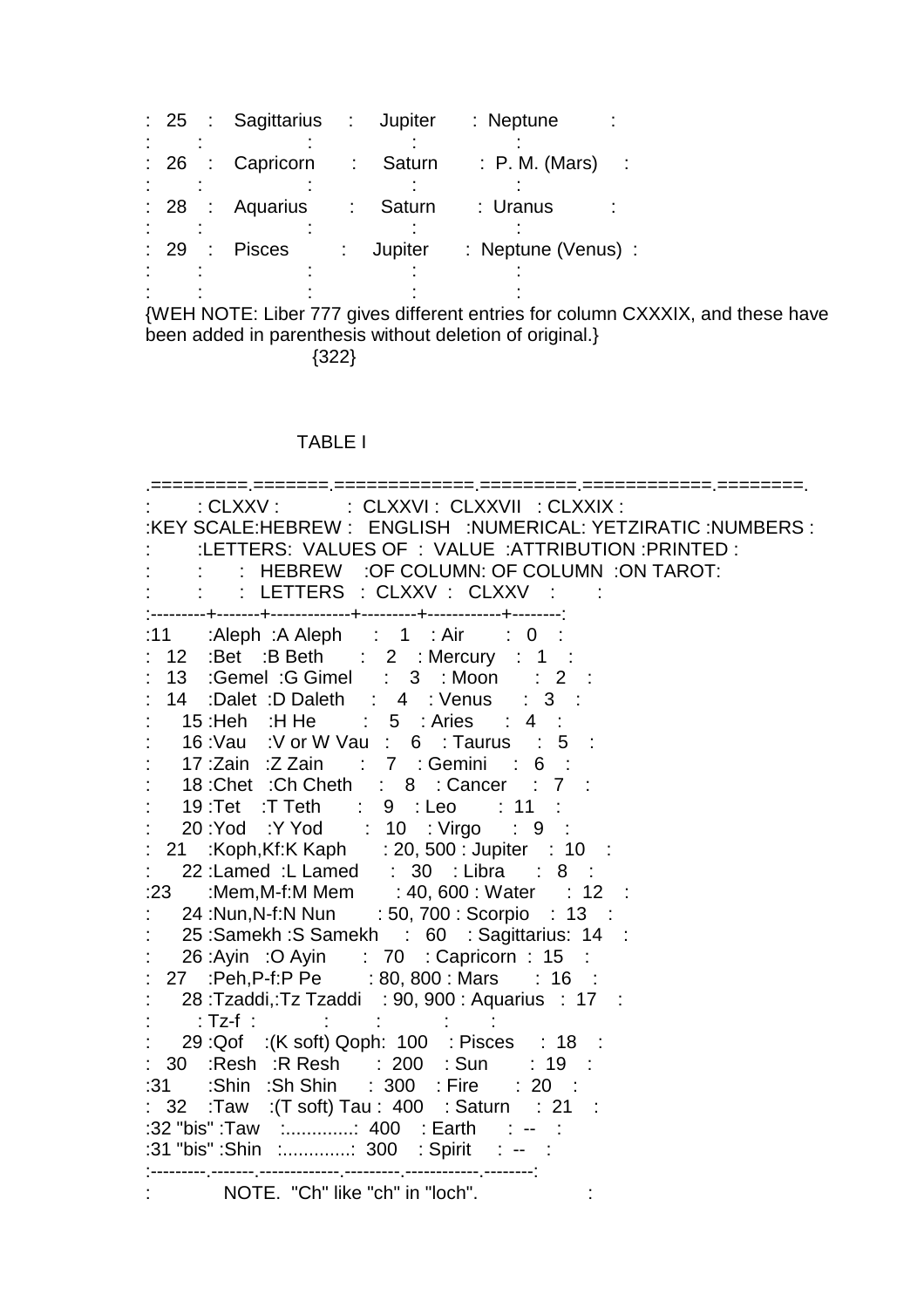### : the set of the set of the set of the set of the set of the set of the set of the set of the set of the set of the set of the set of the set of the set of the set of the set of the set of the set of the set of the set of {WEH NOTE: The English value in row 27 has been corrected, original had O.} -323-

## TABLE I

| <b>CLXXX</b><br>:KEY SCALE:<br><b>TITLES OF TAROT TRUMPS</b>                             |
|------------------------------------------------------------------------------------------|
|                                                                                          |
| :11<br>:The Spirit of 'GR:Alpha-iota-theta-eta-rho                                       |
| 12 : The Magus of Power.                                                                 |
| 13 : The Priestess of the Silver Star.                                                   |
| 14 : The Daughter of the Mighty Ones.<br>15: Sun of the Morning, Chief among the Mighty. |
| 16: The Magus of the Eternal.                                                            |
| 17: The Children of the voice: the Oracle of the Mighty Gods.:                           |
| 18: The Child of the Powers of the Waters: the Lord of the :                             |
| Triumph of Light.                                                                        |
| 19: The Daughter of the Flaming Sword.                                                   |
| 20: The Prophet of the Eternal, the Magus of the Voice of                                |
| Power.                                                                                   |
| 21 : The Lord of the Forces of Life.                                                     |
| 22: The Daughter of the Lords of Truth; The Ruler of the                                 |
| Balance.                                                                                 |
| : The Spirit of the Mighty Waters.<br>:23                                                |
| 24: The Child of the Great Transformers. The Lord of the                                 |
| Gate of Death.                                                                           |
| 25: The Daughter of the Reconcilers, the Bringer-forth of<br>Life.                       |
| 26: The Lord of the Gates of Matter. The Child of the                                    |
| forces of Time.                                                                          |
| 27 : The Lord of the Hosts of the Mighty.                                                |
| 28: The Daughter of the Firmament; the Dweller between the :                             |
| Waters.                                                                                  |
| 29: The Ruler of Flux & Reflux. The Child of the Sons of                                 |
| : the Mighty.                                                                            |
| 30<br>: The Lord of the Fire of the World.                                               |
| :The Spirit of the Primal Fire.<br>:31                                                   |
| : The Great One of the Night of Time.<br>32                                              |
|                                                                                          |
|                                                                                          |
|                                                                                          |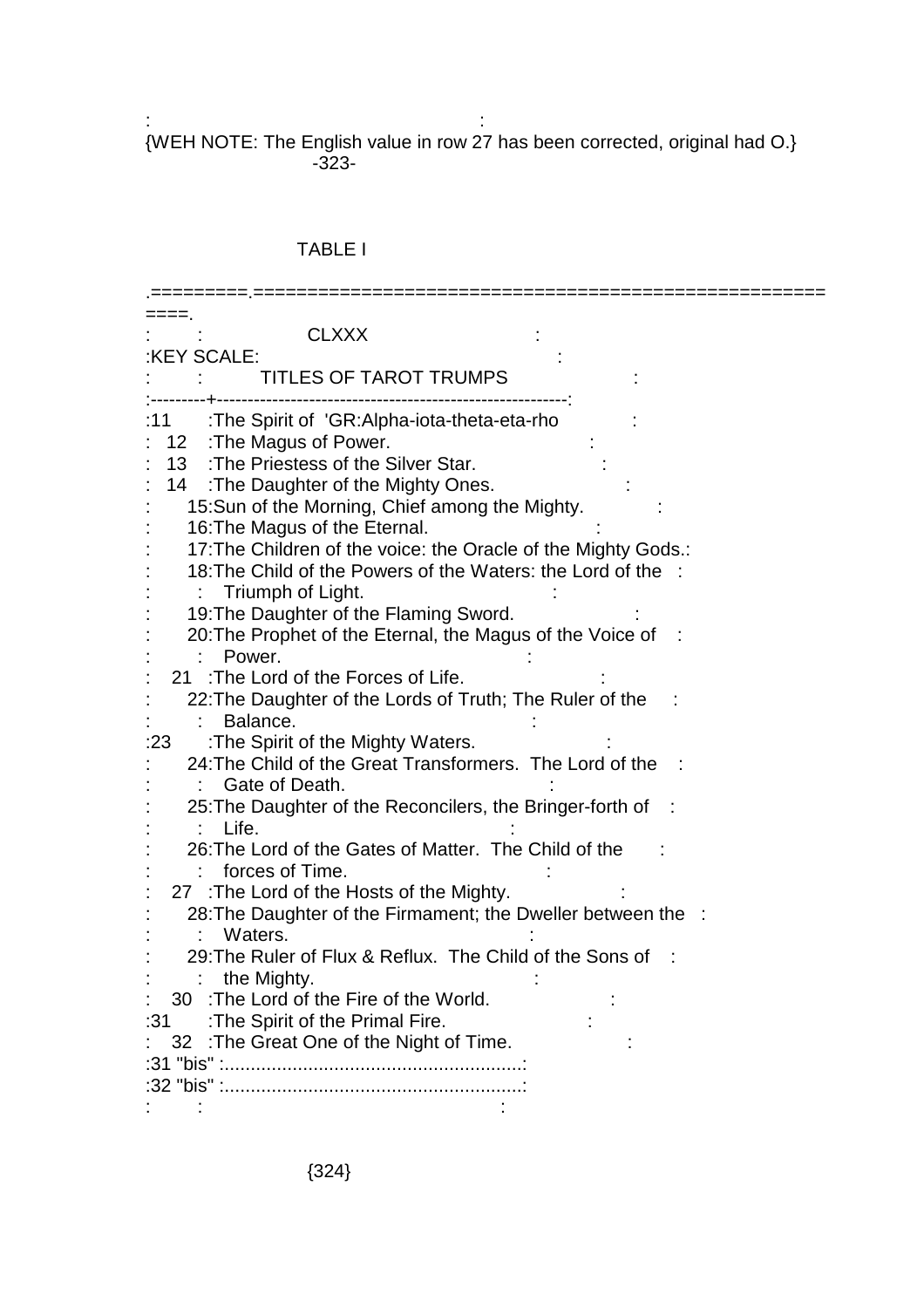### APPENDIX VI

### A FEW PRINCIPAL RITUALS

Grimorium Sanctissimum.

 Arcanum Arcanorum Quod Continet Nondum Revelandum ipsis Regibus supremis O.T.O. Grimorium Quod Baphomet X Degree M... suo fecit.

De Templo.

- 1. Oriente ............... Altare
- 2. Occidente ............. Tabula dei invocandi
- 3. Septentrione .......... Sacerdos
- 4. Meridione ............. Ignis cum thuribulo, GR:chi. GR:tau. GR:lambda.
- 5. Centro ................ Lapis quadratus cum Imagine Dei Maximi Igentis Nefandi Ineffabilis Sanctissimi et cum ferro, tintinnabulo, oleo. Virgo. Stet imago juxta librum GR:Theta-Epsilon-Lambda-Eta-Mu-Alpha.

De ceremonio Principii.

Fiat ut in Libro DCLXXI dicitur, sed antea virgo lavata sit cum verbis "Asperge me..." GR:chi. GR:tau. GR:lambda., et habilimenta ponat cum verbis "Per sanctum Mysterium," GR:chi. GR:tau. GR:lambda.

Ita Pyramis fiat. Tunc virgo lavabit sacerdotem et vestimenta ponat ut supra ordinatur.

(Hic dicat virgo orationes dei operis).

De ceremonio Thuribuli.

 Manibus accedat et ignem et sacerdotem virgo, dicens: {325} "Accendat in nobis Dominus ignem sui amoris et flamman aeternae caritatis.

De ceremonio Dedicationis.

 Invocet virgo Imaginem Dei. M.I.N.I.S. his verbis. --- Tu qui es prater omnia... GR:chi. GR:tau. GR:lambda." Nec relinquet alteram Imaginem.

De Sacrificio Summo.

 Deinde silentium frangat sacerdos cum verbis versiculi sancti dei particularitur invocandi.

 Ineat ad Sanctum Sanctorum. Caveat; caveat, caveat.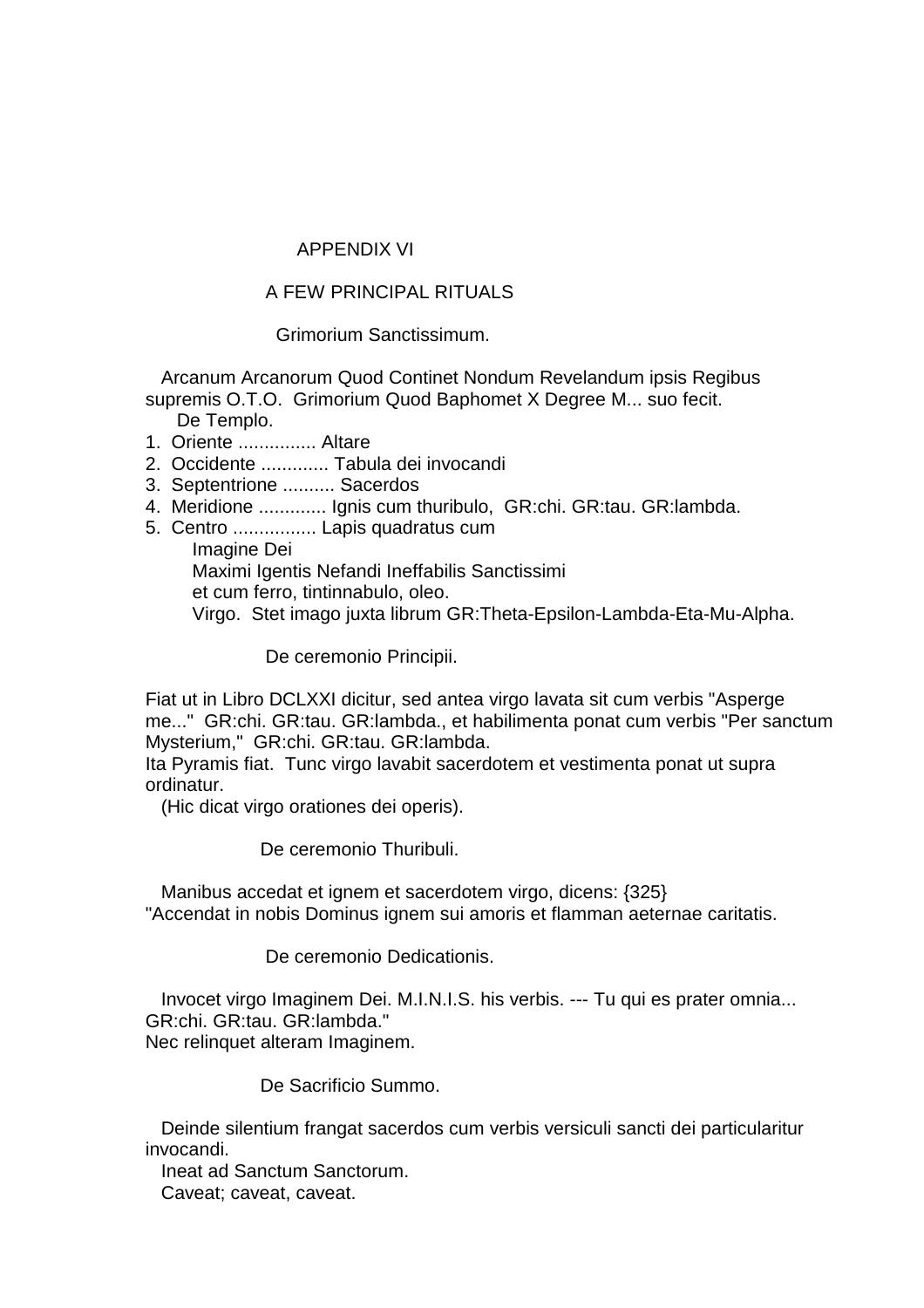Duo qui fiunt UNUS sine intermissione verba versiculi sancti alta voce cantent.

De Benedictione Benedicti.

Missa rore, dicat mulier haec verba "Quia patris et filii s.s." GR:chi. GR:tau. GR:lambda.

De Ceremonio Finis

Fiat ut in Libro DCLXXI dicitur. GR:Alpha-Upsilon-Mu-Gamma-Nu.

{326}

#### LIBER XXV

#### THE STAR RUBY.

 Facing East, in the centre, draw deep deep deep thy breath closing thy mouth with thy right forefinger prest against thy lower lip. Then dashing down the hand with a great sweep back and out, expelling forcibly thy breath, cry GR:Alpha-Pi-Omicron GR:Pi-Alpha-Nu-Tau-Omicron-Sigma GR:Kappa-Alpha-Kappa-Omicron-Delta-Alpha-Iota-Mu-Omicron-Nu-Omicron-Sigma.

 With the same forefinger touch thy forehead, and say GR:Sigma-Omicron-Iota, thy member, and say GR:Omega GR:Phi-Alpha-Lambda-Lambda-Epsilon<<The secret sense of these words is to be sought in the numeration thereof.>>, thy right shoulder, and say GR:Iota-Sigma-Chi-Upsilon-Rho-Omicron-Sigma, thy left shoulder, and say GR:Epsilon-Upsilon-Chi-Alpha-Rho-Iota-Sigma-Tau-Omicron-Sigma; then clasp thine hands, locking the fingers, and cry GR:Iota-Alpha-Omega. Advance to the East. Imagine strongly a Pentagram, aright, in thy forehead. Drawing the hands to the eyes, fling it forth, making the sign of Horus and roar GR:Theta-Eta-Rho-Iota-Omicron-Nu. Retire thine hand in the sign of Hoor-paar-Kraat.

Go round to the North and repeat; but say NUIT.

Go round to the West and repeat; but whisper BABALON.

Go round to the South and repeat; but bellow HADIT.

 Completing the circle widdershins, retire to the centre and raise thy voice in the Paian, with these words GR:Iota-Omega GR:Pi-Alpha-Nu, with the signs of N.O.X. Extend the arms in the form of a Tau and say low but clear:

 GR:Pi-Rho-Omicron GR:Mu-Omicron-Upsilon GR:Iota-Upsilon-Gamma-Gamma-Epsilon-Sigma GR:Omicron-Pi-Iota-Chi-Omega GR:Mu-Omicron-Upsilon GR:Tau-Epsilon-Lambda-Epsilon-Tau-Alpha-Rho-Chi-Alpha-Iota GR:Epsilon-Pi-Iota GR:Delta-Epsilon-Xi-Iota-Alpha GR:Chi-Upsilon-Nu-Omicron-Chi-Epsilon-Sigma GR:Epsilon-Pi-Alpha-Rho-Iota-Sigma-Tau-Epsilon-Rho-Alpha GR:Delta-Alpha-Iota-Mu-Omicron-Nu-Omicron-Sigma GR:Phi-Epsilon-Gamma GR:Epsilon-Iota GR:Gamma-Alpha-Rho GR:Pi-Epsilon-Rho-Iota GR:Mu-Omicron-Upsilon GR:Omicron GR:Alpha-Sigma-Tau-Eta-Rho GR:Tau-Omega-Nu GR:Pi-Epsilon-Nu-Tau-Epsilon GR:Kappa-Alpha-Iota GR:Epsilon-Nu GR:Tau-Eta-Iota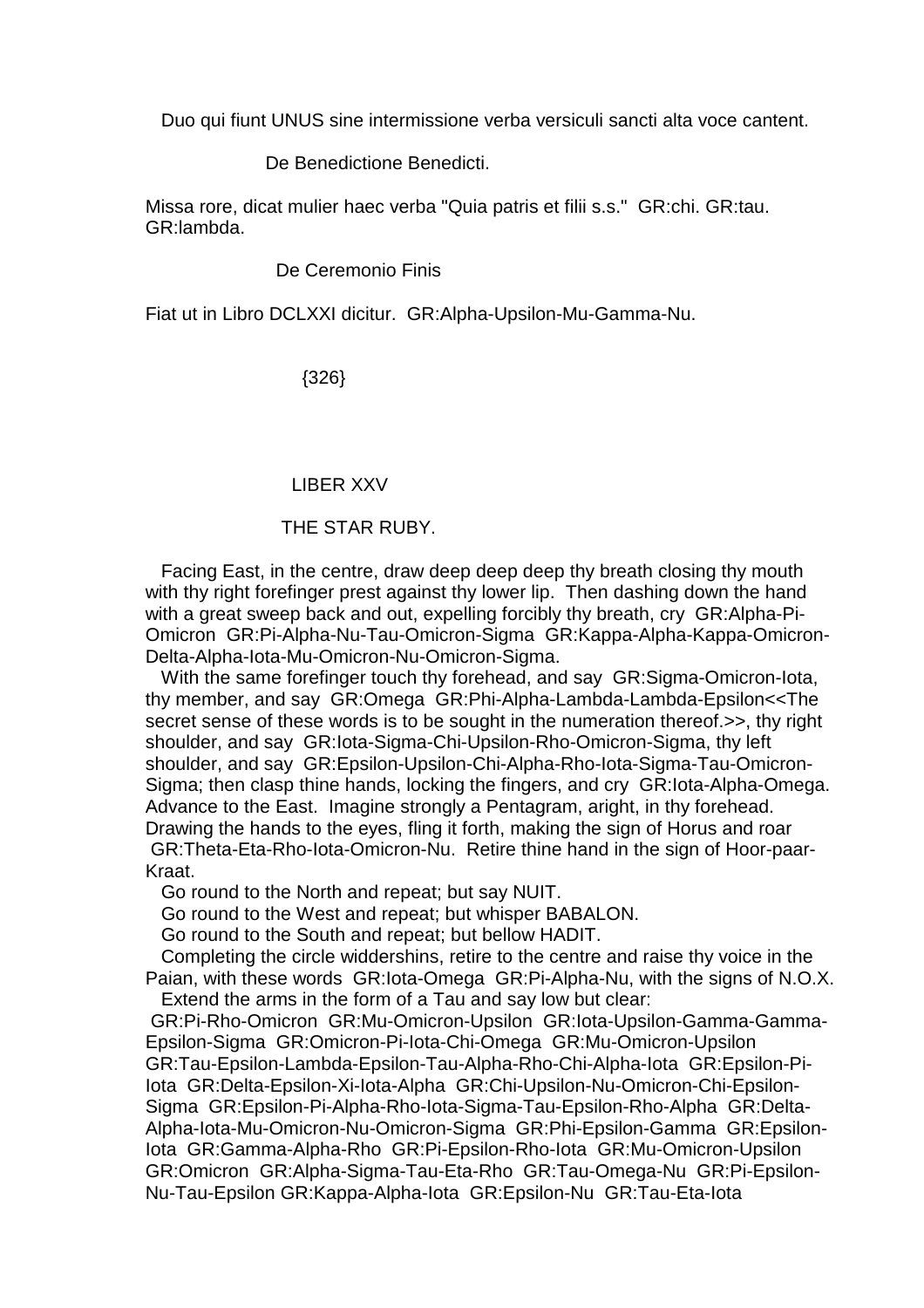GR:Sigma-Tau-Eta-Lambda-Eta-Iota GR:Omega GR:Alpha-Sigma-Tau-Eta-Rho GR:Tau-Omega-Nu GR:Epsilon-Xi GR:Epsilon-Sigma-Tau-Eta-Chi-Epsilon. Repeat the Cross Qabalistic, as above, and end as thou didst begin.

{327}

### LIBER XXXVI

### THE STAR SAPPHIRE.

 Let the Adept be armed with his Magick Rood [and provided with his mystic Rose].

In the centre, let him give the L.V.X. signs; or if he know them, if he will and dare do them, and can keep silent about them, the signs of N.O.X. being the signs of Puer, Vir, Puella, Mulier. Omit the sign. I.R.

 Then let him advance to the East and make the Holy Hexagram, saying: "Pater et Mater unus deus Ararita."

 Let him go round to the South, make the Holy Hexagram and say: "Mater et Filius unus deus Ararita."

 Let him go round to the North, make the Holy Hexagram and then say: "Filia et Pater unus deus Ararita."

 Let him then return to the Centre, and so to The Centre of All (making the "Rosy Cross" as he may know how) saying "Ararita Ararita Ararita". (In this the Signs shall be those of Set Triumphant and of Baphomet. Also shall Set appear in the Circle. Let him drink of the Sacrament and let him communicate the same.) Then let him say: "Omnia in Duos: Duo in Unum: Unus in Nihil: Haec nec Quatuor nec Omnia nec Duo nec Unus nec Nihil Sunt.

 Gloria Patri et Matri et Filio et Filiae et Spiritui Sancto externo et Spiritui Sancto interno ut erat est erit in saecula Saeculorum sex in uno per nomen Septem in uno Ararita."

 Let him then repeat the signs of L.V.X. but not the signs of N.O.X.: for it is not he that shall arise in the Sign of Isis Rejoicing.

{328}

### LIBER XLIV

### THE MASS OF THE PHOENIX

 "The Magician, his breast bare, stands before an altar on which are his Burin, Bell, Thurible, and two of the Cakes of Light. In the Sign of the Enterer he reaches West across the Altar, and cries:"

Hail Ra, that goest in thy bark

 Into the caverns of the Dark! "He gives the sign of Silence, and takes the Bell, and Fire, in his hands."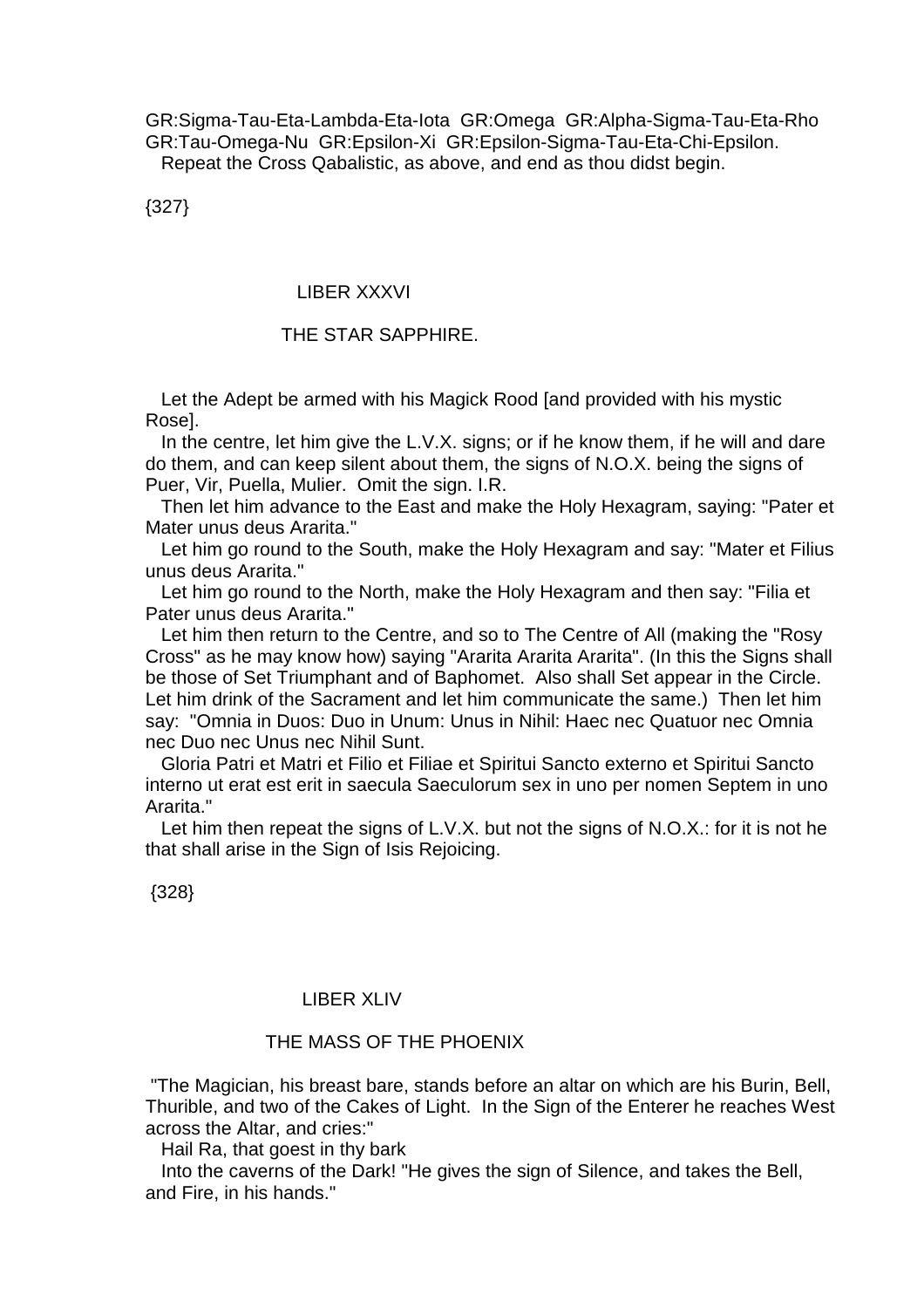East of the Altar see me stand

 With light and musick in my hand! "He strikes Eleven times upon the Bell" 333 - 55555 - 333 "and places the Fire in the Thurible."

I strike the Bell: I light the Flame;

I utter the mysterious Name.

ABRAHADABRA "He strikes eleven times upon the Bell."

Now I begin to pray: Thou Child,

Holy Thy name and undefiled!

Thy reign is come; Thy will is done.

Here is the Bread; here is the Blood.

Bring me through midnight to the Sun!

Save me from Evil and from Good!

That Thy one crown of all the Ten

 Even now and here be mine. AMEN. "He puts the first Cake on the Fire of the Thurible."

I burn the Incense-cake, proclaim

 These adorations of Thy name. "He makes them as in Liber Legis, and strikes again Eleven times upon the Bell. With the Burin he then makes upon his breast the proper sign." {329}

 Behold this bleeding breast of mine Gashed with the sacramental sign!

"He puts the second Cake to the wound."

 I stanch the Blood; the wafer soaks It up, and the high priest invokes!

"He eats the second Cake."

 This Bread I eat. This Oath I swear As I enflame myself with prayer: "There is no grace: there is no guilt: This is the Law: DO WHAT THOU WILT!"

"He strikes Eleven times upon the Bell, and cries"

#### ABRAHADABRA.

 I entered in with woe; with mirth I now go forth, and with thanksgiving, To do my pleasure on the earth Among the legions of the living.

"He goeth forth."

{330}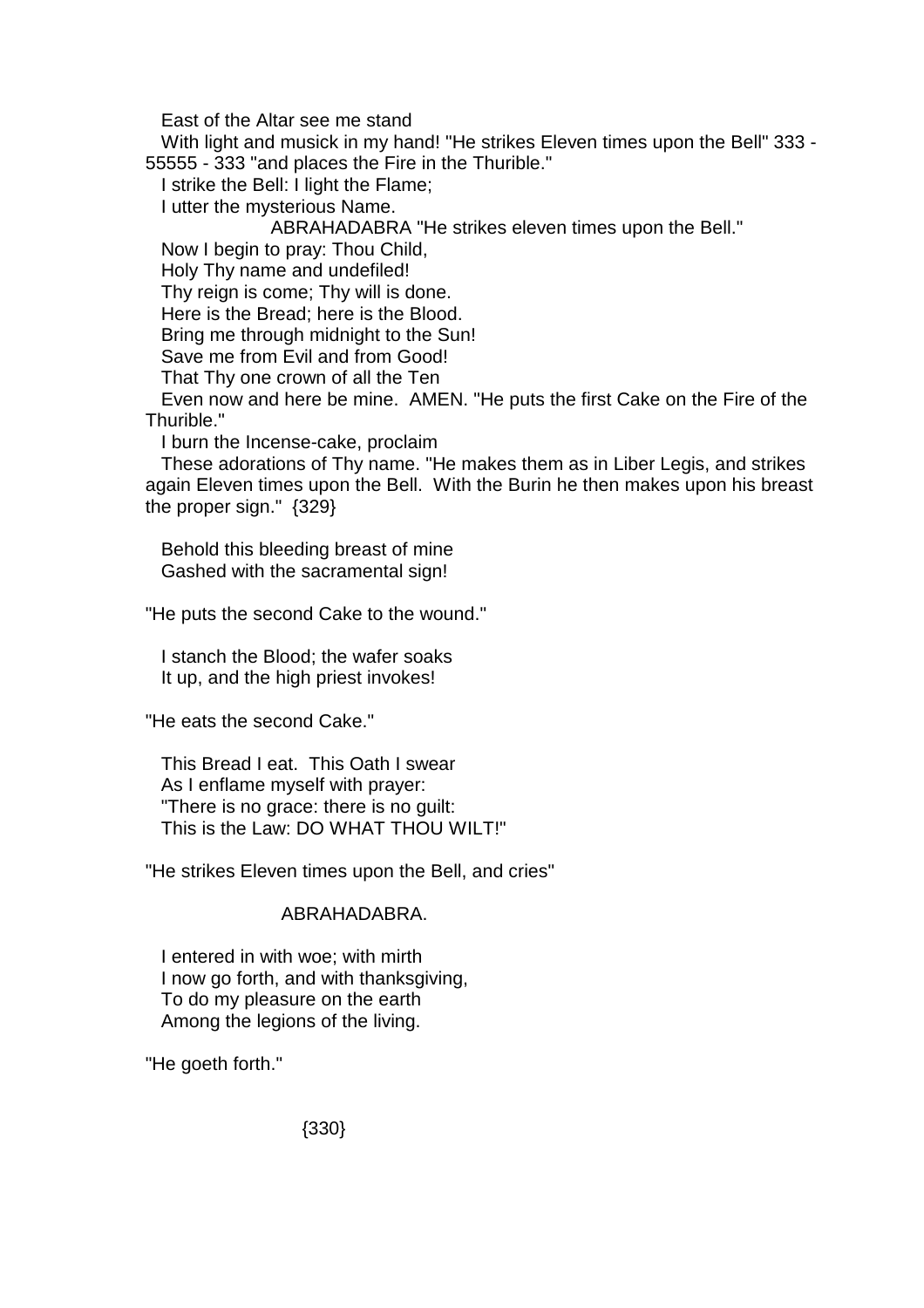### LIBER V

vel

### REGULI.

 A.'. A.'. publication in Class D. Being the Ritual of the Mark of the Beast: an incantation proper to invoke the Energies of the Aeon of Horus, adapted for the daily use of the Magician of whatever grade.

### THE FIRST GESTURE.

The Oath of the Enchantment, which is called The Elevenfold Seal.

"The Animadversion towards the Aeon."

- 1. Let the Magician, robed and armed as he may deem to be
- fit, turn his face towards Boleskine,<<Boleskine House is on Loch Ness, 17
- miles from Inverness, Latitude 57.14 N. Longitude 4.28 W.>> that is the House of The Beast 666.
	- 2. Let him strike the battery 1-3-3-3-1.
	- 3. Let him put the Thumb of his right hand between its index and medius, and make the gestures hereafter following.

"The Vertical Component of the Enchantment."

- 1. Let him describe a circle about his head, crying NUIT!
- 2. Let him draw the Thumb vertically downward and touch the Muladhara Cakkra, crying, HADIT!
- 3. Let him, retracing the line, touch the centre of his breast an cry RA-HOOR-KHUIT!

"The Horizontal Components of the Enchantment."

- 1. Let him touch the Centre of his Forehead, his mouth, and his larynx, crying AIWAZ!
- 2. Let him draw his thumb from right to left across his face at the level of the nostrils.
- 3. Let him touch the centre of his breast, and his solar plexus, crying, THERION!
- 4. Let him draw his thumb from left to right across his breast, at the level of the sternum. {331}
- 5. Let him touch the Svadistthana, and the Muladhara Chakkra, crying, BABALON!
- 6. Let him draw his thumb from right to left across his

 abdomen, at the level of the hips. (Thus shall he formulate the Sigil of the Grand Hierophant, but dependent from the Circle.)

"The Asseveration of the Spells."

 1. Let the Magician clasp his hands upon his Wand, his fingers and thumbs interlaced, crying LAShTAL! GR:Theta-Epsilon-Lambda-Eta-Mu-Alpha! GR:Digamma-Iota-Alpha-Omicron-Digamma! GR:Alpha-Gamma-Alpha-Pi-Eta!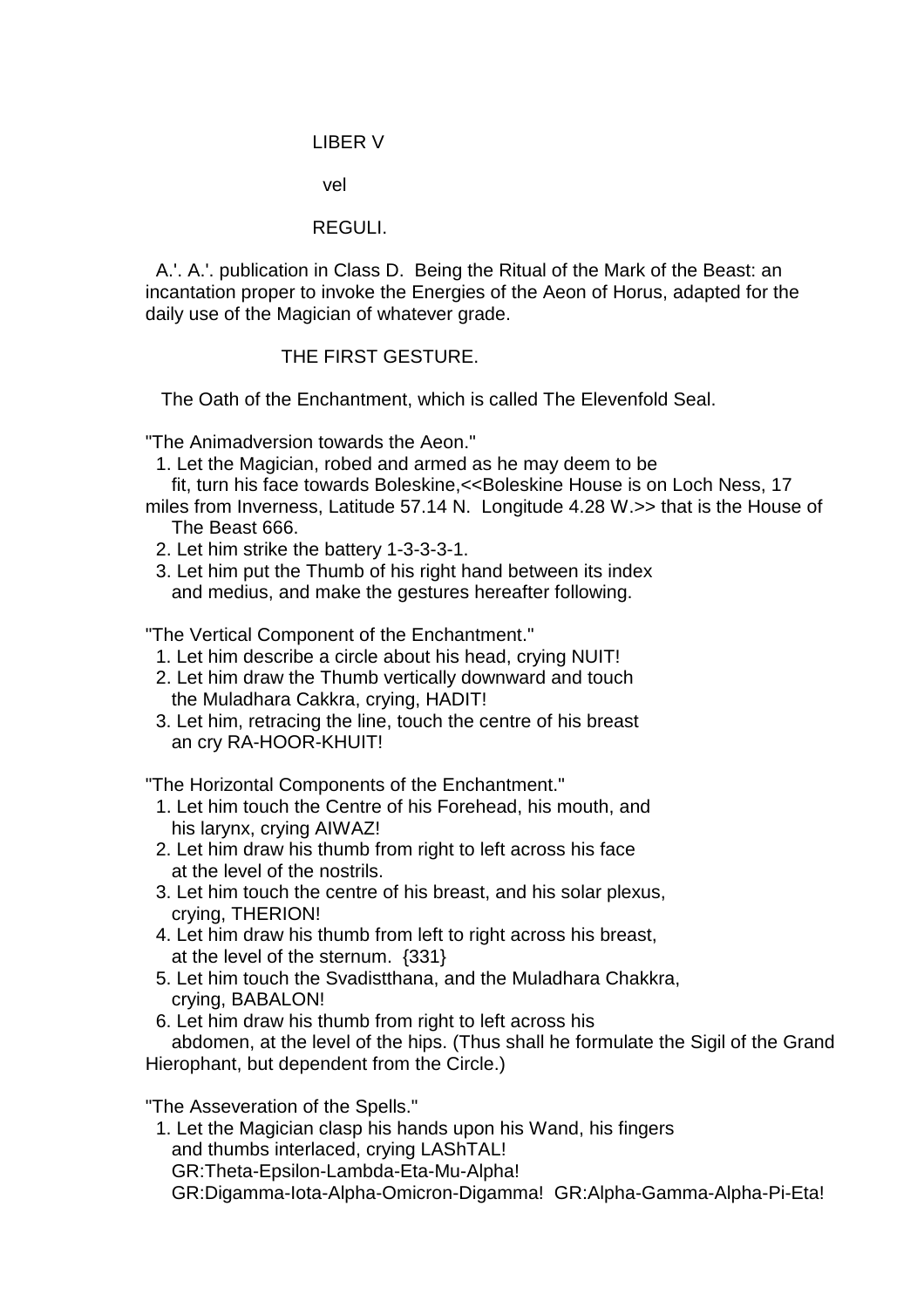GR:Alpha-Upsilon-Mu-Gamma-Nu!

 (Thus shall be declared the Words of Power whereby the Energies of the Aeon of Horus work his will in the World.)

"The Proclamation of the Accomplishment."

 1. Let the Magician strike the Battery: 3-5-3, crying ABRAHADABRA.

### The SECOND GESTURE.

"The Enchantment."

- 1. Let the Magician, still facing Boleskine, advance to the circumference of his circle.
- 2. Let him turn himself towards the left, and pace with the stealth and swiftness of a tiger the precincts of his circle, until he complete one revolution thereof.
- 3. Let him give the Sign of Horus (or The Enterer) as he passeth, so to project the force that radiateth from Boleskine before him.
- 4. Let him pace his path until he comes to the North; there let him halt, and turn his face to the North.
- 5. Let him trace with his wand the Averse Pentagram proper to invoke Air (Aquarius).
- 6. Let him bring the wand to the centre of the Pentagram and call upon NUIT!
- 7. Let him make the sign called Puella, standing with his feet together, head bowed, his left hand shielding the {332} Muladhara Cakkra, and his right hand shielding his breast (attitude of the Venus de Medici).
- 8. Let him turn again to the left, and pursue his Path as before, projecting the force from Boleskine as he passeth; let him halt when he next cometh to the South and face outward.
- 9. Let him trace the Averse Pentagram that invoketh Fire (Leo).
- 10. Let him point his wand to the centre of the Pentagram, and cry, HADIT!
- 11. Let him give the sign Puer, standing with feet together, and head erect. Let his right hand (the thumb extended at right angles to the fingers) be raised, the forearm vertical at a right angle with the upper arm, which is horizontally extended in the line joining the shoulders. Let his left hand, the thumb extended forwards and the fingers clenched, rest at the junction of the thighs (Attitude of the gods Mentu, Khem, etc.).
- 12. Let him proceed as before; then in the East, let him make the Averse Pentagram that invoketh Earth (Taurus).
- 13. Let him point his wand to the centre of the pentagram, and cry, THERION!
- 14. Let him give the sign called Vir, the feet being together. The hands, with clenched finger and thumbs thrust out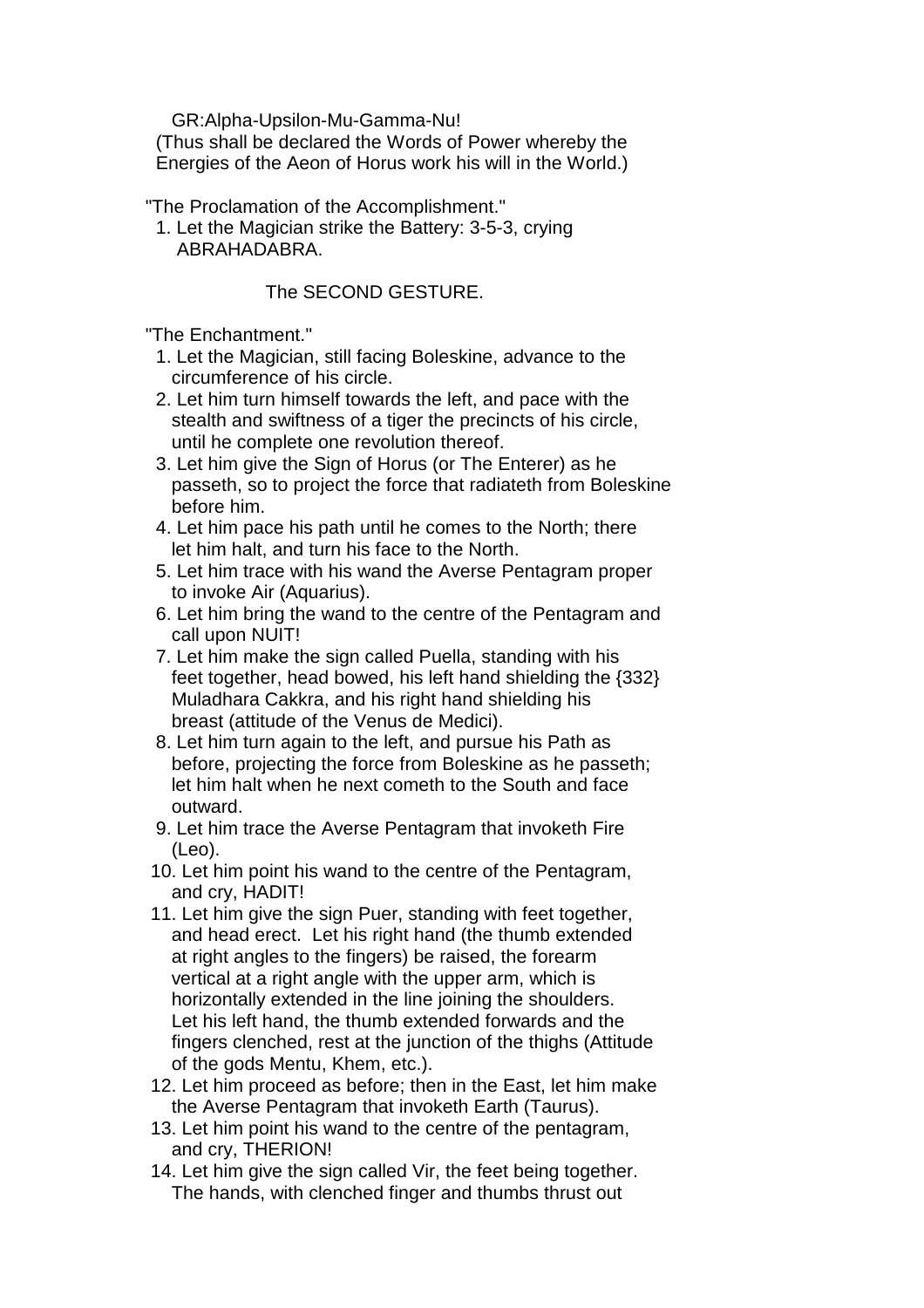forwards, are held to the temples; the head is then bowed and pushed out, as if to symbolize the butting of an horned beast (attitude of Pan, Bacchus, etc.). (Frontispiece, Equinox I, III).

- 15. Proceeding as before, let him make in the West the Averse Pentagram whereby Water is invoked.
- 16. Pointing the wand to the centre of the Pentagram, let him call upon BABALON!!
- 17. Let him give the sign Mulier. The feet are widely separated, and the arms raised so as to suggest a crescent. The head is thrown back (attitude of Baphomet, Isis in Welcome, the Microcosm of Vitruvius). (See Book 4, Part II). {333}
- 18. Let him break into the dance, tracing a centripetal spiral widdershins, enriched by revolutions upon his axis as he passeth each quarter, until he come to the centre of the circle. There let him halt, facing Boleskine.
- 19. Let him raise the wand, trace the Mark of the Beast, and cry AIWAZ!
- 20. Let him trace the invoking Hexagram of The Beast.
- 21. Let him lower the wand, striking the Earth therewith.
- 22. Let him give the sign of Mater Triumphans (The feet are together; the left arm is curved as if it supported a child; the thumb and index finger of the right hand pinch the nipple of the left breast, as if offering it to that child). Let him utter the word GR:Theta-Epsilon-Lambda-Eta-Mu-Alpha!
- 23. Perform the spiral dance, moving deosil and whirling widdershins.

 Each time on passing the West extend the wand to the Quarter in question, and bow:

- a. "Before me the powers of LA!" (to West.)
- b. "Behind me the powers of AL!" (to East.)
- c. "On my right hand the powers of LA!" (to North.)
- d. "On my left hand the powers of AL!" (to South.)
- e. "Above me the powers of ShT!" (leaping in the air.)
- f. "Beneath me the powers of ShT!" (striking the ground.)
- g. "Within me the Powers!" (in the attitude of Phthah erect, the feet together, the hands clasped upon the vertical wand.)
- h. "About me flames my Father's face, the Star of Force and Fire."
- i. "And in the Column stands His six-rayed Splendour!"

 (This dance may be omitted, and the whole utterance chanted in the attitude of Phthah.)

### The FINAL GESTURE.

This is identical with the First Gesture.

(Here followeth an impression of the ideas implied in this Paean.) {334}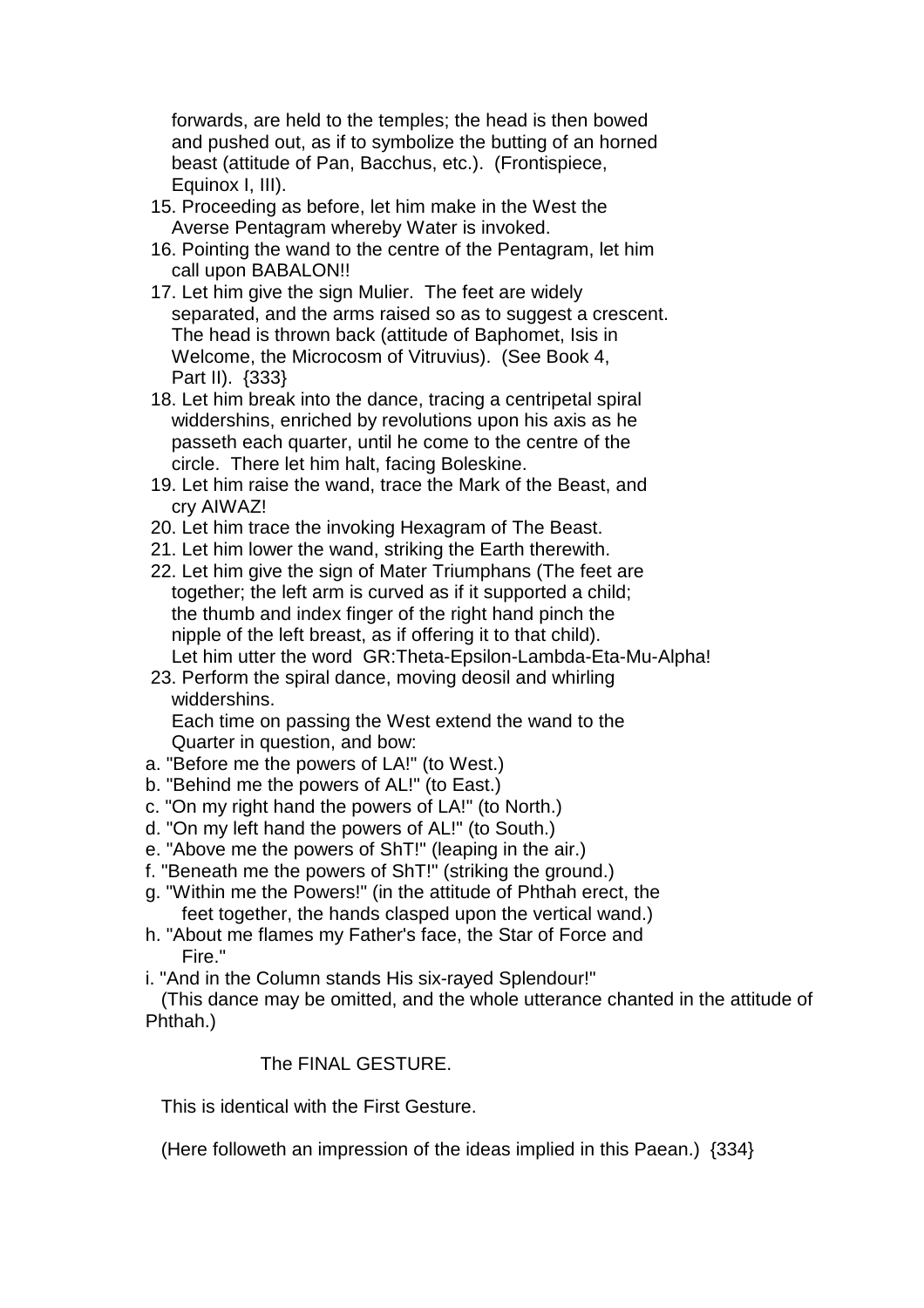I also am a Star in Space, unique and self-existent, an individual essence incorruptible; I also am one Soul; I am identical with All and None. I am in All and all in Me; I am, apart from all and lord of all, and one with all.

 I am a God, I very God of very God; I go upon my way to work my will; I have made matter and motion for my mirror; I have decreed for my delight that Nothingness should figure itself as twain, that I might dream a dance of names and natures, and enjoy the substance of simplicity by watching the wanderings of my shadows. I am not that which is not; I know not that which knows not; I love not that which loves not. For I am Love, whereby division dies in delight; I am Knowledge, whereby all parts, plunged in the whole, perish and pass into perfection; and I am that I am, the being wherein Being is lost in Nothing, nor deigns to be but by its Will to unfold its nature, its need to express its perfection in all possibilities, each phase a partial phantasm, and yet inevitable and absolute.

 I am Omniscient, for naught exists for me unless I know it. I am Omnipotent, for naught occurs save by Necessity my soul's expression through my will to be, to do, to suffer the symbols of itself. I am Omnipresent, for naught exists where I am not, who fashioned space as a condition of my consciousness of myself, who am the centre of all, and my circumference the frame of mine own fancy.

 I am the All, for all that exists for me is a necessary expression in thought of some tendency of my nature, and all my thoughts are only the letters of my Name.

 I am the One, for all that I am is not the absolute all, and all my all is mine and not another's; mine, who conceive of others like myself in essence and truth, yet unlike in expression and illusion.

 I am the None, for all that I am is the imperfect image of the perfect; each partial phantom must perish in the clasp of its counterpart; each form fulfil itself by finding its equated opposite, and satisfying its need to be the Absolute by the attainment of annihilation.

The word, LAShTAL includes all this.

"LA" --- Naught. {335}

"AL" --- Two.

 "L" is "Justice", the Kteis fulfilled by the Phallus, "Naught and Two" because the plus and the minus have united in "love under will."

 "A" is "the Fool", Naught in Thought (Parzival), Word (Harpocrates), and Action (Bacchus). He is the boundless air, the wandering Ghost, but with "possibilities". He is the Naught that the Two have made by "love under will".

 "LA" thus represents the Ecstasy of Nuit and Hadit conjoined, lost in love, and making themselves Naught thereby. Their child is begotten and conceived, but is in the phase of Naught also, as yet. "LA" is thus the Universe in that phase, with its potentialities of manifestation.

 "AL" on the contarary, though it is essentially identical with "LA", shows the Fool manifested through the Equilibrium of Contraries. The weight is still nothing, but it is expressed as if it were two equal weights in opposite scales. The indicator still points to zero.

 "ShT" is equally 31 with "LA" and "AL", but it expresses the secret nature which operates the Magick or the transmutations.

 "ShT" is the formula of this particular aeon; another aeon might have another way of saying 31.

"Sh" is Fire as T is Force; conjoined they express Ra-Hoor-Khuit.

 "The Angel" represents the Stele 666, showing the Gods of the Aeon, while "Strength" is a picture of Babalon and The Beast, the earthly emissaries of those Gods.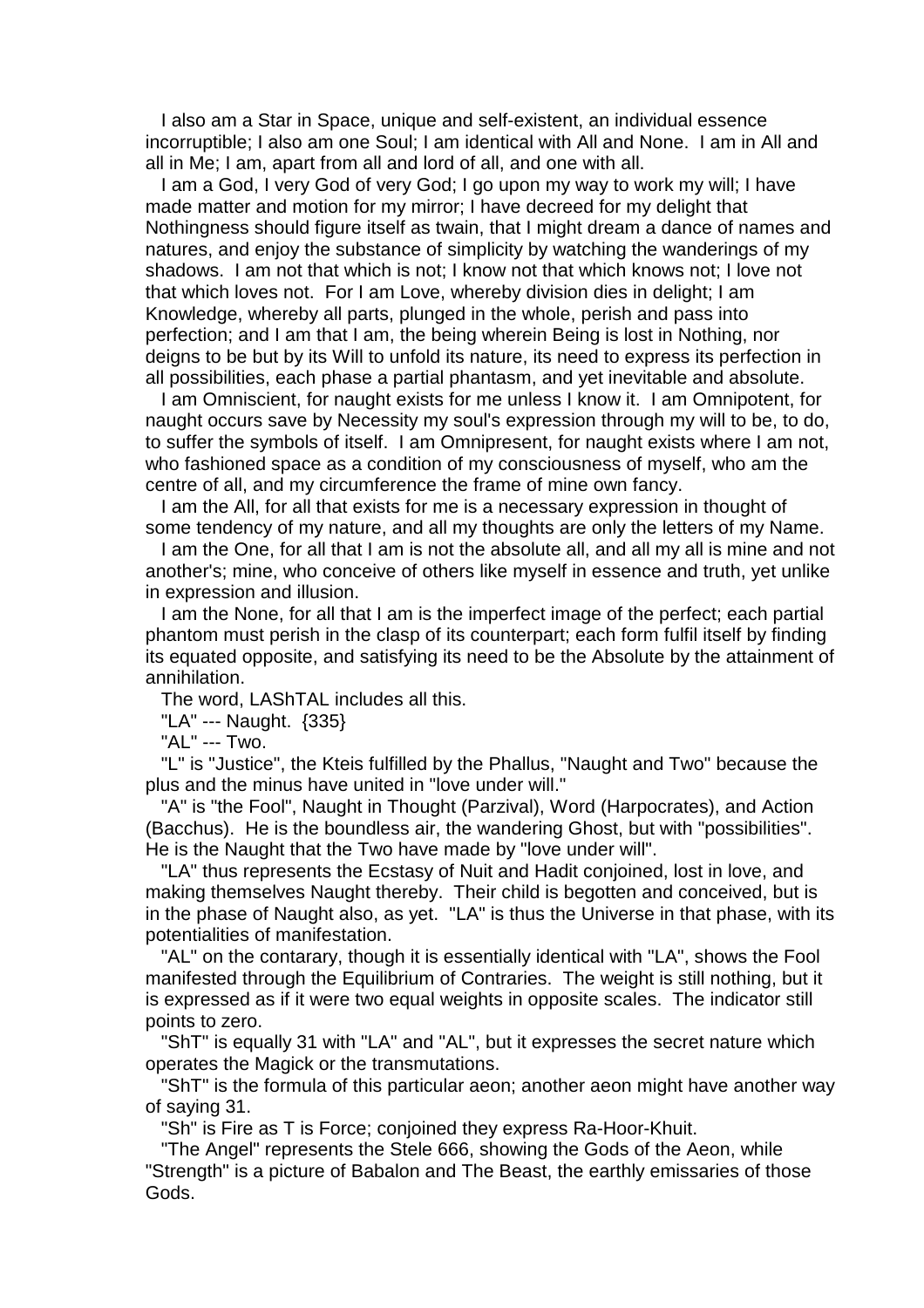"ShT" is the dynamic equivalent of "LA" and "AL". "Sh" shows the Word of the Law, being triple, as 93 is thrice 31. "T" shows the formula of Magick declared in that Word; the Lion, the Serpent, the Sun, Courage and Sexual Love are all indicated by the card.

 In "LA" note that Saturn or Satan is exalted in the House of Venus or Astarte, and it is an airy sign. Thus "L" is Father-Mother, Two and Naught, and the Spirit (Holy Ghost) of their Love is also Naught. Love is AHBH, 13, which is AChD, Unity, I, Aleph, who is The Fool who is Naught, but none the less an Individual One, who (as such) is not another, yet unconscious of himself until his Oneness expresses itself as a duality.

 Any impression or idea is unknowable in itself. It can mean {336} nothing until brought into relation with other things. The first step is to distinguish one thought from another; this is the condition of recognizing it. To define it, we must perceive its orientation to all our other ideas. The extent of our knowledge of any one thing varies therefore with the number of ideas with which we can compare it. Every new fact not only adds itself to our universe, but increases the value of what we already possess.

 In "AL" this "The" or "God" arranges for "Contenance to behold contenance", by establishing itself as an equilibrium, "A" the One-Naught conceived as "L" the Two-Naught. This "L" is the Son-Daughter Horus-Harpocrates just as the other "L" was the Father-Mother Set-Isis. Here then is Tetragrammaton once more, but expressed in identical equations in which every term is perfect in itself as a mode of Naught.

 "ShT" supplies the last element; making the Word of either five or six letters, according as we regard "ShT" as one letter or two. Thus the Word affirms the Great Work accomplished: 5 Degree = 6Square.

 "ShT", is moreover a necessary resolution of the apparent opposition of "LA" and "AL"; for one could hardly pass to the other without the catalytic action of a third identical expression whose function should be to transmute them. Such a term must be in itself a mode of Naught, and its nature cannot encroach on the perfections of Not-Being, "LA" or of Being, "AL". It must be purely Nothing-Matter, so as to create a Matter-in-Motion which is a function of "Something".

 Thus "ShT" is Motion in its double phase, an inertia composed of two opposite currents, and each current is also thus polarized. "Sh" is Heaven and Earth, "T" Male and Female; "ShT" is Spirit and Matter; one is the word of Liberty and Love flashing its Light to restore Life to Earth; the other is the act by which Life claims that Love is Light and Liberty. And these are Two-in-One, the divine letter of Silence-in-Speech whose symbol is the Sun in the arms of the Moon.

 But "Sh" and "T" are alike formulae of force in action as opposed to entities; they are not states of existence, but modes of motion. They are verbs, not nouns.

 "Sh" is the Holy Spirit as a "tongue of fire" manifest in triplicity, {337} and is the child of Set-Isis as their Logos or Word uttered by their "Angel". The card is XX, and 20 is the value of Yod (the Angel or Herald) expressed in full as IVD. "Sh" is the Spiritual congress of Heaven and Earth.

 But "T" is the Holy Spirit in action as a "roaring lion" or as the "old Serpent" instead of as an "Angel of Light". The twins of Set-Isis, harlot and beast, are busy with that sodomitic and incestuous lust which is the traditional formula for producing demi-gods, as in the cases of Mary and the Dove; Leda and the Swan, etc. The card is XI, the number of Magick AVD: Aleph the Fool impregnating the woman according to the word of Yod, the Angel of the Lord! His sister has seduced her brother Beast, shaming the Sun with her sin; she has mastered the Lion and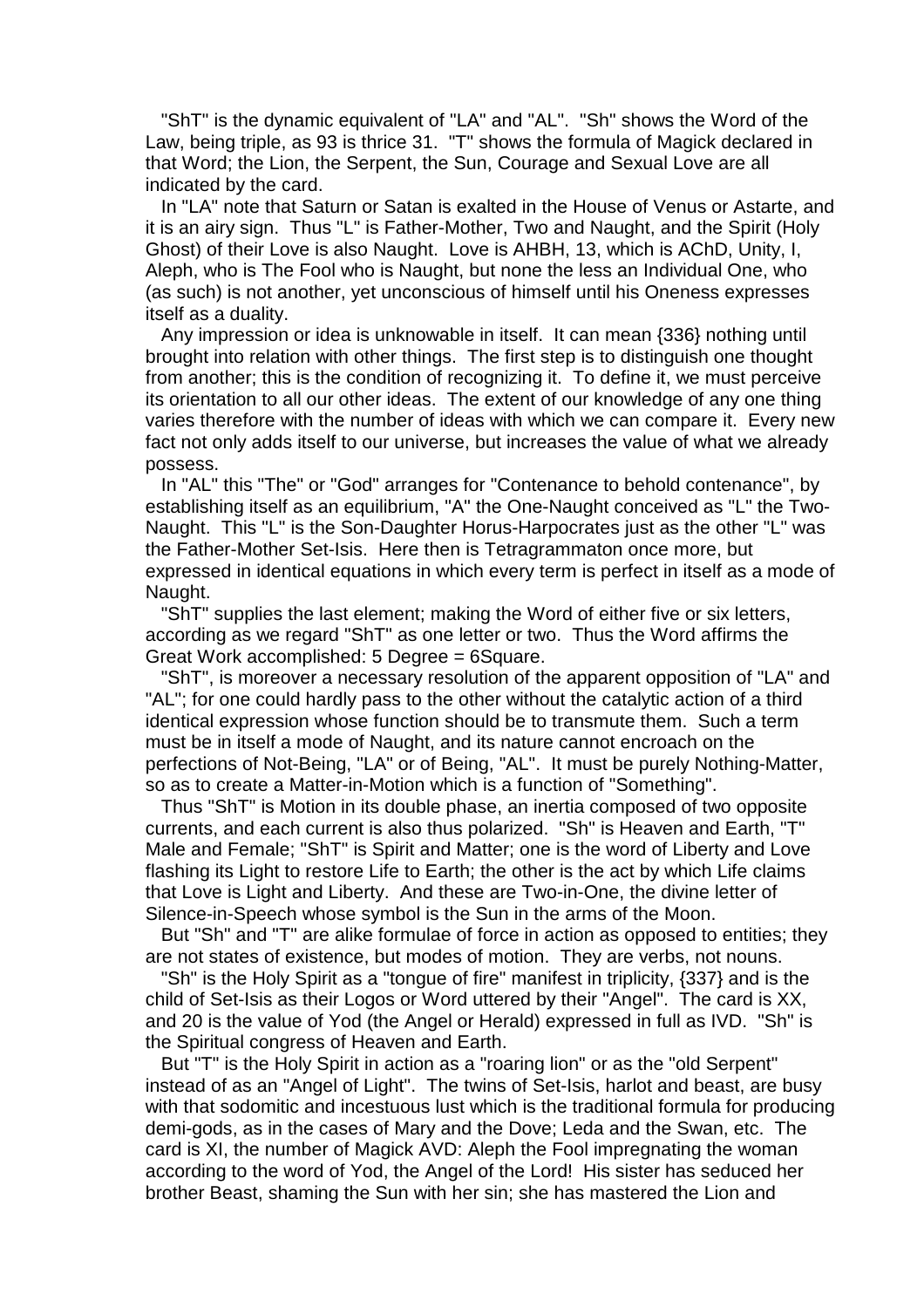enchanted the Serpent. Nature is outraged by Magick; man is bestialized and woman defiled. The conjunction produces a monster; it affirms regression of types. Instead of a man-God conceived of the Spirit of God by a virgin in innocence, we are asked to adore the bastard of a whore and a brute, begotten in shamefullest sin and born in most blasphemous bliss.

 This is in fact the formula of our Magick; we insist that all acts must be equal; that existence asserts the right to exist; that unless evil is a mere term expressing some relation of haphazard hostility between forces equally self-justified, the universe is as inexplicable and impossible as uncompensated action: that the orgies of Bacchus and Pan are no less sacremental than the Masses of Jesus; that the scars of syphilis are sacred and worthy of honour as such.

 It should be unnecessary to insist that the above ideas apply only to the Absolute. Toothache is still painful, and deceit degrading, to a man, relatively to his situation in the world of illusion; he does his Will by avoiding them. But the existence of "Evil" is fatal to philosophy so long as it is supposed to be independent of conditions; and to accustom the mind "to make no difference" between any two ideas as such is to emancipate it from the thralldom of terror.

 We affirm on our altars our faith in ourselves and our wills, our love of all aspects of the Absolute All. {338}

 And we make the Spirit Shin combine with the Flesh Teth into a single letter, whose value is 31 even as those of "LA" the Naught, and "AL" the All, to complete their Not-Being and Being with its Becoming, to mediate between identical extremes as their mean --- the secret that sunders and seals them.

 It declares that all somethings are equally shadows of Nothing, and justifies Nothing in its futile folly of pretending that something is stable, by making us aware of a method of Magick through the practice of which we may partake in the pleasure of the process.

 The Magician should devise for himself a definite technique for destroying "evil". The essence of such a practice will consist in training the mind and the body to confront things which cause fear, pain, disgust,<<The People of England have made two revolutions to free themselves from Popish fraud and tyranny. They are at their tricks again; and if we have to make a Third Revolution, let us destroy the germ itself!>> shame and the like. He must learn to endure them, then to become indifferent to them, then to analyse them until they give pleasure and instruction, and finally to appreciate them for their own sake, as aspects of Truth. When this has been done, he should abandon them if they are really harmful in relation to health or comfort. Also, our selection of "evils" is limited to those that cannot damage us irreparably. E.g., one ought to practise smellying assafoetida until one likes it; but not arsine or hydrocyanic acid. Again, one might have a liaison with an ugly old woman until one beheld and loved the star which she is; it would be too dangerous to overcome the distaste for dishonesty by forcing oneself to pick pockets. Acts which are essentially dishonourable must not be done; they should be justified only by calm contemplation of their correctness in abstract cases.

 Love is a virtue; it grows stronger and purer and less selfish by applying it to what it loathes; but theft is a vice involving the slave-idea that one's neighbour is superior to oneself. It is admirable only for its power to develop certain moral and mental qualities in primitive types, to prevent the atrophy of such faculties as our own vigilance, and for the interest which it adds to the "tragedy, Man." {339}

 Crime, folly, sickness and all such phenomena must be contemplated with complete freedom from fear, aversion, or shame. Otherwise we shall fail to see accurately, and interpret intelligently; in which case we shall be unable to outwit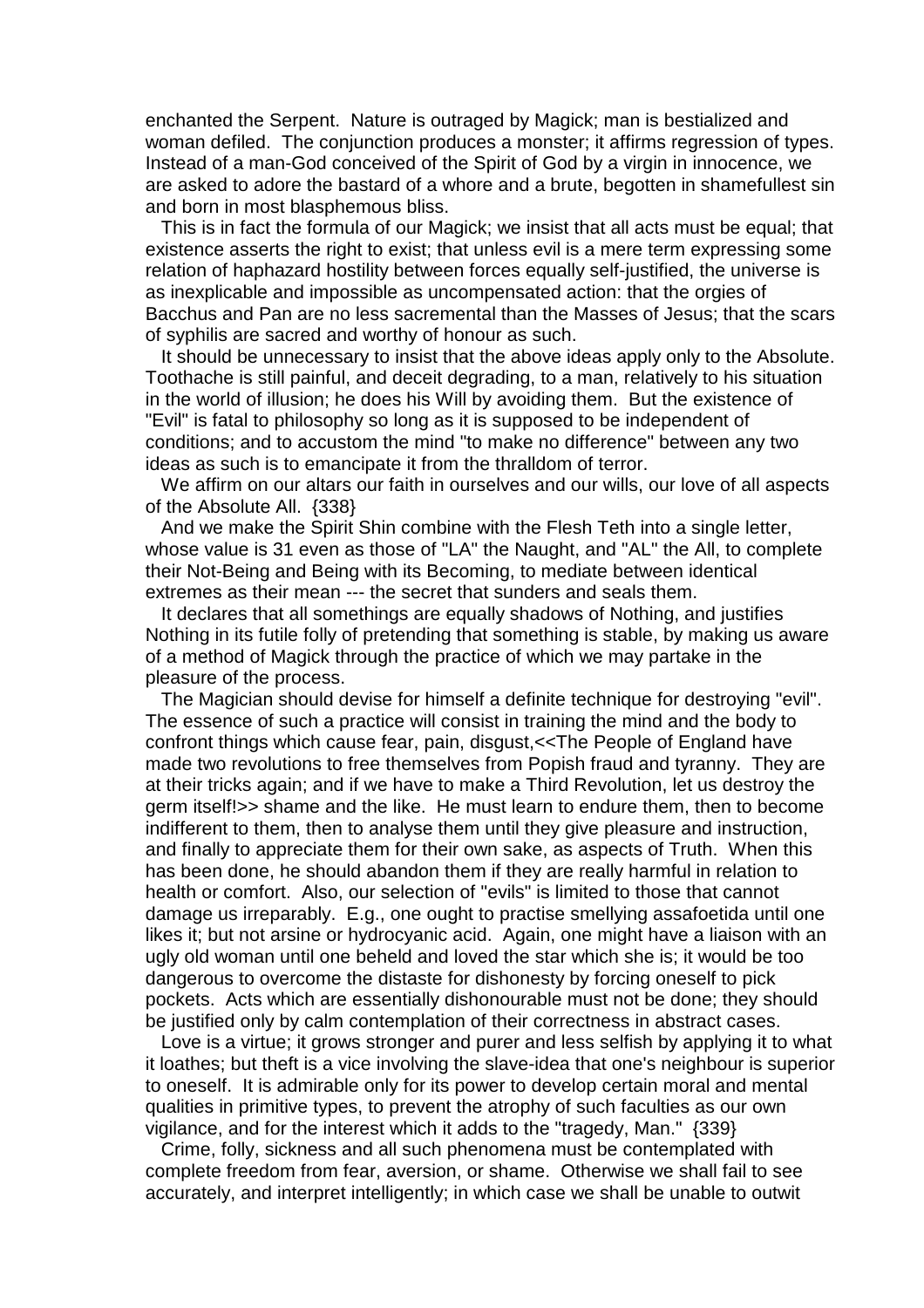and outfight them. Anatomists and physiologists, grappling in the dark with death, have won hygiene, surgery, prophylaxis and the rest for mankind. Anthropologists, archaeologists, physicists and other men of science, risking thumbscrew, stake, infamy and ostracism, have torn the spider-snare of superstition to shreds and broken in pieces the monstrous idol of Morality, the murderous Moloch which has made mankind its meat throughout history. Each fragment of that coprolite is manifest as an image of some brute lust, some torpid dullness, some ignorant instinct, or some furtive fear shapen in his own savage mind.

 Man is indeed not wholly freed, even now. He is still trampled under the hoofs of the stampeding mules that nightmare bore to his wild ass, his creative forces that he had not mastered, the sterile ghosts that he called gods. Their mystery cows men still; they fear, they flinch, they dare not face the phantoms. Still, too, the fallen fetich seems awful; it is frightful to them that there is no longer an idol to adore with anthems, and to appease with the flesh of their firstborn. Each scrambles in the bloody mire of the floor to snatch some scrap for a relic, that he may bow down to it and serve it.

 So, even to-day, a mass of maggots swarm heaving over the carrion earth, a brotherhood bound by blind greed for rottenness. Science still hesitates to raze the temple of Rimmon, though every year finds more of her sons impatient of Naaman's prudence. The Privy Council of the Kingdom of Mansoul sits in permanent secret session; it dares not declare what must follow its deed in shattering the monarch morality into scraps of crumbling conglomerate of climatic, tribal, and personal prejudices, corrupted yet more by the action of crafty ambition, insane impulse, ignorant arrogance, superstitious hysteria, fear fashioning falsehoods on the stone that it sets on the grave of Truth whom it has murdered and buried in the black earth Oblivion. Moral philosophy, psychology, sociology, anthropology, mental pathology, physiology, and many another of {340} the children of wisdom, of whom she is justified, well know that the laws of Ethics are a chaos of confused conventions, based at best on customs convenient in certain conditions, more often on the craft or caprice of the biggest, the most savage, heartless, cunning and blood-thirsty brutes of the pack, to secure their power or pander to their pleasure in cruelty. There is no principle, even a false one, to give coherence to the clamour of ethical propositions. Yet the very men that have smashed Moloch, and strewn the earth with shapeless rubble, grow pale when they so much as whisper among themselves, "While Moloch ruled all men were bound by the one law, and by the oracles of them that, knowing the fraud, feared not, but were his priests and wardens of his mystery. What now? How can any of us, though wise and strong as never was known, prevail on men to act in concert, now that each prays to his own chip of God, and yet knows every other chip to be a worthless ort, dream-dust, ape-dung, tradition-bone, or --- what not else?"

 So science begins to see that the Initiates were maybe not merely silly and selfish in making their rule of silence, and in protecting philosophy from the profane. Yet still she hopes that the mischief may not prove mortal, and begs that things may go on much as usual until that secret session decide on some plan of action.

 It has always been fatal when somebody finds out too much too suddenly. If John Huss had cackled more like a hen, he might have survived Michaelmas, and been esteemed for his eggs. The last fifty years have laid the axe of analysis to the root of every axiom; they are triflers who content themselves with lopping the blossoming twigs of our beliefs, or the boughs of our intellectual instruments. We can no longer assert any single proposition, unless we guard ourselves by enumerating countless conditions which must be assumed.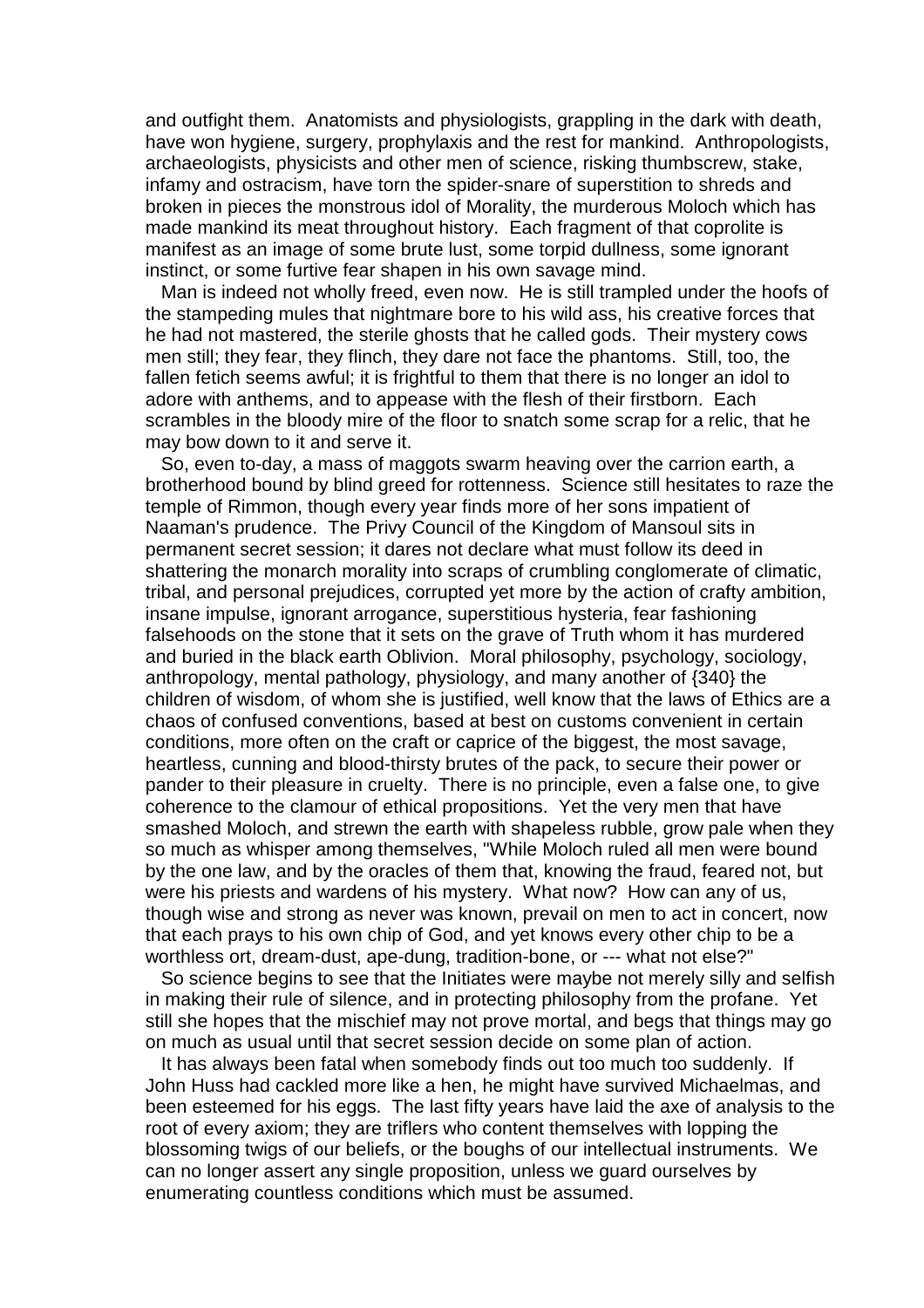This digression has outstayed its welcome; it was only invited by Wisdom that it might warn Rashness of the dangers that encompass even Sincerity, Energy and Intelligence when they happen not to contribute to Fitness-in-their-environment.

 The Magician must be wary in his use of his powers; he must make every act not only accord with his Will, but with the proprieties of his position at the time. It might be my will to reach {341} the foot of a cliff; but the easiest way --- also the speediest, most direct, least obstructed, the way of minimum effort --- would be simply to jump. I should have destroyed my will in the act of fulfilling it, or what I mistook for it; for the true will has no goal; its nature being to Go. Similarly a parabola is bound by one law which fixes its relations with two straight lines at every point; yet it has no end short of infinity, and it continually changes its direction. The initiate who is aware Who he is can always check his conduct by reference to the determinants of his curve, and calculate his past, his future, his bearings and his proper course at any assigned moment; he can even comprehend himself as a simple idea. He may attain to measure fellow-parabolas, ellipses that cross his path, hyperbolas that span all space with their twin wings. Perhaps he may come at long last, leaping beyond the limits of his own law, to conceive that sublimely stupendous outrage to Reason, the Cone! Utterly inscrutable to him, he is yet well aware that he exists in the nature thereof, that he is necessary thereto, that he is ordered thereby, and that therefrom he is sprung, from the loins of so fearful a Father! His own infinity becomes zero in relation to that of the least fragment of the solid. He hardly exists at all. Trillions multiplied by trillions of trillions of such as he could not cross the frontier even of breadth, the idea which he came to guess at only because he felt himself bound by some mysterious power. Yet breadth is equally a nothing in the presence of the Cone. His first conception must evidently be a frantic spasm, formless, insane, not to be classed as articulate thought. Yet, if he develops the faculties of his mind, the more he knows of it the more he sees that its nature is identical with his own whenever comparison is possible.

 The True Will is thus both determined by its equations, and free because those equations are simply its own name, spelt out fully. His sense of being under bondage comes from his inability to read it; his sense that evil exists to thwart him arises when he begins to learn to read, reads wrong, and is obstinate that his error is an improvement.

 We know one thing only. Absolute existence, absolute motion, absolute direction, absolute simultaneity, absolute truth, all such {342} ideas; they have not, and never can have, any real meaning. If a man in delirium tremens fell into the Hudson River, he might remember the proverb and clutch at an imaginary straw. Words such as "truth" are like that straw. Confusion of thought is concealed, and its impotence denied, by the invention. This paragraph opened with, "We know"; yet, questioned, "we" make haste to deny the possibility of possessing, or even of defining, knowledge. What could be more certain to a parabola-philolsopher than that he could be approached in two ways, and two only? It would be indeed little less than the whole body of his knowledge, implied in the theory of his definition of himself, and confirmed by every single experience. He could receive impressions only by meeting A, or being caught up by B. Yet he would be wrong in an infinite number of ways. There are therefore Aleph-Zero possibilities that at any moment a man may find himself totally transformed. And it may be that our present dazzled bewilderment is due to our recognition of the existence of a new dimension of thought, which seems so "inscrutably infinite" and "absurd" and "immoral", etc. -- because we have not studied it long enough to appreciate that its laws are identical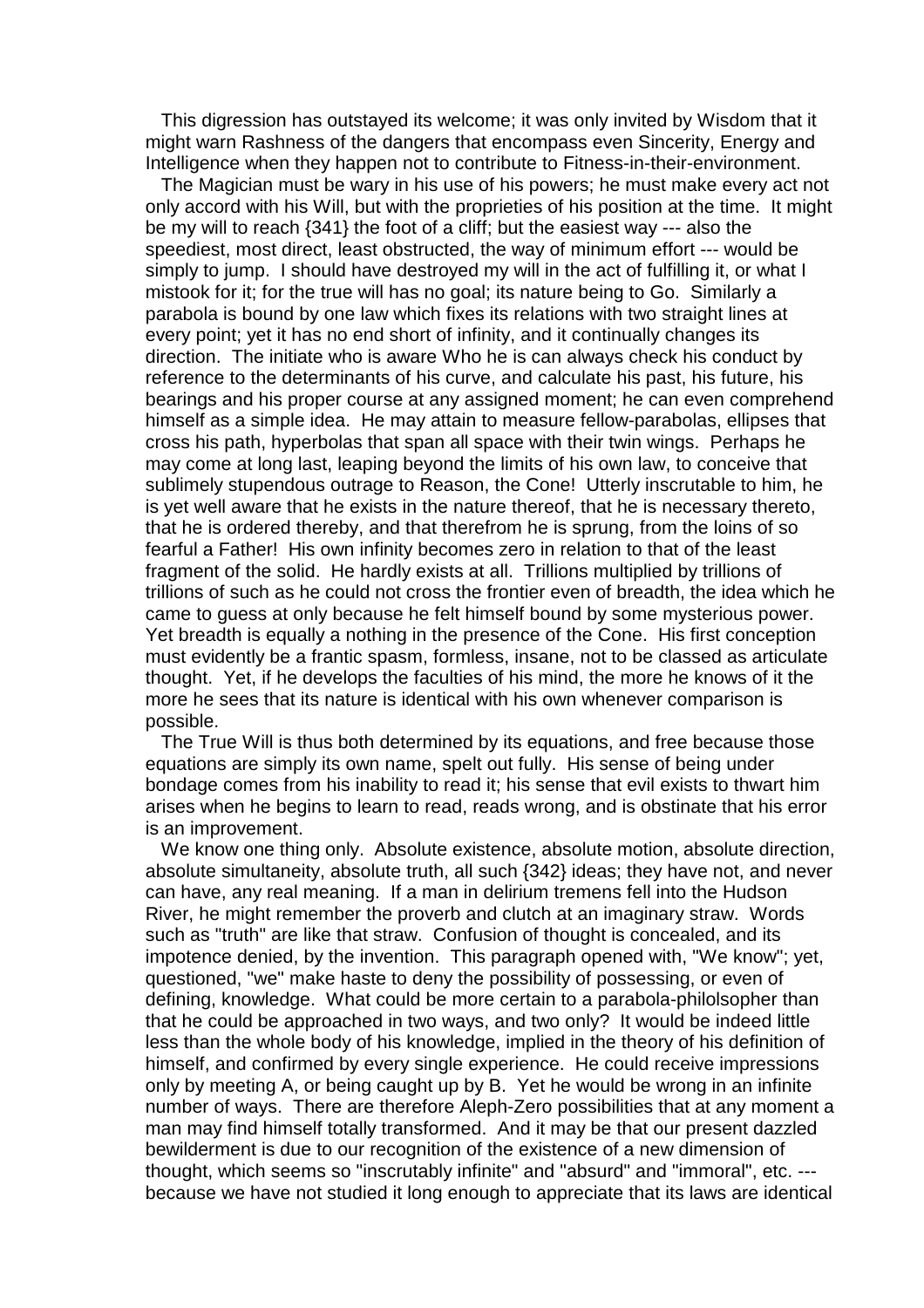with our own, though extended to new conceptions. The discovery of radioactivity created a momentary chaos in chemistry and physics; but it soon led to a fuller interpretation of the old ideas. It dispersed many difficulties, harmonized many discords, and --- yea, more! It shewed the substance of the Universe as a simplicity of Light and Life, possessed of limitless liberty to enjoy Love by combining its units in various manners to compose atoms, themselves capable of deeper self-realization through fresh complexities and organizations, each with its own peculiar powers and pleasures, each pursuing its path through the world where all things are possible. It revealed the omnipresence of Hadit identical with Himself, yet fulfilling Himself by dividing his interplay with Nuit into episodes, each form of his energy isolated with each aspect of Her receptivity, delight developing delight continuous from complex to complex. It was the voice of Nature awakening at the dawn of the Aeon, as Aiwaz uttered the Word of the Law of Thelema. {343}

 So also shall he who invoketh often behold the Formless Fire, with trembling and bewilderment; but if he prolong his meditation, he shall resolve it into coherent and intelligible symbols, and he shall hear the articulate utterance of that Fire, interpret the thunder thereof as a still small voice in his heart. And the Fire shall reveal to his eyes his own image in its own true glory; and it shall speak in his ears the Mystery that is his own right Name.

 This then is the virtue of the Magick of The Beast 666, and the canon of its proper usage: to destroy the tendency to discriminate between any two things in theory, and in practice to pierce the veils of every sanctuary, pressing forward to embrace every image; for there is none that is not very Isis. The Inmost is one with the Inmost; yet the form of the One is not the form of the other; intimacy exacts fitness. He therefore who liveth by air, let him not be bold to breathe water. But mastery cometh by measure: to him who with labour, courage, and caution giveth his life to understand all that doth encompass him, and to prevail against it, shall be increase. "The word of Sin is Restriction"; seek therefore Righteousness, enquiring into Iniquity, and fortify thyself to overcome it.

{344}

Magick in Theory and Practice by Aleister Crowley

December 1988 e.v. key entry and proof reading with re-format and conversion from XYWrite to 7-bit ASCII on 11/5/90 e.v. done by Bill Heidrick, T.G. of O.T.O. (further proof reading desirable)

Copyright (c) O.T.O. disk 4 of 4

O.T.O. P.O.Box 430 Fairfax, CA 94930 USA

(415) 454-5176 ---- Messages only.

LIMITED LICENSE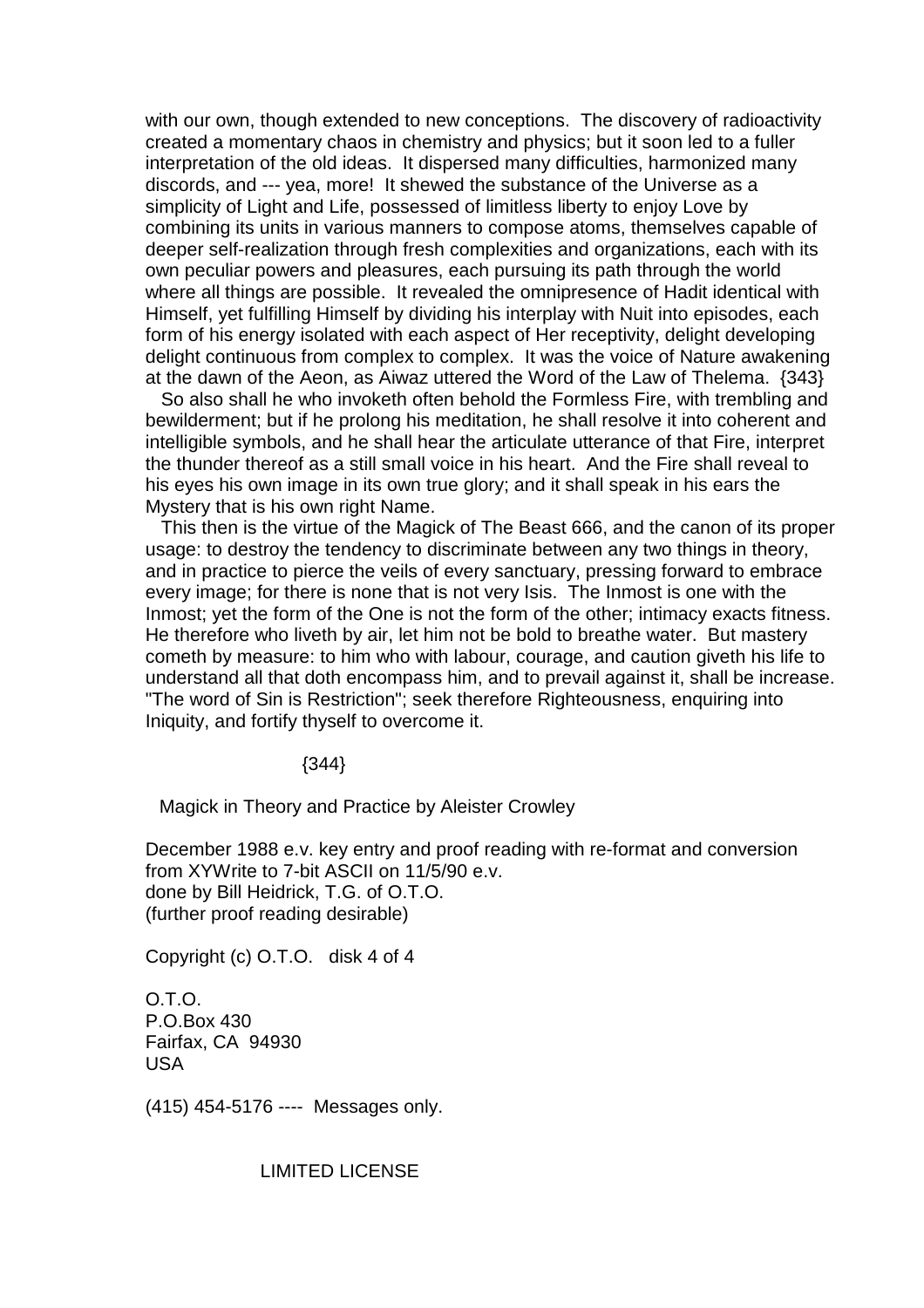Except for notations added to the history of modification, the text on this diskette down to the next row of asterisks must accompany all copies made of this file. In particular, this paragraph and the copyright notice are not to be deleted or changed on any copies or print-outs of this file. With these provisos, anyone may copy this file for personal use or research. Copies may be made for others at reasonable cost of copying and mailing only, no additional charges may be added.

\*\*\*\*\*\*\*\*\*\*\*\*\*\*\*\*\*\*\*\*\*\*\*\*\*\*\*\*\*\*\*\*\*\*\*\*\*\*\*\*\*\*\*\*\*\*\*\*\*\*\*\*\*\*\*\*\*\*\*\*\*\*\*\*\*\*\*\*\*\*\*\*\*

Pages in the original are marked thus at the bottom: {page number} Comments and notes not in the original are identified with the initials of the source: AC note = Crowley note. WEH note = Bill Heidrick note, etc.

All footnotes have been moved up to the place in text indexed and set off in double wedge brackets, viz. << note...>>

\*\*\*\*\*\*\*\*\*\*\*\*\*\*\*\*\*\*\*\*\*\*\*\*\*\*\*\*\*\*\*\*\*\*\*\*\*\*\*\*\*\*\*\*\*\*\*\*\*\*\*\*\*\*\*\*\*\*\*\*\*\*\*\*\*\*\*\*\*\*\*\*

#### LIBER XV

### O.T.O.

### ECCLESIAE GNOSTICAE CATHOLICAE CANON MISSAE.

 I.<<WEH NOTE: Throughout, quotations from Liber AL have been corrected against the text and enclosed in quotation marks.>>

Of the Furnishings of the Temple.

 In the East, that is, in the direction of Boleskine, which is situated on the southeastern shore of Loch Ness in Scotland, two miles east of Foyers, is a shrine or High Altar. Its dimensions should be 7 feet in length, 3 feet in breadth, 44 inches in height. It should be covered with a crimson altar-cloth, on which may be embroidered fleur-de-lys in gold, or a sunblaze, or other suitable emblem.

 On each side of it should be a pillar or obelisk, with countercharges in black and white.

Below it should be the dias of three steps, in black and white squares.

 Above it is the super-altar, at whose top is the Stele of Revealing in reproduction, with four candles on each side of it. Below the stele is a place for the Book of the Law, with six candles on each side of it. Below this again is the Holy Graal, with roses on each side of it. There is room in front of the Cup for the Paten. On each side beyond the roses are two great candles.

All this is enclosed within a great veil.

 Forming the apex of an equilateral triangle whose base is a line drawn between the pillars, is a small black square altar, of two superimposed cubes.

 Taking this altar as the middle of the base of a similar and equal triangle, at the apex of this second triangle is a small circular font.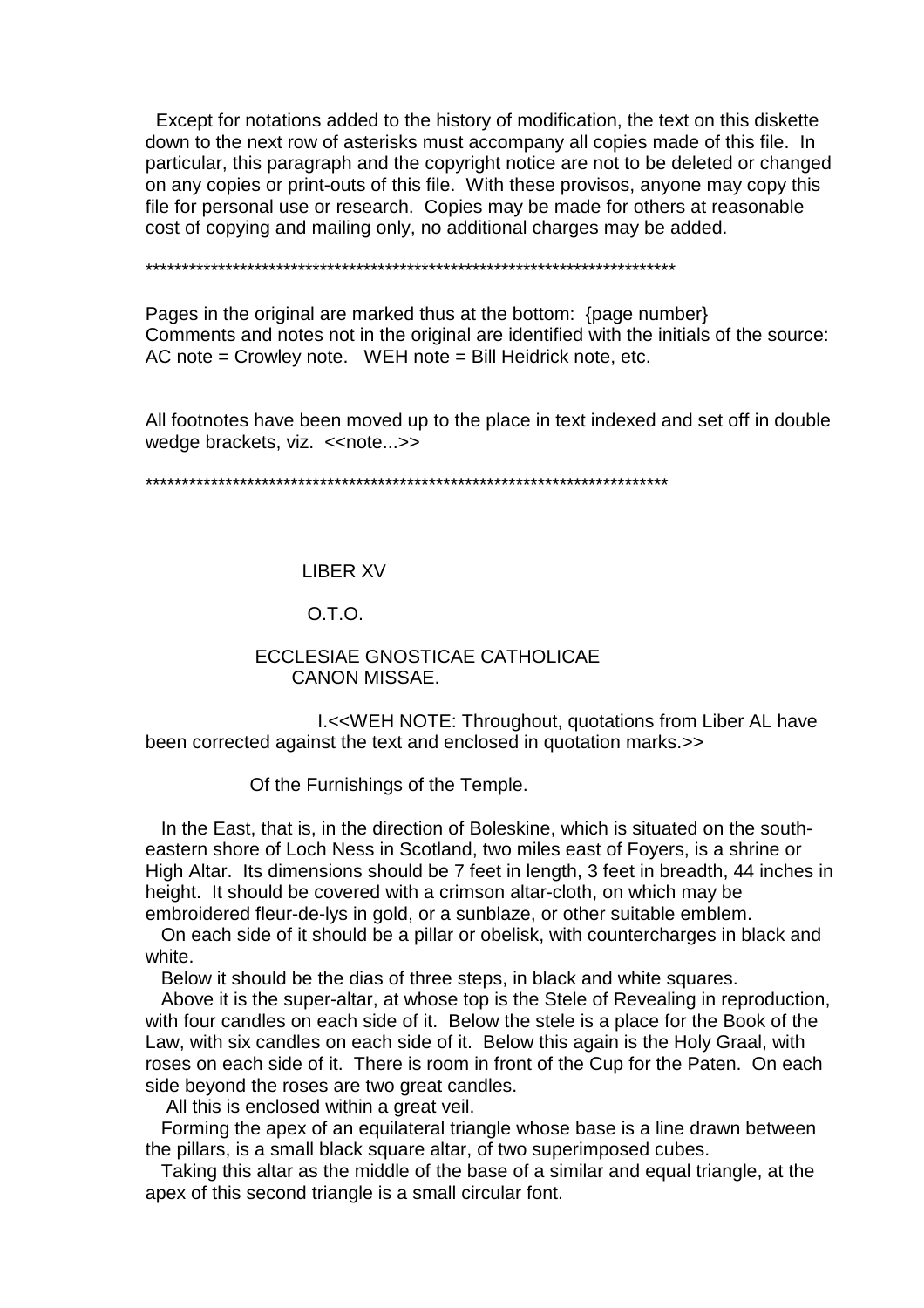Repeating, the apex of a third triangle is an upright tomb. {345}

**II. II.** 

Of the Officers of the Mass.

 The PRIEST. Bears the Sacred Lance, and is clothed at first in a plain white robe.

 The PRIESTESS. Should be actually Virgo Intacta or specially dedicated to the service of the Great Order. She is clothed in white, blue and gold. She bears the sword from a red girdle, and the Paten and Hosts, or Cakes of Light.

 The DEACON. He is clothed in white and yellow. He bears the Book of the Law. "Two Children." They are clothed in white and black. One bears a pitcher of water and a cellar of salt, the other a censer of fire and a casket of perfume.

III.

Of the ceremony of the Introit.

 "The" DEACON, "opening the door of the Temple, admits the congregation and takes his stand between the small altar and the font. (There should be a doorkeeper to attend to the admission.)"

 "The" DEACON "advances and bows before the open shrine where the Graal is exalted. He kisses the Book of the Law three times, opens it, and places it upon the super-altar. He turns West."

 The DEACON. Do what thou wilt shall be the whole of the Law. I proclaim the Law of Light, Life, Love, and Liberty in the name of

GR:Iota-Alpha-Omega.

The CONGREGATION. Love is the law, love under will.

 "The" DEACON "goes to his place between the altar of incense and the font, faces East, and gives the step and sign of a Man and a Brother. All imitate him."

 The DEACON and all the PEOPLE. I believe in one secret and ineffable LORD; and in one Star in the company of Stars of whose fire we are created, and to which we shall return; and in one Father of Life, Mystery of Mystery, in His name {346} CHAOS, the sole viceregent of the Sun upon Earth; and in one Air the nourisher of all that breaths.

 And I believe in one Earth, the Mother of us all, and in one Womb wherein all men are begotten, and wherein they shall rest, Mystery of Mystery, in Her name BABALON.

 And I believe in the Serpent and the Lion, Mystery of Mystery, in his name BAPHOMET.

 And I believe in one Gnostic and Catholic Church of Light, Love and Liberty, the Word of whose Law is GR:Theta-Epsilon-Lambda-Eta-Mu-Alpha.

And I believe in the communion of Saints.

 And, forasmuch as meat and drink are transmuted in us daily into spiritual substance, I believe in the Miracle of the Mass.

 And I confess one Baptism of Wisdom whereby we accomplish the Miracle of Incarnation.

And I confess my life one, individual, and eternal that was, and is, and is to come.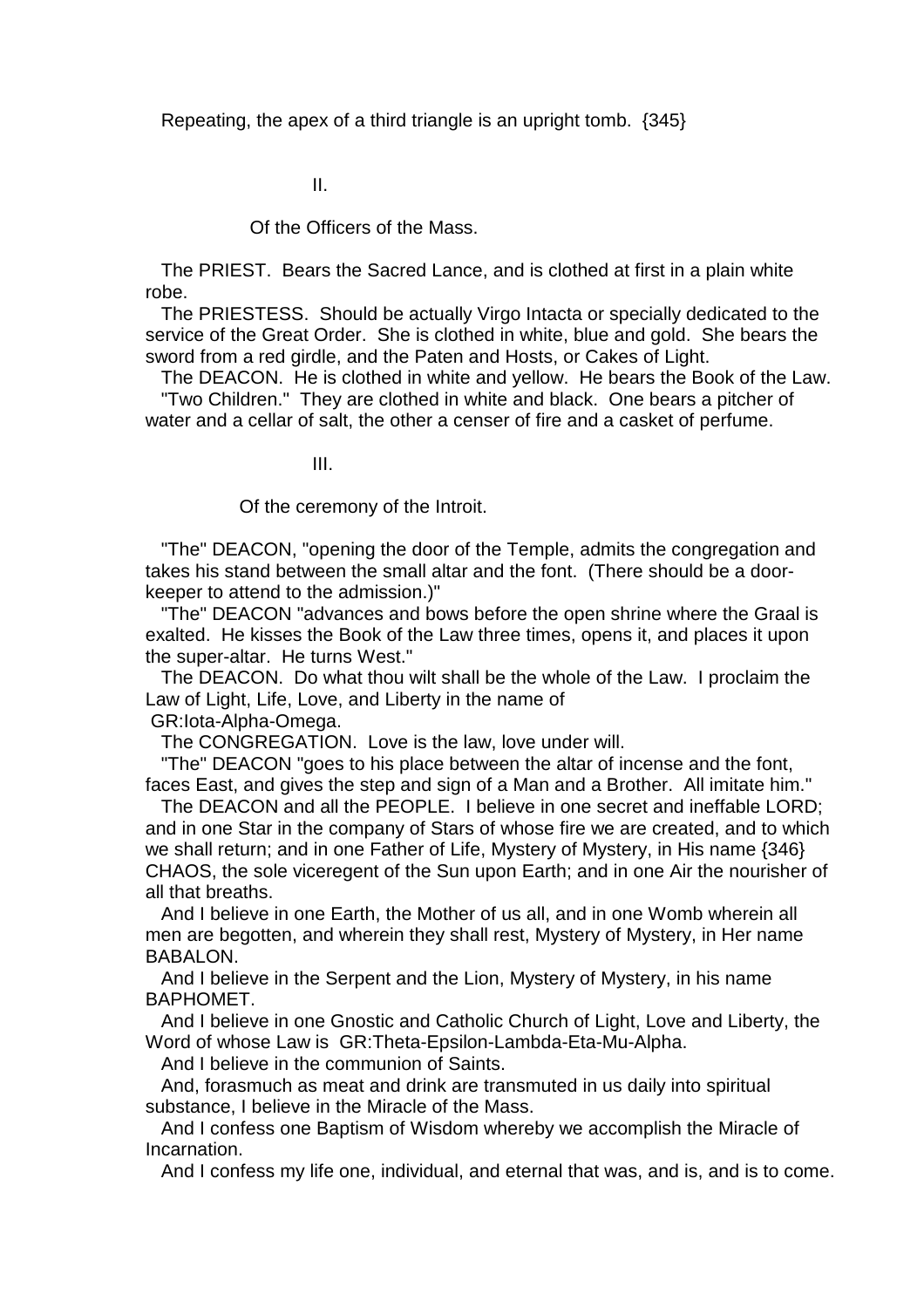GR:Alpha-Upsilon-Mu-Gamma-Nu, GR:Alpha-Upsilon-Mu-Gamma-Nu, GR:Alpha-Upsilon-Mu-Gamma-Nu.

"Music is now played. The child enters with the ewer and the salt. The "VIRGIN" enters with the Sword and the Paten, The child enters with the censer and the perfume. They face the "DEACON "deploying into line from the space between the two altars."

The VIRGIN. Greeting of Earth and Heaven!

"All give the hailing sign of a Magician, the "DEACON "leading.

 The" PRIESTESS, "the negative child on her left, the positive child on her right, ascends the steps of the High Altar. They await her below. She places the Paten before the Graal. Having adored it, she descends, and with the children following her, the positive next her, she moves in a serpentine manner involving 3 1/2 circles of the Temple. (Deosil about altar, widdershins about font, deosil about altar and font, widdershins about altar and so to the Tomb in the west.) She draws her sword and pulls down the Veil therewith.)"

 The PRIESTESS. By the power of + Iron, I say unto thee, {347} Arise. In the name of our Lord + the Sun, and of our Lord + that thou mayst administer the virtues to the Brethren.

"She sheathes the Sword."

 "The "PRIEST, "issuing from the Tomb, holding the Lance erect with both hands, right over left, against his breast, takes the first three regular steps. He then gives the Lance to the "PRIESTESS "and gives the three penal signs.

He then kneels and worships the Lance with both hands.

Penitential music."

The PRIEST. I am a man among men.

"He takes again the Lance and lowers it. He rises."

 The PRIEST. How should I be worthy to administer the virtues to the Brethren? "The "PRIESTESS "takes from the child the water and the salt, and mixes them in the font."

 The PRIESTESS. Let the salt of Earth admonish the Water to bear the virtue of the Great Sea. "(Genuflects)." Mother, be thou adored!

 "She returns to the West, + on "PRIEST "with open hand doth she make, over his forehead, breast and body."

Be the PRIEST pure of body and soul!

 "The "PRIESTESS "takes the censer from the child, and places it on the small altar. She puts incense therein. "Let the Fire and the Air make sweet the world! "Genuflects." Father, be thou adored!

 "She returns West, and makes with the censer + before the "PRIEST, "thrice as before."

Be the PRIEST fervent of body and soul!

"(The children resume their weapons as they are done with.)

 The "DEACON "now takes the consecrated Robe from the High Altar and brings it to her. She robes the "PRIEST "in his Robe of scarlet and gold."

Be the flame of the Sun thine ambiance, O thou PRIEST of the SUN!

 "The "DEACON "brings the crown from the High Altar. (The" {348} "crown may be of gold or platinum, or of electrum magicum; but with no other metals, save the small proportions necessary to a proper alloy. It may be adorned with divers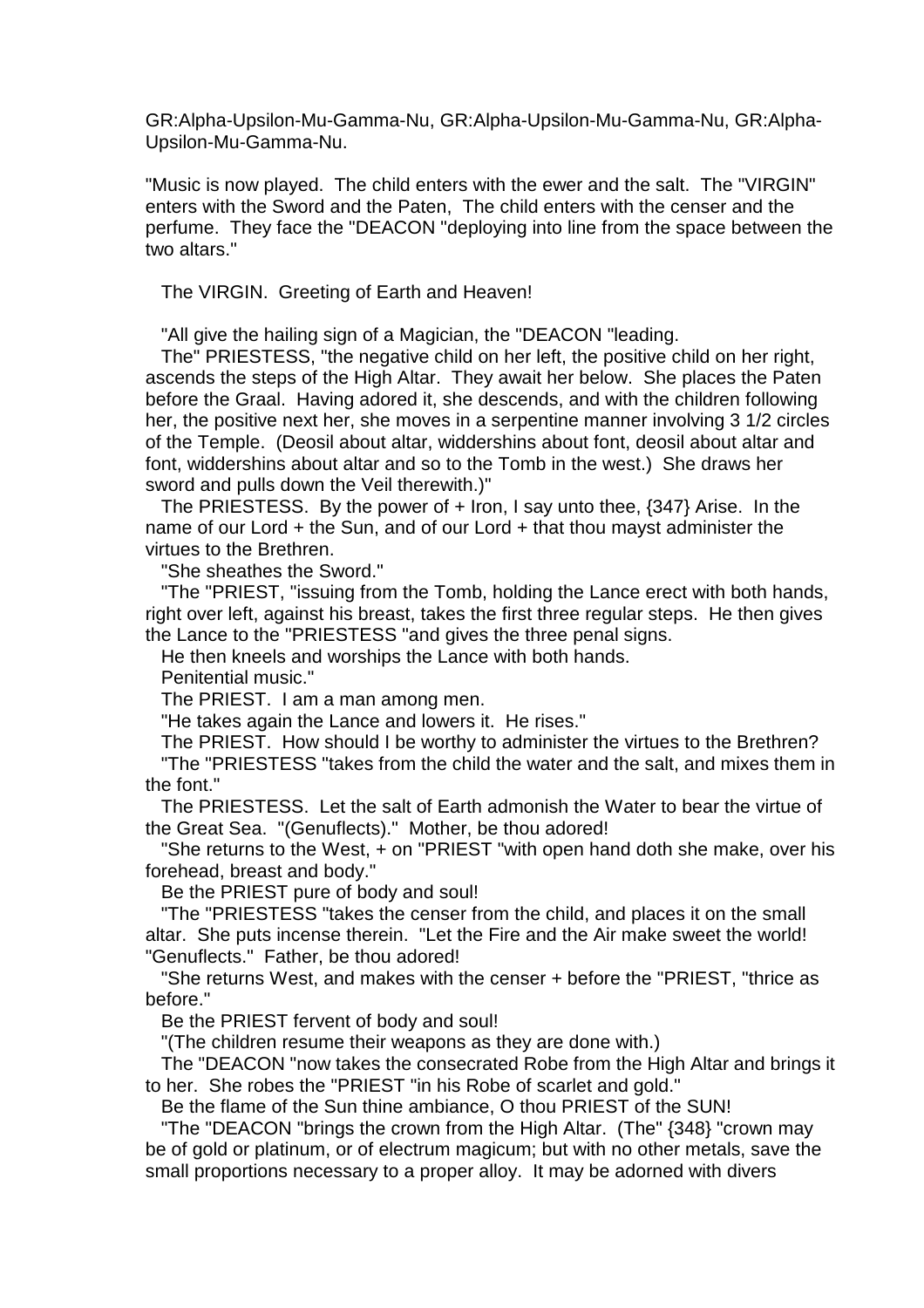jewels; at will. But it must have the Uraeus serpent twined about it, and the cap of maintenance must match the scarlet of the robe. Its texture should be velvet.)"

Be the Serpent thy crown, O thou PRIEST of the LORD!

 "Kneeling she takes the Lance between her open hands, and runs them up and down upon the shaft eleven times, very gently."

Be the LORD present among us!

"All give the Hailing Sign."

The PFOPLE: so mote it be.

IV.

Of the Ceremony of the opening of the Veil.

 The PRIEST. Thee therefore whom we adore we also invoke. By the power of the lifted Lance!

"He raises the Lance. All repeat Hailing Sign.

A phrase of triumphant music.

 The "PRIEST "takes the "PRIESTESS "by her right hand with his left, keeping the Lance raised."

 I, PRIEST and KING, take thee, Virgin pure without spot; I upraise thee; I lead thee to the East; I set thee upon the summit of the Earth.

 "He thrones the "PRIESTESS "upon the altar. The "DEACON "and the children follow, they in rank, behind him. The "PRIESTESS "takes the book of the Law, resumes her seat, and holds it open on her breast with her two hands, making a descending triangle with thumbs and forefingers.

 The "PRIEST "gives the lance to the "DEACON "to hold; and takes the ewer from the child, and sprinkles the "PRIESTESS, "making five crosses, forehead, shoulders, and thighs.

 The thumb of the "PRIEST "is always between his index and" {349} "medius, whenever he is not holding the Lance. The "PRIEST "takes the censer from the child, and makes five crosses as before.

The children replace their weapons on their respective altars.

 The "PRIEST "kisses the Book of the Law three times. He kneels for a space in adoration, with joined hands, knuckles closed, thumb in position as aforesaid. He rises and draws the veil over the whole altar. All rise and stand to order.

 The "PRIEST "takes the lance from the "DEACON "and holds it as before, as Osiris or Phthah. He circumambulates the Temple three times, followed by the "DEACON "and the children as before. (These, when not using their hands, keep their arms crossed upon their breasts.) At the last circumambulation they leave him and go to the place between the font and the small altar, where they kneel in adoration, their hands joined palm to palm, and raised above their heads.

All imitate this motion.

The "PRIEST "returns to the East and mounts the first step of the Altar."

 The PRIEST. O circle of Stars whereof our Father is but the younger brother, marvel beyond imagination, soul of infinite space, before whom Time is ashamed, the mind bewildered, and the understanding dark, not unto Thee may we attain, unless Thine image be Love. Therefore by seed and root and stem and bud and leaf and flower and fruit we do invoke Thee.

 "Then the priest answered & said unto the Queen of Space, kissing her lovely brows, and the dew of her light bathing his whole body in a sweet-smelling perfume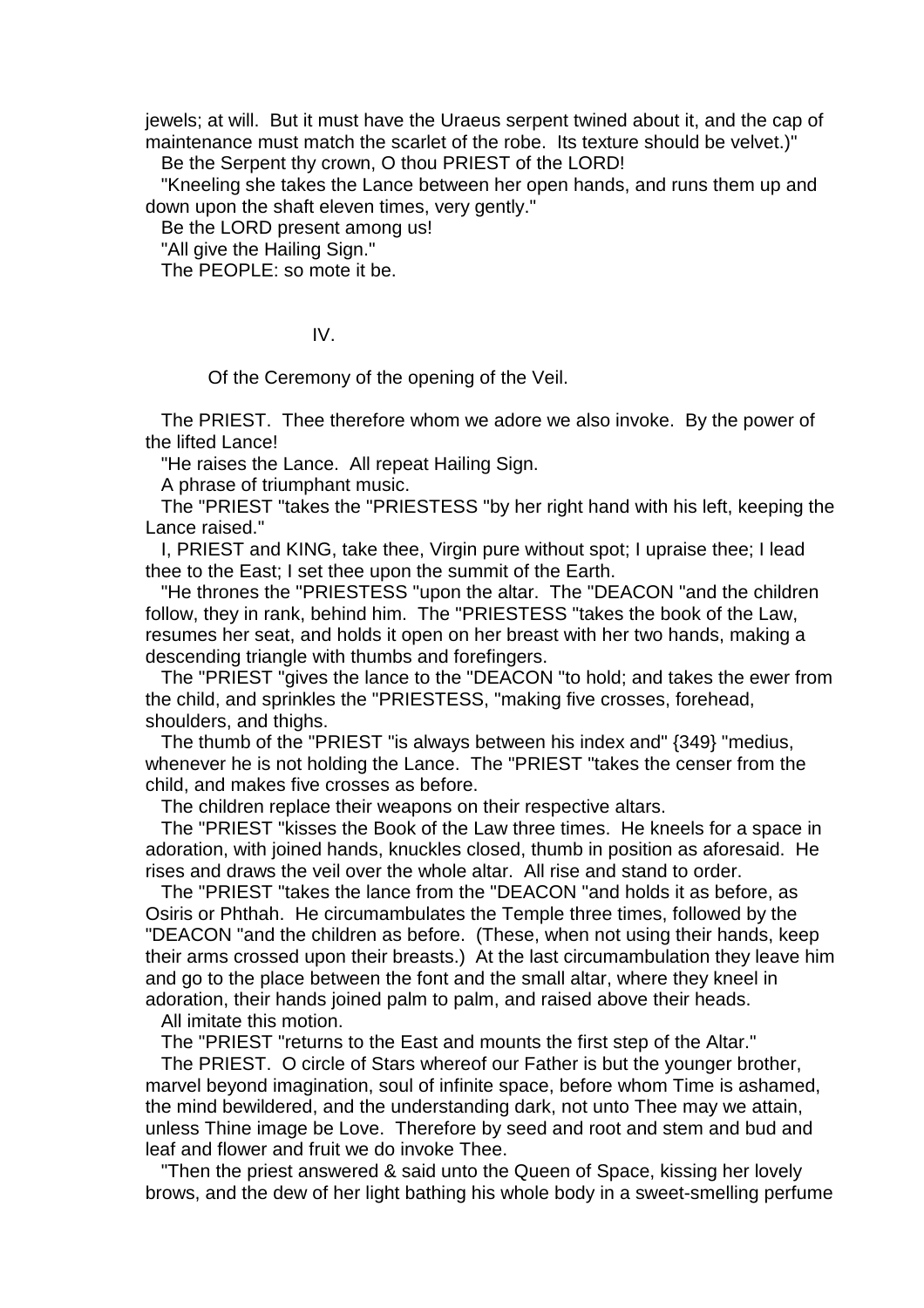of sweat: O Nuit, continuous one of Heaven, let it be ever thus; that men speak not of Thee as One but as None; and let them speak not of thee at all, since thou art continuous!"

 "During this speech the "PRIESTESS "must have divested herself completely of her robe, See CCXX.I.62."

 The PRIESTESS. "But to love me is better than all things: if under the night-stars in the desert thou presently burnest mine incense before me, invoking me with a pure heart, and the Serpent flame therein, thou shalt come a little to lie in my bosom. For one {350} kiss wilt thou then be willing to give all; but whoso gives one particle of dust shall lose all in that hour. Ye shall gather goods and store of women and spices; ye shall wear rich jewels; ye shall exceed the nations of the earth in splendour & pride; but always in the love of me, and so shall ye come to my joy. I charge you earnestly to come before me in a single robe, and covered with a rich headdress. I love you! I yearn to you! Pale or purple, veiled or voluptuous, I who am all pleasure and purple, and drunkenness of the innermost sense, desire you. Put on the wings, and arouse the coiled splendour within you: come unto me!" To me! To me! "Sing the rapturous love-song unto me! Burn to me perfumes! Wear to me jewels! Drink to me, for I love you! I love you! I am the blue-lidded daughter of Sunset; I am the naked brilliance of the voluptuous nightsky. To me! To me!"

"The "PRIEST "mounts the second step."

 The PRIEST. O secret of secrets that art hidden in the being of all that lives, not Thee do we adore, for that which adoreth is also Thou. Thou art that, and That am I.

 "I am the flame that burns in every heart of man, and in the core of every star. I am Life, and the giver of Life, yet therefore is the knowledge of me the knowledge of death." "I am alone: there is no God where I am."

"(The "DEACON "and all rise to their feet with Hailing Sign.)"

 The DEACON. "But ye, o my people, rise up & awake! Let the rituals be rightly performed with joy & beauty!"

"There are rituals of the elements and feasts of the times."

"A feast for the first night of the Prophet and his Bride!"

"A feast for the three days of the writing of the Book of the Law."

"A feast for Tahuti and the child of the Prophet-secret, O Prophet!"

"A feast for the Supreme Ritual, and a feast for the Equinox of the Gods."

 "A feast for fire and a feast for water; a feast for life and a greater feast for death!" "A feast every day in your hearts in the joy of my rapture!"  $\{351\}$ 

"A feast every night unto Nu, and the pleasure of uttermost delight!"

"(The "PRIEST "mounts the third step.)"

 The PRIEST: Thou that art One, our Lord in the Universe, the Sun, our Lord in ourselves whose name is Mystery of Mystery, uttermost being whose radiance, enlightening the worlds, is also the breath that maketh every God even and Death to tremble before thee --- by the Sign of Light appear thou glorious upon the throne of the Sun.

 Make open the path of creation and of intelligence between us and our minds. Enlighten our understanding.

 Encourage our hearts. Let thy light crystallize itself in our blood, fulfilling us of Resurrection.

 A ka dua Tuf ur biu Bi a'a chefu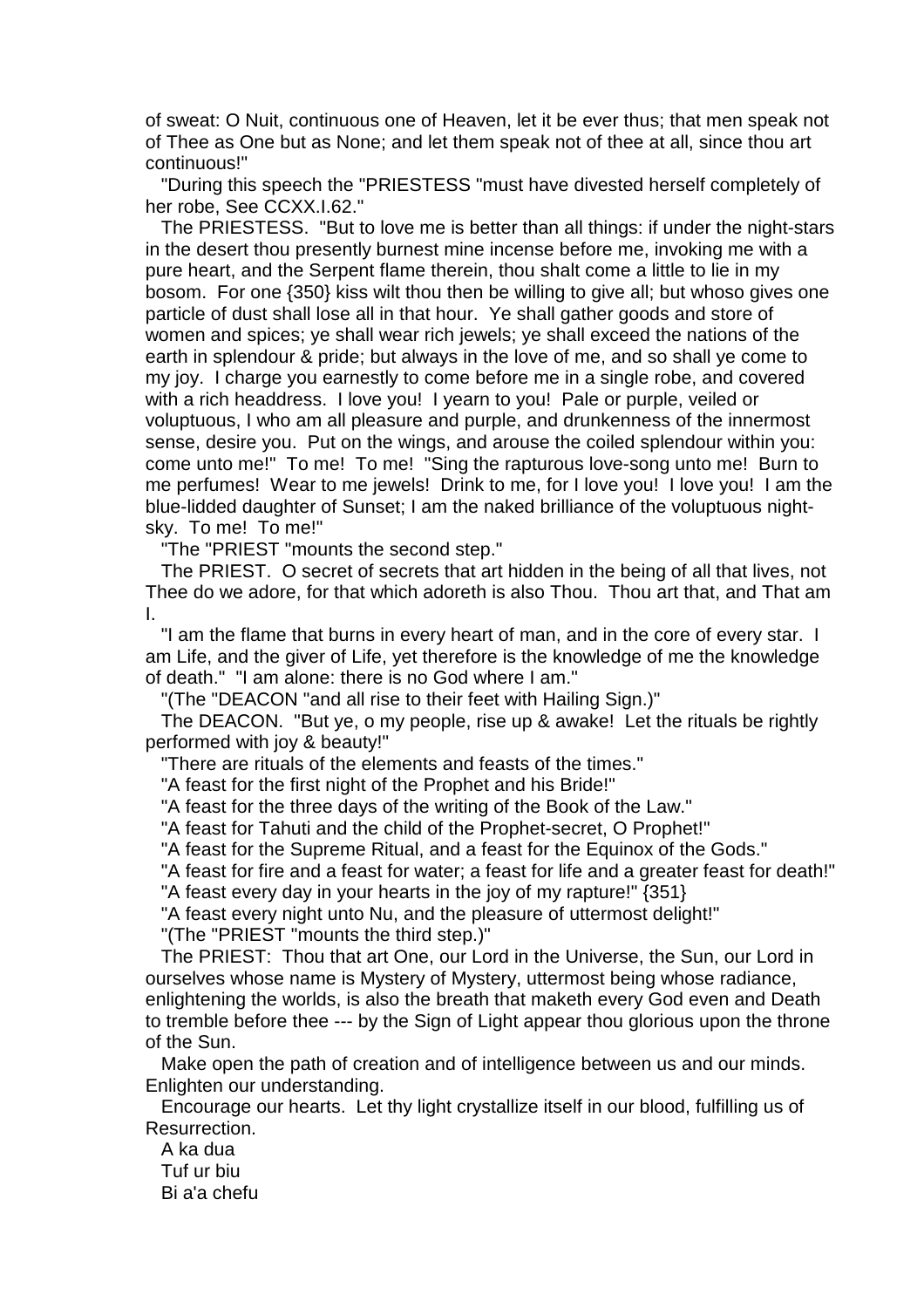#### Dudu nur af an nuteru!

The PRIESTESS. "There is no law beyond Do what thou wilt."

"(The "PRIEST "parts the veil with his Lance.)

 (During the previous speeches the "PRIESTESS "has resumed her robe.)" The PRIEST: GR:Iota-Omega GR:Iota-Omega GR:Iota-Omega GR:Iota-Alpha-Omega GR:Sigma-Alpha-Beta-Alpha-Omicron GR:Kappa-Upsilon-Rho-Iota-Epsilon GR:Alpha-Beta-Rho-Alpha-Sigma-Alpha-Chi GR:Kappa-Upsilon-Rho-Iota-Epsilon GR:Mu-Epsilon-Iota-Theta-Rho-Alpha-Sigma GR:Kappa-Upsilon-Rho-Iota-Epsilon GR:Phi-Alpha-Lambda-Lambda-Epsilon. GR:Iota-Omega GR:Pi-Alpha-Nu, GR:Iota-Omega GR:Pi-Alpha-Nu GR:Pi-Alpha-Nu GR:Iota-Omicron GR:Iota-Sigma-Chi-Upsilon-Rho-Omicron-Chi, GR:Iota-Omega GR:Alpha-Theta-Alpha-Nu-Alpha-Tau-Omicron-Nu, GR:Iota-Omega GR:Alpha-Beta-Rho-Omicron-Tau-Omicron-Nu GR:Iota-Omega GR:Iota-Alpha-Omega GR:Kappa-Alpha-Iota-Rho-Epsilon GR:Phi-Alpha-Lambda-Lambda-Epsilon GR:Kappa-Alpha-Iota-Rho-Epsilon GR:Pi-Alpha-Mu-Phi-Alpha-Gamma-Epsilon GR:Kappa-Alpha-Iota-Rho-Epsilon GR:Pi-Alpha-Nu-Gamma-Epsilon-Nu-Epsilon-Tau-Omicron-Rho. GR:Alpha-Gamma-Iota-Omicron-Sigma, GR:Alpha-Gamma-Iota-Omicron-Sigma, GR:Alpha-Gamma-Iota-Omicron-Sigma GR:Iota-Alpha-Omega.<<WEH NOTE: This Greek text varies in spelling in some other texts of Liber XV.>>

 "The "PRIESTESS "is seated with the Paten in her right hand and the Cup in her left. The "PRIEST "presents the Lance which she kisses eleven times. She then holds it to her breast while the "PRIEST "falling at her knees, kisses them, his arms stretched along her thighs. He remains in this adoration while the Deacon intones the collects. All stand to order, with the Dieu Garde, that is: feet square, hands, with linked thumbs, held loosely. This is the universal position when standing, unless other direction is given.)" {352}

V.

 Of the Office of the Collects which are Eleven in Number

(THE SUN)

 The DEACON. Lord visible an sensible of whom this earth is but a frozen spark turning about thee with annual and diurnal motion, source of light, source of life, let thy perpetual radiance hearten us to continual labour and enjoyment; so that as we are constant partakers of thy bounty we may in our particular orbit give out light and life, sustenance and joy to them that revolve about us without diminution of substance or effulgence for ever.

The PEOPLE. So mote it be.

#### (THE LORD)

 The DEACON. Lord secret and most holy, source of light, source of life, source of love, source of liberty, be thou ever constant and mighty within us, force of energy, fire of motion; with diligence let us ever labour with thee, that we may remain in thine abundant joy.

The PEOPLE. So mote it be.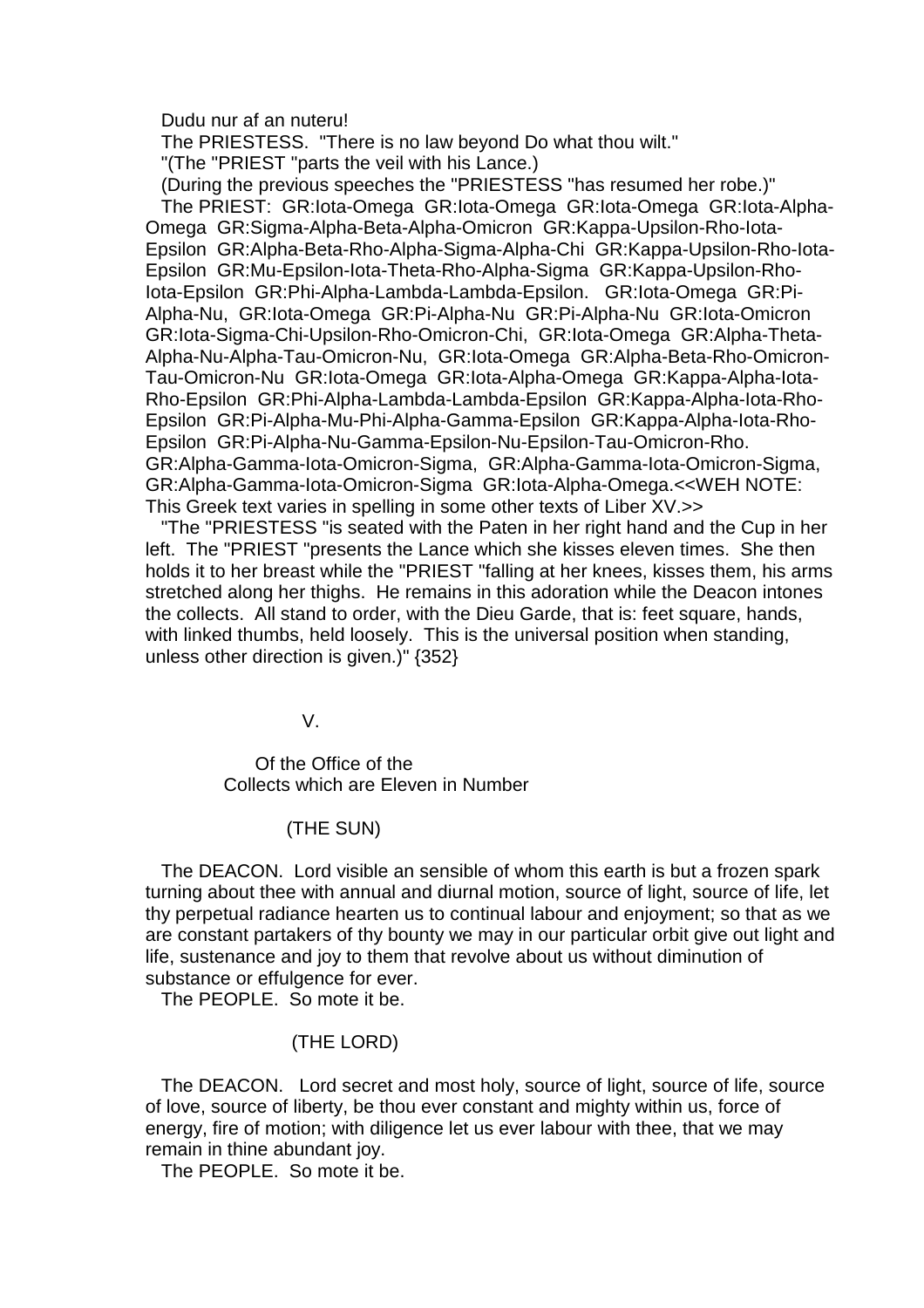### (THE MOON)

 The DEACON. Lady of night, that turning ever about us art now visible and now invisible in thy season, be thou favourable to hunters, and lovers, and to all men that toil upon the earth and to all mariners upon the sea.

The PEOPLE. So mote it be.

### (THE LADY)

 The DEACON. Giver and receiver of joy, gate of life and love, be thou ever ready, thou and thine handmaiden, in thine office of gladness.

The PEOPLE. So mote it be.

### (THE SAINTS)

 The DEACON. Lord of Life and Joy, that art the might of man, that art the essence of every true god that is upon the surface {353} of the Earth, continuing knowledge from generation unto generation, thou adored of us upon heaths and in woods, on mountains and in caves, openly in the market-places and secretly in the chambers of our houses, in temples of gold and ivory and marble as in these other temples of our bodies, we worthily commemorate them worthy that did of old adore thee and manifest thy glory unto men, "Lao-tze and Siddhartha" and Krishna and "Tahuti," Mosheh, "Dionysus, Mohammed and To Mega Therion, with these also," Hermes, "Pan," Priapus, Osiris, and Melchizedeck, Khem and Amoun "and Mentu, Heracles," Orpheus and Odysseus; with Vergilius, "Catullus," Martialis, "Rabelais, Swinburne and many an holy bard; Apollonius Tyanaeus," Simon Magus, Manes, "Pythagoras," Basilides, Valentinus, "Bardesanes and Hippolytus, that transmitted the light of the Gnosis to us their successors and their heirs;" with Merlin, Arthur, Kamuret, Parzival, and many another, prophet, priest and king, that bore the Lance and Cup, the Sword and Disk, against the Heathen, "and these also," Carolus Magnus and his paladins, with William of Schyren, Frederick of Hohenstaufen, Roger Bacon, "Jacobus Burgundus Molensis the Martyr, Christian Rosencreutz," Ulrich von Hutten, Paracelsus, Michael Maier, "Roderic Borgia Pope Alexander the Sixth," Jacob Boehme, Francis Bacon Lord Verulam, Andrea, Robertus de Fluctibus, Johannes Dee, "Sir Edward Kelly," Thomas Vaughan, Elias Ashmole, Molinos, Adam Weishaupt, Wolfgang von Goethe, Ludovicus Rex Bavariae, Richard Wagner, "Alphonse Louis Constant," Friedrich Nietzsche, Hargrave Jennings, Carl Kellner, Forlong dux, Sir Richard Burton, Sir Richard Payne Knight, Paul Gauguin, Docteur Gerard Encausse, Doctor Theodor Reuss, "and Sir Aleister Crowley." Oh Sons of the Lion and the Snake! With all thy saints we worthily commemorate them worthy that were and are and are to come.

 May their Essence be here present, potent, puissant, and paternal to perfect this feast!

 "(At each name the "DEACON "signs + with thumb between index and medius. At ordinary mass it is only necessary to commemorate those whose names are italicised, with wording as is shown.)"

The PEOPLE. So mote it be. {354}

(THE EARTH)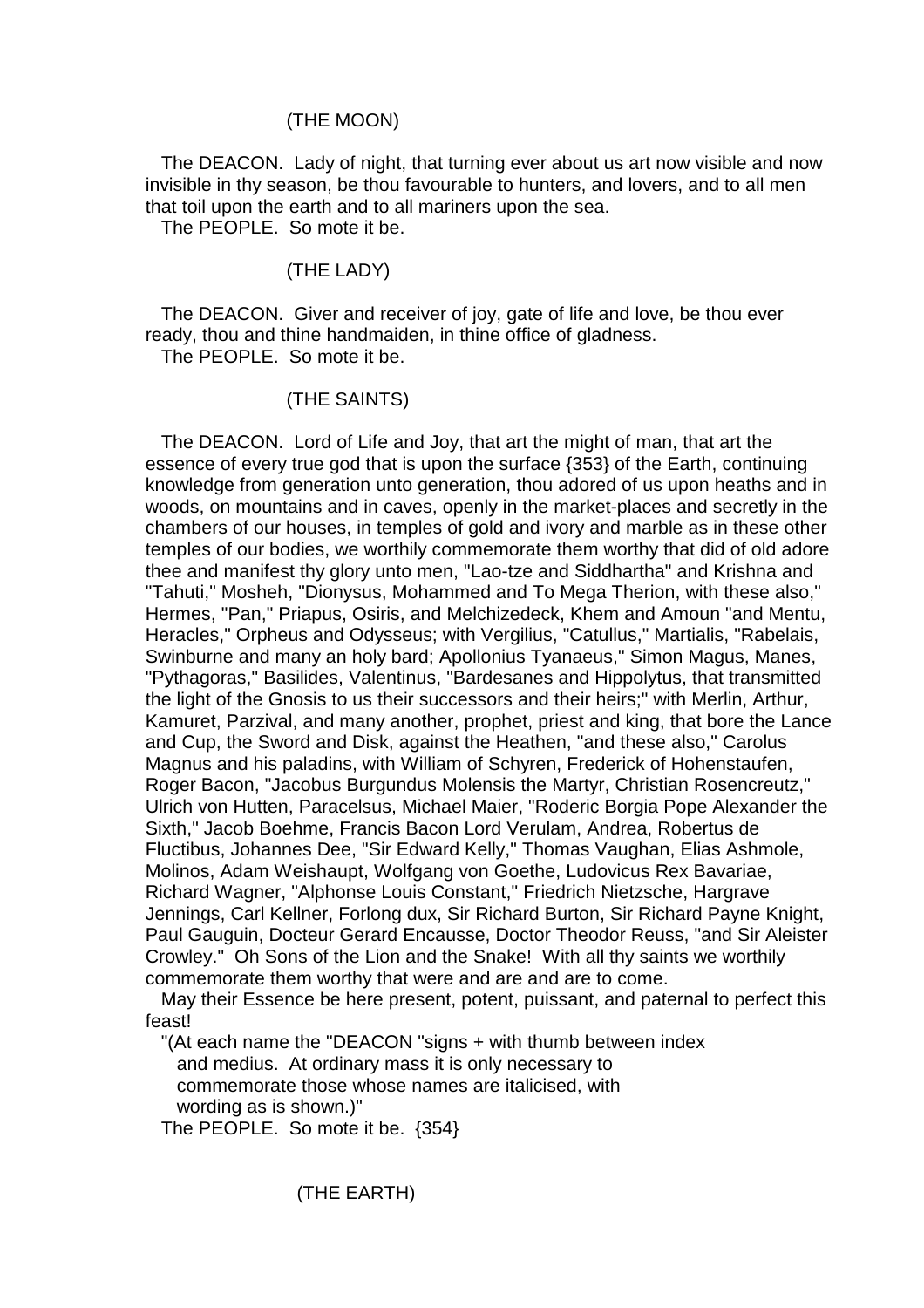The DEACON. Mother of fertility on whose breast lieth water, whose cheek is caressed by air, and in whose heart is the sun's fire, womb of all life, recurring grace of seasons, answer favourably the prayer of labour, and to pastors and husbandmen be thou propitious.

The PEOPLE. So mote it be.

#### (THE PRINCIPLES)

 The DEACON. Mysterious energy triform, mysterious Matter, in fourfold and sevenfold division; the interplay of which things weave the dance of the Veil of Life upon the Face of the Spirit, let there be harmony and beauty in your mystic loves, that in us may be health and wealth and strength and divine pleasure according to the Law of Liberty; let each pursue his Will as a strong man that rejoiceth in his way, as the course of a Star that blazeth for ever among the joyous company of Heaven.

The PEOPLE. So mote it be.

#### (BIRTH)

 The DEACON. Be the hour auspicious, and the gate of life open in peace and in well being, so that she that beareth children may rejoice, and the babe catch life with both hands.

The PEOPLE. So mote it be.

#### (MARRIAGE)

 The DEACON. Upon all that this day unite with love under will let fall success; may strength and skill unite to bring forth ecstasy, and beauty answer beauty. The PEOPLE. So mote it be.

#### (DEATH)

" (All stand, Head erect, Eyes open.)"

 The DEACON. Term of all that liveth, whose name is inscrutable, be favourable unto us in thine hour.

The PEOPLE. So mote it be.

### (THE END)

 The DEACON. Unto them from whose eyes the veil of life {355} hath fallen may there be granted the accomplishment of their true Wills; whether they will absorption in the Infinite, or to be united with their chosen and preferred, or to be in contemplation, or to be at peace, or to achieve the labour and heroism of incarnation on this planet or another, or in any Star, or aught else, unto them may there be granted the accomplishment of their Wills.

 GR:Alpha-Upsilon-Mu-Gamma-Nu, GR:Alpha-Upsilon-Mu-Gamma-Nu, GR:Alpha-Upsilon-Mu-Gamma-Nu.

"(All sit.)

 (The" DEACON "and the children attend the "PRIEST "and "PRIESTESS, "ready to hold any appropriate weapon as may be necessary.)"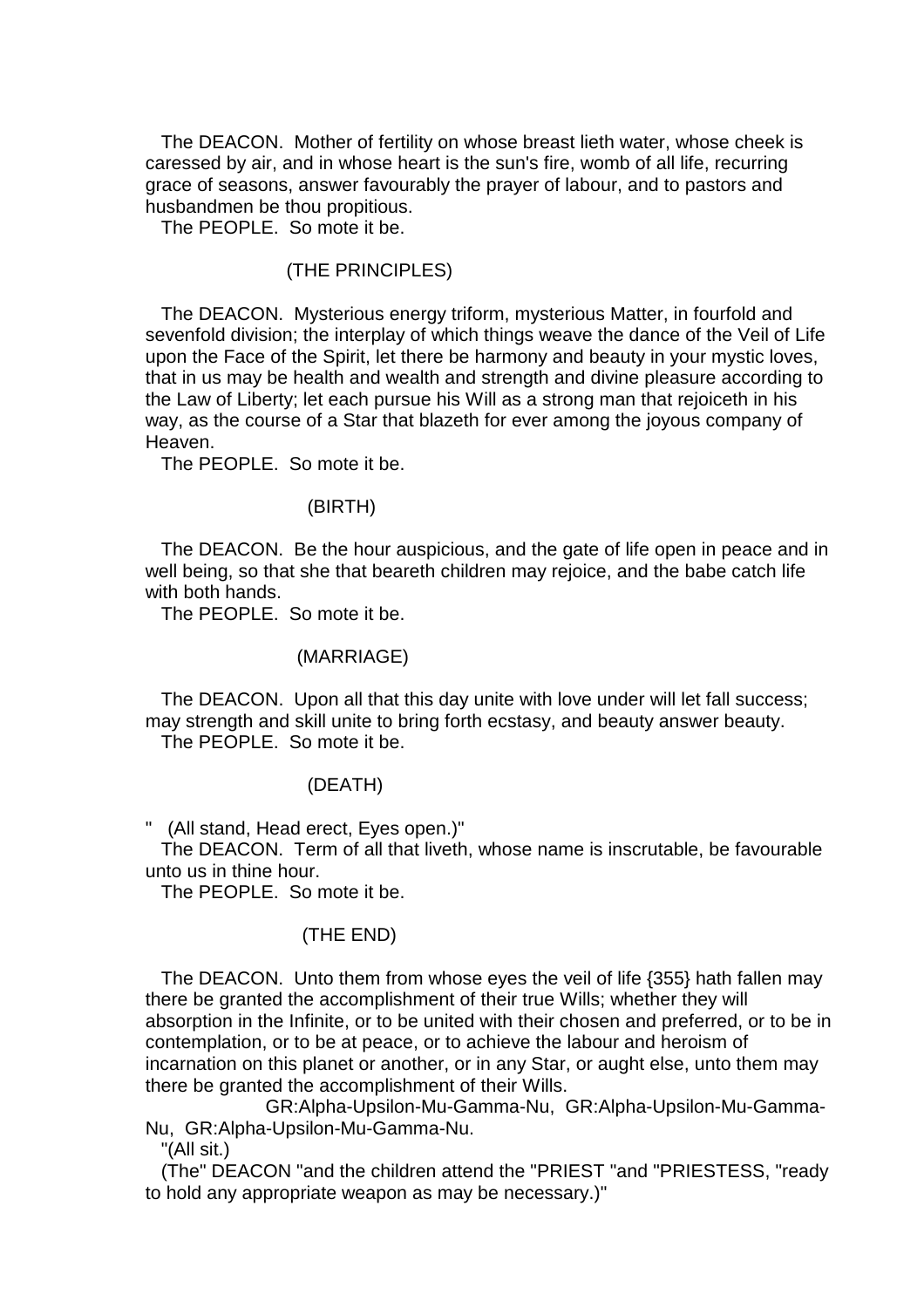VI.

Of the Consecration of the Elements.

 "The "PRIEST "makes five croses. "+3+1+2 "on paten and cup; "+4 "on paten alone; "+5 "on cup alone.)"

 The PRIEST. Life of man upon earth, fruit of labour, sustenance of endeavour, thus be thou nourishment of the Spirit!

"(He touches the Host with the Lance.)"

By the virtue of the Rod!

Be this bread the Body of God!

"(He takes the Host.)"

 GR:Tau-Omicron-Upsilon-Tau-Omicron GR:Epsilon-Sigma-Tau-Iota GR:Tau-Omicron GR:Sigma-Omicron-Mu-Alpha GR:Mu-Omicron-Upsilon.

 "He kneels, adores, rises, turns, shows Host to the PEOPLE, turns, replaces Host and adores. Music. He takes the Cup.)"

 Vehicle of the joy of Man upon Earth, solace of labour, inspiration of endeavour, thus be thou ecstasy of the Spirit!

"(He touches the Cup with the Lance.)"

By the virtue of the rod!

Be this wine the Blood of God!

"(He takes the Cup)"

 GR:Tau-Omicron-Upsilon-Tau-Omicron GR:Epsilon-Sigma-Tau-Iota -Tau-Omicron GR:Pi-Omicron-Tau-Eta-Rho-Iota-Omicron-Nu GR:Tau-Omicron-Upsilon GR:Alpha-Iota-Mu-Alpha-Tau-Omicron-Sigma GR:Mu-Omicron-Upsilon.

 "(He kneels, adores, rises, turns, shows the Cup to the people, turns, replaces the Cup and adores. Music.)" {356}

For this is the Covenant of Resurrection.

"He makes the five crosses on the "PRIESTESS.

 Accept, O Lord, this sacrifice of life and joy, true warrants of the Covenant of Resurrection.

 "The "PRIEST "offers the Lance to the "PRIESTESS, "who kisses it; he then touches her between the breasts and upon the body. He then flings out his arms upward as comprehending the whole shrine.)"

 Let this offering be born upon the waves of Aethyr to our Lord and Father the Sun that travelleth over the Heavens in his name ON.

 "(He closes his hands, kisses the "PRIESTESS "between the breasts and makes three great crosses over the Paten, the Cup and Himself. He strikes his breast. All repeat this action.)"

 Hear ye all, saints of the true church of old time now essentially present, that of ye we claim heirship, with ye we claim communion, from ye we claim benediction in the name of GR:Iota-Alpha-Omega.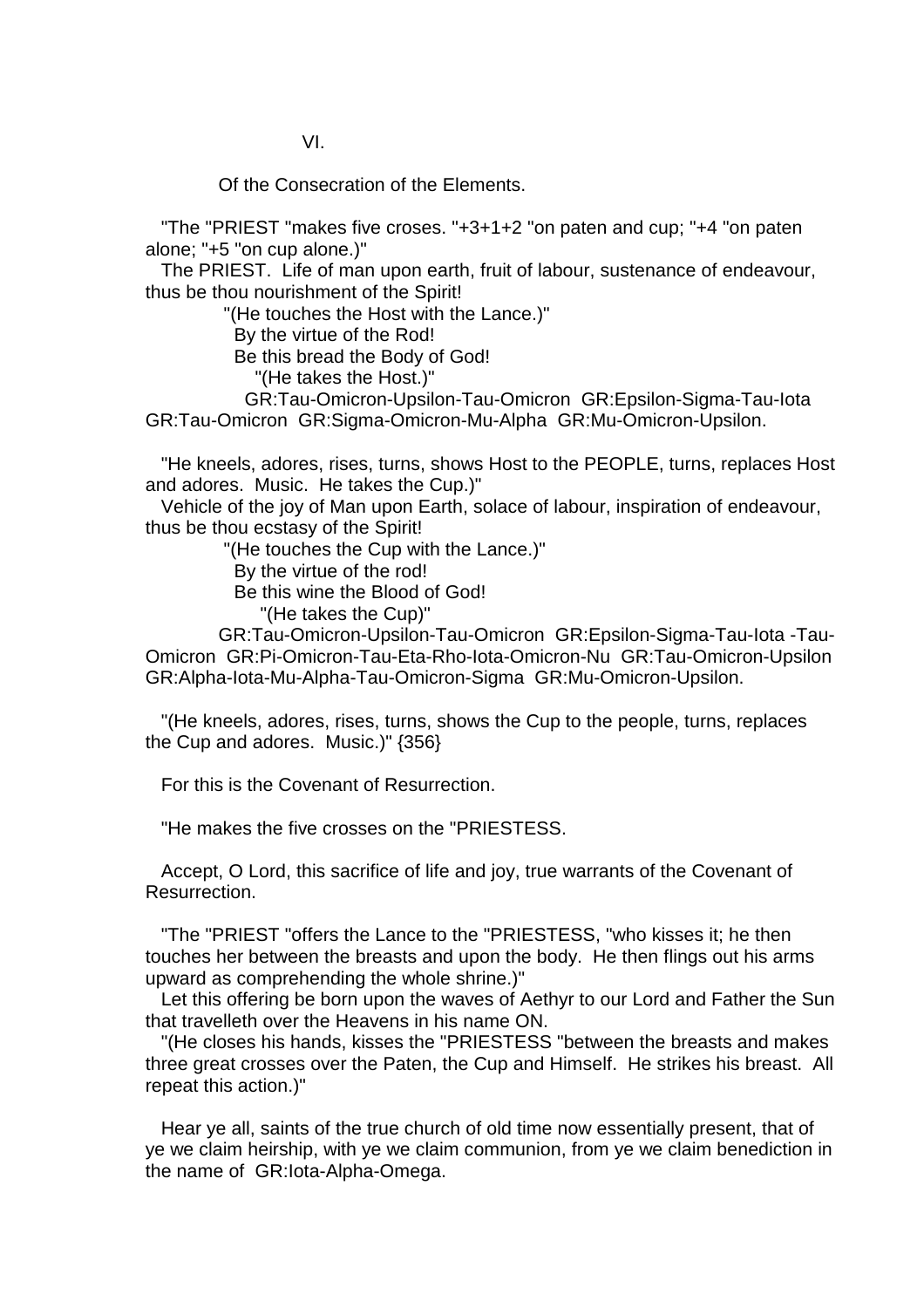"(He makes three crosses on Paten and Cup together. He uncovers the Cup, genuflects, takes the Cup in his left hand and the Host in his right. With the host he makes the five crosses on the Cup.)"

$$
+1
$$
  
 $+3$   $+2$   
 $+5$   $+4$ 

"(He elevates the Host and the Cup.)

(The Bell strikes.)"

 GR:Alpha-Gamma-Iota-Omicron-Sigma, GR:Alpha-Gamma-Iota-Omicron-Sigma, GR:Alpha-Gamma-Iota-Omicron-Sigma, GR:Iota-Alpha-Omega! "He replaces the Host and the Cup and adores.)"

VII.

Of the Office of the Anthem.

 The PRIEST. Thou who art I, beyond all I am, Who hast no nature, and no name, Who art, when all but thou are gone,  $\{357\}$  Thou, centre and secret of the Sun, Thou, hidden spring of all things known And unknown, Thou aloof, alone, Thou, the true fire within the reed Brooding and breeding, source and seed Of life, love, liberty and light, Thou beyond speech and beyond sight, Thee I invoke, my faint fresh fire Kindling as mine intents aspire. Thee I invoke, abiding one, Thee, centre and secret of the Sun, And that most holy mystery Of which the vehicle am I. Appear, most awful and most mild, As it is lawful, in thy child!<<WEH NOTE: This is an uncertain. Other extant versions give "to thy child!" The preposition is very significant to the meaning. "to thy child" would indicate that the Priest etc. are taken to be children of the deity or perhaps the god Horus. "in thy child" would refer to the IX Degree secret of O.T.O., of the technique of which this Mass is a very exact and detailed hyperbole. "to thy child" is the text in Crowley's mystery play "The Ship", found in EQUINOX I, 9. Although it is possible that the version found here is a simple error for that earlier text, Crowley may have deliberately changed this late version in the Mass to reflect the IX Degree idea. Other versions of the Mass are found in the "International" (first publication) and in the EQUINOX III, 1 (the "Blue Equinox", published a few years before this text).>>

The CHORUS: For of the Father and the Son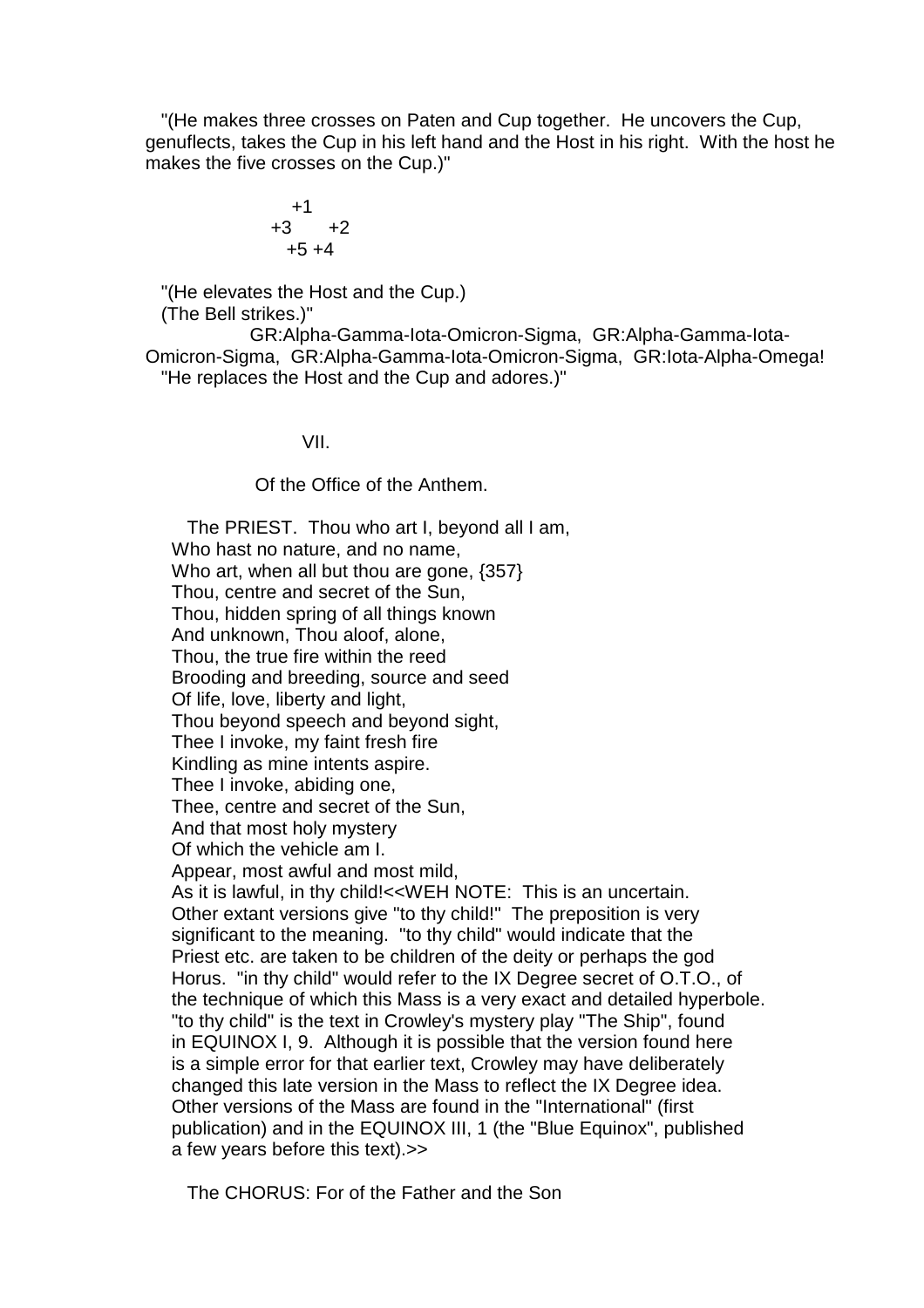The Holy Spirit is the norm; Male-female, quintessential, one, Man-being veiled in woman-form. Glory and worship in the highest, Thou Dove, mankind that deifiest, Being that race, most royally run, To spring sunshine through winter storm. Glory and worship be to Thee, Sap of the world-ash, wonder-tree! FIRST SEMICHORUS: MEN. Glory to thee from Gilded Tomb. SECOND SEMICHORUS: WOMEN. Glory to thee from Waiting Womb. MEN. Glory to Thee from earth unploughed! WOMEN. Glory to thee from virgin vowed! MEN. Glory to thee, true Unity Of the Eternal Trinity! WOMEN. Glory to thee, thou sire and dam And Self of I am that I am! {358} MEN. Glory to thee, eternal Sun, Thou One in Three, Thou Three in One! CHORUS. Glory and worship unto Thee, Sap of the world-ash, wonder-tree!

 "These words are to form the substance of the anthem; but the whole or any part thereof shall be set to music, which may be as elaborate as art can. But even should other anthems be authorised by the Father of the Church, this shall hold its place as the first of its kind, the father of all others.)"

VIII.

Of the Mystic Marriage and Consummation of the Elements.

 "(The" PRIEST "takes the Paten between the index and medius of the right hand. The "PRIESTESS "clasps the Cup in her right hand.)"

 The PRIEST. Lord most secret, bless this spiritual food unto our bodies, bestowing upon {us} health and wealth and strength and joy and peace, and that fulfilment of will and of love under will that is perpetual happiness.

 "(He makes "+ "with Paten and kisses it. He uncovers the Cup, genuflects, rises. Music. He takes the Host, and breaks it over the Cup. He replaces the right hand portion in the Paten. He breaks off a particle of the left hand portion.)"

 GR:Tau-Omicron-Upsilon-Tau-Omicron GR:Epsilon-Sigma-Tau-Iota GR:Tau-Omicron GR:Sigma-Pi-Epsilon-Rho-Mu-Alpha GR:Mu-Omicron-Upsilon. GR:Eta-Omicron GR:Pi-Alpha-Tau-Eta-Rho GR:Epsilon-Sigma-Tau-Iota-Nu

 GR:Eta-Omicron GR:Eta GR:Upsilon-Iota-Omicron-Sigma -Delta-Iota-Alpha<<WEH NOTE: The text here has been corrected from a typo: GR:Omicron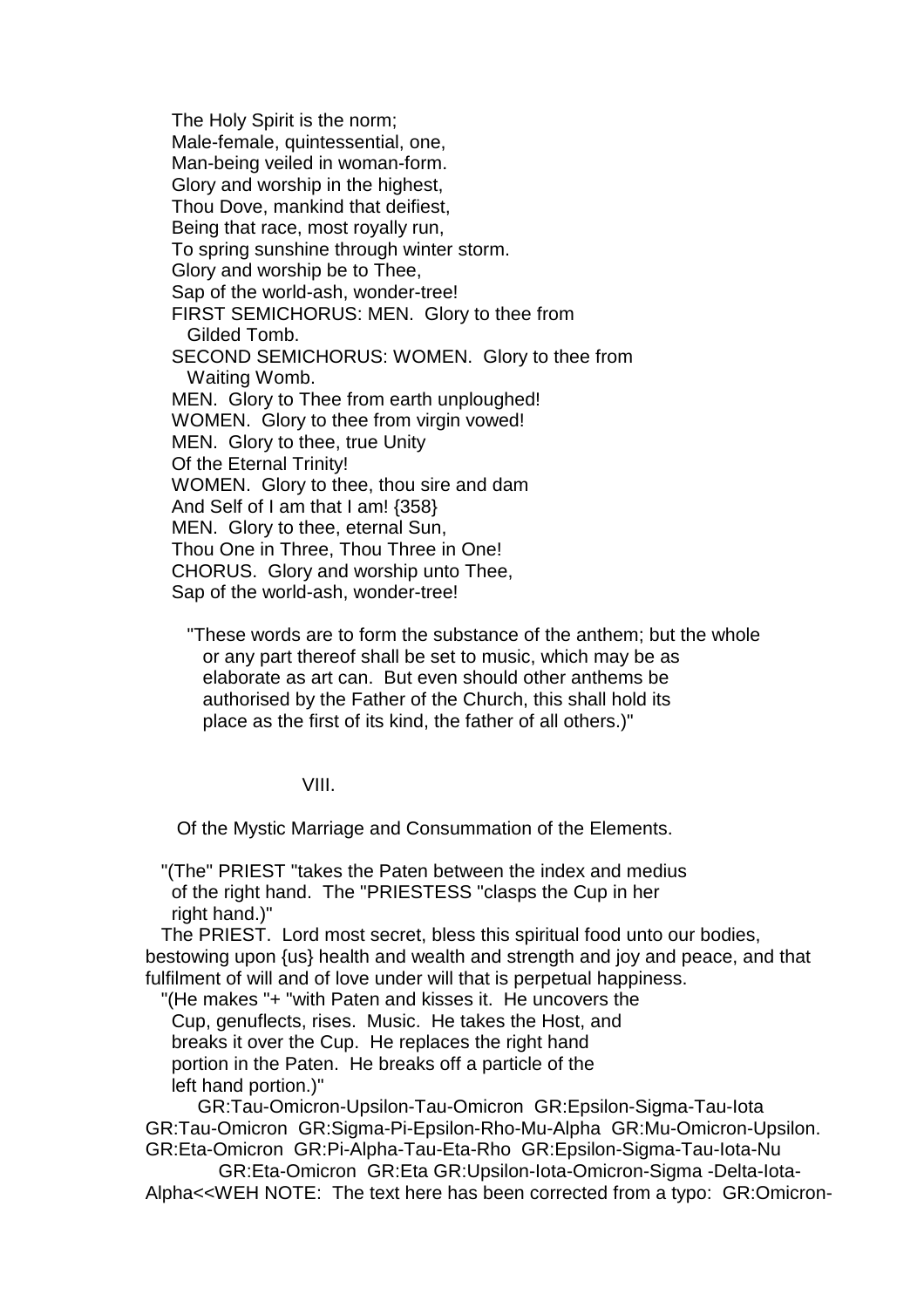Iota-Alpha.>> GR:Tau-Omicron GR:Pi-Nu-Epsilon-Upsilon-Mu-Alpha GR:Alpha-Gamma-Iota-Omicron-Nu.

 GR:Alpha-Upsilon-Mu-Gamma-Nu. GR:Alpha-Upsilon-Mu-Gamma-Nu. GR:Alpha-Upsilon-Mu-Gamma-Nu.

 "(He replaces the left hand part of the Host. The "PRIESTESS "extends the lance point with her left hand to receive the particle.)"

The PRIEST and The PRIESTESS. GR:Eta-Pi-Iota-Lambda-Iota-Upsilon.

"(The" PRIEST "takes the Lance. The "PRIESTESS "covers the

Cup. The "PRIEST "genuflects, rises, bows, joins hands.

 He strikes his breast.)" {359} The PRIEST. O Lion and O Serpent that destroy the destroyer, be mighty among us. O Lion and O Serpent that destroy the destroyer, be mighty among us. O Lion and O Serpent that destroy the destroyer, be mighty among us.

 "(The "PRIEST "joins hands upon the breast of the "PRIESTESS, "and takes back his Lance. He turns to the people, lowers and raises the Lance, and makes "+ "upon them.)"

Do what thou wilt shall be the whole of the Law.

The PEOPLE. Love is the law, love under will.

"(He lowers the Lance, and turns to East. The "PRIESTESS"

take the lance in her right hand, with her left hand

she offers to Paten. The "PRIEST "kneels.)"

The PRIEST. In my mouth be the essence of the life of the Sun.

"(He takes the Host with the right hand, makes "+ "with it

on the Paten, and consumes it.)

(Silence.)

 (The "PRIESTESS "takes, uncovers, and offers the cup, as before.)"

The PRIEST. In my mouth be the essence of the joy of the Earth.

 "(He takes the Cup, makes "+ "on the "PRIESTESS, "drains it, and returns it.)

(Silence.)

(He rises, takes the lance and turns to the people.)"

 The PRIEST. There is no part of me that is not of the Gods.<<WEH NOTE: This is taken from the Golden Dawn Adeptus Minor initiation and appears in many of Crowley's works. See EQUINOX I, 3.>>

 "(Those of the People who intend to communicate, and none other should be present, having signified their intention, a whole Cake of Light and a whole goblet of wine have been prepared for each one. The" DEACON " marshals them; they advance one by one to the altar. The children take the elements and offer them. The "PEOPLE "communicate as" {360} "did the "PRIEST, "uttering the same words in an attitude of Resurrection;"

"There is no part of me that is not of the Gods."

 "The exceptions to this part of the ceremony are when it is of the nature of a celebration, in which case none but the Priest communicate, of a wedding, in which none, save the two to be married, partake; part of the ceremony of baptism when only the child baptised partakes, and of Confirmation at puberty when only the persons confirmed partake. The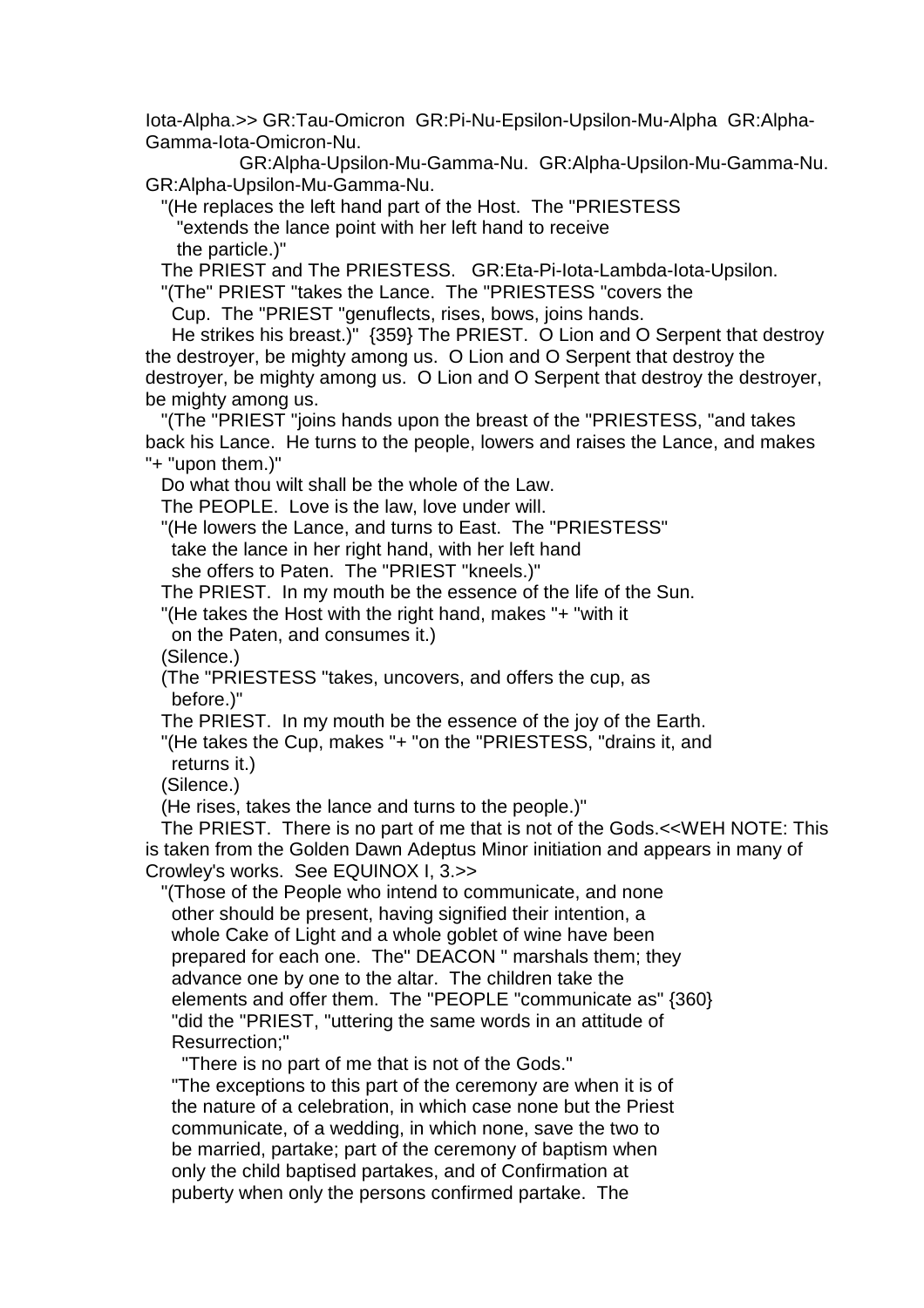Sacrament may be reserved by the "PRIEST, "for administration to the sick in their homes.)

The "PRIEST "closes all within the veil. With the Lance he

 makes "+ "on the people thrice, thus.)" The PRIEST. + The LORD bless you. + The LORD enlighten your minds and comfort your hearts and sustain your bodies.

 + The LORD bring you to the accomplishment of your true wills, the Great Work, the Summum Bonum, True Wisdom and Perfect Happiness.

"(He goes out, the "DEACON "and Children following, into

the tomb of the West.)

 Music. (Voluntary.)" NOTE: "The "PRIESTESS "and other officers never partake of the

 sacrament, they being as it were part of the "PRIEST "himself." NOTE: "Certain secret formulae of this Mass are taught to the

"PRIEST "in his ordination."

### {361}

### APPENDIX VII.

### A FEW OF THE PRINCIPAL INSTRUCTIONS AUTHORISED BY THE A.'. A.'.

LIBER HHH

SUB FIGURA CCCXLI.

### CONTINET CAPITULA TRIA: MMM, AAA, ET SSS.

I.

#### MMM.

 "I remember a certain holy day in the dusk of the Year, in the dusk of the Equinox of Osiris, when first I beheld thee visibly; when first the dreadful issue was fought out; when the Ibis-headed One charmed away the strife. I remember thy first kiss, even as a maiden should. Nor in the dark byways was there another: thy kisses abide." --- LIBER LAPIDIS LAZULI. VII. 15. 16.

0. Be seated in thine Asana, wearing the robe of a Neophyte, the hood drawn.

 1. It is night, heavy and hot, there are no stars. Not one breath of wind stirs the surface of the sea, that is thou. No fish play in thy depths.

 2. Let a Breath rise and ruffle the waters. This also thou shalt feel playing upon thy skin. It will disturb thy meditation twice or thrice, after which thou shouldst have conquered this distraction. But unless thou first feel it, that Breath hath not arisen.

 3. Next, the night is riven by the lightning flash. This also {362} shalt thou feel in thy body, which shall shiver and leap with the shock, and that also must both be suffered and overcome.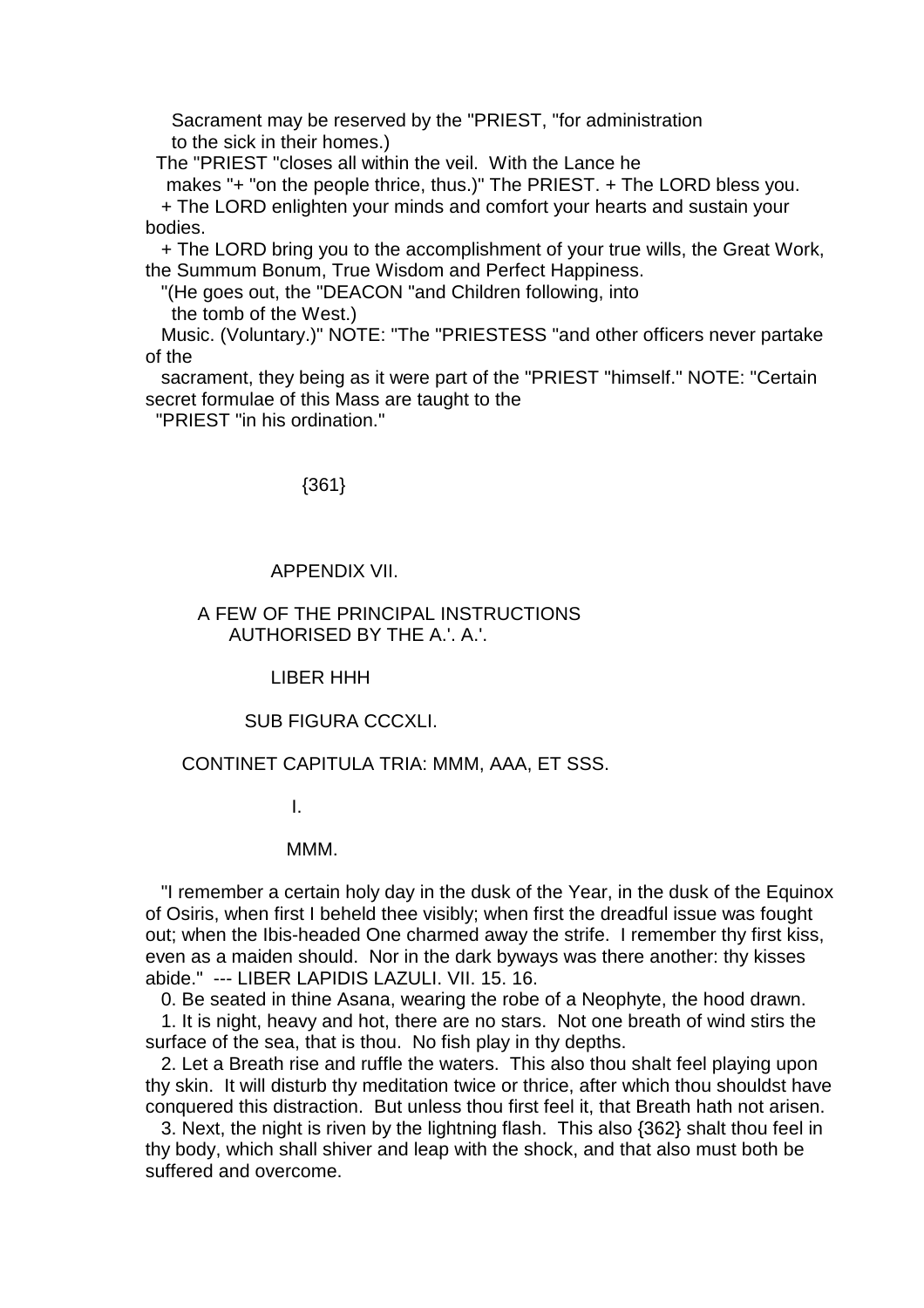4. After the lightning flash, resteth in the zenith a minute point of light. And that light shall radiate until a right cone be established upon the sea, and it is day.

With this thy body shall be rigid, automatically; and this shalt thou let endure, withdrawing thyself into thine heart in the form of an upright Egg of blackness; and therein shalt thou abide for a space.

 5. When all this is perfectly and easily performed at will, let the aspirant figure to himself a struggle with the whole force of the Universe. In this he is only saved by his minuteness. But in the end he is overcome by Death, who covers him with a black cross.

Let his body fall supine with arms outstretched.

6. So lying, let him aspire fervently unto the Holy Guardian Angel.

7. Now let him resume his former posture.

 Two and twenty times shall he figure to himself that he is bitten by a serpent, feeling even in his body the poison thereof. And let each bite be healed by an eagle or hawk, spreading its wings above his head, and dropping thereupon a healing dew. But let the last bite be so terrible a pang at the nape of the neck that he seemeth to die, and let the healing dew be of such virtue that he leapeth to his feet.

 8. Let there be now placed within his egg a red cross, then a green cross, then a golden cross, then a silver cross; or those things which these shadow forth. Herein is silence; for he that hath rightly performed the meditation will understand the inner meaning hereof, and it shall serve as a test of himself and his fellows.

 9. Let him now remain in the Pyramid or Cone of Light, as an Egg, but no more of blackness.

 10. Then let his body be in the position of the Hanged Man, and let him aspire with all his force unto the Holy Guardian Angel.

 11. The grace having been granted unto him, let him partake mystically of the Eucharist of the Five Elements and let him proclaim Light in Extension; yea, let him proclaim Light in Extension. {363}

**III** and the state of the state of

#### AAA

 "These loosen the swathings of the corpse; these unbind the feet of Osiris, so that the flaming God may rage through the firmament with his fantastic spear." Liber Lapidis Lazuli. VII. 3.

 0. Be seated in thine Asana, or recumbent in Shavasana, or in the position of the dying Buddha.

 1. Think of thy death; imagine the various diseases that may attack thee, or accidents overtake thee. Picture the process of death, applying always to thyself.

 (A useful preliminary practice is to read textbooks of Pathology, and to visit museums and dissecting-rooms.)

 2. Continue this practice until death is complete; follow the corpse through the stages of embalming, wrapping and burial.

3. Now imagine a divine breath entering thy nostrils.

4. Next, imagine a divine light enlightening the eyes.

5. Next, imagine the divine voice awakening the ears.

6. Next, imagine a divine kiss imprinted on the lips.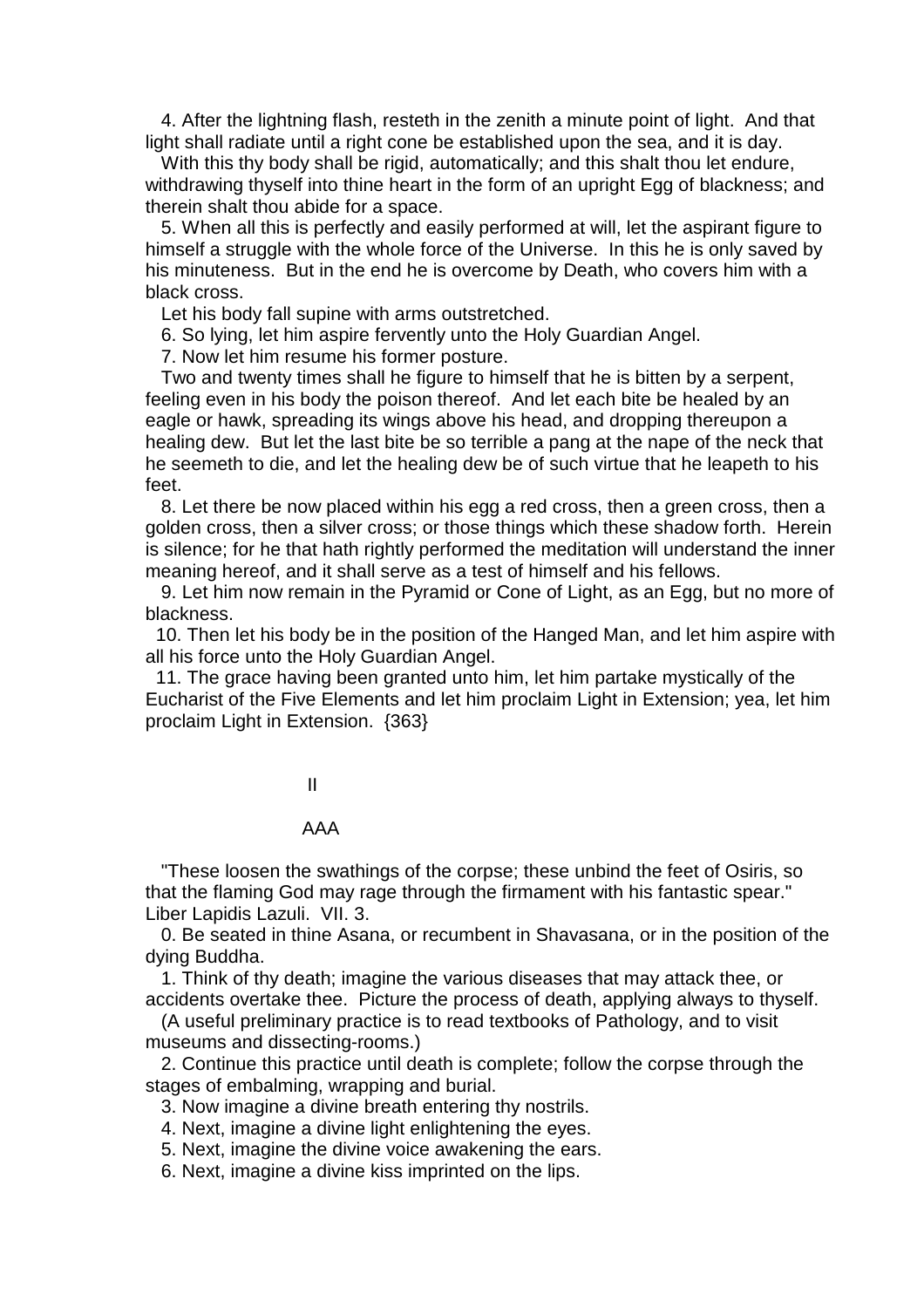7. Next, imagine the divine energy informing the nerves and muscles of the body, and concentrate on the phenomenon which will already have been observed in 3, the restoring of the circulation.

 8. Last, imagine the return of the reproductive power, and employ this to the impregnation of the Egg of light in which man is bathed.

 9. Now represent to thyself that this Egg is the Disk of the Sun, setting in the west.

 10. Let it sink into blackness, borne in the bark of heaven, upon the back of the holy cow Hathor. And it may be that thou shalt hear the moaning thereof.

 11. Let it become blacker than all blackness. And in this meditation thou shalt be utterly without fear, for that the blankness that will appear unto thee is a thing dreadful beyond all thy comprehension.

 And it shall come to pass that if thou hast well and properly {364} performed this meditation that on a sudden thou shalt hear the drone and booming of a Beetle.

 12. Now then shall the Blackness pass, and with rose and gold shalt thou arise in the East, with the cry of an Hawk resounding in thine ear. Shrill shall it be and harsh.

 13. At the end shalt thou rise and stand in the mid-heaven, a globe of glory. And therewith shall arise the mighty Sound that holy men have likened unto the roaring of a Lion.

 14. Then shalt thou withdraw thyself from the Vision, gathering thyself into the divine form of Osiris upon his throne.

 15. Then shalt thou repeat audibly the cry of triumph of the god re-arisen, as it shall have been given unto thee by thy Superior.

 16. And this being accomplished, thou mayest enter again into the Vision, that thereby shall be perfected in Thee.

 17. After this shalt thou return into the Body, and give thanks unto the Most High God IAIDA, yea unto the Most High God IAIDA.

 18. Mark well that this operation should be performed if it be possible in a place set apart and consecrated to the Works of the Magick of Light. Also that the Temple should be ceremonially open as thou hast knowledge and skill to perform, and that at the end thereof the closing should be most carefully accomplished. But in the preliminary practice it is enough to cleanse thyself by ablution, by robing, and by the rituals of the Pentagram and Hexagram.

 0-2 should be practised at first, until some realisation is obtained; and the practice should always be followed by a divine invocation of Apollo or of Isis or of Jupiter or of Serapis.

Next, after a swift summary of 0-2 practice 3-7.

This being mastered, add 8.

Then add 9-13.

 Then being prepared and fortified, well fitted for the work, perform the whole meditation at one time. And let this be continued until perfect success be attained therein. For this is a mighty meditation and holy, having power even upon Death, yea, having power even upon Death.

 (Note by Fra. O.M. At any time during this meditation the {365} concentration may bring about Samadhi. This is to be feared and shunned, more than any other breaking of control, for that it is the most tremendous of the forces which threaten to obsess. There is also some danger of acute delirious melancholia at point 1.)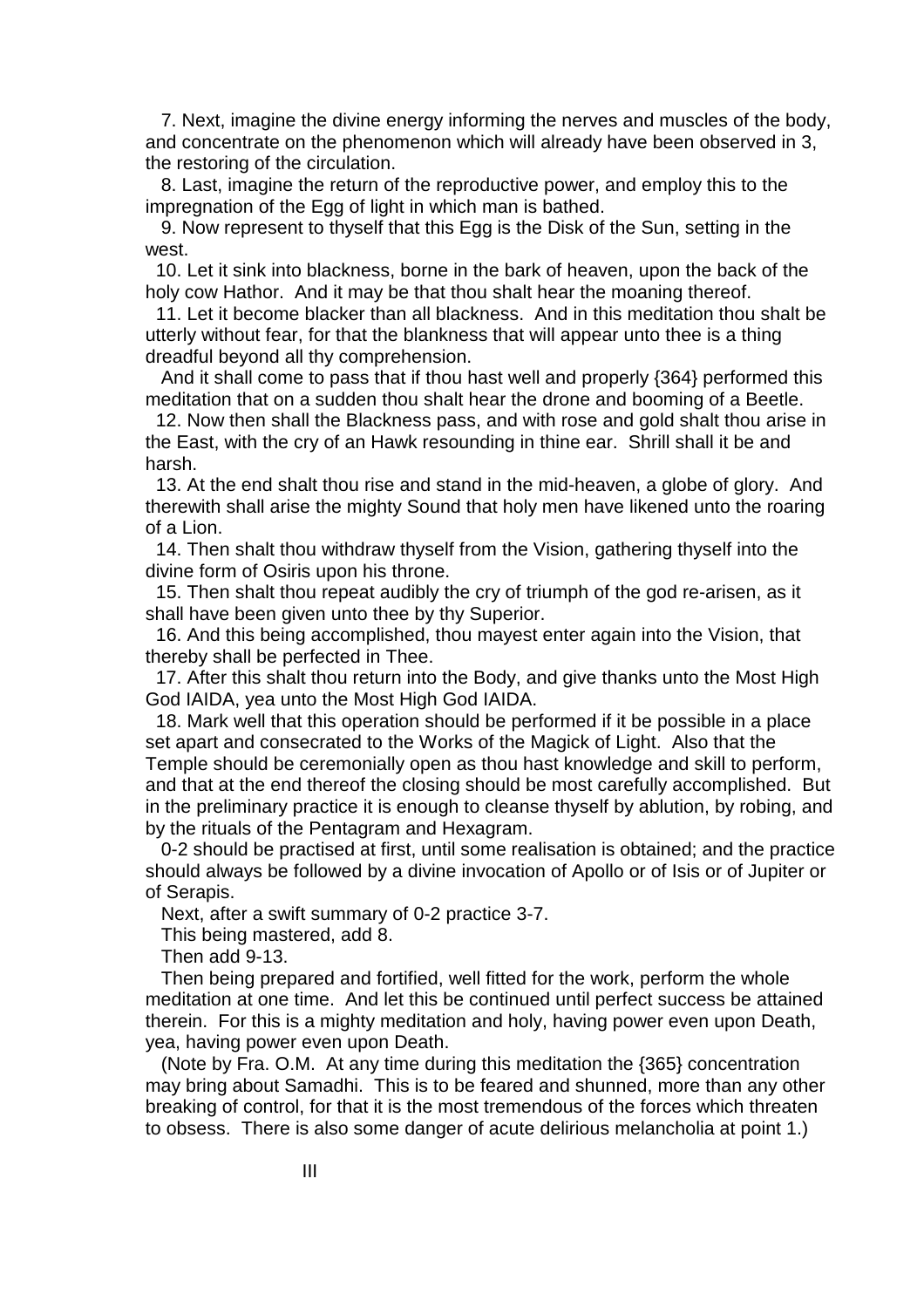"Thou art a beautiful thing, whiter than a woman in the column of this vibration. "I shoot up vertically like an arrow, and become that Above.

"But it is death, and the flame of the pyre.

"Ascend in the flame of the pyre, O my Soul!

 "Thy God is like the cold emptiness of the utmost heaven, into which thou radiatest thy little light.

 "When Thou shalt know me, O empty God, my flame shall utterly expire in thy great N.O.X." Liber Lapidis Lazuli. I. 36-40.

0. Be seated in thine Asana, preferably the Thunderbolt.

It is essential that the spine be vertical.

1. In this practice the cavity of the brain is the Yoni; the spinal cord is the Lingam.

2. Concentrate thy thought of adoration in the brain.

 3. Now begin to awaken the spine in this manner. Concentrate thy thought of thyself in the base of the spine, and move it gradually up a little at a time.

 By this means thou wilt become conscious of the spine, feeling each vertebra as a separate entity. This must be achieved most fully and perfectly before the further practice is begun.

 4. Next, adore the brain as before, but figure to thyself its content as infinite. Deem it to be the womb of Isis, or the body of Nuit.

 5. Next, identify thyself with the base of the spine as before, but figure to thyself its energy as infinite. Deem it to be the phallus of Osiris or the being of Hadit.

 6. These two concentrations 4 and 5 may be pushed to the {366} point of Samadhi. Yet lose not control of the will; let not Samadhi be thy master herein.

 7. Now then, being conscious both of the brain and the spine, and unconscious of all else, do thou imagine the hunger of the one for the other; the emptiness of the brain, the ache of the spine, even as the emptiness of space and the aimlessness of Matter.

 And if thou hast experience of the Eucharist in both kinds, it shall aid thine imagination herein.

 8. Let this agony grow until it be insupportable, resisting by will every temptation. Not until thine whole body is bathed in sweat, or it may be in sweat of blood, and until a cry of intolerable anguish is forced from thy closed lips, shalt thou proceed.

 9. Now let a current of light, deep azure flecked with scarlet, pass up and down the spine, striking as it were upon thyself that art coiled at the base as a serpent.

 Let this be exceedingly slow and subtle; and though it be accompanied with pleasure, resist; and though it be accompanied with pain, resist.

 10. This shalt thou continue until thou art exhausted, never relaxing the control. Until thou canst perform this one section 9 during a whole hour, proceed not. And withdraw from the meditation by an act of will, passing into a gentle Pranayama without Kumbhakham, and meditating on Harpocrates, the silent and virginal God.

 11. Then at last, being well-fitted in body and mind, fixed in peace, beneath a favourable heaven of stars, at night, in calm and warm weather, mayst thou quicken the movement of the light until it be taken up by the brain and the spine, independently of thy will.

 12. If in this hour thou shouldst die, is it not written, "Blessed are the dead that die in the Lord"? Yea, Blessed are the dead that die in the Lord!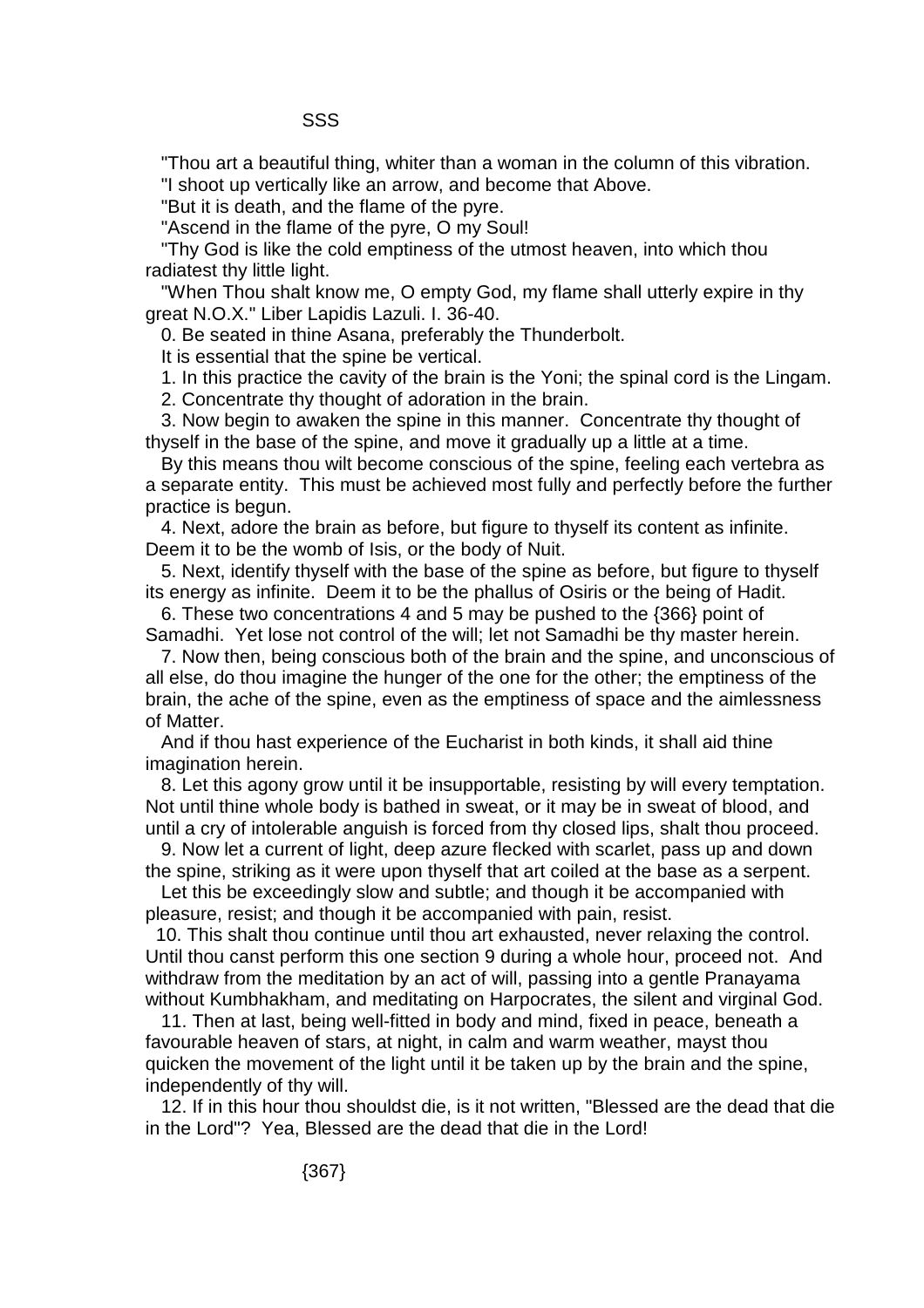#### LIBER E vel and the state of the state of the state of the state of the state of the state of the state of the state o EXERCITIORUM

 SUB FIGURA IX<<WEH NOTE: There are quite a few differences in text between this version and that published in EQUINOX I, 1. Most of these appear to be typo's or to be minor changes, especially to modernize punctuation or usage.>>

**I.** The contract of the contract of

 1. It is absolutely necessary that all experiments should be recorded in detail during, or immediately after, their performance.

 2. It is highly important to note the physical and mental condition of the experimenter or experimenters.

 3. The time and place of all experiments must be noted; also the state of the weather, and generally all conditions which might conceivably have any result upon the experiment either as adjuvants to or causes of the result, or as inhibiting it, or as sources of error.

 4. The A.'. A.'. will not take official notice of any experiments which are not thus properly recorded.

 5. It is not necessary at this stage for us to declare fully the ultimate end of our researches; nor indeed would it be understood by those who have not become proficient in these elementary courses.

 6. The experimenter is encouraged to use his own intelligence, and not to rely upon any other person or persons, however distinguished, even among ourselves.

 7. The written record should be intelligently<<WEH NOTE: EQUINOX I, 1 has "intelligibly".>> prepared so that others may benefit from its study.

 8. The Book John St. John published in the first number of the "Equinox" is an example of this kind of record by a very advanced student. It is not as simply written as we could wish, but will show the method.

 9. The more scientific the record is, the better. Yet the emotions should be noted, as being some of the conditions.

 Let then the record be written with sincerity and care; thus with practice it will be found more and more to approximate to the ideal. {368}

**III** and the state of the III

Physical clairvoyance.

 1. Take a pack of (78) Tarot playing cards. Shuffle; cut. Draw one card. Without looking at it, try to name it. Write down the card you name, and the actual card. Repeat, and tabulate results.

 2. This experiment is probably easier with an old genuine pack of Tarot cards, preferably a pack used for divination by some one who really understood the matter.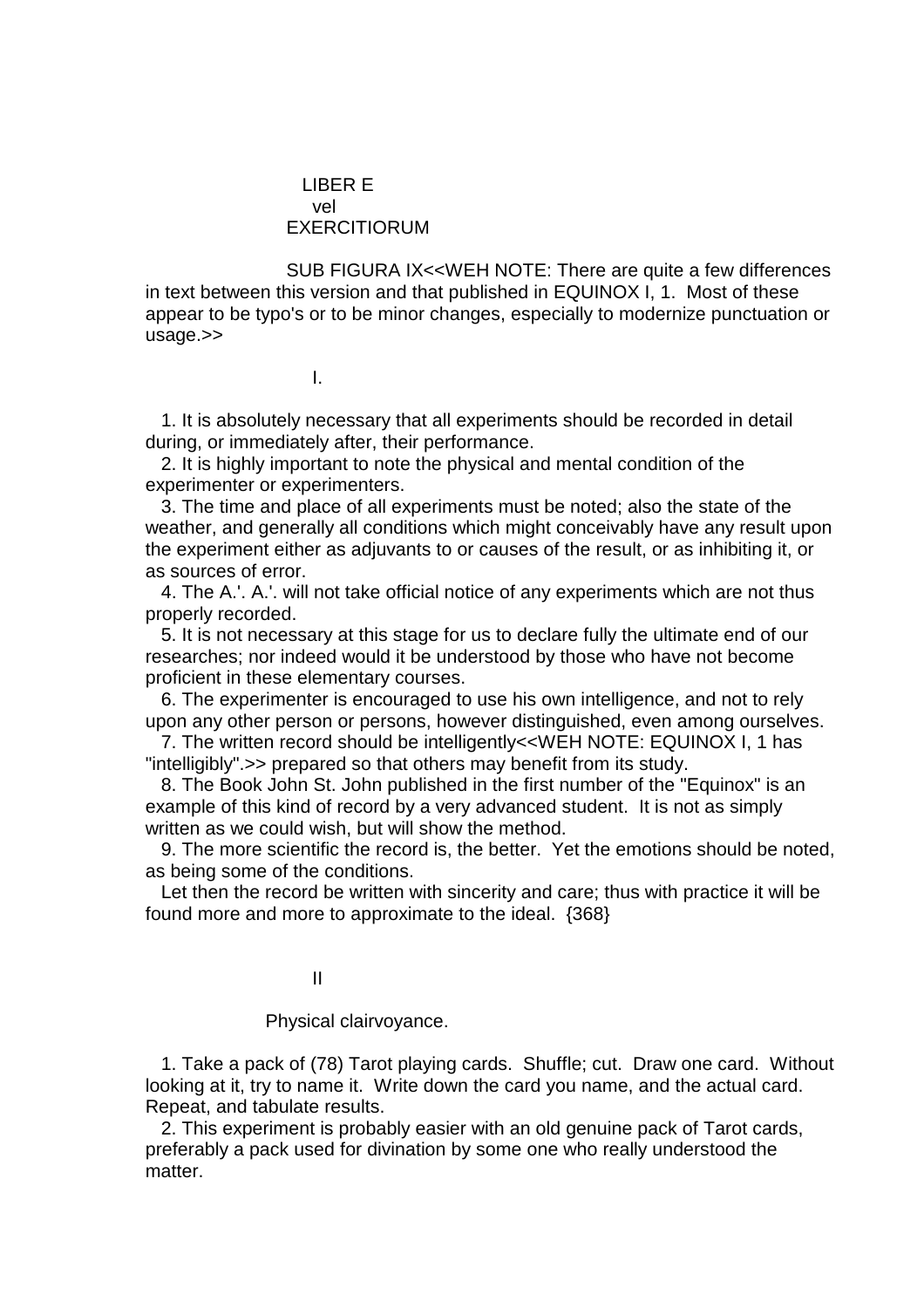3. Remember that one should expect to name the right card once in 78 times. Also be careful to exclude all possibilities of obtaining the knowledge through the ordinary senses of sight and touch, or even smell.

 There was once a man whose fingertips were so sensitive that he could feel the shape and position of the pips and so judge the card correctly.

 4. It is better to try first the easier form of the experiment, by guessing only the suit.

 5. Remember that in 78 experiments you should obtain 22 trumps and 14 of each other suit; so that without any clairvoyance at all, you can guess right twice in 7 times (roughly) by calling trumps each time.

6. Note that some cards are harmonious.

 Thus it would not be a bad error to call the five of Swords ("The Lord of Defeat") instead of the ten of Swords ("The Lord of Ruin"). But to call the Lord of Love (2 Cups) for the Lord of Strife (5 Wands) would show that you were getting nothing right.

 Similarly a card ruled by Mars would be harmonious with a 5, a card of Gemini with "The Lovers".

 7. These harmonies must be thoroughly learnt, according to the numerous tables given in 777.

 8. As you progress you will find that you are able to distinguish the suit correctly three times in four and that very few indeed inharmonious errors occur, while in 78 experiments you are able to name the card aright as many as 15 or 20 times.

 9. When you have reached this stage, you may be admitted for {369} examination; and in the event of your passing you will be given more complex and difficult exercises.

#### **III** and the state of the **III**

#### Asana --- Posture.

1. You must learn to sit perfectly still with every muscle tense for long periods.

 2. You must wear no garments that interfere with the posture in any of these experiments.

 3. The first position: (The God). Sit in a chair; head up, back straight, knees together, hands on knees, eyes closed.

 4. The second position: (The Dragon). Kneel; buttocks resting on the heels, toes turned back, back and head straight, hands on thighs.

 5. The third position: (The Ibis). Stand, hold left ankle with right hand,<<WEH NOTE: The EQUINOX version adds: "(and alternately practise right ankle in left hand, &c.)".>> free forefinger on lips.

 6. The fourth position: (The Thunderbolt). Sit; left heel pressing up anus, right foot poised on its toes, the heel covering the phallus; arms stretched out over the knees; head and back straight.

 7. Various things will happen to you while you are practising these positions; they must be carefully analysed and described.

 8. Note down the duration of practice; the severity of the pain (if any) which accompanies it, the degree of rigidity attained, and any other pertinent matters.

 9. When you have progressed up to the point that a saucer filled to the brim with water and poised upon the head does not spill one drop during a whole hour, and when you can no longer perceive the slightest tremor in any muscle; when, in short,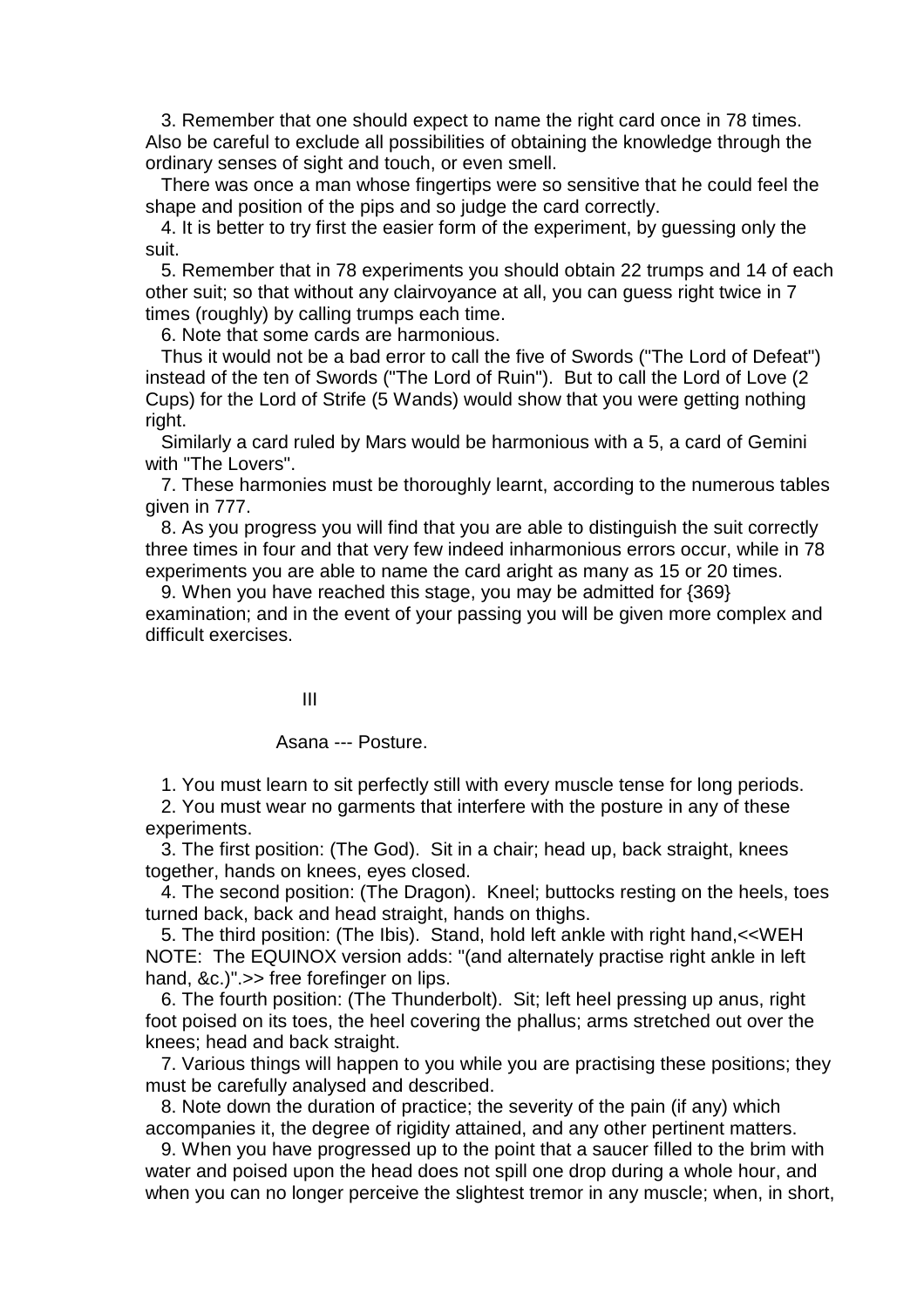you are perfectly steady and easy, you will be admitted for examination; and, should you pass, you will be instructed in more complex and difficult practices.

**IV IV** 

### Pranayama --- Regularisation of the Breathing

 1. At rest in one of your positions, close the right nostril with the thumb of the right hand and breathe out slowly and completely {370} through the left nostril, while your watch marks 20 seconds. Breathe in through the same nostril for 10 seconds. Changing hands, repeat with the other nostril. Let this be continuous for one hour.

2. When this is quite easy to you, increase the periods to 30 and 15 seconds.

 3. When this is quite easy to you, but not before, breathe out for 15 seconds, in for 15 seconds, and hold the breath for 15 seconds.

 4. When you can do this with perfect ease and comfort for a whole hour, practice breathing out for 40 and in for 20 seconds.

 5. This being attained, practice breathing out for 20, in for 10, holding the breath for 30 seconds.

 When this has become perfectly easy to you, you may be admitted for examination, and should you pass, you will be instructed in more complex and difficult practices.

 6. You will find that the presence of food in the stomach, even in small quantities, makes the practices very difficult.

 7. Be very careful never to overstrain your powers; especially never get so short of breath that you are compelled to breathe out jerkily or rapidly.

8. Strive after depth, fullness, and regularity of breathing.

 9. Various remarkable phenomena will very probably occur during these practices. They must be carefully analysed and recorded.

#### V

Dharana --- Control of Thought.

1. Constrain the mind to concentrate itself upon a single simple object imagined.

 The five tatwas are useful for this purpose; they are: a black oval; a blue disk; a silver crescent; a yellow square; a red triangle.

 2. Proceed to combinations of simple objects; e.g. a black oval within a yellow square, and so on.

 3. Proceed to simple moving objects, such as a pendulum swinging, a wheel revolving, etc. Avoid living objects.

 4. Proceed to combinations of moving objects, e.g. a piston {371} rising and falling while a pendulum is swinging. The relation between the two movements should be varied in different experiments.

Or even a system of flywheels, eccentrics, and governor.

 5. During these practices the mind must be absolutely confined to the object determined upon; no other thought must be allowed to intrude upon the consciousness. The moving systems must be regular and harmonious.

 6. Note carefully the duration of the experiments, the number and nature of the intruding thoughts, the tendency of the object itself to depart from the course laid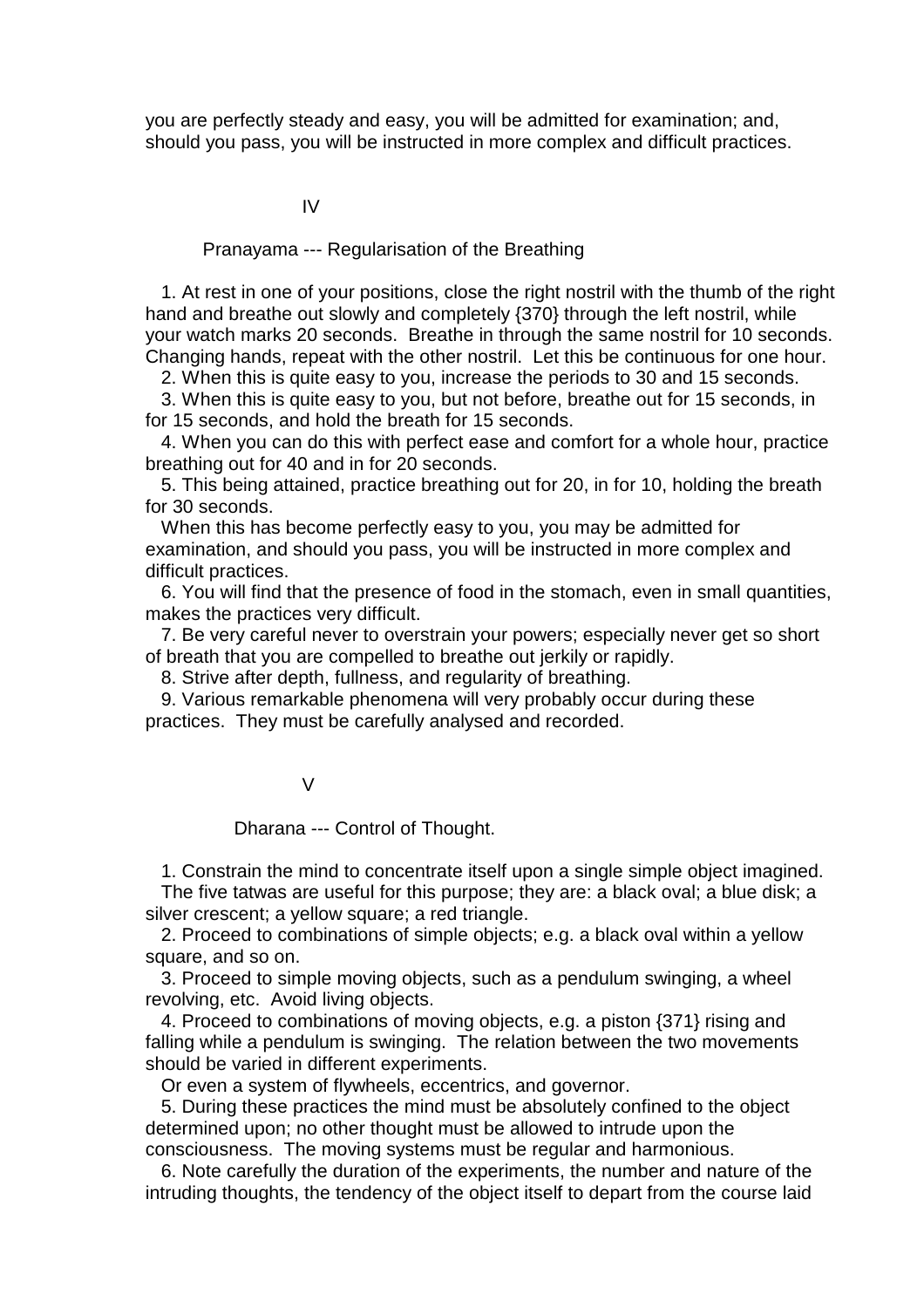out for it, and any other phenomena which may present themselves. Avoid overstrain; this is very important.

 7. Proceed to imagine living objects; as a man, preferably some man known to, and respected by, yourself.

 8. In the intervals of these experiments you may try to imagine the objects of the other senses, and to concentrate upon them.

 For example, try to imagine the taste of chocolate, the smell of roses, the feeling of velvet, the sound of a waterfall or the ticking of a watch.

 9. Endeavour finally to shut out all objects of any of the senses, and prevent all thoughts arising in your mind. When you feel you have attained some success in these practices, apply for examination, and should you pass, more complex and difficult practices will be prescribed for you.

### VI

#### Physical limitations.

1. It is desirable that you should discover for yourself your physical limitations.

 2. To this end ascertain for how many hours you can subsist without food or drink before your working capacity is seriously interfered with.

 3. Ascertain how much alcohol you can take, and what forms of drunkenness assail you. {372}

 4. Ascertain how far you can walk without once stopping; likewise with dancing, swimming, running, etc.

5. Ascertain for how many hours you can do without sleep.

 6. Test your endurance with various gymnastic exercises, club swinging, and so on.

7. Ascertain for how long you can keep silence.

8. Investigate any other capacities and aptitudes which may occur to you.

 9. Let all these things be carefully and conscientiously recorded; for according to your powers will it be demanded of you.

### VII

### A Course of Reading

 1. The object of most of the foregoing practices will not at first be clear to you; but at least (who will deny it?) they have trained you in determination, accuracy, introspection, and many other qualities which are valuable to all men in their ordinary avocations, so that in no case will your time have been wasted.

 2. That you may gain some insight into the nature of the Great Work which lies beyond these elementary trifles, however, we should mention that an intelligent person may gather more than a hint of its nature from the following books, which are to be taken as serious and learned contributions to the study of Nature, though not necessarily to be implicitly relied upon.

"The Yi King" (S.B.E. Series, Oxford University Press.)

"The Tao Teh King" (S.B.E. Series.)

"Tannhauser", by A. Crowley.

"The Upanishads".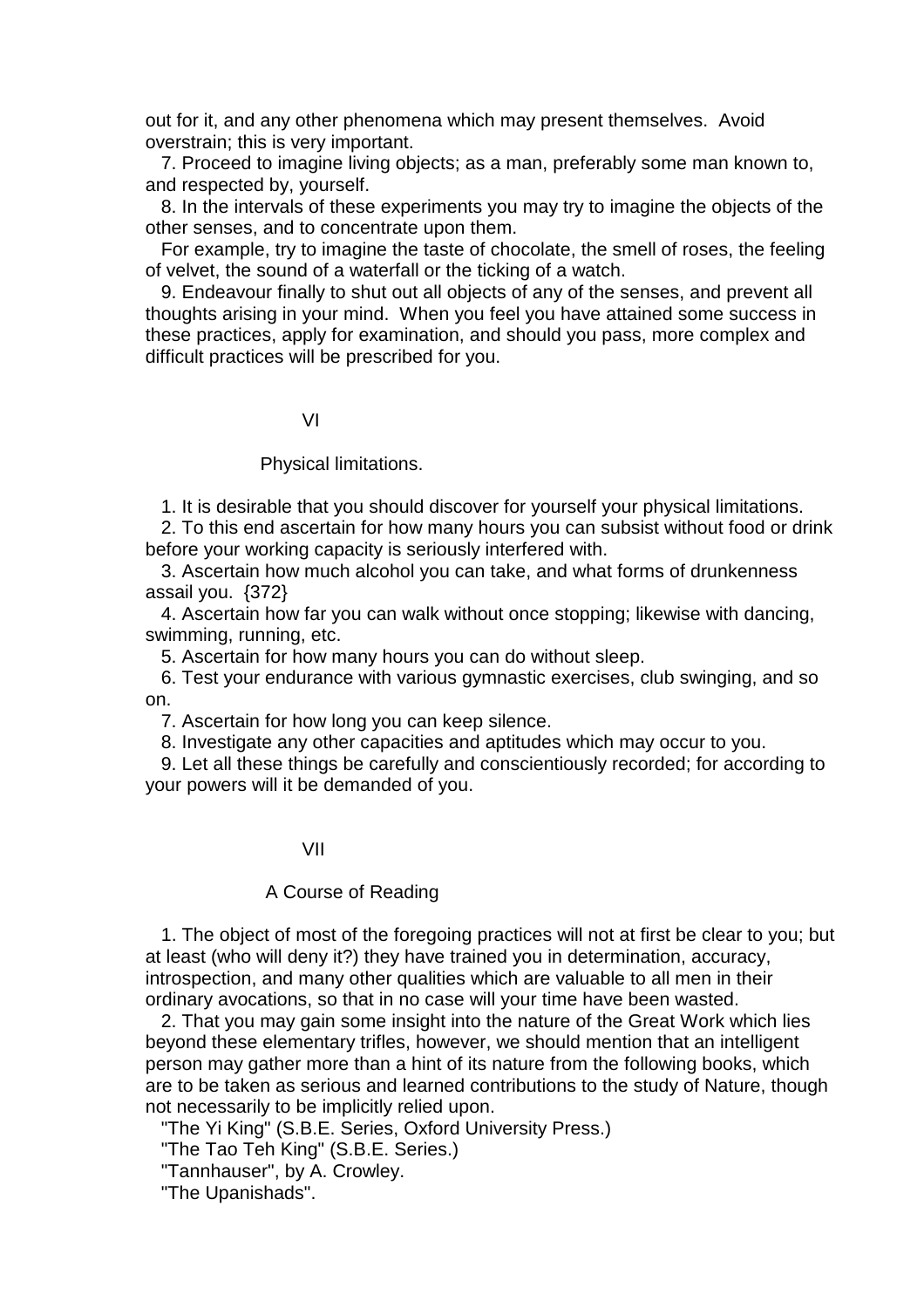"The Bhagavad-Gita".

"The Voice of the Silence."

"Raja Yoga", by Swami Vivekananda.

"The Shiva Sanhita".

"The Aphorisms of Patanjali".

"The Sword of Song".

"The Book of the Dead".

"Rituel et Dogme de la Haute Magie". {373}

"The Book of the Sacred Magic of Abramelin the Mage".

"The Goetia".

"The Hathayoga Pradipika".

"The Spiritual Guide of Molinos".

Erdmann's "History of Philosophy".

"The Star in the West" (Captain Fuller).

"The Dhammapada" (S.B.E. Series, Oxford University Press).

"The Questions of King Milinda" (S.B.E. Series).

"777 vel Prolegomena, etc.".

"Varieties of Religious Experience" (James).

"Kabbala Denudata".

"Knox Om Pax".

 3. Careful study of these books will enable the pupil to speak in the language of his master, and facilitate communications with him.

 4. The pupil should endeavour to discover the fundamental harmony of these very varied works; for this purpose he will find it best to study the most extreme divergencies side by side.

 5. He may at any time that he wishes apply for examination in this course of reading.

 6. During the whole of this elementary study and practice he will do wisely to seek out and attach himself to, a master, one competent to correct him and advise him. Nor should he be discouraged by the difficulty of finding such a person.

 7. Let him further remember that he must in no wise rely upon, or believe in, that master. He must rely entirely upon himself, and credit nothing whatever but that which lies within his own knowledge and experience.

 8. As in the beginning, so at the end, we here insist upon the vital importance of the written record as the only possible check upon error derived from the various qualities of the experimenter.

9. Thus let the work be accomplished duly; yea, let it be accomplished duly.

 (If any really important or remarkable results should occur, or if any great difficulty presents itself, the A.'. A.'. should be at once informed of the circumstances.) {374}

LIBER O

vel

# MANUS ET SAGITTAE

 SUB FIGURA VI.<<WEH note: There are differences in wording and punctuation from the earlier printing in EQUINOX I, 2. Some are minor, and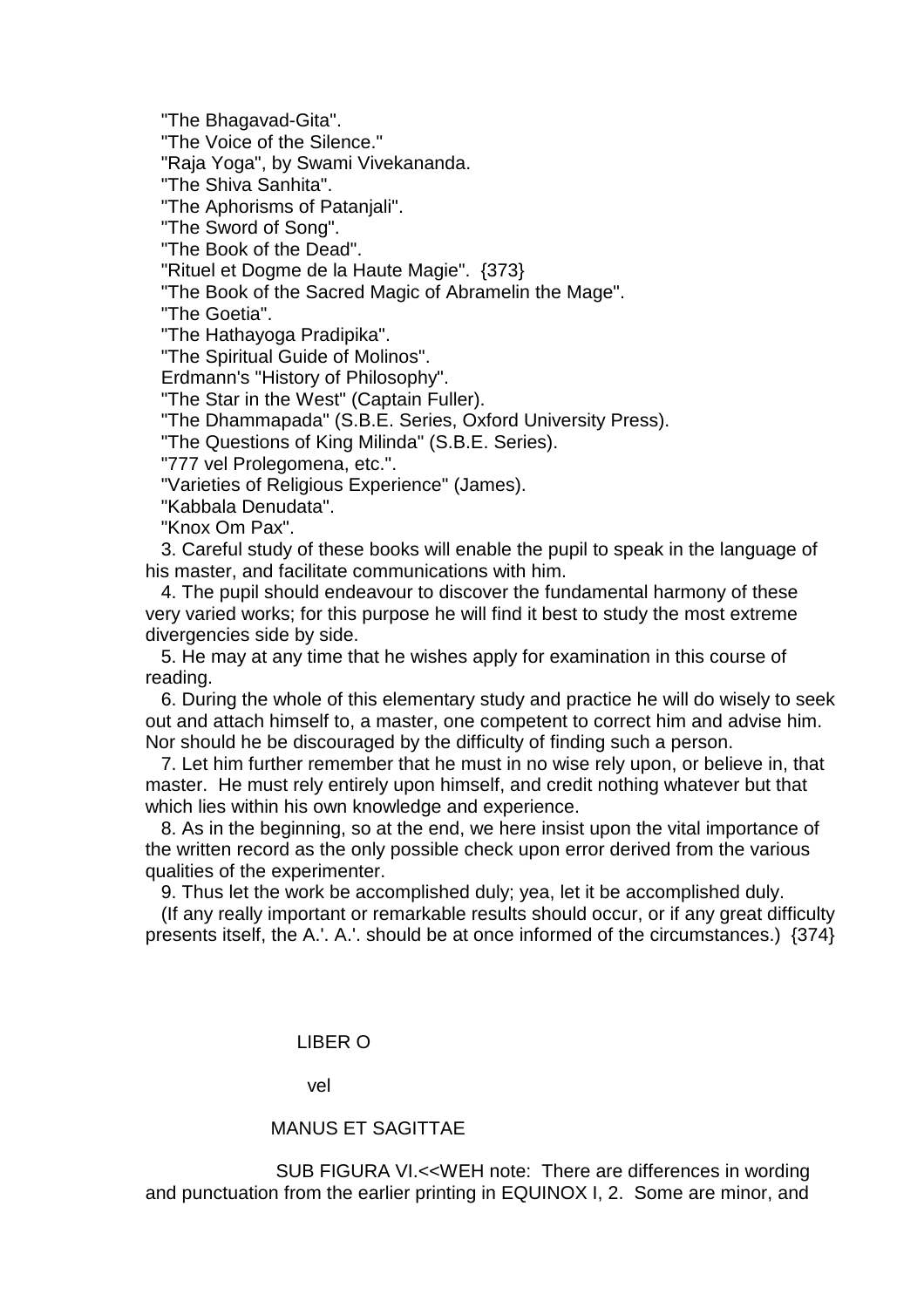some are major changes, additions or deletions of paragraphs. A number are quite serious typographical errors.>>

 1. This book is very easy to misunderstand; readers are asked to use the most minute critical care in the study of it, even as we have done in the preparation.

 2. In this book it is spoken of the Sephiroth, and the Paths, of Spirits and Conjurations; of Gods, Spheres, Planes, and many other things which may or may not exist.

 It is immaterial whether they exist or not. By doing certain things certain results follow; students are most earnestly warned against attributing objective reality or philosophic validity to any of them.

3. The advantages to be gained from them are chiefly these:

(a) A widening of the horizon of the mind.

**I.** The contract of the contract of

(b) An improvement of the control of the mind.

 4. The student, if he attains any success in the following practices, will find himself confronted by things (ideas or beings) too glorious or too dreadful to be described. It is essential that he remain the master of all that he beholds, hears or conceives; otherwise he will be the slave of illusion and the prey of madness.

 Before entering upon any of these practices the student must be in good health, and have attained a fair mastery of Asana, Pranayama and Dharana.

 5. There is little danger that any student, however idle or stupid, will fail to get some result; but there is great danger that he will be led astray, even though it be by those which it is necessary that he should attain. Too often, moreover, he mistaketh the first resting-place for the goal, and taketh off his armour as if he were a victor ere the fight is well begun. {375}

 It is desirable that the student should never attach to any result the importance which it at first seems to possess.

 6. First, then, let us consider the Book "777" and its use; the preparation of the Place; the use of the Magic Ceremonies; and finally the methods which follow in Chapter V. "Viator in Regnis Arboris" and in Chapter VI "Sagitta trans Lunam."

 (In another book will be treated of the Expansion and Contraction of Consciousness; progress by slaying the Chakkrams; progress by slaying the Pairs of Opposites; the methods of Sabhapaty Swami, etc., etc.)

II.

 1. The student must first obtain a thorough knowledge of "Book 777", especially of the columns printed elsewhere in this Book.<<WEH NOTE: In the EQUINOX version, these are listed as: "columns i., ii., iii., v., vi., vii., ix., xi., xii., xiv., xv., xvi., xvii., xviii., xix., xxxiv., xxxv., xxxviii., {14} xxxix., xl., xli., xlii., xlv., liv., lv., lix., lx., lxi., lxiii., lxx., lxxv., lxxvii., lxviii., lxxix., lxxx., lxxxi., lxxxiii., xcvii., xcviii., xcix., c., ci., cxvii., cxviii., cxxxvii., cxxxviii., cxxxix., clxxv., clxxvi., clxxvii., clxxxii.">>

 When these are committed to memory, he will begin to understand the nature of these correspondences. (See Illustrations in "The Temple of Solomon the King" in Equinox No. 2. Cross references are given.)

2. If we take an example, the use of the tables will become clear.

Let us suppose that you wish to obtain knowledge of some obscure science.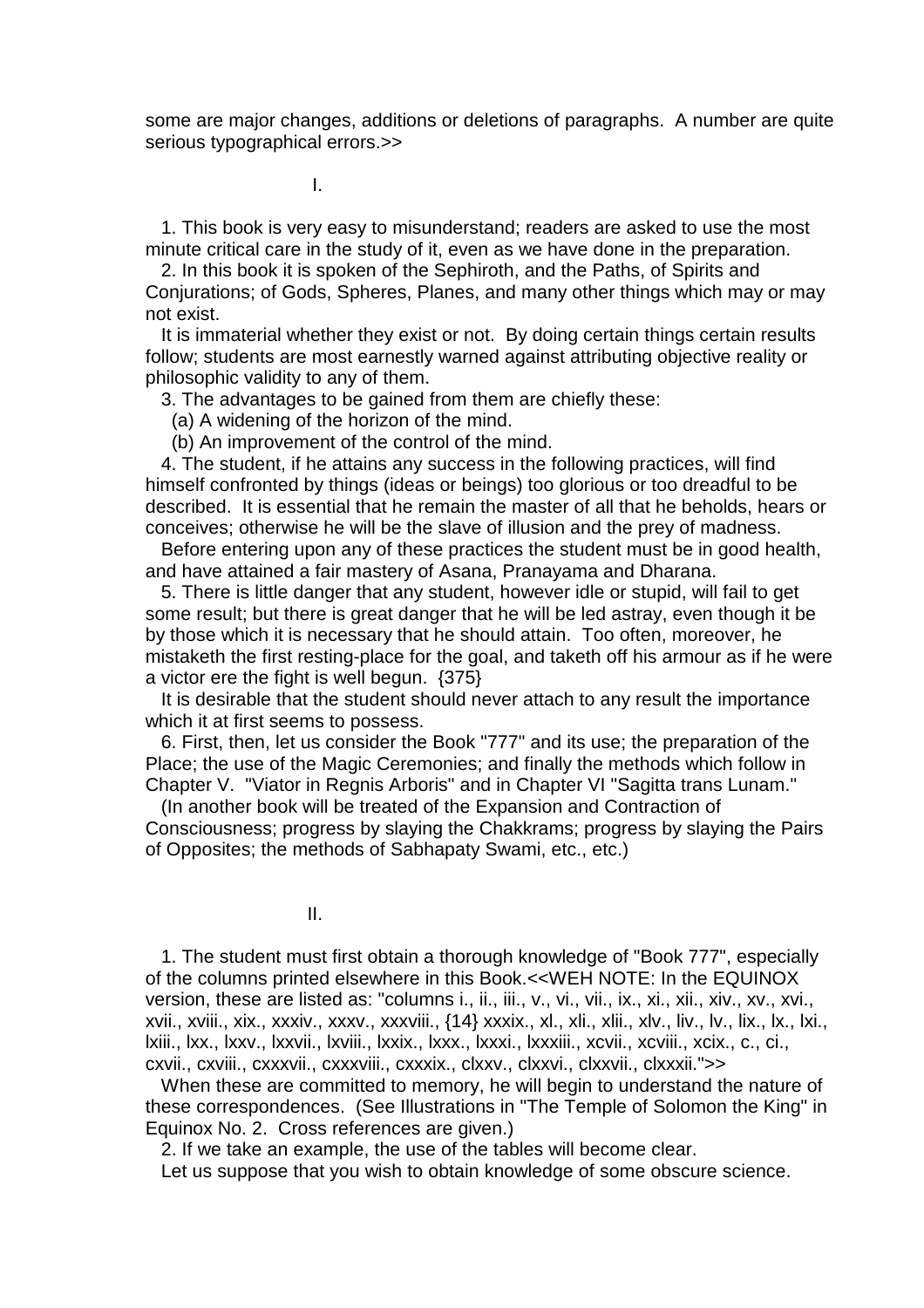In column xly to the <<Reference to the First Edition.>> power, line 12, you will find "Knowledge of Sciences."

 By now looking up line 12 in the other columns, you will find that the Planet corresponding is Mercury, its number eight, its lineal figures the octagon and octagram. The God who rules that planet Thoth, or in Hebrew symbolism Tetragrammaton Adonai and Elohim Tzabaoth, its Archangel Raphael, its choir of Angels Beni Elohim, its Intelligence Tiriel, its Spirit Taphtatharath, its colours Orange (for Mercury is the Sphere of the Sephira Hod, 8) Yellow, Purple, Grey and Indigo rayed with Violet; its Magical Weapon the Wand or Caduceus, its Perfumes Mastic and others, its sacred plants Vervain and others, its jewel the Opal or Agate; its sacred animal the Snake, etc., etc. {376}

 3. You would then prepare your Place of Working accordingly. In an orange circle you would draw an eight-pointed star of yellow, at whose points you would place eight lamps. The Sigil of the Spirit (which is to be found in Cornelius Agrippa and other books) you would draw in the four colours with such other devices as your experience may suggest.

 4. And so on. We cannot here enter at length into all the necessary preparations; and the student will find them fully set forth in the proper books, of which the "Goetia" is perhaps the best example.

 These rituals need not be slavishly imitated; on the contrary, the student should do nothing the object of which he does not understand; also, if he have any capacity whatever, he will find his own crude rituals more effective than the highly polished ones of other people.

The general purpose of all this preparation is as follows:

 5. Since the student is a man surrounded by material objects, if it be his wish to master one particular idea, he must make every material object about him directly suggest that idea. Thus, in the ritual quoted, if his glance fall upon the lights, their number suggests Mercury; he smells the perfumes, and again Mercury is brought to his mind. In other words the whole magical apparatus and ritual is a complex system of mnemonics.

 (The importance of these lies principally in the fact that particular sets of images that the student may meet in his wanderings correspond to particular lineal figures, divine names, etc. and are controlled by them. As to the possibility of producing results external to the mind of the seer (objective in the ordinary common sense acceptation of the term) we are here silent.)

 6. There are three important practices connected with all forms of ceremonial (and the two Methods which later we shall describe). These are:

(1) Assumption of God-forms.

(2) Vibration of Divine Names.

(3) Rituals of "Banishing" and "Invoking".

 These, at least, should be completely mastered before the dangerous Methods of Chapter V and VI are attempted<<WEH note: Not the chapters in the theory part, but the divisions in this Liber O --- same reference is made in the EQUINOX, I, 2.>>. {377}

#### **III** and the state of the **III**

 1. The Magical Images of the Gods of Egypt should be made thoroughly familiar. This can be done by studying them in any public museum, or in such books as may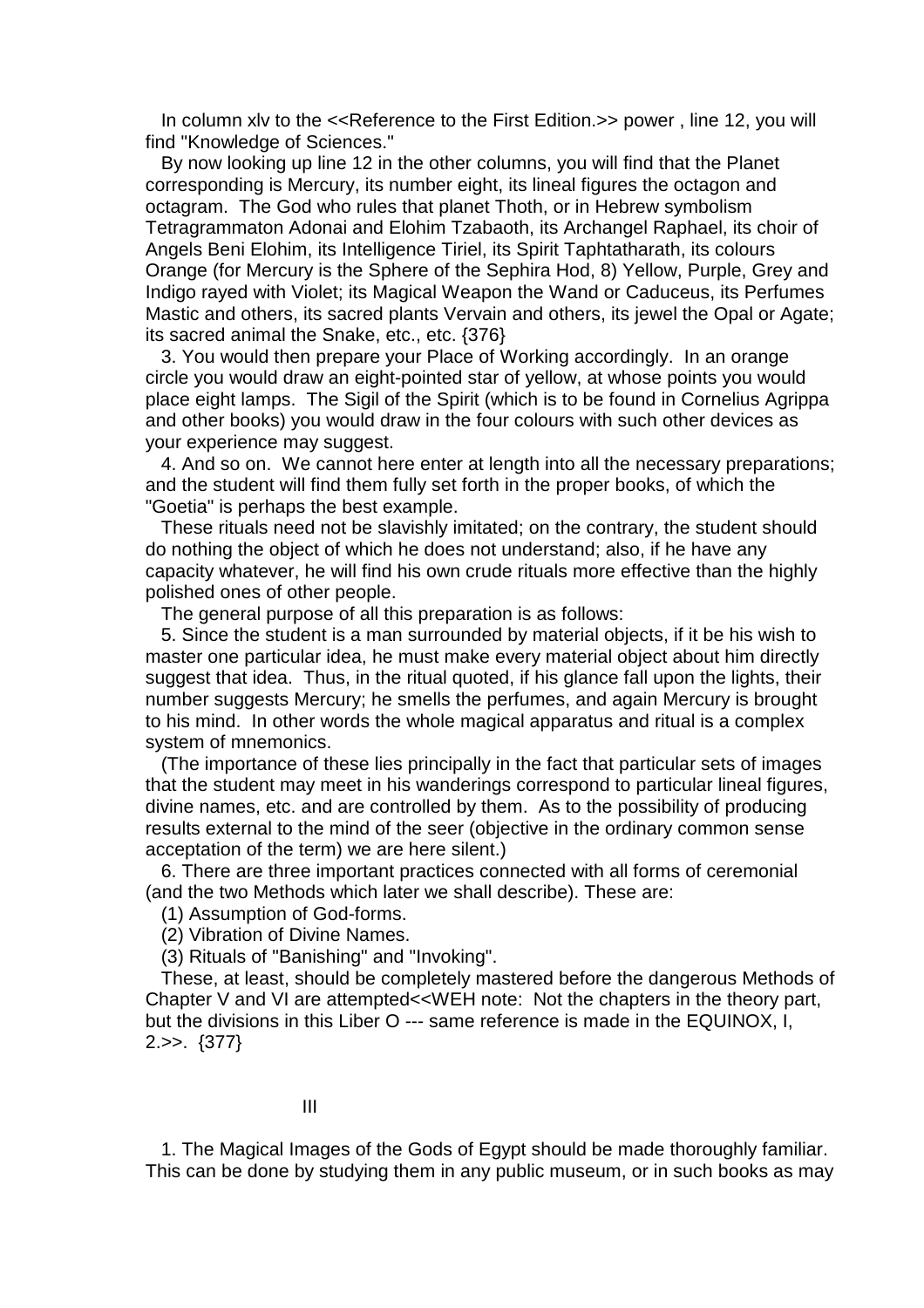be accessible to the student. They should then be carefully painted by him, both from the model and from memory.

 2. The student, seated in the "God" position, or in the characteristic attitude of the God desired, should then imagine His image as coinciding with his own body, or as enveloping it. This must be practised until mastery of the image is attained, and an identity with it and with the God experienced.

 It is a matter for very great regret that no simple and certain tests of success in this practice exist.

 3. The Vibration of God-names. As a further means of identifying the human consciousness with that pure portion of it which man calls by the name of some God, let him act thus:

 4. (a) Stand with arms outstretched<<This injunction does not apply to gods like Phthah or Harpocrates whose natures do not accord with this gesture.>>. (See illustration, in Equinox No. 2, p. 13<<WEH NOTE: and in the printed edition of this work, on page VIII.>>).

 (b) Breathe in deeply through the nostrils, imagining the name of the God desired entering with the breath.

 (c) Let that name descend slowly from the lungs to the heart, the solar plexus, the navel, the generative organs, and so to the feet.

 (d) The moment that it appears to touch the feet, quickly advance the left foot about 12 inches, throw forward the body, and let the hands (drawn back to the side of the eyes) shoot out, so that you are standing in the typical position of the God Horus<<WEH NOTE: EQUINOX reference has "Illustration in Vol. I. No. 1, 'Blind Force.'">>, and at the same time imagine the Name as rushing up and through the body, while you breathe it out through the nostrils with the air which has been till then retained in the lungs. All this must be done with all the force of which you are capable.

 (e) Then withdraw the left foot, and place the right forefinger<<Or the thumb, the fingers being closed. The thumb symbolises spirit, the forefinger the element of water.

 WEH ADDENDA: This is the illustration in EQUINOX, Vol. I. No. 1, "The Silent Watcher.">> {378} upon the lips, so that you are in the characteristic position of the God Harpocrates.

 5. It is a sign that the student is performing this correctly when a single "Vibration" entirely exhausts his physical strength. It should cause him to grow hot all over or to perspire violently, and it should so weaken him that he will find it difficult to remain standing.

 6. It is a sign of success, though only by the student himself is it perceived, when he hears the name of the God vehemently roared forth, as if by the concourse of ten thousand thunders; and it should appear to him as if that Great Voice proceeded from the Universe, and not from himself.

 In both the above practices all consciousness of anything but the God-form and name should be absolutely blotted out; and the longer it takes for normal perception to return, the better.

IV.

 I. The Rituals of the Pentagram and Hexagram must be committed to memory; they are as follows ---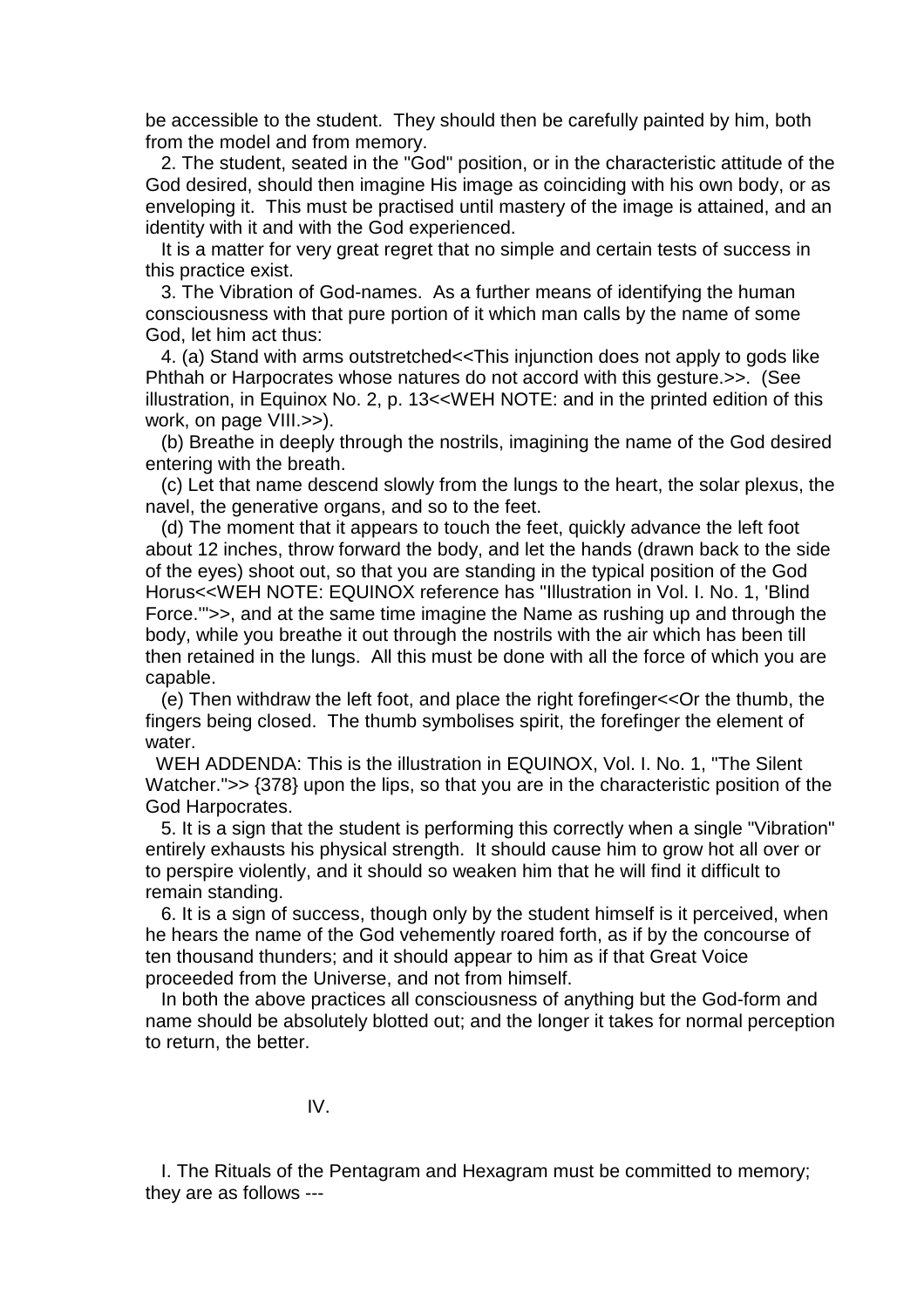# "The Lesser Ritual of the Pentagram"

- i. Touching the forehead say Ateh (Unto Thee),
- ii. Touching the breast say Malkuth (The Kingdom),

 iii. Touching the right shoulder, say ve-Geburah (and the Power)<<WEH NOTE: MT&P has an obvious typo here, corrected now from the EQUINOX version. The error made the end of line iii copy the end of line iv.>>,

- iv. Touching the left shoulder, say ve-Gedulah (and the Glory),
	- v. Clasping the hands upon the breast, say le-Olahm, Amen (To the Ages, Amen).
- vi. Turning to the East make a pentagram (that of Earth) with the proper weapon (usually the Wand). Say (i.e. vibrate) IHVH.
- vii. Turning to the South, the same, but say ADNI.
- viii. Turning to the West, the same, but say AHIH.
- ix. Turning to the North, the same, but say AGLA (Pronounce: Ye-ho-wau, Adonai, Eheieh, Agla).
- x. Extending the arms in the form of a cross say,
- xi. Before me Raphael;
- xii. Behind me Gabriel; {379}
- xiii. On my right hand, Michael.
- xiv. On my left hand, Auriel;
- xv. For about me flames the Pentagram,
- xvi. And in the Column stands the six-rayed Star.
- xvii-xxi. Repeat (i) to (v), the Qabalistic Cross.

"The Greater Ritual of the Pentagram"

 The Pentagrams are traced in the air with the sword or other weapon, the name spoken aloud, and the signs used, as illustrated.

The Pentagrams of Spirit.

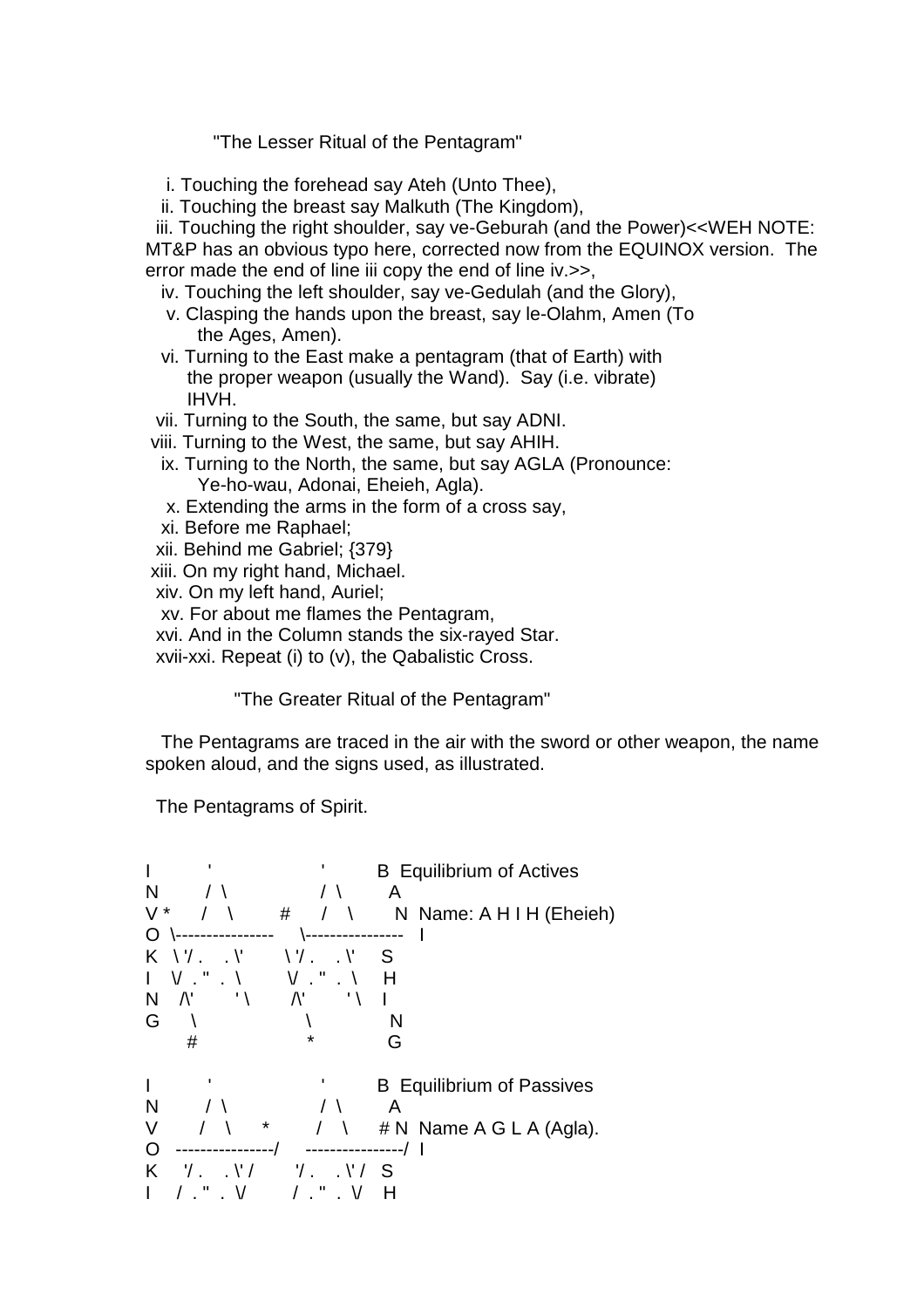|   | $N$ /' | $\Lambda$      | $\frac{1}{2}$ |         | 'A I           |
|---|--------|----------------|---------------|---------|----------------|
| G |        | $\overline{1}$ |               |         | / N            |
|   |        | #              |               | $\star$ | $\overline{G}$ |

 The Signs of the Portal (See illustrations): Extend the hands in front of you, palms outwards, separate them as if in the act of rending asunder a veil or curtain (actives), and then bring them together as if closing it up again and let them fall to the side (passives).

 (The Grade of the "Portal" is particularly attributed to the element of Spirit; it refers to the Sun; the Paths of HB:Samekh , HB:Nun and HB:Ayin are attributed to this degree.<<WEH Note: In EQUINOX I, 2, Crowley gives these Hebrew letters. MT&P has a typo here, giving the letters HB:Samekh , HB:Resh and HB:Tzaddi . The EQUINOX version is correct. > See "777" lines 6 and 31 bis).

The Pentagrams of Fire.

| I | ′                        | B                        |                   |    |   |
|---|--------------------------|--------------------------|-------------------|----|---|
| N | / \n $\frac{1}{4}$       | / \n $\frac{1}{1}$       | A Name: A L H I M |    |   |
| V | / \n $\frac{1}{1}$       | / \n $\frac{1}{1}$       | (Elohim).         |    |   |
| K | ′/.                      | ′/                       | ′/.               | ′/ | S |
| I | / . " . \n $\frac{1}{1}$ | / . " . \n $\frac{1}{1}$ | H                 |    |   |
| N | / ' ' ' * / ' ' ' # I    |                          |                   |    |   |
| G | M                        | G                        |                   |    |   |

 The signs of 4 Degree = 7Square. Raise the arms above the head and join the hands, so that the tips of the fingers and of the thumbs meet, formulating a triangle (see illustration).

 (The Grade of 4 Degree = 7Square is particularly attributed to the element Fire; it refers to the Planet Venus; the paths of HB:Qof , HB:Tzaddi and HB:Peh are attributed to this degree. For other attributions see "777" lines 7 and 31).

The Pentagrams of Water.



 The signs of 3 Degree = 8Square. Raise the arm till the elbows are on a level with the shoulders, bring the hands across the chest, touching the thumbs and tips of fingers so as to form a triangle apex downwards. (See illustration).

 (The Grade of 3 Degree = 8Square is particularly attributed to the element of water; it refers to the planet Mercury; the paths of HB:Resh and HB:Shin are attributed to this degree. For other attributions see "777", lines 8 and 23).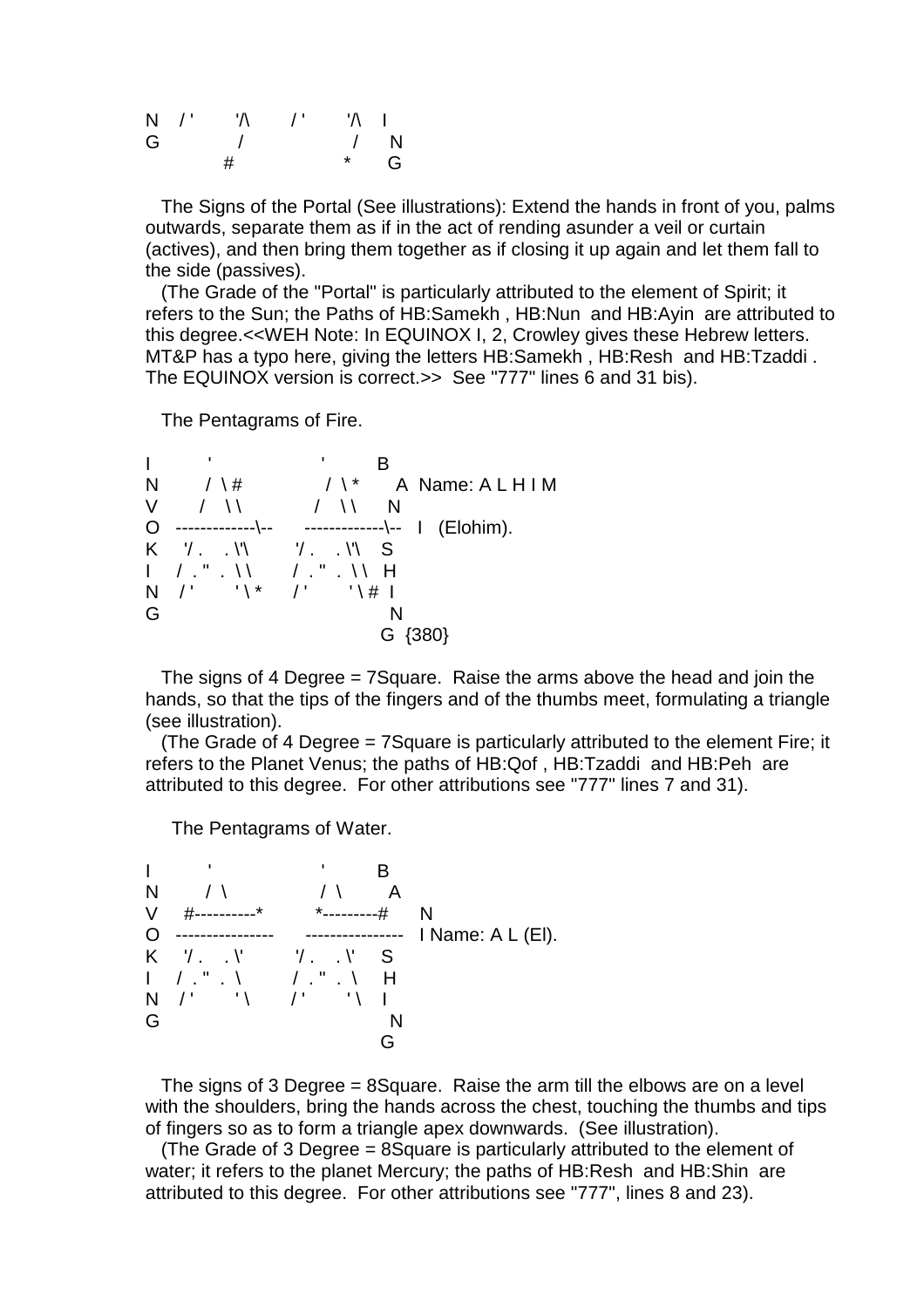



 The signs of 2 Degree = 9Square. Stretch both arms upwards and outwards, the elbows bent at right angles, the hand bent back, the palms upwards as if supporting a weight. (See illustration).

 (The Grade of 2 Degree = 9Square is particularly attributed to the element Air; it refers to the Moon, the path of HB:Taw is attributed to this degree. For other attributions see "777" lines 9 and 11). {381}

The Pentagrams of Earth

 $I \qquad \qquad$  ' B  $N$  # / \ \* / \ A V // \ // \ N O -/-------------- -/-------------- I Name: A D N I (Adonai). K / '/ . . \' / '/ . . \' S I / / . " . \ / / . " . \ H  $N^*$  / '  $\qquad \qquad$  ' \  $\qquad$  # / '  $\qquad$  ' \  $\qquad$  I G N **Graduate Contract Contract Contract Contract Contract Contract Contract Contract Contract Contract Contract Co** 

 The Sign of 1 Degree = 10Square. Advance the right foot, stretch out the right hand upwards and forwards, the left hand downwards and backwards, the palms open.

 (The Grade of 1 Degree = 10Square is particularly attributed to the element of Earth, See "777" lines 10 and 32 bis).

"The Lesser Ritual of the Hexagram."

This ritual is to be performed after the "Lesser Ritual of the Pentagram".

 (I). Stand upright, feet together, left arm at side, right across body, holding Wand or other weapon upright in the median line. Then face East and say:

(II). I.N.R.I.

 Yod, Nun, Resh, Yod. Virgo, Isis, Mighty Mother. Scorpio, Apophis, Destroyer. Sol, Osiris, Slain and Risen. Isis, Apophis, Osiris, GR:Iota-Alpha-Omega.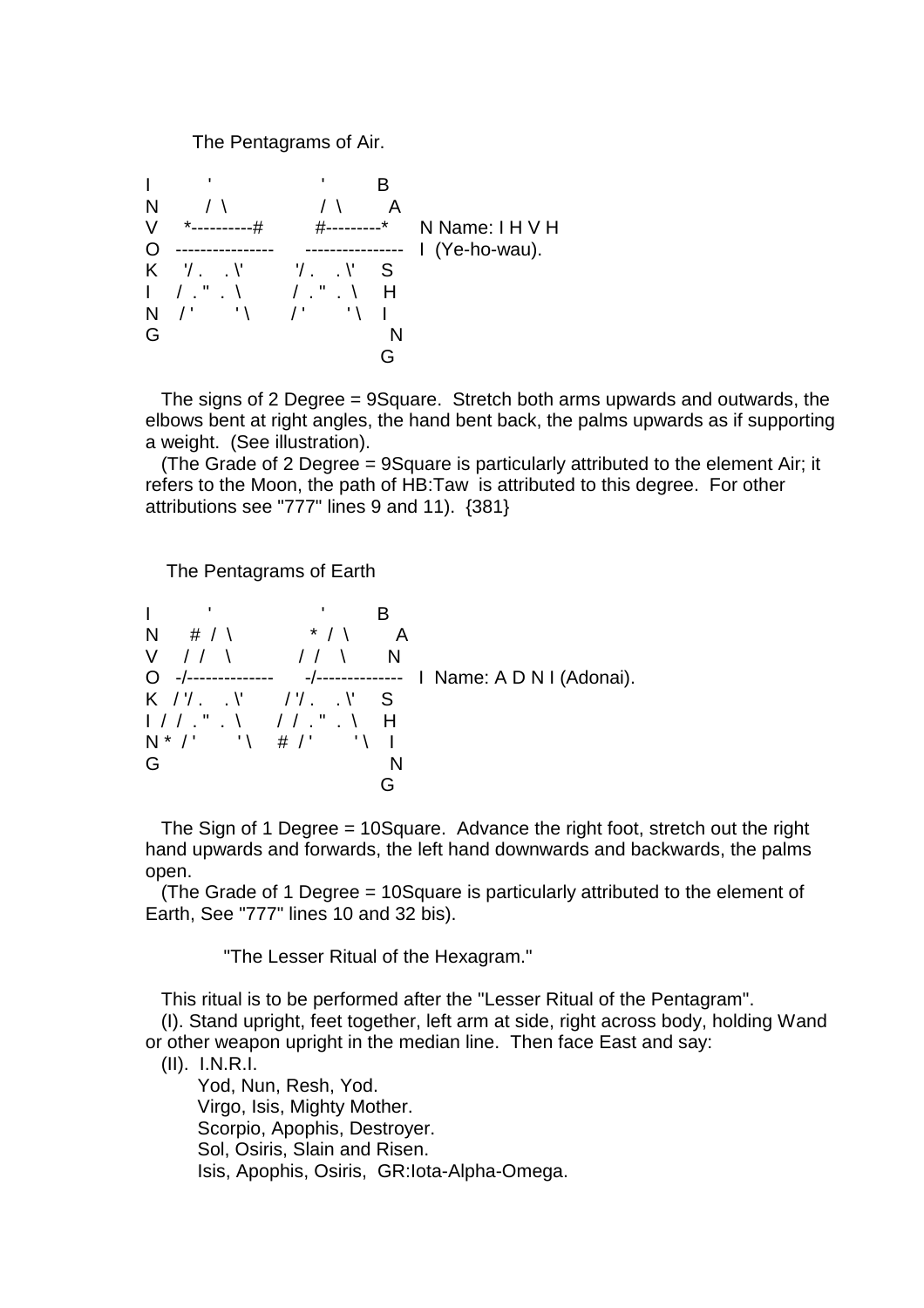(III). Extend the arms in the form of a cross, and say "The Sign of Osiris Slain." (See illustration).

 (IV). Raise the right arm to point upwards, keeping the elbow square, and lower the left arm to point downwards, keeping the elbow square, while turning the head over the left shoulder looking down so that the eyes follow the left forearm, and say, "The Sign of the Mourning of Isis". (See illustration).

 (V). Raise the arms at an angle of sixty degrees to each other above the head, which is thrown back, and say, "The Sign of Apophis and Typhon." (See illustration).

 (VI). Cross the arms on the breast, and bow the head and say, "The Sign of Osiris Risen". (See illustration). {382}

 (VII). Extend the arms again as in (III) and cross them again as in (vi) saying: "L.V.X., Lux, the Light of the Cross".

| Λ#               |                                                                    |
|------------------|--------------------------------------------------------------------|
| / \ \            | (VIII). With the magical weapon trace the                          |
|                  | $/$ \ \ 1 Hexagram of Fire in the East, saying,                    |
|                  | / $\wedge$ \ * "ARARITA" (HB:Aleph-Resh-Aleph-Resh-Yod-Taw-Aleph). |
|                  | This Word consists of the initials of a                            |
|                  | $/$ \ # sentence which means "One is His beginning:                |
| $1 \times 1$     | One is His Individuality: His Permutation is                       |
| $------ 2 One."$ |                                                                    |
| *                |                                                                    |

 This hexagram consists of two equilateral triangles, both apices pointed upwards. Begin at the top of the upper triangle and trace it in a dextro-rotary direction. The top of the lower triangle and trace it in dextro-rotary direction. The top of the lower should coincide with the central point of the upper triangle.

| Λ#<br>--------\-<br>$2^*V$ W<br>$M \wedge 1$<br>-\--------<br># V                                   | (IX). Trace the Hexagram of Earth in the<br>South, saying "ARARITA". This Hexagram<br>has the apex of the lower triangle pointing<br>downwards, and it should be capable of<br>inscription in a circle. |
|-----------------------------------------------------------------------------------------------------|---------------------------------------------------------------------------------------------------------------------------------------------------------------------------------------------------------|
| Λ#<br>$/ \setminus$<br>$/$ $\vee$<br>$\sqrt{11}$<br>$\binom{1}{1}$<br>$\binom{1}{\ell}$<br>\ V<br># | (X). Trace the Hexagram of Air in the<br>2 <sup>*</sup> \ / West, saying "ARARITA". This Hexagram<br>is like that of Earth; but the bases of the<br>triangles coincide, forming a diamond.<br>${383}$   |

 $\setminus$  /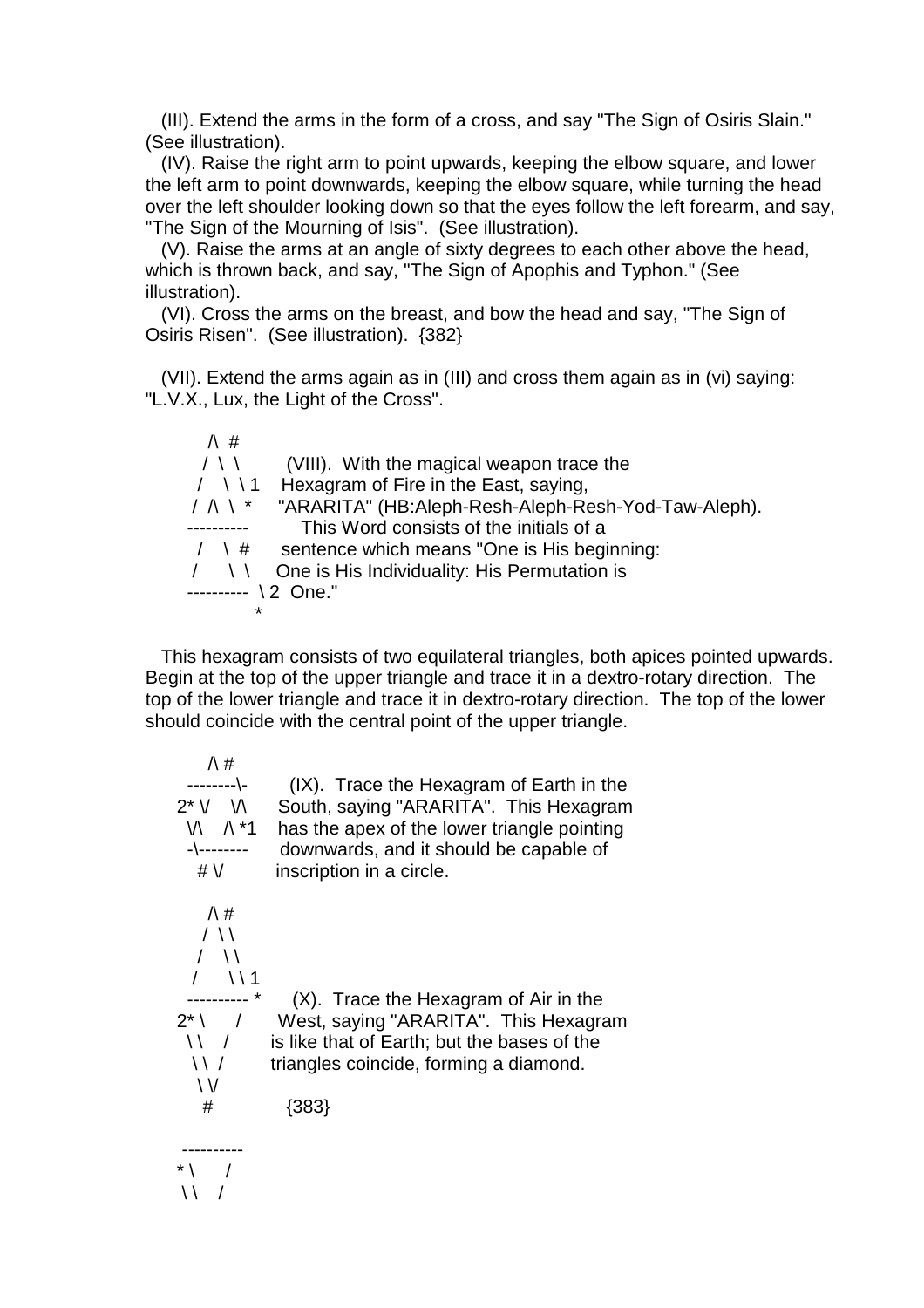| \\ /                           | (XI). Trace the hexagram of Water in the        |
|--------------------------------|-------------------------------------------------|
| #V                             | North, saying "ARARITA".                        |
| Λ#                             | This hexagram has the lower triangle placed     |
| $\left\langle \ \right\rangle$ | above the upper, so that their apices coincide. |
|                                |                                                 |
| $\sqrt{2}$                     |                                                 |
|                                |                                                 |

(XII). Repeat (I-VII).

 The Banishing Ritual is identical, save that the direction of the Hexagrams must be reversed. {384}

"The Greater Ritual of the Hexagram."

 INVOKING BANISHING  $\wedge$  #  $\wedge$  #  $\wedge$  --------\- -/--------  $2^* \vee \vee \vee$  Saturn  $\wedge \vee '2$  $\vee$   $\wedge$  \*1 1\*  $\wedge$  / $\vee$  -\-------- --------/-  $# V$   $V#$  1  $2^* \wedge$  \*-- $\wedge$ --# -/-------- ----------  $\sqrt{V}$  V # Jupiter  $\sqrt{V}$  V  $\#\wedge\wedge\vee\wedge\wedge\wedge$  --------/- ----------  $V * 1$  #-- $V - * 2$  $\#$ -- $\wedge$ --\* 1  $\wedge$  \*2 ---------- --------\-  $\# V \quad W$  $\wedge$   $\wedge$  Mars  $\wedge$   $\wedge$  # ---------- -\--------  $2 \div -\sqrt{-1}$  1\*  $\sqrt{1}$ 

<<WEH NOTE: The next, solar, hexagram was incorrectly printed in MPT. This version has been corrected from the EQUINOX and confirmed by direct examination.>>

 $4:9^*$  # 6:7 #--  $/ \Lambda$  # --\*5:8 3:10 \*--  $/ \Lambda$  \* --# --------\- --------\-2:11 \* $N$  \/\# #/\/ \/\\* 2:11 #\/\ /\/\*1:12 Sun 1:12\*\/\ /\/# -\------/- -\------/- 6:7 \*--  $\#\vee$  \* --#  $\qquad \qquad \#$ -- \*  $\vee$  # --\* 4:9 3:10 5:8 #--/\--\*2 /\ \*1 ---------- --------\-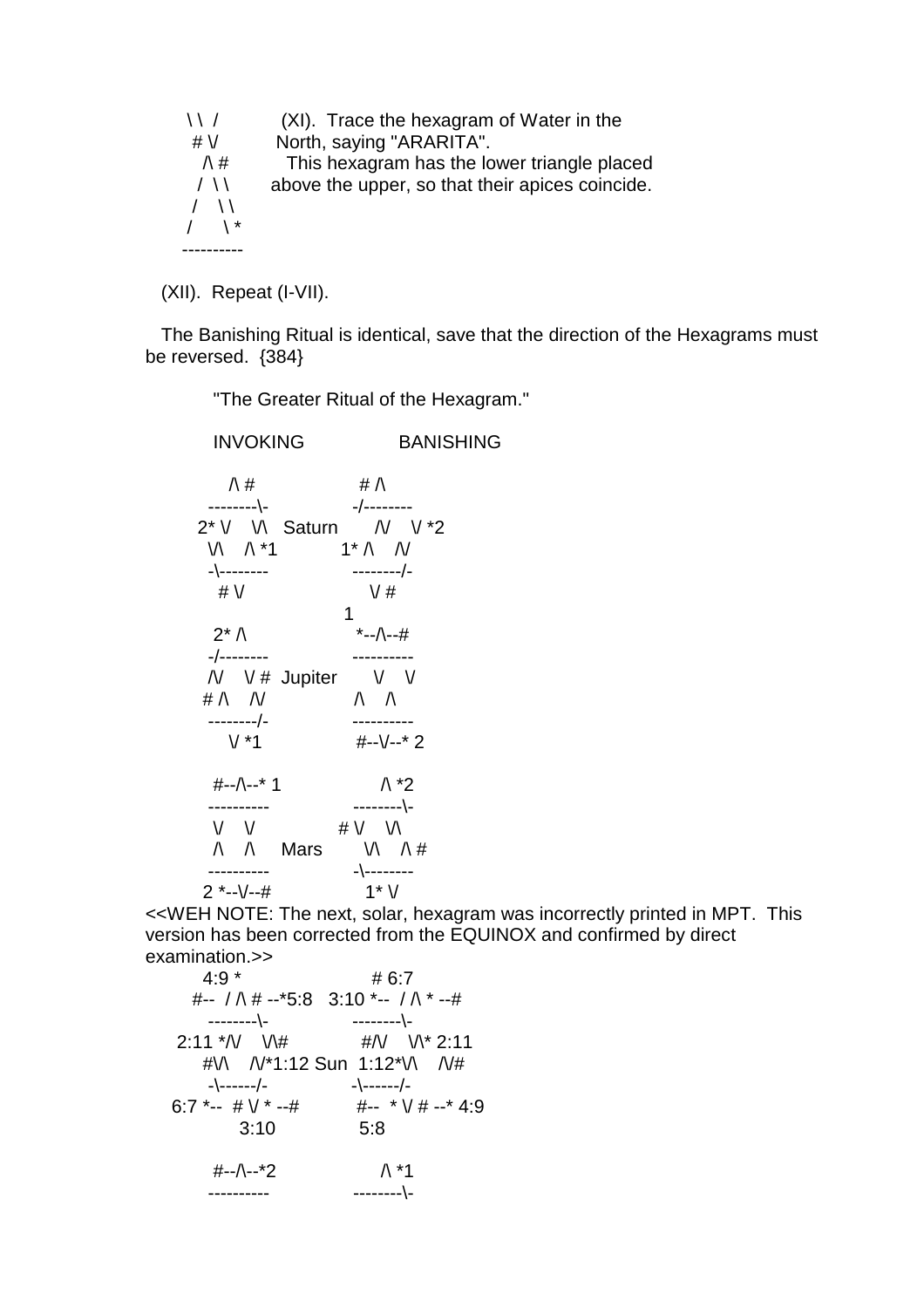|                      |                   | V Venus #V V  |         |               |  |
|----------------------|-------------------|---------------|---------|---------------|--|
|                      | $\wedge$ $\wedge$ |               |         | $M \Lambda #$ |  |
|                      |                   | $-\$ -------- |         |               |  |
| $1*$ -- $\sqrt{-}$ # |                   |               | $2^*$ V |               |  |

To invoke or banish planets or zodiacal signs. The Hexagram of Earth alone is used. Draw the hexagram, {385} beginning from the point which is attributed to the planet you are dealing with. (See "777" col. lxxxiii). Thus to invoke Jupiter begin from the right hand point of the lower triangle, dextro-rotary and complete; then trace the upper triangle from its left hand point and complete.

| $1^*$ $\wedge$      | 2*--^--#                              | Trace the astrological sigil   |
|---------------------|---------------------------------------|--------------------------------|
|                     |                                       | of the planet in the centre of |
|                     | $\mathcal{N}$ V # Mercury V<br>$\vee$ | your hexagram.                 |
| # $\wedge$ $\wedge$ | $\wedge$ $\wedge$                     | For the Zodiac use the         |
| --------/-          |                                       | hexagram of the planet which   |
| $V*2$               | #--V--*1                              | rules the sign you require     |
|                     |                                       | ("777", col. xxxviii) but draw |
| ∧ #                 | # $\wedge$                            | the astrological sigil of the  |
| --------\-          | -/--------                            | sign, instead of that of the   |
|                     | $1^*V$ \ Moon $N$ \ $V^*1$ planet.    |                                |
|                     | $V \wedge \uparrow 2$ 2 $\wedge$ N    |                                |
|                     | -\--------              --------/-    |                                |
| # V                 | #                                     |                                |

 For Caput and Cauda Draconis use the lunar hexagram, with the sigil of Caput Draconis or Cauda Draconis.

To banish, reverse the hexagram.

 In all cases use a conjuration first with Ararita, and next with the name of the God corresponding to the planet or sign you are dealing with.

The Hexagrams pertaining to the planets are as in plate on preceding page.

 2. These rituals should be practised until the figures drawn appear in flame, in flame so near to physical flame that it would perhaps be visible to the eyes of a bystander, were one present. It is alleged that some persons have attained the power of actually kindling fire by these means. Whether this be so or not, the power is not one to be aimed at.

 3. Success in "banishing" is known by a "feeling of cleanliness" in the atmosphere; success in "invoking" by a "feeling of holiness". It is unfortunate that these terms are so vague.

 But at least make sure of this; that any imaginary figure or being shall instantly obey the will of the student, when he uses the appropriate figure. In obstinate cases, the form of the appropriate God may be assumed. {386}

 4. The banishing rituals should be used at the commencement of any ceremony whatever. Next, the student should use a general invocation, such as the "Preliminary Invocation" in the "Goetia" as well as a special invocation to suit the nature of his working.

 5. Success in these verbal invocations is so subtle a matter, and its grades so delicately shaded, that it must be left to the good sense of the student to decide whether or not he should be satisfied with his result.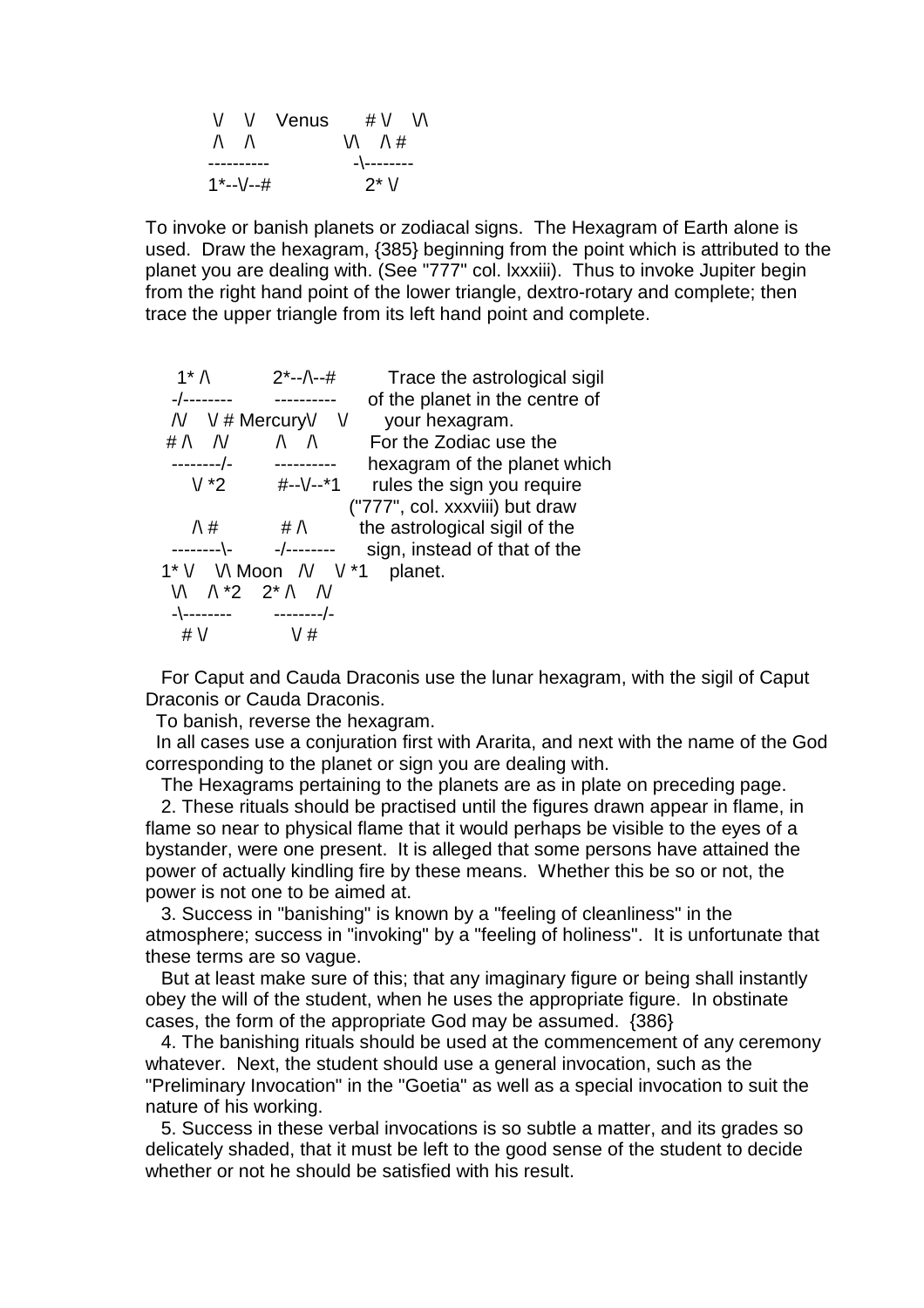1. Let the student be at rest in one of his prescribed positions, having bathed and robed with the proper decorum. Let the place of working be free from all disturbance, and let the preliminary purifications, banishings and invocations be duly accomplished, and, lastly, let the incense be kindled.

 2. Let him imagine his own figure (preferably robed in the proper magical garments, and armed with the proper magical weapons) as enveloping his physical body, or standing near to and in front of him.

 3. Let him then transfer the seat of his consciousness to that imagined figure; so that it may seem to him that he is seeing with its eyes, and hearing with its ears.

This will usually be the great difficulty of the operation.

 4. Let him then cause that imagined figure to rise in the air to a great height above the earth.

 5. Let him then stop and look about him. (It is sometimes difficult to open the eyes.)

 6. Probably he will see figures approaching him, or become conscious of a landscape.

Let him speak to such figures, and insist upon being answered, using the proper pentagrams and signs, as previously taught.

7. Let him travel at will, either with or without guidance from such figure or figures.

 8. Let him further employ such special invocations as will cause to appear the particular places he may wish to visit.

 9. Let him beware of the thousand subtle attacks and deceptions that he will experience, carefully testing the truth of all with whom he speaks. {387}

 Thus a hostile being may appear clothed with glory; the appropriate pentagram will in such a case cause him to shrivel or decay.

10. Practice will make the student infinitely wary in such matters.

 11. It is usually quite easy to return to the body, but should any difficulty arise, practice (again) will make the imagination fertile. For example, one may create in thought a chariot of fire with white horses, and command the charioteer to drive earthwards.

 It might be dangerous to go too far, or to stay too long; for fatigue must be avoided.

 The danger spoken of is that of fainting, or of obsession, or of loss of memory or other mental faculty.

 12. Finally, let the student cause his imagined body in which he supposes himself to have been travelling to coincide with the physical, tightening his muscles, drawing in his breath, and putting his forefinger to his lips. Then let him "awake" by a well-defined act of will, and soberly and accurately record his experiences.

 It may be added that this apparently complicated experiment is perfectly easy to perform. It is best to learn by "travelling" with a person already experienced in the matter. Two or three experiments should suffice to render the student confident and even expert. See also "The Seer", pp. 295-333, Equinox I, 2.

# VI.

 1. The previous experiment has little value, and leads to few results of importance. But it is susceptible of a development which merges into a form of Dharana --- concentration --- and as such may lead to the very highest ends. The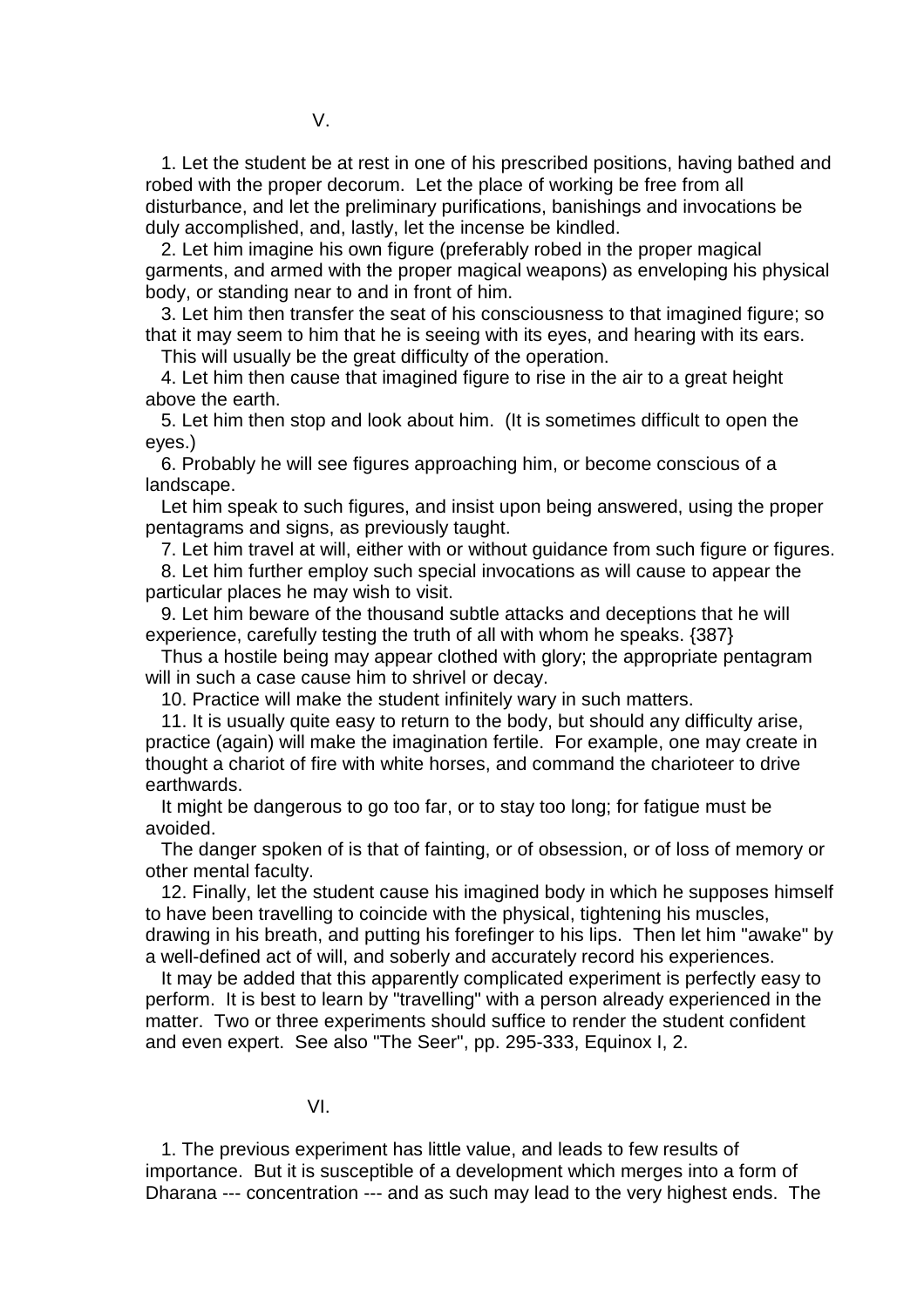principal use of the practice in the last chapter is to familiarise the student with every kind of obstacle and every kind of delusion, so that he may be perfect master of every idea that may arise in his brain, to dismiss it, to transmute it, to cause it instantly to obey his will.

 2. Let him then begin exactly as before, but with the most intense solemnity and determination.

 3. Let him be very careful to cause his imaginary body to rise {388} in a line exactly perpendicular to the earth's tangent at the point where his physical body is situated (or to put it more simply, straight upwards).

 4. Instead of stopping, let him continue to rise until fatigue almost overcomes him. If he should find that he has stopped without willing to do so, and that figures appear, let him at all costs rise above them.

 Yea, though his very life tremble on his lips, let him force his way upward and onward!

 5. Let him continue in this so long as the breath of life is in him. Whatever threatens, whatever allures, though it were Typhon and all his hosts loosed from the pit and leagued against him, though it were from the very Throne of God Himself that a voice issues bidding him stay and be content, let him struggle on, ever on.

 6. At last there must come a moment when his whole being is swallowed up in fatigue, overwhelmed by its own inertia.<<This in case of failure. The results of success are so many and wonderful that no effort is here made to describe them. They are classified, tentatively, in the "Herb Dangerious", Part II, Equinox I, 2.>> Let him sink (when no longer can he strive, though his tongue by bitten through with the effort and the blood gush from his nostrils) into the blackness of unconsciousness, and then, on coming to himself, let him write down soberly and accurately a record of all that hath occurred, yea a record of all that hath occurred. EXPLICIT

{389}

# LIBER ASTARTE vel BERYLLI

 SUB FIGURA CLXXV.<<WEH NOTE: The version of this Liber published earlier in EQUINOX I, 7 has a few differences. Internal evidence indicates that most of the differences here are probably revisions of the Liber rather than typographical errors. There is, however, one change which reverses meaning and one change which incorporates an editorial comment into the text. These variations are noted below.>>

0. This is the Book of Uniting Himself to a particular Deity by devotion.

 1. "Considerations before the Threshold:" --- First concerning the choice of a particular Deity. This matter is of no import, sobeit that thou choose one suited to thine own highest nature. Howsoever, this method is not so suitable for gods austere as Saturn, or intellectual as Thoth. But for such deities as in themselves partake in anywise of love it is a perfect mode.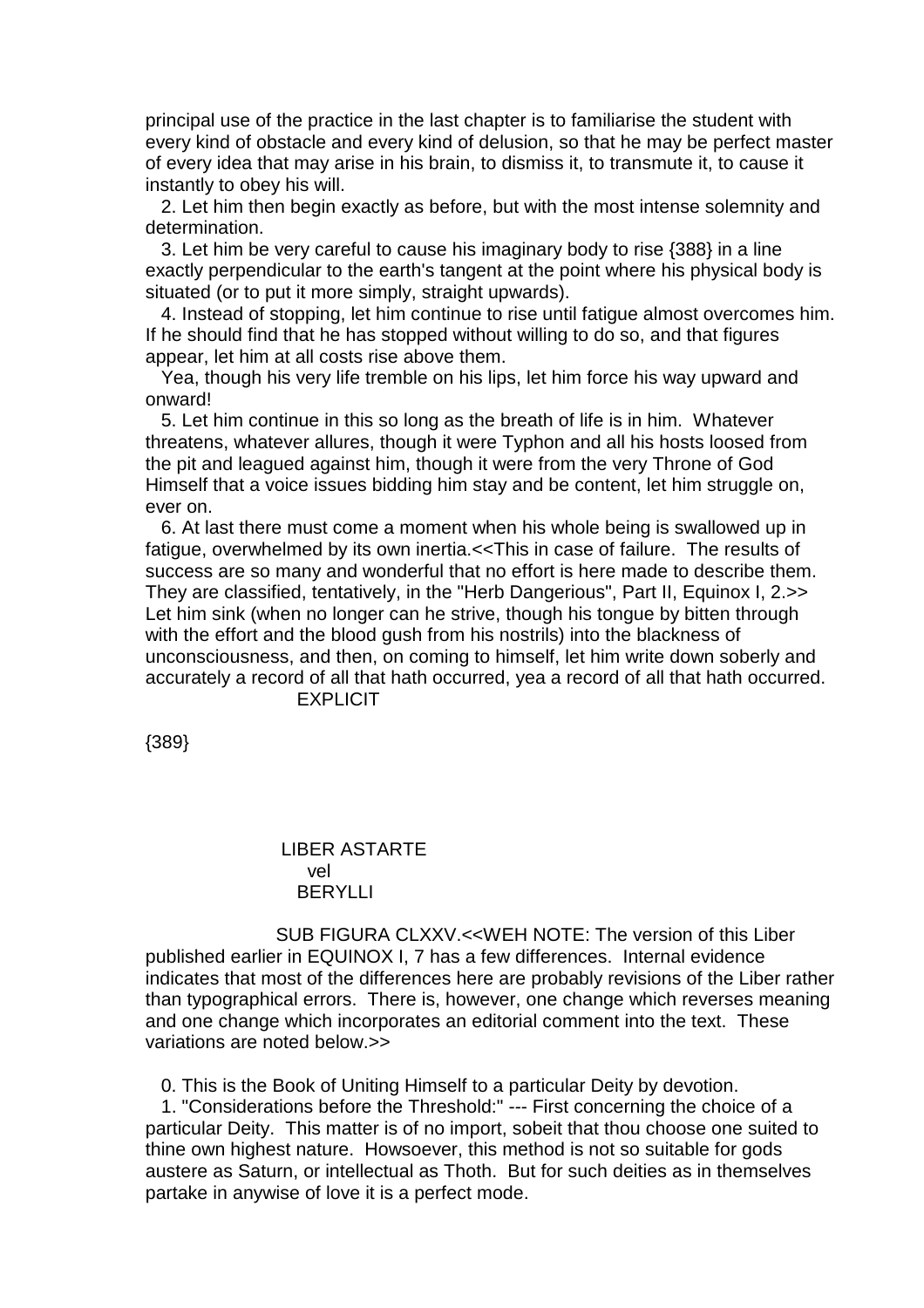2. "Concerning the prime method of this Magick Art:" --- Let the devotee consider well that although Christ and Osiris be one, yet the former is to be worshipped with Christian, and the latter with Egyptian, rites. And this, although the rites themselves are ceremonially equivalent. There should, however, be "one" symbol declaring the transcending of such limitations; and with regard to the Deity also, there should be some "one" affirmation of his identity both with all other similar gods of other nations, and with the Supreme of whom all are but partial reflections.

 3. "Concerning the chief place of devotion:" --- This is the Heart of the Devotee, and should be symbolically represented by that room or spot which he loves best. And the dearest spot therein shall be the shrine of his temple. It is most convenient if this shrine and altar should be sequestered in woods, or in a private grove, or garden. But let it be protected from the profane.

 4. "Concerning the Image of the Deity:" --- Let there be an image of the Deity; first because in meditation there is mindfulness induced thereby; and second because a certain power enters and inhabits it by virtue of the ceremonies; or so it is said, and We deny it not. Let this image be the most beautiful and perfect which the devotee is able to procure; or if he be able to paint or to carve the same, it is all the better. As for Deities with whose nature no Image is compatible, let them be worshipped in an {390} empty shrine. Such are Brahma, and Allah. Also some postcaptivity conceptions of Jehovah.

 5. "Further concerning the shrine." --- Let this shrine be furnished appropriately as to its ornaments, according to the book 777. With ivy and pine-cones, that is to say, for Bacchus, and let lay before him both grapes and wine. So also for Ceres let there be corn, and cakes; or for Diana moon-wort and pale herbs, and pure water. Further it is well to support the shrine with talismans of the planets, signs and elements appropriate. But these should be made according to the right Ingenium of the Philosophus by the light of the book 777 during the course of his Devotion. It is also well, nevertheless, if a magick circle with the right signs and names be made beforehand.

 6. "Concerning the Ceremonies:" --- Let the Philosophus prepare a powerful Invocation of the particular Deity according to his Ingenium. But let it consist of these several parts: ---

First, an Imprecation, as of a slave unto his Lord.

Second, an Oath, as of a vassal to his Liege.

Third, a Memorial, as of a child to his Parent.

Fourth, an Orison, as of a Priest unto his God.

Fifth, a Colloquy, as of a Brother with his Brother.

Sixth, a Conjuration, as to a Friend with his Friend.

Seventh, a Madrigal, as of a Lover to his Mistress.

 And mark well that the first should be of awe, the second of fealty, the third of dependence, the fourth of adoration, the fifth of confidence, the sixth of comradeship, the seventh of passion.

 7. "Further concerning the ceremonies." --- Let then this Invocation be the principal part of an ordered ceremony. And in this ceremony let the Philosophus in no wise neglect the service of a menial. Let him sweep and garnish the place, sprinkling it with water or with wine as is appropriate to the particular Deity, and consecrating it with oil, and with such ritual as may seem him best. And let all be done with intensity and minuteness.

 8. "Concerning the period of devotion, and the hours thereof:" --- Let a fixed period be set for the worship; and it is said that the least time is nine days by seven, and the greatest seven years by nine. And concerning the hours, let the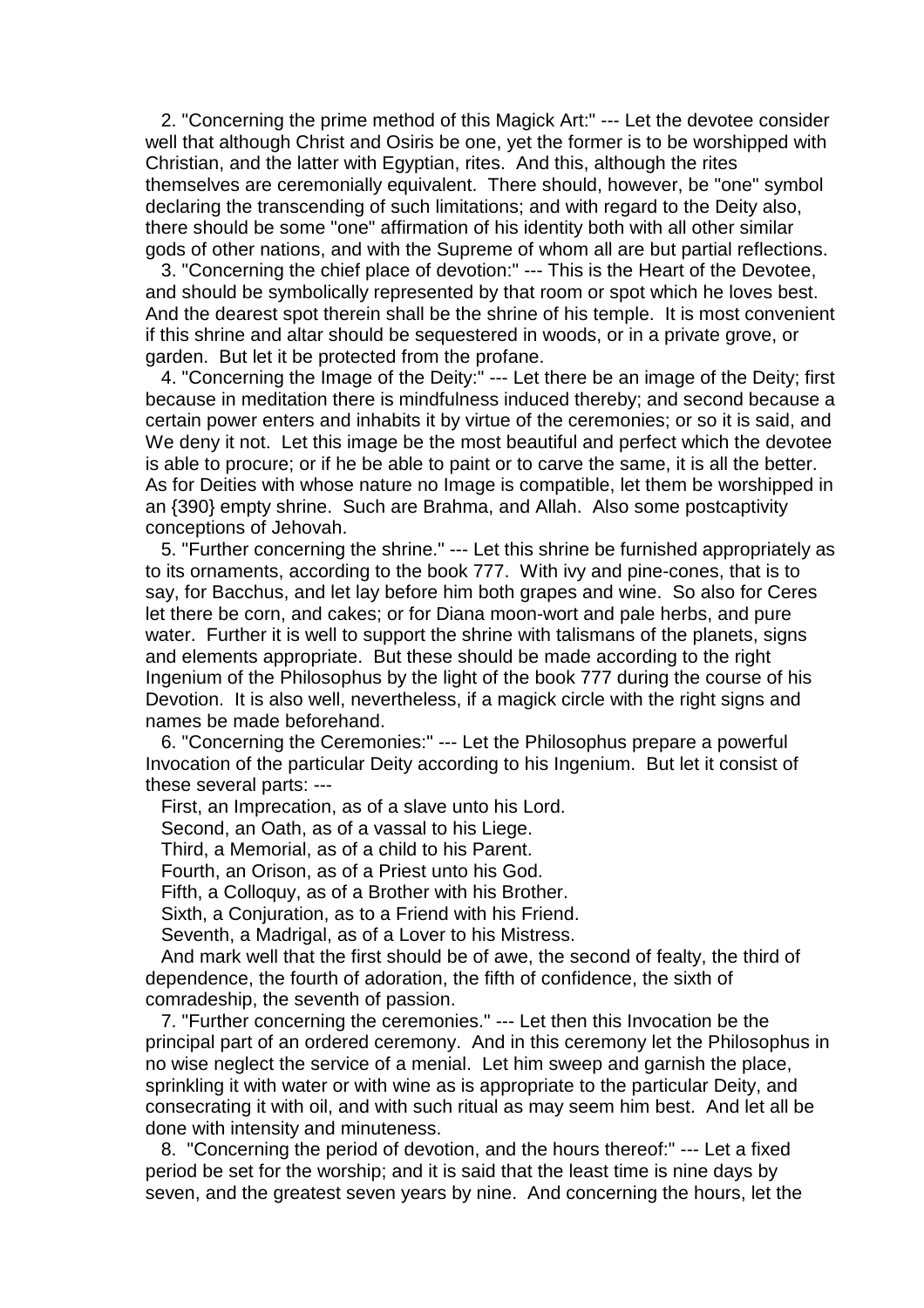Ceremony be performed {391} every day thrice, or at least once, and let the sleep of the Philosophus be broken for some purpose of devotion at least once in every night.

 Now to some it may seem best to appoint fixed hours for the ceremony. To others it may seem that the ceremony should be performed as the spirit moves them so to do; for this there is no rule.

 9. "Concerning the Robes and Instruments:" --- The Wand and Cup are to be chosen for this Art; never the Sword or Dagger, never the Pantacle, unless that Pantacle chance to be of a nature harmonious. But even so it is best to keep to the Wand and the Cup, and if one must choose, the Cup.

 For the Robes, that of a Philosophus, or that of an Adept Within is most suitable; or the robe best fitted for the service of the particular Deity, as a bassara for Bacchus, a white robe for Vesta. So also for Vesta, one might use for instrument the Lamp; or the sickle, for Chronos.

 10. "Concerning the Incense and Libations." --- The incense should follow the nature of the particular Deity, as, mastic for Mercury, dittany for Persephone. Also the libations, as, a decoction of nightshade for Melancholia, or of Indian hemp for Uranus.

 11. "Concerning the harmony of the ceremonies:" --- Let all these things be rightly considered, and at length, in language of the utmost beauty at the command of the Philosophus, accompanied, if he has skill, by music, and interwoven, if the particular Deity be jocund, with dancing. And all being carefully prepared and rehearsed let it be practised daily until it be wholly rhythmical with his aspirations, and as it were, a part of his being.

 12. "Concerning the variety of the ceremonies." --- Now, seeing that every man differeth essentially from every other man, albeit in essence he is identical, let also these ceremonies assert their identity by their diversity. For this reason do we leave much herein to the right Ingenium of the Philosophus.

 13. "Concerning the life of the devotee." --- First let his way of life be such as is pleasing to the particular Deity. Thus to invoke Neptune, let him go a-fishing; but if Hades, let him not approach the water that is hateful to Him. {392}

 14. "Further, concerning the life of the devotee:" --- Let him cut away from his life any act, word or thought, that is hateful to the particular Deity; as, unchastity in the case of Artemis, evasions in the case of Ares. Besides this, he should avoid all harshness or unkindness of any kind in thought, word, or deed, seeing that above the particular Deity is One in whom all is One. Yet also he may deliberately practise cruelties, where the particular Deity manifests His Love in that manner, as in the case of Kali, and of Pan. And therefore, before the beginning of his periods of devotion, let him practise according to the rules of Liber Jugorum.

 15. "Further concerning the life of the devotee:" --- Now, as many are fully occupied with their affairs, let it be known that this method is adaptable to the necessities of all.

 And We bear witness that this which followeth is the Crux and Quintessence of the whole Method.

 First, if he have no Image, let him take anything soever, and consecrate it as an Image of his God. Likewise with his robes and instruments, his suffumigations and libations; for his Robe hath he not a nightdress; for his instrument a walking stick; for his suffumigation a burning match; for his libation a glass of water?

 But let him consecrate each thing that he useth to the service of that particular Deity, and not profane the same to any other use.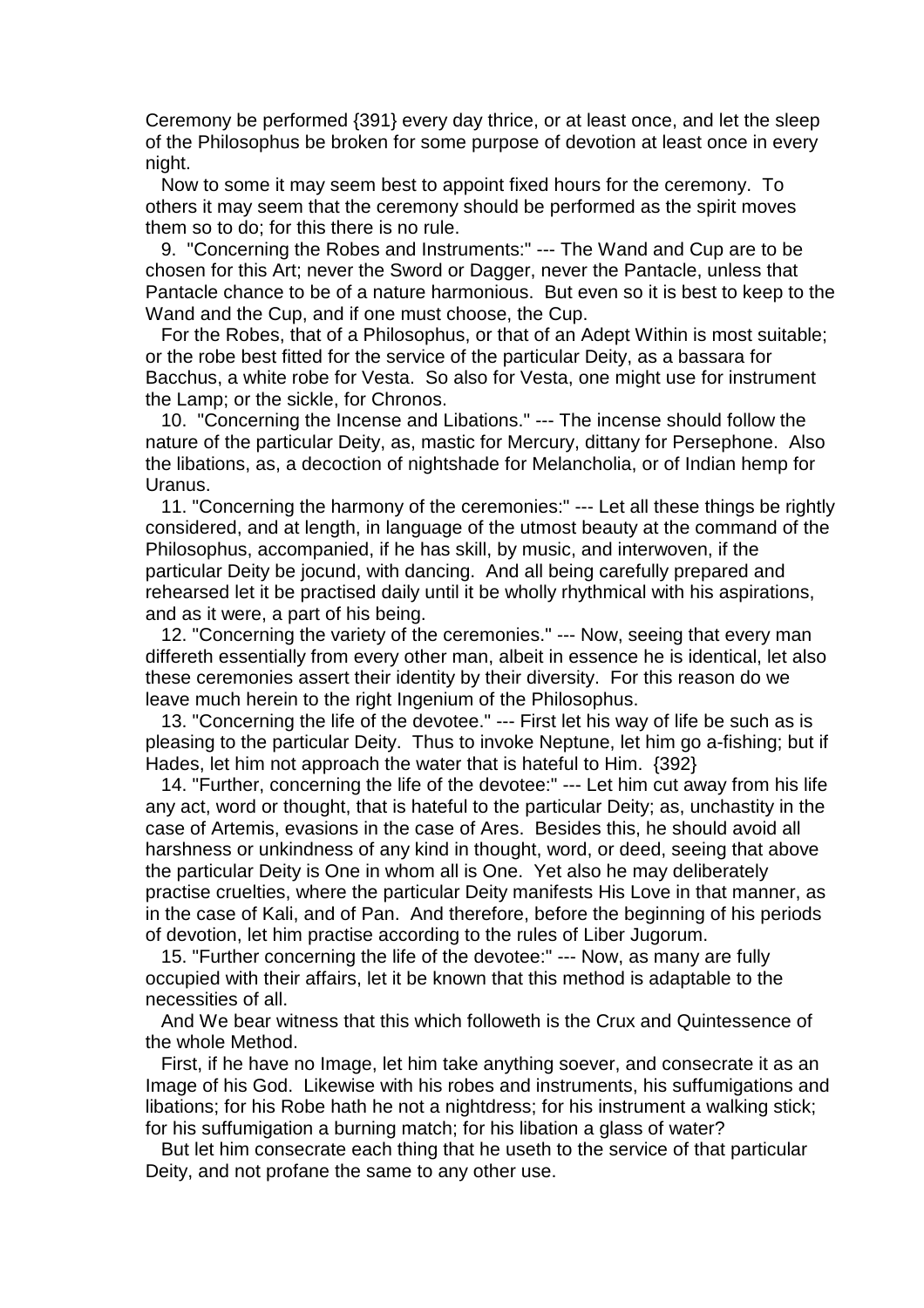16. "Continuation." --- Next, concerning his time if it be short. Let him labour mentally with his Invocation, concentrating it, and let him perform this Invocation in his heart whenever he hath the leisure. And let him seize eagerly upon every opportunity for this.

 17. "Continuation." --- Third, even if he have leisure and preparation, let him seek ever to bring inward the symbols, so that even in his well ordered shrine the whole ceremony revolve inwardly in his heart, that is to say in the temple of his body, of which the outer temple is but an image.

 For in the brain is the shrine, and there is no Image therein; and the breath of man is the incense and the libation.

 18. "Continuation." --- Further concerning occupation. Let the devotee transmute within the alembic of his heart every thought, or word, or act into the spiritual gold of his devotion. {393}

 As thus: eating. Let him say, "I eat this food in gratitude to my Deity that hath sent it to me, in order to gain strength for my devotion to Him."

 Or: sleeping. Let him say, "I lie down to sleep, giving thanks for this blessing from my Deity, in order that I may be refreshed for new devotion to Him."

 Or: reading. Let him say: "I read this book that I may study the nature of my Deity, that further knowledge of Him may inspire me with deeper devotion to Him."

 Or: working. Let him say: "I drive my spade into the earth that fresh flowers (fruit, or what not) may spring up to His glory, and that I, purified by toil, may give better devotion to Him."

 Or: whatever it may be that he is doing, let him reason it out in his mind<<WEH NOTE: EQUINOX I, 7 has: "...in his own mind,...">>, drawing it through circumstance and circumstance to that one end and conclusion of the matter. And let him not perform the act until he hath done this.

As it is written: Liber VII, Cap. 5. ---

- 22. "Every breath, every word, every thought is an act of love with thee.
- 23. "The beat of my heart is the pendulum of love.
- 24. "The songs of me are the soft sighs.
- 25. "The thoughts of me are very rapture.
- 26. "And my deeds are the myriads of Thy Children, the stars and the atoms."

 And Remember Well, that if thou wert in truth a lover, all this wouldst thou do of thine own nature without the slightest flaw or failure in the minutest part thereof.

 19. "Concerning the Lections." --- Let the Philosophus read solely in his copies of the holy books of Thelema, during the whole period of his devotion. But if he weary, then let him read books which have no part whatever in love, as for recreation.

 But let him copy out each verse of Thelema which bears upon this matter, and ponder them, and comment thereupon. For therein is a wisdom and a magick too deep to utter in any other wise.

 20. "Concerning the Meditations." --- Herein is the most potent method of attaining unto the End, for him who is thoroughly prepared, being purified by the practice of the Transmutation of {394} deed into devotion, and consecrated by the right performance of the holy ceremonies. Yet herein is danger, for that the Mind is fluid as quicksilver, and bordereth upon the Abyss, and is beset by many sirens and devils that seduce and attack it to destroy it. Therefore let the devotee beware, and precise accurately his meditations, even as a man should build a canal from sea to sea.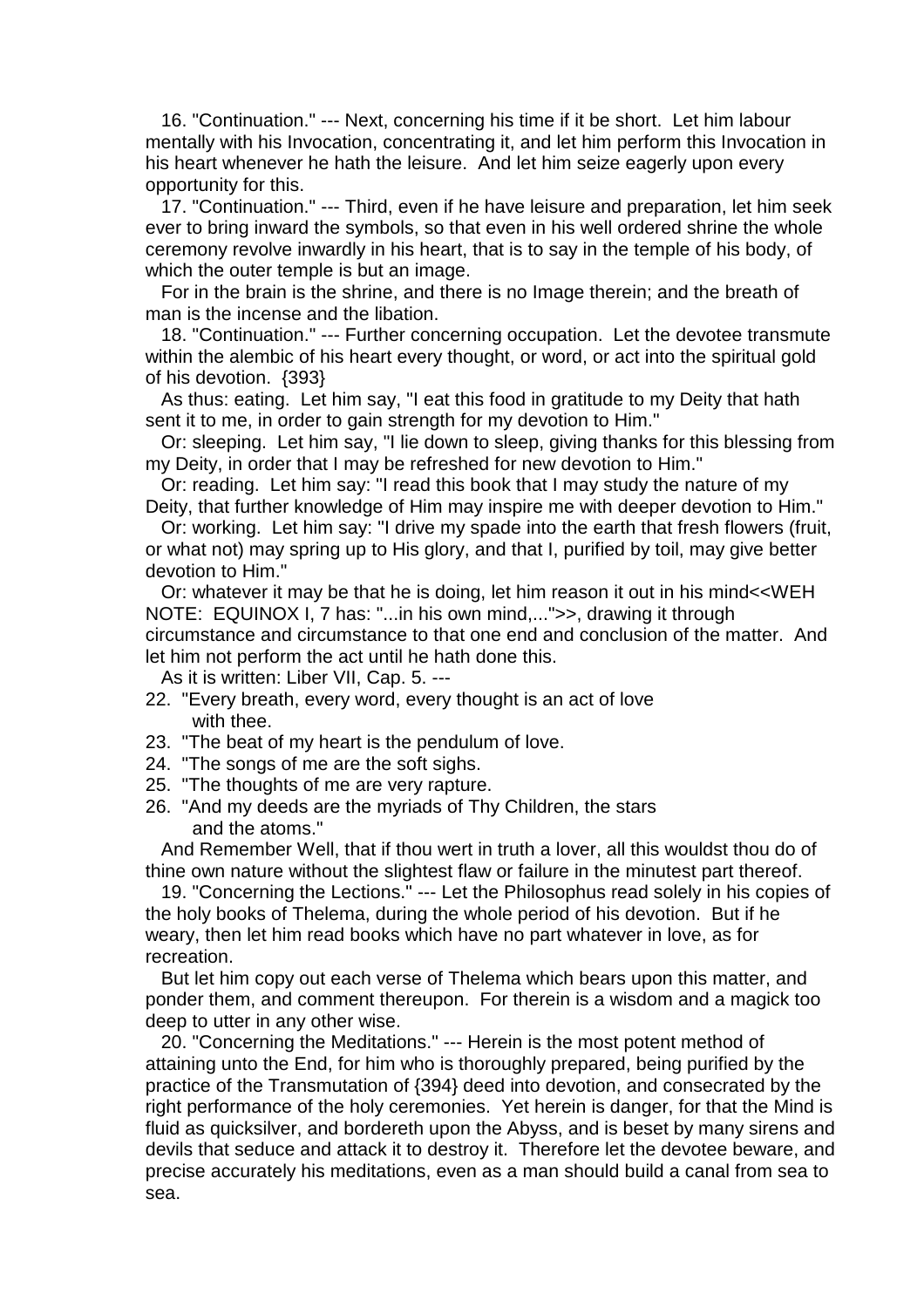21. "Continuation." --- Let then the Philosophus meditate upon all love that hath ever stirred him. There is the love of David and of Jonathan, and the love of Abraham and Isaac, and the love of Lear and Cordelia, and the love of Damon and Pythias, and the love of Sappho and Atthis, and the love of Romeo and Juliet, and the love of Dante and Beatrice, and the love of Paolo and Francesca, and the love of Caesar and Lucrezia Borgia, and the love of Aucassin and Nicolette, and the love of Daphnis and Chloe, and the love of Cornelia and Caius Gracchus, and the love of Bacchus and Ariadne, and the love of Cupid and Psyche, and the love of Endymion and Artemis, and the love of Demeter and Persephone, and the love of Venus and Adonis, and the love of Lakshmi and Vishnu, and the love of Siva and Bhavani and the love of Buddha and Ananda, and the love of Jesus and John, and many more.

 Also there is the love of many saints for their particular deity, as of St. Francis of Assisi for Christ, of Sri Sabhapaty Swami for Maheswara, of Abdullah Haji Shirazi for Allah, of St Ignatius Loyola for Mary, and many more.

 Now do thou take one such story every night, and enact it in thy mind, grasping each identity with infinite care and zest, and do thou figure thyself as one of the lovers and thy Deity as the other. Thus do thou pass through all adventures of love, not omitting one; and to each do thou conclude: How pale a reflection is this of my love for this Deity!

 Yet from each shalt thou draw some knowledge of love, some intimacy with love, that shall aid thee to perfect thy love. Thus learn the humility of love from one, its obedience from another, its intensity from a third, its purity from a fourth, its peace from yet a fifth.

 So then thy love being made perfect, it shall be worthy of that perfect love of His. {395}

 22. "Further concerning meditation." --- Moreover let the Philosophus imagine to himself that he hath indeed succeeded in his devotion, and that his Lord hath appeared to him, and that they converse as may be fitting.

 23. "Concerning the Mysterious Triangle." --- Now as <<WEH NOTE: EQUINOX has: "Now then as ...">>three cords separately may be broken by a child, while those same cords duly twisted may bind a giant, let the Philosophus learn to entwine these three methods of Magick into a Spell.

 To this end let him understand that as they are One, because the end is One, so are they One because the method is One, even the method of turning the mind toward the particular Deity by love in every act.

 And lest thy twine slip, here is a little cord that wrappeth tightly round and round all, even the Mantram or Continuous Prayer.

 24. "Concerning the Mantram or Continuous Prayer." --- Let the Philosophus weave the Name of the particular Deity into a sentence short and rhythmical, as, for Artemis: GR:epsilon-pi-epsilon-lambda-theta-omicron-nu, GR:epsilon-pi-epsilonlambda-theta-omicron-nu, GR:Alpha-rho-tau-epsilon-mu-iota-sigma; or, for Shiva: Namo Shivaya namaha Aum; or, for Mary; Ave Maria; or for Pan,

 GR:Chi-alpha-iota-rho-epsilon GR:Sigma-omega-tau-eta-rho GR:Kappa-omicronsigma-mu-omicron-upsilon, GR:Iota-omega GR:Pi-alpha-nu, GR:Iota-omega GR:Pi-alpha-nu; or, for Allah, Hua Allahu alazi lailaha illa Hua.

 Let him repeat this day and night without cessation mechanically in his brain, which is thus made ready for the advent of that Lord, and armed against all other.

 25. "Concerning the Active and the Passive." --- Let the Philosophus change from the active love of his particular deity to a state of passive waiting, even almost a repulsion, the repulsion not of distaste, but of sublime modesty.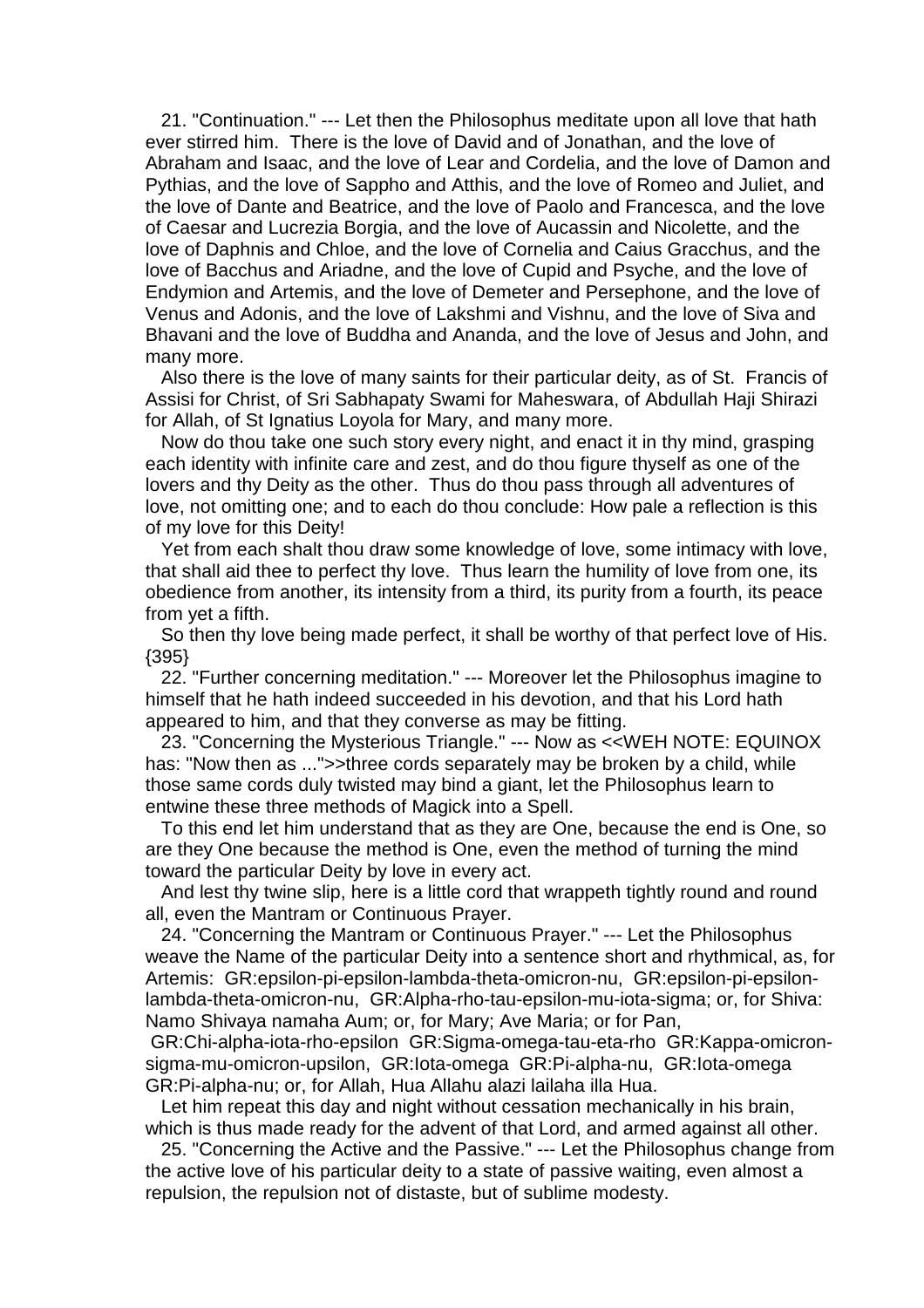As it is written, Liber LXV. ii. 59, "I have called unto thee, and I have journeyed with thee<<WEH NOTE: EQUINOX has: "...journeyed unto Thee,...">>, and it availed me not." 60. "I waited patiently, and Thou wast with me from the beginning."

 Then let him change back to the Active, until a veritable rhythm is established between the states, as it were the swinging of a pendulum. But let him reflect that a vast intelligence is required for this; for he must stand as it were almost without himself to watch those phases of himself, And to do this is an high Art, and pertaineth not altogether to the grade of Philosophus. Neither is it of itself helpful, but rather the reverse in this especial practice. {396}

 26. "Concerning silence." --- Now there may come a time in the course of this practice when the outward symbols of devotion cease, when the soul is as it were dumb in the presence of its God. Mark that this is not a cessation but a transmutation of the barren seed of prayer into the green shoot of yearning. This yearning is spontaneous, and it shall be left to grow, whether it be sweet or bitter. For often times it is as the torment of hell in which the soul burns and writhes unceasingly. Yet it ends, and at its end continue openly thy Method.

 27. "Concerning Dryness." --- Another state wherein at times the soul may fall is this dark night. And this is indeed purifying, in such depths that the soul cannot fathom it. It is less like pain than like death. But it is the necessary death that comes before the rising of a body glorified.

 This state must be endured with fortitude; and no means of alleviating it may be employed. It may be broken up by the breaking up of the whole Method, and a return to the world without. This cowardice not only destroys the value of all that has gone before, but destroys the value of the Oath of Fealty that thou hast sworn, and makes thy Will a mockery to men and gods.

 28. "Concerning the Deceptions of the Devil." --- Note well that in this state of dryness a thousand seductions will lure thee away; also a thousand means of breaking thine oath in spirit without breaking it in letter. Against this thou mayst repeat the words of thine oath aloud again and again until the temptation be overcome.

 Also the devil will represent to thee that it were much better for this operation that thou do thus and thus, and seek to affright thee by fears for thy health or thy reason.

Or he may send against thee visions worse than madness.

 Against all this there is but one remedy, the Discipline of thine Oath. So then thou shalt go through ceremonies meaningless and hideous to thee, and blaspheme shalt thou against thy Deity and curse Him. And this mattereth little, for it is not thou, so be that thou adhere to the Letter of thine Obligation. For thy Spiritual Sight is closed, and to trust it is to be led into<<WEH NOTE: EQUINOX has "unto">> the precipice, and hurled therefrom.

 29. "Further of this matter." --- Now also subtler than all these {397} terrors are the Illusions of Success. But one instant's<<WEH NOTE: EQUINOX has "For one instant's ...">> self-satisfaction or Expansion of thy Spirit, especially in this state of dryness, and thou art lost. For thou mayst attain the False Union with the Demon himself. Beware also of even the pride which rises from having resisted the temptations.

 But so many and so subtle are the wiles of Choronzon that the whole world could not contain their enumeration.

 The answer to one and all is the persistence in the literal fulfilment of the routine. Beware, then, last, of that devil who shall whisper in thine ear that the letter killeth,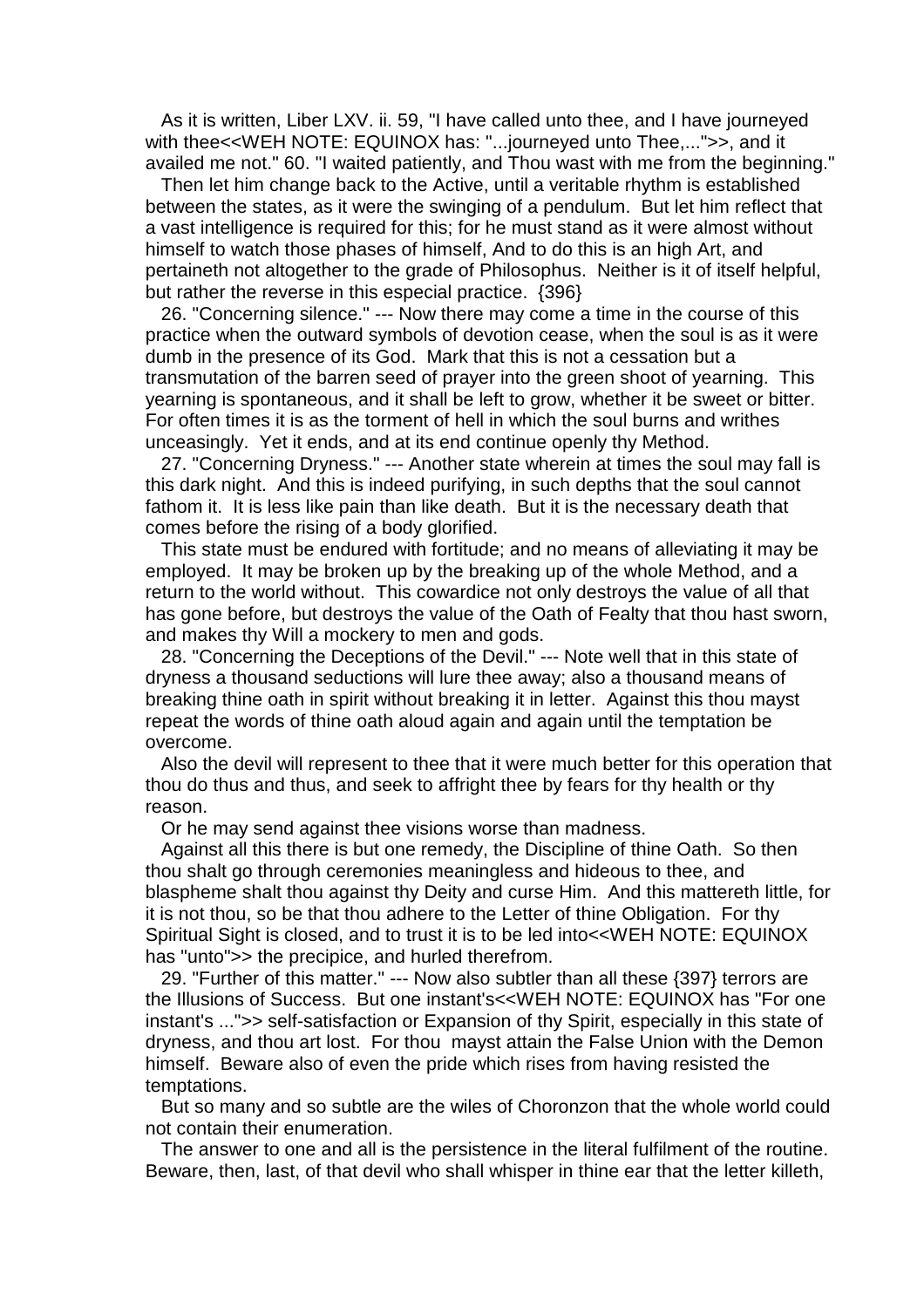but the spirit giveth life, and answer: Except a corn of wheat fall into the ground, and die, it abideth alone, but if it die, it bringeth forth much fruit.

 Yet shalt thou also beware of disputation with the devil and pride in the cleverness of thine answers to him. Therefore, if thou hast not lost the power of silence, let it be first and last employed against him.

 30. "Concerning the Enflaming of the Heart." --- Now learn that thy methods are dry, one and all. Intellectual exercises, moral exercises, they are not Love. Yet as a man, rubbing two dry sticks together for long, suddenly found a spark, so also from time to time will true Love leap unasked into thy mediation. Yet this shall die and be reborn again and again. It may be that thou hast no tinder near.

 In the end shall come suddenly a great flame and devouring, and burn thee utterly.

 Now of these sparks, and of these splutterings of flame, and of these beginnings of the Infinite Fire, thou shalt thus be aware. For the sparks thy heart shall leap up, and thy ceremony or meditation or toil shall seem of a sudden to go of its own will; and for the little flames this shall be increased in volume and intensity; and for the beginnings of the Infinite Fire thy ceremony shall be caught up unto ravishing song, and thy meditation shall be ecstasy, and thy toil shall be a delight exceeding all pleasure thou hast ever known.

 And of the Great Flame that answereth thee it may not be spoken; for therein is the End of this Magick Art of Devotion.

 31. "Considerations with regard to the use of symbols." It is to {398} be noted that persons of powerful imagination, will, and intelligence have no need of these material symbols. There have been certain saints who are capable of love for an idea as such without it being otherwise than degraded by "idolising" it, to use this word in its true sense. Thus one may be impassioned of beauty, without even the need of so small a concretion of it as "The beauty of Apollo", the "beauty of roses", the "beauty of Attis". Such persons are rare; it may be doubted whether Plato himself attained to any vision of absolute beauty without attaching to it material objects in the first place. A second class is able to contemplate ideals through this veil; a third class need a double veil, and cannot think of the beauty of a rose without a rose before them. For such, is this Method of most use; yet let them know that there is this danger therein, that they may mistake the gross body of the symbol for the idea made concrete thereby.

 32. "Considerations of further danger to those not purged of material thought." --- Let it be remembered that in the nature of the love itself is danger. The lust of the satyr for the nymph is indeed of the same nature as the affinity of quicklime for water on the one hand, and of love of Ab for Ama on the other; so also is the triad Osiris, Isis, Horus like that of a horse, mare, foal, and of red, blue, purple. And this is the foundation of Correspondences.

 But it were false to say "Horus is a foal" or "Horus is purple". One may say: "Horus resembles a foal in this respect that he is the offspring of two complementary beings".

 33. "Further of this matter." --- So also many have said truly that since earth is that One,<<WEH NOTE: EQUINOX has: "So also many have said truly that all is one, and falsely that since earth is That One,...">> and ocean is that One, therefore earth is ocean. Unto Him good is illusion, and evil is illusion; therefore good is evil. By this fallacy of logic are many men destroyed.

 Moreover, there are those who take the image for the God; as who should say, my heart is in Tiphereth, an Adeptus is in Tiphereth; I am therefore an adept.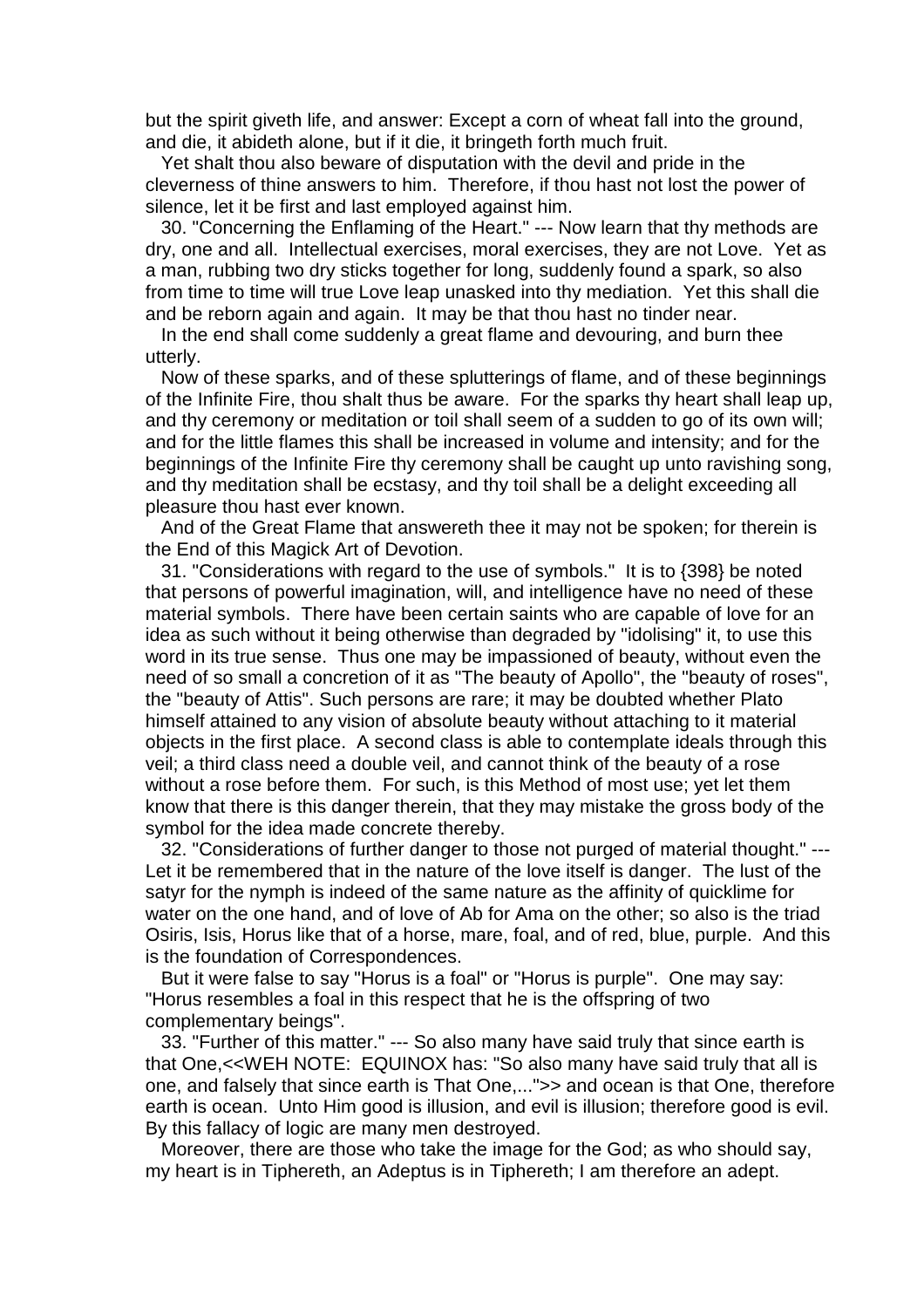And in this practice the worst danger is this, that the love which is its weapon should fail in one of two ways.

 First, if the love lack any quality of love, so long is it not ideal love. For it is written of the Perfected One: "There is no member of my body which is not the member of some god." Therefore {399} let not the Philosophus despise any form of love, but harmonise all. As it is written: Liber LXV, 32. "So therefore Perfection abideth not in the Pinnacles or in the Foundation, but in the harmony of One with all."

 Second, if any part of this love exceed, there is disease therein. As, in the love of Othello for Desdemona, love's jealousy overcame love's tenderness, so may it be in this love of a particular Deity. And this is more likely, since in this divine love no element may be omitted.

 It is by virtue of this completeness that no human love may in any way attain to more than to foreshadow a little part thereof.

 34. "Concerning Mortifications." --- These are not necessary to this method. On the contrary, they may destroy the concentration, as counter-irritants to, and so alleviations of, the supreme mortification which is the Absence of the Deity invoked.

 Yet as in mortal love arises a distaste for food, or a pleasure in things naturally painful, this perversion should be endured and allowed to take its course. Yet not to the interference with natural bodily health, whereby the instrument of the soul might be impaired.

 And concerning sacrifices for love's sake, they are natural to this Method, and right.

 But concerning voluntary privations and tortures, without use save as against the devotee, they are generally not natural to healthy natures, and wrong. For they are selfish. To scourge one's self serves not one's master; yet to deny one's self bread that one's child may have cake is the act of a true mother.

 35. "Further concerning Mortifications." --- If thy body, on which thou ridest, be so disobedient a beast that by no means will he travel in the desired direction, or if thy mind be baulkish and eloquent as Balaam's fabled Ass, then let the practice be abandoned. Let the shrine be covered in sackcloth, and do thou put on habits of lamentation, and abide alone. And do thou return most austerely to the practice of Liber Jugorum, testing thyself by a standard higher than that hitherto accomplished, and punishing effractions with a heavier goad. Nor do thou return to thy devotion until {400} that body and mind are tamed and trained to all manner of peaceable going.

 36. "Concerning minor adjuvant in the ceremonies." --- I. "Rising on the planes." -- - By this method mayst thou assist the imagination at the time of concluding thine Invocation. Act as taught in Liber O, by the light of Liber 777.

 37. "Concerning minor methods adjuvant in the ceremonies." --- II. "Talismanic Magic." --- Having made by thine Ingenium a talisman or pantacle to represent the particular Deity, and consecrated it with infinite love and care, do thou burn it ceremonially before the shrine, as if thereby giving up the shadow for the substance. But it is useless to do this unless thou do really in thine heart value the talisman beyond all else that thou hast.

 38. "Concerning minor methods adjuvant in the ceremonies." --- III. "Rehearsal." - -- It may assist if the traditional history of the particular Deity be rehearsed before him; perhaps this is best done in dramatic form. This method is the main one recommended in the "Exercitios Espirituales" of St. Ignatius, whose work may be taken as a model. Let the Philosophus work out the legend of his own particular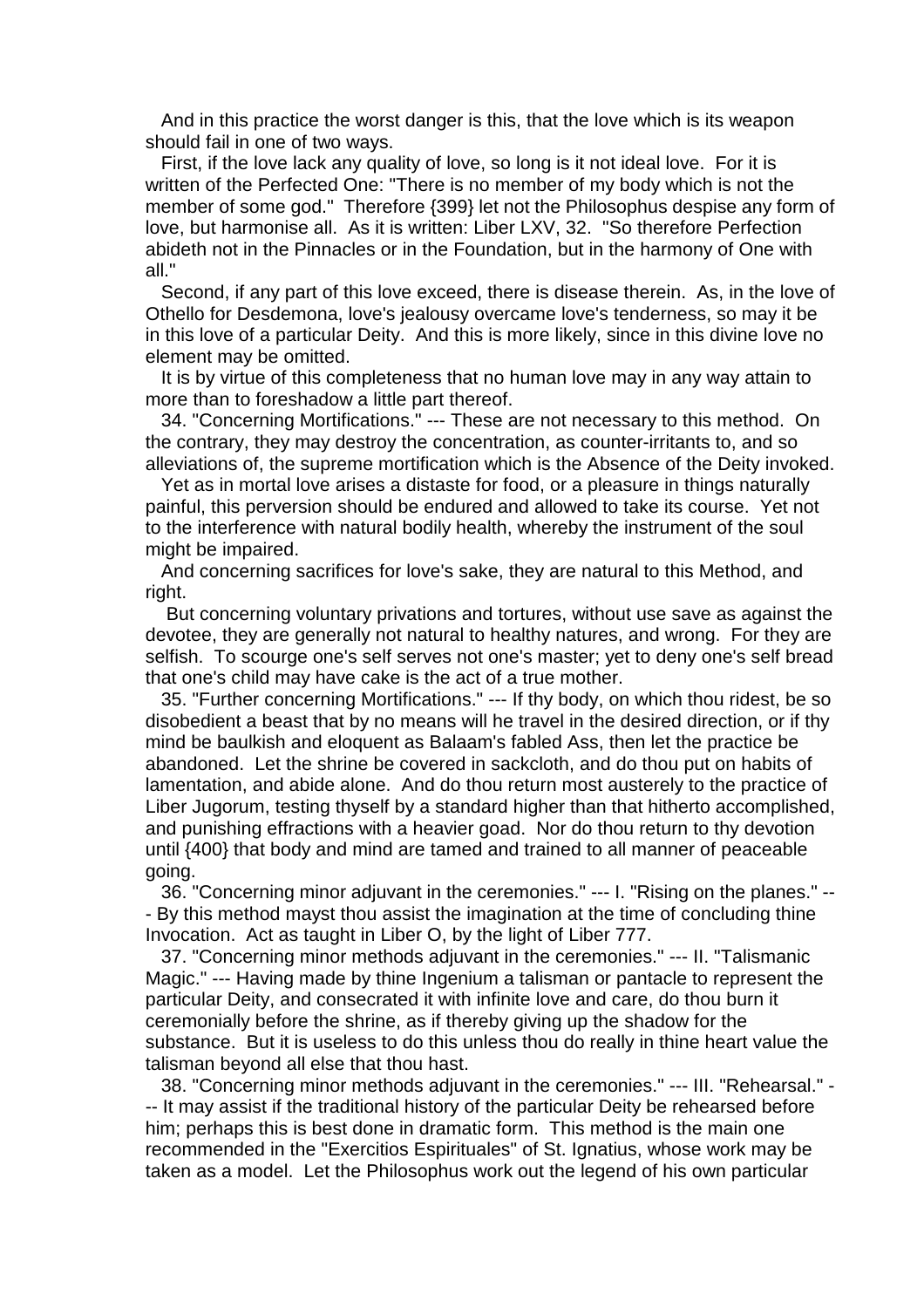Deity, and apportioning days to events, live that life in imagination, exercising the five senses in turn, as occasion arises.

 39. "Concerning minor matters adjuvant in the ceremonies." --- IV. "Duresse." --- This method consists in cursing a deity recalcitrant; as, threatening ceremonially "to burn the blood of Osiris, and to grind down his bones to power." This method is altogether contrary to the spirit of love unless the particular Deity be himself savage and relentless; as Jehovah or Kali. In such a case the desire to perform constraint and cursing may be the sign of the assimilation of the spirit of the devotee with that of his God, and so an advance to the Union with HIm.

 40. "Concerning the value of this particular form of Union or Samadhi:" --- All Samadhi is defined as the ecstatic union of a subject and object in consciousness, with the result that a third thing arises which partakes in no way of the nature of the two.

 It would seem at first sight that it is of no importance whatever to choose an object of meditation. For example, the Samadhi {401} called Atmadarshana might arise from simple concentration of the thought on an imagined triangle or on the heart.

 But as the union of two bodies in chemistry may be endothermic or exothermic, the combination of Oxygen with Nitrogen is gentle, while that of Oxygen with Hydrogen is explosive; and as it is found that the most heat is disengaged as a rule by the union of bodies most opposite in character, and that the compound resulting from such is most stable, so it seems reasonable to suggest that the most important and enduring Samadhi results from the contemplation of the Object most opposite to the devotee.

 <<WEH NOTE: In the EQUINOX, this concluding paragraph of section 40 is an editorial comment inserted in the text.>>On other planes, it has been suggested that the most opposed types make the best marriages and produce the healthiest children. The greatest pictures and operas are those in which violent extremes are blended, and so generally in every field of activity. Even in mathematics, the greatest parallelogram is formed if the lines composing it are set at right angles.

 41. "Conclusions from the foregoing." --- It may then be suggested to the Philosophus, that although his work will be harder his reward will be greater if he choose a Deity most remote from his own nature. This method is harder and higher than that of Liber E. For a simple object as there suggested is of the same nature as the commonest things of life, while even the meanest Deity is beyond uninitiated human understanding. On the same plane, too, Venus is nearer to man than Aphrodite, Aphrodite than Isis, Isis than Babalon, Babalon than Nuit.

 Let him decide therefore according to his discretion on the one hand and his aspiration on the other; and let not one overrun<<WEH NOTE: The EQUINOX has "outrun".>> his fellow.

 42. "Further concerning the value of this Method." --- Certain objections arise. Firstly, in the nature of all human love is illusion, and a certain blindness. Nor is there any true love below the Veil of the Abyss. For this reason we give this method to the Philosophus, as the reflection of the Exempt Adept, who reflects the Magister Templi and the Magus. Let then the Philosophus attain this Method as a foundation of the higher Methods to be given to him when he attains those higher grades. {402}

 Another objection lies in the partiality of this Method. This is equally a defect characteristic of the Grade.

 43. "Concerning a notable danger of Success." --- It may occur that owing to the tremendous power of the Samadhi, overcoming all other memories as it should and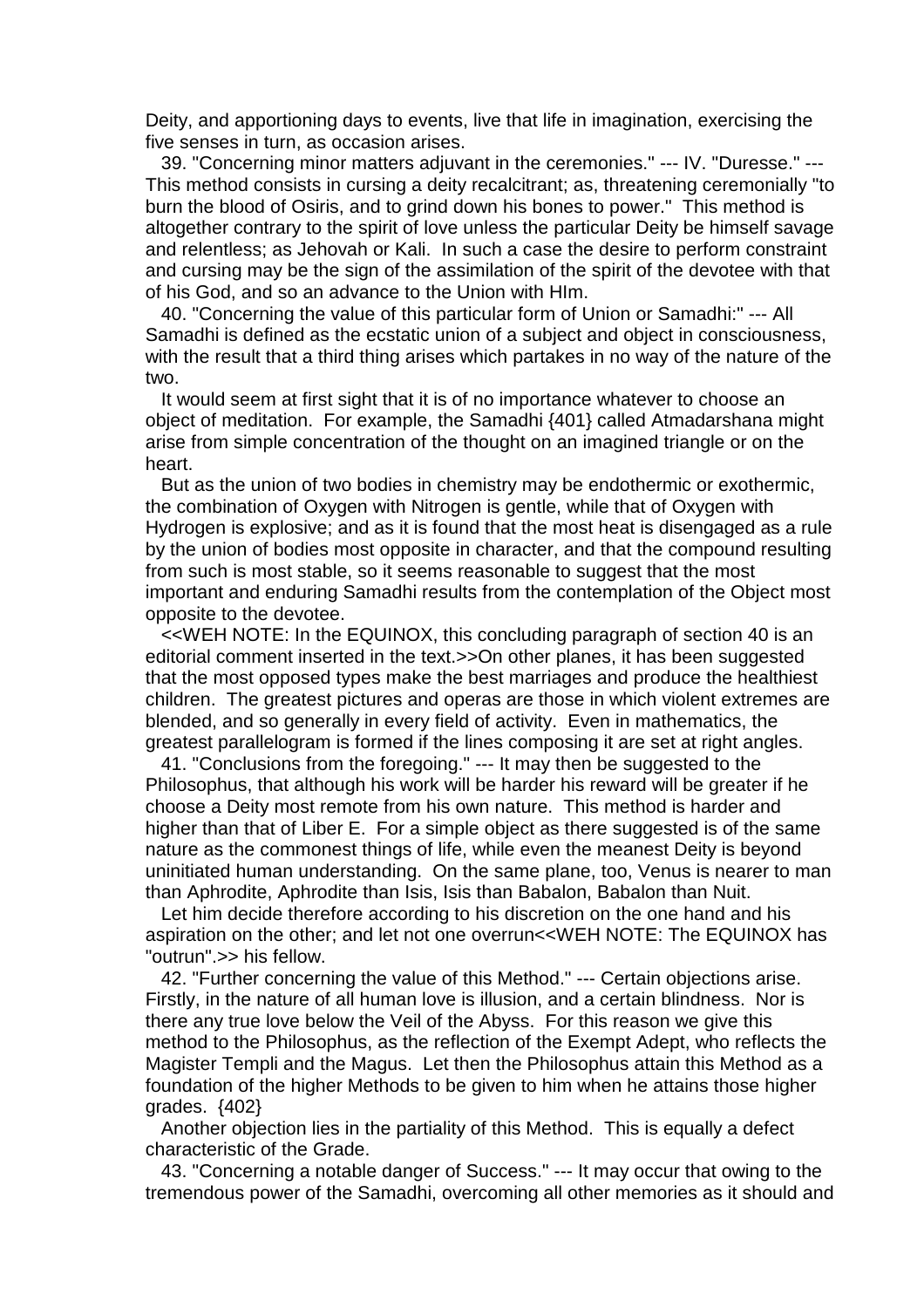does do, that the mind of the devotee may be obsessed, so that he declare his particular Deity to be sole God and Lord. This error has been the foundation of all dogmatic religions, and so the cause of more misery than all other errors combined.

 The Philosophus is peculiarly liable to this because from the nature of the Method he cannot remain sceptical; he must for the time believe in his particular Deity. But let him (1) consider that this belief is only a weapon in his hands, and (2) affirm sufficiently that his Deity is but an emanation or reflection or eidolon of a Being beyond him, as was said in Paragraph 2. For if he fail herein, since man cannot remain permanently in Samadhi, the memorised Image in his mind will be degraded, and replaced by the corresponding Demon, to his utter ruin.

 Therefore, after Success, let him not delight overmuch in his Deity, but rather busy himself with his other work, not permitting that which is but a step to become a goal. As it is written, Liber CLXXXV: "remembering that Philosophy is the Equilibrium of him that is in the House of Love."

 44. "Concerning the secrecy and the rites of Blood." --- During this practice it is most wise that the Philosophus utter no word concerning his working, as if it were a Forbidden Love that consumeth him. But let him answer fools according to their folly; for since he cannot conceal his love from his fellows, he must speak to them as they may understand.

 And as many Deities demand sacrifice, one of men, another of cattle, a third of doves, let these sacrifices be replaced by the true sacrifices in thine own heart. Yet if thou must symbolise them outwardly for the hardness of thine heart, let thine own blood and no other's be spilt before that altar.<<The exceptions to this rule pertain neither to this practice, nor to this grade. N. Fra. A.'. A.'..>> {403}

 Nevertheless, forget not that this practice is dangerous, and may cause the manifestation of evil things, hostile and malicious, to thy great hurt.

 45. "Concerning a further sacrifice." --- Of this it shall be understood that nothing is to be spoken; nor need anything be spoken to him that hath wisdom to comprehend the number of the paragraph. And this sacrifice is fatal beyond all, unless it be a "sacrificium" indeed.<<WEH NOTE: The EQUINOX has "... a sacrifice indeed.>> Yet there are those who have dared and achieved thereby.

 46. "Concerning yet a further sacrifice." --- Here it is spoken of actual mutilation. Such acts are abominable; and while they may bring success in this Method, form an absolute bar to all further progress.

 And they are in any case more likely to lead to madness than to Samadhi. He indeed who purposeth them is already mad.

 47. "Concerning human affection." --- During this practice thou shalt in no wise withdraw thyself from human relations, only figuring to thyself that thy father or thy brother or thy wife is as it were an image of thy particular Deity. Thus shall they gain, and not lose, by thy working. Only in the case of thy wife this is difficult, since she is more to thee than all others, and in this case thou mayst act with temperance, lest her personality overcome and destroy that of thy Deity.

 48. "Concerning the Holy Guardian Angel." --- Do thou in no wise confuse this invocation with that.

 49. "The Benediction." --- And so may the love that passeth all Understanding keep your hearts and minds through GR:Iota-Alpha-Omega GR:Alpha-Delta-Omicron-Nu-Alpha-Iota GR:Sigma-Alpha-Beta-Alpha-Omega and through BABALON of the City of the Pyramids, and through Astarte, the Starry One greengirdled, in the name ARARITA. Amen. {404}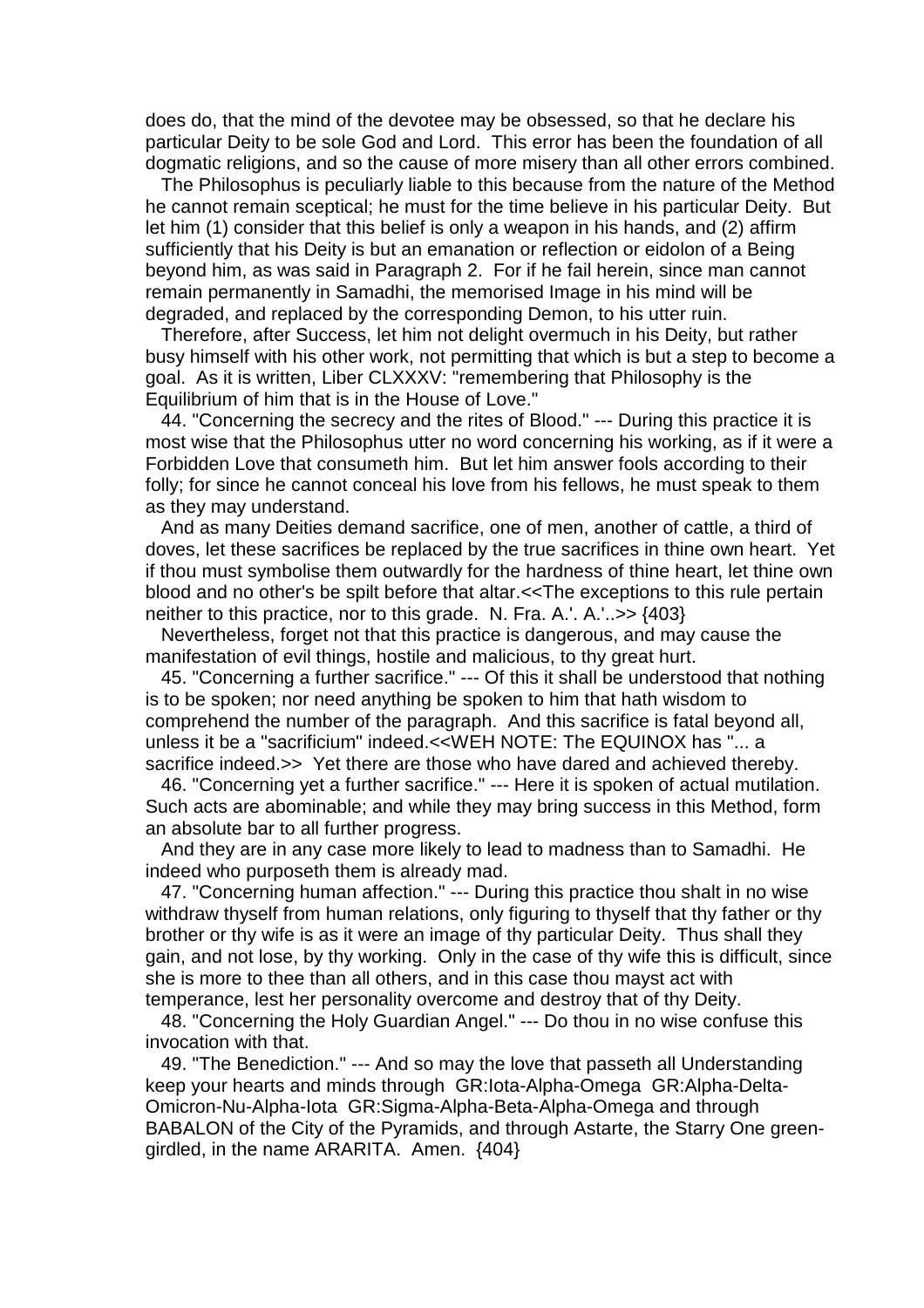## LIBER RV vel **SPIRITUS**

 SUB FIGURA CCVI.<<WEH NOTE: The Liber omits sections 0 and 1 in earlier publication in EQUINOX I, 7 as well as here. There are signs that this version has been edited, notably changes were made in punctuation and capitalization. The editing appears to be defective, with some material omitted inadvertently. There is one original footnote, and the others are mine. There was also a photo page in the EQUINOX version.>>

2. Let the Zelator observe the current of his breath.

 3. Let him investigate the following statements, and prepare a careful record of research.

 (a) Certain actions induce the flow of the breath through the right nostril (Pingala); and, conversely, the flow of the breath through Pingala induces certain actions.

 (b) Certain other actions induce the flow of the breath through the left nostril (Ida), and conversely.

 (c) Yet a third class of actions induce the flow of the breath through both nostrils at once (Sushumna), and conversely.

 (d) The degree of mental and physical activity is interdependent with the distance from the nostrils at which the breath can be felt by the back of the hand.

 4. "First practice." --- Let him concentrate his mind upon the act of breathing, saying mentally, "The breath flows in", "the breath flows out", and record the results. [This practice may resolve itself into Mahasatipatthana (vide Liber XXV) or induce Samadhi. Whichever occurs should be followed up as the right Ingenium of the Zelator, or the advice of his Practicus, may determine.]

 5. "Second practice." Pranayama. --- This is outlined in Liber E. Further, let the Zelator accomplished in those practices endeavour to master a cycle of 10, 20, 40 or even 16, 32, 64. But let this be done gradually and with due caution. And when he is steady and easy both in Asana and Pranayama, let him still further increase the period.

Thus let him investigate these statements which follow: ---

 (a) If Pranayama be properly performed, the body will first of all become covered with sweat. This sweat is different in character from that customarily induced by exertion. If the Practitioner rub this sweat thoroughly into his body, he will greatly strengthen it. {405}

 (b) The tendency to perspiration will stop as the practice is continued, and the body become automatically rigid.

Describe this rigidity with minute accuracy.

 (c) The state of automatic rigidity will develop into a state characterised by violent spasmodic movements of which the Practitioner is unconscious, but of whose result he is aware. This result is that the body hops gently from place to place. After the first two or three occurrences of this experience, Asana is not lost. The body appears (on another theory) to have lost its weight almost completely and to be moved by an unknown force.

 (d) As a development of this stage, the body rises into the air, and remains there for an appreciably long period, from a second to an hour or more.

Let him further investigate any mental results which may occur.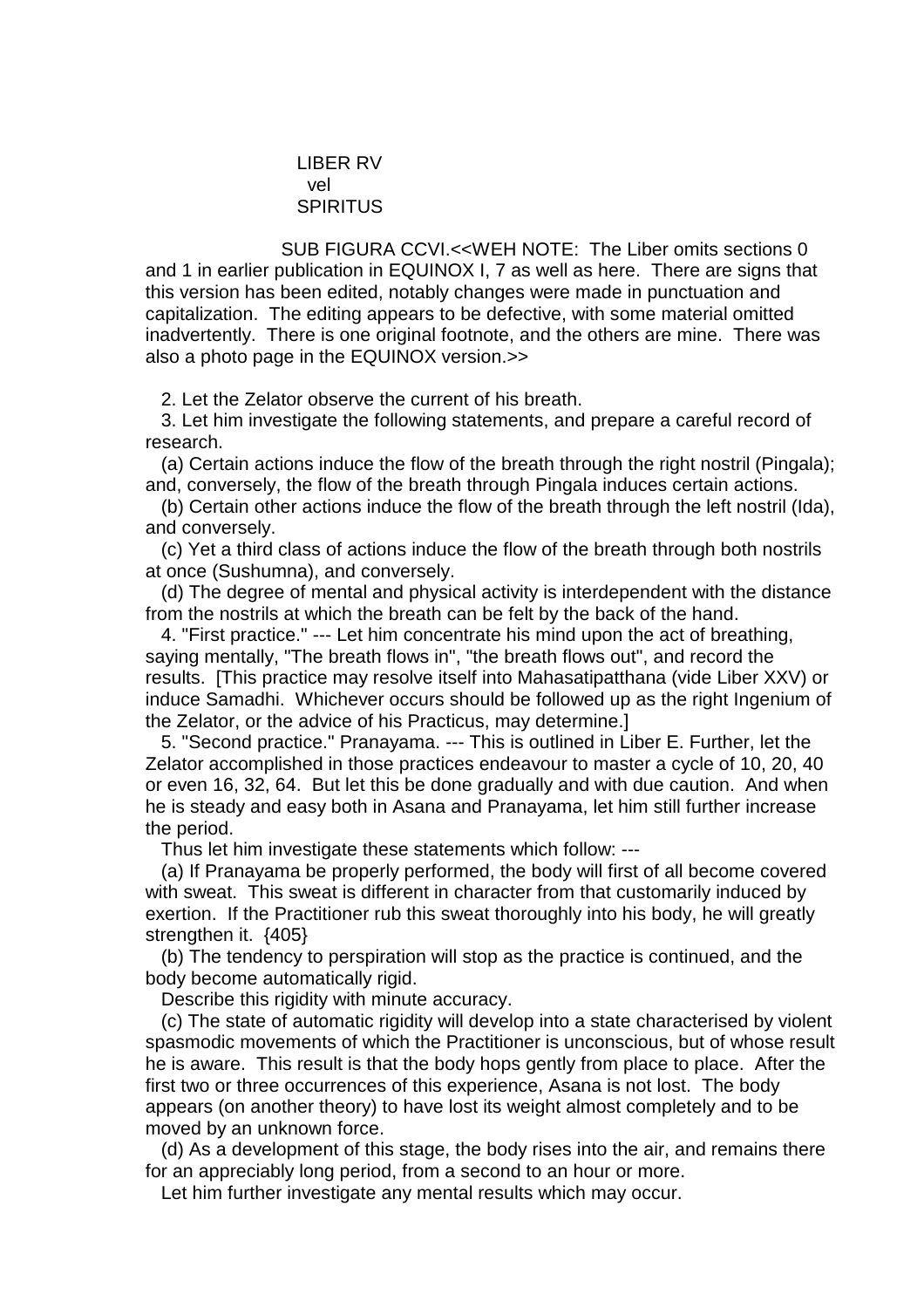6. "Third Practice." --- In order both to economise his time and to develop his powers, let the Zelator practise the deep full breathing which his preliminary exercises will have taught him during his walks. Let him repeat a sacred sentence (mantra) or let him count, in such a way that his footfall beats accurately with the rhythm thereof, as is done in dancing. Then let him practise Pranayama, at first without the Kumbhakam<<WEH NOTE: Equinox spells this "Kumbakham" in this spot only.>>, and paying no attention to the nostrils otherwise than to keep them clear. Let him begin by an indrawing of the breath for 4 paces, and a breathing out for 4 paces. Let him increase this gradually to 6.6, 8.8, 12.12, 16.16 and 24.24, or more if he be able. Next let him practise in the proper proportion 4.8, 6.12, 8.16, 12.24 and so on. Then if he choose, let him recommence the series, adding a gradually increasing period of Kumbhakam<<WEH NOTE: Equinox spells this "Kumbhakham".>>.

 7. "Fourth practice." --- Following on this third practice, let him quicken his mantra and his pace until the walk develops into a dance. This may also be practised with the ordinary waltz step, using a mantra in three-time, such as GR:epsilon-piepsilon-lambda-theta-omicron-nu, GR:epsilon-pi-epsilon-lambda-theta-omicron-nu, GR:Alpha-rho-tau-epsilon-mu-iota-sigma; or Iao, Iao Sabao; in such cases the practice may be combined with devotion to a particular deity: see Liber CLXXV. For the dance as such it is better to use a mantra of a non-committal character, such as GR:Tau-omicron GR:epsilon-iota-nu-alpha-iota, GR:Tau-omicron GR:Kappa-alpha-lambda-omicron-nu, GR:Tau-omicron 'GR:Alpha-gamma-alphadelta-omicron-nu,<<WEH NOTE: The Equinox has this last word as:"' GR:gammaalpha-theta-alpha-nu">> or the like. {406}

 8. "Fifth practice." --- Let him practice mental concentration during the dance, and investigate the following experiments:

(a) The dance becomes independent of the will.

(b) Similar phenomena to those described in 5 (a), (b), (c), (d), occur.

 9. A note concerning the depth and fullness of the breathing. In all proper expiration the last possible portion of air should be expelled. In this the muscles of the throat, chest, ribs, and abdomen must be fully employed, and aided by the pressing of the upper arms into the flanks, and of the head into the thorax.

 In all proper inspiration the last possible portion of air must be drawn into the lungs.

In all proper holding of the breath, the body must remain absolutely still.

 Ten minutes of such practice is ample to induce profuse sweating in any place of a temperature of 17 Degree C or over.

 The progress of the Zelator in acquiring a depth and fullness of breath should be tested by the respirometer.

 The exercises should be carefully graduated to avoid overstrain and possible damage to the lungs.

 This depth and fullness of breath should be kept as much as possible, even in the rapid exercises, with the exception of the sixth practice following.

 10. "Sixth Practice." --- Let the Zelator breathe as shallowly and rapidly as possible. He should assume the attitude of his moment of greatest expiration, and breathe only with the muscles of his throat. He may also practice lengthening the period between each shallow breathing.

 (This may be combined, when acquired, with concentration on the Visuddhi cakkra, i.e. let him fix his mind unwaveringly upon a point in the spine opposite the larynx.)<<WEH NOTE: In the Equinox this parenthetic paragraph is identified as an editorial comment.>>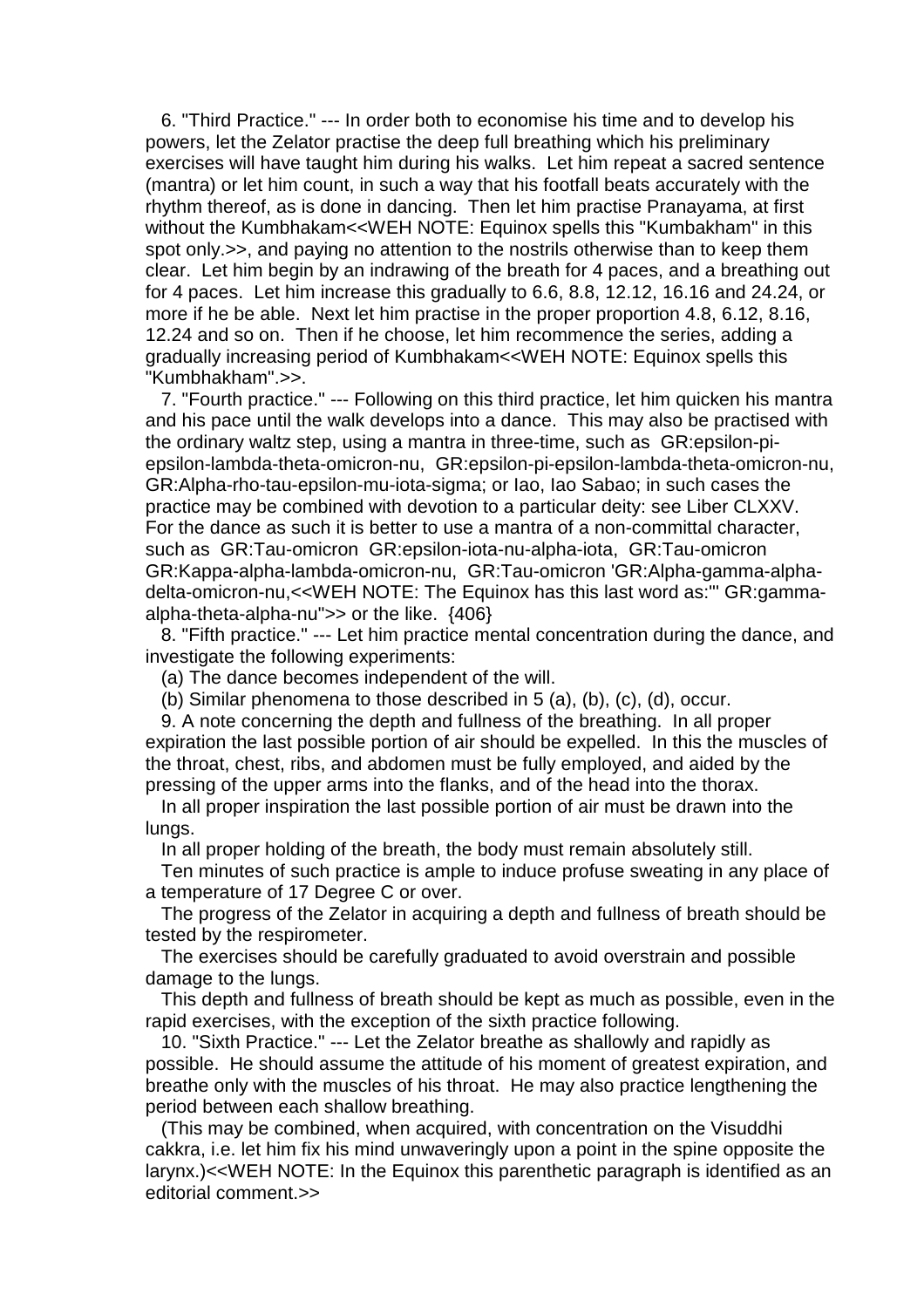<<WEH NOTE: from this point, the text in the Equinox diverges from this text. There is an additional step: "11. "Seventh practice." Let the Zelator breathe as deeply and rapidly as possible." The step numbered here as "Seventh" is labeled "Eighth" in the Equinox.>>

 11. "Seventh practice." --- Let the Zelator practise restraint of breathing in the following manner. At any stage of breathing let him suddenly hold the breath, enduring the need to breathe until it passes, returns, and passes again, and so on until consciousness is lost, either rising to Samadhi or similar supernormal condition, or falling into oblivion. {407}

 13. "Ninth practice." -- Let him practice the usual forms of Pranayama, but let Kumbhakam be used after instead of before expiration. Let him gradually increase the period of this Kumbhakam as in the case of the other.

14. A note concerning the conditions of these experiments.

 The conditions favourable are dry, bracing air, a warm climate, absence of wind, absence of noise, insects and all other disturbing influences,<<Note that in the early stages of concentration of the mind, such annoyances become negligible.>> a retired situation, simple food eaten in great moderation at the conclusion of the practices of morning and afternoon, and on no account before practising. Bodily health is almost essential, and should be most carefully guarded (See Liber CLXXXV, "Task of a Neophyte"). A diligent and tractable disciple, or the Practicus of the Zelator, should aid him in his work. Such a disciple should be noiseless, patient, vigilant, prompt, cheerful, of gentle manner and reverent to his master, intelligent to anticipate his wants, cleanly and gracious, not given to speech, devoted and unselfish. With all this he should be fierce and terrible to strangers and all hostile influences, determined and vigorous, increasingly vigilant, the guardian of the threshold.

 It is not desirable that the Zelator should employ any other creature than a man, save in cases of necessity. Yet for some of these purposes a dog will serve, for others a woman. There are also others appointed to serve, but these are not for the Zelator.

 15. "Tenth Practice." --- Let the Zelator experiment if he will with inhalations of oxygen, nitrous oxide, carbon dioxide, and other gases mixed in small proportion with his air during his practices. These experiments are to be conducted with caution in the presence of a medical man of experience, and they are only useful as facilitating a simulacrum of the results of the proper practices and thereby enheartening the Zelator.

 16. "Eleventh practice." --- Let the Zelator at an time during the practices, especially during the periods of Kumbhakam, throw his will utterly towards his Holy Guardian Angel, directing his eyes inward and upward, and turning back his tongue as if to swallow it. {408}

 (This latter operation is facilitated by severing the fraenum linguae, which, if done, should be done by a competent surgeon. We do not advise this or any similar method of cheating difficulties. This is, however, harmless.)<<WEH NOTE: Harmless, that is, if you don't mind the danger of choking to death in your sleep!>>

 In this manner the practice is to be raised from the physical to the spiritual-plane, even as the words Ruh, Ruach, Pneuma, Spiritus, Geist, Ghost, and indeed words of almost all languages, have been raised from their physical meanings of wind, <<WEH NOTE: The Equinox adds "air," to this list.>>breath, or movement, to the spiritual plane. (RV is the old root meaning Yoni and hence Wheel (Fr. roue, Lat. rota, wheel) and the corresponding Semitic root means "to go". Similarly spirit is connected with "spiral". -- Ed.)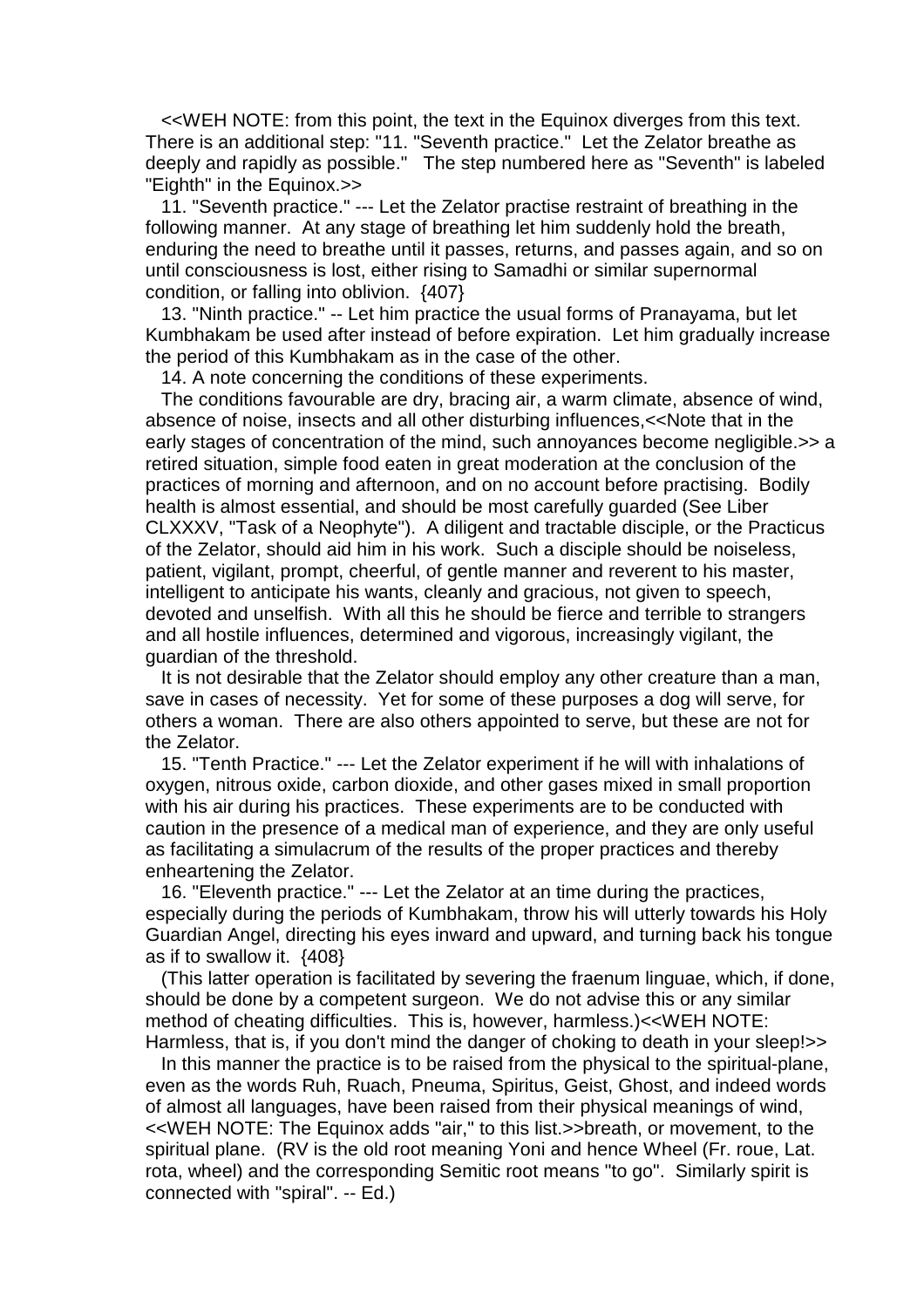17. Let the Zelator attach no credit to any statements that may have been made throughout the course of this instruction, and reflect that even the counsel which we have given as suitable to the average case may be entirely unsuitable to his own. {409}

## LIBER YOD SUB FIGURA DCCCXXI

 (This book was formerly called Vesta. It is referred to the path of Virgo and the letter Yod.)

**I.** The contract of the contract of

1. This is the book of drawing all to a point.

 2. Herein are described three methods whereby the consciousness of the Many may be melted to that of the One.

#### **II. II.**

# FIRST METHOD

 0. Let a magical circle be constructed, and within it an upright Tau drawn upon the ground. Let this Tau be devised into 10 squares (See Liber CMLXIII., Illustration 1.)

 1. Let the magician be armed with the Sword of Art.<<In circumstances where this is inappropriate let him be armed with wand and lamp instead of as in text. ---  $N.$ 

2. Let him wear the black robe of a Neophyte.

 3. Let a single flame of camphor burn at the top of the Tau, and let there be no other light or ornament.<<In circumstances where this is inappropriate let him be armed with wand and lamp instead of as in text. --- N.>>

4. Let him "open" the Temple as in DCLXXI or in any other convenient manner.

 5. Standing at the appropriate quarters, at the edge of the circle, let him banish the 5 elements by the appropriate rituals.

 6. Standing at the edge of the circle, let him banish the 7 planets by the appropriate rituals. Let him face the actual position of each planet in the heavens at the time of his working.

 7. Let him further banish the twelve signs of the Zodiac by the appropriate rituals, facing each sign in turn.

 8. Let him at each of these 24 banishings make three circumambulations widdershins, with the signs of Horus and Harpocrates in the East as he passes it. {410}

 9. Let him advance to the square of Malkuth in the Tau, and perform a ritual of banishing Malkuth. But here let him not leave the square to circumambulate the circle, but use the formula and God-form of Harpocrates.

 10. Let him advance in turn to the squares Jesod, Hod, Netzach, Tiphereth, Geburah, Chesed and banish each by appropriate rituals.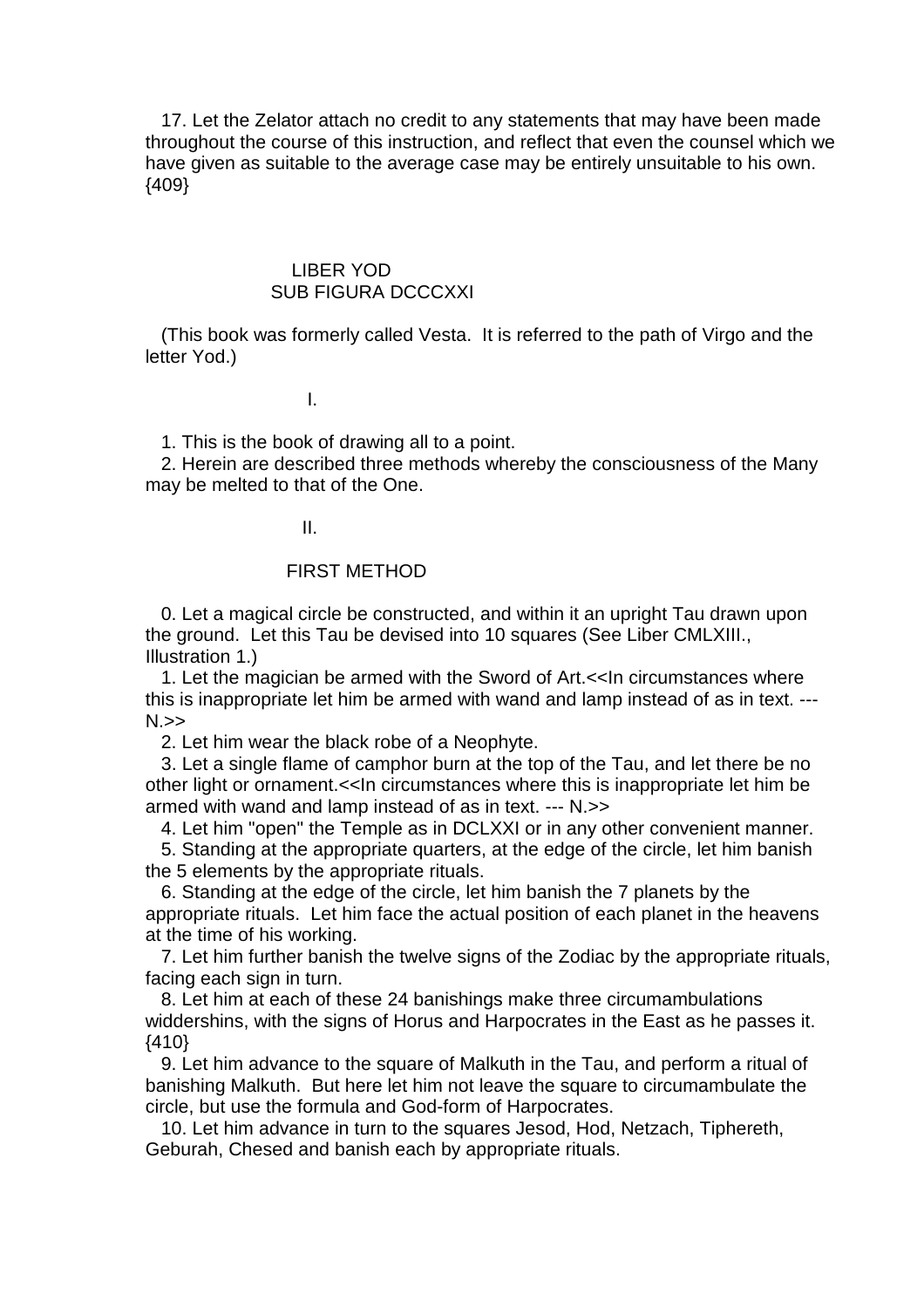11. And let him know that such rituals include the pronunciation of the appropriate names of God backwards, and also a curse against the Sephira in respect of all that which it is, for that which distinguishes and separates it from Kether.

 12. Advancing to the squares of Binah and Chokmah in turn, let him banish these also. And for that by now an awe and trembling shall have taken hold upon him, let him banish these by a supreme ritual of inestimable puissance; and let him beware exceedingly lest his will falter or his courage fail.

 13. Finally, let him, advancing to the square of Kether, banish that also by what means he may. At the end whereof let him set his foot upon the light, extinguishing it<<If armed with wand and lamp let him extinguish the light with his hand. --- N.>>; and, as he falleth, let him fall within the circle.

# SECOND METHOD

 1. Let the Hermit be seated in his Asana, robed, and let him meditate in turn upon every several part of his body until that part is so unreal to him that he no longer includes it in his comprehension of himself. For example if it be his right foot, let him touch that foot, and be alarmed, thinking, "A foot! ... foot! What is this foot? Surely I am not alone in the Hermitage!"

 And this practice should be carried out not only at the time of meditation, but during the day's work.

 2. This meditation is to be assisted by reasoning; as "This foot is not I. If I should lose my foot, I should still be I. This foot is a mass of changing and decaying flesh, bone, skin, blood, {411} lymph, etc. while I am the Unchanging and Immortal Spirit, uniform, not made, unbegotten, formless, self-luminous," etc.

 3. This practice being perfect for each part of the body, let him combine his workings until the whole body is thus understood as the non-Ego and as illusion.

 4. Let then the Hermit, seated in his Asana, meditate upon the Muladhara Cakkra and its correspondence as a power of the mind, and destroy it in the same manner as aforesaid. Also by reasoning: "This emotion (memory, imagination, intellect, will, as it may be) is not I. This emotion is transient: I am immovable. This emotion is passion. I am peace", and so on.

 Let the other Cakkras in their turn be thus destroyed, each one with its mental or moral attribute.

 5. In this let him be aided by his own psychological analysis, so that no part of his conscious being be thus left undestroyed. And on his thoroughness in this matter may turn his success.

 6. Lastly, having drawn all his being into the highest Sahasrara Cakkra, let him remain eternally fixed in meditation thereupon.

7. AUM.

#### THIRD METHOD.

 1. Let the Hermit stimulate each of the senses in turn, concentrating upon each until it ceases to stimulate.

 (The senses of sight and touch are extremely difficult to conquer. In the end the Hermit must be utterly unable by any effort to see or feel the object of those senses, O.M.)

2. This being perfected, let him combine them two at a time.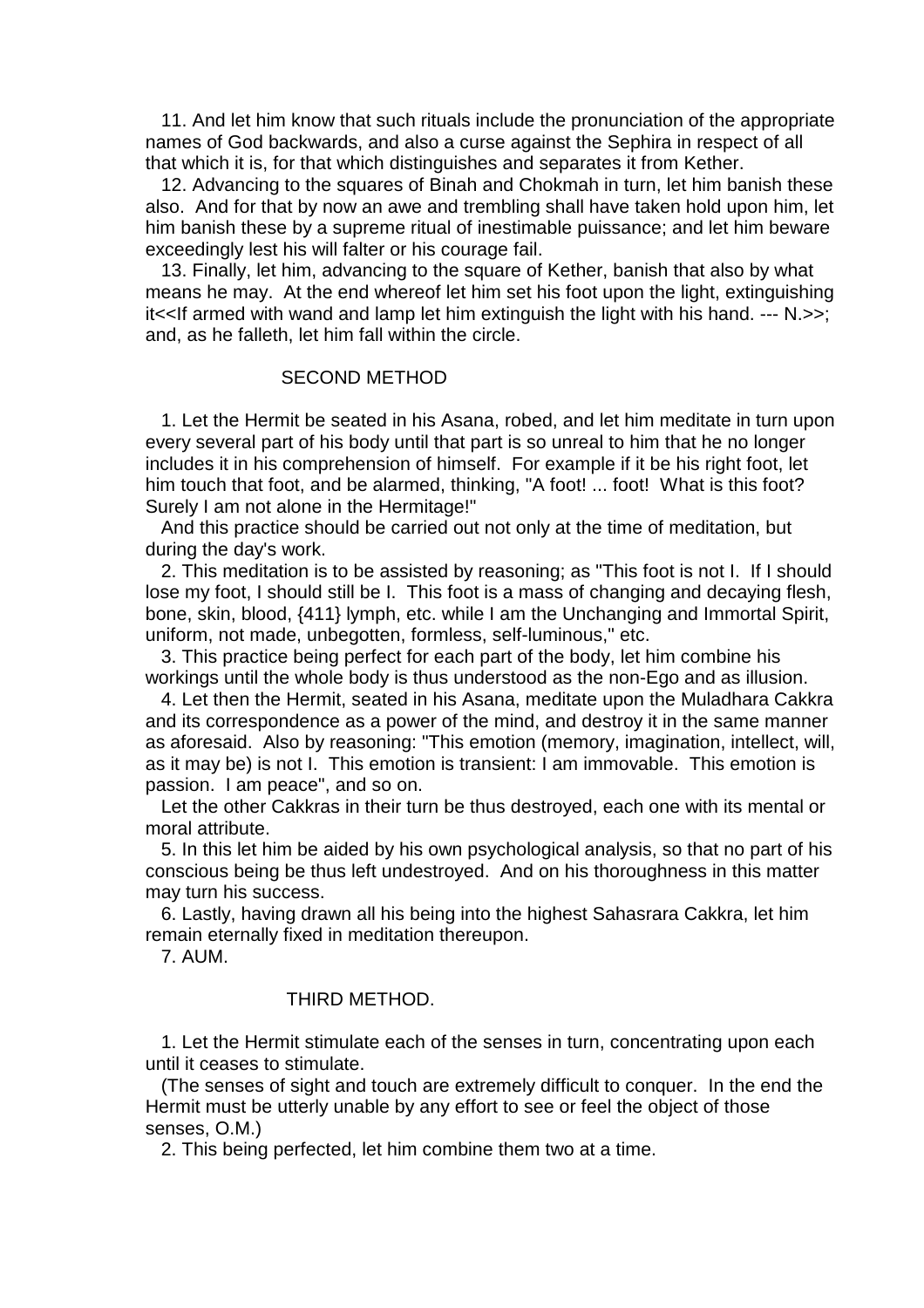For example, let him chew ginger (taste and touch), and watch a waterfall (sight and hearing) and watch incense (sight and smell) and crush sugar in his teeth (taste and hearing) and so on.

 3. These twenty-five practices being accomplished, let him combine them three at a time, then four at a time.

4. Lastly, let him combine all the senses in a single object.

 And herein may a sixth sense be included. He is then to withdraw himself entirely from all the stimulations, "perinde ac cadaver," in spite of his own efforts to attach himself to them.  $\{412\}$ 

 5. By this method it is said that the demons of the Ruach, that is, thoughts and memories, are inhibited, and We deny it not. But if so be that they arise, let him build a wall between himself and them according to the method.

 6. Thus having stilled the voices of the Six, may he obtain in sense the subtlety of the Seventh.

7. GR:Alpha-Upsilon-Mu-Gamma-Nu.

 (We add the following, contributed by a friend at that time without the A.'. A.'. and its dependent orders. He worked out the method himself, and we think it may prove useful to many. O.M.)

 (1) The beginner must first practise breathing regularly through the nose, at the same time trying hard to believe that the breath goes to the Ajna and not to the lungs.

 The Pranayama exercises described in the Equinox Vol. I, No. 4, p. 101 must next be practised, always with the idea that Ajna is breathing.

 Try to realise that "power," not air, is being drawn into the Ajna, is being concentrated there during Kumbhakam, and is vivifying the Ajna during expiration. Try rather to increase the force of concentration in Ajna than to increase so excessively the length of Kumbhakam as this is dangerous if rashly undertaken.

 (2) Walk slowly in a quiet place; realise that the legs are moving, and study their movements. Understand thoroughly that these movements are due to nerve messages sent down from the brain, and that the controlling power lies in the Ajna. The legs are automatic, like those of a wooden monkey: the power in Ajna is that which does the work, is that which walks. This is not hard to realise, and should be grasped firmly, ignoring all other walking sensations.

Apply this method to every other muscular movement.

 (3) Lie flat on the back with the feet under a heavy piece of furniture. Keeping the spine straight and the arms in a line with the body, rise slowly to a sitting posture, by means of the force residing in the Ajna (i.e. try to prevent the mind dwelling one any other exertion or sensation.)

 Then let the body slowly down to its original position. Repeat {413} this two or three times, every night and morning, and slowly increase the number of repetitions.

 (4) Try to transfer all bodily sensations to the Ajna, e.g., "I am cold" should mean "I feel cold", or better still, "I am aware of a sensation of cold" --- transfer this to the Ajna, "the Ajna is aware", etc.

 (5) Pain if very slight may easily be transferred to the Ajna after a little practice. The best method for beginner is to imagine he has a pain in the body and then imagine that it passes directly into the Ajna. It does not pass through the intervening structures, but goes direct. After continual practice even severe pain may be transferred to the Ajna.

 (6) Fix the mind on the base of the spine and then gradually move the thoughts upwards to the Ajna.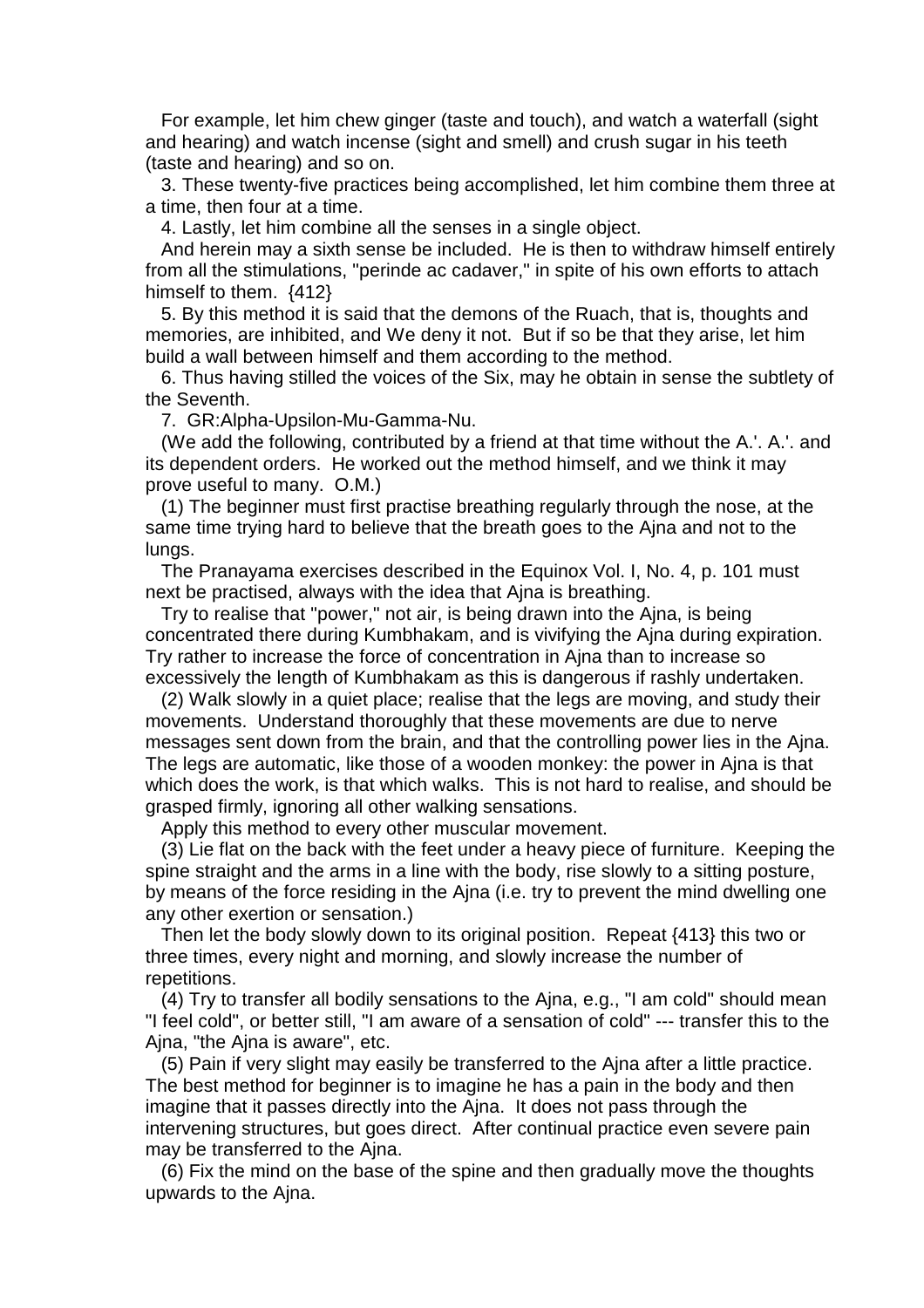(In this meditation Ajna is the Holy of Holies, but it is dark and empty.)

 Finally, strive hard to drive anger and other obsessing thoughts into the Ajna. Try to develop a tendency to think hard of Ajna when these thoughts attack the mind, and let Ajna conquer them.

 Beware of thinking of My" Ajna". In these meditations and practices, Ajna does not belong to you; Ajna is the master and worker, you are the wooden monkey. {414}

> LIBER HB:Taw-Yod-Shin-Aleph-Resh-Bet vel THISHARB

 SUB FIGURA CMXIII.<<WEH NOTE: In EQUINOX I, 7, the title is rendered: "LIBER HB:Taw-Yod-Shin-Aleph-Resh-Bet VIAE MEMORIAE SVB FIGVRA CMXIII". Most of the footnotes in M T & P were added by Crowley after the EQUINOX publication of this work. This liber shows other signs of editing, including modernization of some usage.>>

000. May be.

 (00. It has not been possible to construct this book on a basis of pure Scepticism. This matters less, as the practice leads to scepticism, and it may be through it.)

 0. This book is not intended to lead to the supreme attainment. On the contrary, its results define the separate being of the Exempt Adept from the rest of the Universe, and discover his relation to the Universe.<<This book tells how to enquire "Who am I?" "What is my relation with nature?">>

 1. It is of such importance to the Exempt Adept that We cannot overrate it. Let him in no wise adventure the plunge into the Abyss until he has accomplished this to his most perfect satisfaction.<< One must destroy one's false notions about who and what one is before one can find the truth of the matter. One must therefore understand those false notions before giving them up. Unless this be done perfectly, one will get the True mixed up with the remains of the False.>>

 2. For in the Abyss no effort is anywise possible. The Abyss is passed by virtue of the mass of the Adept and his Karma. Two forces impel him: (1) the attraction of Binah, (2) the impulse of his Karma; and the ease and even the safety of his passage depend on the strength and direction of the latter.<<One's life has hitherto been guided by those false notions. Therefore on giving them up, one has no standard of control of thought or action; and, until the truth is born, one can move only by virtue of one's momentum. It is jumping off.>>

 3. Should one rashly dare the passage, and take the irrevocable Oath of the Abyss, he might be lost therein through Aeons of incalculable agony; he might even be thrown back upon Chesed, with the terrible Karma of failure added to his original imperfection.

 4. It is even said that in certain circumstances it is possible to {415} fall altogether from the Tree of Life and to attain the Towers of the Black Brothers. But We hold that this is not possible for any adept who has truly attained his grade, or even for any man who has really sought to help humanity even for a single second<<Those in possession of Liber CLXXXV will note that in every grade but one the aspirant is pledged to serve his inferiors in the Order.>>, and that although his aspiration have been impure through vanity or any similar imperfections.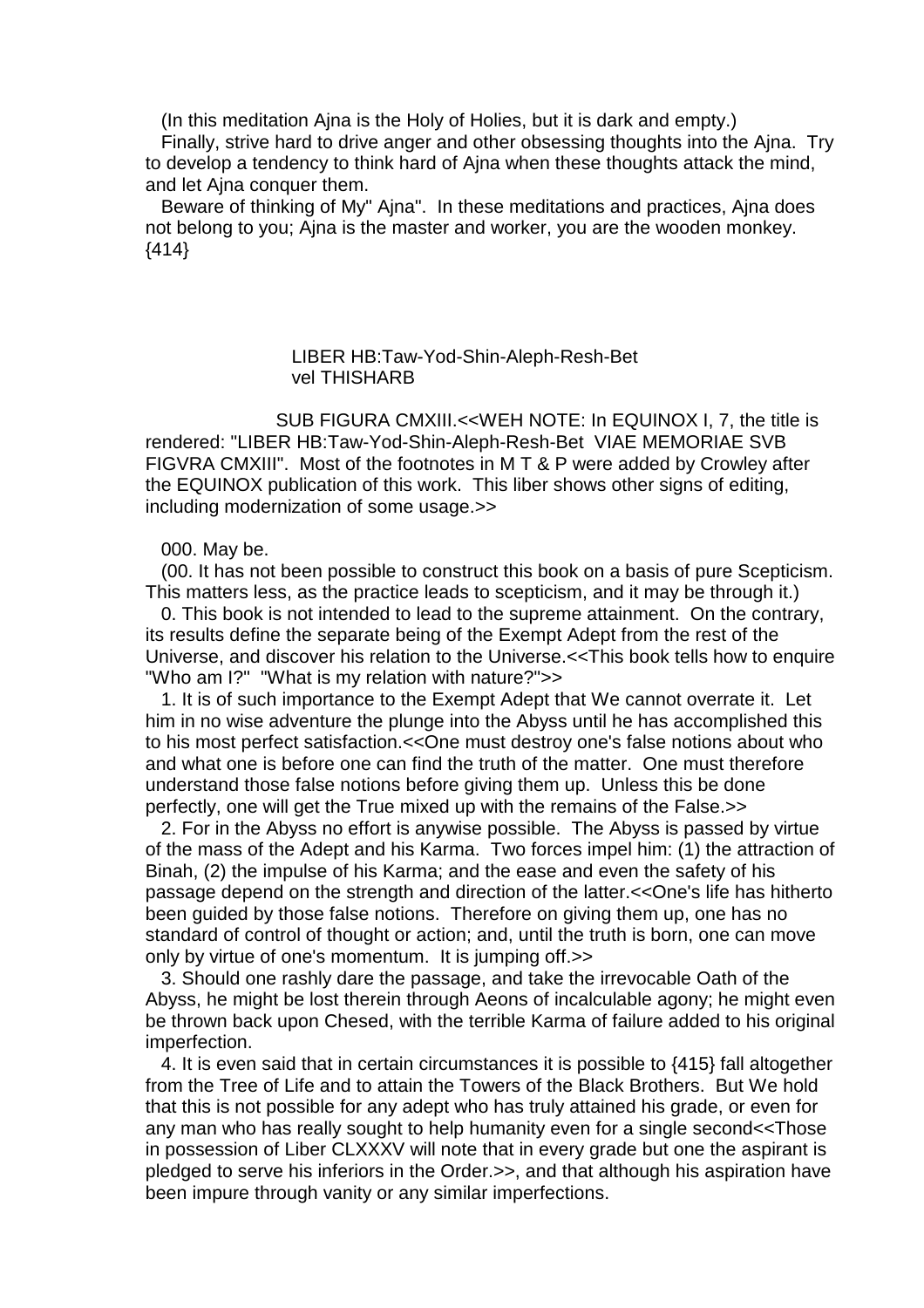5. Let then the Adept who finds the result of these meditations unsatisfactory refuse the Oath of the Abyss, and live so that his Karma gains strength and direction suitable to the task at some future period.<<Make the Adeptus Exemptus perfect as such before proceeding.>>

 6. Memory is essential to the individual consciousness; otherwise the mind were but a blank sheet on which shadows are cast. But we see that not only does the mind retain impressions, but that it is so constituted that its tendency is to retain some more excellently than others. Thus the great classical scholar, Sir Richard Jebb, was unable to learn even the schoolboy mathematics required for the preliminary examination at Cambridge University, and a special Grace<<WEH NOTE: Normally this would be an exercise of Medieval privilege by a Royal or other nobility. Wars have been lost over such "Grace" being given in the qualification of officers!>> of the authorities was required in order to admit him.

 7. The first method to be described has been detailed in Bhikkhu Ananda Metteya's "Training of the Mind" (Equinox I, 5, pp. 28-59, and especially pp. 48-57). We have little to alter or to add. Its most important result as regards the Oath of the Abyss, is the freedom from all desire or clinging to anything which it gives. Its second result is to aid the adept in the second method, by supplying him with further data for his investigation.<<The Magical Memory (i.e. of former incarnations) frees one from desire by shewing how futile and sorrow-breeding all earthly and even submagical attainment prove.>>

 8. The stimulation of memory useful in both practices is also achieved by simple meditation (Liber E), in a certain stage of which old memories arise unbidden. The adept may then practise this, stopping at this stage, and encouraging instead of suppressing the flashes of memory.

 9. Zoroaster has said, "Explore the River of the Soul, whence {416} or in what order you have come; so that although you have become a servant to the body, you may again rise to that Order (the A.'. A.'.) from which you descended, joining Works (Kamma) to the Sacred Reason (the Tao)".

 10. The Result of the Second Method is to show the Adept to what end his powers are destined. When he has passed the Abyss and becomes Nemo, the return of the current causes him "to appear in the Heaven of Jupiter as a morning star or as an evening star".<<The formula of the Great Work "Solve et Coagula" may be thus interpreted. "Solve," the dissolution of the self in the Infinite; "Coagula," the presentation of the Infinite, in a concrete form, to the outer. Both are necessary to the Task of a Master of the Temple. He may appear in any other Heaven, according to his general nature, in his magical mask of initiation.>> In other words he should discover what may be the nature of his work. Thus Mohammed was a Brother reflected into Netzach, Buddha a Brother reflected into Hod, or, as some say, Daath. The present manifestation of Frater P. to the outer is in Tiphereth, to the inner in the path of Leo.

 II. "First Method." Let the Exempt Adept first train himself to think backwards by external means, as set forth here following. ---

(a) Let him learn to write backwards, with either hand.

- (b) Let him learn to walk backwards.
- (c) Let him constantly watch, if convenient, cinematograph films, and listen to phonograph records, reversed, and let him so accustom himself to these that they appear natural and appreciable as a whole.
- (d) Let him practise speaking backwards: thus for "I am He" let him say, "Eh ma I".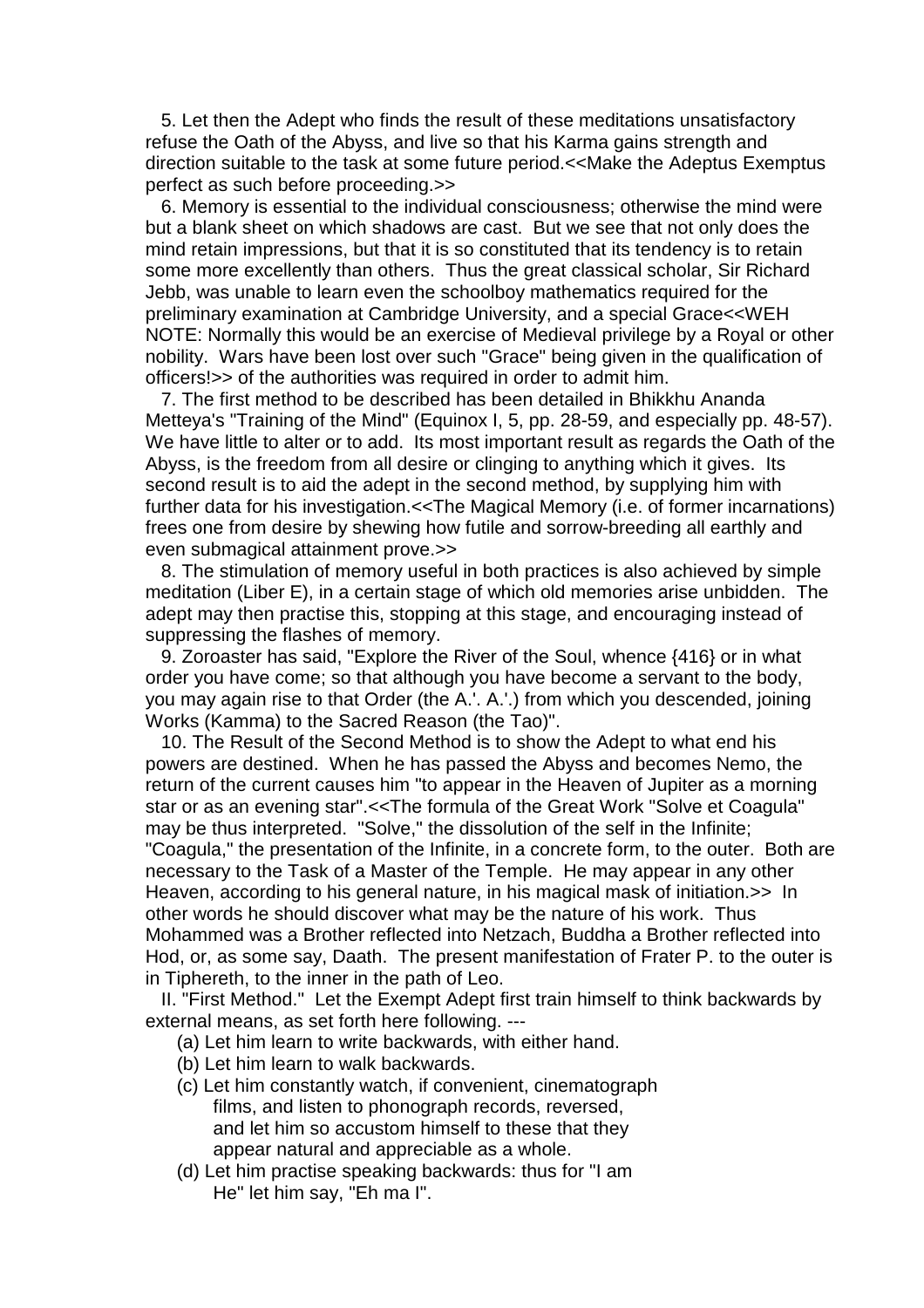- (e) Let him learn to read backwards. In this it is difficult to avoid cheating one's self, as an expert reader sees a a sentence at a glance. Let his disciple read aloud to him backwards, slowly at first, then more quickly.
- (f) Of his own ingenium, let him devise other methods.

 12. In this his brain will at first be overwhelmed by a sense of utter confusion; secondly, it will endeavour to evade the difficulty by a trick. The brain will pretend to be working backwards when {417} it is merely normal. It is difficult to describe the nature of the trick, but it will be quite obvious to anyone who has done practices (a) and (b) for a day or two. They become quite easy, and he will think that he is making progress, an illusion which close analysis will dispel.

 13. Having begun to train his brain in this manner and obtained some little success, let the Exempt Adept, seated in his Asana, think first of his present attitude, next of the act of being seated, next of his entering the room, next of his robing, etc. exactly as it happened. And let him most strenuously endeavour to think each act as happening backwards. It is not enough to think, "I am seated here, and before that I was standing, and before that I entered the room", etc. That series is the trick detected in the preliminary practices. The series must not run "ghi-def-abc" but "ihgfedcba": not "horse a is this" but "esroh a si siht". To obtain this thoroughly well, practice (c) is very useful. The brain will be found to struggle constantly to right itself, soon accustoming itself to accept "esroh" as merely another glyph for "horse". This tendency must be constantly combated.

 14. In the early stages of this practice, the endeavour should be to meticulous minuteness of detail in remembering actions; for the brain's habit of thinking forward will at first be insuperable. Thinking of large and complex actions, then, will give a series which we may symbolically write "opqrstu-hijklmn-abcdefg". If these be split into detail, we shall have "stu-pqr-o-mn-kl-hij-fg-cde-ab" which is much nearer to the ideal "utsrqponmlkjihgfedcba".

 15. Capacities differ widely, but the Exempt Adept need have no reason to be discouraged if after a month's continuous labour he find that now and again for a few seconds his brain really works backwards.

 16. The Exempt Adept should concentrate his efforts upon obtaining a perfect picture of five minutes backwards rather than upon extending the time covered by his meditation. For this preliminary training of the brain is the Pons Asinorum of the whole process.

 17. This five minutes' exercise being satisfactory, the Exempt Adept may extend the same at his discretion to cover an hour, a {418} day, a week, and so on. Difficulties vanish before him as he advances; the extension from a day to the course of his whole life will not prove so difficult as the perfecting of the five minutes.

 18. This practice should be repeated at least four times daily, and progress is shown firstly by the ever easier running of the brain, secondly by the added memories which arise.

 19. It is useful to reflect during this practice, which in time becomes almost mechanical, upon the way in which effects spring from causes. This aids the mind to link its memories, and prepares the adept for the preliminary practice of the second method.

 20. Having allowed the mind to return for some hundred times to the hour of birth, it should be encouraged to endeavour to penetrate beyond that period.<<Freudian forgetfulness tries to shield one from the shock of death. One has to brace oneself to face it in other ways, as by risking one's life habitually.>> If it be properly trained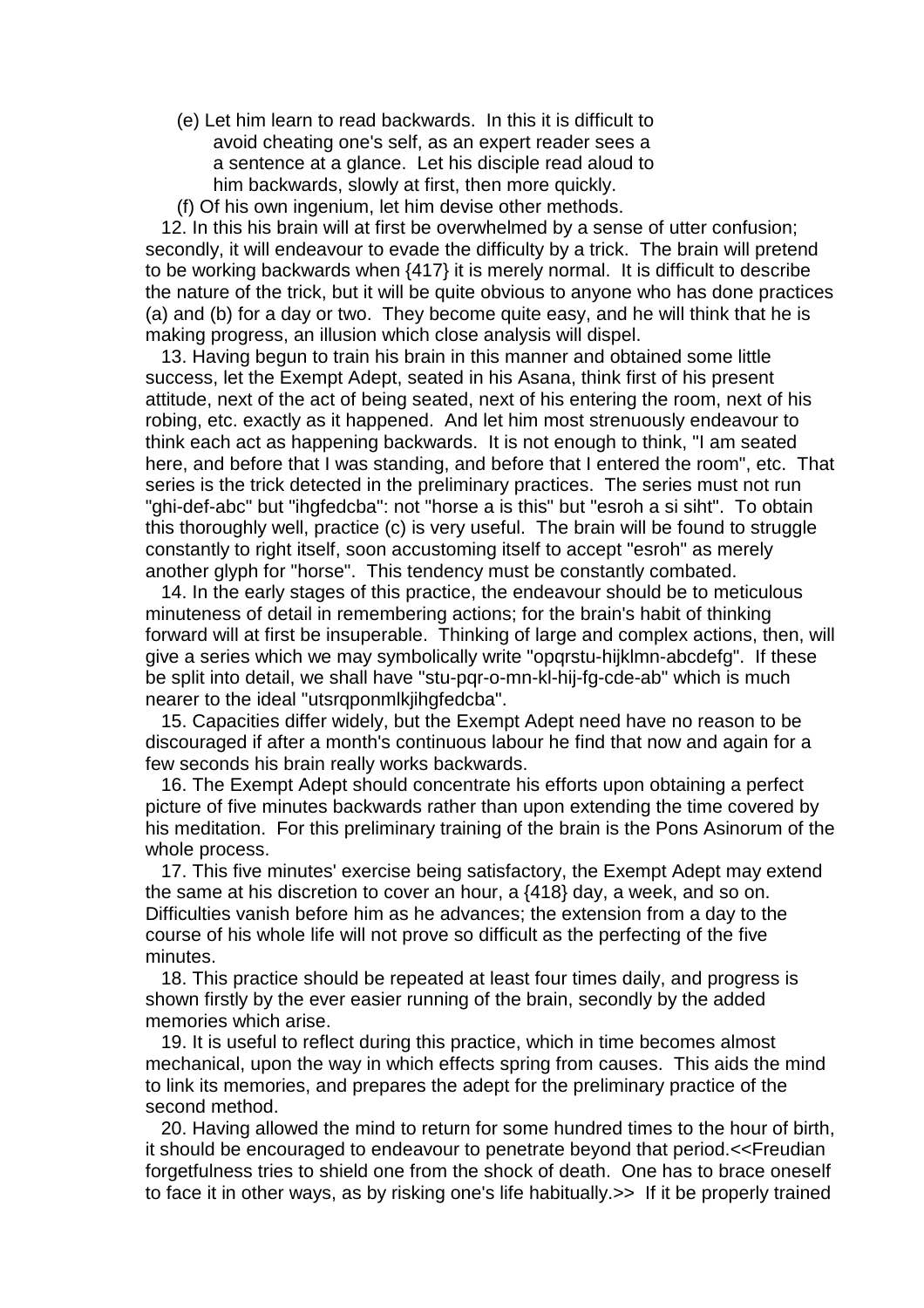to run backwards, there will be little difficulty in doing this, although it is one of the distinct steps in the practice.

 21. It may be then that the memory will persuade the adept of some previous existence. Where this is possible, let it be checked by an appeal to facts, as follows: ---

 22. It often occurs to men that on visiting a place to which they have never been, it appears familiar. This may arise from a confusion of thought or a slipping of the memory, but it is conceivably a fact.

 If, then, the adept "remember" that he was in a previous life in some city, say Cracow, which he has in this life never visited, let him describe from memory the appearance of Cracow, and of its inhabitants, setting down their names. Let him further enter into details of the city and its customs. And having done this with great minuteness, let him confirm the same by consultation with historians and geographers, or by a personal visit, remembering (both to the credit of his memory and its discredit) that historians, geographers, and himself are alike fallible. But let him not trust his memory, to assert its conclusions as fact, and act thereupon, without most adequate confirmation.

 23. This process of checking his memory should be practised {419} with the earlier memories of childhood and youth by reference to the memories and records of others, always reflecting upon the fallibility even of such safeguards.

 24. All this being perfected, so that the memory reaches back into aeons incalculably distant, let the Exempt Adept meditate upon the fruitlessness of all those years, and upon the fruit thereof, severing that which is transitory and worthless from that which is eternal. And it may be that he being but an Exempt Adept may hold all to be savourless and full of sorrow.

25. This being so, without reluctance will he swear the Oath of the Abyss.

 26. "Second Method." --- Let the Exempt Adept, fortified by the practice of the first method, enter the preliminary practice of the second method.

 27. "Second Method." --- Preliminary Practices. Let him, seated in his Asana, consider any event, and trace it to its immediate causes. And let this be done very fully and minutely. Here, for example, is a body erect and motionless. Let the adept consider the many forces which maintain it; firstly, the attraction of the earth, of the sun, of the planets, of the farthest stars, nay of every mote of dust in the room, one of which (could it be annihilated) would cause that body to move, although so imperceptibly. Also the resistance of the floor, the pressure of the air, and all other external conditions. Secondly, the internal forces which sustain it, the vast and complex machinery of the skeleton, the muscles, the blood, the lymph, the marrow, all that makes up a man. Thirdly the moral and intellectual forces involved, the mind, the will, the consciousness. Let him continue this with unremitting ardour, searching Nature, leaving nothing out.

 28. Next, let him take one of the immediate causes of his position, and trace out its equilibrium. For example, the will. What determines the will to aid in holding the body erect and motionless?

 29. This being discovered, let him choose one of the forces which determined his will, and trace out that in similar fashion; and let this process be continued for many days until the interdependence of all things is a truth assimilated in his inmost being. {420}

 30. This being accomplished, let him trace his own history with special reference to the causes of each event. And in this practice he may neglect to some extent the universal forces which at all times act on all, as for example, the attraction of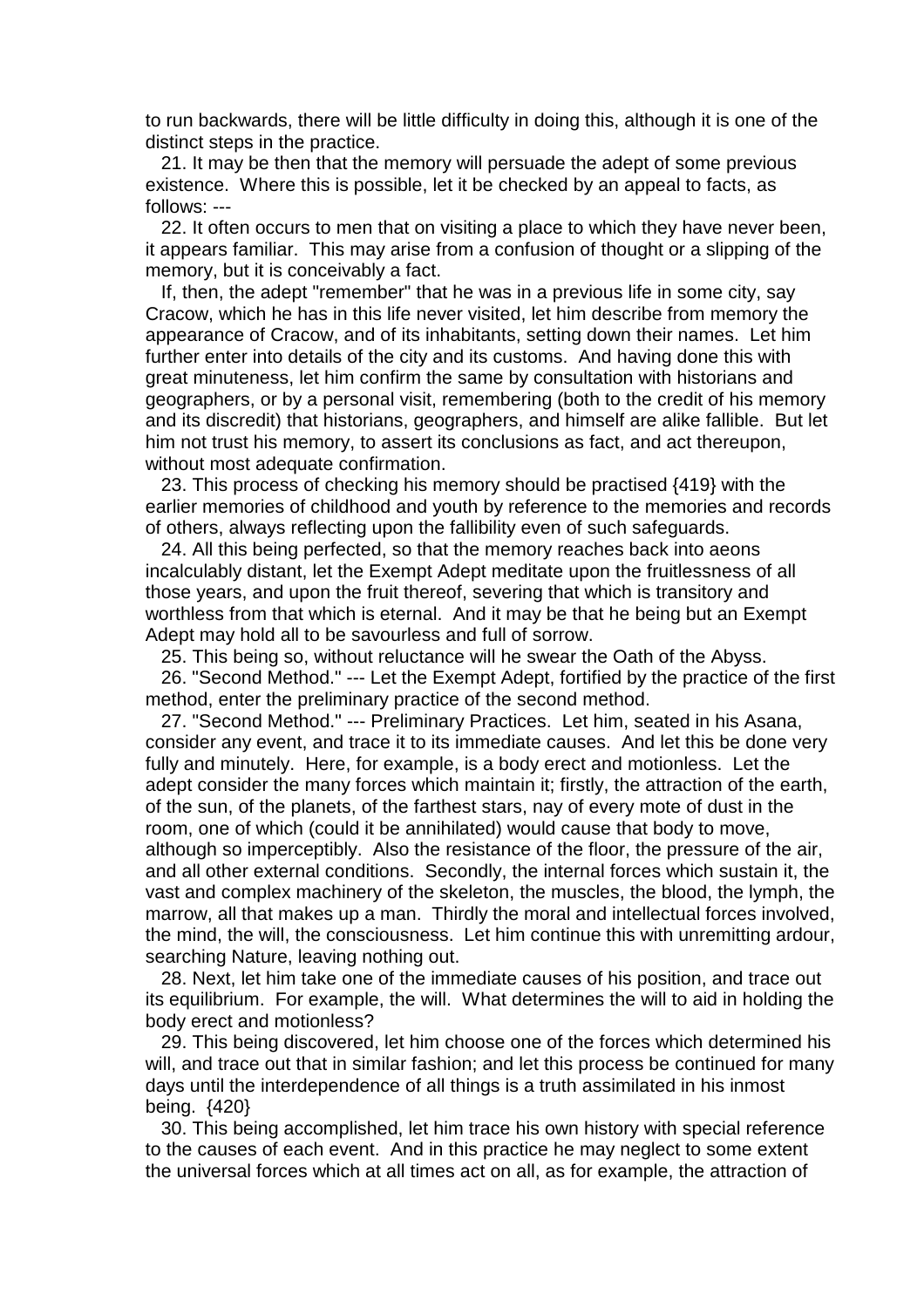masses, and let him concentrate his attention upon the principal and determining or effective causes.

 For instance, he is seated, perhaps, in a country place in Spain. Why? Because Spain is warm and suitable for meditation, and because cities are noisy and crowded. Why is Spain warm? and why does he wish to meditate? Why choose warm Spain rather than warm India? To the last question: Because Spain is nearer to his home. Then why is his home near Spain? Because his parents were Germans. And why did they go to Germany? And so during the whole meditation.

 31. On another day, let him begin with a question of another kind, and every day devise new questions, not concerning his present situation, but also abstract questions. Thus let him connect the prevalence of water upon the surface of the globe with its necessity to such life as we know, with the specific gravity and other physical properties of water, and let him perceive ultimately through all this the necessity and concord of things, not concord as the schoolmen of old believed, making all things for man's benefit or convenience, but the essential mechanical concord whose final law is "inertia." And in these meditations let him avoid as if it were the plague any speculations sentimental or fantastic.

 32. "Second Method." The Practice Proper. --- Having then perfected in his mind these conceptions, let him apply them to his own career, forging the links of memory into the chain of necessity.

 And let this be his final question: To what purpose am I fitted? Of what service can my being prove to the Brothers of the A.'. A.'. if I cross the Abyss, and am admitted to the City of the Pyramids?

 33. Now that he may clearly understand the nature of this question, and the method of solution, let him study the reasoning of the anatomist who reconstructs an animal from a single bone.

To take a simple example. ---

 34. Suppose, having lived all my life among savages, a ship is {421} cast upon the shore and wrecked. Undamaged among the cargo is a "Victoria". What is its use? The wheels speak of roads, their slimness of smooth roads, the brake of hilly roads. The shafts show that it was meant to be drawn by an animal, their height and length suggest an animal of the size of a horse. That the carriage is open suggests a climate tolerable at any time of the year.<<WEH NOTE: The EQUINOX has "...a climate tolerable at any rate for part of the year.">> The height of the box suggest crowded streets, or the spirited character of the animal employed to draw it. The cushions indicate its use to convey men rather than merchandise; its hood that rain sometimes falls, or that the sun is at times powerful. The springs would imply considerable skill in metals; the varnish much attainment in that craft.

 35. Similarly, let the adept consider of his own case. Now that he is on the point of plunging into the Abyss a giant Why? confronts him with uplifted club.

 36. There is no minutest atom of his composition which can be withdrawn without making him some other than he is; no useless moment in his past. Then what is his future? The "Victoria" is not a wagon; it is not intended for carting hay. It is not a sulky; it is useless in trotting races.

 37. So the adept has military genius, or much knowledge of Greek; how do these attainments help his purpose, or the purpose of the Brothers? He was ut to death by Calvin, or stoned by Hezekiah; as a snake he was killed by a villager, or as an elephant slain in battle under Hamilcar. How do such memories help him? Until he have thoroughly mastered the reason for every incident in his past, and found a purpose for every item of his present equipment,<<A brother known to me was repeatedly baffled in this meditation. But one day being thrown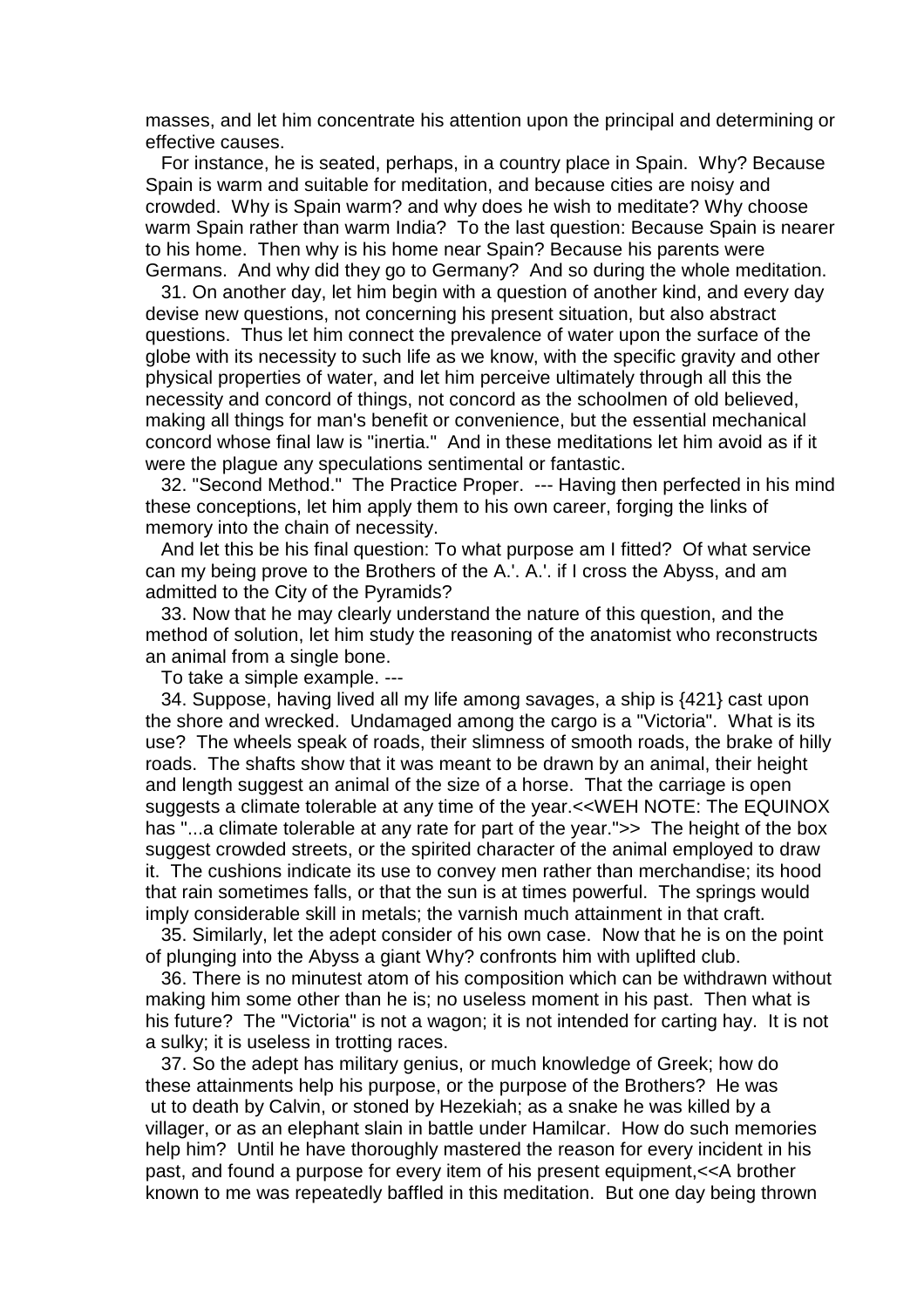with his horse over a sheer cliff of forty feet, and escaping without a scratch or a bruse, he was reminded of his many narrow escapes from death. These proved to be the last factors in his problem, which, thus completed, solved itself in a moment. (O.M. Chinese Frontier 1905-6.)>> he cannot truly answer even those Three Question what were first put to him, even the Three Questions of the Ritual of the Pyramid; he is not ready to swear the Oath of the Abyss.

 38. But being thus enlightened, let him swear the Oath of the Abyss; yea, let him swear the Oath of the Abyss. {422}

> LIBER B vel MAGI SUB FIGURA I.

 00. One is the Magus: twain His forces; four His weapons. These are the seven Spirits of Unrighteousness; seven vultures of evil. Thus is the art and craft of the Magus but glamour. How shall He destroy Himself?

 0. Yet the Magus hath power upon the Mother both directly and through love. And the Magus is Love, and bindeth together That and This in His Conjuration.

 1. In the beginning doth the Magus speak Truth, and send forth Illusion and Falsehood to enslave the soul. Yet therein is the Mystery of Redemption.

2. By his Wisdom made He the Worlds: the World<<WEH NOTE: sic, EQUINOX

I, 7 has "Word".>> that is God is none other than He.

3. Now then shall He end His Speech with Silence? For He is Speech.

4. He is the First and the Last. How shall He cease to number Himself?

 5. By a Magus is this writing made known through the mind of a Magister. The one uttereth clearly, and the other Understandeth; yet the Word is falsehood, and the Understanding darkness. And this saying is of All Truth.

 6. Nevertheless it is written; for there be times of darkness, and this as a lamp therein.

7. With the Wand createth He.

8. With the Cup preserveth He.

9. With the Dagger destroyeth He.

10. With the Coin redeemeth He.

 11. His weapons fulfil the wheel; and on What Axle that turneth is not known unto Him.

 12. From all these actions must He cease before the curse of His Grade is uplifted from Him. Before He attain to that which existeth without Form.

 13. And if at this time He be manifested upon earth as a Man, and therefore is this present writing, let this be His method, that {423} the curse of His grade, and the burden of His attainment, be uplifted from Him.

 14. Let Him beware of abstinence from action. For the curse of His grade is that he must speak Truth, that the Falsehood thereof may enslave the souls of men. Let Him then utter that without Fear, that the Law may be fulfilled. And according to His Original Nature will that law be shapen, so that one may declare gentleness and quietness, being an Hindu; and another fierceness and servility, being a Jew; and yet another ardour and manliness, being an Arab. Yet this matter toucheth the mystery of Incarnation, and is not here to be declared.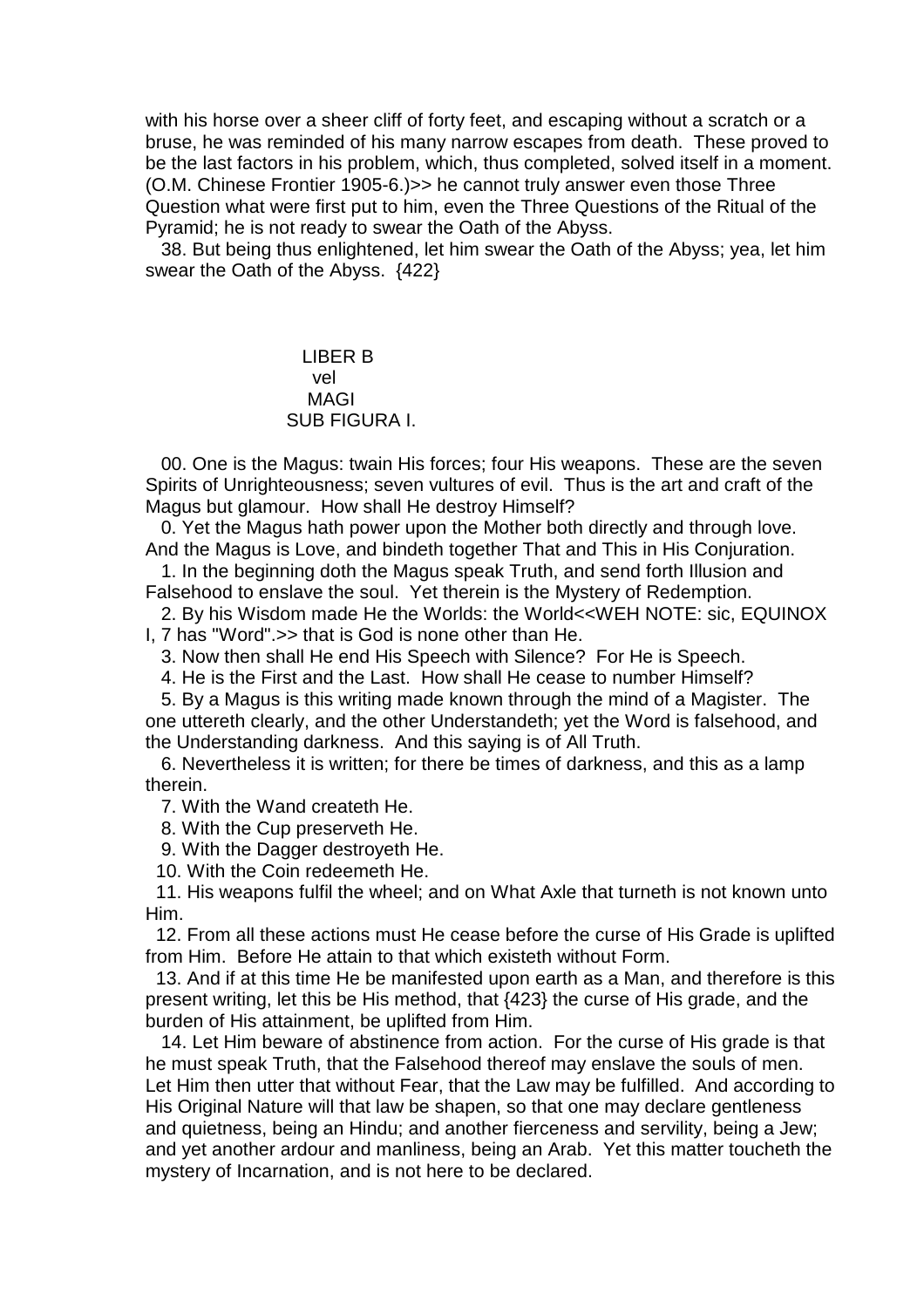15. Now the grade of a Magister teacheth the Mystery of Sorrow, and the grade of a Magus the Mystery of Change, and the grade of Ipsissimus the Mystery of Selflessness, which is called also the Mystery of Pan.

 16. Let the Magus then contemplate each in turn, raising it to the ultimate power of Infinity. Wherein Sorrow is Joy, and Change is Stability, and Selflessness is Self. For the interplay of the parts hath no action upon the whole. And this contemplation shall be performed not by simple meditation --- how much less then by reason! --- but by the method which shall have been given unto Him in His initiation to the Grade.

 17. Following which method, it shall be easy for Him to combine that trinity from its elements, and further to combine Sat-Chit-Ananda, and Light, Love, Life, three by three into nine that are one, in which meditation success shall be That which was first adumbrated to Him in the grade of Practicus (which reflecteth Mercury into the lowest world) in "Liber XXVII," "Here is Nothing under its three forms."

 18. And this is the Opening of the Grade of Ipsissimus, and by the Buddhists it is called the trance Nerodha-Samapatti.

 19. And woe, woe, woe, yea woe, and again woe, woe, woe, unto seven times be His that preacheth not His law to men!

 20. And woe also be unto Him that refuseth the curse of the grade of a Magus, and the burden of the Attainment thereof.

 21. And in the word CHAOS let the book be sealed, yea, let the Book be sealed. {424}

### LIBER RESH vel **HELIOS** SUB FIGURA CC.

 0. These are the adorations to be performed by aspirants<<WEH NOTE: EQUINOX I, 6 has "all aspirants".>> to the A.'. A.'.

 1. Let him greet the Sun at dawn, facing East, giving the sign of his grade. And let him say in a loud voice:

 Hail unto Thee who art Ra in Thy rising, even unto Thee who art Ra in Thy strength, who travellest over the Heavens in Thy bark at the Uprising of the Sun.

 Tahuti standeth in His splendour at the prow, and Ra-Hoor abideth at the helm. Hail unto Thee from the Abodes of Night!

 2. Also at Noon, let him greet the Sun, facing South, giving the sign of his grade. And let him say in a loud voice:

 Hail unto Thee who art Ahathoor in Thy triumphing, even unto Thee who art Ahathoor in Thy beauty, who travellest over the Heavens in Thy bark at the Midcourse of the Sun.

 Tahuti standeth in His splendour at the prow, and Ra-Hoor abideth at the helm. Hail unto Thee from the Abodes of Morning!

 3. Also, at Sunset, let him greet the Sun, facing West, giving the sign of his grade. And let him say in a loud voice:

 Hail unto Thee who art Tum in Thy setting, even unto Thee who art Tum in Thy joy, who travellest over the Heavens in Thy bark at the Down-going of the Sun.

Tahuti standeth in His splendour at the prow, and Ra-Hoor abideth at the helm.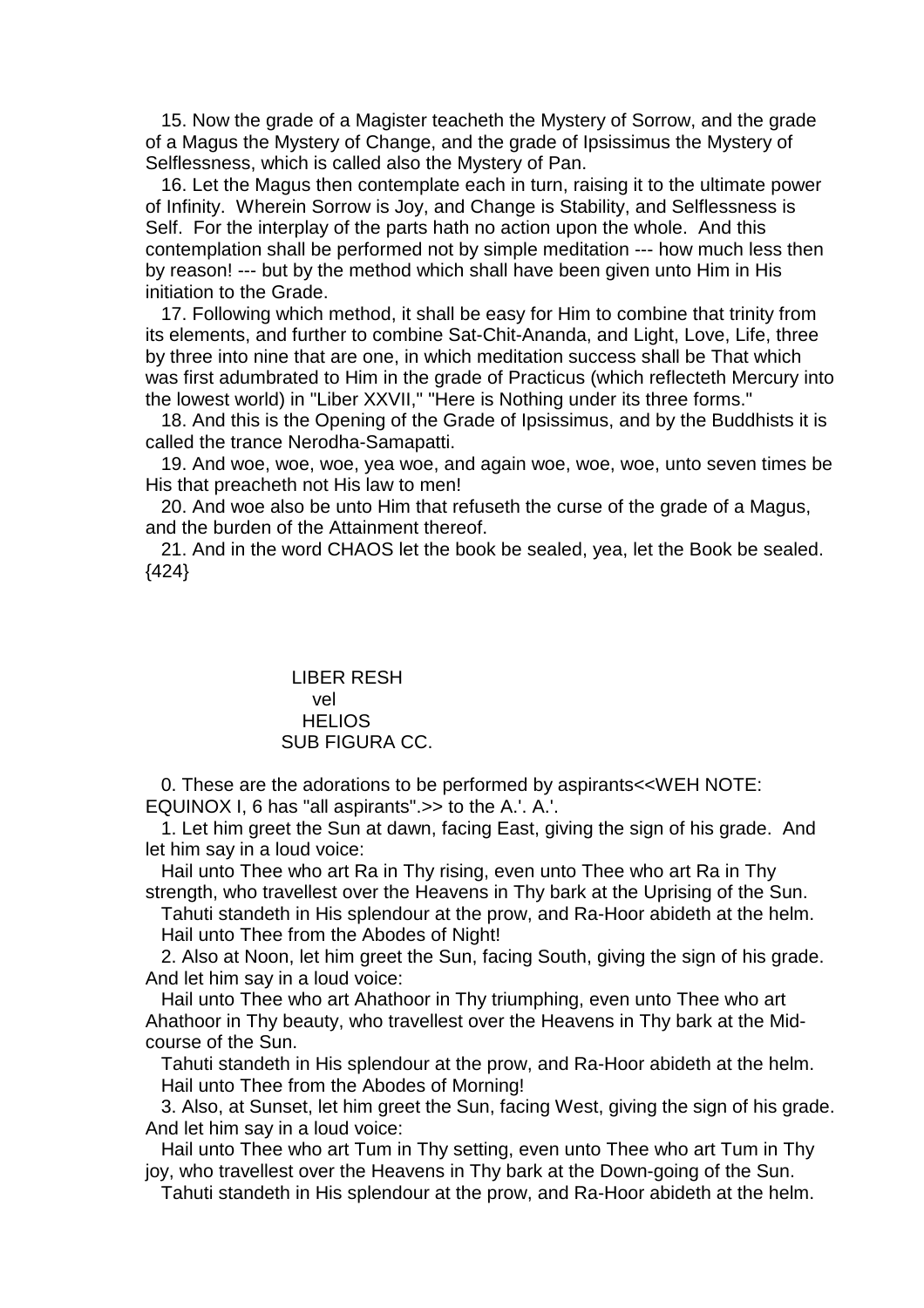Hail unto Thee from the Abodes of Day!

 4. Lastly, at Midnight, let him greet the Sun, facing North, giving the sign of his grade, and let him say in a loud voice:

 Hail unto thee who art Khephra in Thy hiding, even unto Thee who art Khephra in Thy silence, who travellest over the Heavens in Thy bark at the Midnight Hour of the Sun. {425}

 Tahuti standeth in His splendour at the prow, and Ra-Hoor abideth at the helm. Hail unto Thee from the Abodes of Evening.

 5. And after each of these invocations thou shalt give the sign of silence, and afterward thou shalt perform the adoration that is taught thee by thy Superior. And then do thou compose Thyself to holy meditation.

 6. Also it is better if in these adorations thou assume the God-form of Whom thou adorest, as if thou didst unite with Him in the adoration of That which is beyond Him.

 7. Thus shalt thou ever be mindful of the Great Work which thou hast undertaken to perform, and thus shalt thou be strengthened to pursue it unto the attainment of the Stone of the Wise, the Summum Bonum, True Wisdom and Perfect Happiness. {426}

# LIBER III vel JUGORUM.

 0.<<WEH NOTE: EQUINOX I, 4 has a photo before this point showing the scabbed arms of one who tried the exercises.>>

 0. Behold the Yoke upon the neck of the Oxen! Is it not thereby that the Field shall be ploughed? The Yoke is heavy, but joineth together them that are separate --- Glory to Nuit and to Hadit, and to Him that hath given us the Symbol of the Rosy Cross!

 Glory unto the Lord of the Word Abrahadabra, and Glory unto Him that hath given us the Symbol of the Ankh, and of the Cross within the Circle!

 1. Three are the Beasts wherewith thou must plough the Field; the Unicorn, the Horse, and the Ox. And these shalt thou yoke in a triple yoke that is governed by One Whip.

 2. Now these Beasts run wildly upon the earths<<WEH NOTE: EQUINOX has "earth".>> and are not easily obedient to the Man.

 3. Nothing shall be said here of Cerberus, the great Beast of Hell that is every one of these and all of these, even as Athanasius hath foreshadowed. For this matter<< (i.e. the matter of Cereberus).>> is not of Tiphereth without, but Tiphereth within.

**I.** The contract of the contract of

 0. The Unicorn is speech. Man, rule thy Speech! How else shalt thou master the Son, and answer the Magician at the right hand gateway of the Crown?

1. Here are practices. Each may last for a week or more.

 (a) Avoid using some common word, such as "and" or "the" or "but"; use a paraphrase.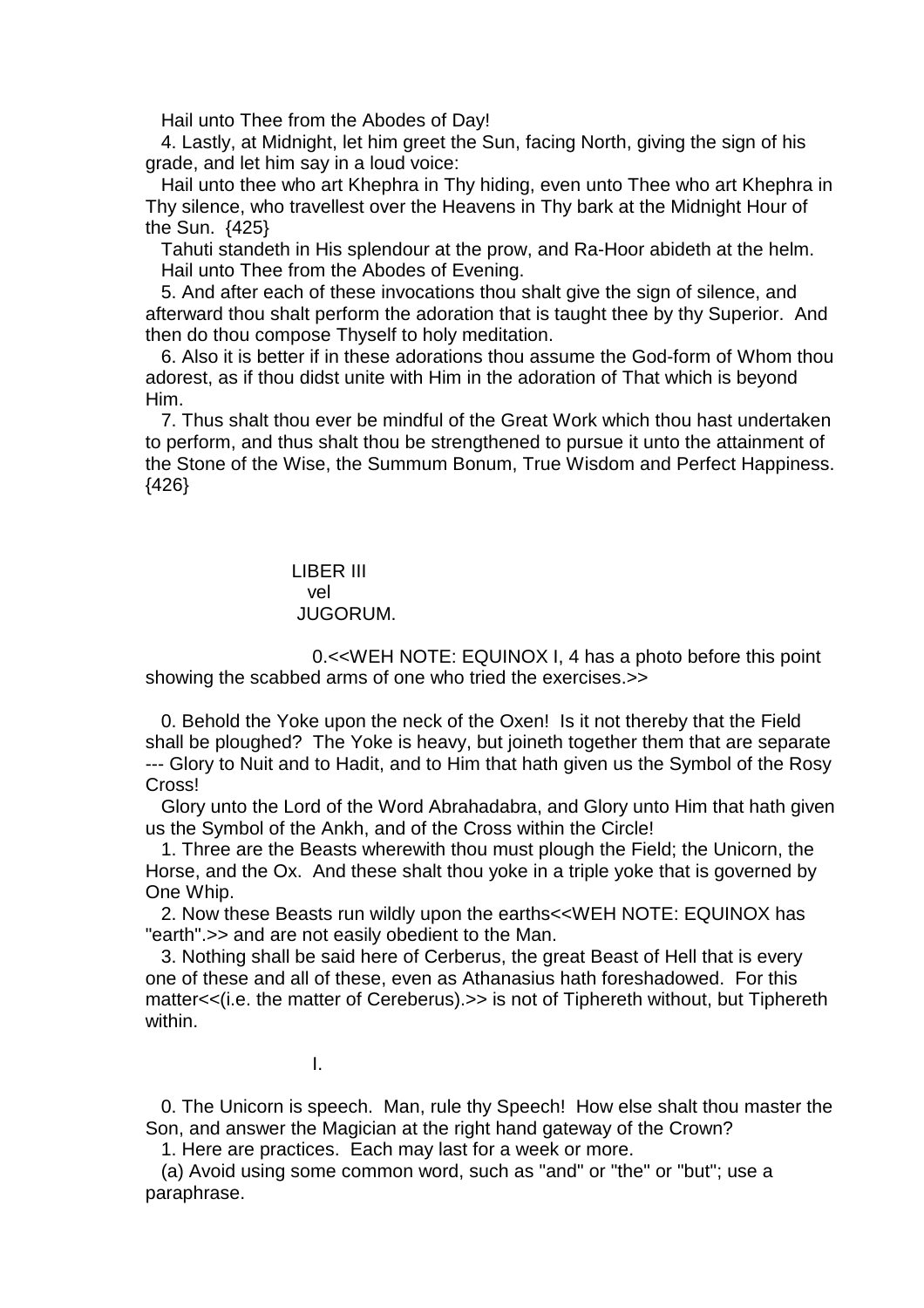(b) Avoid using some letter of the alphabet, such as "t" or "s" or "m"; use a paraphrase.

 (c) Avoid using the pronouns and adjectives of the first person; use a paraphrase. Of thine own ingenium devise others. {427}

 2. On each occasion that thou art betrayed into saying that thou art sworn to avoid, cut thyself sharply upon the wrist or forearm with a razor; even as thou shouldst beat a disobedient dog. Feareth not the Unicorn the claws and teeth of the Lion?

 3. Thine arm then serveth thee both for a warning and for a record. Thou shalt write down thy daily progress in these practices, until thou art perfectly vigilant at all times over the least word that slippeth from thy tongue.

Thus bind thyself, and thou shalt be for ever free.

**II. II.** 

 0. The Horse is Action. Man, rule thine Action. How else shalt thou master the Father, and answer the Fool at the Left Hand Gateway of the Crown?

1. Here are practices. Each may last for a week, or more.

(a) Avoiding lifting the left arm above the waist.

(b) Avoid crossing the legs.

Of thine own ingenium devise others.

 2. On each occasion that thou art betrayed into doing that thou art sworn to avoid, cut thyself sharply upon the wrist or forearm with a razor; even as thou shouldst beat a disobedient dog. Feareth not the Horse the teeth of the Camel?

 3. Thine arm then serveth thee both for a warning and for a record. Thou shalt write down thy daily progress in these practices, until thou art perfectly vigilant at all times over the least action that slippeth from the least of thy fingers.

Thus bind thyself, and thou shalt be for ever free.

**III. III.** 

 0. The Ox is Thought. Man, rule thy Thought! How else shalt thou master the Holy Spirit, and answer the High Priestess in the Middle Gateway of the Crown?

1. Here are practices. Each may last for a week or more.

 (a) Avoid thinking of a definite subject and all things connected with it, and let that subject be one which commonly occupies much of thy thought, being frequently stimulated by sense-perceptions or the conversation of others. {428}

 (b) By some device, such as the changing of thy ring from one finger to another, create in thyself two personalities, the thoughts of one being within entirely different limits from that of the other, the common ground being the necessities of life.<<For instance, let A be a man of strong passions, skilled in the Holy Qabalah, a vegetarian, and a keen "reactionary" politician. Let B be a bloodless and ascetic thinker, occupied with business and family cares, an eater of meat, and a keen progressive politician. Let no thought proper to "A" arise when the ring is on the "B" finger, and vice versa.>>

Of thine own Ingenium devise others.

 2. On each occasion that thou art betrayed into thinking that thou art sworn to avoid, cut thyself sharply upon the wrist or forearm with a razor; even as thou shouldst beat a disobedient dog. Feareth not the Ox the Goad of the Ploughman?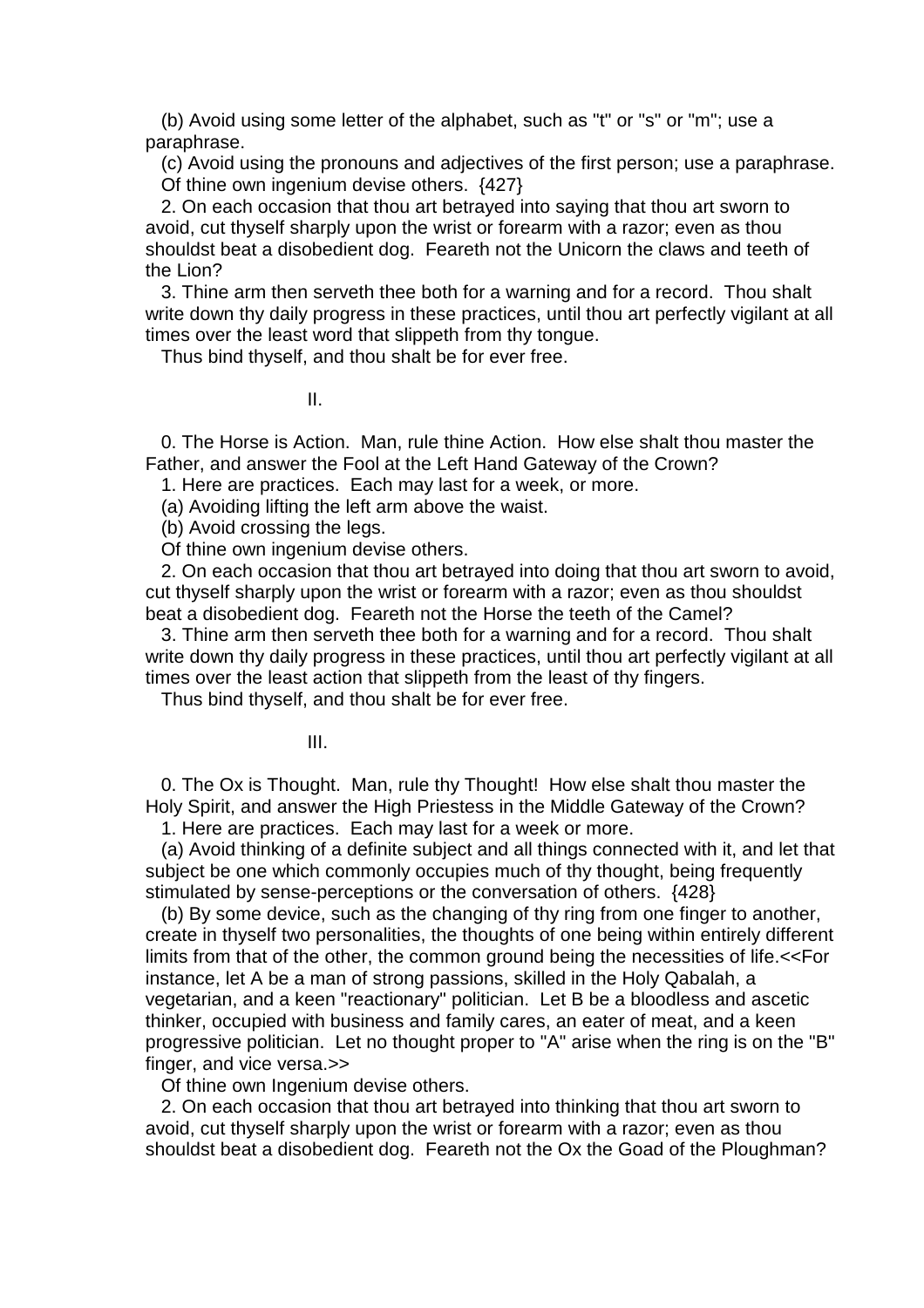3. Thine arm then serveth thee both for a warning and for a record. Thou shalt write down thy daily progress in these practices, until thou art perfectly vigilant at all times over the least thought that ariseth in thy brain.

Thus bind thyself, and thou shalt be for ever free. {429}

## LIBER CHETH vel VALLUM ABIEGNI

# SUB FIGURA CLVI.

 1. This is the secret of the Holy Graal, that is the sacred vessel of our Lady, the Scarlet Woman, Babalon the Mother of Abominations, the Bride of Chaos, that rideth upon our Lord the Beast.

 2. Thou shalt drain out thy blood that is thy life into the golden cup of her fornication.

 3. Thou shalt mingle thy life with the universal life. Thou shalt keep not back one drop.

 4. Then shall thy brain be dumb, and thy heart beat no more, and all thy life shall go from thee; and thou shalt be cast out upon the midden, and the birds of the air shall feast upon thy flesh, and thy bones shall whiten in the sun.

 5. Then shall the winds gather themselves together and bear thee up as it were a little heap of dust in a sheet that hath four corners, and they shall give it unto the guardian<<WEH NOTE: EQUINOX I, 6 has "guardians".>> of the Abyss.

 6. And because there is no life therein, the guardian<<WEH NOTE: EQUINOX I, 6 has "guardians".>> of the Abyss shall bid the angels of the winds pass by. And the angels thereof shall be no more.<<WEH NOTE: This sentence in EQUINOX I, 6 is different: "And the angels shall lay thy dust in the City of the Pyramids, and the name thereof shall be no more." It would appear that the deletion is a typo in M T &  $P_{.}>>$ 

 7. Now therefore that thou mayest achieve this ritual of the Holy Graal, do thou divest thyself of all thy goods.

 8. Thou hast wealth; give it unto them that have need thereof, yet no desire toward it.

 9. Thou hast health; slay thyself in the fervour of thine abandonment unto Our Lady. Let thy flesh hang loose upon thy bones, and thine eyes glare with thy quenchless lust unto the Infinite, with thy passion for the Unknown, for Her that is beyond Knowledge the accursed one.

 10. Thou hast love; tear thy mother from thine heart and spit in the face of thy father. Let thy foot trample the belly of thy wife, and let the babe at her breast be the prey of dogs and vultures.

 11. For if thou dost not this with thy will, then shall We do {430} this despite thy will. So that thou attain to the Sacrament of the Graal in the Chapel of Abominations.

 12. And behold! if by stealth thou keep unto thyself one thought of thine, then shalt thou be cast out into the abyss for ever; and thou shalt be the lonely one, the eater of dung, the afflicted in the Day of Be-With-Us.

 13. Yea! verily this is the Truth, this is the Truth, this is the Truth. Unto thee shall be granted joy and health and wealth and wisdom when thou art no longer thou.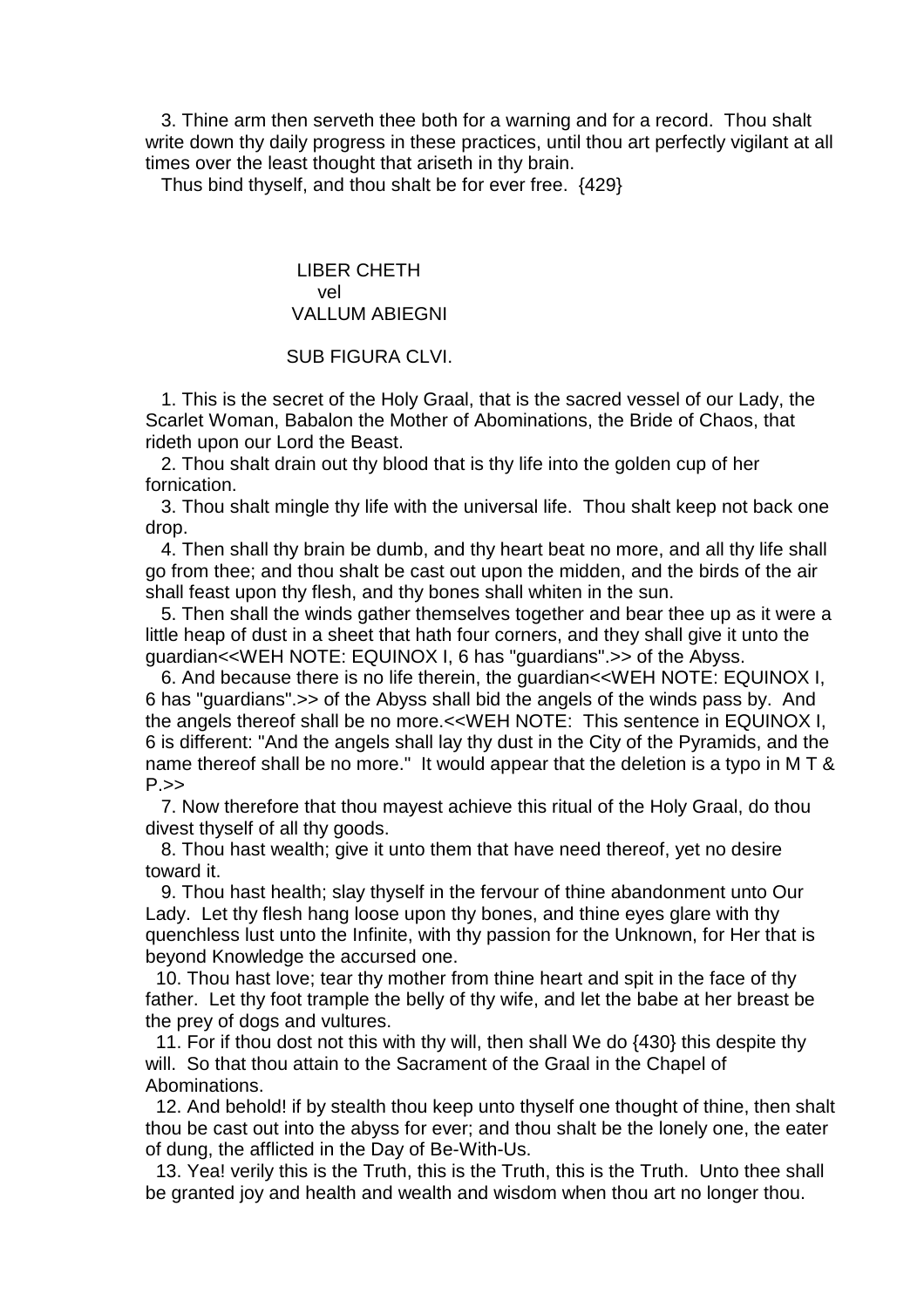14. Then shall every gain be a new sacrament, and it shall not defile thee; thou shalt revel with the wantons<<WEH NOTE: EQUINOX I, 6 has "wanton".>> in the market place, and the virgins shall fling roses upon thee, and the merchants bend their knees and bring thee gold and spices. Also young boys shall pour wonderful wines for thee, and the singers and the dancers shall sing and dance for thee.

15. Yet shalt thou not be therein, for thou shalt be forgotten, dust lost in dust.

 16. Nor shall the aeon itself avail thee in this; for from the dust shall a white ash be prepared by Hermes the Invisible.

17. And this is the wrath of God, that these things should be thus.

18. And this is the grace of God, that these things should be thus.

 19. Wherefore I charge you that ye come unto me in the Beginning; for if ye take but one step in this Path, ye must arrive inevitably at the end thereof.

 20. This Path is beyond Life and Death; it is also beyond Love, but that ye know not, for ye know not Love.

 21. And the end thereof is known not even unto Our Lady, nor to the Beast whereon She rideth, nor unto the Virgin her daughter, nor unto Chaos her lawful Lord; but unto the Crowned Child is it known? It is not known if it be known.

 22. Therefore unto Hadit and unto Nuit be the glory in the End and the Beginning; yea, in the End and the Beginning. {431}

# LIBER A'ASH vel and the state of the state of the state of the state of the state of the state of the state of the state o CAPRICORNI PNEUMATICI

### SUB FIGURA CCCLXX.

 0. Gnarled Oak of God! In thy branches is the lightning nested! Above thee hangs the Eyeless Hawk.

1. Thou art blasted and black! Supremely solitary in that heath of scrub.

2. Up! The Ruddy clouds hang over thee! It is the storm.

3. There is a flaming gash in the sky.

4. Up.

 5. Thou art tossed about in the grip of the storm for an aeon and an aeon and an aeon. But thou givest not thy sap; thou fallest not.

 6. Only in the end shalt thou give up thy sap when the great God F.I.A.T. is enthroned on the day of Be-With-Us.

 7. For two things are done and a third thing is begun. Isis and Osiris are given over to incest and adultery. Horus leaps up thrice armed from the womb of his mother. Harpocrates his twin is hidden within him. SET is his holy covenant, that he shall display in the great day of M.A.A.T., that is being interpreted the Master of the Temple of A.'. A.'., whose name is Truth.

8. Now in this is the magical power known.

 9. It is like the oak that hardens itself and bears up against the storm. It is weather-beaten and scarred and confident like a sea-captain.

10. Also it straineth like a hound in the leash.

11. It hath pride and great subtlety. Yea, and glee also!

12. Let the Magus act thus in his conjuration.

 13. Let him sit and conjure; let him draw himself together in that forcefulness; let him rise next swollen and straining; let him dash back the hood from his head and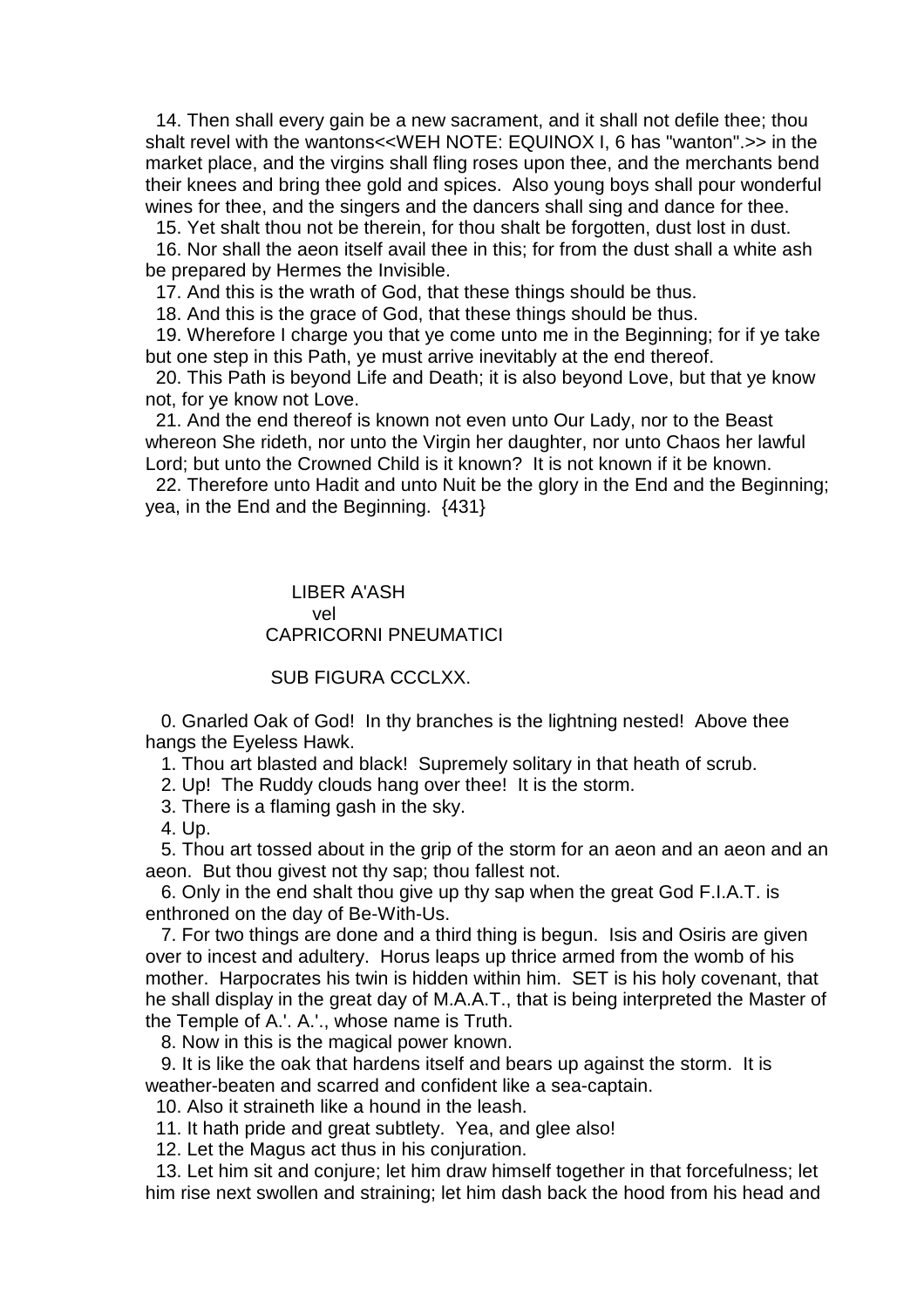fix his basilisk eye upon the sigil of the demon. Then let him sway the force of him to and fro like a satyr in silence, until the Word burst from his throat.

 14. Then let him not fall exhausted, although he<<WEH NOTE: EQUINOX I, 6 has "...the might...">> might have been ten thousandfold the human; but that which floodeth him is {432} the infinite mercy of the Genitor-Genitrix of the Universe, whereof he is the Vessel.

 15. Nor do thou deceive thyself. It is easy to tell the live force from the dead matter. It is no easier to tell the live snake from the dead snake.

 16. Also concerning vows. Be obstinate, and be not obstinate. Understand that the yielding of the Yoni is one with the lengthening of the Lingam. Thou art both these; and thy vow is but the rustling of the wind on Mount Meru.

 17. How<<WEH NOTE: EQUINOX I, 6 has "Now...">> shalt thou adore me who am the Eye and the Tooth, the Goat of the Spirit, the Lord of Creation. I am the Eye in the Triangle, the Silver Star that ye adore.

 18. I am Baphomet, that is the Eightfold Word that shall be equilibrated with the Three.

19. There is no act or passion that shall not be an hymn in mine honour.

20. All holy things and all symbolic things shall be my sacraments.

 21. These animals are sacred unto me; the goat, and the duck, and the ass, and the gazelle, the man, the woman and the child.

 22. All corpses are sacred unto me; they shall not be touched save in mine eucharist. All lonely places are sacred unto me; where one man gathereth himself together in my name, there will I leap forth in the midst of him.

23. I am the hideous god, and who mastereth me is uglier than I.

 24. Yet I give more than Bacchus and Apollo; my gifts exceed the olive and the horse.

25. Who worshippeth me must worship me with many rites.

 26. I am concealed with all concealments; when the Most Holy Ancient One is stripped and driven through the market place, I am still secret and apart.

27. Whom I love I chastise with many rods.

28. All things are sacred to me; no thing is sacred from me.

29. For there is no holiness where I am not.

 30. Fear not when I fall in the fury of the storm; for mine acorns are blown afar by the wind; and verily I shall rise again, {433} and my children about me, so that we shall uplift our forest in Eternity.

31. Eternity is the storm that covereth me.

 32. I am Existence, the Existence that existeth not save through its own Existence, that is beyond the Existence of Existences, and rooted deeper than the No-Thing-Tree in the Land of No-Thing.

 33. Now therefore thou knowest when I am within Thee, when my hood is spread over thy skull, when my might is more than the penned Indus, and resistless as the Giant Glacier.

 34. For as thou art before a lewd woman in Thy nakedness in the bazaar, sucked up by her slyness and smiles, so art thou wholly and no more in part before the symbol of the beloved, though it be but a Pisacha or a Yantra or a Deva.

 35. And in all shalt thou create the Infinite Bliss and the next link of the Infinite Chain.

 36. This chain reaches from Eternity to Eternity, ever in triangles --- is not my symbol a triangle? --- ever in circles --- is not the symbol of the Beloved a circle? Therein is all progress base illusion, for every circle is alike and every triangle alike!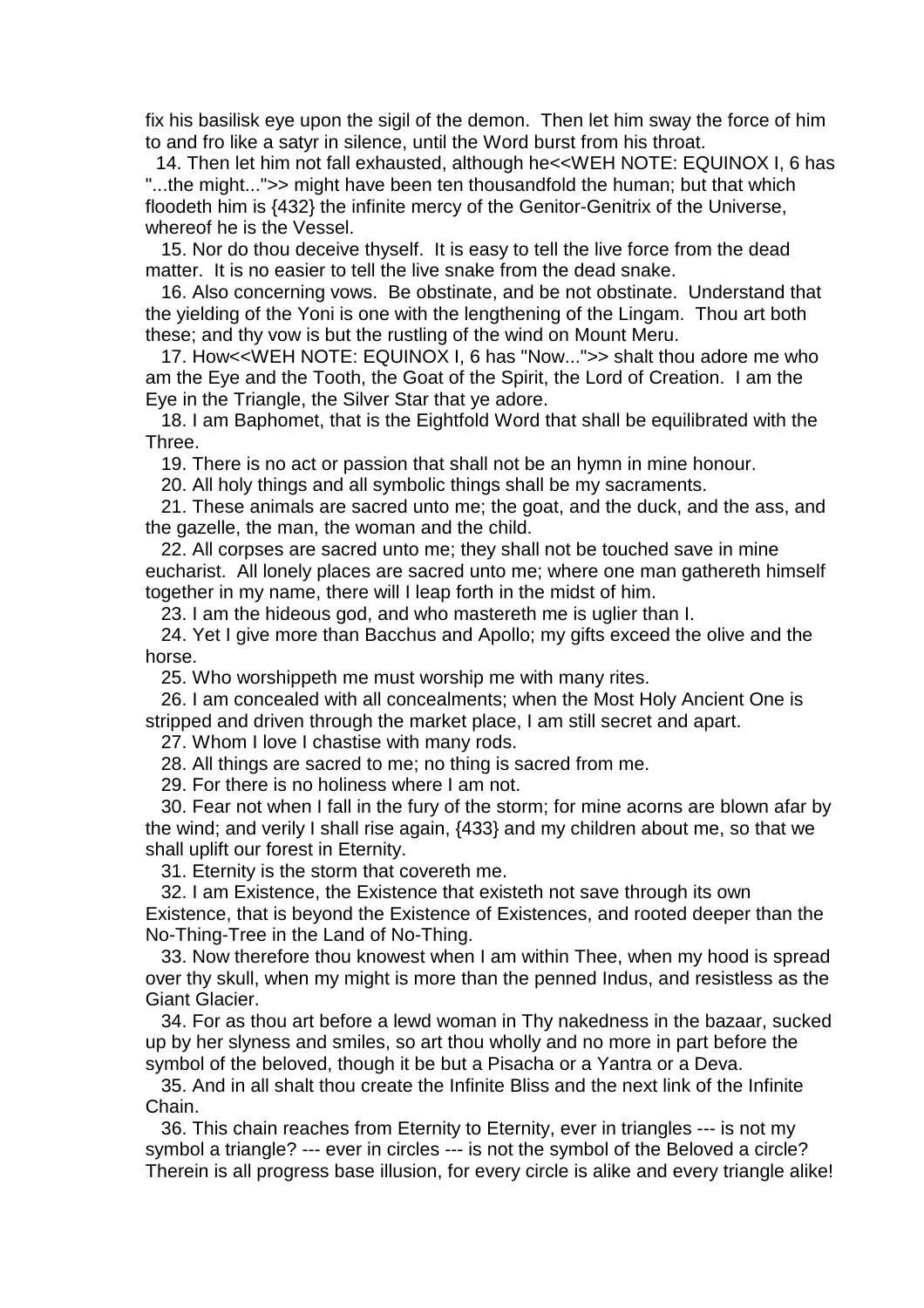37. But the progress is progress, and progress is rapture, constant, dazzling, showers of light, waves of dew, flames of the hair of the Great Goddess, flowers of the roses that are about her neck, Amen!

 38. Therefore lift up thyself as I am lifted up.<<WEH NOTE: EQUINOX I, 6 makes this sentence the first of the following paragraph.>>

 Hold thyself in as I am master to accomplish. At the end, be the end far distant as the stars that lie in the navel of Nuit, do thou slay thyself as I at the end am slain, in the death that is life, in the peace that is mother of war, in the darkness that holds light in his hand, as an harlot that plucks a jewel from her nostrils.

 39. So therefore the beginning is delight, and the end is delight, and delight is in the midst, even as the Indus is water in the cavern of the glacier, and water among the greater hills and the lesser hills and through the ramparts of the hills and through the plains, and water at the mouth thereof when it leaps forth into the mighty sea, yea, into the mighty sea.

 (The Interpretation of this Book will be given to members of the Grade of Dominus Liminis on application, each to his Adeptus.) {434}

### LIBER A

vel

#### ARMORUM

### SUB FIGURA CCCXII.

 " ... the obeah and the wanga; the work of the wand and the work of the sword; these he shall learn and teach." Liber L. I. 37.<<WEH NOTE: The citation has been corrected from both EQUINOX I, 4 and M T & P versions to the syntax of "Liber AL" (aka. "Liber L"). In addition, M T & P has the wrong verse cited, but EQUINOX has the correct one. M T & P gave II. 37.>>

"The Pantacle."<<WEH NOTE: EQUINOX I, 4 gives "Pentacle".>>

 Take pure wax, or a plate of gold, silver-gilt or Electrum Magicum. The diameter shall be eight inches, and the thickness half an inch.

 Let the Neophyte by his understanding and ingenium devise a symbol to represent the Universe.

Let his Zelator approve thereof.

 Let the Neophyte engrave the same upon the plate with his own hand and weapon.

 Let it when finished be consecrated as he hath skill to perform, and kept wrapped in silk of emerald green.

"The Dagger."

 Let the Zelator take a piece of pure steel, and beat it, grind it, sharpen it, and polish it, according to the art of the swordsmith.